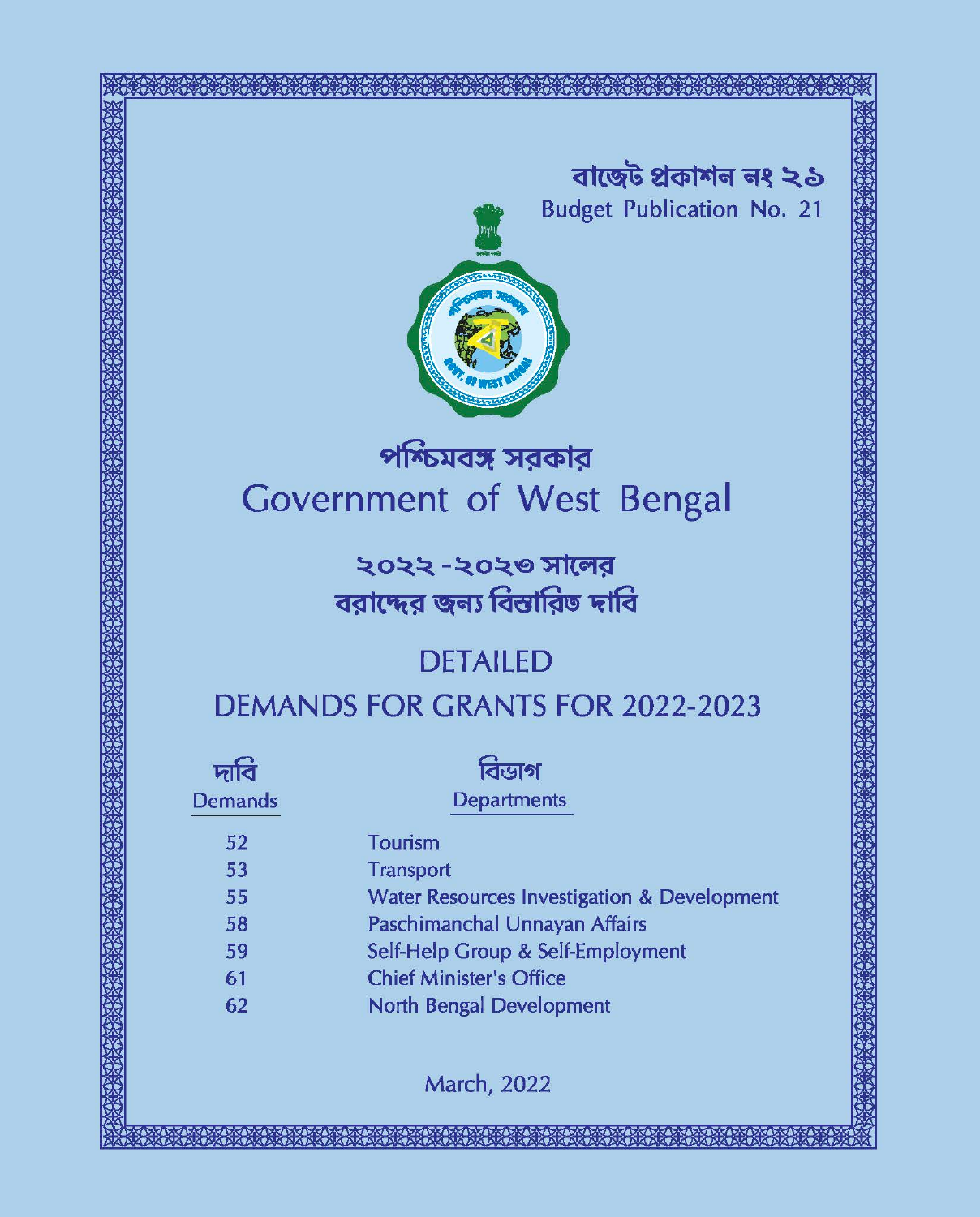## **Detailed Demands for Grants for 2022-2023**

| Demand No.   | <b>Major Heads</b>                                |   | <b>Pages</b> |
|--------------|---------------------------------------------------|---|--------------|
| / Serial No. |                                                   |   |              |
| 52           | 2250 - Other Social Services                      |   | $1 - 2$      |
|              | 2551 - Hill Areas                                 |   | $3-4$        |
|              | 3451 - Secretariat-Economic Services              |   | $5 - 7$      |
|              | 3452 - Tourism                                    |   | $8-24$       |
|              | 5452 - Capital Outlay on Tourism                  |   | 25-30        |
|              | 7452 - Loans for Tourism                          |   | 31-32        |
| 53           | 2041 - Taxes on Vehicles                          |   | 33-38        |
|              | 2070 - Other Administrative Services              | . | 39-42        |
|              | 2235 - Social Security And Welfare                |   | 43-45        |
|              | 2250 - Other Social Services                      |   | 46-47        |
|              | 2251 - Secretariat--Social Services               |   | 48-50        |
|              | 3051 - Ports and Lighthouses                      |   | 51-56        |
|              | 3053 - Civil Aviation                             | . | 57-60        |
|              | 3055 - Road Transport                             |   | 61-71        |
|              | 3056 - Inland Water Transport                     | . | 72-77        |
|              | 3075 - Other Transport Services                   |   | 78-79        |
|              | 3451 - Secretariat-Economic Services              |   | 80-81        |
|              | 5053 - Capital Outlay on Civil Aviation           |   | 82-84        |
|              | 5055 - Capital Outlay on Road Transport           |   | 85-91        |
|              | 5056 - Capital Outlay on Inland Water Transport   | . | 92-96        |
|              | 5075 - Capital Outlay on Other Transport Services |   | 97-99        |
|              | 7055 - Loans for Road Transport                   |   | 100-102      |
|              | 7056 - Loans for Inland Water Transport           |   | 103-104      |
|              | 7075 - Loans for Other Transport Services         | . | 105-106      |
| 55           | 2401 - Crop Husbandry                             |   | 107-109      |
|              | 2402 - Soil and Water Conservation                |   | 110-111      |
|              | 2408 - Food, Storage and Warehousing              |   | 112-113      |
|              | 2415 - Agricultural Research and Education        | . | 114-117      |
|              | 2551 - Hill Areas                                 | . | 118-119      |
|              | 2702 - Minor Irrigation                           |   | 120-145      |
|              | 2705 - Command Area Development                   |   | 146-149      |
|              | 3451 - Secretariat-Economic Services              |   | 150-152      |
|              |                                                   |   | 153-156      |
|              | 4401 - Capital Outlay on Crop Husbandry           |   |              |
|              | 4702 - Capital Outlay on Minor Irrigation         |   | 157-174      |
|              | 4705 - Capital Outlay on Command Area Development |   | 175-179      |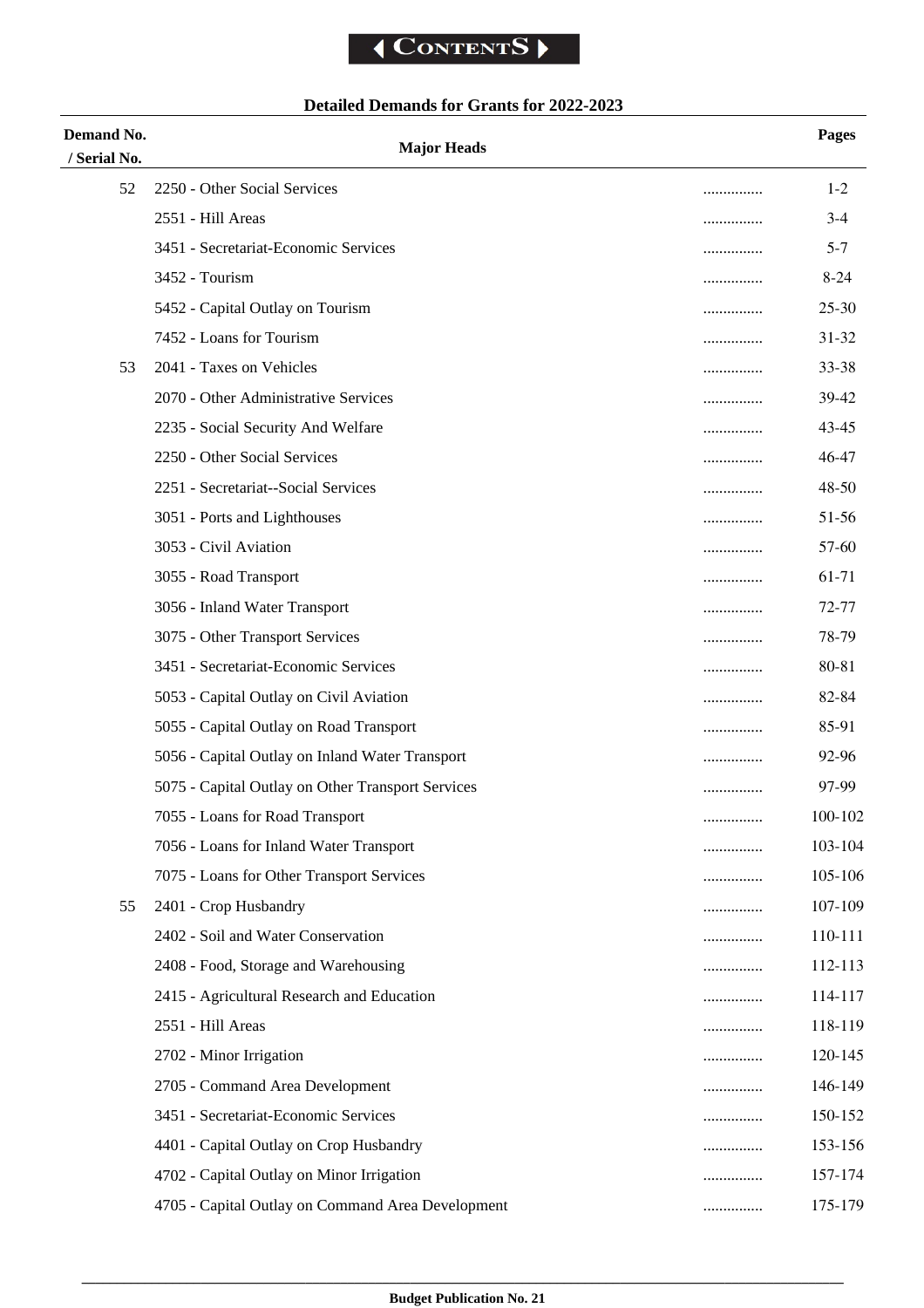| Demand No.<br>/ Serial No. | <b>Major Heads</b>                                     |   | <b>Pages</b> |
|----------------------------|--------------------------------------------------------|---|--------------|
| 58                         | 2052 - Secretariat--General Services                   | . | 180-182      |
|                            | 2575 - Other Special Areas Programmes                  |   | 183-187      |
|                            | 4575 - Capital Outlay on Other Special Areas Programme | . | 188-193      |
|                            | 4702 - Capital Outlay on Minor Irrigation              |   | 194-195      |
| 59                         | 2052 - Secretariat--General Services                   |   | 196-198      |
|                            | 2204 - Sports and Youth Services                       | . | 199-204      |
|                            | 2235 - Social Security And Welfare                     |   | 205-208      |
|                            | 2435 - Other Agricultural Programmes                   |   | 209-213      |
|                            | 2515 - Other Rural Development Programmes              | . | 214-216      |
|                            | 4435 - Capital Outlay on Other Agricultural Programmes |   | 217-218      |
| 61                         | 2052 - Secretariat--General Services                   |   | 219-221      |
| 62                         | 2052 - Secretariat--General Services                   |   | 222-224      |
|                            | 2575 - Other Special Areas Programmes                  | . | 225-229      |
|                            | 4575 - Capital Outlay on Other Special Areas Programme |   | 230-236      |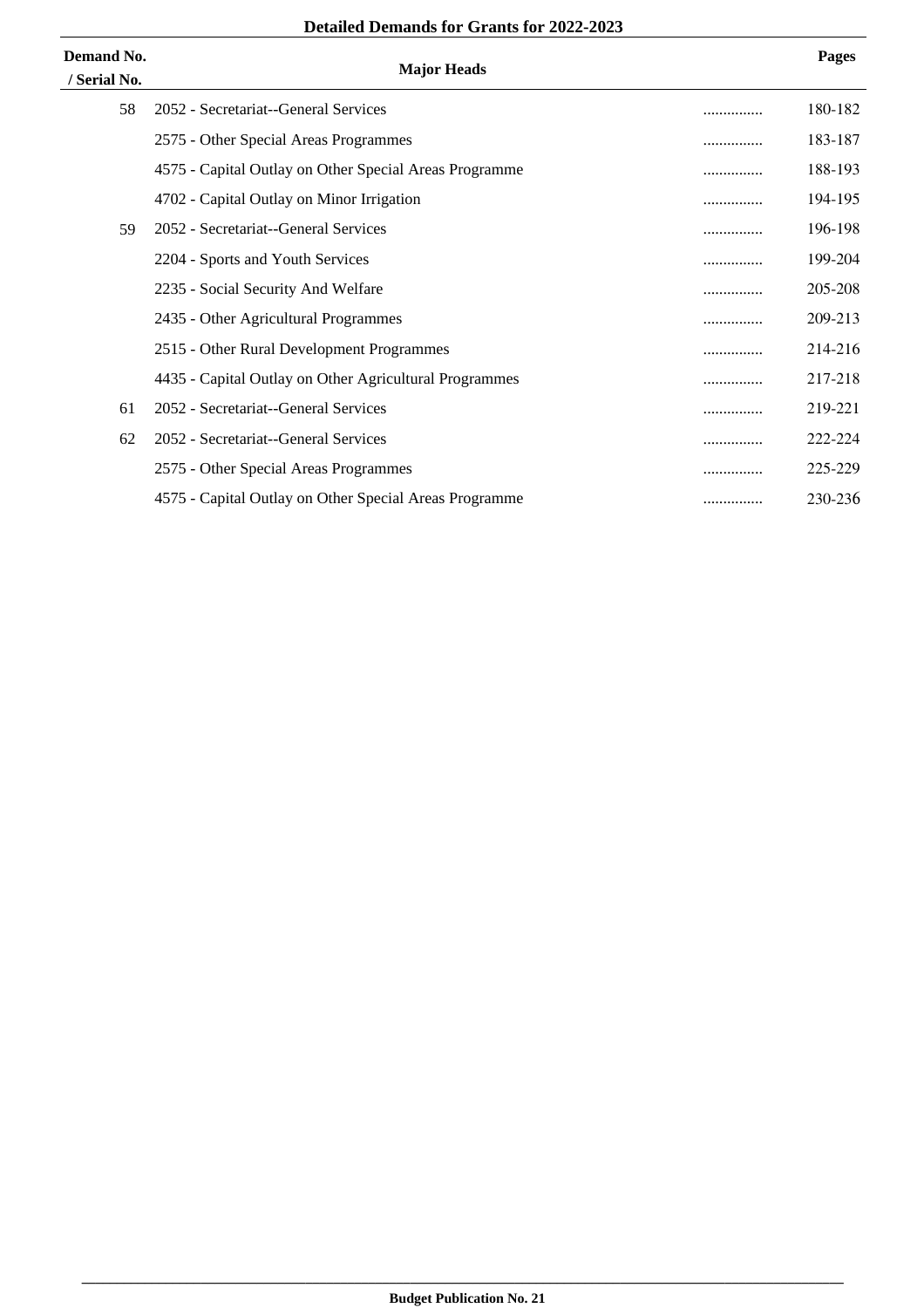#### **REVENUE EXPENDITURE**

#### **DEMAND No. 52**

#### **Tourism Department**

**B** - Social Services - (h) Others

#### Head of Account: 2250 - Other Social Services

| Voted Rs. 4,19,82,000      | <b>Charged Rs. Nil</b>   |             |             | <b>Total Rs. 4,19,82,000</b> |
|----------------------------|--------------------------|-------------|-------------|------------------------------|
|                            |                          | Voted Rs.   | Charged Rs. | <b>Total Rs.</b>             |
| <b>Deduct - Recoveries</b> | <b>Gross Expenditure</b> | 4,19,82,000 | $\cdots$    | 4,19,82,000                  |
|                            |                          |             | $\cdots$    | $\ddot{\phantom{a}}$         |
|                            | <b>Net Expenditure</b>   | 4,19,82,000 | $\cdots$    | 4,19,82,000                  |

#### REVENUE EXPENDITURE **ABSTRACT ACCOUNT**

|                                       |                                                                     |             | Budget                                                                                                          | Revised                                   | Budget      |
|---------------------------------------|---------------------------------------------------------------------|-------------|-----------------------------------------------------------------------------------------------------------------|-------------------------------------------|-------------|
|                                       |                                                                     | Actuals,    | Estimate,                                                                                                       | Estimate,                                 | Estimate,   |
|                                       |                                                                     | 2020-2021   | 2021-2022                                                                                                       | 2021-2022                                 | 2022-2023   |
|                                       |                                                                     | Rs.         | Rs.                                                                                                             | Rs.                                       | Rs.         |
| 103- Upkeep of Shrines, Temples, etc. |                                                                     |             |                                                                                                                 |                                           |             |
| Administrative Expenditure            |                                                                     | 3,69,15,000 |                                                                                                                 | $5,01,31,000$ $4,02,25,000$ $4,19,82,000$ |             |
|                                       | <b>Total - 103</b>                                                  |             | 3,69,15,000 5,01,31,000 4,02,25,000 4,19,82,000                                                                 |                                           |             |
|                                       | Grand Total - Gross 3,69,15,000 5,01,31,000 4,02,25,000 4,19,82,000 |             |                                                                                                                 |                                           |             |
|                                       | Voted                                                               |             | 3,69,15,000 5,01,31,000 4,02,25,000 4,19,82,000                                                                 |                                           |             |
|                                       | Charged                                                             |             | المساوي المساوي المساوي المساوي المساوي المساوي المساوي المساوي المساوي المساوي المساوي المساوي المساوي المساوي |                                           |             |
|                                       | Administrative Expenditure 3,69,15,000 5,01,31,000 4,02,25,000      |             |                                                                                                                 |                                           | 4,19,82,000 |
|                                       | <b>Deduct Recoveries</b>                                            |             | $\cdots$<br>$\cdots$                                                                                            | $\cdots$                                  |             |
|                                       | Grand Total - Net 3,69,15,000 5,01,31,000 4,02,25,000 4,19,82,000   |             |                                                                                                                 |                                           |             |
|                                       | Voted                                                               |             | 3,69,15,000 5,01,31,000 4,02,25,000 4,19,82,000                                                                 |                                           |             |
|                                       | Charged                                                             | $\cdots$    | $\cdots$                                                                                                        | $\cdots$                                  | $\cdots$    |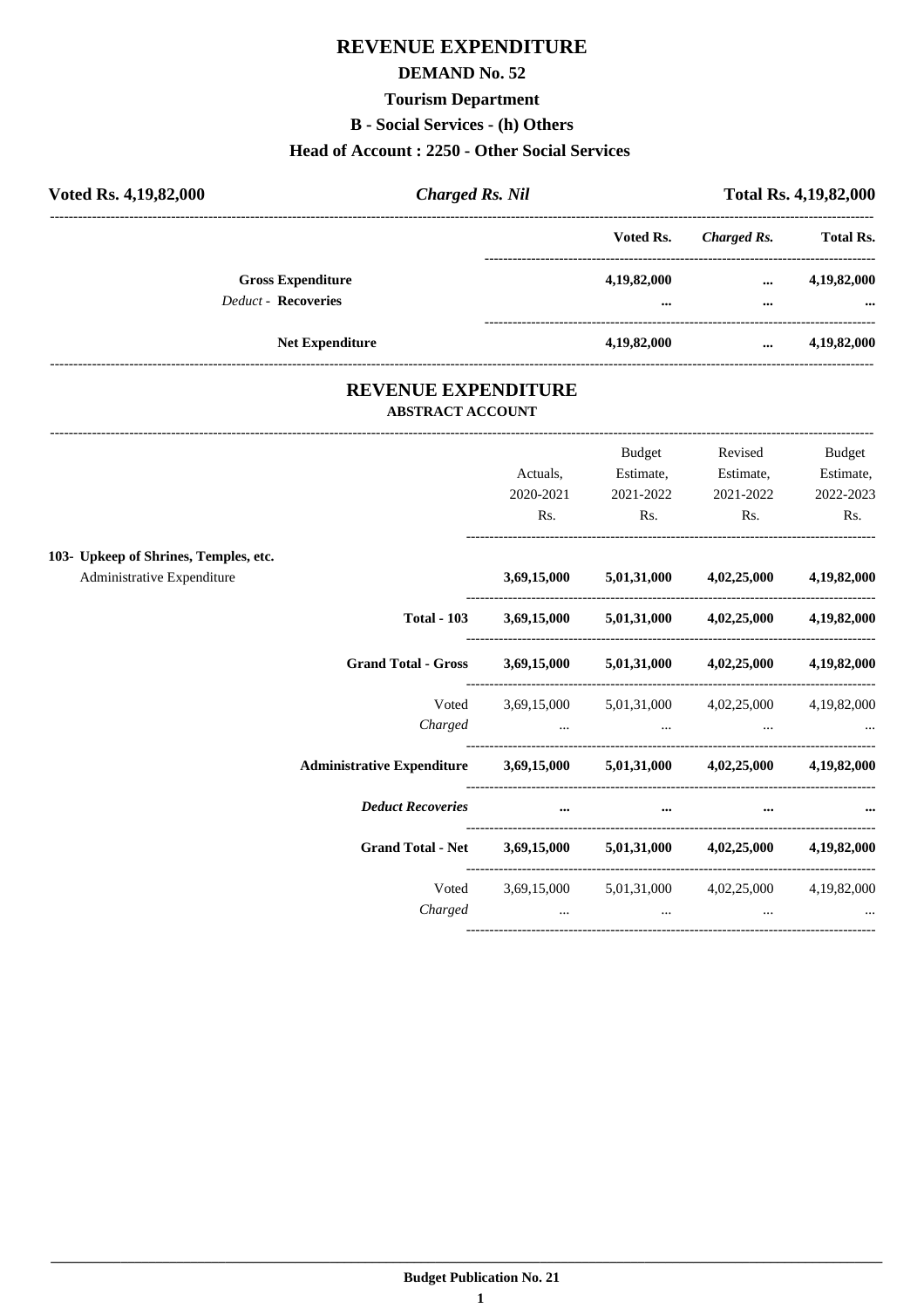|                                                                            |             | <b>Budget</b> | Revised                 | Budget      |
|----------------------------------------------------------------------------|-------------|---------------|-------------------------|-------------|
|                                                                            | Actuals,    | Estimate,     | Estimate,               | Estimate,   |
|                                                                            | 2020-2021   | 2021-2022     | 2021-2022               | 2022-2023   |
|                                                                            | Rs.         | Rs.           | Rs.                     | Rs.         |
| <b>DETAILED ACCOUNT NO. 2250-00-103 - UPKEEP OF SHRINES, TEMPLES, ETC.</b> |             |               |                         |             |
| 103- Upkeep of Shrines, Temples, etc.                                      |             |               |                         |             |
| <b>Administrative Expenditure</b>                                          |             |               |                         |             |
| 001- Trustees in Coochbehar for Worship of State Idols and other           |             |               |                         |             |
| observances of Festivals [TM]                                              |             |               |                         |             |
| 31- Grants-in-aid-GENERAL                                                  |             |               |                         |             |
| 02-Other Grants                                                            | 30,08,000   | 40,50,000     | 40,50,000               | 41,38,000   |
| 36- Grants-in-aid-Salaries                                                 | 3,39,07,000 | 4,60,00,000   | 3,60,94,000             | 3,77,61,000 |
| 50- Other Charges                                                          | $\cdots$    | 81,000        | 81,000                  | 83,000      |
| <b>Total - Administrative Expenditure</b>                                  | 3,69,15,000 |               | 5,01,31,000 4,02,25,000 | 4,19,82,000 |
| Total - 2250-00-103                                                        | 3,69,15,000 | 5,01,31,000   | 4,02,25,000             | 4,19,82,000 |
| Voted                                                                      | 3,69,15,000 |               | 5,01,31,000 4,02,25,000 | 4,19,82,000 |
| Charged                                                                    | $\cdots$    | $\cdots$      | $\cdots$                |             |

-----------------------------------------------------------------------------------------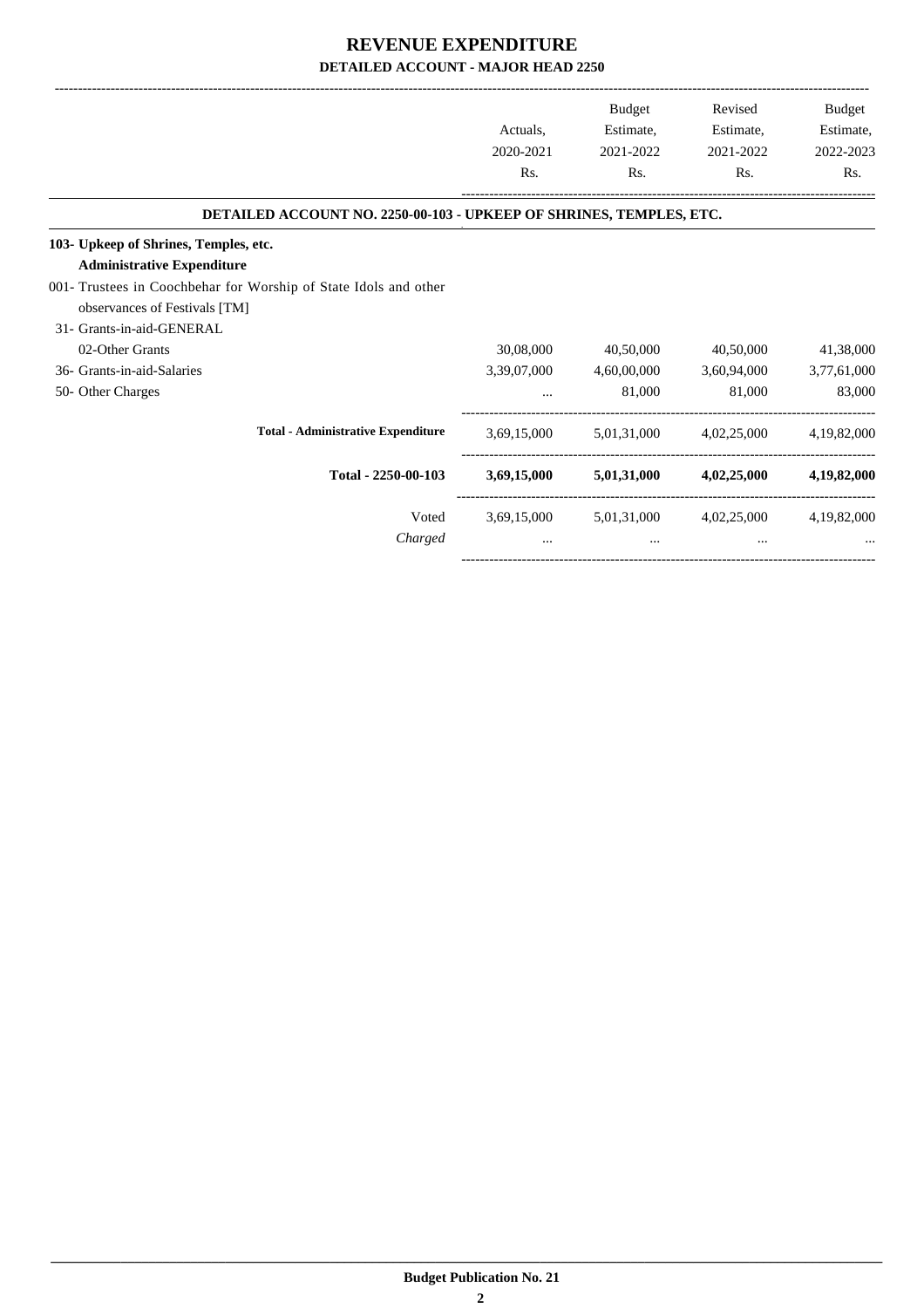## **REVENUE EXPENDITURE**

#### **DEMAND No. 52**

#### **Tourism Department**

#### C - Economic Services - (c) Special Areas Programmes

#### Head of Account : 2551 - Hill Areas

| <b>Voted Rs. Nil</b>     | <b>Charged Rs. Nil</b> |                       | <b>Total Rs. Nil</b> |
|--------------------------|------------------------|-----------------------|----------------------|
|                          |                        | Voted Rs. Charged Rs. | <b>Total Rs.</b>     |
| <b>Gross Expenditure</b> |                        | <br>$\cdots$          | $\cdots$             |
| Deduct - Recoveries      |                        | <br>$\cdots$          | $\cdots$             |
| <b>Net Expenditure</b>   |                        | <br>$\cdots$          |                      |

## REVENUE EXPENDITURE

#### **ABSTRACT ACCOUNT**

--------------------------------------

|                                                                                       | Actuals,<br>2020-2021<br>Rs. | <b>Budget</b><br>Estimate,<br>2021-2022<br>Rs. | Revised<br>Estimate,<br>2021-2022<br>Rs. | <b>Budget</b><br>Estimate,<br>2022-2023<br>Rs. |
|---------------------------------------------------------------------------------------|------------------------------|------------------------------------------------|------------------------------------------|------------------------------------------------|
| <b>60 - OTHER HILL AREAS</b>                                                          |                              |                                                |                                          |                                                |
| 193- Assistance to Nagar Panchayats/Notified Area Committees or<br>equivalent thereof |                              |                                                |                                          |                                                |
| <b>State Development Schemes</b>                                                      |                              |                                                |                                          |                                                |
| <b>Total - 193</b>                                                                    | $\ddotsc$                    | $\cdots$                                       |                                          |                                                |
| <b>Grand Total - Gross</b>                                                            | $\ddotsc$                    | $\cdots$                                       | $\cdots$                                 |                                                |
| Voted                                                                                 | $\cdots$                     | $\cdots$                                       | $\cdots$                                 | $\cdots$                                       |
| Charged                                                                               | $\cdots$                     | $\ddotsc$                                      | $\cdots$                                 | $\cdots$                                       |
| <b>State Development Schemes</b>                                                      | $\cdots$                     | $\cdots$                                       |                                          |                                                |
| <b>Deduct Recoveries</b>                                                              | $\cdots$                     | $\cdots$                                       |                                          |                                                |
| <b>Grand Total - Net</b>                                                              | $\cdots$                     | $\cdots$                                       |                                          |                                                |
| Voted<br>Charged                                                                      | $\cdots$<br>$\cdots$         | $\cdots$<br>$\ddotsc$                          | $\cdots$<br>$\cdots$                     | $\cdots$<br>$\cdots$                           |
|                                                                                       |                              |                                                |                                          |                                                |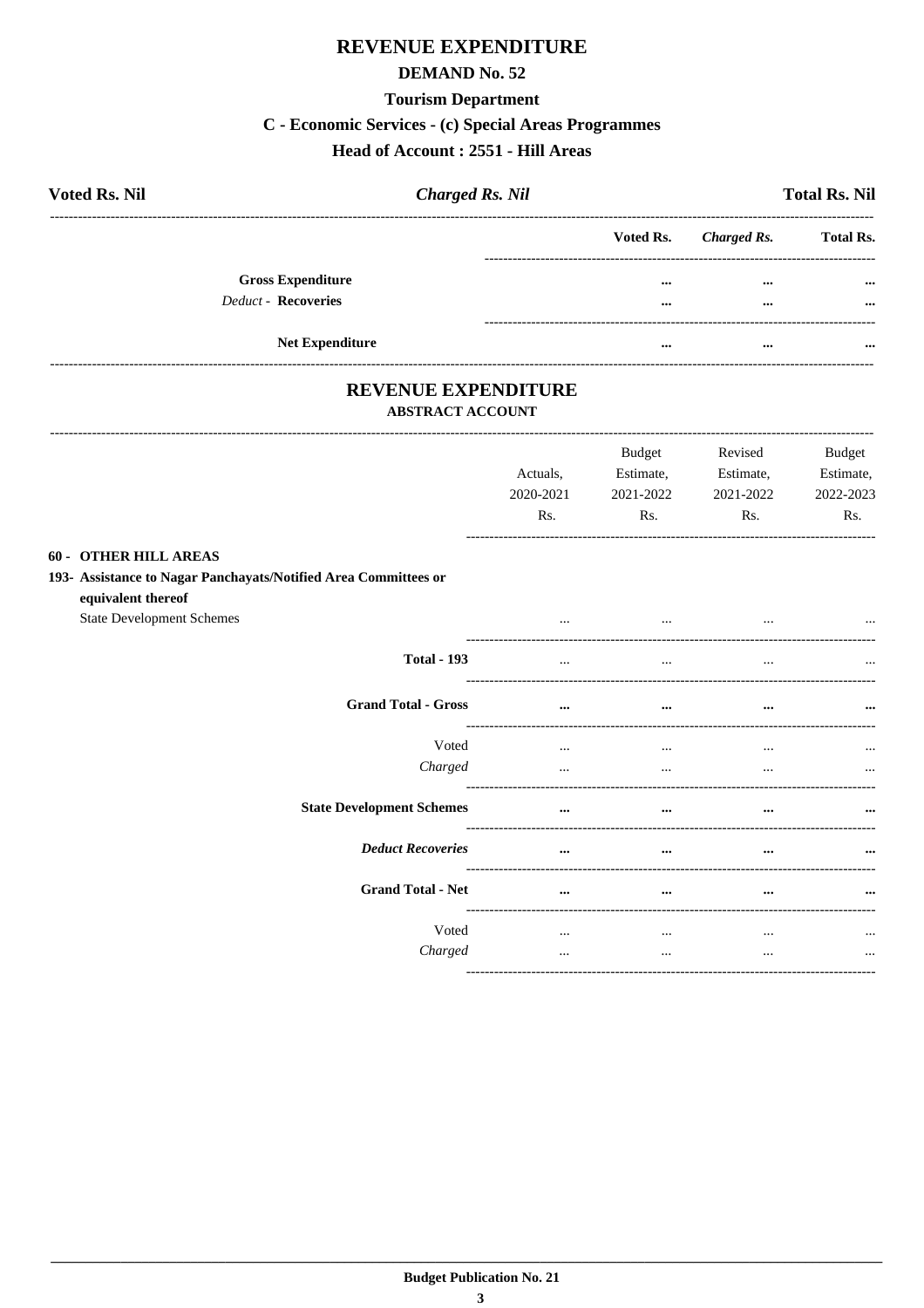|                                                                                               | Actuals,                        | <b>Budget</b><br>Estimate, | Revised<br>Estimate, | <b>Budget</b><br>Estimate, |
|-----------------------------------------------------------------------------------------------|---------------------------------|----------------------------|----------------------|----------------------------|
|                                                                                               | 2020-2021                       | 2021-2022                  | 2021-2022            | 2022-2023                  |
|                                                                                               | R <sub>s</sub> .                | Rs.                        | Rs.                  | Rs.                        |
| DETAILED ACCOUNT NO. 2551-60-193 - ASSISTANCE TO NAGAR PANCHAYATS/NOTIFIED AREA COMMITTEES OR |                                 |                            |                      |                            |
|                                                                                               | <b>EQUIVALENT THEREOF</b>       |                            |                      |                            |
| <b>60 - OTHER HILL AREAS</b>                                                                  |                                 |                            |                      |                            |
| 193- Assistance to Nagar Panchayats/Notified Area Committees or                               |                                 |                            |                      |                            |
| equivalent thereof                                                                            |                                 |                            |                      |                            |
| <b>State Development Schemes</b>                                                              |                                 |                            |                      |                            |
| 043- Tourism Sector [TM]                                                                      |                                 |                            |                      |                            |
| 31- Grants-in-aid-GENERAL                                                                     |                                 |                            |                      |                            |
| 02-Other Grants                                                                               | $\cdots$                        | $\cdots$                   | $\cdots$             |                            |
|                                                                                               | Total - 2551-60-193<br>$\cdots$ | $\cdots$                   | $\cdots$             | $\cdots$                   |
|                                                                                               |                                 |                            |                      |                            |

Voted ... ... ... ... *Charged* ... ... ... ...

-----------------------------------------------------------------------------------------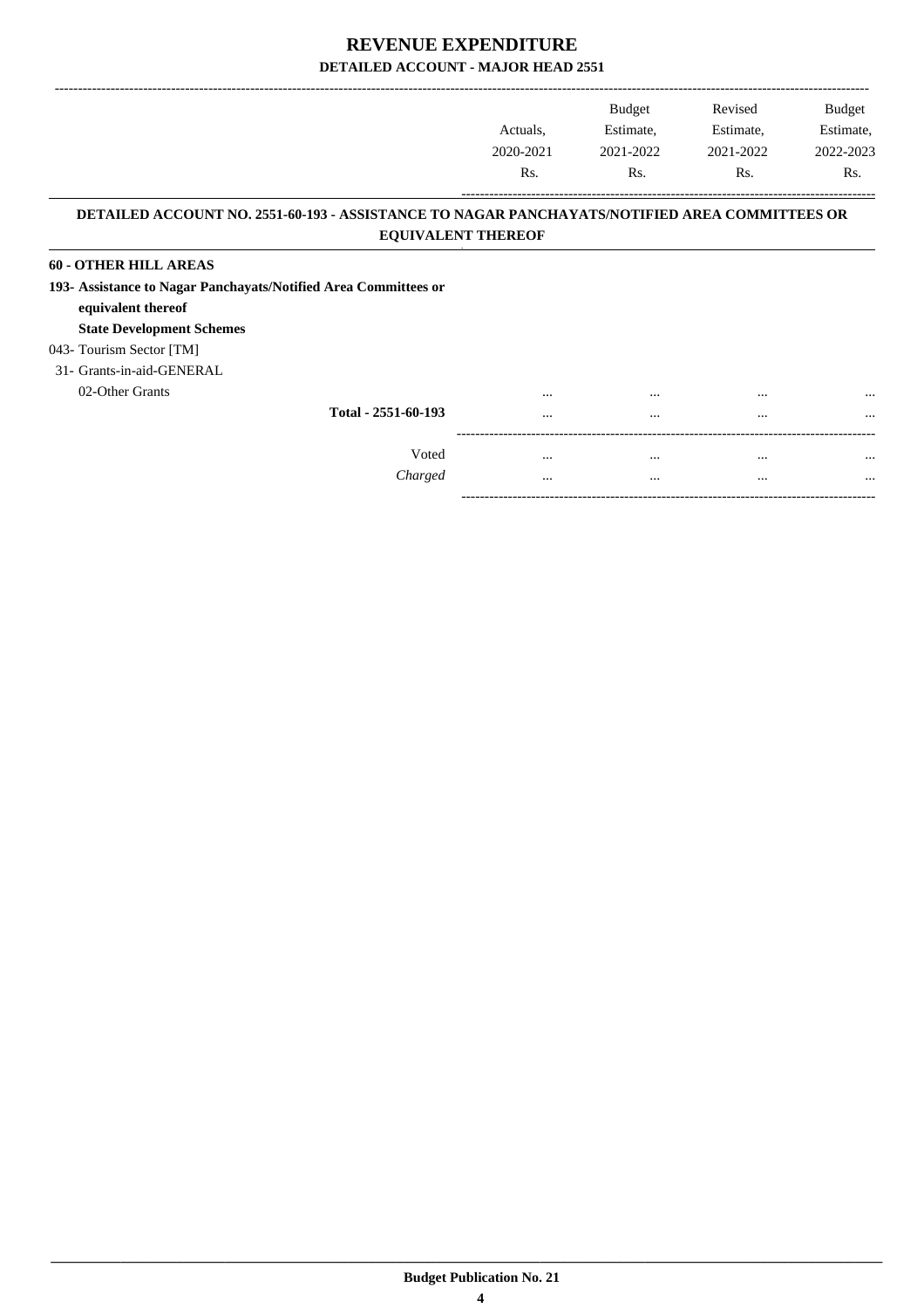### **REVENUE EXPENDITURE**

#### **DEMAND No. 52**

#### **Tourism Department**

#### **C - Economic Services - (j) General Economic Services**

#### **Head of Account : 3451 - Secretariat-Economic Services**

| Voted Rs. 5,26,61,000      | <b>Charged Rs. Nil</b> |             |             | Total Rs. 5,26,61,000 |
|----------------------------|------------------------|-------------|-------------|-----------------------|
|                            |                        | Voted Rs.   | Charged Rs. | <b>Total Rs.</b>      |
| <b>Gross Expenditure</b>   |                        | 5,26,61,000 | $\cdots$    | 5,26,61,000           |
| <b>Deduct - Recoveries</b> |                        | $-2.000$    | $\cdots$    | $-2.000$              |
| <b>Net Expenditure</b>     |                        | 5,26,59,000 | $\cdots$    | 5,26,59,000           |

#### **REVENUE EXPENDITURE ABSTRACT ACCOUNT**

---------------------------------------------------------------------------------------------------------------------------------------------------------------------------------

|                            |                                                                            | Actuals,<br>2020-2021<br>Rs. | <b>Budget</b><br>Estimate,<br>2021-2022<br>$\mathbf{Rs.}$ | Revised<br>Estimate,<br>2021-2022<br>$\mathbf{Rs.}$                 | <b>Budget</b><br>Estimate,<br>2022-2023<br>Rs. |
|----------------------------|----------------------------------------------------------------------------|------------------------------|-----------------------------------------------------------|---------------------------------------------------------------------|------------------------------------------------|
| 090- Secretariate          |                                                                            |                              |                                                           |                                                                     |                                                |
| Administrative Expenditure |                                                                            |                              |                                                           | $4,62,96,458$ $5,54,71,000$ $5,06,06,000$ $5,26,61,000$             |                                                |
|                            |                                                                            |                              |                                                           | Total - 090 $4,62,96,458$ $5,54,71,000$ $5,06,06,000$ $5,26,61,000$ |                                                |
|                            | Grand Total - Gross 4,62,96,458 5,54,71,000 5,06,06,000 5,26,61,000        |                              |                                                           |                                                                     |                                                |
|                            | Voted                                                                      |                              |                                                           | 4,62,96,458 5,54,71,000 5,06,06,000 5,26,61,000                     |                                                |
|                            | Administrative Expenditure 4,62,96,458 5,54,71,000 5,06,06,000 5,26,61,000 |                              |                                                           |                                                                     |                                                |
|                            | <b>Deduct Recoveries</b>                                                   |                              | $-6,278$ $-4,000$                                         |                                                                     | $-2,000$ $-2,000$                              |
|                            | Grand Total - Net 4,62,90,180 5,54,67,000 5,06,04,000 5,26,59,000          |                              |                                                           |                                                                     |                                                |
|                            | Charged                                                                    |                              | $\cdots$                                                  | Voted 4,62,90,180 5,54,67,000 5,06,04,000 5,26,59,000               |                                                |
|                            |                                                                            |                              |                                                           |                                                                     |                                                |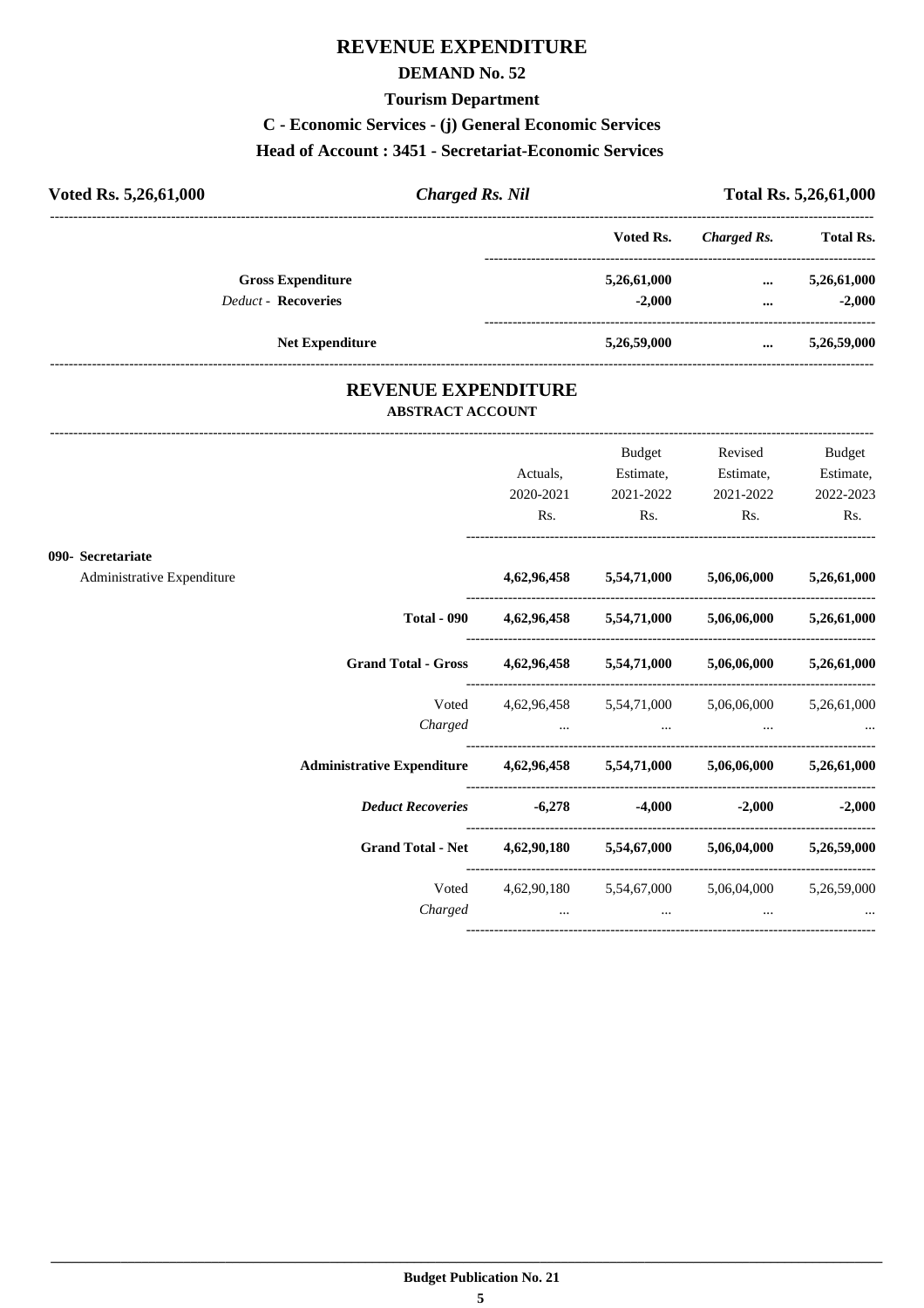|                                                  |                  | <b>Budget</b> | Revised                                         | <b>Budget</b>          |                        |
|--------------------------------------------------|------------------|---------------|-------------------------------------------------|------------------------|------------------------|
|                                                  | 2020-2021<br>Rs. |               | Estimate,<br>Actuals,<br>2021-2022              | Estimate,<br>2021-2022 | Estimate,<br>2022-2023 |
|                                                  |                  | Rs.           | Rs.                                             | Rs.                    |                        |
| DETAILED ACCOUNT NO. 3451-00-090 - SECRETARIATE  |                  |               |                                                 |                        |                        |
| 090- Secretariate                                |                  |               |                                                 |                        |                        |
| <b>Administrative Expenditure</b>                |                  |               |                                                 |                        |                        |
| 010- Tourism Department [TM]                     |                  |               |                                                 |                        |                        |
| 01- Salaries                                     |                  |               |                                                 |                        |                        |
| 01-Pay                                           | 3,25,36,796      | 4,08,80,000   | 3,31,88,000                                     | 3,41,84,000            |                        |
| 14-Grade Pay                                     |                  | 1,000         | $\cdots$                                        |                        |                        |
| 02-Dearness Allowance                            | 5,80,554         | 11,51,000     | 13,28,000                                       | 20,51,000              |                        |
| 03-House Rent Allowance                          | 35, 23, 375      | 36,46,000     | 31,53,000                                       | 32,47,000              |                        |
| 04-Ad hoc Bonus                                  | 1,59,600         | 1,15,000      | 1,63,000                                        | 1,66,000               |                        |
| 07-Other Allowances                              | 1,00,168         | 1,03,000      | 1,30,000                                        | 1,36,000               |                        |
| 12-Medical Allowance                             | 97,354           | 1,02,000      | 99,000                                          | 1,01,000               |                        |
| Total - 3451-00-090-010-01                       | 3,69,97,847      | 4,59,98,000   | 3,80,61,000                                     | 3,98,85,000            |                        |
| 02- Wages                                        | 26, 32, 767      | 30,00,000     | 48,00,000                                       | 48,80,000              |                        |
| 07- Medical Reimbursements                       | 900              | 25,000        | 1,30,000                                        | 1,67,000               |                        |
| 11- Travel Expenses                              | 1,06,618         | 1,81,000      | 1,81,000                                        | 1,85,000               |                        |
| 12- Medical Reimbursements under WBHS 2008       | 1,35,787         | 69,000        | 4,50,000                                        | 4,50,000               |                        |
| 13- Office Expenses                              |                  |               |                                                 |                        |                        |
| 01-Electricity                                   | 1,89,449         | 1,10,000      | 1,90,000                                        | 1,94,000               |                        |
| 02-Telephone                                     | 2,41,952         | 2,43,000      | 2,43,000                                        | 2,48,000               |                        |
| 03-Maintenance / P.O.L. for Office Vehicles      | 10,17,880        | 3,00,000      | 10,38,000                                       | 10,59,000              |                        |
| 04-Other Office Expenses                         | 13,46,713        | 14,00,000     | 14,00,000                                       | 14,28,000              |                        |
| Total - 3451-00-090-010-13                       | 27,95,994        | 20,53,000     | 28,71,000                                       | 29,29,000              |                        |
| 14- Rents, Rates and Taxes                       | 13,62,516        | 24,28,000     | 18,07,000                                       | 18,44,000              |                        |
| 28- Payment of Professional and Special Services |                  |               |                                                 |                        |                        |
| 02-Other charges                                 | 15,67,900        | 12,50,000     | 15,68,000                                       | 15,68,000              |                        |
| 50- Other Charges                                | 34,347           | 70,000        | 70,000                                          | 72,000                 |                        |
| 77- Computerisation                              | 6,61,782         | 3,97,000      | 6,68,000                                        | 6,81,000               |                        |
| <b>Total - Administrative Expenditure</b>        | 4,62,96,458      | 5,54,71,000   | 5,06,06,000                                     | 5,26,61,000            |                        |
| Total - 3451-00-090                              | 4,62,96,458      | 5,54,71,000   | 5,06,06,000                                     | 5,26,61,000            |                        |
| Voted                                            |                  |               | 4,62,96,458 5,54,71,000 5,06,06,000 5,26,61,000 |                        |                        |
| Charged                                          | $\cdots$         | $\cdots$      | $\cdots$                                        |                        |                        |

#### **-------------------------------------------------------------------------------------------------------------------------------------------------------------------------------- DETAILED ACCOUNT NO. 3451 - DEDUCT RECOVERIES IN REDUCTION OF EXPENDITURE**

**--------------------------------------------------------------------------------------------------------------------------------------------------------------------------------**

 **\_\_\_\_\_\_\_\_\_\_\_\_\_\_\_\_\_\_\_\_\_\_\_\_\_\_\_\_\_\_\_\_\_\_\_\_\_\_\_\_\_\_\_\_\_\_\_\_\_\_\_\_\_\_\_\_\_\_\_\_\_\_\_\_\_\_\_\_\_\_\_\_\_\_\_\_\_\_\_\_\_\_\_\_\_\_\_\_\_\_\_\_\_\_\_\_\_\_\_\_\_\_\_\_\_\_\_\_\_\_\_\_\_\_\_\_\_\_\_**

#### **090- Secretariate**

Administrative Expenditure

010-Tourism Department [TM]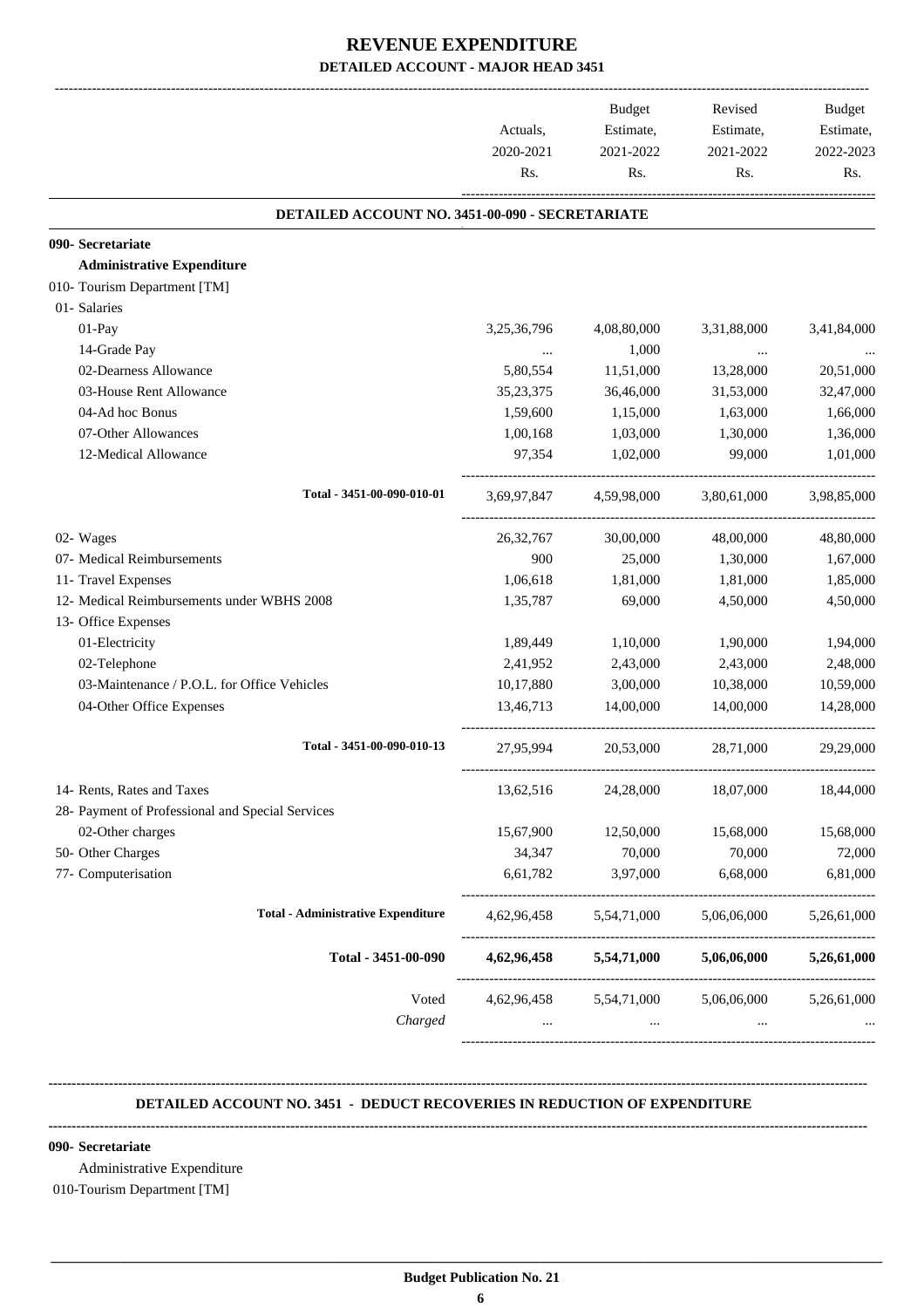|                                        |                                    |           |               | Revised   |           |
|----------------------------------------|------------------------------------|-----------|---------------|-----------|-----------|
|                                        |                                    |           | <b>Budget</b> |           | Budget    |
|                                        |                                    | Actuals.  | Estimate,     | Estimate, | Estimate, |
|                                        |                                    | 2020-2021 | 2021-2022     | 2021-2022 | 2022-2023 |
|                                        |                                    | Rs.       | Rs.           | Rs.       | Rs.       |
| 70-Deduct Recoveries                   |                                    |           |               |           |           |
| 01-Others                              |                                    | $-6,278$  | $-1,000$      | $-1,000$  | $-1,000$  |
| 02-W.B.H.S. 2008                       |                                    | $\cdots$  | $-1,000$      | $\cdots$  | $\cdots$  |
|                                        | Total - 090 - Deduct - Recoveries  | $-6,278$  | $-2,000$      | $-1,000$  | $-1,000$  |
| 911- Deduct Recoveries of Overpayments |                                    |           |               |           |           |
| Administrative Expenditure             |                                    |           |               |           |           |
| 010-Tourism Department [TM]            |                                    |           |               |           |           |
| 70-Deduct Recoveries                   |                                    |           |               |           |           |
| 01-Others                              |                                    |           | $-1,000$      | $-1,000$  | $-1,000$  |
| 02-W.B.H.S. 2008                       |                                    | $\cdots$  | $-1,000$      | $\cdots$  |           |
|                                        | Total - 911 - Deduct - Recoveries  | $\cdots$  | $-2,000$      | $-1,000$  | $-1,000$  |
|                                        | Total - 3451 - Deduct - Recoveries | $-6,278$  | $-4,000$      | $-2,000$  | $-2,000$  |
|                                        |                                    |           |               |           |           |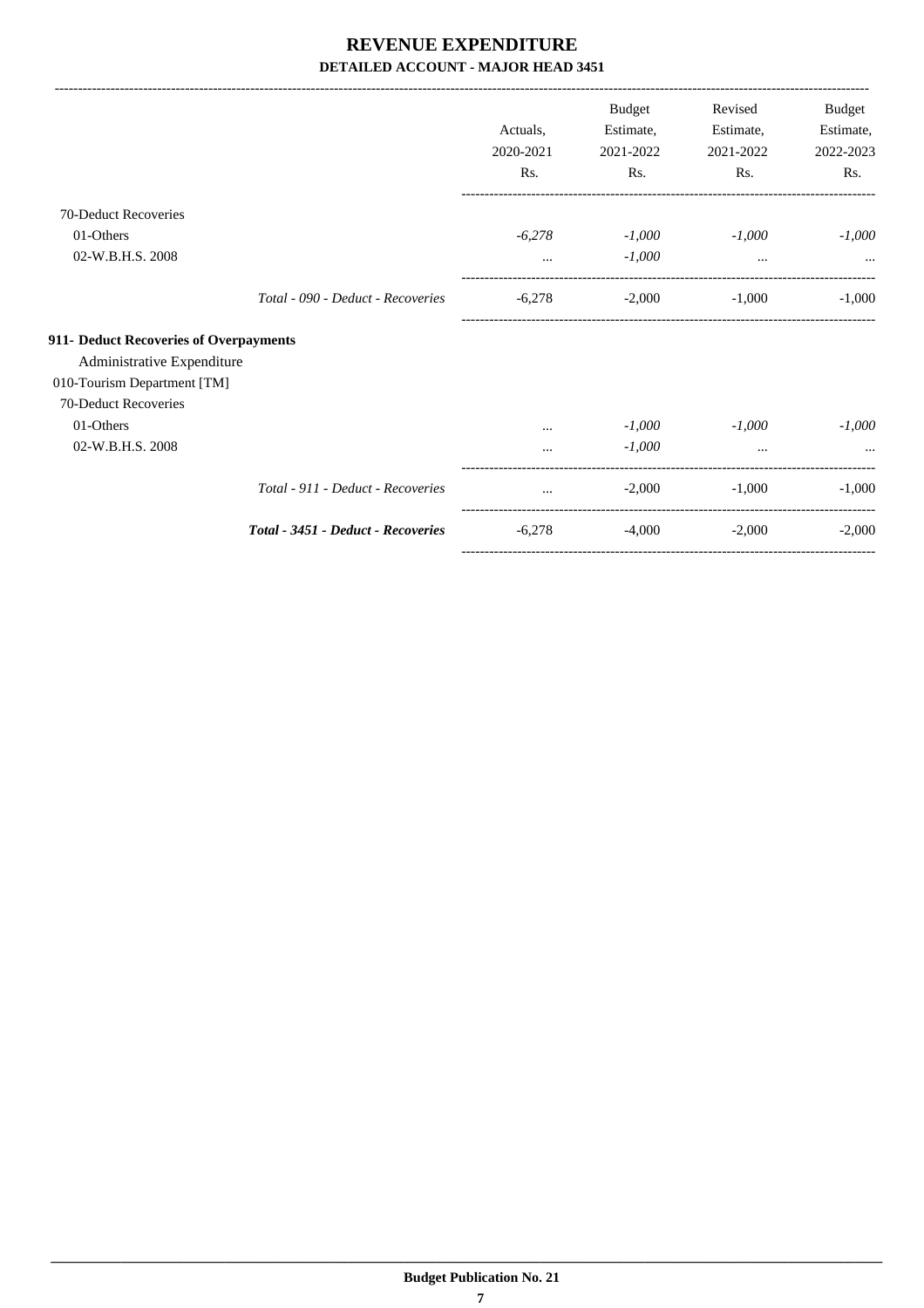## **REVENUE EXPENDITURE**

#### **DEMAND No. 52**

#### **Tourism Department**

#### **C - Economic Services - (j) General Economic Services**

**Head of Account : 3452 - Tourism**

| Voted Rs. 186,38,80,000                                 | <b>Charged Rs. Nil</b>  |                     |                                                            |                                                  | Total Rs. 186,38,80,000 |
|---------------------------------------------------------|-------------------------|---------------------|------------------------------------------------------------|--------------------------------------------------|-------------------------|
|                                                         |                         |                     | Voted Rs.                                                  | --------------------------<br><b>Charged Rs.</b> | <b>Total Rs.</b>        |
| <b>Gross Expenditure</b>                                |                         |                     | 186,38,80,000                                              | $\cdots$                                         | 186,38,80,000           |
| <b>Deduct - Recoveries</b>                              |                         |                     | $-9,000$                                                   | $\cdots$                                         | $-9,000$                |
| <b>Net Expenditure</b>                                  |                         |                     | 186,38,71,000                                              |                                                  | $\dots$ 186,38,71,000   |
|                                                         | <b>ABSTRACT ACCOUNT</b> | REVENUE EXPENDITURE |                                                            |                                                  |                         |
|                                                         |                         |                     | Budget                                                     | Revised                                          | Budget                  |
|                                                         |                         | Actuals,            | Estimate,                                                  | Estimate,                                        | Estimate,               |
|                                                         |                         | 2020-2021           | 2021-2022                                                  | 2021-2022                                        | 2022-2023               |
|                                                         |                         | Rs.                 | Rs.                                                        | Rs.                                              | Rs.                     |
| 01 - TOURIST INFRASTRUCTURE                             |                         |                     |                                                            |                                                  |                         |
| 101- Tourist Centres                                    |                         |                     |                                                            |                                                  |                         |
| Administrative Expenditure                              |                         | 4,21,665            | 8,39,000                                                   | 5,61,000                                         | 5,74,000                |
| <b>State Development Schemes</b>                        |                         | 5, 10, 21, 833      | 46,00,00,000                                               | 10,14,85,000                                     | 52,30,00,000            |
| State Development Schemes (Central Assistance)          |                         |                     | $\ddotsc$                                                  |                                                  |                         |
|                                                         | <b>Total - 101</b>      | 5, 14, 43, 498      |                                                            | 46,08,39,000 10,20,46,000 52,35,74,000           |                         |
| 102- Tourist Accomodation                               |                         |                     |                                                            |                                                  |                         |
| <b>State Development Schemes</b>                        |                         | 1,36,50,000         | 10,00,00,000                                               | 3,33,33,000                                      | 11,45,00,000            |
|                                                         | <b>Total - 102</b>      |                     | $1,36,50,000$ $10,00,00,000$ $3,33,33,000$ $11,45,00,000$  |                                                  |                         |
| 103- Tourist Transport                                  |                         |                     |                                                            |                                                  |                         |
| <b>State Development Schemes</b>                        |                         |                     |                                                            |                                                  |                         |
|                                                         | <b>Total - 103</b>      |                     |                                                            |                                                  |                         |
| 190- Assistance to Public Sector and Other Undertakings |                         |                     |                                                            |                                                  |                         |
| <b>Central Sector Scheme</b>                            |                         |                     | $\ldots$ $8,85,40,000$<br>-------------------------------- |                                                  | ----------------------  |
|                                                         | <b>Total - 190</b>      | $\cdots$            |                                                            | $\dots$ 8,85,40,000                              |                         |
| 789- Special Component Plan for Scheduled Castes        |                         |                     |                                                            |                                                  |                         |
| Administrative Expenditure                              |                         |                     | $\cdots$                                                   |                                                  | $\cdots$                |
| <b>State Development Schemes</b>                        |                         |                     | 82,78,526 3,50,00,000 1,16,67,000                          |                                                  | 4,99,50,000             |
|                                                         | <b>Total - 789</b>      |                     | 82,78,526 3,50,00,000 1,16,67,000                          |                                                  | 4,99,50,000             |
| 796- Tribal Areas Sub-Plan                              |                         |                     |                                                            |                                                  |                         |

 **\_\_\_\_\_\_\_\_\_\_\_\_\_\_\_\_\_\_\_\_\_\_\_\_\_\_\_\_\_\_\_\_\_\_\_\_\_\_\_\_\_\_\_\_\_\_\_\_\_\_\_\_\_\_\_\_\_\_\_\_\_\_\_\_\_\_\_\_\_\_\_\_\_\_\_\_\_\_\_\_\_\_\_\_\_\_\_\_\_\_\_\_\_\_\_\_\_\_\_\_\_\_\_\_\_\_\_\_\_\_\_\_\_\_\_\_\_\_\_**

State Development Schemes **43,10,990 2,00,00,000 66,67,000 2,00,00,000**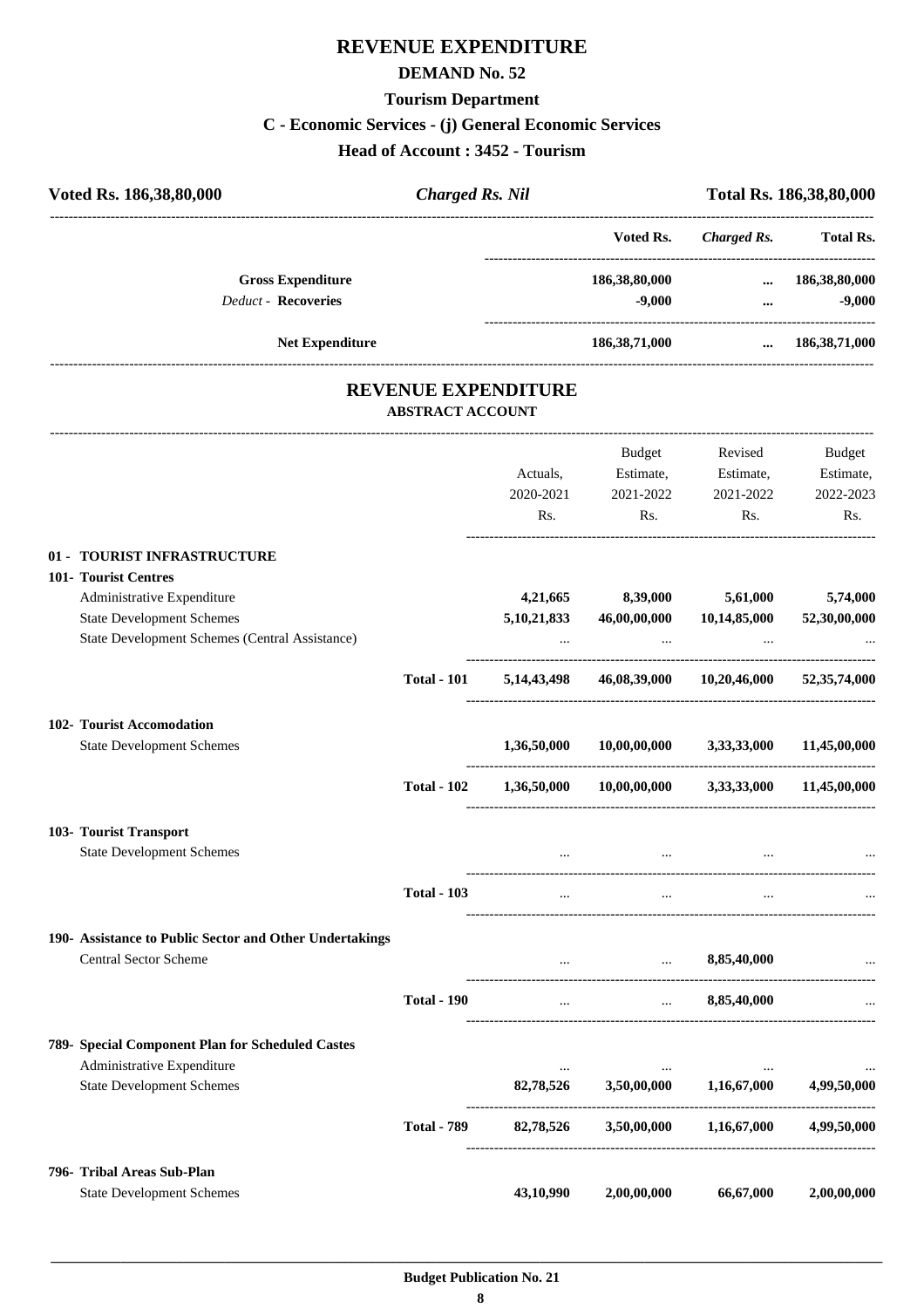#### **REVENUE EXPENDITURE ABSTRACT ACCOUNT**

|                                                           |                    |                 | Budget                            | Revised                                                               | Budget       |
|-----------------------------------------------------------|--------------------|-----------------|-----------------------------------|-----------------------------------------------------------------------|--------------|
|                                                           |                    | Actuals,        |                                   | Estimate, Estimate, Estimate,                                         |              |
|                                                           |                    | 2020-2021       | 2021-2022                         | 2021-2022                                                             | 2022-2023    |
|                                                           |                    | Rs.             | Rs.                               | Rs.                                                                   | Rs.          |
|                                                           | <b>Total - 796</b> |                 | 43,10,990 2,00,00,000 66,67,000   |                                                                       | 2,00,00,000  |
| 800- Other Expenditure                                    |                    |                 |                                   |                                                                       |              |
| Administrative Expenditure                                |                    |                 | 96,84,452 1,22,31,000 99,72,000   |                                                                       | 1,03,61,000  |
| <b>State Development Schemes</b>                          |                    | 4,28,31,134     |                                   | 36,40,00,000 12,13,33,000                                             | 23,00,00,000 |
| Central Sector Scheme                                     |                    |                 | $\cdots$                          |                                                                       |              |
|                                                           | <b>Total - 800</b> |                 |                                   | 5,25,15,586 37,62,31,000 13,13,05,000 24,03,61,000                    |              |
|                                                           | Total - 01         | 13,01,98,600    | 99,20,70,000                      | 37,35,58,000                                                          | 94,83,85,000 |
| 80 - GENERAL                                              |                    |                 |                                   |                                                                       |              |
| 001- Direction and Administration                         |                    |                 |                                   |                                                                       |              |
| Administrative Expenditure                                |                    |                 | 71,10,821 76,62,000 78,34,000     |                                                                       | 80,91,000    |
|                                                           | <b>Total - 001</b> |                 | 71,10,821 76,62,000 78,34,000     |                                                                       | 80,91,000    |
| 003- Training                                             |                    |                 |                                   |                                                                       |              |
| Administrative Expenditure                                |                    | 96,72,000       | 1,51,00,000 99,67,000             |                                                                       | 1,03,93,000  |
| <b>State Development Schemes</b>                          |                    |                 | 10,00,000                         | 3,33,000                                                              | 10,50,000    |
|                                                           | <b>Total - 003</b> |                 | 96,72,000 1,61,00,000 1,03,00,000 |                                                                       | 1,14,43,000  |
| 104- Promotion and Publicity                              |                    |                 |                                   |                                                                       |              |
| <b>State Development Schemes</b><br>Central Sector Scheme |                    | 3,05,00,000<br> | 15,00,00,000<br>$\cdots$          | 5,00,00,000<br>$\cdots$                                               | 16,00,00,000 |
|                                                           | <b>Total - 104</b> |                 |                                   | $3,05,00,000$ $15,00,00,000$ $5,00,00,000$ $16,00,00,000$             |              |
| 199- Assistance to Other Non-Government Institutions      |                    |                 |                                   |                                                                       |              |
| Administrative Expenditure                                |                    |                 |                                   | $1,35,91,448$ $3,45,00,000$ $3,05,00,000$ $3,25,40,000$               |              |
|                                                           | <b>Total - 199</b> |                 |                                   | $1,35,91,448$ $3,45,00,000$ $3,05,00,000$ $3,25,40,000$               |              |
| 789- Special Component Plan for Scheduled Castes          |                    |                 |                                   |                                                                       |              |
| <b>State Development Schemes</b>                          |                    |                 |                                   | $2,47,89,141$ $14,00,00,000$ $4,66,67,000$ $15,00,00,000$             |              |
|                                                           |                    |                 |                                   | Total - 789 2,47,89,141 14,00,00,000 4,66,67,000 15,00,00,000         |              |
| 796- Tribal Areas Sub-Plan                                |                    |                 |                                   |                                                                       |              |
| <b>State Development Schemes</b>                          |                    | 1,99,99,969     |                                   | $10,00,00,000$ $3,33,33,000$                                          | 12,00,00,000 |
|                                                           |                    |                 |                                   | Total - 796 $1,99,99,969$ $10,00,00,000$ $3,33,33,000$ $12,00,00,000$ |              |
| 800- Other Expenditure                                    |                    |                 |                                   |                                                                       |              |
| Administrative Expenditure                                |                    | 3,59,00,879     | 3,78,41,000                       | 4,11,01,000                                                           | 4,29,21,000  |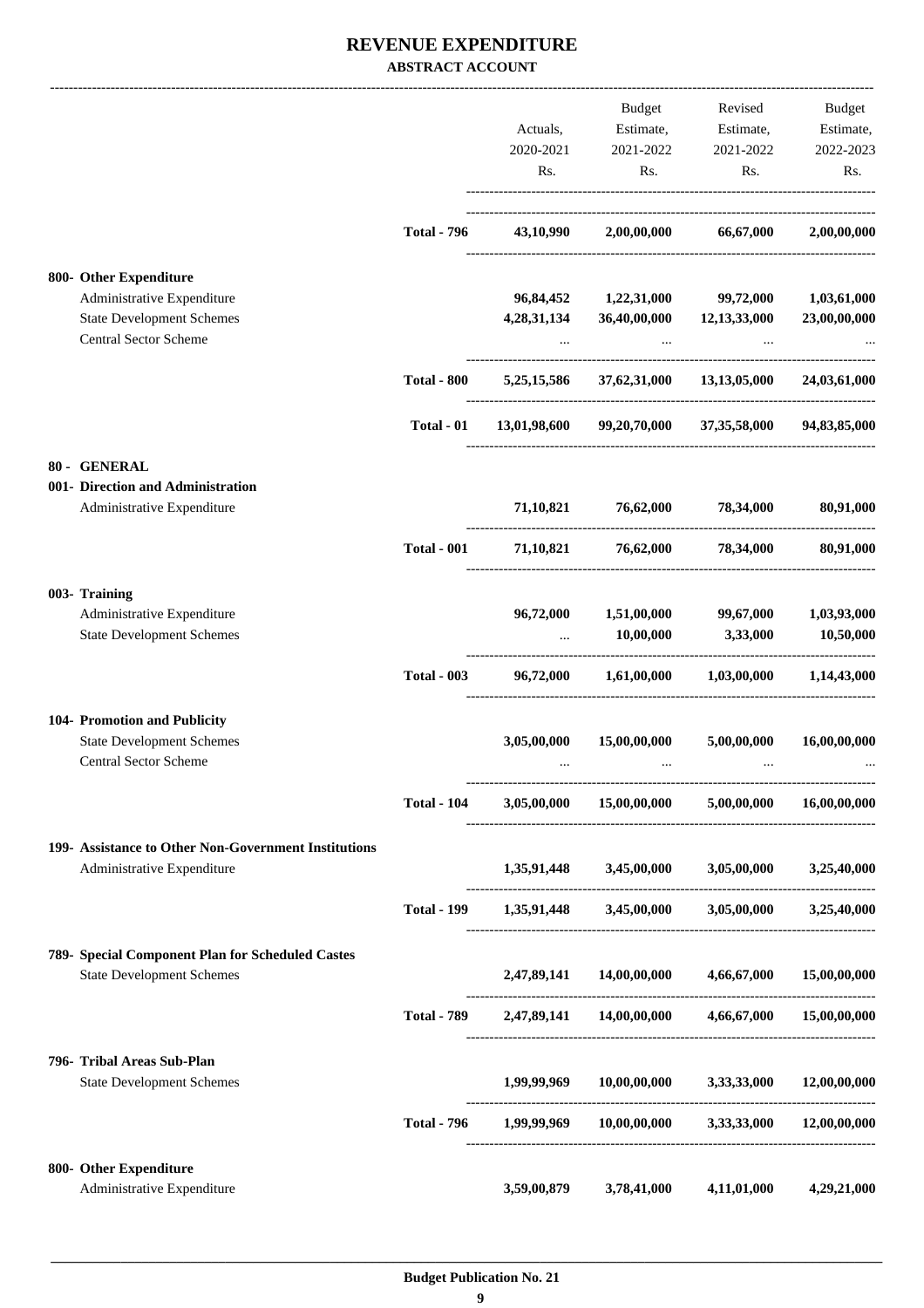#### **REVENUE EXPENDITURE ABSTRACT ACCOUNT**

|                                                                                 |                                                                              |                                                                                     | Budget Revised Budget          |                           |
|---------------------------------------------------------------------------------|------------------------------------------------------------------------------|-------------------------------------------------------------------------------------|--------------------------------|---------------------------|
|                                                                                 |                                                                              | Actuals, Estimate, Estimate, Estimate,                                              |                                |                           |
|                                                                                 |                                                                              | $2020-2021 \qquad \qquad 2021-2022 \qquad \qquad 2021-2022 \qquad \qquad 2022-2023$ |                                |                           |
|                                                                                 |                                                                              | Rs.<br>Rs.                                                                          | Rs.                            | Rs.                       |
| <b>State Development Schemes</b>                                                |                                                                              | 21,17,21,660 37,00,00,000 17,22,24,000 39,05,00,000                                 |                                |                           |
| <b>Total - 800</b>                                                              |                                                                              | 24,76,22,539 40,78,41,000 21,33,25,000 43,34,21,000                                 |                                |                           |
| Total - 80                                                                      | 35, 32, 85, 918                                                              | 85,61,03,000                                                                        |                                | 39,19,59,000 91,54,95,000 |
| Grand Total - Gross 48,34,84,518 184,81,73,000 76,55,17,000 186,38,80,000       |                                                                              |                                                                                     |                                |                           |
| Voted                                                                           |                                                                              | 48, 34, 84, 518 184, 81, 73, 000 76, 55, 17, 000 186, 38, 80, 000                   |                                |                           |
| Charged                                                                         |                                                                              | the contract of the contract of the contract of the                                 | and the company of the company |                           |
| Administrative Expenditure 7,63,81,265 10,81,73,000 9,99,35,000 10,48,80,000    |                                                                              |                                                                                     |                                |                           |
| State Development Schemes 40,71,03,253 174,00,00,000 57,70,42,000 175,90,00,000 |                                                                              |                                                                                     |                                |                           |
| <b>State Development Schemes (Central Assistance)</b>                           | $\cdots$                                                                     | $\cdots$                                                                            |                                |                           |
|                                                                                 |                                                                              |                                                                                     |                                |                           |
| Deduct Recoveries  -50,86,44,461  -14,000  -9,000  -9,000                       |                                                                              |                                                                                     |                                |                           |
| Grand Total - Net -2,51,59,943 184,81,59,000 76,55,08,000 186,38,71,000         |                                                                              |                                                                                     |                                |                           |
| Charged                                                                         | Voted -2,51,59,943 184,81,59,000 76,55,08,000 186,38,71,000<br>$\sim$ $\sim$ | $\cdots$                                                                            |                                |                           |
|                                                                                 |                                                                              |                                                                                     |                                |                           |
|                                                                                 |                                                                              |                                                                                     |                                |                           |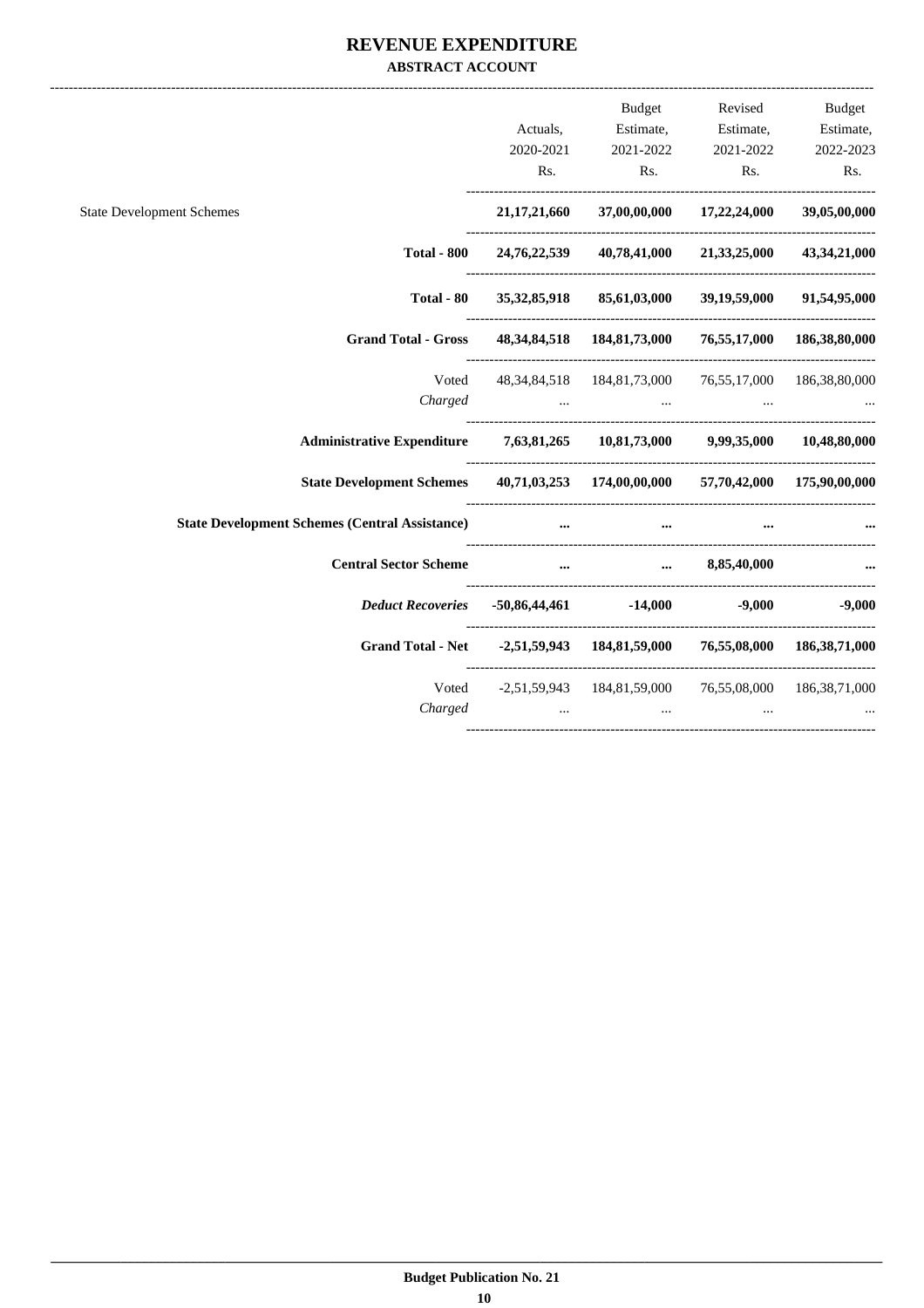|                                                                                                                                                                             | Actuals,<br>2020-2021<br>Rs. | <b>Budget</b><br>Estimate,<br>2021-2022<br>Rs.            | Revised<br>Estimate,<br>2021-2022<br>Rs. | Budget<br>Estimate,<br>2022-2023<br>Rs. |
|-----------------------------------------------------------------------------------------------------------------------------------------------------------------------------|------------------------------|-----------------------------------------------------------|------------------------------------------|-----------------------------------------|
| DETAILED ACCOUNT NO. 3452-01-101 - TOURIST CENTRES                                                                                                                          |                              |                                                           |                                          |                                         |
| 01 - TOURIST INFRASTRUCTURE                                                                                                                                                 |                              |                                                           |                                          |                                         |
| 101- Tourist Centres                                                                                                                                                        |                              |                                                           |                                          |                                         |
| <b>Administrative Expenditure</b>                                                                                                                                           |                              |                                                           |                                          |                                         |
| 004- Maintenance of Tourist Facilities [TM]                                                                                                                                 |                              |                                                           |                                          |                                         |
| 02- Wages                                                                                                                                                                   | 2,00,000                     | 2,20,000                                                  | 2,12,000                                 | 2,18,000                                |
| 13- Office Expenses                                                                                                                                                         |                              |                                                           |                                          |                                         |
| 01-Electricity                                                                                                                                                              | $\cdots$                     | 14,000                                                    | 14,000                                   | 14,000                                  |
| 04-Other Office Expenses                                                                                                                                                    | 15,000                       | 60,000                                                    | 60,000                                   | 61,000                                  |
| Total - 3452-01-101-004-13                                                                                                                                                  | 15,000                       | 74,000                                                    | 74.000                                   | 75,000                                  |
| 19- Maintenance                                                                                                                                                             | 1,76,492                     | 4,50,000                                                  | 1,80,000                                 | 1,85,000                                |
| 50- Other Charges                                                                                                                                                           | 13,070                       | 13,000                                                    | 13,000                                   | 13,000                                  |
| Total - 3452-01-101-004                                                                                                                                                     | 4,04,562                     | 7,57,000                                                  | 4,79,000                                 | 4.91.000                                |
| 005- Managerial subsidy to W.B.T.D.Corporation [TM]                                                                                                                         |                              |                                                           |                                          |                                         |
| 33- Subsidies                                                                                                                                                               |                              |                                                           |                                          |                                         |
| 03-To Government Companies/Corporation                                                                                                                                      | $\cdots$                     | 50,000                                                    | 50,000                                   | 50,000                                  |
| Total - 3452-01-101-005                                                                                                                                                     | $\cdots$                     | 50,000                                                    | 50,000                                   | 50,000                                  |
| 008- Tourist Transport including Water Craft [TM]                                                                                                                           |                              |                                                           |                                          |                                         |
| 50- Other Charges                                                                                                                                                           | 17,103                       | 32,000                                                    | 32,000                                   | 33,000                                  |
| Total - 3452-01-101-008                                                                                                                                                     | 17,103                       | 32,000                                                    | 32,000                                   | 33,000                                  |
|                                                                                                                                                                             |                              |                                                           |                                          |                                         |
| <b>Total - Administrative Expenditure</b>                                                                                                                                   |                              | 4,21,665 8,39,000 5,61,000 5,74,000                       |                                          |                                         |
| <b>State Development Schemes</b>                                                                                                                                            |                              |                                                           |                                          |                                         |
| 002- Incentive to Private Sector for Construction of Tourism Units as<br>defined under W.B. Incentiver Scheme, 2008 for Tourism unit                                        |                              |                                                           |                                          |                                         |
| (for large & medium Industries) [TM]                                                                                                                                        |                              |                                                           |                                          |                                         |
| 31- Grants-in-aid-GENERAL                                                                                                                                                   |                              |                                                           |                                          |                                         |
| 02-Other Grants                                                                                                                                                             | $\cdots$                     | $\cdots$                                                  | $\cdots$                                 | $\cdots$                                |
| 33- Subsidies<br>05-Other Subsidies                                                                                                                                         |                              | $4,33,31,428$ $25,00,00,000$ $3,48,18,000$ $26,25,00,000$ |                                          |                                         |
|                                                                                                                                                                             |                              |                                                           |                                          |                                         |
| Total - 3452-01-101-002                                                                                                                                                     |                              | 4,33,31,428 25,00,00,000 3,48,18,000 26,25,00,000         |                                          |                                         |
| 003- Grants / Subsidies to WBTDCL for maintenance, expansion &<br>Improvement of Tourist Facilities / Tourist Spots including<br>repair & renovation of Tourist Lodges [TM] |                              |                                                           |                                          |                                         |
| 33- Subsidies                                                                                                                                                               |                              |                                                           |                                          |                                         |
| 03-To Government Companies/Corporation                                                                                                                                      | $\cdots$                     | 1,00,00,000                                               | $\cdots$                                 | 1,05,00,000                             |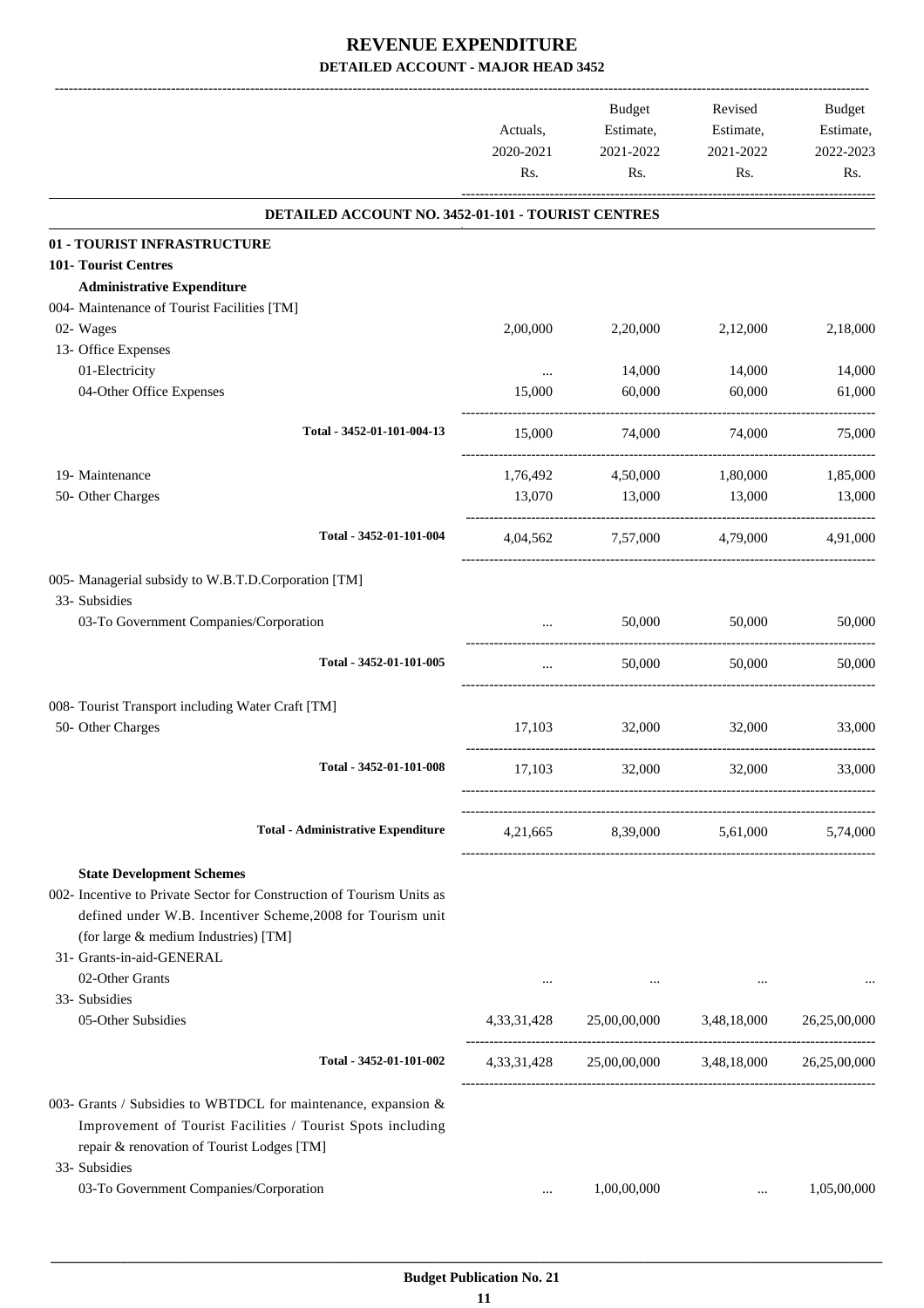|                                                                                                                                                                                                                                                                             | Actuals,<br>2020-2021<br>Rs. | Budget<br>Estimate,<br>2021-2022<br>Rs.                  | Revised<br>Estimate,<br>2021-2022<br>Rs. | <b>Budget</b><br>Estimate,<br>2022-2023<br>Rs. |
|-----------------------------------------------------------------------------------------------------------------------------------------------------------------------------------------------------------------------------------------------------------------------------|------------------------------|----------------------------------------------------------|------------------------------------------|------------------------------------------------|
| 35- Grants for creation of Capital Assets                                                                                                                                                                                                                                   | $\cdots$                     | $\cdots$                                                 |                                          |                                                |
| Total - 3452-01-101-003                                                                                                                                                                                                                                                     | $\ddotsc$                    | 1,00,00,000                                              | $\cdots$                                 | 1,05,00,000                                    |
| 009- [Grant to any non government and semi government<br>organisations for development of tourism infrastructure in the<br>state of West Bengal] [TM]<br>35- Grants for creation of Capital Assets                                                                          | 76,90,405                    | 20,00,00,000                                             | 6,66,67,000                              | 25,00,00,000                                   |
| Total - 3452-01-101-009                                                                                                                                                                                                                                                     |                              |                                                          |                                          |                                                |
|                                                                                                                                                                                                                                                                             | 76,90,405                    |                                                          | 20,00,00,000 6,66,67,000                 | 25,00,00,000                                   |
| <b>Total - State Development Schemes</b>                                                                                                                                                                                                                                    |                              | 5,10,21,833 46,00,00,000 10,14,85,000                    |                                          | 52,30,00,000                                   |
| <b>State Development Schemes (Central Assistance)</b><br>007- Infrastructure Development for Destinations and Circuits<br>(Central Share) (OCASPS) [TM]<br>31- Grants-in-aid-GENERAL<br>02-Other Grants                                                                     |                              |                                                          |                                          |                                                |
| Total - 3452-01-101                                                                                                                                                                                                                                                         | 5, 14, 43, 498               | 46,08,39,000                                             | 10,20,46,000                             | 52, 35, 74, 000                                |
| Voted<br>Charged                                                                                                                                                                                                                                                            | 5, 14, 43, 498               | 46,08,39,000                                             | 10,20,46,000                             | 52, 35, 74, 000                                |
| DETAILED ACCOUNT NO. 3452-01-102 - TOURIST ACCOMODATION                                                                                                                                                                                                                     |                              |                                                          |                                          |                                                |
| 01 - TOURIST INFRASTRUCTURE<br>102- Tourist Accomodation<br><b>State Development Schemes</b><br>001- Incentive to Private Sector for Construction of Tourism Units as<br>defined under W.B. Incentive Scheme, 2008 for Tourism unit (for<br>large & medium Industries) [TM] |                              |                                                          |                                          |                                                |
| 31- Grants-in-aid-GENERAL<br>02-Other Grants                                                                                                                                                                                                                                | 1,36,50,000                  | 10,00,00,000                                             | 3,06,00,000                              | 1,45,00,000                                    |
| Total - 3452-01-102-001                                                                                                                                                                                                                                                     |                              |                                                          |                                          |                                                |
| 003- Promotional benefits under West Bengal Home Stay Tourism<br>Policy 2017 [TM]<br>31- Grants-in-aid-GENERAL                                                                                                                                                              |                              | $1,36,50,000$ $10,00,00,000$ $3,06,00,000$ $1,45,00,000$ |                                          |                                                |
| 02-Other Grants                                                                                                                                                                                                                                                             |                              | 27,33,000 $\ldots$ 27,33,000                             |                                          | 10,00,00,000                                   |
| Total - 3452-01-102-003                                                                                                                                                                                                                                                     | $\cdots$                     |                                                          | $27,33,000$ $10,00,00,000$               |                                                |
| <b>Total - State Development Schemes</b>                                                                                                                                                                                                                                    | 1,36,50,000                  | 10,00,00,000 3,33,33,000                                 |                                          | 11,45,00,000                                   |
|                                                                                                                                                                                                                                                                             |                              |                                                          |                                          |                                                |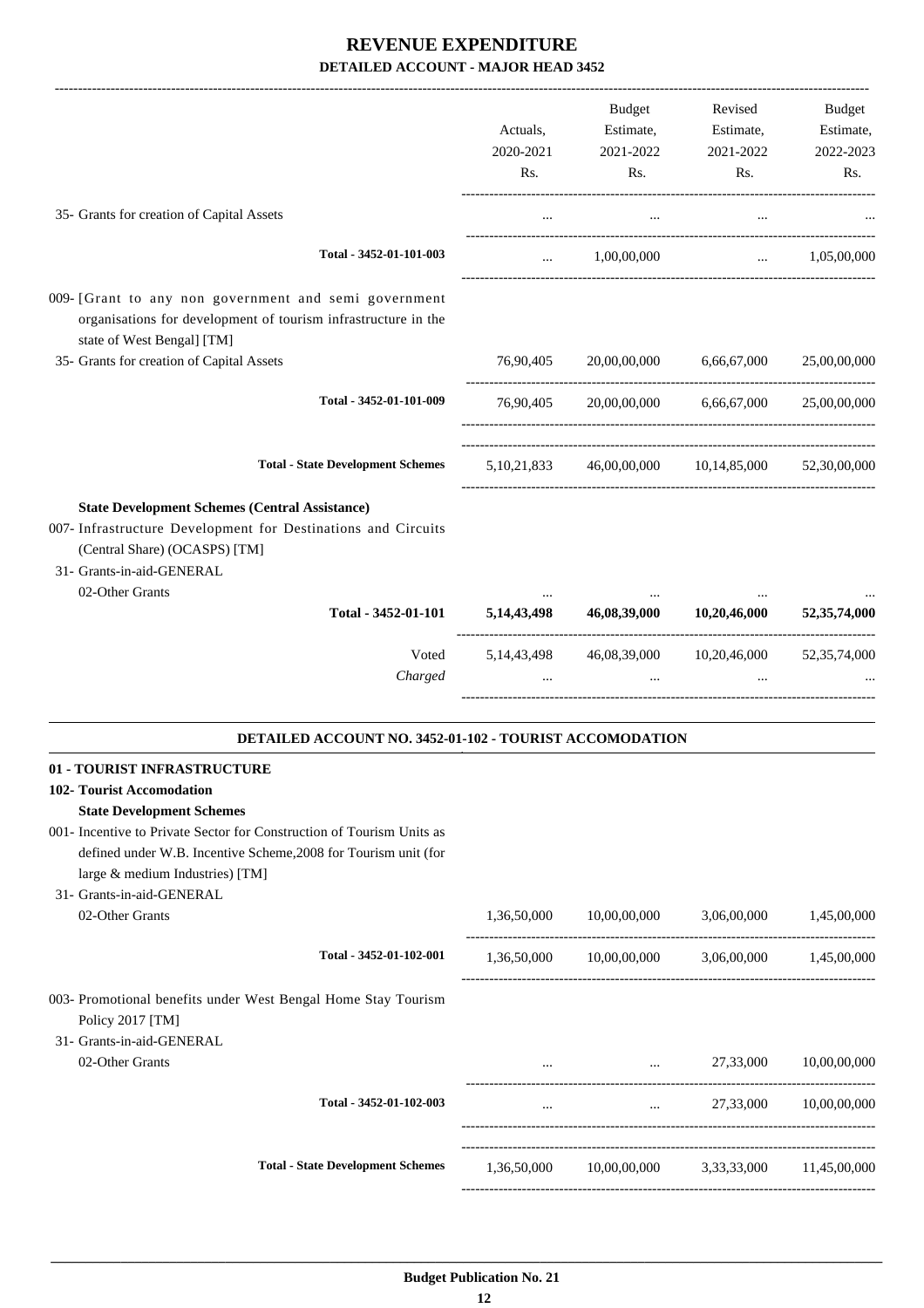|                                                      |             | <b>Budget</b> | Revised     | <b>Budget</b> |
|------------------------------------------------------|-------------|---------------|-------------|---------------|
|                                                      | Actuals.    | Estimate,     | Estimate,   | Estimate,     |
|                                                      | 2020-2021   | 2021-2022     | 2021-2022   | 2022-2023     |
|                                                      | Rs.         | Rs.           | Rs.         | Rs.           |
| Total - 3452-01-102                                  | 1,36,50,000 | 10,00,00,000  | 3,33,33,000 | 11,45,00,000  |
| Voted                                                | 1,36,50,000 | 10,00,00,000  | 3,33,33,000 | 11,45,00,000  |
| Charged                                              | $\cdots$    | $\cdots$      | $\cdots$    | $\cdots$      |
| DETAILED ACCOUNT NO. 3452-01-103 - TOURIST TRANSPORT |             |               |             |               |
| 01 - TOURIST INFRASTRUCTURE                          |             |               |             |               |
| 103- Tourist Transport                               |             |               |             |               |
| <b>State Development Schemes</b>                     |             |               |             |               |

#### 001- Repair of different tourist vehicles used for promotion of different tourism activities in the state of West Bengal [TM]

19- Maintenance

| est Bengal [TM]     |          |          |              |
|---------------------|----------|----------|--------------|
|                     |          | $\cdots$ | <br>$\cdots$ |
| Total - 3452-01-103 | $\cdots$ | $\cdots$ | <br>$\cdots$ |
|                     |          |          |              |
| Voted               |          | $\cdots$ | <br>$\cdots$ |
| Charged             |          | $\cdots$ | <br>$\cdots$ |
|                     |          |          |              |

.

.

#### **DETAILED ACCOUNT NO. 3452-01-190 - ASSISTANCE TO PUBLIC SECTOR AND OTHER UNDERTAKINGS .**

#### **01 - TOURIST INFRASTRUCTURE**

#### **190- Assistance to Public Sector and Other Undertakings Central Sector Scheme**

#### 001- Grants to WBTDCL for improving civil amenities at Belur Math under PRASAD scheme-cost re-imbursible by GoI (PRASAD)  $[TM]$

| 35- Grants for creation of Capital Assets |              |                      | 8,85,40,000     |              |
|-------------------------------------------|--------------|----------------------|-----------------|--------------|
| <b>Total - Central Sector Scheme</b>      |              | $\cdots$             | 8,85,40,000     | $\cdots$     |
| Total - 3452-01-190                       |              |                      | 8,85,40,000     | $\cdots$     |
| Voted<br>Charged                          | $\cdots$<br> | $\cdots$<br>$\cdots$ | 8,85,40,000<br> | $\cdots$<br> |
|                                           |              |                      |                 |              |

#### **DETAILED ACCOUNT NO. 3452-01-789 - SPECIAL COMPONENT PLAN FOR SCHEDULED CASTES .**

| 01 - TOURIST INFRASTRUCTURE                                    |           |             |             |             |
|----------------------------------------------------------------|-----------|-------------|-------------|-------------|
| 789- Special Component Plan for Scheduled Castes               |           |             |             |             |
| <b>State Development Schemes</b>                               |           |             |             |             |
| 002- Tourist Organisation including Re-organisation of Tourist |           |             |             |             |
| Information and Assistance Services. [TM]                      |           |             |             |             |
| 27- Minor Works/ Maintenance                                   |           | $\cdots$    | $\cdots$    | $\cdots$    |
| 50- Other Charges                                              |           | $\cdots$    | $\cdots$    | $\cdots$    |
| 003- Expansion / Improvement of Tourist Lodges [TM]            |           |             |             |             |
| 27- Minor Works/ Maintenance                                   | 74.98.388 | 3.00.00.000 | 1.00.00.000 | 4.00.00.000 |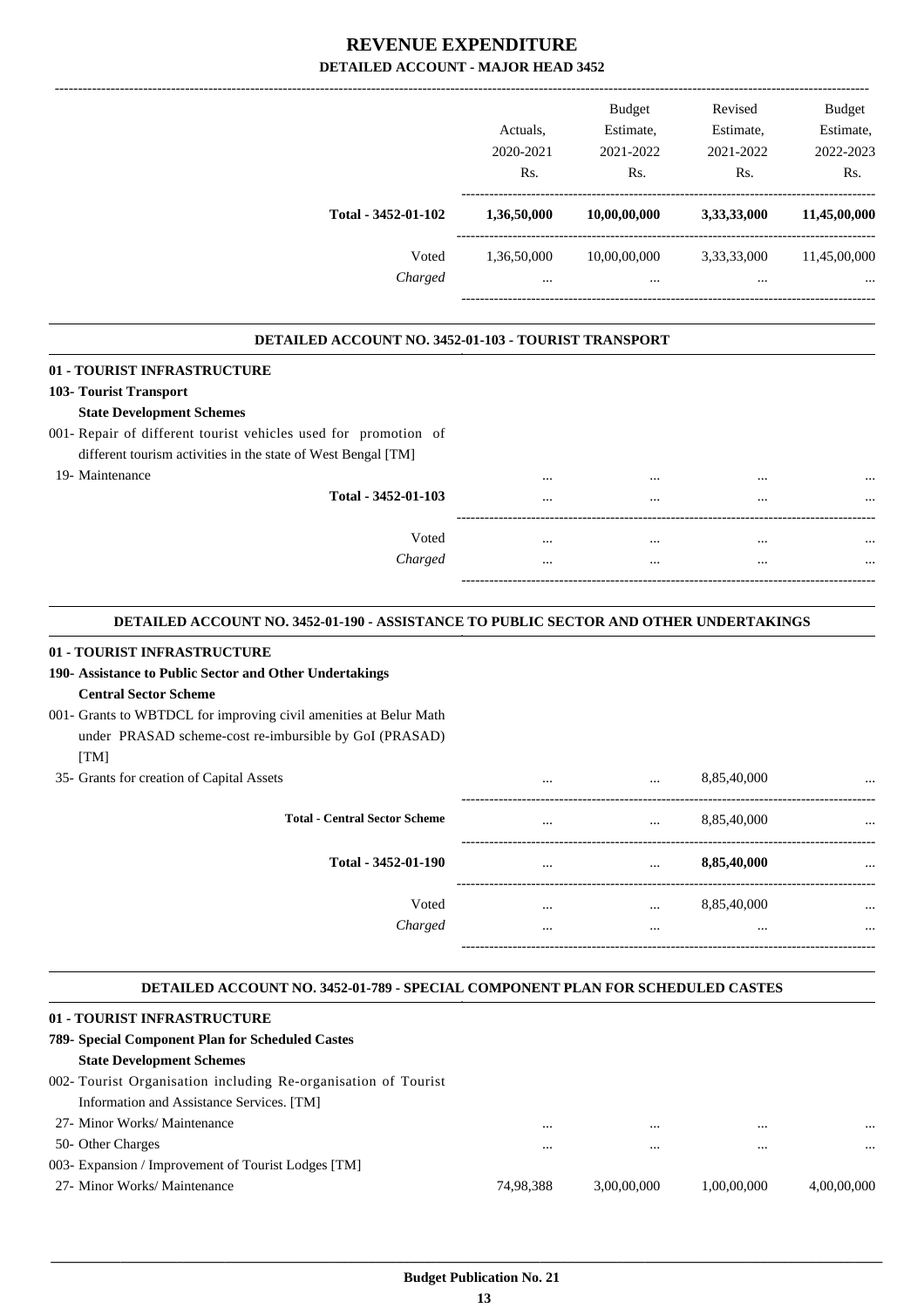|                                                                                                                                                                                               | Actuals,<br>2020-2021<br>Rs. | <b>Budget</b><br>Estimate,<br>2021-2022<br>Rs. | Revised<br>Estimate,<br>2021-2022<br>Rs. | Budget<br>Estimate,<br>2022-2023<br>Rs. |
|-----------------------------------------------------------------------------------------------------------------------------------------------------------------------------------------------|------------------------------|------------------------------------------------|------------------------------------------|-----------------------------------------|
| 50- Other Charges                                                                                                                                                                             | $\cdots$                     | $\cdots$                                       |                                          |                                         |
| Total - 3452-01-789-003                                                                                                                                                                       | 74,98,388                    |                                                | 3,00,00,000 1,00,00,000                  | 4.00.00.000                             |
| 004- Provision of developed sites, construction of ancillary works,<br>furniture $\&$ furnishing, equipment, commissioning $\&$ operation<br>of tourist lodges etc. [TM]                      |                              |                                                |                                          |                                         |
| 27- Minor Works/ Maintenance                                                                                                                                                                  |                              |                                                |                                          |                                         |
| 50- Other Charges<br>005- Provision of developed sites, construction of ancillary works,<br>furniture $\&$ furnishing, equipment, commissioning $\&$ operation<br>of tourist lodges etc. [TM] |                              |                                                |                                          |                                         |
| 50- Other Charges                                                                                                                                                                             | 7,80,138                     | 50,00,000                                      | 16,67,000                                | 99,50,000                               |
| Total - 3452-01-789-005                                                                                                                                                                       | 7,80,138                     |                                                | 50,00,000 16,67,000                      | 99,50,000                               |
| <b>Total - State Development Schemes</b>                                                                                                                                                      |                              | 82,78,526 3,50,00,000 1,16,67,000              |                                          | 4,99,50,000                             |
| Total - 3452-01-789                                                                                                                                                                           |                              | 82,78,526 3,50,00,000 1,16,67,000              |                                          | 4,99,50,000                             |
| Voted<br>Charged                                                                                                                                                                              | $\cdots$                     | 82,78,526 3,50,00,000 1,16,67,000<br>$\ddots$  | $\cdots$                                 | 4,99,50,000                             |
| DETAILED ACCOUNT NO. 3452-01-796 - TRIBAL AREAS SUB-PLAN                                                                                                                                      |                              |                                                |                                          |                                         |
| 01 - TOURIST INFRASTRUCTURE                                                                                                                                                                   |                              |                                                |                                          |                                         |
| 796- Tribal Areas Sub-Plan                                                                                                                                                                    |                              |                                                |                                          |                                         |
| <b>State Development Schemes</b>                                                                                                                                                              |                              |                                                |                                          |                                         |
| 005- Provision of developed sites, construction of ancillary works,<br>furniture $\&$ furnishining, equipment, commissioning $\&$ operation                                                   |                              |                                                |                                          |                                         |
| of tourist lodges etc. [TM]<br>50- Other Charges                                                                                                                                              |                              |                                                |                                          |                                         |
| 006- Expansion/Improvement of Tourist Lodges. [TM]                                                                                                                                            | $\cdots$                     | $\cdots$                                       | $\cdots$                                 |                                         |

27- Minor Works/ Maintenance 43,10,990 2,00,00,000 66,67,000 2,00,00,000

| Total - 3452-01-796-006                  | 43,10,990             | 2,00,00,000             | 66,67,000             | 2,00,00,000     |
|------------------------------------------|-----------------------|-------------------------|-----------------------|-----------------|
| <b>Total - State Development Schemes</b> | 43,10,990             | 2,00,00,000             | 66,67,000             | 2,00,00,000     |
| Total - 3452-01-796                      | 43,10,990             | 2,00,00,000             | 66,67,000             | 2,00,00,000     |
| Voted<br>Charged                         | 43,10,990<br>$\cdots$ | 2,00,00,000<br>$\cdots$ | 66,67,000<br>$\cdots$ | 2,00,00,000<br> |
|                                          |                       |                         |                       |                 |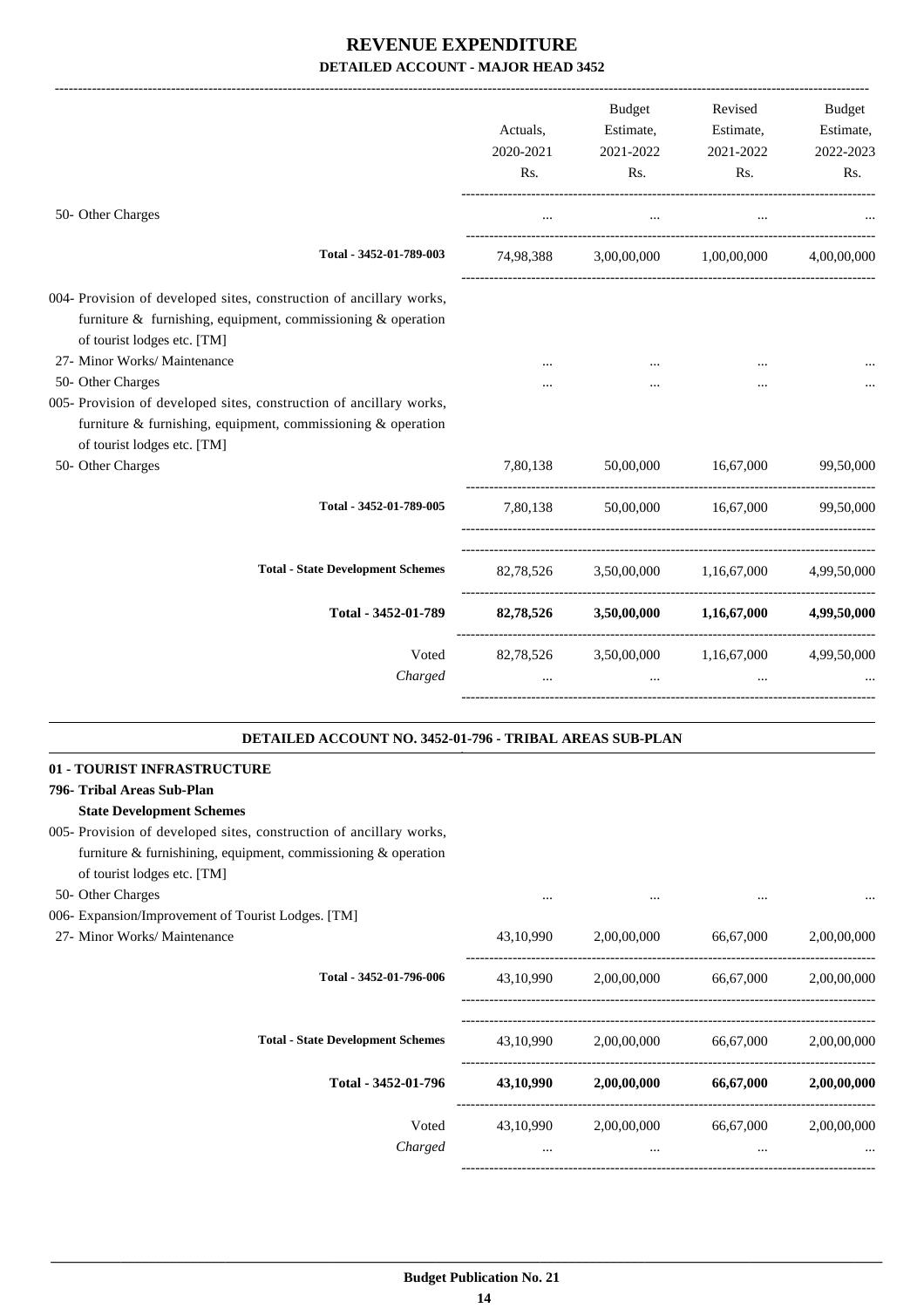-------------------------------------------------------------------------------------------------------------------------------------------------------------------------------

|                                                                  | Actuals,<br>2020-2021<br>Rs. | <b>Budget</b><br>Estimate,<br>2021-2022<br>Rs. | Revised<br>Estimate,<br>2021-2022<br>Rs. | <b>Budget</b><br>Estimate,<br>2022-2023<br>Rs. |
|------------------------------------------------------------------|------------------------------|------------------------------------------------|------------------------------------------|------------------------------------------------|
| DETAILED ACCOUNT NO. 3452-01-800 - OTHER EXPENDITURE             |                              |                                                |                                          |                                                |
| 01 - TOURIST INFRASTRUCTURE                                      |                              |                                                |                                          |                                                |
| 800- Other Expenditure                                           |                              |                                                |                                          |                                                |
| <b>Administrative Expenditure</b>                                |                              |                                                |                                          |                                                |
| 087- Maintenance of Tourist Lodges, Motel Centres, Etc. [TM]     |                              |                                                |                                          |                                                |
| 01- Salaries                                                     |                              |                                                |                                          |                                                |
| 01-Pay                                                           | 45,05,600                    | 46,56,000                                      | 45,96,000                                | 47,34,000                                      |
| 14-Grade Pay                                                     | $\cdots$                     | $\cdots$                                       | $\cdots$                                 |                                                |
| 02-Dearness Allowance                                            | 22,734                       | 1,40,000                                       | 1,84,000                                 | 2,84,000                                       |
| 03-House Rent Allowance                                          | 4,92,528                     | 4,42,000                                       | 4,37,000                                 | 4,50,000                                       |
| 04-Ad hoc Bonus                                                  | 37,800                       | 44,000                                         | 39,000                                   | 40,000                                         |
| 07-Other Allowances                                              | 2,790                        | 3,000                                          | 3,000                                    | 3,000                                          |
| 12-Medical Allowance                                             | 24,000                       | 24,000                                         | 24,000                                   | 24,000                                         |
| Total - 3452-01-800-087-01                                       | 50,85,452                    | 53,09,000                                      | 52,83,000                                | 55,35,000                                      |
| 02- Wages                                                        |                              | 1,000                                          | $\cdots$                                 | $\cdots$                                       |
| 07- Medical Reimbursements                                       |                              | 1,000                                          | 1,000                                    | 1,000                                          |
| 11- Travel Expenses                                              |                              | $\ddotsc$                                      |                                          |                                                |
| 12- Medical Reimbursements under WBHS 2008                       | $\cdots$                     |                                                | $\ddotsc$                                |                                                |
| 13- Office Expenses                                              |                              |                                                |                                          |                                                |
| 01-Electricity                                                   |                              | $\ddotsc$                                      |                                          |                                                |
| 02-Telephone                                                     |                              |                                                |                                          |                                                |
| 03-Maintenance / P.O.L. for Office Vehicles                      |                              |                                                |                                          |                                                |
| 04-Other Office Expenses                                         |                              |                                                | $\ddotsc$                                |                                                |
| 19- Maintenance                                                  | $\cdots$                     | $\ddotsc$                                      | $\ddotsc$                                |                                                |
| 50- Other Charges                                                | $\cdots$                     |                                                | $\ddotsc$                                | $\cdots$                                       |
| 78- Outsourcing of Services                                      | 44,58,000                    | 69,00,000                                      | 45,47,000                                | 46,83,000                                      |
| Total - 3452-01-800-087                                          |                              | 95,43,452 1,22,11,000 98,31,000 1,02,19,000    |                                          |                                                |
| 089- Grants to WBTDCL for rescue and other operation to tourists |                              |                                                |                                          |                                                |
| [TM]                                                             |                              |                                                |                                          |                                                |
| 31- Grants-in-aid-GENERAL                                        |                              |                                                |                                          |                                                |
| 02-Other Grants                                                  | 1,41,000                     |                                                | 20,000 1,41,000 1,42,000                 |                                                |
| Total - 3452-01-800-089                                          | 1,41,000                     |                                                | 20,000 1,41,000 1,42,000                 |                                                |
| <b>Total - Administrative Expenditure</b>                        |                              | 96,84,452 1,22,31,000 99,72,000 1,03,61,000    |                                          |                                                |
| <b>State Development Schemes</b>                                 |                              |                                                |                                          |                                                |
| 002- Tourist Organisation including Re-organisation of Tourist   |                              |                                                |                                          |                                                |
| Information and Assistance Services [TM]<br>50- Other Charges    | 93,11,464                    | 10,00,00,000                                   | 3,33,33,000                              | 5,00,00,000                                    |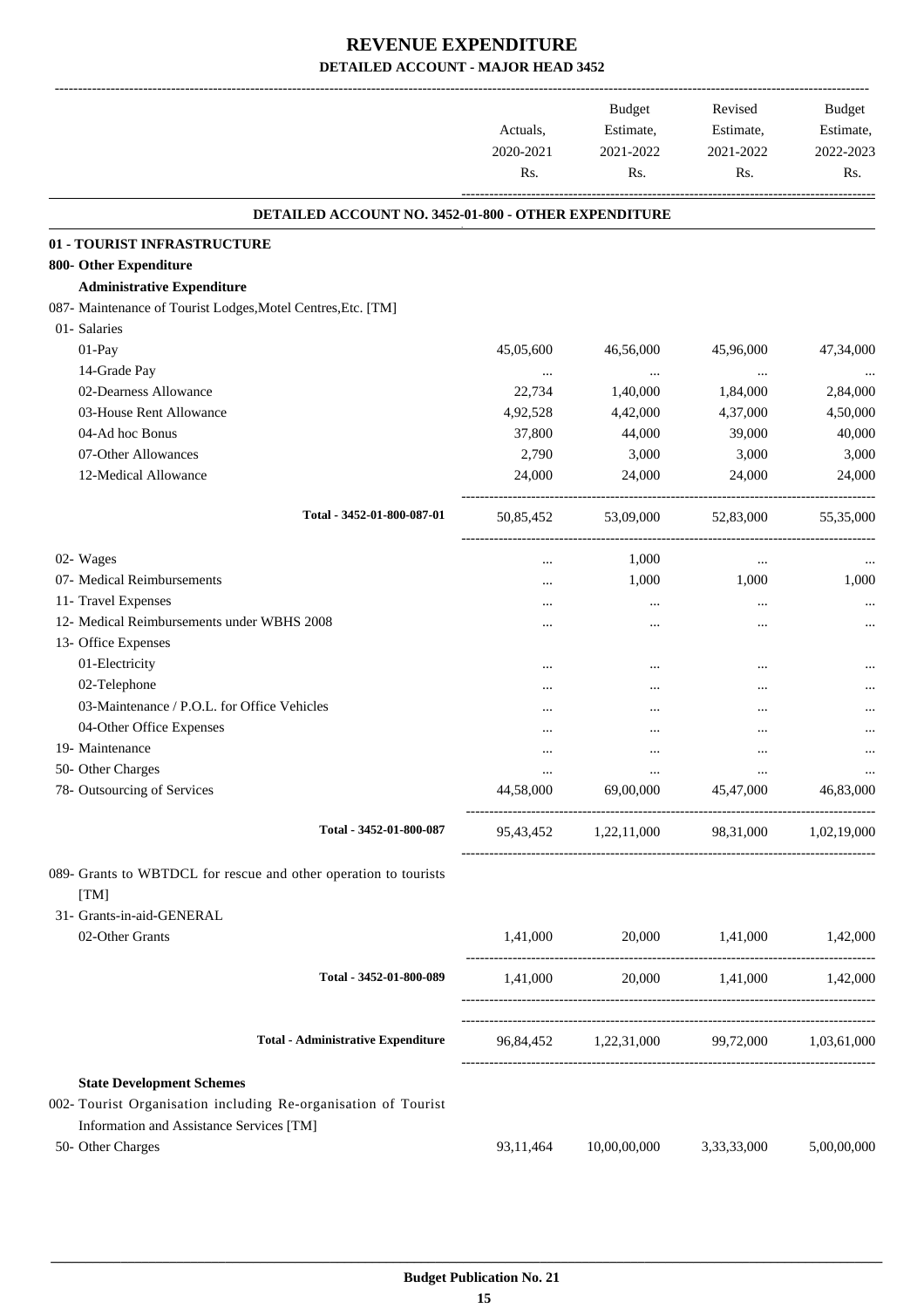|                                                                                                                                                                         |                                          |                  | <b>Budget</b>                                   | Revised                               | Budget           |
|-------------------------------------------------------------------------------------------------------------------------------------------------------------------------|------------------------------------------|------------------|-------------------------------------------------|---------------------------------------|------------------|
|                                                                                                                                                                         |                                          | Actuals,         | Estimate,                                       | Estimate,                             | Estimate,        |
|                                                                                                                                                                         |                                          | 2020-2021<br>Rs. | 2021-2022<br>Rs.                                | 2021-2022<br>Rs.                      | 2022-2023<br>Rs. |
|                                                                                                                                                                         |                                          |                  |                                                 |                                       |                  |
|                                                                                                                                                                         | Total - 3452-01-800-002                  | 93,11,464        |                                                 | $10,00,00,000$ $3,33,33,000$          | 5,00,00,000      |
| 003- Expansion/Improvement of Tourist Lodges [TM]                                                                                                                       |                                          |                  |                                                 |                                       |                  |
| 27- Minor Works/ Maintenance                                                                                                                                            |                                          |                  | 1,11,89,390 5,40,00,000 1,80,00,000             |                                       | 6,00,00,000      |
|                                                                                                                                                                         | Total - 3452-01-800-003                  |                  | 1,11,89,390 5,40,00,000 1,80,00,000 6,00,00,000 |                                       |                  |
| 004- Organisation of a Planning and Plan Monitoring Cell [TM]                                                                                                           |                                          |                  |                                                 |                                       |                  |
| 50- Other Charges                                                                                                                                                       |                                          | 2,04,80,517      | 20,00,00,000                                    | 6,66,67,000                           | 10,00,00,000     |
|                                                                                                                                                                         | Total - 3452-01-800-004                  | 2,04,80,517      |                                                 | 20,00,00,000 6,66,67,000 10,00,00,000 |                  |
| 005- Provision of developed sites, construction of ancillary works,<br>furniture and furnishings, equipment, commissioning and<br>operation of tourist lodges etc. [TM] |                                          |                  |                                                 |                                       |                  |
| 50- Other Charges                                                                                                                                                       |                                          |                  | 18,49,763 1,00,00,000 33,33,000                 |                                       | 2,00,00,000      |
|                                                                                                                                                                         | Total - 3452-01-800-005                  | 18,49,763        | 1,00,00,000 33,33,000                           |                                       | 2,00,00,000      |
|                                                                                                                                                                         | <b>Total - State Development Schemes</b> |                  | 4,28,31,134 36,40,00,000 12,13,33,000           |                                       | 23,00,00,000     |
|                                                                                                                                                                         | Total - 3452-01-800                      | 5,25,15,586      |                                                 | $37,62,31,000$ $13,13,05,000$         | 24,03,61,000     |
|                                                                                                                                                                         | Voted<br>Charged                         | $\cdots$         | 5,25,15,586 37,62,31,000<br>$\ddots$            | 13, 13, 05, 000<br>$\cdots$           | 24,03,61,000     |

#### **DETAILED ACCOUNT NO. 3452-80-001 - DIRECTION AND ADMINISTRATION .**

.

| 80 - GENERAL                         |                            |           |           |           |           |
|--------------------------------------|----------------------------|-----------|-----------|-----------|-----------|
| 001- Direction and Administration    |                            |           |           |           |           |
| <b>Administrative Expenditure</b>    |                            |           |           |           |           |
| 001- Headquarters Establishment [TM] |                            |           |           |           |           |
| 01- Salaries                         |                            |           |           |           |           |
| $01-Pay$                             |                            | 63,24,400 | 65,33,000 | 64,51,000 | 66,45,000 |
| 14-Grade Pay                         |                            | $\cdots$  | 1,000     | $\cdots$  | $\ddotsc$ |
| 02-Dearness Allowance                |                            | 2,23,508  | 1,96,000  | 4,50,000  | 4,89,000  |
| 03-House Rent Allowance              |                            | 4,81,734  | 6,21,000  | 6,13,000  | 6,31,000  |
| 04-Ad hoc Bonus                      |                            | 8,400     | 4,000     | 9,000     | 9,000     |
| 07-Other Allowances                  |                            | 9,600     | 3,000     | 10,000    | 10,000    |
| 12-Medical Allowance                 |                            | 4,000     | 6,000     | 4,000     | 4,000     |
|                                      | Total - 3452-80-001-001-01 | 70,51,642 | 73,64,000 | 75,37,000 | 77,88,000 |
| 02- Wages                            |                            | $\cdots$  | 1,000     | $\cdots$  | $\ddotsc$ |
| 07- Medical Reimbursements           |                            | $\cdots$  | 26,000    | 26,000    | 27,000    |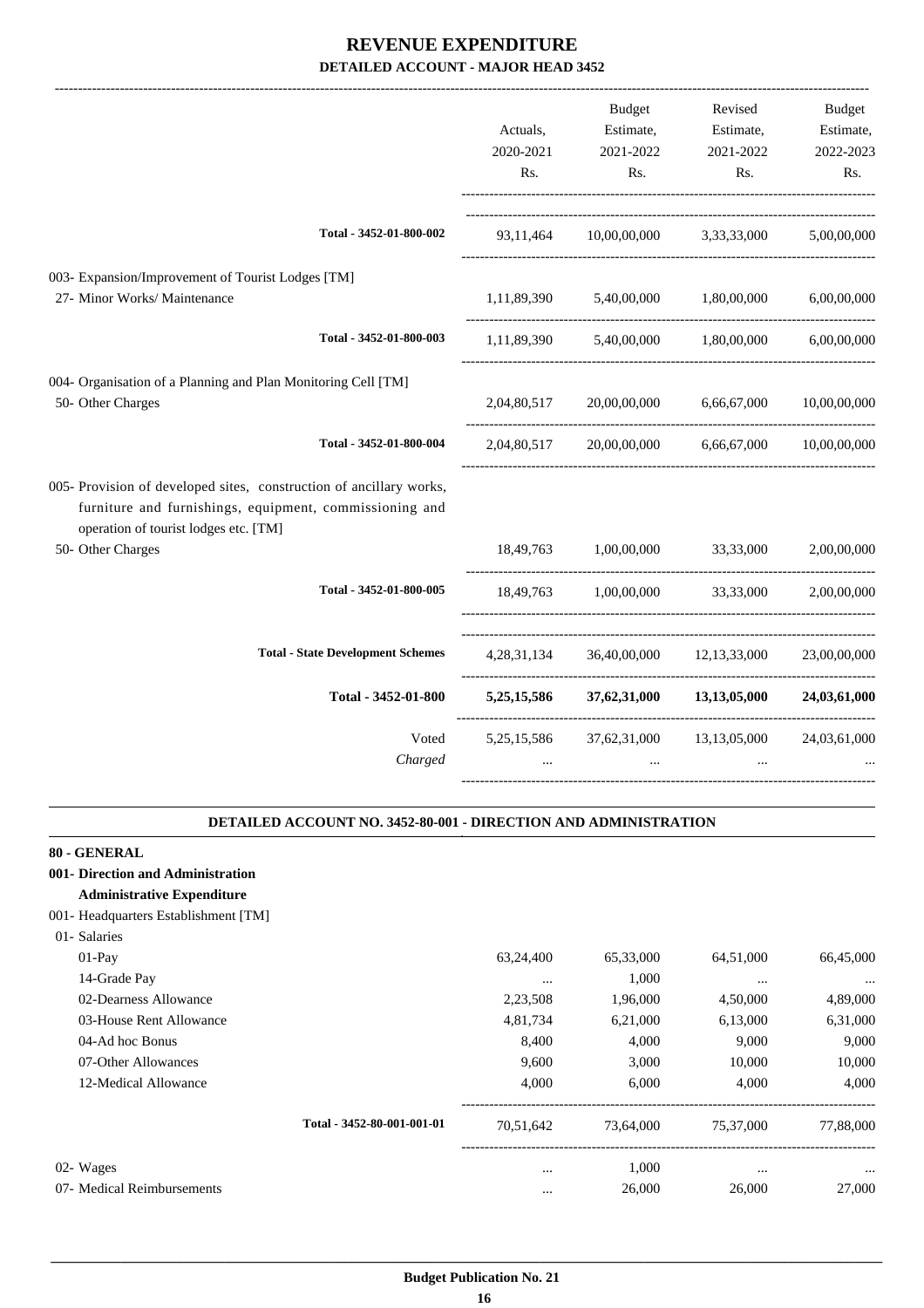-------------------------------------------------------------------------------------------------------------------------------------------------------------------------------

|                                            | Actuals,<br>2020-2021<br>Rs. | <b>Budget</b><br>Estimate,<br>2021-2022<br>Rs. | Revised<br>Estimate,<br>2021-2022<br>Rs. | Budget<br>Estimate,<br>2022-2023<br>Rs. |
|--------------------------------------------|------------------------------|------------------------------------------------|------------------------------------------|-----------------------------------------|
| 11- Travel Expenses                        | 5.960                        | 11,000                                         | 11,000                                   | 11,000                                  |
| 12- Medical Reimbursements under WBHS 2008 | $\cdots$                     | 2,10,000                                       | 2,10,000                                 | 2,14,000                                |
| 13- Office Expenses                        |                              |                                                |                                          |                                         |
| 01-Electricity<br>02-Telephone             | $\cdots$<br>35,339           | 1,000<br>21,000                                | 1,000<br>21,000                          | 1,000<br>21,000                         |
| 04-Other Office Expenses                   | 17,880                       | 28,000                                         | 28,000                                   | 29,000                                  |
| Total - 3452-80-001-001-13                 | 53,219                       | 50,000                                         | 50,000                                   | 51,000                                  |
| 50- Other Charges                          | $\cdots$                     | $\cdots$                                       | $\cdots$                                 |                                         |
| <b>Total - Administrative Expenditure</b>  |                              |                                                | 71,10,821 76,62,000 78,34,000            | 80,91,000                               |
| Total - 3452-80-001                        | 71,10,821                    | 76,62,000                                      | 78,34,000                                | 80,91,000                               |
| Voted                                      |                              |                                                | 71,10,821 76,62,000 78,34,000            | 80,91,000                               |
| Charged                                    |                              | $\cdots$                                       | $\cdots$                                 |                                         |
|                                            |                              |                                                |                                          |                                         |

#### **DETAILED ACCOUNT NO. 3452-80-003 - TRAINING**

.

| 80 - GENERAL                                                |           |             |                                               |             |
|-------------------------------------------------------------|-----------|-------------|-----------------------------------------------|-------------|
| 003- Training                                               |           |             |                                               |             |
| <b>Administrative Expenditure</b>                           |           |             |                                               |             |
| 001- Grants-in-aid to Food Craft Institute, Darjeeling [TM] |           |             |                                               |             |
| 31- Grants-in-aid-GENERAL                                   |           |             |                                               |             |
| 02-Other Grants                                             | 12,47,000 | 26,00,000   | 12,47,000                                     | 12,59,000   |
| 36- Grants-in-aid-Salaries                                  | 84,25,000 | 1,25,00,000 | 87,20,000                                     | 91,34,000   |
| 50- Other Charges                                           | $\cdots$  | $\cdots$    | $\cdots$                                      |             |
| <b>Total - Administrative Expenditure</b>                   | 96,72,000 |             | 1,51,00,000 99,67,000                         | 1,03,93,000 |
| <b>State Development Schemes</b>                            |           |             |                                               |             |
| 002- Training [TM]                                          |           |             |                                               |             |
| 98- Training                                                |           |             | 10,00,000 3,33,000                            | 10,50,000   |
| <b>Total - State Development Schemes</b>                    | $\ddots$  |             | 10,00,000 3,33,000 10,50,000                  |             |
| Total - 3452-80-003                                         |           |             | 96,72,000 1,61,00,000 1,03,00,000 1,14,43,000 |             |
| Voted                                                       |           |             | 96,72,000 1,61,00,000 1,03,00,000 1,14,43,000 |             |
| Charged                                                     | $\cdots$  | $\cdots$    | $\cdots$                                      |             |
|                                                             |           |             |                                               |             |

#### **DETAILED ACCOUNT NO. 3452-80-104 - PROMOTION AND PUBLICITY .**

**80 - GENERAL 104- Promotion and Publicity**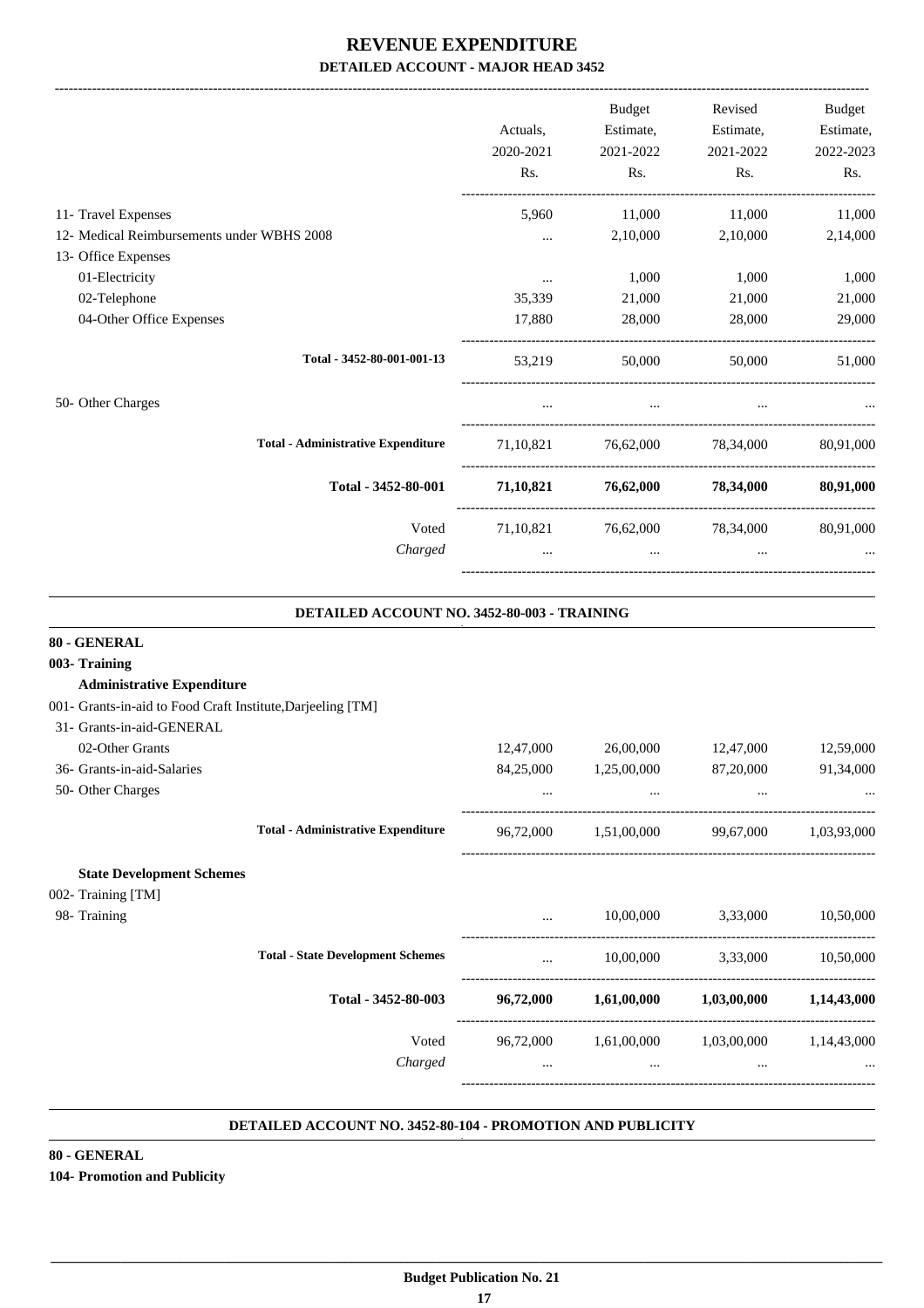|                                                                                                                         | Actuals,<br>2020-2021<br>Rs. | <b>Budget</b><br>Estimate,<br>2021-2022<br>Rs. | Revised<br>Estimate,<br>2021-2022<br>Rs. | <b>Budget</b><br>Estimate,<br>2022-2023<br>Rs.                                       |
|-------------------------------------------------------------------------------------------------------------------------|------------------------------|------------------------------------------------|------------------------------------------|--------------------------------------------------------------------------------------|
| <b>State Development Schemes</b>                                                                                        |                              |                                                |                                          |                                                                                      |
| 008- Grants to WBTDCL for Publicity and Promotion [TM]                                                                  |                              |                                                |                                          |                                                                                      |
| 31- Grants-in-aid-GENERAL                                                                                               |                              |                                                |                                          |                                                                                      |
| 02-Other Grants                                                                                                         | 3,05,00,000                  | 15,00,00,000                                   | 5,00,00,000                              | 16,00,00,000                                                                         |
| <b>Total - State Development Schemes</b>                                                                                | 3,05,00,000                  | 15,00,00,000 5,00,00,000                       |                                          | 16,00,00,000                                                                         |
| Total - 3452-80-104                                                                                                     | 3,05,00,000                  | 15,00,00,000                                   | 5,00,00,000                              | 16,00,00,000                                                                         |
| Voted                                                                                                                   | 3,05,00,000                  | 15,00,00,000                                   | 5,00,00,000                              | 16,00,00,000                                                                         |
|                                                                                                                         |                              |                                                |                                          |                                                                                      |
| Charged                                                                                                                 |                              | $\dddot{\phantom{0}}$                          | $\cdots$                                 |                                                                                      |
| DETAILED ACCOUNT NO. 3452-80-199 - ASSISTANCE TO OTHER NON-GOVERNMENT INSTITUTIONS<br><b>Administrative Expenditure</b> |                              |                                                |                                          |                                                                                      |
| 80 - GENERAL<br>199- Assistance to Other Non-Government Institutions                                                    |                              |                                                |                                          |                                                                                      |
| 31- Grants-in-aid-GENERAL                                                                                               |                              |                                                |                                          |                                                                                      |
| 001- Grant in Aid to SIHM durgapur [TM]<br>02-Other Grants                                                              | 40,00,000                    | 1,00,00,000                                    | 80,00,000                                |                                                                                      |
| 35- Grants for creation of Capital Assets                                                                               | 6,41,448                     | 1,15,00,000                                    | 1,15,00,000                              |                                                                                      |
| 36- Grants-in-aid-Salaries                                                                                              | 89,50,000                    | 1,30,00,000                                    | 1,10,00,000                              |                                                                                      |
| <b>Total - Administrative Expenditure</b>                                                                               |                              | 1,35,91,448 3,45,00,000                        | 3,05,00,000                              |                                                                                      |
| Total - 3452-80-199                                                                                                     |                              | 1,35,91,448 3,45,00,000                        | 3,05,00,000                              |                                                                                      |
| Voted                                                                                                                   |                              | 1,35,91,448 3,45,00,000                        | 3,05,00,000                              | 90,40,000<br>1,15,00,000<br>1,20,00,000<br>3,25,40,000<br>3,25,40,000<br>3,25,40,000 |

#### **DETAILED ACCOUNT NO. 3452-80-789 - SPECIAL COMPONENT PLAN FOR SCHEDULED CASTES .**

| 80 - GENERAL                                                         |             |              |             |              |
|----------------------------------------------------------------------|-------------|--------------|-------------|--------------|
| 789- Special Component Plan for Scheduled Castes                     |             |              |             |              |
| <b>State Development Schemes</b>                                     |             |              |             |              |
| 002- Tourist Publicity (including Festival Advertising as Publicity) |             |              |             |              |
| Expenses [TM]                                                        |             |              |             |              |
| 26- Advertising and Publicity Expenses                               |             |              |             | $\cdots$     |
| 007- Tourist Publicity (including Festival Advertising as Publicity) |             |              |             |              |
| Expenses. [TM]                                                       |             |              |             |              |
| 26- Advertising and Publicity Expenses                               | 2.47.89.141 | 14,00,00,000 | 4.66.67.000 | 15.00.00.000 |
|                                                                      |             |              |             |              |
| Total - 3452-80-789-007                                              | 2,47,89,141 | 14.00.00.000 | 4,66,67,000 | 15,00,00,000 |
|                                                                      |             |              |             |              |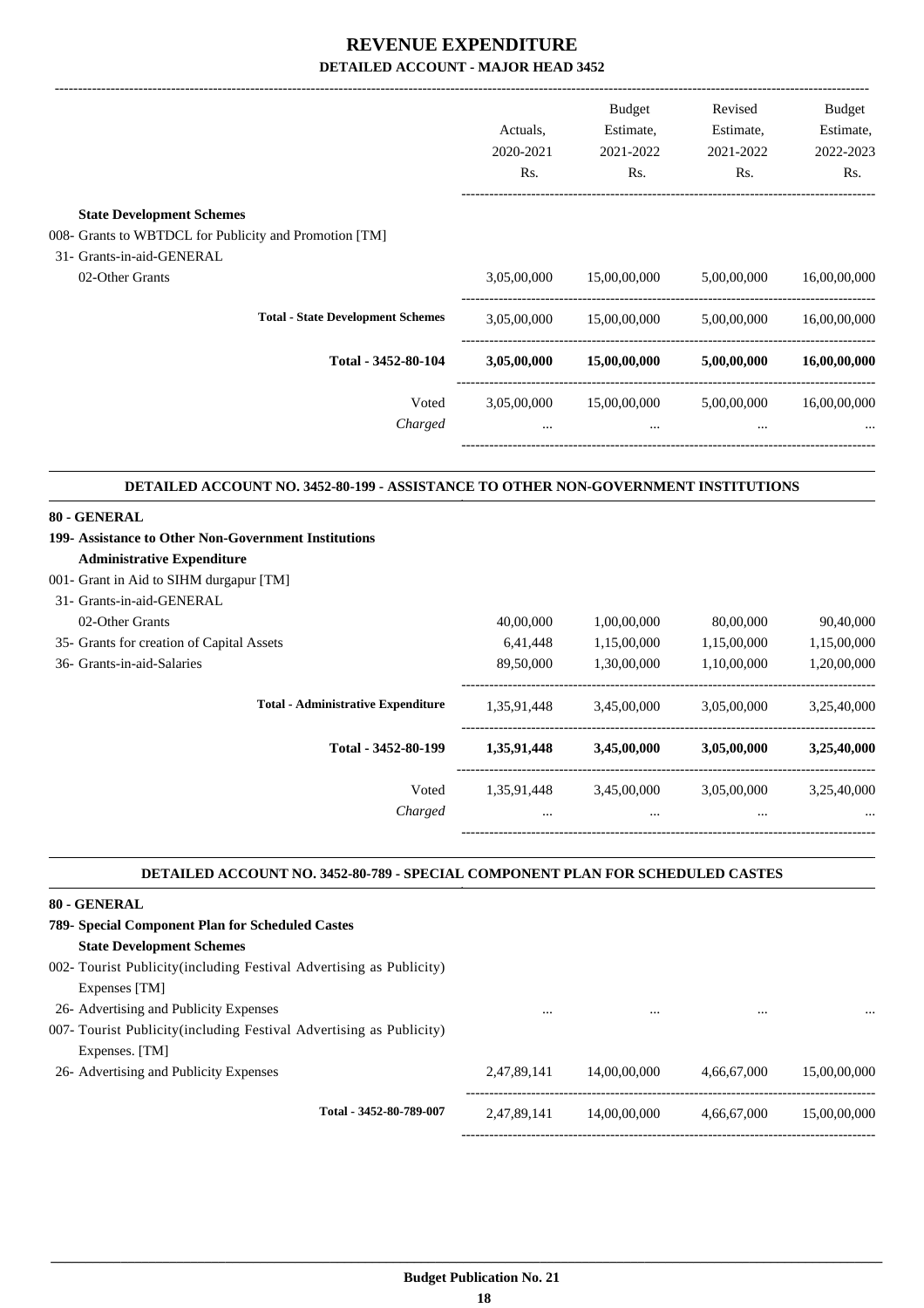|                                          |             | <b>Budget</b> | Revised     | <b>Budget</b> |
|------------------------------------------|-------------|---------------|-------------|---------------|
|                                          | Actuals.    | Estimate,     | Estimate,   | Estimate,     |
|                                          | 2020-2021   | 2021-2022     | 2021-2022   | 2022-2023     |
|                                          | Rs.         | Rs.           | Rs.         | Rs.           |
| <b>Total - State Development Schemes</b> | 2,47,89,141 | 14,00,00,000  | 4,66,67,000 | 15,00,00,000  |
| Total - 3452-80-789                      | 2,47,89,141 | 14,00,00,000  | 4,66,67,000 | 15,00,00,000  |
| Voted                                    | 2,47,89,141 | 14,00,00,000  | 4,66,67,000 | 15,00,00,000  |
| Charged                                  | $\cdots$    | $\cdots$      | $\cdots$    |               |

.

.

#### **DETAILED ACCOUNT NO. 3452-80-796 - TRIBAL AREAS SUB-PLAN .**

#### **80 - GENERAL**

**796- Tribal Areas Sub-Plan**

#### **State Development Schemes**

007- Tourist Publicity (including Festival Advertising as Publicity)

| Expenses. [TM]                         |                                          |             |              |             |              |
|----------------------------------------|------------------------------------------|-------------|--------------|-------------|--------------|
| 26- Advertising and Publicity Expenses |                                          | 1,99,99,969 | 10,00,00,000 | 3,33,33,000 | 12,00,00,000 |
|                                        | <b>Total - State Development Schemes</b> | 1.99.99.969 | 10,00,00,000 | 3,33,33,000 | 12,00,00,000 |
|                                        | Total - 3452-80-796                      | 1,99,99,969 | 10,00,00,000 | 3,33,33,000 | 12,00,00,000 |
|                                        | Voted                                    | 1.99.99.969 | 10,00,00,000 | 3,33,33,000 | 12,00,00,000 |
|                                        | Charged                                  |             |              |             | $\cdots$     |
|                                        |                                          |             |              |             |              |

#### **DETAILED ACCOUNT NO. 3452-80-800 - OTHER EXPENDITURE .**

| 80 - GENERAL                               |             |             |             |             |
|--------------------------------------------|-------------|-------------|-------------|-------------|
| 800- Other Expenditure                     |             |             |             |             |
| <b>Administrative Expenditure</b>          |             |             |             |             |
| 001- Regional Establishment [TM]           |             |             |             |             |
| 01- Salaries                               |             |             |             |             |
| $01-Pay$                                   | 2,91,02,838 | 3,11,98,000 | 2,96,85,000 | 3,05,76,000 |
| 14-Grade Pay                               | $\cdots$    | $\cdots$    | $\cdots$    |             |
| 02-Dearness Allowance                      | 1,32,207    | 9,36,000    | 11,87,000   | 18,35,000   |
| 03-House Rent Allowance                    | 31, 34, 678 | 29,64,000   | 28,20,000   | 29,05,000   |
| 04-Ad hoc Bonus                            | 1,47,000    | 1,60,000    | 1,50,000    | 1,53,000    |
| 07-Other Allowances                        | 95,188      | 65,000      | 2,54,000    | 2,54,000    |
| 12-Medical Allowance                       | 74,450      | 79,000      | 1,20,000    | 1,40,000    |
| Total - 3452-80-800-001-01                 | 3,26,86,361 | 3,54,02,000 | 3,42,16,000 | 3,58,63,000 |
| 02- Wages                                  | 64,200      | 60,000      | 27,46,000   | 28,28,000   |
| 11- Travel Expenses                        | 14,818      | 31,000      | 31,000      | 32,000      |
| 12- Medical Reimbursements under WBHS 2008 | 1,77,857    | 1,25,000    | 1,25,000    | 1,28,000    |
| 13- Office Expenses                        |             |             |             |             |
| 01-Electricity                             | 2,95,145    | 4,80,000    | 4,80,000    | 4,90,000    |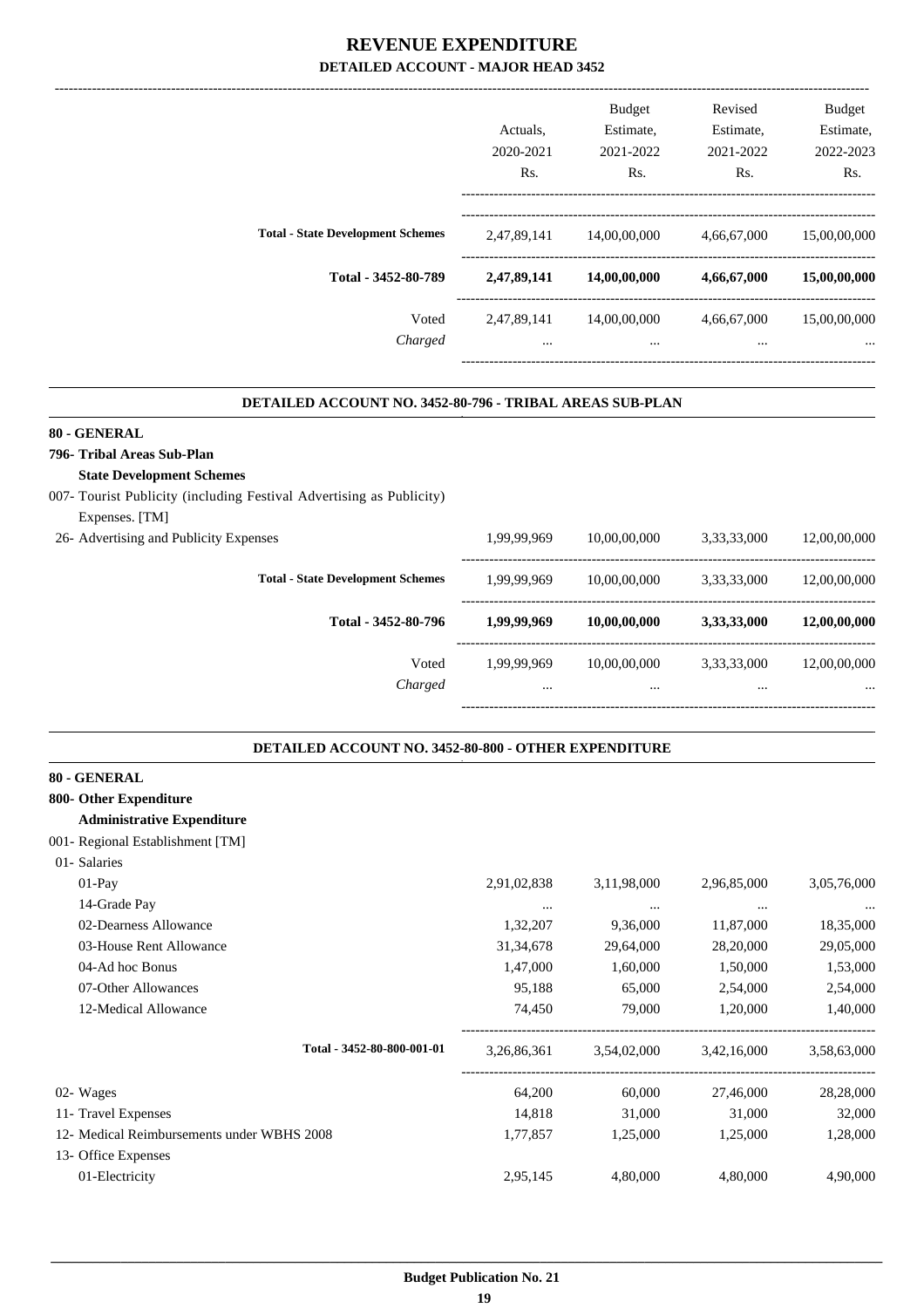|                                                                                                                                    |                           | <b>Budget</b>                         | Revised                   | <b>Budget</b>   |
|------------------------------------------------------------------------------------------------------------------------------------|---------------------------|---------------------------------------|---------------------------|-----------------|
|                                                                                                                                    | Actuals,                  | Estimate,                             | Estimate,                 | Estimate,       |
|                                                                                                                                    | 2020-2021                 | 2021-2022                             | 2021-2022                 | 2022-2023       |
|                                                                                                                                    | Rs.                       | Rs.                                   | Rs.                       | Rs.             |
| 02-Telephone                                                                                                                       | 2,02,491                  | 1,92,000                              | 1,92,000                  | 1,96,000        |
| 03-Maintenance / P.O.L. for Office Vehicles                                                                                        | 12,67,871                 | 6,00,000                              | 12,93,000                 | 13,19,000       |
| 04-Other Office Expenses                                                                                                           | 4,59,783                  | 5,50,000                              | 5,70,000                  | 5,81,000        |
| Total - 3452-80-800-001-13                                                                                                         | 22, 25, 290               | 18,22,000                             | 25,35,000                 | 25,86,000       |
| 14- Rents, Rates and Taxes                                                                                                         | 6,67,982                  | 3,50,000                              | 12,88,000                 | 13,14,000       |
| 20- Other Administrative Expenses                                                                                                  | 17,400                    | 20,000                                | 20,000                    | 20,000          |
| 36- Grants-in-aid-Salaries                                                                                                         | $\cdots$                  | 1,000                                 | $\cdots$                  |                 |
| 50- Other Charges                                                                                                                  | 46,971                    | 30,000                                | 1,40,000                  | 1,50,000        |
| <b>Total - Administrative Expenditure</b>                                                                                          | 3,59,00,879               |                                       | 3.78.41.000 4.11.01.000   | 4,29,21,000     |
| <b>State Development Schemes</b>                                                                                                   |                           |                                       |                           |                 |
| 007- Tourist Publicity (including Festival Advertising as<br>publicity)Expenses [TM]                                               |                           |                                       |                           |                 |
| 26- Advertising and Publicity Expenses                                                                                             | 19,92,21,811              | 30,00,00,000                          | 14,88,91,000              | 31,50,00,000    |
| 50- Other Charges                                                                                                                  | 1,24,99,849               | 6,00,00,000                           | 2,00,00,000               | 6,50,00,000     |
| Total - 3452-80-800-007                                                                                                            | 21, 17, 21, 660           |                                       | 36,00,00,000 16,88,91,000 | 38,00,00,000    |
| 011- Incentives to Private Sector for construction of Tourism Units as<br>defined under W.B. Incentive Scheme-2000 ( for large and |                           |                                       |                           |                 |
| medium industries) [TM]                                                                                                            |                           |                                       |                           |                 |
| 50- Other Charges                                                                                                                  | $\ddotsc$                 | 1,00,00,000                           | 33,33,000                 | 1,05,00,000     |
| Total - 3452-80-800-011                                                                                                            | $\cdots$                  | 1,00,00,000                           | 33,33,000                 | 1,05,00,000     |
| <b>Total - State Development Schemes</b>                                                                                           | 21, 17, 21, 660           | 37,00,00,000                          | 17,22,24,000              | 39,05,00,000    |
| Total - 3452-80-800                                                                                                                | ---------<br>24,76,22,539 | 40,78,41,000                          | 21,33,25,000              | 43, 34, 21, 000 |
|                                                                                                                                    |                           |                                       |                           |                 |
| Voted<br>Charged                                                                                                                   | $\cdots$                  | 24,76,22,539 40,78,41,000<br>$\ldots$ | 21,33,25,000<br>$\cdots$  | 43, 34, 21, 000 |
|                                                                                                                                    |                           |                                       |                           |                 |

**-------------------------------------------------------------------------------------------------------------------------------------------------------------------------------- DETAILED ACCOUNT NO. 3452 - DEDUCT RECOVERIES IN REDUCTION OF EXPENDITURE**

| 01 - TOURIST INFRASTRUCTURE                      |          |          |          |          |
|--------------------------------------------------|----------|----------|----------|----------|
| <b>101- Tourist Centres</b>                      |          |          |          |          |
| Administrative Expenditure                       |          |          |          |          |
| 008-Tourist Transport including Water Craft [TM] |          |          |          |          |
| 70-Deduct Recoveries                             |          |          |          |          |
| $01$ -Others                                     | $\cdots$ | $-1.000$ | $-1.000$ | $-1.000$ |
| 02-W.B.H.S. 2008                                 |          | $-1.000$ |          | $\cdots$ |
|                                                  |          |          |          |          |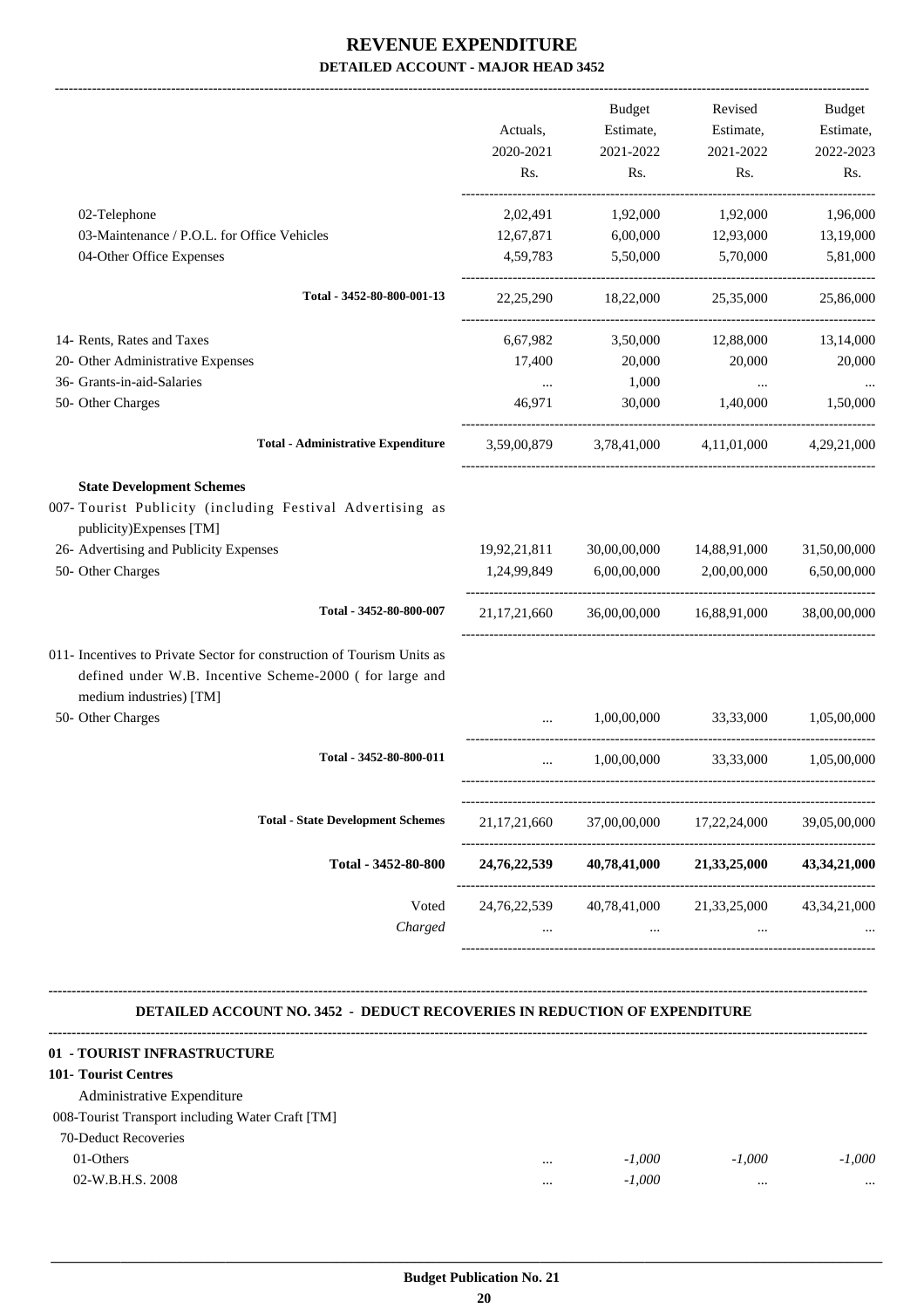|                                                                                                                                                                            | Actuals,<br>2020-2021 | Budget<br>Estimate,<br>2021-2022 | Revised<br>Estimate,<br>2021-2022 | Budget<br>Estimate,<br>2022-2023 |
|----------------------------------------------------------------------------------------------------------------------------------------------------------------------------|-----------------------|----------------------------------|-----------------------------------|----------------------------------|
|                                                                                                                                                                            | Rs.                   | Rs.                              | Rs.                               | Rs.                              |
| Total - 101 - Deduct - Recoveries                                                                                                                                          | $\cdots$              | $-2,000$                         | $-1,000$                          | $-1,000$                         |
| 102- Tourist Accomodation                                                                                                                                                  |                       |                                  |                                   |                                  |
| <b>State Development Schemes</b>                                                                                                                                           |                       |                                  |                                   |                                  |
| 001-Incentive to Private Sector for Construction of Tourism Units as<br>defined under W.B. Incentive Scheme, 2008 for Tourism unit (for<br>large & medium Industries) [TM] |                       |                                  |                                   |                                  |
| 70-Deduct Recoveries                                                                                                                                                       |                       |                                  |                                   |                                  |
| 01-Others                                                                                                                                                                  | $-13,500$             | $\cdots$                         |                                   |                                  |
| Total - 102 - Deduct - Recoveries                                                                                                                                          | $-13,500$             | $\cdots$                         | $\cdots$                          |                                  |
| 789- Special Component Plan for Scheduled Castes                                                                                                                           |                       |                                  |                                   |                                  |
| Administrative Expenditure                                                                                                                                                 |                       |                                  |                                   |                                  |
| 006-Tourist Organisation including Re-organisation of Tourist<br>Informatuion and Assistance Services. [TM]                                                                |                       |                                  |                                   |                                  |
| 70-Deduct Recoveries                                                                                                                                                       |                       |                                  |                                   |                                  |
| 01-Others                                                                                                                                                                  |                       | $-1,000$                         | $-1,000$                          | $-1,000$                         |
| 02-W.B.H.S. 2008                                                                                                                                                           |                       | $-1,000$                         | $\ddotsc$                         |                                  |
| <b>State Development Schemes</b>                                                                                                                                           |                       |                                  |                                   |                                  |
| 002-Tourist Organisation including Re-organisation of Tourist<br>Information and Assistance Services. [TM]                                                                 |                       |                                  |                                   |                                  |
| 70-Deduct Recoveries                                                                                                                                                       |                       |                                  |                                   |                                  |
| 01-Others                                                                                                                                                                  |                       |                                  |                                   |                                  |
| 02-W.B.H.S. 2008                                                                                                                                                           |                       |                                  |                                   |                                  |
| Total - 789 - Deduct - Recoveries                                                                                                                                          |                       | $-2,000$                         | $-1,000$                          | $-1,000$                         |
| 800- Other Expenditure                                                                                                                                                     |                       |                                  |                                   |                                  |
| Administrative Expenditure                                                                                                                                                 |                       |                                  |                                   |                                  |
| 001-Maintenance of Tenements etc. Constructed at Digha [TM]                                                                                                                |                       |                                  |                                   |                                  |
| 70-Deduct Recoveries                                                                                                                                                       |                       |                                  |                                   |                                  |
| 01-Others                                                                                                                                                                  |                       | $-1,000$                         | $-1,000$                          | $-1,000$                         |
| 02-W.B.H.S. 2008                                                                                                                                                           |                       | $-1,000$                         | $\cdots$                          | $\cdots$                         |
| 087-Maintenance of Tourist Lodges, Motel Centres, Etc. [TM]                                                                                                                |                       |                                  |                                   |                                  |
| 70-Deduct Recoveries                                                                                                                                                       |                       |                                  |                                   |                                  |
| 01-Others                                                                                                                                                                  | $\cdots$              | $\cdots$                         | $-1,000$                          | $-1,000$                         |
| 02-W.B.H.S. 2008                                                                                                                                                           | $\cdots$              | $\cdots$                         | $\ddotsc$                         |                                  |
| 088-Tourist Organisation including Re-organisation of Tourist<br>Information and Assistance Services. [TM]                                                                 |                       |                                  |                                   |                                  |
| 70-Deduct Recoveries<br>01-Others                                                                                                                                          |                       |                                  |                                   |                                  |
| 02-W.B.H.S. 2008                                                                                                                                                           | $\cdots$              | $\cdots$                         | $-1,000$                          | $-1,000$                         |
| <b>State Development Schemes</b>                                                                                                                                           | $\cdots$              | $\cdots$                         | $\ddotsc$                         |                                  |
| 002-Tourist Organisation including Re-organisation of Tourist                                                                                                              |                       |                                  |                                   |                                  |
| Information and Assistance Services [TM]                                                                                                                                   |                       |                                  |                                   |                                  |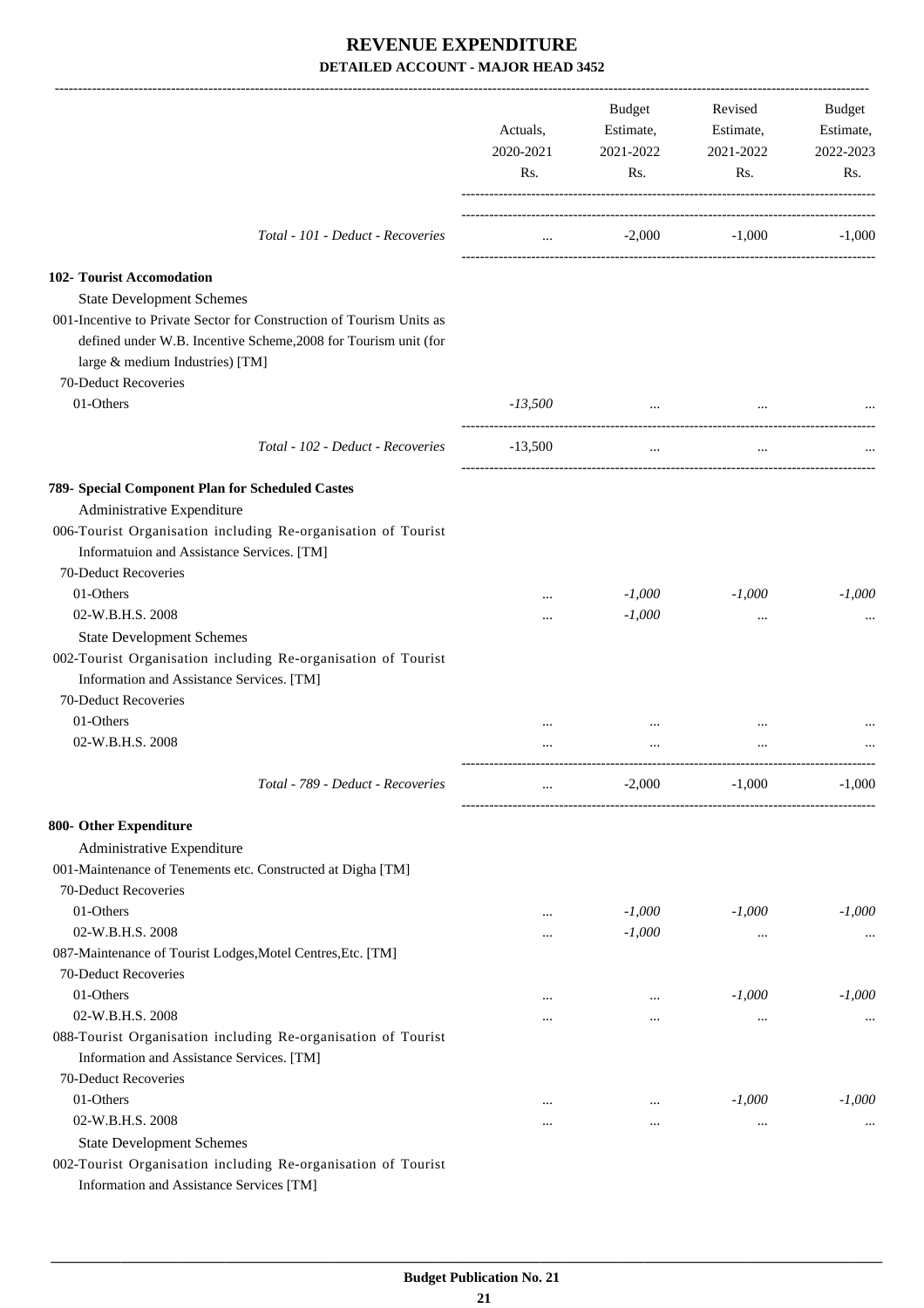|                                                                                                                      | Actuals,<br>2020-2021<br>Rs. | <b>Budget</b><br>Estimate,<br>2021-2022<br>Rs. | Revised<br>Estimate,<br>2021-2022<br>Rs. | Budget<br>Estimate,<br>2022-2023<br>Rs. |
|----------------------------------------------------------------------------------------------------------------------|------------------------------|------------------------------------------------|------------------------------------------|-----------------------------------------|
| 70-Deduct Recoveries                                                                                                 |                              |                                                |                                          |                                         |
| 01-Others                                                                                                            |                              |                                                |                                          |                                         |
| 02-W.B.H.S. 2008                                                                                                     |                              |                                                |                                          |                                         |
| 003-Expansion/Improvement of Tourist Lodges [TM]                                                                     |                              | $\cdots$                                       |                                          |                                         |
| 70-Deduct Recoveries                                                                                                 |                              |                                                |                                          |                                         |
| 01-Others                                                                                                            |                              |                                                |                                          |                                         |
|                                                                                                                      |                              |                                                |                                          |                                         |
| Total - 800 - Deduct - Recoveries                                                                                    | $\ldots$                     | $-2,000$                                       | $-3,000$                                 | $-3,000$                                |
| 911- Deduct Recoveries of Overpayments                                                                               |                              |                                                |                                          |                                         |
| Administrative Expenditure                                                                                           |                              |                                                |                                          |                                         |
| 001-Assistance to Messes and hostels attached to Govt. and Non-<br>Govt. Engineering and Technical Institutions [TM] |                              |                                                |                                          |                                         |
| 70-Deduct Recoveries                                                                                                 |                              |                                                |                                          |                                         |
| 01-Others                                                                                                            | $-24,500$                    | $\cdots$                                       | $-1,000$                                 | $-1,000$                                |
| 006-Refund of unutilised funds under various Schemes [TM] [TM]                                                       |                              |                                                |                                          |                                         |
| 70-Deduct Recoveries                                                                                                 |                              |                                                |                                          |                                         |
| 01-Others                                                                                                            |                              | $-1,000$                                       | $-1,000$                                 | $-1,000$                                |
| <b>State Development Schemes</b>                                                                                     |                              |                                                |                                          |                                         |
| 004-Deduct Recoveries to Organisation of a Planning and Plan<br>Monitoring Cell [TM]                                 |                              |                                                |                                          |                                         |
| 70-Deduct Recoveries                                                                                                 |                              |                                                |                                          |                                         |
| 01-Others                                                                                                            |                              |                                                |                                          |                                         |
| 005-Refund of unutilised funds under various Schemes [TM]                                                            |                              |                                                |                                          |                                         |
| 70-Deduct Recoveries                                                                                                 |                              |                                                |                                          |                                         |
| 01-Others                                                                                                            | $-50,86,06,461$              | $\cdots$                                       |                                          |                                         |
| Total - 911 - Deduct - Recoveries                                                                                    |                              | $-50,86,30,961$ $-1,000$                       | $-2,000$                                 | $-2,000$                                |
| 80- GENERAL                                                                                                          |                              |                                                |                                          |                                         |
| 001- Direction and Administration                                                                                    |                              |                                                |                                          |                                         |
| Administrative Expenditure                                                                                           |                              |                                                |                                          |                                         |
| 001-Headquarters Establishment [TM]                                                                                  |                              |                                                |                                          |                                         |
| 70-Deduct Recoveries                                                                                                 |                              |                                                |                                          |                                         |
| 01-Others                                                                                                            | $\cdots$                     | $-1,000$                                       |                                          |                                         |
| 02-W.B.H.S. 2008                                                                                                     | $\cdots$                     | $-1,000$                                       |                                          |                                         |
| Total - 001 - Deduct - Recoveries                                                                                    | $\cdots$                     | $-2,000$                                       | $\ddotsc$                                |                                         |
| 003- Training                                                                                                        |                              |                                                |                                          |                                         |
|                                                                                                                      |                              |                                                |                                          |                                         |
| Administrative Expenditure                                                                                           |                              |                                                |                                          |                                         |
| 001-Grants-in-aid to Food Craft Institute, Darjeeling [TM]                                                           |                              |                                                |                                          |                                         |
| 70-Deduct Recoveries                                                                                                 |                              |                                                |                                          |                                         |
| 01-Others                                                                                                            | $\cdots$                     | $-1,000$                                       | $\cdots$                                 |                                         |
| 02-W.B.H.S. 2008                                                                                                     | $\cdots$                     | $-1,000$                                       | $\cdots$                                 | $\cdots$                                |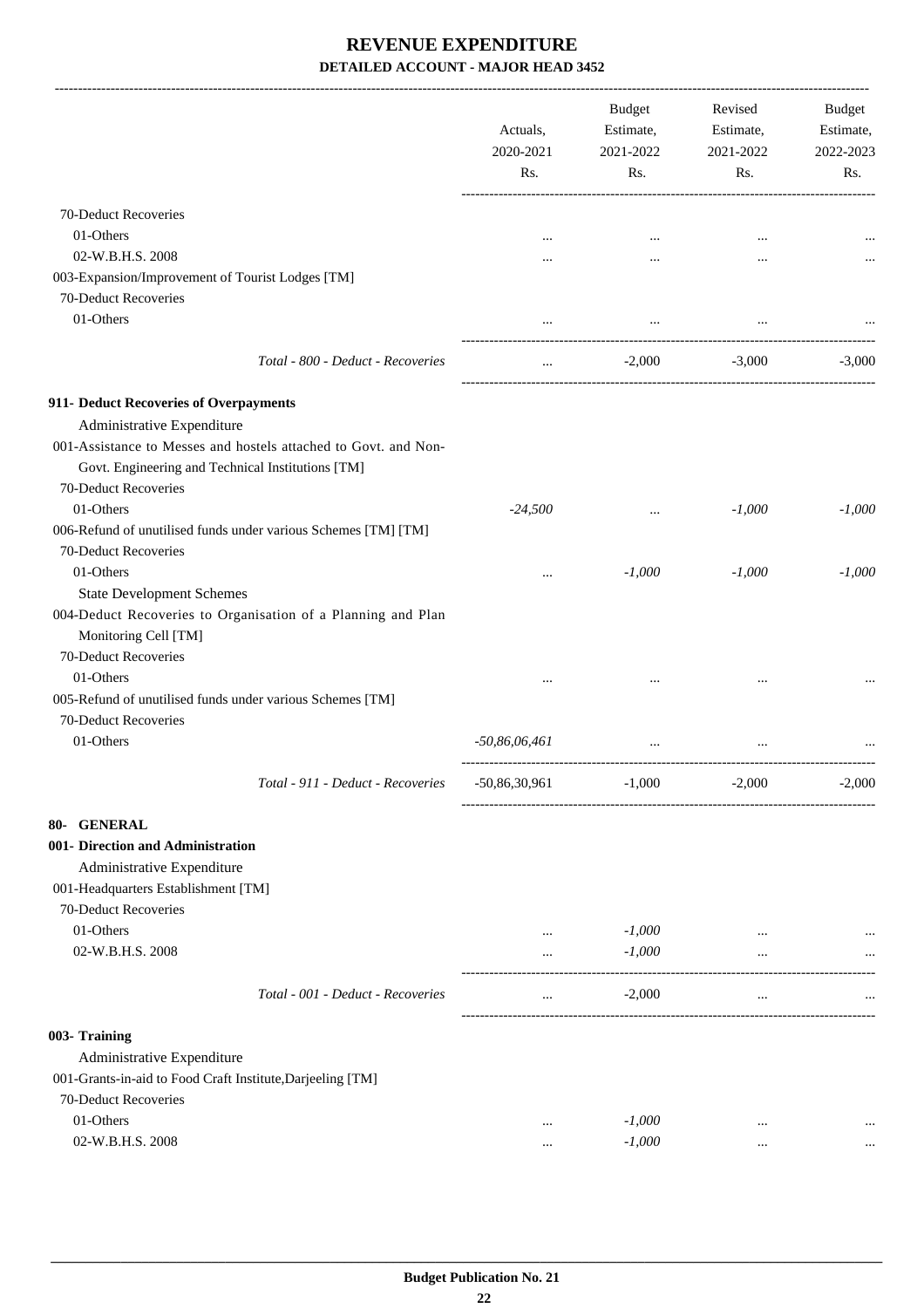|                                                                                     | Actuals,<br>2020-2021<br>Rs. | Budget<br>Estimate,<br>2021-2022<br>Rs. | Revised<br>Estimate,<br>2021-2022<br>Rs. | Budget<br>Estimate,<br>2022-2023<br>Rs. |
|-------------------------------------------------------------------------------------|------------------------------|-----------------------------------------|------------------------------------------|-----------------------------------------|
| Total - 003 - Deduct - Recoveries                                                   | $\cdots$                     | $-2,000$                                | $\cdots$                                 |                                         |
| 789- Special Component Plan for Scheduled Castes                                    |                              |                                         |                                          |                                         |
| <b>State Development Schemes</b>                                                    |                              |                                         |                                          |                                         |
| 002-Tourist Publicity(including Festival Advertising as Publicity)<br>Expenses [TM] |                              |                                         |                                          |                                         |
| 70-Deduct Recoveries                                                                |                              |                                         |                                          |                                         |
| 01-Others                                                                           |                              |                                         |                                          |                                         |
| 02-W.B.H.S. 2008                                                                    |                              | $\cdots$                                | $\cdots$                                 |                                         |
| Total - 789 - Deduct - Recoveries                                                   | $\cdots$                     | $\cdots$                                | $\cdots$                                 |                                         |
| 796- Tribal Areas Sub-Plan                                                          |                              |                                         |                                          |                                         |
| <b>State Development Schemes</b>                                                    |                              |                                         |                                          |                                         |
| 007-Tourist Publicity (including Festival Advertising as Publicity)                 |                              |                                         |                                          |                                         |
| Expenses. [TM]                                                                      |                              |                                         |                                          |                                         |
| 70-Deduct Recoveries                                                                |                              |                                         |                                          |                                         |
| 01-Others                                                                           |                              |                                         |                                          |                                         |
| Total - 796 - Deduct - Recoveries                                                   | $\cdots$                     | $\cdots$                                | $\cdots$                                 |                                         |
| 800- Other Expenditure                                                              |                              |                                         |                                          |                                         |
| Administrative Expenditure                                                          |                              |                                         |                                          |                                         |
| 001-Regional Establishment [TM]                                                     |                              |                                         |                                          |                                         |
| 70-Deduct Recoveries                                                                |                              |                                         |                                          |                                         |
| 01-Others                                                                           | $\cdots$                     | $-1,000$                                | $-1,000$                                 | $-1,000$                                |
| 02-W.B.H.S. 2008                                                                    | $\cdots$                     | $-1,000$                                | $\cdots$                                 |                                         |
| <b>State Development Schemes</b>                                                    |                              |                                         |                                          |                                         |
| 007-Tourist Publicity (including Festival Advertising as                            |                              |                                         |                                          |                                         |
| publicity)Expenses [TM]                                                             |                              |                                         |                                          |                                         |
| 70-Deduct Recoveries                                                                |                              |                                         |                                          |                                         |
| 01-Others                                                                           | $\cdots$                     | and the contract of the con-            | the company of the company of the        |                                         |
| Total - 800 - Deduct - Recoveries                                                   | $\cdots$                     | $-2,000$                                | $-1,000$                                 | $-1,000$                                |
| 911- Deduct Recoveries of Overpayments                                              |                              |                                         |                                          |                                         |
| Administrative Expenditure                                                          |                              |                                         |                                          |                                         |
| 001-Regional Establishment [TM]                                                     |                              |                                         |                                          |                                         |
| 70-Deduct Recoveries                                                                |                              |                                         |                                          |                                         |
| 01-Others                                                                           | $\ldots$                     | $-1,000$                                | $-1,000$                                 | $-1,000$                                |
| <b>State Development Schemes</b>                                                    |                              |                                         |                                          |                                         |
| 007-Tourist Publicity(including Festival Advertising as Publicity)                  |                              |                                         |                                          |                                         |
| Expenses [TM]                                                                       |                              |                                         |                                          |                                         |
| 70-Deduct Recoveries                                                                |                              |                                         |                                          |                                         |
| 01-Others                                                                           | $\cdots$                     | $\cdots$                                | $\cdots$                                 | $\ddotsc$                               |
| 02-W.B.H.S. 2008                                                                    | $\cdots$                     | $\cdots$                                | $\cdots$                                 |                                         |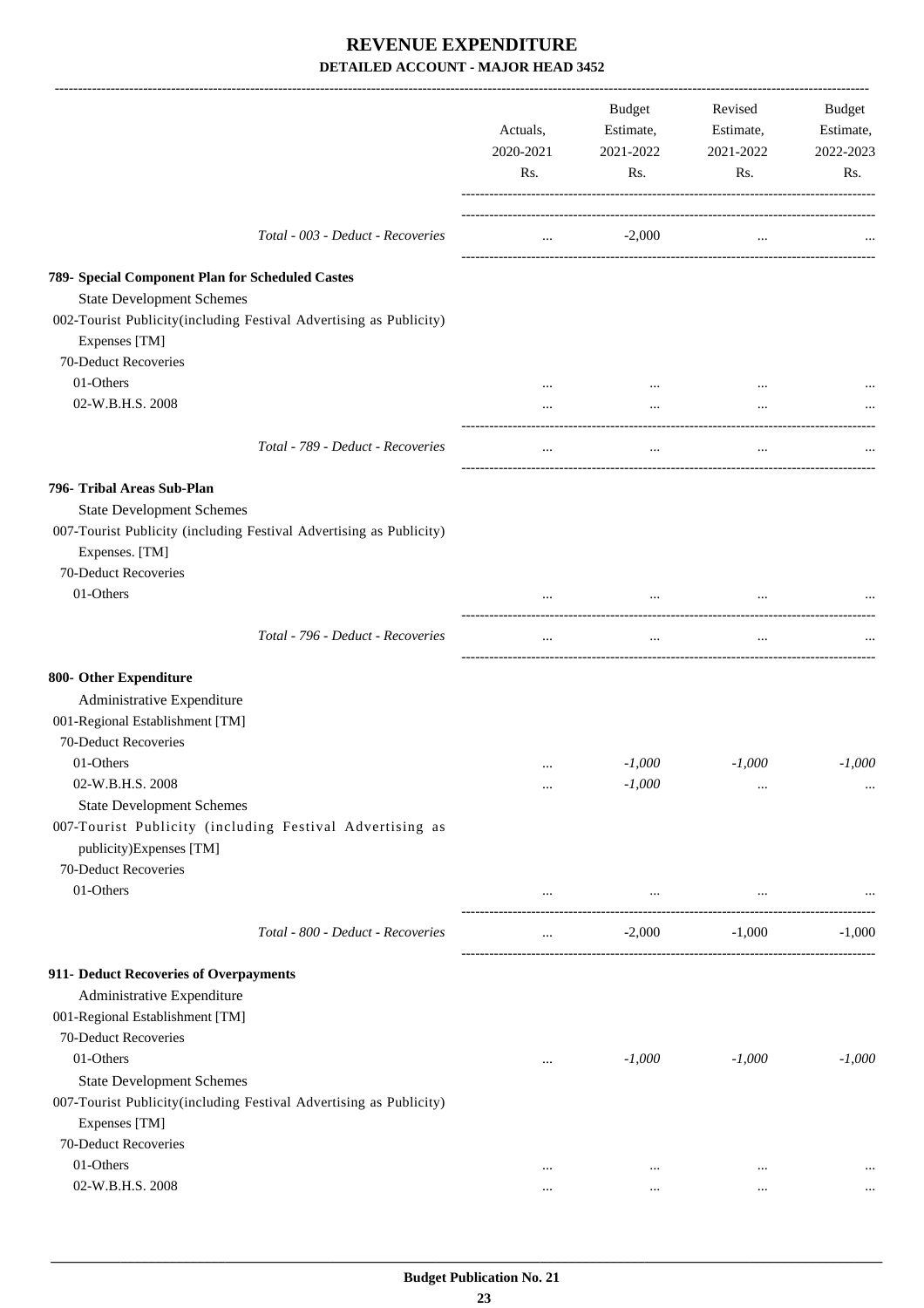|                                    | Actuals.<br>2020-2021<br>R <sub>s</sub> . | <b>Budget</b><br>Estimate,<br>2021-2022<br>Rs. | Revised<br>Estimate,<br>2021-2022<br>Rs. | Budget<br>Estimate,<br>2022-2023<br>Rs. |
|------------------------------------|-------------------------------------------|------------------------------------------------|------------------------------------------|-----------------------------------------|
| Total - 911 - Deduct - Recoveries  | $\cdots$                                  | $-1,000$                                       | $-1,000$                                 | $-1,000$                                |
| Total - 3452 - Deduct - Recoveries | $-50,86,44,461$                           | $-14,000$                                      | $-9,000$                                 | $-9,000$                                |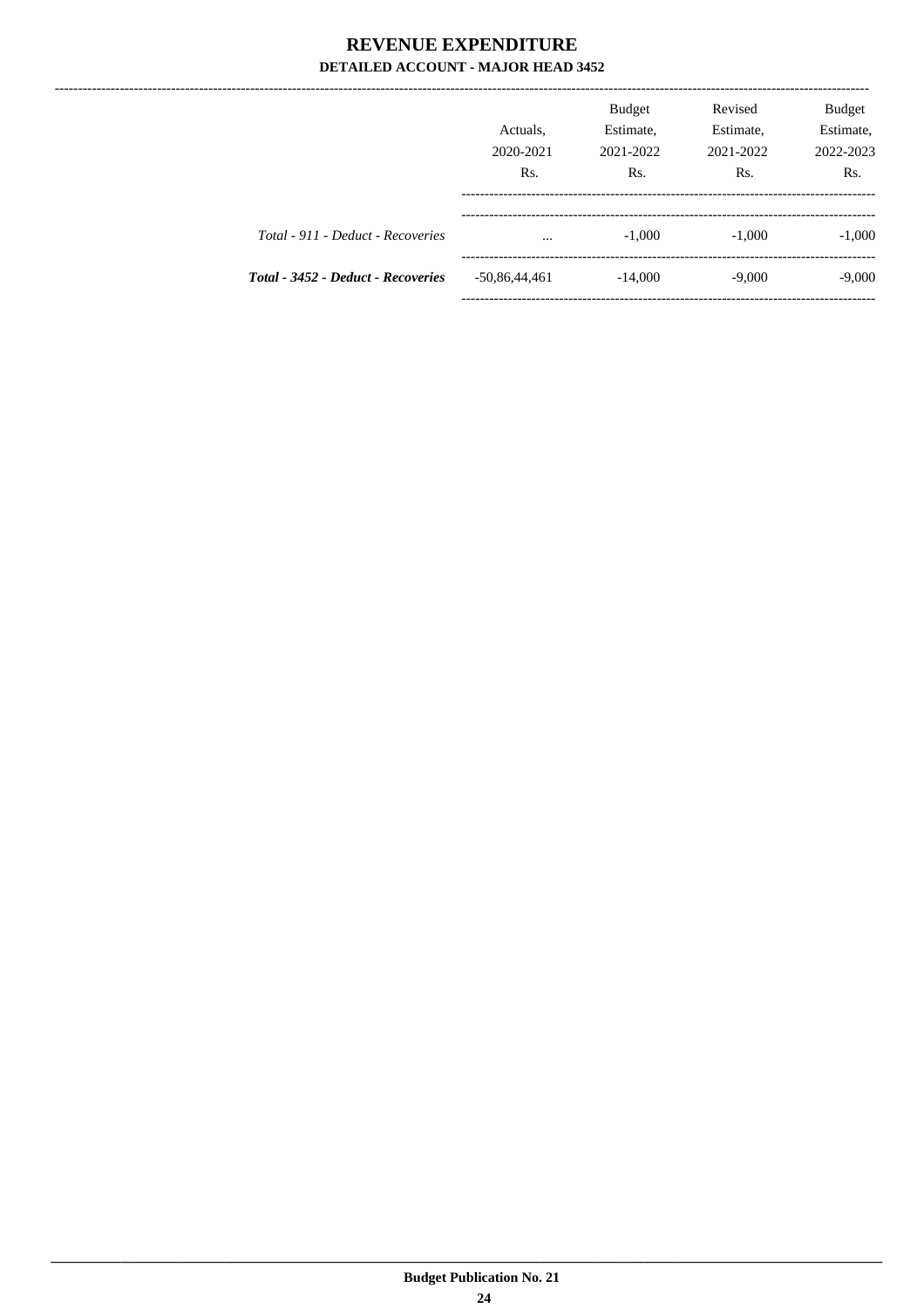## **CAPITAL EXPENDITURE**

#### **DEMAND No. 52**

**Tourism Department**

#### **C. Capital Accounts of Economic Services - (j) Capital Account of General Economic Services**

**Head of Account : 5452 - Capital Outlay on Tourism**

| Voted Rs. 270,00,00,000                                                                     | <b>Charged Rs. Nil</b>  |                              | Total Rs. 270,00,00,000                    |                                          |                                                |
|---------------------------------------------------------------------------------------------|-------------------------|------------------------------|--------------------------------------------|------------------------------------------|------------------------------------------------|
|                                                                                             |                         |                              | Voted Rs.                                  | <b>Charged Rs.</b>                       | <b>Total Rs.</b>                               |
| <b>Gross Expenditure</b><br>Deduct - Recoveries                                             |                         |                              | 270,00,00,000<br>$\cdots$                  | $\cdots$<br>$\cdots$                     | 270,00,00,000                                  |
| Net Expenditure                                                                             |                         |                              | 270,00,00,000                              | $\cdots$                                 | 270,00,00,000                                  |
|                                                                                             |                         | <b>CAPITAL EXPENDITURE</b>   |                                            |                                          |                                                |
|                                                                                             | <b>ABSTRACT ACCOUNT</b> |                              |                                            |                                          |                                                |
|                                                                                             |                         | Actuals,<br>2020-2021<br>Rs. | Budget<br>Estimate,<br>2021-2022<br>Rs.    | Revised<br>Estimate,<br>2021-2022<br>Rs. | <b>Budget</b><br>Estimate,<br>2022-2023<br>Rs. |
| 01 - TOURIST INFRASTRUCTURE                                                                 |                         |                              |                                            |                                          |                                                |
| 101- Tourist Centre                                                                         |                         |                              |                                            |                                          |                                                |
| <b>State Development Schemes</b>                                                            |                         |                              |                                            | 5,00,00,000 1,66,67,000 161,00,00,000    |                                                |
|                                                                                             | <b>Total - 101</b>      | $\cdots$                     |                                            | 5,00,00,000 1,66,67,000 161,00,00,000    |                                                |
| 190- Investment in Public Sector and Other Undertakings<br><b>State Development Schemes</b> |                         |                              |                                            |                                          |                                                |
|                                                                                             | <b>Total - 190</b>      | $\cdots$                     |                                            |                                          |                                                |
| 789- Special Component Plan for Scheduled Castes                                            |                         |                              |                                            |                                          |                                                |
| <b>State Development Schemes</b>                                                            |                         | 5,23,50,276                  | 40,00,00,000                               | 10,00,00,000                             | 16,00,00,000                                   |
|                                                                                             | <b>Total - 789</b>      | 5,23,50,276                  | 40,00,00,000                               | 10,00,00,000                             | 16,00,00,000                                   |
| 796- Tribal Areas Sub-Plan                                                                  |                         |                              |                                            |                                          |                                                |
| <b>State Development Schemes</b>                                                            |                         | 1,19,13,752                  | 15,00,00,000                               | 5,00,00,000                              | 10,00,00,000                                   |
|                                                                                             | <b>Total - 796</b>      |                              | $1,19,13,752$ $15,00,00,000$ $5,00,00,000$ |                                          | 10,00,00,000                                   |
| 797- Transfer to Reserve Fund/Deposit Account                                               |                         |                              |                                            |                                          |                                                |
| <b>State Development Schemes</b>                                                            |                         | $\cdots$                     | 10,00,00,000                               | $\cdots$                                 |                                                |
|                                                                                             | <b>Total - 797</b>      | $\cdots$                     | 10,00,00,000                               | $\cdots$                                 |                                                |
| 800- Other Expenditure                                                                      |                         |                              |                                            |                                          |                                                |
| <b>State Development Schemes</b>                                                            |                         | 53,01,81,791                 | 200,00,00,000                              | 66,66,67,000                             | 83,00,00,000                                   |
|                                                                                             | <b>Total - 800</b>      | 53,01,81,791                 | 200,00,00,000                              | 66,66,67,000                             | 83,00,00,000                                   |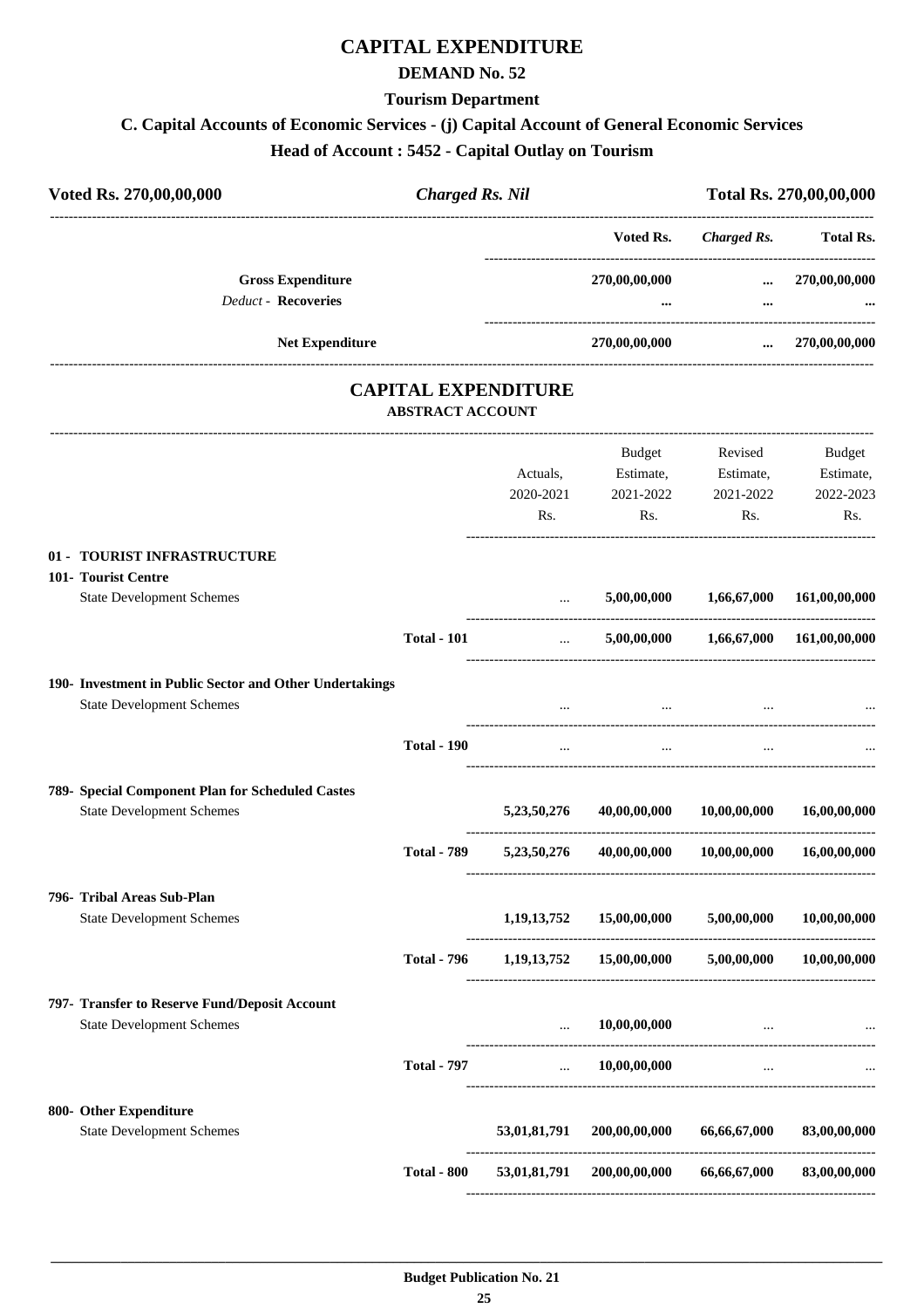#### **CAPITAL EXPENDITURE ABSTRACT ACCOUNT**

|                                                            |                                  |                                                                                                                                                                                                                                      | <b>Budget</b>                                                                                                  | Revised                                                 | <b>Budget</b> |
|------------------------------------------------------------|----------------------------------|--------------------------------------------------------------------------------------------------------------------------------------------------------------------------------------------------------------------------------------|----------------------------------------------------------------------------------------------------------------|---------------------------------------------------------|---------------|
|                                                            |                                  | Actuals,                                                                                                                                                                                                                             | Estimate,                                                                                                      | Estimate,                                               | Estimate,     |
|                                                            |                                  | 2020-2021                                                                                                                                                                                                                            | 2021-2022                                                                                                      | 2021-2022                                               | 2022-2023     |
|                                                            |                                  | Rs.                                                                                                                                                                                                                                  | Rs.                                                                                                            | Rs.                                                     | Rs.           |
|                                                            | Total - 01                       |                                                                                                                                                                                                                                      | 59,44,45,819 270,00,00,000 83,33,34,000 270,00,00,000                                                          |                                                         |               |
| 80 - GENERAL                                               |                                  |                                                                                                                                                                                                                                      |                                                                                                                |                                                         |               |
| 800- Other Expenditure<br><b>State Development Schemes</b> |                                  |                                                                                                                                                                                                                                      | $\cdots$                                                                                                       | and the contract of the contract of the                 |               |
|                                                            | <b>Total - 800</b>               | $\ddotsc$                                                                                                                                                                                                                            | $\cdots$                                                                                                       | $\cdots$                                                |               |
|                                                            | Total - 80                       | $\cdots$                                                                                                                                                                                                                             |                                                                                                                | <b>The Committee Committee</b><br>$\cdots$              |               |
|                                                            | <b>Grand Total - Gross</b>       |                                                                                                                                                                                                                                      | 59,44,45,819 270,00,00,000 83,33,34,000 270,00,00,000                                                          |                                                         |               |
|                                                            | Voted                            |                                                                                                                                                                                                                                      | 59,44,45,819 270,00,00,000 83,33,34,000 270,00,00,000                                                          |                                                         |               |
|                                                            | Charged                          |                                                                                                                                                                                                                                      | المناول المناول المناول المناول المناول المناول المناول المناول المناول المناول المناول المناول المناول المناو |                                                         |               |
|                                                            | <b>State Development Schemes</b> |                                                                                                                                                                                                                                      | 59,44,45,819 270,00,00,000 83,33,34,000 270,00,00,000                                                          |                                                         |               |
|                                                            |                                  |                                                                                                                                                                                                                                      |                                                                                                                | $\cdots$                                                |               |
|                                                            | <b>Grand Total - Net</b>         |                                                                                                                                                                                                                                      | 54,35,47,040 260,00,00,000 83,33,34,000 270,00,00,000                                                          |                                                         |               |
|                                                            | Voted<br>Charged                 | <u>and the community of the community of the community of the community of the community of the community of the community of the community of the community of the community of the community of the community of the community</u> | 54,35,47,040 260,00,00,000 83,33,34,000 270,00,00,000<br>$\ddotsc$                                             | $\sim$ $\sim$ $\sim$ $\sim$ $\sim$ $\sim$ $\sim$ $\sim$ |               |
|                                                            |                                  |                                                                                                                                                                                                                                      |                                                                                                                |                                                         |               |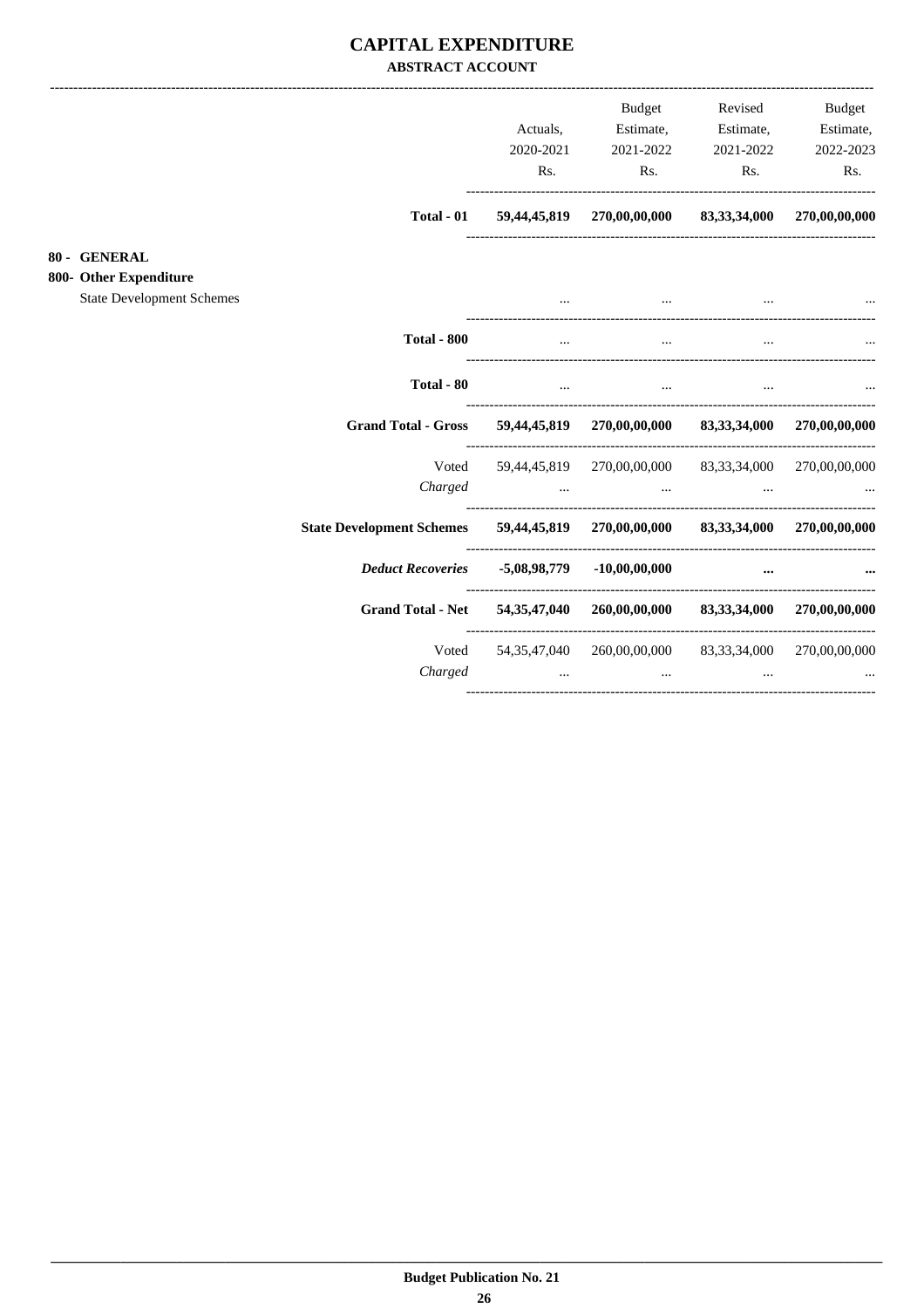|                                                                                                                                                                                                                                                          | Actuals,         | <b>Budget</b><br>Estimate,                         | Revised<br>Estimate, | <b>Budget</b><br>Estimate, |
|----------------------------------------------------------------------------------------------------------------------------------------------------------------------------------------------------------------------------------------------------------|------------------|----------------------------------------------------|----------------------|----------------------------|
|                                                                                                                                                                                                                                                          | 2020-2021<br>Rs. | 2021-2022<br>Rs.                                   | 2021-2022<br>Rs.     | 2022-2023<br>Rs.           |
| DETAILED ACCOUNT NO. 5452-01-101 - TOURIST CENTRE                                                                                                                                                                                                        |                  |                                                    |                      |                            |
| 01 - TOURIST INFRASTRUCTURE                                                                                                                                                                                                                              |                  |                                                    |                      |                            |
| 101- Tourist Centre                                                                                                                                                                                                                                      |                  |                                                    |                      |                            |
| <b>State Development Schemes</b>                                                                                                                                                                                                                         |                  |                                                    |                      |                            |
| 001- Creation of new attraction for tourism and development of new                                                                                                                                                                                       |                  |                                                    |                      |                            |
| projects [TM] [TM]                                                                                                                                                                                                                                       |                  |                                                    |                      |                            |
| 53- Major Works / Land and Buildings                                                                                                                                                                                                                     |                  |                                                    |                      |                            |
| 60- Other Capital Expenditure                                                                                                                                                                                                                            | $\cdots$         | 5,00,00,000                                        | 1,66,67,000          | 161,00,00,000              |
| <b>Total - State Development Schemes</b>                                                                                                                                                                                                                 | $\cdots$         | 5,00,00,000                                        | 1,66,67,000          | 161,00,00,000              |
| Total - 5452-01-101                                                                                                                                                                                                                                      | $\cdots$         | 5,00,00,000                                        | 1,66,67,000          | 161,00,00,000              |
| Voted                                                                                                                                                                                                                                                    | $\cdots$         | 5,00,00,000                                        | 1,66,67,000          | 161,00,00,000              |
| Charged                                                                                                                                                                                                                                                  | $\cdots$         | $\cdots$                                           | $\cdots$             |                            |
| 01 - TOURIST INFRASTRUCTURE<br>190- Investment in Public Sector and Other Undertakings<br><b>State Development Schemes</b><br>003- West Bengal Tourism Development Corporation Limited [TM]<br>54- Investment<br>Total - 5452-01-190<br>Voted<br>Charged |                  |                                                    |                      |                            |
| DETAILED ACCOUNT NO. 5452-01-789 - SPECIAL COMPONENT PLAN FOR SCHEDULED CASTES                                                                                                                                                                           |                  |                                                    |                      |                            |
| 01 - TOURIST INFRASTRUCTURE                                                                                                                                                                                                                              |                  |                                                    |                      |                            |
| 789- Special Component Plan for Scheduled Castes                                                                                                                                                                                                         |                  |                                                    |                      |                            |
| <b>State Development Schemes</b><br>001- Creatrion of new attraction for tourism and development of new<br>projects [TM]                                                                                                                                 |                  |                                                    |                      |                            |
| 53- Major Works / Land and Buildings                                                                                                                                                                                                                     | 5, 23, 50, 276   | 30,00,00,000                                       | 10,00,00,000         | 16,00,00,000               |
| <b>Total - State Development Schemes</b>                                                                                                                                                                                                                 |                  | 5,23,50,276 30,00,00,000 10,00,00,000 16,00,00,000 |                      |                            |
| <b>State Development Schemes</b>                                                                                                                                                                                                                         |                  |                                                    |                      |                            |
| 002- Infrastructure facilities for promotion of Tourism (RIDF) [TM]                                                                                                                                                                                      |                  |                                                    |                      |                            |
| 53- Major Works / Land and Buildings                                                                                                                                                                                                                     |                  |                                                    |                      |                            |
| 003- Infrastructure development for tourism under West Bengal                                                                                                                                                                                            | $\cdots$         | $\cdots$                                           | $\cdots$             |                            |
| Compensatory Entry Tax Fund (WBETF) [TM]                                                                                                                                                                                                                 |                  |                                                    |                      |                            |
| 53- Major Works / Land and Buildings                                                                                                                                                                                                                     |                  | 10,00,00,000                                       |                      |                            |
|                                                                                                                                                                                                                                                          | $\cdots$         |                                                    | $\cdots$             |                            |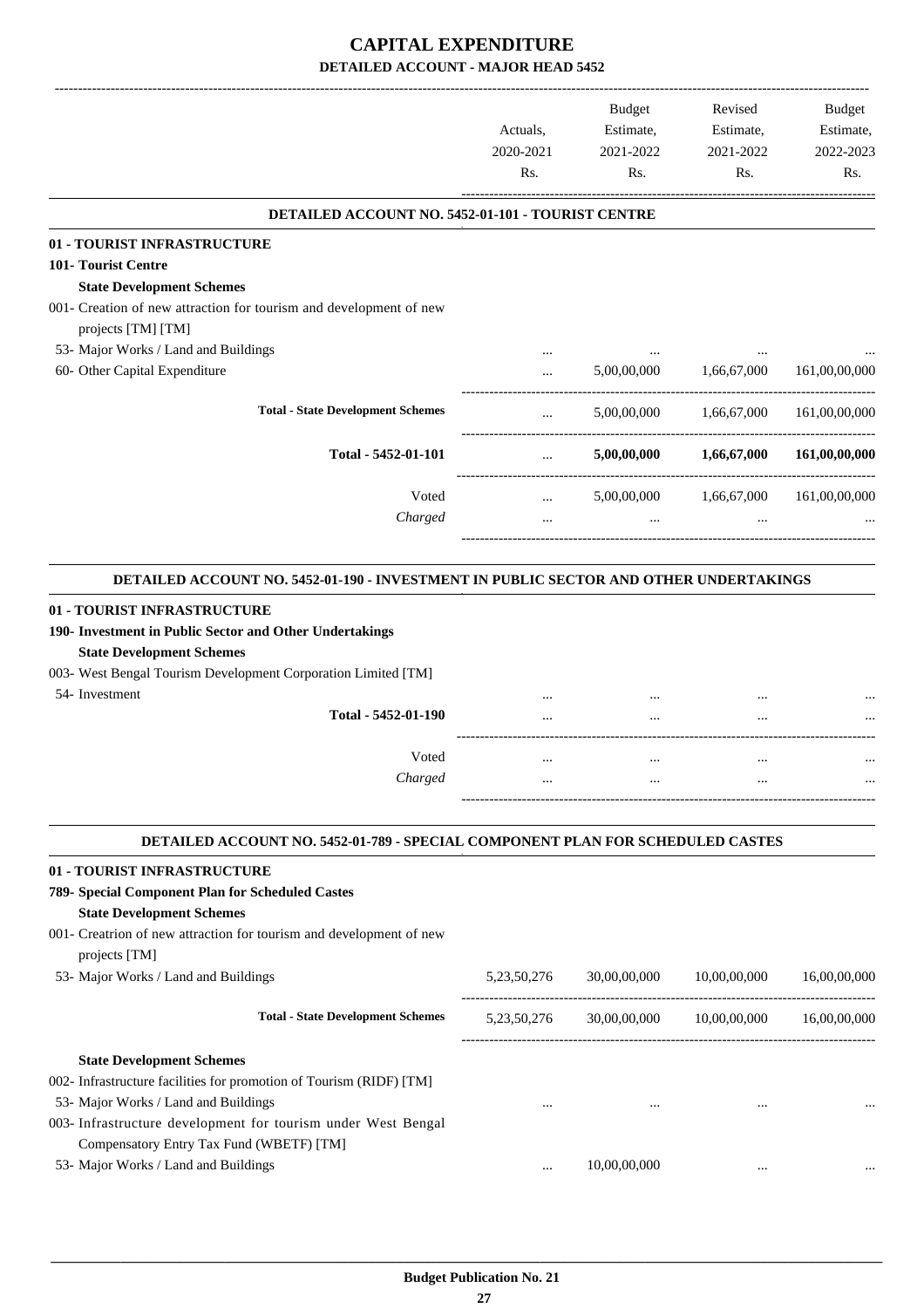|                                                                                                                                                 |                        | Budget                                     | Revised                                                    | Budget       |
|-------------------------------------------------------------------------------------------------------------------------------------------------|------------------------|--------------------------------------------|------------------------------------------------------------|--------------|
|                                                                                                                                                 | Actuals,               | Estimate,                                  | Estimate,                                                  | Estimate,    |
|                                                                                                                                                 | 2020-2021              | 2021-2022                                  | 2021-2022                                                  | 2022-2023    |
|                                                                                                                                                 | Rs.                    | Rs.                                        | Rs.                                                        | Rs.          |
| Total - 5452-01-789-003                                                                                                                         |                        | $\ldots$ 10,00,00,000                      | $\cdots$                                                   |              |
|                                                                                                                                                 |                        |                                            |                                                            |              |
| <b>Total - State Development Schemes</b>                                                                                                        | <b>Second Contract</b> | 10,00,00,000                               |                                                            |              |
| Total - 5452-01-789                                                                                                                             |                        |                                            | $5,23,50,276$ $40,00,00,000$ $10,00,00,000$ $16,00,00,000$ |              |
| Voted                                                                                                                                           | 5, 23, 50, 276         |                                            | 40,00,00,000 10,00,00,000 16,00,00,000                     |              |
| Charged                                                                                                                                         | $\cdots$               | $\cdots$                                   | $\cdots$                                                   |              |
| DETAILED ACCOUNT NO. 5452-01-796 - TRIBAL AREAS SUB-PLAN                                                                                        |                        |                                            |                                                            |              |
| 01 - TOURIST INFRASTRUCTURE                                                                                                                     |                        |                                            |                                                            |              |
| 796- Tribal Areas Sub-Plan                                                                                                                      |                        |                                            |                                                            |              |
| <b>State Development Schemes</b>                                                                                                                |                        |                                            |                                                            |              |
| 001- Creation of new attraction for tourism and development of new<br>projects [TM]                                                             |                        |                                            |                                                            |              |
| 53- Major Works / Land and Buildings                                                                                                            |                        |                                            | 1,19,13,752 15,00,00,000 5,00,00,000 10,00,00,000          |              |
| <b>Total - State Development Schemes</b>                                                                                                        |                        | 1,19,13,752 15,00,00,000 5,00,00,000       |                                                            | 10,00,00,000 |
| <b>State Development Schemes</b><br>002- Infrastructure facilities for promotion of Tourism (RIDF) [TM]<br>53- Major Works / Land and Buildings | $\ldots$               | $\cdots$                                   | $\cdots$                                                   |              |
| Total - 5452-01-796                                                                                                                             |                        | $1,19,13,752$ $15,00,00,000$ $5,00,00,000$ |                                                            | 10,00,00,000 |
| Voted                                                                                                                                           | 1, 19, 13, 752         | 15,00,00,000                               | 5,00,00,000                                                | 10,00,00,000 |
| Charged                                                                                                                                         |                        | $\cdots$                                   |                                                            |              |
| DETAILED ACCOUNT NO. 5452-01-797 - TRANSFER TO RESERVE FUND/DEPOSIT ACCOUNT                                                                     |                        |                                            |                                                            |              |
| 01 - TOURIST INFRASTRUCTURE                                                                                                                     |                        |                                            |                                                            |              |
| 797- Transfer to Reserve Fund/Deposit Account<br><b>State Development Schemes</b>                                                               |                        |                                            |                                                            |              |
| 001- West Bengal Compensatory Entry Tax Fund (WBCETF)                                                                                           |                        |                                            |                                                            |              |
| (WBETF) [TM]<br>63- Inter-Account Transfer                                                                                                      |                        | 10,00,00,000                               |                                                            |              |
| <b>Total - State Development Schemes</b>                                                                                                        | $\cdots$               | 10,00,00,000                               | $\cdots$                                                   |              |
| Total - 5452-01-797                                                                                                                             |                        | 10,00,00,000                               | $\cdots$                                                   |              |
| Voted                                                                                                                                           | $\cdots$               | 10,00,00,000                               | $\cdots$                                                   |              |
| Charged                                                                                                                                         | $\cdots$               | $\cdots$                                   | $\cdots$                                                   |              |
|                                                                                                                                                 |                        |                                            |                                                            |              |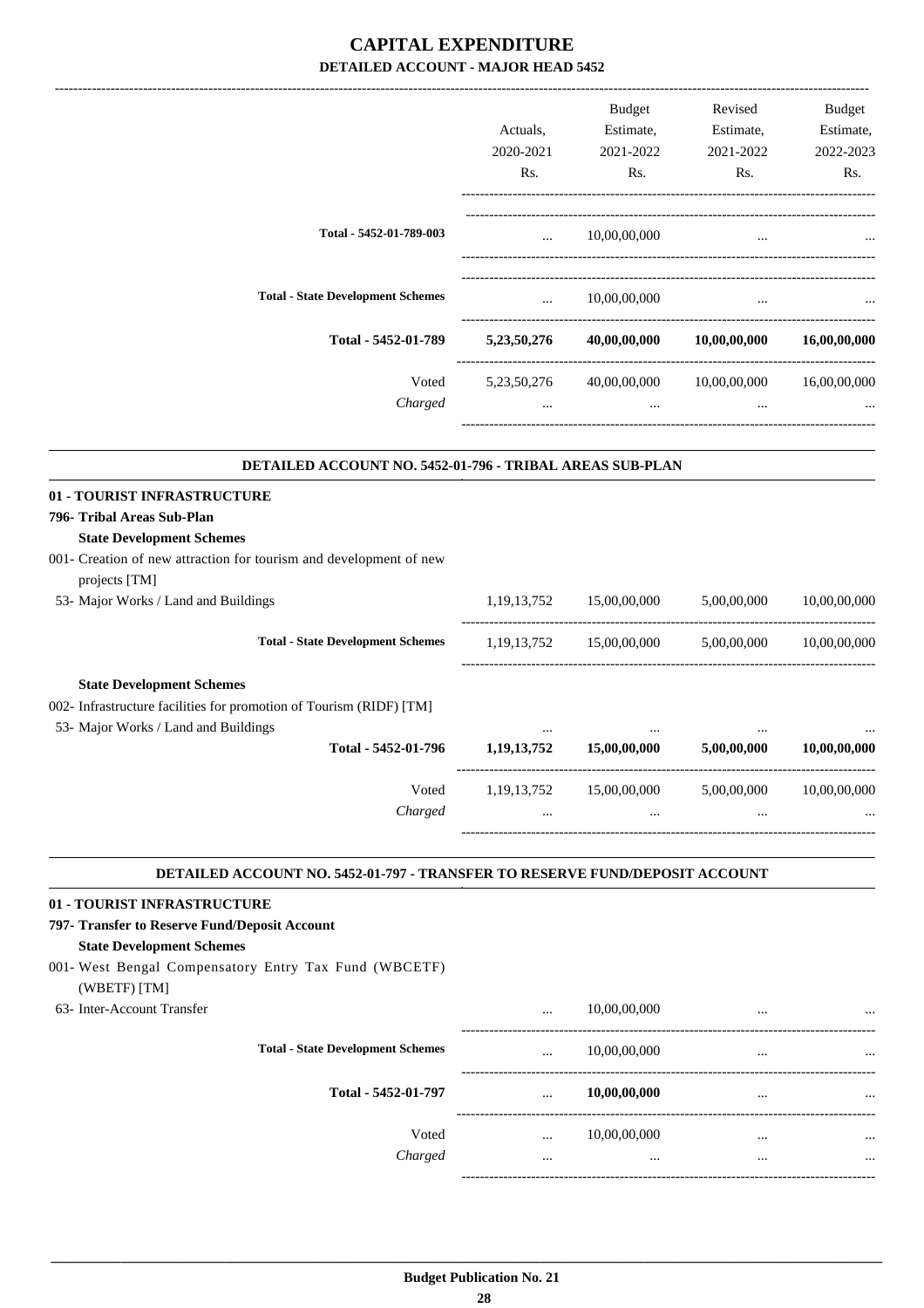|                                                                                                         |                  | <b>Budget</b>                           | Revised          | <b>Budget</b>    |
|---------------------------------------------------------------------------------------------------------|------------------|-----------------------------------------|------------------|------------------|
|                                                                                                         | Actuals,         | Estimate,                               | Estimate,        | Estimate,        |
|                                                                                                         | 2020-2021<br>Rs. | 2021-2022<br>Rs.                        | 2021-2022<br>Rs. | 2022-2023<br>Rs. |
|                                                                                                         |                  |                                         |                  |                  |
| DETAILED ACCOUNT NO. 5452-01-800 - OTHER EXPENDITURE                                                    |                  |                                         |                  |                  |
| 01 - TOURIST INFRASTRUCTURE                                                                             |                  |                                         |                  |                  |
| 800- Other Expenditure                                                                                  |                  |                                         |                  |                  |
| <b>State Development Schemes</b><br>002- Creation of new attraction for tourism and development of new  |                  |                                         |                  |                  |
| projects [TM]                                                                                           |                  |                                         |                  |                  |
| 53- Major Works / Land and Buildings                                                                    | 53,01,81,791     | 200,00,00,000                           | 66,66,67,000     | 83,00,00,000     |
| <b>Total - State Development Schemes</b>                                                                |                  | 53,01,81,791 200,00,00,000 66,66,67,000 |                  | 83,00,00,000     |
| <b>State Development Schemes</b><br>001- Infrastructure facilities for promotion of Tourism (RIDF) [TM] |                  |                                         |                  |                  |
| 53- Major Works / Land and Buildings<br>Total - 5452-01-800                                             | 53,01,81,791     | 200,00,00,000                           | 66,66,67,000     | 83,00,00,000     |
| Voted                                                                                                   |                  | 53,01,81,791 200,00,00,000              | 66,66,67,000     | 83,00,00,000     |
| Charged                                                                                                 |                  |                                         |                  |                  |
| DETAILED ACCOUNT NO. 5452-80-800 - OTHER EXPENDITURE                                                    |                  |                                         |                  |                  |
|                                                                                                         |                  |                                         |                  |                  |
| 80 - GENERAL<br>800- Other Expenditure                                                                  |                  |                                         |                  |                  |
| <b>State Development Schemes</b>                                                                        |                  |                                         |                  |                  |
| 001- Provision to Zilla Parishads / Urbal Local Bodies for Capital                                      |                  |                                         |                  |                  |
| works [TM]                                                                                              |                  |                                         |                  |                  |
| 60- Other Capital Expenditure                                                                           |                  |                                         |                  |                  |
| Total - 5452-80-800                                                                                     | $\cdots$         | $\cdots$                                |                  |                  |
| Voted                                                                                                   | $\cdots$         | $\cdots$                                | $\cdots$         |                  |
| Charged                                                                                                 | $\cdots$         | $\cdots$                                | $\cdots$         |                  |
|                                                                                                         |                  |                                         |                  |                  |
| <b>DETAILED ACCOUNT NO. 5452 - DEDUCT RECOVERIES IN REDUCTION OF EXPENDITURE</b>                        |                  |                                         |                  |                  |
| 01 - TOURIST INFRASTRUCTURE                                                                             |                  |                                         |                  |                  |
| 797- Transfer to Reserve Fund/Deposit Account                                                           |                  |                                         |                  |                  |
| <b>State Development Schemes</b>                                                                        |                  |                                         |                  |                  |
| 001-West Bengal Compensatory Entry Tax Fund (WBCETF)<br>(WBETF) [TM]                                    |                  |                                         |                  |                  |
| 70-Deduct Recoveries                                                                                    |                  |                                         |                  |                  |
| 01-Others                                                                                               | $\cdots$         | $\cdots$                                | $\cdots$         |                  |
| Total - 797 - Deduct - Recoveries                                                                       | $\cdots$         | $\cdots$                                | $\cdots$         |                  |
|                                                                                                         |                  |                                         |                  |                  |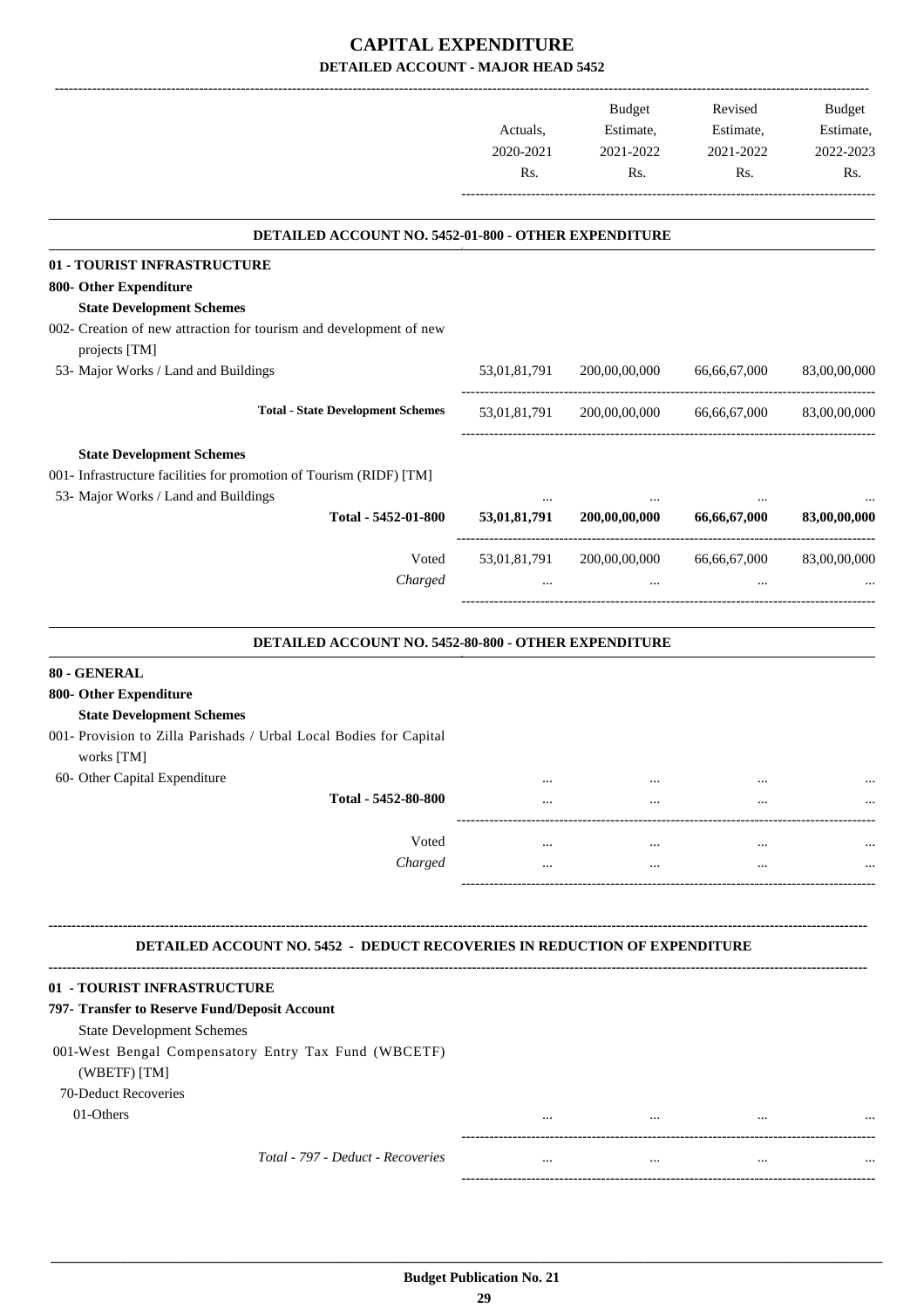|                                                                                                         | Actuals,<br>2020-2021<br>Rs. | <b>Budget</b><br>Estimate,<br>2021-2022<br>Rs. | Revised<br>Estimate,<br>2021-2022<br>Rs. | <b>Budget</b><br>Estimate,<br>2022-2023<br>Rs. |
|---------------------------------------------------------------------------------------------------------|------------------------------|------------------------------------------------|------------------------------------------|------------------------------------------------|
| 800- Other Expenditure                                                                                  |                              |                                                |                                          |                                                |
| <b>State Development Schemes</b>                                                                        |                              |                                                |                                          |                                                |
| 002-Creation of new attraction for tourism and development of new<br>projects [TM]                      |                              |                                                |                                          |                                                |
| 70-Deduct Recoveries                                                                                    |                              |                                                |                                          |                                                |
| 01-Others                                                                                               |                              |                                                |                                          |                                                |
| 900-Deduct Recoveries on Capital Accounts [TM]<br>70-Deduct Recoveries                                  |                              |                                                |                                          |                                                |
| 01-Others                                                                                               | $-4,52,40,356$               |                                                |                                          |                                                |
| 02-W.B.H.S. 2008                                                                                        |                              |                                                | $\cdots$                                 |                                                |
| 901-Deduct Receipts and Recoveries on Capital Accounts [TM]<br>70-Deduct Recoveries                     |                              |                                                |                                          |                                                |
| 01-Others                                                                                               | $-56,58,423$                 | $\cdots$                                       | $\cdots$                                 |                                                |
| 02-W.B.H.S. 2008                                                                                        | $\ddots$                     | $\cdots$                                       | $\cdots$                                 |                                                |
| Total - 800 - Deduct - Recoveries                                                                       | $-5,08,98,779$               | $\cdots$                                       | $\cdots$                                 |                                                |
| 902- Deduct - Amount met from the Reserve Fund / Deposit<br>Account<br><b>State Development Schemes</b> |                              |                                                |                                          |                                                |
| 001-West Bengal Compensatory Entry Tax Fund (WBCETF)<br>(WBETF) [TM]                                    |                              |                                                |                                          |                                                |
| 70-Deduct Recoveries                                                                                    |                              |                                                |                                          |                                                |
| 01-Others                                                                                               |                              | $-10,00,00,000$                                |                                          |                                                |
| Total - 902 - Deduct - Recoveries                                                                       | $\cdots$                     | $-10,00,00,000$                                | $\ddotsc$                                |                                                |
| Total - 5452 - Deduct - Recoveries                                                                      | -5,08,98,779                 | $-10,00,00,000$                                | $\cdots$                                 |                                                |
|                                                                                                         |                              |                                                |                                          |                                                |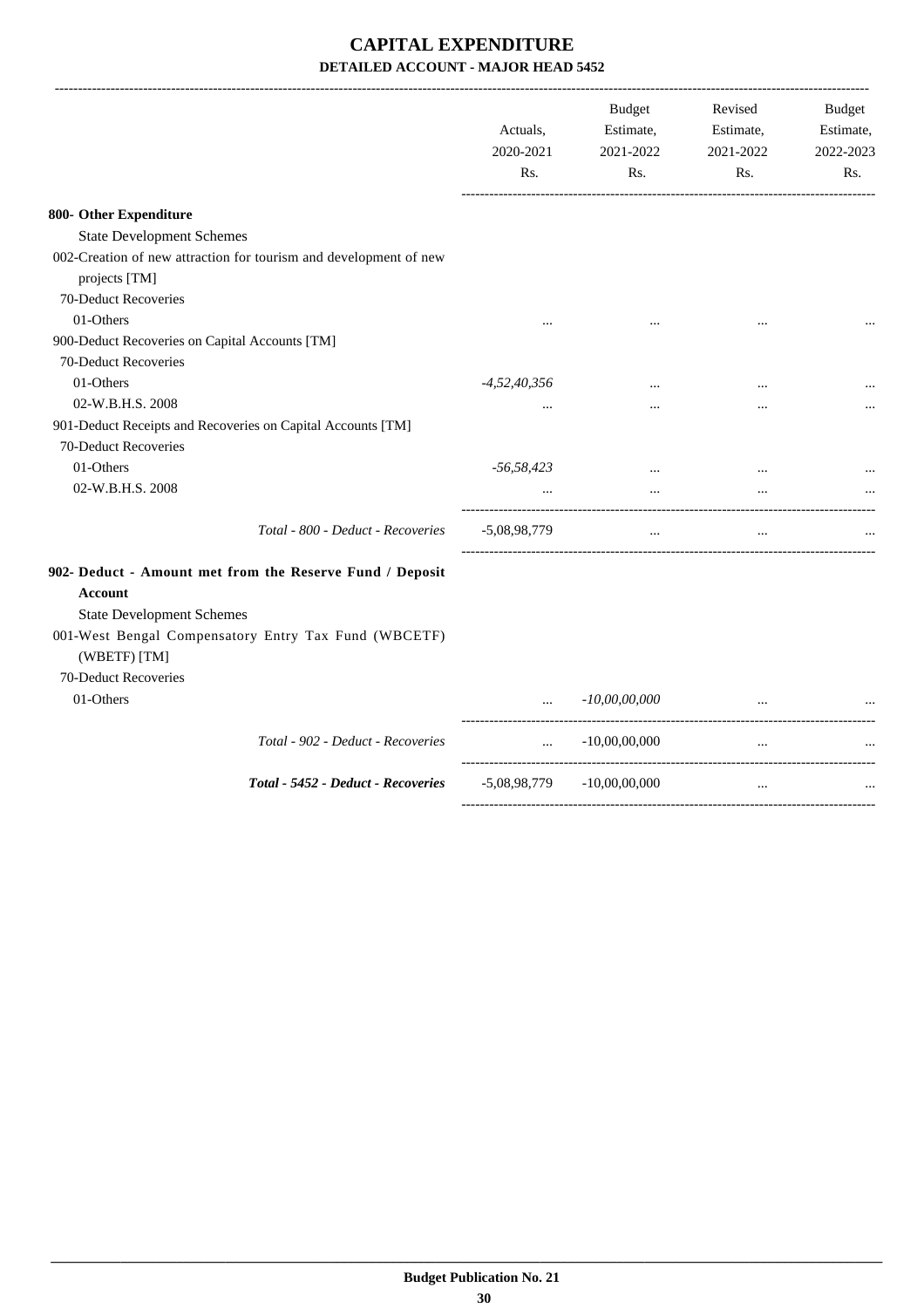## **LOAN EXPENDITURE**

#### **DEMAND No. 52**

#### **Tourism Department**

F. Loans and Advances -

#### Head of Account: 7452 - Loans for Tourism

| Voted Rs. 2,10,00,000 |                                                        | <b>Charged Rs. Nil</b>  |                 |                      | <b>Total Rs. 2,10,00,000</b>                                        |
|-----------------------|--------------------------------------------------------|-------------------------|-----------------|----------------------|---------------------------------------------------------------------|
|                       |                                                        |                         | Voted Rs.       | Charged Rs.          | <b>Total Rs.</b>                                                    |
|                       | <b>Gross Expenditure</b><br><b>Deduct - Recoveries</b> |                         | 2,10,00,000<br> | $\cdots$<br>$\cdots$ | 2,10,00,000<br>$\ddot{\phantom{0}}\phantom{0}\bullet\bullet\bullet$ |
|                       | <b>Net Expenditure</b>                                 |                         | 2,10,00,000     | $\cdots$             | 2,10,00,000                                                         |
|                       |                                                        | <b>LOAN EXPENDITURE</b> |                 |                      |                                                                     |

# **ABSTRACT ACCOUNT**

|                                                     | Actuals,<br>2020-2021<br>Rs.  | <b>Budget</b><br>Estimate,<br>2021-2022<br>Rs. | Revised<br>Estimate,<br>2021-2022<br>Rs. | Budget<br>Estimate,<br>2022-2023<br>Rs. |
|-----------------------------------------------------|-------------------------------|------------------------------------------------|------------------------------------------|-----------------------------------------|
| 01 - Tourist Infrastructure                         |                               |                                                |                                          |                                         |
| 190- Loans for Public Sector and Other Undertakings |                               |                                                |                                          |                                         |
| <b>State Development Schemes</b>                    | $\ddotsc$                     | 2,00,00,000                                    | 4,00,00,000                              | 2,10,00,000                             |
| <b>Total - 190</b>                                  | $\mathbf{r}$                  | 2,00,00,000                                    | 4,00,00,000                              | 2,10,00,000                             |
| <b>Grand Total - Gross</b>                          | $\cdots$                      | 2,00,00,000                                    | 4,00,00,000                              | 2,10,00,000                             |
| Voted                                               | $\cdots$                      | 2,00,00,000                                    | 4,00,00,000                              | 2,10,00,000                             |
| Charged                                             | $\cdots$                      | $\ddots$                                       |                                          |                                         |
| <b>State Development Schemes</b>                    |                               | $\ldots$ 2,00,00,000                           | 4,00,00,000                              | 2,10,00,000                             |
| <b>Deduct Recoveries</b>                            | $\cdots$                      | $\cdots$                                       | $\cdots$                                 |                                         |
| <b>Grand Total - Net</b>                            | $\cdots$                      | 2,00,00,000                                    | 4,00,00,000                              | 2,10,00,000                             |
| Voted                                               | $\mathbf{r}$ and $\mathbf{r}$ |                                                | 2,00,00,000 4,00,00,000                  | 2,10,00,000                             |
| Charged                                             | $\cdots$                      | $\cdots$                                       | $\cdots$                                 | $\cdots$                                |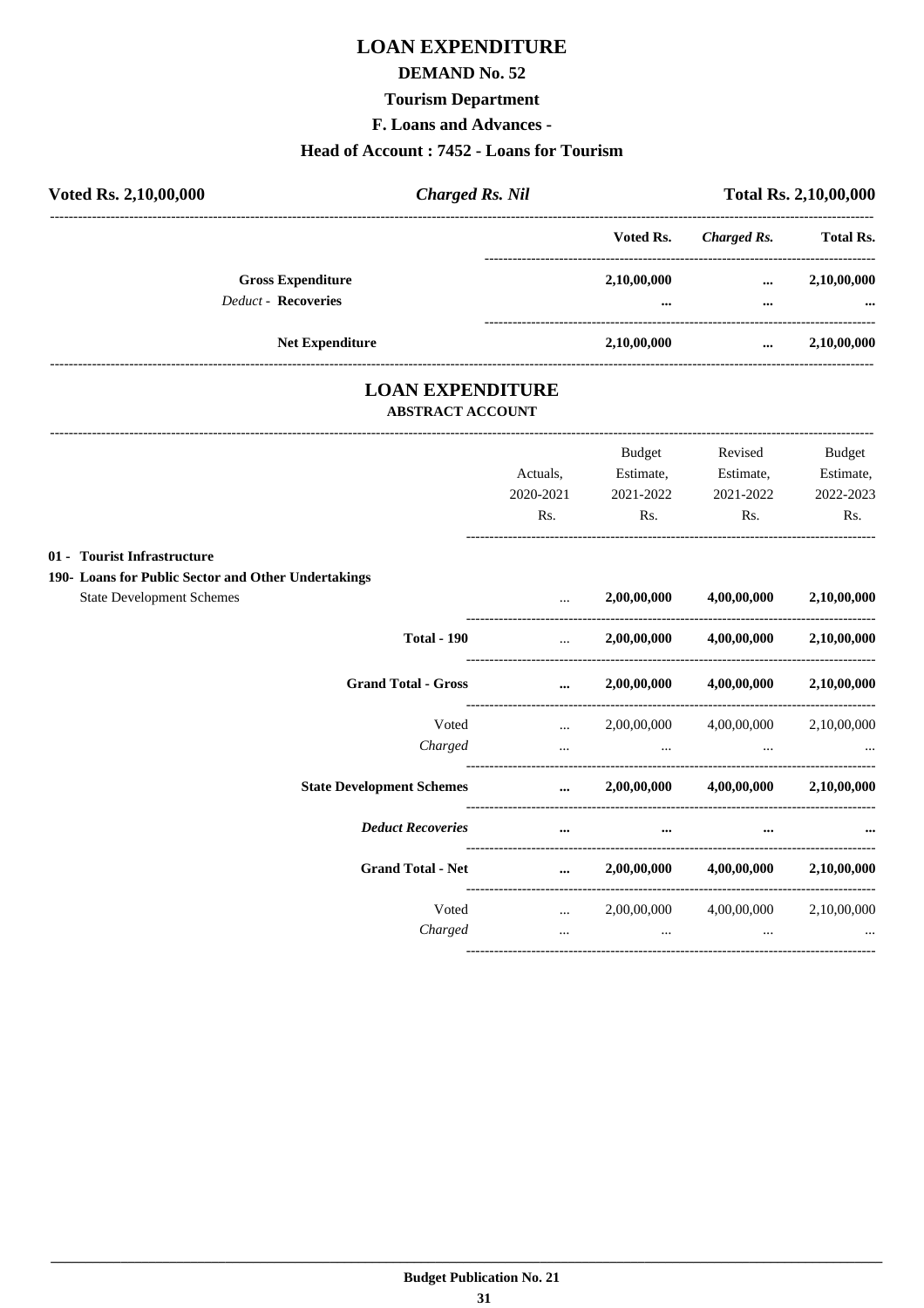|                                                                                          | Actuals,<br>2020-2021<br>Rs. | <b>Budget</b><br>Estimate,<br>2021-2022 | Revised<br>Estimate,<br>2021-2022 | Budget<br>Estimate,<br>2022-2023 |
|------------------------------------------------------------------------------------------|------------------------------|-----------------------------------------|-----------------------------------|----------------------------------|
|                                                                                          |                              | Rs.                                     |                                   | Rs.                              |
| <b>DETAILED ACCOUNT NO. 7452-01-190 - LOANS FOR PUBLIC SECTOR AND OTHER UNDERTAKINGS</b> |                              |                                         |                                   |                                  |
| 01 - Tourist Infrastructure                                                              |                              |                                         |                                   |                                  |
| 190- Loans for Public Sector and Other Undertakings                                      |                              |                                         |                                   |                                  |
| <b>State Development Schemes</b>                                                         |                              |                                         |                                   |                                  |
| 001- Loans to W.B.T.D.C.L. (West Bengal Tourism Development                              |                              |                                         |                                   |                                  |
| Corporation Ltd) [TM]                                                                    |                              |                                         |                                   |                                  |
| 55- Loans and Advances                                                                   | $\cdots$                     | 2,00,00,000                             | 4,00,00,000                       | 2,10,00,000                      |
| <b>Total - State Development Schemes</b>                                                 |                              | 2,00,00,000                             | 4,00,00,000                       | 2,10,00,000                      |
| Total - 7452-01-190                                                                      | $\ddots$                     | 2,00,00,000                             | 4,00,00,000                       | 2,10,00,000                      |
| Voted                                                                                    | $\cdots$                     | 2,00,00,000                             | 4,00,00,000                       | 2,10,00,000                      |
| Charged                                                                                  | $\cdots$                     | $\cdots$                                | $\cdots$                          |                                  |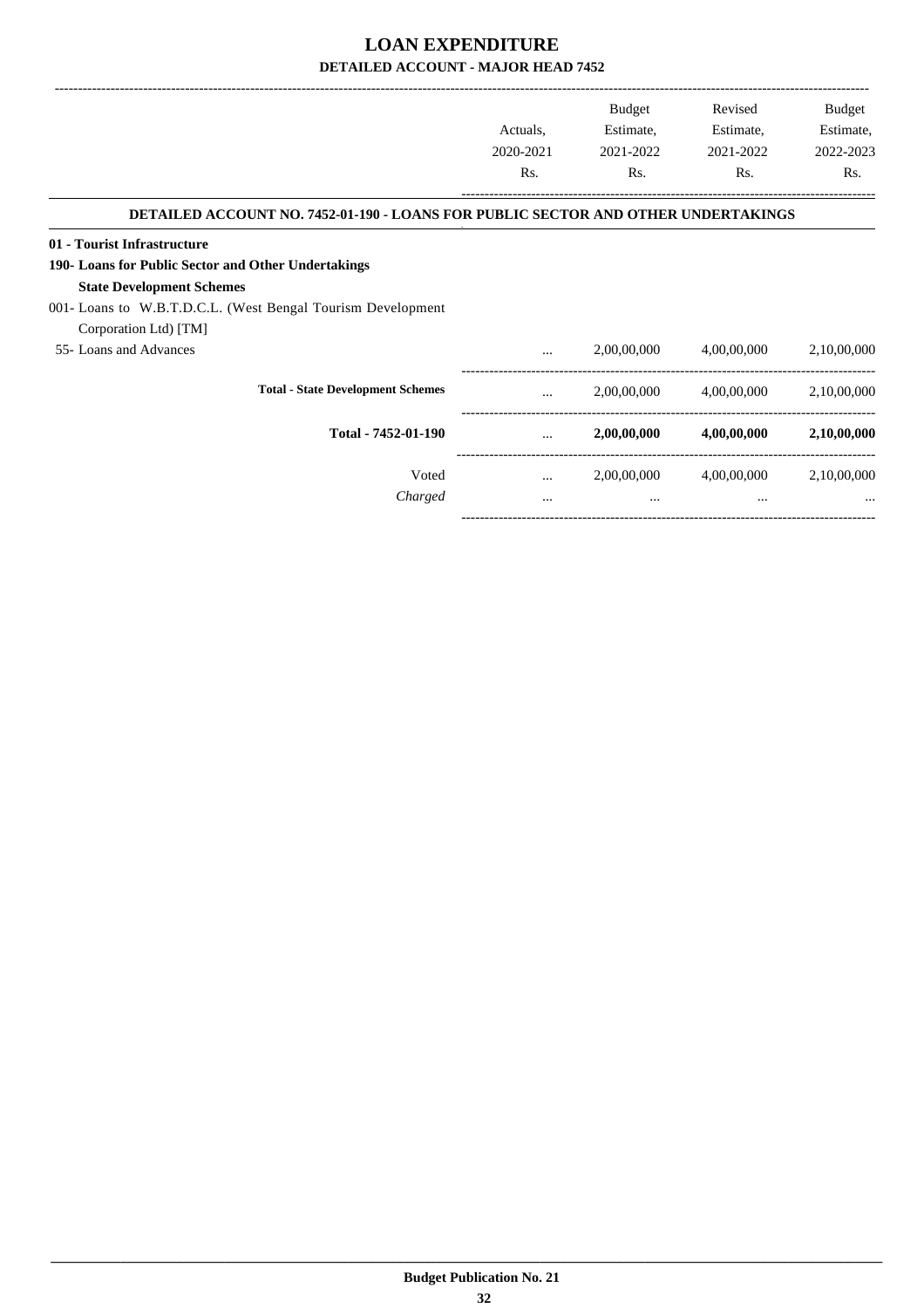## **REVENUE EXPENDITURE**

#### **DEMAND No. 53**

#### **Transport Department**

**A. General Services - (b) Fiscal Services**

#### **Head of Account : 2041 - Taxes on Vehicles**

| <b>Charged Rs. Nil</b><br>Voted Rs. 63,78,47,000                               |                              | Total Rs. 63,78,47,000<br>---------------------                             |                                          |                                         |
|--------------------------------------------------------------------------------|------------------------------|-----------------------------------------------------------------------------|------------------------------------------|-----------------------------------------|
|                                                                                |                              | Voted Rs.                                                                   | <b>Charged Rs.</b>                       | <b>Total Rs.</b>                        |
| <b>Gross Expenditure</b><br>Deduct - Recoveries                                |                              | 63,78,47,000<br>$-8,000$                                                    | $\cdots$<br>$\cdots$                     | 63,78,47,000<br>$-8,000$                |
| <b>Net Expenditure</b>                                                         |                              | 63,78,39,000                                                                | $\cdots$                                 | 63,78,39,000                            |
| <b>REVENUE EXPENDITURE</b><br><b>ABSTRACT ACCOUNT</b>                          |                              |                                                                             |                                          |                                         |
|                                                                                | Actuals,<br>2020-2021<br>Rs. | Budget<br>Estimate,<br>2021-2022<br>Rs.                                     | Revised<br>Estimate,<br>2021-2022<br>Rs. | Budget<br>Estimate,<br>2022-2023<br>Rs. |
| 001- Direction and Administration<br>Administrative Expenditure                | 16, 10, 17, 243              | 15,89,80,000                                                                | 16,44,51,000                             | 17,16,52,000                            |
| <b>Total - 001</b>                                                             |                              | 16, 10, 17, 243 15, 89, 80, 000 16, 44, 51, 000 17, 16, 52, 000             |                                          |                                         |
| 101- Collection of Charges<br>Administrative Expenditure                       | 26,79,62,640                 | 41,30,72,000                                                                | 43,74,46,000                             | 45,18,44,000                            |
| <b>Total - 101</b>                                                             | 26,79,62,640                 | 41,30,72,000                                                                | 43,74,46,000                             | 45,18,44,000                            |
| 102- Inspection of Motor Vehicles<br>Administrative Expenditure                |                              | 1,67,94,793 1,44,97,000 1,39,45,000                                         |                                          | 1,43,51,000                             |
| <b>Total - 102</b>                                                             |                              | $1,67,94,793$ $1,44,97,000$ $1,39,45,000$                                   |                                          | 1,43,51,000                             |
| <b>Grand Total - Gross</b>                                                     |                              | 44,57,74,676 58,65,49,000 61,58,42,000 63,78,47,000                         |                                          |                                         |
| Voted<br>Charged                                                               | 44, 57, 74, 676              | 58,65,49,000<br>والمستحدث والمستحدث والمستحدث والمستحدث والمستحدث والمستحدث | 61,58,42,000                             | 63,78,47,000                            |
| Administrative Expenditure 44,57,74,676 58,65,49,000 61,58,42,000 63,78,47,000 |                              |                                                                             |                                          |                                         |
| <b>Deduct Recoveries</b>                                                       |                              | $-356$ $-7,000$                                                             | $-8,000$                                 | $-8,000$                                |
| <b>Grand Total - Net</b>                                                       | 44,57,74,320                 |                                                                             | 58,65,42,000 61,58,34,000                | 63,78,39,000                            |
| Voted<br>Charged                                                               | 44,57,74,320<br>$\cdots$     | 58,65,42,000<br>$\ldots$                                                    | 61,58,34,000<br>$\cdots$                 | 63,78,39,000                            |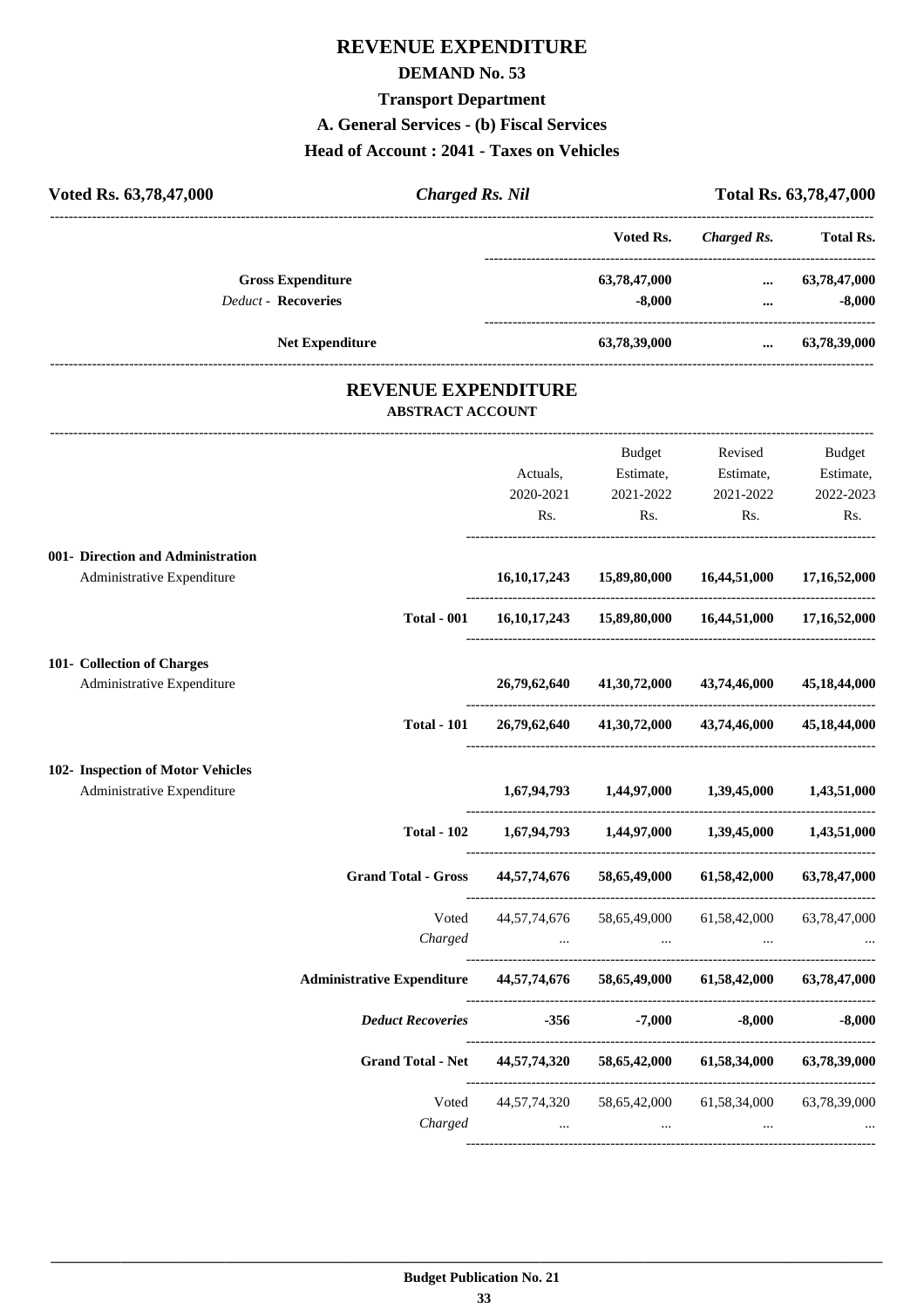|                                                                        | Actuals,<br>2020-2021 | Budget<br>Estimate,<br>2021-2022                | Revised<br>Estimate,<br>2021-2022 | Budget<br>Estimate,<br>2022-2023 |
|------------------------------------------------------------------------|-----------------------|-------------------------------------------------|-----------------------------------|----------------------------------|
|                                                                        | Rs.                   | Rs.                                             | Rs.                               | Rs.                              |
| <b>DETAILED ACCOUNT NO. 2041-00-001 - DIRECTION AND ADMINISTRATION</b> |                       |                                                 |                                   |                                  |
| 001- Direction and Administration                                      |                       |                                                 |                                   |                                  |
| <b>Administrative Expenditure</b>                                      |                       |                                                 |                                   |                                  |
| 001- Public Vehicles Department [TR]                                   |                       |                                                 |                                   |                                  |
| 01- Salaries                                                           |                       |                                                 |                                   |                                  |
| 01-Pay                                                                 | 1,59,43,695           | 1,71,02,000                                     | 1,62,63,000                       | 1,67,51,000                      |
| 14-Grade Pay                                                           | $\ldots$              | $\cdots$                                        | $\ldots$                          |                                  |
| 02-Dearness Allowance                                                  | 75,288                | 5,13,000                                        | 6,51,000                          | 10,05,000                        |
| 03-House Rent Allowance                                                | 18,58,328             | 16,25,000                                       | 16,25,000                         | 16,25,000                        |
| 04-Ad hoc Bonus                                                        | 58,800                | 13,000                                          | 72,000                            | 72,000                           |
| 05-Interim Relief                                                      | $\ldots$              | $\cdots$                                        | $\cdots$                          |                                  |
| 07-Other Allowances                                                    | 17,000                | 8,000                                           | 18,000                            | 19,000                           |
| 12-Medical Allowance                                                   | 1,06,000              | 1,05,000                                        | 1,08,000                          | 1,10,000                         |
| Total - 2041-00-001-001-01                                             | 1,80,59,111           | 1,93,66,000                                     | 1,87,37,000                       | 1,95,82,000                      |
| 02- Wages                                                              | 2,58,048              | 2,68,000                                        | 2,74,000                          | 2,82,000                         |
| 07- Medical Reimbursements                                             | $\cdots$              | 1,11,000                                        | 1,11,000                          | 1,13,000                         |
| 11- Travel Expenses                                                    | $\cdots$              | 6,000                                           | 6,000                             | 6,000                            |
| 12- Medical Reimbursements under WBHS 2008                             | 1,29,768              | 45,000                                          | 45,000                            | 46,000                           |
| 13- Office Expenses                                                    |                       |                                                 |                                   |                                  |
| 01-Electricity                                                         | 9,65,496              | 9,74,000                                        | 9,74,000                          | 9,93,000                         |
| 02-Telephone                                                           | 11,700                | 27,000                                          | 12,000                            | 12,000                           |
| 03-Maintenance / P.O.L. for Office Vehicles                            | 12,01,934             | 20,42,000                                       | 12,26,000                         | 12,51,000                        |
| 04-Other Office Expenses                                               | 50,03,136             | 35,74,000                                       | 35,74,000                         | 36,45,000                        |
| Total - 2041-00-001-001-13                                             | 71,82,266             | 66,17,000                                       | 57,86,000                         | 59,01,000                        |
| 50- Other Charges                                                      | 5,000                 |                                                 | 10,000 10,000                     | 10,000                           |
| Total - 2041-00-001-001                                                |                       | 2,56,34,193 2,64,23,000 2,49,69,000 2,59,40,000 |                                   |                                  |
| 002- Cost of Laminated Card Type Driving License [TR]                  |                       |                                                 |                                   |                                  |
| 50- Other Charges                                                      |                       | $2,24,000$ $2,24,000$ $2,31,000$                |                                   |                                  |
| Total - 2041-00-001-002                                                |                       | $2,24,000$ $2,24,000$ $2,31,000$                |                                   |                                  |
| 003- Transport Directorate [TR]                                        |                       |                                                 |                                   |                                  |
| 01- Salaries                                                           |                       |                                                 |                                   |                                  |
| 01-Pay                                                                 | 11,23,35,214          | 11,32,47,000                                    | 11,45,82,000                      | 11,80,19,000                     |
| 14-Grade Pay                                                           | 11,340                | $\cdots$                                        | 11,000                            | 11,000                           |
| 02-Dearness Allowance                                                  | 14,20,411             | 33,98,000                                       | 45,83,000                         | 70,81,000                        |
| 03-House Rent Allowance                                                | 1,26,15,280           | 1,07,61,000                                     | 1,21,95,000                       | 1,21,95,000                      |
| 04-Ad hoc Bonus                                                        | 3,61,200              | 2,75,000                                        | 2,88,000                          | 3,75,000                         |
| 05-Interim Relief                                                      | 1,40,100              | 30,000                                          | 1,55,000                          | 1,60,000                         |
| 07-Other Allowances                                                    | 2,82,192              | 3,85,000                                        | 3,85,000                          | 3,90,000                         |
| 12-Medical Allowance                                                   | 3,10,500              | 3,19,000                                        | 3,17,000                          | 3,23,000                         |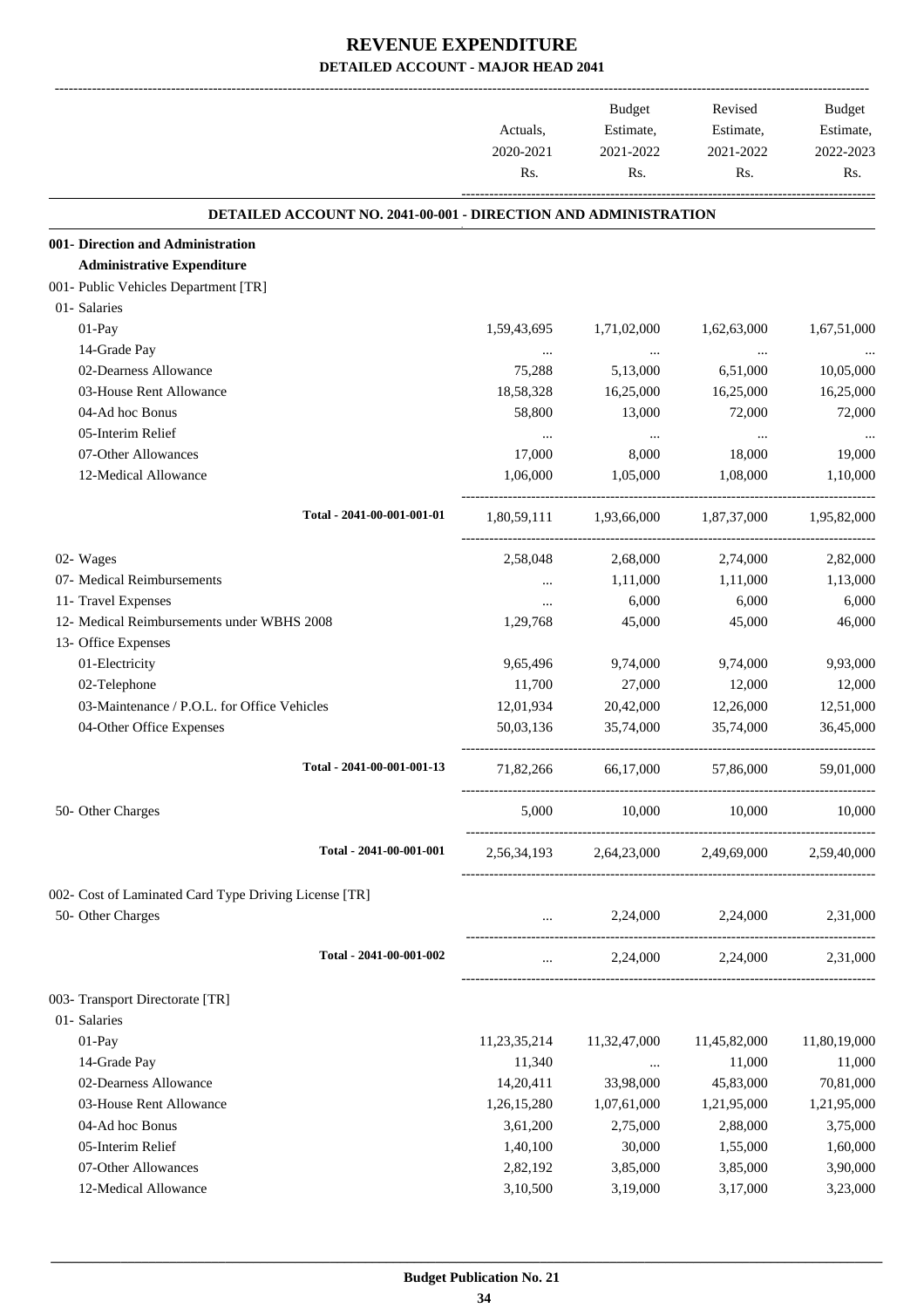|                                             | Actuals,<br>2020-2021<br>R <sub>s</sub> . | <b>Budget</b><br>Estimate,<br>2021-2022<br>Rs. | Revised<br>Estimate,<br>2021-2022<br>Rs.                    | <b>Budget</b><br>Estimate,<br>2022-2023<br>Rs. |
|---------------------------------------------|-------------------------------------------|------------------------------------------------|-------------------------------------------------------------|------------------------------------------------|
| Total - 2041-00-001-003-01                  |                                           |                                                | 12,74,76,237 12,84,15,000 13,25,16,000 13,85,54,000         |                                                |
| 02- Wages                                   | 2,61,425                                  | 3,80,000                                       | 3,36,000                                                    | 3,46,000                                       |
| 07- Medical Reimbursements                  | 2,87,699                                  | 1,44,000                                       | 10,00,000                                                   | 10,47,000                                      |
| 11- Travel Expenses                         | 8,090                                     | 14,000                                         | 14,000                                                      | 14,000                                         |
| 12- Medical Reimbursements under WBHS 2008  | 10,96,299                                 | 6,87,000                                       | 6,87,000                                                    | 7,01,000                                       |
| 13- Office Expenses                         |                                           |                                                |                                                             |                                                |
| 01-Electricity                              | 9,57,120                                  | 15,74,000                                      | 15,74,000                                                   | 16,05,000                                      |
| 02-Telephone                                | 5,52,306                                  | 5,03,000                                       | 5,03,000                                                    | 5,13,000                                       |
| 03-Maintenance / P.O.L. for Office Vehicles | 51,938                                    | 41,000                                         | 53,000                                                      | 54,000                                         |
| 04-Other Office Expenses                    | 6.97.899                                  | 5,75,000                                       | 5,75,000                                                    | 5,87,000                                       |
| Total - 2041-00-001-003-13                  |                                           | 22,59,263 26,93,000                            | 27,05,000                                                   | 27,59,000                                      |
| 50- Other Charges                           | 39,94,037                                 | $\cdots$                                       |                                                             |                                                |
| 78- Outsourcing of Services                 | $\dddotsc$                                | <b>Sales Contractor</b>                        | 20,00,000                                                   | 20,60,000                                      |
| Total - 2041-00-001-003                     |                                           |                                                | 13,53,83,050 13,23,33,000 13,92,58,000 14,54,81,000         |                                                |
| <b>Total - Administrative Expenditure</b>   |                                           |                                                | 16,10,17,243 15,89,80,000 16,44,51,000 17,16,52,000         |                                                |
| Total - 2041-00-001                         |                                           |                                                | $16,10,17,243$ $15,89,80,000$ $16,44,51,000$ $17,16,52,000$ |                                                |
| Voted<br>Charged                            | $\cdots$                                  | $\ddotsc$                                      | 16,10,17,243 15,89,80,000 16,44,51,000<br>$\cdots$          | 17,16,52,000                                   |
|                                             |                                           |                                                |                                                             |                                                |

### **DETAILED ACCOUNT NO. 2041-00-101 - COLLECTION OF CHARGES**

.

| 22,84,86,451 | 21,47,37,000               | 23, 30, 56, 000 | 24,00,48,000 |
|--------------|----------------------------|-----------------|--------------|
| 53,690       | $\cdots$                   | 54,000          | 54,000       |
| 12,83,447    | 64,42,000                  | 93,22,000       | 1,44,03,000  |
| 2,58,44,927  | 2,04,00,000                | 2,63,38,000     | 2,28,05,000  |
| 9,95,400     | 4,46,000                   | 10,15,000       | 10,35,000    |
| 1,92,788     | 2,77,000                   | 1,99,000        | 2,05,000     |
| 3,78,333     | 3,33,000                   | 3,90,000        | 3,98,000     |
| 14,66,672    | 14,15,000                  | 14,96,000       | 15,26,000    |
| 25,87,01,708 | 24,40,50,000               | 27,18,70,000    | 28,04,74,000 |
| 15,64,718    | 15,41,000                  | 15,41,000       | 15,87,000    |
| $\cdots$     | 49,000                     | 49,000          | 50,000       |
|              | Total - 2041-00-101-001-01 |                 |              |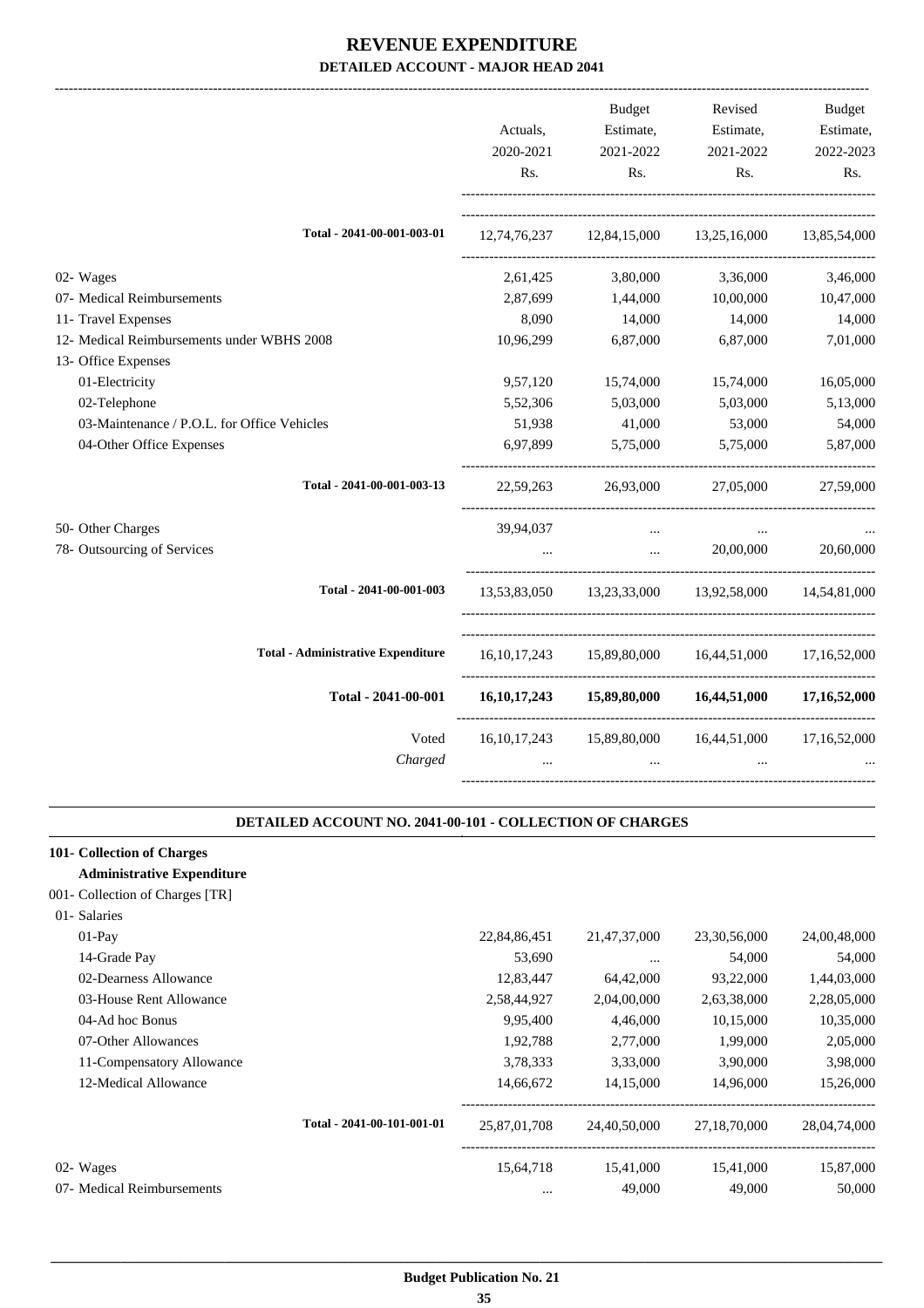-------------------------------------------------------------------------------------------------------------------------------------------------------------------------------

|                                                       | Actuals,<br>2020-2021<br>Rs. | <b>Budget</b><br>Estimate,<br>2021-2022<br>Rs. | Revised<br>Estimate,<br>2021-2022<br>Rs.           | <b>Budget</b><br>Estimate,<br>2022-2023<br>Rs. |
|-------------------------------------------------------|------------------------------|------------------------------------------------|----------------------------------------------------|------------------------------------------------|
| 11- Travel Expenses                                   | 4,065                        | 23,000                                         | 23,000                                             | 23,000                                         |
| 12- Medical Reimbursements under WBHS 2008            | 4,60,721                     | 3,42,000                                       | 9,50,000                                           | 10,15,000                                      |
| 13- Office Expenses                                   |                              |                                                |                                                    |                                                |
| 01-Electricity                                        | 1,96,744                     | 19,80,000                                      | 10,00,000                                          | 10,20,000                                      |
| 02-Telephone                                          | 33,565                       | 1,11,000                                       | 50,000                                             | 51,000                                         |
| 03-Maintenance / P.O.L. for Office Vehicles           | 18,30,226                    | 16,01,000                                      | 18,67,000                                          | 19,04,000                                      |
| 04-Other Office Expenses                              | 15,44,218                    | 19,46,000                                      | 19,46,000                                          | 19,85,000                                      |
| Total - 2041-00-101-001-13                            | 36,04,753                    | 56,38,000                                      | 48,63,000                                          | 49,60,000                                      |
| 21- Materials and Supplies/Stores and Equipment       |                              |                                                |                                                    |                                                |
| 04-Others                                             |                              |                                                |                                                    |                                                |
| 28- Payment of Professional and Special Services      |                              |                                                |                                                    |                                                |
| 02-Other charges                                      | 26,69,700                    | 49,84,000                                      | 26,70,000                                          | 26,70,000                                      |
| 50- Other Charges                                     | 50,000                       |                                                | 15,45,30,000 15,45,30,000                          | 15,91,66,000                                   |
| Total - 2041-00-101-001                               | 26,70,55,665                 | 41, 11, 57, 000                                | 43,64,96,000                                       | 44,99,45,000                                   |
| 002- Cost of Laminated Card Type Driving License [TR] |                              |                                                |                                                    |                                                |
| 01- Salaries                                          |                              |                                                |                                                    |                                                |
| 01-Pay                                                | $\ddotsc$                    | $\cdots$                                       |                                                    |                                                |
| 14-Grade Pay                                          | $\ddotsc$                    | $\cdots$                                       | $\cdots$                                           |                                                |
| 02-Dearness Allowance                                 | $\ddotsc$                    | $\cdots$                                       |                                                    |                                                |
| 03-House Rent Allowance                               | $\ddotsc$                    | $\cdots$                                       | $\cdots$                                           |                                                |
| 04-Ad hoc Bonus                                       |                              | $\cdots$                                       | $\ddotsc$                                          |                                                |
| 12-Medical Allowance                                  |                              | $\cdots$                                       | $\cdots$                                           |                                                |
| 12- Medical Reimbursements under WBHS 2008            | $\ddotsc$                    | 16,000                                         | $\cdots$                                           |                                                |
| 50- Other Charges                                     | 9,06,975                     | 18,99,000                                      | 9,50,000                                           | 18,99,000                                      |
| Total - 2041-00-101-002                               | 9.06.975                     | 19,15,000                                      | 9,50,000                                           | 18,99,000                                      |
| <b>Total - Administrative Expenditure</b>             | 26,79,62,640                 | 41,30,72,000                                   | 43,74,46,000                                       | 45, 18, 44, 000                                |
| Total - 2041-00-101                                   | 26,79,62,640                 | 41,30,72,000                                   | 43,74,46,000                                       | 45,18,44,000                                   |
| Voted<br>Charged                                      |                              | $\cdots$                                       | 26,79,62,640 41,30,72,000 43,74,46,000<br>$\cdots$ | 45,18,44,000                                   |
|                                                       |                              |                                                |                                                    |                                                |

#### **DETAILED ACCOUNT NO. 2041-00-102 - INSPECTION OF MOTOR VEHICLES .**

.

| 102- Inspection of Motor Vehicles              |           |           |           |           |
|------------------------------------------------|-----------|-----------|-----------|-----------|
| <b>Administrative Expenditure</b>              |           |           |           |           |
| 002- Border Checkposts for Motor Vehicles [TR] |           |           |           |           |
| 01- Salaries                                   |           |           |           |           |
| $01-Pav$                                       | 46,08,240 | 53,01,000 | 49,60,000 | 51,09,000 |
| 14-Grade Pay                                   |           |           |           |           |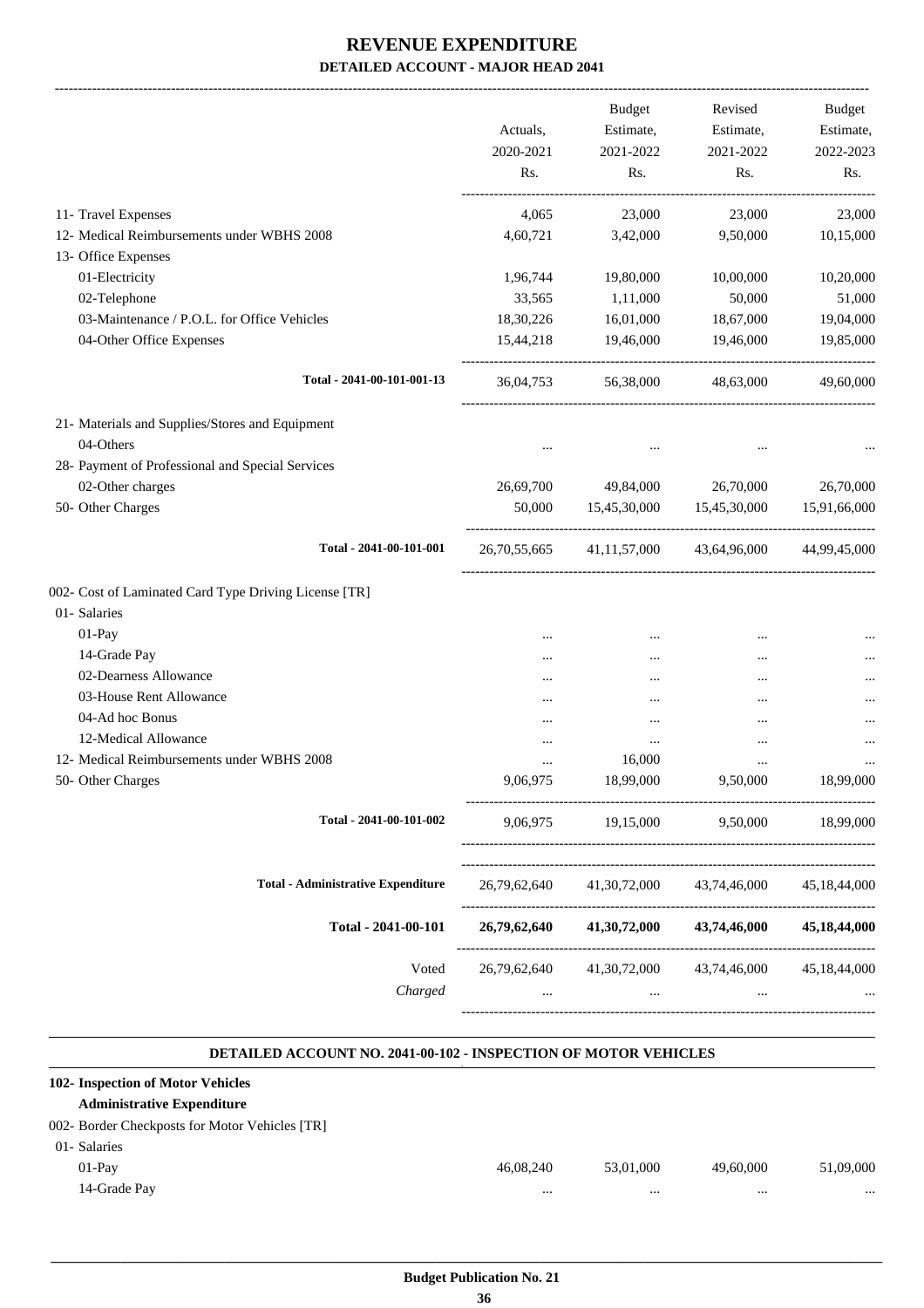| Actuals,<br>2020-2021 | Budget<br>Estimate,<br>2021-2022 | Revised<br>Estimate,<br>2021-2022 | <b>Budget</b><br>Estimate,<br>2022-2023<br>Rs.                                                                                                                                                                                 |
|-----------------------|----------------------------------|-----------------------------------|--------------------------------------------------------------------------------------------------------------------------------------------------------------------------------------------------------------------------------|
|                       |                                  |                                   |                                                                                                                                                                                                                                |
| 1,52,208              | 1,59,000                         | 2,91,000                          | 3,07,000                                                                                                                                                                                                                       |
| 5,56,092              | 5,04,000                         | 5,86,000                          | 5,86,000                                                                                                                                                                                                                       |
| 8,400                 | 4,000                            | 9,000                             | 9,000                                                                                                                                                                                                                          |
| $\cdots$              | $\sim 100$ and $\sim 100$        | $\sim 100$                        | 1,000                                                                                                                                                                                                                          |
| 33,600                | 34,000                           | 34,000                            | 35,000                                                                                                                                                                                                                         |
| 53,58,540             |                                  | 58,80,000                         | 60,47,000                                                                                                                                                                                                                      |
| 13,89,368             | 19,03,000                        | 14,75,000                         | 15,19,000                                                                                                                                                                                                                      |
| $\ddotsc$             | $\cdots$                         | $\ddots$                          |                                                                                                                                                                                                                                |
| $\cdots$              | $\cdots$                         | 1,000                             | 1,000                                                                                                                                                                                                                          |
|                       |                                  |                                   |                                                                                                                                                                                                                                |
| 34,526                | 39,000                           | 39,000                            | 40,000                                                                                                                                                                                                                         |
| $\cdots$              | 3,000                            | 3,000                             | 3,000                                                                                                                                                                                                                          |
| 10,838                | 14,000                           | 11,000                            | 11,000                                                                                                                                                                                                                         |
| 1,70,399              |                                  | 2,42,000                          | 2,47,000                                                                                                                                                                                                                       |
| 2,15,763              | 2,98,000                         |                                   | 3,01,000                                                                                                                                                                                                                       |
|                       |                                  |                                   | 64,83,000                                                                                                                                                                                                                      |
|                       |                                  |                                   |                                                                                                                                                                                                                                |
|                       |                                  |                                   |                                                                                                                                                                                                                                |
| $\cdots$              | $\cdots$                         | $\ddotsc$                         |                                                                                                                                                                                                                                |
|                       | Rs.                              | Rs.<br>2,42,000                   | Rs.<br>60,02,000<br>2,95,000<br>98,31,122 62,94,000 62,94,000<br>1.67.94.793 1.44.97.000 1.39.45.000 1.43.51.000<br>$1,67,94,793$ $1,44,97,000$ $1,39,45,000$ $1,43,51,000$<br>1,67,94,793 1,44,97,000 1,39,45,000 1,43,51,000 |

#### **DETAILED ACCOUNT NO. 2041 - DEDUCT RECOVERIES IN REDUCTION OF EXPENDITURE**

**--------------------------------------------------------------------------------------------------------------------------------------------------------------------------------**

| 001- Direction and Administration                    |          |          |          |          |
|------------------------------------------------------|----------|----------|----------|----------|
| Administrative Expenditure                           |          |          |          |          |
| 001-Public Vehicles Department [TR]                  |          |          |          |          |
| 70-Deduct Recoveries                                 |          |          |          |          |
| 01-Others                                            | $\cdots$ | $-1,000$ | $-1,000$ | $-1,000$ |
| 02-W.B.H.S. 2008                                     |          | $-1,000$ | $\cdots$ | $\cdots$ |
| 002-Cost of Laminated Card Type Driving License [TR] |          |          |          |          |
| 70-Deduct Recoveries                                 |          |          |          |          |
| 01-Others                                            | $\cdots$ | $\cdots$ | $-1,000$ | $-1,000$ |
| 02-W.B.H.S. 2008                                     | $\cdots$ | $\cdots$ | $\cdots$ | $\cdots$ |
| Total - 001 - Deduct - Recoveries                    | $\cdots$ | $-2.000$ | $-2,000$ | $-2.000$ |
|                                                      |          |          |          |          |

### **101- Collection of Charges**

Administrative Expenditure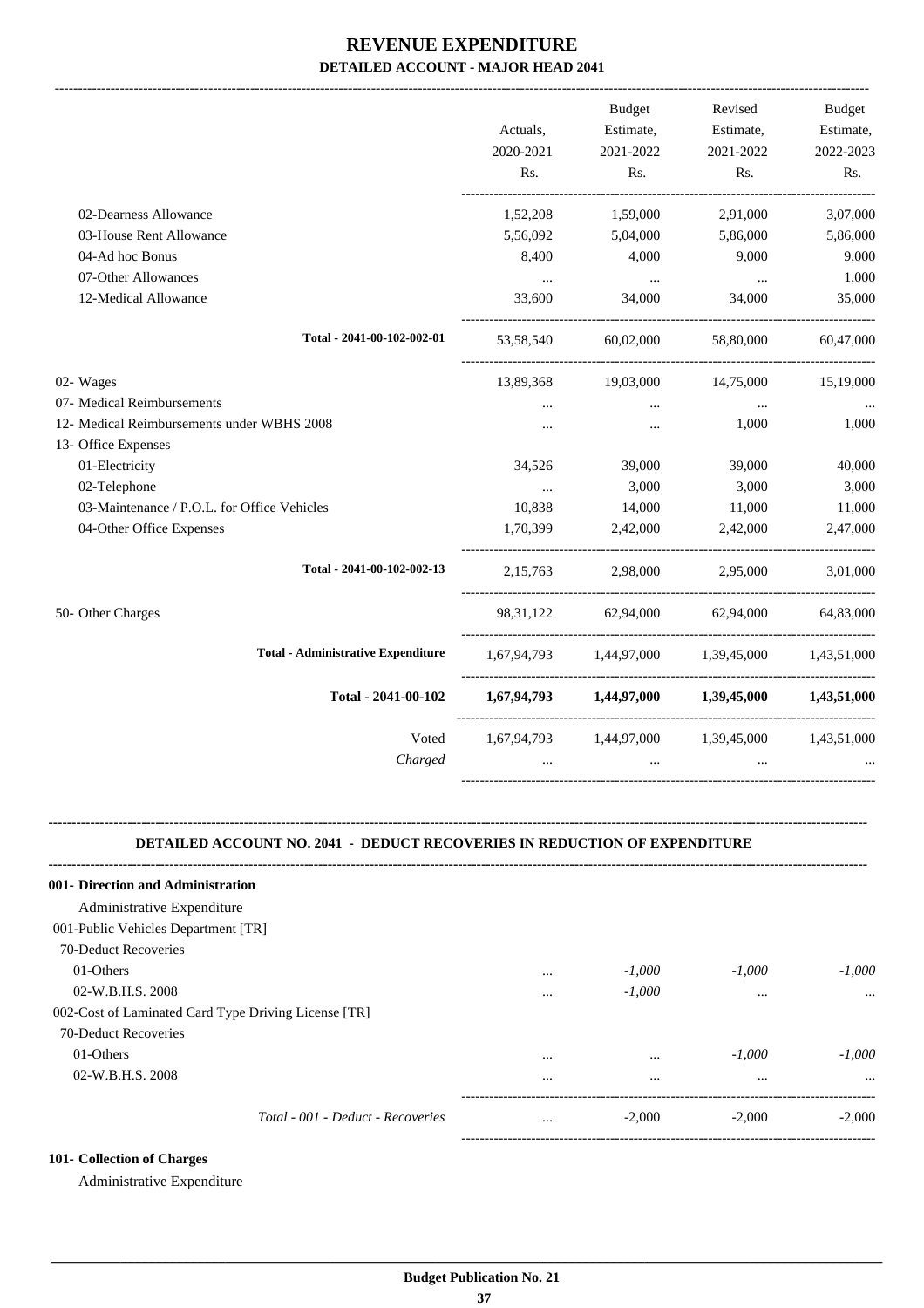|                                                          | Actuals,<br>2020-2021 | <b>Budget</b><br>Estimate,<br>2021-2022 | Revised<br>Estimate,<br>2021-2022 | <b>Budget</b><br>Estimate,<br>2022-2023 |
|----------------------------------------------------------|-----------------------|-----------------------------------------|-----------------------------------|-----------------------------------------|
|                                                          | Rs.                   | Rs.                                     | Rs.                               | Rs.                                     |
| 001-Collection of Charges [TR]                           |                       |                                         |                                   |                                         |
| 70-Deduct Recoveries                                     |                       |                                         |                                   |                                         |
| 01-Others                                                |                       | $-1,000$                                | $-1,000$                          | $-1,000$                                |
| 02-W.B.H.S. 2008                                         |                       | $-1,000$                                |                                   |                                         |
| 002-Cost of Laminated Card Type Driving License [TR]     |                       |                                         |                                   |                                         |
| 70-Deduct Recoveries                                     |                       |                                         |                                   |                                         |
| 01-Others                                                |                       | $-1,000$                                | $-1,000$                          | $-1,000$                                |
| 02-W.B.H.S. 2008                                         | $\cdots$              | $-1,000$                                | $\cdots$                          |                                         |
| Total - 101 - Deduct - Recoveries                        | $\cdots$              | $-4,000$                                | $-2,000$                          | $-2,000$                                |
| 102- Inspection of Motor Vehicles                        |                       |                                         |                                   |                                         |
| Administrative Expenditure                               |                       |                                         |                                   |                                         |
| 002-Border Checkposts for Motor Vehicles [TR]            |                       |                                         |                                   |                                         |
| 70-Deduct Recoveries                                     |                       |                                         |                                   |                                         |
| 01-Others                                                |                       | $\cdots$                                | $-1,000$                          | $-1,000$                                |
| 02-W.B.H.S. 2008                                         |                       |                                         | $\cdots$                          |                                         |
| Total - 102 - Deduct - Recoveries                        | $\ddotsc$             | $\cdots$                                | $-1,000$                          | $-1,000$                                |
| 800- Other Expenditure                                   |                       |                                         |                                   |                                         |
| Administrative Expenditure                               |                       |                                         |                                   |                                         |
| 002-Cost of Laminated Card Type Driving License[TR] [TR] |                       |                                         |                                   |                                         |
| 70-Deduct Recoveries                                     |                       |                                         |                                   |                                         |
| 01-Others                                                |                       | $\cdots$                                | $-1,000$                          | $-1,000$                                |
| 02-W.B.H.S. 2008                                         |                       | $\cdots$                                |                                   |                                         |
| Total - 800 - Deduct - Recoveries                        | $\cdots$              |                                         | $-1,000$                          | $-1,000$                                |
| 911- Deduct Recoveries of Overpayments                   |                       |                                         |                                   |                                         |
| Administrative Expenditure                               |                       |                                         |                                   |                                         |
| 001-Public Vehicles Departmeny. [TR]                     |                       |                                         |                                   |                                         |
| 70-Deduct Recoveries                                     |                       |                                         |                                   |                                         |
| 01-Others                                                | -356                  | $-1,000$                                | $-1,000$                          | $-1,000$                                |
| 02-W.B.H.S. 2008                                         | $\cdots$              | $\cdots$                                | $\cdots$                          | $\cdots$                                |
| 002-Cost of Laminated Card Type Driving License[TR] [TR] |                       |                                         |                                   |                                         |
| 70-Deduct Recoveries                                     |                       |                                         |                                   |                                         |
| 01-Others                                                | $\cdots$              | $\sim$ $\sim$                           | $-1,000$                          | $-1,000$                                |
| 02-W.B.H.S. 2008                                         | $\cdots$              | $\cdots$                                | $\cdots$                          |                                         |
| Total - 911 - Deduct - Recoveries                        | -356                  | $-1,000$                                | $-2,000$                          | $-2,000$                                |
| Total - 2041 - Deduct - Recoveries                       | $-356$                | $-7,000$                                | $-8,000$                          | $-8,000$                                |
|                                                          |                       |                                         |                                   |                                         |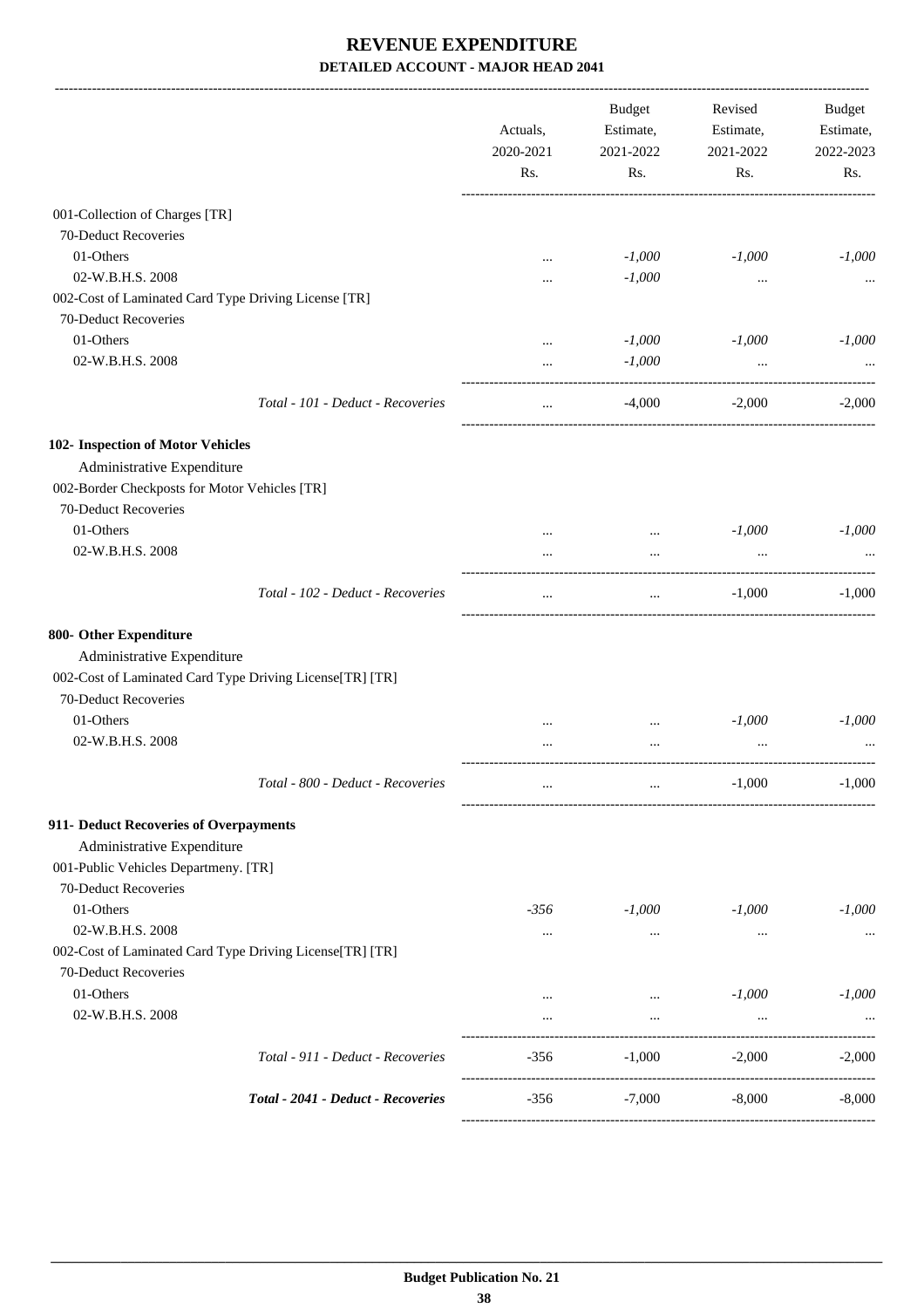# **REVENUE EXPENDITURE**

### **DEMAND No. 53**

### **Transport Department**

### **A. General Services - (d) Administrative Services**

### **Head of Account : 2070 - Other Administrative Services**

| <b>Total Rs.</b><br>Voted Rs.<br>Charged Rs.<br><b>Gross Expenditure</b><br>77,98,61,000<br>77,98,61,000<br>$\cdots$ | Total Rs. 77,98,61,000 | <b>Charged Rs. Nil</b> | Voted Rs. 77,98,61,000 |
|----------------------------------------------------------------------------------------------------------------------|------------------------|------------------------|------------------------|
|                                                                                                                      |                        |                        |                        |
|                                                                                                                      |                        |                        |                        |
| <b>Deduct - Recoveries</b><br>$-2,000$<br>$\cdots$                                                                   |                        |                        |                        |
| 77,98,59,000<br><b>Net Expenditure</b><br>77,98,59,000<br>$\cdots$                                                   |                        |                        |                        |

### **REVENUE EXPENDITURE ABSTRACT ACCOUNT**

---------------------------------------------------------------------------------------------------------------------------------------------------------------------------------

|                                                                                |                     | <b>Budget</b>                          | Revised                                                   | <b>Budget</b>     |
|--------------------------------------------------------------------------------|---------------------|----------------------------------------|-----------------------------------------------------------|-------------------|
|                                                                                | Actuals,            | Estimate,                              | Estimate,                                                 | Estimate,         |
|                                                                                | 2020-2021           | 2021-2022                              | 2021-2022                                                 | 2022-2023         |
|                                                                                | Rs.                 | Rs.                                    | Rs.                                                       | Rs.               |
| 114- Purchase and Maintenance of Transport                                     |                     |                                        |                                                           |                   |
| Administrative Expenditure<br><b>Voted</b>                                     |                     | 37,12,44,777 54,78,53,000 68,31,60,000 |                                                           | 77,98,61,000      |
| Charged                                                                        |                     |                                        | $\ldots$ $9,26,000$                                       |                   |
| <b>Total - 114</b>                                                             |                     |                                        | 37,12,44,777 54,78,53,000 68,40,86,000                    | 77,98,61,000      |
| Grand Total - Gross 37,12,44,777 54,78,53,000 68,40,86,000 77,98,61,000        |                     |                                        |                                                           |                   |
|                                                                                |                     |                                        | Voted 37,12,44,777 54,78,53,000 68,31,60,000 77,98,61,000 |                   |
|                                                                                |                     |                                        | Charged    9,26,000                                       |                   |
| Administrative Expenditure 37,12,44,777 54,78,53,000 68,40,86,000 77,98,61,000 |                     |                                        |                                                           |                   |
| Voted                                                                          |                     |                                        | 37,12,44,777 54,78,53,000 68,31,60,000                    | 77,98,61,000      |
|                                                                                |                     |                                        | Charged   9,26,000                                        |                   |
| Deduct Recoveries -96,164 -2,000                                               |                     |                                        |                                                           | $-2,000$ $-2,000$ |
| Grand Total - Net 37,11,48,613 54,78,51,000 68,40,84,000 77,98,59,000          |                     |                                        |                                                           |                   |
|                                                                                |                     |                                        | Voted 37,11,48,613 54,78,51,000 68,31,58,000 77,98,59,000 |                   |
| Charged                                                                        | $\ldots$ $9,26,000$ |                                        |                                                           |                   |
|                                                                                |                     |                                        |                                                           |                   |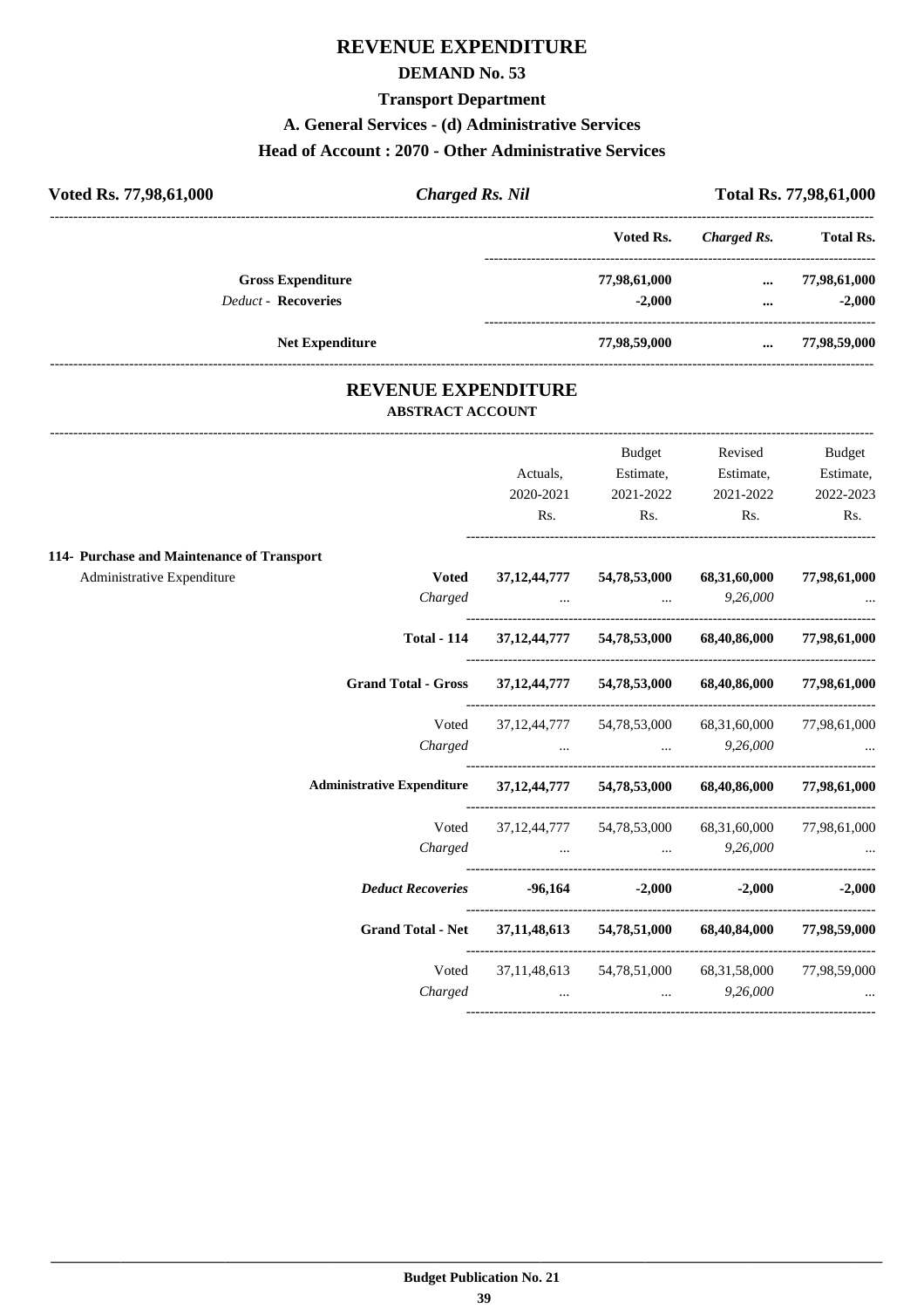|                                                                                 | Actuals,<br>2020-2021<br>Rs. | Budget<br>Estimate,<br>2021-2022<br>Rs. | Revised<br>Estimate,<br>2021-2022<br>Rs.         | Budget<br>Estimate,<br>2022-2023<br>Rs. |
|---------------------------------------------------------------------------------|------------------------------|-----------------------------------------|--------------------------------------------------|-----------------------------------------|
| <b>DETAILED ACCOUNT NO. 2070-00-114 - PURCHASE AND MAINTENANCE OF TRANSPORT</b> |                              |                                         |                                                  |                                         |
| 114- Purchase and Maintenance of Transport                                      |                              |                                         |                                                  |                                         |
| <b>Administrative Expenditure</b>                                               |                              |                                         |                                                  |                                         |
| 001- Motor Vehicles [TR]                                                        |                              |                                         |                                                  |                                         |
| 01- Salaries                                                                    |                              |                                         |                                                  |                                         |
| 01-Pay                                                                          | 8,00,18,352                  | 8,60,11,000                             | 8,16,19,000                                      | 8,40,68,000                             |
| 14-Grade Pay                                                                    | 21,547                       | $\ldots$                                | 22,000                                           | 22,000                                  |
| 02-Dearness Allowance                                                           | 4,47,756                     | 25,80,000                               | 32,65,000                                        | 50,44,000                               |
| 03-House Rent Allowance                                                         | 76,52,549                    | 81,71,000                               | 77,54,000                                        | 79,86,000                               |
| 04-Ad hoc Bonus                                                                 | 3,90,600                     | 4,04,000                                | 3,98,000                                         | 4,06,000                                |
| 05-Interim Relief                                                               | 1,110                        | $\cdots$                                | $\cdots$                                         |                                         |
| 07-Other Allowances                                                             | 14,86,045                    | 14,83,000                               | 52,00,000                                        | 52,77,000                               |
| 11-Compensatory Allowance                                                       | 2,80,000                     | 2,75,000                                | 2,88,000                                         | 2,94,000                                |
| 12-Medical Allowance                                                            | 2,64,446                     | 2,73,000                                | 2,70,000                                         | 2,75,000                                |
| Total - 2070-00-114-001-01                                                      | 9,05,62,405                  | 9,91,97,000                             | 9,88,16,000                                      | 10,33,72,000                            |
| Voted<br>02- Wages                                                              | 1,84,02,202                  | 2,00,17,000                             | 1,95,41,000                                      | 2,01,27,000                             |
| Charged                                                                         | $\cdots$                     | $\cdots$                                | 9,26,000                                         |                                         |
| 07- Medical Reimbursements                                                      | $\cdots$                     | $\cdots$                                | $\cdots$                                         |                                         |
| 11- Travel Expenses                                                             | $\cdots$                     | 93,000                                  | 93,000                                           | 95,000                                  |
| 12- Medical Reimbursements under WBHS 2008                                      | 4,99,841                     | 1,43,000                                | 3,23,000                                         | 3,25,000                                |
| 13- Office Expenses                                                             |                              |                                         |                                                  |                                         |
| 01-Electricity                                                                  | 14,60,543                    | 11,06,000                               | 11,06,000                                        | 11,28,000                               |
| 02-Telephone                                                                    | 2,71,611                     | 4,03,000                                | 4,03,000                                         | 4,11,000                                |
| 03-Maintenance / P.O.L. for Office Vehicles                                     | 8,92,66,846                  | 11,07,12,000                            | 9,10,52,000                                      | 9,28,73,000                             |
| 04-Other Office Expenses                                                        | 31,25,713                    | 39,90,000                               | 39,90,000                                        | 40,70,000                               |
| Total - 2070-00-114-001-13                                                      |                              |                                         | 9,41,24,713 11,62,11,000 9,65,51,000 9,84,82,000 |                                         |
| 14- Rents, Rates and Taxes                                                      |                              |                                         | $\cdots$                                         |                                         |
| 19- Maintenance                                                                 |                              | $\cdots$                                | $\cdots$                                         |                                         |
| 21- Materials and Supplies/Stores and Equipment                                 |                              |                                         |                                                  |                                         |
| 01-Diet                                                                         |                              |                                         |                                                  |                                         |
| 02-Drug                                                                         | $\cdots$                     | $\cdots$                                | $\cdots$                                         |                                         |
| 03-Other Hospital Consumables                                                   | $\cdots$                     | $\cdots$                                | $\cdots$                                         |                                         |
| 04-Others                                                                       |                              | 2,55,23,712 5,49,35,000                 | 3,55,30,000                                      | 5,49,35,000                             |
| Total - 2070-00-114-001-21                                                      |                              | 2,55,23,712 5,49,35,000                 | 3,55,30,000                                      | 5,49,35,000                             |
| 24- P.O.L.(Police, Ambulance etc.)                                              | $\cdots$                     | 66,30,000                               | 16,58,000                                        | 66,30,000                               |
| 50- Other Charges                                                               |                              | 1,80,46,485 15,02,28,000                | 7,90,00,000                                      | 15,02,28,000                            |
| 51- Motor Vehicles                                                              | 1,08,94,413                  | 85,000                                  | 3,10,00,000                                      | 2,50,00,000                             |
| Total - 2070-00-114-001                                                         |                              | 25,80,53,771 44,75,39,000               | 36, 34, 38, 000                                  | 45,91,94,000                            |
| Voted                                                                           | 25,79,57,607                 | 44,75,37,000                            | 36,25,11,000                                     | 45,91,93,000                            |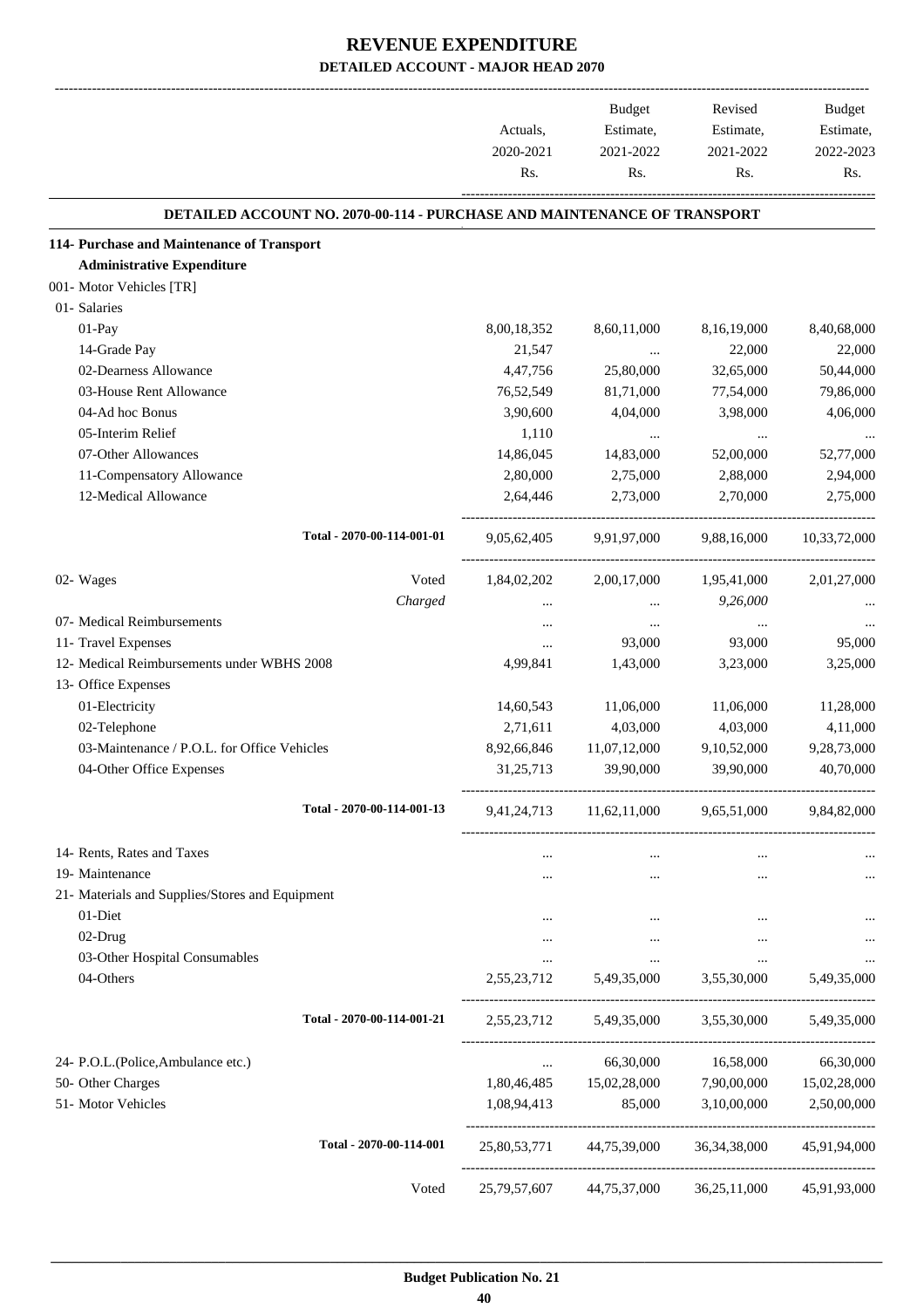|                                                 | Actuals,<br>2020-2021<br>Rs. | <b>Budget</b><br>Estimate,<br>2021-2022<br>Rs. | Revised<br>Estimate,<br>2021-2022<br>Rs. | <b>Budget</b><br>Estimate,<br>2022-2023<br>Rs. |
|-------------------------------------------------|------------------------------|------------------------------------------------|------------------------------------------|------------------------------------------------|
| Charged                                         |                              | $\cdots$                                       | 9,26,000                                 |                                                |
| 002- Maintenance of Government Aircraft [TR]    |                              |                                                |                                          |                                                |
| 01- Salaries                                    |                              |                                                |                                          |                                                |
| 01-Pay                                          |                              |                                                |                                          |                                                |
| 14-Grade Pay                                    |                              |                                                |                                          |                                                |
| 02-Dearness Allowance                           |                              |                                                |                                          | $\cdots$                                       |
| 03-House Rent Allowance                         |                              |                                                | $\ddotsc$                                |                                                |
| 04-Ad hoc Bonus                                 |                              |                                                |                                          |                                                |
| 07-Other Allowances                             |                              |                                                |                                          |                                                |
| 12-Medical Allowance                            |                              |                                                |                                          |                                                |
| 11- Travel Expenses                             |                              | $\ddotsc$                                      |                                          |                                                |
| 12- Medical Reimbursements under WBHS 2008      |                              |                                                |                                          | $\cdots$                                       |
| 13- Office Expenses<br>01-Electricity           |                              |                                                |                                          |                                                |
| 02-Telephone                                    |                              |                                                |                                          | $\cdots$                                       |
| 04-Other Office Expenses                        |                              |                                                |                                          | $\cdots$                                       |
| 19- Maintenance                                 |                              |                                                |                                          |                                                |
| 21- Materials and Supplies/Stores and Equipment |                              |                                                |                                          |                                                |
| 04-Others                                       |                              | $\cdots$                                       | $\cdots$                                 |                                                |
| 50- Other Charges                               |                              | 6,48,000                                       | 6,48,000                                 | 6,67,000                                       |
| Total - 2070-00-114-002                         |                              | 6,48,000                                       | 6,48,000                                 | 6,67,000                                       |
| 003- Hire Charges of Helicopters [TR]           |                              |                                                |                                          |                                                |
| 50- Other Charges                               | 11,31,91,006                 | 9,96,66,000                                    | 32,00,00,000                             | 32,00,00,000                                   |
| Total - 2070-00-114-003                         | 11,31,91,006                 | 9,96,66,000                                    | 32,00,00,000                             | 32,00,00,000                                   |
|                                                 |                              |                                                |                                          |                                                |
| 004- Purchase of Helicopters [TR]               |                              |                                                |                                          |                                                |
| 50- Other Charges                               | $\cdots$                     | $\cdots$                                       | $\cdots$                                 |                                                |
| <b>Total - Administrative Expenditure</b>       |                              |                                                | 37,12,44,777 54,78,53,000 68,40,86,000   | 77,98,61,000                                   |
| Voted                                           |                              | 37, 12, 44, 777 54, 78, 53, 000                | 68,31,60,000                             | 77,98,61,000                                   |
| Charged                                         | $\cdots$                     | $\cdots$                                       | 9,26,000                                 |                                                |
| Total - 2070-00-114                             | 37, 12, 44, 777              | 54,78,53,000                                   | 68,40,86,000                             | 77,98,61,000                                   |
| Voted<br>Charged                                | $\cdots$                     | 37, 12, 44, 777 54, 78, 53, 000<br>$\cdots$    | 68,31,60,000<br>9,26,000                 | 77,98,61,000                                   |

### **DETAILED ACCOUNT NO. 2070 - DEDUCT RECOVERIES IN REDUCTION OF EXPENDITURE**

**--------------------------------------------------------------------------------------------------------------------------------------------------------------------------------**

 **\_\_\_\_\_\_\_\_\_\_\_\_\_\_\_\_\_\_\_\_\_\_\_\_\_\_\_\_\_\_\_\_\_\_\_\_\_\_\_\_\_\_\_\_\_\_\_\_\_\_\_\_\_\_\_\_\_\_\_\_\_\_\_\_\_\_\_\_\_\_\_\_\_\_\_\_\_\_\_\_\_\_\_\_\_\_\_\_\_\_\_\_\_\_\_\_\_\_\_\_\_\_\_\_\_\_\_\_\_\_\_\_\_\_\_\_\_\_\_**

**--------------------------------------------------------------------------------------------------------------------------------------------------------------------------------**

**003- Training**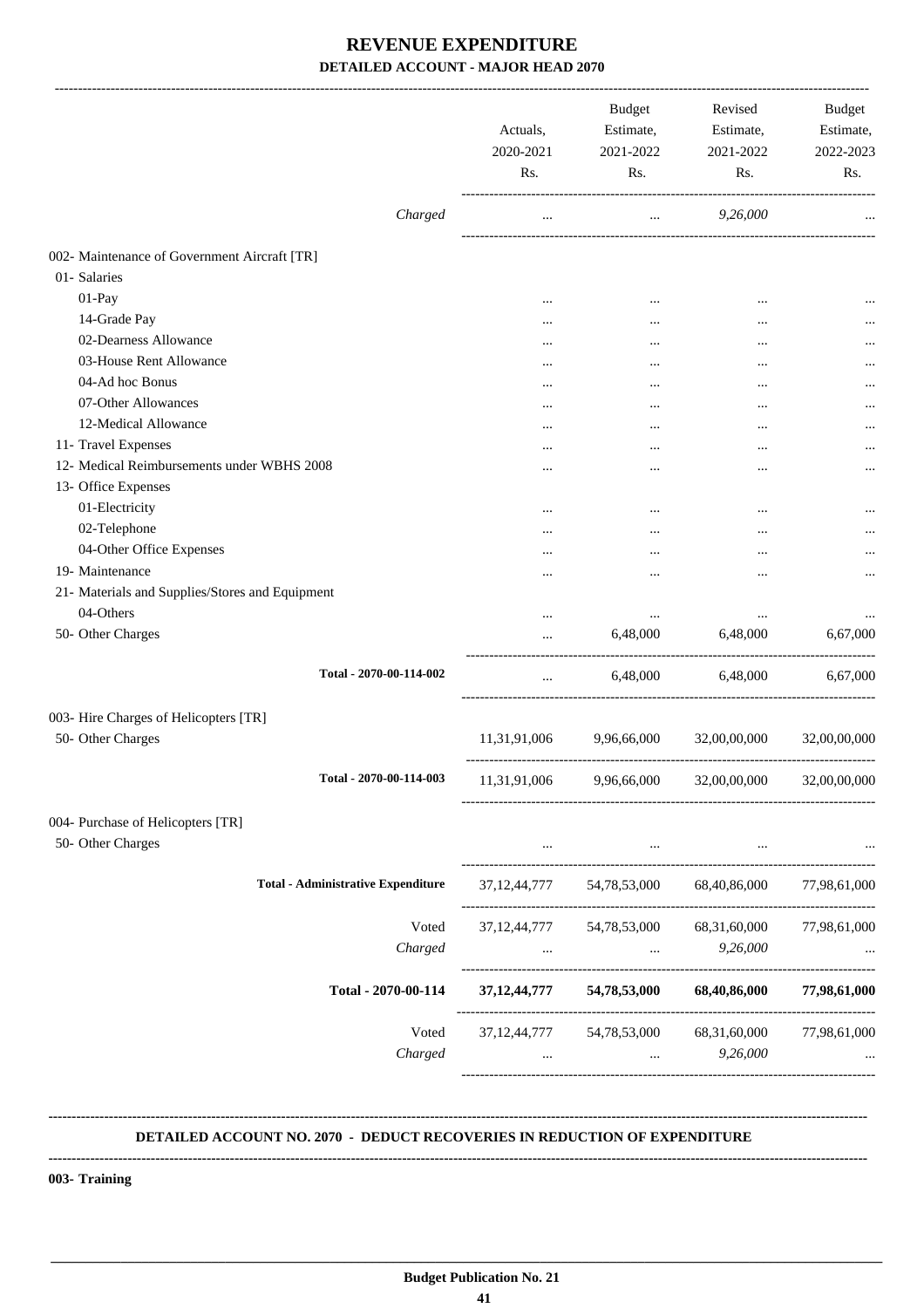|                                             |                                    | Actuals,<br>2020-2021 | Budget<br>Estimate,<br>2021-2022 | Revised<br>Estimate,<br>2021-2022 | <b>Budget</b><br>Estimate,<br>2022-2023 |
|---------------------------------------------|------------------------------------|-----------------------|----------------------------------|-----------------------------------|-----------------------------------------|
|                                             |                                    | Rs.                   | Rs.                              | Rs.                               | Rs.                                     |
| <b>State Development Schemes</b>            |                                    |                       |                                  |                                   |                                         |
| 001-Civil Defence [TR]                      |                                    |                       |                                  |                                   |                                         |
| 70-Deduct Recoveries                        |                                    |                       |                                  |                                   |                                         |
| 01-Others                                   |                                    |                       |                                  |                                   |                                         |
| 02-W.B.H.S. 2008                            |                                    |                       |                                  |                                   |                                         |
|                                             | Total - 003 - Deduct - Recoveries  | $\cdots$              | $\cdots$                         | $\cdots$                          |                                         |
| 114- Purchase and Maintenance of Transport  |                                    |                       |                                  |                                   |                                         |
| Administrative Expenditure                  |                                    |                       |                                  |                                   |                                         |
| 001-Motor Vehicles [TR]                     |                                    |                       |                                  |                                   |                                         |
| 70-Deduct Recoveries                        |                                    |                       |                                  |                                   |                                         |
| 01-Others                                   |                                    | -96,164               | $-1,000$                         | $-1,000$                          | $-1,000$                                |
| 02-W.B.H.S. 2008                            |                                    | $\cdots$              | $-1,000$                         | $\cdots$                          |                                         |
| 002-Maintenance of Government Aircraft [TR] |                                    |                       |                                  |                                   |                                         |
| 70-Deduct Recoveries                        |                                    |                       |                                  |                                   |                                         |
| 01-Others                                   |                                    |                       | $\cdots$                         | $-1,000$                          | $-1,000$                                |
| 02-W.B.H.S. 2008                            |                                    |                       |                                  |                                   |                                         |
|                                             | Total - 114 - Deduct - Recoveries  | -96,164               | $-2,000$                         | $-2,000$                          | $-2,000$                                |
|                                             | Total - 2070 - Deduct - Recoveries | -96,164               | $-2,000$                         | $-2,000$                          | $-2,000$                                |
|                                             |                                    |                       |                                  |                                   |                                         |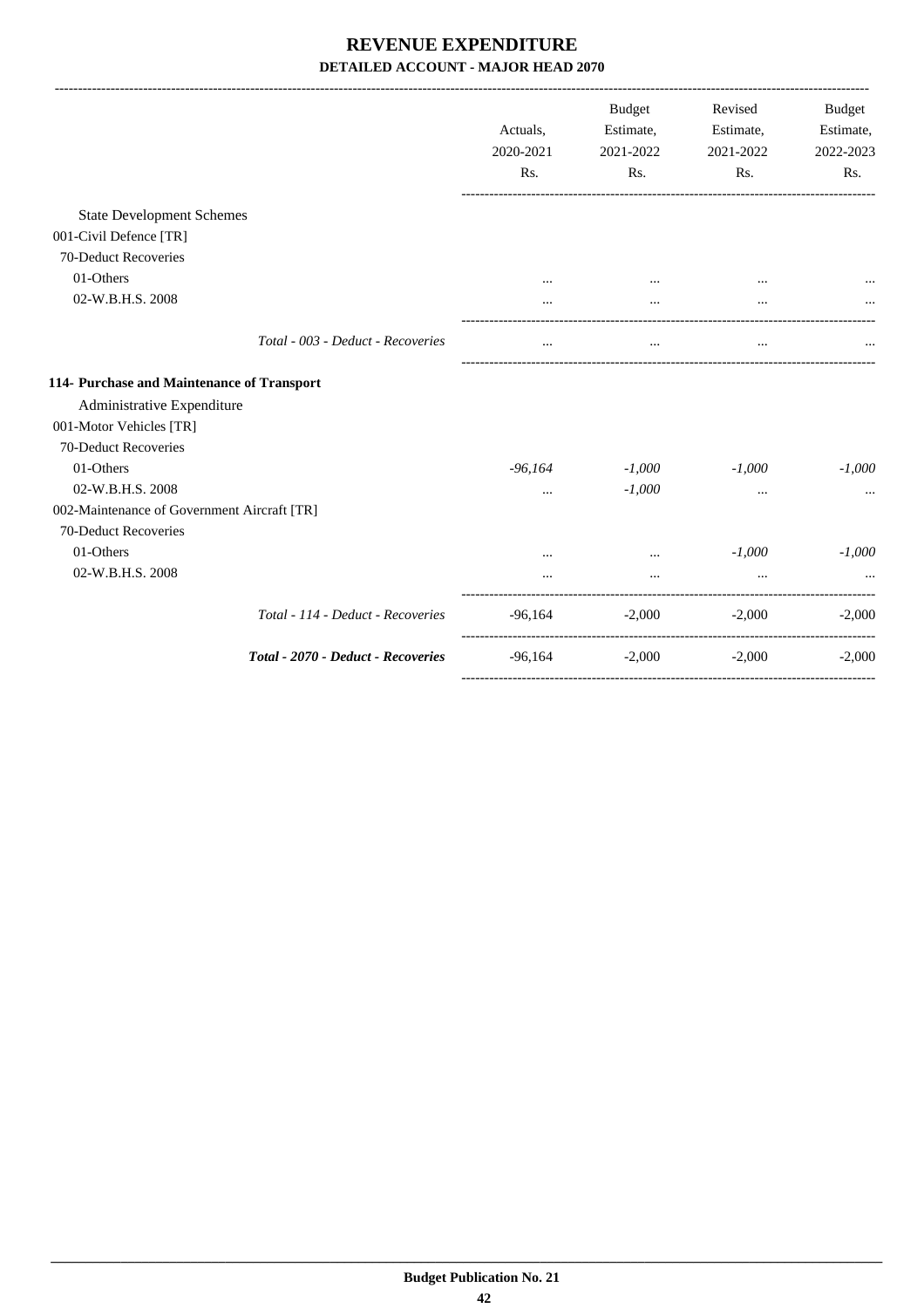# **REVENUE EXPENDITURE**

### **DEMAND No. 53**

### **Transport Department**

**B - Social Services - (g) Social Welfare and Nutrition**

### **Head of Account : 2235 - Social Security And Welfare**

| <b>Charged Rs. Nil</b><br>Voted Rs. 9,61,27,000                                                                          |                                                  |                          |                                            | Total Rs. 9,61,27,000 |
|--------------------------------------------------------------------------------------------------------------------------|--------------------------------------------------|--------------------------|--------------------------------------------|-----------------------|
|                                                                                                                          |                                                  | Voted Rs.                | Charged Rs. Total Rs.                      |                       |
| <b>Gross Expenditure</b>                                                                                                 |                                                  | 9,61,27,000              | $\cdots$                                   | 9,61,27,000           |
| <b>Deduct - Recoveries</b>                                                                                               |                                                  | $-3,000$                 | $\cdots$                                   | $-3,000$              |
| <b>Net Expenditure</b>                                                                                                   |                                                  | 9,61,24,000              | $\cdots$                                   | 9,61,24,000           |
| <b>REVENUE EXPENDITURE</b><br><b>ABSTRACT ACCOUNT</b>                                                                    |                                                  |                          |                                            |                       |
|                                                                                                                          |                                                  | Budget                   | Revised                                    | <b>Budget</b>         |
|                                                                                                                          | Actuals,                                         | Estimate,                | Estimate,                                  | Estimate,             |
|                                                                                                                          | 2020-2021                                        | 2021-2022                | 2021-2022                                  | 2022-2023             |
|                                                                                                                          | Rs.                                              | Rs.                      | Rs.                                        | Rs.                   |
| 60 - OTHER SOCIAL SECURITY AND WELFARE<br><b>PROGRAMMES</b><br>110- Other Insurance Scheme<br>Administrative Expenditure |                                                  | 1,91,000 1,91,000        |                                            | 1,91,000              |
|                                                                                                                          |                                                  |                          |                                            |                       |
| <b>Total - 110</b>                                                                                                       | $\ddots$                                         |                          | 1,91,000 1,91,000                          | 1,91,000              |
| 200- Other Programmes                                                                                                    |                                                  |                          |                                            |                       |
| Administrative Expenditure                                                                                               | 13,63,65,000                                     | 9,49,92,000              | 9,49,92,000                                | 9,59,36,000           |
| <b>Total - 200</b>                                                                                                       |                                                  |                          | $13,63,65,000$ $9,49,92,000$ $9,49,92,000$ | 9,59,36,000           |
| <b>Grand Total - Gross</b>                                                                                               | 13,63,65,000                                     | 9,51,83,000              | 9,51,83,000                                | 9,61,27,000           |
| Voted                                                                                                                    |                                                  | 13,63,65,000 9,51,83,000 | 9,51,83,000                                | 9,61,27,000           |
| Charged                                                                                                                  |                                                  |                          |                                            |                       |
| <b>Administrative Expenditure</b>                                                                                        | $13,63,65,000$ $9,51,83,000$                     |                          | 9,51,83,000                                | 9,61,27,000           |
| <b>Deduct Recoveries</b>                                                                                                 | -9,00,000                                        | $-1,000$                 | $-3,000$                                   | $-3,000$              |
| <b>Grand Total - Net</b>                                                                                                 | 13,54,65,000 9,51,82,000                         |                          | 9,51,80,000                                | 9,61,24,000           |
| Voted<br>Charged                                                                                                         | 13,54,65,000 9,51,82,000 9,51,80,000<br>$\cdots$ | $\ldots$                 | $\ldots$                                   | 9,61,24,000           |

----------------------------------------------------------------------------------------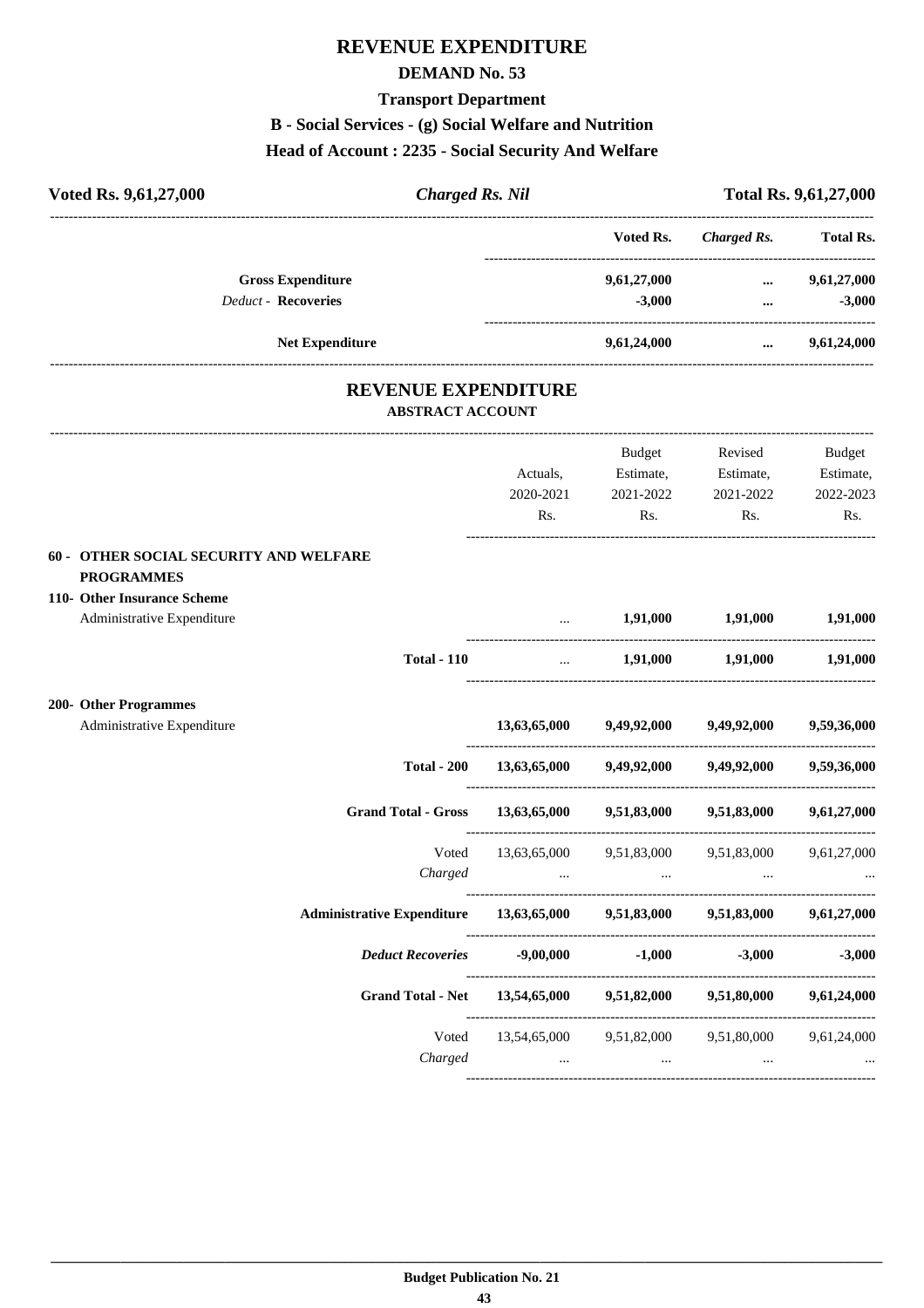|                                                                                        |                                                                  | Actuals,<br>2020-2021                     | Budget<br>Estimate,<br>2021-2022                 | Revised<br>Estimate,<br>2021-2022 | <b>Budget</b><br>Estimate,<br>2022-2023 |
|----------------------------------------------------------------------------------------|------------------------------------------------------------------|-------------------------------------------|--------------------------------------------------|-----------------------------------|-----------------------------------------|
|                                                                                        |                                                                  | Rs.                                       | Rs.                                              | Rs.                               | Rs.                                     |
|                                                                                        | <b>DETAILED ACCOUNT NO. 2235-60-110 - OTHER INSURANCE SCHEME</b> |                                           |                                                  |                                   |                                         |
| 60 - OTHER SOCIAL SECURITY AND WELFARE                                                 |                                                                  |                                           |                                                  |                                   |                                         |
| <b>PROGRAMMES</b>                                                                      |                                                                  |                                           |                                                  |                                   |                                         |
| 110- Other Insurance Scheme<br><b>Administrative Expenditure</b>                       |                                                                  |                                           |                                                  |                                   |                                         |
| 001- Group Personal Insurance Schemes for Taxi Drivers [TR]                            |                                                                  |                                           |                                                  |                                   |                                         |
| 32- Contribution                                                                       |                                                                  | $\cdots$                                  | 1,91,000                                         | 1,91,000                          | 1,91,000                                |
|                                                                                        |                                                                  |                                           |                                                  |                                   |                                         |
|                                                                                        | <b>Total - Administrative Expenditure</b>                        | $\cdots$                                  | 1,91,000                                         | 1,91,000                          | 1,91,000                                |
|                                                                                        | Total - 2235-60-110                                              | $\cdots$<br>_____________________________ | 1,91,000                                         | 1,91,000                          | 1,91,000                                |
|                                                                                        | Voted                                                            | $\cdots$                                  | 1,91,000                                         | 1,91,000                          | 1,91,000                                |
|                                                                                        | Charged                                                          |                                           | $\cdots$                                         |                                   |                                         |
|                                                                                        |                                                                  |                                           |                                                  |                                   |                                         |
|                                                                                        | DETAILED ACCOUNT NO. 2235-60-200 - OTHER PROGRAMMES              |                                           |                                                  |                                   |                                         |
| 60 - OTHER SOCIAL SECURITY AND WELFARE                                                 |                                                                  |                                           |                                                  |                                   |                                         |
| <b>PROGRAMMES</b>                                                                      |                                                                  |                                           |                                                  |                                   |                                         |
| <b>200- Other Programmes</b><br><b>Administrative Expenditure</b>                      |                                                                  |                                           |                                                  |                                   |                                         |
| 020- Contribution to Safety First Association [TR]                                     |                                                                  |                                           |                                                  |                                   |                                         |
| 32- Contribution                                                                       |                                                                  |                                           | 67,000                                           | 67,000                            | 67,000                                  |
|                                                                                        |                                                                  |                                           |                                                  |                                   |                                         |
|                                                                                        | Total - 2235-60-200-020                                          | $\cdots$                                  | 67,000                                           | 67,000                            | 67,000                                  |
| 026- Relief to victims/families of victims caused by vehicles [TR]                     |                                                                  |                                           |                                                  |                                   |                                         |
| 31- Grants-in-aid-GENERAL                                                              |                                                                  |                                           |                                                  |                                   |                                         |
| 02-Other Grants                                                                        |                                                                  |                                           | 13,63,65,000 9,43,26,000 9,43,26,000 9,52,70,000 |                                   |                                         |
|                                                                                        |                                                                  |                                           |                                                  |                                   |                                         |
|                                                                                        | Total - 2235-60-200-026                                          |                                           | 13,63,65,000 9,43,26,000 9,43,26,000 9,52,70,000 |                                   |                                         |
| 027- Contribution to the Solatium Fund [TR]                                            |                                                                  |                                           |                                                  |                                   |                                         |
| 31- Grants-in-aid-GENERAL                                                              |                                                                  |                                           |                                                  |                                   |                                         |
| 02-Other Grants                                                                        |                                                                  | $\cdots$                                  | 15,000                                           | 15,000                            | 15,000                                  |
|                                                                                        | Total - 2235-60-200-027                                          | $\cdots$                                  | 15,000                                           | 15,000                            | 15,000                                  |
|                                                                                        |                                                                  |                                           |                                                  |                                   |                                         |
| 028- Relief to victims/families in boat/launch/barge [TR]<br>31- Grants-in-aid-GENERAL |                                                                  |                                           |                                                  |                                   |                                         |
| 02-Other Grants                                                                        |                                                                  | $\cdots$                                  |                                                  | 5,84,000 5,84,000 5,84,000        |                                         |
|                                                                                        |                                                                  |                                           |                                                  |                                   |                                         |
|                                                                                        | Total - 2235-60-200-028                                          | $\cdots$                                  |                                                  | 5,84,000 5,84,000                 | 5,84,000                                |
|                                                                                        |                                                                  |                                           |                                                  |                                   |                                         |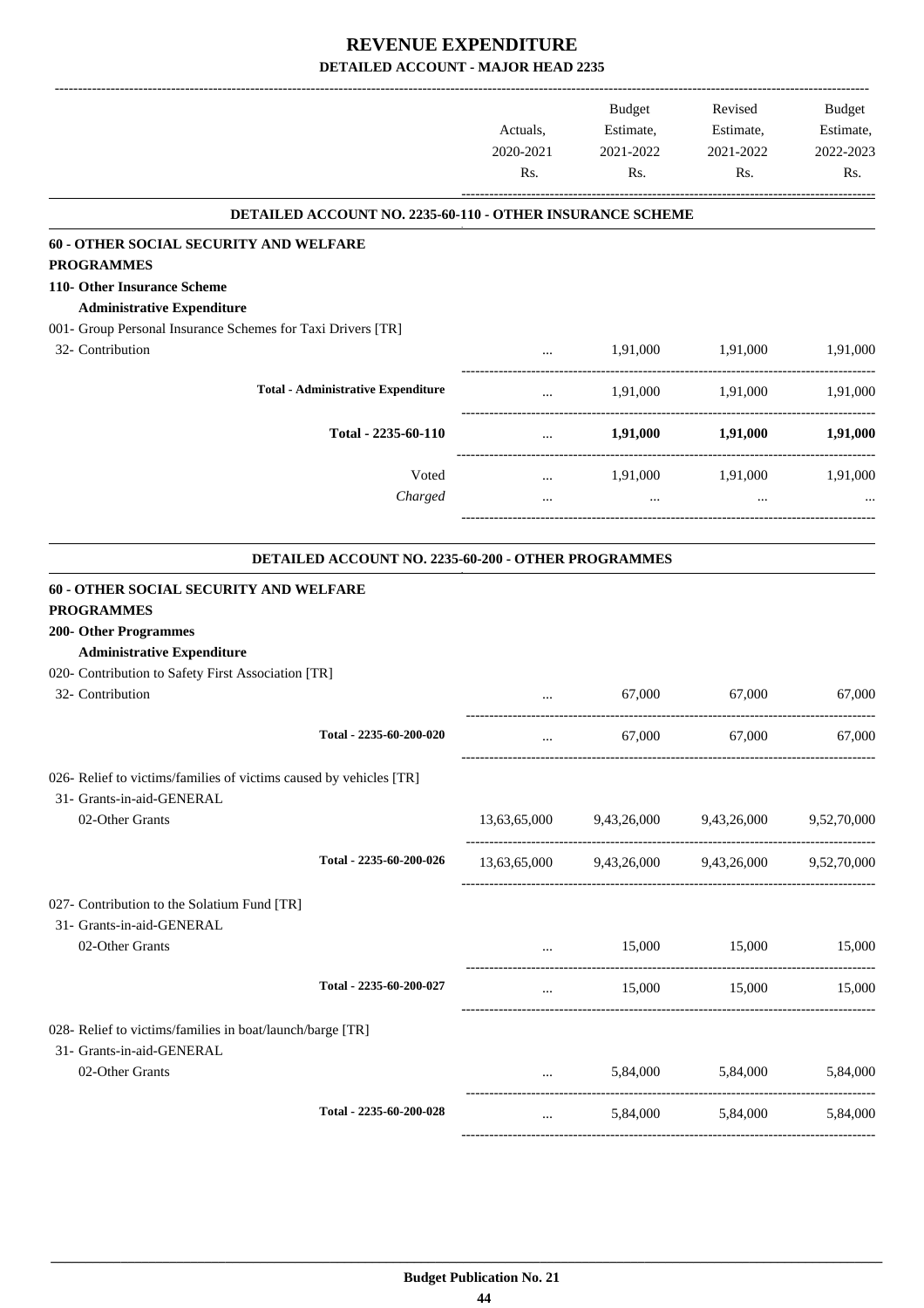|                                           |              | <b>Budget</b> | Revised     | <b>Budget</b> |
|-------------------------------------------|--------------|---------------|-------------|---------------|
|                                           | Actuals.     | Estimate,     | Estimate,   | Estimate,     |
|                                           | 2020-2021    | 2021-2022     | 2021-2022   | 2022-2023     |
|                                           | Rs.          | Rs.           | Rs.         | Rs.           |
| <b>Total - Administrative Expenditure</b> | 13,63,65,000 | 9,49,92,000   | 9,49,92,000 | 9,59,36,000   |
| Total - 2235-60-200                       | 13,63,65,000 | 9,49,92,000   | 9,49,92,000 | 9,59,36,000   |
| Voted                                     | 13,63,65,000 | 9,49,92,000   | 9,49,92,000 | 9,59,36,000   |
| Charged                                   | $\cdots$     | $\cdots$      | $\cdots$    | $\cdots$      |
|                                           |              |               |             |               |

#### **DETAILED ACCOUNT NO. 2235 - DEDUCT RECOVERIES IN REDUCTION OF EXPENDITURE**

**--------------------------------------------------------------------------------------------------------------------------------------------------------------------------------**

| 60 - OTHER SOCIAL SECURITY AND WELFARE PROGRAMMES                   |             |          |                                          |                      |
|---------------------------------------------------------------------|-------------|----------|------------------------------------------|----------------------|
| 200- Other Programmes                                               |             |          |                                          |                      |
| Administrative Expenditure                                          |             |          |                                          |                      |
| 026-Relief to victims/families of victims caused by vehicles [TR]   |             |          |                                          |                      |
| 70-Deduct Recoveries                                                |             |          |                                          |                      |
| 01-Others                                                           |             |          | $-1,000$                                 | $-1.000$             |
| 02-W.B.H.S. 2008                                                    |             |          | $\cdots$                                 |                      |
| 028-Relief to victims/families in boat/launch/barge [TR]            |             |          |                                          |                      |
| 70-Deduct Recoveries                                                |             |          |                                          |                      |
| 01-Others                                                           |             | $\cdots$ | $-1,000$                                 | $-1,000$             |
| 02-W.B.H.S. 2008                                                    |             |          |                                          |                      |
| Total - 200 - Deduct - Recoveries                                   | $\cdots$    |          | <b>The Committee Committee Committee</b> | $-2,000$<br>$-2,000$ |
| 911- Deduct Recoveries of Overpayments                              |             |          |                                          |                      |
| Administrative Expenditure                                          |             |          |                                          |                      |
| 026-Relief to victimns/families of victimns caused by vehicles [TR] |             |          |                                          |                      |
| 70-Deduct Recoveries                                                |             |          |                                          |                      |
| 01-Others                                                           | $-9,00,000$ | -1.000   | -1.000                                   | $-1.000$             |
| 02-W.B.H.S. 2008                                                    | $\cdots$    | $\cdots$ | $\cdots$                                 |                      |
| Total - 911 - Deduct - Recoveries                                   | $-9,00,000$ |          | $-1,000$                                 | $-1.000$<br>$-1.000$ |
| Total - 2235 - Deduct - Recoveries                                  | $-9,00,000$ |          | $-1,000$ $-3,000$                        | $-3.000$             |
|                                                                     |             |          |                                          |                      |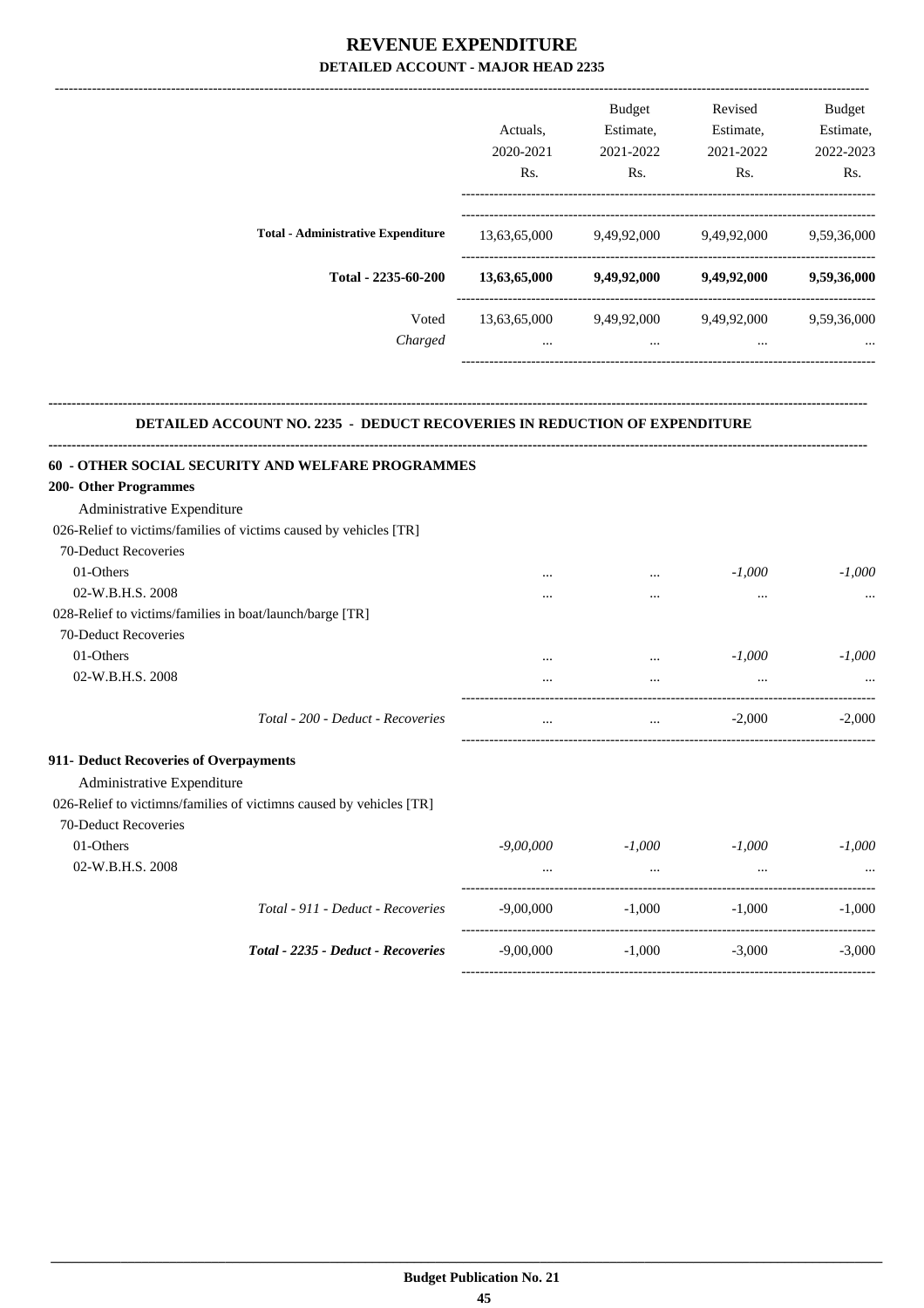# **REVENUE EXPENDITURE**

### **DEMAND No. 53**

#### **Transport Department**

**B - Social Services - (h) Others**

### **Head of Account : 2250 - Other Social Services**

| Voted Rs. 4, 18, 77, 000   | <b>Charged Rs. Nil</b> |                |             | <b>Total Rs. 4,18,77,000</b> |  |  |
|----------------------------|------------------------|----------------|-------------|------------------------------|--|--|
|                            |                        | Voted Rs.      | Charged Rs. | <b>Total Rs.</b>             |  |  |
| <b>Gross Expenditure</b>   |                        | 4, 18, 77, 000 | $\cdots$    | 4,18,77,000                  |  |  |
| <b>Deduct - Recoveries</b> |                        | $-1.000$       | $\cdots$    | $-1,000$                     |  |  |
|                            | <b>Net Expenditure</b> | 4,18,76,000    | $\cdots$    | 4,18,76,000                  |  |  |

### **REVENUE EXPENDITURE ABSTRACT ACCOUNT**

|                                                                                  |                                         | <b>Budget</b> | Revised                                       | Budget            |
|----------------------------------------------------------------------------------|-----------------------------------------|---------------|-----------------------------------------------|-------------------|
|                                                                                  | Actuals.                                | Estimate,     | Estimate,                                     | Estimate,         |
|                                                                                  | 2020-2021                               | 2021-2022     | 2021-2022                                     | 2022-2023         |
|                                                                                  | Rs.                                     | Rs.           | Rs.                                           | Rs.               |
| 800- Other Expenditure                                                           |                                         |               |                                               |                   |
| Administrative Expenditure                                                       | 96,96,765                               |               | $4,06,57,000$ $4,06,57,000$                   | 4,18,77,000       |
| <b>Total - 800</b>                                                               |                                         |               | 96,96,765 4,06,57,000 4,06,57,000 4,18,77,000 |                   |
| <b>Grand Total - Gross</b>                                                       | 96,96,765                               |               | 4,06,57,000 4,06,57,000                       | 4,18,77,000       |
| Voted                                                                            |                                         |               | 96,96,765 4,06,57,000 4,06,57,000 4,18,77,000 |                   |
| Charged                                                                          | $\cdots$                                | $\cdots$      |                                               |                   |
| Administrative Expenditure $96,96,765$ $4,06,57,000$ $4,06,57,000$ $4,18,77,000$ |                                         |               |                                               |                   |
| <b>Deduct Recoveries</b>                                                         | and the contract of the contract of the | $-1,000$      |                                               | $-1,000$ $-1,000$ |
| <b>Grand Total - Net</b>                                                         | 96,96,765                               |               | 4,06,56,000 4,06,56,000 4,18,76,000           |                   |
| Voted                                                                            | 96,96,765                               |               | 4,06,56,000 4,06,56,000                       | 4, 18, 76, 000    |
| Charged                                                                          | $\cdots$                                | $\cdots$      |                                               |                   |
|                                                                                  |                                         |               |                                               |                   |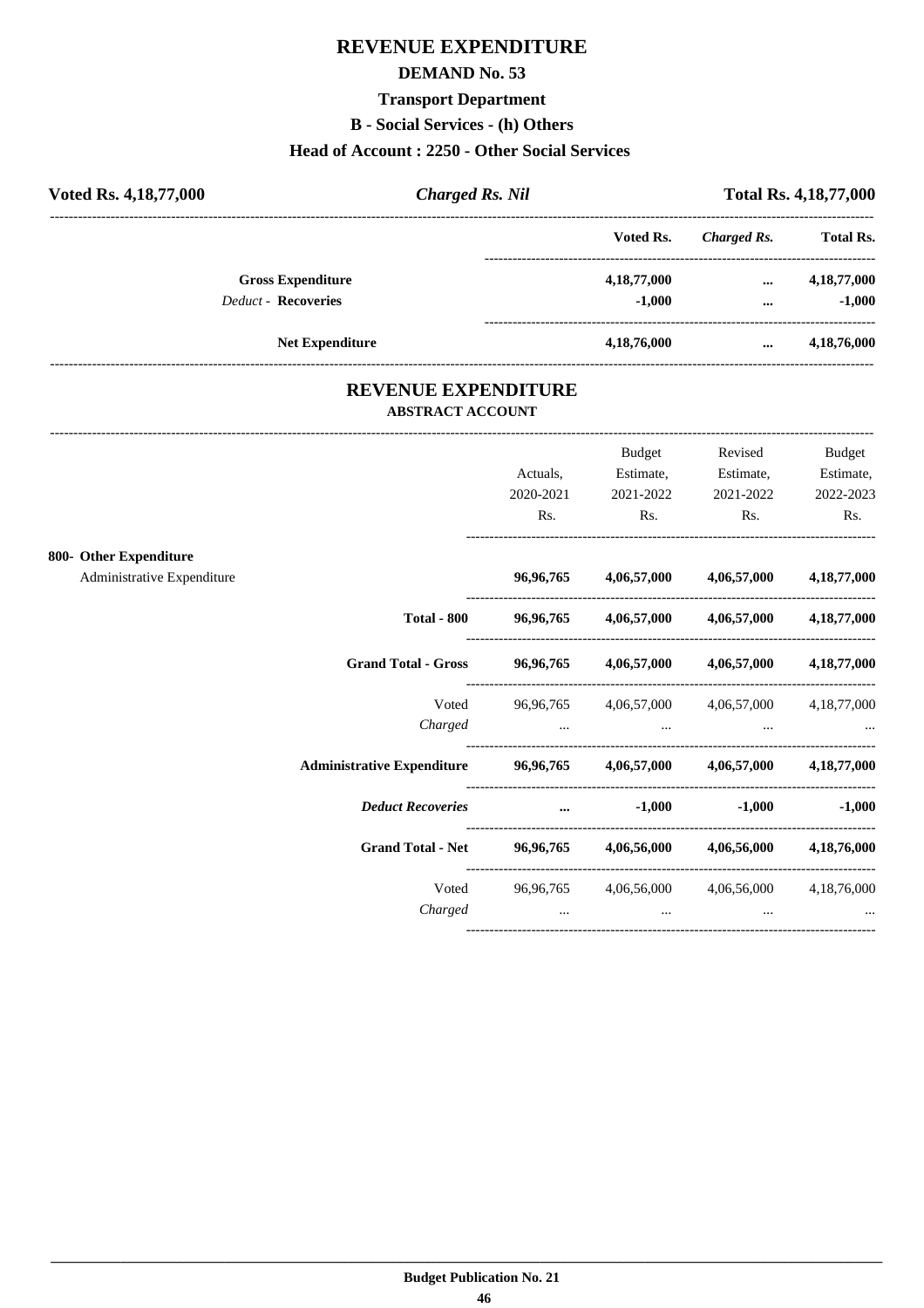|                                                                           | Actuals,  | <b>Budget</b><br>Estimate, | Revised<br>Estimate,    | <b>Budget</b><br>Estimate, |
|---------------------------------------------------------------------------|-----------|----------------------------|-------------------------|----------------------------|
|                                                                           | 2020-2021 | 2021-2022                  | 2021-2022               | 2022-2023                  |
|                                                                           | Rs.       | Rs.                        | Rs.                     | Rs.                        |
| DETAILED ACCOUNT NO. 2250-00-800 - OTHER EXPENDITURE                      |           |                            |                         |                            |
| 800- Other Expenditure                                                    |           |                            |                         |                            |
| <b>Administrative Expenditure</b>                                         |           |                            |                         |                            |
| 033- Expenditure in connection with Gangasagar Mela [TR]                  |           |                            |                         |                            |
| 50- Other Charges                                                         | 96,96,765 | 4,06,57,000                | 4,06,57,000             | 4, 18, 77, 000             |
| <b>Total - Administrative Expenditure</b>                                 | 96,96,765 | 4,06,57,000                | 4,06,57,000             | 4, 18, 77, 000             |
| Total - 2250-00-800                                                       | 96,96,765 | 4,06,57,000                | 4,06,57,000             | 4,18,77,000                |
| Voted                                                                     | 96,96,765 |                            | 4,06,57,000 4,06,57,000 | 4, 18, 77, 000             |
| Charged                                                                   | $\cdots$  | $\ddotsc$                  |                         |                            |
| DETAILED ACCOUNT NO. 2250 - DEDUCT RECOVERIES IN REDUCTION OF EXPENDITURE |           |                            |                         |                            |
| 800- Other Expenditure                                                    |           |                            |                         |                            |
| Administrative Expenditure                                                |           |                            |                         |                            |
| 033-Expenditure in connection with Gangasagar Mela [TR]                   |           |                            |                         |                            |
| 70-Deduct Recoveries                                                      |           |                            |                         |                            |
| 01-Others                                                                 | $\ddotsc$ | $-1,000$                   | $-1,000$                | $-1,000$                   |
| 02-W.B.H.S. 2008                                                          | $\cdots$  | $\ddotsc$                  | $\ddotsc$               |                            |
|                                                                           | $\cdots$  | $-1,000$                   | $-1,000$                | $-1,000$                   |
| Total - 800 - Deduct - Recoveries                                         |           |                            |                         |                            |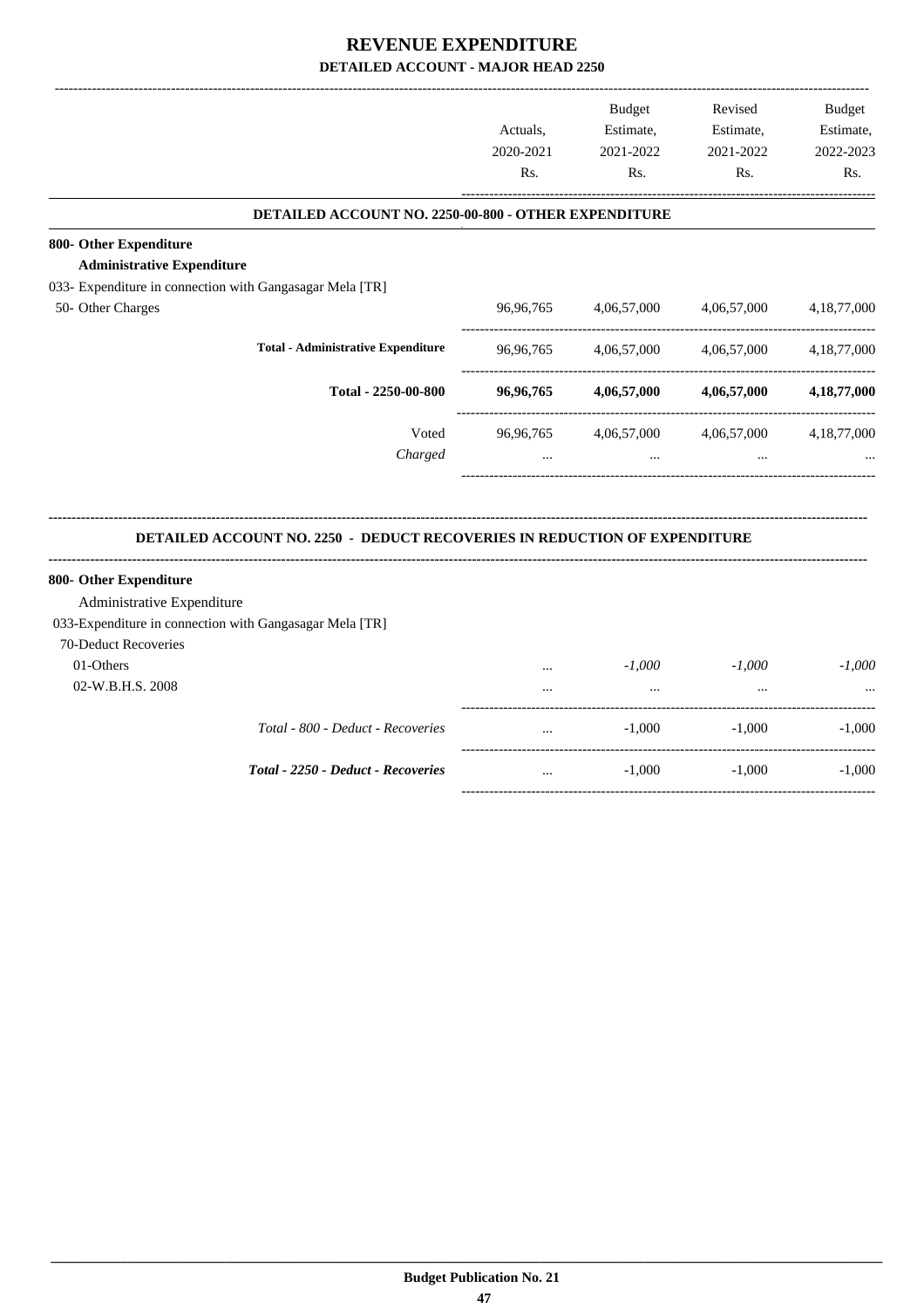# **REVENUE EXPENDITURE**

### **DEMAND No. 53**

### **Transport Department**

**B - Social Services - (h) Others**

#### **Head of Account : 2251 - Secretariat--Social Services**

| Voted Rs. 9,36,03,000                                  | <b>Charged Rs. Nil</b> |                                        |                      | Total Rs. 9,36,03,000   |
|--------------------------------------------------------|------------------------|----------------------------------------|----------------------|-------------------------|
|                                                        |                        | Voted Rs.                              | Charged Rs.          | <b>Total Rs.</b>        |
| <b>Gross Expenditure</b><br><b>Deduct - Recoveries</b> |                        | 9,36,03,000<br>$\bullet\bullet\bullet$ | $\cdots$<br>$\cdots$ | 9,36,03,000<br>$\cdots$ |
|                                                        | <b>Net Expenditure</b> | 9,36,03,000                            | $\cdots$             | 9,36,03,000             |

### **REVENUE EXPENDITURE ABSTRACT ACCOUNT**

|                                                                             |                    |                  | Budget                                        | Revised                                          | Budget      |
|-----------------------------------------------------------------------------|--------------------|------------------|-----------------------------------------------|--------------------------------------------------|-------------|
|                                                                             |                    | Actuals.         | Estimate,                                     | Estimate,                                        | Estimate,   |
|                                                                             |                    | 2020-2021        | 2021-2022                                     | 2021-2022                                        | 2022-2023   |
|                                                                             |                    | R <sub>s</sub> . | Rs.                                           | Rs.                                              | Rs.         |
| 090- Secretariate                                                           |                    |                  |                                               |                                                  |             |
| Administrative Expenditure                                                  |                    | 8,50,66,724      |                                               | $11,00,52,000$ $9,14,19,000$                     | 9,36,03,000 |
|                                                                             | <b>Total - 090</b> |                  |                                               | 8,50,66,724 11,00,52,000 9,14,19,000 9,36,03,000 |             |
| <b>Grand Total - Gross</b>                                                  |                    |                  |                                               | 8,50,66,724 11,00,52,000 9,14,19,000 9,36,03,000 |             |
|                                                                             | Voted              |                  |                                               | 8,50,66,724 11,00,52,000 9,14,19,000 9,36,03,000 |             |
|                                                                             | Charged            |                  | the company of the company of the<br>$\cdots$ |                                                  |             |
| Administrative Expenditure 8,50,66,724 11,00,52,000 9,14,19,000 9,36,03,000 |                    |                  |                                               |                                                  |             |
| <b>Deduct Recoveries</b>                                                    |                    | $\cdots$         | $\cdots$                                      |                                                  |             |
| <b>Grand Total - Net</b>                                                    |                    |                  |                                               | 8,50,66,724 11,00,52,000 9,14,19,000 9,36,03,000 |             |
|                                                                             | Voted              |                  |                                               | 8,50,66,724 11,00,52,000 9,14,19,000 9,36,03,000 |             |
|                                                                             | Charged            | $\cdots$         | $\cdots$                                      | $\cdots$                                         |             |
|                                                                             |                    |                  |                                               |                                                  |             |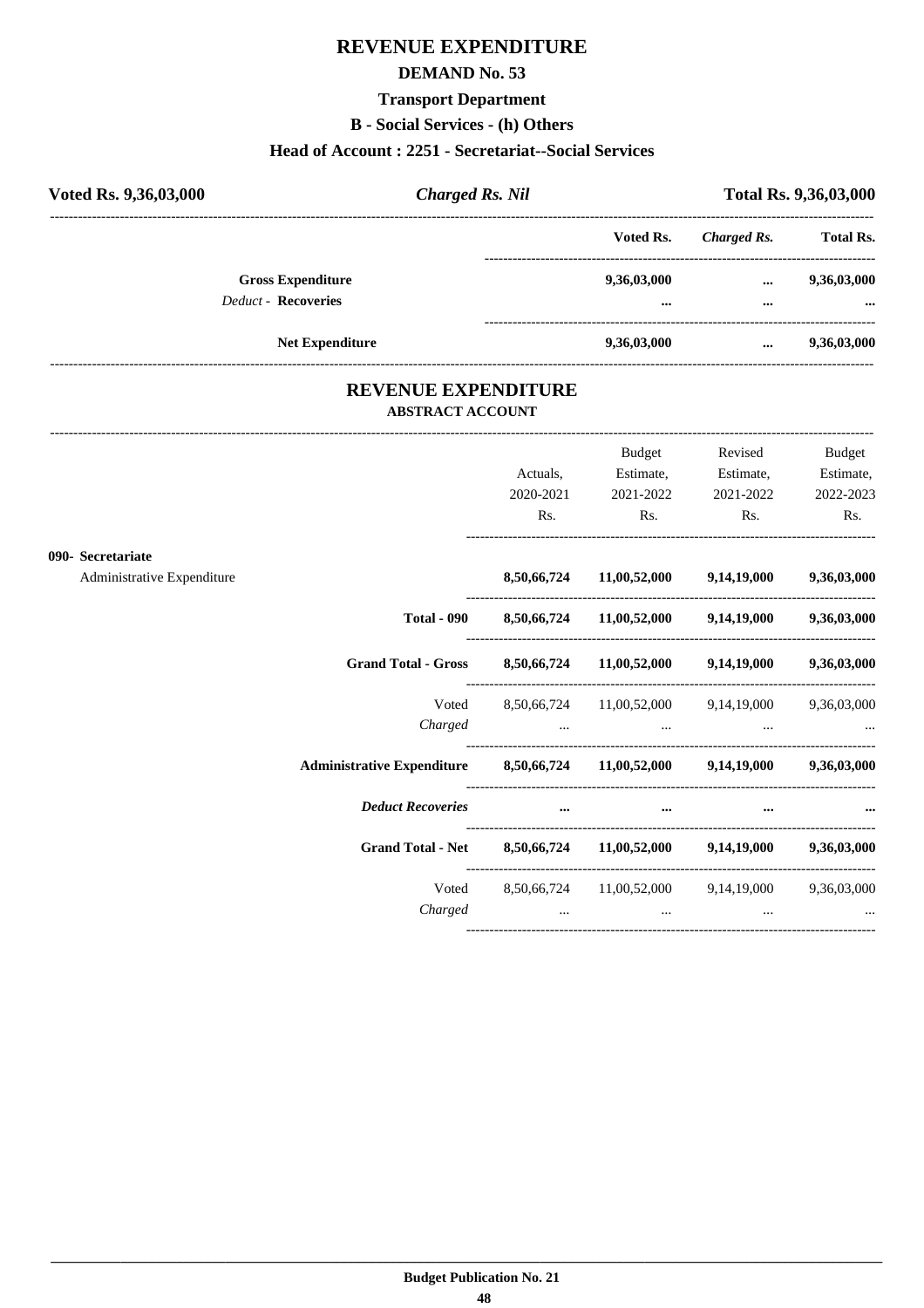|                                                 | Actuals,<br>2020-2021<br>Rs. | <b>Budget</b><br>Estimate,<br>2021-2022<br>Rs. | Revised<br>Estimate,<br>2021-2022<br>Rs. | <b>Budget</b><br>Estimate,<br>2022-2023<br>Rs. |
|-------------------------------------------------|------------------------------|------------------------------------------------|------------------------------------------|------------------------------------------------|
| DETAILED ACCOUNT NO. 2251-00-090 - SECRETARIATE |                              |                                                |                                          |                                                |
| 090- Secretariate                               |                              |                                                |                                          |                                                |
| <b>Administrative Expenditure</b>               |                              |                                                |                                          |                                                |
| 010- Transport Department [TR]                  |                              |                                                |                                          |                                                |
| 01- Salaries                                    |                              |                                                |                                          |                                                |
| 01-Pay                                          | 6,61,22,716                  | 8,60,87,000                                    | 6,74,45,000                              | 6,94,68,000                                    |
| 14-Grade Pay                                    |                              | $\ldots$                                       |                                          |                                                |
| 02-Dearness Allowance                           | 22,90,382                    | 25,83,000                                      | 34,97,000                                | 41,68,000                                      |
| 03-House Rent Allowance                         | 67,79,560                    | 81,78,000                                      | 72,28,000                                | 65,99,000                                      |
| 04-Ad hoc Bonus                                 | 2,43,600                     | 2,40,000                                       | 2,48,000                                 | 2,53,000                                       |
| 07-Other Allowances                             | 1,39,456                     | 3,64,000                                       | 2,50,000                                 | 2,68,000                                       |
| 12-Medical Allowance                            | 61,422                       | 63,000                                         | 76,000                                   | 76,000                                         |
| Total - 2251-00-090-010-01                      | 7,56,37,136                  |                                                | 9,75,15,000 7,87,44,000                  | 8,08,32,000                                    |
| 07- Medical Reimbursements                      | 2,14,865                     | 2,18,000                                       | 2,18,000                                 | 2,22,000                                       |
| 11- Travel Expenses                             | 37,530                       | 4,86,000                                       | 4,86,000                                 | 4,96,000                                       |
| 12- Medical Reimbursements under WBHS 2008      | 3,02,415                     | 3,62,000                                       | 5,00,000                                 | 5,29,000                                       |
| 13- Office Expenses                             |                              |                                                |                                          |                                                |
| 01-Electricity                                  | 17,91,554                    | 14,75,000                                      | 14,75,000                                | 15,05,000                                      |
| 02-Telephone                                    | 3,83,323                     | 3,81,000                                       | 3,81,000                                 | 3,89,000                                       |
| 03-Maintenance / P.O.L. for Office Vehicles     | $\cdots$                     |                                                |                                          |                                                |
| 04-Other Office Expenses                        | 21,62,732                    | 49,40,000                                      | 49,40,000                                | 49,40,000                                      |
| Total - 2251-00-090-010-13                      | 43,37,609                    | 67,96,000                                      | 67,96,000                                | 68,34,000                                      |
| 14- Rents, Rates and Taxes                      | 45, 37, 169                  | 46,75,000                                      | 46,75,000                                | 46,90,000                                      |
| <b>Total - Administrative Expenditure</b>       | 8,50,66,724                  | 11,00,52,000                                   | 9,14,19,000                              | 9,36,03,000                                    |
| Total - 2251-00-090                             | 8,50,66,724                  | 11,00,52,000                                   | 9,14,19,000                              | 9,36,03,000                                    |
| Voted<br>Charged                                | 8,50,66,724<br>$\cdots$      | 11,00,52,000<br>$\cdots$                       | 9,14,19,000<br>$\cdots$                  | 9,36,03,000                                    |

#### **DETAILED ACCOUNT NO. 2251 - DEDUCT RECOVERIES IN REDUCTION OF EXPENDITURE**

**--------------------------------------------------------------------------------------------------------------------------------------------------------------------------------**

| 090- Secretariate             |              |      |
|-------------------------------|--------------|------|
| Administrative Expenditure    |              |      |
| 010-Transport Department [TR] |              |      |
| 70-Deduct Recoveries          |              |      |
| 01-Others                     | <br>         | <br> |
| 02-W.B.H.S. 2008              | <br>$\cdots$ | <br> |
|                               |              |      |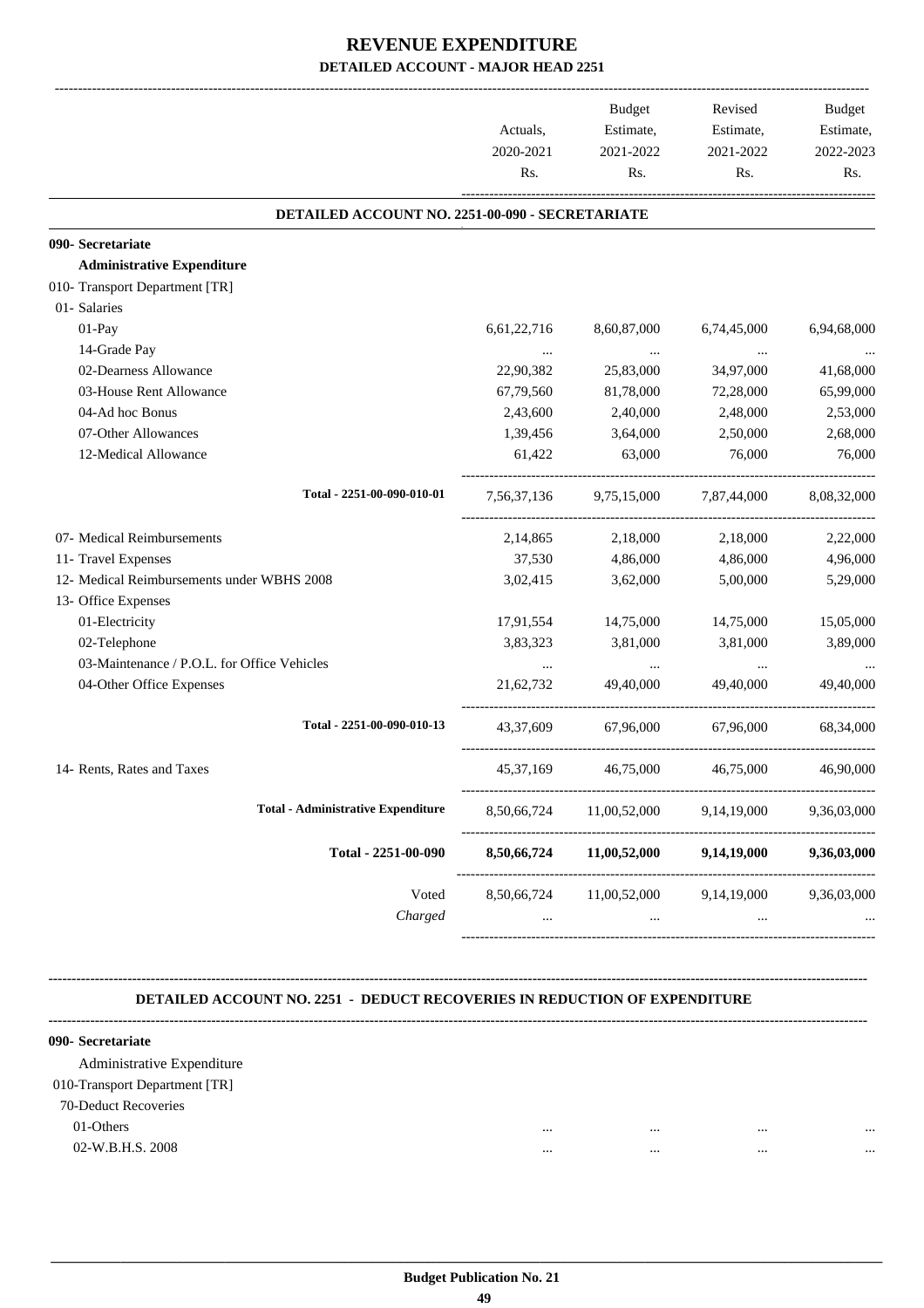--------------

|                                           | Actuals.<br>2020-2021<br>Rs. | <b>Budget</b><br>Estimate,<br>2021-2022<br>Rs. | Revised<br>Estimate,<br>2021-2022<br>R <sub>s</sub> . | <b>Budget</b><br>Estimate,<br>2022-2023<br>R <sub>s</sub> . |
|-------------------------------------------|------------------------------|------------------------------------------------|-------------------------------------------------------|-------------------------------------------------------------|
| Total - 090 - Deduct - Recoveries         | $\cdots$                     | $\cdots$                                       | $\cdots$                                              | $\cdots$                                                    |
| <b>Total - 2251 - Deduct - Recoveries</b> | $\cdots$                     | $\cdots$                                       |                                                       | $\cdots$                                                    |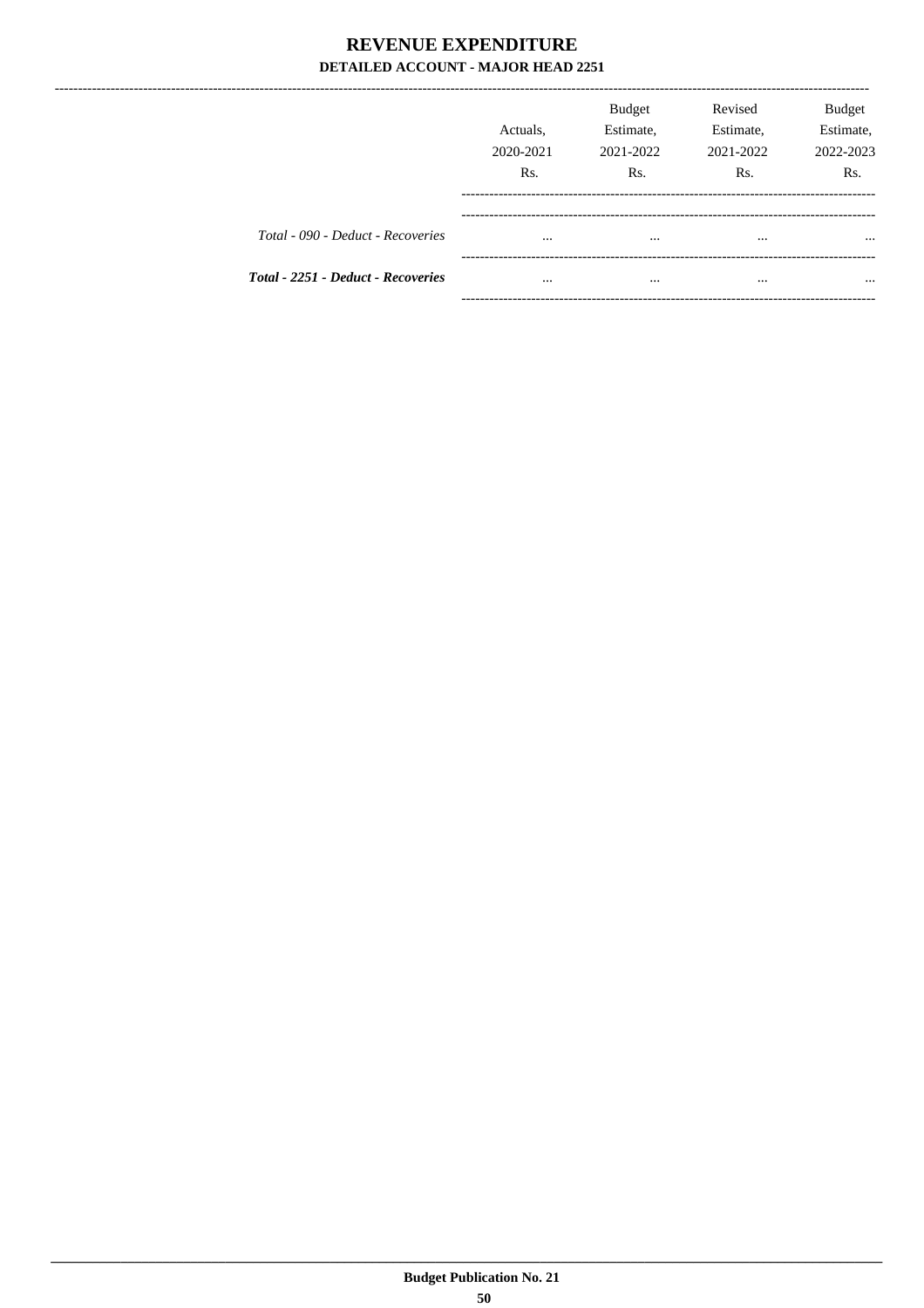# **REVENUE EXPENDITURE**

### **DEMAND No. 53**

### **Transport Department**

**C - Economic Services - (g) Transport**

# **Head of Account : 3051 - Ports and Lighthouses**

| Voted Rs. 1,52,81,000                                 | <b>Charged Rs. Nil</b>                                                          |                                                                | <b>Total Rs. 1,52,81,000</b>                            |                                 |  |
|-------------------------------------------------------|---------------------------------------------------------------------------------|----------------------------------------------------------------|---------------------------------------------------------|---------------------------------|--|
|                                                       |                                                                                 | Voted Rs.                                                      | <b>Charged Rs.</b>                                      | <b>Total Rs.</b>                |  |
| <b>Gross Expenditure</b>                              |                                                                                 | 1,52,81,000                                                    |                                                         | $\dots$ 1,52,81,000             |  |
| Deduct - Recoveries                                   |                                                                                 | $-3,000$                                                       | $\mathbf{m}$ and $\mathbf{m}$ and $\mathbf{m}$          | $-3,000$                        |  |
| <b>Net Expenditure</b>                                |                                                                                 |                                                                | 1,52,78,000  1,52,78,000                                |                                 |  |
| <b>REVENUE EXPENDITURE</b><br><b>ABSTRACT ACCOUNT</b> |                                                                                 |                                                                |                                                         |                                 |  |
|                                                       |                                                                                 | Budget                                                         | Revised                                                 | Budget                          |  |
|                                                       | Actuals,                                                                        | Estimate,                                                      | Estimate,                                               | Estimate,                       |  |
|                                                       | 2020-2021                                                                       | 2021-2022                                                      | 2021-2022                                               | 2022-2023                       |  |
|                                                       | Rs.                                                                             | Rs.                                                            | Rs.                                                     | Rs.                             |  |
| 01 - MAJOR PORTS                                      |                                                                                 |                                                                |                                                         |                                 |  |
| 105- Dock-yard and Dry Docking                        |                                                                                 |                                                                |                                                         |                                 |  |
| Administrative Expenditure                            |                                                                                 | 17,53,798 17,32,000 21,16,000                                  |                                                         | 22,18,000                       |  |
| <b>Total - 105</b>                                    | 17,53,798 17,32,000 21,16,000 22,18,000                                         |                                                                |                                                         |                                 |  |
| 800- Other Expenditure                                |                                                                                 |                                                                |                                                         |                                 |  |
| Administrative Expenditure                            |                                                                                 |                                                                | $1,16,87,146$ $1,23,70,000$ $1,30,01,000$ $1,30,63,000$ |                                 |  |
|                                                       | Total - 800 1,16,87,146 1,23,70,000 1,30,01,000 1,30,63,000                     |                                                                |                                                         |                                 |  |
| <b>Grand Total - Gross</b>                            | 1,34,40,944 1,41,02,000 1,51,17,000 1,52,81,000                                 |                                                                |                                                         |                                 |  |
|                                                       | Voted 1,34,40,944 1,41,02,000 1,51,17,000 1,52,81,000                           |                                                                |                                                         |                                 |  |
| Charged                                               | the contract of the contract of the contract of the contract of the contract of | the contract of the contract of                                | $\cdots$                                                |                                 |  |
| <b>Administrative Expenditure</b>                     |                                                                                 |                                                                | 1,34,40,944 1,41,02,000 1,51,17,000 1,52,81,000         |                                 |  |
| <b>Deduct Recoveries</b>                              |                                                                                 | $-3,000$<br>$\mathbf{m}$ and $\mathbf{m}$ are all $\mathbf{m}$ | $-3,000$                                                | $-3,000$                        |  |
| Grand Total - Net 1,34,40,944 1,40,99,000 1,51,14,000 |                                                                                 |                                                                |                                                         | 1,52,78,000                     |  |
|                                                       | Voted 1,34,40,944 1,40,99,000 1,51,14,000 1,52,78,000                           |                                                                |                                                         |                                 |  |
|                                                       | Charged                                                                         |                                                                |                                                         | <b>Second Contract Contract</b> |  |

----------------------------------------------------------------------------------------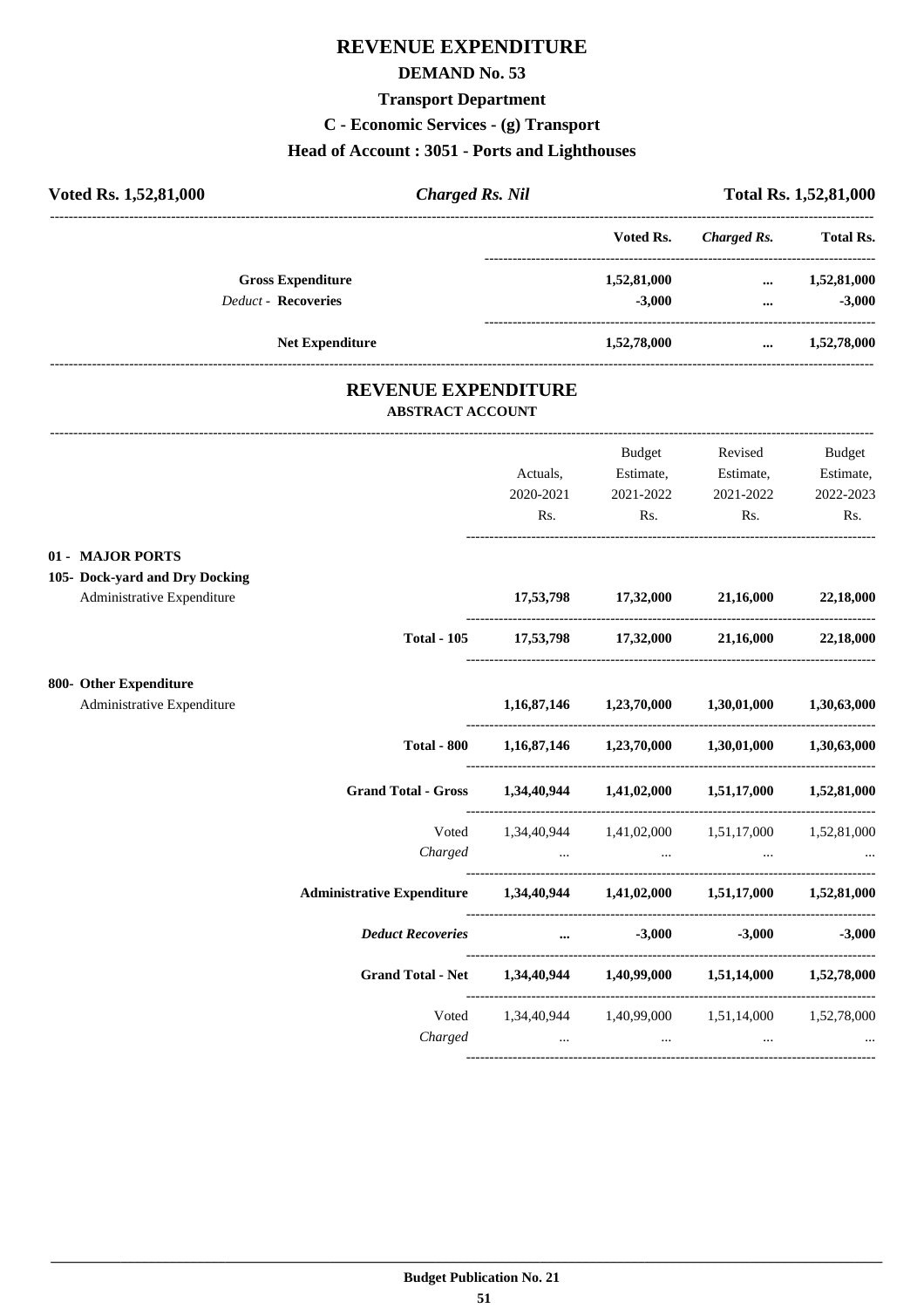|                                                              | Actuals,<br>2020-2021<br>Rs. | <b>Budget</b><br>Estimate,<br>2021-2022<br>Rs. | Revised<br>Estimate,<br>2021-2022<br>Rs. | Budget<br>Estimate,<br>2022-2023<br>Rs. |
|--------------------------------------------------------------|------------------------------|------------------------------------------------|------------------------------------------|-----------------------------------------|
| DETAILED ACCOUNT NO. 3051-01-105 - DOCK-YARD AND DRY DOCKING |                              |                                                |                                          |                                         |
| 01 - MAJOR PORTS                                             |                              |                                                |                                          |                                         |
| 105- Dock-yard and Dry Docking                               |                              |                                                |                                          |                                         |
| <b>Administrative Expenditure</b>                            |                              |                                                |                                          |                                         |
| 001- Establishment of a Repairing and Servicing Yard [TR]    |                              |                                                |                                          |                                         |
| 01- Salaries                                                 |                              |                                                |                                          |                                         |
| 01-Pay                                                       | 15,20,510                    | 14,82,000                                      | 17,87,000                                | 18,40,000                               |
| 14-Grade Pay                                                 | $\ldots$                     | $\ldots$                                       | $\ldots$                                 |                                         |
| 02-Dearness Allowance                                        | 8,274                        | 44,000                                         | 62,000                                   | 1,10,000                                |
| 03-House Rent Allowance                                      | 1,82,221                     | 1,41,000                                       | 2,02,000                                 | 2,02,000                                |
| 04-Ad hoc Bonus                                              | 12,600                       | 18,000                                         | 18,000                                   | 18,000                                  |
| 07-Other Allowances                                          | $\cdots$                     | $\ldots$                                       | $\ldots$                                 | 1,000                                   |
| 12-Medical Allowance                                         | 2,403                        | 2,000                                          | 2,000                                    | 2,000                                   |
| Total - 3051-01-105-001-01                                   | 17,26,008                    | 16,87,000                                      | 20,71,000                                | 21,73,000                               |
| 07- Medical Reimbursements                                   |                              | $\ddotsc$                                      | $\cdots$                                 |                                         |
| 11- Travel Expenses                                          |                              | $\cdots$                                       | $\cdots$                                 |                                         |
| 12- Medical Reimbursements under WBHS 2008                   | .                            | 7,000                                          | 7,000                                    | 7,000                                   |
| 13- Office Expenses                                          |                              |                                                |                                          |                                         |
| 01-Electricity                                               | $\cdots$                     | $\cdots$                                       | $\cdots$                                 |                                         |
| 02-Telephone                                                 | 5,930                        | 14,000                                         | 14,000                                   | 14,000                                  |
| 04-Other Office Expenses                                     | 21,860                       | 24,000                                         | 24,000                                   | 24,000                                  |
| Total - 3051-01-105-001-13                                   | 27,790                       | 38,000                                         | 38,000                                   | 38,000                                  |
| <b>Total - Administrative Expenditure</b>                    | 17,53,798                    | 17,32,000                                      | 21,16,000                                | 22,18,000                               |
| Total - 3051-01-105                                          | 17,53,798                    | 17,32,000                                      | 21,16,000                                | 22,18,000                               |
| Voted                                                        | 17,53,798                    | 17,32,000                                      | 21,16,000                                | 22,18,000                               |
| Charged                                                      |                              | $\cdots$                                       |                                          |                                         |

#### **DETAILED ACCOUNT NO. 3051-01-800 - OTHER EXPENDITURE .**

| 01 - MAJOR PORTS                  |           |           |           |           |
|-----------------------------------|-----------|-----------|-----------|-----------|
| 800- Other Expenditure            |           |           |           |           |
| <b>Administrative Expenditure</b> |           |           |           |           |
| 001- Pooled Launches [TR]         |           |           |           |           |
| 01- Salaries                      |           |           |           |           |
| $01-Pav$                          | 55,75,200 | 48,40,000 | 56,87,000 | 58,58,000 |
| 14-Grade Pay                      |           |           |           | $\cdots$  |
| 02-Dearness Allowance             | 24,552    | 1.45.000  | 2,27,000  | 3,51,000  |
| 03-House Rent Allowance           | 6.50.208  | 4,60,000  | 5,56,000  | 5,57,000  |
| 04-Ad hoc Bonus                   | 12.600    | 18,000    | 13,000    | 13,000    |
| 07-Other Allowances               | $\cdots$  | $\cdots$  | $\cdots$  | 1.000     |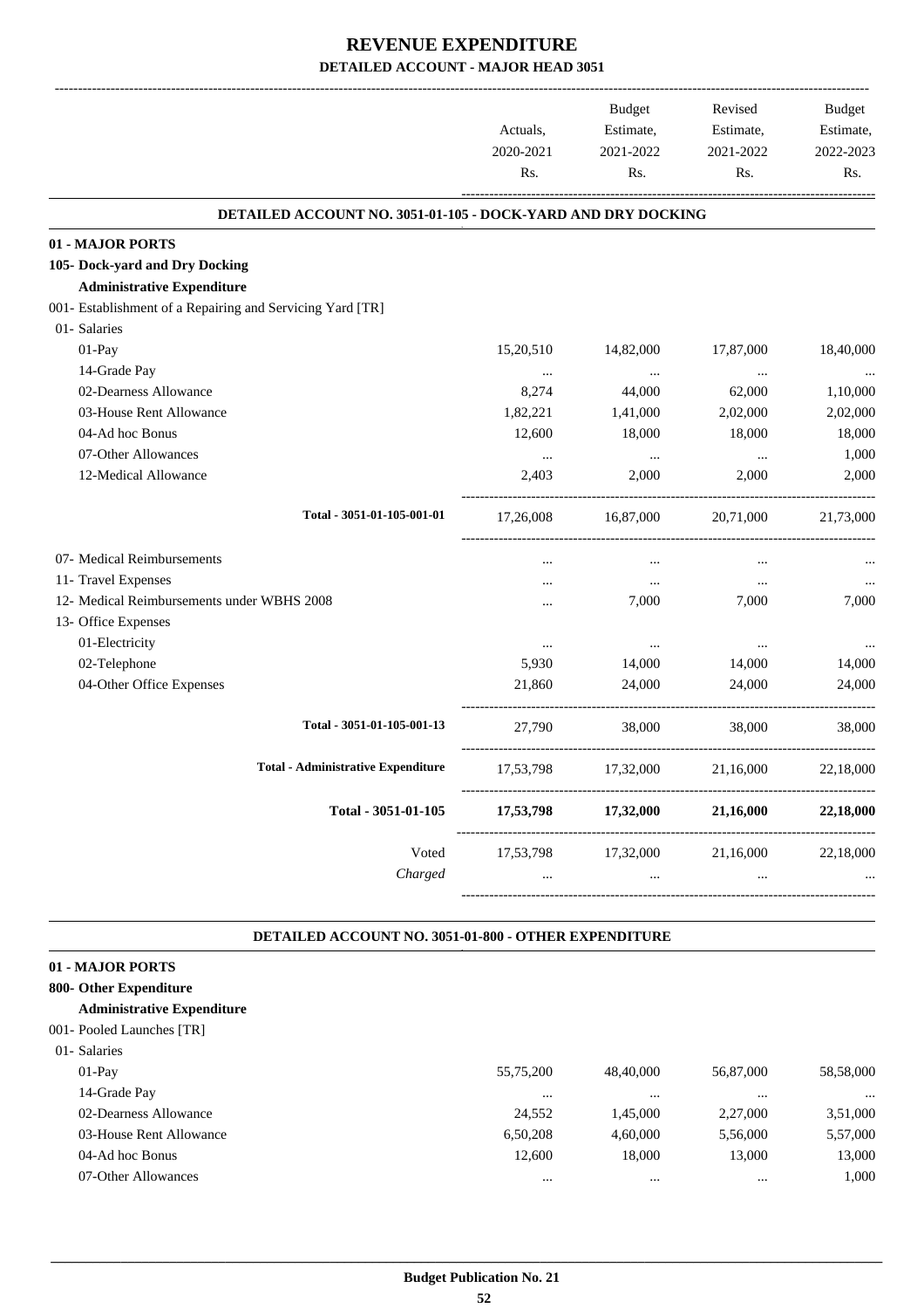|                                                                | Actuals,<br>2020-2021<br>Rs. | Budget<br>Estimate,<br>2021-2022<br>Rs. | Revised<br>Estimate,<br>2021-2022<br>Rs. | Budget<br>Estimate,<br>2022-2023<br>Rs. |
|----------------------------------------------------------------|------------------------------|-----------------------------------------|------------------------------------------|-----------------------------------------|
| 12-Medical Allowance                                           | 32,500                       | 31,000                                  | 33,000                                   | 34,000                                  |
| Total - 3051-01-800-001-01                                     | 62,95,060                    | 54,94,000                               | 65,16,000                                | 68,14,000                               |
| 07- Medical Reimbursements                                     |                              | $\cdots$                                | $\cdots$                                 |                                         |
| 11- Travel Expenses                                            |                              | $\cdots$                                | $\cdots$                                 |                                         |
| 12- Medical Reimbursements under WBHS 2008                     |                              | $\cdots$                                | $\cdots$                                 | 1,000                                   |
| 13- Office Expenses                                            |                              |                                         |                                          |                                         |
| 01-Electricity                                                 | $\ldots$                     | 10,000                                  | 10,000                                   | 10,000                                  |
| 02-Telephone                                                   | 9,881                        | 7,000                                   | 7,000                                    | 7,000                                   |
| 03-Maintenance / P.O.L. for Office Vehicles                    | $\ldots$                     | $\sim 100$ and $\sim 100$               | $\sim$ $\sim$                            | $\ldots$                                |
| 04-Other Office Expenses                                       | 9,797                        | 6,000                                   | 6.000                                    | 6,000                                   |
| Total - 3051-01-800-001-13                                     | 19.678                       | 23,000                                  | 23,000                                   | 23,000                                  |
| 19- Maintenance                                                | $\cdots$                     | 4,05,000                                | 4,05,000                                 | 4,05,000                                |
| 21- Materials and Supplies/Stores and Equipment                |                              |                                         |                                          |                                         |
| 04-Others                                                      | $\cdots$                     |                                         |                                          |                                         |
| 50- Other Charges                                              | 14, 14, 120                  |                                         | 24,58,000 14,14,000                      | 14,15,000                               |
| Total - 3051-01-800-001                                        |                              | 77,28,858 83,80,000 83,58,000           |                                          | 86,58,000                               |
| 003- Port Establishment Administration of Inland Steam Vessels |                              |                                         |                                          |                                         |
| (Amendment) Act. [TR]                                          |                              |                                         |                                          |                                         |
| 01- Salaries                                                   |                              |                                         |                                          |                                         |
| 01-Pay                                                         | 8,96,000                     | 7,97,000                                | 9,37,000                                 | 9,41,000                                |
| 14-Grade Pay                                                   | $\cdots$                     | $\cdots$                                | $\ddotsc$                                |                                         |
| 02-Dearness Allowance                                          | 4,524                        | 24,000                                  | 37,000                                   | 56,000                                  |
| 03-House Rent Allowance                                        | 52,176                       | 76,000                                  | 87,000                                   | 89,000                                  |
| 04-Ad hoc Bonus                                                |                              | 4,000                                   | 4,000                                    | 5,000                                   |
| 05-Interim Relief                                              | .                            | $\cdots$                                | $\ldots$                                 | $\cdots$                                |
| 07-Other Allowances                                            |                              | $\cdots$                                | $\cdots$                                 |                                         |
| 12-Medical Allowance                                           |                              | $\cdots$                                |                                          |                                         |
| Total - 3051-01-800-003-01                                     | 9,52,700                     |                                         | 9,01,000 10,65,000                       | 10,91,000                               |
| 12- Medical Reimbursements under WBHS 2008                     | 4,300                        | 12,000                                  | 12,000                                   | 12,000                                  |
| 13- Office Expenses                                            |                              |                                         |                                          |                                         |
| 01-Electricity                                                 | $\cdots$                     | $\cdots$                                | $\cdots$                                 | $\cdots$                                |
| 02-Telephone                                                   | $\cdots$                     | $\cdots$                                | $\cdots$                                 | $\ldots$                                |
| 03-Maintenance / P.O.L. for Office Vehicles                    | $\cdots$                     | $\cdots$                                | $\cdots$                                 | $\ldots$                                |
| 04-Other Office Expenses                                       | 2,819                        | 3,000                                   | 3,000                                    | 3,000                                   |
| Total - 3051-01-800-003-13                                     | 2,819                        | 3,000                                   | 3,000                                    | 3,000                                   |
| 50- Other Charges                                              | $\cdots$                     | $\ldots$                                | $\cdots$                                 |                                         |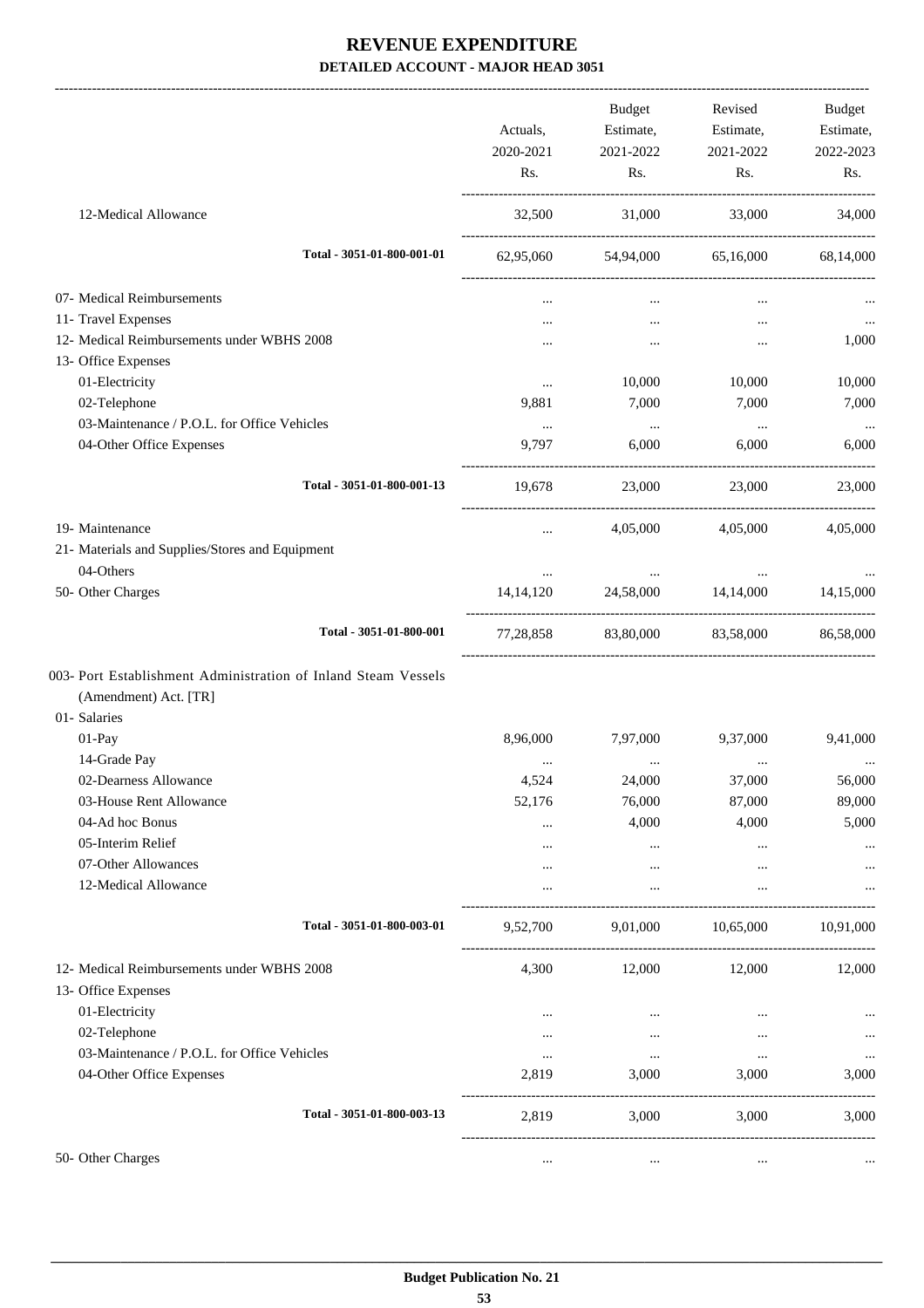|                                                                                           | Actuals,<br>2020-2021<br>Rs. | Budget<br>Estimate,<br>2021-2022<br>Rs.                 | Revised<br>Estimate,<br>2021-2022<br>Rs. | Budget<br>Estimate,<br>2022-2023<br>Rs. |
|-------------------------------------------------------------------------------------------|------------------------------|---------------------------------------------------------|------------------------------------------|-----------------------------------------|
| Total - 3051-01-800-003                                                                   |                              | 9,59,819 9,16,000 10,80,000 11,06,000                   |                                          |                                         |
| 004- Scholarships to Indian Mercantile Marine Cadets Excutives                            |                              |                                                         |                                          |                                         |
| Cadets (Dufferin) [TR]                                                                    |                              |                                                         |                                          |                                         |
| 34- Scholarships and Stipends                                                             |                              |                                                         |                                          |                                         |
| 005- Scholarships to Indian Mercantile Marine Cadets Engineer                             |                              |                                                         |                                          |                                         |
| Cadets [TR]                                                                               |                              |                                                         |                                          |                                         |
| 34- Scholarships and Stipends<br>006- Rent of Land Leased by the State Government for the |                              |                                                         |                                          |                                         |
| Establishment of Marine Engineering College in Calcutta [TR]                              |                              |                                                         |                                          |                                         |
| 14- Rents, Rates and Taxes                                                                |                              |                                                         |                                          |                                         |
| 007- Power-driven Boat [TR]                                                               |                              |                                                         |                                          |                                         |
| 19- Maintenance                                                                           |                              |                                                         |                                          |                                         |
| 008- Pooled Launches (i) IWT Navigation Cell [TR]                                         |                              |                                                         |                                          |                                         |
| 01- Salaries                                                                              |                              |                                                         |                                          |                                         |
| 01-Pay                                                                                    | 13,77,200                    | 14,17,000                                               | 14,12,000                                | 14,55,000                               |
| 14-Grade Pay                                                                              | $\ldots$                     | $\cdots$                                                | $\ddotsc$                                |                                         |
| 02-Dearness Allowance                                                                     | 6,954                        | 43,000                                                  | 56,000                                   | 87,000                                  |
| 03-House Rent Allowance                                                                   | 1,65,264                     | 1,35,000                                                | 1,70,000                                 | 1,38,000                                |
| 04-Ad hoc Bonus                                                                           |                              | $\ldots$                                                | $\cdots$                                 |                                         |
| 07-Other Allowances                                                                       | $\cdots$                     | 16,000                                                  | 16,000                                   | 16,000                                  |
| 12-Medical Allowance                                                                      | $\cdots$                     | $\ddots$                                                | $\ddotsc$                                | 1,000                                   |
| Total - 3051-01-800-008-01                                                                | 15,49,418                    | 16,11,000                                               | 16,54,000                                | 16,97,000                               |
| 02- Wages                                                                                 |                              | 14,33,340 14,30,000 18,76,000                           |                                          | 15,68,000                               |
| 07- Medical Reimbursements                                                                |                              | $\cdots$                                                |                                          | $\cdots$                                |
| 11- Travel Expenses                                                                       |                              |                                                         |                                          | $\cdots$                                |
| 12- Medical Reimbursements under WBHS 2008                                                |                              | $\cdots$                                                |                                          |                                         |
| 13- Office Expenses                                                                       |                              |                                                         |                                          |                                         |
| 01-Electricity                                                                            | $\cdots$                     | $\cdots$                                                |                                          |                                         |
| 02-Telephone                                                                              | $\cdots$                     | $\cdots$                                                | $\cdots$                                 | $\cdots$                                |
| 03-Maintenance / P.O.L. for Office Vehicles                                               | $\cdots$                     | $\ldots$                                                | $\cdots$                                 |                                         |
| 04-Other Office Expenses                                                                  | 15,711                       | 33,000                                                  | 33,000                                   | 34,000                                  |
| Total - 3051-01-800-008-13                                                                | 15,711                       | 33,000                                                  | 33,000                                   | 34,000                                  |
| 50- Other Charges                                                                         | $\cdots$                     | $\cdots$                                                | $\cdots$                                 |                                         |
| Total - 3051-01-800-008                                                                   |                              | 29,98,469 30,74,000 35,63,000 32,99,000                 |                                          |                                         |
|                                                                                           |                              |                                                         |                                          |                                         |
| <b>Total - Administrative Expenditure</b>                                                 |                              | 1,16,87,146 1,23,70,000 1,30,01,000 1,30,63,000         |                                          |                                         |
| Total - 3051-01-800                                                                       |                              | $1,16,87,146$ $1,23,70,000$ $1,30,01,000$ $1,30,63,000$ |                                          |                                         |
|                                                                                           |                              |                                                         |                                          |                                         |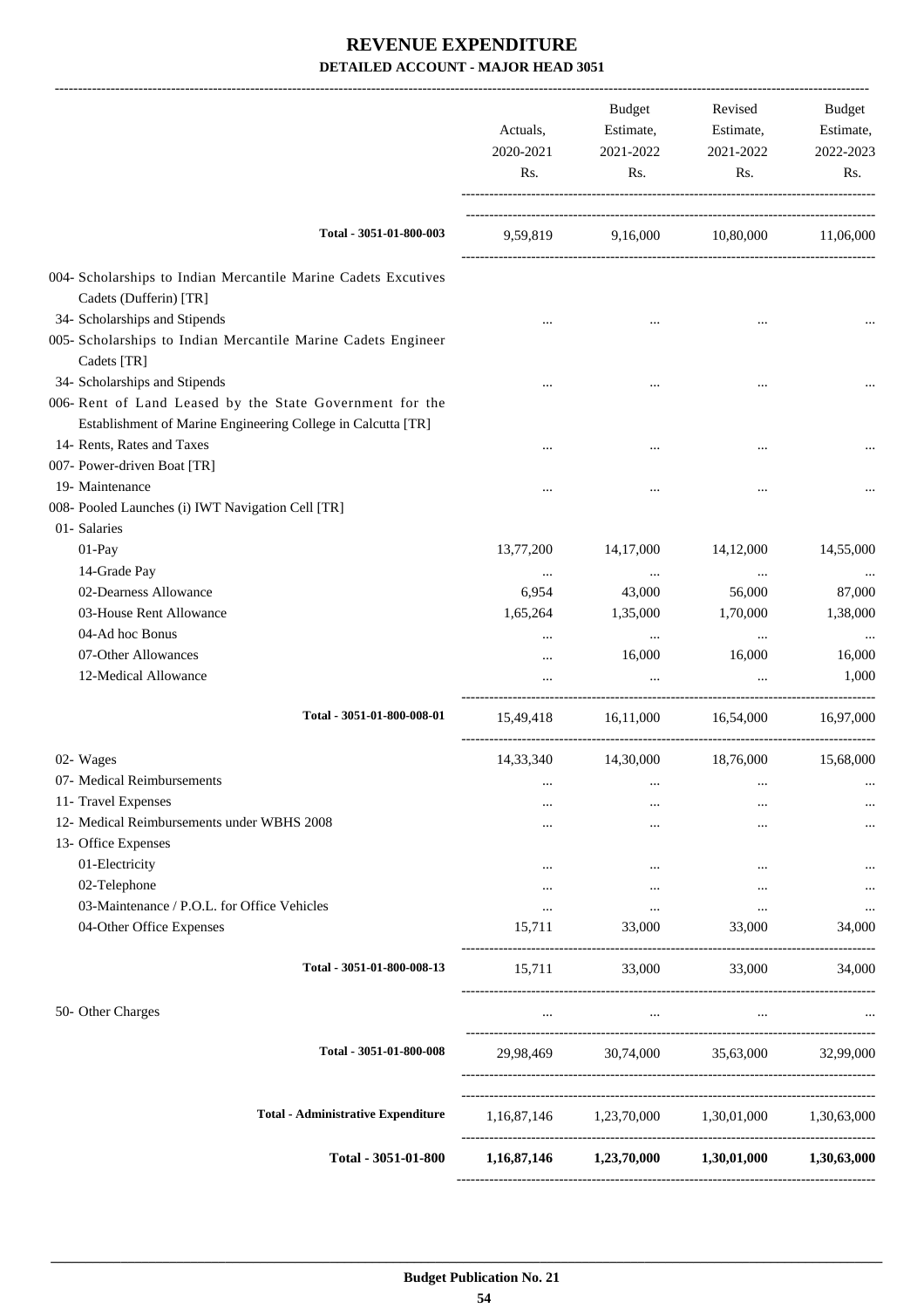|                                                                           | Actuals,<br>2020-2021<br>Rs. | Budget<br>Estimate,<br>2021-2022<br>Rs.         | Revised<br>Estimate,<br>2021-2022<br>Rs. | <b>Budget</b><br>Estimate,<br>2022-2023<br>Rs. |
|---------------------------------------------------------------------------|------------------------------|-------------------------------------------------|------------------------------------------|------------------------------------------------|
| Voted<br>Charged                                                          | $\cdots$                     | 1,16,87,146 1,23,70,000 1,30,01,000<br>$\cdots$ | $\cdots$                                 | 1,30,63,000                                    |
| DETAILED ACCOUNT NO. 3051 - DEDUCT RECOVERIES IN REDUCTION OF EXPENDITURE |                              |                                                 |                                          |                                                |
| 01 - MAJOR PORTS                                                          |                              |                                                 |                                          |                                                |
| 105- Dock-yard and Dry Docking                                            |                              |                                                 |                                          |                                                |
| Administrative Expenditure                                                |                              |                                                 |                                          |                                                |
| 001-Establishment of a Repairing and Servicing Yard [TR]                  |                              |                                                 |                                          |                                                |
| 70-Deduct Recoveries                                                      |                              |                                                 |                                          |                                                |
| 01-Others                                                                 | $\cdots$                     | $-1,000$                                        | $-1,000$                                 | $-1,000$                                       |
| 02-W.B.H.S. 2008                                                          | $\cdots$                     | $\cdots$                                        | $\ldots$                                 |                                                |
|                                                                           |                              |                                                 |                                          |                                                |
| Total - 105 - Deduct - Recoveries                                         | $\cdots$                     | $-1,000$                                        | $-1,000$                                 | $-1,000$                                       |
| 800- Other Expenditure                                                    |                              |                                                 |                                          |                                                |
| Administrative Expenditure                                                |                              |                                                 |                                          |                                                |
| 001-Pooled Launches [TR]                                                  |                              |                                                 |                                          |                                                |
| 70-Deduct Recoveries                                                      |                              |                                                 |                                          |                                                |
| 01-Others                                                                 | $\cdots$                     | $\cdots$                                        | $-1,000$                                 | $-1,000$                                       |
| 02-W.B.H.S. 2008                                                          |                              | $\cdots$                                        | $\cdots$                                 |                                                |
| 003-Port Establishment Administration of Inland Steam Vessels             |                              |                                                 |                                          |                                                |
| (Amendment) Act. [TR]                                                     |                              |                                                 |                                          |                                                |
| 70-Deduct Recoveries                                                      |                              |                                                 |                                          |                                                |
| 01-Others                                                                 | $\ddotsc$                    | $\cdots$                                        | $-1,000$                                 | $-1,000$                                       |
| 02-W.B.H.S. 2008                                                          | $\cdots$                     | $\cdots$                                        | $\cdots$                                 | $\cdots$                                       |
| 008-Pooled Launches (i) IWT Navigation Cell [TR]                          |                              |                                                 |                                          |                                                |
| 70-Deduct Recoveries                                                      |                              |                                                 |                                          |                                                |
| 01-Others                                                                 | $\cdots$                     | $-1,000$                                        | $\cdots$                                 |                                                |
| 02-W.B.H.S. 2008                                                          | $\cdots$                     | $\cdots$                                        | $\cdots$                                 | $\ldots$                                       |
| Total - 800 - Deduct - Recoveries                                         | $\cdots$                     | $-1,000$                                        | $-2,000$                                 | $-2,000$                                       |
| 911- Deduct Recoveries of Overpayments                                    |                              |                                                 |                                          |                                                |
| Administrative Expenditure                                                |                              |                                                 |                                          |                                                |
| 001-Establishment of a Repairing and Servicing Yard [TR]                  |                              |                                                 |                                          |                                                |
| 70-Deduct Recoveries                                                      |                              |                                                 |                                          |                                                |
| 01-Others                                                                 | $\cdots$                     | $-1,000$                                        | $\cdots$                                 |                                                |
| 002-Establishment of a Repairing and Servicing Yard [TR]                  |                              |                                                 |                                          |                                                |
| 70-Deduct Recoveries                                                      |                              |                                                 |                                          |                                                |
| 01-Others                                                                 | $\cdots$                     | $\cdots$                                        | $\cdots$                                 |                                                |
|                                                                           |                              |                                                 |                                          |                                                |
| Total - 911 - Deduct - Recoveries                                         | $\cdots$                     | $-1,000$                                        | $\cdots$                                 |                                                |
|                                                                           |                              |                                                 |                                          |                                                |

**80- General**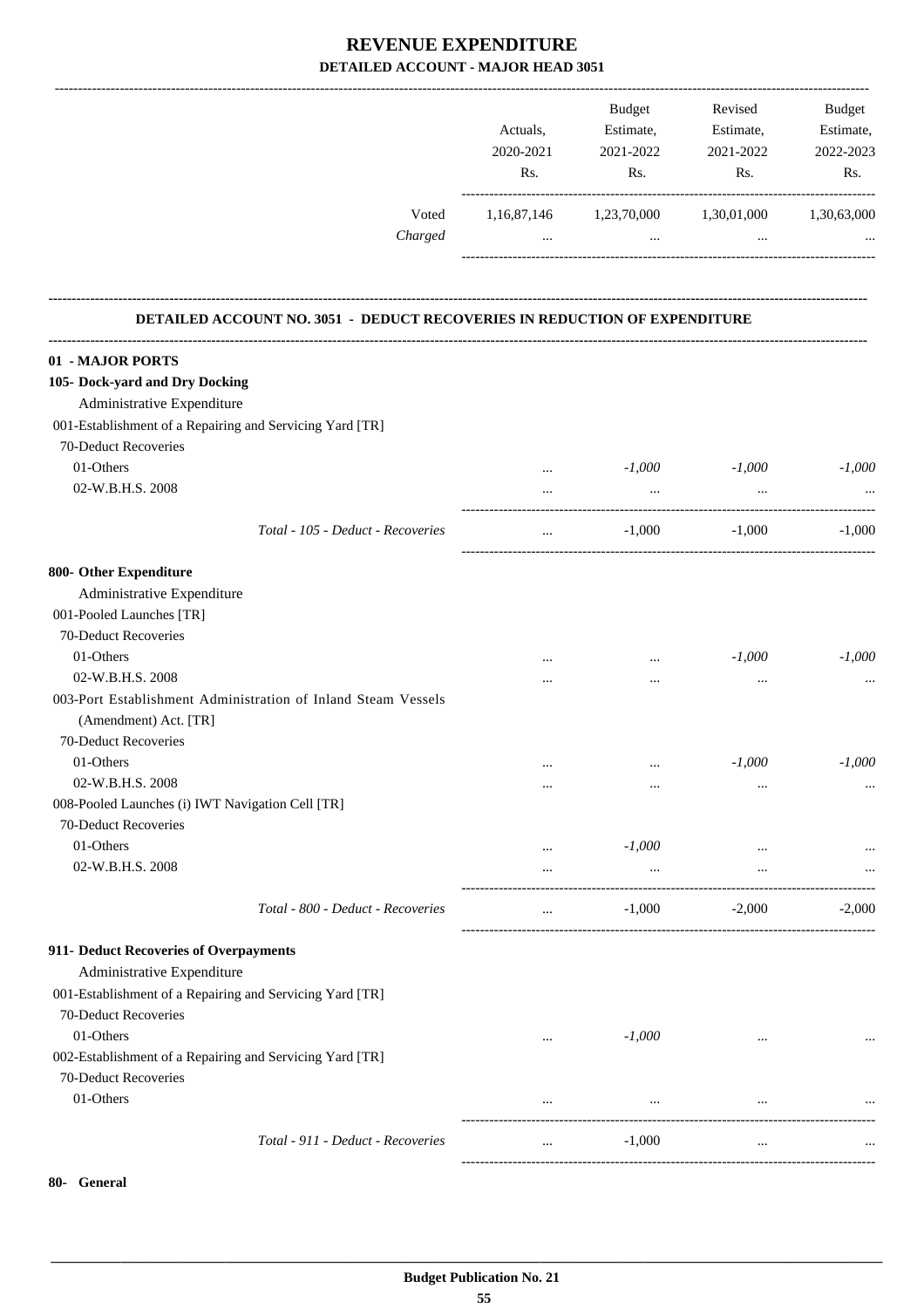|                                          | Actuals.<br>2020-2021 | <b>Budget</b><br>Estimate,<br>2021-2022 | Revised<br>Estimate,<br>2021-2022 | <b>Budget</b><br>Estimate,<br>2022-2023 |
|------------------------------------------|-----------------------|-----------------------------------------|-----------------------------------|-----------------------------------------|
|                                          | Rs.                   | Rs.                                     | Rs.                               | Rs.                                     |
| 911- Deduct Recoveries of Overpayments   |                       |                                         |                                   |                                         |
| Administrative Expenditure               |                       |                                         |                                   |                                         |
| 002-Port Establishment Marine Court [TR] |                       |                                         |                                   |                                         |
| 70-Deduct Recoveries                     |                       |                                         |                                   |                                         |
| 01-Others                                | $\cdots$              | $\cdots$                                | $\cdots$                          | $\cdots$                                |
| 02-W.B.H.S. 2008                         | $\cdots$              | $\cdots$                                | $\cdots$                          | $\cdots$                                |
| Total - 911 - Deduct - Recoveries        | $\cdots$              | $\cdots$                                | $\cdots$                          | $\cdots$                                |
| Total - 3051 - Deduct - Recoveries       | $\cdots$              | $-3,000$                                | $-3,000$                          | $-3.000$                                |

-----------------------------------------------------------------------------------------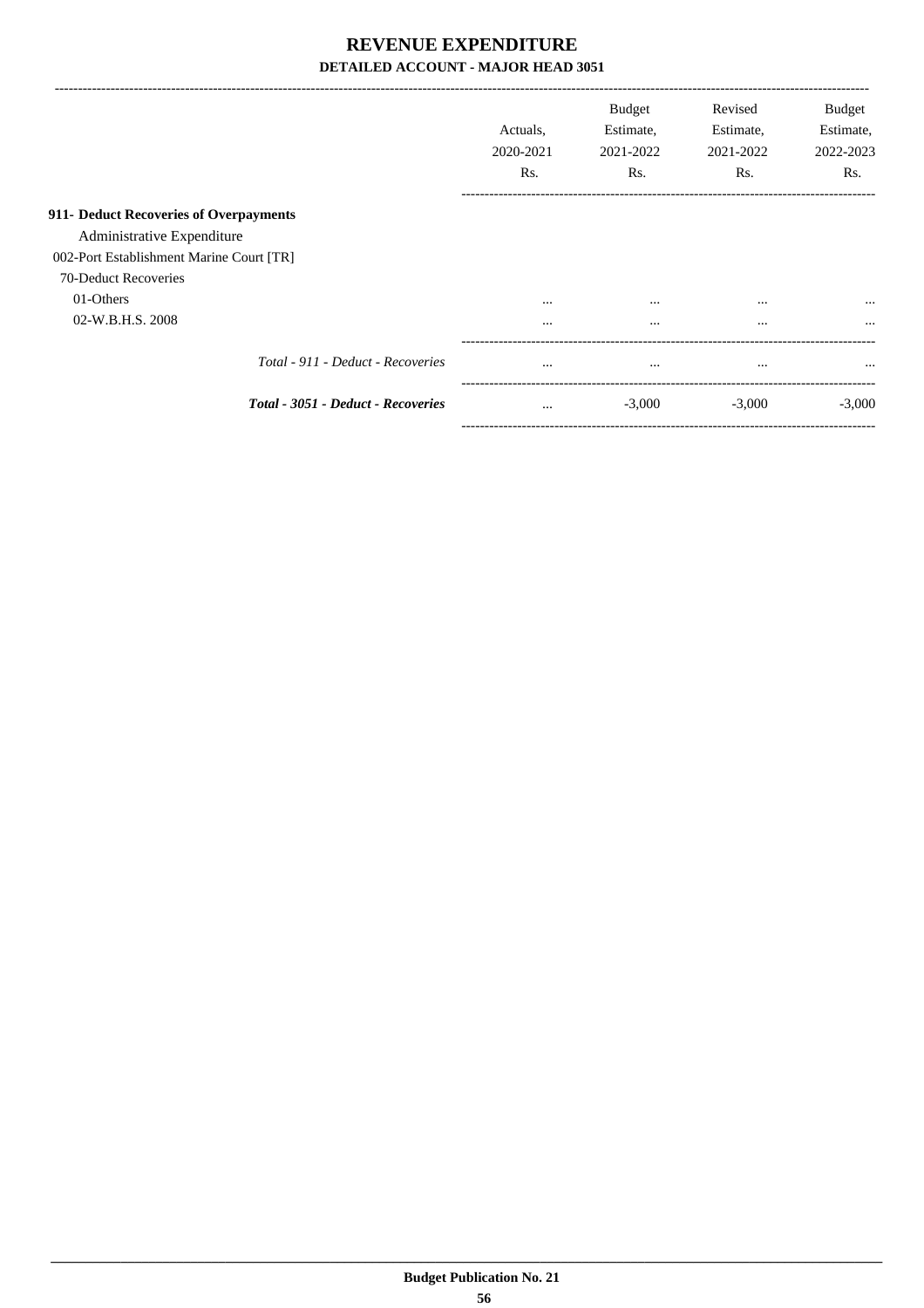# **REVENUE EXPENDITURE**

### **DEMAND No. 53**

# **Transport Department**

**C - Economic Services - (g) Transport**

**Head of Account : 3053 - Civil Aviation**

| Voted Rs. 1,63,00,000 | <b>Charged Rs. Nil</b>     |                            | Total Rs. 1,63,00,000 |             |                  |
|-----------------------|----------------------------|----------------------------|-----------------------|-------------|------------------|
|                       |                            |                            | Voted Rs.             | Charged Rs. | <b>Total Rs.</b> |
|                       | <b>Gross Expenditure</b>   |                            | 1,63,00,000           | $\cdots$    | 1,63,00,000      |
|                       | <b>Deduct - Recoveries</b> |                            | $-2,000$              |             | $-2,000$         |
|                       | <b>Net Expenditure</b>     |                            | 1,62,98,000           | $\cdots$    | 1,62,98,000      |
|                       |                            | <b>REVENUE EXPENDITURE</b> |                       |             |                  |
|                       |                            | <b>ABSTRACT ACCOUNT</b>    |                       |             |                  |

---------------------------------------------------------------------------------------------------------------------------------------------------------------------------------

|                     |                                         |                                                                            |                                                        | <b>Budget</b>                     | Revised                                                 | Budget    |
|---------------------|-----------------------------------------|----------------------------------------------------------------------------|--------------------------------------------------------|-----------------------------------|---------------------------------------------------------|-----------|
|                     |                                         |                                                                            | Actuals,                                               | Estimate,                         | Estimate,                                               | Estimate, |
|                     |                                         |                                                                            | 2020-2021                                              | 2021-2022                         | 2021-2022                                               | 2022-2023 |
|                     |                                         |                                                                            | Rs.                                                    | Rs.                               | Rs.                                                     | Rs.       |
|                     | 003- Training and Education             |                                                                            |                                                        |                                   |                                                         |           |
|                     | Administrative Expenditure              |                                                                            |                                                        |                                   | 1,54,15,268 1,51,69,000 1,22,16,000 1,26,75,000         |           |
|                     | <b>State Development Schemes</b>        |                                                                            | 10,13,599                                              | 25,00,000                         | 2,00,00,000                                             | 26,25,000 |
|                     |                                         | <b>Total - 003</b>                                                         |                                                        |                                   | $1,64,28,867$ $1,76,69,000$ $3,22,16,000$ $1,53,00,000$ |           |
|                     |                                         | Total - 00                                                                 |                                                        |                                   | $1,64,28,867$ $1,76,69,000$ $3,22,16,000$ $1,53,00,000$ |           |
|                     | <b>60 - OTHER AERONAUTICAL SERVICES</b> |                                                                            |                                                        |                                   |                                                         |           |
| 101- Communications |                                         |                                                                            |                                                        |                                   |                                                         |           |
|                     | Administrative Expenditure              |                                                                            |                                                        | 50,40,352 10,00,000 50,40,000     |                                                         | 10,00,000 |
|                     |                                         | <b>Total - 101</b>                                                         |                                                        |                                   | 50,40,352 10,00,000 50,40,000 10,00,000                 |           |
|                     |                                         | Total - 60                                                                 |                                                        | 50,40,352 10,00,000 50,40,000     |                                                         | 10,00,000 |
|                     |                                         | <b>Grand Total - Gross</b>                                                 |                                                        |                                   | 2,14,69,219 1,86,69,000 3,72,56,000 1,63,00,000         |           |
|                     |                                         |                                                                            |                                                        |                                   | Voted 2,14,69,219 1,86,69,000 3,72,56,000 1,63,00,000   |           |
|                     |                                         | Charged                                                                    | and the contract of the contract of                    | and the company of the company of |                                                         |           |
|                     |                                         | Administrative Expenditure 2,04,55,620 1,61,69,000 1,72,56,000 1,36,75,000 |                                                        |                                   |                                                         |           |
|                     |                                         | State Development Schemes 10,13,599 25,00,000 2,00,00,000 26,25,000        |                                                        |                                   |                                                         |           |
|                     |                                         | <b>Deduct Recoveries</b>                                                   | <u>and a strategic control and a strategic control</u> | $-1,000$                          | $-2,000$                                                | $-2,000$  |
|                     |                                         |                                                                            |                                                        |                                   |                                                         |           |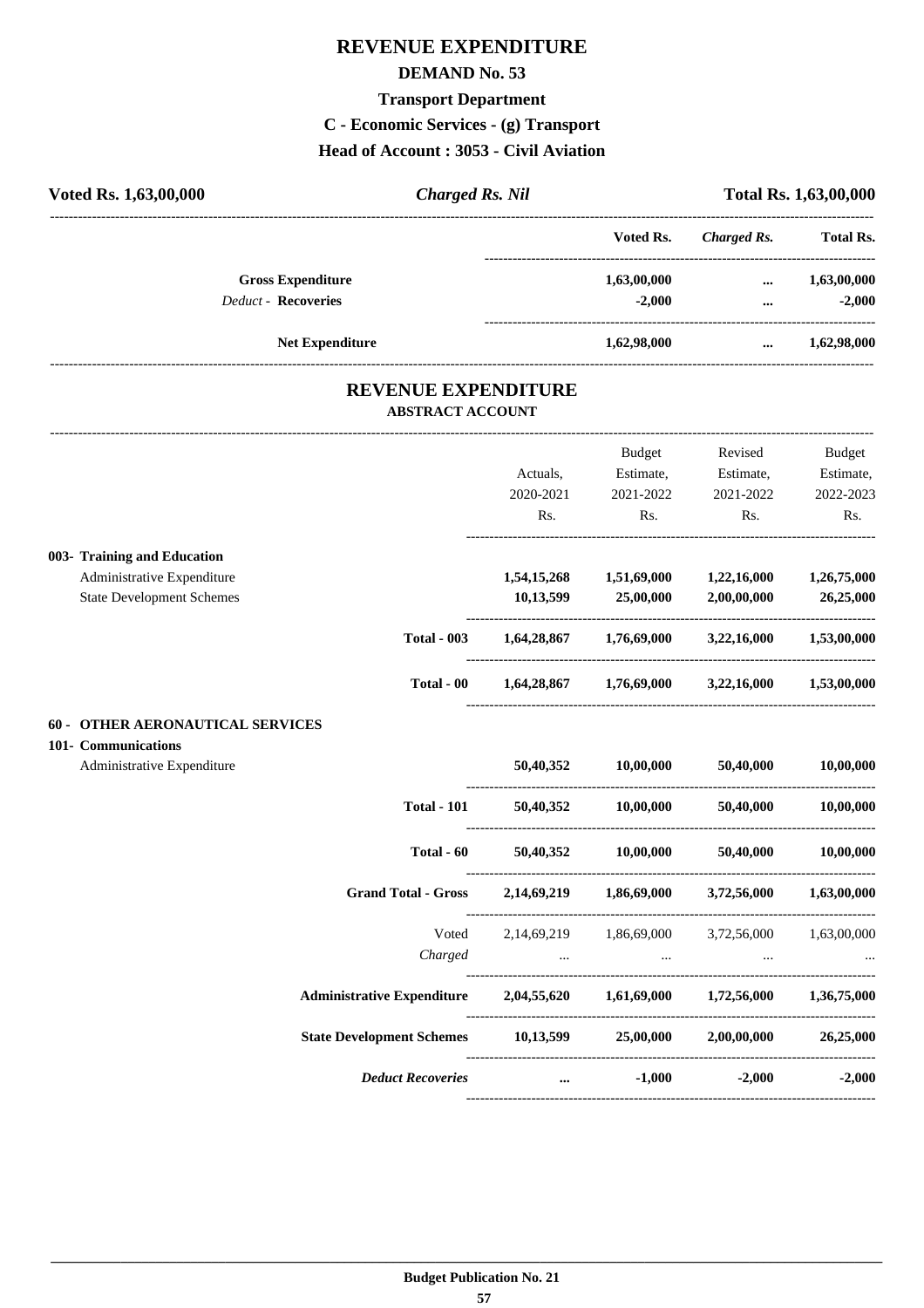### **REVENUE EXPENDITURE ABSTRACT ACCOUNT**

|                          | Actuals,<br>2020-2021<br>Rs. | <b>Budget</b><br>Estimate,<br>2021-2022<br>Rs. | Revised<br>Estimate,<br>2021-2022<br>Rs. | <b>Budget</b><br>Estimate,<br>2022-2023<br>Rs. |
|--------------------------|------------------------------|------------------------------------------------|------------------------------------------|------------------------------------------------|
| <b>Grand Total - Net</b> | 2,14,69,219                  | 1,86,68,000                                    | 3,72,54,000                              | 1,62,98,000                                    |
| Voted<br>Charged         | 2,14,69,219<br>$\cdots$      | 1,86,68,000<br>                                | 3,72,54,000<br>                          | 1,62,98,000<br>$\cdots$                        |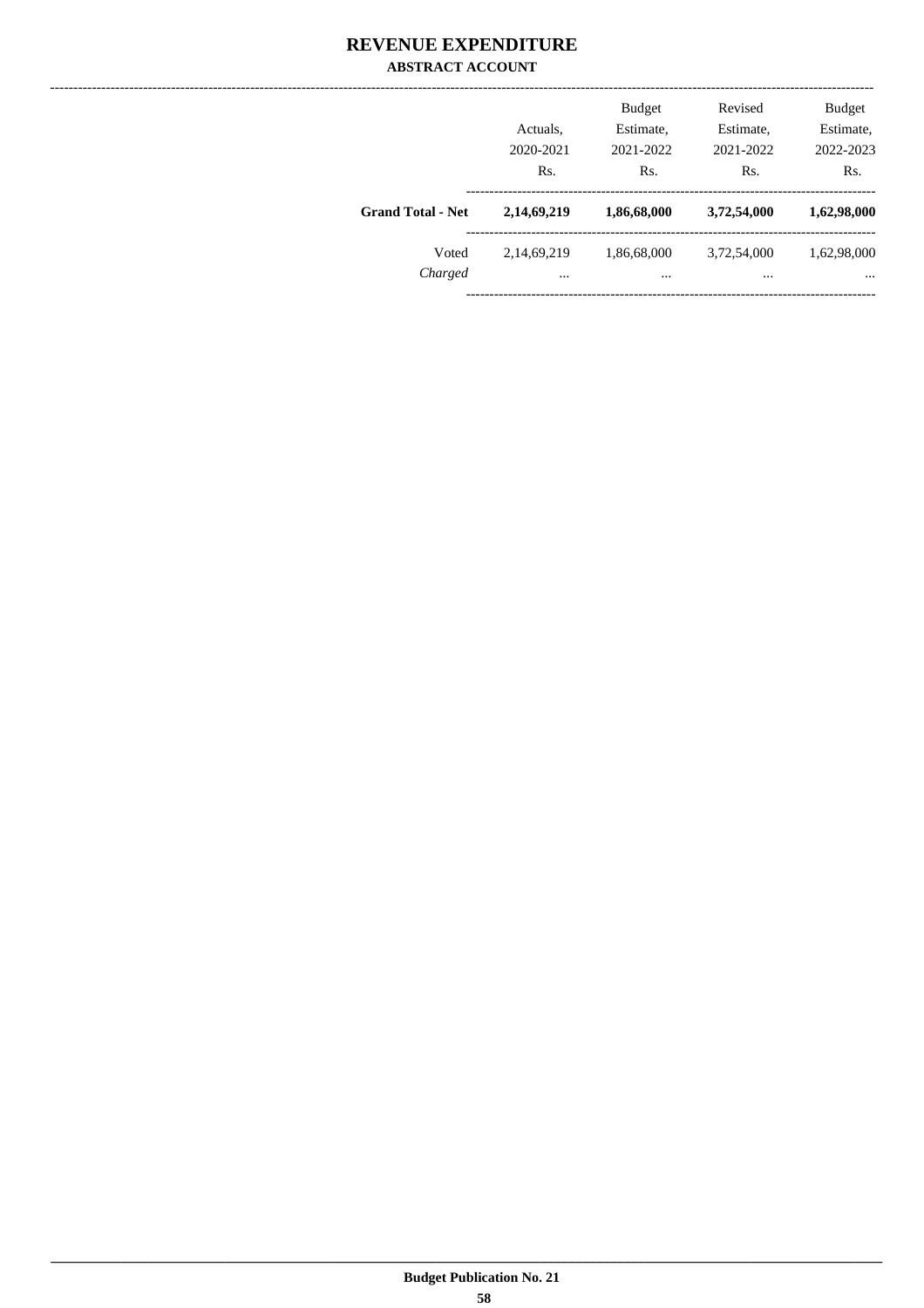|                                                              |                  | Budget               | Revised                                                                     | <b>Budget</b>    |
|--------------------------------------------------------------|------------------|----------------------|-----------------------------------------------------------------------------|------------------|
|                                                              | Actuals,         | Estimate,            | Estimate,                                                                   | Estimate,        |
|                                                              | 2020-2021<br>Rs. | 2021-2022<br>Rs.     | 2021-2022<br>Rs.                                                            | 2022-2023<br>Rs. |
|                                                              |                  |                      |                                                                             |                  |
| DETAILED ACCOUNT NO. 3053-00-003 - TRAINING AND EDUCATION    |                  |                      |                                                                             |                  |
| 003- Training and Education                                  |                  |                      |                                                                             |                  |
| <b>Administrative Expenditure</b>                            |                  |                      |                                                                             |                  |
| 001- Scheme for Training in Aviation in West Bengal [TR]     |                  |                      |                                                                             |                  |
| 01- Salaries                                                 |                  |                      |                                                                             |                  |
| 01-Pay                                                       | 49,01,928        | 76,62,000            | 50,00,000                                                                   | 51,50,000        |
| 14-Grade Pay                                                 |                  | $\cdots$             | $\cdots$                                                                    |                  |
| 02-Dearness Allowance                                        | 16,758           | 2,30,000             | 2,00,000                                                                    | 3,09,000         |
| 03-House Rent Allowance                                      | 4,73,724         | 7,28,000             | 4,75,000                                                                    | 4,89,000         |
| 04-Ad hoc Bonus                                              | 16,800           | 22,000               | 17,000                                                                      | 17,000           |
| 07-Other Allowances                                          | 3,180            | 9,000                | 3,000                                                                       | 3,000            |
| 12-Medical Allowance                                         |                  | $\cdots$             | 1,000                                                                       | 1,000            |
| Total - 3053-00-003-001-01                                   | 54, 12, 390      | 86,51,000            | 56,96,000                                                                   | 59,69,000        |
| 07- Medical Reimbursements                                   | $\cdots$         | $\cdots$             | $\cdots$                                                                    |                  |
| 11- Travel Expenses                                          |                  | 1,62,000             | 1,62,000                                                                    | 1,65,000         |
| 12- Medical Reimbursements under WBHS 2008                   | 88,339           | 1,91,000             | 1,91,000                                                                    | 1,95,000         |
| 13- Office Expenses                                          |                  |                      |                                                                             |                  |
| 01-Electricity                                               | 2,21,114         | 3,49,000             | 3,49,000                                                                    | 3,56,000         |
| 02-Telephone                                                 | 1,08,842         | 1,36,000             | 1,36,000                                                                    | 1,39,000         |
| 03-Maintenance / P.O.L. for Office Vehicles                  | 1,60,471         | 1,62,000             | 1,64,000                                                                    | 1,67,000         |
| 04-Other Office Expenses                                     | 1.49.871         | 1,36,000             | 1,36,000                                                                    | 1,39,000         |
|                                                              |                  |                      |                                                                             |                  |
| Total - 3053-00-003-001-13                                   | 6.40.298         | 7,83,000             | 7,85,000                                                                    | 8.01.000         |
| 19- Maintenance                                              | 41,899           | 96,000               | 96,000                                                                      | 1,00,000         |
| 50- Other Charges                                            | 92,32,342        | 52,86,000            | 52,86,000                                                                   | 54,45,000        |
| 78- Outsourcing of Services                                  |                  |                      | and the state of the state of<br>$\mathbf{r}$ , $\mathbf{r}$ , $\mathbf{r}$ |                  |
| <b>Total - Administrative Expenditure</b>                    |                  |                      | 1,54,15,268 1,51,69,000 1,22,16,000 1,26,75,000                             |                  |
| <b>State Development Schemes</b>                             |                  |                      |                                                                             |                  |
| 002- Development of Flying Training Institute of Behala [TR] |                  |                      |                                                                             |                  |
| 27- Minor Works/ Maintenance                                 |                  |                      | 10,13,599 25,00,000 2,00,00,000                                             | 26,25,000        |
| <b>Total - State Development Schemes</b>                     |                  |                      | 10,13,599 25,00,000 2,00,00,000 26,25,000                                   |                  |
| Total - 3053-00-003                                          |                  |                      | $1,64,28,867$ $1,76,69,000$ $3,22,16,000$ $1,53,00,000$                     |                  |
| Voted                                                        |                  |                      | 1,64,28,867 1,76,69,000 3,22,16,000 1,53,00,000                             |                  |
| Charged                                                      | $\ddotsc$        | $\sim$ $\sim$ $\sim$ | <b>Contract</b>                                                             |                  |
|                                                              |                  |                      |                                                                             |                  |

#### **DETAILED ACCOUNT NO. 3053-60-101 - COMMUNICATIONS .**

**60 - OTHER AERONAUTICAL SERVICES**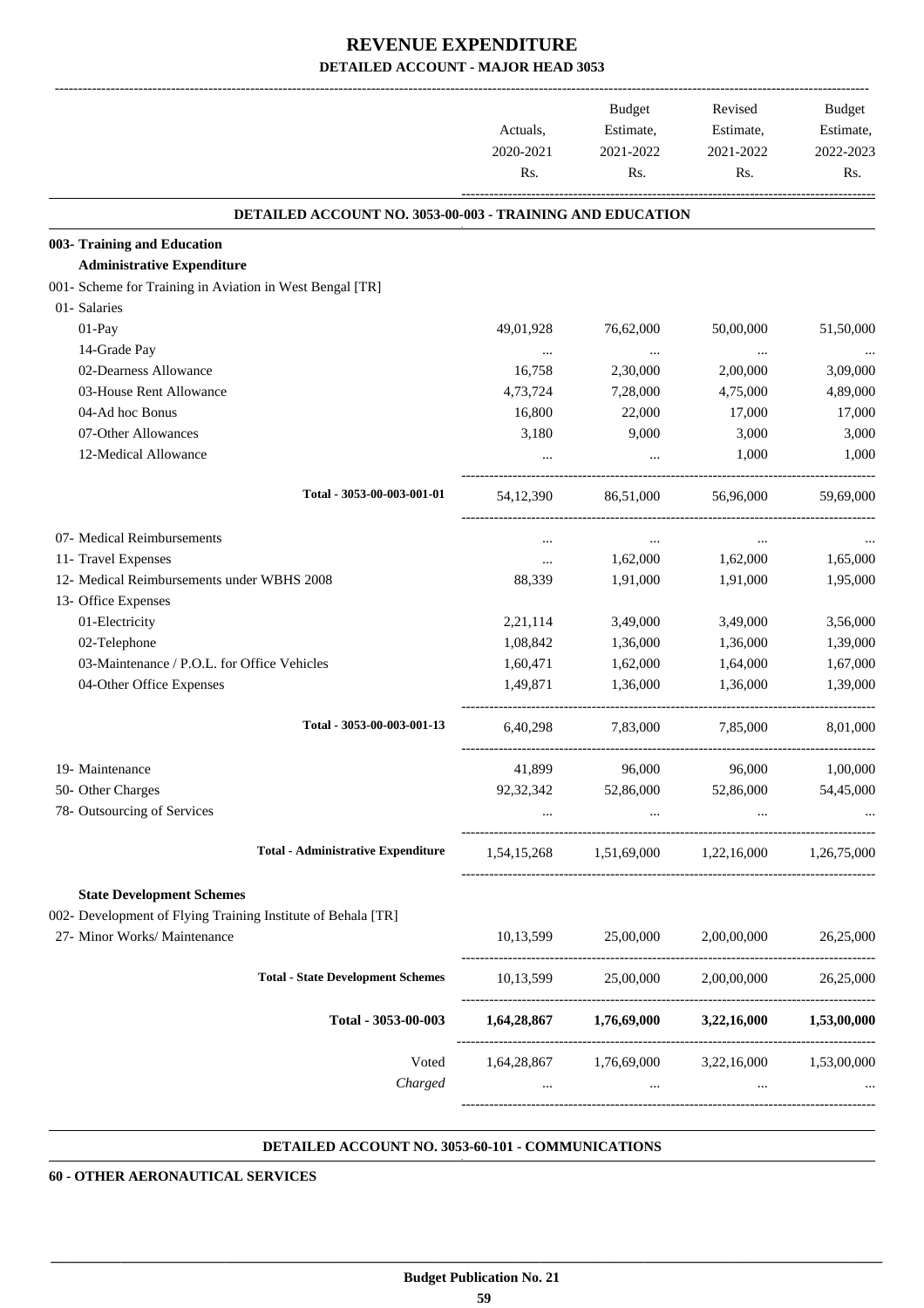|                                                                                                               | Actuals,<br>2020-2021<br>Rs. | <b>Budget</b><br>Estimate,<br>2021-2022<br>Rs. | Revised<br>Estimate,<br>2021-2022<br>Rs. | <b>Budget</b><br>Estimate,<br>2022-2023<br>Rs. |
|---------------------------------------------------------------------------------------------------------------|------------------------------|------------------------------------------------|------------------------------------------|------------------------------------------------|
| 101- Communications                                                                                           |                              |                                                |                                          |                                                |
| <b>Administrative Expenditure</b>                                                                             |                              |                                                |                                          |                                                |
| 001- Viability Gap Funding (VGF) Assistance [TR]                                                              |                              |                                                |                                          |                                                |
| 33- Subsidies                                                                                                 |                              |                                                |                                          |                                                |
| 05-Other Subsidies                                                                                            | 50,40,352                    | 10,00,000                                      | 50,40,000                                | 10,00,000                                      |
| <b>Total - Administrative Expenditure</b>                                                                     |                              | 50,40,352 10,00,000                            | 50,40,000                                | 10,00,000                                      |
| Total - 3053-60-101                                                                                           | 50,40,352                    | 10,00,000                                      | 50,40,000                                | 10,00,000                                      |
| Voted<br>Charged                                                                                              | 50,40,352<br>$\cdots$        | 10,00,000<br>$\cdots$                          | 50,40,000<br>$\cdots$                    | 10,00,000                                      |
| DETAILED ACCOUNT NO. 3053 - DEDUCT RECOVERIES IN REDUCTION OF EXPENDITURE                                     |                              |                                                |                                          |                                                |
| Administrative Expenditure<br>001-Scheme for Training in Aviation in West Bengal [TR]<br>70-Deduct Recoveries |                              |                                                |                                          |                                                |
| 01-Others<br>02-W.B.H.S. 2008                                                                                 | $\cdots$<br>$\cdots$         | $-1,000$<br>$\ddots$                           | $-1,000$<br>$\ddots$                     |                                                |
| Total - 003 - Deduct - Recoveries                                                                             | $\cdots$                     | $-1,000$                                       | $-1,000$                                 | $-1,000$<br>$-1,000$                           |
| Administrative Expenditure<br>001-Scheme for Training in Aviation in West Bengal [TR]                         |                              |                                                |                                          |                                                |
| 70-Deduct Recoveries                                                                                          |                              |                                                |                                          |                                                |
| 003- Training and Education<br>911- Deduct Recoveries of Overpayments<br>01-Others<br>02-W.B.H.S. 2008        | $\cdots$                     | $\cdots$                                       | $-1,000$<br>$\ldots$                     | $-1,000$                                       |
| Total - 911 - Deduct - Recoveries                                                                             | $\cdots$                     | $\cdots$                                       | $-1,000$                                 | $-1,000$                                       |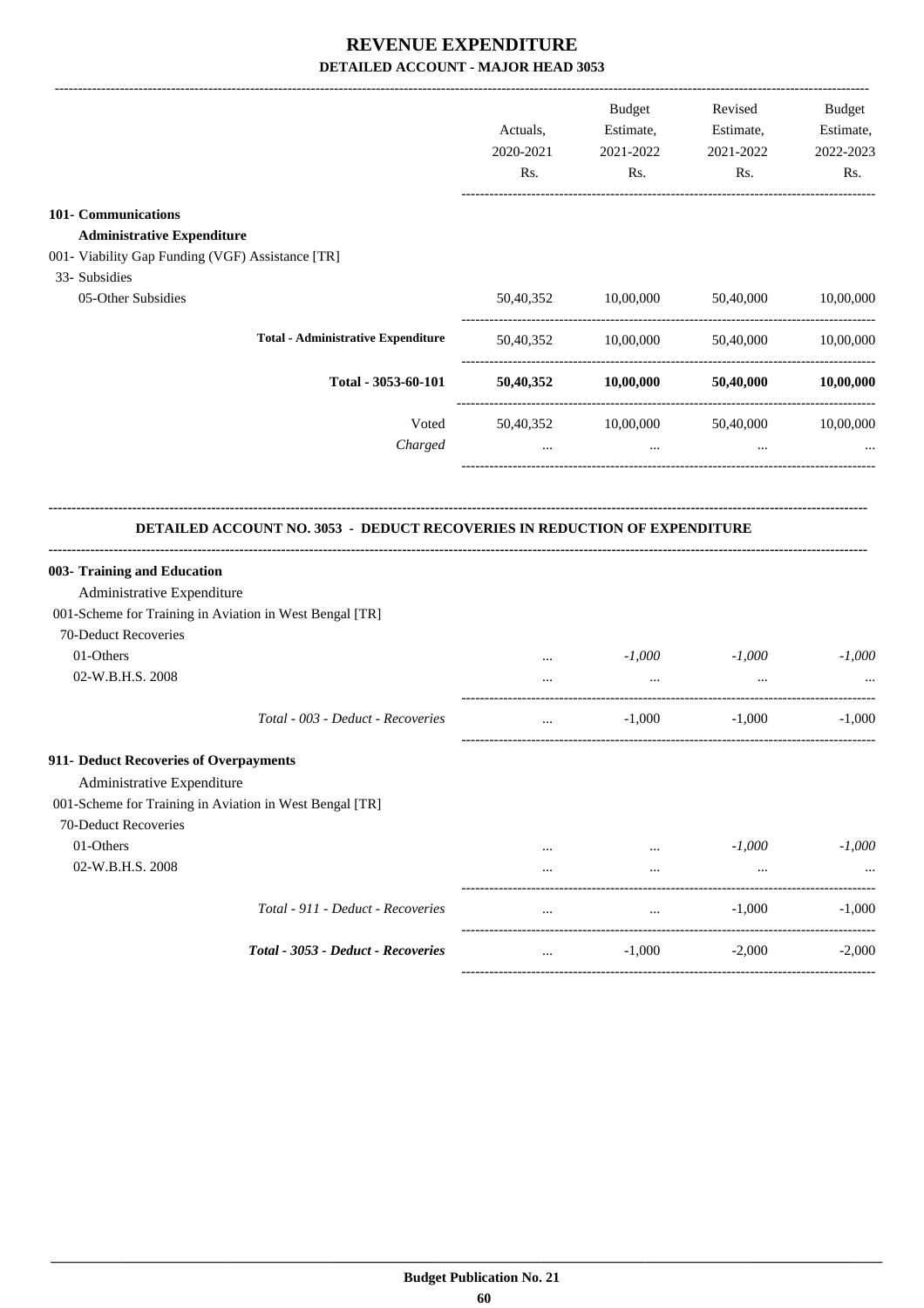# **REVENUE EXPENDITURE**

### **DEMAND No. 53**

# **Transport Department**

**C - Economic Services - (g) Transport**

**Head of Account : 3055 - Road Transport**

| Voted Rs. 780,49,36,000                                                                                                                                                     | <b>Charged Rs. Nil</b>  |                                                                       |                                         |                                                        | Total Rs. 780,49,36,000                 |
|-----------------------------------------------------------------------------------------------------------------------------------------------------------------------------|-------------------------|-----------------------------------------------------------------------|-----------------------------------------|--------------------------------------------------------|-----------------------------------------|
|                                                                                                                                                                             |                         |                                                                       | Voted Rs.                               |                                                        | Charged Rs. Total Rs.                   |
| <b>Gross Expenditure</b><br><b>Deduct - Recoveries</b>                                                                                                                      |                         |                                                                       | 780,49,36,000<br>$-100,00,03,000$       | $\cdots$<br>$\cdots$                                   | 780,49,36,000<br>$-100,00,03,000$       |
| <b>Net Expenditure</b>                                                                                                                                                      |                         |                                                                       | 680,49,33,000                           | $\cdots$                                               | 680,49,33,000                           |
|                                                                                                                                                                             | <b>ABSTRACT ACCOUNT</b> | <b>REVENUE EXPENDITURE</b>                                            |                                         |                                                        |                                         |
|                                                                                                                                                                             |                         | Actuals,<br>2020-2021<br>Rs.                                          | Budget<br>Estimate,<br>2021-2022<br>Rs. | Revised<br>Estimate,<br>2021-2022<br>Rs.               | Budget<br>Estimate,<br>2022-2023<br>Rs. |
| 001- Direction and Administration<br>Administrative Expenditure                                                                                                             |                         | 2,34,91,079                                                           |                                         | 2,58,43,000 2,45,78,000                                | 2,55,50,000                             |
|                                                                                                                                                                             | <b>Total - 001</b>      |                                                                       |                                         | 2,34,91,079 2,58,43,000 2,45,78,000 2,55,50,000        |                                         |
| 190- Assistance to Public Sector and Other Undertakings<br>Administrative Expenditure<br><b>State Development Schemes</b><br>State Development Schemes (Central Assistance) |                         | 998,70,21,139<br>11,51,60,391                                         | 15,00,00,000                            | 546, 35, 78, 000 1213, 00, 12, 000<br>12,42,03,000     | 546, 35, 78, 000<br>13,75,00,000        |
|                                                                                                                                                                             |                         | Total - 190 1010,21,81,530 561,35,78,000 1225,42,15,000 560,10,78,000 |                                         |                                                        |                                         |
| 196- Assitance to Zilla Parishads / District Level Panchayats<br><b>State Development Schemes</b>                                                                           |                         | 12,27,62,198                                                          | 35,00,00,000                            | 11,66,67,000                                           | 30,75,00,000                            |
|                                                                                                                                                                             | <b>Total - 196</b>      |                                                                       |                                         | $12,27,62,198$ $35,00,00,000$ $11,66,67,000$           | 30,75,00.000                            |
| 797- Transfer to Reserve Fund/Deposit Account<br>Administrative Expenditure<br><b>State Development Schemes</b>                                                             |                         | 72,23,20,096                                                          | 110,00,00,000                           | 100,00,00,000                                          | 100,00,00,000                           |
|                                                                                                                                                                             | <b>Total - 797</b>      |                                                                       |                                         | 72,23,20,096 110,00,00,000 100,00,00,000 100,00,00,000 |                                         |
| 800- Other Expenditure<br>Administrative Expenditure<br><b>State Development Schemes</b>                                                                                    |                         | 7,20,993<br>27,65,15,519                                              | 6,31,40,000<br>85,70,00,000             | 6,09,45,000<br>15,47,70,000                            | 6,09,58,000<br>80,98,50,000             |
|                                                                                                                                                                             | <b>Total - 800</b>      |                                                                       |                                         | 27,72,36,512 92,01,40,000 21,57,15,000                 | 87,08,08,000                            |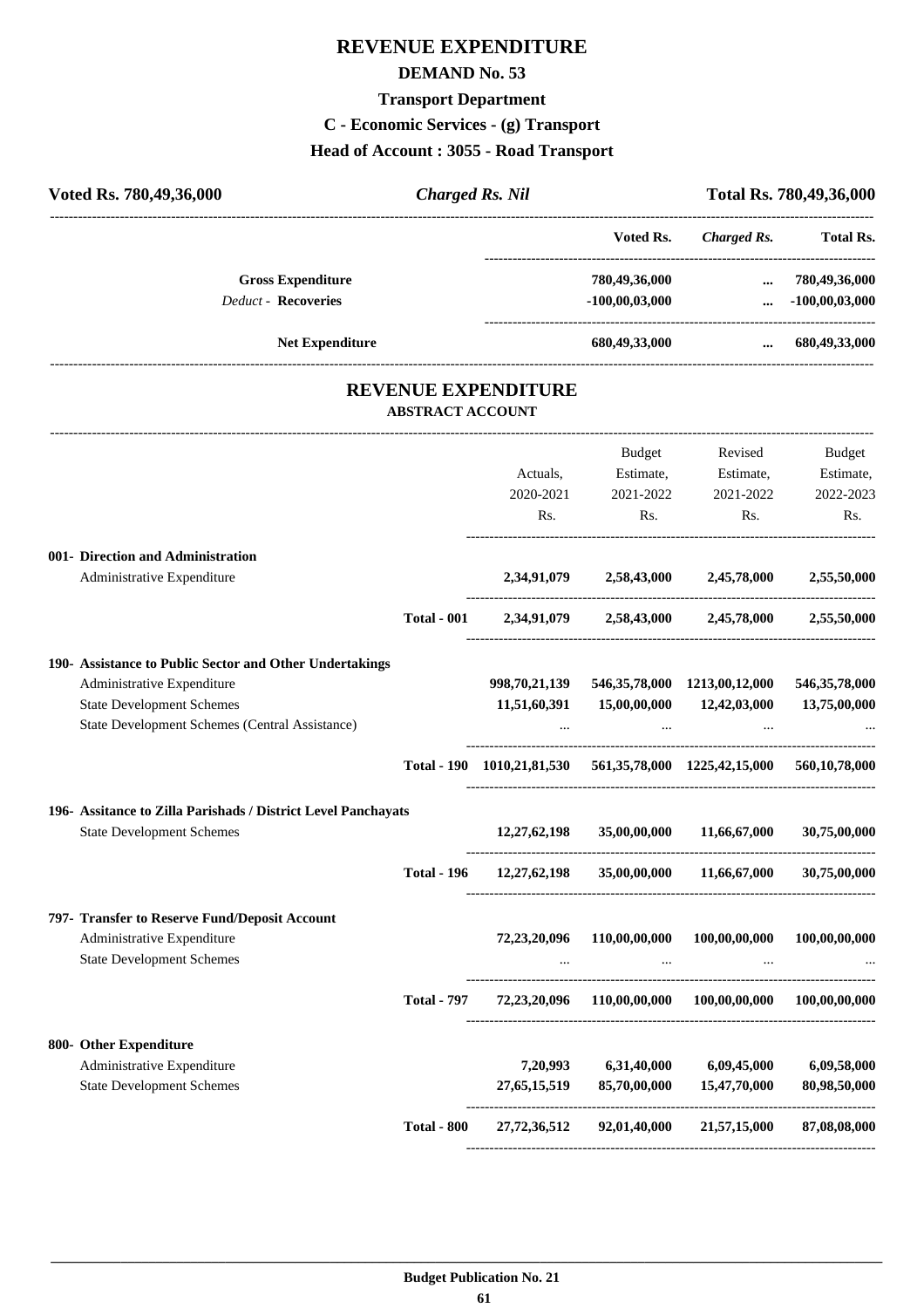### **REVENUE EXPENDITURE ABSTRACT ACCOUNT**

|                                                                                      |                                                                 | Budget                                                                                        | Revised                                                                                                              | Budget    |
|--------------------------------------------------------------------------------------|-----------------------------------------------------------------|-----------------------------------------------------------------------------------------------|----------------------------------------------------------------------------------------------------------------------|-----------|
|                                                                                      | Actuals.                                                        | Estimate,                                                                                     | Estimate,                                                                                                            | Estimate, |
|                                                                                      | 2020-2021                                                       | 2021-2022                                                                                     | 2021-2022                                                                                                            | 2022-2023 |
|                                                                                      | Rs.                                                             |                                                                                               | Rs.<br>Rs.                                                                                                           | Rs.       |
| Grand Total - Gross 1124,79,91,415 800,95,61,000 1361,11,75,000 780,49,36,000        |                                                                 |                                                                                               |                                                                                                                      |           |
|                                                                                      | Voted 1124,79,91,415 800,95,61,000 1361,11,75,000 780,49,36,000 |                                                                                               |                                                                                                                      |           |
| Charged                                                                              |                                                                 |                                                                                               | المستخدم المستخدم المستخدم المستخدم المستخدم المستخدم المستخدم المستخدم المستخدم المستخدم المستخدم المستخدم المستخدم |           |
| Administrative Expenditure 1073,35,53,307 665,25,61,000 1321,55,35,000 655,00,86,000 |                                                                 |                                                                                               |                                                                                                                      |           |
| State Development Schemes 51,44,38,108 135,70,00,000 39,56,40,000 125,48,50,000      |                                                                 |                                                                                               |                                                                                                                      |           |
| <b>State Development Schemes (Central Assistance)</b>                                | $\mathbf{r}$ and $\mathbf{r}$ are the set of $\mathbf{r}$       | $\cdots$                                                                                      |                                                                                                                      |           |
| Deduct Recoveries -73,14,87,403 -110,00,00,000 -121,87,38,000 -100,00,03,000         |                                                                 |                                                                                               |                                                                                                                      |           |
| Grand Total - Net 1051,65,04,012 690,95,61,000 1239,24,37,000 680,49,33,000          |                                                                 |                                                                                               |                                                                                                                      |           |
|                                                                                      | Voted 1051,65,04,012 690,95,61,000 1239,24,37,000 680,49,33,000 |                                                                                               |                                                                                                                      |           |
| Charged                                                                              |                                                                 | and the control of the control of the control of the control of the control of the control of |                                                                                                                      |           |
|                                                                                      |                                                                 |                                                                                               |                                                                                                                      |           |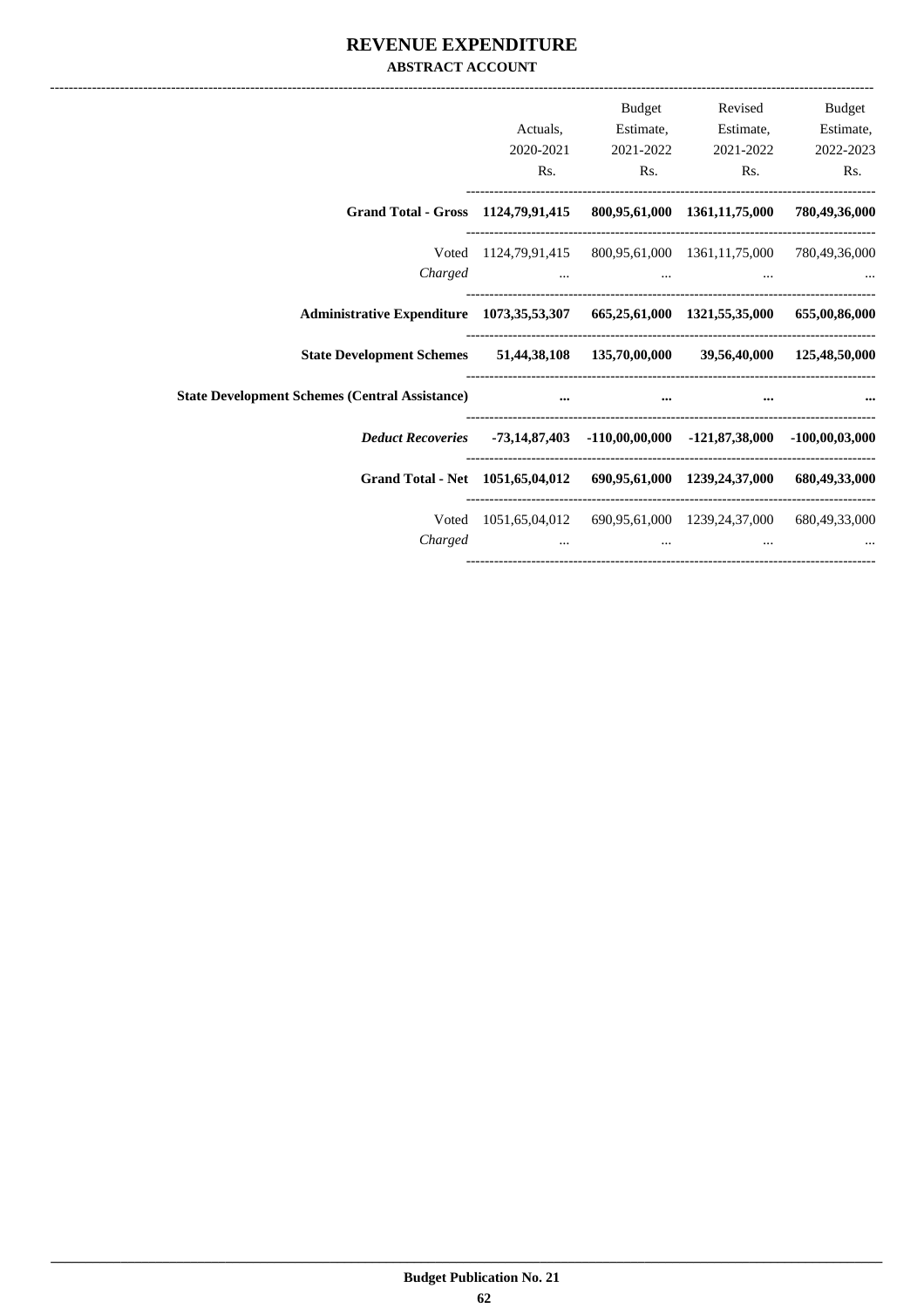|                                                                    | Actuals,<br>2020-2021<br>Rs. | Budget<br>Estimate,<br>2021-2022<br>Rs. | Revised<br>Estimate,<br>2021-2022<br>Rs. | Budget<br>Estimate,<br>2022-2023<br>Rs. |
|--------------------------------------------------------------------|------------------------------|-----------------------------------------|------------------------------------------|-----------------------------------------|
| DETAILED ACCOUNT NO. 3055-00-001 - DIRECTION AND ADMINISTRATION    |                              |                                         |                                          |                                         |
| 001- Direction and Administration                                  |                              |                                         |                                          |                                         |
| <b>Administrative Expenditure</b>                                  |                              |                                         |                                          |                                         |
| 001- Traffic and Transportation Wing [TR]                          |                              |                                         |                                          |                                         |
| 01- Salaries                                                       |                              |                                         |                                          |                                         |
| 01-Pay                                                             | 1,74,56,986                  | 1,92,24,000                             | 1,78,06,000                              | 1,83,40,000                             |
| 14-Grade Pay                                                       | $\cdots$                     | $\ddots$                                | $\ddots$                                 |                                         |
| 02-Dearness Allowance                                              | 83,922                       | 5,77,000                                | 7,12,000                                 | 11,00,000                               |
| 03-House Rent Allowance                                            | 19,42,188                    | 18,26,000                               | 18,26,000                                | 17,42,000                               |
| 04-Ad hoc Bonus                                                    | 33,600                       | 44,000                                  | 34,000                                   | 35,000                                  |
| 07-Other Allowances                                                | 8,410                        | 6,000                                   | 9,000                                    | 9,000                                   |
| 12-Medical Allowance                                               |                              | $\cdots$                                | 1,000                                    | 1,000                                   |
| Total - 3055-00-001-001-01                                         | 1,95,25,106                  | 2,16,77,000                             | 2,03,88,000                              | 2,12,27,000                             |
| 02- Wages                                                          | 86,031                       | 76,000                                  | 91,000                                   | 94,000                                  |
| 07- Medical Reimbursements                                         |                              |                                         |                                          |                                         |
| 11- Travel Expenses                                                | $\cdots$                     | $\cdots$                                |                                          |                                         |
| 12- Medical Reimbursements under WBHS 2008                         | 1,62,082                     | 2,09,000                                | 2,09,000                                 | 2,13,000                                |
| 13- Office Expenses                                                |                              |                                         |                                          |                                         |
| 01-Electricity                                                     | 47,577                       | 66,000                                  | 66,000                                   | 67,000                                  |
| 02-Telephone                                                       | 36,434                       | 48,000                                  | 48,000                                   | 49,000                                  |
| 04-Other Office Expenses                                           | 43,986                       | 30,000                                  | 30,000                                   | 31,000                                  |
| Total - 3055-00-001-001-13                                         | 1,27,997                     |                                         |                                          | 1,47,000                                |
|                                                                    |                              | 1,44,000                                | 1,44,000                                 |                                         |
| 14- Rents, Rates and Taxes                                         | $\cdots$                     | $\cdots$                                | $\cdots$                                 |                                         |
| 16- Publications                                                   | 1,53,978                     | 97,000                                  | 97,000                                   | 99,000                                  |
| 78- Outsourcing of Services                                        | 5,29,727                     | 6,94,000                                | 5,40,000                                 | 5,56,000                                |
| Total - 3055-00-001-001                                            |                              | 2,05,84,921 2,28,97,000                 | 2,14,69,000                              | 2,23,36,000                             |
| 002- Transportation Planning and Traffic Engineering Wing of T.P.& |                              |                                         |                                          |                                         |
| T.E. Directorate. [TR]                                             |                              |                                         |                                          |                                         |
| 01- Salaries                                                       |                              |                                         |                                          |                                         |
| 01-Pay                                                             | 16,46,000                    | 16,63,000                               | 16,87,000                                | 17,29,000                               |
| 14-Grade Pay                                                       | $\cdots$                     | $\cdots$                                | $\ldots$                                 |                                         |
| 02-Dearness Allowance                                              | 8,310                        | 50,000                                  | 67,000                                   | 1,04,000                                |
| 03-House Rent Allowance                                            | 1,43,664                     | 1,58,000                                | 1,60,000                                 | 1,64,000                                |
| 04-Ad hoc Bonus                                                    | 4,200                        | 4,000                                   | 5,000                                    | 4,000                                   |
| 07-Other Allowances                                                | $\cdots$                     | $\cdots$                                | $\ldots$                                 | $\cdots$                                |
| 12-Medical Allowance                                               | $\cdots$                     | $\cdots$                                | 1,000                                    | 1,000                                   |
| Total - 3055-00-001-002-01                                         | 18,02,174                    |                                         | 18,75,000 19,20,000                      | 20,02,000                               |
| 07- Medical Reimbursements                                         | $\ddotsc$                    | $\cdots$                                | $\cdots$                                 |                                         |
| 11- Travel Expenses                                                | $\cdots$                     | 23,000                                  | 23,000                                   | 23,000                                  |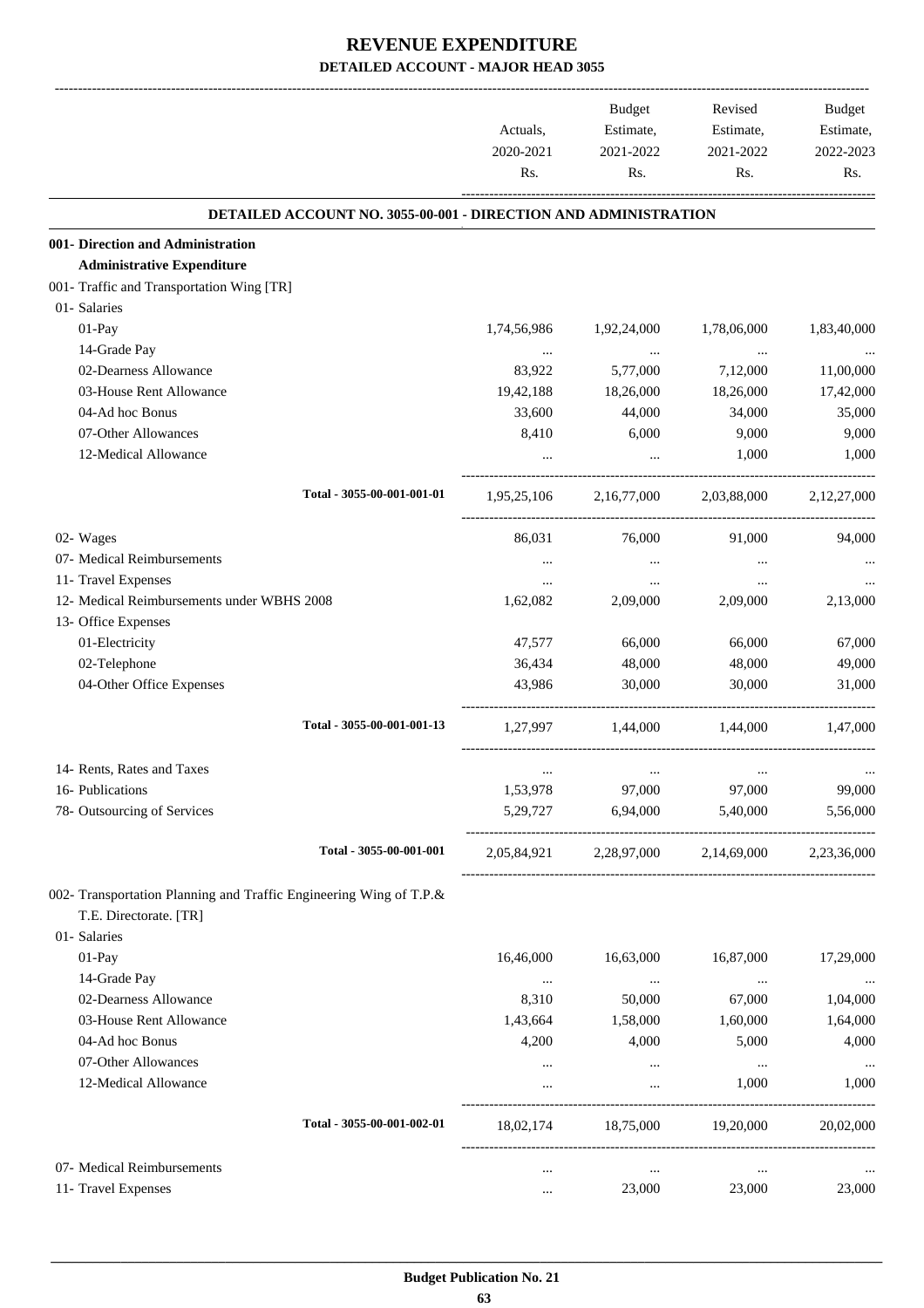|                                                                   | Actuals,<br>2020-2021<br>Rs.                                                                                                                                                                                                                                                                  | <b>Budget</b><br>2021-2022<br>Rs. | Revised<br>Estimate, Estimate,<br>2021-2022<br>Rs.                         | Budget<br>Estimate,<br>2022-2023<br>Rs. |
|-------------------------------------------------------------------|-----------------------------------------------------------------------------------------------------------------------------------------------------------------------------------------------------------------------------------------------------------------------------------------------|-----------------------------------|----------------------------------------------------------------------------|-----------------------------------------|
| 12- Medical Reimbursements under WBHS 2008                        |                                                                                                                                                                                                                                                                                               |                                   |                                                                            |                                         |
| 13- Office Expenses                                               |                                                                                                                                                                                                                                                                                               |                                   |                                                                            |                                         |
| 01-Electricity                                                    | $\cdots$                                                                                                                                                                                                                                                                                      | <b>Second Contract</b>            | <b>Contract Contract</b>                                                   |                                         |
| 02-Telephone                                                      | 4,753                                                                                                                                                                                                                                                                                         | 3,000                             | 3,000                                                                      | 3,000                                   |
| 03-Maintenance / P.O.L. for Office Vehicles                       |                                                                                                                                                                                                                                                                                               |                                   | 4,96,233 3,68,000 5,06,000                                                 | 5,16,000                                |
| 04-Other Office Expenses                                          |                                                                                                                                                                                                                                                                                               |                                   | 1,22,998 1,72,000 1,72,000                                                 | 1,75,000                                |
| Total - 3055-00-001-002-13                                        |                                                                                                                                                                                                                                                                                               |                                   | 6,23,984 5,43,000 6,81,000 6,94,000                                        |                                         |
| 14- Rents, Rates and Taxes                                        |                                                                                                                                                                                                                                                                                               |                                   | $4,80,000$ $5,05,000$ $4,85,000$ $4,95,000$                                |                                         |
| Total - 3055-00-001-002                                           |                                                                                                                                                                                                                                                                                               |                                   | 29,06,158 29,46,000 31,09,000 32,14,000                                    |                                         |
| 003- Maintenance of Parking Complexes for Transport Vehicles [TR] |                                                                                                                                                                                                                                                                                               |                                   |                                                                            |                                         |
| 02- Wages                                                         | $\cdots$                                                                                                                                                                                                                                                                                      | $\cdots$                          | $\cdots$                                                                   |                                         |
| 19- Maintenance                                                   | $\cdots$                                                                                                                                                                                                                                                                                      | $\cdots$                          | $\cdots$                                                                   |                                         |
| 50- Other Charges                                                 |                                                                                                                                                                                                                                                                                               | $\cdots$                          | $\cdots$                                                                   |                                         |
| <b>Total - Administrative Expenditure</b>                         |                                                                                                                                                                                                                                                                                               |                                   | 2,34,91,079 2,58,43,000 2,45,78,000 2,55,50,000                            |                                         |
| Total - 3055-00-001                                               |                                                                                                                                                                                                                                                                                               |                                   | 2,34,91,079 2,58,43,000 2,45,78,000 2,55,50,000                            |                                         |
| Charged                                                           | Voted 2,34,91,079 2,58,43,000 2,45,78,000 2,55,50,000<br><u>and the company of the company of the company of the company of the company of the company of the company of the company of the company of the company of the company of the company of the company of the company of the com</u> |                                   | $\mathbf{r}$ and $\mathbf{r}$ are all the set of $\mathbf{r}$<br>$\ddotsc$ |                                         |
|                                                                   |                                                                                                                                                                                                                                                                                               |                                   |                                                                            |                                         |

#### **DETAILED ACCOUNT NO. 3055-00-190 - ASSISTANCE TO PUBLIC SECTOR AND OTHER UNDERTAKINGS .**

.

| 190- Assistance to Public Sector and Other Undertakings       |                         |                  |               |                                                         |               |
|---------------------------------------------------------------|-------------------------|------------------|---------------|---------------------------------------------------------|---------------|
| <b>Administrative Expenditure</b>                             |                         |                  |               |                                                         |               |
| 001- Subsidy to the Calcutta State Transport Corporation [TR] |                         |                  |               |                                                         |               |
| 33- Subsidies                                                 |                         |                  |               |                                                         |               |
| 01-To STCs                                                    |                         | 302,86,73,484    | 152,57,55,000 | 364,40,00,000                                           | 152,57,55,000 |
|                                                               | Total - 3055-00-190-001 | 302,86,73,484    | 152,57,55,000 | 364,40,00,000                                           | 152,57,55,000 |
| 002- Subsidy to the Calcutta Tramways Company (1978)Ltd [TR]  |                         |                  |               |                                                         |               |
| 33- Subsidies                                                 |                         |                  |               |                                                         |               |
| 01-To STCs                                                    |                         | 322, 11, 12, 438 | 171,05,73,000 | 322,11,12,000                                           | 171,05,73,000 |
|                                                               | Total - 3055-00-190-002 |                  |               | 322,11,12,438 171,05,73,000 322,11,12,000 171,05,73,000 |               |
| 003- Subsidy to South Bengal State Transport Corporation [TR] |                         |                  |               |                                                         |               |
| 33- Subsidies                                                 |                         |                  |               |                                                         |               |
| 01-To STCs                                                    |                         | 142,07,66,527    | 72,64,37,000  | 150,82,27,000                                           | 72,64,37,000  |
|                                                               | Total - 3055-00-190-003 | 142,07,66,527    | 72,64,37,000  | 150,82,27,000                                           | 72,64,37,000  |
|                                                               |                         |                  |               |                                                         |               |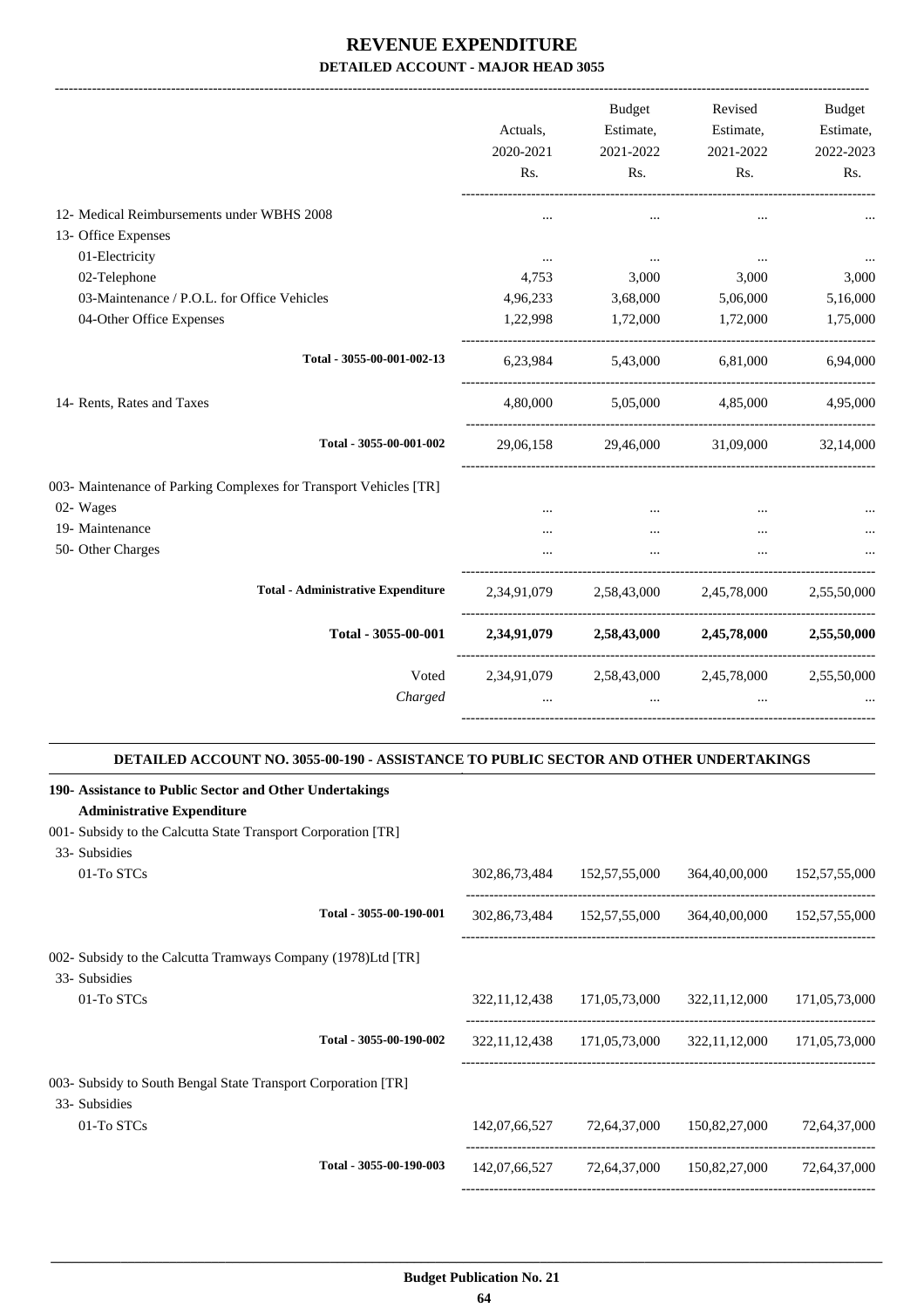|                                                                                                                 | Actuals,<br>2020-2021<br>Rs.                   | Budget<br>Estimate,<br>2021-2022<br>Rs. | Revised<br>Estimate,<br>2021-2022<br>Rs.                       | Budget<br>Estimate,<br>2022-2023<br>Rs. |
|-----------------------------------------------------------------------------------------------------------------|------------------------------------------------|-----------------------------------------|----------------------------------------------------------------|-----------------------------------------|
| 004- Subsidy to North Bengal State Transport Corporation [TR]                                                   |                                                |                                         |                                                                |                                         |
| 33- Subsidies                                                                                                   |                                                |                                         |                                                                |                                         |
| 01-To STCs                                                                                                      |                                                |                                         | 195,67,44,016  125,23,58,000  329,42,25,000  125,23,58,000     |                                         |
| Total - 3055-00-190-004                                                                                         |                                                |                                         | 195,67,44,016  125,23,58,000  329,42,25,000  125,23,58,000     |                                         |
| 005- Subsidy to West Bengal Surface Transport Corporation Ltd.<br>[TR]                                          |                                                |                                         |                                                                |                                         |
| 33- Subsidies                                                                                                   |                                                |                                         |                                                                |                                         |
| 01-To STCs                                                                                                      |                                                |                                         | 35,97,24,674 20,74,50,000 42,14,43,000 20,74,50,000            |                                         |
| Total - 3055-00-190-005                                                                                         |                                                |                                         | 35,97,24,674 20,74,50,000 42,14,43,000 20,74,50,000            |                                         |
| 011- Subsidy to CTC for implementation of VRS [TR]                                                              |                                                |                                         |                                                                |                                         |
| 33- Subsidies                                                                                                   |                                                |                                         |                                                                |                                         |
| 01-To STCs                                                                                                      | $\cdots$                                       | 5,000                                   | 5,000                                                          | 5,000                                   |
| Total - 3055-00-190-011                                                                                         | $\cdots$                                       | 5,000                                   | 5,000                                                          | 5,000                                   |
| 014- Grants to CTC for adjustment of Energy Bills of CESC [TR]<br>31- Grants-in-aid-GENERAL                     |                                                |                                         |                                                                |                                         |
| 02-Other Grants<br>015- Grants to H.R.B,C. for maintenance of Vidyasagar Setu [TR]<br>31- Grants-in-aid-GENERAL |                                                | $\cdots$                                | $\ddotsc$                                                      |                                         |
| 02-Other Grants                                                                                                 |                                                |                                         |                                                                |                                         |
| 021- Grants to H.R.B,C. for maintenance of Vidyasagar Setu [TR]<br>31- Grants-in-aid-GENERAL                    |                                                |                                         |                                                                |                                         |
| 02-Other Grants                                                                                                 |                                                | 4,10,00,000                             | 4,10,00,000                                                    | 4,10,00,000                             |
| Total - 3055-00-190-021                                                                                         | $\mathbf{1}$ and $\mathbf{1}$ and $\mathbf{1}$ |                                         | $4,10,00,000$ $4,10,00,000$ $4,10,00,000$                      |                                         |
| <b>Total - Administrative Expenditure</b>                                                                       |                                                |                                         | 998,70,21,139   546,35,78,000   1213,00,12,000   546,35,78,000 |                                         |
| <b>State Development Schemes</b>                                                                                |                                                |                                         |                                                                |                                         |
| 006- Grants to HIDCO for Reimbursement of the VAT for<br>Procurement of Buses Under JNNURM [TR]                 |                                                |                                         |                                                                |                                         |
| 31- Grants-in-aid-GENERAL<br>02-Other Grants                                                                    |                                                |                                         |                                                                |                                         |
| 007- Implementation of the Scheme Jaladhara [TR]                                                                | $\cdots$                                       | <b>Contractor</b>                       |                                                                |                                         |
| 33- Subsidies                                                                                                   |                                                |                                         |                                                                |                                         |
| 05-Other Subsidies                                                                                              |                                                |                                         | 11,51,60,391 15,00,00,000 12,42,03,000 13,75,00,000            |                                         |
| Total - 3055-00-190-007                                                                                         |                                                |                                         | 11,51,60,391 15,00,00,000 12,42,03,000 13,75,00,000            |                                         |
|                                                                                                                 |                                                |                                         |                                                                |                                         |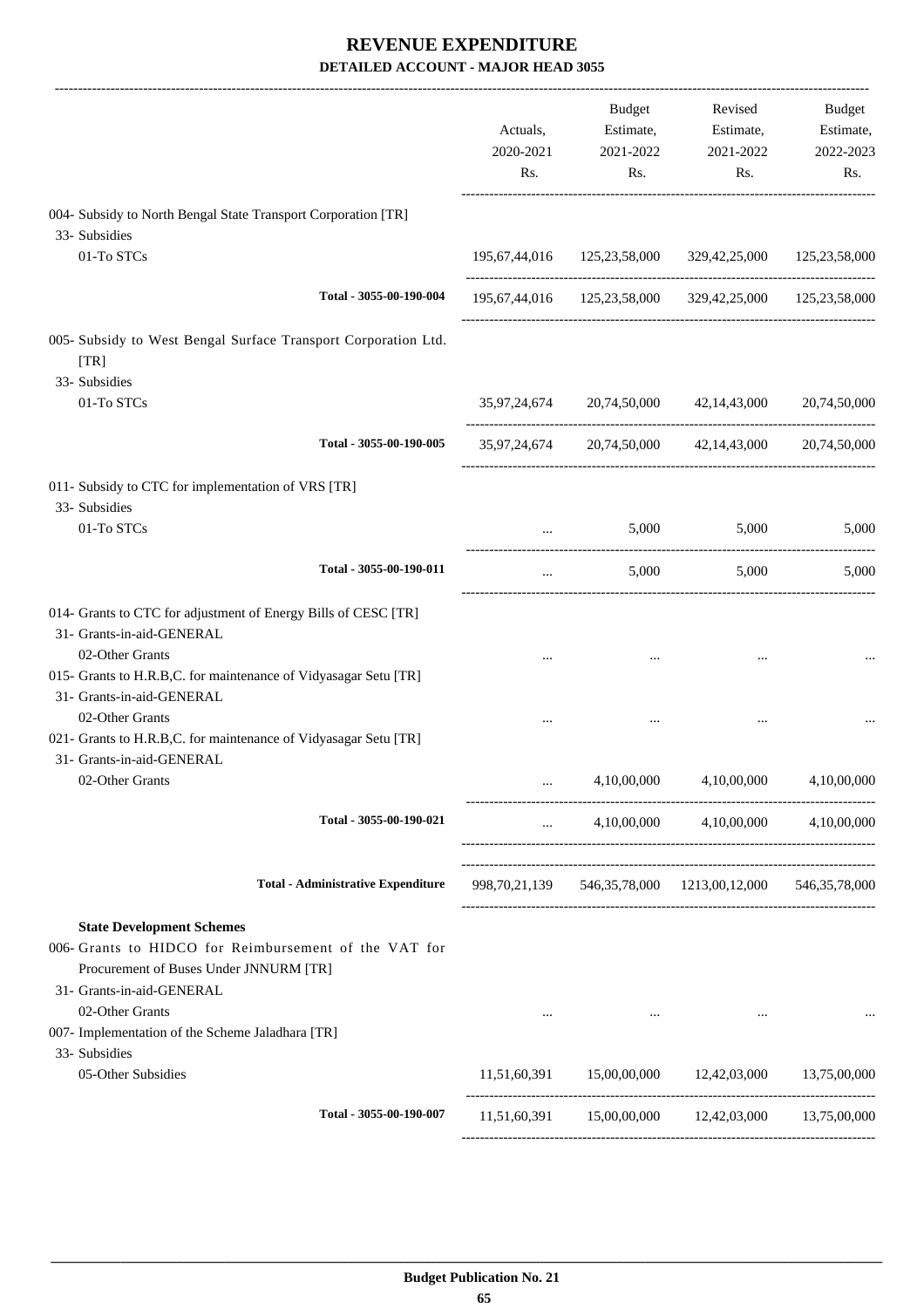|                                                                                                                                                                   | Actuals,<br>2020-2021<br>Rs. | <b>Budget</b><br>Estimate,<br>2021-2022<br>Rs. | Revised<br>Estimate,<br>2021-2022<br>Rs. | <b>Budget</b><br>Estimate,<br>2022-2023<br>Rs. |
|-------------------------------------------------------------------------------------------------------------------------------------------------------------------|------------------------------|------------------------------------------------|------------------------------------------|------------------------------------------------|
| <b>Total - State Development Schemes</b>                                                                                                                          |                              | $11,51,60,391$ $15,00,00,000$ $12,42,03,000$   |                                          | 13,75,00,000                                   |
| <b>State Development Schemes (Central Assistance)</b><br>008- Subsidy to CSTC/CTC/NBSTC/SBSTC for Implementation of<br>VRS. (WBDFP-II) [TR]<br>33- Subsidies      |                              |                                                |                                          |                                                |
| 01-To STCs<br>010- Subsidy to CSTC for implementation of VRS (WBDFP-II) [TR]<br>33- Subsidies                                                                     |                              |                                                |                                          |                                                |
| 01-To STCs<br>012- Subsidy to NBSTC for implementation of VRS (WBDFP-II)<br>[TR]                                                                                  |                              |                                                |                                          |                                                |
| 33- Subsidies<br>01-To STCs<br>013- Subsidy to SBSTC for implementation of VRS (WBDFP-II)<br>[TR]                                                                 |                              |                                                |                                          |                                                |
| 33- Subsidies                                                                                                                                                     |                              |                                                |                                          |                                                |
| 01-To STCs<br>Total - 3055-00-190                                                                                                                                 | 1010,21,81,530               |                                                | 561, 35, 78, 000 1225, 42, 15, 000       | 560,10,78,000                                  |
| Voted<br>Charged                                                                                                                                                  | 1010,21,81,530               | $\cdots$                                       | 561, 35, 78, 000 1225, 42, 15, 000       | 560, 10, 78, 000                               |
| DETAILED ACCOUNT NO. 3055-00-196 - ASSITANCE TO ZILLA PARISHADS / DISTRICT LEVEL PANCHAYATS                                                                       |                              |                                                |                                          |                                                |
| 196- Assitance to Zilla Parishads / District Level Panchayats<br><b>State Development Schemes</b><br>001- Implementation of Decentralised Plan Programme by Zilla |                              |                                                |                                          |                                                |

| Parishad/Urban Local Bodies [TR] |
|----------------------------------|
| 31- Grants-in-aid-GENERAL        |
| $02 \Delta$ than $C$ manta       |

| 02-Other Grants                           | 5, 37, 11, 334  | 20,00,00,000 | 6,66,67,000  | 17,93,75,000 |
|-------------------------------------------|-----------------|--------------|--------------|--------------|
| 35- Grants for creation of Capital Assets | 6,90,50,864     | 15,00,00,000 | 5,00,00,000  | 12,81,25,000 |
| <b>Total - State Development Schemes</b>  | 12, 27, 62, 198 | 35,00,00,000 | 11.66.67.000 | 30,75,00,000 |
| Total - 3055-00-196                       | 12,27,62,198    | 35,00,00,000 | 11,66,67,000 | 30,75,00,000 |
| Voted                                     | 12.27.62.198    | 35,00,00,000 | 11.66.67.000 | 30,75,00,000 |
| Charged                                   | $\cdots$        | $\cdots$     | $\cdots$     | $\cdots$     |
|                                           |                 |              |              |              |

#### **DETAILED ACCOUNT NO. 3055-00-797 - TRANSFER TO RESERVE FUND/DEPOSIT ACCOUNT .**

.

**797- Transfer to Reserve Fund/Deposit Account Administrative Expenditure**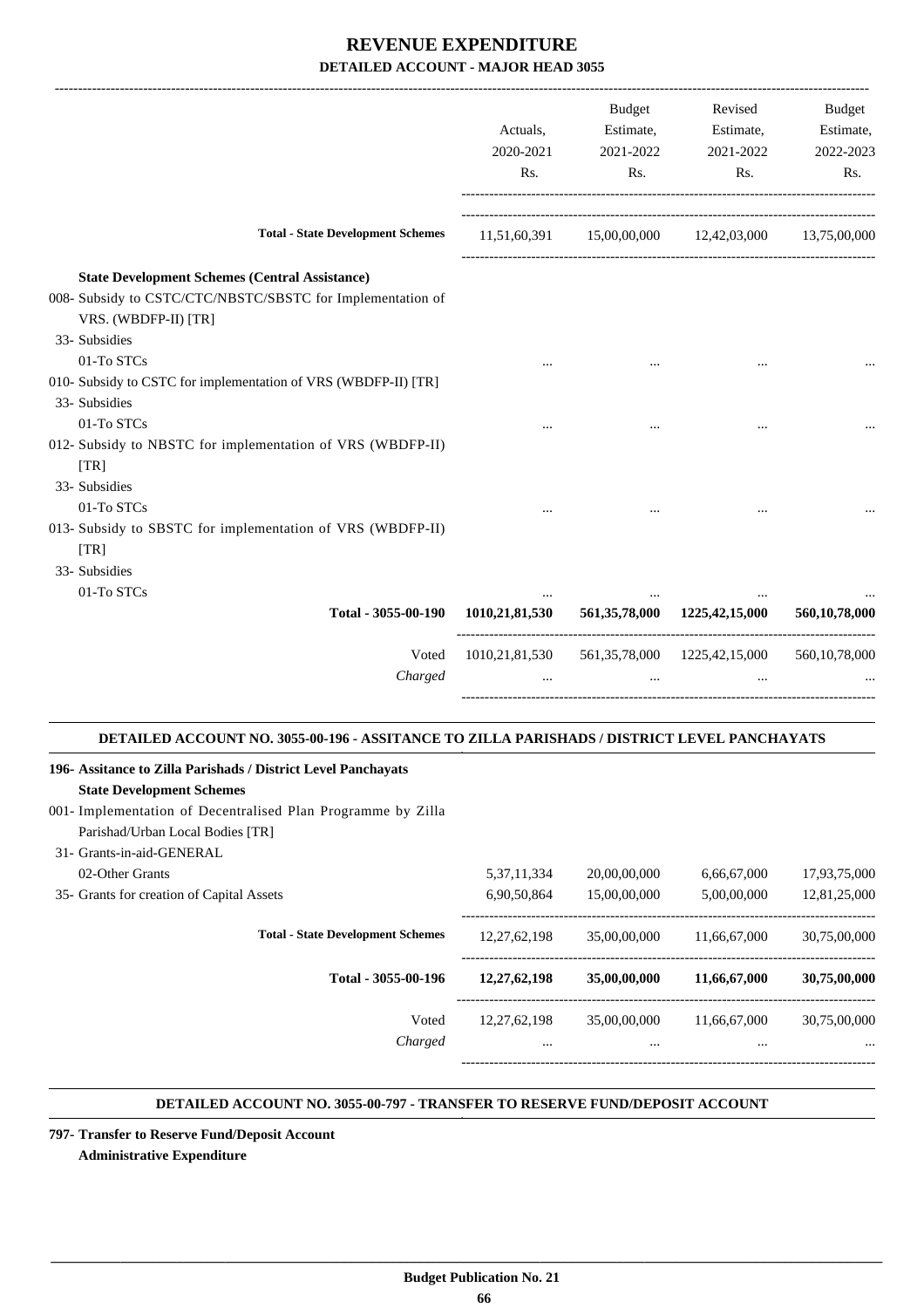|                                                                                   |                                                      |                       | Budget<br>Estimate,                                    | Revised<br>Estimate, | Budget                 |
|-----------------------------------------------------------------------------------|------------------------------------------------------|-----------------------|--------------------------------------------------------|----------------------|------------------------|
|                                                                                   |                                                      | Actuals,<br>2020-2021 | 2021-2022                                              | 2021-2022            | Estimate,<br>2022-2023 |
|                                                                                   |                                                      | Rs.                   | Rs.                                                    | Rs.                  | Rs.                    |
| 002- Transfer to West Bengal Transport Infrastructure Development                 |                                                      |                       |                                                        |                      |                        |
| Fund (WBTIDF) [TR]                                                                |                                                      |                       |                                                        |                      |                        |
| 63- Inter-Account Transfer                                                        |                                                      | 72,23,20,096          | 110,00,00,000                                          | 100,00,00,000        | 100,00,00,000          |
|                                                                                   |                                                      |                       |                                                        |                      |                        |
|                                                                                   | <b>Total - Administrative Expenditure</b>            |                       | 72,23,20,096 110,00,00,000 100,00,00,000 100,00,00,000 |                      |                        |
| <b>State Development Schemes</b>                                                  |                                                      |                       |                                                        |                      |                        |
| 001- West Bengal Transport Infrastructure Development Fund                        |                                                      |                       |                                                        |                      |                        |
| (WBTIDF) [TR]                                                                     |                                                      |                       |                                                        |                      |                        |
| 63- Inter-Account Transfer                                                        | Total - 3055-00-797                                  | 72,23,20,096          | 110,00,00,000                                          | 100,00,00,000        | 100,00,00,000          |
|                                                                                   |                                                      |                       |                                                        |                      |                        |
|                                                                                   | Voted<br>Charged                                     | $\cdots$              | 72,23,20,096 110,00,00,000<br>$\cdots$                 | 100,00,00,000        | 100,00,00,000          |
|                                                                                   |                                                      |                       |                                                        |                      |                        |
|                                                                                   | DETAILED ACCOUNT NO. 3055-00-800 - OTHER EXPENDITURE |                       |                                                        |                      |                        |
| 800- Other Expenditure                                                            |                                                      |                       |                                                        |                      |                        |
| <b>Administrative Expenditure</b><br>001- State Transport Appellate Tribunal [TR] |                                                      |                       |                                                        |                      |                        |
| 01- Salaries                                                                      |                                                      |                       |                                                        |                      |                        |
| 01-Pay                                                                            |                                                      | 2,29,350              | 22,11,000                                              | 2,34,000             | 2,41,000               |
| 14-Grade Pay                                                                      |                                                      | $\cdots$              | $\cdots$                                               | $\cdots$             |                        |
| 02-Dearness Allowance                                                             |                                                      | 3,76,134              | 66,000                                                 | 9,000                | 14,000                 |
| 03-House Rent Allowance                                                           |                                                      | 34,404                | 2,10,000                                               | 22,000               | 23,000                 |
| 04-Ad hoc Bonus                                                                   |                                                      | $\ddotsc$             | $\cdots$                                               |                      |                        |
| 05-Interim Relief                                                                 |                                                      | 68,805                |                                                        | 69,000               | 69,000                 |
| 07-Other Allowances                                                               |                                                      | 9,300                 | 38,000                                                 | 10,000               | 10,000                 |
| 12-Medical Allowance                                                              |                                                      | 3,000                 | 17,000                                                 | 3,000                | 3,000                  |
|                                                                                   | Total - 3055-00-800-001-01                           | 7,20,993              |                                                        | 25,42,000 3,47,000   | 3,60,000               |
| 07- Medical Reimbursements                                                        |                                                      | $\cdots$              | $\cdots$                                               | $\cdots$             | $\ldots$               |
| 11- Travel Expenses                                                               |                                                      | $\cdots$              | $\cdots$                                               | $\cdots$             |                        |
| 12- Medical Reimbursements under WBHS 2008                                        |                                                      | $\cdots$              | $\cdots$                                               | $\cdots$             |                        |
| 13- Office Expenses                                                               |                                                      |                       |                                                        |                      |                        |
| 01-Electricity                                                                    |                                                      | $\cdots$              | $\ldots$                                               | $\cdots$             |                        |
| 02-Telephone                                                                      |                                                      | $\cdots$              | $\cdots$                                               | $\cdots$             |                        |
| 03-Maintenance / P.O.L. for Office Vehicles                                       |                                                      | $\cdots$              | $\cdots$                                               | $\cdots$             | $\ldots$               |
| 04-Other Office Expenses                                                          |                                                      | $\cdots$              | $\cdots$                                               | $\cdots$             |                        |
|                                                                                   | Total - 3055-00-800-001                              |                       | 7,20,993 25,42,000 3,47,000 3,60,000                   |                      |                        |
| 008- Payment of Toll Tax for passage of Government vehicels                       |                                                      |                       |                                                        |                      |                        |
| through Vidyasagar Setu [TR]                                                      |                                                      |                       |                                                        |                      |                        |
| 50- Other Charges                                                                 |                                                      | $\cdots$              | 6,00,98,000                                            | 6,00,98,000          | 6,00,98,000            |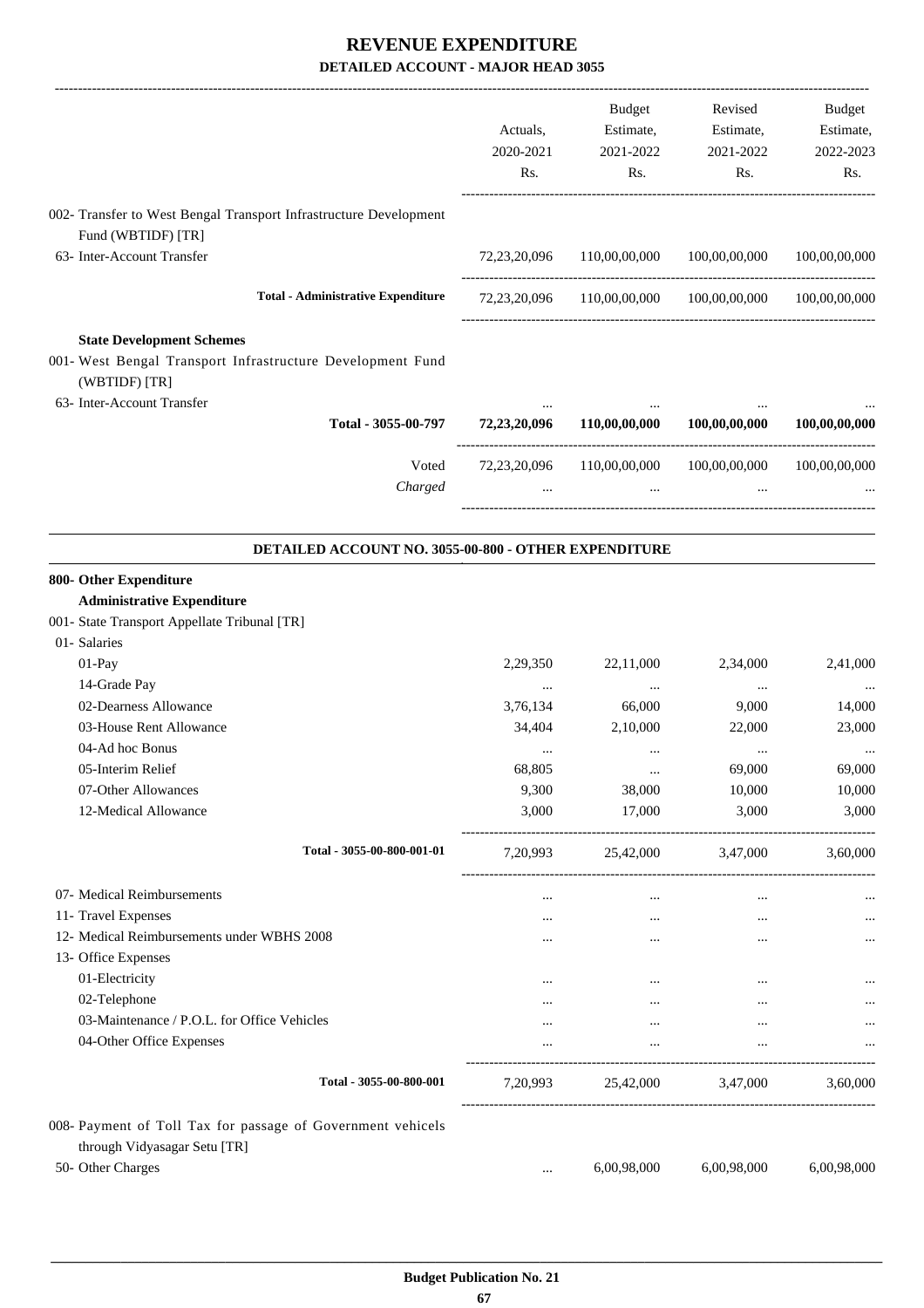|                                                                                                                                                |                                 | Budget                   | Revised                                      | Budget           |
|------------------------------------------------------------------------------------------------------------------------------------------------|---------------------------------|--------------------------|----------------------------------------------|------------------|
|                                                                                                                                                | Actuals,                        | Estimate,                | Estimate,                                    | Estimate,        |
|                                                                                                                                                | 2020-2021<br>Rs.                | 2021-2022<br>Rs.         | 2021-2022<br>Rs.                             | 2022-2023<br>Rs. |
| Total - 3055-00-800-008                                                                                                                        |                                 |                          |                                              |                  |
|                                                                                                                                                | $\mathbf{1}$ , and $\mathbf{1}$ |                          | 6,00,98,000 6,00,98,000 6,00,98,000          |                  |
| 012- Grants to CTC for adjustment of Energy Bills of CESC [TR]<br>31- Grants-in-aid-GENERAL                                                    |                                 |                          |                                              |                  |
| 02-Other Grants                                                                                                                                |                                 |                          | 5,00,000 5,00,000                            | 5,00,000         |
| Total - 3055-00-800-012                                                                                                                        | $\cdots$                        |                          | 5,00,000 5,00,000                            | 5,00,000         |
| <b>Total - Administrative Expenditure</b>                                                                                                      |                                 |                          | 7,20,993 6,31,40,000 6,09,45,000 6,09,58,000 |                  |
|                                                                                                                                                |                                 |                          |                                              |                  |
| <b>State Development Schemes</b><br>002- Traffic study in North 24-Parganas & Howrah [TR]                                                      |                                 |                          |                                              |                  |
| 50- Other Charges                                                                                                                              | $\cdots$                        |                          | 20,00,000 6,67,000                           | 21,00,000        |
| Total - 3055-00-800-002                                                                                                                        | $\cdots$                        | 20,00,000                | 6,67,000                                     | 21,00,000        |
| 005- Study on Metro alignment and feasibility studies on extension of<br>Metro Railway. [TR]                                                   |                                 |                          |                                              |                  |
| 50- Other Charges                                                                                                                              | 1,59,03,066                     |                          | 25,00,000 32,70,000                          | 26,25,000        |
| Total - 3055-00-800-005                                                                                                                        |                                 |                          | 1,59,03,066 25,00,000 32,70,000              | 26,25,000        |
| 009- Udiyaman Swanirbhar Karmasansthan Prakalpa under<br><b>GATIDHARA [TR]</b><br>33- Subsidies                                                |                                 |                          |                                              |                  |
| 05-Other Subsidies                                                                                                                             |                                 | 8,37,00,000 40,00,00,000 |                                              | 37,00,00,000     |
| Total - 3055-00-800-009                                                                                                                        |                                 | 8,37,00,000 40,00,00,000 | $\mathbf{r}$ , $\mathbf{r}$ , $\mathbf{r}$   | 37,00,00,000     |
| 010- Road Safety / Setting up of Road Safety Division / Education /<br>Awareness / Acquisition of Necessary Equipment / Publicity etc.<br>[TR] |                                 |                          |                                              |                  |
| 21- Materials and Supplies/Stores and Equipment                                                                                                |                                 |                          |                                              |                  |
| 04-Others                                                                                                                                      | 10,64,01,573                    | 15,00,00,000             | 5,00,00,000                                  | 14,72,34,000     |
| 26- Advertising and Publicity Expenses                                                                                                         | 3,60,64,748                     | 15,00,00,000             | 5,00,00,000                                  | 14,72,34,000     |
| 27- Minor Works/ Maintenance                                                                                                                   | 90,88,620                       | 7,00,00,000              | 2,33,33,000                                  | 6,72,78,000      |
| 50- Other Charges                                                                                                                              | 2,53,57,512                     | 8,00,00,000              | 2,66,67,000                                  | 7,07,54,000      |
| Total - 3055-00-800-010                                                                                                                        | 17,69,12,453                    | 45,00,00,000             | 15,00,00,000                                 | 43,25,00,000     |
| 013- Traffic studies in the districts including Kolkata agglomeration<br>and feasibility studies on Road Transport. [TR]                       |                                 |                          |                                              |                  |
| 50- Other Charges                                                                                                                              | $\cdots$                        | 25,00,000                | 8,33,000                                     | 26,25,000        |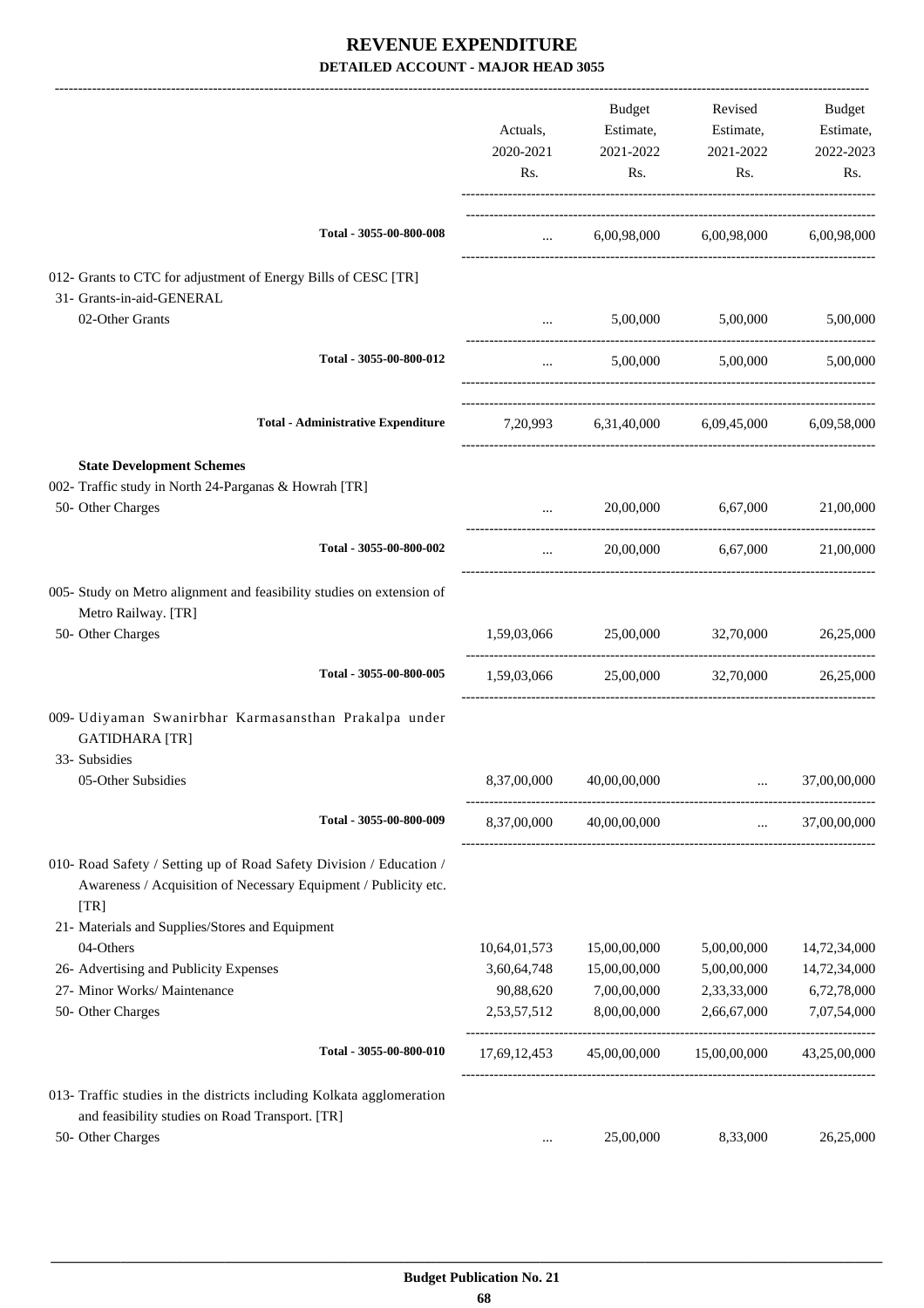|                                          | Actuals,<br>2020-2021<br>Rs. | <b>Budget</b><br>Estimate,<br>2021-2022<br>Rs. | Revised<br>Estimate,<br>2021-2022<br>Rs. | Budget<br>Estimate,<br>2022-2023<br>Rs. |
|------------------------------------------|------------------------------|------------------------------------------------|------------------------------------------|-----------------------------------------|
| Total - 3055-00-800-013                  | $\cdots$                     | 25,00,000                                      | 8,33,000                                 | 26,25,000                               |
| <b>Total - State Development Schemes</b> | 27, 65, 15, 519              | 85,70,00,000                                   | 15,47,70,000                             | 80,98,50,000                            |
| Total - 3055-00-800                      | 27,72,36,512                 | 92,01,40,000                                   | 21,57,15,000                             | 87,08,08,000                            |
| Voted<br>Charged                         | 27, 72, 36, 512<br>$\cdots$  | 92,01,40,000<br>$\cdots$                       | 21,57,15,000<br>$\cdots$                 | 87,08,08,000<br>$\cdots$                |
|                                          |                              |                                                |                                          |                                         |

**--------------------------------------------------------------------------------------------------------------------------------------------------------------------------------**

### **DETAILED ACCOUNT NO. 3055 - DEDUCT RECOVERIES IN REDUCTION OF EXPENDITURE**

| 001- Direction and Administration                                          |          |          |           |          |
|----------------------------------------------------------------------------|----------|----------|-----------|----------|
| Administrative Expenditure                                                 |          |          |           |          |
| 001-Traffic and Transportation Wing [TR]                                   |          |          |           |          |
| 70-Deduct Recoveries                                                       |          |          |           |          |
| 01-Others                                                                  |          | $\cdots$ | $-1,000$  | $-1,000$ |
| 02-W.B.H.S. 2008                                                           | $\cdots$ | $\cdots$ | $\cdots$  |          |
| 002-Transportation Planning and Traffic Engineering Wing of T.P.&          |          |          |           |          |
| T.E. Directorate. [TR]                                                     |          |          |           |          |
| 70-Deduct Recoveries                                                       |          |          |           |          |
| 01-Others                                                                  | $\cdots$ | $\ldots$ | $-1,000$  | $-1,000$ |
| 02-W.B.H.S. 2008                                                           | $\cdots$ | $\ddots$ | $\ddots$  |          |
| Total - 001 - Deduct - Recoveries                                          | $\cdots$ | $\cdots$ | $-2,000$  | $-2,000$ |
| 190- Assistance to Public Sector and Other Undertakings                    |          |          |           |          |
| Administrative Expenditure                                                 |          |          |           |          |
| 001-Subsidy to the Calcutta State Transport Corporation [TR]               |          |          |           |          |
| 70-Deduct Recoveries                                                       |          |          |           |          |
| 01-Others                                                                  | $\cdots$ | $\cdots$ | $\cdots$  |          |
| Total - 190 - Deduct - Recoveries                                          | $\cdots$ | $\cdots$ | $\cdots$  |          |
| 797- Transfer to Reserve Fund/Deposit Account                              |          |          |           |          |
| Administrative Expenditure                                                 |          |          |           |          |
| 002-Transfer to West Bengal Transport Infrastructure Development           |          |          |           |          |
| Fund (WBTIDF) [TR]                                                         |          |          |           |          |
| 70-Deduct Recoveries                                                       |          |          |           |          |
| 01-Others                                                                  | $\cdots$ | $\cdots$ | $\ddotsc$ |          |
| <b>State Development Schemes</b>                                           |          |          |           |          |
| 001-West Bengal Transport Infrastructure Development Fund<br>(WBTIDF) [TR] |          |          |           |          |
| 70-Deduct Recoveries                                                       |          |          |           |          |
|                                                                            |          |          |           |          |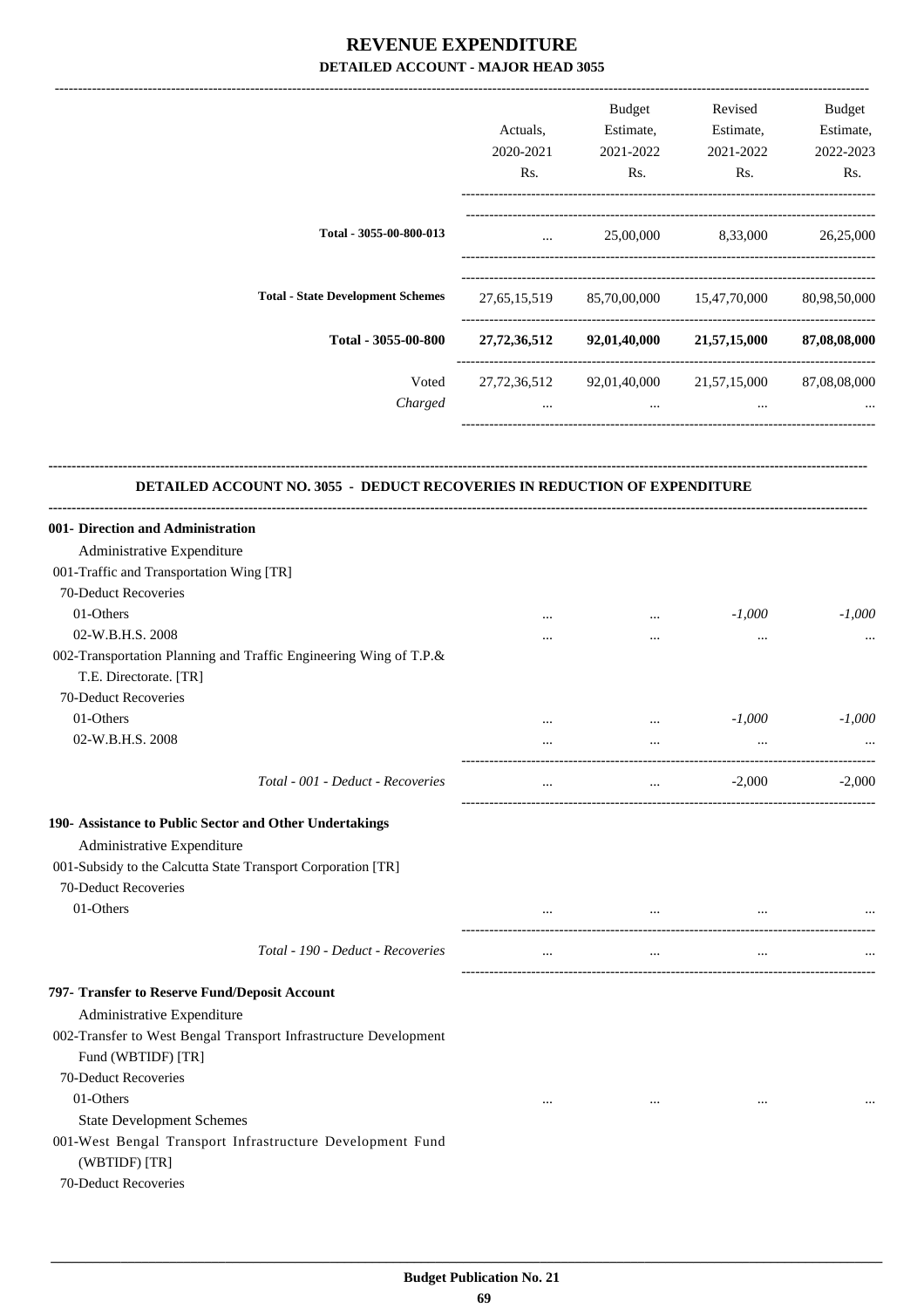|                                                                                                                                                                                                                            | Actuals,<br>2020-2021<br>Rs. | Budget<br>Estimate,<br>2021-2022<br>Rs.                     | Revised<br>Estimate,<br>2021-2022<br>Rs.                     | Budget<br>Estimate,<br>2022-2023<br>Rs. |
|----------------------------------------------------------------------------------------------------------------------------------------------------------------------------------------------------------------------------|------------------------------|-------------------------------------------------------------|--------------------------------------------------------------|-----------------------------------------|
| 01-Others                                                                                                                                                                                                                  | $\cdots$                     | $\ldots$                                                    | $\ldots$                                                     |                                         |
| Total - 797 - Deduct - Recoveries                                                                                                                                                                                          | $\cdots$                     | $\cdots$                                                    | $\cdots$                                                     |                                         |
| 800- Other Expenditure                                                                                                                                                                                                     |                              |                                                             |                                                              |                                         |
| Administrative Expenditure                                                                                                                                                                                                 |                              |                                                             |                                                              |                                         |
| 001-State Transport Appellate Tribunal [TR]                                                                                                                                                                                |                              |                                                             |                                                              |                                         |
| 70-Deduct Recoveries                                                                                                                                                                                                       |                              |                                                             |                                                              |                                         |
| 01-Others                                                                                                                                                                                                                  |                              | $\cdots$                                                    | $-1,000$                                                     | $-1,000$                                |
| 02-W.B.H.S. 2008                                                                                                                                                                                                           |                              | $\cdots$                                                    | $\cdots$                                                     |                                         |
| <b>State Development Schemes</b>                                                                                                                                                                                           |                              |                                                             |                                                              |                                         |
| 009-Udiyaman Swanirbhar Karmasansthan Prakalpa under                                                                                                                                                                       |                              |                                                             |                                                              |                                         |
| <b>GATIDHARA</b> [TR]                                                                                                                                                                                                      |                              |                                                             |                                                              |                                         |
| 70-Deduct Recoveries                                                                                                                                                                                                       |                              |                                                             |                                                              |                                         |
| 01-Others                                                                                                                                                                                                                  |                              |                                                             |                                                              |                                         |
| Total - 800 - Deduct - Recoveries                                                                                                                                                                                          | $\cdots$                     |                                                             | and the state of the                                         | $-1,000$<br>$-1,000$                    |
| 902- Deduct - Amount met from the Reserve Fund / Deposit<br><b>Account</b><br>Administrative Expenditure<br>002-Transfer to West Bengal Transport Infrastructure Development<br>Fund (WBTIDF) [TR]<br>70-Deduct Recoveries |                              |                                                             |                                                              |                                         |
| 01-Others                                                                                                                                                                                                                  | $-31,55,77,717$              | $-110,00,00,000$                                            | $-100,00,00,000$                                             | $-100,00,00,000$                        |
| <b>State Development Schemes</b>                                                                                                                                                                                           |                              |                                                             |                                                              |                                         |
| 001-West Bengal Transport Infrastructure Development Fund<br>(WBTIDF) [TR]<br>70-Deduct Recoveries<br>01-Others                                                                                                            |                              | and the state of the state of the state of the state of the | $\ldots$                                                     |                                         |
| Total - 902 - Deduct - Recoveries                                                                                                                                                                                          |                              |                                                             | $-31,55,77,717$ $-110,00,00,000$ $-100,00,000$ $-100,00,000$ |                                         |
| 911- Deduct Recoveries of Overpayments                                                                                                                                                                                     |                              |                                                             |                                                              |                                         |
| <b>State Development Schemes</b>                                                                                                                                                                                           |                              |                                                             |                                                              |                                         |
| 007-Implementation of Decentralised Plan Programme by Zilla<br>Parishad/Urban Local Bodies - Construction of Manned Level<br>Crossing at New Barrackpore and Madhyamgram Railway                                           |                              |                                                             |                                                              |                                         |
| Station [TR]                                                                                                                                                                                                               |                              |                                                             |                                                              |                                         |
| 70-Deduct Recoveries                                                                                                                                                                                                       |                              |                                                             |                                                              |                                         |
| 01-Others                                                                                                                                                                                                                  | -47,73,847                   | $\cdots$                                                    | $\cdots$                                                     |                                         |
| 02-W.B.H.S. 2008                                                                                                                                                                                                           | $\cdots$                     | $\cdots$                                                    | $\cdots$                                                     |                                         |
| 008-Refund of unutilised funds under various Schemes [TR]<br>70-Deduct Recoveries                                                                                                                                          |                              |                                                             |                                                              |                                         |
| 01-Others                                                                                                                                                                                                                  |                              |                                                             | $-21,87,35,000$                                              |                                         |
|                                                                                                                                                                                                                            | -41,11,35,839                | $\cdots$                                                    |                                                              |                                         |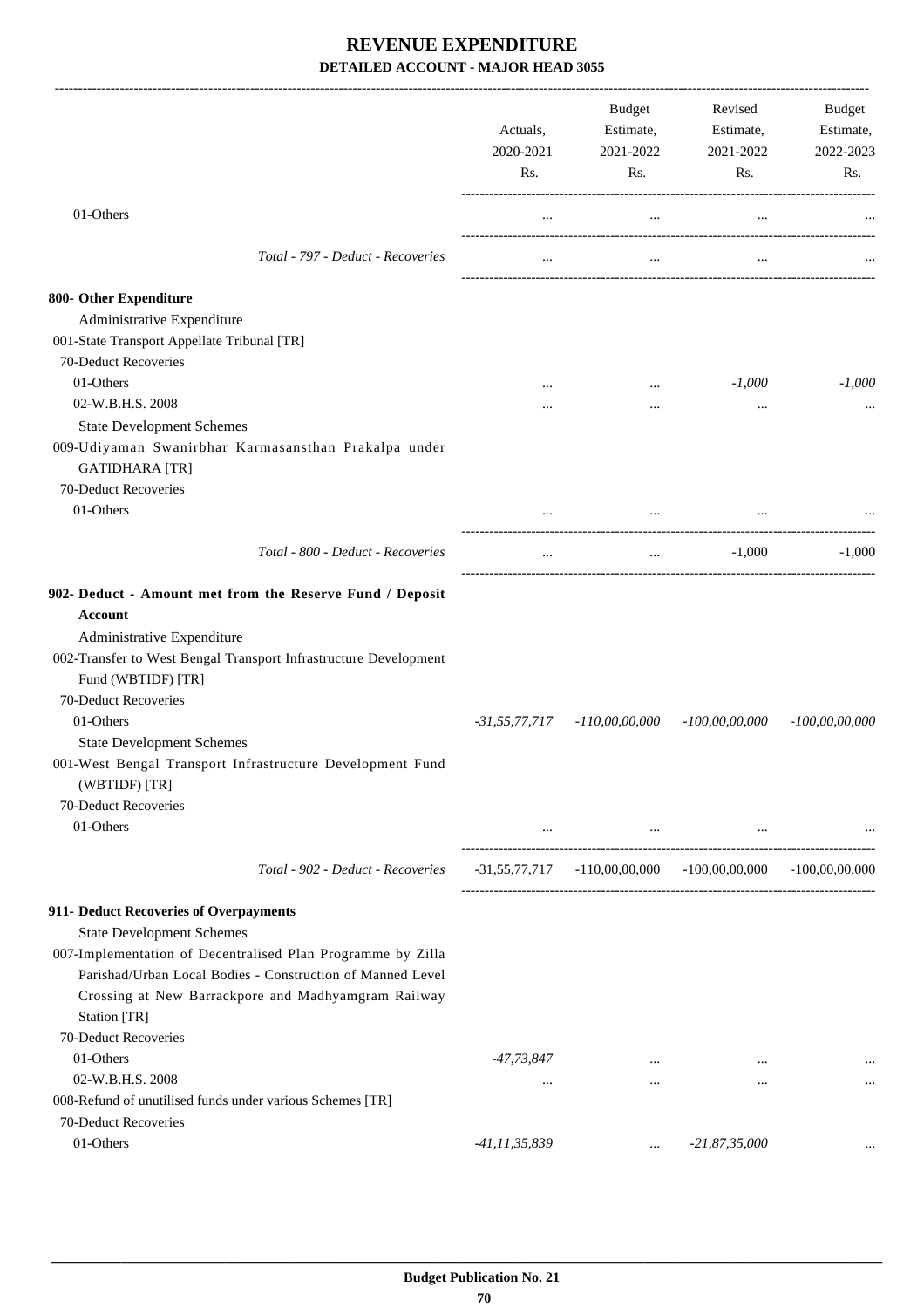------------------

|                                    | Actuals,<br>2020-2021<br>Rs. | <b>Budget</b><br>Estimate,<br>2021-2022<br>Rs. | Revised<br>Estimate,<br>2021-2022<br>Rs. | <b>Budget</b><br>Estimate,<br>2022-2023<br>R <sub>s</sub> . |
|------------------------------------|------------------------------|------------------------------------------------|------------------------------------------|-------------------------------------------------------------|
| Total - 911 - Deduct - Recoveries  | -41,59,09,686                | $\cdots$                                       | $-21,87,35,000$                          | $\cdots$                                                    |
| Total - 3055 - Deduct - Recoveries | -73,14,87,403                | $-110,00,00,000$                               | $-121,87,38,000$                         | $-100,00,03,000$                                            |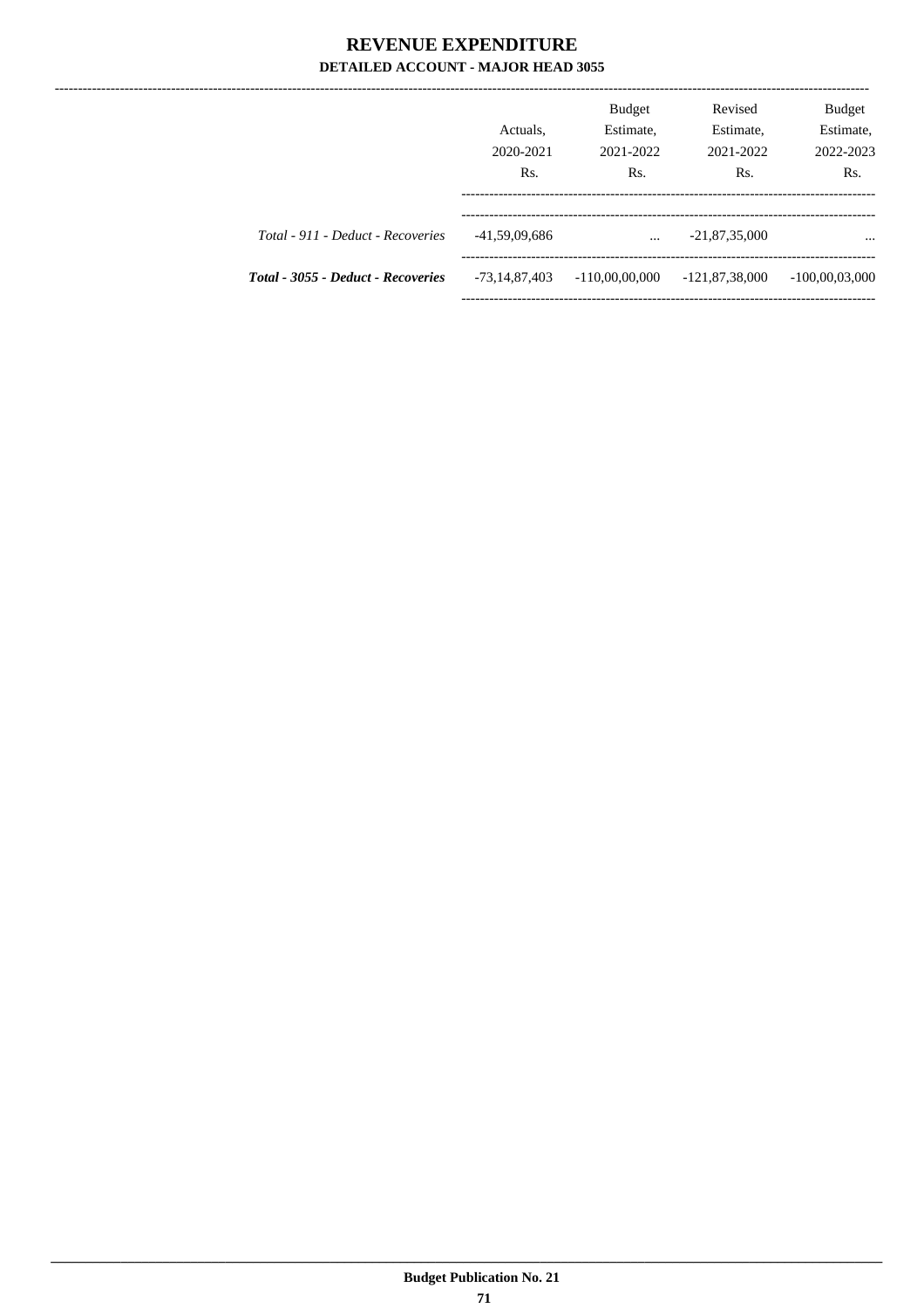## **REVENUE EXPENDITURE**

#### **DEMAND No. 53**

## **Transport Department**

**C - Economic Services - (g) Transport**

## **Head of Account : 3056 - Inland Water Transport**

| Voted Rs. 8,81,30,000                                   | <b>Charged Rs. Nil</b>  |                                             |             |                                                                      | Total Rs. 8,81,30,000 |
|---------------------------------------------------------|-------------------------|---------------------------------------------|-------------|----------------------------------------------------------------------|-----------------------|
|                                                         |                         |                                             | Voted Rs.   | <b>Charged Rs.</b>                                                   | Total Rs.             |
| <b>Gross Expenditure</b><br><b>Deduct - Recoveries</b>  |                         |                                             | 8,81,30,000 | $\cdots$<br>$\cdots$                                                 | 8,81,30,000           |
| Net Expenditure                                         |                         |                                             | 8,81,30,000 | $\cdots$                                                             | 8,81,30,000           |
|                                                         |                         | <b>REVENUE EXPENDITURE</b>                  |             |                                                                      |                       |
|                                                         | <b>ABSTRACT ACCOUNT</b> |                                             |             |                                                                      |                       |
|                                                         |                         |                                             | Budget      | Revised                                                              | Budget                |
|                                                         |                         | Actuals,                                    | Estimate,   | Estimate,                                                            | Estimate,             |
|                                                         |                         | 2020-2021                                   | 2021-2022   | 2021-2022                                                            | 2022-2023             |
|                                                         |                         | Rs.                                         | Rs.         | Rs.                                                                  | Rs.                   |
| 001- Direction and Administration                       |                         |                                             |             |                                                                      |                       |
| Administrative Expenditure                              |                         | $\cdots$                                    | 24,45,000   | 24,45,000                                                            | 24,45,000             |
|                                                         | <b>Total - 001</b>      | $\ddots$                                    | 24,45,000   | 24,45,000                                                            | 24,45,000             |
| 003- Tranings and Research                              |                         |                                             |             |                                                                      |                       |
| Administrative Expenditure                              |                         | 5,85,843                                    | 4,84,000    | 7,95,000                                                             | 6,35,000              |
|                                                         | <b>Total - 003</b>      | 5,85,843                                    | 4,84,000    | 7,95,000                                                             | 6,35,000              |
| 190- Assistance to Public Sector and Other Undertakings |                         |                                             |             |                                                                      |                       |
| Administrative Expenditure                              |                         | $\cdots$                                    | $\cdots$    |                                                                      |                       |
| State Development Schemes (Central Assistance)          |                         |                                             | $\cdots$    |                                                                      |                       |
|                                                         | <b>Total - 190</b>      | $\cdots$                                    | $\cdots$    | $\cdots$                                                             |                       |
| 789- Special Component Plan for Scheduled Castes        |                         |                                             |             |                                                                      |                       |
| <b>State Development Schemes</b>                        |                         | $\cdots$                                    | 4,00,00,000 | 1,33,34,000                                                          | 4,20,00,000           |
|                                                         | <b>Total - 789</b>      | $\cdots$                                    | 4,00,00,000 | 1,33,34,000                                                          | 4,20,00,000           |
| 796- Tribal Areas Sub-Plan                              |                         |                                             |             |                                                                      |                       |
| <b>State Development Schemes</b>                        |                         | $\cdots$                                    | 4,00,00,000 | 1,33,34,000                                                          | 4,20,00,000           |
|                                                         | <b>Total - 796</b>      | $\cdots$<br>------------------------------- |             | $4,00,00,000$ $1,33,34,000$<br>. _ _ _ _ _ _ _ _ _ _ _ _ _ _ _ _ _ _ | 4,20,00,000           |
| 800- Other Expenditure                                  |                         |                                             |             |                                                                      |                       |
| <b>State Development Schemes</b>                        |                         | $\cdots$                                    | 10,00,000   | 3,33,000                                                             | 10,50,000             |
|                                                         | <b>Total - 800</b>      | $\cdots$                                    | 10,00,000   | 3,33,000                                                             | 10,50,000             |

----------------------------------------------------------------------------------------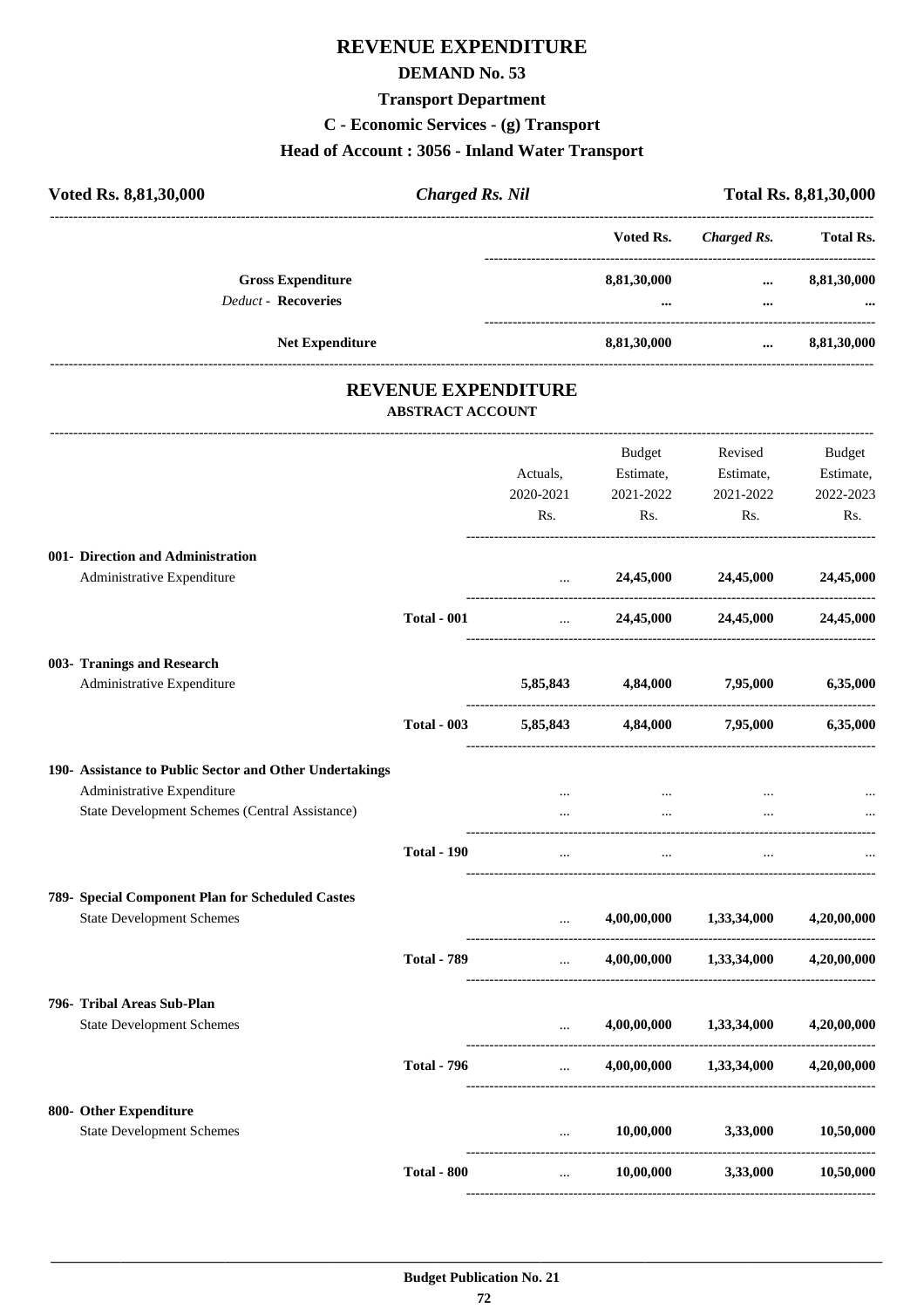#### REVENUE EXPENDITURE **ABSTRACT ACCOUNT**

|                                                                   | Actuals,<br>2020-2021<br>Rs. | Budget<br>2021-2022<br>Rs.                               | Revised<br>Estimate, Estimate,<br>2021-2022<br>Rs. | Budget<br>Estimate,<br>2022-2023<br>Rs. |
|-------------------------------------------------------------------|------------------------------|----------------------------------------------------------|----------------------------------------------------|-----------------------------------------|
| Grand Total - Gross 5,85,843 8,39,29,000 3,02,41,000 8,81,30,000  |                              |                                                          |                                                    |                                         |
| Charged                                                           | $\cdots$                     | Voted 5,85,843 8,39,29,000 3,02,41,000 8,81,30,000       | $\cdots$                                           |                                         |
| Administrative Expenditure 5,85,843 29,29,000 32,40,000 30,80,000 |                              |                                                          |                                                    |                                         |
| State Development Schemes  8,10,00,000 2,70,01,000 8,50,50,000    |                              |                                                          |                                                    |                                         |
| <b>State Development Schemes (Central Assistance)</b>             | $\cdots$                     |                                                          |                                                    |                                         |
| <b>Deduct Recoveries</b>                                          | $\cdots$                     | $\cdots$                                                 | $\cdots$                                           |                                         |
| Grand Total - Net 5,85,843 8,39,29,000 3,02,41,000 8,81,30,000    |                              |                                                          |                                                    |                                         |
| Voted<br>Charged                                                  | $\cdots$                     | 5,85,843 8,39,29,000 3,02,41,000 8,81,30,000<br>$\cdots$ | $\cdots$                                           |                                         |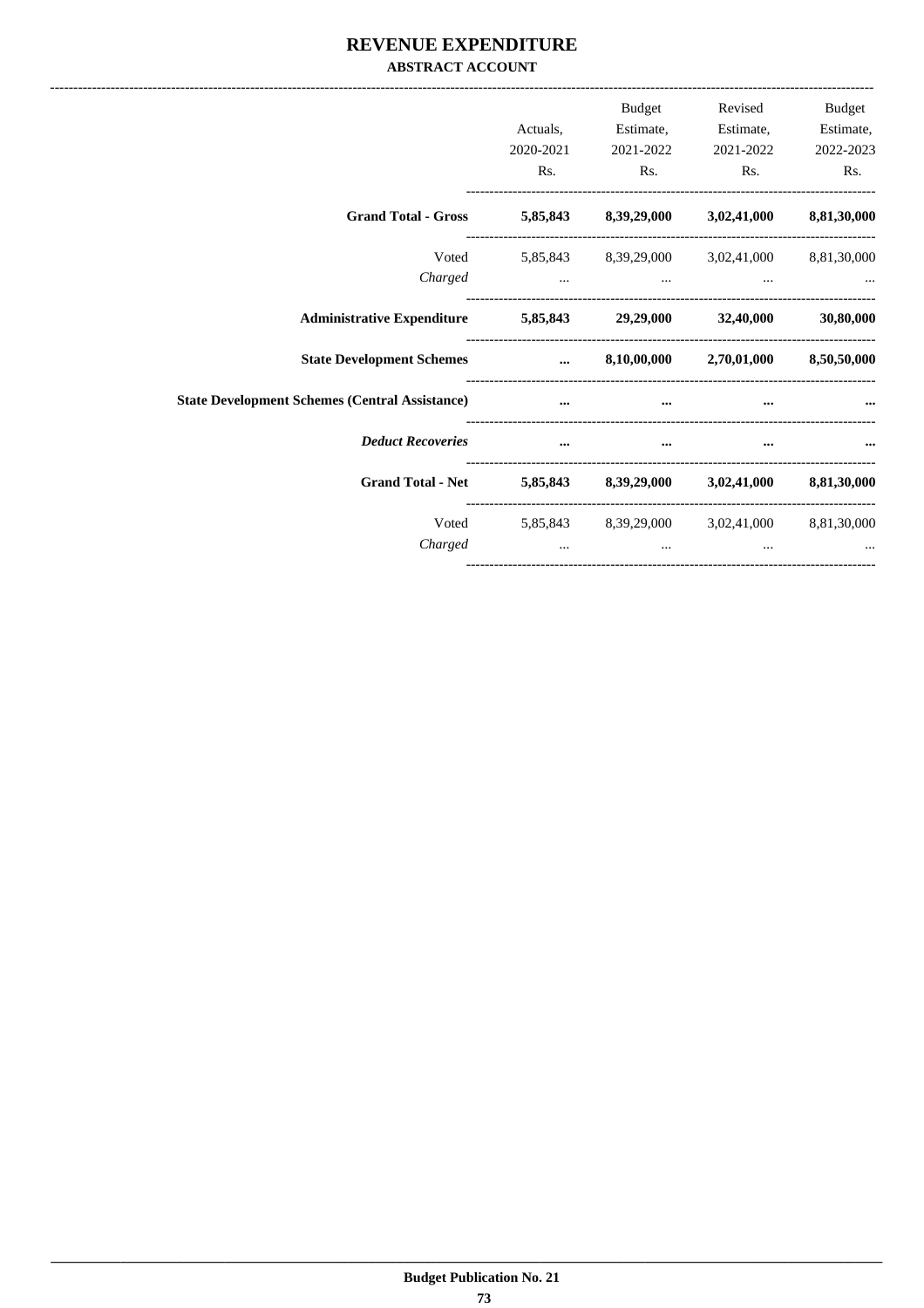|                                                                                                   | Actuals,<br>2020-2021<br>Rs. | Budget<br>Estimate,<br>2021-2022<br>Rs. | Revised<br>Estimate,<br>2021-2022<br>Rs. | <b>Budget</b><br>Estimate,<br>2022-2023<br>Rs. |
|---------------------------------------------------------------------------------------------------|------------------------------|-----------------------------------------|------------------------------------------|------------------------------------------------|
|                                                                                                   |                              |                                         |                                          |                                                |
| <b>DETAILED ACCOUNT NO. 3056-00-001 - DIRECTION AND ADMINISTRATION</b>                            |                              |                                         |                                          |                                                |
| 001- Direction and Administration                                                                 |                              |                                         |                                          |                                                |
| <b>Administrative Expenditure</b><br>001- The Offices of the D.I.G., I.W.T.(Navigation Cell) [TR] |                              |                                         |                                          |                                                |
| 14- Rents, Rates and Taxes                                                                        |                              | 24,45,000                               | 24,45,000                                | 24,45,000                                      |
|                                                                                                   | $\cdots$                     |                                         |                                          |                                                |
| <b>Total - Administrative Expenditure</b>                                                         | $\cdots$                     | 24,45,000                               | 24,45,000                                | 24,45,000                                      |
| Total - 3056-00-001                                                                               | $\cdots$                     | 24,45,000                               | 24,45,000                                | 24,45,000                                      |
| Voted                                                                                             | -------------<br>$\cdots$    | 24,45,000                               | 24,45,000                                | 24,45,000                                      |
| Charged                                                                                           | $\cdots$                     | $\cdots$                                | $\cdots$                                 |                                                |
| DETAILED ACCOUNT NO. 3056-00-003 - TRANINGS AND RESEARCH                                          |                              |                                         |                                          |                                                |
| 003- Tranings and Research                                                                        |                              |                                         |                                          |                                                |
| <b>Administrative Expenditure</b>                                                                 |                              |                                         |                                          |                                                |
| 001- Scheme for Training of Inland Water Transport Crews [TR]                                     |                              |                                         |                                          |                                                |
| 01- Salaries                                                                                      |                              |                                         |                                          |                                                |
| 01-Pay                                                                                            | 5,02,967                     | 4,26,000                                | 6,70,000                                 | 5,28,000                                       |
| 14-Grade Pay                                                                                      | $\ldots$                     | $\cdots$                                | $\ldots$                                 |                                                |
| 02-Dearness Allowance                                                                             | 3,282                        | 13,000                                  | 21,000                                   | 32,000                                         |
| 03-House Rent Allowance                                                                           | 60,356                       | 40,000                                  | 80,000                                   | 50,000                                         |
| 04-Ad hoc Bonus                                                                                   | $\ldots$                     | $\cdots$                                | $\ldots$                                 |                                                |
| 07-Other Allowances                                                                               | 18,440                       |                                         | 19,000                                   | 20,000                                         |
| 12-Medical Allowance                                                                              |                              |                                         |                                          |                                                |
| Total - 3056-00-003-001-01                                                                        | 5,85,045                     | 4,79,000                                | 7,90,000                                 | 6,30,000                                       |
| 12- Medical Reimbursements under WBHS 2008                                                        |                              |                                         |                                          |                                                |
| 13- Office Expenses                                                                               | $\cdots$                     | $\cdots$                                | $\cdots$                                 |                                                |
| 01-Electricity                                                                                    | $\cdots$                     | $\cdots$                                | $\cdots$                                 |                                                |
| 02-Telephone                                                                                      | $\cdots$                     | $\cdots$                                |                                          |                                                |
| 03-Maintenance / P.O.L. for Office Vehicles                                                       | $\cdots$                     | $\ldots$                                | $\ldots$                                 |                                                |
| 04-Other Office Expenses                                                                          | 798                          | 5,000                                   | 5,000                                    | 5,000                                          |
| Total - 3056-00-003-001-13                                                                        | 798                          | 5,000                                   | 5,000                                    | 5,000                                          |
| <b>Total - Administrative Expenditure</b>                                                         |                              |                                         | 5,85,843 4,84,000 7,95,000 6,35,000      |                                                |
| Total - 3056-00-003                                                                               |                              |                                         | 5,85,843 4,84,000 7,95,000               | 6,35,000                                       |
| Voted                                                                                             |                              |                                         | 5,85,843 4,84,000 7,95,000               | 6,35,000                                       |
| Charged                                                                                           | $\cdots$                     | $\cdots$                                | $\cdots$                                 |                                                |
|                                                                                                   |                              |                                         |                                          |                                                |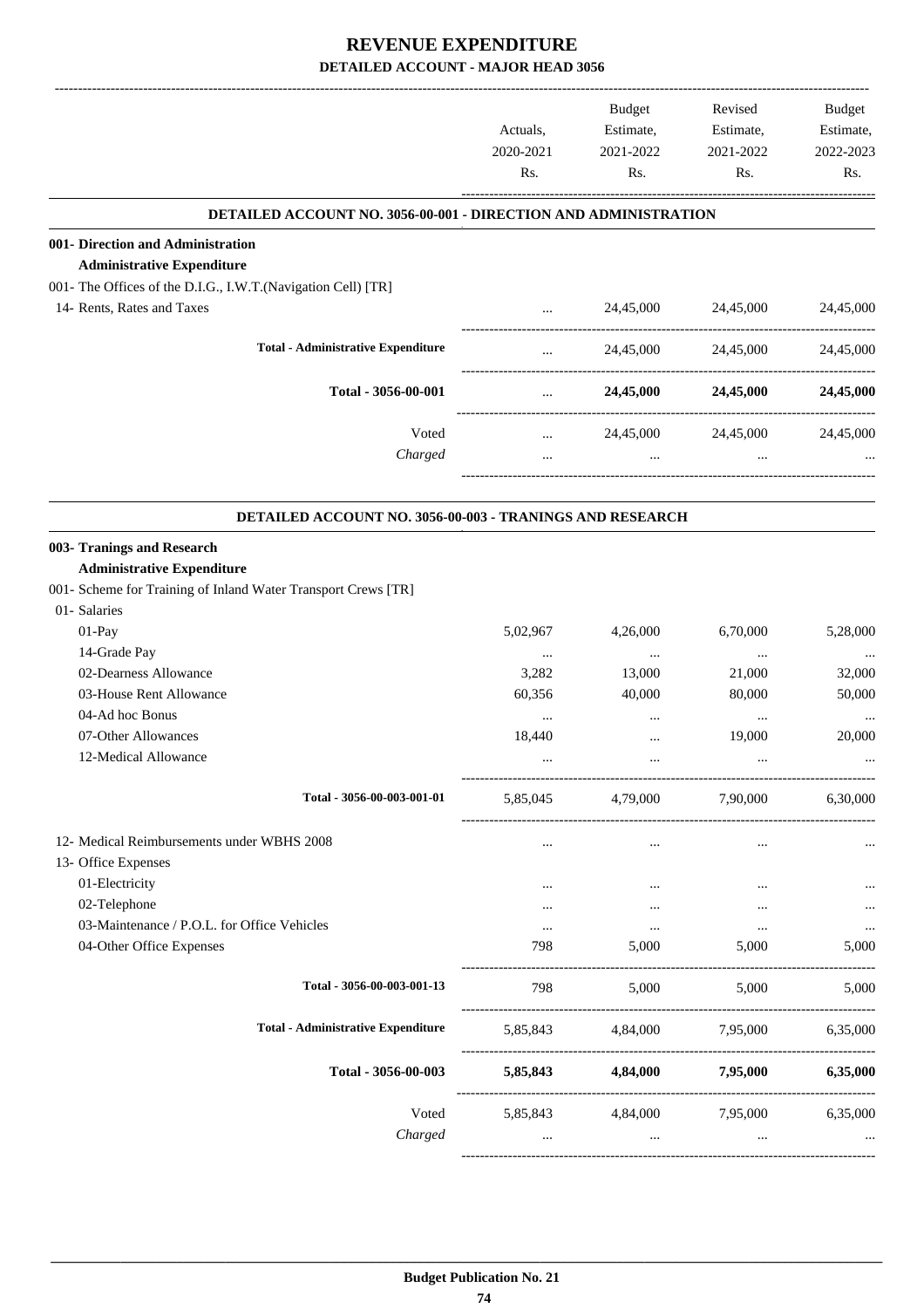|                                                                                       | Actuals,<br>2020-2021<br>Rs. | Budget<br>Estimate,<br>2021-2022<br>Rs. | Revised<br>Estimate,<br>2021-2022<br>Rs. | <b>Budget</b><br>Estimate,<br>2022-2023<br>Rs. |
|---------------------------------------------------------------------------------------|------------------------------|-----------------------------------------|------------------------------------------|------------------------------------------------|
| DETAILED ACCOUNT NO. 3056-00-190 - ASSISTANCE TO PUBLIC SECTOR AND OTHER UNDERTAKINGS |                              |                                         |                                          |                                                |
| 190- Assistance to Public Sector and Other Undertakings                               |                              |                                         |                                          |                                                |
| <b>Administrative Expenditure</b>                                                     |                              |                                         |                                          |                                                |
| 002- Subsidy to SWL for implementation of VRS [TR]                                    |                              |                                         |                                          |                                                |
| 33- Subsidies                                                                         |                              |                                         |                                          |                                                |
| 01-To STCs                                                                            |                              |                                         |                                          |                                                |
| <b>State Development Schemes (Central Assistance)</b>                                 |                              |                                         |                                          |                                                |
| 001- Subsidy to SWL for Implementation of VRS. (WBDFP-II) [TR]                        |                              |                                         |                                          |                                                |
| 33- Subsidies                                                                         |                              |                                         |                                          |                                                |
| 01-To STCs                                                                            |                              |                                         |                                          |                                                |
| Total - 3056-00-190                                                                   |                              | $\cdots$                                |                                          |                                                |
|                                                                                       |                              |                                         |                                          |                                                |
| Voted                                                                                 | $\cdots$                     | $\cdots$                                | $\cdots$                                 |                                                |
| Charged                                                                               |                              | $\cdots$                                |                                          |                                                |
|                                                                                       |                              |                                         |                                          |                                                |
| DETAILED ACCOUNT NO. 3056-00-789 - SPECIAL COMPONENT PLAN FOR SCHEDULED CASTES        |                              |                                         |                                          |                                                |
| 789- Special Component Plan for Scheduled Castes                                      |                              |                                         |                                          |                                                |
| <b>State Development Schemes</b>                                                      |                              |                                         |                                          |                                                |
| 001- Procurement / Purchasing of Boats for the people belonging to                    |                              |                                         |                                          |                                                |
| Schedule Casts in Sundarban Areas in the District of North and                        |                              |                                         |                                          |                                                |
|                                                                                       |                              |                                         |                                          |                                                |
| South 24 Parganas [TR]                                                                |                              |                                         |                                          |                                                |
| 50- Other Charges                                                                     | $\cdots$                     | 2,00,00,000                             | 66,67,000                                | 2,10,00,000                                    |
| Total - 3056-00-789-001                                                               | $\cdots$                     | 2,00,00,000                             | 66,67,000                                | 2,10,00,000                                    |
| 002- Construction / Development / Modernisation of Ferry Ghats in                     |                              |                                         |                                          |                                                |
| Sundarban Areas in the District of North and South 24 Parganas                        |                              |                                         |                                          |                                                |
|                                                                                       |                              |                                         |                                          |                                                |
| [TR]                                                                                  |                              |                                         |                                          |                                                |
| 50- Other Charges                                                                     | $\cdots$                     | 2,00,00,000                             | 66,67,000                                | 2,10,00,000                                    |
| Total - 3056-00-789-002                                                               | $\cdots$                     | 2,00,00,000                             | 66,67,000                                | 2,10,00,000                                    |
|                                                                                       |                              |                                         |                                          |                                                |
| <b>Total - State Development Schemes</b>                                              | $\cdots$                     | 4,00,00,000                             | 1,33,34,000                              | 4,20,00,000                                    |
|                                                                                       |                              |                                         |                                          |                                                |
| Total - 3056-00-789                                                                   | $\cdots$                     |                                         | $4,00,00,000$ $1,33,34,000$              | 4,20,00,000                                    |
| Voted                                                                                 |                              |                                         | 4,00,00,000 1,33,34,000                  | 4,20,00,000                                    |
|                                                                                       | $\cdots$                     |                                         |                                          |                                                |
| Charged                                                                               | $\cdots$                     | $\cdots$                                |                                          |                                                |
|                                                                                       |                              |                                         |                                          |                                                |

#### **DETAILED ACCOUNT NO. 3056-00-796 - TRIBAL AREAS SUB-PLAN .**

**796- Tribal Areas Sub-Plan State Development Schemes**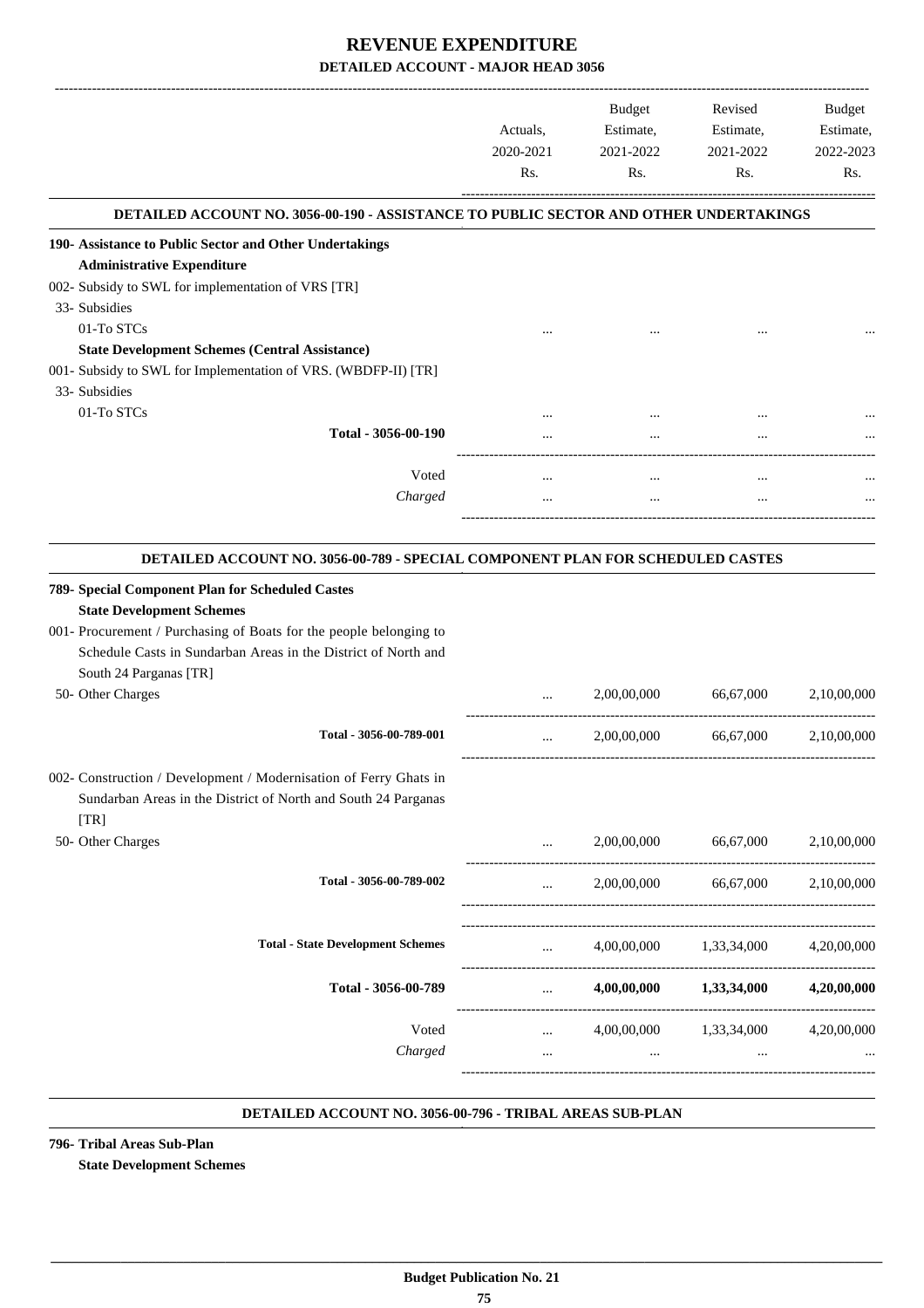-------------------------------------------------------------------------------------------------------------------------------------------------------------------------------

|                                                                                                                                                           |                                                | <b>Budget</b> | Revised                             | <b>Budget</b> |
|-----------------------------------------------------------------------------------------------------------------------------------------------------------|------------------------------------------------|---------------|-------------------------------------|---------------|
|                                                                                                                                                           | Actuals,                                       | Estimate,     | Estimate,                           | Estimate,     |
|                                                                                                                                                           | 2020-2021                                      | 2021-2022     | 2021-2022                           | 2022-2023     |
|                                                                                                                                                           | Rs.                                            | Rs.           | Rs.                                 | Rs.           |
| 001- Procurement / Purchasing of Boats for the people belonging to                                                                                        |                                                |               |                                     |               |
| Schedule Casts in Sundarban Areas in the District of North and<br>South 24 Parganas [TR]                                                                  |                                                |               |                                     |               |
| 50- Other Charges                                                                                                                                         | $\cdots$                                       | 2,00,00,000   | 66,67,000                           | 2,10,00,000   |
| Total - 3056-00-796-001                                                                                                                                   | $\cdots$                                       |               | 2,00,00,000 66,67,000 2,10,00,000   |               |
| 002- Construction / Development / Modernisation of Ferry Ghats in<br>Sundarban Areas in the District of North and South 24 Parganas<br>$\lceil TR \rceil$ |                                                |               |                                     |               |
| 50- Other Charges                                                                                                                                         |                                                |               | 2,00,00,000 66,67,000               | 2,10,00,000   |
| Total - 3056-00-796-002                                                                                                                                   | $\ddotsc$                                      |               | 2,00,00,000 66,67,000 2,10,00,000   |               |
| <b>Total - State Development Schemes</b>                                                                                                                  | $\mathbf{r}$                                   |               | 4,00,00,000 1,33,34,000 4,20,00,000 |               |
| Total - 3056-00-796                                                                                                                                       | $\mathbf{r}$ and $\mathbf{r}$                  |               | $4,00,00,000$ $1,33,34,000$         | 4,20,00,000   |
| Voted                                                                                                                                                     | $\cdots$ . The same is a set of $\mathbb{R}^n$ |               | 4,00,00,000 1,33,34,000 4,20,00,000 |               |
| Charged                                                                                                                                                   | $\cdots$                                       |               |                                     |               |
|                                                                                                                                                           |                                                |               |                                     |               |

| <b>DETAILED ACCOUNT NO. 3056-00-800 - OTHER EXPENDITURE</b>       |          |           |          |           |
|-------------------------------------------------------------------|----------|-----------|----------|-----------|
| 800- Other Expenditure                                            |          |           |          |           |
| <b>State Development Schemes</b>                                  |          |           |          |           |
| 002- Hydrographic and Navigational Survey of Inland Waterways and |          |           |          |           |
| feasibility studies on Inland Water Transport [TR]                |          |           |          |           |
| 50- Other Charges                                                 | $\cdots$ | 10,00,000 | 3.33,000 | 10,50,000 |
| <b>Total - State Development Schemes</b>                          | $\cdots$ | 10,00,000 | 3.33,000 | 10,50,000 |
| Total - 3056-00-800                                               | $\cdots$ | 10,00,000 | 3,33,000 | 10,50,000 |
| Voted                                                             | $\cdots$ | 10,00,000 | 3,33,000 | 10,50,000 |
| Charged                                                           | $\cdots$ | $\cdots$  |          |           |
|                                                                   |          |           |          |           |

**--------------------------------------------------------------------------------------------------------------------------------------------------------------------------------**

**800-**

.

#### **DETAILED ACCOUNT NO. 3056 - DEDUCT RECOVERIES IN REDUCTION OF EXPENDITURE**

| 003- Tranings and Research                                   |          |      |          |
|--------------------------------------------------------------|----------|------|----------|
| Administrative Expenditure                                   |          |      |          |
| 001-Scheme for Training of Inland Water Transport Crews [TR] |          |      |          |
| 70-Deduct Recoveries                                         |          |      |          |
| 01-Others                                                    | $\cdots$ | <br> | $\cdots$ |
| 02-W.B.H.S. 2008                                             | $\cdots$ | <br> | $\cdots$ |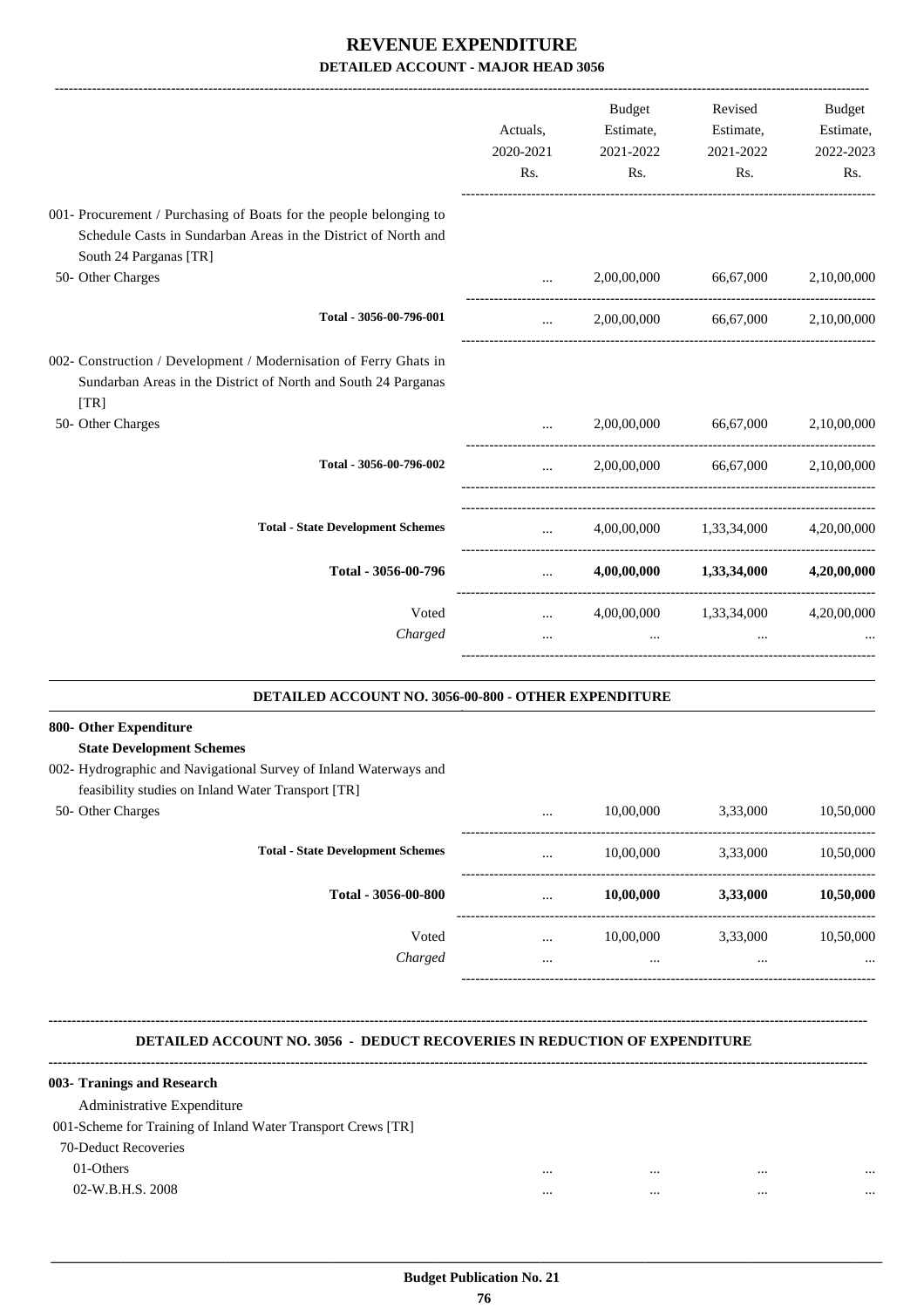|                                                              | Actuals,<br>2020-2021<br>Rs. | <b>Budget</b><br>Estimate,<br>2021-2022<br>Rs. | Revised<br>Estimate,<br>2021-2022<br>Rs. | Budget<br>Estimate,<br>2022-2023<br>R <sub>s</sub> . |
|--------------------------------------------------------------|------------------------------|------------------------------------------------|------------------------------------------|------------------------------------------------------|
| Total - 003 - Deduct - Recoveries                            | $\cdots$                     | $\cdots$                                       | $\cdots$                                 | $\cdots$                                             |
| 911- Deduct Recoveries of Overpayments                       |                              |                                                |                                          |                                                      |
| Administrative Expenditure                                   |                              |                                                |                                          |                                                      |
| 001-Scheme for Training of Inland Water Transport Crews [TR] |                              |                                                |                                          |                                                      |
| 70-Deduct Recoveries                                         |                              |                                                |                                          |                                                      |
| 01-Others                                                    | $\cdots$                     | $\cdots$                                       | $\cdots$                                 | $\cdots$                                             |
| Total - 911 - Deduct - Recoveries                            | $\cdots$                     | $\cdots$                                       | $\cdots$                                 | $\cdots$                                             |
| Total - 3056 - Deduct - Recoveries                           | $\cdots$                     | $\cdots$                                       | $\cdots$                                 | $\cdots$                                             |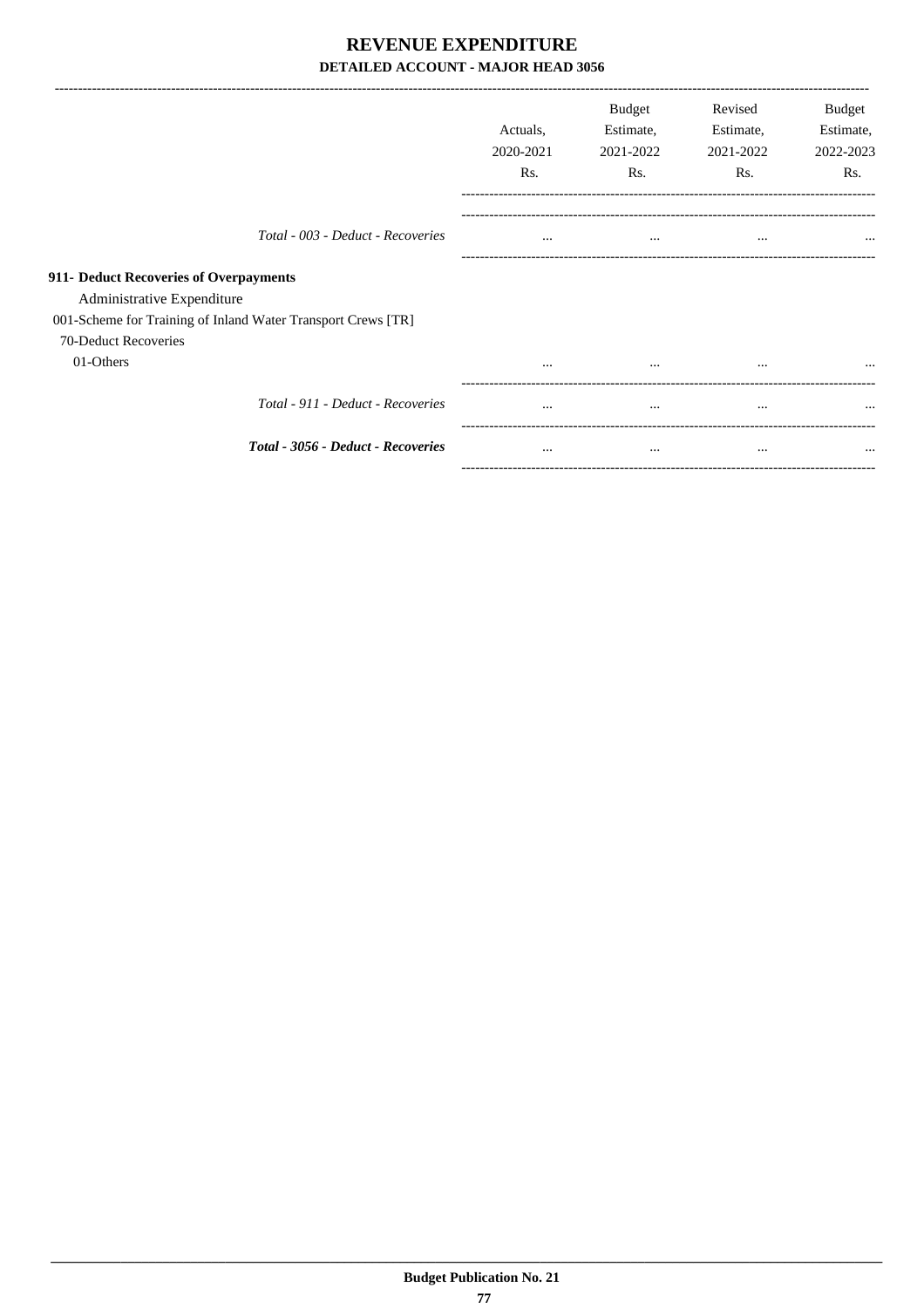## **REVENUE EXPENDITURE**

#### **DEMAND No. 53**

#### **Transport Department**

C - Economic Services - (g) Transport

#### Head of Account: 3075 - Other Transport Services

| <b>Voted Rs. Nil</b>     | <b>Charged Rs. Nil</b> |                         |                       | <b>Total Rs. Nil</b> |
|--------------------------|------------------------|-------------------------|-----------------------|----------------------|
|                          |                        |                         | Voted Rs. Charged Rs. | <b>Total Rs.</b>     |
| <b>Gross Expenditure</b> |                        | $\bullet\bullet\bullet$ | $\cdots$              | $\cdots$             |
| Deduct - Recoveries      |                        |                         | $\cdots$              | $\cdots$             |
| <b>Net Expenditure</b>   |                        |                         |                       |                      |

#### REVENUE EXPENDITURE **ABSTRACT ACCOUNT**

 $60 -$ 800-

| Actuals,<br>2020-2021<br>Rs. | Budget<br>Estimate,<br>2021-2022<br>Rs. | Revised<br>Estimate,<br>2021-2022<br>Rs. | <b>Budget</b><br>Estimate,<br>2022-2023<br>Rs. |
|------------------------------|-----------------------------------------|------------------------------------------|------------------------------------------------|
|                              |                                         |                                          |                                                |
| $\cdots$                     | $\cdots$                                | $\cdots$                                 | $\cdots$                                       |
| $\cdots$                     | $\cdots$                                | $\cdots$                                 |                                                |
| $\cdots$                     |                                         | $\cdots$                                 |                                                |
| $\cdots$<br>$\cdots$         | $\cdots$<br>$\cdots$                    | $\cdots$<br>$\cdots$                     | $\cdots$                                       |
| $\cdots$                     | $\cdots$                                | $\cdots$                                 |                                                |
| $\cdots$                     |                                         | $\cdots$                                 |                                                |
| $\cdots$                     | $\cdots$                                | $\cdots$                                 |                                                |
| $\cdots$<br>$\cdots$         | $\cdots$<br>$\cdots$                    | $\cdots$<br>$\cdots$                     | $\cdots$<br>                                   |
|                              |                                         |                                          |                                                |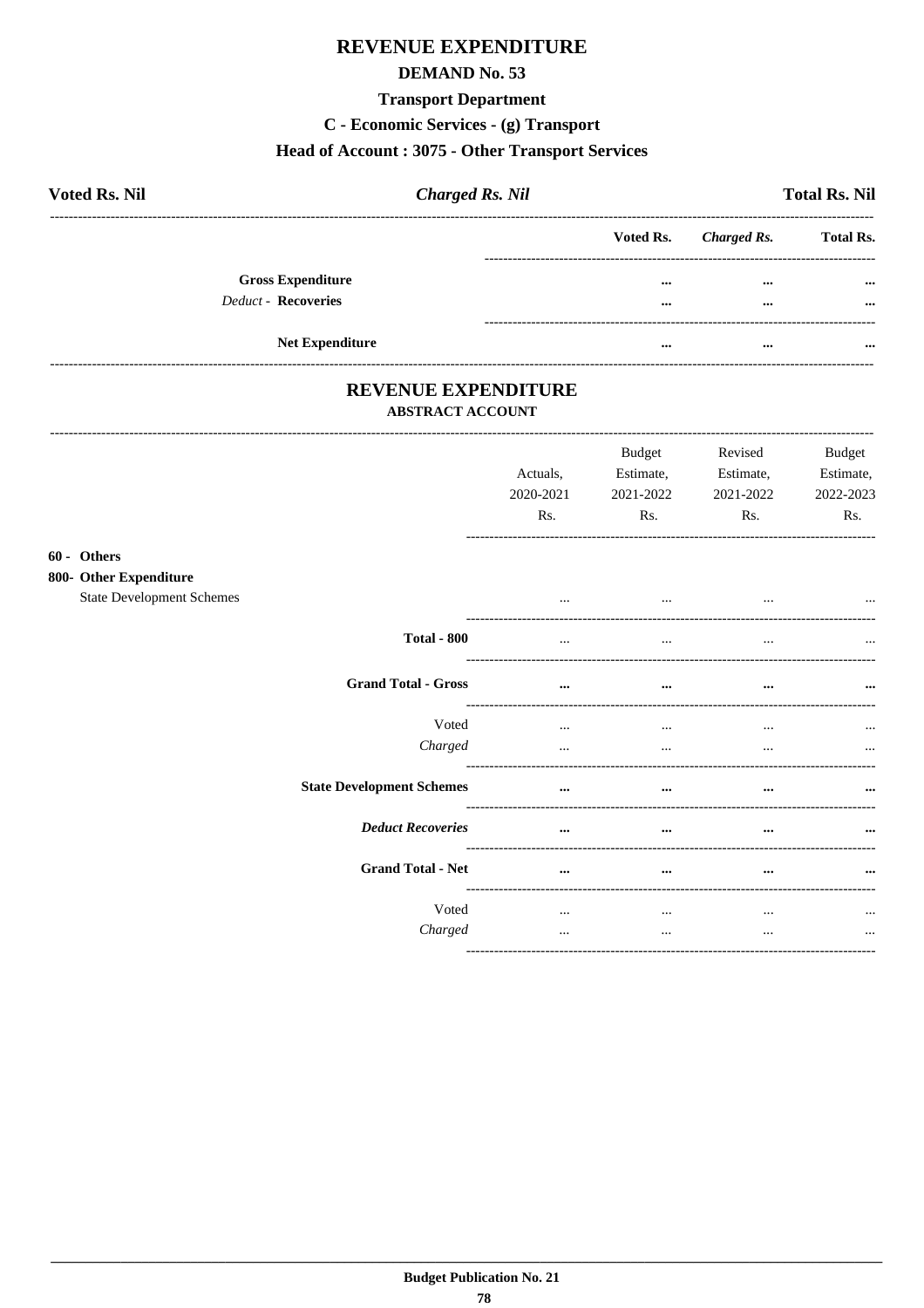|                                                                                                              | Actuals,<br>2020-2021<br>Rs. | <b>Budget</b><br>Estimate,<br>2021-2022<br>Rs. | Revised<br>Estimate,<br>2021-2022<br>Rs. | <b>Budget</b><br>Estimate,<br>2022-2023<br>Rs. |
|--------------------------------------------------------------------------------------------------------------|------------------------------|------------------------------------------------|------------------------------------------|------------------------------------------------|
| DETAILED ACCOUNT NO. 3075-60-800 - OTHER EXPENDITURE                                                         |                              |                                                |                                          |                                                |
| 60 - Others                                                                                                  |                              |                                                |                                          |                                                |
| 800- Other Expenditure                                                                                       |                              |                                                |                                          |                                                |
| <b>State Development Schemes</b>                                                                             |                              |                                                |                                          |                                                |
| 001- Study on Metro Alignment and feasibility studies/reports for                                            |                              |                                                |                                          |                                                |
| East-West Metro Corridor [TR]                                                                                |                              |                                                |                                          |                                                |
| 28- Payment of Professional and Special Services                                                             |                              |                                                |                                          |                                                |
| 02-Other charges                                                                                             |                              |                                                |                                          |                                                |
| Total - 3075-60-800                                                                                          |                              |                                                |                                          |                                                |
| Voted                                                                                                        | $\cdots$                     | $\ddotsc$                                      | $\ldots$                                 |                                                |
|                                                                                                              |                              |                                                |                                          |                                                |
| Charged                                                                                                      |                              | $\cdots$                                       | $\ddotsc$                                |                                                |
| DETAILED ACCOUNT NO. 3075 - DEDUCT RECOVERIES IN REDUCTION OF EXPENDITURE                                    |                              |                                                |                                          |                                                |
| 60 - Others                                                                                                  |                              |                                                |                                          |                                                |
|                                                                                                              |                              |                                                |                                          |                                                |
| <b>State Development Schemes</b>                                                                             |                              |                                                |                                          |                                                |
| 797- Transfer to Reserve Fund/Deposit Account<br>001-West Bengal Transport Infrastructure Fund (WBTIDF) [TR] |                              |                                                |                                          |                                                |
| 70-Deduct Recoveries                                                                                         |                              |                                                |                                          |                                                |
| 01-Others                                                                                                    |                              |                                                |                                          |                                                |
| 02-W.B.H.S. 2008                                                                                             |                              |                                                | $\ddotsc$                                |                                                |
| Total - 797 - Deduct - Recoveries                                                                            | $\cdots$                     | $\cdots$                                       | $\cdots$                                 |                                                |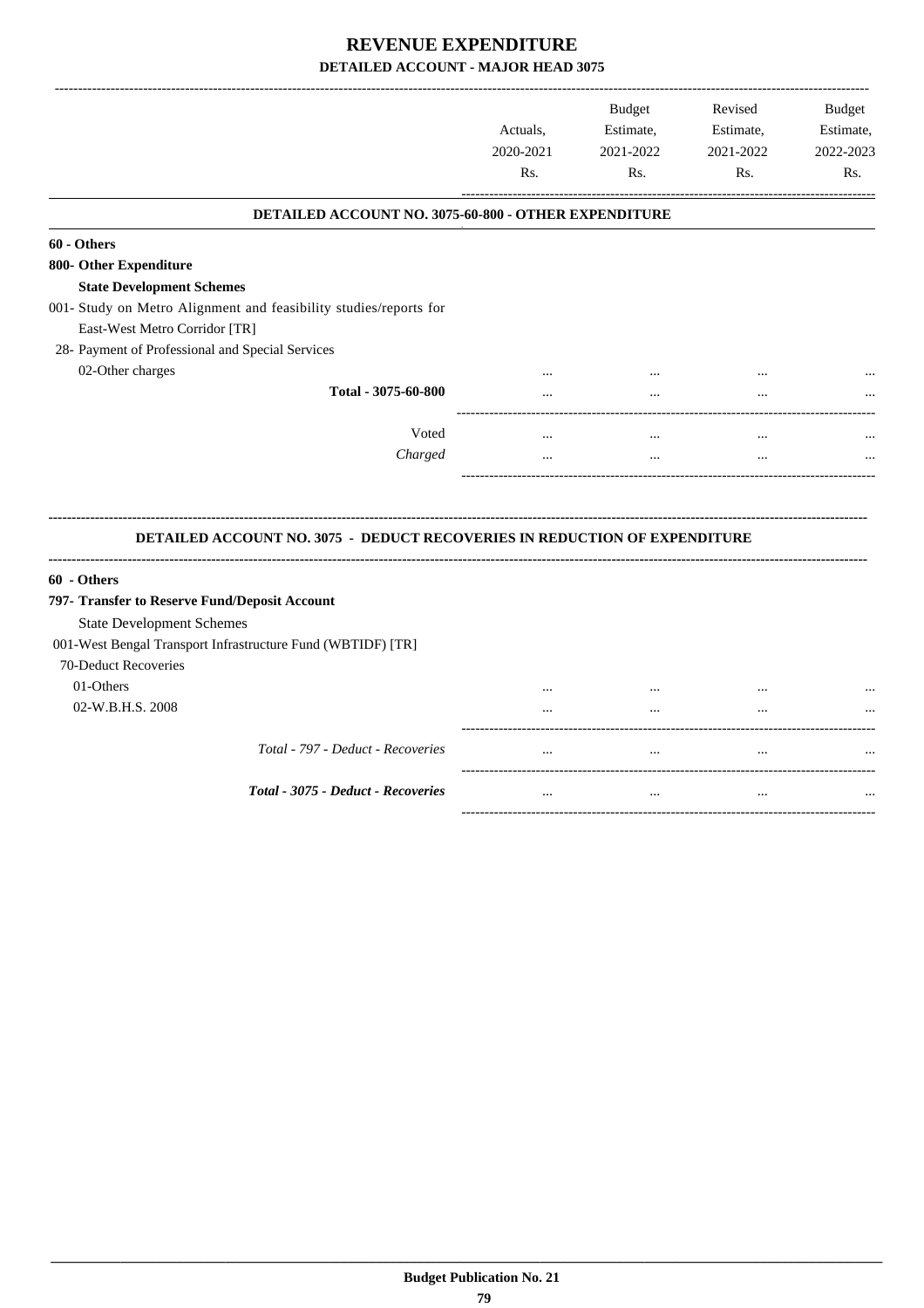## **REVENUE EXPENDITURE**

#### **DEMAND No. 53**

#### **Transport Department**

C - Economic Services - (j) General Economic Services

#### Head of Account: 3451 - Secretariat-Economic Services

| <b>Voted Rs. Nil</b> |                            | <b>Charged Rs. Nil</b> |           |             | <b>Total Rs. Nil</b>      |
|----------------------|----------------------------|------------------------|-----------|-------------|---------------------------|
|                      |                            |                        | Voted Rs. | Charged Rs. | <b>Total Rs.</b>          |
|                      | <b>Gross Expenditure</b>   |                        | $\cdots$  | $\cdots$    | $\bullet \bullet \bullet$ |
|                      | <b>Deduct - Recoveries</b> |                        | $-1,000$  | $\cdots$    | $-1,000$                  |
|                      | <b>Net Expenditure</b>     |                        | $-1.000$  | $\cdots$    | $-1,000$                  |

# REVENUE EXPENDITURE

#### **ABSTRACT ACCOUNT**

| 091- Attached Offices<br>Administrative Expenditure | Actuals,<br>2020-2021<br>Rs. | <b>Budget</b><br>Estimate,<br>2021-2022<br>Rs.<br>$\cdots$ | Revised<br>Estimate,<br>2021-2022<br>Rs. | <b>Budget</b><br>Estimate,<br>2022-2023<br>Rs. |
|-----------------------------------------------------|------------------------------|------------------------------------------------------------|------------------------------------------|------------------------------------------------|
| <b>Total - 091</b>                                  | $\cdots$<br>                 |                                                            |                                          | $\cdots$                                       |
|                                                     |                              |                                                            |                                          | $\cdots$                                       |
| <b>Grand Total - Gross</b>                          | $\cdots$                     | $\cdots$                                                   | $\cdots$                                 | $\cdots$                                       |
| Voted                                               | $\cdots$                     | $\cdots$                                                   | $\cdots$                                 | $\cdots$                                       |
| Charged                                             | $\cdots$                     | $\cdots$                                                   |                                          | $\cdots$                                       |
| <b>Administrative Expenditure</b>                   | $\cdots$                     | $\cdots$                                                   | $\cdots$                                 | $\cdots$                                       |
| <b>Deduct Recoveries</b>                            | $\cdots$                     | $\cdots$                                                   | $-1,000$                                 | $-1,000$                                       |
| <b>Grand Total - Net</b>                            | $\cdots$                     | $\cdots$                                                   | $-1,000$                                 | $-1,000$                                       |
| Voted<br>Charged                                    | $\cdots$<br>$\cdots$         | $\cdots$<br>$\cdots$                                       | $-1,000$<br>$\cdots$                     | $-1,000$<br>$\cdots$                           |
|                                                     |                              |                                                            |                                          |                                                |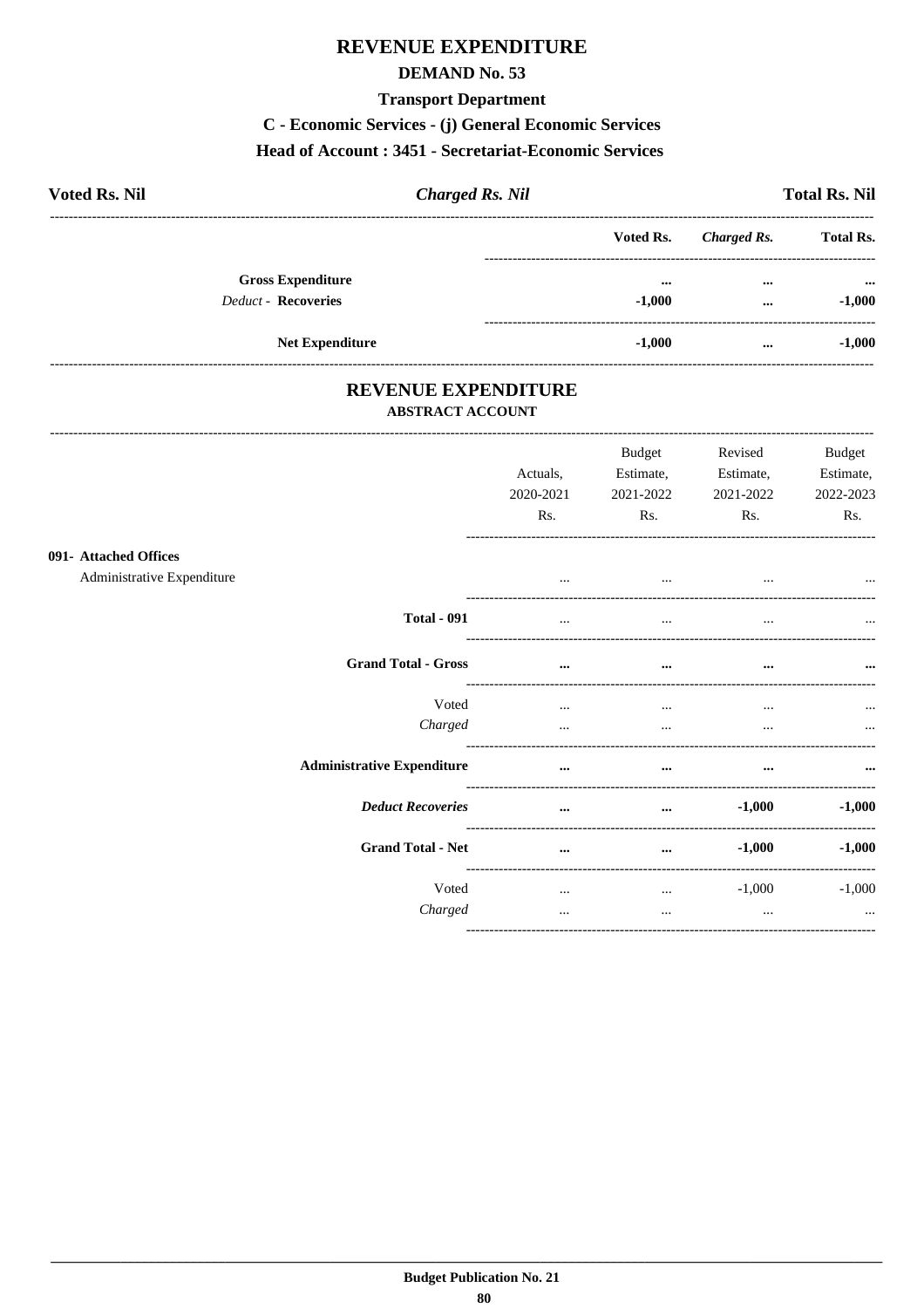|                                                               | Actuals,<br>2020-2021<br>Rs. | <b>Budget</b><br>Estimate,<br>2021-2022<br>Rs. | Revised<br>Estimate,<br>2021-2022<br>Rs. | <b>Budget</b><br>Estimate,<br>2022-2023<br>Rs. |
|---------------------------------------------------------------|------------------------------|------------------------------------------------|------------------------------------------|------------------------------------------------|
| DETAILED ACCOUNT NO. 3451-00-091 - ATTACHED OFFICES           |                              |                                                |                                          |                                                |
| 091- Attached Offices                                         |                              |                                                |                                          |                                                |
| <b>Administrative Expenditure</b>                             |                              |                                                |                                          |                                                |
| 004- Home Department -office of the Director of Movement [TR] |                              |                                                |                                          |                                                |
| 01- Salaries                                                  |                              |                                                |                                          |                                                |
| 07-Other Allowances                                           | $\cdots$                     | $\cdots$                                       | $\cdots$                                 | $\cdots$                                       |
| 07- Medical Reimbursements                                    |                              |                                                | $\cdots$                                 |                                                |
| 11- Travel Expenses                                           |                              |                                                | $\cdots$                                 |                                                |
| 12- Medical Reimbursements under WBHS 2008                    |                              |                                                | $\cdots$                                 | $\cdots$                                       |
| 13- Office Expenses                                           |                              |                                                |                                          |                                                |
| 02-Telephone                                                  |                              |                                                | $\cdots$                                 |                                                |
| 04-Other Office Expenses                                      |                              |                                                | $\cdots$                                 | $\cdots$                                       |
| Total - 3451-00-091                                           |                              |                                                |                                          |                                                |
| Voted                                                         |                              |                                                |                                          |                                                |
| Charged                                                       | $\cdots$<br>                 | $\cdots$<br>                                   | $\cdots$<br>                             | <br>                                           |

#### **DETAILED ACCOUNT NO. 3451 - DEDUCT RECOVERIES IN REDUCTION OF EXPENDITURE**

**--------------------------------------------------------------------------------------------------------------------------------------------------------------------------------**

| 091- Attached Offices                                        |          |          |          |          |
|--------------------------------------------------------------|----------|----------|----------|----------|
| Administrative Expenditure                                   |          |          |          |          |
| 004-Home Department -office of the Director of Movement [TR] |          |          |          |          |
| 70-Deduct Recoveries                                         |          |          |          |          |
| 01-Others                                                    | $\cdots$ | $\cdots$ | $-1,000$ | $-1.000$ |
| 02-W.B.H.S. 2008                                             |          |          |          | $\cdots$ |
| Total - 091 - Deduct - Recoveries                            | $\cdots$ | $\cdots$ | $-1,000$ | $-1.000$ |
| Total - 3451 - Deduct - Recoveries                           | $\cdots$ |          | $-1.000$ | $-1.000$ |
|                                                              |          |          |          |          |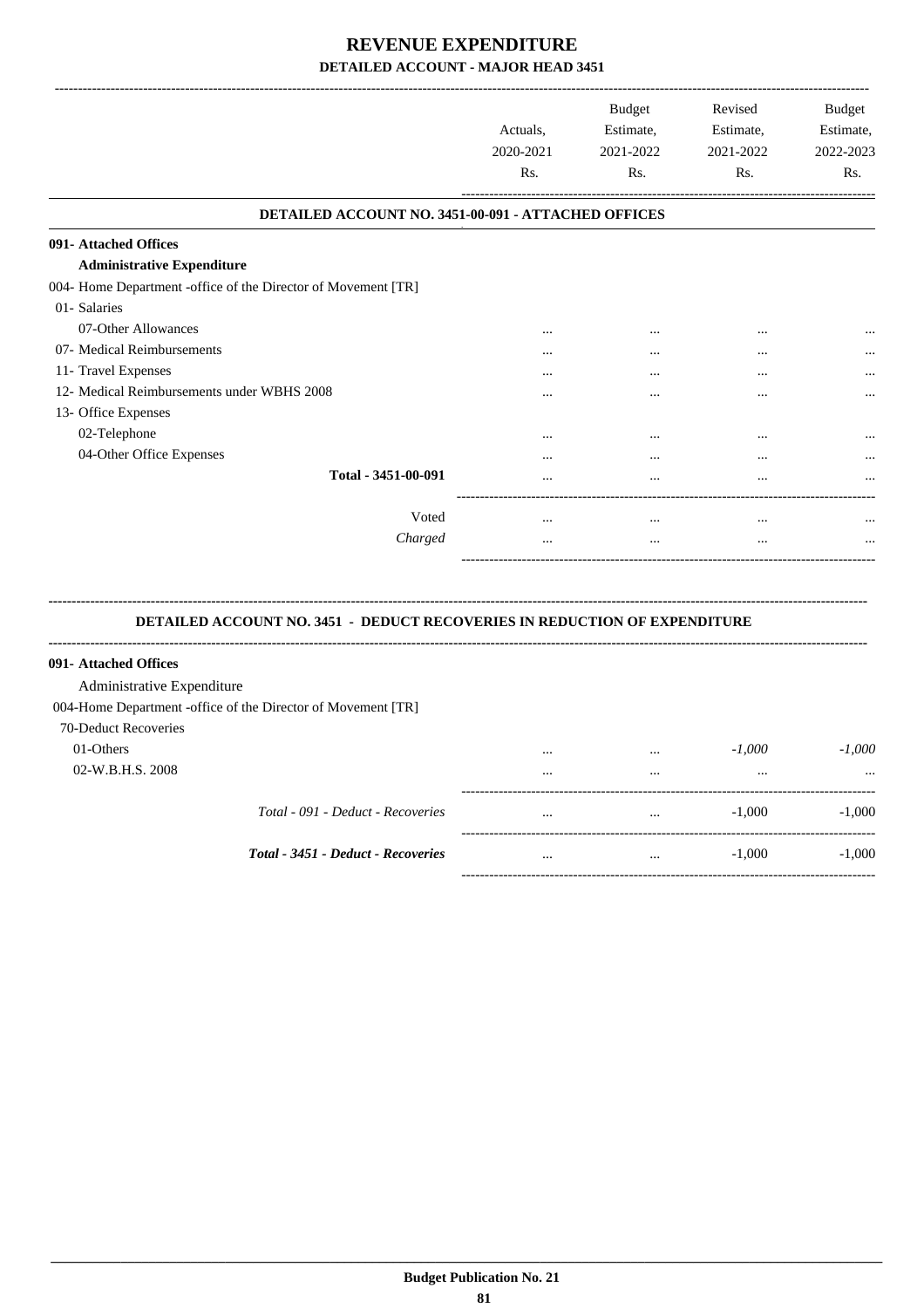## **CAPITAL EXPENDITURE**

#### **DEMAND No. 53**

#### **Transport Department**

## C. Capital Accounts of Economic Services - (g) Capital Account of Transport

## Head of Account: 5053 - Capital Outlay on Civil Aviation

| Voted Rs. 26,25,000 |                                                        | <b>Charged Rs. Nil</b> |                                      |                      | <b>Total Rs. 26,25,000</b> |  |  |
|---------------------|--------------------------------------------------------|------------------------|--------------------------------------|----------------------|----------------------------|--|--|
|                     |                                                        | Voted Rs.              | Charged Rs.                          | <b>Total Rs.</b>     |                            |  |  |
|                     | <b>Gross Expenditure</b><br><b>Deduct - Recoveries</b> |                        | 26,25,000<br>$\bullet\bullet\bullet$ | $\cdots$<br>$\cdots$ | 26,25,000<br>$\cdots$      |  |  |
|                     | <b>Net Expenditure</b>                                 |                        | 26,25,000                            |                      | 26,25,000                  |  |  |

#### **CAPITAL EXPENDITURE ABSTRACT ACCOUNT**

 $02$ 

|                                                | Actuals,<br>2020-2021      | Budget<br>Estimate,<br>2021-2022 | Revised<br>Estimate,<br>2021-2022   | <b>Budget</b><br>Estimate,<br>2022-2023 |
|------------------------------------------------|----------------------------|----------------------------------|-------------------------------------|-----------------------------------------|
|                                                | Rs.                        | Rs.                              | Rs.                                 | Rs.                                     |
| 02 - AIRPORTS<br>102- Aerodrams                |                            |                                  |                                     |                                         |
| <b>State Development Schemes</b>               | $\mathbf{r}$               |                                  | 25,00,000 12,31,000                 | 26,25,000                               |
| <b>Total - 102</b>                             | and the state of the state |                                  | 25,00,000 12,31,000                 | 26,25,000                               |
| <b>Grand Total - Gross</b>                     |                            |                                  | $25,00,000$ $12,31,000$ $26,25,000$ |                                         |
| Voted                                          |                            |                                  | $25,00,000$ $12,31,000$ $26,25,000$ |                                         |
| Charged                                        | $\ddots$                   | $\cdots$                         | $\cdots$                            |                                         |
| State Development Schemes  25,00,000 12,31,000 |                            |                                  |                                     | 26,25,000                               |
| <b>Deduct Recoveries</b>                       | $\cdots$                   | $\cdots$                         | $\cdots$                            |                                         |
| <b>Grand Total - Net</b>                       | $\cdots$                   |                                  | 25,00,000 12,31,000                 | 26,25,000                               |
| Voted                                          |                            |                                  | $25,00,000$ $12,31,000$ $26,25,000$ |                                         |
| Charged                                        | $\cdots$                   | $\cdots$                         | $\cdots$                            | $\cdots$                                |
|                                                |                            |                                  |                                     |                                         |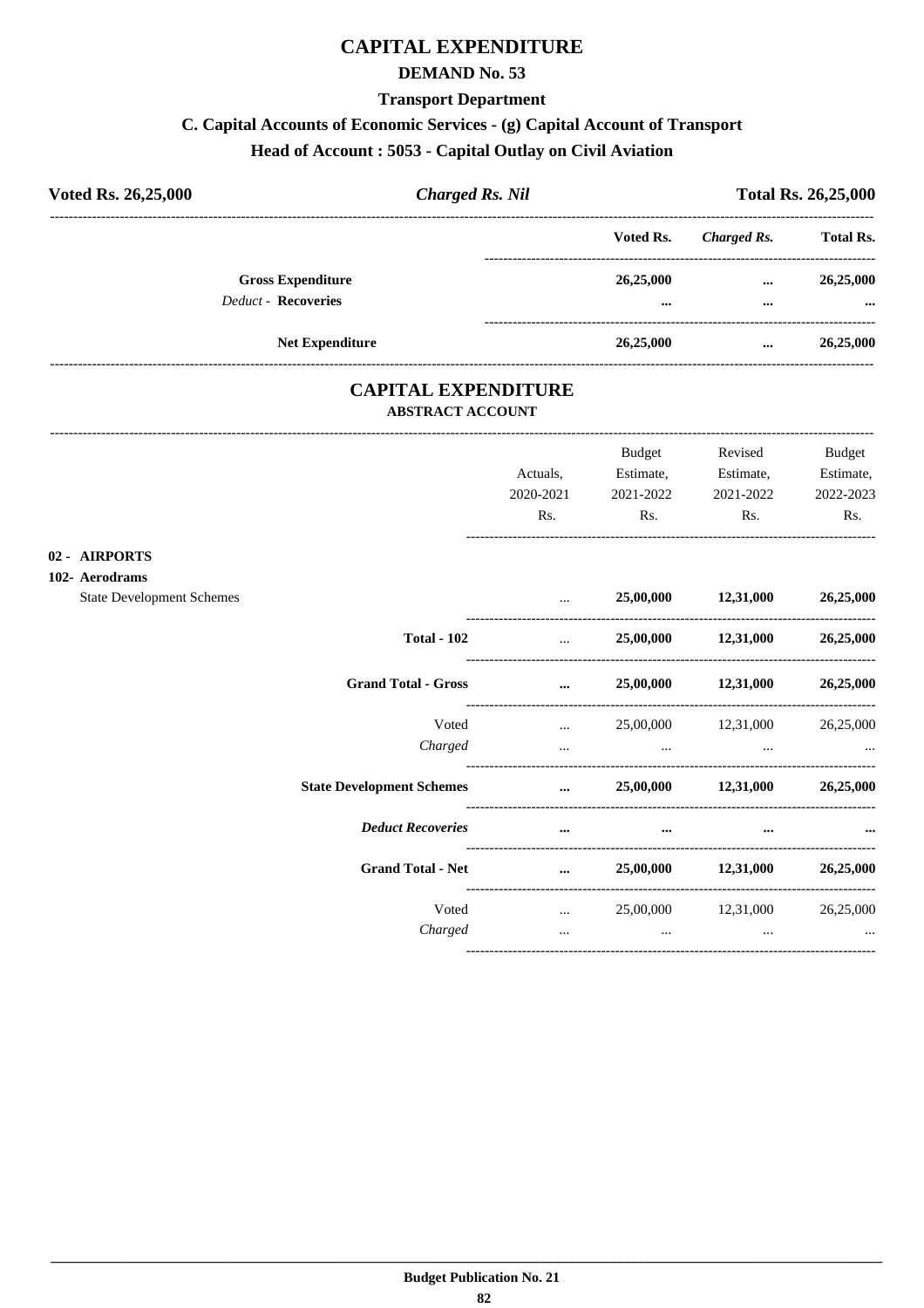|                                                                                                   | Actuals,<br>2020-2021<br>Rs. | <b>Budget</b><br>Estimate,<br>2021-2022<br>Rs. | Revised<br>Estimate,<br>2021-2022<br>Rs. | Budget<br>Estimate,<br>2022-2023<br>Rs. |
|---------------------------------------------------------------------------------------------------|------------------------------|------------------------------------------------|------------------------------------------|-----------------------------------------|
| DETAILED ACCOUNT NO. 5053-02-102 - AERODRAMS                                                      |                              |                                                |                                          |                                         |
| 02 - AIRPORTS                                                                                     |                              |                                                |                                          |                                         |
| 102- Aerodrams                                                                                    |                              |                                                |                                          |                                         |
| <b>State Development Schemes</b><br>001- Development and Up-gradation of Cooch Behar Airport [TR] |                              |                                                |                                          |                                         |
| 53- Major Works / Land and Buildings                                                              | $\cdots$                     |                                                | 10,00,000 3,33,000                       | 10,50,000                               |
| Total - 5053-02-102-001                                                                           | $\cdots$                     |                                                | 10,00,000 3,33,000 10,50,000             |                                         |
| 002- Development and up-gradation of Bagdogra Airport [TR]                                        |                              |                                                |                                          |                                         |
| 53- Major Works / Land and Buildings                                                              | $\cdots$                     | 10,00,000                                      | 3,33,000                                 | 10,50,000                               |
| Total - 5053-02-102-002                                                                           | $\cdots$                     | 10,00,000                                      | 3,33,000 10,50,000                       |                                         |
| 003- Construction of a box culvert over Mora Torsa attached to<br>Cooch-behar air port [TR]       |                              |                                                |                                          |                                         |
| 53- Major Works / Land and Buildings                                                              |                              |                                                |                                          |                                         |
| 005- Development and Up-gradation of Airports [TR]<br>60- Other Capital Expenditure               |                              | 5,00,000                                       | 5,65,000                                 | 5,25,000                                |
| Total - 5053-02-102-005                                                                           | $\cdots$                     |                                                | 5,00,000 5,65,000 5,25,000               |                                         |
| <b>Total - State Development Schemes</b>                                                          | $\cdots$                     |                                                | 25,00,000 12,31,000 26,25,000            |                                         |
| Total - 5053-02-102                                                                               | $\cdots$                     |                                                | 25,00,000 12,31,000 26,25,000            |                                         |
| Voted<br>Charged                                                                                  |                              | 25,00,000                                      | 12,31,000                                | 26,25,000                               |
|                                                                                                   |                              | $\cdots$                                       |                                          |                                         |
| DETAILED ACCOUNT NO. 5053 - DEDUCT RECOVERIES IN REDUCTION OF EXPENDITURE                         |                              |                                                |                                          |                                         |
| 02 - AIRPORTS                                                                                     |                              |                                                |                                          |                                         |
| 102- Aerodrams                                                                                    |                              |                                                |                                          |                                         |
| <b>State Development Schemes</b>                                                                  |                              |                                                |                                          |                                         |
| 900-Deduct Recoveries on Capital Accounts [TR]<br>70-Deduct Recoveries                            |                              |                                                |                                          |                                         |
| 01-Others<br>901-Deduct Receipts and Recoveries on Capital Account [TR]                           |                              |                                                |                                          |                                         |
| 70-Deduct Recoveries                                                                              |                              |                                                |                                          |                                         |
| 01-Others                                                                                         |                              | $\cdots$                                       |                                          |                                         |
| Total - 102 - Deduct - Recoveries                                                                 |                              |                                                |                                          |                                         |
|                                                                                                   |                              |                                                |                                          |                                         |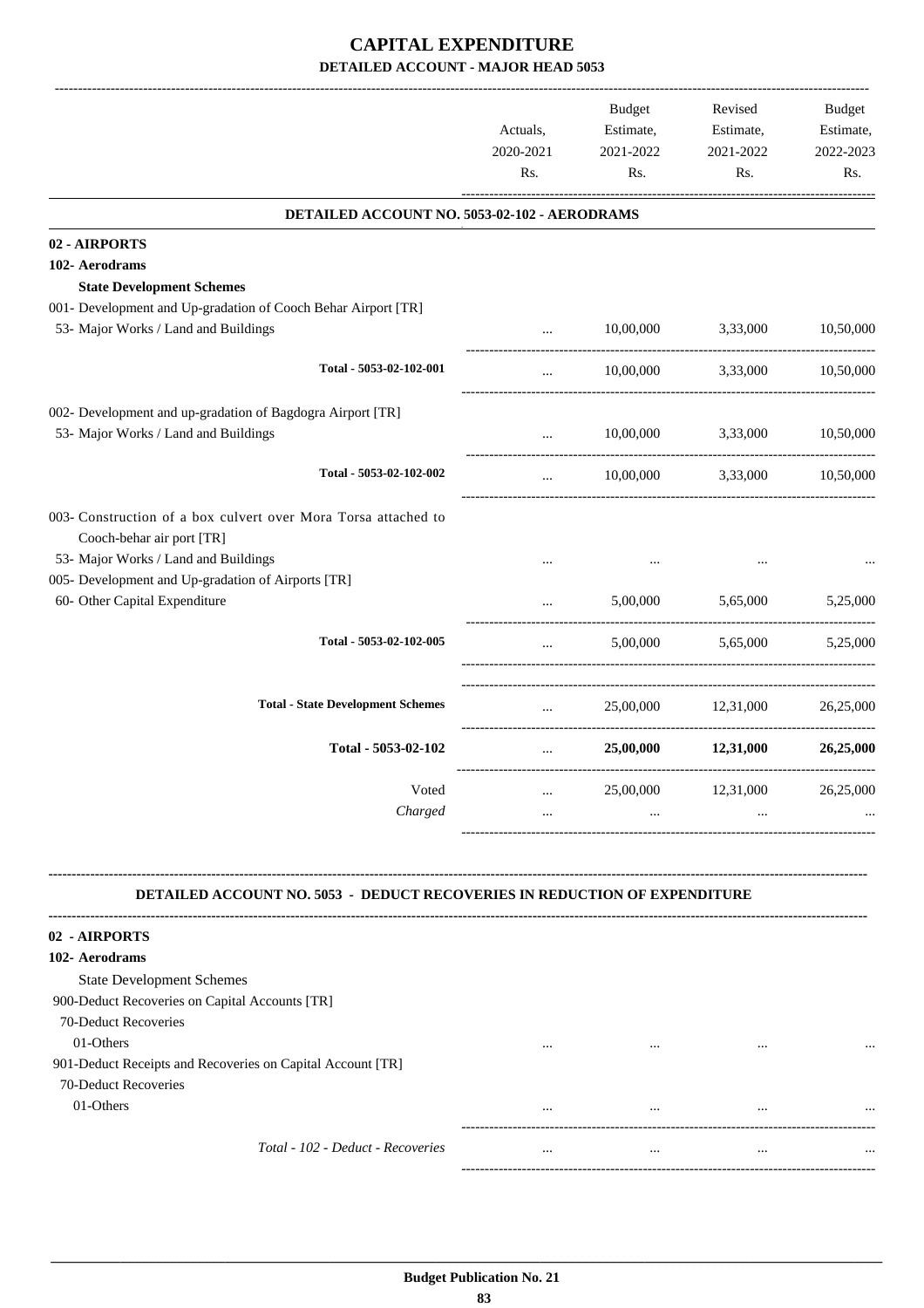--------------

|                                    | Actuals,<br>2020-2021<br>Rs. | <b>Budget</b><br>Estimate,<br>2021-2022<br>Rs. | Revised<br>Estimate,<br>2021-2022<br>Rs. | <b>Budget</b><br>Estimate,<br>2022-2023<br>Rs. |
|------------------------------------|------------------------------|------------------------------------------------|------------------------------------------|------------------------------------------------|
| Total - 5053 - Deduct - Recoveries | $\cdots$                     | $\cdots$                                       |                                          | $\cdots$                                       |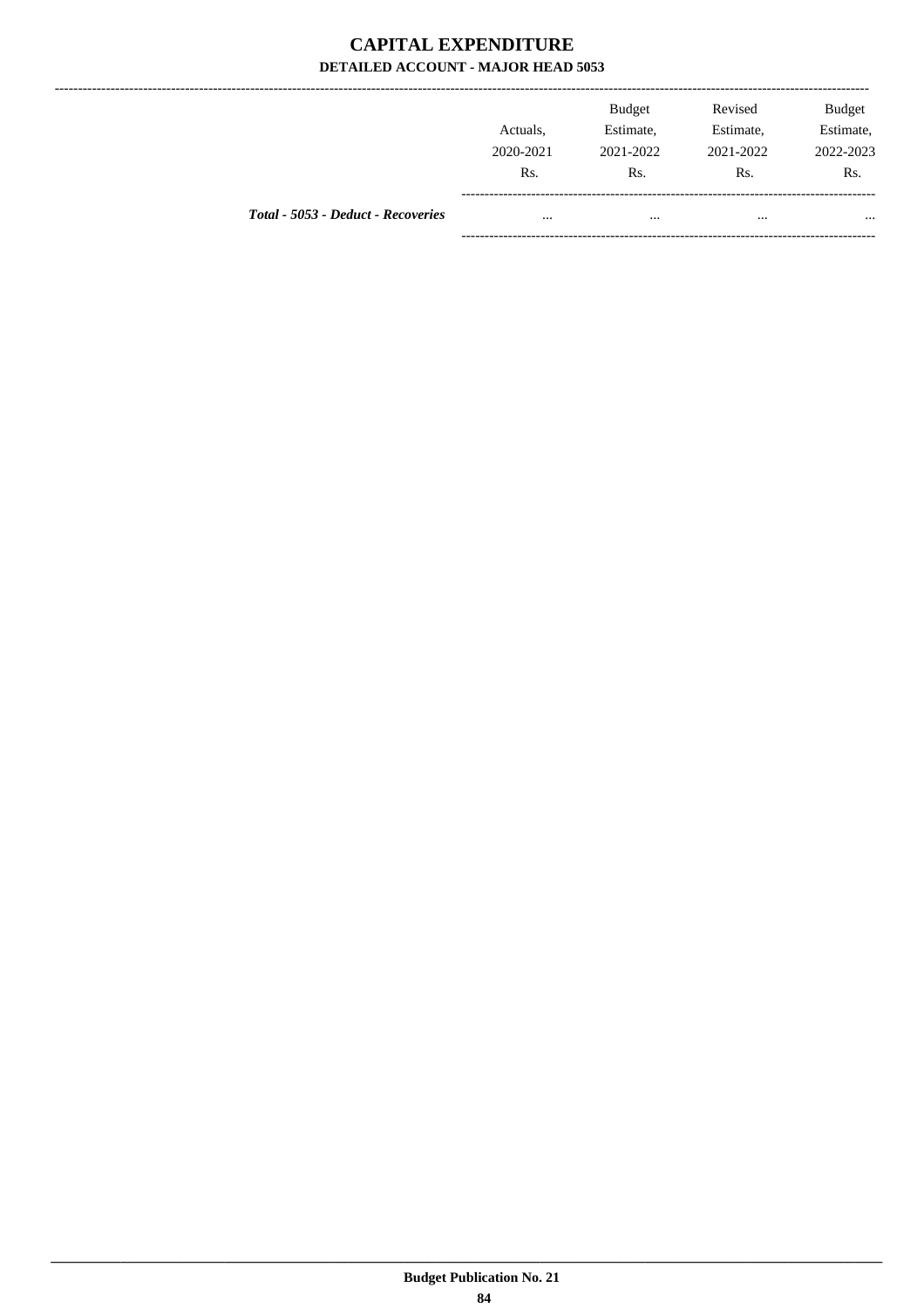## **CAPITAL EXPENDITURE**

#### **DEMAND No. 53**

#### **Transport Department**

#### **C. Capital Accounts of Economic Services - (g) Capital Account of Transport**

## **Head of Account : 5055 - Capital Outlay on Road Transport**

| Voted Rs. 326,56,07,000                                                                      | <b>Charged Rs. Nil</b>  |                              |                                         |                                          | Total Rs. 326,56,07,000                 |
|----------------------------------------------------------------------------------------------|-------------------------|------------------------------|-----------------------------------------|------------------------------------------|-----------------------------------------|
|                                                                                              |                         |                              | Voted Rs.                               | Charged Rs.                              | Total Rs.                               |
| <b>Gross Expenditure</b><br><b>Deduct - Recoveries</b>                                       |                         |                              | 326,56,07,000<br>$-47,43,02,000$        | $\cdots$<br>$\cdots$                     | 326,56,07,000<br>-47,43,02,000          |
|                                                                                              |                         |                              |                                         |                                          |                                         |
| Net Expenditure                                                                              |                         |                              | 279,13,05,000                           |                                          | $\ldots$ 279,13,05,000                  |
|                                                                                              | <b>ABSTRACT ACCOUNT</b> | <b>CAPITAL EXPENDITURE</b>   |                                         |                                          |                                         |
|                                                                                              |                         | Actuals,<br>2020-2021<br>Rs. | Budget<br>Estimate,<br>2021-2022<br>Rs. | Revised<br>Estimate,<br>2021-2022<br>Rs. | Budget<br>Estimate,<br>2022-2023<br>Rs. |
| 050- Lands And Buildings<br><b>State Development Schemes</b>                                 |                         | $\cdots$                     | $\cdots$                                | $\cdots$                                 |                                         |
|                                                                                              | <b>Total - 050</b>      | $\cdots$                     | $\cdots$                                | $\cdots$                                 |                                         |
| 102- Acquisition of Fleet<br><b>State Development Schemes</b>                                |                         |                              |                                         |                                          |                                         |
|                                                                                              | <b>Total - 102</b>      | $\ldots$                     | $\ddotsc$                               | $\cdots$                                 |                                         |
| 190- Investments in Public sector and other undertakings<br><b>State Development Schemes</b> |                         |                              |                                         |                                          |                                         |
|                                                                                              | <b>Total - 190</b>      | $\cdots$                     | $\cdots$                                | $\cdots$                                 |                                         |
| 797- Transfer to Reserve Fund/Deposit Account<br><b>State Development Schemes</b>            |                         | 44, 16, 29, 498              | 49,99,40,000                            | 37,44,00,000                             | 47,43,00,000                            |
|                                                                                              | <b>Total - 797</b>      |                              | 44,16,29,498 49,99,40,000 37,44,00,000  |                                          | 47,43,00,000                            |
| 800- Other Expenditure                                                                       |                         |                              |                                         |                                          |                                         |
| Administrative Expenditure                                                                   |                         |                              |                                         |                                          |                                         |

|                            | $\cdots$<br>44,21,28,509    | $\cdots$<br>213,94,00,000 | $\cdots$<br>71,31,33,000 | $\cdots$<br>279, 13, 07, 000 |
|----------------------------|-----------------------------|---------------------------|--------------------------|------------------------------|
| <b>Total - 800</b>         | 44,21,28,509                | 213,94,00,000             | 71,31,33,000             | 279, 13, 07, 000             |
| <b>Grand Total - Gross</b> | 88, 37, 58, 007             | 263,93,40,000             | 108,75,33,000            | 326,56,07,000                |
| Voted<br>Charged           | 88, 37, 58, 007<br>$\cdots$ | 263,93,40,000<br>$\cdots$ | 108,75,33,000<br>        | 326,56,07,000<br>$\cdots$    |
|                            |                             |                           |                          |                              |

 **\_\_\_\_\_\_\_\_\_\_\_\_\_\_\_\_\_\_\_\_\_\_\_\_\_\_\_\_\_\_\_\_\_\_\_\_\_\_\_\_\_\_\_\_\_\_\_\_\_\_\_\_\_\_\_\_\_\_\_\_\_\_\_\_\_\_\_\_\_\_\_\_\_\_\_\_\_\_\_\_\_\_\_\_\_\_\_\_\_\_\_\_\_\_\_\_\_\_\_\_\_\_\_\_\_\_\_\_\_\_\_\_\_\_\_\_\_\_\_**

**State Development Schemes**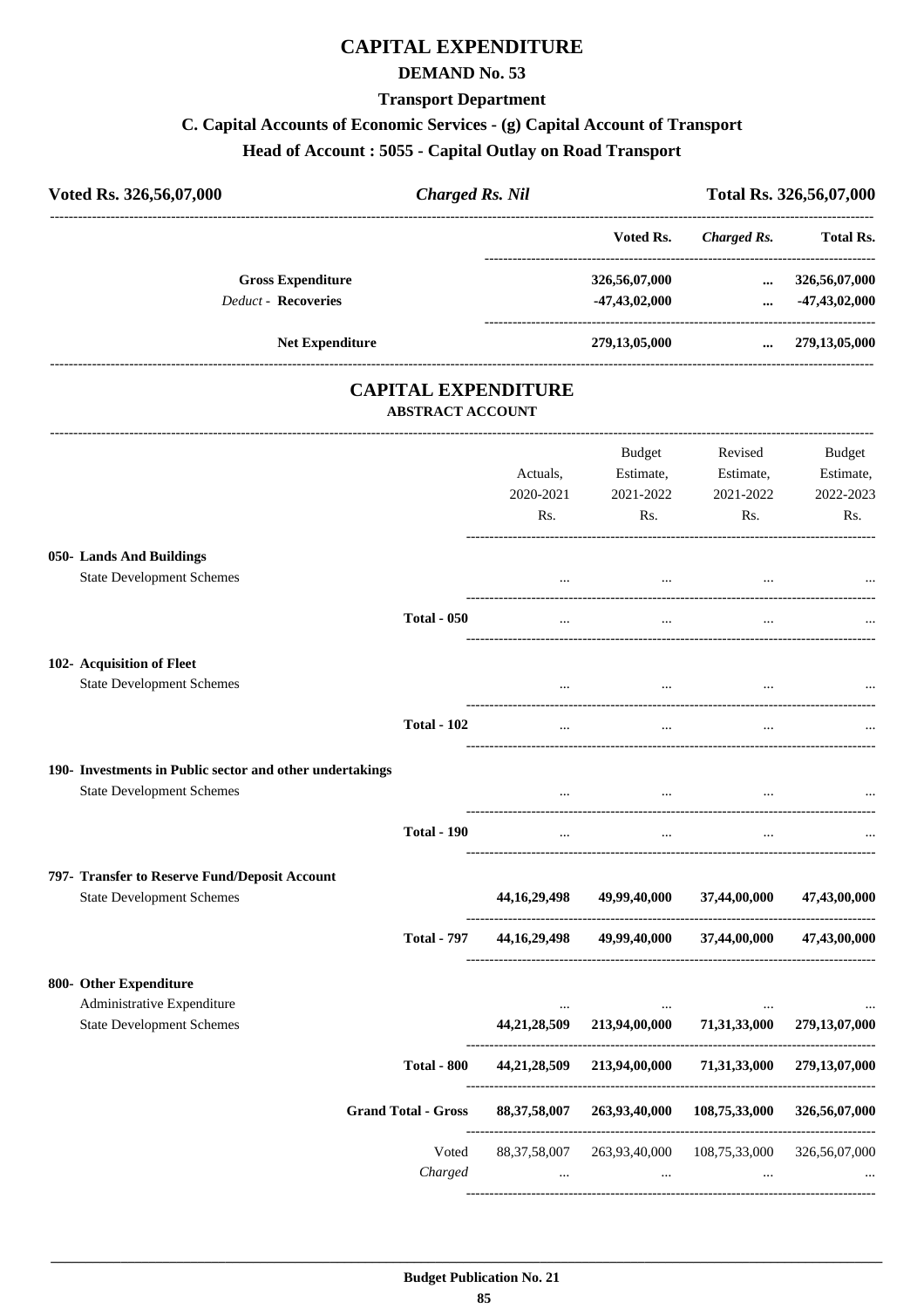#### **CAPITAL EXPENDITURE ABSTRACT ACCOUNT**

|                                  |                  | Budget        | Revised         | <b>Budget</b>    |
|----------------------------------|------------------|---------------|-----------------|------------------|
|                                  | Actuals.         | Estimate,     | Estimate,       | Estimate,        |
|                                  | 2020-2021        | 2021-2022     | 2021-2022       | 2022-2023        |
|                                  | R <sub>s</sub> . | Rs.           | Rs.             | Rs.              |
| <b>State Development Schemes</b> | 88, 37, 58, 007  | 263,93,40,000 | 108,75,33,000   | 326,56,07,000    |
| <b>Deduct Recoveries</b>         | -49,98,85,328    | -49,99,40,000 | $-37,44,02,000$ | $-47,43,02,000$  |
| <b>Grand Total - Net</b>         | 38, 38, 72, 679  | 213,94,00,000 | 71,31,31,000    | 279,13,05,000    |
| Voted                            | 38, 38, 72, 679  | 213,94,00,000 | 71,31,31,000    | 279, 13, 05, 000 |
| Charged                          | $\cdots$         | $\cdots$      | $\cdots$        | $\cdots$         |
|                                  |                  |               |                 |                  |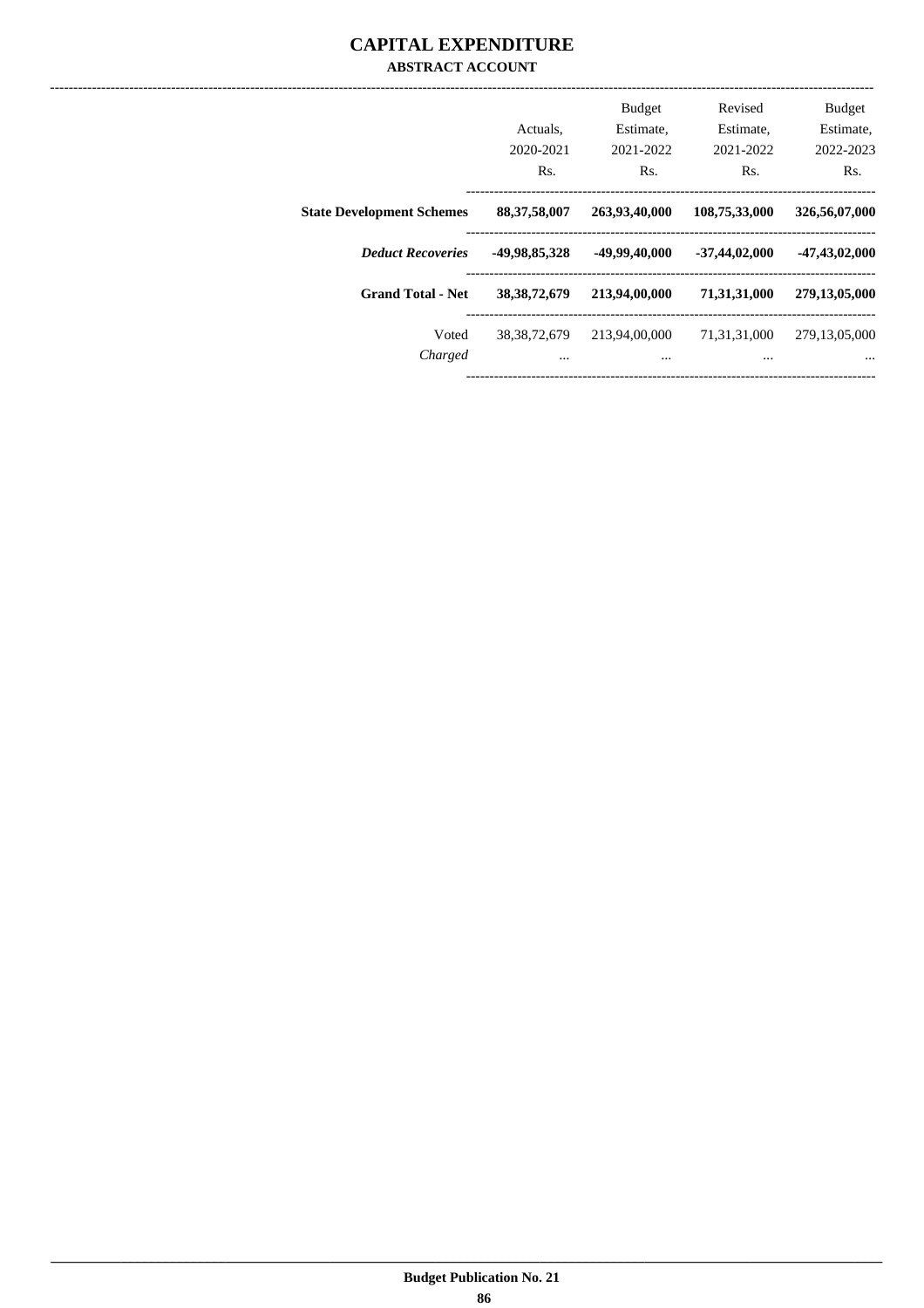|                                                                                                     | Actuals,<br>2020-2021<br>Rs. | Budget<br>Estimate,<br>2021-2022<br>Rs. | Revised<br>Estimate,<br>2021-2022<br>Rs. | Budget<br>Estimate,<br>2022-2023<br>Rs. |
|-----------------------------------------------------------------------------------------------------|------------------------------|-----------------------------------------|------------------------------------------|-----------------------------------------|
| DETAILED ACCOUNT NO. 5055-00-050 - LANDS AND BUILDINGS                                              |                              |                                         |                                          |                                         |
| 050- Lands And Buildings                                                                            |                              |                                         |                                          |                                         |
| <b>State Development Schemes</b>                                                                    |                              |                                         |                                          |                                         |
| 002- Construction/ Development of Parking Complexes for Transport<br>Vehicles [TR]                  |                              |                                         |                                          |                                         |
| 53- Major Works / Land and Buildings                                                                |                              |                                         |                                          |                                         |
| 60- Other Capital Expenditure                                                                       |                              |                                         |                                          |                                         |
| <b>State Development Schemes</b>                                                                    |                              |                                         |                                          |                                         |
| 001- Development in Transport Sector by West Bengal Compensatory<br>Entry Tax Fund (WBETF) [TR]     |                              |                                         |                                          |                                         |
| 53- Major Works / Land and Buildings                                                                |                              |                                         |                                          |                                         |
| Total - 5055-00-050                                                                                 |                              |                                         |                                          |                                         |
| Voted                                                                                               |                              | $\cdots$                                | $\cdots$                                 |                                         |
| Charged                                                                                             |                              | $\cdots$                                |                                          |                                         |
| DETAILED ACCOUNT NO. 5055-00-102 - ACQUISITION OF FLEET                                             |                              |                                         |                                          |                                         |
| 102- Acquisition of Fleet                                                                           |                              |                                         |                                          |                                         |
| <b>State Development Schemes</b>                                                                    |                              |                                         |                                          |                                         |
| 004- Faster Adoption and Manufacturing of Hybrid and Electric<br>Vehicles(FAME) [TR]                |                              |                                         |                                          |                                         |
| 51- Motor Vehicles                                                                                  |                              |                                         |                                          |                                         |
| <b>State Development Schemes</b>                                                                    |                              |                                         |                                          |                                         |
| 003- Assistance for procurement of Buses under JNNURM Scheme<br>(Funded by the State) (JNURMS) [TR] |                              |                                         |                                          |                                         |
| 51- Motor Vehicles                                                                                  |                              |                                         |                                          |                                         |
| Total - 5055-00-102                                                                                 | $\cdots$                     | $\cdots$<br>----------------            |                                          |                                         |
| Voted                                                                                               | $\cdots$                     | $\cdots$                                | $\ddotsc$                                |                                         |
| Charged                                                                                             | $\cdots$                     | $\cdots$                                | $\cdots$                                 |                                         |
|                                                                                                     |                              |                                         |                                          |                                         |
| DETAILED ACCOUNT NO. 5055-00-190 - INVESTMENTS IN PUBLIC SECTOR AND OTHER UNDERTAKINGS              |                              |                                         |                                          |                                         |
| 190- Investments in Public sector and other undertakings                                            |                              |                                         |                                          |                                         |
| <b>State Development Schemes</b>                                                                    |                              |                                         |                                          |                                         |
| 001- Capital contribution to West Bengal Tranport Infrastructure                                    |                              |                                         |                                          |                                         |
| Development Corporation Ltd [TR]                                                                    |                              |                                         |                                          |                                         |
| 54- Investment<br>Total - 5055-00-190                                                               | $\cdots$                     | $\cdots$                                | $\cdots$                                 |                                         |
|                                                                                                     |                              |                                         |                                          |                                         |

Voted ... ... ... ... *Charged* ... ... ... ...

-----------------------------------------------------------------------------------------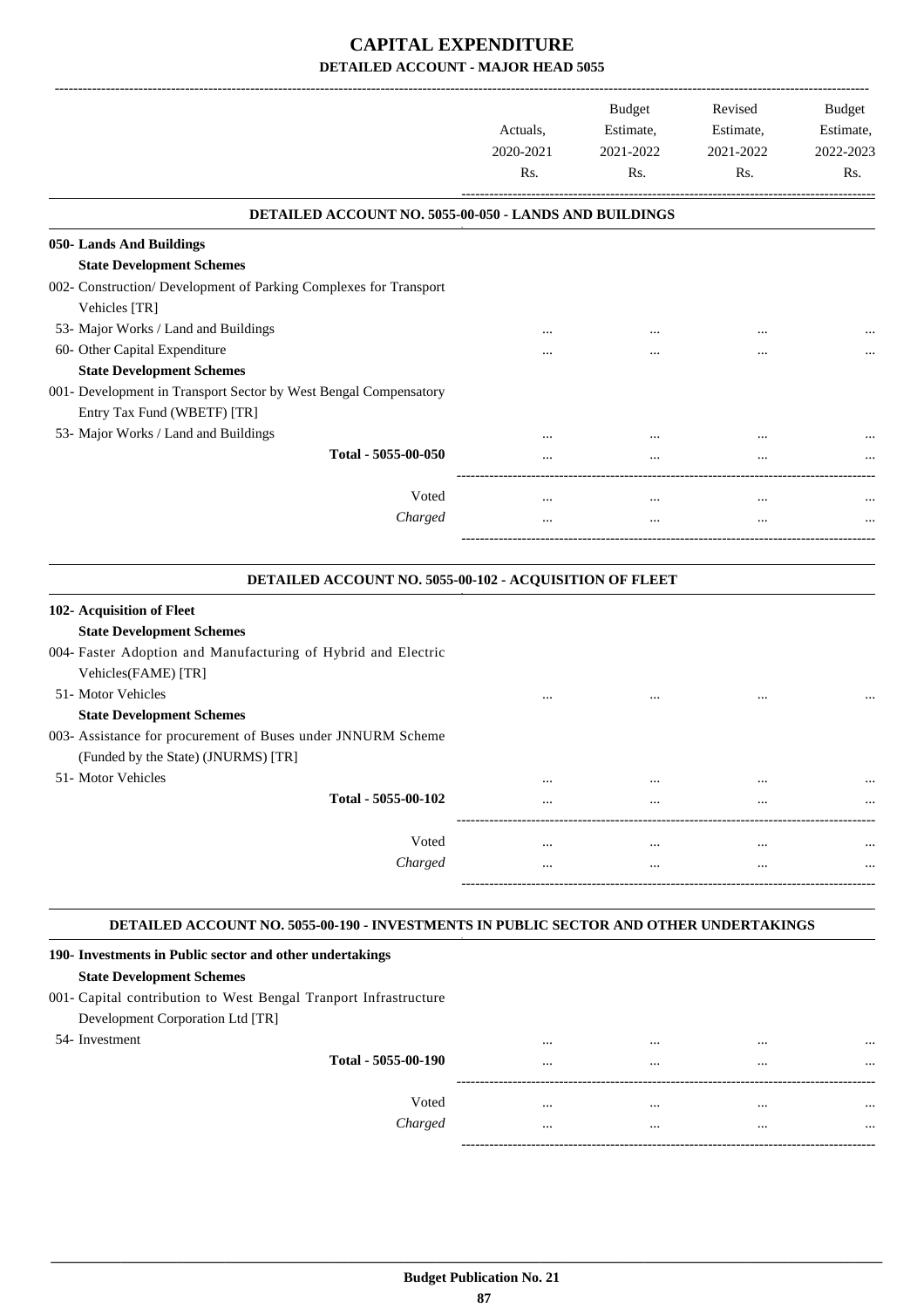|                                                                                    |                  | Budget                                                | Revised                    | <b>Budget</b>    |
|------------------------------------------------------------------------------------|------------------|-------------------------------------------------------|----------------------------|------------------|
|                                                                                    | Actuals,         | Estimate,                                             | Estimate,                  | Estimate,        |
|                                                                                    | 2020-2021<br>Rs. | 2021-2022<br>Rs.                                      | 2021-2022<br>Rs.           | 2022-2023<br>Rs. |
|                                                                                    |                  |                                                       |                            |                  |
| <b>DETAILED ACCOUNT NO. 5055-00-797 - TRANSFER TO RESERVE FUND/DEPOSIT ACCOUNT</b> |                  |                                                       |                            |                  |
| 797- Transfer to Reserve Fund/Deposit Account<br><b>State Development Schemes</b>  |                  |                                                       |                            |                  |
| 001- West Bengal Transport Infrastructure Development Fund                         |                  |                                                       |                            |                  |
| (WBTIDF) [TR]<br>63- Inter-Account Transfer                                        | 44, 16, 29, 498  | 49,99,40,000                                          | 37,44,00,000               | 47,43,00,000     |
| <b>Total - State Development Schemes</b>                                           | 44, 16, 29, 498  | 49,99,40,000                                          | 37,44,00,000               | 47,43,00,000     |
| Total - 5055-00-797                                                                | 44, 16, 29, 498  | 49,99,40,000                                          | 37,44,00,000               | 47,43,00,000     |
| Voted                                                                              | 44, 16, 29, 498  | 49,99,40,000                                          | 37,44,00,000               | 47,43,00,000     |
| Charged                                                                            |                  |                                                       |                            |                  |
| DETAILED ACCOUNT NO. 5055-00-800 - OTHER EXPENDITURE                               |                  |                                                       |                            |                  |
| 800- Other Expenditure                                                             |                  |                                                       |                            |                  |
| <b>State Development Schemes</b>                                                   |                  |                                                       |                            |                  |
| 002- Re-organisation of P.V.D. [TR]                                                |                  |                                                       |                            |                  |
| 53- Major Works / Land and Buildings                                               | 4,99,011         | 1,00,00,000                                           | 33,33,000                  | 1,05,00,000      |
| Total - 5055-00-800-002                                                            | 4,99,011         | 1,00,00,000                                           | 33,33,000                  | 1,05,00,000      |
| 003- Setting up of Transfer and Transit Depots in District & Sub-                  |                  |                                                       |                            |                  |
| divisional Headquarters and Kolkata [TR]                                           |                  |                                                       |                            |                  |
| 53- Major Works / Land and Buildings                                               | 5,00,31,222      | 10,00,00,000                                          | 3,33,33,000                | 10,50,00,000     |
| Total - 5055-00-800-003                                                            | 5,00,31,222      | 10,00,00,000                                          | 3,33,33,000                | 10.50.00.000     |
| 004- Transporation operation improvement Programme, Road Safety,                   |                  |                                                       |                            |                  |
| setting up of check posts [TR]                                                     |                  |                                                       |                            |                  |
| 53- Major Works / Land and Buildings                                               | 32,50,91,300     |                                                       | 142,94,00,000 47,64,67,000 | 204,58,07,000    |
| Total - 5055-00-800-004                                                            |                  | 32,50,91,300 142,94,00,000 47,64,67,000 204,58,07,000 |                            |                  |
| 005- Re-organisation and expansion of Transporation Planning and                   |                  |                                                       |                            |                  |
| Traffic Engineering Directorate [TR]                                               |                  |                                                       |                            |                  |
| 53- Major Works / Land and Buildings                                               | $\cdots$         | $\sim 10^{-11}$                                       | $\cdots$                   |                  |
| 006- Road safety/setting up of road safety division/rescue Aid posts,              |                  |                                                       |                            |                  |
| Road Safety Education, Acquisition of necessary equipment<br>[TR]                  |                  |                                                       |                            |                  |
| 51- Motor Vehicles                                                                 | 10,47,312        | 4,00,00,000                                           | 1,33,33,000                | 4,20,00,000      |
| 52- Machinery and Equipment/Tools and Plants                                       | 1,23,71,774      | 15,00,00,000                                          | 5,00,00,000                | 15,75,00,000     |
| 53- Major Works / Land and Buildings                                               | 1,99,91,022      | 12,00,00,000                                          | 4,00,00,000                | 12,60,00,000     |
| 60- Other Capital Expenditure                                                      | 1,53,34,165      | 20,00,00,000                                          | 6,66,67,000                | 21,00,00,000     |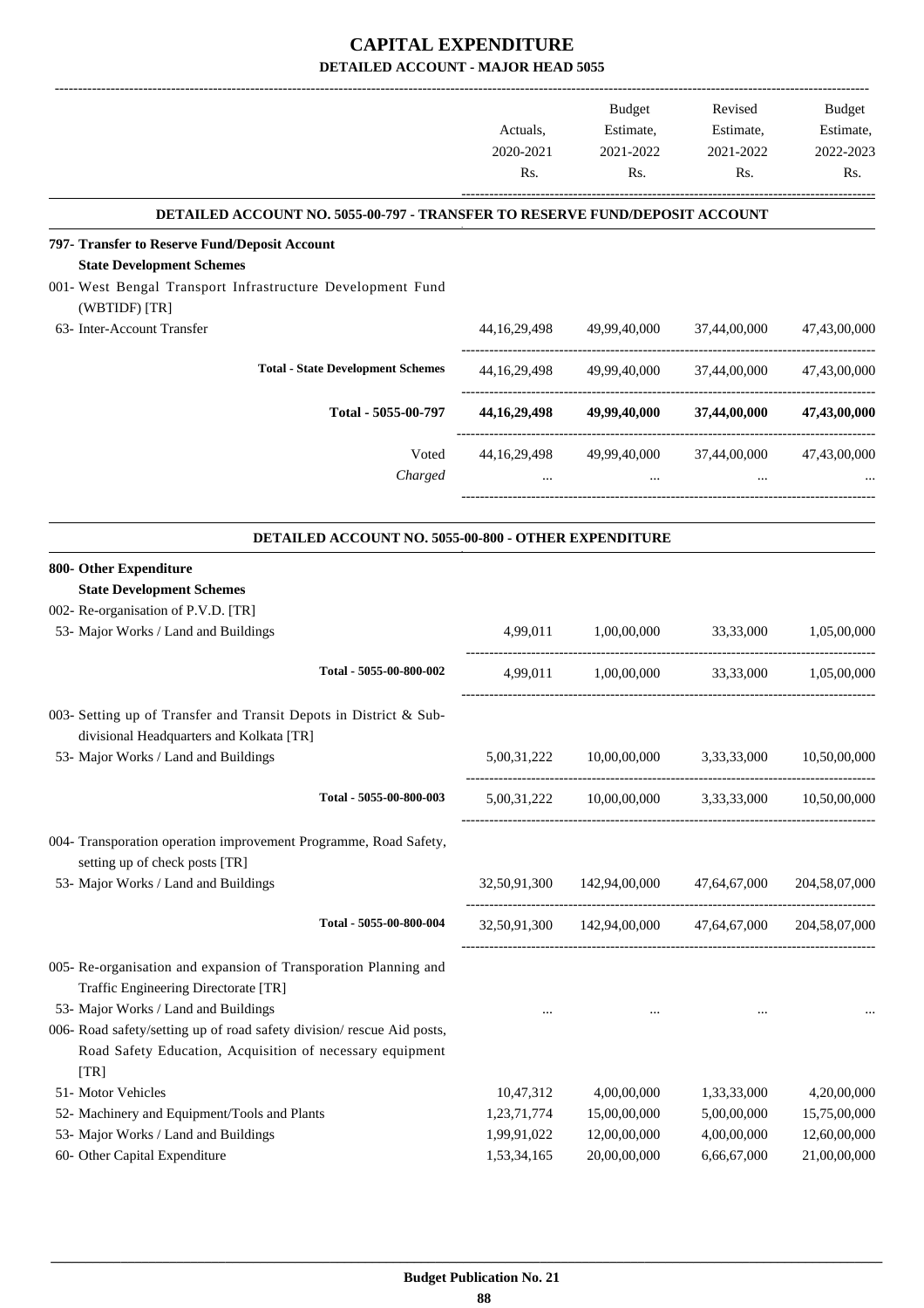|                                                                                                                                                            | Actuals,<br>2020-2021<br>Rs. | <b>Budget</b><br>Estimate,<br>2021-2022<br>Rs.     | Revised<br>Estimate,<br>2021-2022<br>Rs. | Budget<br>Estimate,<br>2022-2023<br>Rs. |
|------------------------------------------------------------------------------------------------------------------------------------------------------------|------------------------------|----------------------------------------------------|------------------------------------------|-----------------------------------------|
| Total - 5055-00-800-006                                                                                                                                    |                              | 4,87,44,273 51,00,00,000 17,00,00,000 53,55,00,000 |                                          |                                         |
| 007- Creation of Transport Directorate and Additional Border check<br>posts [TR]                                                                           |                              |                                                    |                                          |                                         |
| 53- Major Works / Land and Buildings                                                                                                                       | 20,61,607                    | 1,00,00,000                                        | 33,33,000 1,05,00,000                    |                                         |
| Total - 5055-00-800-007                                                                                                                                    | 20,61,607                    | 1,00,00,000                                        |                                          | 33,33,000 1,05,00,000                   |
| 008- Computerisation & maintenance of computers [TR]                                                                                                       |                              |                                                    |                                          |                                         |
| 77- Computerisation                                                                                                                                        |                              | 65,01,636 2,50,00,000 83,33,000                    |                                          | 2,62,50,000                             |
| Total - 5055-00-800-008                                                                                                                                    |                              | 65,01,636 2,50,00,000 83,33,000                    |                                          | 2,62,50,000                             |
| 009- Re-organiasation and strengthening of pool car infrastructure<br>[TR]                                                                                 |                              |                                                    |                                          |                                         |
| 53- Major Works / Land and Buildings                                                                                                                       |                              | 41,54,783 50,00,000 16,67,000                      |                                          | 52,50,000                               |
| Total - 5055-00-800-009                                                                                                                                    | 41,54,783                    |                                                    | 50,00,000 16,67,000                      | 52,50,000                               |
| 012- Pollution Control of Motor Vehicles and Purchase of equipments<br>$\lceil TR \rceil$                                                                  |                              |                                                    |                                          |                                         |
| 52- Machinery and Equipment/Tools and Plants                                                                                                               |                              | 50,44,677 5,00,00,000 1,66,67,000                  |                                          | 5,25,00,000                             |
| Total - 5055-00-800-012                                                                                                                                    | 50,44,677                    |                                                    | 5,00,00,000 1,66,67,000                  | 5,25,00,000                             |
| 013- Capital Contribution to W.B. Transport Infrastructure<br>Development Corporation Ltd. [TR]                                                            |                              |                                                    |                                          |                                         |
| 54- Investment                                                                                                                                             |                              |                                                    | $\cdots$                                 |                                         |
| 016- Capital contribution for Transport related Joint Sector Projects-<br>contribution of the State towards construction of Fly-over at<br>Nagerbazar [TR] |                              |                                                    |                                          |                                         |
| 53- Major Works / Land and Buildings                                                                                                                       |                              |                                                    |                                          |                                         |
| <b>Total - State Development Schemes</b>                                                                                                                   | 44,21,28,509                 |                                                    | 213,94,00,000 71,31,33,000               | 279, 13, 07, 000                        |
| Total - 5055-00-800                                                                                                                                        | 44,21,28,509                 |                                                    | 213,94,00,000 71,31,33,000               | 279,13,07,000                           |
| Voted                                                                                                                                                      | 44,21,28,509                 |                                                    | 213,94,00,000 71,31,33,000               | 279, 13, 07, 000                        |
| Charged                                                                                                                                                    |                              | and the                                            | $\cdots$                                 |                                         |

#### **DETAILED ACCOUNT NO. 5055 - DEDUCT RECOVERIES IN REDUCTION OF EXPENDITURE**

 **\_\_\_\_\_\_\_\_\_\_\_\_\_\_\_\_\_\_\_\_\_\_\_\_\_\_\_\_\_\_\_\_\_\_\_\_\_\_\_\_\_\_\_\_\_\_\_\_\_\_\_\_\_\_\_\_\_\_\_\_\_\_\_\_\_\_\_\_\_\_\_\_\_\_\_\_\_\_\_\_\_\_\_\_\_\_\_\_\_\_\_\_\_\_\_\_\_\_\_\_\_\_\_\_\_\_\_\_\_\_\_\_\_\_\_\_\_\_\_**

**--------------------------------------------------------------------------------------------------------------------------------------------------------------------------------**

**--------------------------------------------------------------------------------------------------------------------------------------------------------------------------------**

#### **797- Transfer to Reserve Fund/Deposit Account**

State Development Schemes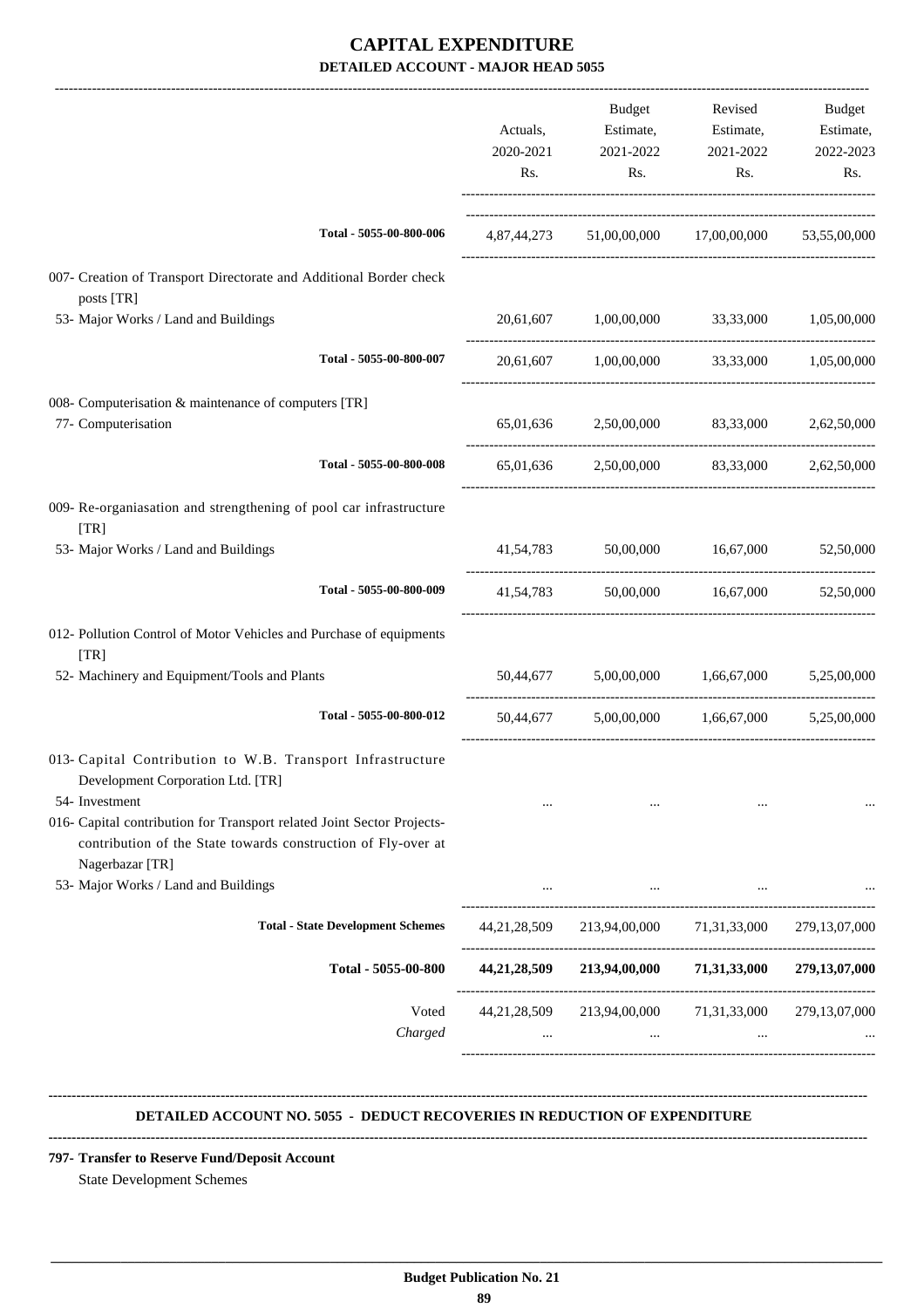|                                                                                                              | Actuals,<br>2020-2021<br>Rs. | <b>Budget</b><br>Estimate,<br>2021-2022<br>Rs. | Revised<br>Estimate,<br>2021-2022<br>Rs. | Budget<br>Estimate,<br>2022-2023<br>Rs. |
|--------------------------------------------------------------------------------------------------------------|------------------------------|------------------------------------------------|------------------------------------------|-----------------------------------------|
| 001-West Bengal Transport Infrastructure Development Fund<br>(WBTIDF) [TR]                                   |                              |                                                |                                          |                                         |
| 70-Deduct Recoveries                                                                                         |                              |                                                |                                          |                                         |
| 01-Others                                                                                                    |                              | $\cdots$                                       |                                          |                                         |
| 02-W.B.H.S. 2008                                                                                             |                              |                                                |                                          |                                         |
| 901-Deduct Receipts and Recoveries on Capital Account [TR]<br>70-Deduct Recoveries                           |                              |                                                |                                          |                                         |
| 01-Others                                                                                                    |                              | $\ddotsc$                                      | $\ddotsc$                                |                                         |
| 02-W.B.H.S. 2008                                                                                             |                              | $\cdots$                                       |                                          |                                         |
| Total - 797 - Deduct - Recoveries                                                                            | $\cdots$                     | $\cdots$                                       | $\cdots$                                 |                                         |
| 800- Other Expenditure                                                                                       |                              |                                                |                                          |                                         |
| Administrative Expenditure                                                                                   |                              |                                                |                                          |                                         |
| 023-Deduct Recoveries on Capital Accounts [TR]                                                               |                              |                                                |                                          |                                         |
| 70-Deduct Recoveries                                                                                         |                              |                                                |                                          |                                         |
| 01-Others                                                                                                    | $-3,81,055$                  | $\cdots$                                       | $-1,000$                                 | $-1,000$                                |
| 02-W.B.H.S. 2008                                                                                             | $\cdots$                     | $\cdots$                                       | $\ddotsc$                                |                                         |
| 901-Deduct Recoveries on Capital Accounts [TR]                                                               |                              |                                                |                                          |                                         |
| 70-Deduct Recoveries                                                                                         |                              |                                                |                                          |                                         |
| 01-Others                                                                                                    |                              | $\cdots$                                       | $-1,000$                                 | $-1,000$                                |
| <b>State Development Schemes</b>                                                                             |                              |                                                |                                          |                                         |
| 002-Re-organisation of P.V.D. [TR]                                                                           |                              |                                                |                                          |                                         |
| 70-Deduct Recoveries                                                                                         |                              |                                                |                                          |                                         |
| 01-Others                                                                                                    |                              | $\cdots$                                       | $\cdots$                                 |                                         |
| 003-Setting up of Transfer and Transit Depots in District & Sub-<br>divisional Headquarters and Kolkata [TR] |                              |                                                |                                          |                                         |
| 70-Deduct Recoveries                                                                                         |                              |                                                |                                          |                                         |
| 01-Others                                                                                                    | $\cdots$                     | $\cdots$                                       | $\ddotsc$                                | $\cdots$                                |
| 004-Transporation operation improvement Programme, Road Safety,<br>setting up of check posts [TR]            |                              |                                                |                                          |                                         |
| 70-Deduct Recoveries                                                                                         |                              |                                                |                                          |                                         |
| 01-Others                                                                                                    | $-3,87,69,216$               | $\cdots$                                       | $\cdots$                                 |                                         |
| 02-W.B.H.S. 2008                                                                                             |                              | $\cdots$                                       | $\cdots$                                 | $\cdots$                                |
| 008-Computerisation & maintenance of computers [TR]                                                          |                              |                                                |                                          |                                         |
| 70-Deduct Recoveries                                                                                         |                              |                                                |                                          |                                         |
| 01-Others                                                                                                    | $\cdots$                     | $\cdots$                                       | $\cdots$                                 |                                         |
| 900-Deduct Recoveries on Capital Accounts [TR]                                                               |                              |                                                |                                          |                                         |
| 70-Deduct Recoveries                                                                                         |                              |                                                |                                          |                                         |
| 01-Others                                                                                                    | $-1,74,28,824$               | $\cdots$                                       | $\ldots$                                 |                                         |
| Total - 800 - Deduct - Recoveries                                                                            | $-5,65,79,095$               | $\cdots$                                       | $-2,000$                                 | $-2,000$                                |

**902- Deduct - Amount met from the Reserve Fund / Deposit Account**

State Development Schemes

002-West Bengal Transport Infrastructure Development Fund [TR]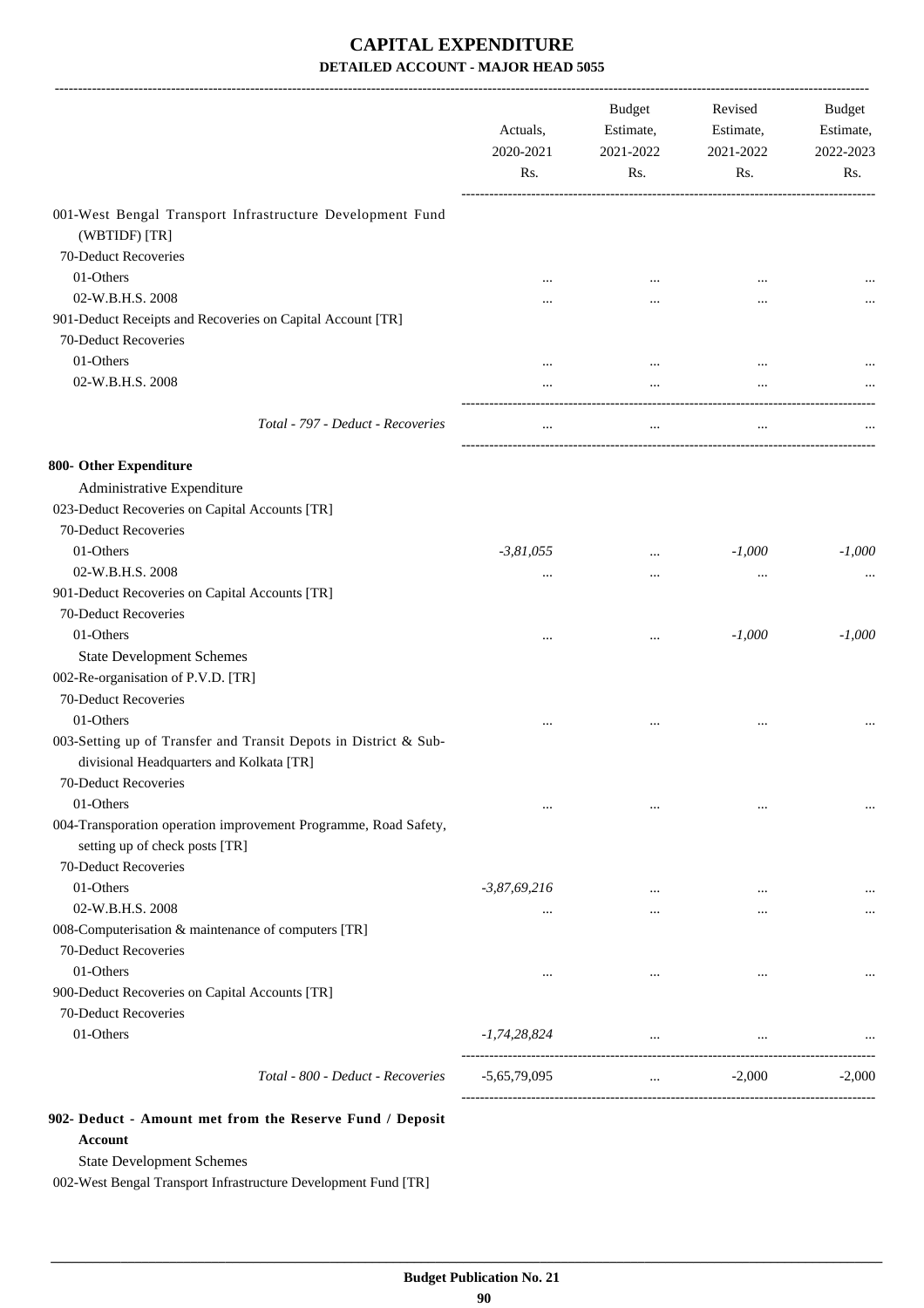|                                                     |                                    |               | Budget    | Revised                                                         | <b>Budget</b>   |
|-----------------------------------------------------|------------------------------------|---------------|-----------|-----------------------------------------------------------------|-----------------|
|                                                     |                                    | Actuals.      | Estimate, | Estimate,                                                       | Estimate,       |
|                                                     |                                    | 2020-2021     | 2021-2022 | 2021-2022                                                       | 2022-2023       |
|                                                     |                                    | Rs.           | Rs.       | Rs.                                                             | Rs.             |
| 70-Deduct Recoveries                                |                                    |               |           |                                                                 |                 |
| 01-Others                                           |                                    | -44,16,29,498 |           | -49,99,40,000 -37,44,00,000                                     | $-47,43,00,000$ |
| <b>State Development Schemes</b>                    |                                    |               |           |                                                                 |                 |
| 001-Compensatory Entry Tax Fund (WBETF) [TR]        |                                    |               |           |                                                                 |                 |
| 70-Deduct Recoveries                                |                                    |               |           |                                                                 |                 |
| 01-Others                                           |                                    |               | $\cdots$  |                                                                 |                 |
|                                                     | Total - 902 - Deduct - Recoveries  |               |           | $-44,16,29,498$ $-49,99,40,000$ $-37,44,00,000$ $-47,43,00,000$ |                 |
| 911- Deduct Recoveries of Overpayments              |                                    |               |           |                                                                 |                 |
| <b>State Development Schemes</b>                    |                                    |               |           |                                                                 |                 |
| 008-Computerisation & Maintenance of Computers [TR] |                                    |               |           |                                                                 |                 |
| 70-Deduct Recoveries                                |                                    |               |           |                                                                 |                 |
| 01-Others                                           |                                    | $-16,76,735$  |           |                                                                 |                 |
| 02-W.B.H.S. 2008                                    |                                    |               |           |                                                                 |                 |
|                                                     | Total - 911 - Deduct - Recoveries  | $-16,76,735$  |           | the company of the company of the<br>$\cdots$                   |                 |
|                                                     | Total - 5055 - Deduct - Recoveries |               |           | $-49.98.85.328$ $-49.99.40.000$ $-37.44.02.000$ $-47.43.02.000$ |                 |
|                                                     |                                    |               |           |                                                                 |                 |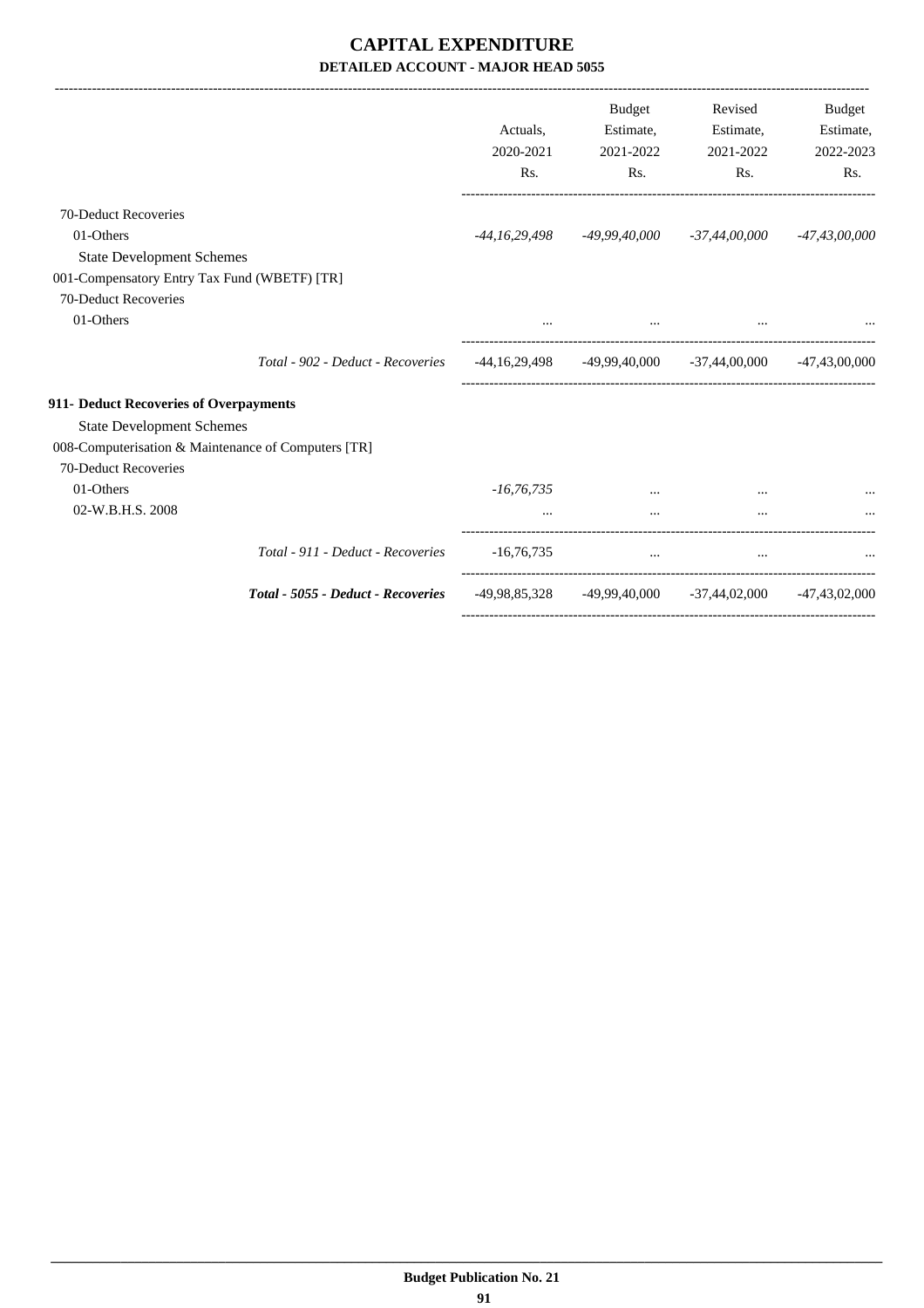## **CAPITAL EXPENDITURE**

#### **DEMAND No. 53**

#### **Transport Department**

## **C. Capital Accounts of Economic Services - (g) Capital Account of Transport**

## **Head of Account : 5056 - Capital Outlay on Inland Water Transport**

| Voted Rs. 383,30,00,000    | Charged Rs. Nil |               | Total Rs. 383, 30, 00, 000 |                  |  |
|----------------------------|-----------------|---------------|----------------------------|------------------|--|
|                            |                 | Voted Rs.     | Charged Rs.                | <b>Total Rs.</b> |  |
| <b>Gross Expenditure</b>   |                 | 383,30,00,000 | $\cdots$                   | 383,30,00,000    |  |
| <b>Deduct - Recoveries</b> |                 | $-1,000$      | $\cdots$                   | $-1.000$         |  |
| <b>Net Expenditure</b>     |                 | 383,29,99,000 | $\cdots$                   | 383,29,99,000    |  |

#### **CAPITAL EXPENDITURE ABSTRACT ACCOUNT**

---------------------------------------------------------------------------------------------------------------------------------------------------------------------------------

|                                                                                 |                                | <b>Budget</b>                            | Revised                                   | <b>Budget</b>              |
|---------------------------------------------------------------------------------|--------------------------------|------------------------------------------|-------------------------------------------|----------------------------|
|                                                                                 | Actuals,                       | Estimate,                                | Estimate,                                 | Estimate,                  |
|                                                                                 | 2020-2021                      | 2021-2022                                | 2021-2022                                 | 2022-2023                  |
|                                                                                 | Rs.                            | Rs.                                      | Rs.                                       | Rs.                        |
| 104- Navigation                                                                 |                                |                                          |                                           |                            |
| <b>State Development Schemes</b>                                                | $\cdots$                       | 75,00,00,000                             | 20,62,54,000                              | 75,00,00,000               |
| State Development Schemes (Central Assistance)                                  | $\ddotsc$                      | 250,00,00,000                            | 67,54,24,000                              | 199,00,00,000              |
| <b>Total - 104</b>                                                              | $\mathbf{1}$ , $\mathbf{1}$    | 325,00,00,000                            |                                           | 88,16,78,000 274,00,00,000 |
| 789- Special Component Plan for Scheduled Castes                                |                                |                                          |                                           |                            |
| <b>State Development Schemes</b>                                                | $\mathbf{r}$                   |                                          | $5,00,00,000$ $1,66,67,000$ $5,25,00,000$ |                            |
| <b>Total - 789</b>                                                              | $\mathbf{r}$                   |                                          | $5,00,00,000$ $1,66,67,000$               | 5,25,00,000                |
| 796- Tribal Areas Sub-Plan                                                      |                                |                                          |                                           |                            |
| <b>State Development Schemes</b>                                                | $\mathbf{1}$                   | 5,00,00,000                              | 1,66,67,000                               | 5,25,00,000                |
| <b>Total - 796</b>                                                              | $\mathbf{r}$                   | 5,00,00,000                              | 1,66,67,000                               | 5,25,00,000                |
| 800- Other Expenditure                                                          |                                |                                          |                                           |                            |
| <b>State Development Schemes</b>                                                | 49,12,94,537                   |                                          | 96,00,00,000 43,33,33,000                 | 98,80,00,000               |
| <b>Total - 800</b>                                                              | 49,12,94,537                   | 96,00,00,000                             | 43,33,33,000                              | 98,80,00,000               |
| <b>Grand Total - Gross</b>                                                      |                                | 49,12,94,537 431,00,00,000 134,83,45,000 |                                           | 383,30,00,000              |
| Voted                                                                           |                                | 49,12,94,537 431,00,00,000 134,83,45,000 |                                           | 383,30,00,000              |
| Charged                                                                         | <b>Contract Contract State</b> | $\sim$ $\sim$ $\sim$                     |                                           |                            |
| State Development Schemes 49,12,94,537 181,00,00,000 67,29,21,000 184,30,00,000 |                                |                                          |                                           |                            |
| <b>State Development Schemes (Central Assistance)</b>                           | $\cdots$                       |                                          | 250,00,00,000 67,54,24,000 199,00,00,000  |                            |
|                                                                                 |                                |                                          |                                           |                            |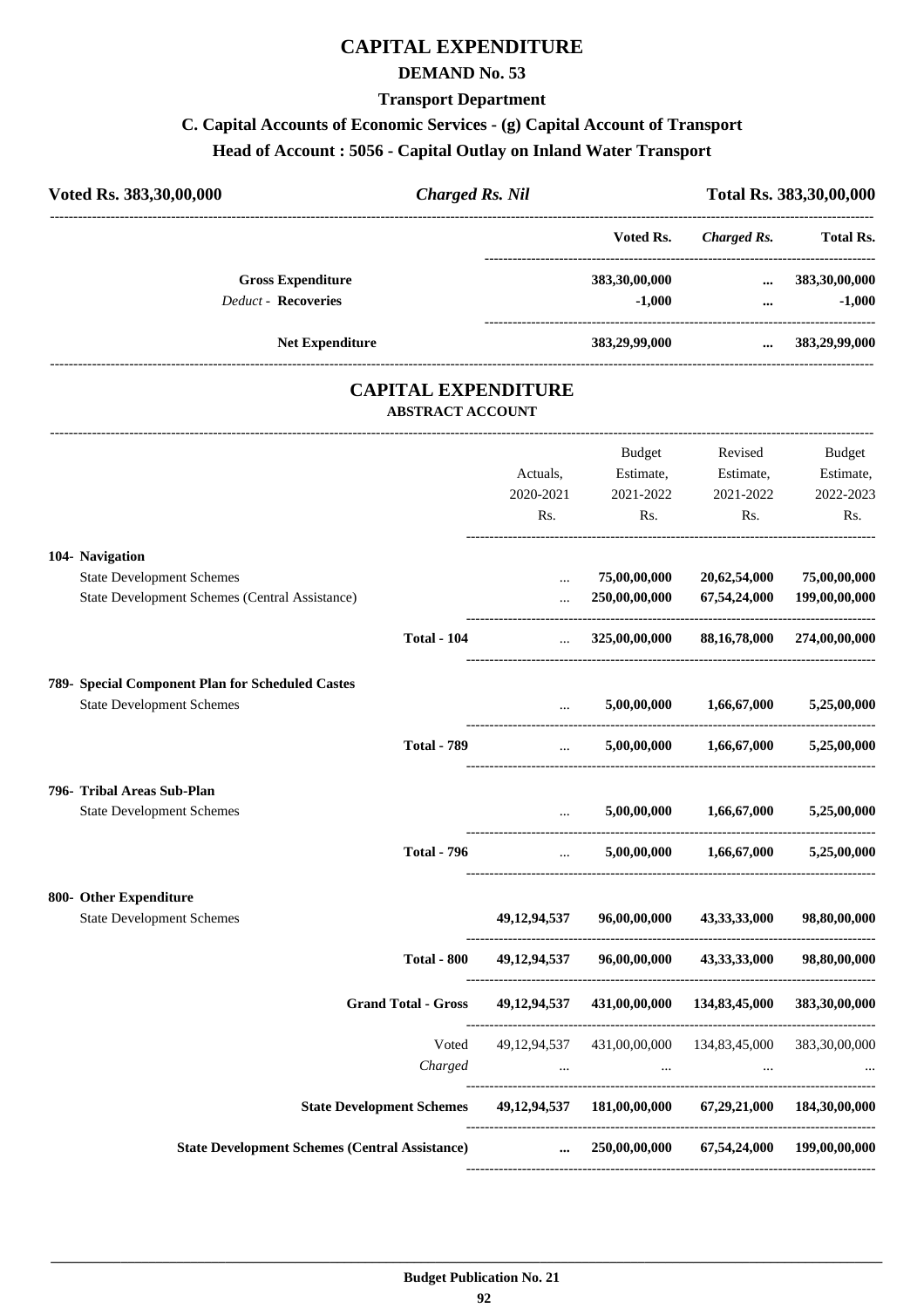#### **CAPITAL EXPENDITURE ABSTRACT ACCOUNT**

|                          | Actuals.<br>2020-2021<br>Rs. | <b>Budget</b><br>Estimate,<br>2021-2022<br>Rs. | Revised<br>Estimate,<br>2021-2022<br>Rs. | <b>Budget</b><br>Estimate,<br>2022-2023<br>Rs. |
|--------------------------|------------------------------|------------------------------------------------|------------------------------------------|------------------------------------------------|
| <b>Deduct Recoveries</b> |                              | $\cdots$                                       | $-1,000$                                 | $-1,000$                                       |
| <b>Grand Total - Net</b> | 49, 12, 94, 537              | 431,00,00,000                                  | 134,83,44,000                            | 383,29,99,000                                  |
| Voted<br>Charged         | 49.12.94.537<br>             | 431,00,00,000<br>$\cdots$                      | 134,83,44,000<br>                        | 383,29,99,000                                  |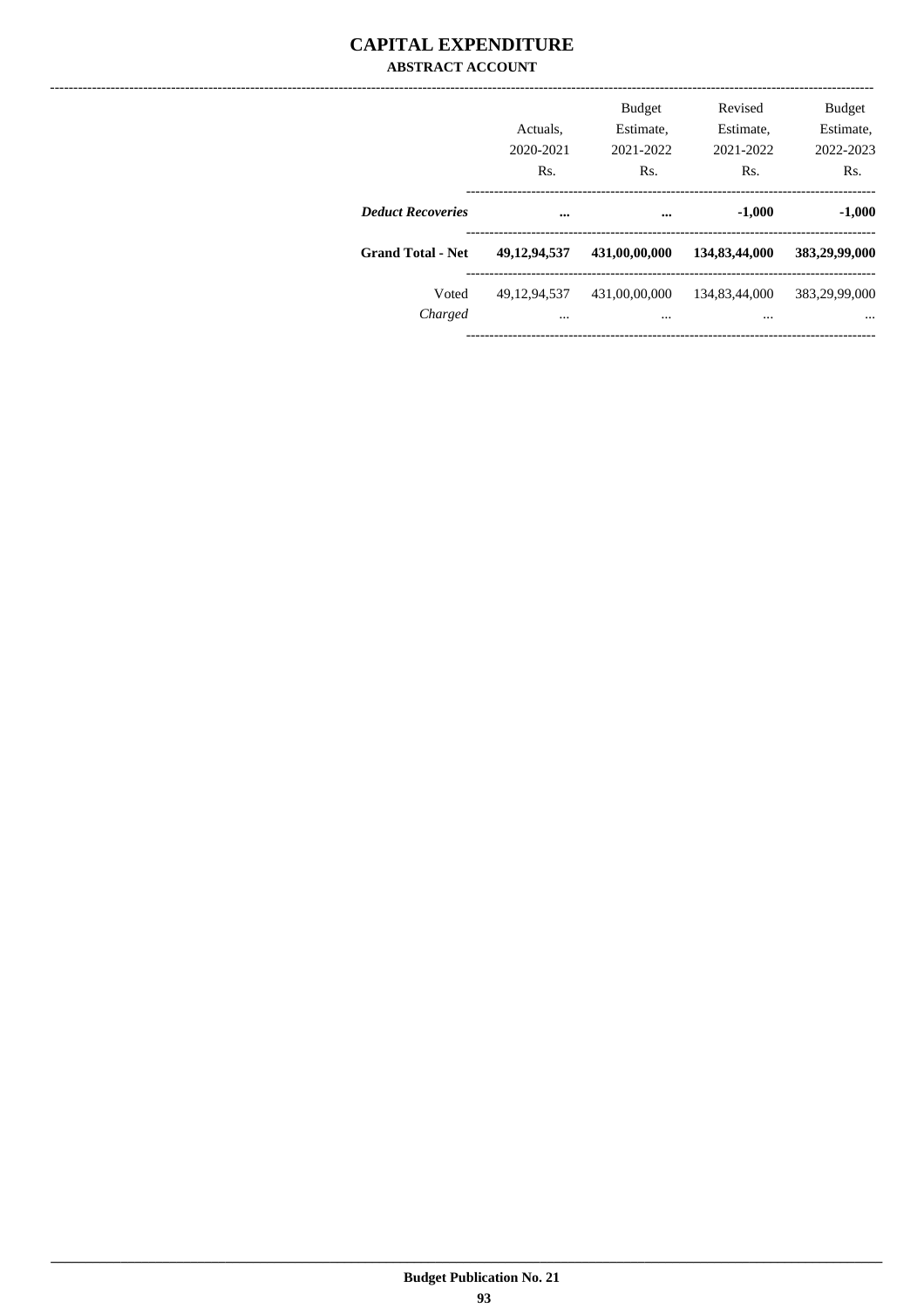|                                                                                |                                     | Budget              | Revised                   | Budget           |
|--------------------------------------------------------------------------------|-------------------------------------|---------------------|---------------------------|------------------|
|                                                                                | Actuals,                            | Estimate,           | Estimate,                 | Estimate,        |
|                                                                                | 2020-2021<br>Rs.                    | 2021-2022<br>Rs.    | 2021-2022<br>Rs.          | 2022-2023<br>Rs. |
|                                                                                |                                     |                     |                           |                  |
| <b>DETAILED ACCOUNT NO. 5056-00-104 - NAVIGATION</b>                           |                                     |                     |                           |                  |
| 104- Navigation                                                                |                                     |                     |                           |                  |
| <b>State Development Schemes</b>                                               |                                     |                     |                           |                  |
| 002- Development of Intermodal Logistic and Passenger Transport                |                                     |                     |                           |                  |
| Project under World Bank Assistance (State Share) (EAP) [TR]                   |                                     |                     |                           |                  |
| 53- Major Works / Land and Buildings                                           | $\cdots$                            | 75,00,00,000        | 20,62,54,000              | 75,00,00,000     |
| <b>Total - State Development Schemes</b>                                       | $\cdots$                            |                     | 75,00,00,000 20,62,54,000 | 75,00,00,000     |
| <b>State Development Schemes (Central Assistance)</b>                          |                                     |                     |                           |                  |
| 001- Development of Intermodal Logistic and Passenger Transport                |                                     |                     |                           |                  |
| Project under World Bank Assistance (Central Share) (EAP)                      |                                     |                     |                           |                  |
| [TR]                                                                           |                                     |                     |                           |                  |
| 53- Major Works / Land and Buildings                                           |                                     | 250,00,00,000       | 67, 54, 24, 000           | 199,00,00,000    |
| <b>Total - State Development Schemes (Central Assistance)</b>                  | $\cdots$                            | 250,00,00,000       | 67,54,24,000              | 199,00,00,000    |
| Total - 5056-00-104                                                            | -----------------------<br>$\cdots$ | 325,00,00,000       | 88,16,78,000              | 274,00,00,000    |
| Voted                                                                          |                                     | 325,00,00,000       | 88, 16, 78, 000           | 274,00,00,000    |
| Charged                                                                        | $\ddotsc$                           |                     |                           |                  |
| DETAILED ACCOUNT NO. 5056-00-789 - SPECIAL COMPONENT PLAN FOR SCHEDULED CASTES |                                     |                     |                           |                  |
| 789- Special Component Plan for Scheduled Castes                               |                                     |                     |                           |                  |
| <b>State Development Schemes</b>                                               |                                     |                     |                           |                  |
| 001- Construction of Jetties on National Waterways-I Tribeni &                 |                                     |                     |                           |                  |
| Farrakka [TR]<br>53- Major Works / Land and Buildings                          | $\cdots$                            | 5,00,00,000         | 1,66,67,000               | 5,25,00,000      |
|                                                                                |                                     |                     |                           |                  |
| Total - 5056-00-789-001                                                        | $\cdots$                            | 5,00,00,000         | 1,66,67,000               | 5,25,00,000      |
| 002- Construction of two L.C.T. Jetties at Nebukhali and Dulduli on            |                                     |                     |                           |                  |
| river Sahebkhali in Sundarban Area in the District of North 24                 |                                     |                     |                           |                  |
| Parganas [TR]                                                                  |                                     |                     |                           |                  |
| 53- Major Works / Land and Buildings                                           |                                     | $\cdots$            |                           |                  |
|                                                                                |                                     |                     |                           |                  |
| <b>Total - State Development Schemes</b>                                       | $\cdots$                            | ------------------- | 5,00,00,000 1,66,67,000   | 5,25,00,000      |
| Total - 5056-00-789                                                            | $\cdots$                            | 5,00,00,000         | 1,66,67,000               | 5,25,00,000      |
| Voted                                                                          | $\cdots$                            | 5,00,00,000         | 1,66,67,000               | 5,25,00,000      |
| Charged                                                                        | $\cdots$                            | $\ldots$            | $\cdots$                  |                  |
|                                                                                |                                     |                     |                           |                  |
|                                                                                |                                     |                     |                           |                  |

#### **DETAILED ACCOUNT NO. 5056-00-796 - TRIBAL AREAS SUB-PLAN .**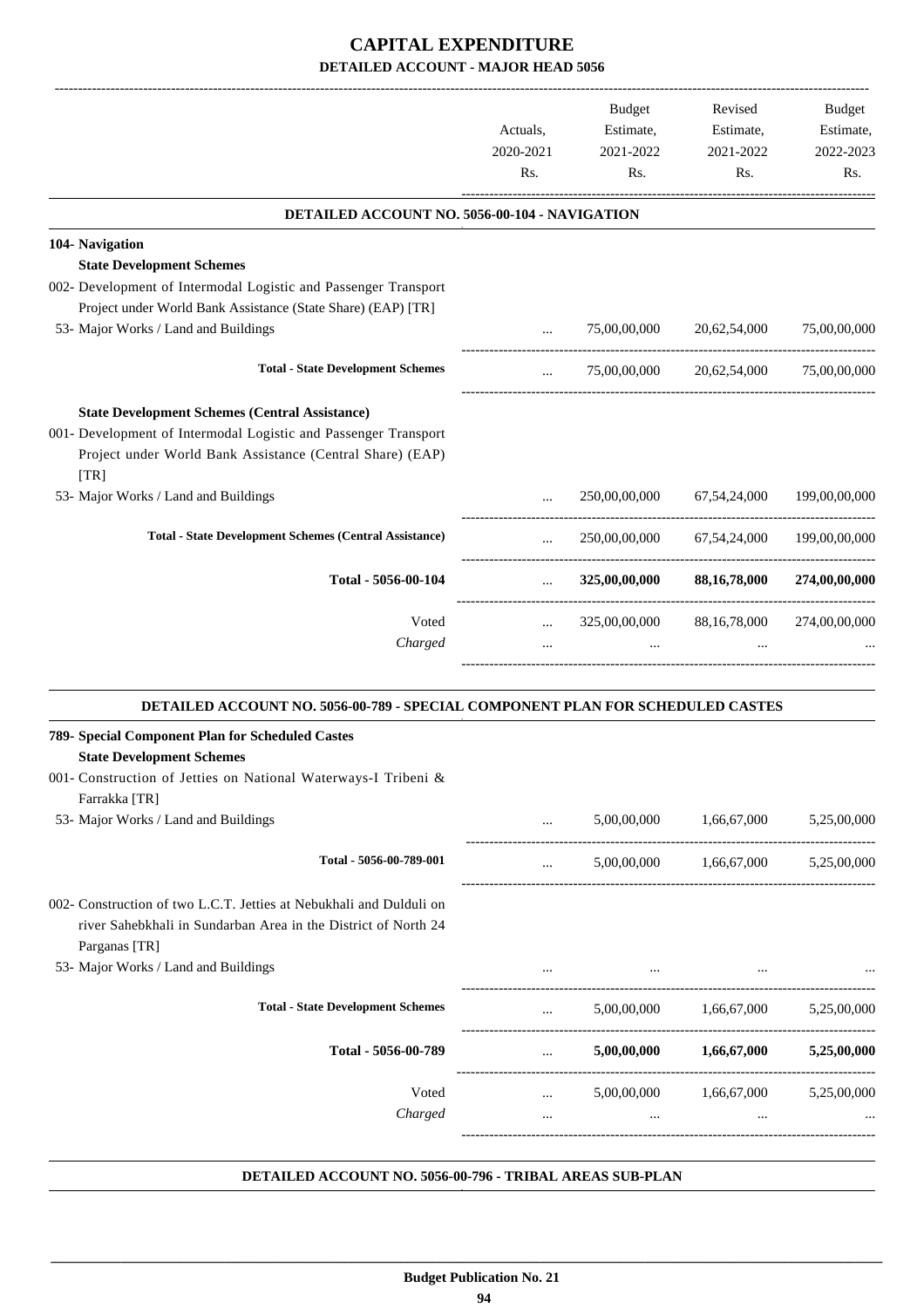|                                                                                                                                                |                      | Budget                    | Revised                                             | Budget           |                  |
|------------------------------------------------------------------------------------------------------------------------------------------------|----------------------|---------------------------|-----------------------------------------------------|------------------|------------------|
|                                                                                                                                                | Actuals,             | Estimate,<br>2021-2022    | Estimate,                                           | Estimate,        |                  |
|                                                                                                                                                | 2020-2021            |                           |                                                     |                  |                  |
|                                                                                                                                                | Rs.                  | Rs.                       |                                                     | 2021-2022<br>Rs. | 2022-2023<br>Rs. |
|                                                                                                                                                |                      |                           |                                                     |                  |                  |
| 796- Tribal Areas Sub-Plan                                                                                                                     |                      |                           |                                                     |                  |                  |
| <b>State Development Schemes</b>                                                                                                               |                      |                           |                                                     |                  |                  |
| 001- Construction of Jetties on National Waterways-I between Tribeni                                                                           |                      |                           |                                                     |                  |                  |
| & Farakka [TR]                                                                                                                                 |                      |                           |                                                     |                  |                  |
| 53- Major Works / Land and Buildings                                                                                                           | $\cdots$             | 5,00,00,000               | 1,66,67,000                                         | 5,25,00,000      |                  |
| <b>Total - State Development Schemes</b>                                                                                                       | $\cdots$             |                           | $5,00,00,000$ $1,66,67,000$                         | 5,25,00,000      |                  |
| Total - 5056-00-796                                                                                                                            | $\cdots$             | 5,00,00,000               | 1,66,67,000                                         | 5,25,00,000      |                  |
| Voted                                                                                                                                          |                      | 5,00,00,000               | 1,66,67,000                                         | 5,25,00,000      |                  |
| Charged                                                                                                                                        | $\cdots$<br>$\cdots$ | $\cdots$                  |                                                     |                  |                  |
|                                                                                                                                                |                      |                           |                                                     |                  |                  |
| DETAILED ACCOUNT NO. 5056-00-800 - OTHER EXPENDITURE                                                                                           |                      |                           |                                                     |                  |                  |
| 800- Other Expenditure                                                                                                                         |                      |                           |                                                     |                  |                  |
| <b>State Development Schemes</b><br>002- Expansion of IWT and Infrastructure Development of IWT [TR]                                           |                      |                           |                                                     |                  |                  |
| 53- Major Works / Land and Buildings                                                                                                           |                      | 28,91,19,730 40,00,00,000 | 24,66,67,000                                        | 40,00,00,000     |                  |
|                                                                                                                                                |                      |                           |                                                     |                  |                  |
| Total - 5056-00-800-002                                                                                                                        | 28,91,19,730         | 40,00,00,000              | 24,66,67,000                                        | 40,00,00,000     |                  |
| 004- Ferry services across the river Hooghly at selected sites [TR]                                                                            |                      |                           |                                                     |                  |                  |
| 53- Major Works / Land and Buildings                                                                                                           | 9.93.10.688          | 25,00,00,000              | 8,33,33,000                                         | 26,25,00,000     |                  |
| Total - 5056-00-800-004                                                                                                                        | 9,93,10,688          |                           | 25,00,00,000 8,33,33,000 26,25,00,000               |                  |                  |
| 008- Acquisition of Ferry Vessels/LCTs [TR]                                                                                                    |                      |                           |                                                     |                  |                  |
| 51- Motor Vehicles                                                                                                                             | $\cdots$             | $\cdots$                  | 1,53,33,000                                         |                  |                  |
| 52- Machinery and Equipment/Tools and Plants                                                                                                   | 43,25,900            | 1,00,00,000               | 33,33,000                                           | 1,05,00,000      |                  |
| 53- Major Works / Land and Buildings                                                                                                           | 9,85,38,219          | 30,00,00,000              | 8,46,67,000                                         | 31,50,00,000     |                  |
| Total - 5056-00-800-008                                                                                                                        | 10,28,64,119         |                           | 31,00,00,000 10,33,33,000 32,55,00,000              |                  |                  |
| 010- Contribution of two Gangway Pontoon Type Floating Jetties at<br>Harwood Point and Kachuberia in the district of South<br>24Parganas. [TR] |                      |                           |                                                     |                  |                  |
| 53- Major Works / Land and Buildings                                                                                                           |                      |                           |                                                     |                  |                  |
| <b>Total - State Development Schemes</b>                                                                                                       |                      |                           | 49,12,94,537 96,00,00,000 43,33,33,000 98,80,00,000 |                  |                  |
|                                                                                                                                                |                      |                           |                                                     |                  |                  |
| Total - 5056-00-800                                                                                                                            |                      |                           | 49,12,94,537 96,00,00,000 43,33,33,000 98,80,00,000 |                  |                  |
| Voted                                                                                                                                          |                      |                           | 49,12,94,537 96,00,00,000 43,33,33,000 98,80,00,000 |                  |                  |
| Charged                                                                                                                                        |                      | $\cdots$                  | $\cdots$                                            |                  |                  |
|                                                                                                                                                |                      |                           |                                                     |                  |                  |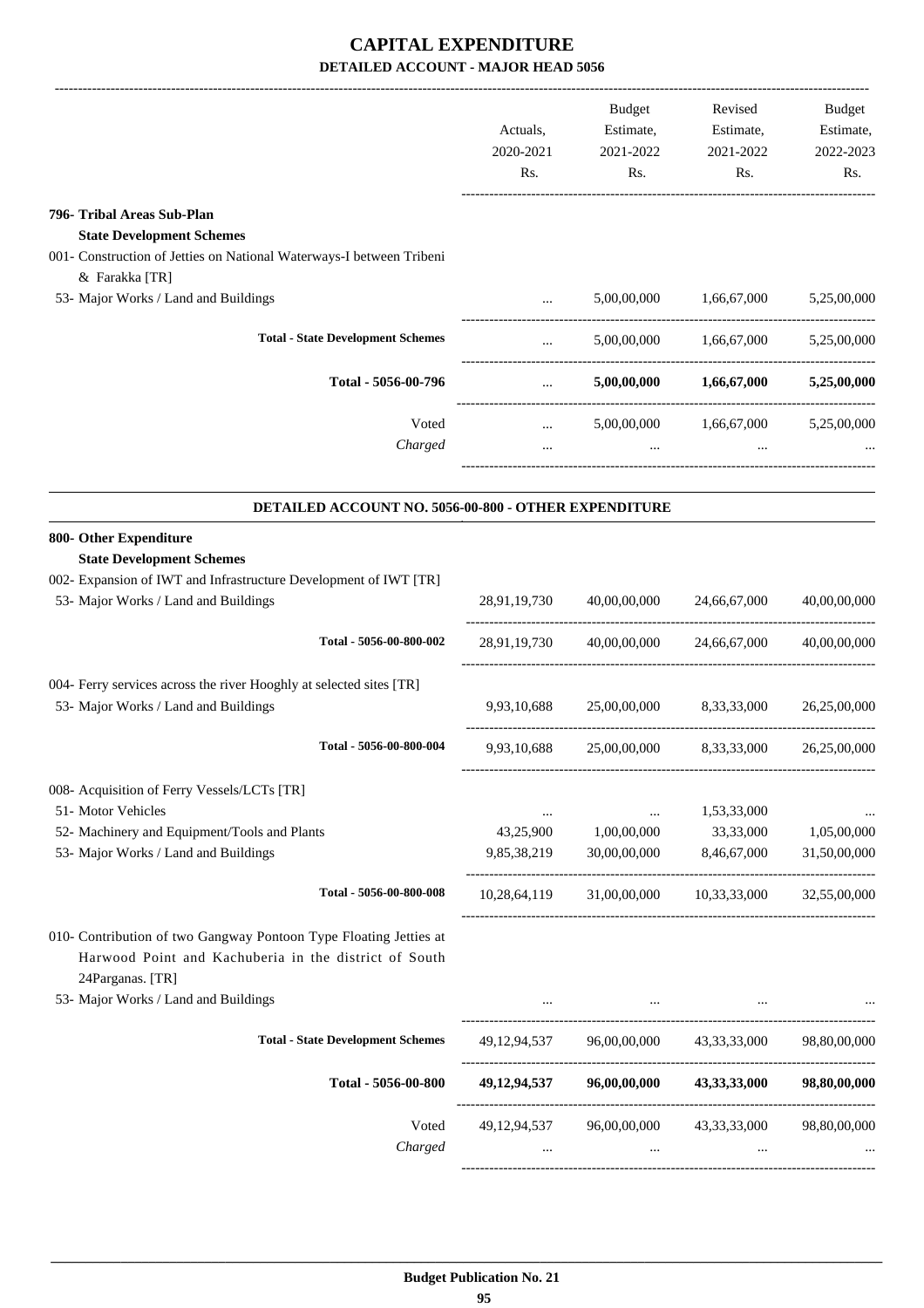|                                                                                  |           | Budget    | Revised   | Budget    |
|----------------------------------------------------------------------------------|-----------|-----------|-----------|-----------|
|                                                                                  | Actuals.  | Estimate, | Estimate, | Estimate, |
|                                                                                  | 2020-2021 | 2021-2022 | 2021-2022 | 2022-2023 |
|                                                                                  | Rs.       | Rs.       | Rs.       | Rs.       |
| <b>DETAILED ACCOUNT NO. 5056 - DEDUCT RECOVERIES IN REDUCTION OF EXPENDITURE</b> |           |           |           |           |
| 800- Other Expenditure                                                           |           |           |           |           |
| Administrative Expenditure                                                       |           |           |           |           |
| 901-Deduct Receipts and Recoveries on Capital Account [TR]                       |           |           |           |           |
| 70-Deduct Recoveries                                                             |           |           |           |           |
| 01-Others                                                                        |           |           | $-1,000$  | $-1,000$  |
| 02-W.B.H.S. 2008                                                                 |           | $\cdots$  | $\cdots$  |           |
| <b>State Development Schemes</b>                                                 |           |           |           |           |
| 002-Expansion of IWT and Infrastructure Development of IWT [TR]                  |           |           |           |           |
| 70-Deduct Recoveries                                                             |           |           |           |           |
| 01-Others                                                                        |           |           |           |           |
| Total - 800 - Deduct - Recoveries                                                |           |           | $-1,000$  | $-1.000$  |
| <b>Total - 5056 - Deduct - Recoveries</b>                                        | $\cdots$  | $\cdots$  | $-1,000$  | $-1,000$  |

-----------------------------------------------------------------------------------------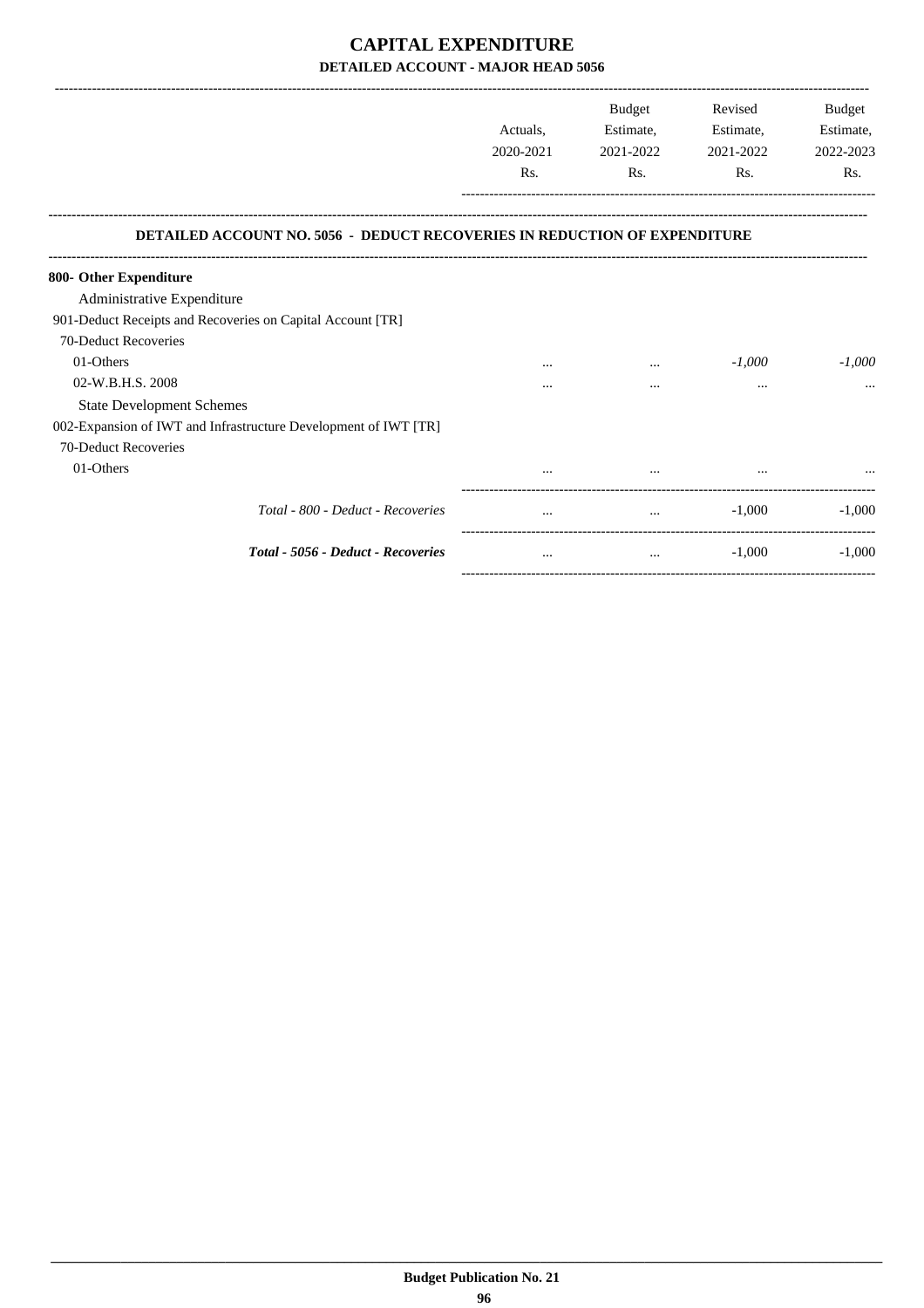## **CAPITAL EXPENDITURE**

#### **DEMAND No. 53**

#### **Transport Department**

## C. Capital Accounts of Economic Services - (g) Capital Account of Transport

#### Head of Account: 5075 - Capital Outlay on Other Transport Services

| <b>Charged Rs. Nil</b><br>Voted Rs. 5,26,05,000                                                             |                                                |                |                                                                                                                                                                                                                                                                                | Total Rs. 5,26,05,000 |
|-------------------------------------------------------------------------------------------------------------|------------------------------------------------|----------------|--------------------------------------------------------------------------------------------------------------------------------------------------------------------------------------------------------------------------------------------------------------------------------|-----------------------|
|                                                                                                             |                                                | Voted Rs.      | <b>Charged Rs.</b>                                                                                                                                                                                                                                                             | <b>Total Rs.</b>      |
| <b>Gross Expenditure</b>                                                                                    |                                                | 5,26,05,000    | $\cdots$                                                                                                                                                                                                                                                                       | 5,26,05,000           |
| <b>Deduct - Recoveries</b>                                                                                  |                                                |                | $\cdots$                                                                                                                                                                                                                                                                       |                       |
| Net Expenditure                                                                                             |                                                | 5,26,05,000    | $\cdots$                                                                                                                                                                                                                                                                       | 5,26,05,000           |
| <b>CAPITAL EXPENDITURE</b><br><b>ABSTRACT ACCOUNT</b>                                                       |                                                |                |                                                                                                                                                                                                                                                                                |                       |
|                                                                                                             |                                                | Budget         | Revised                                                                                                                                                                                                                                                                        | <b>Budget</b>         |
|                                                                                                             | Actuals,                                       |                | Estimate, Estimate,                                                                                                                                                                                                                                                            | Estimate,             |
|                                                                                                             | 2020-2021                                      | 2021-2022      | 2021-2022                                                                                                                                                                                                                                                                      | 2022-2023             |
|                                                                                                             | Rs.                                            | Rs.            | Rs.                                                                                                                                                                                                                                                                            | Rs.                   |
| 60 - OTHERS<br>190- Investments in Public Sector and Other Undertakings<br><b>State Development Schemes</b> |                                                | 1,00,000       | $\ldots$ 1,05,000                                                                                                                                                                                                                                                              |                       |
| <b>Total - 190</b>                                                                                          | $\ddots$                                       | 1,00,000       | $\ddotsc$                                                                                                                                                                                                                                                                      | 1,05,000              |
| 797- Transfer to Reserve Fund/Deposit Account                                                               |                                                |                |                                                                                                                                                                                                                                                                                |                       |
| <b>State Development Schemes</b>                                                                            | $\mathbf{r}$<br>---------------------------    | 5,00,00,000    | <u>and the company of the company of the company of the company of the company of the company of the company of the company of the company of the company of the company of the company of the company of the company of the com</u><br>-------------------------------------- | 5,25,00,000           |
| <b>Total - 797</b>                                                                                          | $\mathbf{m}$ , $\mathbf{m}$                    | 5,00,00,000    | $\sim 10^{-10}$ and $\sim 10^{-10}$                                                                                                                                                                                                                                            | 5,25,00,000           |
| <b>Grand Total - Gross</b>                                                                                  | $\cdots$                                       | 5,01,00,000    | $\cdots$                                                                                                                                                                                                                                                                       | 5,26,05,000           |
| Voted                                                                                                       | $\mathbf{1}$ and $\mathbf{1}$ and $\mathbf{1}$ | 5,01,00,000    | $\cdots$                                                                                                                                                                                                                                                                       | 5,26,05,000           |
| Charged                                                                                                     |                                                |                |                                                                                                                                                                                                                                                                                |                       |
| <b>State Development Schemes</b>                                                                            | $\cdots$<br>-----------------------            | 5,01,00,000    | $\cdots$                                                                                                                                                                                                                                                                       | 5,26,05,000           |
| <b>Deduct Recoveries</b>                                                                                    | $\cdots$                                       | $-5,00,00,000$ | $\cdots$                                                                                                                                                                                                                                                                       |                       |
| <b>Grand Total - Net</b>                                                                                    | $\cdots$                                       | 1,00,000       | $\cdots$                                                                                                                                                                                                                                                                       | 5,26,05,000           |
| Voted                                                                                                       | --------------------<br>$\ldots$               | 1,00,000       | $\cdots$                                                                                                                                                                                                                                                                       | 5,26,05,000           |
| Charged                                                                                                     | $\sim$                                         | $\sim$ $\sim$  | $\cdots$                                                                                                                                                                                                                                                                       |                       |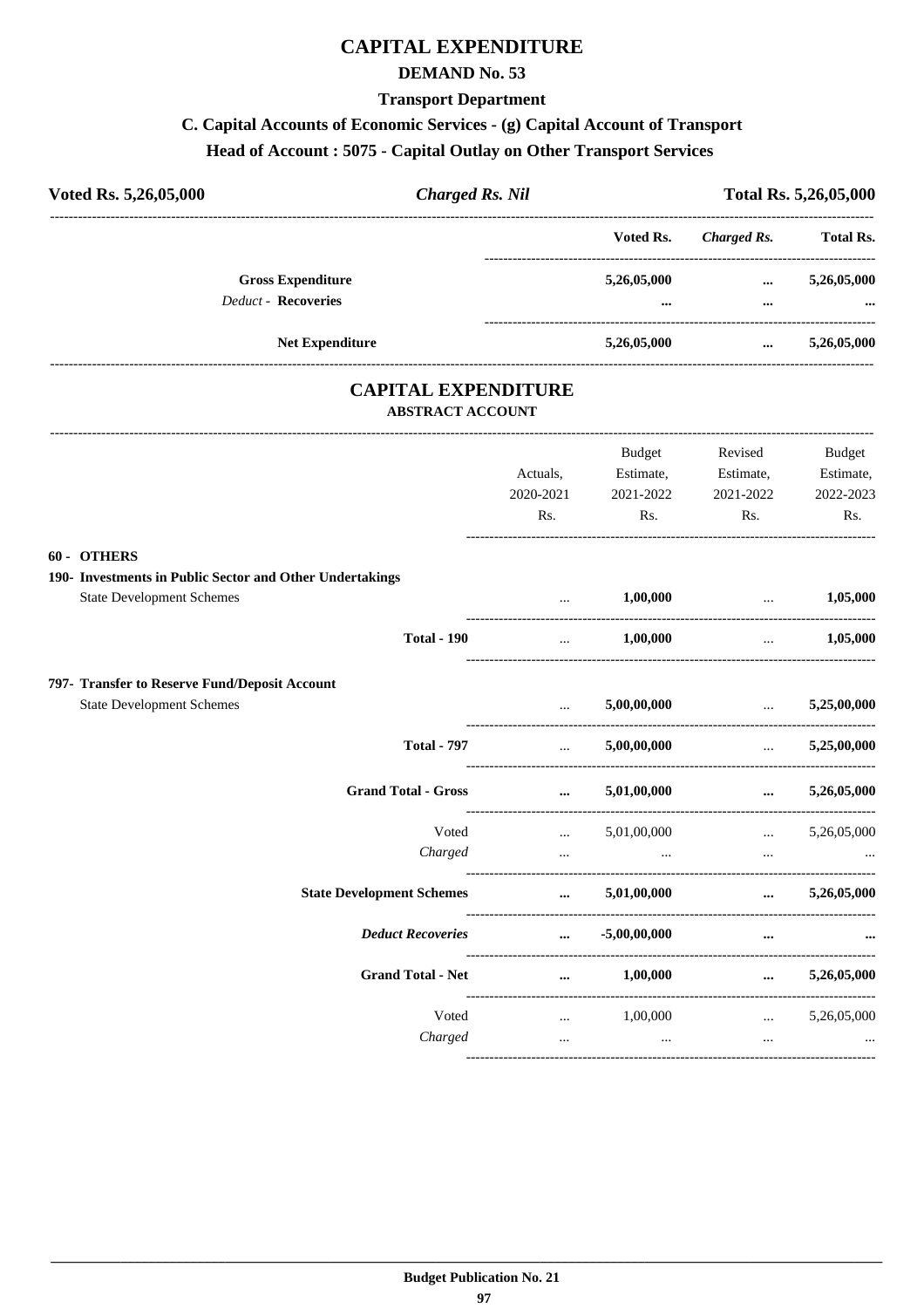|                                                                                            |                       | Budget    | Revised                                     | <b>Budget</b> |
|--------------------------------------------------------------------------------------------|-----------------------|-----------|---------------------------------------------|---------------|
|                                                                                            | Actuals.              | Estimate, | Estimate,                                   | Estimate,     |
|                                                                                            | 2020-2021             | 2021-2022 | 2021-2022                                   | 2022-2023     |
|                                                                                            | Rs.                   | Rs.       | Rs.                                         | Rs.           |
| DETAILED ACCOUNT NO. 5075-60-190 - INVESTMENTS IN PUBLIC SECTOR AND OTHER UNDERTAKINGS     |                       |           |                                             |               |
| 60 - OTHERS                                                                                |                       |           |                                             |               |
| 190- Investments in Public Sector and Other Undertakings                                   |                       |           |                                             |               |
| <b>State Development Schemes</b>                                                           |                       |           |                                             |               |
| 001- Capital Contribution to Metro Railways [TR]                                           |                       |           |                                             |               |
| 54- Investment                                                                             | $\cdots$              | 1,00,000  | $\sim$ $\sim$ $\sim$ $\sim$ $\sim$ $\sim$   | 1,05,000      |
| Total - 5075-60-190-001                                                                    | $\dddot{\phantom{0}}$ | 1,00,000  | -------------------------------<br>$\cdots$ | 1,05,000      |
| 002- Capital contribution to Metro Railway for implementation of                           |                       |           |                                             |               |
| East-West Corridor. [TR]                                                                   |                       |           |                                             |               |
| 54- Investment                                                                             |                       |           | $\cdots$                                    |               |
| 003- Capital Contribution to Railway for acquisition of land for new<br>railway lines [TR] |                       |           |                                             |               |
| 54- Investment                                                                             |                       | $\cdots$  |                                             |               |
| <b>Total - State Development Schemes</b>                                                   |                       | 1,00,000  | $\cdots$                                    | 1,05,000      |
| Total - 5075-60-190                                                                        | $\ddots$              | 1,00,000  | $\ddots$                                    | 1,05,000      |
| Voted                                                                                      | $\cdots$              | 1,00,000  | $\cdots$                                    | 1,05,000      |
| Charged                                                                                    | $\cdots$              | $\cdots$  | $\cdots$                                    |               |
|                                                                                            |                       |           |                                             |               |

## **DETAILED ACCOUNT NO. 5075-60-797 - TRANSFER TO RESERVE FUND/DEPOSIT ACCOUNT . 60 - OTHERS 797- Transfer to Reserve Fund/Deposit Account State Development Schemes** 001- West Bengal Transport Infrastucture Development Fund (WBTIDF) [TR] 63- Inter-Account Transfer ... 5,00,00,000 ... 5,25,00,000 ----------------------------------------------------------------------------------------- **Total - State Development Schemes** ... 5,00,00,000 ... 5,25,00,000 ... 5,25,00,000 ----------------------------------------------------------------------------------------- **Total - 5075-60-797** ... **5,00,00,000** ... **5,25,00,000** Voted ... 5,00,00,000 ... 5,25,00,000 *Charged* ... ... ... ... ----------------------------------------------------------------------------------------- **-------------------------------------------------------------------------------------------------------------------------------------------------------------------------------- DETAILED ACCOUNT NO. 5075 - DEDUCT RECOVERIES IN REDUCTION OF EXPENDITURE -------------------------------------------------------------------------------------------------------------------------------------------------------------------------------- 60 - OTHERS 797- Transfer to Reserve Fund/Deposit Account**

.

State Development Schemes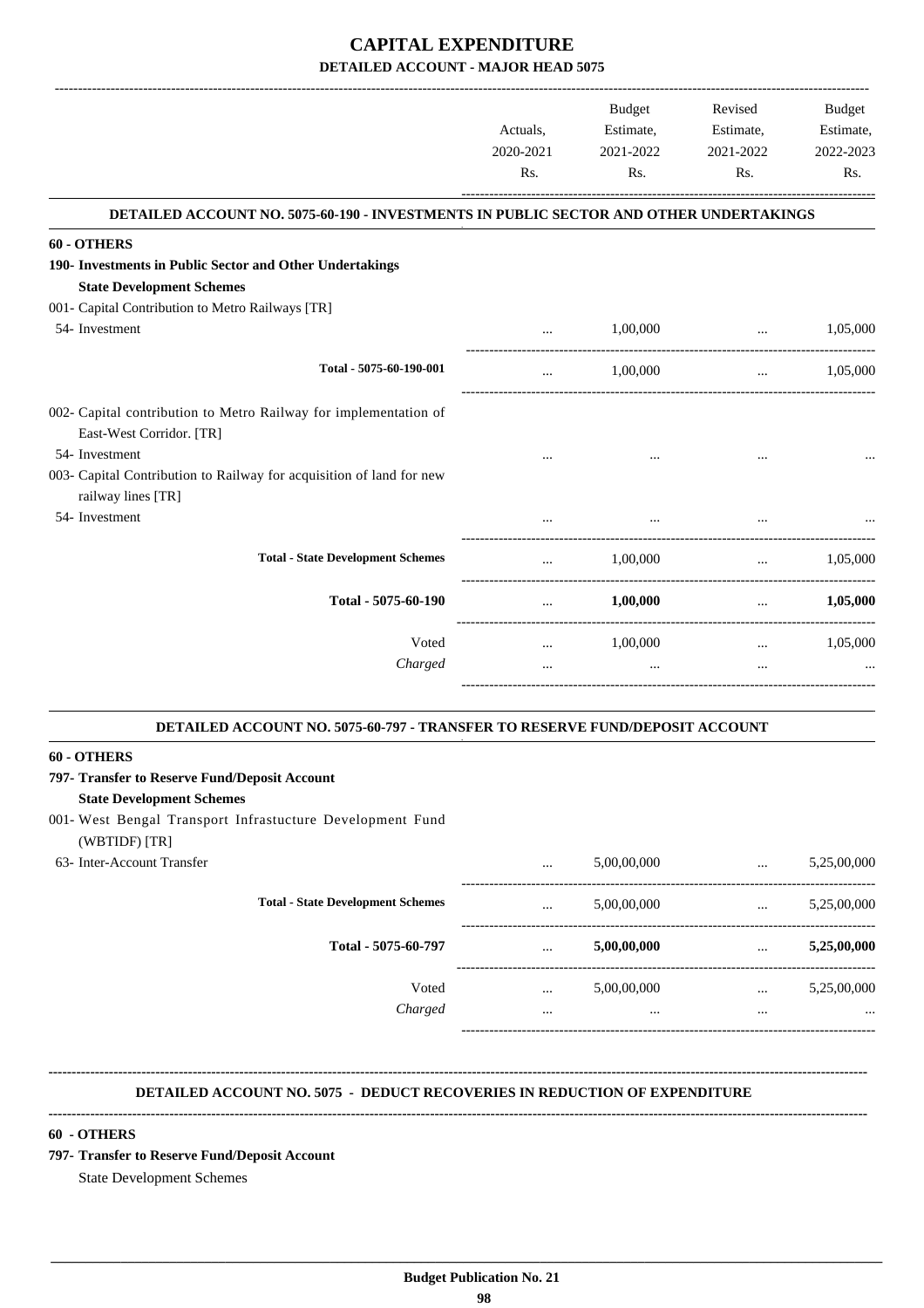|                                                                           | Actuals.  | <b>Budget</b><br>Estimate, | Revised<br>Estimate, | <b>Budget</b><br>Estimate, |
|---------------------------------------------------------------------------|-----------|----------------------------|----------------------|----------------------------|
|                                                                           | 2020-2021 | 2021-2022                  | 2021-2022            | 2022-2023                  |
|                                                                           | Rs.       | Rs.                        | Rs.                  | Rs.                        |
| 001-West Bengal Transport Infrastucture Development Fund<br>(WBTIDF) [TR] |           |                            |                      |                            |
| 70-Deduct Recoveries                                                      |           |                            |                      |                            |
| 01-Others                                                                 |           |                            |                      |                            |
| 02-W.B.H.S. 2008                                                          |           |                            |                      |                            |
| Total - 797 - Deduct - Recoveries                                         |           |                            | $\cdots$             |                            |
| 902- Deduct - Amount met from the WBTIDF                                  |           |                            |                      |                            |
| <b>State Development Schemes</b>                                          |           |                            |                      |                            |
| 001-West Bengal Transport Infrastucture Development Fund<br>(WBTIDF) [TR] |           |                            |                      |                            |
| 70-Deduct Recoveries                                                      |           |                            |                      |                            |
| 01-Others                                                                 |           | $-5,00,00,000$             |                      |                            |
| Total - 902 - Deduct - Recoveries                                         | $\cdots$  | $-5,00,00,000$             | $\cdots$             |                            |
| Total - 5075 - Deduct - Recoveries                                        | $\cdots$  | $-5,00,00,000$             | $\cdots$             |                            |
|                                                                           |           |                            |                      |                            |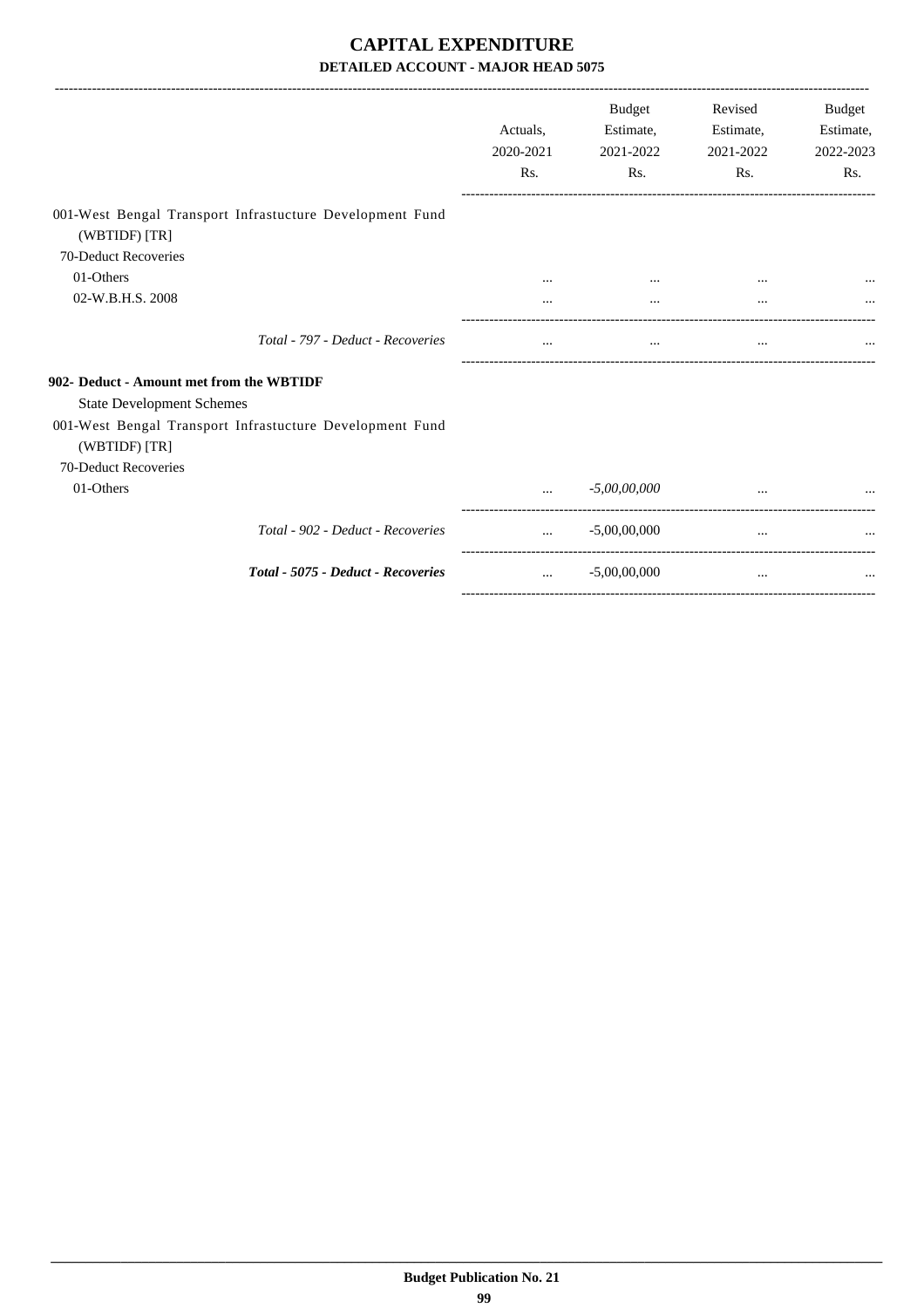# **LOAN EXPENDITURE**

#### **DEMAND No. 53**

# **Transport Department**

**F. Loans and Advances -**

# **Head of Account : 7055 - Loans for Road Transport**

| <b>Charged Rs. Nil</b><br>Voted Rs. 231,00,00,000                                            |                |                                                                                                                 |                                               | Total Rs. 231,00,00,000 |
|----------------------------------------------------------------------------------------------|----------------|-----------------------------------------------------------------------------------------------------------------|-----------------------------------------------|-------------------------|
|                                                                                              |                | Voted Rs.                                                                                                       |                                               | Charged Rs. Total Rs.   |
| <b>Gross Expenditure</b><br><b>Deduct - Recoveries</b>                                       |                | 231,00,00,000                                                                                                   |                                               | $\dots$ 231,00,00,000   |
|                                                                                              |                |                                                                                                                 |                                               |                         |
| Net Expenditure                                                                              |                | 231,00,00,000                                                                                                   |                                               | 231,00,00,000           |
| <b>LOAN EXPENDITURE</b><br><b>ABSTRACT ACCOUNT</b>                                           |                |                                                                                                                 |                                               |                         |
|                                                                                              |                | <b>Budget</b>                                                                                                   | Revised                                       | Budget                  |
|                                                                                              | Actuals,       |                                                                                                                 | Estimate, Estimate,                           | Estimate,               |
|                                                                                              | 2020-2021      | 2021-2022                                                                                                       | 2021-2022                                     | 2022-2023               |
|                                                                                              | Rs.            | Rs.                                                                                                             | Rs.                                           | Rs.                     |
| 190- Loans for Public Sector and Other Undertakings                                          |                |                                                                                                                 |                                               |                         |
| <b>State Development Schemes</b>                                                             |                | 75,72,93,596 175,00,00,000 98,33,33,000 183,75,00,000                                                           |                                               |                         |
| <b>Total - 190</b>                                                                           |                | 75,72,93,596 175,00,00,000 98,33,33,000 183,75,00,000                                                           |                                               |                         |
| 789- Special Component Plan for Scheduled Castes                                             |                |                                                                                                                 |                                               |                         |
| <b>State Development Schemes</b>                                                             | 7,30,13,240    |                                                                                                                 | 24,00,00,000 12,36,00,000 25,20,00,000        |                         |
| <b>Total - 789</b>                                                                           | 7,30,13,240    |                                                                                                                 | 24,00,00,000 12,36,00,000 25,20,00,000        |                         |
| 796- Tribal Areas Sub-Plan                                                                   |                |                                                                                                                 |                                               |                         |
| <b>State Development Schemes</b>                                                             | 5,22,17,198    |                                                                                                                 | 21,00,00,000 10,90,00,000 22,05,00,000        |                         |
| <b>Total - 796</b>                                                                           | 5, 22, 17, 198 |                                                                                                                 | 21,00,00,000 10,90,00,000 22,05,00,000        |                         |
| <b>Grand Total - Gross</b>                                                                   |                | 88,25,24,034 220,00,00,000 121,59,33,000 231,00,00,000                                                          |                                               |                         |
| Voted                                                                                        |                | 88,25,24,034 220,00,00,000 121,59,33,000 231,00,00,000                                                          |                                               |                         |
| Charged                                                                                      |                | the contract of the contract of the contract of the contract of the contract of the contract of the contract of |                                               |                         |
| State Development Schemes 88, 25, 24, 034 220, 00, 00, 000 121, 59, 33, 000 231, 00, 00, 000 |                |                                                                                                                 |                                               |                         |
| <b>Deduct Recoveries</b>                                                                     |                | $\cdots$                                                                                                        |                                               |                         |
| <b>Grand Total - Net</b>                                                                     |                | 88,25,24,034 220,00,00,000 121,59,33,000 231,00,00,000                                                          |                                               |                         |
| Voted                                                                                        |                | 88,25,24,034 220,00,00,000 121,59,33,000 231,00,00,000                                                          |                                               |                         |
| Charged                                                                                      |                | the company of the company of                                                                                   | $\cdots$<br>the company of the company of the |                         |
|                                                                                              |                |                                                                                                                 |                                               |                         |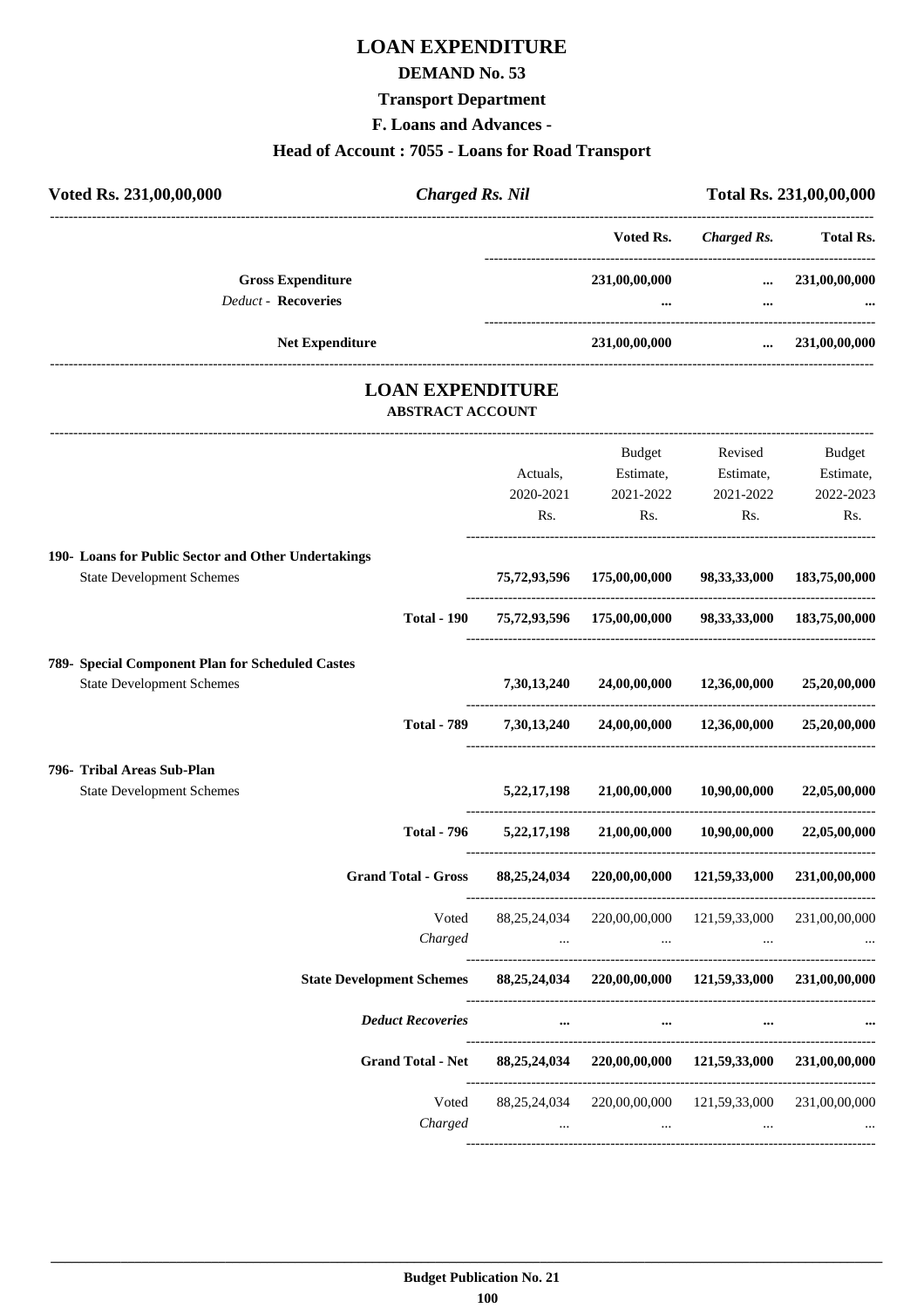|                                                                                                                                         | Actuals,<br>2020-2021<br>Rs. | <b>Budget</b><br>Estimate,<br>2021-2022<br>Rs.      | Revised<br>Estimate,<br>2021-2022<br>Rs. | Budget<br>Estimate,<br>2022-2023<br>Rs. |
|-----------------------------------------------------------------------------------------------------------------------------------------|------------------------------|-----------------------------------------------------|------------------------------------------|-----------------------------------------|
| DETAILED ACCOUNT NO. 7055-00-190 - LOANS FOR PUBLIC SECTOR AND OTHER UNDERTAKINGS                                                       |                              |                                                     |                                          |                                         |
| 190- Loans for Public Sector and Other Undertakings<br><b>State Development Schemes</b>                                                 |                              |                                                     |                                          |                                         |
| 001- Development of Calcutta State Transport Corporation [TR]<br>55- Loans and Advances                                                 |                              | 18,06,44,205 35,00,00,000 25,33,33,000              |                                          | 36,75,00,000                            |
| Total - 7055-00-190-001                                                                                                                 | 18,06,44,205                 | 35,00,00,000                                        | 25, 33, 33, 000                          | 36,75,00,000                            |
| 002- Development of North Bengal State Transport Corporation [TR]<br>55- Loans and Advances                                             |                              | 13,53,92,263 35,00,00,000 20,00,00,000              |                                          | 36,75,00,000                            |
| Total - 7055-00-190-002                                                                                                                 | 13,53,92,263                 | 35,00,00,000                                        | 20,00,00,000                             | 36,75,00,000                            |
| 003- Development of South Bengal State Transport Corporation [TR]<br>55- Loans and Advances                                             |                              | 17.02.82.658 35.00.00.000 20.33.33.000              |                                          | 36,75,00,000                            |
| Total - 7055-00-190-003                                                                                                                 |                              | 17,02,82,658 35,00,00,000 20,33,33,000 36,75,00,000 |                                          |                                         |
| 004- Loans to West Bengal Surface Transport Corporation Ltd for<br>development of road transport service [TR]<br>55- Loans and Advances | 9,71,80,196                  | 20,00,00,000                                        | 8,66,67,000                              | 21,00,00,000                            |
| Total - 7055-00-190-004                                                                                                                 | 9,71,80,196                  | 20,00,00,000                                        | 8,66,67,000                              | 21,00,00,000                            |
| 006- Development of Calcutta Tramways Company Ltd. [TR]<br>55- Loans and Advances                                                       | 17,37,94,274                 |                                                     | 50,00,00,000 24,00,00,000                | 52,50,00,000                            |
| Total - 7055-00-190-006                                                                                                                 | 17,37,94,274                 | 50,00,00,000                                        | 24,00,00,000                             | 52,50,00,000                            |
| <b>Total - State Development Schemes</b>                                                                                                | 75,72,93,596                 | 175,00,00,000                                       | 98, 33, 33, 000                          | 183,75,00,000                           |
| Total - 7055-00-190                                                                                                                     | 75,72,93,596                 | 175,00,00,000                                       | 98, 33, 33, 000                          | 183,75,00,000                           |
| Voted<br>Charged                                                                                                                        | 75, 72, 93, 596              | 175,00,00,000                                       | 98, 33, 33, 000                          | 183,75,00,000                           |

#### **DETAILED ACCOUNT NO. 7055-00-789 - SPECIAL COMPONENT PLAN FOR SCHEDULED CASTES .**

.

| 789- Special Component Plan for Scheduled Castes              |                         |             |             |             |             |
|---------------------------------------------------------------|-------------------------|-------------|-------------|-------------|-------------|
| <b>State Development Schemes</b>                              |                         |             |             |             |             |
| 001- Development of Calcutta State Transport Corporation [TR] |                         |             |             |             |             |
| 55-Loans and Advances                                         |                         | 4.00.00.000 | 8.00.00.000 | 5.60.00.000 | 8.40.00.000 |
|                                                               |                         |             |             |             |             |
|                                                               | Total - 7055-00-789-001 | 4.00.00.000 | 8,00,00,000 | 5.60.00.000 | 8.40.00.000 |
|                                                               |                         |             |             |             |             |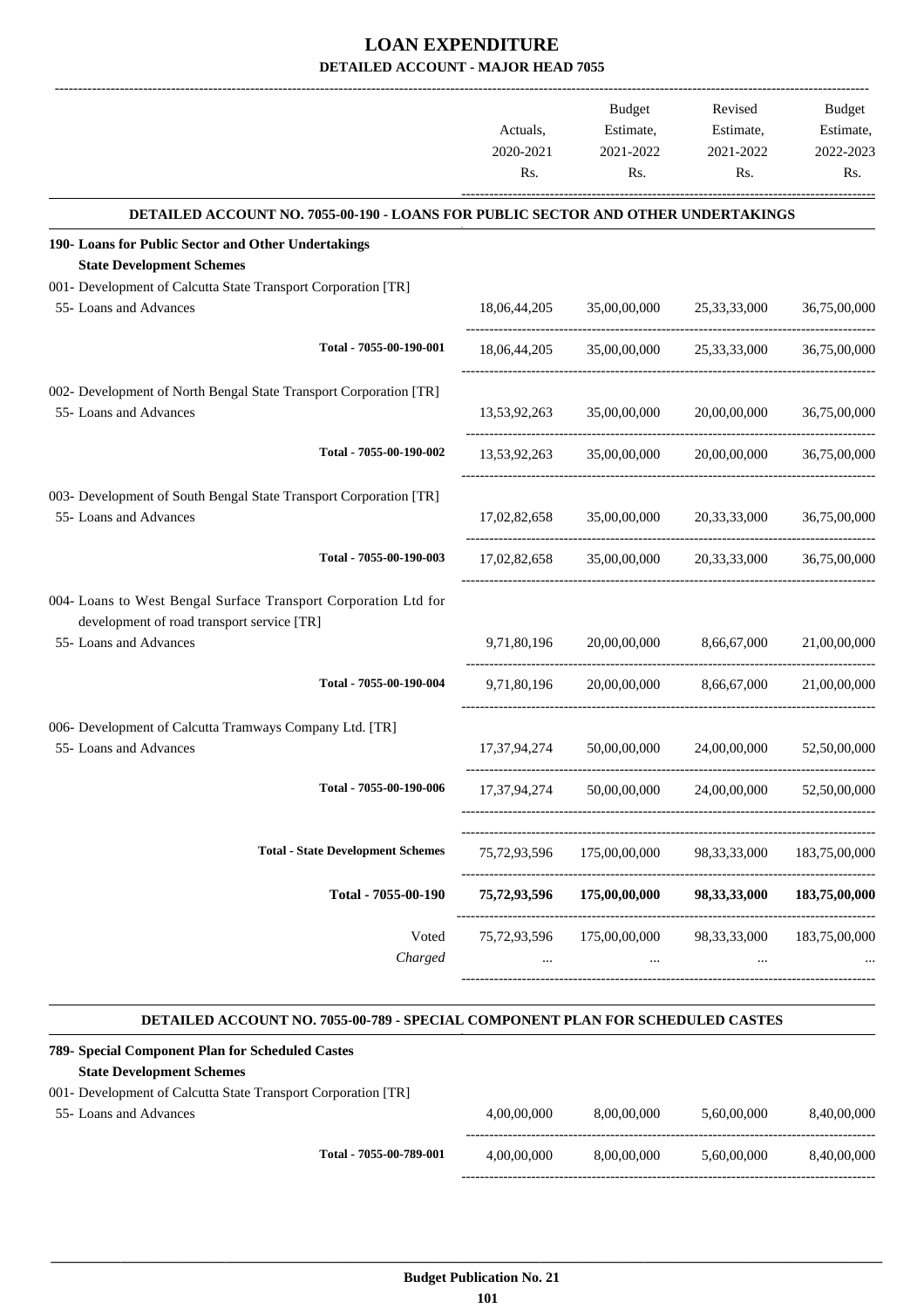|                                                                   |             | Budget    | Revised                                                 | Budget    |
|-------------------------------------------------------------------|-------------|-----------|---------------------------------------------------------|-----------|
|                                                                   | Actuals,    | Estimate, | Estimate,                                               | Estimate, |
|                                                                   | 2020-2021   | 2021-2022 | 2021-2022                                               | 2022-2023 |
|                                                                   | Rs.         | Rs.       | Rs.                                                     | Rs.       |
| 002- Development of North Bengal State Transport Corporation [TR] |             |           |                                                         |           |
| 55- Loans and Advances                                            |             |           | $1,50,13,240$ $8,00,00,000$ $3,20,00,000$ $8,40,00,000$ |           |
| Total - 7055-00-789-002                                           |             |           | $1,50,13,240$ $8,00,00,000$ $3,20,00,000$ $8,40,00,000$ |           |
| 003- Development of South Bengal State Transport Corporation [TR] |             |           |                                                         |           |
| 55- Loans and Advances                                            |             |           | $1,80,00,000$ $8,00,00,000$ $3,56,00,000$ $8,40,00,000$ |           |
| Total - 7055-00-789-003                                           |             |           | $1,80,00,000$ $8,00,00,000$ $3,56,00,000$ $8,40,00,000$ |           |
| <b>Total - State Development Schemes</b>                          |             |           | 7,30,13,240 24,00,00,000 12,36,00,000 25,20,00,000      |           |
| Total - 7055-00-789                                               | 7,30,13,240 |           | 24,00,00,000 12,36,00,000 25,20,00,000                  |           |
| Voted                                                             |             |           | 7,30,13,240 24,00,00,000 12,36,00,000 25,20,00,000      |           |
| Charged                                                           |             |           | $\cdots$                                                |           |
|                                                                   |             |           |                                                         |           |

#### **DETAILED ACCOUNT NO. 7055-00-796 - TRIBAL AREAS SUB-PLAN .**

.

| 796- Tribal Areas Sub-Plan                                        |             |                                                         |              |
|-------------------------------------------------------------------|-------------|---------------------------------------------------------|--------------|
| <b>State Development Schemes</b>                                  |             |                                                         |              |
| 001- Development of Calcutta State Transport Corporation [TR]     |             |                                                         |              |
| 55- Loans and Advances                                            |             | 3,18,56,226 7,00,00,000 4,40,00,000 7,35,00,000         |              |
| Total - 7055-00-796-001                                           | 3,18,56,226 | 7,00,00,000 4,40,00,000 7,35,00,000                     |              |
| 002- Development of North Bengal State Transport Corporation [TR] |             |                                                         |              |
| 55- Loans and Advances                                            |             | 53,60,972 7,00,00,000 2,80,00,000 7,35,00,000           |              |
| Total - 7055-00-796-002                                           |             | 53,60,972 7,00,00,000 2,80,00,000 7,35,00,000           |              |
| 003- Development of South Bengal State Transport Corporation [TR] |             |                                                         |              |
| 55- Loans and Advances                                            |             | 1,50,00,000 7,00,00,000 3,70,00,000 7,35,00,000         |              |
| Total - 7055-00-796-003                                           |             | $1,50,00,000$ $7,00,00,000$ $3,70,00,000$ $7,35,00,000$ |              |
| <b>Total - State Development Schemes</b>                          |             | 5,22,17,198 21,00,00,000 10,90,00,000 22,05,00,000      |              |
| Total - 7055-00-796                                               |             | 5,22,17,198 21,00,00,000 10,90,00,000 22,05,00,000      |              |
| Voted                                                             |             | 5,22,17,198 21,00,00,000 10,90,00,000                   | 22,05,00,000 |
| Charged                                                           |             |                                                         |              |
|                                                                   |             |                                                         |              |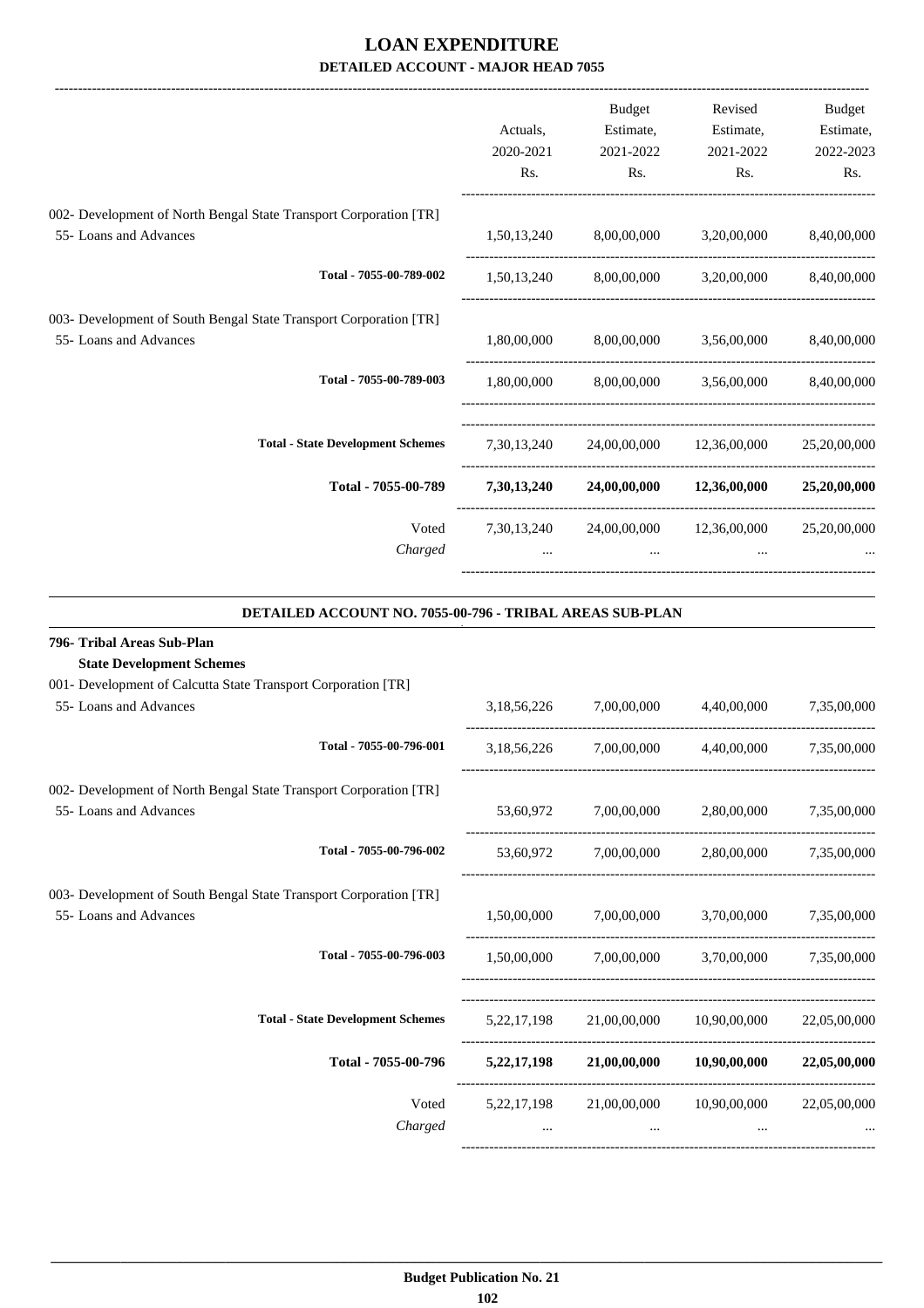## **LOAN EXPENDITURE**

#### **DEMAND No. 53**

#### **Transport Department**

**F. Loans and Advances -**

#### **Head of Account : 7056 - Loans for Inland Water Transport**

| Voted Rs. 31,79,38,000                                 | <b>Charged Rs. Nil</b> |                  |                      | Total Rs. 31,79,38,000   |
|--------------------------------------------------------|------------------------|------------------|----------------------|--------------------------|
|                                                        |                        | Voted Rs.        | Charged Rs.          | <b>Total Rs.</b>         |
| <b>Gross Expenditure</b><br><b>Deduct - Recoveries</b> |                        | 31,79,38,000<br> | $\cdots$<br>$\cdots$ | 31,79,38,000<br>$\cdots$ |
|                                                        | <b>Net Expenditure</b> | 31,79,38,000     | $\cdots$             | 31,79,38,000             |

#### **LOAN EXPENDITURE ABSTRACT ACCOUNT**

|                                                                              |                                                           | <b>Budget</b>                                   | Revised                                                                                                             | Budget       |
|------------------------------------------------------------------------------|-----------------------------------------------------------|-------------------------------------------------|---------------------------------------------------------------------------------------------------------------------|--------------|
|                                                                              | Actuals,                                                  | Estimate,                                       | Estimate,                                                                                                           | Estimate,    |
|                                                                              | 2020-2021                                                 | 2021-2022                                       | 2021-2022                                                                                                           | 2022-2023    |
|                                                                              | Rs.                                                       | Rs.                                             | Rs.                                                                                                                 | Rs.          |
| 190- Loans to Public Sector and other undertakings                           |                                                           |                                                 |                                                                                                                     |              |
| Administrative Expenditure                                                   |                                                           | $8,09,01,750$ $6,20,00,000$ $7,50,00,000$       |                                                                                                                     | 8,00,00,000  |
| <b>State Development Schemes</b>                                             | 8,31,46,705                                               |                                                 | 25,00,00,000 22,25,95,000                                                                                           | 23,79,38,000 |
| <b>Total - 190</b>                                                           |                                                           |                                                 | 16,40,48,455 31,20,00,000 29,75,95,000 31,79,38,000                                                                 |              |
| Grand Total - Gross 16,40,48,455 31,20,00,000 29,75,95,000 31,79,38,000      |                                                           |                                                 |                                                                                                                     |              |
|                                                                              |                                                           |                                                 | Voted 16,40,48,455 31,20,00,000 29,75,95,000 31,79,38,000                                                           |              |
| Charged                                                                      |                                                           |                                                 | and the contract of the contract of the contract of the contract of the contract of the contract of the contract of |              |
| Administrative Expenditure 8,09,01,750 6,20,00,000 7,50,00,000 8,00,00,000   |                                                           |                                                 |                                                                                                                     |              |
| State Development Schemes 8,31,46,705 25,00,00,000 22,25,95,000 23,79,38,000 |                                                           |                                                 |                                                                                                                     |              |
| <b>Deduct Recoveries</b>                                                     |                                                           | <b>ALCOHOL:</b> The Contract of the<br>$\cdots$ | $\cdots$                                                                                                            |              |
| Grand Total - Net 16,40,48,455 31,20,00,000 29,75,95,000 31,79,38,000        |                                                           |                                                 |                                                                                                                     |              |
| Voted                                                                        |                                                           |                                                 | 16,40,48,455 31,20,00,000 29,75,95,000 31,79,38,000                                                                 |              |
| Charged                                                                      | $\mathbf{r}$ and $\mathbf{r}$ are the set of $\mathbf{r}$ | $\cdots$                                        |                                                                                                                     | $\mathbf{r}$ |
|                                                                              |                                                           |                                                 |                                                                                                                     |              |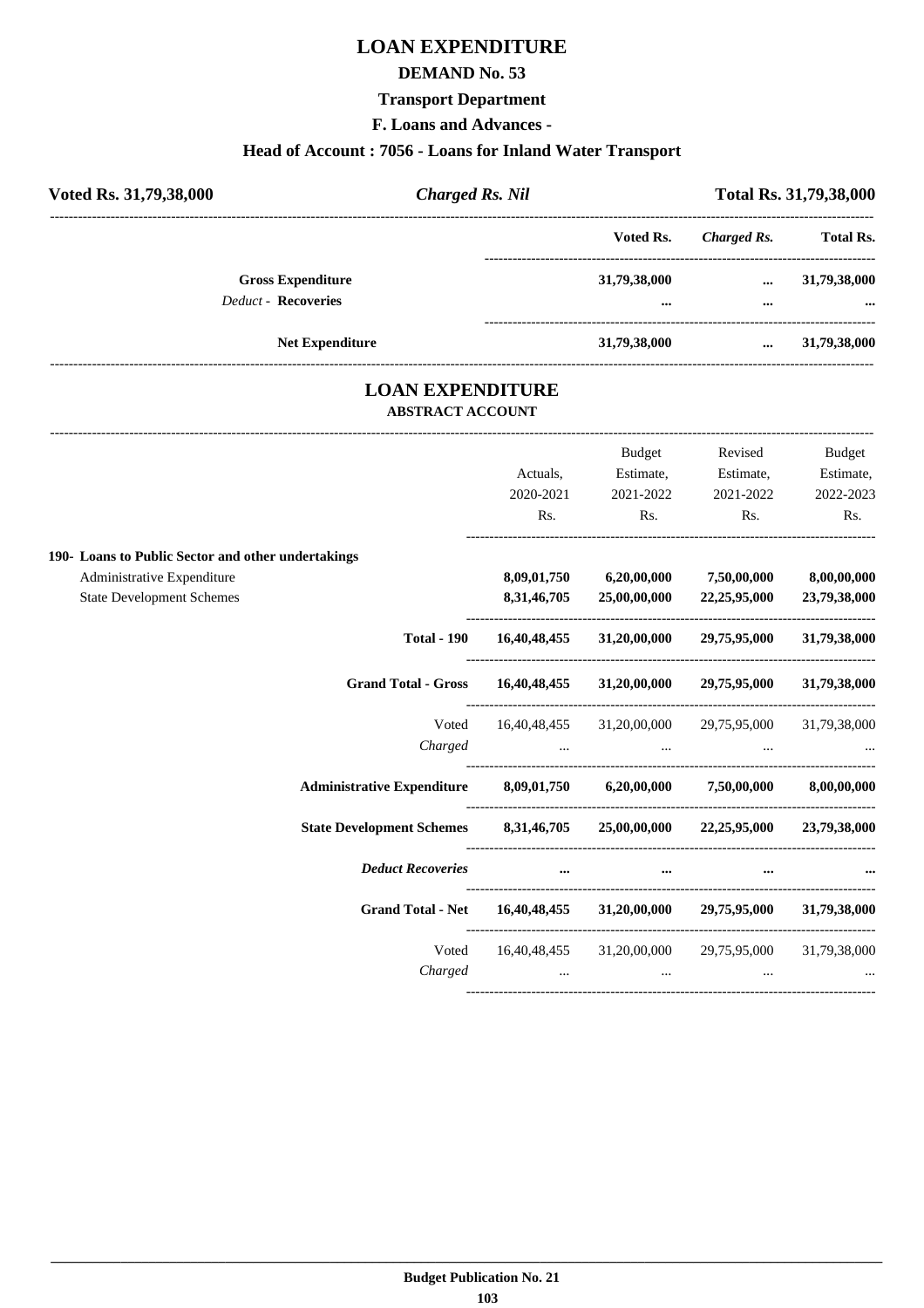|                                                                                                                                                                                   | Actuals,    | Budget<br>Estimate,                 | Revised<br>Estimate,                                             | Budget<br>Estimate, |
|-----------------------------------------------------------------------------------------------------------------------------------------------------------------------------------|-------------|-------------------------------------|------------------------------------------------------------------|---------------------|
|                                                                                                                                                                                   | 2020-2021   | 2021-2022                           | 2021-2022                                                        | 2022-2023           |
|                                                                                                                                                                                   | Rs.         | Rs.                                 | Rs.                                                              | Rs.                 |
| DETAILED ACCOUNT NO. 7056-00-190 - LOANS TO PUBLIC SECTOR AND OTHER UNDERTAKINGS                                                                                                  |             |                                     |                                                                  |                     |
| 190- Loans to Public Sector and other undertakings                                                                                                                                |             |                                     |                                                                  |                     |
| <b>Administrative Expenditure</b>                                                                                                                                                 |             |                                     |                                                                  |                     |
| 003- Loans to Shalimar Works (1980) Ltd. [TR]                                                                                                                                     |             |                                     |                                                                  |                     |
| 55- Loans and Advances                                                                                                                                                            |             | 8,09,01,750 6,20,00,000 7,50,00,000 |                                                                  | 8,00,00,000         |
| <b>Total - Administrative Expenditure</b>                                                                                                                                         |             |                                     | 8,09,01,750 6,20,00,000 7,50,00,000 8,00,00,000                  |                     |
| <b>State Development Schemes</b><br>001- Loans to West Bengal Surface Transport Corporation Ltd. for<br>development and maintenance of IWT Service [TR]<br>55- Loans and Advances |             |                                     | 8,08,90,925 20,00,00,000 15,04,00,000 18,54,38,000               |                     |
| Total - 7056-00-190-001                                                                                                                                                           | 8,08,90,925 |                                     | 20,00,00,000 15,04,00,000 18,54,38,000                           |                     |
| 002- Loans to Shalimar Works (1980) Ltd. [TR]<br>55- Loans and Advances                                                                                                           |             |                                     | 22,55,780 5,00,00,000 7,21,95,000 5,25,00,000                    |                     |
| Total - 7056-00-190-002                                                                                                                                                           |             |                                     | 22,55,780 5,00,00,000 7,21,95,000 5,25,00,000                    |                     |
| <b>Total - State Development Schemes</b>                                                                                                                                          |             |                                     | 8,31,46,705 25,00,00,000 22,25,95,000 23,79,38,000               |                     |
| Total - 7056-00-190                                                                                                                                                               |             |                                     | $16,40,48,455$ $31,20,00,000$ $29,75,95,000$ $31,79,38,000$      |                     |
| Voted<br>Charged                                                                                                                                                                  | $\cdots$    | $\cdots$                            | 16,40,48,455 31,20,00,000 29,75,95,000 31,79,38,000<br>$\ddotsc$ |                     |

-----------------------------------------------------------------------------------------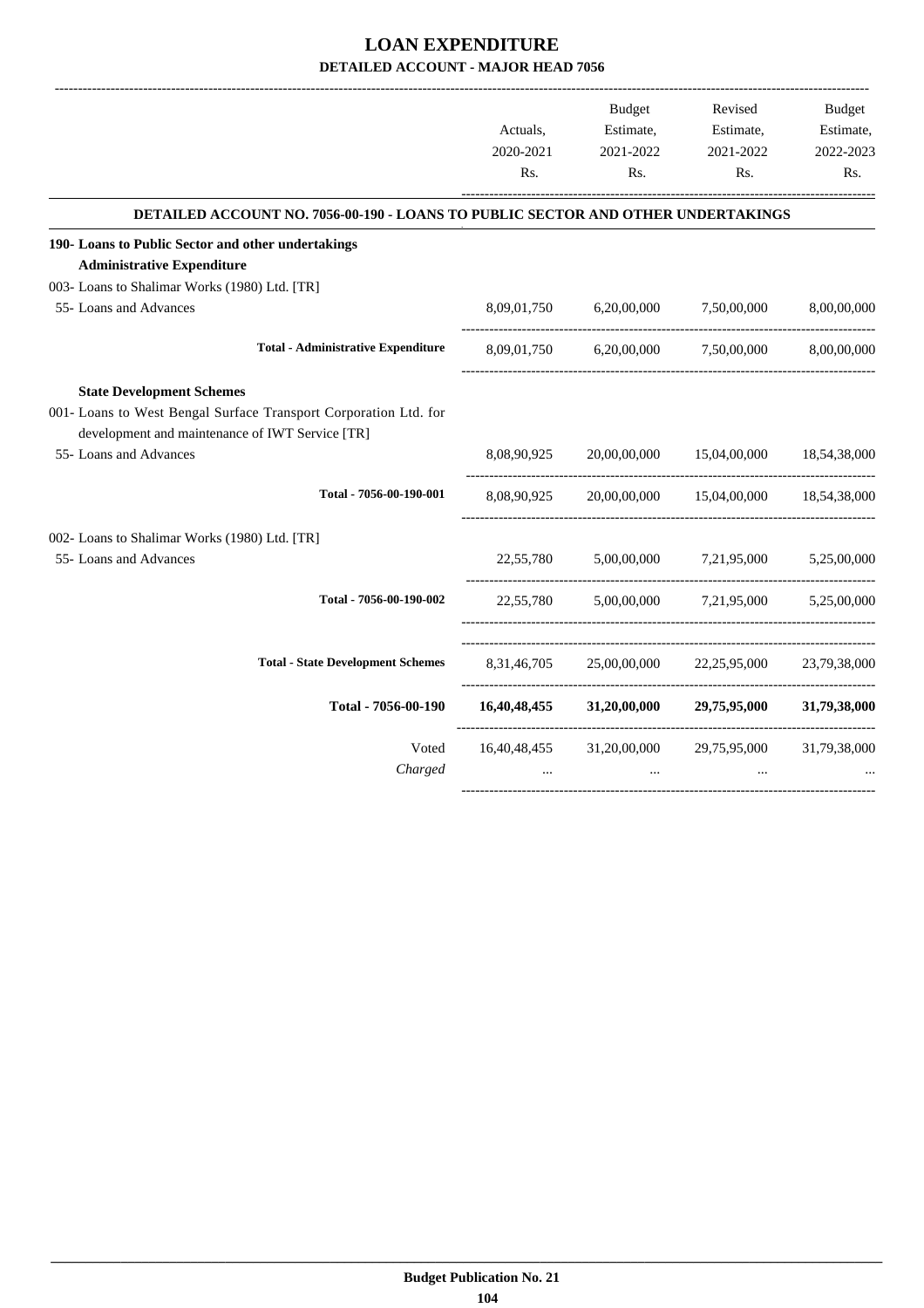## **LOAN EXPENDITURE**

#### **DEMAND No. 53**

#### **Transport Department**

F. Loans and Advances -

#### Head of Account: 7075 - Loans for Other Transport Services

| <b>Voted Rs. Nil</b>       | <b>Charged Rs. Nil</b> |          | <b>Total Rs. Nil</b>  |                  |  |
|----------------------------|------------------------|----------|-----------------------|------------------|--|
|                            |                        |          | Voted Rs. Charged Rs. | <b>Total Rs.</b> |  |
| <b>Gross Expenditure</b>   |                        | $\cdots$ | $\cdots$              | $\cdots$         |  |
| <b>Deduct - Recoveries</b> |                        | $\cdots$ | $\cdots$              | $\cdots$         |  |
|                            |                        |          |                       |                  |  |
| <b>Net Expenditure</b>     |                        | $\cdots$ | $\cdots$              |                  |  |

#### **LOAN EXPENDITURE ABSTRACT ACCOUNT**

|                                                                          |                            | Actuals,<br>2020-2021<br>Rs. | <b>Budget</b><br>Estimate,<br>2021-2022<br>Rs. | Revised<br>Estimate,<br>2021-2022<br>Rs.       | <b>Budget</b><br>Estimate,<br>2022-2023<br>Rs. |
|--------------------------------------------------------------------------|----------------------------|------------------------------|------------------------------------------------|------------------------------------------------|------------------------------------------------|
| 01 - ROADS AND BRIDGES<br>800- Other Loans<br>Administrative Expenditure |                            | $\cdots$                     | $\cdots$                                       | $\cdots$                                       |                                                |
| <b>State Development Schemes</b>                                         | <b>Total - 800</b>         | $\cdots$<br>$\cdots$         | $\cdots$<br>$\cdots$                           | $\cdots$<br>$\cdots$<br>---------------------- | $\cdots$                                       |
|                                                                          | <b>Grand Total - Gross</b> | $\cdots$                     | $\cdots$                                       | $\cdots$                                       | $\ddotsc$                                      |
|                                                                          | Voted<br>Charged           | $\cdots$<br>$\cdots$         | $\cdots$<br>$\cdots$                           | $\cdots$<br>$\cdots$                           | $\cdots$                                       |
| <b>State Development Schemes</b>                                         |                            | $\cdots$                     | $\cdots$                                       | $\cdots$                                       | $\cdots$                                       |
|                                                                          | <b>Deduct Recoveries</b>   | $\cdots$                     | $\cdots$                                       | $\cdots$                                       | $\cdots$                                       |
|                                                                          | <b>Grand Total - Net</b>   |                              |                                                |                                                |                                                |
|                                                                          | Voted<br>Charged           | $\cdots$<br>$\cdots$         | $\cdots$<br>$\cdots$                           | $\cdots$<br>$\cdots$                           | $\ddotsc$<br>$\cdots$                          |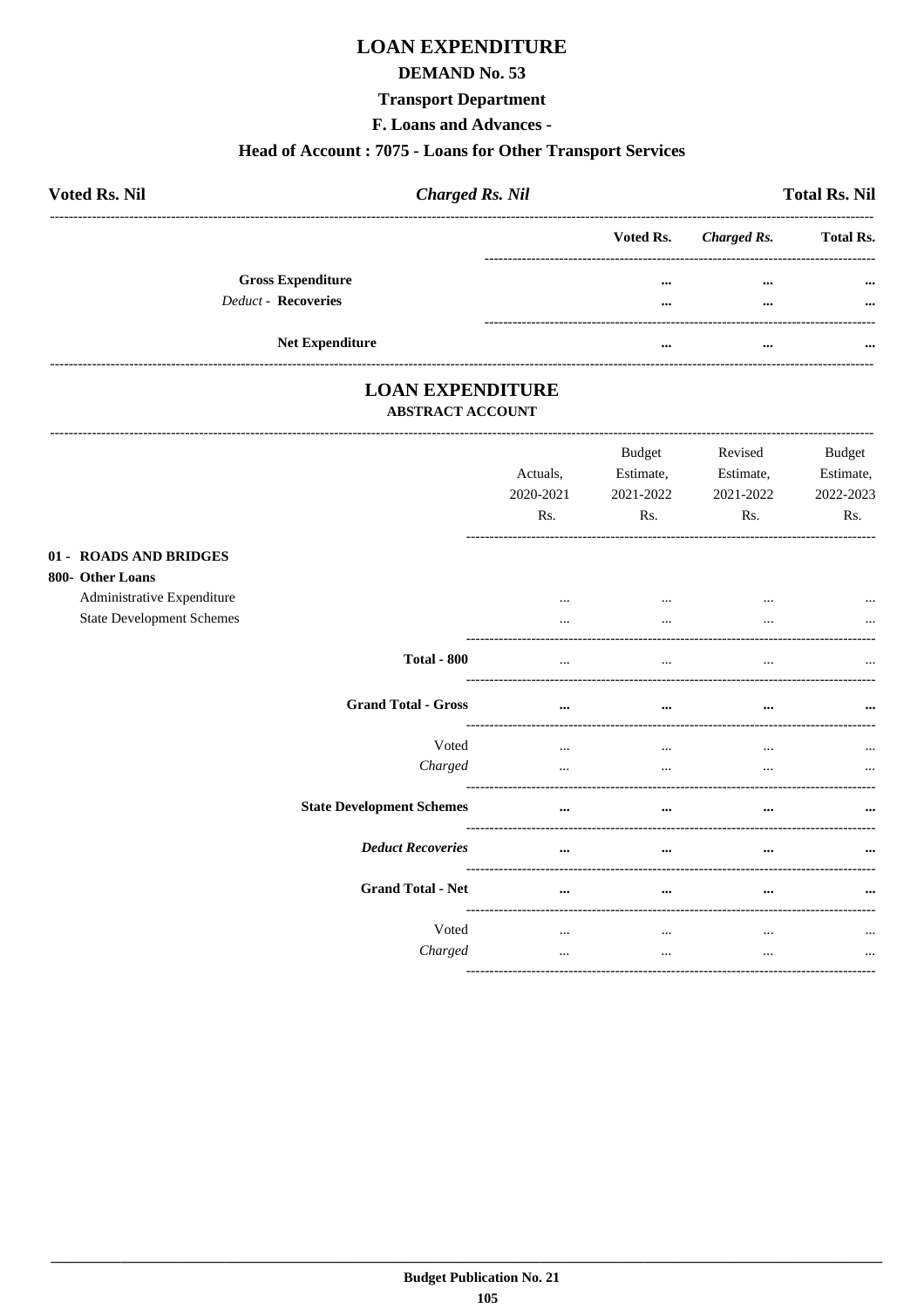-------------------------------------------------------------------------------------------------------------------------------------------------------------------------------

|                                                                                                                                                           | Actuals,<br>2020-2021<br>Rs. | <b>Budget</b><br>Estimate,<br>2021-2022<br>Rs. | Revised<br>Estimate,<br>2021-2022<br>Rs. | Budget<br>Estimate,<br>2022-2023<br>Rs. |
|-----------------------------------------------------------------------------------------------------------------------------------------------------------|------------------------------|------------------------------------------------|------------------------------------------|-----------------------------------------|
| DETAILED ACCOUNT NO. 7075-01-800 - OTHER LOANS                                                                                                            |                              |                                                |                                          |                                         |
| 01 - ROADS AND BRIDGES                                                                                                                                    |                              |                                                |                                          |                                         |
| 800- Other Loans<br><b>State Development Schemes</b><br>001- Construction of Second Bridge over Hooghly River [TR]                                        |                              |                                                |                                          |                                         |
| 55- Loans and Advances<br>002- Loans for meeting the State Share of the proportionate cost<br>overrun in respect of Second Bridge over Hooghly River [TR] |                              |                                                | $\cdots$                                 |                                         |
| 55- Loans and Advances<br>003- Loans to the Kolkata Metro Rail Corporation Ltd. [TR]                                                                      |                              |                                                | $\cdots$                                 |                                         |
| 55- Loans and Advances<br>Total - 7075-01-800                                                                                                             |                              | $\ddotsc$                                      | $\cdots$<br>                             | $\cdots$                                |
| Voted<br>Charged                                                                                                                                          | $\cdots$<br>$\cdots$         | $\cdots$<br>$\cdots$                           | $\cdots$<br>$\cdots$                     | $\cdots$<br>                            |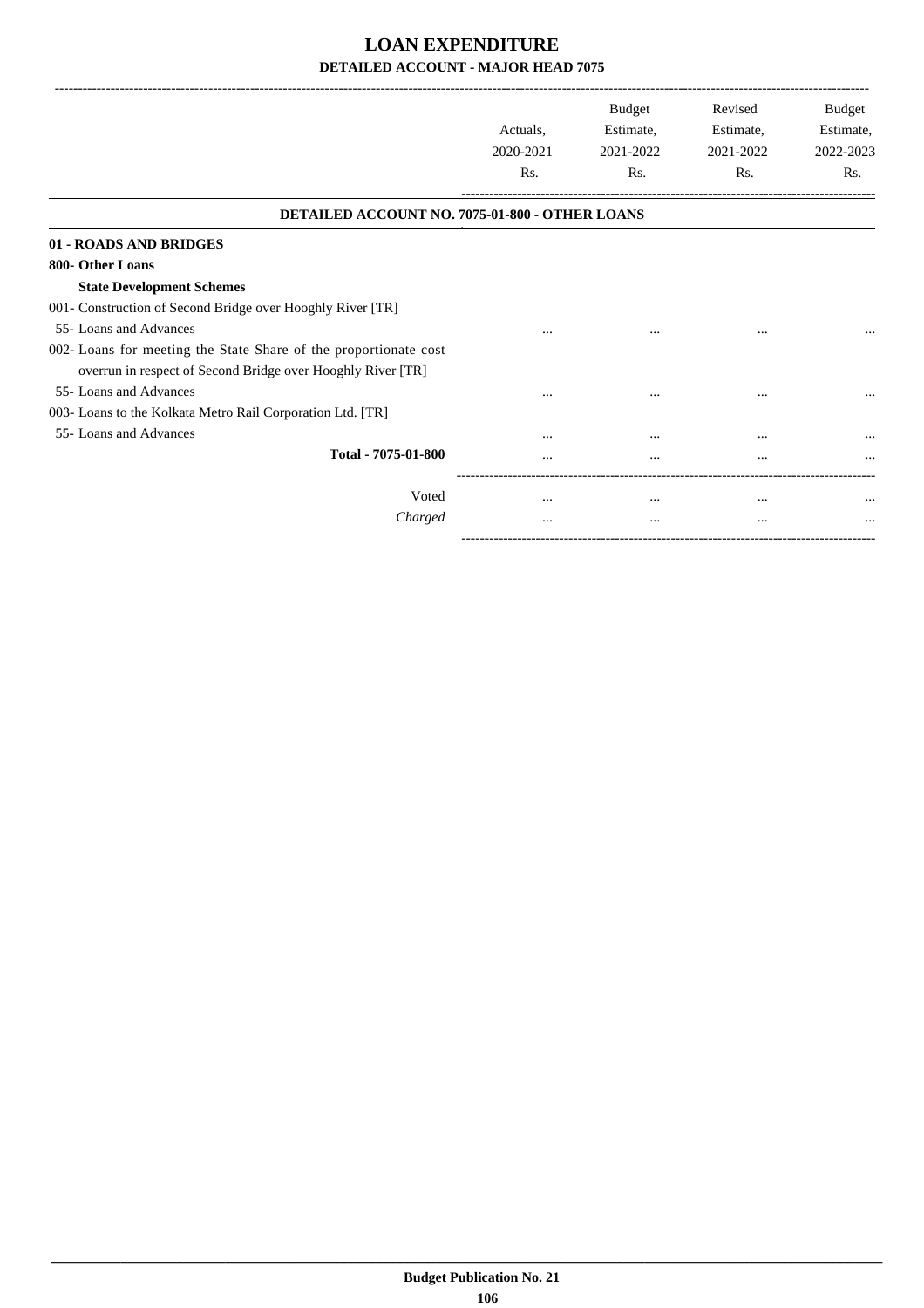### **REVENUE EXPENDITURE**

#### **DEMAND No. 55**

# **Water Resources Investigation & Development Department C - Economic Services - (a) Agriculture and Allied Activities Head of Account : 2401 - Crop Husbandry**

| <b>Voted Rs. 6,13,000</b>  | <b>Charged Rs. Nil</b> |           |             | <b>Total Rs. 6,13,000</b> |  |
|----------------------------|------------------------|-----------|-------------|---------------------------|--|
|                            |                        | Voted Rs. | Charged Rs. | <b>Total Rs.</b>          |  |
| <b>Gross Expenditure</b>   |                        | 6,13,000  | $\cdots$    | 6,13,000                  |  |
| <b>Deduct - Recoveries</b> |                        | $-2,000$  | $\cdots$    | $-2,000$                  |  |
| <b>Net Expenditure</b>     |                        | 6,11,000  | $\cdots$    | 6,11,000                  |  |

#### **REVENUE EXPENDITURE ABSTRACT ACCOUNT**

---------------------------------------------------------------------------------------------------------------------------------------------------------------------------------

|                                                                |                                                                                                                                                                                                                                                                         | Budget         | Revised                                                                                                       | <b>Budget</b>     |
|----------------------------------------------------------------|-------------------------------------------------------------------------------------------------------------------------------------------------------------------------------------------------------------------------------------------------------------------------|----------------|---------------------------------------------------------------------------------------------------------------|-------------------|
|                                                                | Actuals,                                                                                                                                                                                                                                                                | Estimate,      | Estimate,                                                                                                     | Estimate,         |
|                                                                | 2020-2021                                                                                                                                                                                                                                                               | 2021-2022      | 2021-2022                                                                                                     | 2022-2023         |
|                                                                | Rs.                                                                                                                                                                                                                                                                     | $\mathbf{Rs.}$ | Rs.                                                                                                           | Rs.               |
| 113- Agricultural Engineering                                  |                                                                                                                                                                                                                                                                         |                |                                                                                                               |                   |
| Administrative Expenditure                                     | 4,82,843                                                                                                                                                                                                                                                                | 5,80,000       | 5,95,000                                                                                                      | 6,13,000          |
| State Development Schemes (Central Assistance)                 | $\mathbf{1}_{\mathbf{1}_{\mathbf{2}}\mathbf{1}_{\mathbf{3}}\mathbf{2}_{\mathbf{4}}\mathbf{3}_{\mathbf{5}}\mathbf{4}_{\mathbf{6}}$ and $\mathbf{1}_{\mathbf{2}_{\mathbf{3}}\mathbf{3}_{\mathbf{4}}\mathbf{4}_{\mathbf{5}}\mathbf{4}_{\mathbf{6}}\mathbf{4}_{\mathbf{7}}$ | 5,00,000       | the company of the company of the                                                                             |                   |
| <b>Total - 113</b>                                             |                                                                                                                                                                                                                                                                         |                | 4,82,843 10,80,000 5,95,000 6,13,000                                                                          |                   |
| Grand Total - Gross 4,82,843 10,80,000 5,95,000 6,13,000       |                                                                                                                                                                                                                                                                         |                |                                                                                                               |                   |
| Voted                                                          |                                                                                                                                                                                                                                                                         |                | 4,82,843 10,80,000 5,95,000 6,13,000                                                                          |                   |
| Charged                                                        |                                                                                                                                                                                                                                                                         |                | میں اس کے اس کے مطابق اور اس کے مطابق اس کے مطابق اس کے مطابق اس کے مطابق اس کے مطابق اس کے مطابق اس کے مطابق |                   |
| Administrative Expenditure 4,82,843 5,80,000 5,95,000 6,13,000 |                                                                                                                                                                                                                                                                         |                |                                                                                                               |                   |
| <b>State Development Schemes (Central Assistance)</b>          | $\mathbf{r}$ and $\mathbf{r}$ are the set of $\mathbf{r}$                                                                                                                                                                                                               | 5,00,000       | $\cdots$                                                                                                      |                   |
| Deduct Recoveries  3,000                                       |                                                                                                                                                                                                                                                                         |                |                                                                                                               | $-2,000$ $-2,000$ |
| Grand Total - Net 4,82,843 10,77,000 5,93,000 6,11,000         |                                                                                                                                                                                                                                                                         |                |                                                                                                               |                   |
|                                                                |                                                                                                                                                                                                                                                                         |                | Voted 4,82,843 10,77,000 5,93,000 6,11,000                                                                    |                   |
|                                                                |                                                                                                                                                                                                                                                                         |                |                                                                                                               |                   |
|                                                                |                                                                                                                                                                                                                                                                         |                |                                                                                                               |                   |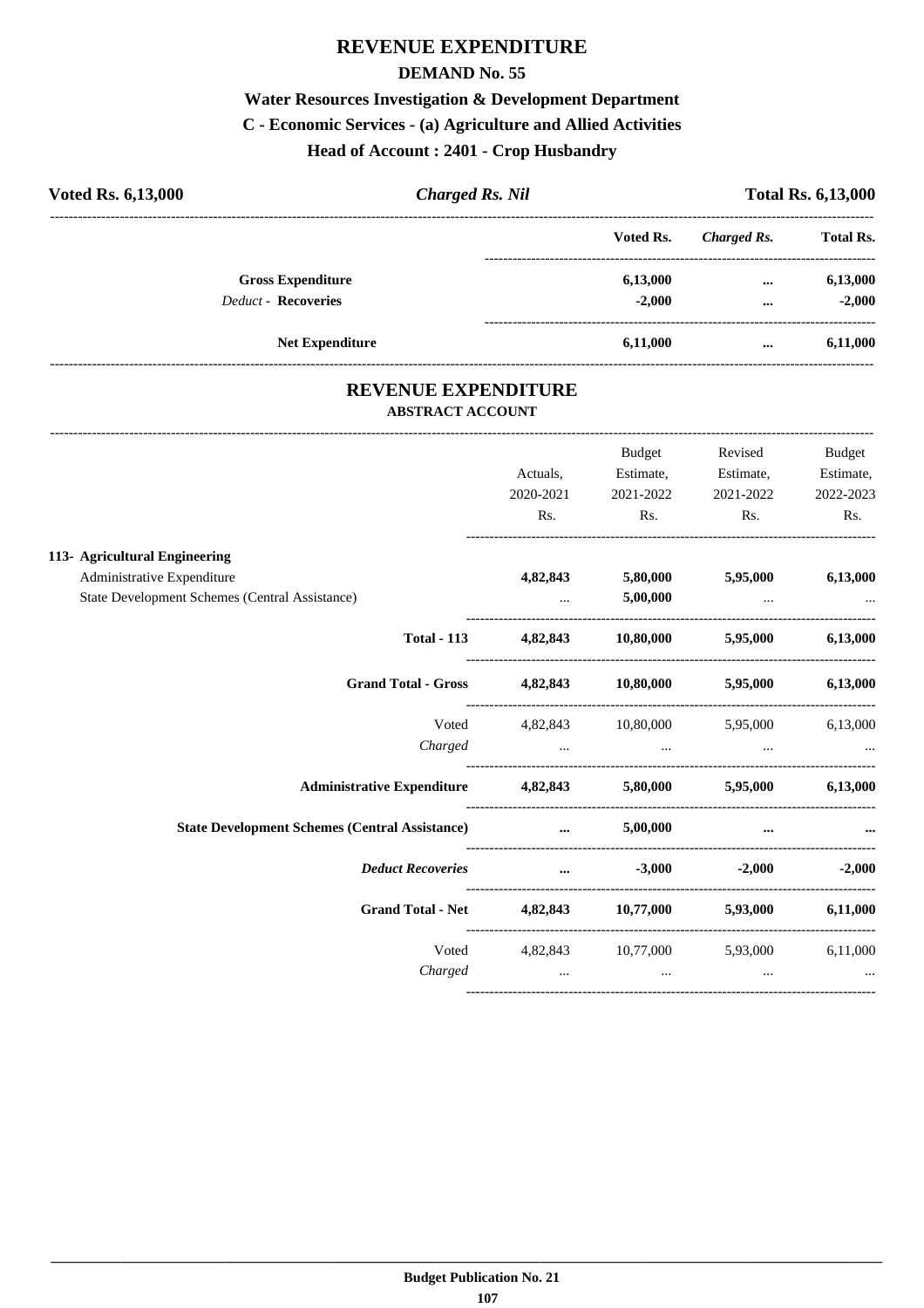|                                                                  | Actuals,         | Budget            | Revised                     | Budget    |
|------------------------------------------------------------------|------------------|-------------------|-----------------------------|-----------|
|                                                                  |                  |                   | Estimate,                   | Estimate, |
|                                                                  | 2020-2021<br>Rs. | 2021-2022         | 2021-2022                   | 2022-2023 |
|                                                                  |                  | Rs.               | Rs.                         | Rs.       |
| DETAILED ACCOUNT NO. 2401-00-113 - AGRICULTURAL ENGINEERING      |                  |                   |                             |           |
| 113- Agricultural Engineering                                    |                  |                   |                             |           |
| <b>Administrative Expenditure</b>                                |                  |                   |                             |           |
| 001- Mechanised Farm Cultivation [WI]                            |                  |                   |                             |           |
| 01- Salaries                                                     |                  |                   |                             |           |
| 01-Pay                                                           | 4,12,400         | 4,64,000          | 4,64,000                    | 4,78,000  |
| 14-Grade Pay                                                     | $\cdots$         | $\sim$ $\sim$     | $\ldots$                    | $\cdots$  |
| 02-Dearness Allowance                                            | 2,082            | 18,000            | 20,000                      | 21,000    |
| 03-House Rent Allowance                                          | 49,488           | 53,000            | 60,000                      | 62,000    |
| 04-Ad hoc Bonus                                                  | 4,200            | 4,000             | 8,000                       | 8,000     |
| 07-Other Allowances                                              | $\cdots$         | $\cdots$          | $\ddots$                    |           |
| 12-Medical Allowance                                             | 6,000            | 6,000             | 8,000                       | 9,000     |
| Total - 2401-00-113-001-01                                       | 4,74,170         | 5,45,000          | 5,60,000                    | 5,78,000  |
|                                                                  |                  |                   |                             |           |
| 11- Travel Expenses                                              | $\cdots$         | $\ldots$          | $\cdots$                    |           |
| 12- Medical Reimbursements under WBHS 2008                       |                  | 9,000             | 9,000                       | 9,000     |
| 13- Office Expenses                                              |                  |                   |                             |           |
| 01-Electricity                                                   | 3,273            | 9,000             | 9,000                       | 9,000     |
| 02-Telephone                                                     | $\cdots$         | 6,000             | 6,000                       | 6,000     |
| 03-Maintenance / P.O.L. for Office Vehicles                      | $\cdots$         | $\cdots$          | $\cdots$                    | $\ldots$  |
| 04-Other Office Expenses                                         | 5,400            | 11,000            | 11,000                      | 11,000    |
| Total - 2401-00-113-001-13                                       | 8,673            | 26,000            | 26,000                      | 26,000    |
| <b>Total - Administrative Expenditure</b>                        | 4,82,843         | 5,80,000 5,95,000 |                             | 6,13,000  |
| <b>State Development Schemes (Central Assistance)</b>            |                  |                   |                             |           |
| 020- Rastriya Krishi Vikash Yojana (RKVY) (Central Share) (RKVY) |                  |                   |                             |           |
| [WI]                                                             |                  |                   |                             |           |
| 50- Other Charges                                                |                  |                   |                             |           |
|                                                                  | $\cdots$         | 5,00,000          | $\cdots$                    |           |
| <b>Total - State Development Schemes (Central Assistance)</b>    | $\cdots$         | 5,00,000          | $\cdots$                    |           |
| Total - 2401-00-113                                              | 4,82,843         | 10,80,000         | 5,95,000                    | 6,13,000  |
| Voted                                                            |                  |                   | 4,82,843 10,80,000 5,95,000 | 6,13,000  |
| Charged                                                          | $\cdots$         | $\cdots$          | $\ddots$                    |           |
|                                                                  |                  |                   |                             |           |
|                                                                  |                  |                   |                             |           |

#### **-------------------------------------------------------------------------------------------------------------------------------------------------------------------------------- DETAILED ACCOUNT NO. 2401 - DEDUCT RECOVERIES IN REDUCTION OF EXPENDITURE**

#### **113- Agricultural Engineering**

Administrative Expenditure

001-Mechanised Farm Cultivation [WI]

**--------------------------------------------------------------------------------------------------------------------------------------------------------------------------------**

70-Deduct Recoveries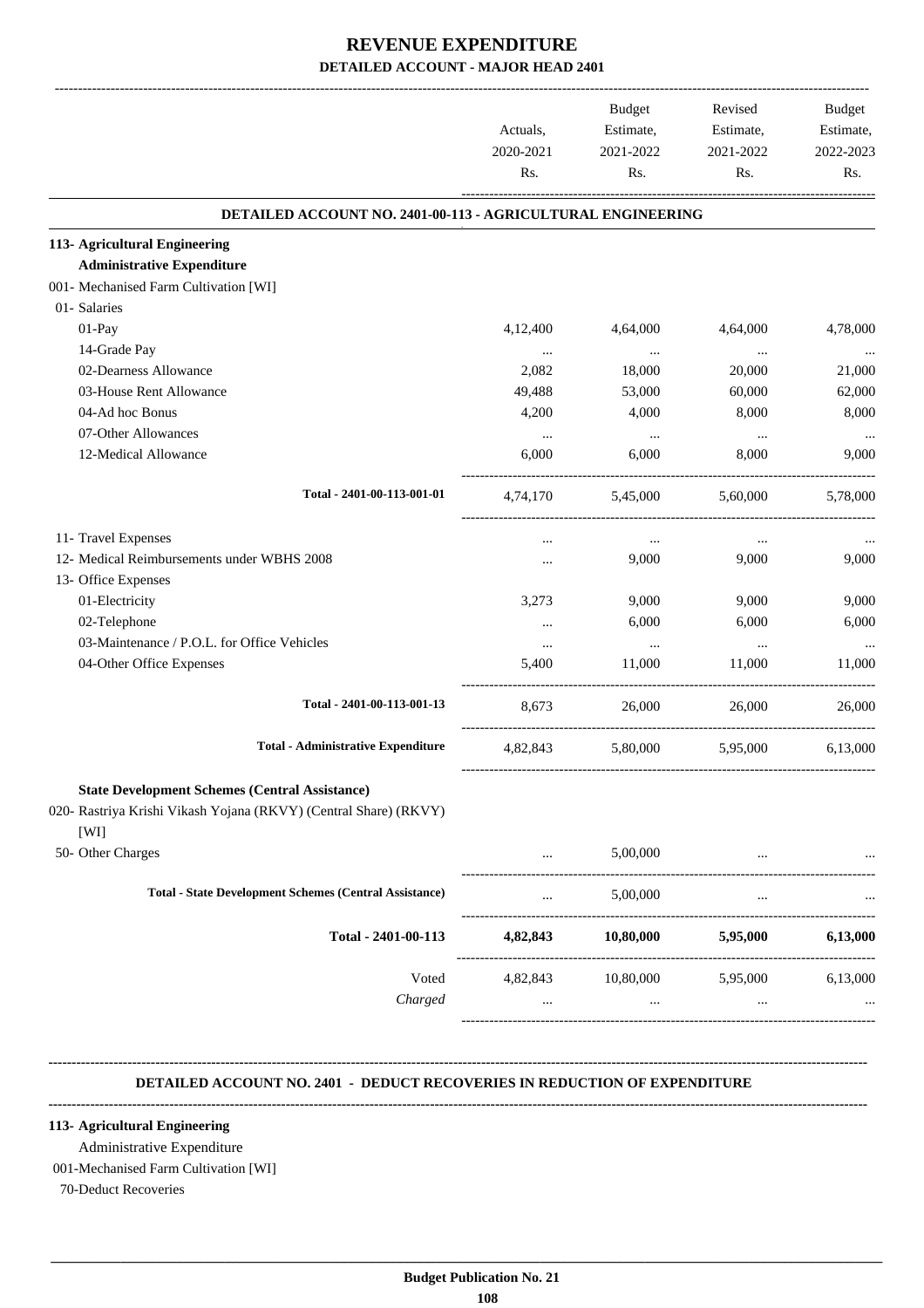|                                                                                  | Actuals,<br>2020-2021<br>Rs. | <b>Budget</b><br>Estimate,<br>2021-2022<br>Rs. | Revised<br>Estimate,<br>2021-2022<br>Rs. | <b>Budget</b><br>Estimate,<br>2022-2023<br>Rs. |
|----------------------------------------------------------------------------------|------------------------------|------------------------------------------------|------------------------------------------|------------------------------------------------|
| 01-Others                                                                        | $\ddotsc$                    | $-1,000$                                       | $-1,000$                                 | $-1,000$                                       |
| 02-W.B.H.S. 2008                                                                 | $\cdots$                     | $-1,000$                                       | $\cdots$                                 |                                                |
| Total - 113 - Deduct - Recoveries                                                | $\cdots$                     | $-2,000$                                       | $-1,000$                                 | $-1.000$                                       |
| 800- Other Expenditure                                                           |                              |                                                |                                          |                                                |
| <b>State Development Schemes</b>                                                 |                              |                                                |                                          |                                                |
| 040-Refund of Unutilised Fund of CSS Schemes (State Share)<br>(CSSREFUND) [WI]   |                              |                                                |                                          |                                                |
| 70-Deduct Recoveries                                                             |                              |                                                |                                          |                                                |
| 01-Others                                                                        |                              |                                                |                                          |                                                |
| State Development Schemes (Central Assistance)                                   |                              |                                                |                                          |                                                |
| 039-Refund of Unutilised Fund of CSS Schemes (Central Share)<br>(CSSREFUND) [WI] |                              |                                                |                                          |                                                |
| 70-Deduct Recoveries                                                             |                              |                                                |                                          |                                                |
| 01-Others                                                                        |                              |                                                | $\cdots$                                 |                                                |
| Total - 800 - Deduct - Recoveries                                                | $\ddotsc$                    | $\cdots$                                       | $\cdots$                                 |                                                |
| 911- Deduct Recoveries of Overpayments                                           |                              |                                                |                                          |                                                |
| Administrative Expenditure                                                       |                              |                                                |                                          |                                                |
| 033-Mechanised Farm Cultivation [WI]                                             |                              |                                                |                                          |                                                |
| 70-Deduct Recoveries                                                             |                              |                                                |                                          |                                                |
| 01-Others                                                                        |                              | $-1,000$                                       | $-1,000$<br>--------------------         | $-1,000$                                       |
| Total - 911 - Deduct - Recoveries                                                | $\cdots$                     | $-1,000$                                       | $-1,000$                                 | $-1,000$                                       |
| Total - 2401 - Deduct - Recoveries                                               | $\ldots$                     | $-3,000$                                       | $-2,000$                                 | $-2,000$                                       |
|                                                                                  |                              |                                                |                                          |                                                |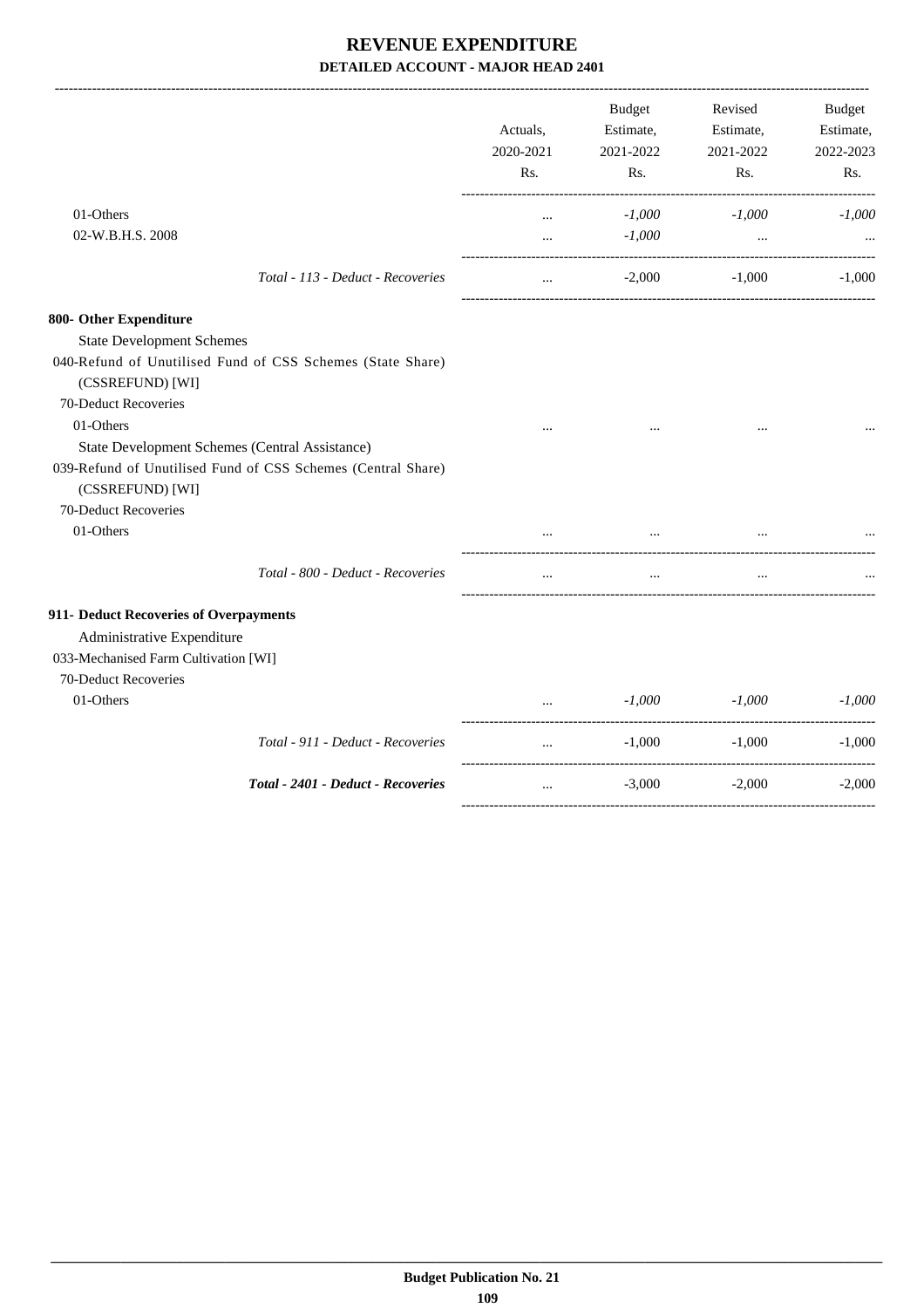## **REVENUE EXPENDITURE**

#### **DEMAND No. 55**

## Water Resources Investigation & Development Department

#### C - Economic Services - (a) Agriculture and Allied Activities

Head of Account: 2402 - Soil and Water Conservation

| <b>Voted Rs. 1,000</b><br><b>Charged Rs. Nil</b>       |  |                                  |                      | <b>Total Rs. 1,000</b> |
|--------------------------------------------------------|--|----------------------------------|----------------------|------------------------|
|                                                        |  | Voted Rs.                        | Charged Rs.          | <b>Total Rs.</b>       |
| <b>Gross Expenditure</b><br><b>Deduct - Recoveries</b> |  | 1.000<br>$\bullet\bullet\bullet$ | $\cdots$<br>$\cdots$ | 1,000<br>$\cdots$      |
| <b>Net Expenditure</b>                                 |  | 1.000                            | $\cdots$             | 1.000                  |

#### REVENUE EXPENDITURE **ABSTRACT ACCOUNT**

|                                                       | Actuals,<br>2020-2021 | <b>Budget</b><br>Estimate,<br>2021-2022 | Revised<br>Estimate,<br>2021-2022                 | Budget<br>Estimate,<br>2022-2023 |
|-------------------------------------------------------|-----------------------|-----------------------------------------|---------------------------------------------------|----------------------------------|
|                                                       | Rs.                   | Rs.                                     | Rs.                                               | Rs.                              |
| 102- Soil Conservation                                |                       |                                         |                                                   |                                  |
| <b>State Development Schemes</b>                      | $\cdots$              | 1,000                                   | $\cdots$                                          | 1,000                            |
| State Development Schemes (Central Assistance)        |                       | 1,000                                   | $\cdots$                                          |                                  |
| <b>Total - 102</b>                                    | $\cdots$              | 2,000                                   | -------------------------------------<br>$\cdots$ | 1,000                            |
| <b>Grand Total - Gross</b>                            | $\cdots$              | 2,000                                   | $\cdots$                                          | 1,000                            |
| Voted                                                 | $\cdots$              | 2,000                                   | $\cdots$                                          | 1,000                            |
| Charged                                               | $\cdots$              | and the contract of the contract of     | $\cdots$                                          | $\cdots$                         |
| <b>State Development Schemes</b>                      | $\cdots$              | 1,000                                   | $\cdots$                                          | 1,000                            |
| <b>State Development Schemes (Central Assistance)</b> | $\cdots$              | 1,000                                   | $\cdots$                                          |                                  |
| <b>Deduct Recoveries</b>                              | $\cdots$              | $\cdots$                                | $\cdots$                                          |                                  |
| <b>Grand Total - Net</b>                              | $\cdots$              | 2,000                                   | $\cdots$                                          | 1,000                            |
| Voted                                                 | $\cdots$              | 2,000                                   | $\cdots$                                          | 1,000                            |
| Charged                                               | $\cdots$              | $\sim$ $\sim$ $\sim$                    | $\cdots$                                          | $\ddotsc$                        |
|                                                       |                       |                                         |                                                   |                                  |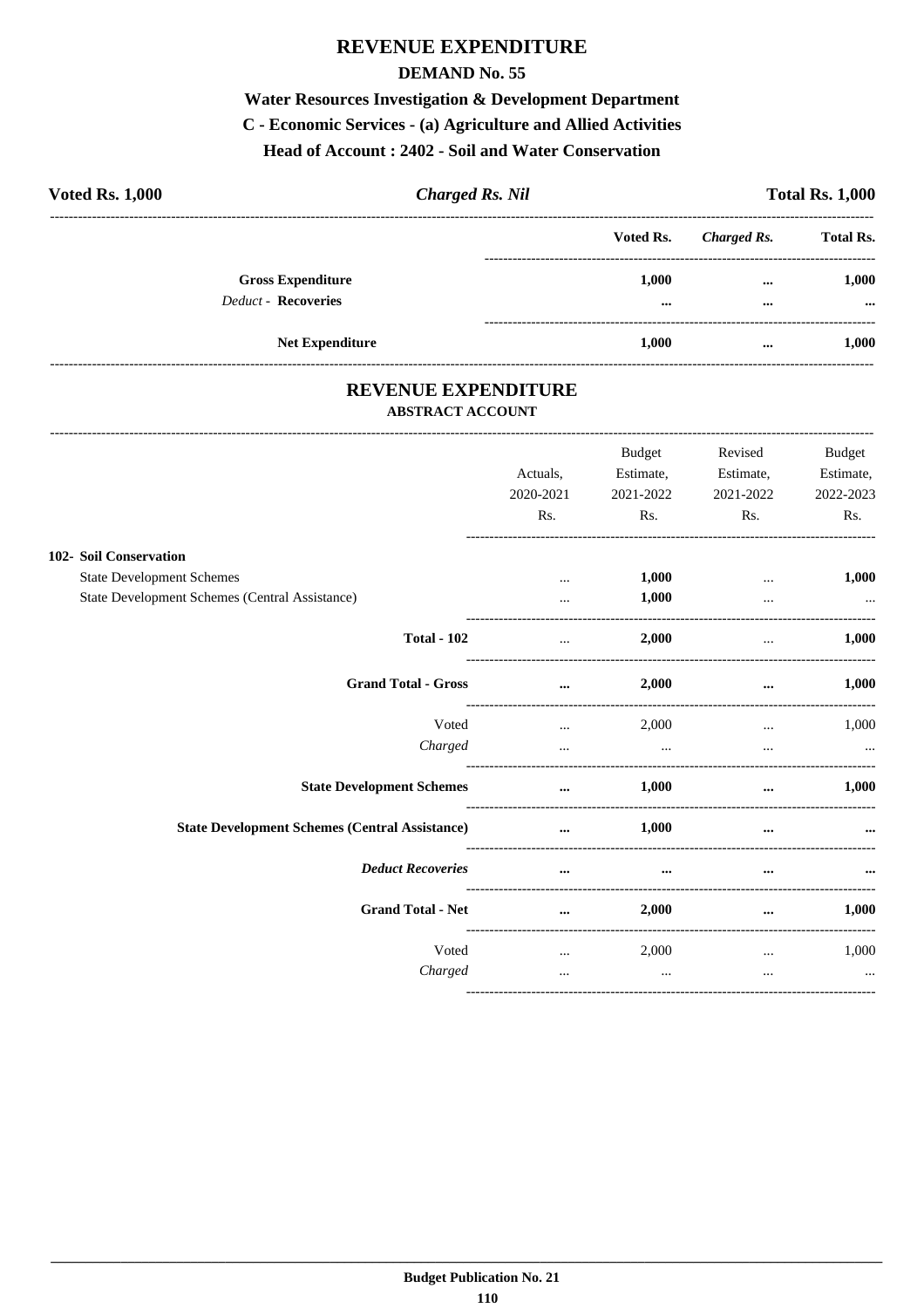|                                                                                                                | Actuals,<br>2020-2021<br>Rs.                    | Budget<br>Estimate,<br>2021-2022<br>Rs. | Revised<br>Estimate,<br>2021-2022<br>Rs. | Budget<br>Estimate,<br>2022-2023<br>Rs. |
|----------------------------------------------------------------------------------------------------------------|-------------------------------------------------|-----------------------------------------|------------------------------------------|-----------------------------------------|
| DETAILED ACCOUNT NO. 2402-00-102 - SOIL CONSERVATION                                                           |                                                 |                                         |                                          |                                         |
| <b>102- Soil Conservation</b>                                                                                  |                                                 |                                         |                                          |                                         |
| <b>State Development Schemes</b>                                                                               |                                                 |                                         |                                          |                                         |
| 025- National Mission on Sustainable Agriculture (State Share)                                                 |                                                 |                                         |                                          |                                         |
| (OCASPS) [WI]                                                                                                  |                                                 |                                         |                                          |                                         |
| 50- Other Charges                                                                                              |                                                 | 1,000                                   | $\cdots$                                 | 1,000                                   |
| <b>Total - State Development Schemes</b>                                                                       | $\cdots$                                        | 1,000                                   | $\cdots$                                 | 1,000                                   |
| <b>State Development Schemes (Central Assistance)</b>                                                          |                                                 |                                         |                                          |                                         |
| 024- National Mission on Sustainable Agriculture (Central Share)                                               |                                                 |                                         |                                          |                                         |
| (OCASPS) [WI]                                                                                                  |                                                 |                                         |                                          |                                         |
| 50- Other Charges                                                                                              | $\cdots$                                        | 1,000                                   |                                          |                                         |
| <b>Total - State Development Schemes (Central Assistance)</b>                                                  | $\cdots$                                        | 1,000                                   | $\cdots$                                 |                                         |
| Total - 2402-00-102                                                                                            | $\cdots$                                        | 2,000                                   | $\cdots$                                 | 1,000                                   |
| Voted                                                                                                          | -----------------------------------<br>$\cdots$ | 2,000                                   | $\cdots$                                 | 1,000                                   |
| Charged                                                                                                        | $\cdots$                                        | $\ddots$                                | $\cdots$                                 |                                         |
| DETAILED ACCOUNT NO. 2402 - DEDUCT RECOVERIES IN REDUCTION OF EXPENDITURE                                      |                                                 |                                         |                                          |                                         |
| 800- Other Expenditure                                                                                         |                                                 |                                         |                                          |                                         |
| <b>State Development Schemes</b>                                                                               |                                                 |                                         |                                          |                                         |
| 002-Refund of Unutilised Fund of CSS Schemes (State Share)                                                     |                                                 |                                         |                                          |                                         |
| (CSSREFUND) [WI]                                                                                               |                                                 |                                         |                                          |                                         |
| 70-Deduct Recoveries                                                                                           |                                                 |                                         |                                          |                                         |
| 01-Others                                                                                                      | $\cdots$                                        | $\cdots$                                | $\cdots$                                 |                                         |
| State Development Schemes (Central Assistance)<br>001-Refund of Unutilised Fund of CSS Schemes (Central Share) |                                                 |                                         |                                          |                                         |
| (CSSREFUND) [WI]                                                                                               |                                                 |                                         |                                          |                                         |
| 70-Deduct Recoveries                                                                                           |                                                 |                                         |                                          |                                         |
| 01-Others                                                                                                      |                                                 | $\cdots$                                | $\cdots$                                 |                                         |
|                                                                                                                |                                                 |                                         |                                          |                                         |
| Total - 800 - Deduct - Recoveries                                                                              | $\cdots$                                        | $\cdots$                                | $\cdots$                                 |                                         |
| Total - 2402 - Deduct - Recoveries                                                                             | $\cdots$                                        | $\cdots$                                | $\cdots$                                 |                                         |
|                                                                                                                |                                                 |                                         |                                          |                                         |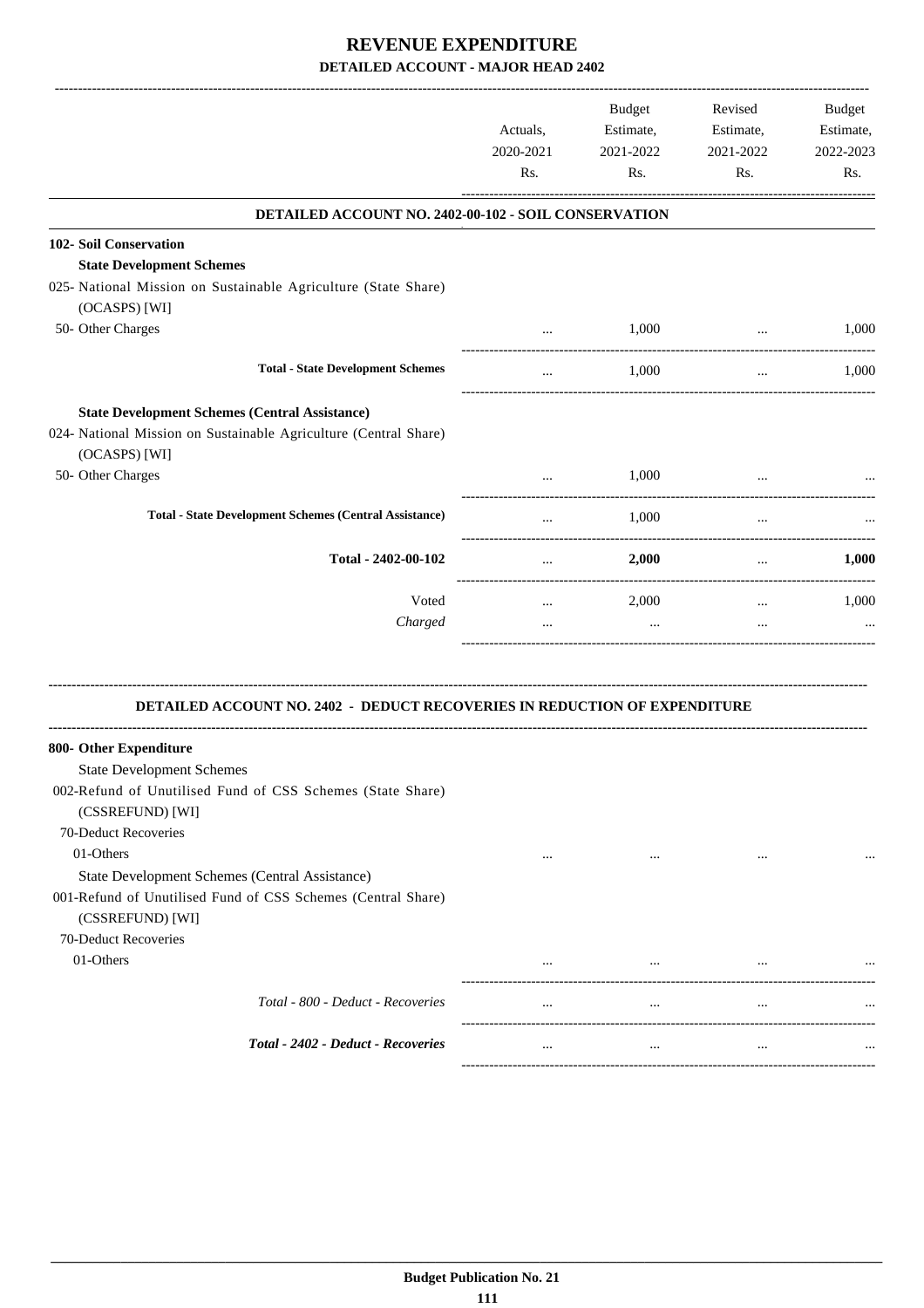## **REVENUE EXPENDITURE**

#### **DEMAND No. 55**

Water Resources Investigation & Development Department C - Economic Services - (a) Agriculture and Allied Activities Head of Account: 2408 - Food, Storage and Warehousing

| <b>Voted Rs. Nil</b>       | <b>Charged Rs. Nil</b> |                         |             | <b>Total Rs. Nil</b> |
|----------------------------|------------------------|-------------------------|-------------|----------------------|
|                            |                        | Voted Rs.               | Charged Rs. | <b>Total Rs.</b>     |
| <b>Gross Expenditure</b>   |                        | $\bullet\bullet\bullet$ | $\cdots$    | $\cdots$             |
| <b>Deduct - Recoveries</b> |                        | $-1,000$                | $\cdots$    | $-1,000$             |
| <b>Net Expenditure</b>     |                        | $-1,000$                | $\cdots$    | $-1,000$             |

#### REVENUE EXPENDITURE ABSTRACT ACCOUNT

|                                                                                                 | Actuals,<br>2020-2021<br>Rs. | <b>Budget</b><br>Estimate,<br>2021-2022<br>Rs. | Revised<br>Estimate,<br>2021-2022<br>Rs. | Budget<br>Estimate,<br>2022-2023<br>Rs. |
|-------------------------------------------------------------------------------------------------|------------------------------|------------------------------------------------|------------------------------------------|-----------------------------------------|
| 02 - STORAGE AND WAREHOUSING<br>001- Direction and Administration<br>Administrative Expenditure | $\cdots$                     | $\cdots$                                       |                                          |                                         |
| <b>Total - 001</b>                                                                              | $\cdots$                     | $\cdots$                                       | $\cdots$                                 | $\cdots$                                |
| <b>Grand Total - Gross</b>                                                                      | $\cdots$                     | $\cdots$                                       | $\cdots$                                 |                                         |
| Voted<br>Charged                                                                                | $\cdots$<br>$\cdots$         | $\cdots$<br>$\cdots$                           | $\cdots$<br>$\cdots$                     | $\cdots$                                |
| <b>Administrative Expenditure</b>                                                               | $\cdots$                     | $\cdots$                                       | $\cdots$                                 |                                         |
| <b>Deduct Recoveries</b>                                                                        | $\cdots$                     | $\cdots$                                       | $-1,000$                                 | $-1,000$                                |
| <b>Grand Total - Net</b>                                                                        | $\cdots$                     | $\cdots$                                       | $-1,000$                                 | $-1,000$                                |
| Voted<br>Charged                                                                                | $\cdots$<br>$\cdots$         | $\cdots$<br>$\cdots$                           | $-1,000$<br>$\cdots$                     | $-1,000$<br>$\cdots$                    |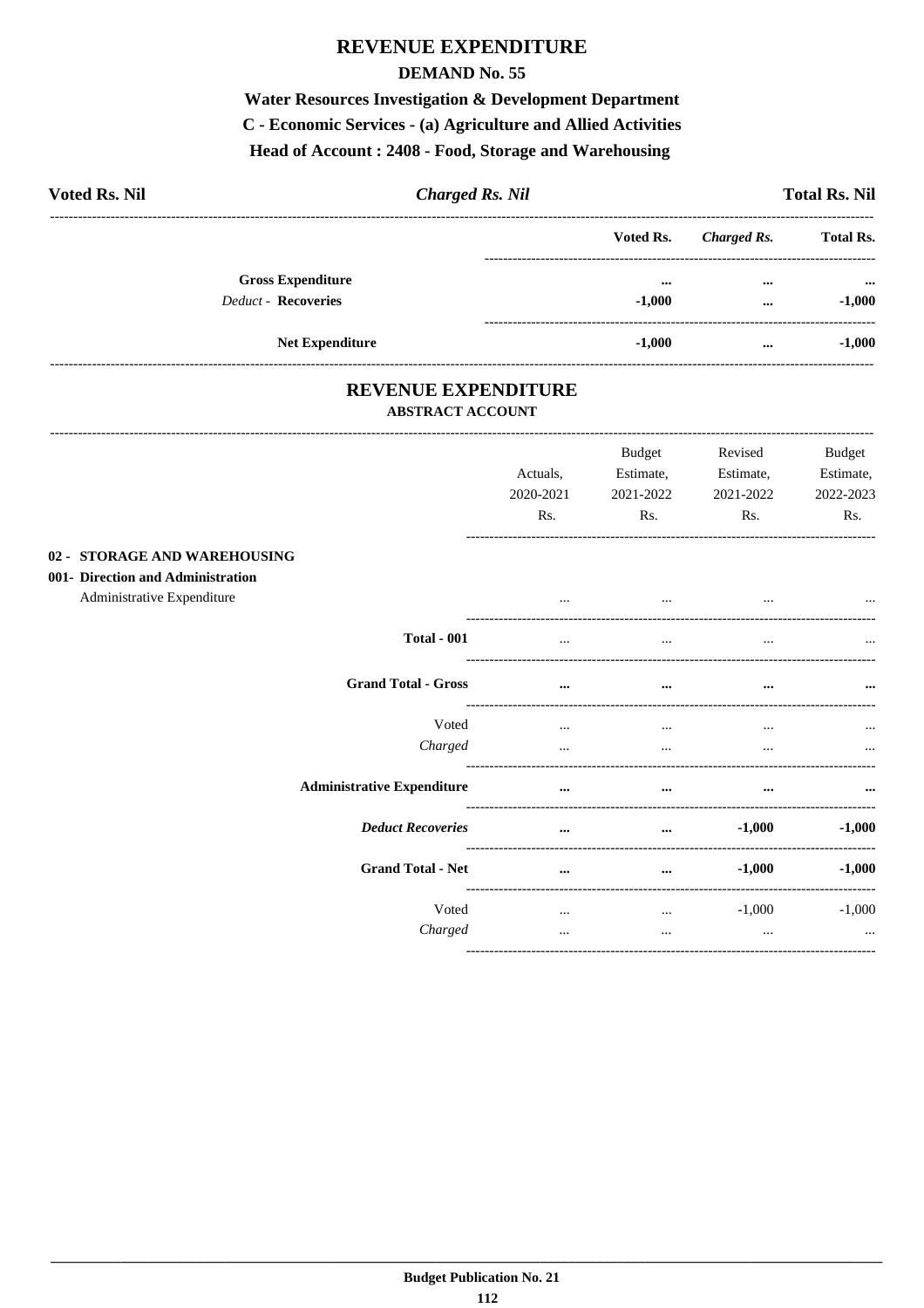|                                                                                                                    | Actuals,<br>2020-2021<br>Rs. | <b>Budget</b><br>Estimate,<br>2021-2022<br>Rs. | Revised<br>Estimate,<br>2021-2022<br>Rs. | <b>Budget</b><br>Estimate,<br>2022-2023<br>R <sub>s</sub> . |
|--------------------------------------------------------------------------------------------------------------------|------------------------------|------------------------------------------------|------------------------------------------|-------------------------------------------------------------|
| <b>DETAILED ACCOUNT NO. 2408-02-001 - DIRECTION AND ADMINISTRATION</b>                                             |                              |                                                |                                          |                                                             |
| 02 - STORAGE AND WAREHOUSING                                                                                       |                              |                                                |                                          |                                                             |
| 001- Direction and Administration                                                                                  |                              |                                                |                                          |                                                             |
| <b>Administrative Expenditure</b>                                                                                  |                              |                                                |                                          |                                                             |
| 001- Establishment of Cold Storage for Preservation of Seed Potato                                                 |                              |                                                |                                          |                                                             |
| and Maintenance of Brooklyn Cold Storage [WI]                                                                      |                              |                                                |                                          |                                                             |
| 11- Travel Expenses                                                                                                |                              |                                                |                                          |                                                             |
| 12- Medical Reimbursements under WBHS 2008                                                                         |                              |                                                |                                          |                                                             |
| Total - 2408-02-001                                                                                                |                              |                                                |                                          |                                                             |
| Voted                                                                                                              |                              |                                                |                                          |                                                             |
| Charged                                                                                                            | $\ddotsc$                    | $\dddotsc$                                     | $\ddotsc$                                |                                                             |
| DETAILED ACCOUNT NO. 2408 - DEDUCT RECOVERIES IN REDUCTION OF EXPENDITURE                                          |                              |                                                |                                          |                                                             |
| 02 - STORAGE AND WAREHOUSING                                                                                       |                              |                                                |                                          |                                                             |
| 001- Direction and Administration                                                                                  |                              |                                                |                                          |                                                             |
| Administrative Expenditure                                                                                         |                              |                                                |                                          |                                                             |
| 001-Establishment of Cold Storage for Preservation of Seed Potato<br>and Maintenance of Brooklyn Cold Storage [WI] |                              |                                                |                                          |                                                             |
| 70-Deduct Recoveries                                                                                               |                              |                                                |                                          |                                                             |
|                                                                                                                    |                              |                                                |                                          |                                                             |
|                                                                                                                    |                              |                                                |                                          |                                                             |
| 01-Others                                                                                                          |                              | $\ddotsc$                                      | $-1,000$                                 |                                                             |
| 02-W.B.H.S. 2008                                                                                                   |                              | $\cdots$                                       | $\ddotsc$                                |                                                             |
| Total - 001 - Deduct - Recoveries                                                                                  | $\cdots$                     | $\cdots$                                       | $-1,000$                                 | $-1,000$<br>$-1,000$                                        |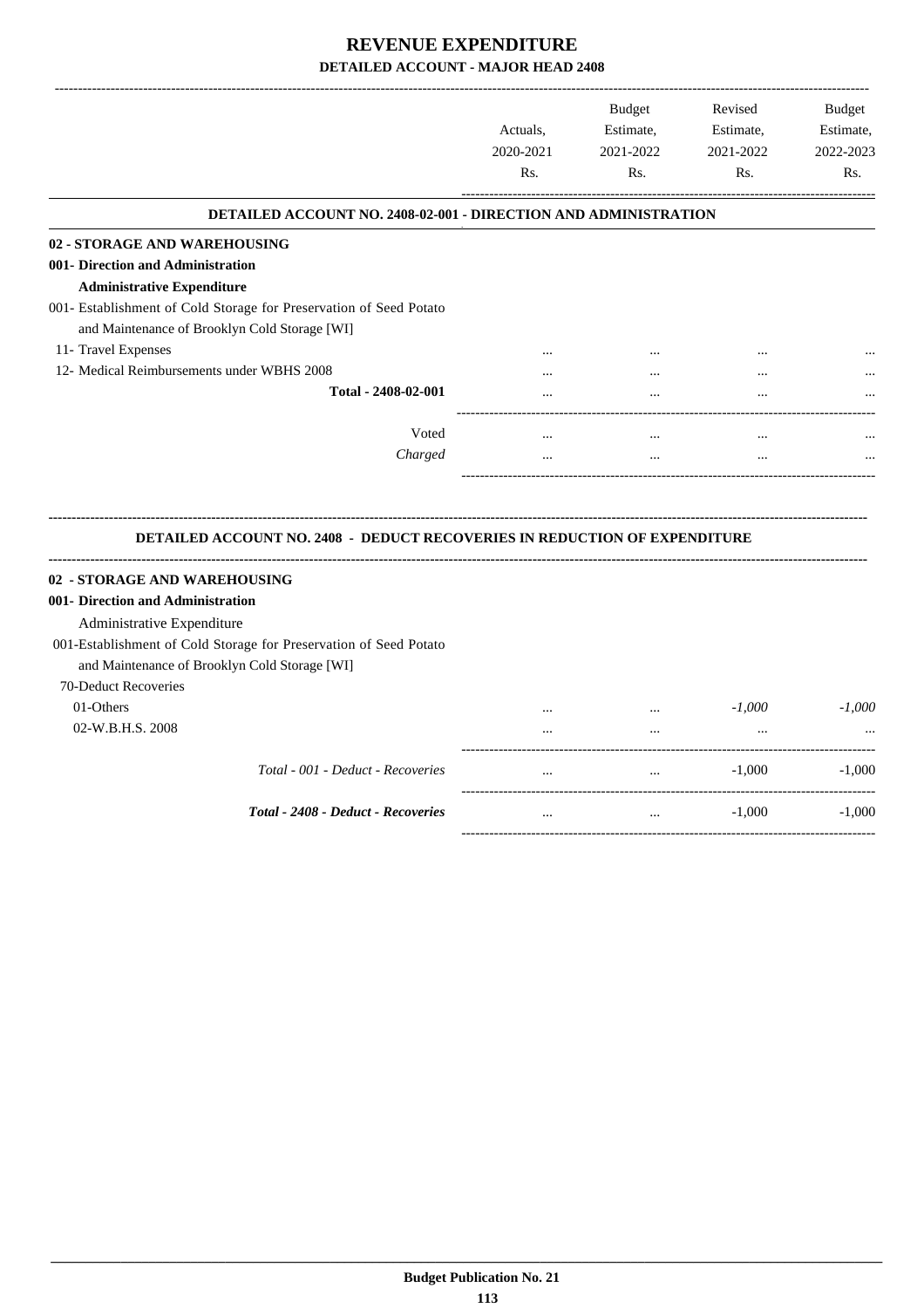# **REVENUE EXPENDITURE**

#### **DEMAND No. 55**

# **Water Resources Investigation & Development Department C - Economic Services - (a) Agriculture and Allied Activities Head of Account : 2415 - Agricultural Research and Education**

| Voted Rs. 62,17,000<br><b>Charged Rs. Nil</b>         |           |                               |                                                 | Total Rs. 62,17,000 |
|-------------------------------------------------------|-----------|-------------------------------|-------------------------------------------------|---------------------|
|                                                       |           |                               | Voted Rs. Charged Rs. Total Rs.                 |                     |
| <b>Gross Expenditure</b>                              |           | 62,17,000                     | $\cdots$                                        | 62,17,000           |
| <b>Deduct - Recoveries</b>                            |           | $-4,000$                      | $\cdots$                                        | $-4,000$            |
| <b>Net Expenditure</b>                                |           | 62,13,000                     | $\cdots$                                        | 62,13,000           |
| <b>REVENUE EXPENDITURE</b><br><b>ABSTRACT ACCOUNT</b> |           |                               |                                                 |                     |
|                                                       |           | Budget                        | Revised                                         | Budget              |
|                                                       | Actuals,  | Estimate, Estimate,           |                                                 | Estimate,           |
|                                                       | 2020-2021 | 2021-2022                     | 2021-2022                                       | 2022-2023           |
|                                                       | Rs.       | Rs.                           | Rs.                                             | Rs.                 |
| 01 - CROP HUSBANDRY                                   |           |                               |                                                 |                     |
| 004- Research<br>Administrative Expenditure           |           | 18,80,167 18,88,000 20,38,000 |                                                 | 21,21,000           |
| <b>Total - 004</b>                                    |           |                               | $18,80,167$ $18,88,000$ $20,38,000$ $21,21,000$ |                     |
| 277- Education                                        |           |                               | 35,20,963 39,67,000 39,18,000                   | 40,96,000           |
|                                                       |           |                               |                                                 |                     |
| Administrative Expenditure                            |           |                               |                                                 |                     |

| Total - 277                       | 35,20,963             | 39,67,000             | 39,18,000             | 40,96,000 |
|-----------------------------------|-----------------------|-----------------------|-----------------------|-----------|
| <b>Grand Total - Gross</b>        | 54,01,130             | 58,55,000             | 59,56,000             | 62,17,000 |
| Voted<br>Charged                  | 54,01,130<br>$\cdots$ | 58,55,000<br>$\cdots$ | 59,56,000<br>$\cdots$ | 62,17,000 |
| <b>Administrative Expenditure</b> | 54,01,130             | 58,55,000             | 59,56,000             | 62,17,000 |
| <b>Deduct Recoveries</b>          | $\cdots$              | $-4,000$              | $-4,000$              | $-4,000$  |
| <b>Grand Total - Net</b>          | 54,01,130             | 58,51,000             | 59,52,000             | 62,13,000 |
| Voted<br>Charged                  | 54,01,130<br>$\cdots$ | 58,51,000<br>$\cdots$ | 59,52,000<br>$\cdots$ | 62,13,000 |
|                                   |                       |                       |                       |           |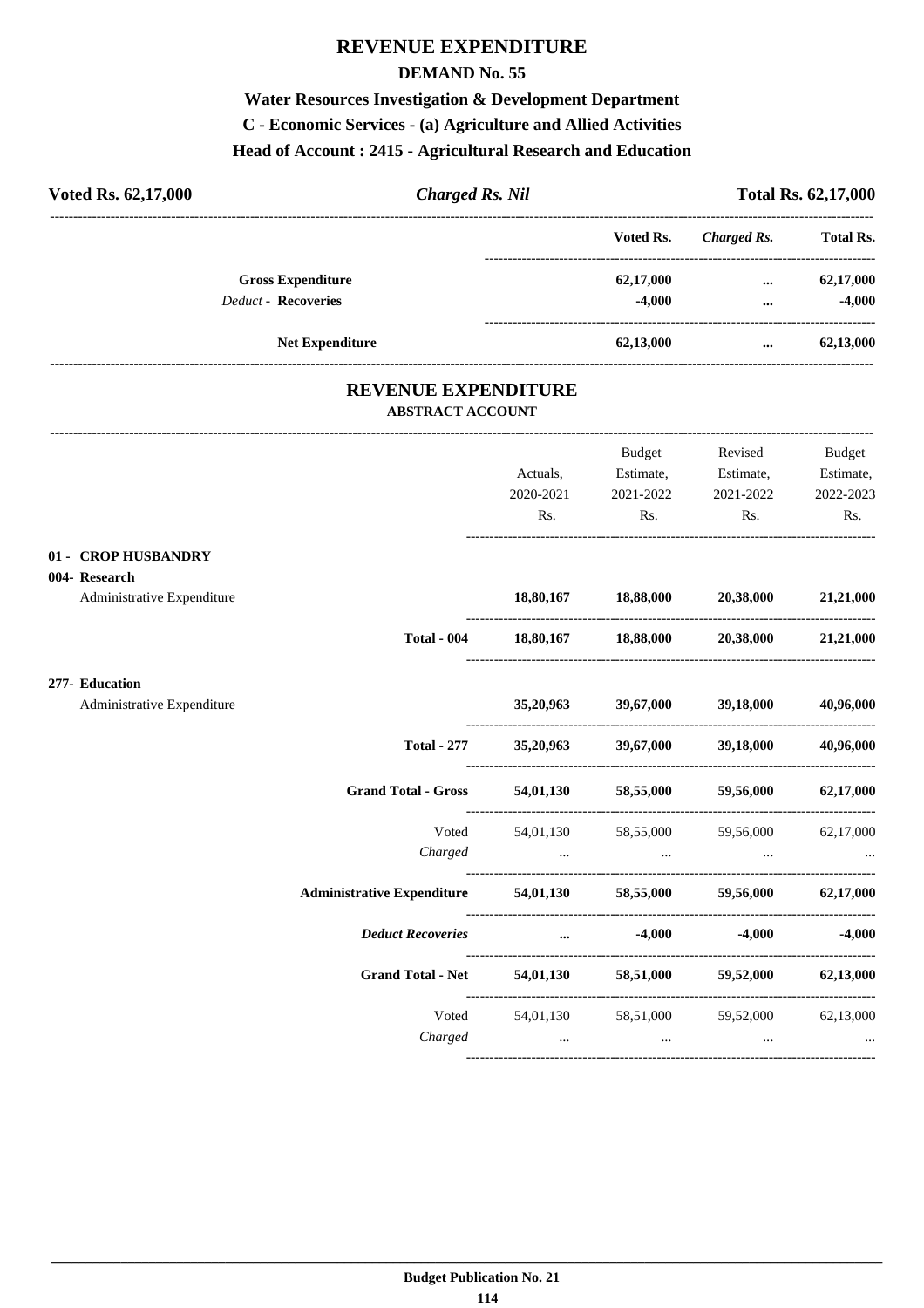|                                                                                      | Actuals,<br>2020-2021<br>Rs. | Budget<br>Estimate,<br>2021-2022<br>Rs. | Revised<br>Estimate,<br>2021-2022<br>Rs.                                                                         | Budget<br>Estimate,<br>2022-2023<br>Rs. |
|--------------------------------------------------------------------------------------|------------------------------|-----------------------------------------|------------------------------------------------------------------------------------------------------------------|-----------------------------------------|
| DETAILED ACCOUNT NO. 2415-01-004 - RESEARCH                                          |                              |                                         |                                                                                                                  |                                         |
| 01 - CROP HUSBANDRY                                                                  |                              |                                         |                                                                                                                  |                                         |
| 004- Research                                                                        |                              |                                         |                                                                                                                  |                                         |
| <b>Administrative Expenditure</b>                                                    |                              |                                         |                                                                                                                  |                                         |
| 002- Agricultural Experiments and Research [WI]                                      |                              |                                         |                                                                                                                  |                                         |
| 01- Salaries                                                                         |                              |                                         |                                                                                                                  |                                         |
| 07-Other Allowances                                                                  |                              |                                         |                                                                                                                  |                                         |
| 004- Agril. Intensification Project. Farm Implements Burdwan<br>Research Centre [WI] |                              |                                         |                                                                                                                  |                                         |
| 01- Salaries                                                                         |                              |                                         |                                                                                                                  |                                         |
| 01-Pay                                                                               | 16,26,610                    | 15,76,000                               | 16,77,000                                                                                                        | 17,28,000                               |
| 14-Grade Pay                                                                         |                              |                                         |                                                                                                                  |                                         |
| 02-Dearness Allowance                                                                | $\cdots$<br>10,911           | $\cdots$<br>59,000                      | $\ldots$<br>66,000                                                                                               | 90,000                                  |
| 03-House Rent Allowance                                                              | 1,87,525                     | 1,60,000                                | 2,00,000                                                                                                         | 2,06,000                                |
| 04-Ad hoc Bonus                                                                      | 8,400                        | 16,000                                  | 12,000                                                                                                           | 12,000                                  |
| 07-Other Allowances                                                                  | 430                          | 3,000                                   | 3,000                                                                                                            | 4,000                                   |
| 12-Medical Allowance                                                                 |                              |                                         | 6,000                                                                                                            | 6,000                                   |
|                                                                                      |                              |                                         |                                                                                                                  |                                         |
| Total - 2415-01-004-004-01                                                           | 18,33,876                    | 18,14,000                               | 19,64,000                                                                                                        | 20,46,000                               |
| 02- Wages                                                                            | $\cdots$                     | $\cdots$                                | $\cdots$                                                                                                         |                                         |
| 11- Travel Expenses                                                                  |                              | 4,000                                   | 4,000                                                                                                            | 4,000                                   |
| 12- Medical Reimbursements under WBHS 2008                                           |                              | 5,000                                   | 5,000                                                                                                            | 5,000                                   |
| 13- Office Expenses                                                                  |                              |                                         |                                                                                                                  |                                         |
| 01-Electricity                                                                       | 20,418                       | 20,000                                  | 20,000                                                                                                           | 20,000                                  |
| 02-Telephone                                                                         | 8,923                        | 13,000                                  | 13,000                                                                                                           | 13,000                                  |
| 03-Maintenance / P.O.L. for Office Vehicles                                          | $\cdots$                     | $\cdots$                                | $\cdots$                                                                                                         | $\ldots$                                |
| 04-Other Office Expenses                                                             | 15,000                       | 28,000                                  | 28,000                                                                                                           | 29,000                                  |
| Total - 2415-01-004-004-13                                                           |                              |                                         | 44,341 61,000 61,000 62,000                                                                                      |                                         |
| 50- Other Charges                                                                    |                              |                                         | 1,950 4,000 4,000                                                                                                | 4,000                                   |
| Total - 2415-01-004-004                                                              |                              |                                         | 18,80,167 18,88,000 20,38,000                                                                                    | 21,21,000                               |
| 008- Assistance to Research Projects Adopted by Adaptive Research<br>Council [WI]    |                              |                                         |                                                                                                                  |                                         |
| 21- Materials and Supplies/Stores and Equipment                                      |                              |                                         |                                                                                                                  |                                         |
| 04-Others                                                                            |                              |                                         | the contract of the contract of the contract of the contract of the contract of the contract of the contract of  |                                         |
| <b>Total - Administrative Expenditure</b>                                            |                              |                                         | 18,80,167   18,88,000   20,38,000   21,21,000                                                                    |                                         |
| Total - 2415-01-004                                                                  |                              |                                         | $18,80,167$ $18,88,000$ $20,38,000$ $21,21,000$                                                                  |                                         |
| Voted                                                                                |                              |                                         | 18,80,167 18,88,000 20,38,000 21,21,000                                                                          |                                         |
| Charged                                                                              |                              |                                         | and the control of the control of the control of the control of the control of the control of the control of the |                                         |
|                                                                                      |                              |                                         |                                                                                                                  |                                         |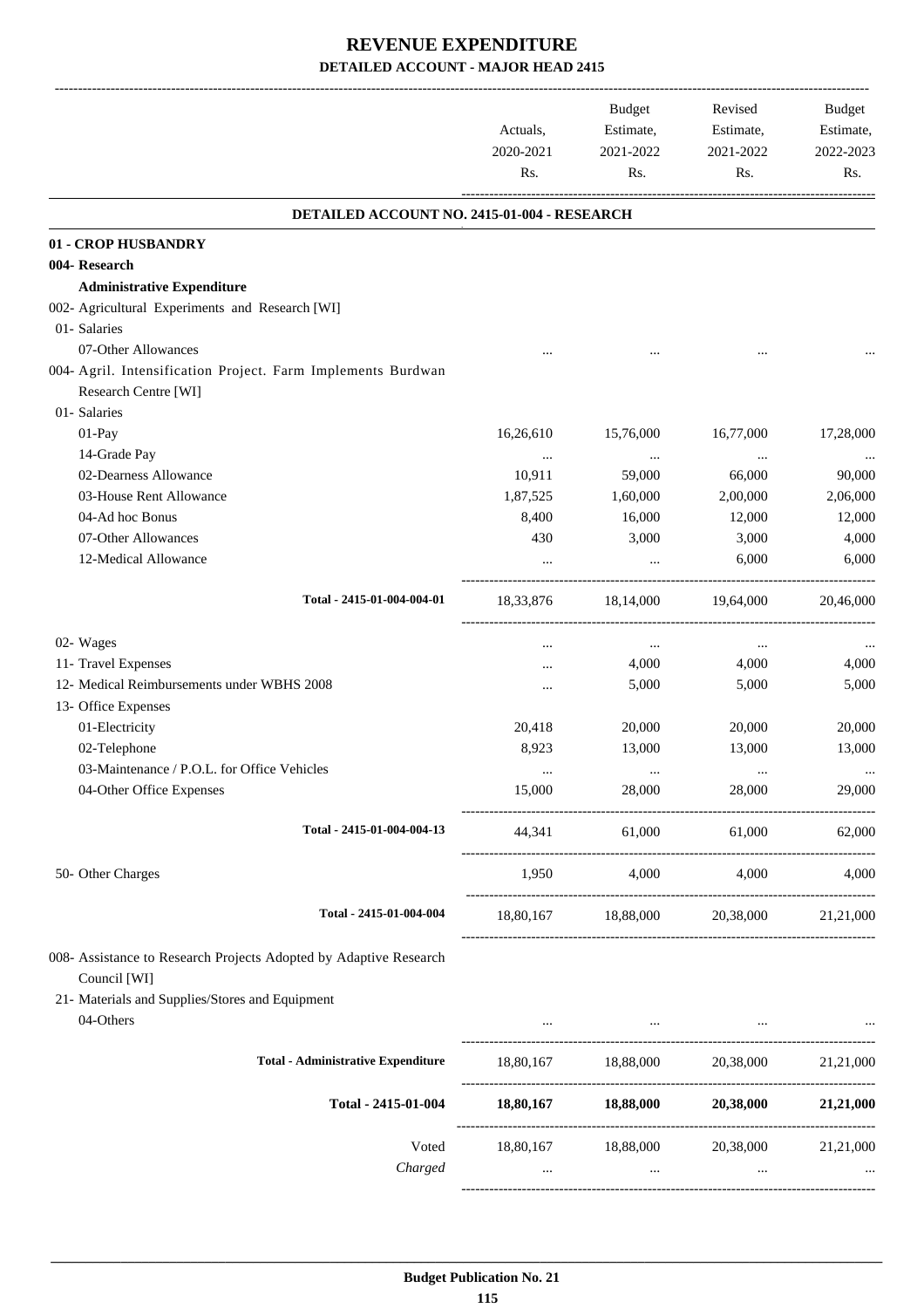|           | Budget    | Revised   | <b>Budget</b> |
|-----------|-----------|-----------|---------------|
| Actuals.  | Estimate, | Estimate, | Estimate,     |
| 2020-2021 | 2021-2022 | 2021-2022 | 2022-2023     |
| Rs.       | Rs.       | Rs.       | Rs.           |
|           |           |           |               |

.

#### **DETAILED ACCOUNT NO. 2415-01-277 - EDUCATION**

| 01 - CROP HUSBANDRY                                             |           |           |           |           |
|-----------------------------------------------------------------|-----------|-----------|-----------|-----------|
| 277- Education                                                  |           |           |           |           |
| <b>Administrative Expenditure</b>                               |           |           |           |           |
| 003- Workshop under the Directorate of Agricultural Engineering |           |           |           |           |
| [WI]                                                            |           |           |           |           |
| 01- Salaries                                                    |           |           |           |           |
| 01-Pay                                                          | 29,88,400 | 30,85,000 | 31,11,000 | 32,05,000 |
| 14-Grade Pay                                                    | $\cdots$  | $\ldots$  | $\ldots$  |           |
| 02-Dearness Allowance                                           | 15,090    | 93,000    | 1,22,000  | 1,88,000  |
| 03-House Rent Allowance                                         | 3,00,288  | 2,95,000  | 3,10,000  | 3,20,000  |
| 04-Ad hoc Bonus                                                 | 29,400    | 36,000    | 36,000    | 36,000    |
| 07-Other Allowances                                             | 2,400     | 4,000     | 3,000     | 4,000     |
| 12-Medical Allowance                                            | 12,000    | 12,000    | 14,000    | 15,000    |
| Total - 2415-01-277-003-01                                      | 33,47,578 | 35,25,000 | 35,96,000 | 37,68,000 |
| 11- Travel Expenses                                             | $\ldots$  | $\cdots$  | $\cdots$  |           |
| 12- Medical Reimbursements under WBHS 2008                      | 15,000    | 51,000    | 51,000    | 52,000    |
| 13- Office Expenses                                             |           |           |           |           |
| 01-Electricity                                                  | 1,43,982  | 3,70,000  | 2,50,000  | 2,55,000  |
| 02-Telephone                                                    | 13,403    | 16,000    | 16,000    | 16,000    |
| 03-Maintenance / P.O.L. for Office Vehicles                     | $\cdots$  | $\cdots$  | $\cdots$  |           |
| 04-Other Office Expenses                                        | 1,000     | 5,000     | 5,000     | 5,000     |
| Total - 2415-01-277-003-13                                      | 1,58,385  | 3,91,000  | 2,71,000  | 2.76,000  |
| 14- Rents, Rates and Taxes                                      | $\ddotsc$ | $\cdots$  | $\ddotsc$ |           |
| 50- Other Charges                                               |           | $\cdots$  |           |           |
| <b>Total - Administrative Expenditure</b>                       | 35,20,963 | 39,67,000 | 39,18,000 | 40,96,000 |
| Total - 2415-01-277                                             | 35,20,963 | 39,67,000 | 39,18,000 | 40,96,000 |
| Voted                                                           | 35,20,963 | 39,67,000 | 39,18,000 | 40,96,000 |
| Charged                                                         | $\cdots$  | $\cdots$  | $\cdots$  |           |

 **DETAILED ACCOUNT NO. 2415 - DEDUCT RECOVERIES IN REDUCTION OF EXPENDITURE**

**--------------------------------------------------------------------------------------------------------------------------------------------------------------------------------**

**--------------------------------------------------------------------------------------------------------------------------------------------------------------------------------**

#### **01 - CROP HUSBANDRY**

#### **004- Research**

Administrative Expenditure

001-Agril. Intensification Project. Farm Implements Burdwan rech.

Centre [WI]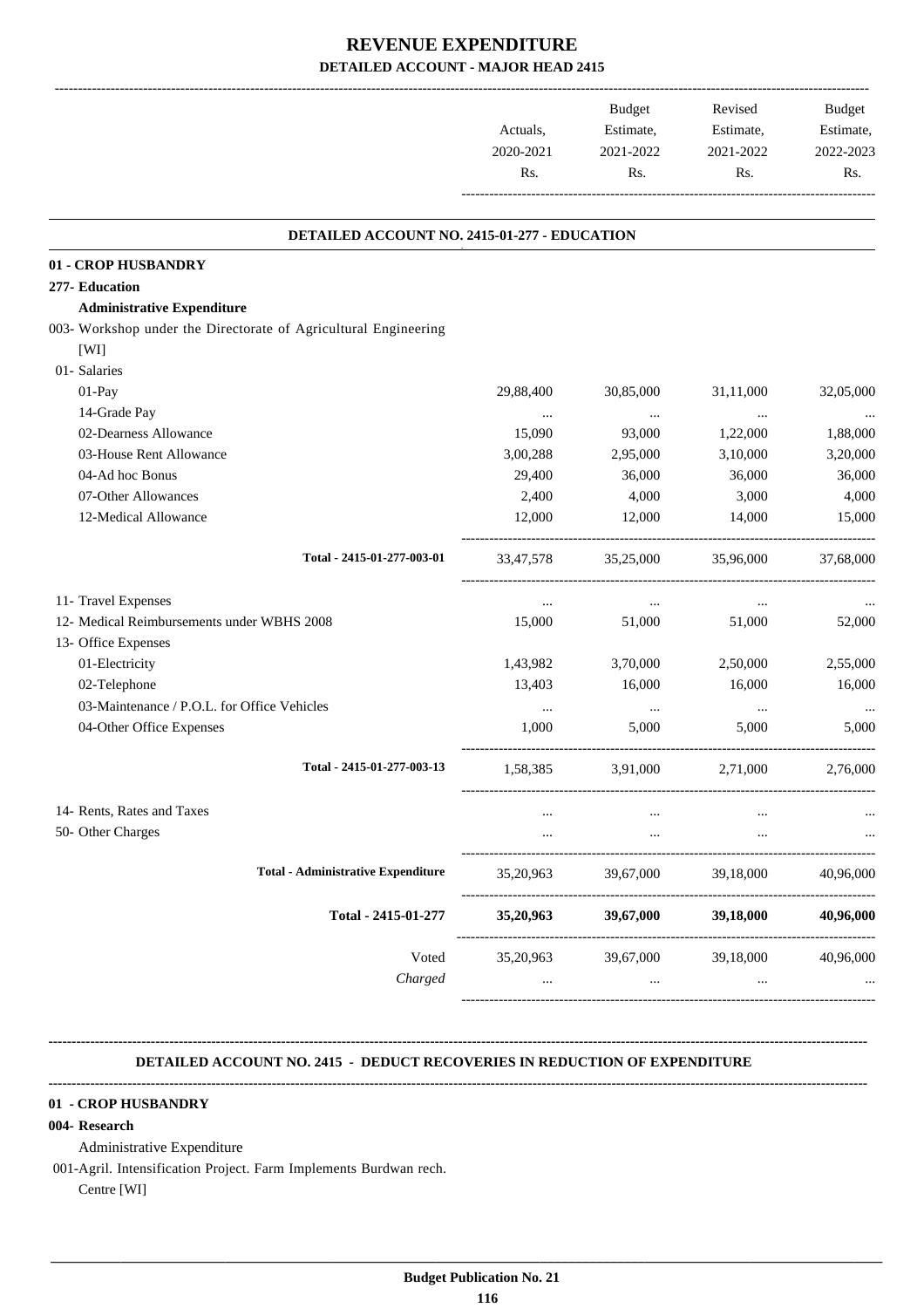|                                                                |           | <b>Budget</b> | Revised                           | <b>Budget</b> |
|----------------------------------------------------------------|-----------|---------------|-----------------------------------|---------------|
|                                                                | Actuals,  | Estimate,     | Estimate,                         | Estimate,     |
|                                                                | 2020-2021 | 2021-2022     | 2021-2022                         | 2022-2023     |
|                                                                | Rs.       | Rs.           | Rs.                               | Rs.           |
| 70-Deduct Recoveries                                           |           |               |                                   |               |
| 01-Others                                                      | $\cdots$  | $\cdots$      | $-1,000$                          | $-1,000$      |
| 02-W.B.H.S. 2008                                               |           |               |                                   |               |
| 002-Agricultural Experiments and Research [WI]                 |           |               |                                   |               |
| 70-Deduct Recoveries                                           |           |               |                                   |               |
| 01-Others                                                      |           | $\cdots$      | $-1,000$                          | $-1,000$      |
| 02-W.B.H.S. 2008                                               |           |               |                                   |               |
| 004-Agril. Intensification Project. Farm Implements Burdwan    |           |               |                                   |               |
| Research Centre [WI]                                           |           |               |                                   |               |
| 70-Deduct Recoveries                                           |           |               |                                   |               |
| 01-Others                                                      | $\cdots$  | $-1,000$      | $-1,000$                          | $-1,000$      |
| 02-W.B.H.S. 2008                                               | $\cdots$  | $-1,000$      | $\cdots$                          |               |
| Total - 004 - Deduct - Recoveries                              | $\cdots$  | $-2,000$      | $-3,000$                          | $-3,000$      |
| 277- Education                                                 |           |               |                                   |               |
| Administrative Expenditure                                     |           |               |                                   |               |
| 003-Workshop under the Directorate of Agricultural Engineering |           |               |                                   |               |
| [WI]                                                           |           |               |                                   |               |
| 70-Deduct Recoveries                                           |           |               |                                   |               |
| 01-Others                                                      | $\cdots$  | $-1,000$      | $-1,000$                          | $-1,000$      |
| 02-W.B.H.S. 2008                                               |           | $-1,000$      | $\ddotsc$                         |               |
| Total - 277 - Deduct - Recoveries                              | $\cdots$  | $-2,000$      | _____________________<br>$-1,000$ | $-1,000$      |
| Total - 2415 - Deduct - Recoveries                             | $\cdots$  | $-4,000$      | $-4,000$                          | $-4,000$      |
|                                                                |           |               |                                   |               |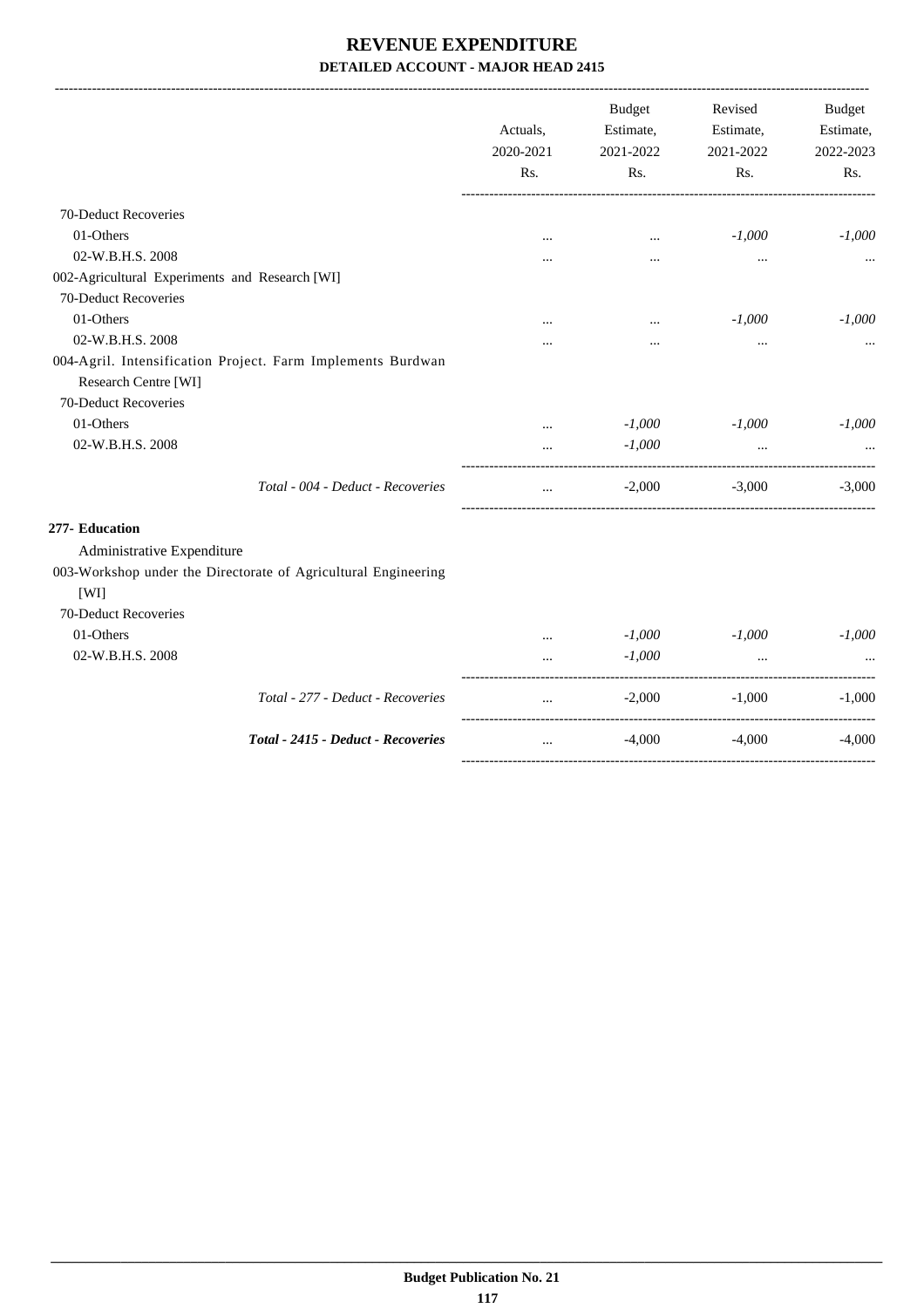## **REVENUE EXPENDITURE**

#### **DEMAND No. 55**

#### **Water Resources Investigation & Development Department**

#### **C - Economic Services - (c) Special Areas Programmes**

**Head of Account : 2551 - Hill Areas**

| Voted Rs. 2,00,00,000                                  | <b>Charged Rs. Nil</b> |                 | <b>Total Rs. 2,00,00,000</b> |                         |  |
|--------------------------------------------------------|------------------------|-----------------|------------------------------|-------------------------|--|
|                                                        |                        | Voted Rs.       | Charged Rs.                  | <b>Total Rs.</b>        |  |
| <b>Gross Expenditure</b><br><b>Deduct - Recoveries</b> |                        | 2,00,00,000<br> | <br>                         | 2,00,00,000<br>$\cdots$ |  |
| <b>Net Expenditure</b>                                 |                        | 2,00,00,000     |                              | 2,00,00,000             |  |

#### **REVENUE EXPENDITURE ABSTRACT ACCOUNT**

|                                                                            |           | <b>Budget</b> | Revised          | <b>Budget</b> |
|----------------------------------------------------------------------------|-----------|---------------|------------------|---------------|
|                                                                            | Actuals.  | Estimate,     | Estimate,        | Estimate,     |
|                                                                            | 2020-2021 | 2021-2022     | 2021-2022        | 2022-2023     |
|                                                                            | Rs.       | Rs.           | R <sub>s</sub> . | Rs.           |
|                                                                            |           |               |                  |               |
| $\alpha$<br>$\Omega$ of the $\Omega$ in $\Gamma$ is a property of $\Omega$ |           |               |                  |               |

#### **60 - OTHER HILL AREAS**

#### **193- Assistance to Nagar Panchayats/Notified Area Committees or**

| equivalent thereof               |                    |                       |                         |                         |             |
|----------------------------------|--------------------|-----------------------|-------------------------|-------------------------|-------------|
| <b>State Development Schemes</b> |                    | 87,50,000             | 3,00,00,000             | 1,00,00,000             | 2,00,00,000 |
|                                  | <b>Total - 193</b> | 87,50,000             | 3,00,00,000             | 1,00,00,000             | 2,00,00,000 |
| <b>Grand Total - Gross</b>       |                    | 87,50,000             | 3,00,00,000             | 1,00,00,000             | 2,00,00,000 |
|                                  | Voted<br>Charged   | 87,50,000<br>$\cdots$ | 3,00,00,000<br>$\cdots$ | 1,00,00,000<br>$\cdots$ | 2,00,00,000 |
| <b>State Development Schemes</b> |                    | 87,50,000             | 3,00,00,000             | 1,00,00,000             | 2,00,00,000 |
| <b>Deduct Recoveries</b>         |                    | $\cdots$              | $\cdots$                | $\cdots$                | $\cdots$    |
| <b>Grand Total - Net</b>         |                    | 87,50,000             | 3,00,00,000             | 1,00,00,000             | 2,00,00,000 |
|                                  | Voted              | 87,50,000             | 3,00,00,000             | 1,00,00,000             | 2,00,00,000 |
|                                  | Charged            | $\cdots$              | $\cdots$                | $\cdots$                | $\cdots$    |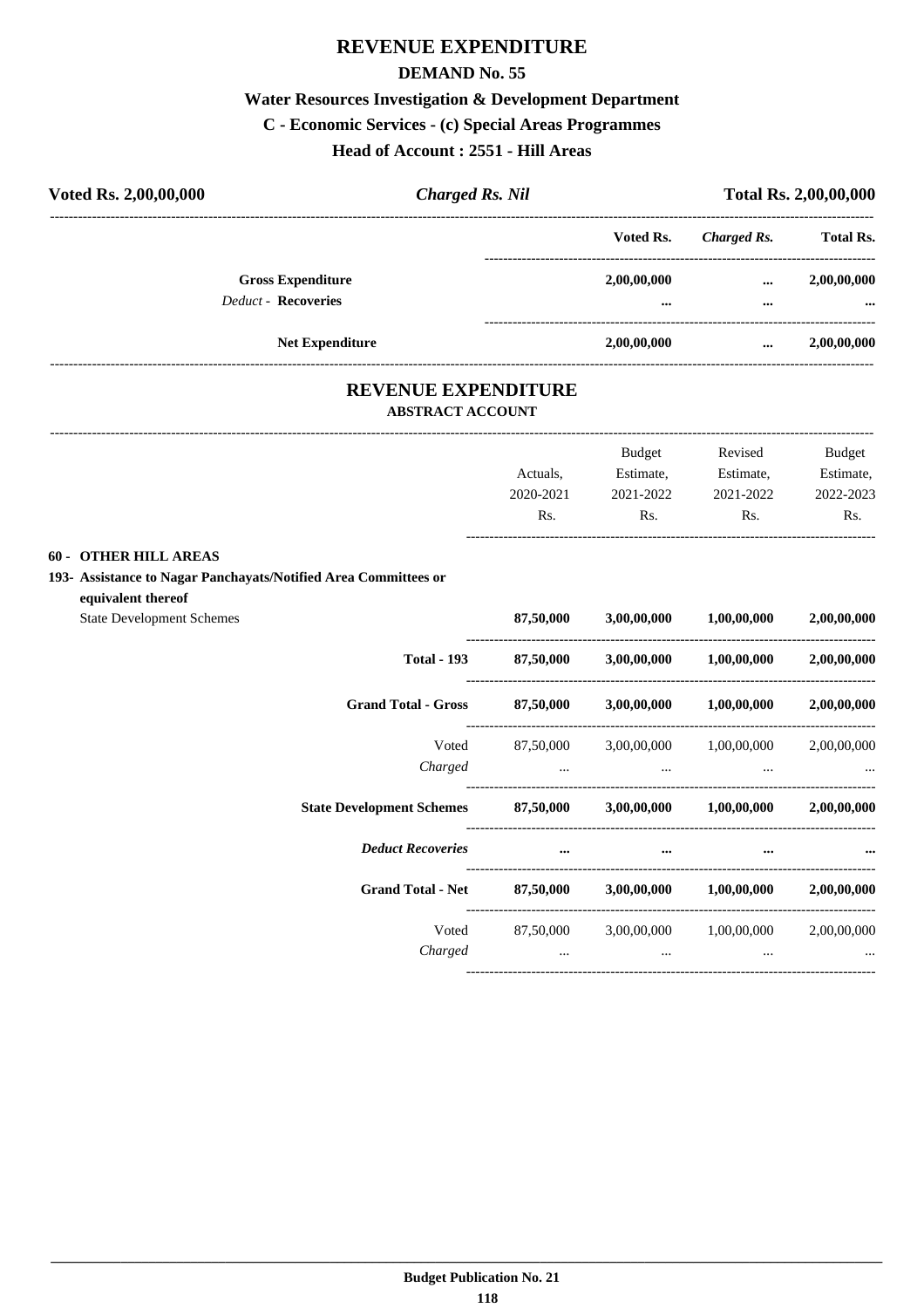|                                                                                               |           | Budget      | Revised                 | Budget      |
|-----------------------------------------------------------------------------------------------|-----------|-------------|-------------------------|-------------|
|                                                                                               | Actuals.  | Estimate,   | Estimate,               | Estimate,   |
|                                                                                               | 2020-2021 | 2021-2022   | 2021-2022               | 2022-2023   |
|                                                                                               | Rs.       | Rs.         | Rs.                     | Rs.         |
| DETAILED ACCOUNT NO. 2551-60-193 - ASSISTANCE TO NAGAR PANCHAYATS/NOTIFIED AREA COMMITTEES OR |           |             |                         |             |
| <b>EQUIVALENT THEREOF</b>                                                                     |           |             |                         |             |
| <b>60 - OTHER HILL AREAS</b>                                                                  |           |             |                         |             |
| 193- Assistance to Nagar Panchayats/Notified Area Committees or<br>equivalent thereof         |           |             |                         |             |
| <b>State Development Schemes</b>                                                              |           |             |                         |             |
| 029- Minor Irrigation Sector [WI]                                                             |           |             |                         |             |
| 31- Grants-in-aid-GENERAL                                                                     |           |             |                         |             |
| 02-Other Grants                                                                               | 87,50,000 |             | 3,00,00,000 1,00,00,000 | 2,00,00,000 |
| <b>Total - State Development Schemes</b>                                                      | 87,50,000 |             | 3,00,00,000 1,00,00,000 | 2,00,00,000 |
| Total - 2551-60-193                                                                           | 87,50,000 | 3,00,00,000 | 1,00,00,000             | 2,00,00,000 |
| Voted                                                                                         | 87,50,000 |             | 3,00,00,000 1,00,00,000 | 2,00,00,000 |
| Charged                                                                                       | $\cdots$  | $\cdots$    | $\cdots$                |             |
|                                                                                               |           |             |                         |             |

-----------------------------------------------------------------------------------------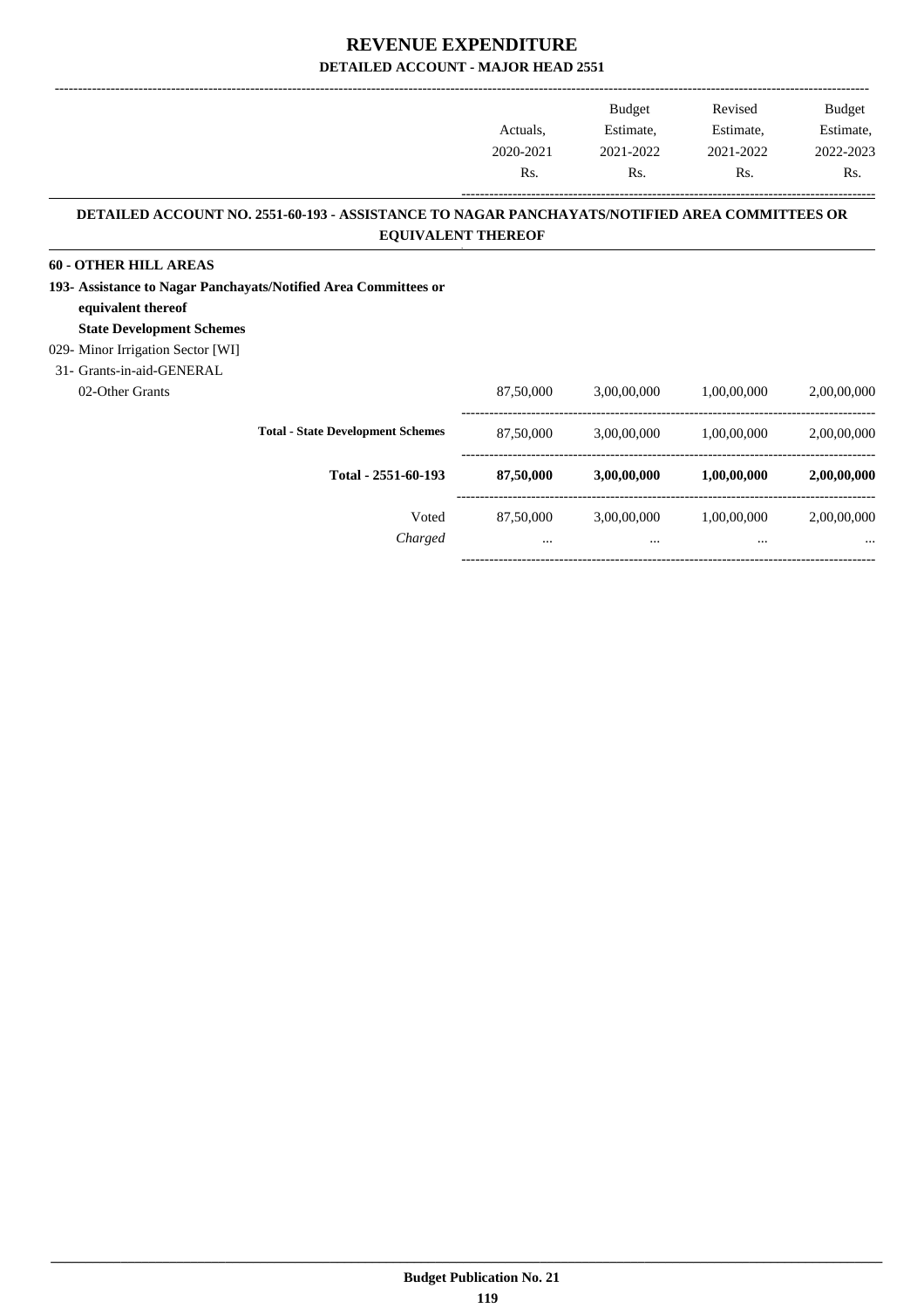# **REVENUE EXPENDITURE**

#### **DEMAND No. 55**

# **Water Resources Investigation & Development Department C - Economic Services - (d) Irrigation and Flood Control Head of Account : 2702 - Minor Irrigation**

| Voted Rs. 523,86,37,000                          | <b>Charged Rs. Nil</b>                                |              |                               |                                              | Total Rs. 523,86,37,000 |
|--------------------------------------------------|-------------------------------------------------------|--------------|-------------------------------|----------------------------------------------|-------------------------|
|                                                  |                                                       |              | Voted Rs.                     | <b>Charged Rs.</b>                           | <b>Total Rs.</b>        |
| <b>Gross Expenditure</b>                         |                                                       |              | 523,86,37,000                 | --------------------------------<br>$\cdots$ | 523,86,37,000           |
| <b>Deduct - Recoveries</b>                       |                                                       |              | $-4,59,000$                   | $\cdots$                                     | $-4,59,000$             |
| <b>Net Expenditure</b>                           |                                                       |              | 523,81,78,000                 |                                              | $\dots$ 523,81,78,000   |
|                                                  | <b>REVENUE EXPENDITURE</b><br><b>ABSTRACT ACCOUNT</b> |              |                               |                                              |                         |
|                                                  |                                                       |              |                               |                                              |                         |
|                                                  |                                                       |              | Budget                        | Revised                                      | <b>Budget</b>           |
|                                                  |                                                       | Actuals,     | Estimate,                     | Estimate,                                    | Estimate,               |
|                                                  |                                                       | 2020-2021    | 2021-2022                     | 2021-2022                                    | 2022-2023               |
|                                                  |                                                       | Rs.          | Rs.                           | Rs.                                          | Rs.                     |
| 796- Tribal Areas Sub-Plan                       |                                                       |              |                               |                                              |                         |
| <b>State Development Schemes</b>                 |                                                       | 12,96,184    | 66,01,000                     | 22,01,000                                    | 30,01,000               |
|                                                  | <b>Total - 796</b>                                    | 12,96,184    | 66,01,000                     | 22,01,000                                    | 30,01,000               |
|                                                  | Total - 00                                            | 12,96,184    | 66,01,000                     | 22,01,000                                    | 30,01,000               |
| 01 - SURFACE WATER                               |                                                       |              |                               |                                              |                         |
| 103- Diversion Schemes                           |                                                       |              |                               |                                              |                         |
| Administrative Expenditure                       |                                                       | 42,41,898    | 65,49,000                     | 60,85,000                                    | 62,77,000               |
|                                                  | <b>Total - 103</b>                                    | 42,41,898    | 65,49,000                     | 60,85,000                                    | 62,77,000               |
| 789- Special Component Plan for Scheduled Castes |                                                       |              |                               |                                              |                         |
| <b>State Development Schemes</b>                 |                                                       | $\cdots$     | 1,000                         | 1,000                                        | 1,000                   |
|                                                  | <b>Total - 789</b>                                    |              | $\ldots$ 1,000 1,000          |                                              | 1,000                   |
|                                                  | Total - 01                                            |              | 42,41,898 65,50,000 60,86,000 |                                              | 62,78,000               |
| 02 - GROUND WATER                                |                                                       |              |                               |                                              |                         |
| 005- Investigation                               |                                                       |              |                               |                                              |                         |
| Administrative Expenditure                       |                                                       | 17,53,30,579 | 18,48,13,000                  | 18,30,77,000                                 | 19,03,52,000            |
| <b>State Development Schemes</b>                 |                                                       | 6,57,853     | 40,00,000                     | 13,34,000                                    | 42,00,000               |
|                                                  | <b>Total - 005</b>                                    | 17,59,88,432 |                               | 18,88,13,000 18,44,11,000 19,45,52,000       |                         |
| 103- Tube Wells                                  |                                                       |              |                               |                                              |                         |
| Administrative Expenditure                       |                                                       | $\cdots$     | $\cdots$                      | $\ldots$                                     | $\ddotsc$               |
| <b>State Development Schemes</b>                 |                                                       | $\cdots$     | $\cdots$                      | $\cdots$                                     |                         |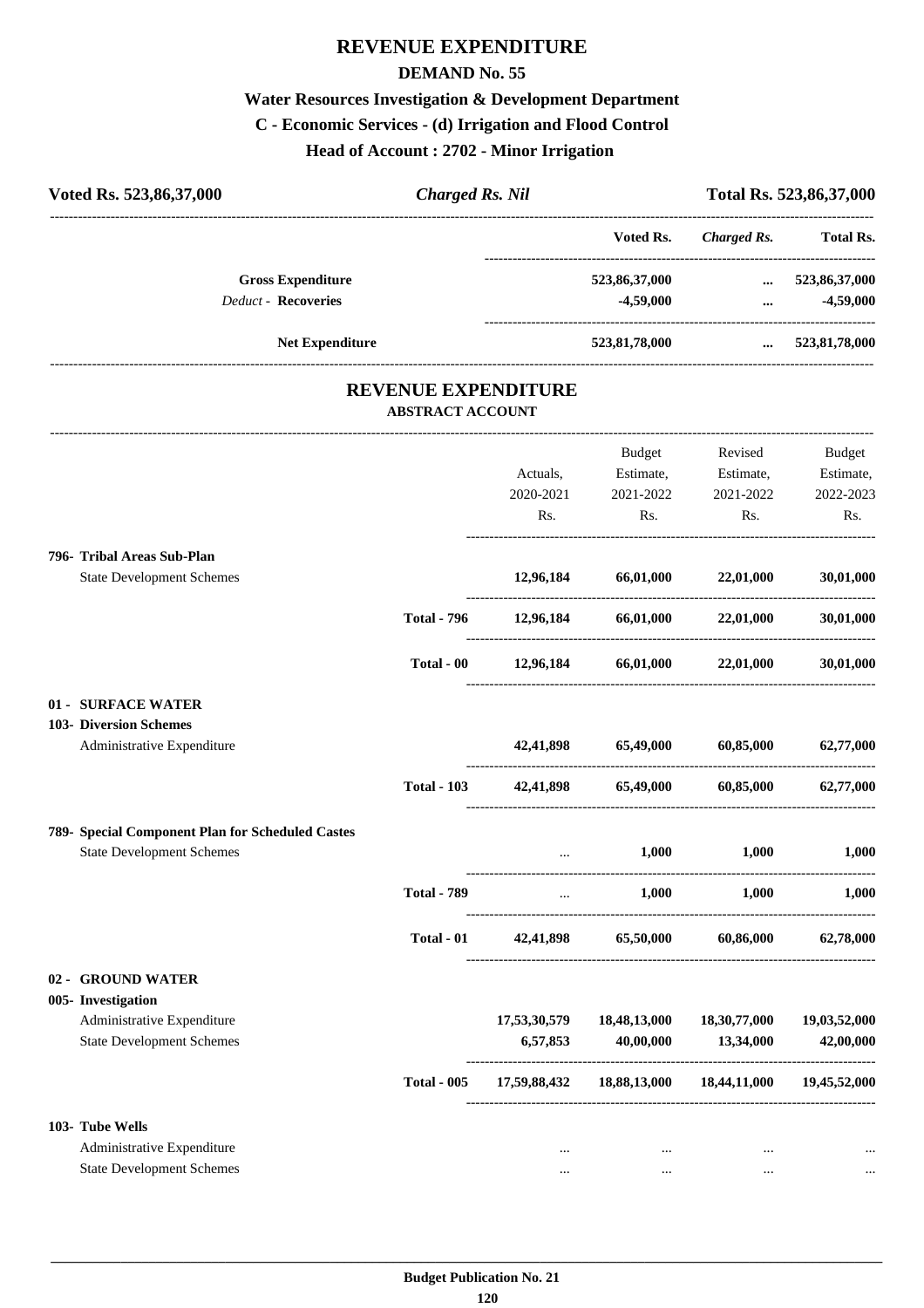#### **REVENUE EXPENDITURE ABSTRACT ACCOUNT**

|                                                                                                              |                    |                      | <b>Budget</b>                             |                                                                     | Revised Budget                    |
|--------------------------------------------------------------------------------------------------------------|--------------------|----------------------|-------------------------------------------|---------------------------------------------------------------------|-----------------------------------|
|                                                                                                              |                    | Actuals,             |                                           | Estimate, Estimate, Estimate,                                       |                                   |
|                                                                                                              |                    | 2020-2021            | 2021-2022                                 | 2021-2022                                                           | 2022-2023                         |
|                                                                                                              |                    | Rs.                  | Rs.                                       | Rs.                                                                 | Rs.                               |
|                                                                                                              |                    |                      |                                           |                                                                     |                                   |
|                                                                                                              | <b>Total - 103</b> | $\cdots$             | $\cdots$                                  |                                                                     |                                   |
|                                                                                                              |                    |                      |                                           |                                                                     |                                   |
| 789- Special Component Plan for Scheduled Castes<br><b>State Development Schemes</b>                         |                    |                      |                                           | $60,97,437$ $2,65,00,000$ $88,33,000$ $1,21,05,000$                 |                                   |
|                                                                                                              |                    |                      |                                           |                                                                     |                                   |
|                                                                                                              | <b>Total - 789</b> |                      |                                           | $60,97,437$ $2,65,00,000$ $88,33,000$ $1,21,05,000$                 |                                   |
|                                                                                                              | Total - 02         |                      |                                           | 18,20,85,869 21,53,13,000 19,32,44,000 20,66,57,000                 |                                   |
| 03 - Maintenance                                                                                             |                    |                      |                                           |                                                                     |                                   |
| 101- Water Tanks                                                                                             |                    |                      |                                           |                                                                     |                                   |
| Administrative Expenditure<br><b>State Development Schemes</b>                                               |                    |                      |                                           | 2,68,18,350 2,98,60,000 2,85,17,000 2,92,74,000                     |                                   |
|                                                                                                              | <b>Total - 101</b> |                      |                                           | 2,68,18,350 2,98,60,000 2,85,17,000 2,92,74,000                     |                                   |
| 102- Lift Irrigation Schemes                                                                                 |                    |                      |                                           |                                                                     |                                   |
| Administrative Expenditure                                                                                   |                    |                      |                                           | 152,09,81,947  163,82,86,000  163,75,70,000  169,27,78,000          |                                   |
| <b>State Development Schemes</b>                                                                             |                    |                      | 1,000<br>and the state of the             | 1,000                                                               | 1,000                             |
|                                                                                                              |                    |                      |                                           | Total - 102 152,09,81,947 163,82,87,000 163,75,71,000 169,27,79,000 |                                   |
| 103- Tube wells                                                                                              |                    |                      |                                           |                                                                     |                                   |
| Administrative Expenditure                                                                                   |                    | 74,76,57,708         | 81,40,31,000                              | 81,00,51,000                                                        | 84,27,66,000                      |
| <b>State Development Schemes</b>                                                                             |                    | 2,12,03,873          | 7,70,01,000                               | 2,56,68,000                                                         | 3,50,01,000                       |
| <b>State Development Schemes (Central Assistance)</b>                                                        |                    | $\cdots$             | $\cdots$                                  | $\cdots$                                                            |                                   |
|                                                                                                              | <b>Total - 103</b> |                      |                                           | 76,88,61,581 89,10,32,000 83,57,19,000 87,77,67,000                 |                                   |
|                                                                                                              | Total $-03$        |                      |                                           | 231,66,61,878 255,91,79,000 250,18,07,000 259,98,20,000             |                                   |
| 80 - GENERAL                                                                                                 |                    |                      |                                           |                                                                     |                                   |
| 001- Direction and Administration                                                                            |                    |                      |                                           |                                                                     |                                   |
| Administrative Expenditure                                                                                   |                    |                      |                                           | 210,19,13,774 195,36,99,000 221,40,57,000                           | 211,99,36,000                     |
| <b>State Development Schemes</b>                                                                             |                    |                      | 64, 30, 583 4, 01, 98, 000 1, 34, 00, 000 |                                                                     | 6,21,08,000                       |
|                                                                                                              | <b>Total - 001</b> |                      |                                           | 210,83,44,357 199,38,97,000 222,74,57,000 218,20,44,000             |                                   |
| 005- Investigation                                                                                           |                    |                      |                                           |                                                                     |                                   |
| Administrative Expenditure<br>State Development Schemes (Central Assistance)<br><b>Central Sector Scheme</b> |                    | $\cdots$<br>$\cdots$ | $53,23,031$ $5,99,84,000$<br>15,000       | $\cdots$<br>$\sim$<br>$\cdots$                                      | $\cdots$<br>1,20,00,000<br>15,000 |
|                                                                                                              | <b>Total - 005</b> |                      | 53,23,031 5,99,99,000                     | $\cdots$                                                            | 1,20,15,000                       |
|                                                                                                              |                    |                      |                                           |                                                                     |                                   |

**190- Assistance to Public Sector and Other Undertakings**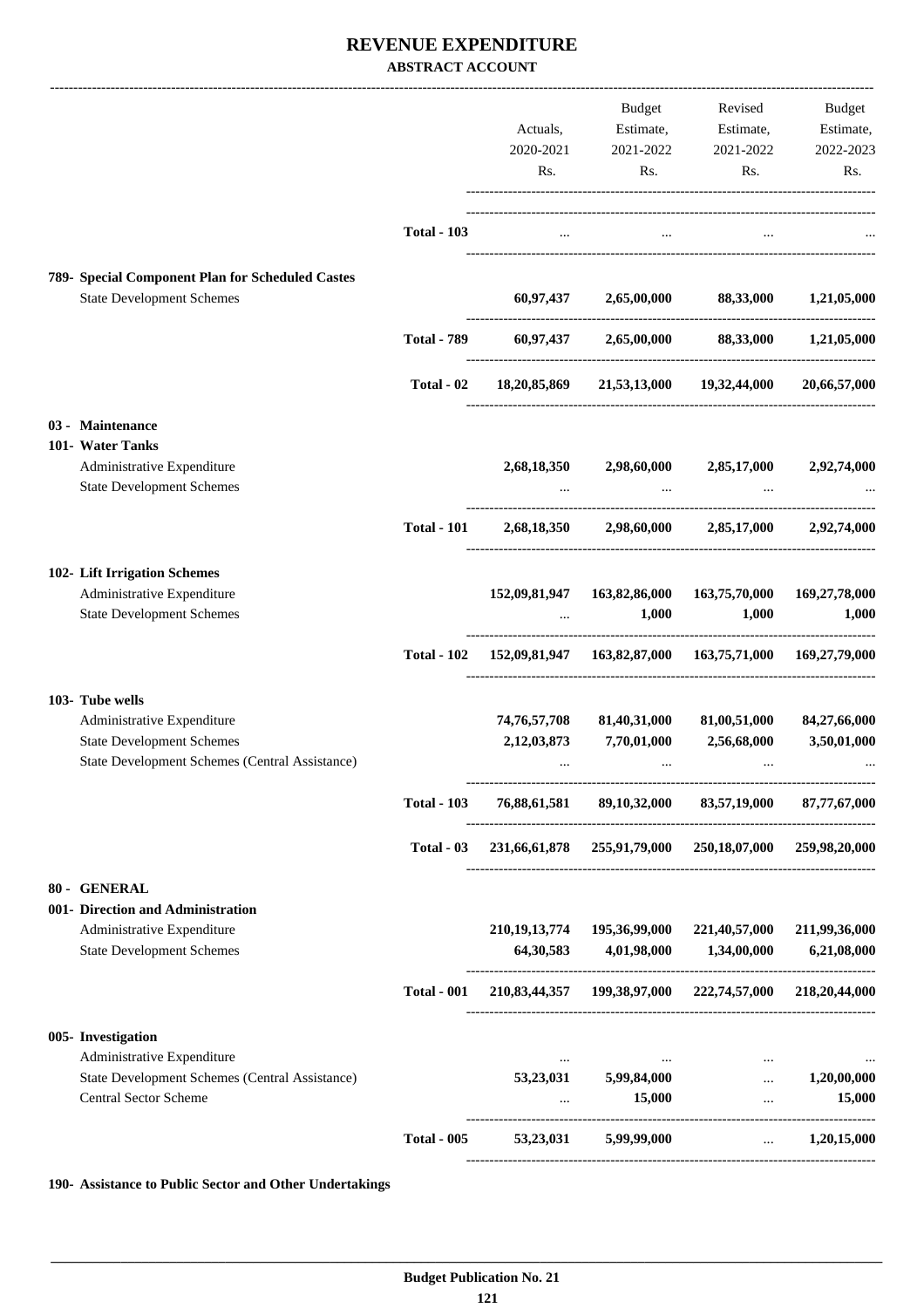#### **REVENUE EXPENDITURE ABSTRACT ACCOUNT**

|                                                                                                |                  | <b>Budget</b>                                                 | Revised                                                       | <b>Budget</b>                   |
|------------------------------------------------------------------------------------------------|------------------|---------------------------------------------------------------|---------------------------------------------------------------|---------------------------------|
|                                                                                                | Actuals,         | Estimate,                                                     | Estimate,                                                     | Estimate,                       |
|                                                                                                | 2020-2021        | 2021-2022                                                     | 2021-2022                                                     | 2022-2023                       |
|                                                                                                | Rs.              | Rs.                                                           | Rs.                                                           | Rs.                             |
| Administrative Expenditure                                                                     | 13,80,12,400     | 17,06,18,000                                                  | 14,40,31,000                                                  | 14,81,67,000                    |
| <b>State Development Schemes</b>                                                               | 18,86,240        | 1,20,10,000                                                   | 20,17,000                                                     | 1,26,10,000                     |
| <b>Total - 190</b>                                                                             | 13,98,98,640     | 18,26,28,000                                                  | 14,60,48,000                                                  | 16,07,77,000                    |
| 789- Special Component Plan for Scheduled Castes                                               |                  |                                                               |                                                               |                                 |
| <b>State Development Schemes</b>                                                               | 23, 13, 760      | 1,79,90,000                                                   | 20,90,000                                                     | 1,88,90,000                     |
| <b>Total - 789</b>                                                                             | 23, 13, 760      | 1,79,90,000                                                   | 20,90,000                                                     | 1,88,90,000                     |
|                                                                                                |                  |                                                               |                                                               |                                 |
| 799- Suspense                                                                                  |                  |                                                               |                                                               |                                 |
| Administrative Expenditure                                                                     |                  |                                                               |                                                               |                                 |
| <b>Total - 799</b>                                                                             |                  |                                                               |                                                               |                                 |
| 800- Other Expenditure                                                                         |                  |                                                               |                                                               |                                 |
| Administrative Expenditure                                                                     |                  |                                                               |                                                               |                                 |
| <b>State Development Schemes</b>                                                               | 1,46,58,999      | 5,93,00,000                                                   | 1,97,67,000                                                   | 4,91,55,000                     |
| State Development Schemes (Central Assistance)                                                 | 2,06,37,234      | 3,00,00,000                                                   | 2,04,53,000                                                   |                                 |
| <b>Total - 800</b>                                                                             | 3,52,96,233      | 8,93,00,000                                                   | 4,02,20,000                                                   | 4,91,55,000                     |
| Total - 80                                                                                     | 229, 11, 76, 021 | 234,38,14,000                                                 | 241,58,15,000                                                 | 242,28,81,000                   |
| <b>Grand Total - Gross</b>                                                                     | 479,54,61,850    | 513,14,57,000                                                 | 511,91,53,000                                                 | 523,86,37,000                   |
| Voted                                                                                          |                  |                                                               | 479,54,61,850 513,14,57,000 511,91,53,000                     | 523,86,37,000                   |
| Charged                                                                                        |                  |                                                               |                                                               |                                 |
| Administrative Expenditure 471,49,56,656 479,78,56,000 502,33,88,000 502,95,50,000             |                  |                                                               |                                                               |                                 |
| State Development Schemes 5,45,44,929 24,36,02,000 7,53,12,000 19,70,72,000                    |                  |                                                               |                                                               |                                 |
| State Development Schemes (Central Assistance) 2,59,60,265 8,99,84,000 2,04,53,000 1,20,00,000 |                  |                                                               |                                                               |                                 |
| <b>Central Sector Scheme</b>                                                                   |                  | $\ldots$ 15,000                                               | $\cdots$                                                      | 15,000                          |
| <b>Deduct Recoveries</b>                                                                       |                  |                                                               | $-1,89,44,284$ $-14,83,000$ $-4,59,000$ $-4,59,000$           |                                 |
| Grand Total - Net 477,65,17,566 512,99,74,000 511,86,94,000 523,81,78,000                      |                  |                                                               |                                                               |                                 |
|                                                                                                |                  |                                                               | Voted 477,65,17,566 512,99,74,000 511,86,94,000 523,81,78,000 |                                 |
| Charged                                                                                        |                  | $\mathbf{r}$ and $\mathbf{r}$ are all the set of $\mathbf{r}$ | and the state of the state of the                             | <b>Second Contract Contract</b> |
|                                                                                                |                  |                                                               |                                                               |                                 |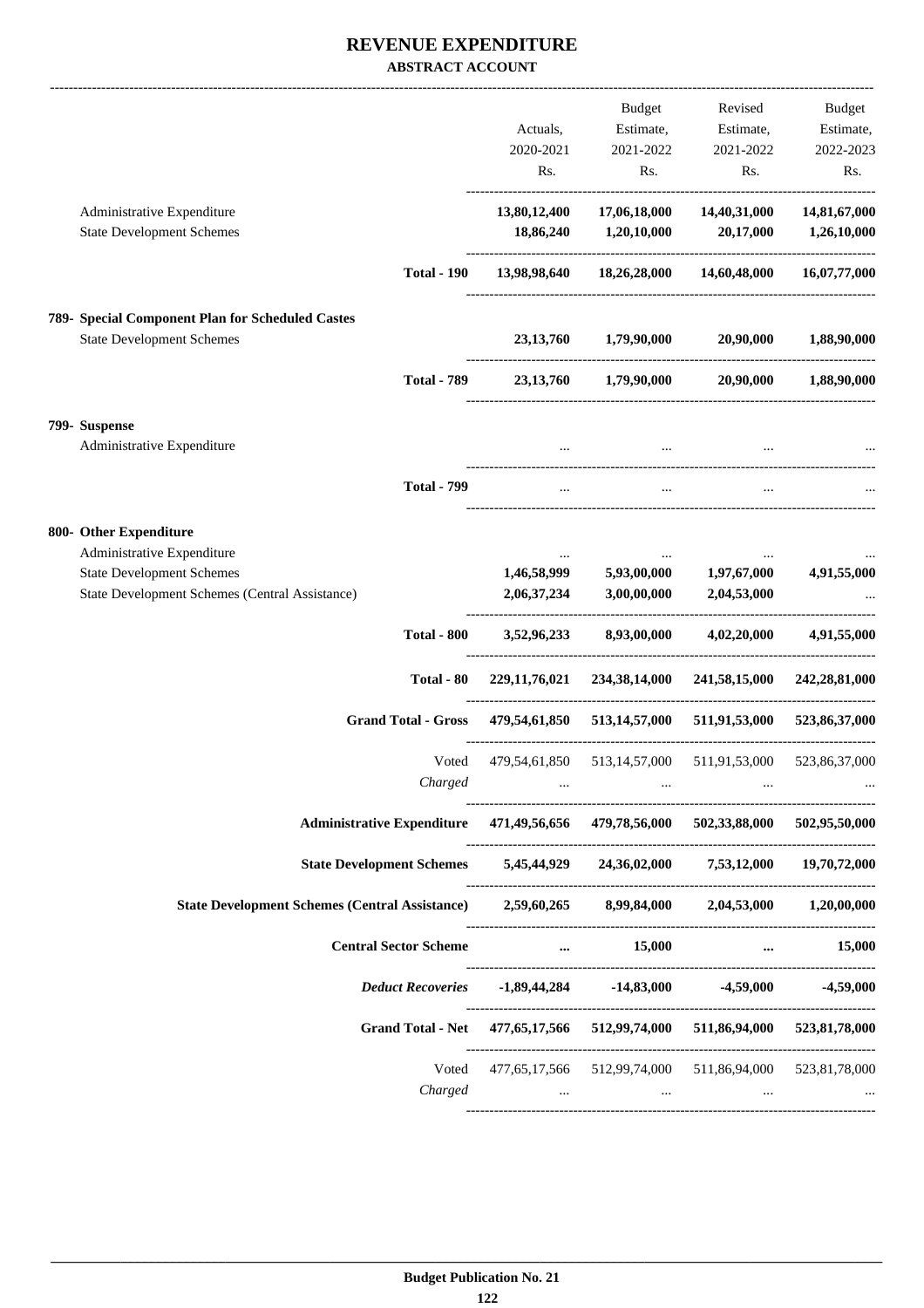|                                                          |           | Budget                              | Revised             | <b>Budget</b> |
|----------------------------------------------------------|-----------|-------------------------------------|---------------------|---------------|
|                                                          | Actuals,  | Estimate,                           | Estimate,           | Estimate,     |
|                                                          | 2020-2021 | 2021-2022                           | 2021-2022           | 2022-2023     |
|                                                          | Rs.       | Rs.                                 | Rs.                 | Rs.           |
| DETAILED ACCOUNT NO. 2702-00-796 - TRIBAL AREAS SUB-PLAN |           |                                     |                     |               |
| 796- Tribal Areas Sub-Plan                               |           |                                     |                     |               |
| <b>State Development Schemes</b>                         |           |                                     |                     |               |
| 001- Tank Irrigation [WI]                                |           |                                     |                     |               |
| 27- Minor Works/ Maintenance                             |           | 1,000                               | 1,000               | 1,000         |
| Total - 2702-00-796-001                                  | $\cdots$  | 1,000                               | 1,000               | 1,000         |
| 002- Development of State-owned Shallow Tubewells [WI]   |           |                                     |                     |               |
| 27- Minor Works/ Maintenance                             |           | 12,96,184 66,00,000 22,00,000       |                     | 30,00,000     |
| Total - 2702-00-796-002                                  | 12,96,184 | 66,00,000                           | 22,00,000           | 30,00,000     |
| 003- Shallow Tubewells with Submersible Pumps [WI]       |           |                                     |                     |               |
| 27- Minor Works/ Maintenance                             |           | $\cdots$                            |                     |               |
| <b>Total - State Development Schemes</b>                 | 12,96,184 |                                     | 66,01,000 22,01,000 | 30,01,000     |
| Total - 2702-00-796                                      |           | $12,96,184$ $66,01,000$ $22,01,000$ |                     | 30,01,000     |
| Voted                                                    |           | 12,96,184 66,01,000 22,01,000       |                     | 30,01,000     |
| Charged                                                  |           | $\cdots$                            | $\cdots$            |               |
|                                                          |           |                                     |                     |               |

#### **DETAILED ACCOUNT NO. 2702-01-103 - DIVERSION SCHEMES .**

| 01 - SURFACE WATER                            |           |           |           |           |
|-----------------------------------------------|-----------|-----------|-----------|-----------|
| <b>103- Diversion Schemes</b>                 |           |           |           |           |
| <b>Administrative Expenditure</b>             |           |           |           |           |
| 001- Minor Irrigation Scheme-Agriculture [WI] |           |           |           |           |
| 01- Salaries                                  |           |           |           |           |
| $01-Pay$                                      | $\cdots$  | $\cdots$  | $\cdots$  | $\ddotsc$ |
| 14-Grade Pay                                  | $\cdots$  | $\cdots$  | $\cdots$  | $\ddotsc$ |
| 02-Dearness Allowance                         | $\cdots$  | $\cdots$  | $\cdots$  | $\ddotsc$ |
| 03-House Rent Allowance                       | $\cdots$  | $\cdots$  | $\cdots$  | $\ddotsc$ |
| 04-Ad hoc Bonus                               | $\cdots$  | $\cdots$  | $\cdots$  | $\ddotsc$ |
| 07-Other Allowances                           |           | $\cdots$  | $\cdots$  | $\ddotsc$ |
| 12-Medical Allowance                          | $\cdots$  | $\cdots$  | $\cdots$  | $\ddotsc$ |
| 02- Wages                                     | $\cdots$  | $\cdots$  | $\cdots$  | $\ddotsc$ |
| 11- Travel Expenses                           | $\cdots$  | $\cdots$  | $\cdots$  | $\ddotsc$ |
| 12- Medical Reimbursements under WBHS 2008    | 3,431     | 43,000    | 43,000    | 44,000    |
| 13- Office Expenses                           |           |           |           |           |
| 01-Electricity                                | $\cdots$  | $\cdots$  | $\cdots$  | $\ddotsc$ |
| 02-Telephone                                  | $\cdots$  | $\cdots$  | $\cdots$  | $\ddotsc$ |
| 03-Maintenance / P.O.L. for Office Vehicles   | $\cdots$  | $\cdots$  | $\cdots$  | $\ddotsc$ |
| 04-Other Office Expenses                      | $\cdots$  | $\cdots$  | $\cdots$  | $\ddotsc$ |
| 19- Maintenance                               | 14,65,465 | 25,50,000 | 24,00,000 | 24,72,000 |
|                                               |           |           |           |           |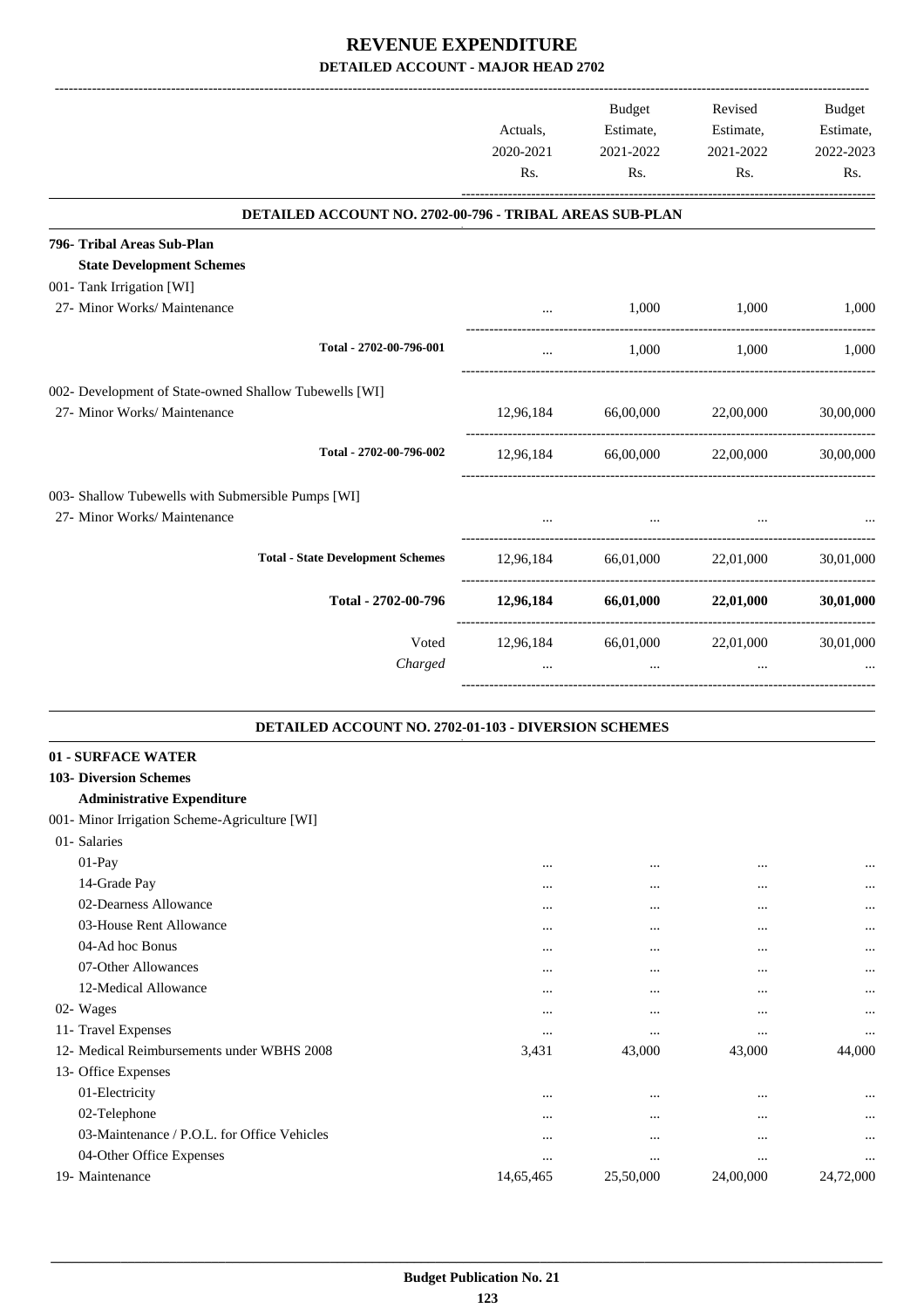|                                                   | Actuals,<br>2020-2021 | <b>Budget</b><br>Estimate,<br>2021-2022 | Revised<br>Estimate,<br>2021-2022 | <b>Budget</b><br>Estimate,<br>2022-2023 |
|---------------------------------------------------|-----------------------|-----------------------------------------|-----------------------------------|-----------------------------------------|
|                                                   | Rs.                   | Rs.                                     | Rs.                               | Rs.                                     |
| 27- Minor Works/ Maintenance                      | 5,80,012              | 8,27,000                                | 5,92,000                          | 6,10,000                                |
| 50- Other Charges                                 | $\cdots$              | 5,000                                   | 5,000                             | 5,000                                   |
| Total - 2702-01-103-001                           | 20,48,908             | 34,25,000                               | 30.40.000                         | 31.31.000                               |
| 002- Surface Drainage and Irrigation Schemes [WI] |                       |                                         |                                   |                                         |
| 01- Salaries                                      |                       |                                         |                                   |                                         |
| 01-Pay                                            | 3,81,600              | 4,00,000                                | 4,00,000                          | 4,12,000                                |
| 14-Grade Pay                                      | $\cdots$              | $\cdots$                                | $\cdots$                          | $\cdots$                                |
| 02-Dearness Allowance                             | 1,926                 | 12,000                                  | 16,000                            | 24,000                                  |
| 03-House Rent Allowance                           | 45,792                | 41,000                                  | 50,000                            | 52,000                                  |
| 04-Ad hoc Bonus                                   | 4,200                 | 8,000                                   | 8,000                             | 8,000                                   |
| 07-Other Allowances                               | 3,600                 | 6,000                                   | 6,000                             | 7,000                                   |
| 12-Medical Allowance                              | 6,000                 | 12,000                                  | 12,000                            | 13,000                                  |
| Total - 2702-01-103-002-01                        | 4,43,118              | 4,79,000                                | 4,92,000                          | 5,16,000                                |
| 07- Medical Reimbursements                        |                       | $\cdots$                                | $\cdots$                          |                                         |
| 11- Travel Expenses                               |                       | $\cdots$                                | $\cdots$                          |                                         |
| 12- Medical Reimbursements under WBHS 2008        | $\cdots$              | 3,000                                   | 3,000                             | 3,000                                   |
| 13- Office Expenses                               |                       |                                         |                                   |                                         |
| 03-Maintenance / P.O.L. for Office Vehicles       |                       |                                         | $\ddotsc$                         |                                         |
| 04-Other Office Expenses                          |                       | $\cdots$                                |                                   |                                         |
| 19- Maintenance                                   | $\cdots$              | $\cdots$                                | $\cdots$                          |                                         |
| 27- Minor Works/ Maintenance                      | 17,49,872             | 26,42,000                               | 25,50,000                         | 26,27,000                               |
| Total - 2702-01-103-002                           | 21,92,990             | 31,24,000                               | 30,45,000                         | 31,46,000                               |
| <b>Total - Administrative Expenditure</b>         | 42,41,898             | 65,49,000                               | 60,85,000                         | 62,77,000                               |
| Total - 2702-01-103                               | 42,41,898             | 65,49,000                               | 60,85,000                         | 62,77,000                               |
| Voted<br>Charged                                  | 42,41,898<br>$\cdots$ | 65,49,000<br>$\ldots$                   | 60,85,000<br>$\cdots$             | 62,77,000                               |
|                                                   |                       |                                         |                                   |                                         |

#### **DETAILED ACCOUNT NO. 2702-01-789 - SPECIAL COMPONENT PLAN FOR SCHEDULED CASTES .**

.

| 01 - SURFACE WATER                               |                                          |          |       |       |       |
|--------------------------------------------------|------------------------------------------|----------|-------|-------|-------|
| 789- Special Component Plan for Scheduled Castes |                                          |          |       |       |       |
| <b>State Development Schemes</b>                 |                                          |          |       |       |       |
| 002- Boro Bundhs. [WI]                           |                                          |          |       |       |       |
| 27- Minor Works/ Maintenance                     |                                          |          | 1.000 | 1.000 | 1.000 |
|                                                  |                                          |          |       |       |       |
|                                                  | <b>Total - State Development Schemes</b> | $\cdots$ | 1.000 | 1.000 | 1.000 |
|                                                  |                                          |          |       |       |       |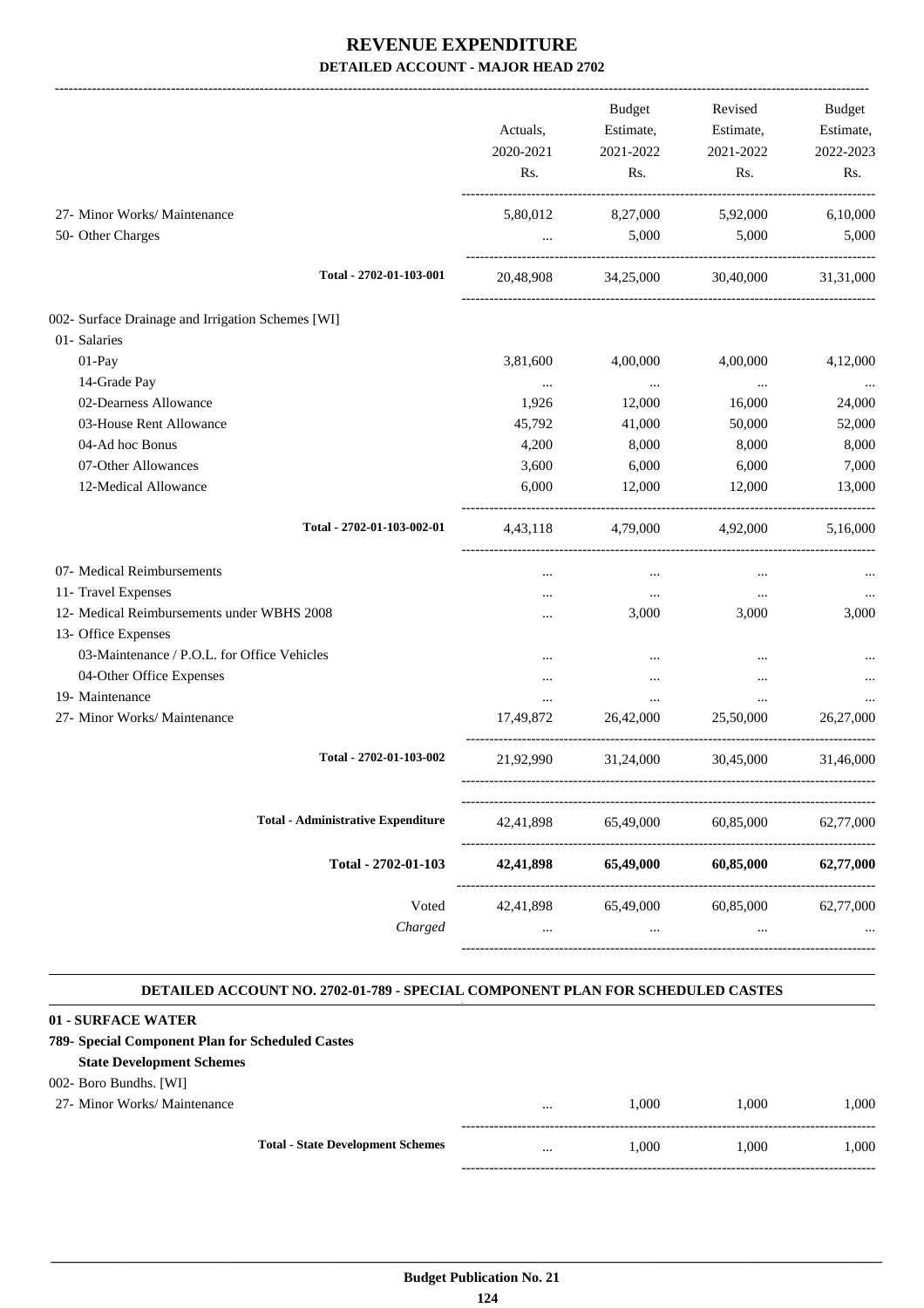|                                                                 | Actuals,<br>2020-2021<br>Rs. | Budget<br>Estimate,<br>2021-2022<br>Rs. | Revised<br>Estimate,<br>2021-2022<br>Rs.            | <b>Budget</b><br>Estimate,<br>2022-2023<br>Rs. |
|-----------------------------------------------------------------|------------------------------|-----------------------------------------|-----------------------------------------------------|------------------------------------------------|
| Total - 2702-01-789                                             | $\cdots$                     | 1,000                                   | 1,000                                               | 1,000                                          |
| Voted                                                           |                              | 1,000                                   | 1,000                                               | 1,000                                          |
| Charged                                                         | $\cdots$                     | $\ddotsc$                               | $\ddotsc$                                           |                                                |
| DETAILED ACCOUNT NO. 2702-02-005 - INVESTIGATION                |                              |                                         |                                                     |                                                |
| 02 - GROUND WATER                                               |                              |                                         |                                                     |                                                |
| 005- Investigation                                              |                              |                                         |                                                     |                                                |
| <b>Administrative Expenditure</b>                               |                              |                                         |                                                     |                                                |
| 001- Survey and Investigation of Ground Water and Surface Water |                              |                                         |                                                     |                                                |
| Resources [WI]                                                  |                              |                                         |                                                     |                                                |
| 01- Salaries                                                    |                              |                                         |                                                     |                                                |
| 01-Pay                                                          | 14,38,53,371                 | 14,88,35,000                            | 14,50,00,000                                        | 14,93,50,000                                   |
| 14-Grade Pay                                                    | $\cdots$                     | $\cdots$                                | $\cdots$                                            |                                                |
| 02-Dearness Allowance                                           | 7,76,522                     | 45,49,000                               | 58,69,000                                           | 80,00,000                                      |
| 03-House Rent Allowance                                         | 1,35,30,128                  | 1,42,00,000                             | 1,37,00,000                                         | 1,41,11,000                                    |
| 04-Ad hoc Bonus                                                 | 2,33,708                     | 2,80,000                                | 2,40,000                                            | 2,40,000                                       |
| 07-Other Allowances                                             | 1,69,919                     | 2,86,000                                | 2,80,000                                            | 2,89,000                                       |
| 12-Medical Allowance                                            | 1,15,903                     | 1,20,000                                | 1,20,000                                            | 1,23,000                                       |
| Total - 2702-02-005-001-01                                      | 15,86,79,551                 |                                         | 16,82,70,000 16,52,09,000 17,21,13,000              |                                                |
| 02- Wages                                                       | 14,91,200                    | 14,90,000                               | 28,82,000                                           | 29,69,000                                      |
| 07- Medical Reimbursements                                      | $\cdots$                     | 1,000                                   | 1,000                                               | 1,000                                          |
| 11- Travel Expenses                                             | 60,746                       | 1,85,000                                | 1,50,000                                            | 1,53,000                                       |
| 12- Medical Reimbursements under WBHS 2008                      | 94,564                       | 5,10,000                                | 5,10,000                                            | 5,20,000                                       |
| 13- Office Expenses                                             |                              |                                         |                                                     |                                                |
| 01-Electricity                                                  | 5,34,465                     | 8,50,000                                | 6,60,000                                            | 6,74,000                                       |
| 02-Telephone                                                    | 6,31,721                     | 6,66,000                                | 6,66,000                                            | 6,79,000                                       |
| 03-Maintenance / P.O.L. for Office Vehicles                     | 6,56,244                     | 5,80,000                                | 7,00,000                                            | 7,21,000                                       |
| 04-Other Office Expenses                                        | 15,47,890                    | 14,28,000                               | 14,28,000                                           | 14,57,000                                      |
| Total - 2702-02-005-001-13                                      | 33,70,320                    | 35,24,000                               | 34,54,000                                           | 35,31,000                                      |
| 14- Rents, Rates and Taxes                                      | 2,86,245                     | 2,25,000                                | 2,89,000                                            | 2,95,000                                       |
| 19- Maintenance                                                 | 21,47,271                    | 19,38,000                               | 21,00,000                                           | 21,63,000                                      |
| 27- Minor Works/ Maintenance                                    | 42,40,765                    | 37,94,000                               | 37,00,000                                           | 38,11,000                                      |
| 28- Payment of Professional and Special Services                |                              |                                         |                                                     |                                                |
| 02-Other charges                                                | 14,16,450                    | 15,10,000                               | 14,16,000                                           | 14,16,000                                      |
| 50- Other Charges                                               | 35,43,467                    | 33,66,000                               | 33,66,000                                           | 33,80,000                                      |
| 77- Computerisation                                             | $\cdots$                     | $\cdots$                                |                                                     |                                                |
| <b>Total - Administrative Expenditure</b>                       |                              |                                         | 17,53,30,579 18,48,13,000 18,30,77,000 19,03,52,000 |                                                |
|                                                                 |                              |                                         |                                                     |                                                |

**State Development Schemes**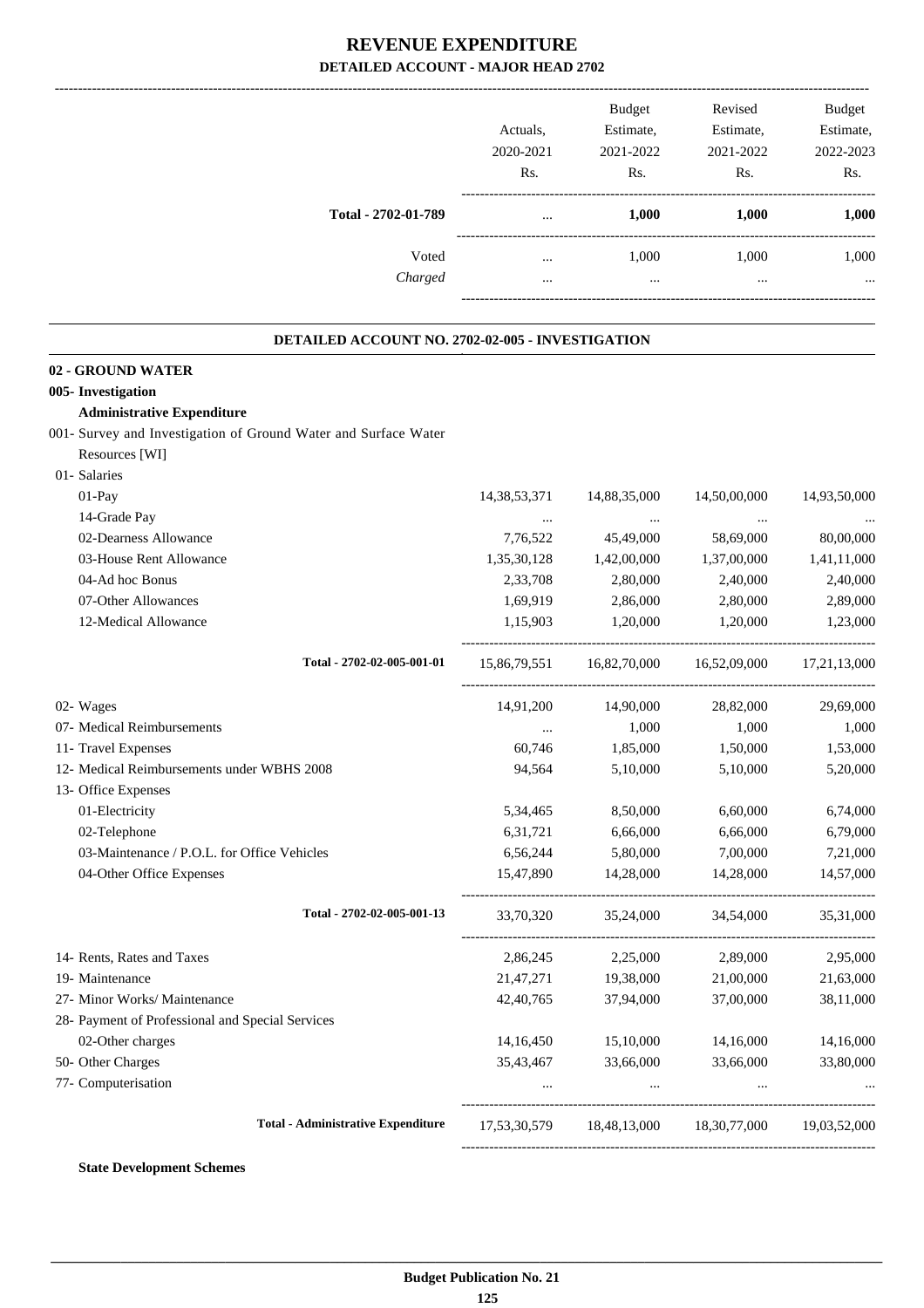|                                                                                   |           | Budget                | Revised                                             | Budget                |
|-----------------------------------------------------------------------------------|-----------|-----------------------|-----------------------------------------------------|-----------------------|
|                                                                                   | Actuals,  | Estimate,             | Estimate,                                           | Estimate,             |
|                                                                                   | 2020-2021 | 2021-2022             | 2021-2022                                           | 2022-2023             |
|                                                                                   | Rs.       | Rs.                   | Rs.                                                 | Rs.                   |
|                                                                                   |           |                       |                                                     |                       |
| 002- Survey and Investigation of Ground Water and Surface Water<br>Resources [WI] |           |                       |                                                     |                       |
| 26- Advertising and Publicity Expenses                                            | $\cdots$  | 20,00,000             | 6,67,000                                            | 21,00,000             |
| 50- Other Charges                                                                 | 6,57,853  | 20,00,000             | 6,67,000                                            | 21,00,000             |
|                                                                                   |           |                       |                                                     |                       |
| <b>Total - State Development Schemes</b>                                          |           |                       | 6,57,853 40,00,000 13,34,000                        | 42,00,000             |
| Total - 2702-02-005                                                               |           |                       | 17,59,88,432 18,88,13,000 18,44,11,000 19,45,52,000 |                       |
| Voted                                                                             |           |                       | 17,59,88,432  18,88,13,000  18,44,11,000            | 19,45,52,000          |
| Charged                                                                           | $\cdots$  | $\cdots$              | $\cdots$                                            |                       |
|                                                                                   |           |                       |                                                     |                       |
| DETAILED ACCOUNT NO. 2702-02-103 - TUBE WELLS                                     |           |                       |                                                     |                       |
| 02 - GROUND WATER<br>103- Tube Wells                                              |           |                       |                                                     |                       |
| <b>State Development Schemes</b>                                                  |           |                       |                                                     |                       |
| 005- Shallow Tubewells with Submersible Pumps [WI]                                |           |                       |                                                     |                       |
| 27- Minor Works/ Maintenance                                                      |           |                       |                                                     |                       |
| Total - 2702-02-103                                                               |           |                       |                                                     |                       |
|                                                                                   |           |                       |                                                     |                       |
| Voted                                                                             | $\cdots$  | $\cdots$              | $\cdots$                                            |                       |
| Charged                                                                           | $\cdots$  | $\cdots$              | $\cdots$                                            |                       |
| DETAILED ACCOUNT NO. 2702-02-789 - SPECIAL COMPONENT PLAN FOR SCHEDULED CASTES    |           |                       |                                                     |                       |
| 02 - GROUND WATER                                                                 |           |                       |                                                     |                       |
| 789- Special Component Plan for Scheduled Castes                                  |           |                       |                                                     |                       |
| <b>State Development Schemes</b>                                                  |           |                       |                                                     |                       |
| 001- Development of State Owned Shallow Tubewells [WI]                            |           |                       |                                                     |                       |
| 27- Minor Works/ Maintenance                                                      |           | 60,97,437 2,64,00,000 |                                                     | 88,00,000 1,20,00,000 |
| Total - 2702-02-789-001                                                           |           |                       | $60,97,437$ $2,64,00,000$ $88,00,000$ $1,20,00,000$ |                       |
| 002- Shallow Tubewells with Submersible pumps [WI]                                |           |                       |                                                     |                       |
| 27- Minor Works/ Maintenance                                                      | $\cdots$  | $\sim$ $\sim$         |                                                     |                       |
| 003- Dugwells [WI]                                                                |           |                       |                                                     |                       |
| 31- Grants-in-aid-GENERAL                                                         |           |                       |                                                     |                       |
| 02-Other Grants                                                                   |           |                       | $1,00,000$ $33,000$ $1,05,000$                      |                       |
| Total - 2702-02-789-003                                                           |           |                       | $1,00,000$ $33,000$ $1,05,000$                      |                       |
|                                                                                   |           |                       |                                                     |                       |
| <b>Total - State Development Schemes</b>                                          |           |                       | 60,97,437 2,65,00,000 88,33,000 1,21,05,000         |                       |
|                                                                                   |           |                       |                                                     |                       |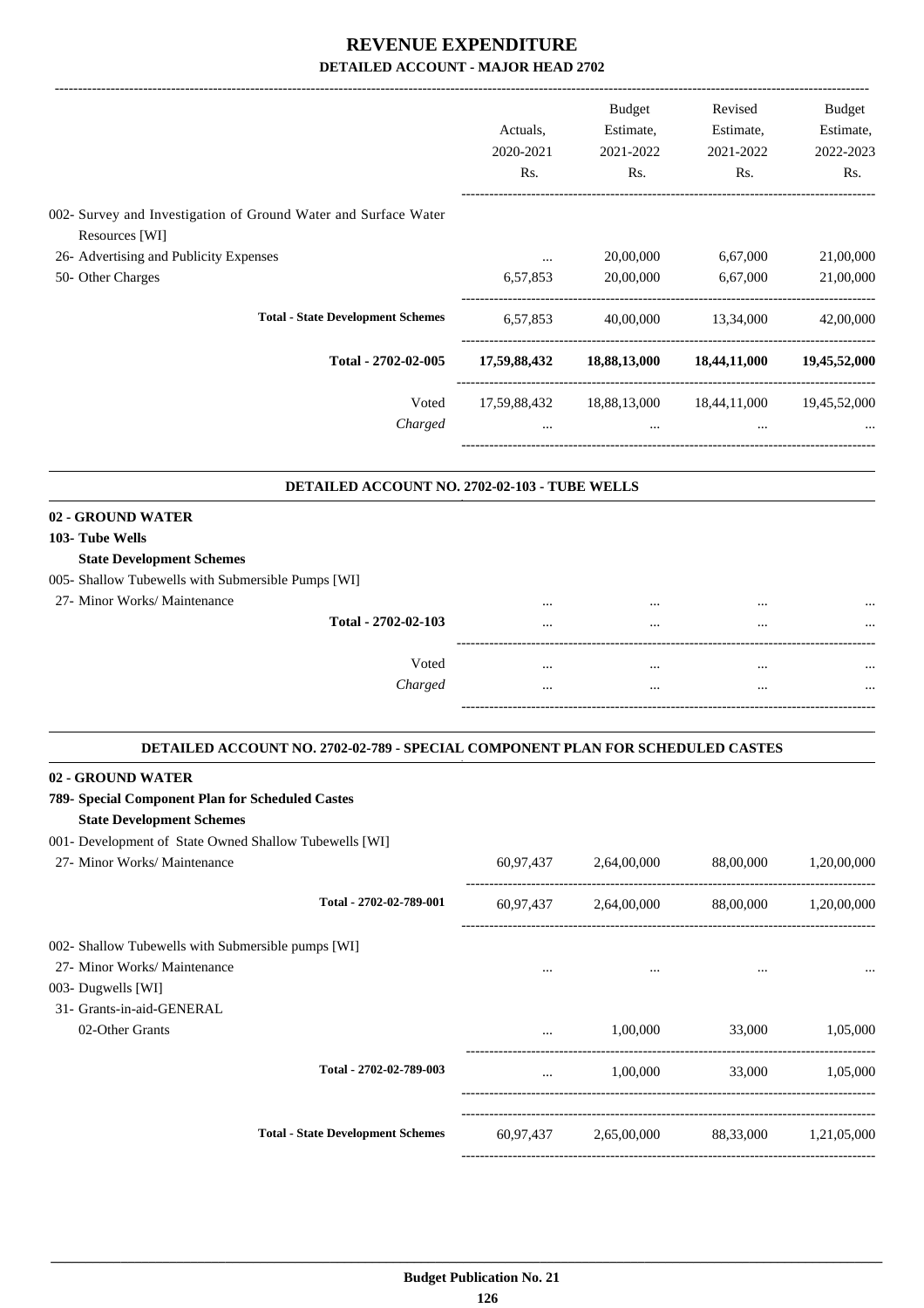|                                                | Actuals,<br>2020-2021<br>Rs. | <b>Budget</b><br>Estimate,<br>2021-2022<br>Rs.                                       | Revised<br>Estimate,<br>2021-2022<br>Rs.                                         | Budget<br>Estimate,<br>2022-2023<br>Rs. |
|------------------------------------------------|------------------------------|--------------------------------------------------------------------------------------|----------------------------------------------------------------------------------|-----------------------------------------|
| Total - 2702-02-789                            |                              |                                                                                      | 60,97,437 2,65,00,000 88,33,000 1,21,05,000                                      |                                         |
| Voted                                          |                              |                                                                                      | 60,97,437 2,65,00,000 88,33,000 1,21,05,000                                      |                                         |
| Charged                                        |                              | $\mathbf{1}$ and $\mathbf{1}$ are all $\mathbf{1}$ and $\mathbf{1}$ and $\mathbf{1}$ | and the state of the state<br>$\mathbf{r}$ and $\mathbf{r}$ are all $\mathbf{r}$ |                                         |
| DETAILED ACCOUNT NO. 2702-03-101 - WATER TANKS |                              |                                                                                      |                                                                                  |                                         |
| 03 - Maintenance                               |                              |                                                                                      |                                                                                  |                                         |
| 101- Water Tanks                               |                              |                                                                                      |                                                                                  |                                         |
| <b>Administrative Expenditure</b>              |                              |                                                                                      |                                                                                  |                                         |
| 001- Tank Irrigation[WI] [WI]                  |                              |                                                                                      |                                                                                  |                                         |
| 01- Salaries                                   |                              |                                                                                      |                                                                                  |                                         |
| 01-Pay                                         | 2,35,92,651                  | 2,57,50,000                                                                          | 2,40,65,000                                                                      | 2,42,00,000                             |
| 14-Grade Pay                                   | $\cdots$                     | $\sim 100$ and $\sim 100$                                                            | $\ldots$                                                                         | $\cdots$                                |
| 02-Dearness Allowance                          | 1,12,446                     | 7,95,000                                                                             | 9,63,000                                                                         | 14,87,000                               |
| 03-House Rent Allowance                        | 26, 33, 514                  | 24,50,000                                                                            | 26,50,000                                                                        | 27,30,000                               |
| 04-Ad hoc Bonus                                | 84,000                       | 1,00,000                                                                             | 1,00,000                                                                         | 1,00,000                                |
| 07-Other Allowances                            | 3,000                        | 6,000                                                                                | 6,000                                                                            | 7,000                                   |
| 12-Medical Allowance                           | 1,07,000                     | 1,20,000                                                                             | 1,20,000                                                                         | 1,23,000                                |
| Total - 2702-03-101-001-01                     |                              |                                                                                      | 2,65,32,611 2,92,21,000 2,79,04,000                                              | 2,86,47,000                             |
| 02- Wages                                      | $\cdots$                     | $\cdots$                                                                             | $\cdots$                                                                         |                                         |
| 07- Medical Reimbursements                     | $\cdots$                     | $\cdots$                                                                             | $\ldots$                                                                         |                                         |
| 11- Travel Expenses                            | 2,087                        | 28,000                                                                               | 25,000                                                                           | 26,000                                  |
| 12- Medical Reimbursements under WBHS 2008     | 1,50,721                     | 3,15,000                                                                             | 3,15,000                                                                         | 3,21,000                                |
| 13- Office Expenses                            |                              |                                                                                      |                                                                                  |                                         |
| 01-Electricity                                 | 5,431                        | 22,000                                                                               | 20,000                                                                           | 21,000                                  |
| 02-Telephone                                   | 17,361                       | 33,000                                                                               | 33,000                                                                           | 34,000                                  |
| 03-Maintenance / P.O.L. for Office Vehicles    | $\ldots$                     | $\sim 100$ and $\sim 100$                                                            | $\mathcal{L}_{\text{max}}$ , and $\mathcal{L}_{\text{max}}$                      | $\cdots$                                |
| 04-Other Office Expenses                       |                              | 1,01,557 2,15,000                                                                    | 2,00,000                                                                         | 2,04,000                                |
| Total - 2702-03-101-001-13                     |                              |                                                                                      | 1,24,349 2,70,000 2,53,000 2,59,000                                              |                                         |
| 50- Other Charges                              |                              |                                                                                      | 8,582 26,000 20,000                                                              | 21,000                                  |
| <b>Total - Administrative Expenditure</b>      |                              |                                                                                      | 2,68,18,350 2,98,60,000 2,85,17,000 2,92,74,000                                  |                                         |
| Total - 2702-03-101                            |                              |                                                                                      | 2,68,18,350 2,98,60,000 2,85,17,000 2,92,74,000                                  |                                         |
|                                                |                              |                                                                                      |                                                                                  |                                         |
| Voted                                          |                              |                                                                                      | 2,68,18,350 2,98,60,000 2,85,17,000 2,92,74,000                                  |                                         |
| Charged                                        |                              |                                                                                      | المستحدث والمستحدث والمستحدث والمستحدث والمستحدث والمستحدث                       |                                         |

#### **DETAILED ACCOUNT NO. 2702-03-102 - LIFT IRRIGATION SCHEMES .**

.

**03 - Maintenance**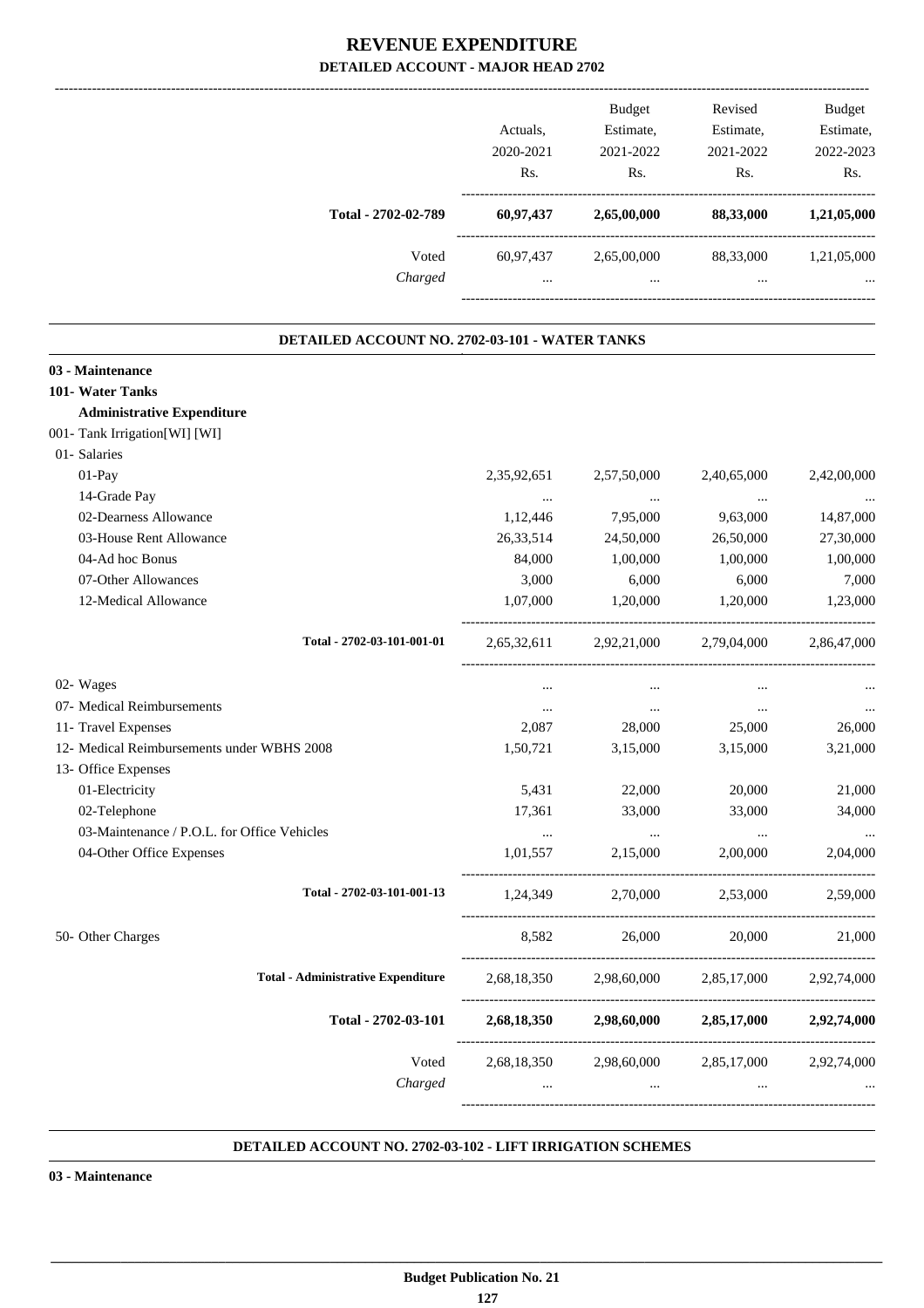|                                             |                                           | Actuals,<br>2020-2021 | Budget<br>Estimate,<br>2021-2022          | Revised<br>Estimate,<br>2021-2022                       | <b>Budget</b><br>Estimate,<br>2022-2023 |
|---------------------------------------------|-------------------------------------------|-----------------------|-------------------------------------------|---------------------------------------------------------|-----------------------------------------|
|                                             |                                           | Rs.                   | Rs.                                       | Rs.                                                     | Rs.                                     |
| 102- Lift Irrigation Schemes                |                                           |                       |                                           |                                                         |                                         |
| <b>Administrative Expenditure</b>           |                                           |                       |                                           |                                                         |                                         |
| 001- River Lift Irrigation [WI] [WI]        |                                           |                       |                                           |                                                         |                                         |
| 01- Salaries                                |                                           |                       |                                           |                                                         |                                         |
| $01-Pay$                                    |                                           | 99,95,03,564          | 103, 10, 30, 000                          | 101,50,00,000                                           | 103,50,00,000                           |
| 14-Grade Pay                                |                                           | 14,106                | $\cdots$                                  | <b><i>Contractor Contractor</i></b>                     |                                         |
| 02-Dearness Allowance                       |                                           | 51,28,179             | 3,13,18,000                               | 4,07,80,000                                             | 5,90,00,000                             |
| 03-House Rent Allowance                     |                                           | 11,78,17,681          | 9,80,00,000                               | 11,85,00,000                                            | 12,20,55,000                            |
| 04-Ad hoc Bonus                             |                                           | 83,07,400             | 88,00,000                                 | 86,00,000                                               | 86,00,000                               |
| 05-Interim Relief                           |                                           |                       |                                           |                                                         |                                         |
| 07-Other Allowances                         |                                           | 51,766                | 6,00,000                                  | 4,00,000                                                | 4,12,000                                |
| 12-Medical Allowance                        |                                           | 71, 22, 759           | 72,00,000                                 | 71,50,000                                               | 72,93,000                               |
|                                             | Total - 2702-03-102-001-01                |                       |                                           | 113,79,45,455 117,69,48,000 119,04,30,000 123,23,60,000 |                                         |
|                                             |                                           |                       |                                           |                                                         |                                         |
| 02- Wages                                   |                                           | 3,44,390              | 3,40,000                                  | 3,66,000                                                | 3,77,000                                |
| 04- Pension/Gratuities                      |                                           |                       | $\cdots$                                  | $\cdots$                                                |                                         |
| 07- Medical Reimbursements                  |                                           | $\cdots$              | 32,000                                    | 32,000                                                  | 33,000                                  |
| 11- Travel Expenses                         |                                           | 1,79,923              | 4,50,000                                  | 3,80,000                                                | 3,88,000                                |
| 12- Medical Reimbursements under WBHS 2008  |                                           | 36,79,155             | 48,00,000                                 | 48,00,000                                               | 48,50,000                               |
| 13- Office Expenses                         |                                           |                       |                                           |                                                         |                                         |
| 01-Electricity                              |                                           | 1,14,188              | 1,65,000                                  | 1,55,000                                                | 1,59,000                                |
| 02-Telephone                                |                                           | 20,437                | 45,000                                    | 45,000                                                  | 46,000                                  |
| 03-Maintenance / P.O.L. for Office Vehicles |                                           |                       | 5,000                                     | $\cdots$                                                |                                         |
| 04-Other Office Expenses                    |                                           | 24,66,079             | 27,54,000                                 | 27,00,000                                               | 27,54,000                               |
|                                             | Total - 2702-03-102-001-13                | 26,00,704             | 29,69,000                                 | 29,00,000                                               | 29,59,000                               |
| 14- Rents, Rates and Taxes                  |                                           | 27,777                | 57,000                                    | 50,000                                                  | 51,000                                  |
| 19- Maintenance                             |                                           | 32,28,92,061          | 39,18,06,000                              | 37,90,00,000                                            | 39,03,70,000                            |
| 27- Minor Works/ Maintenance                |                                           | 5,29,29,199           | 6,02,72,000                               | 5,90,00,000                                             | 6,07,70,000                             |
| 50- Other Charges                           |                                           | 3,83,283              | 6,12,000                                  | 6,12,000                                                | 6,20,000                                |
| 77- Computerisation                         |                                           |                       | $\cdots$                                  | $\cdots$                                                |                                         |
|                                             | <b>Total - Administrative Expenditure</b> |                       |                                           | 152,09,81,947 163,82,86,000 163,75,70,000 169,27,78,000 |                                         |
| <b>State Development Schemes</b>            |                                           |                       |                                           |                                                         |                                         |
| 002- River Lift Irrigation [WI]             |                                           |                       |                                           |                                                         |                                         |
| 13- Office Expenses                         |                                           |                       |                                           |                                                         |                                         |
| 04-Other Office Expenses                    |                                           |                       | 1,000                                     | 1,000                                                   | 1,000                                   |
|                                             |                                           |                       |                                           |                                                         |                                         |
|                                             | <b>Total - State Development Schemes</b>  |                       |                                           | 1,000<br>1,000                                          | 1,000                                   |
|                                             | Total - 2702-03-102                       |                       | 152,09,81,947 163,82,87,000 163,75,71,000 |                                                         | 169,27,79,000                           |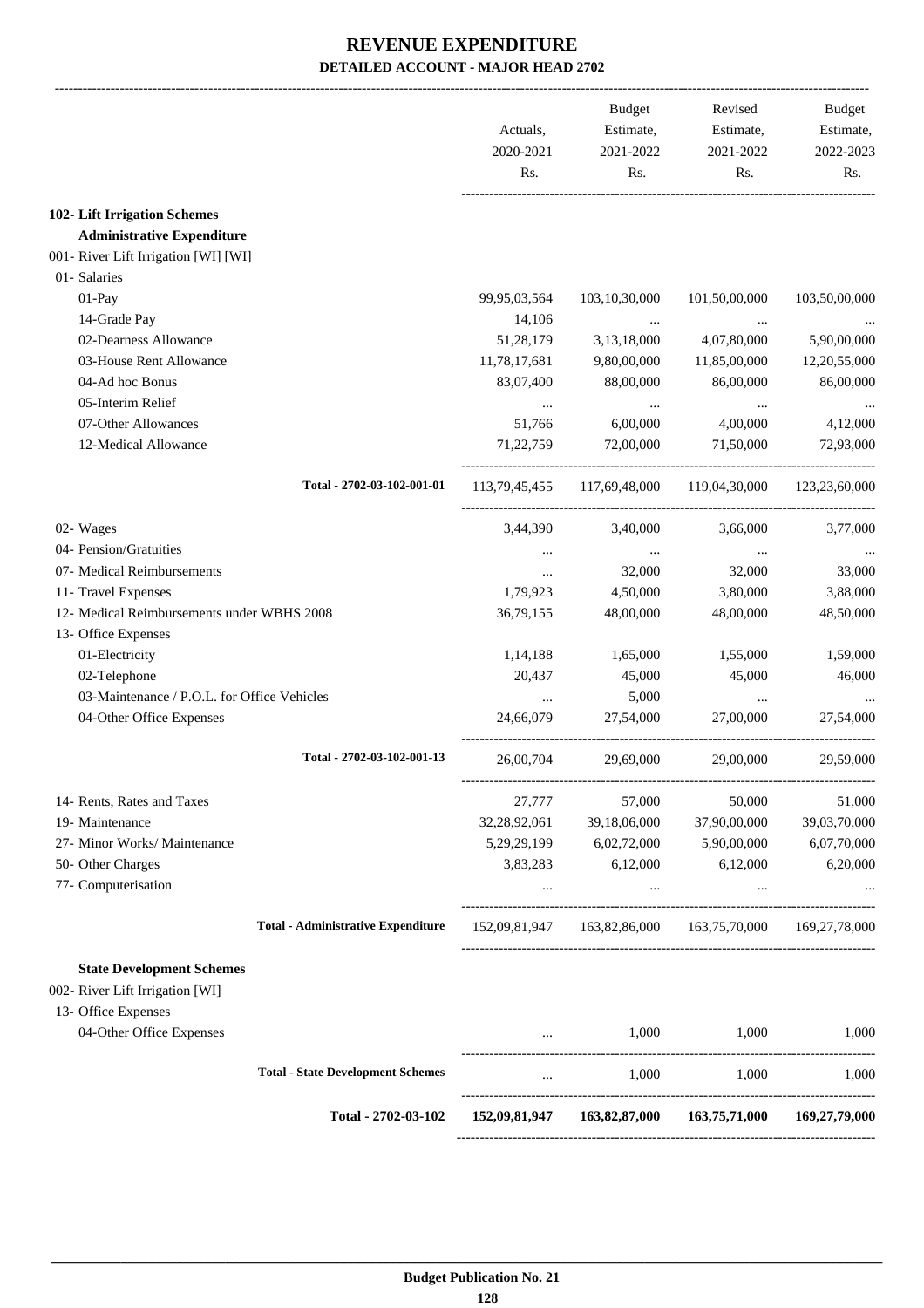|                                                             | Actuals,<br>2020-2021<br>Rs. | Budget<br>Estimate,<br>2021-2022<br>Rs.         | Revised<br>Estimate,<br>2021-2022<br>Rs.              | Budget<br>Estimate,<br>2022-2023<br>Rs. |
|-------------------------------------------------------------|------------------------------|-------------------------------------------------|-------------------------------------------------------|-----------------------------------------|
| Voted<br>Charged                                            | $\ddotsc$                    | the contract of the contract of the contract of | 152,09,81,947 163,82,87,000 163,75,71,000<br>$\cdots$ | 169,27,79,000                           |
|                                                             |                              |                                                 |                                                       |                                         |
| DETAILED ACCOUNT NO. 2702-03-103 - TUBE WELLS               |                              |                                                 |                                                       |                                         |
| 03 - Maintenance                                            |                              |                                                 |                                                       |                                         |
| 103- Tube wells                                             |                              |                                                 |                                                       |                                         |
| <b>Administrative Expenditure</b>                           |                              |                                                 |                                                       |                                         |
| 001- Deep Tubewell Irrigation [WI] [WI]                     |                              |                                                 |                                                       |                                         |
| 01- Salaries                                                |                              |                                                 |                                                       |                                         |
| 01-Pay                                                      | 53, 37, 81, 639              | 55,62,00,000                                    | 54,10,00,000                                          | 55,72,30,000                            |
| 14-Grade Pay<br>02-Dearness Allowance                       | 13,523                       | $\ldots$                                        | $\cdots$                                              |                                         |
| 03-House Rent Allowance                                     | 28,34,425                    | 1,70,00,000                                     | 2,17,78,000<br>6,15,00,000                            | 3,10,00,000                             |
| 04-Ad hoc Bonus                                             | 6,14,26,058                  | 5,32,00,000                                     |                                                       | 6,33,45,000                             |
|                                                             | 26,46,000                    | 32,00,000                                       | 28,00,000                                             | 28,00,000                               |
| 07-Other Allowances                                         | 1,26,050                     | 5,00,000                                        | 3,50,000                                              | 3,61,000                                |
| 11-Compensatory Allowance                                   |                              |                                                 | $\ddotsc$                                             | $\cdots$                                |
| 12-Medical Allowance                                        | 23,58,107                    | 24,40,000                                       | 23,80,000                                             | 24,28,000                               |
| Total - 2702-03-103-001-01                                  |                              |                                                 | 60,31,85,802 63,25,40,000 62,98,08,000                | 65,71,64,000                            |
| 02- Wages                                                   |                              | 1,45,366 1,67,000                               | 1,54,000                                              | 1,59,000                                |
| 04- Pension/Gratuities                                      | $\cdots$                     | $\ldots$                                        | $\cdots$                                              | $\cdots$                                |
| 07- Medical Reimbursements                                  | 2,580                        | 11,000                                          | 11,000                                                | 11,000                                  |
| 11- Travel Expenses                                         | 98,907                       | 2,40,000                                        | 2,10,000                                              | 2,15,000                                |
| 12- Medical Reimbursements under WBHS 2008                  | 18,41,224                    | 30,30,000                                       | 30,30,000                                             | 30,60,000                               |
| 13- Office Expenses                                         |                              |                                                 |                                                       |                                         |
| 01-Electricity                                              | 3,46,379                     | 5,35,000                                        | 5,10,000                                              | 5,21,000                                |
| 02-Telephone                                                | 42,337                       | 61,000                                          | 61,000                                                | 62,000                                  |
| 03-Maintenance / P.O.L. for Office Vehicles                 | 1,780                        | 6,000                                           | 6,000                                                 | 7,000                                   |
| 04-Other Office Expenses                                    | 3,10,565                     | 6,43,000                                        | 6,00,000                                              | 6,12,000                                |
|                                                             |                              |                                                 |                                                       |                                         |
| Total - 2702-03-103-001-13                                  | 7,01,061                     |                                                 | 12,45,000 11,77,000 12,02,000                         |                                         |
| 14- Rents, Rates and Taxes                                  | $\ldots$                     | 2,000                                           | $\cdots$                                              |                                         |
| 19- Maintenance                                             |                              | 8,34,416 7,14,000                               | 8,51,000                                              | 8,77,000                                |
| 27- Minor Works/ Maintenance                                |                              |                                                 | 13,75,46,009 17,13,60,000 17,13,60,000 17,65,01,000   |                                         |
| Total - 2702-03-103-001                                     |                              |                                                 | 74,43,55,365 80,93,09,000 80,66,01,000 83,91,89,000   |                                         |
| 002- Maintenance of State-owned Shallow Tubewells [WI] [WI] |                              |                                                 |                                                       |                                         |
| 01- Salaries                                                |                              |                                                 |                                                       |                                         |
| $01-Pay$                                                    | 11,78,800                    | 12,36,000                                       | 12,02,000                                             | 12,38,000                               |
| 14-Grade Pay                                                | $\cdots$                     | $\cdots$                                        | $\ldots$                                              | $\cdots$                                |
| 02-Dearness Allowance                                       | 5,952                        | 40,000                                          | 48,000                                                | 74,000                                  |
| 03-House Rent Allowance                                     | 1,24,464                     | 1,20,000                                        | 1,30,000                                              | 1,34,000                                |
| 04-Ad hoc Bonus                                             | 4,200                        | 8,000                                           | 8,000                                                 | 8,000                                   |
|                                                             |                              |                                                 |                                                       |                                         |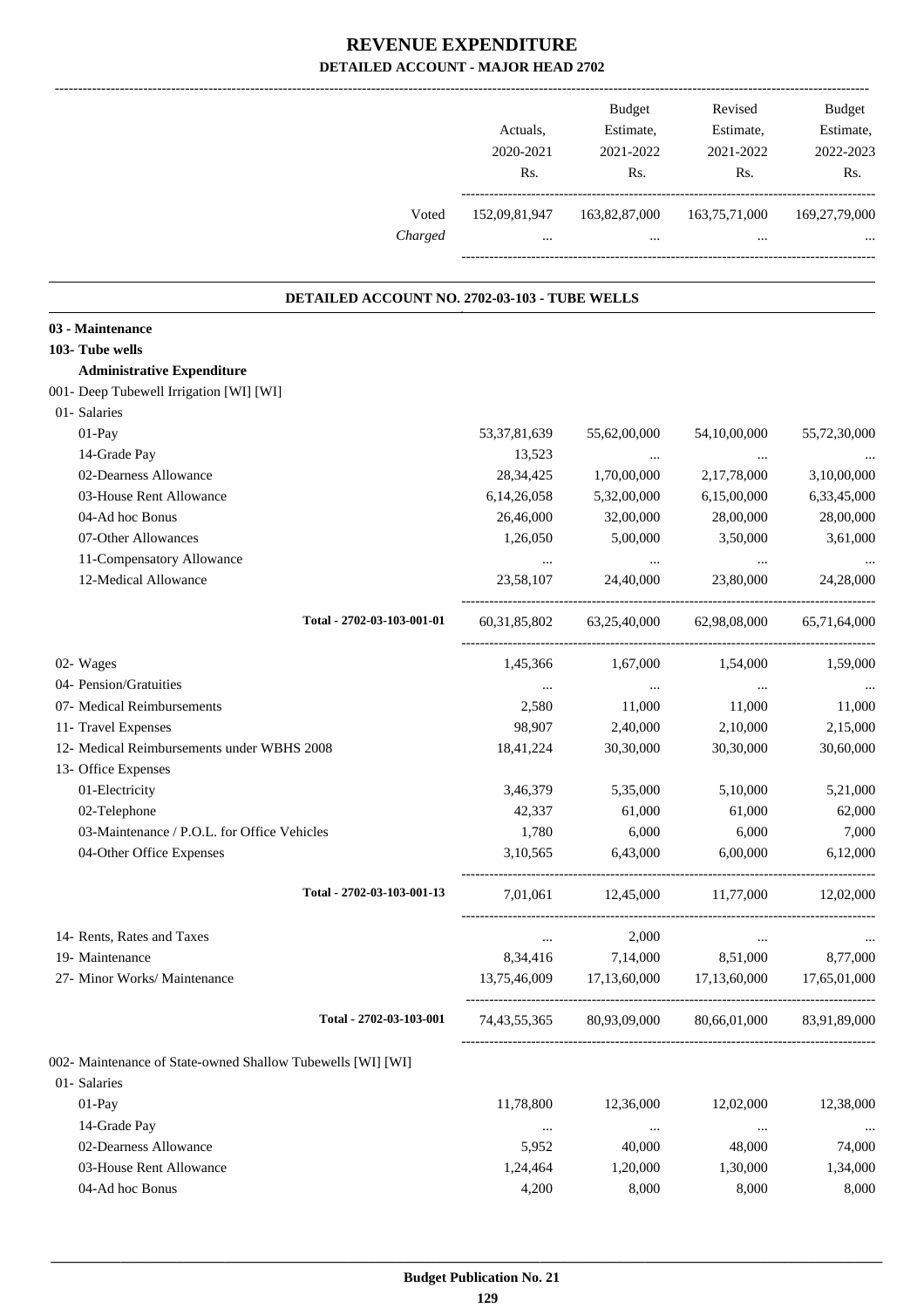| 07-Other Allowances<br>$\cdots$<br>$\cdots$<br>$\cdots$<br>11-Compensatory Allowance<br>$\cdots$<br>$\cdots$<br>12-Medical Allowance<br>$\cdots$<br>$\cdots$<br>.<br>Total - 2702-03-103-002-01<br>13,13,416 14,04,000 13,88,000 14,54,000<br>02- Wages<br>$\cdots$<br>$\ldots$<br>$\cdots$<br>07- Medical Reimbursements<br>$\cdots$<br>$\cdots$<br>$\cdots$<br>11- Travel Expenses<br>$\cdots$<br>$\cdots$<br>12- Medical Reimbursements under WBHS 2008<br>17,000<br>17,000<br>13- Office Expenses<br>01-Electricity<br>$\cdots$<br>$\cdots$<br>$\ddotsc$<br>02-Telephone<br>$\cdots$<br>$\cdots$<br>03-Maintenance / P.O.L. for Office Vehicles<br>$\cdots$<br>$\cdots$<br>$\cdots$<br>31,000<br>04-Other Office Expenses<br>14,610<br>31,000<br>Total - 2702-03-103-002-13<br>31,000<br>31,000 32,000<br>14,610<br>19- Maintenance<br>19,74,317 32,64,000 20,14,000<br>77- Computerisation<br>6,000<br><b>Contract Contract Contract</b><br>Total - 2702-03-103-002<br>33,02,343 47,22,000 34,50,000 35,77,000<br><b>Total - Administrative Expenditure</b><br>74,76,57,708 81,40,31,000 81,00,51,000 84,27,66,000<br><b>State Development Schemes</b><br>27- Minor Works/ Maintenance<br>7,70,00,000<br>2,56,67,000<br>2,12,03,873<br>Total - 2702-03-103-004<br>2,12,03,873 7,70,00,000 2,56,67,000 3,50,00,000<br>07- Medical Reimbursements<br>1,000<br>1,000<br>Total - 2702-03-103-027<br>1,000<br>1,000<br>$\cdots$<br><b>Total - State Development Schemes</b><br>2,12,03,873 7,70,01,000 2,56,68,000 3,50,01,000<br><b>State Development Schemes (Central Assistance)</b><br>02- Wages<br>$\cdots$<br>$\cdots$<br>$\cdots$<br>11- Travel Expenses<br>$\cdots$<br>$\cdots$<br><br>13- Office Expenses<br>01-Electricity<br>$\cdots$<br>$\cdots$<br>$\cdots$<br>02-Telephone<br><br>$\cdots$<br>$\cdots$ |  | Actuals,<br>2020-2021<br>Rs. | <b>Budget</b><br>Estimate,<br>2021-2022<br>Rs. | Revised<br>Estimate,<br>2021-2022<br>Rs. | Budget<br>Estimate,<br>2022-2023<br>Rs. |
|----------------------------------------------------------------------------------------------------------------------------------------------------------------------------------------------------------------------------------------------------------------------------------------------------------------------------------------------------------------------------------------------------------------------------------------------------------------------------------------------------------------------------------------------------------------------------------------------------------------------------------------------------------------------------------------------------------------------------------------------------------------------------------------------------------------------------------------------------------------------------------------------------------------------------------------------------------------------------------------------------------------------------------------------------------------------------------------------------------------------------------------------------------------------------------------------------------------------------------------------------------------------------------------------------------------------------------------------------------------------------------------------------------------------------------------------------------------------------------------------------------------------------------------------------------------------------------------------------------------------------------------------------------------------------------------------------------------------------------------------------------------------------------------------------------------------|--|------------------------------|------------------------------------------------|------------------------------------------|-----------------------------------------|
| 004- Development of State-Owned Shallow Tubewells [WI]                                                                                                                                                                                                                                                                                                                                                                                                                                                                                                                                                                                                                                                                                                                                                                                                                                                                                                                                                                                                                                                                                                                                                                                                                                                                                                                                                                                                                                                                                                                                                                                                                                                                                                                                                               |  |                              |                                                |                                          |                                         |
|                                                                                                                                                                                                                                                                                                                                                                                                                                                                                                                                                                                                                                                                                                                                                                                                                                                                                                                                                                                                                                                                                                                                                                                                                                                                                                                                                                                                                                                                                                                                                                                                                                                                                                                                                                                                                      |  |                              |                                                |                                          |                                         |
|                                                                                                                                                                                                                                                                                                                                                                                                                                                                                                                                                                                                                                                                                                                                                                                                                                                                                                                                                                                                                                                                                                                                                                                                                                                                                                                                                                                                                                                                                                                                                                                                                                                                                                                                                                                                                      |  |                              |                                                |                                          |                                         |
| 027- Deep Tubewell Irrigation [WI]<br>026- West Bengal A.D.M.I. Project (EAP) [WI]                                                                                                                                                                                                                                                                                                                                                                                                                                                                                                                                                                                                                                                                                                                                                                                                                                                                                                                                                                                                                                                                                                                                                                                                                                                                                                                                                                                                                                                                                                                                                                                                                                                                                                                                   |  |                              |                                                |                                          |                                         |
|                                                                                                                                                                                                                                                                                                                                                                                                                                                                                                                                                                                                                                                                                                                                                                                                                                                                                                                                                                                                                                                                                                                                                                                                                                                                                                                                                                                                                                                                                                                                                                                                                                                                                                                                                                                                                      |  |                              |                                                |                                          |                                         |
|                                                                                                                                                                                                                                                                                                                                                                                                                                                                                                                                                                                                                                                                                                                                                                                                                                                                                                                                                                                                                                                                                                                                                                                                                                                                                                                                                                                                                                                                                                                                                                                                                                                                                                                                                                                                                      |  |                              |                                                |                                          |                                         |
|                                                                                                                                                                                                                                                                                                                                                                                                                                                                                                                                                                                                                                                                                                                                                                                                                                                                                                                                                                                                                                                                                                                                                                                                                                                                                                                                                                                                                                                                                                                                                                                                                                                                                                                                                                                                                      |  |                              |                                                |                                          |                                         |
|                                                                                                                                                                                                                                                                                                                                                                                                                                                                                                                                                                                                                                                                                                                                                                                                                                                                                                                                                                                                                                                                                                                                                                                                                                                                                                                                                                                                                                                                                                                                                                                                                                                                                                                                                                                                                      |  |                              |                                                |                                          | 17,000                                  |
|                                                                                                                                                                                                                                                                                                                                                                                                                                                                                                                                                                                                                                                                                                                                                                                                                                                                                                                                                                                                                                                                                                                                                                                                                                                                                                                                                                                                                                                                                                                                                                                                                                                                                                                                                                                                                      |  |                              |                                                |                                          |                                         |
|                                                                                                                                                                                                                                                                                                                                                                                                                                                                                                                                                                                                                                                                                                                                                                                                                                                                                                                                                                                                                                                                                                                                                                                                                                                                                                                                                                                                                                                                                                                                                                                                                                                                                                                                                                                                                      |  |                              |                                                |                                          |                                         |
|                                                                                                                                                                                                                                                                                                                                                                                                                                                                                                                                                                                                                                                                                                                                                                                                                                                                                                                                                                                                                                                                                                                                                                                                                                                                                                                                                                                                                                                                                                                                                                                                                                                                                                                                                                                                                      |  |                              |                                                |                                          |                                         |
|                                                                                                                                                                                                                                                                                                                                                                                                                                                                                                                                                                                                                                                                                                                                                                                                                                                                                                                                                                                                                                                                                                                                                                                                                                                                                                                                                                                                                                                                                                                                                                                                                                                                                                                                                                                                                      |  |                              |                                                |                                          | 32,000                                  |
|                                                                                                                                                                                                                                                                                                                                                                                                                                                                                                                                                                                                                                                                                                                                                                                                                                                                                                                                                                                                                                                                                                                                                                                                                                                                                                                                                                                                                                                                                                                                                                                                                                                                                                                                                                                                                      |  |                              |                                                |                                          |                                         |
|                                                                                                                                                                                                                                                                                                                                                                                                                                                                                                                                                                                                                                                                                                                                                                                                                                                                                                                                                                                                                                                                                                                                                                                                                                                                                                                                                                                                                                                                                                                                                                                                                                                                                                                                                                                                                      |  |                              |                                                |                                          | 20,74,000                               |
|                                                                                                                                                                                                                                                                                                                                                                                                                                                                                                                                                                                                                                                                                                                                                                                                                                                                                                                                                                                                                                                                                                                                                                                                                                                                                                                                                                                                                                                                                                                                                                                                                                                                                                                                                                                                                      |  |                              |                                                |                                          |                                         |
|                                                                                                                                                                                                                                                                                                                                                                                                                                                                                                                                                                                                                                                                                                                                                                                                                                                                                                                                                                                                                                                                                                                                                                                                                                                                                                                                                                                                                                                                                                                                                                                                                                                                                                                                                                                                                      |  |                              |                                                |                                          |                                         |
|                                                                                                                                                                                                                                                                                                                                                                                                                                                                                                                                                                                                                                                                                                                                                                                                                                                                                                                                                                                                                                                                                                                                                                                                                                                                                                                                                                                                                                                                                                                                                                                                                                                                                                                                                                                                                      |  |                              |                                                |                                          |                                         |
|                                                                                                                                                                                                                                                                                                                                                                                                                                                                                                                                                                                                                                                                                                                                                                                                                                                                                                                                                                                                                                                                                                                                                                                                                                                                                                                                                                                                                                                                                                                                                                                                                                                                                                                                                                                                                      |  |                              |                                                |                                          | 3,50,00,000                             |
|                                                                                                                                                                                                                                                                                                                                                                                                                                                                                                                                                                                                                                                                                                                                                                                                                                                                                                                                                                                                                                                                                                                                                                                                                                                                                                                                                                                                                                                                                                                                                                                                                                                                                                                                                                                                                      |  |                              |                                                |                                          |                                         |
|                                                                                                                                                                                                                                                                                                                                                                                                                                                                                                                                                                                                                                                                                                                                                                                                                                                                                                                                                                                                                                                                                                                                                                                                                                                                                                                                                                                                                                                                                                                                                                                                                                                                                                                                                                                                                      |  |                              |                                                |                                          | 1,000                                   |
|                                                                                                                                                                                                                                                                                                                                                                                                                                                                                                                                                                                                                                                                                                                                                                                                                                                                                                                                                                                                                                                                                                                                                                                                                                                                                                                                                                                                                                                                                                                                                                                                                                                                                                                                                                                                                      |  |                              |                                                |                                          | 1,000                                   |
|                                                                                                                                                                                                                                                                                                                                                                                                                                                                                                                                                                                                                                                                                                                                                                                                                                                                                                                                                                                                                                                                                                                                                                                                                                                                                                                                                                                                                                                                                                                                                                                                                                                                                                                                                                                                                      |  |                              |                                                |                                          |                                         |
|                                                                                                                                                                                                                                                                                                                                                                                                                                                                                                                                                                                                                                                                                                                                                                                                                                                                                                                                                                                                                                                                                                                                                                                                                                                                                                                                                                                                                                                                                                                                                                                                                                                                                                                                                                                                                      |  |                              |                                                |                                          |                                         |
|                                                                                                                                                                                                                                                                                                                                                                                                                                                                                                                                                                                                                                                                                                                                                                                                                                                                                                                                                                                                                                                                                                                                                                                                                                                                                                                                                                                                                                                                                                                                                                                                                                                                                                                                                                                                                      |  |                              |                                                |                                          | $\ldots$                                |
|                                                                                                                                                                                                                                                                                                                                                                                                                                                                                                                                                                                                                                                                                                                                                                                                                                                                                                                                                                                                                                                                                                                                                                                                                                                                                                                                                                                                                                                                                                                                                                                                                                                                                                                                                                                                                      |  |                              |                                                |                                          | $\ldots$                                |
|                                                                                                                                                                                                                                                                                                                                                                                                                                                                                                                                                                                                                                                                                                                                                                                                                                                                                                                                                                                                                                                                                                                                                                                                                                                                                                                                                                                                                                                                                                                                                                                                                                                                                                                                                                                                                      |  |                              |                                                |                                          |                                         |
|                                                                                                                                                                                                                                                                                                                                                                                                                                                                                                                                                                                                                                                                                                                                                                                                                                                                                                                                                                                                                                                                                                                                                                                                                                                                                                                                                                                                                                                                                                                                                                                                                                                                                                                                                                                                                      |  |                              |                                                |                                          |                                         |
|                                                                                                                                                                                                                                                                                                                                                                                                                                                                                                                                                                                                                                                                                                                                                                                                                                                                                                                                                                                                                                                                                                                                                                                                                                                                                                                                                                                                                                                                                                                                                                                                                                                                                                                                                                                                                      |  |                              |                                                |                                          | $\cdots$                                |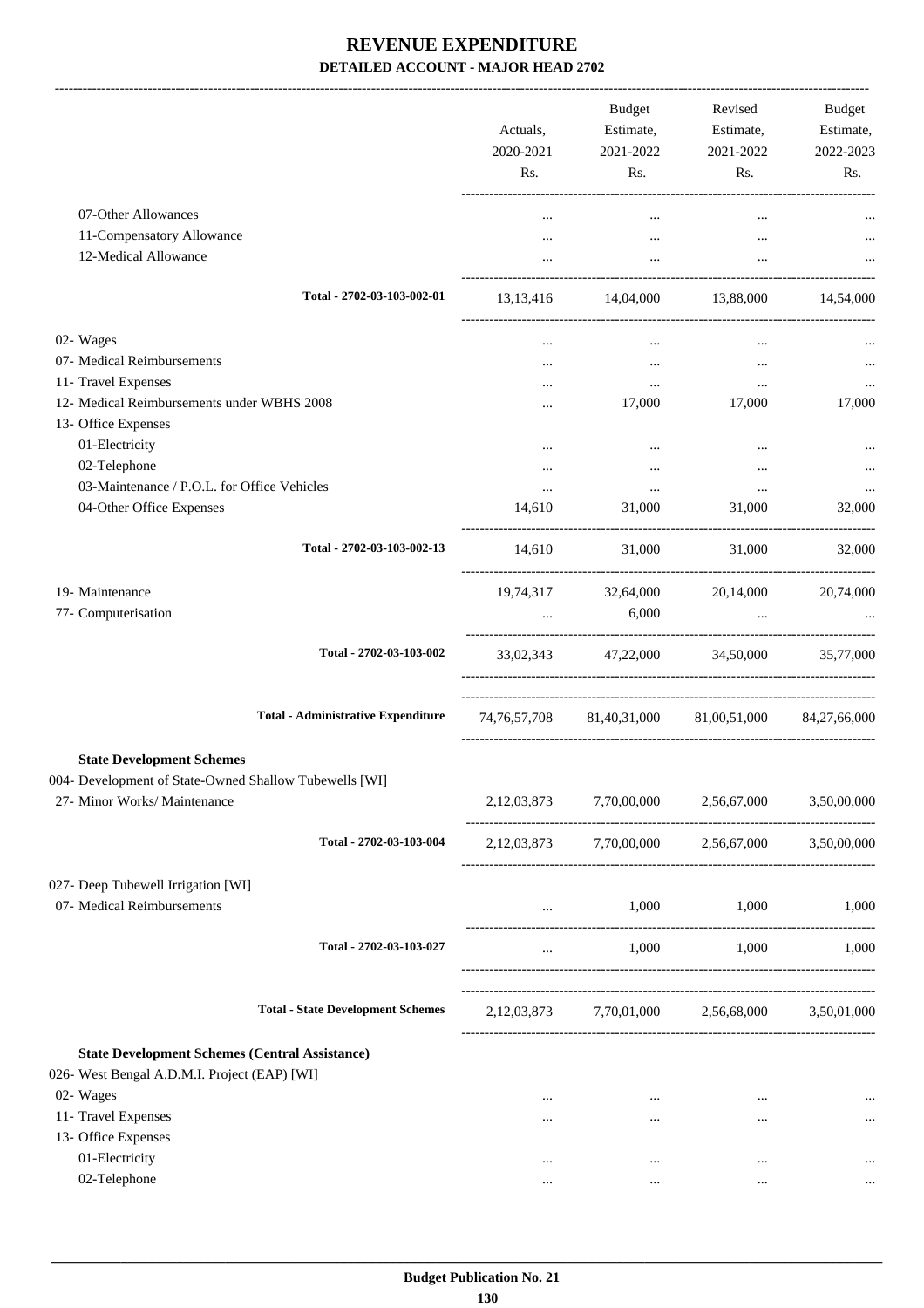|                                                                                                | Actuals.<br>2020-2021<br>Rs.         | <b>Budget</b><br>Estimate.<br>2021-2022<br>Rs. | Revised<br>Estimate.<br>2021-2022<br>Rs. | <b>Budget</b><br>Estimate,<br>2022-2023<br>Rs. |
|------------------------------------------------------------------------------------------------|--------------------------------------|------------------------------------------------|------------------------------------------|------------------------------------------------|
| 03-Maintenance / P.O.L. for Office Vehicles<br>04-Other Office Expenses<br>Total - 2702-03-103 | $\cdots$<br>$\cdots$<br>76,88,61,581 | $\cdots$<br>$\cdots$<br>89,10,32,000           | $\cdots$<br>$\cdots$<br>83,57,19,000     | $\cdots$<br>$\cdots$<br>87,77,67,000           |
| Voted<br>Charged                                                                               | 76,88,61,581<br>$\cdots$             | 89, 10, 32, 000<br>$\cdots$                    | 83,57,19,000<br>$\cdots$                 | 87,77,67,000<br>$\cdots$                       |
|                                                                                                |                                      |                                                |                                          |                                                |

#### **DETAILED ACCOUNT NO. 2702-80-001 - DIRECTION AND ADMINISTRATION .**

.

#### **80 - GENERAL**

# **001- Direction and Administration**

# **Administrative Expenditure**

#### 001- Scheme for Strengthening , Extension and Administration Of the

Directorate of Water Resources Development [WI]

| 01- Salaries                                     |                 |                         |                                                 |               |
|--------------------------------------------------|-----------------|-------------------------|-------------------------------------------------|---------------|
| 01-Pay                                           | 85, 55, 49, 354 | 88,58,00,000            | 86,80,00,000                                    | 89,40,40,000  |
| 14-Grade Pay                                     | 1,08,620        | $\cdots$                |                                                 |               |
| 02-Dearness Allowance                            | 75, 57, 765     | 3,02,00,000             | 3,49,06,000                                     | 5,10,00,000   |
| 03-House Rent Allowance                          | 9,20,55,218     | 8,45,00,000             | 9,25,00,000                                     | 9,52,75,000   |
| 04-Ad hoc Bonus                                  | 23,30,522       | 24,00,000               | 23,50,000                                       | 23,50,000     |
| 05-Interim Relief                                | $\cdots$        | $\cdots$                | $\cdots$                                        |               |
| 06-Constituency Allowance                        | $\cdots$        | $\ddotsc$               | $\cdots$                                        |               |
| 07-Other Allowances                              | 23,39,097       | 28,00,000               | 24,09,000                                       | 24,81,000     |
| 11-Compensatory Allowance                        | $\cdots$        | $\ddots$                | $\ddotsc$                                       |               |
| 12-Medical Allowance                             | 16,78,083       | 17,30,000               | 16,90,000                                       | 17,24,000     |
| Total - 2702-80-001-001-01                       | 96, 16, 18, 659 | 100,74,30,000           | 100,18,55,000                                   | 104,68,70,000 |
| 02- Wages                                        |                 | 7,36,07,796 7,51,57,000 | 8,20,55,000                                     | 8,32,00,000   |
| 04- Pension/Gratuities                           |                 | $\cdots$                |                                                 |               |
| 07- Medical Reimbursements                       | $\cdots$        | 15,000                  | 3,80,000                                        | 3,88,000      |
| 11- Travel Expenses                              | 2,72,379        | 8,20,000                | 5,50,000                                        | 5,61,000      |
| 12- Medical Reimbursements under WBHS 2008       | 56,83,330       | 50,20,000               | 50,20,000                                       | 51,20,000     |
| 13- Office Expenses                              |                 |                         |                                                 |               |
| 01-Electricity                                   | 62,54,780       | 70,00,000               | 70,00,000                                       | 71,40,000     |
| 02-Telephone                                     | 17,36,488       | 24,30,000               | 23,00,000                                       | 23,46,000     |
| 03-Maintenance / P.O.L. for Office Vehicles      | 6,855           | 75,000                  | 75,000                                          | 78,000        |
| 04-Other Office Expenses                         | 35,83,269       | 37,74,000               | 37,74,000                                       | 38,49,000     |
| Total - 2702-80-001-001-13                       |                 |                         | 1,15,81,392 1,32,79,000 1,31,49,000 1,34,13,000 |               |
| 14- Rents, Rates and Taxes                       | 1,34,71,779     | 47,19,000               | 47,19,000                                       | 48,14,000     |
| 28- Payment of Professional and Special Services |                 |                         |                                                 |               |
| 02-Other charges                                 | $\cdots$        | 26,000                  | 10,000                                          | 11,000        |
| 50- Other Charges                                | 9,19,577        | 10,25,000               | 10,25,000                                       | 10,35,000     |
| 77- Computerisation                              |                 | 1,000                   | $\cdots$                                        |               |
| 78- Outsourcing of Services                      | 13,25,55,518    | 9,91,04,000             | 13,52,07,000                                    | 13,92,63,000  |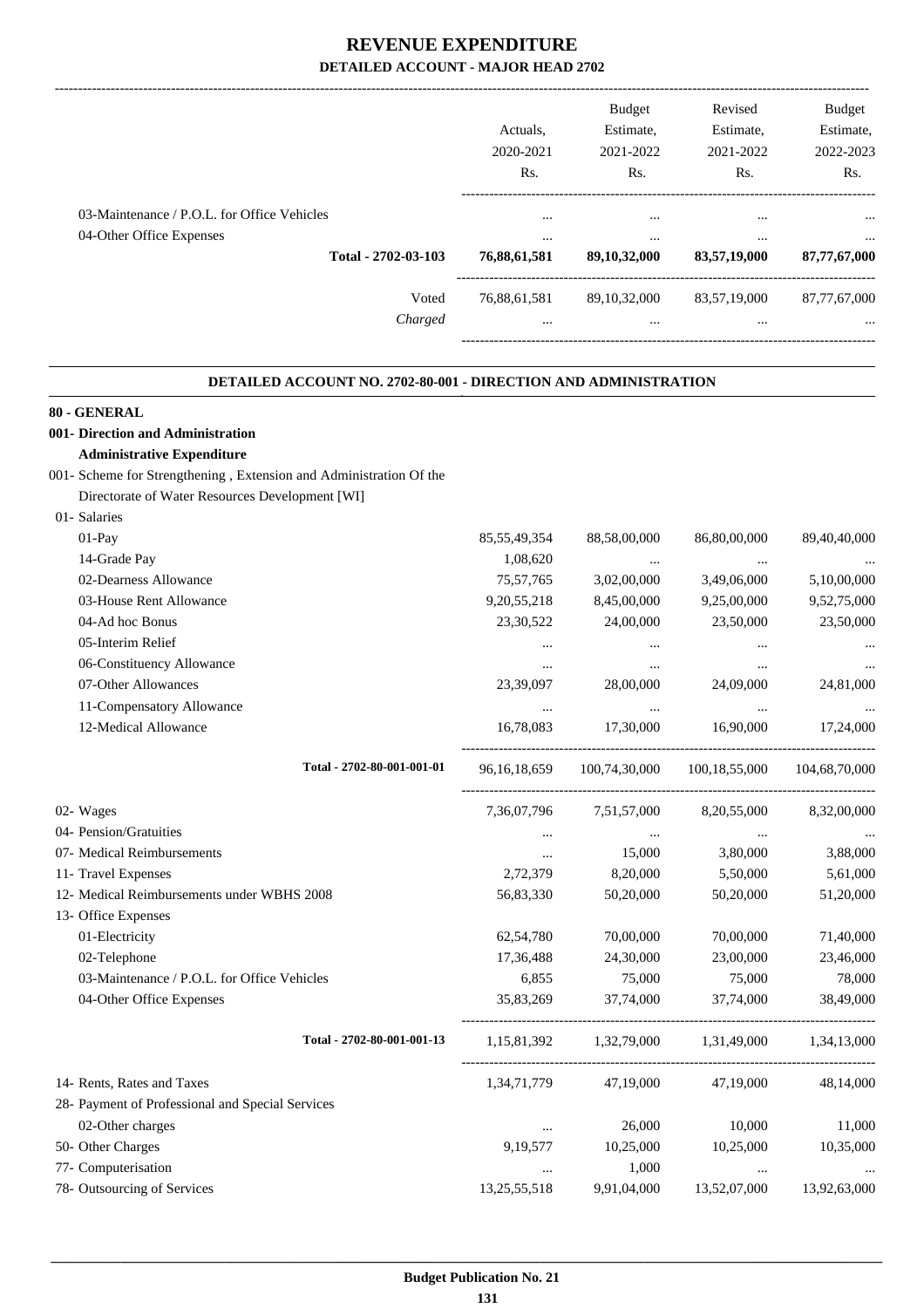|                                                                                              | Actuals,<br>2020-2021<br>Rs. | Budget<br>Estimate,<br>2021-2022<br>Rs.                    | Revised<br>Estimate,<br>2021-2022<br>Rs. | Budget<br>Estimate,<br>2022-2023<br>Rs. |
|----------------------------------------------------------------------------------------------|------------------------------|------------------------------------------------------------|------------------------------------------|-----------------------------------------|
| Total - 2702-80-001-001                                                                      |                              | 119,97,10,430  120,65,96,000  124,39,70,000  129,46,75,000 |                                          |                                         |
| 002- Research and Development Cell for Development of Minor                                  |                              |                                                            |                                          |                                         |
| Irrigation [WI]                                                                              |                              |                                                            |                                          |                                         |
| 01- Salaries                                                                                 |                              |                                                            |                                          |                                         |
| 01-Pay                                                                                       | 23,48,038                    | 25,24,000                                                  | 23,95,000                                | 24,67,000                               |
| 14-Grade Pay<br>02-Dearness Allowance                                                        | $\cdots$                     | $\cdots$                                                   | $\ldots$                                 | $\cdots$                                |
| 03-House Rent Allowance                                                                      | 12,972<br>2,24,000           | 85,000<br>2,60,000                                         | 96,000<br>2,40,000                       | 1,48,000<br>2,48,000                    |
| 04-Ad hoc Bonus                                                                              |                              |                                                            |                                          |                                         |
| 07-Other Allowances                                                                          | $\cdots$<br>$\cdots$         | $\cdots$<br>$\cdots$                                       | $\cdots$<br>$\cdots$                     |                                         |
| 12-Medical Allowance                                                                         |                              |                                                            |                                          |                                         |
| Total - 2702-80-001-002-01                                                                   | 25,85,010                    |                                                            | 28,69,000 27,31,000                      | 28,63,000                               |
|                                                                                              |                              |                                                            |                                          |                                         |
| 11- Travel Expenses                                                                          | $\ldots$                     | 12,000                                                     | 12,000                                   | 12,000                                  |
| 12- Medical Reimbursements under WBHS 2008                                                   | 4,881                        | 43,000                                                     | 6,50,000                                 | 6,70,000                                |
| 13- Office Expenses                                                                          |                              |                                                            |                                          |                                         |
| 04-Other Office Expenses                                                                     | 7,900                        | 16,000                                                     | 16,000                                   | 16,000                                  |
| Total - 2702-80-001-002                                                                      |                              | 25,97,791 29,40,000 34,09,000 35,61,000                    |                                          |                                         |
| 003- Strengthening theOrganisation of the Directorate of water<br>Resources Development [WI] |                              |                                                            |                                          |                                         |
| 01- Salaries<br>01-Pay                                                                       | 65,46,394                    | 71,07,000                                                  | 68,00,000                                | 69,98,000                               |
| 14-Grade Pay                                                                                 |                              |                                                            |                                          | $\cdots$                                |
| 02-Dearness Allowance                                                                        | 30,756                       | 2,20,000                                                   | 2,67,000                                 | 4,13,000                                |
| 03-House Rent Allowance                                                                      | 6,61,951                     | 6,90,000                                                   | 6,70,000                                 | 6,91,000                                |
| 04-Ad hoc Bonus                                                                              | 16,800                       | 24,000                                                     | 28,000                                   | 29,000                                  |
| 07-Other Allowances                                                                          | 2,900                        | 5,000                                                      | 5,000                                    | 6,000                                   |
| 12-Medical Allowance                                                                         | 24,564                       | 27,000                                                     | 25,000                                   | 26,000                                  |
| Total - 2702-80-001-003-01                                                                   | 72,83,365                    | 80,73,000                                                  | 77,95,000                                | 81,63,000                               |
| 02- Wages                                                                                    | 3,07,200                     | 3,27,000                                                   | 3,26,000                                 | 3,36,000                                |
| 12- Medical Reimbursements under WBHS 2008                                                   |                              | 10,000                                                     | 15,000                                   | 16,000                                  |
| 13- Office Expenses                                                                          |                              |                                                            |                                          |                                         |
| 01-Electricity                                                                               | 6,045                        | 12,000                                                     | 12,000                                   | 12,000                                  |
| 02-Telephone                                                                                 | 18,802                       | 24,000                                                     | 24,000                                   | 24,000                                  |
| 04-Other Office Expenses                                                                     | 18,940                       | 39,000                                                     | 39,000                                   | 40,000                                  |
| Total - 2702-80-001-003-13                                                                   | 43,787                       | 75,000                                                     | 75,000                                   | 76,000                                  |
| 14- Rents, Rates and Taxes                                                                   | $\ldots$                     | 27,000                                                     | 27,000                                   | 28,000                                  |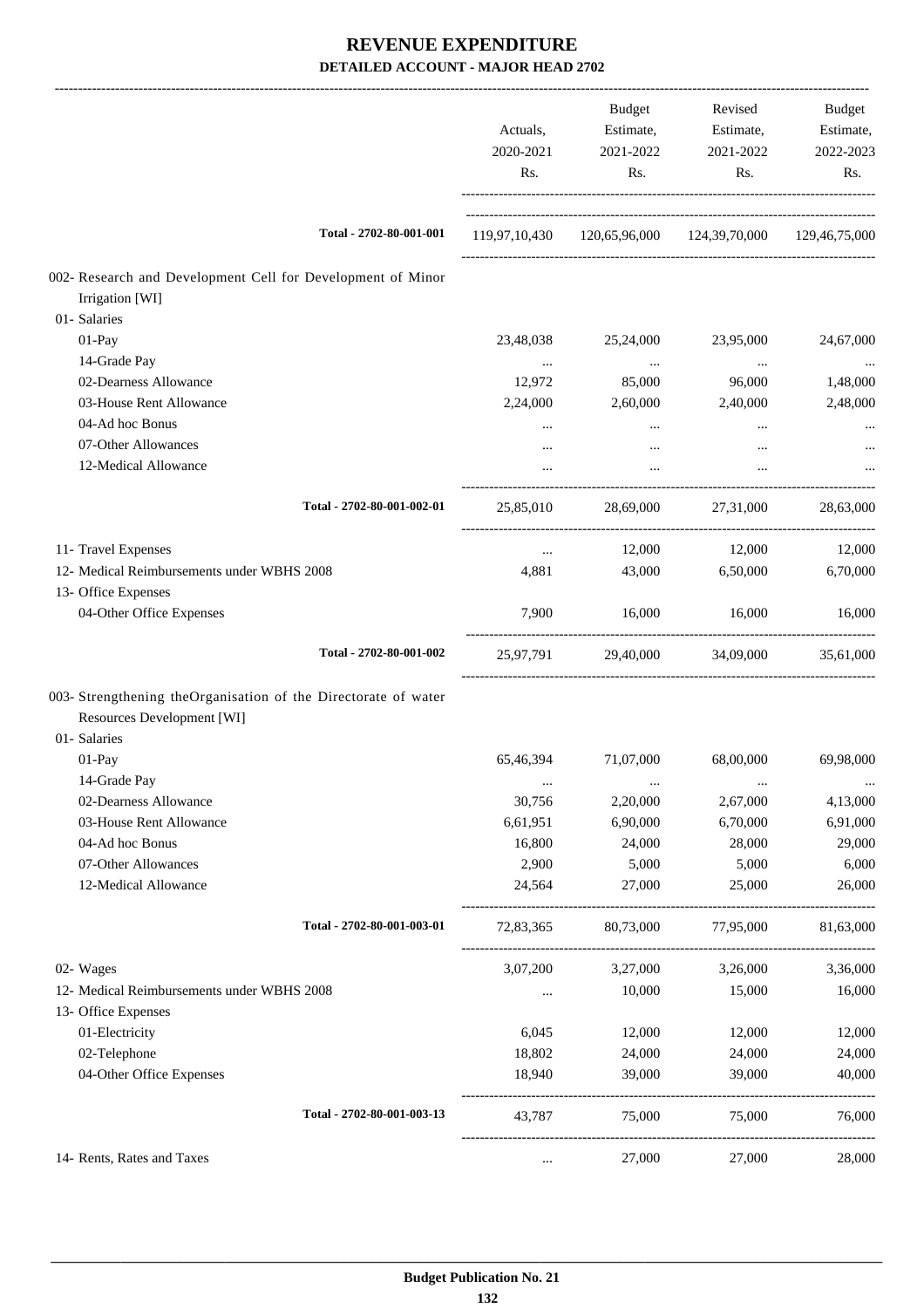|                                                                                          | Actuals,<br>2020-2021<br>Rs. | <b>Budget</b><br>Estimate,<br>2021-2022<br>Rs. | Revised<br>Estimate,<br>2021-2022<br>Rs.                        | <b>Budget</b><br>Estimate,<br>2022-2023<br>Rs. |
|------------------------------------------------------------------------------------------|------------------------------|------------------------------------------------|-----------------------------------------------------------------|------------------------------------------------|
| Total - 2702-80-001-003                                                                  |                              |                                                | 76, 34, 352 85, 12, 000 82, 38, 000 86, 19, 000                 |                                                |
| 005- Small Irrigation [WI]                                                               |                              |                                                |                                                                 |                                                |
| 01- Salaries                                                                             |                              |                                                |                                                                 |                                                |
| $01-Pay$                                                                                 | 1,14,96,600                  | 1,19,48,000                                    | 1,21,00,000                                                     | 1,24,63,000                                    |
| 14-Grade Pay                                                                             | $\cdots$                     | $\cdots$                                       | $\ddots$                                                        | $\cdots$                                       |
| 02-Dearness Allowance                                                                    | 59,658                       | 3,65,000                                       | 4,69,000                                                        | 7,25,000                                       |
| 03-House Rent Allowance                                                                  | 11,84,674                    | 11,45,000                                      | 12,10,000                                                       | 12,47,000                                      |
| 04-Ad hoc Bonus                                                                          | 4,200                        | 8,000                                          | 8,000                                                           | 8,000                                          |
| 07-Other Allowances                                                                      | 300                          | 4,000                                          | 4,000                                                           | 5,000                                          |
| 12-Medical Allowance                                                                     | 6,000                        | 8,000                                          | 8,000                                                           | 9,000                                          |
| Total - 2702-80-001-005-01                                                               |                              |                                                | 1,27,51,432 1,34,78,000 1,37,99,000 1,44,57,000                 |                                                |
| 07- Medical Reimbursements                                                               | $\ldots$                     | 12,000                                         | 12,000                                                          | 12,000                                         |
| 11- Travel Expenses                                                                      | $\cdots$                     | 5,000                                          | 5,000                                                           | 5,000                                          |
| 12- Medical Reimbursements under WBHS 2008                                               | 9,316                        | 1,26,000                                       | 1,26,000                                                        | 1,29,000                                       |
| 13- Office Expenses                                                                      |                              |                                                |                                                                 |                                                |
| 01-Electricity                                                                           |                              | $\cdots$                                       | $\cdots$                                                        |                                                |
| 02-Telephone                                                                             |                              | $\cdots$                                       | $\cdots$                                                        |                                                |
| 03-Maintenance / P.O.L. for Office Vehicles                                              |                              | 3,000                                          | 3,000                                                           | 4,000                                          |
| 04-Other Office Expenses                                                                 |                              | $\cdots$                                       | $\ddots$                                                        |                                                |
| Total - 2702-80-001-005-13                                                               | $\cdots$                     | 3,000                                          | 3,000                                                           | 4,000                                          |
| 50- Other Charges                                                                        | $\cdots$                     | $\cdots$                                       | $\cdots$                                                        |                                                |
| Total - 2702-80-001-005                                                                  |                              | 1,27,60,748 1,36,24,000 1,39,45,000            |                                                                 | 1,46,07,000                                    |
|                                                                                          |                              |                                                |                                                                 |                                                |
| 006- Electricity Charges Payable to WBSEB on Account of Minor<br>Irrigation Schemes [WI] |                              |                                                |                                                                 |                                                |
| 50- Other Charges                                                                        |                              | 68,94,28,079 52,82,27,000 75,00,00,000         |                                                                 | 60,00,00,000                                   |
| Total - 2702-80-001-006                                                                  |                              |                                                | 68,94,28,079 52,82,27,000 75,00,00,000 60,00,00,000             |                                                |
| 012- Purchase of Disel Mobile from IOC for Minor Irrigation<br>Schemes [WI]              |                              |                                                |                                                                 |                                                |
| 19- Maintenance                                                                          |                              | 60,24,989 1,02,00,000                          | 89,00,000                                                       | 91,67,000                                      |
| 75- Purchase                                                                             |                              |                                                | 18, 37, 57, 385 18, 36, 00, 000 18, 55, 95, 000 18, 93, 07, 000 |                                                |
| Total - 2702-80-001-012                                                                  |                              |                                                | 18,97,82,374 19,38,00,000 19,44,95,000 19,84,74,000             |                                                |
| <b>Total - Administrative Expenditure</b>                                                |                              |                                                | 210,19,13,774 195,36,99,000 221,40,57,000 211,99,36,000         |                                                |
| <b>State Development Schemes</b>                                                         |                              |                                                |                                                                 |                                                |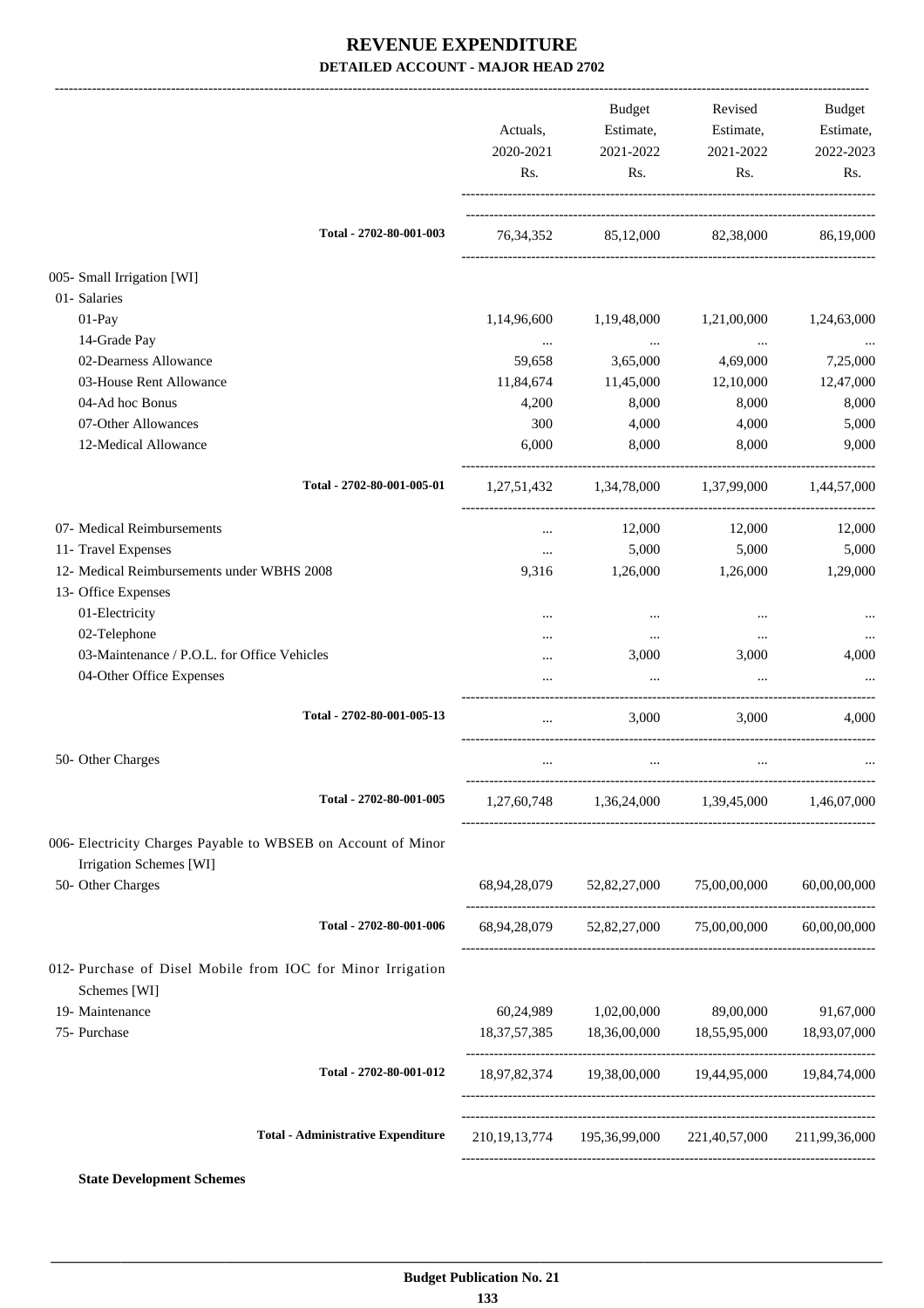|                                                                    | Actuals,<br>2020-2021<br>Rs. | <b>Budget</b><br>Estimate,<br>2021-2022<br>Rs. | Revised<br>Estimate,<br>2021-2022<br>Rs. | Budget<br>Estimate,<br>2022-2023<br>Rs. |
|--------------------------------------------------------------------|------------------------------|------------------------------------------------|------------------------------------------|-----------------------------------------|
| 007- Training and Higher Study of Engineers and Technical Officers |                              |                                                |                                          |                                         |
| [WI]<br>34- Scholarships and Stipends                              | $\cdots$                     | 1,98,000                                       | 67,000                                   | 2,08,000                                |
|                                                                    |                              |                                                |                                          |                                         |
| Total - 2702-80-001-007                                            | $\cdots$                     | 1,98,000                                       | 67,000                                   | 2,08,000                                |
| 008- Computerization of the Water Resources Development            |                              |                                                |                                          |                                         |
| Directorate [WI]                                                   |                              |                                                |                                          |                                         |
| 77- Computerisation                                                | 64,30,583                    |                                                | 4,00,00,000 1,33,33,000                  | 3,00,00,000                             |
| Total - 2702-80-001-008                                            | 64, 30, 583                  |                                                | 4,00,00,000 1,33,33,000                  | 3,00,00,000                             |
| 010- Strengthening the organisation of the Directorate of Water    |                              |                                                |                                          |                                         |
| Resources Development [WI]                                         |                              |                                                |                                          |                                         |
| 01- Salaries                                                       |                              |                                                |                                          |                                         |
| 01-Pay                                                             |                              | $\cdots$                                       | $\ddotsc$                                |                                         |
| 14-Grade Pay                                                       |                              | $\cdots$                                       |                                          |                                         |
| 02-Dearness Allowance                                              | $\cdots$                     |                                                | $\cdots$                                 |                                         |
| 03-House Rent Allowance                                            |                              |                                                | $\cdots$                                 |                                         |
| 07-Other Allowances                                                |                              |                                                |                                          |                                         |
| 13- Office Expenses                                                |                              |                                                |                                          |                                         |
| 02-Telephone                                                       |                              |                                                | $\ddotsc$                                |                                         |
| 013- Accelerated Development of Minor Irrigation (ADMI) project    |                              |                                                |                                          |                                         |
| (funded by State) [WI]                                             |                              |                                                |                                          |                                         |
| 01- Salaries                                                       |                              |                                                |                                          |                                         |
| 01-Pay                                                             |                              |                                                |                                          | 2,81,00,000                             |
| 02-Dearness Allowance                                              |                              | $\cdots$                                       | $\cdots$                                 | 7,50,000                                |
| 03-House Rent Allowance                                            |                              |                                                |                                          | 20,00,000                               |
| 07-Other Allowances                                                |                              |                                                |                                          | 1,00,000                                |
| 12-Medical Allowance                                               |                              | $\cdots$                                       | $\cdots$                                 | 50,000                                  |
| Total - 2702-80-001-013-01                                         |                              | $\cdots$                                       | $\cdots$                                 | 3,10,00,000                             |
| 11- Travel Expenses                                                |                              |                                                |                                          | 4,00,000                                |
| 12- Medical Reimbursements under WBHS 2008                         | .                            | $\cdots$                                       | $\cdots$                                 | 5,00,000                                |
| Total - 2702-80-001-013                                            | $\cdots$                     | $\cdots$                                       | $\mathbf{r}$                             | 3,19,00,000                             |
| <b>Total - State Development Schemes</b>                           | 64, 30, 583                  |                                                | 4,01,98,000 1,34,00,000                  | 6,21,08,000                             |
|                                                                    |                              |                                                |                                          |                                         |
| Total - 2702-80-001                                                |                              | 210,83,44,357 199,38,97,000                    | 222,74,57,000                            | 218,20,44,000                           |
| Voted                                                              | 210,83,44,357                | 199,38,97,000                                  | 222,74,57,000                            | 218, 20, 44, 000                        |
| Charged                                                            | $\cdots$                     | $\cdots$                                       | $\cdots$                                 |                                         |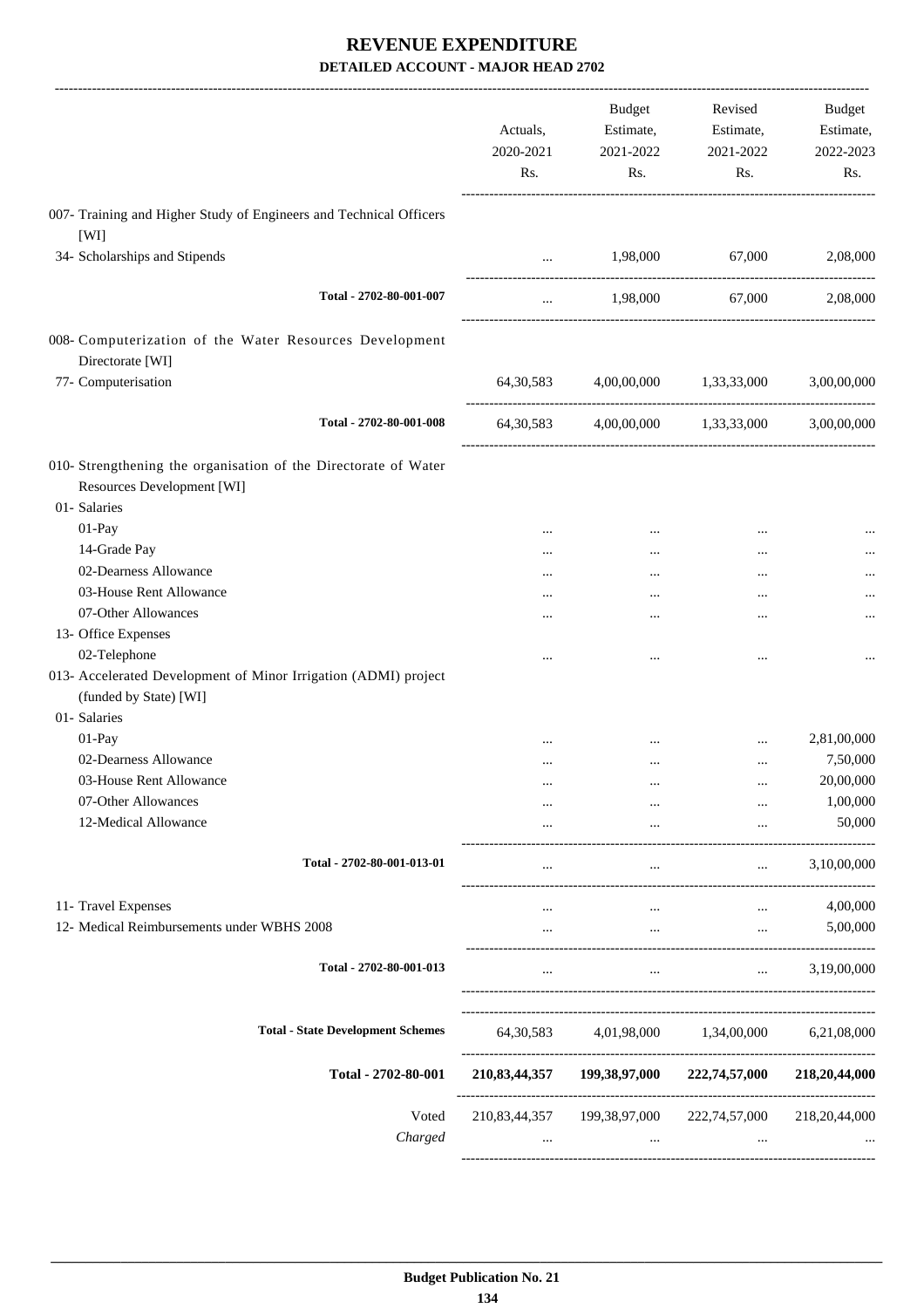|                                                                                           | Actuals,<br>2020-2021<br>Rs. | Budget<br>Estimate,<br>2021-2022<br>Rs. | Revised<br>Estimate,<br>2021-2022<br>Rs. | Budget<br>Estimate,<br>2022-2023<br>Rs. |
|-------------------------------------------------------------------------------------------|------------------------------|-----------------------------------------|------------------------------------------|-----------------------------------------|
| DETAILED ACCOUNT NO. 2702-80-005 - INVESTIGATION                                          |                              |                                         |                                          |                                         |
| 80 - GENERAL                                                                              |                              |                                         |                                          |                                         |
| 005- Investigation                                                                        |                              |                                         |                                          |                                         |
| <b>Administrative Expenditure</b>                                                         |                              |                                         |                                          |                                         |
| 008- Rationalisation Of Minor Irrgn. Statistics [WI]                                      |                              |                                         |                                          |                                         |
| 11- Travel Expenses                                                                       |                              |                                         |                                          |                                         |
| <b>State Development Schemes (Central Assistance)</b>                                     |                              |                                         |                                          |                                         |
| 009- Rationalisation of Minor Irrigation Statistics(RMIS)(Central<br>Share) (OCASPS) [WI] |                              |                                         |                                          |                                         |
| 50- Other Charges                                                                         |                              | 1,000                                   |                                          |                                         |
| Total - 2702-80-005-009                                                                   | $\cdots$                     | 1,000                                   | $\cdots$                                 |                                         |
| 010- 6th Census of Minor Irrigation Scheme (OTHER) [WI]                                   |                              |                                         |                                          |                                         |
| 50- Other Charges                                                                         |                              | 53,23,031 5,99,83,000                   | $\ldots$ 1,20,00,000                     |                                         |
| Total - 2702-80-005-010                                                                   |                              | 53,23,031 5,99,83,000                   |                                          | $\ldots$ 1,20,00,000                    |
| <b>Total - State Development Schemes (Central Assistance)</b>                             |                              | 53,23,031 5,99,84,000                   |                                          | $\ldots$ 1,20,00,000                    |
| <b>Central Sector Scheme</b>                                                              |                              |                                         |                                          |                                         |
| 001- 5th Census of Minor Irrigation Scheme (OTHER) [WI]                                   |                              |                                         |                                          |                                         |
| 50- Other Charges                                                                         |                              |                                         |                                          |                                         |
| 006- Support for Statistical Strrengthening (Central Share) (OCASPS)<br>[WI]              |                              |                                         |                                          |                                         |
| 01- Salaries                                                                              |                              |                                         |                                          |                                         |
| 01-Pay                                                                                    |                              | 1,000                                   |                                          | 1,000                                   |
| 14-Grade Pay                                                                              | <br>                         | 1,000                                   |                                          | 1,000                                   |
| 02-Dearness Allowance                                                                     | $\cdots$                     | 1,000                                   |                                          | 1,000                                   |
| 03-House Rent Allowance                                                                   |                              | 1,000                                   |                                          | 1,000                                   |
| 04-Ad hoc Bonus                                                                           |                              | 1,000                                   |                                          | 1,000                                   |
| 07-Other Allowances                                                                       |                              | 1,000                                   |                                          | 1,000                                   |
| 12-Medical Allowance                                                                      |                              | 1,000                                   |                                          | 1,000                                   |
| Total - 2702-80-005-006-01                                                                |                              | 7,000                                   | $\cdots$                                 | 7,000                                   |
| 11- Travel Expenses                                                                       | $\cdots$                     | 1,000                                   |                                          | 1,000                                   |
| 12- Medical Reimbursements under WBHS 2008                                                |                              | 1,000                                   |                                          | 1,000                                   |
| 13- Office Expenses                                                                       |                              |                                         |                                          |                                         |
| 01-Electricity                                                                            | $\cdots$                     | 1,000                                   |                                          | 1,000                                   |
| 02-Telephone                                                                              | $\cdots$                     | 1,000                                   |                                          | 1,000                                   |
| 03-Maintenance / P.O.L. for Office Vehicles                                               | $\cdots$                     | 1,000                                   | $\cdots$                                 | 1,000                                   |
| 04-Other Office Expenses                                                                  |                              | 1,000                                   | .                                        | 1,000                                   |
| Total - 2702-80-005-006-13                                                                | $\cdots$                     | 4,000                                   | $\cdots$                                 | 4,000                                   |

-----------------------------------------------------------------------------------------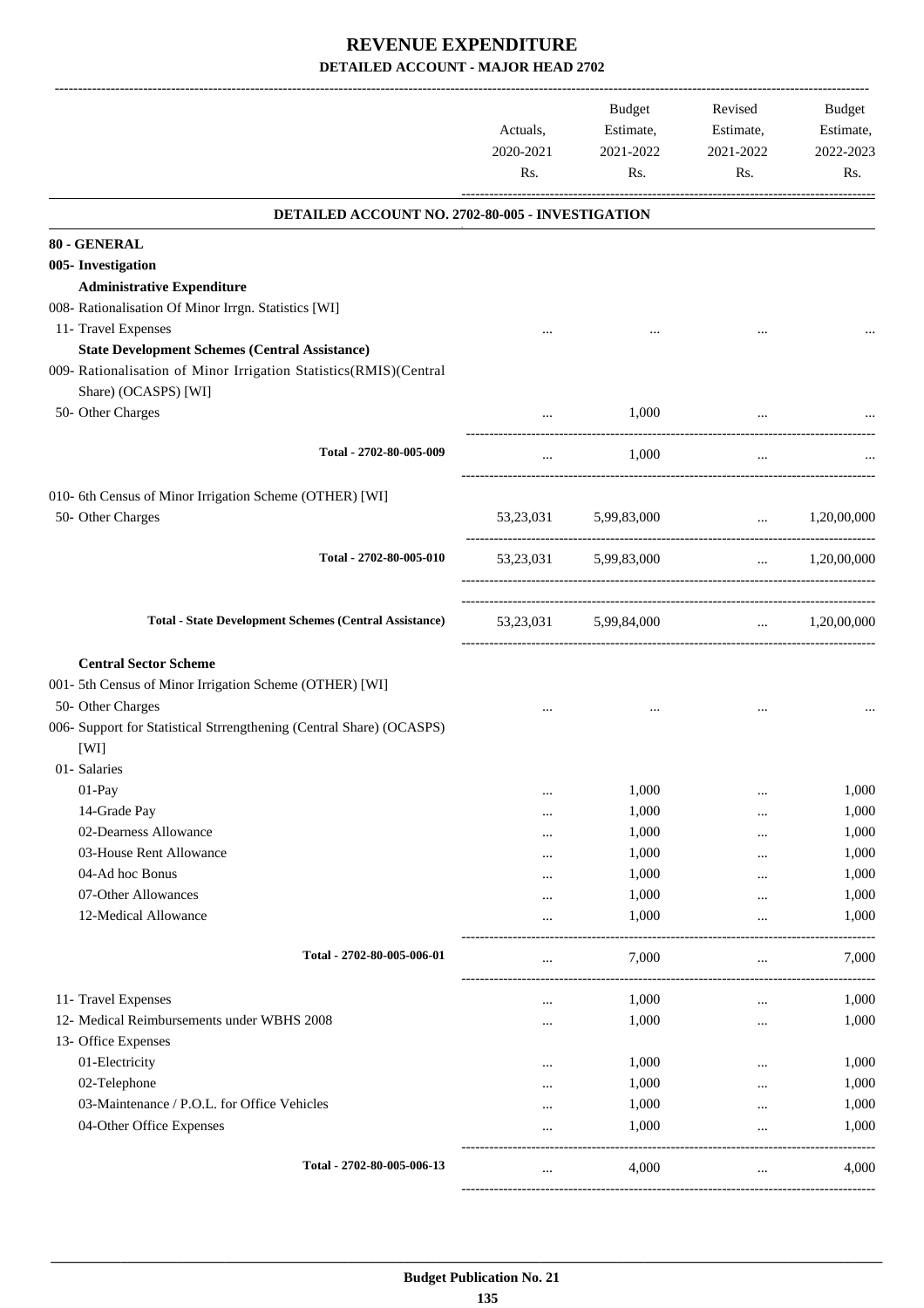-------------------------------------------------------------------------------------------------------------------------------------------------------------------------------

|                                      | Actuals,<br>2020-2021<br>Rs. | <b>Budget</b><br>Estimate,<br>2021-2022<br>Rs. | Revised<br>Estimate,<br>2021-2022<br>Rs. | Budget<br>Estimate,<br>2022-2023<br>Rs. |
|--------------------------------------|------------------------------|------------------------------------------------|------------------------------------------|-----------------------------------------|
|                                      | $\cdots$<br>$\cdots$         | 1,000<br>1,000                                 | $\cdots$<br>$\cdots$                     | 1,000<br>1,000                          |
| Total - 2702-80-005-006              |                              | 15,000                                         |                                          | 15,000                                  |
| <b>Total - Central Sector Scheme</b> |                              | 15,000                                         |                                          | 15,000                                  |
| Total - 2702-80-005                  | 53,23,031                    | 5,99,99,000                                    | $\cdots$                                 | 1,20,15,000                             |
| Voted<br>Charged                     | 53,23,031<br>$\cdots$        | 5,99,99,000<br>$\cdots$                        | $\cdots$<br>$\cdots$                     | 1,20,15,000<br>$\cdots$                 |
|                                      |                              |                                                |                                          |                                         |

#### **DETAILED ACCOUNT NO. 2702-80-190 - ASSISTANCE TO PUBLIC SECTOR AND OTHER UNDERTAKINGS**

| 80 - GENERAL                                                      |              |                            |                                                     |              |
|-------------------------------------------------------------------|--------------|----------------------------|-----------------------------------------------------|--------------|
| 190- Assistance to Public Sector and Other Undertakings           |              |                            |                                                     |              |
| <b>Administrative Expenditure</b>                                 |              |                            |                                                     |              |
| 002- West Bengal State Minor Irrigation Corporation Grants-in-aid |              |                            |                                                     |              |
| for meeting administrative expenses. [WI]                         |              |                            |                                                     |              |
| 31- Grants-in-aid-GENERAL                                         |              |                            |                                                     |              |
| 02-Other Grants                                                   |              | 7,42,14,598 7,14,00,000    | 7,80,00,000                                         | 7,90,00,000  |
| 36- Grants-in-aid-Salaries                                        |              | 6,37,97,802 9,92,18,000    | 6,60,31,000                                         | 6,91,67,000  |
| 50- Other Charges                                                 |              | and the state of the state | and the state of the state                          |              |
| <b>Total - Administrative Expenditure</b>                         |              |                            | 13,80,12,400 17,06,18,000 14,40,31,000 14,81,67,000 |              |
| <b>State Development Schemes</b>                                  |              |                            |                                                     |              |
| 001- West Bengal Minor Irrigation Corporation Water Rate Subsidy  |              |                            |                                                     |              |
| [WI]                                                              |              |                            |                                                     |              |
| 33- Subsidies                                                     |              |                            |                                                     |              |
| 05-Other Subsidies                                                |              |                            | 18,86,240 1,19,60,000 20,00,000 1,25,57,000         |              |
| Total - 2702-80-190-001                                           |              |                            | 18,86,240 1,19,60,000 20,00,000 1,25,57,000         |              |
| 003- West Bengal State Minor Irrigation Corporation Grants-in-aid |              |                            |                                                     |              |
| for Repayment to Financial Institutions [WI]                      |              |                            |                                                     |              |
| 31- Grants-in-aid-GENERAL                                         |              |                            |                                                     |              |
| 02-Other Grants                                                   |              |                            | 50,000 17,000                                       | 53,000       |
| Total - 2702-80-190-003                                           | $\ddotsc$    |                            | 50.000 17.000                                       | 53,000       |
| <b>Total - State Development Schemes</b>                          |              |                            | 18,86,240 1,20,10,000 20,17,000 1,26,10,000         |              |
|                                                                   |              |                            |                                                     |              |
| Total - 2702-80-190                                               | 13,98,98,640 | 18,26,28,000               | 14,60,48,000                                        | 16,07,77,000 |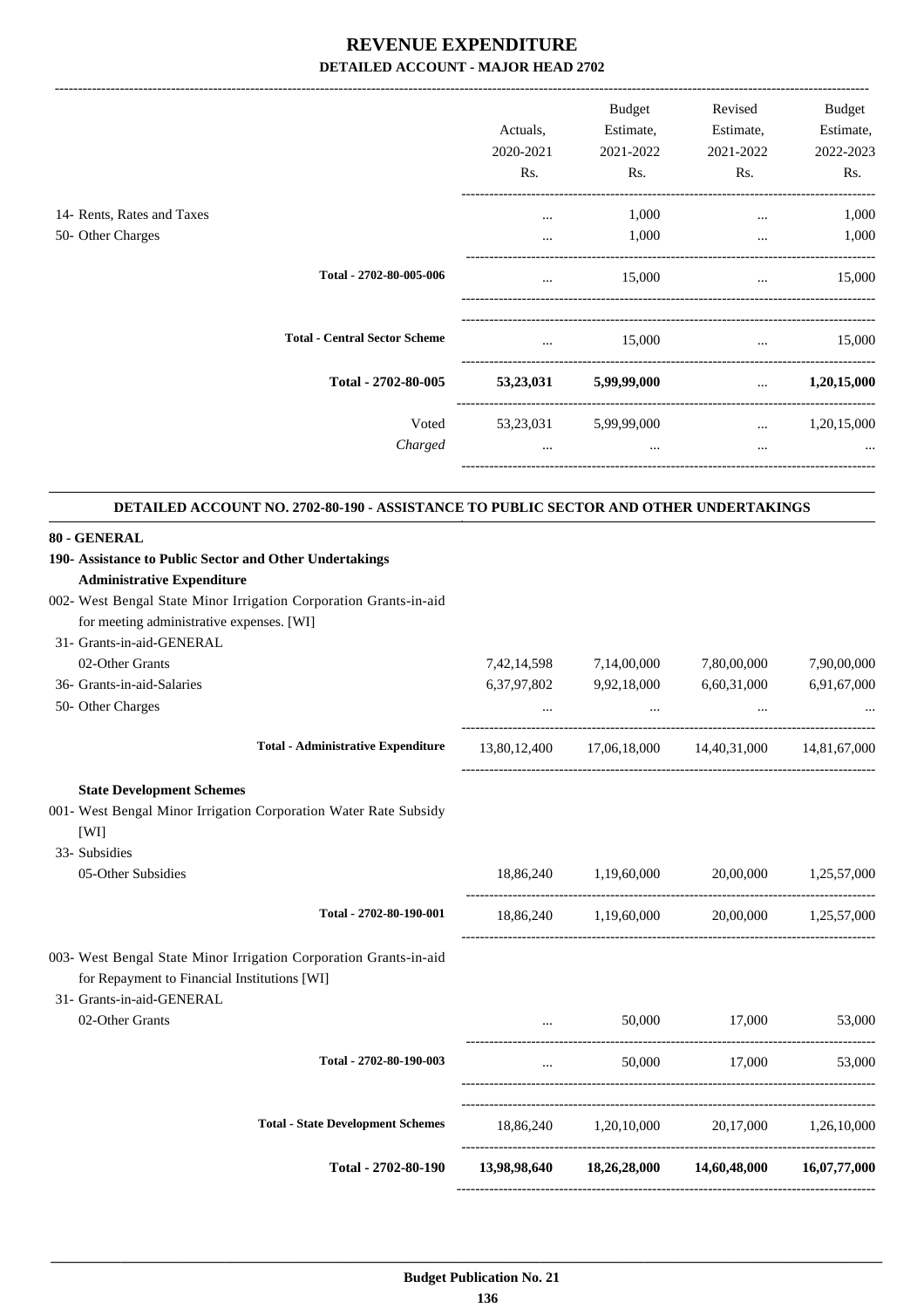|                                                                                                                                                                                          |                         | Actuals,<br>2020-2021<br>Rs. | <b>Budget</b><br>Estimate,<br>2021-2022<br>Rs. | Revised<br>Estimate,<br>2021-2022<br>Rs.    | <b>Budget</b><br>Estimate,<br>2022-2023<br>Rs. |
|------------------------------------------------------------------------------------------------------------------------------------------------------------------------------------------|-------------------------|------------------------------|------------------------------------------------|---------------------------------------------|------------------------------------------------|
|                                                                                                                                                                                          | Voted<br>Charged        | $\cdots$                     | 13,98,98,640 18,26,28,000<br>$\cdots$          | 14,60,48,000<br>$\cdots$                    | 16,07,77,000                                   |
| DETAILED ACCOUNT NO. 2702-80-789 - SPECIAL COMPONENT PLAN FOR SCHEDULED CASTES                                                                                                           |                         |                              |                                                |                                             |                                                |
| 80 - GENERAL<br>789- Special Component Plan for Scheduled Castes<br><b>State Development Schemes</b><br>001- West Bengal State M.I. Corporation Water Rate Subsidy [WI]<br>33- Subsidies |                         |                              |                                                |                                             |                                                |
| 05-Other Subsidies                                                                                                                                                                       |                         |                              | 23,13,760 1,79,40,000 20,73,000                |                                             | 1,88,37,000                                    |
|                                                                                                                                                                                          | Total - 2702-80-789-001 |                              |                                                | 23,13,760 1,79,40,000 20,73,000 1,88,37,000 |                                                |
| 002- West Bengal State Minor Irrigation Corporation - Grants-in-aid<br>for Payment to Financial Institutions [WI]<br>31- Grants-in-aid-GENERAL                                           |                         |                              |                                                |                                             |                                                |
| 02-Other Grants                                                                                                                                                                          |                         |                              | 50,000                                         | 17,000                                      | 53,000                                         |
|                                                                                                                                                                                          | Total - 2702-80-789-002 |                              |                                                | 50,000 17,000                               | 53,000                                         |
| <b>Total - State Development Schemes</b>                                                                                                                                                 |                         |                              | 23,13,760 1,79,90,000                          |                                             | 20,90,000 1,88,90,000                          |
|                                                                                                                                                                                          | Total - 2702-80-789     |                              | 23,13,760 1,79,90,000 20,90,000                |                                             | 1,88,90,000                                    |
|                                                                                                                                                                                          | Voted<br>Charged        |                              | 23,13,760 1,79,90,000                          | 20,90,000                                   | 1,88,90,000                                    |

#### **DETAILED ACCOUNT NO. 2702-80-799 - SUSPENSE**

|          | <br>         | $\cdots$ |
|----------|--------------|----------|
| $\cdots$ | <br>$\cdots$ |          |
| $\cdots$ | <br>         |          |
| $\cdots$ | <br>         |          |
|          |              |          |
|          |              |          |

#### **DETAILED ACCOUNT NO. 2702-80-800 - OTHER EXPENDITURE .**

#### **80 - GENERAL**

### **800- Other Expenditure**

**State Development Schemes**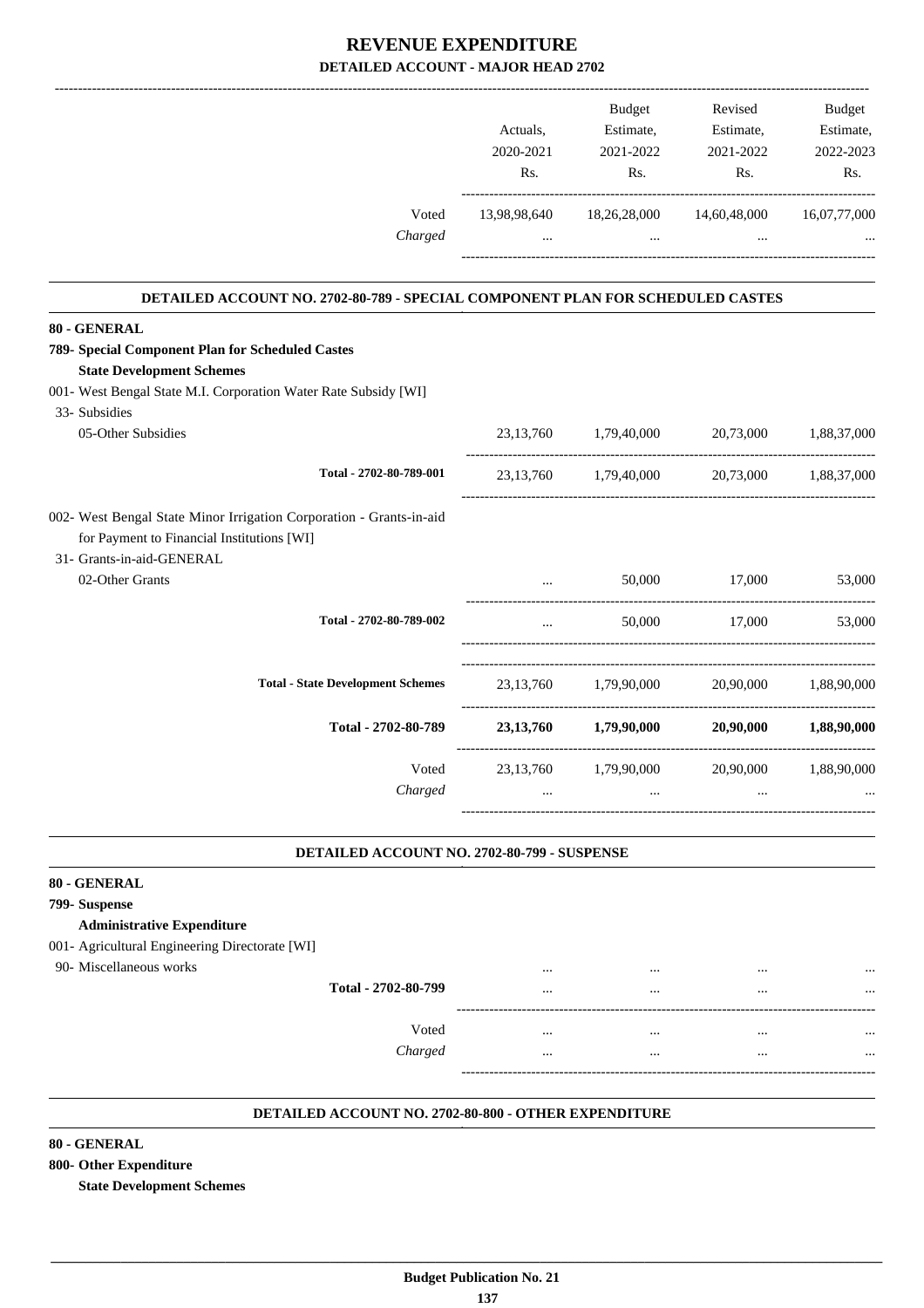|                                                                                                                                                                      | Actuals,                | Budget<br>Estimate,                 | Revised<br>Estimate,                | Budget<br>Estimate,    |
|----------------------------------------------------------------------------------------------------------------------------------------------------------------------|-------------------------|-------------------------------------|-------------------------------------|------------------------|
|                                                                                                                                                                      | 2020-2021<br>Rs.        | 2021-2022<br>Rs.                    | 2021-2022<br>Rs.                    | 2022-2023<br>Rs.       |
| 005- Distribution of Pumpsets and Other Low Lift Pumping Devices<br>[WI]                                                                                             |                         |                                     |                                     |                        |
| 50- Other Charges                                                                                                                                                    | $\ddots$                | 10,00,000                           | 3,33,000                            | 10,50,000              |
| Total - 2702-80-800-005                                                                                                                                              | $\cdots$                |                                     | 10,00,000 3,33,000 10,50,000        |                        |
| 006- Seminars, Publication and Exhibition for Extension and<br>Development of Minor Irrigation [WI]                                                                  |                         |                                     |                                     |                        |
| 26- Advertising and Publicity Expenses<br>50- Other Charges                                                                                                          | 1,27,08,282<br>7,40,340 | 50,00,000<br>32,00,000              | 16,67,000<br>10,67,000              | 48,80,000<br>31,20,000 |
|                                                                                                                                                                      |                         |                                     |                                     |                        |
| Total - 2702-80-800-006                                                                                                                                              | 1,34,48,622             | 82,00,000                           | 27,34,000                           | 80,00,000              |
| 019- Maintenance of Office Building & Inspection Bunglows [WI]<br>27- Minor Works/ Maintenance                                                                       |                         | 12,10,377 5,00,00,000               | 1,66,67,000                         | 4,00,00,000            |
| Total - 2702-80-800-019                                                                                                                                              | 12,10,377               |                                     | 5,00,00,000 1,66,67,000             | 4,00,00,000            |
| 021- Survey Investigation, Purchase of Equipment and Preparation of<br>Minor Irrigation and Drainage Schemes [WI]                                                    |                         |                                     |                                     |                        |
| 27- Minor Works/ Maintenance<br>50- Other Charges                                                                                                                    |                         | 60,000<br>40,000                    | 20,000<br>13,000                    | 63,000<br>42,000       |
| Total - 2702-80-800-021                                                                                                                                              | $\cdots$                | 1,00,000                            | 33,000                              | 1,05,000               |
| <b>Total - State Development Schemes</b>                                                                                                                             |                         |                                     | 1,46,58,999 5,93,00,000 1,97,67,000 | 4,91,55,000            |
| <b>State Development Schemes (Central Assistance)</b><br>018- Accelerated Development of Minor Irrigation(ADMI) project in<br>West Bengal (EAP) [WI]<br>01- Salaries |                         |                                     |                                     |                        |
| $01-Pay$                                                                                                                                                             | 1,92,49,987             | 2,67,46,000                         | 1,85,33,000                         |                        |
| 14-Grade Pay                                                                                                                                                         | $\cdots$                | $\ldots$                            |                                     |                        |
| 02-Dearness Allowance                                                                                                                                                | 71,754                  | 7,00,000                            | 5,33,000                            |                        |
| 03-House Rent Allowance<br>07-Other Allowances                                                                                                                       | 12,96,392               | 17,50,000<br>97,000                 | 13,20,000<br>27,000                 |                        |
| 12-Medical Allowance                                                                                                                                                 | $\cdots$<br>4,500       | 9,000                               | 3,000                               |                        |
| Total - 2702-80-800-018-01                                                                                                                                           |                         | 2,06,22,633 2,93,02,000 2,04,16,000 |                                     |                        |
| 11- Travel Expenses                                                                                                                                                  |                         | 4,735 2,98,000                      | 13,000                              |                        |
| 12- Medical Reimbursements under WBHS 2008                                                                                                                           |                         | 9,866 4,00,000                      | 24,000                              |                        |
| <b>Total - State Development Schemes (Central Assistance)</b>                                                                                                        | 2,06,37,234             |                                     | 3,00,00,000 2,04,53,000             |                        |
|                                                                                                                                                                      |                         |                                     |                                     |                        |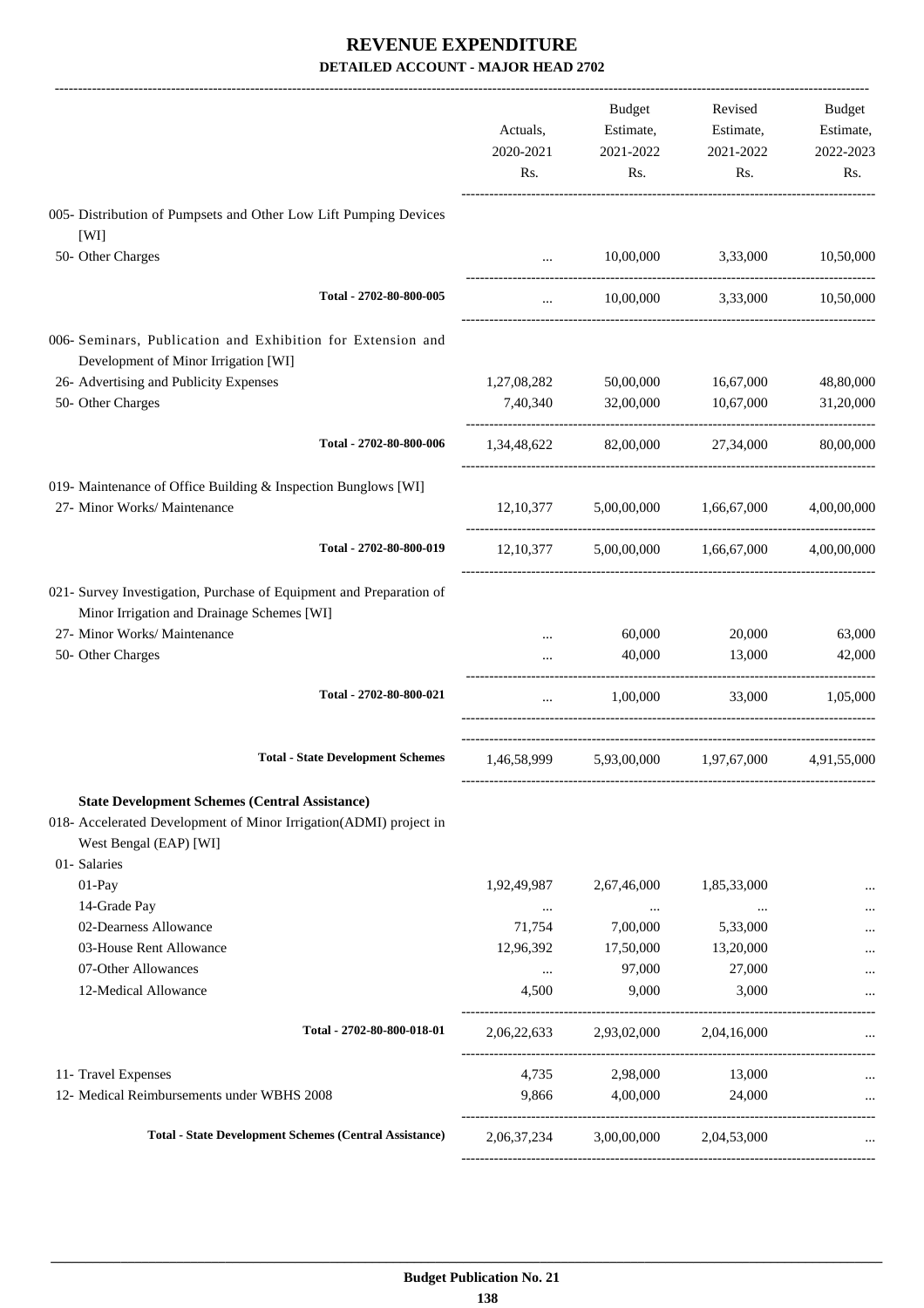|                                                                           |             | Budget                          | Revised                                                                                                                                                              | Budget      |
|---------------------------------------------------------------------------|-------------|---------------------------------|----------------------------------------------------------------------------------------------------------------------------------------------------------------------|-------------|
|                                                                           | Actuals,    | Estimate,                       | Estimate,                                                                                                                                                            | Estimate,   |
|                                                                           | 2020-2021   | 2021-2022                       | 2021-2022                                                                                                                                                            | 2022-2023   |
|                                                                           | Rs.         | Rs.                             | Rs.                                                                                                                                                                  | Rs.         |
|                                                                           |             |                                 |                                                                                                                                                                      |             |
| Total - 2702-80-800                                                       | 3,52,96,233 | 8,93,00,000                     | 4,02,20,000                                                                                                                                                          | 4,91,55,000 |
| Voted                                                                     |             | 3,52,96,233 8,93,00,000         | 4,02,20,000 4,91,55,000                                                                                                                                              |             |
| Charged                                                                   | $\cdots$    |                                 | $\mathbf{1}_{\mathbf{1}_{\mathbf{2}}\mathbf{1}_{\mathbf{3}}\mathbf{2}_{\mathbf{4}}\mathbf{3}_{\mathbf{5}}\mathbf{4}_{\mathbf{6}}\mathbf{4}_{\mathbf{7}}$<br>$\cdots$ |             |
| DETAILED ACCOUNT NO. 2702 - DEDUCT RECOVERIES IN REDUCTION OF EXPENDITURE |             |                                 |                                                                                                                                                                      |             |
| 113- Mechanised Farm Cultivation (WI)                                     |             |                                 |                                                                                                                                                                      |             |
| Administrative Expenditure                                                |             |                                 |                                                                                                                                                                      |             |
| 001-Mechanised Farm Cultivation [WI]                                      |             |                                 |                                                                                                                                                                      |             |
| 70-Deduct Recoveries                                                      |             |                                 |                                                                                                                                                                      |             |
| 01-Others                                                                 |             | $\cdots$                        | $-1,000$                                                                                                                                                             | $-1,000$    |
| 02-W.B.H.S. 2008                                                          | $\cdots$    | $\cdots$                        | $\cdots$                                                                                                                                                             |             |
|                                                                           |             |                                 |                                                                                                                                                                      |             |
| Total - 113 - Deduct - Recoveries                                         |             | $\cdots$                        | $-1,000$                                                                                                                                                             | $-1,000$    |
| 796- Tribal Areas Sub-Plan                                                |             |                                 |                                                                                                                                                                      |             |
| <b>State Development Schemes</b>                                          |             |                                 |                                                                                                                                                                      |             |
| 003-Shallow Tubewells with Submersible Pumps [WI]                         |             |                                 |                                                                                                                                                                      |             |
| 70-Deduct Recoveries                                                      |             |                                 |                                                                                                                                                                      |             |
| 01-Others                                                                 |             |                                 |                                                                                                                                                                      |             |
| Total - 796 - Deduct - Recoveries                                         |             |                                 |                                                                                                                                                                      |             |
| 911- Deduct Recoveries of Overpayments                                    |             |                                 |                                                                                                                                                                      |             |
| Administrative Expenditure                                                |             |                                 |                                                                                                                                                                      |             |
| 001-Tank Irrigation [WI]                                                  |             |                                 |                                                                                                                                                                      |             |
| 70-Deduct Recoveries                                                      |             |                                 |                                                                                                                                                                      |             |
| 01-Others                                                                 | $\cdots$    | $-2,00,000$                     | $-1,000$                                                                                                                                                             | $-1,000$    |
| Total - 911 - Deduct - Recoveries                                         | $\cdots$    | $-2,00,000$                     | $-1,000$                                                                                                                                                             | $-1.000$    |
| 01- SURFACE WATER                                                         |             |                                 |                                                                                                                                                                      |             |
| 004- Agril. Intensification Proj. Farm Implements Burdwan Rech.           |             |                                 |                                                                                                                                                                      |             |
| Centre (WI)                                                               |             |                                 |                                                                                                                                                                      |             |
| Administrative Expenditure                                                |             |                                 |                                                                                                                                                                      |             |
| 001-Agri Intensification Project Farm Implements, Burdwan [WI]            |             |                                 |                                                                                                                                                                      |             |
| 70-Deduct Recoveries                                                      |             |                                 |                                                                                                                                                                      |             |
| 01-Others                                                                 | $\cdots$    | $\mathbf{r}$ and $\mathbf{r}$ . | $-1,000$                                                                                                                                                             | $-1,000$    |
| 02-W.B.H.S. 2008                                                          | $\cdots$    | $\cdots$                        | $\cdots$                                                                                                                                                             |             |
| Total - 004 - Deduct - Recoveries                                         |             | $\cdots$                        | $-1,000$                                                                                                                                                             | $-1,000$    |
|                                                                           |             |                                 |                                                                                                                                                                      |             |

#### **101- Water Tanks**

Administrative Expenditure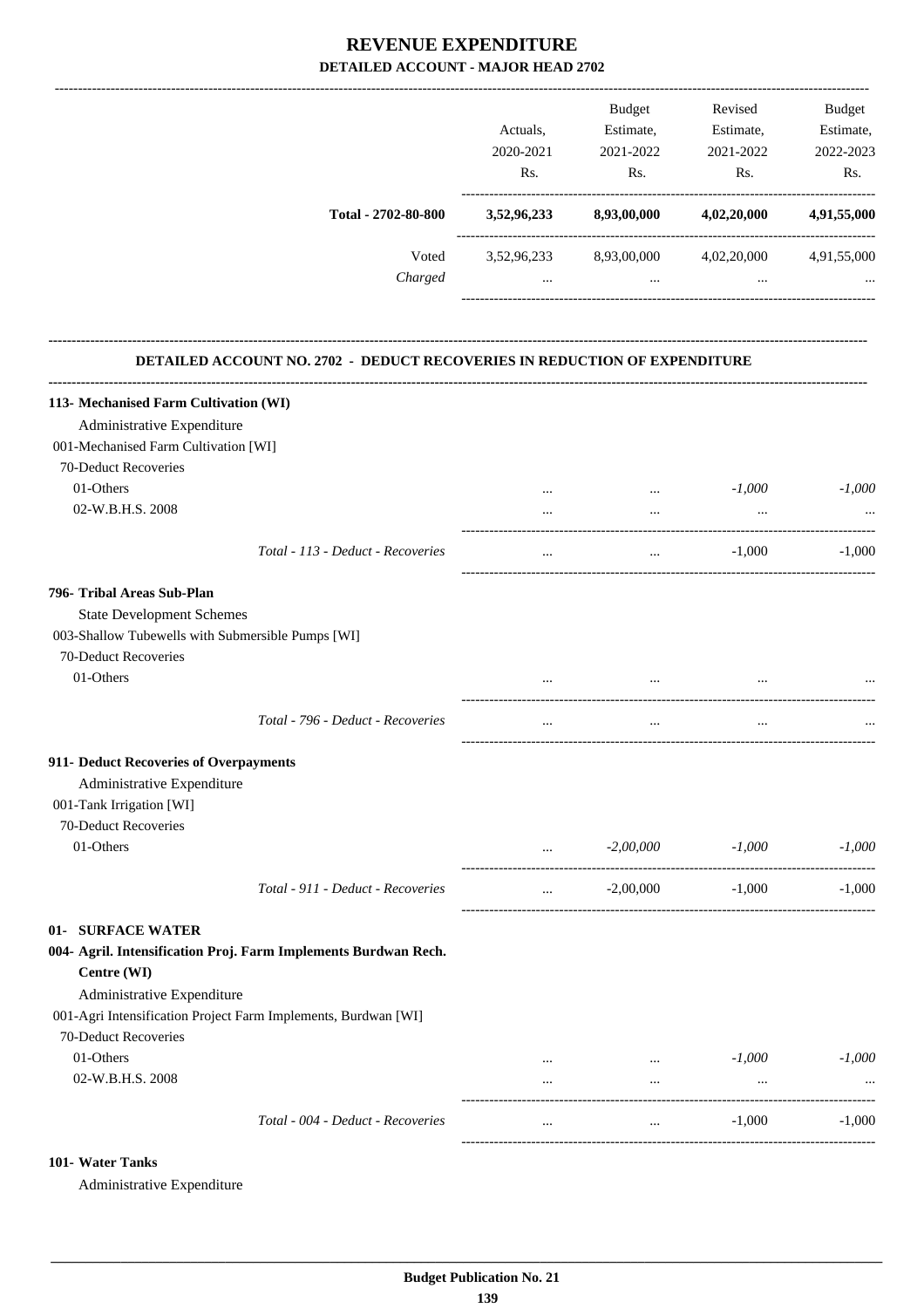|                                                                 |                                                                | Actuals,<br>2020-2021<br>Rs. | <b>Budget</b><br>Estimate,<br>2021-2022<br>Rs. | Revised<br>Estimate,<br>2021-2022<br>Rs. | <b>Budget</b><br>Estimate,<br>2022-2023<br>Rs. |
|-----------------------------------------------------------------|----------------------------------------------------------------|------------------------------|------------------------------------------------|------------------------------------------|------------------------------------------------|
| 002-Tank Irrigation [WI]                                        |                                                                |                              |                                                |                                          |                                                |
| 70-Deduct Recoveries                                            |                                                                |                              |                                                |                                          |                                                |
| 01-Others                                                       |                                                                | $\cdots$                     | $\ldots$                                       | $-1,000$                                 | $-1,000$                                       |
| 02-W.B.H.S. 2008                                                |                                                                |                              | $\cdots$                                       | $\cdots$                                 |                                                |
|                                                                 | Total - 101 - Deduct - Recoveries                              |                              | $\cdots$                                       | $-1,000$                                 | $-1,000$                                       |
| 102- Lift Irrigation Schemes                                    |                                                                |                              |                                                |                                          |                                                |
| Administrative Expenditure                                      |                                                                |                              |                                                |                                          |                                                |
| 002-River Lift Irrigation [WI]                                  |                                                                |                              |                                                |                                          |                                                |
| 70-Deduct Recoveries                                            |                                                                |                              |                                                |                                          |                                                |
| 01-Others                                                       |                                                                |                              | $-1,000$                                       | $-1,000$                                 | $-1,000$                                       |
| 02-W.B.H.S. 2008                                                |                                                                | $\cdots$                     | $\cdots$                                       | $\cdots$                                 |                                                |
| <b>State Development Schemes</b>                                |                                                                |                              |                                                |                                          |                                                |
| 001-River Lift Irrigation [WI]                                  |                                                                |                              |                                                |                                          |                                                |
| 70-Deduct Recoveries                                            |                                                                |                              |                                                |                                          |                                                |
| 01-Others                                                       |                                                                |                              |                                                |                                          |                                                |
| 02-W.B.H.S. 2008                                                |                                                                |                              | $\cdots$                                       | $\ddotsc$                                |                                                |
|                                                                 |                                                                |                              |                                                |                                          |                                                |
|                                                                 | Total - 102 - Deduct - Recoveries                              | $\cdots$                     | $-1,000$                                       | $-1,000$                                 | $-1,000$                                       |
| <b>103- Diversion Schemes</b>                                   |                                                                |                              |                                                |                                          |                                                |
| Administrative Expenditure                                      |                                                                |                              |                                                |                                          |                                                |
| 001-Minor Irrigation Scheme-Agriculture [WI]                    |                                                                |                              |                                                |                                          |                                                |
| 70-Deduct Recoveries                                            |                                                                |                              |                                                |                                          |                                                |
| 01-Others                                                       |                                                                |                              | $-1,000$                                       | $-1,000$                                 | $-1,000$                                       |
| 02-W.B.H.S. 2008                                                |                                                                |                              | $\cdots$                                       | $\cdots$                                 |                                                |
| 002-Surface Drainage and Irrigation Schemes [WI]                |                                                                |                              |                                                |                                          |                                                |
| 70-Deduct Recoveries                                            |                                                                |                              |                                                |                                          |                                                |
| 01-Others                                                       |                                                                | $\cdots$                     | $-1,000$                                       | $-1,000$                                 | $-1,000$                                       |
| 02-W.B.H.S. 2008                                                |                                                                | $\cdots$                     | $-1,000$                                       | $\cdots$                                 |                                                |
|                                                                 | Total - 103 - Deduct - Recoveries                              | $\cdots$                     | $-3,000$                                       | $-2,000$                                 | $-2,000$                                       |
| 277- Workshop under the Directorate of Agricultural Engineering |                                                                |                              |                                                |                                          |                                                |
| (WI)                                                            |                                                                |                              |                                                |                                          |                                                |
| Administrative Expenditure                                      |                                                                |                              |                                                |                                          |                                                |
|                                                                 | 001-Workshop under the Directorate of Agricultural Engineering |                              |                                                |                                          |                                                |
| [WI]                                                            |                                                                |                              |                                                |                                          |                                                |
| 70-Deduct Recoveries                                            |                                                                |                              |                                                |                                          |                                                |
| 01-Others                                                       |                                                                | $\cdots$                     | $\cdots$                                       | $-1,000$                                 | $-1,000$                                       |
| 02-W.B.H.S. 2008                                                |                                                                | $\cdots$                     | $\cdots$                                       | $\ldots$                                 |                                                |
|                                                                 | Total - 277 - Deduct - Recoveries                              | $\cdots$                     | $\cdots$                                       | $-1,000$                                 | $-1,000$                                       |
|                                                                 |                                                                |                              |                                                |                                          |                                                |

#### **911- Deduct Recoveries of Overpayments**

Administrative Expenditure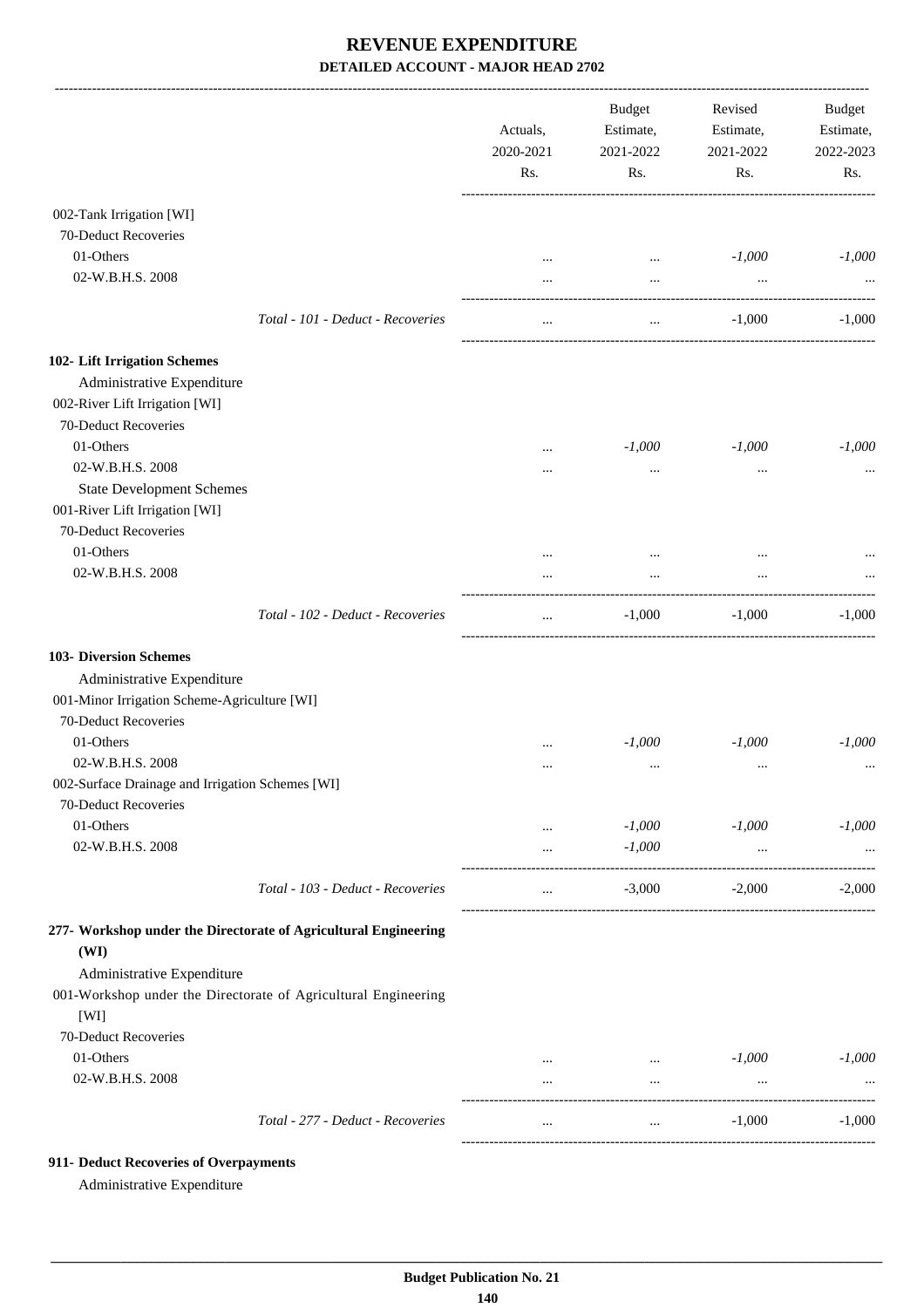|                                                                | Actuals,<br>2020-2021<br>Rs. | Budget<br>Estimate,<br>2021-2022<br>Rs. | Revised<br>Estimate,<br>2021-2022<br>Rs. | Budget<br>Estimate,<br>2022-2023<br>Rs. |
|----------------------------------------------------------------|------------------------------|-----------------------------------------|------------------------------------------|-----------------------------------------|
| 001-Minor Irrigation Scheme-Agriculture [WI]                   |                              |                                         |                                          |                                         |
| 70-Deduct Recoveries                                           |                              |                                         |                                          |                                         |
| 01-Others                                                      | $\cdots$                     | -50,000                                 | $-1,000$                                 | $-1,000$                                |
|                                                                |                              |                                         |                                          |                                         |
| Total - 911 - Deduct - Recoveries                              | $\cdots$                     | $-50,000$                               | $-1,000$                                 | $-1,000$                                |
| 02- GROUND WATER                                               |                              |                                         |                                          |                                         |
| 005- Investigation                                             |                              |                                         |                                          |                                         |
| Administrative Expenditure                                     |                              |                                         |                                          |                                         |
| 001-Survey and Investigation of Ground Water and Surface Water |                              |                                         |                                          |                                         |
| Resources [WI]                                                 |                              |                                         |                                          |                                         |
| 70-Deduct Recoveries                                           |                              |                                         |                                          |                                         |
| 01-Others                                                      | $\cdots$                     | $-1,000$                                | $-1,000$                                 | $-1,000$                                |
| 02-W.B.H.S. 2008                                               | $\cdots$                     | $-1,000$                                | $\ldots$                                 |                                         |
| Total - 005 - Deduct - Recoveries                              | $\cdots$                     | $-2,000$                                | $-1,000$                                 | $-1,000$                                |
|                                                                |                              |                                         |                                          |                                         |
| 103- Tube Wells                                                |                              |                                         |                                          |                                         |
| Administrative Expenditure                                     |                              |                                         |                                          |                                         |
| 002-Maintenance of State-owned Shallow Tubewells [WI]          |                              |                                         |                                          |                                         |
| 70-Deduct Recoveries                                           |                              |                                         |                                          |                                         |
| 01-Others                                                      | .                            | $\cdots$                                | $-1,000$                                 | $-1,000$                                |
| 02-W.B.H.S. 2008                                               |                              |                                         |                                          |                                         |
| 026-Deep Tubewell Irrigation [WI]                              |                              |                                         |                                          |                                         |
| 70-Deduct Recoveries                                           |                              |                                         |                                          |                                         |
| 01-Others                                                      | $\cdots$                     | $\cdots$                                | $-1,000$                                 | $-1,000$                                |
| 02-W.B.H.S. 2008                                               |                              |                                         | $\ddotsc$                                |                                         |
| <b>State Development Schemes</b>                               |                              |                                         |                                          |                                         |
| 001-Deep Tubewell Irrigation [WI]                              |                              |                                         |                                          |                                         |
| 70-Deduct Recoveries                                           |                              |                                         |                                          |                                         |
| 01-Others                                                      | $\cdots$                     | $\cdots$                                | $\cdots$                                 | $\cdots$                                |
| 02-W.B.H.S. 2008                                               | $\cdots$                     | $\cdots$                                | $\ddotsc$                                | $\cdots$                                |
| 005-Shallow Tubewells with Submersible Pumps [WI]              |                              |                                         |                                          |                                         |
| 70-Deduct Recoveries                                           |                              |                                         |                                          |                                         |
| 01-Others                                                      |                              | $\cdots$                                | $\ddotsc$                                |                                         |
| 02-W.B.H.S. 2008                                               |                              | $\cdots$                                | $\cdots$                                 |                                         |
| Total - 103 - Deduct - Recoveries                              | $\cdots$                     | $\cdots$                                | $-2,000$                                 | $-2,000$                                |
| 911- Deduct Recoveries of Overpayments                         |                              |                                         |                                          |                                         |
| Administrative Expenditure                                     |                              |                                         |                                          |                                         |
| 002-Deduct Recoveries [WI]                                     |                              |                                         |                                          |                                         |
| 70-Deduct Recoveries                                           |                              |                                         |                                          |                                         |
| 01-Others                                                      |                              | $-30,000$                               | $-1,000$                                 | $-1,000$                                |
| 02-W.B.H.S. 2008                                               | $\cdots$                     | $\cdots$                                | $\cdots$                                 | $\cdots$                                |
| <b>State Development Schemes</b>                               |                              |                                         |                                          |                                         |
| 001-Shallow Tubewells [WI]                                     |                              |                                         |                                          |                                         |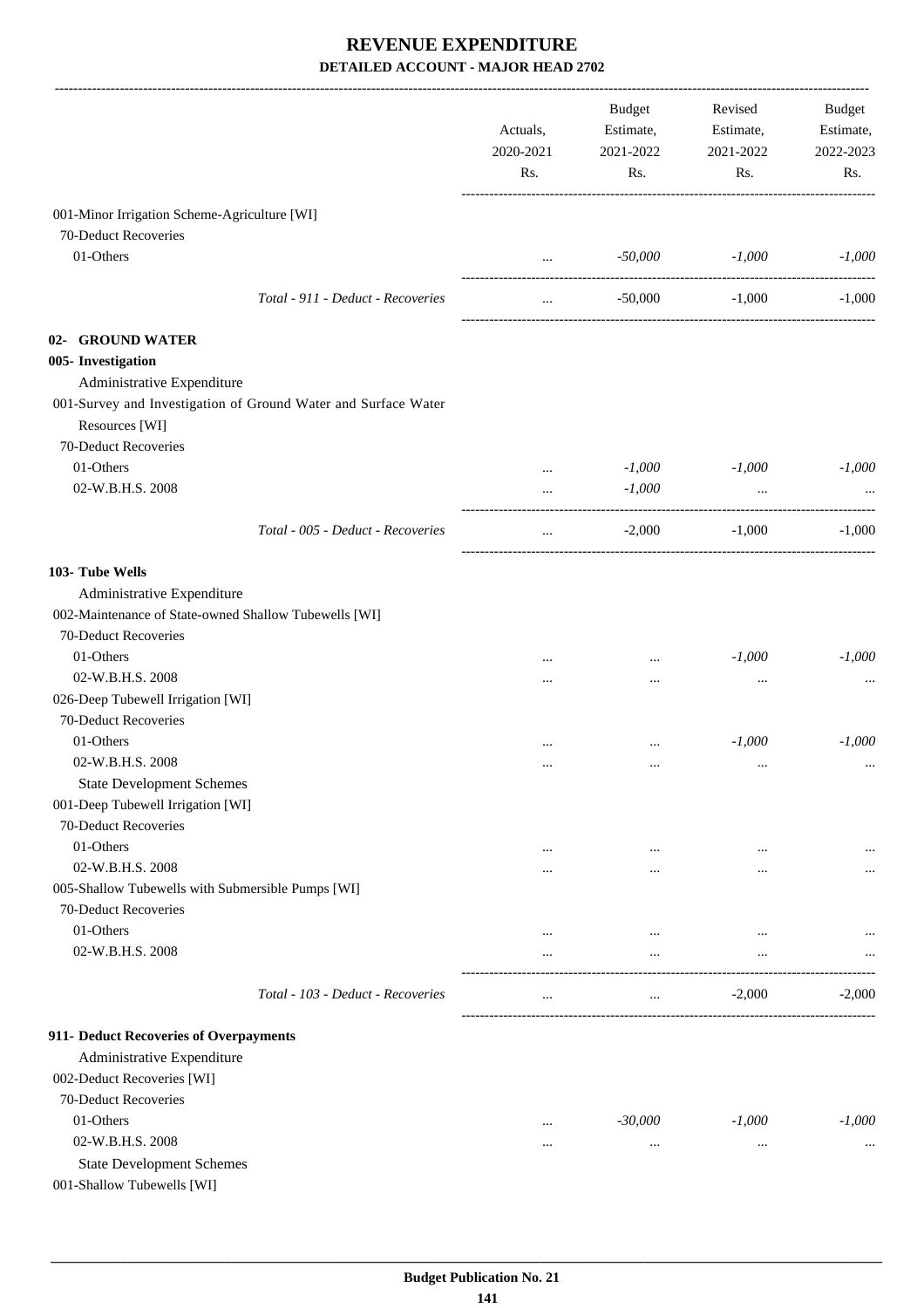|                                                                                                                           |                                   | Actuals,<br>2020-2021<br>Rs. | Budget<br>Estimate,<br>2021-2022<br>Rs. | Revised<br>Estimate,<br>2021-2022<br>Rs. | Budget<br>Estimate,<br>2022-2023<br>Rs. |
|---------------------------------------------------------------------------------------------------------------------------|-----------------------------------|------------------------------|-----------------------------------------|------------------------------------------|-----------------------------------------|
| 70-Deduct Recoveries<br>01-Others                                                                                         |                                   |                              |                                         |                                          |                                         |
|                                                                                                                           | Total - 911 - Deduct - Recoveries | $\cdots$                     | $-30,000$                               | $-1.000$                                 | $-1,000$                                |
| 03- Maintenance<br>101- Water Tanks<br>Administrative Expenditure<br>001-Tank Irrigation[WI] [WI]<br>70-Deduct Recoveries |                                   |                              |                                         |                                          |                                         |
| 01-Others                                                                                                                 |                                   | $\cdots$                     | $-1,000$                                | $-1,000$                                 | $-1,000$                                |
| 02-W.B.H.S. 2008                                                                                                          |                                   |                              | $-1,000$                                |                                          |                                         |
|                                                                                                                           | Total - 101 - Deduct - Recoveries | $\cdots$                     | $-2,000$                                | $-1,000$                                 | $-1,000$                                |
| 102- Lift Irrigation Schemes<br>Administrative Expenditure<br>001-River Lift Irrigation [WI] [WI]<br>70-Deduct Recoveries |                                   |                              |                                         |                                          |                                         |
| 01-Others                                                                                                                 |                                   | $-16,38,807$                 | $-50,000$                               | $-1,00,000$                              | $-1,00,000$                             |
| 02-W.B.H.S. 2008                                                                                                          |                                   | $\cdots$                     | $-1,000$                                | $\ddotsc$                                |                                         |
| <b>State Development Schemes</b><br>002-River Lift Irrigation [WI]<br>70-Deduct Recoveries                                |                                   |                              |                                         |                                          |                                         |
| 01-Others                                                                                                                 |                                   |                              |                                         |                                          |                                         |
| 02-W.B.H.S. 2008                                                                                                          |                                   |                              |                                         |                                          |                                         |
|                                                                                                                           | Total - 102 - Deduct - Recoveries | $-16,38,807$                 | $-51,000$                               | $-1,00,000$                              | $-1,00,000$                             |
| 103- Tube wells                                                                                                           |                                   |                              |                                         |                                          |                                         |
| Administrative Expenditure                                                                                                |                                   |                              |                                         |                                          |                                         |
| 001-Deep Tubewell Irrigation [WI] [WI]                                                                                    |                                   |                              |                                         |                                          |                                         |
| 70-Deduct Recoveries                                                                                                      |                                   |                              |                                         |                                          |                                         |
| 01-Others                                                                                                                 |                                   | $-50,945$                    | $-20,000$                               | $-20,000$                                | $-20,000$                               |
| 02-W.B.H.S. 2008                                                                                                          |                                   | $\cdots$                     | $-1,000$                                | $\cdots$                                 |                                         |
| 002-Maintenance of State-owned Shallow Tubewells [WI] [WI]<br>70-Deduct Recoveries                                        |                                   |                              |                                         |                                          |                                         |
| 01-Others                                                                                                                 |                                   | $\cdots$                     | $-1,000$                                | $-1,000$                                 | $-1,000$                                |
| 02-W.B.H.S. 2008                                                                                                          |                                   | $\cdots$                     | $-1,000$                                | $\cdots$                                 | $\ddots$                                |
| <b>State Development Schemes</b>                                                                                          |                                   |                              |                                         |                                          |                                         |
| 004-Development of State-Owned Shallow Tubewells [WI]                                                                     |                                   |                              |                                         |                                          |                                         |
| 70-Deduct Recoveries                                                                                                      |                                   |                              |                                         |                                          |                                         |
| 01-Others                                                                                                                 |                                   | $\ddotsc$                    | $\ddotsc$                               | $\ddotsc$                                | $\cdots$                                |
| 027-Deep Tubewell Irrigation [WI]                                                                                         |                                   |                              |                                         |                                          |                                         |
| 70-Deduct Recoveries                                                                                                      |                                   |                              |                                         |                                          |                                         |
| 01-Others<br>02-W.B.H.S. 2008                                                                                             |                                   | $\ddotsc$                    | $\cdots$                                | $\cdots$                                 |                                         |
|                                                                                                                           |                                   | $\ddotsc$                    | $\ddotsc$                               | $\ddotsc$                                |                                         |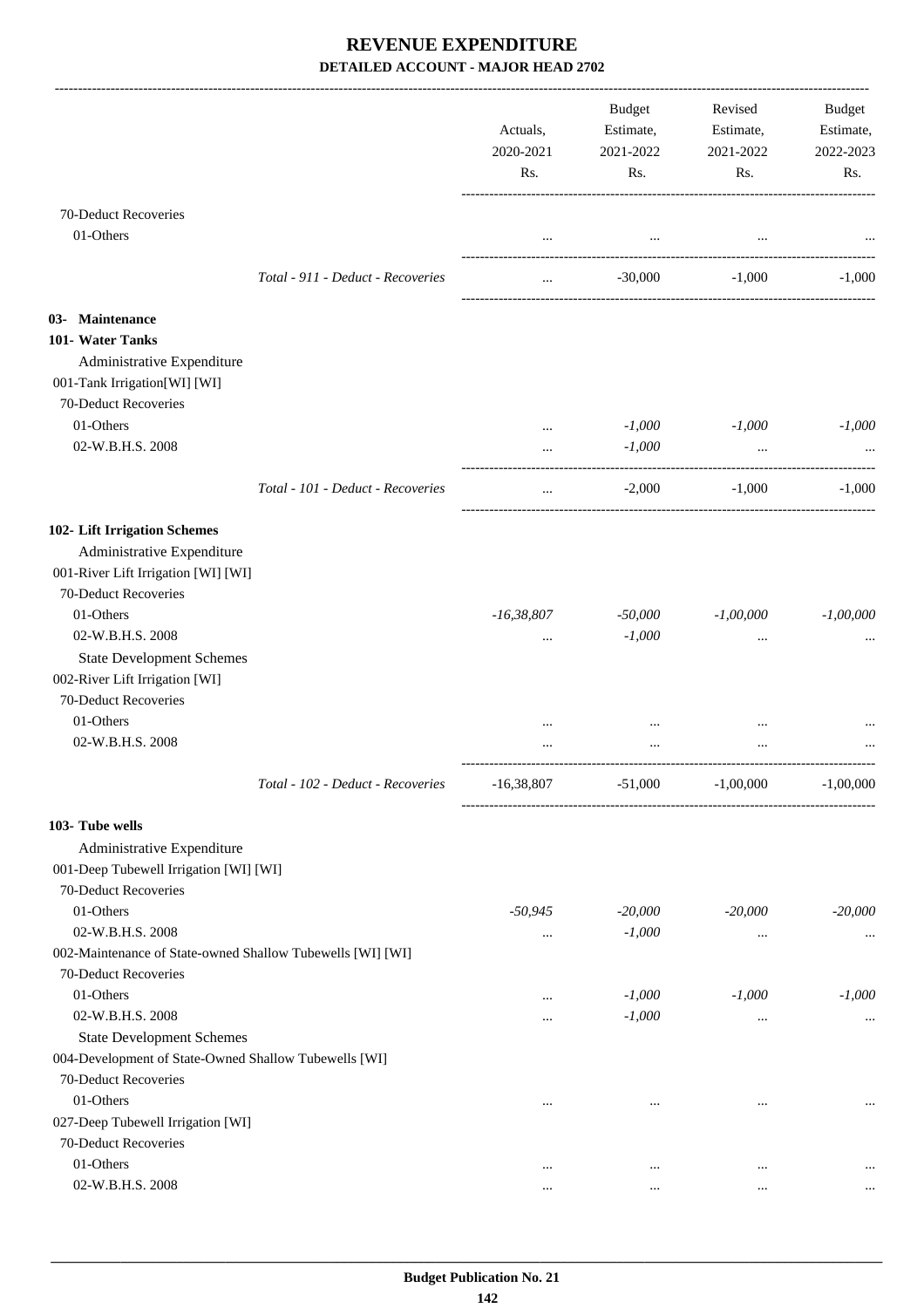|                                                                           | Actuals,<br>2020-2021<br>Rs.            | <b>Budget</b><br>Estimate,<br>2021-2022<br>Rs. | Revised<br>Estimate,<br>2021-2022<br>Rs. | Budget<br>Estimate,<br>2022-2023<br>Rs. |
|---------------------------------------------------------------------------|-----------------------------------------|------------------------------------------------|------------------------------------------|-----------------------------------------|
| Total - 103 - Deduct - Recoveries                                         | $-50,945$ $-23,000$ $-21,000$ $-21,000$ |                                                |                                          |                                         |
| 911- Deduct Recoveries of Overpayments                                    |                                         |                                                |                                          |                                         |
| Administrative Expenditure                                                |                                         |                                                |                                          |                                         |
| 001-River Lift Irrigation [WI]                                            |                                         |                                                |                                          |                                         |
| 70-Deduct Recoveries                                                      |                                         |                                                |                                          |                                         |
| 01-Others                                                                 | -1,25,984                               | $-1,00,000$                                    | $-1,00,000$                              | $-1,00,000$                             |
| 02-W.B.H.S. 2008                                                          | $\cdots$                                | $\cdots$                                       | $\cdots$                                 |                                         |
| 002-Maintenance of State Owned Shallow Tubewells [WI]                     |                                         |                                                |                                          |                                         |
| 70-Deduct Recoveries                                                      |                                         |                                                |                                          |                                         |
| 01-Others                                                                 | -39,059                                 | $-1,000$                                       | $-10,000$                                | $-10,000$                               |
| Total - 911 - Deduct - Recoveries                                         |                                         | $-1,65,043$ $-1,01,000$ $-1,10,000$            |                                          | $-1,10,000$                             |
| 80- GENERAL                                                               |                                         |                                                |                                          |                                         |
| 001- Direction and Administration                                         |                                         |                                                |                                          |                                         |
| Administrative Expenditure                                                |                                         |                                                |                                          |                                         |
| 001-Scheme for Strengthening, Extension and Administration Of the         |                                         |                                                |                                          |                                         |
| Directorate of Water Resources Development [WI]                           |                                         |                                                |                                          |                                         |
| 70-Deduct Recoveries                                                      |                                         |                                                |                                          |                                         |
| 01-Others                                                                 | $-13,328$                               | -10,000                                        | $-5,000$                                 | $-5,000$                                |
| 02-W.B.H.S. 2008                                                          | $\ddotsc$                               | $\cdots$                                       | $\cdots$                                 |                                         |
| 002-Research and Development Cell for Development of Minor                |                                         |                                                |                                          |                                         |
| Irrigation [WI]                                                           |                                         |                                                |                                          |                                         |
| 70-Deduct Recoveries                                                      |                                         |                                                |                                          |                                         |
| 01-Others                                                                 | $\cdots$                                | $-1,000$                                       | $-1,000$                                 | $-1,000$                                |
| 02-W.B.H.S. 2008                                                          | $\cdots$                                | $-1,000$                                       | $\ldots$                                 | $\cdots$                                |
| 003-Strengthening theOrganisation of the Directorate of water             |                                         |                                                |                                          |                                         |
| Resources Development [WI]                                                |                                         |                                                |                                          |                                         |
| 70-Deduct Recoveries                                                      |                                         |                                                |                                          |                                         |
| 01-Others                                                                 | $\ddotsc$                               | $-1,000$                                       | $-1,000$                                 | $-1,000$                                |
| 02-W.B.H.S. 2008                                                          | $\ddotsc$                               | $-1,000$                                       |                                          | $\cdots$                                |
| 006-Electricity Charges Payable to WBSEB on Account of Minor              |                                         |                                                |                                          |                                         |
| Irrigation Schemes [WI]<br>70-Deduct Recoveries                           |                                         |                                                |                                          |                                         |
| 01-Others                                                                 |                                         | $-1,000$                                       | $-1,000$                                 | $-1,000$                                |
|                                                                           | $\ddotsc$                               |                                                |                                          |                                         |
| 012-Purchase of Disel Mobile from IOC for Minor Irrigation                |                                         |                                                |                                          |                                         |
| Schemes [WI]<br>70-Deduct Recoveries                                      |                                         |                                                |                                          |                                         |
| 01-Others                                                                 |                                         | $-1,000$                                       | $-1,000$                                 | $-1,000$                                |
|                                                                           | $\ddotsc$                               |                                                |                                          |                                         |
| <b>State Development Schemes</b>                                          |                                         |                                                |                                          |                                         |
| 007-Training and Higher Study of Engineers and Technical Officers<br>[WI] |                                         |                                                |                                          |                                         |
| 70-Deduct Recoveries                                                      |                                         |                                                |                                          |                                         |
| 01-Others                                                                 |                                         |                                                |                                          |                                         |
| 02-W.B.H.S. 2008                                                          | $\ddotsc$                               | $\cdots$                                       | $\ddotsc$                                |                                         |
|                                                                           | $\cdots$                                | $\cdots$                                       | $\ldots$                                 | $\cdots$                                |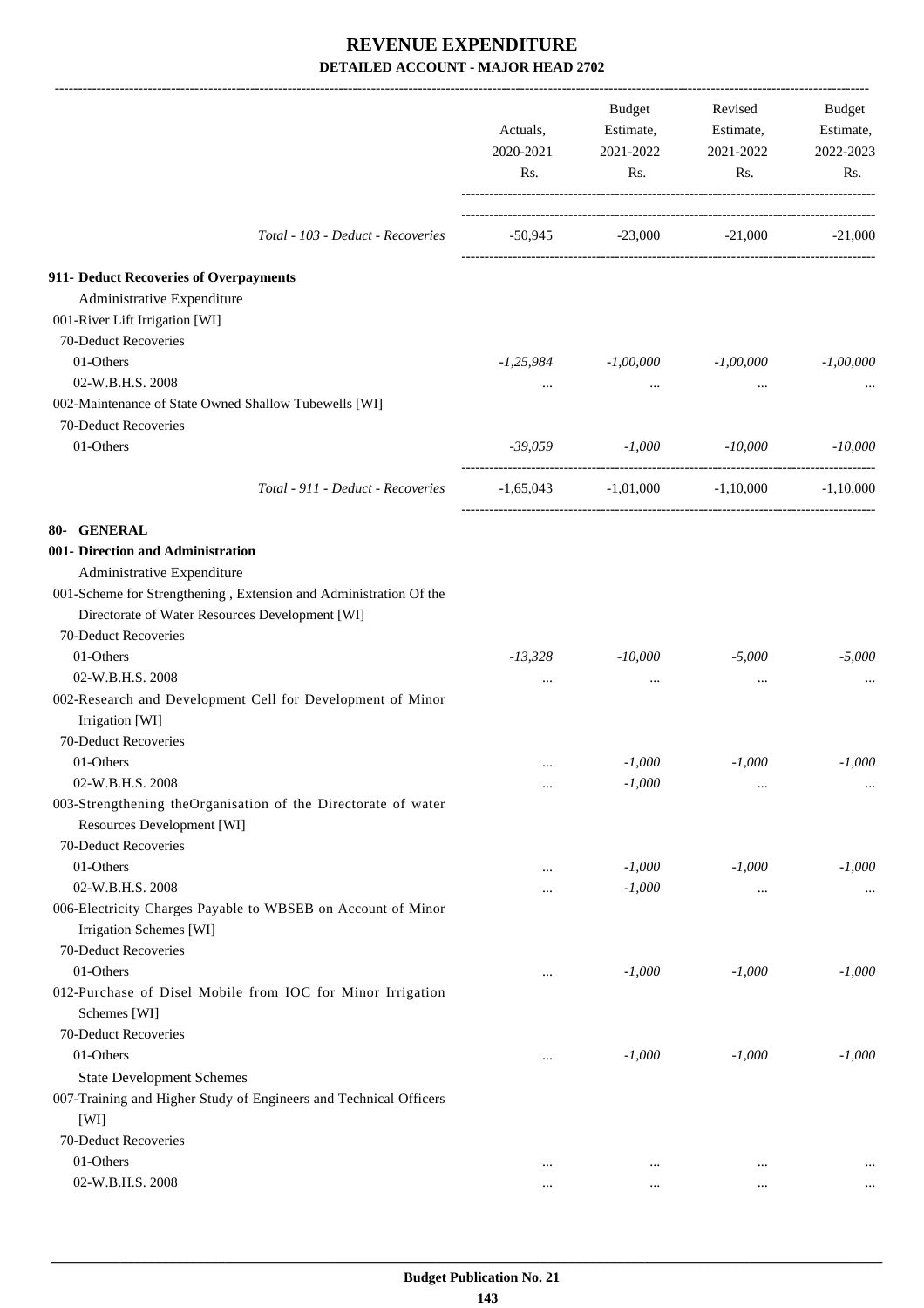|                                                                                                                     | Actuals,<br>2020-2021<br>Rs. | <b>Budget</b><br>Estimate,<br>2021-2022<br>Rs. | Revised<br>Estimate,<br>2021-2022<br>Rs. | Budget<br>Estimate,<br>2022-2023<br>Rs. |
|---------------------------------------------------------------------------------------------------------------------|------------------------------|------------------------------------------------|------------------------------------------|-----------------------------------------|
| 010-Strengthening the organisation of the Directorate of Water                                                      |                              |                                                |                                          |                                         |
| Resources Development [WI]                                                                                          |                              |                                                |                                          |                                         |
| 70-Deduct Recoveries                                                                                                |                              |                                                |                                          |                                         |
| 01-Others                                                                                                           |                              |                                                |                                          |                                         |
| 02-W.B.H.S. 2008                                                                                                    |                              |                                                |                                          |                                         |
| 011-Creation of Monitoring Cell at the State Headquarters of the<br>Directorate of Water Resources Development [WI] |                              |                                                |                                          |                                         |
| 70-Deduct Recoveries                                                                                                |                              |                                                |                                          |                                         |
| 01-Others                                                                                                           |                              |                                                |                                          |                                         |
| 02-W.B.H.S. 2008                                                                                                    |                              |                                                |                                          |                                         |
| Total - 001 - Deduct - Recoveries                                                                                   | $-13,328$                    |                                                | $-16,000$ $-9,000$                       | $-9,000$                                |
| 190- Assistance to Public Sector and Other Undertakings                                                             |                              |                                                |                                          |                                         |
| Administrative Expenditure                                                                                          |                              |                                                |                                          |                                         |
| 002-West Bengal State Minor Irrigation Corporation Grants-in-aid                                                    |                              |                                                |                                          |                                         |
| for meeting administrative expenses. [WI]                                                                           |                              |                                                |                                          |                                         |
| 70-Deduct Recoveries                                                                                                |                              |                                                |                                          |                                         |
| 01-Others                                                                                                           |                              | $-1,000$                                       | $-1,000$                                 | $-1,000$                                |
| Total - 190 - Deduct - Recoveries                                                                                   | $\cdots$                     | $-1,000$                                       | $-1,000$                                 | $-1,000$                                |
| 800- Other Expenditure                                                                                              |                              |                                                |                                          |                                         |
| Administrative Expenditure                                                                                          |                              |                                                |                                          |                                         |
| 022-World Bank Project on Development of Minor Irrigation                                                           |                              |                                                |                                          |                                         |
| Construction of Store-cum-Inspection Bungalow [WI]                                                                  |                              |                                                |                                          |                                         |
| 70-Deduct Recoveries                                                                                                |                              |                                                |                                          |                                         |
| 01-Others                                                                                                           | $\cdots$                     |                                                | $-1,000$                                 | $-1,000$                                |
| 02-W.B.H.S. 2008                                                                                                    |                              |                                                |                                          |                                         |
| Total - 800 - Deduct - Recoveries                                                                                   |                              | $\cdots$                                       | $-1,000$                                 | $-1,000$                                |
| 900- Deduct-Recoveries                                                                                              |                              |                                                |                                          |                                         |
| Administrative Expenditure                                                                                          |                              |                                                |                                          |                                         |
| 001-Agricultural Engineering Directorate- Deduct towards Purchese<br>[WI]                                           |                              |                                                |                                          |                                         |
| 70-Deduct Recoveries                                                                                                |                              |                                                |                                          |                                         |
| 01-Others                                                                                                           | $\cdots$                     | $-1,000$                                       | $-1,000$                                 | $-1,000$                                |
| 02-W.B.H.S. 2008                                                                                                    |                              |                                                | $\cdots$                                 |                                         |
| 004-Agricultural Engineering Directorate- Deduct towards<br>MIscellaneous works [WI]                                |                              |                                                |                                          |                                         |
| 70-Deduct Recoveries                                                                                                |                              |                                                |                                          |                                         |
| 01-Others                                                                                                           | $\cdots$                     | $-1,000$                                       | $-1,000$                                 | $-1,000$                                |
| 02-W.B.H.S. 2008                                                                                                    |                              | $\cdots$                                       | $\cdots$                                 |                                         |
| Total - 900 - Deduct - Recoveries                                                                                   | $\cdots$                     | $-2,000$                                       | $-2,000$                                 | $-2,000$                                |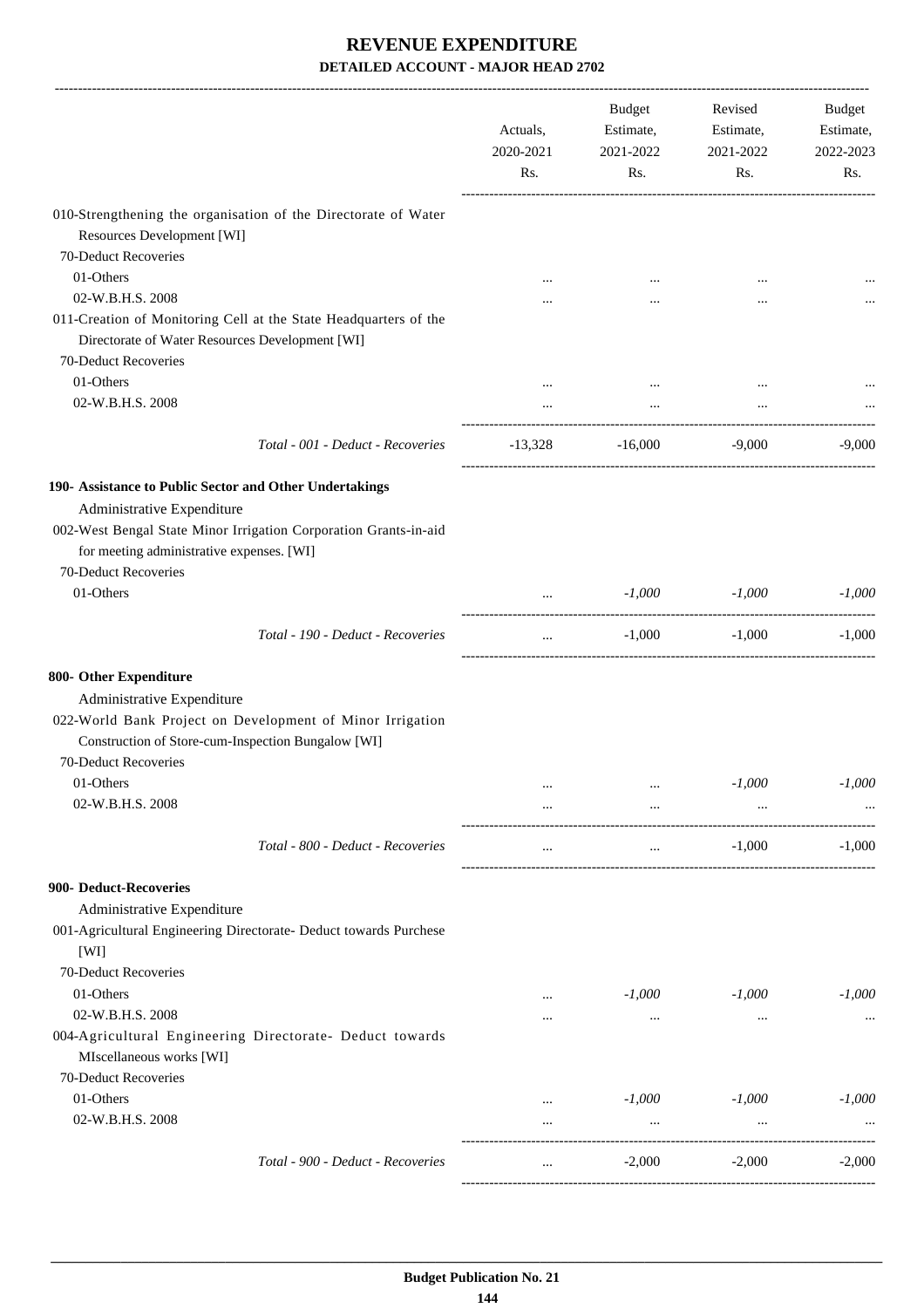|                                                                                                            | Actuals,<br>2020-2021<br>Rs. | <b>Budget</b><br>Estimate,<br>2021-2022<br>Rs.      | Revised<br>Estimate,<br>2021-2022<br>Rs. | <b>Budget</b><br>Estimate,<br>2022-2023<br>Rs. |
|------------------------------------------------------------------------------------------------------------|------------------------------|-----------------------------------------------------|------------------------------------------|------------------------------------------------|
| 911- Deduct Recoveries of Overpayments                                                                     |                              |                                                     |                                          |                                                |
| Administrative Expenditure                                                                                 |                              |                                                     |                                          |                                                |
| 001-Scheme for strengthening, extension and<br>administration/Directorate water resources development [WI] |                              |                                                     |                                          |                                                |
| 70-Deduct Recoveries                                                                                       |                              |                                                     |                                          |                                                |
| 01-Others                                                                                                  | $-7,66,296$                  | $-10,00,000$                                        | $-2,00,000$                              | $-2,00,000$                                    |
| 009-Strengthening the Organisation of Water Resources<br>Development[WI] [WI]                              |                              |                                                     |                                          |                                                |
| 70-Deduct Recoveries                                                                                       |                              |                                                     |                                          |                                                |
| 01-Others                                                                                                  | $\ddotsc$                    | $-1,000$                                            | $-1,000$                                 | $-1,000$                                       |
| <b>State Development Schemes</b>                                                                           |                              |                                                     |                                          |                                                |
| 007-Training and Higher Study of Engineers and Technical Officers<br>[WI]                                  |                              |                                                     |                                          |                                                |
| 70-Deduct Recoveries                                                                                       |                              |                                                     |                                          |                                                |
| 01-Others                                                                                                  |                              |                                                     |                                          |                                                |
| 02-W.B.H.S. 2008                                                                                           |                              |                                                     |                                          |                                                |
| 008-Refund of unutilised funds under various Schemes [WI]<br>70-Deduct Recoveries                          |                              |                                                     |                                          |                                                |
| 01-Others                                                                                                  | $-1,63,09,865$               | $\cdots$                                            |                                          |                                                |
| Total - 911 - Deduct - Recoveries                                                                          |                              | $-1,70,76,161$ $-10,01,000$ $-2,01,000$ $-2,01,000$ |                                          |                                                |
| Total - 2702 - Deduct - Recoveries                                                                         | -1,89,44,284                 | $-14,83,000$                                        | $-4.59,000$                              | $-4,59,000$                                    |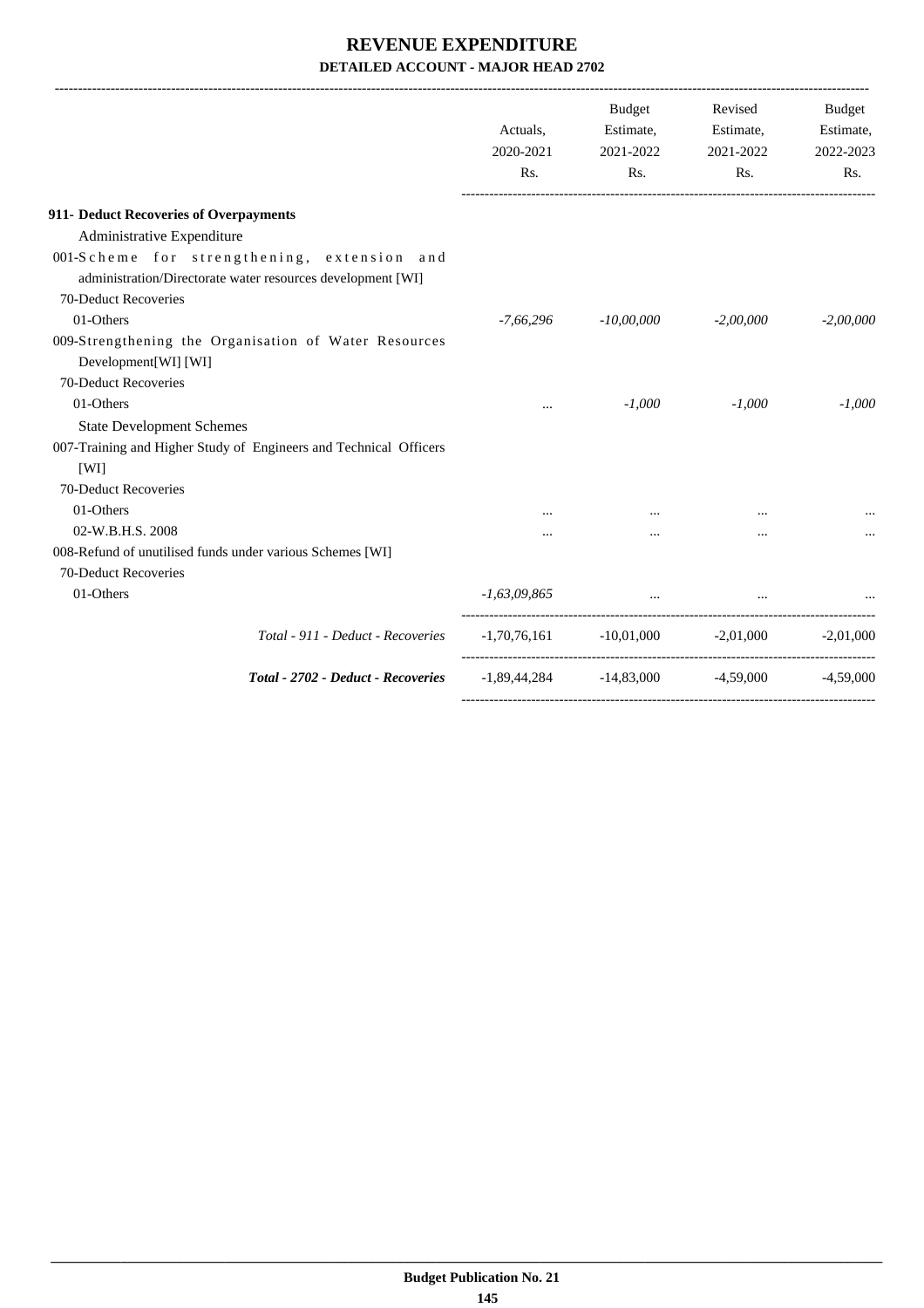#### **REVENUE EXPENDITURE**

#### **DEMAND No. 55**

# Water Resources Investigation & Development Department C - Economic Services - (d) Irrigation and Flood Control

Head of Account: 2705 - Command Area Development

| <b>Voted Rs. Nil</b>       | <b>Charged Rs. Nil</b> |                  |             | <b>Total Rs. Nil</b>      |
|----------------------------|------------------------|------------------|-------------|---------------------------|
|                            |                        | <b>Voted Rs.</b> | Charged Rs. | <b>Total Rs.</b>          |
| <b>Gross Expenditure</b>   |                        | $\cdots$         | $\cdots$    | $\bullet \bullet \bullet$ |
| <b>Deduct - Recoveries</b> |                        | $-1,000$         | $\cdots$    | $-1,000$                  |
| <b>Net Expenditure</b>     |                        | $-1,000$         | $\cdots$    | $-1,000$                  |

#### REVENUE EXPENDITURE **ABSTRACT ACCOUNT**

|                                                       |           | <b>Budget</b>            | Revised   | <b>Budget</b> |
|-------------------------------------------------------|-----------|--------------------------|-----------|---------------|
|                                                       | Actuals,  | Estimate,                | Estimate, | Estimate,     |
|                                                       | 2020-2021 | 2021-2022                | 2021-2022 | 2022-2023     |
|                                                       | Rs.       | Rs.                      | Rs.       | Rs.           |
| 001- Direction and Administration                     |           |                          |           |               |
| <b>State Development Schemes</b>                      | $\cdots$  | 16,000                   |           |               |
| State Development Schemes (Central Assistance)        |           | 50,000                   |           |               |
| <b>Total - 001</b>                                    | $\ddotsc$ | 66,000                   |           |               |
| <b>Grand Total - Gross</b>                            | $\cdots$  | 66,000                   | $\cdots$  |               |
| Voted                                                 | $\cdots$  | 66,000                   | $\cdots$  |               |
| Charged                                               | $\ddotsc$ | <b>Contract Contract</b> |           | $\ddotsc$     |
| <b>State Development Schemes</b>                      | $\cdots$  | 16,000                   | $\cdots$  |               |
| <b>State Development Schemes (Central Assistance)</b> | $\cdots$  | 50,000                   | $\cdots$  |               |
| <b>Deduct Recoveries</b>                              | $\cdots$  | $\cdots$                 | $-1,000$  | $-1,000$      |
| <b>Grand Total - Net</b>                              | $\cdots$  | 66,000                   | $-1,000$  | $-1,000$      |
| Voted                                                 | $\cdots$  | 66,000                   | $-1,000$  | $-1,000$      |
| Charged                                               | $\cdots$  | $\ddots$                 | $\cdots$  | $\cdots$      |
|                                                       |           |                          |           |               |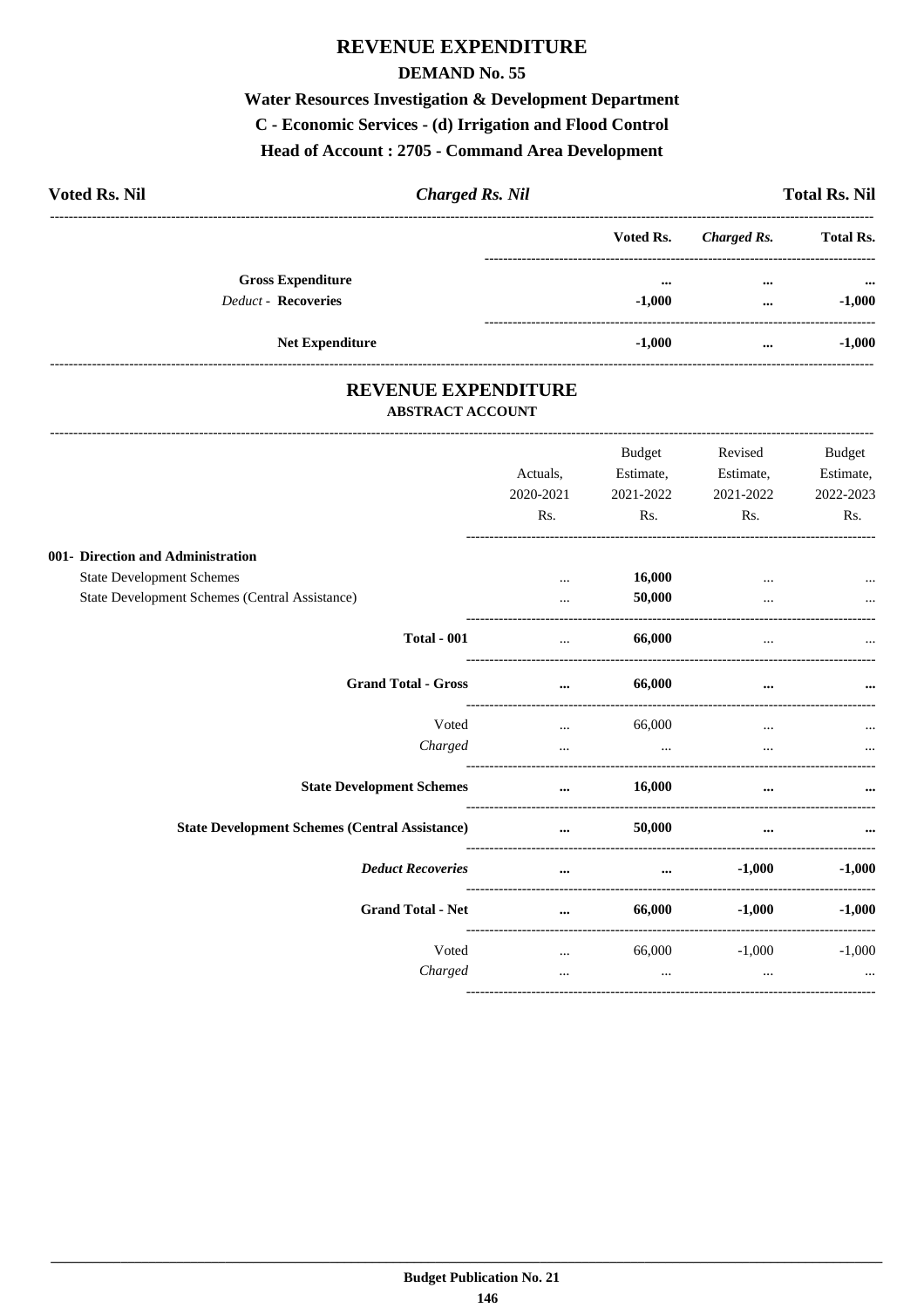|                                                                 | Actuals,<br>2020-2021<br>Rs. | Budget<br>Estimate,<br>2021-2022<br>Rs. | Revised<br>Estimate,<br>2021-2022<br>Rs. | Budget<br>Estimate,<br>2022-2023<br>Rs. |
|-----------------------------------------------------------------|------------------------------|-----------------------------------------|------------------------------------------|-----------------------------------------|
| DETAILED ACCOUNT NO. 2705-00-001 - DIRECTION AND ADMINISTRATION |                              |                                         |                                          |                                         |
| 001- Direction and Administration                               |                              |                                         |                                          |                                         |
| <b>State Development Schemes</b>                                |                              |                                         |                                          |                                         |
| 001- Command Area Development and Water Management              |                              |                                         |                                          |                                         |
| Programme(State Share) (OCASPS) [WI]                            |                              |                                         |                                          |                                         |
| 01- Salaries                                                    |                              |                                         |                                          |                                         |
| 01-Pay                                                          |                              | 1,000                                   |                                          |                                         |
| 14-Grade Pay                                                    | $\cdots$                     | 1,000                                   |                                          |                                         |
| 02-Dearness Allowance                                           | $\cdots$                     | 1,000                                   |                                          |                                         |
| 03-House Rent Allowance                                         |                              | 1,000                                   |                                          |                                         |
| 04-Ad hoc Bonus                                                 |                              | 1,000                                   |                                          |                                         |
| 07-Other Allowances<br>12-Medical Allowance                     |                              | 1,000                                   |                                          |                                         |
|                                                                 |                              | 1,000                                   |                                          |                                         |
| Total - 2705-00-001-001-01                                      |                              | 7,000                                   |                                          |                                         |
| 02- Wages                                                       |                              | 1,000                                   | $\ddotsc$                                |                                         |
| 11- Travel Expenses                                             |                              | 1,000                                   |                                          |                                         |
| 12- Medical Reimbursements under WBHS 2008                      |                              | 1,000                                   |                                          |                                         |
| 13- Office Expenses                                             |                              |                                         |                                          |                                         |
| 01-Electricity                                                  |                              | 1,000                                   |                                          |                                         |
| 02-Telephone                                                    | $\cdots$                     | 1,000                                   |                                          |                                         |
| 03-Maintenance / P.O.L. for Office Vehicles                     |                              | 1,000                                   |                                          |                                         |
| 04-Other Office Expenses                                        |                              | 1,000                                   |                                          |                                         |
| Total - 2705-00-001-001-13                                      | $\cdots$                     | 4,000                                   | $\cdots$                                 |                                         |
| 14- Rents, Rates and Taxes                                      |                              | 1,000                                   |                                          |                                         |
| 50- Other Charges                                               |                              | 1,000                                   |                                          |                                         |
|                                                                 |                              |                                         |                                          |                                         |
| <b>Total - State Development Schemes</b>                        |                              | 16,000                                  | $\cdots$                                 |                                         |
| <b>State Development Schemes (Central Assistance)</b>           |                              |                                         |                                          |                                         |
| 002- Command Area Development and Water Management              |                              |                                         |                                          |                                         |
| Programme(Central Share) (OCASPS) [WI]                          |                              |                                         |                                          |                                         |
| 01- Salaries                                                    |                              |                                         |                                          |                                         |
| 01-Pay                                                          |                              | 3,000                                   |                                          |                                         |
| 14-Grade Pay                                                    | $\cdots$                     | 3,000                                   |                                          |                                         |
| 02-Dearness Allowance                                           | $\cdots$                     | 3,000                                   | $\cdots$                                 |                                         |
| 03-House Rent Allowance                                         | $\cdots$                     | 3,000                                   |                                          |                                         |
| 04-Ad hoc Bonus                                                 | $\cdots$                     | 3,000                                   |                                          |                                         |
| 07-Other Allowances                                             | $\cdots$                     | 3,000                                   |                                          |                                         |
| 12-Medical Allowance                                            | .                            | 3,000                                   |                                          |                                         |
| Total - 2705-00-001-002-01                                      |                              | 21,000                                  |                                          |                                         |
| 02- Wages                                                       | $\cdots$                     | 3,000                                   | $\cdots$                                 |                                         |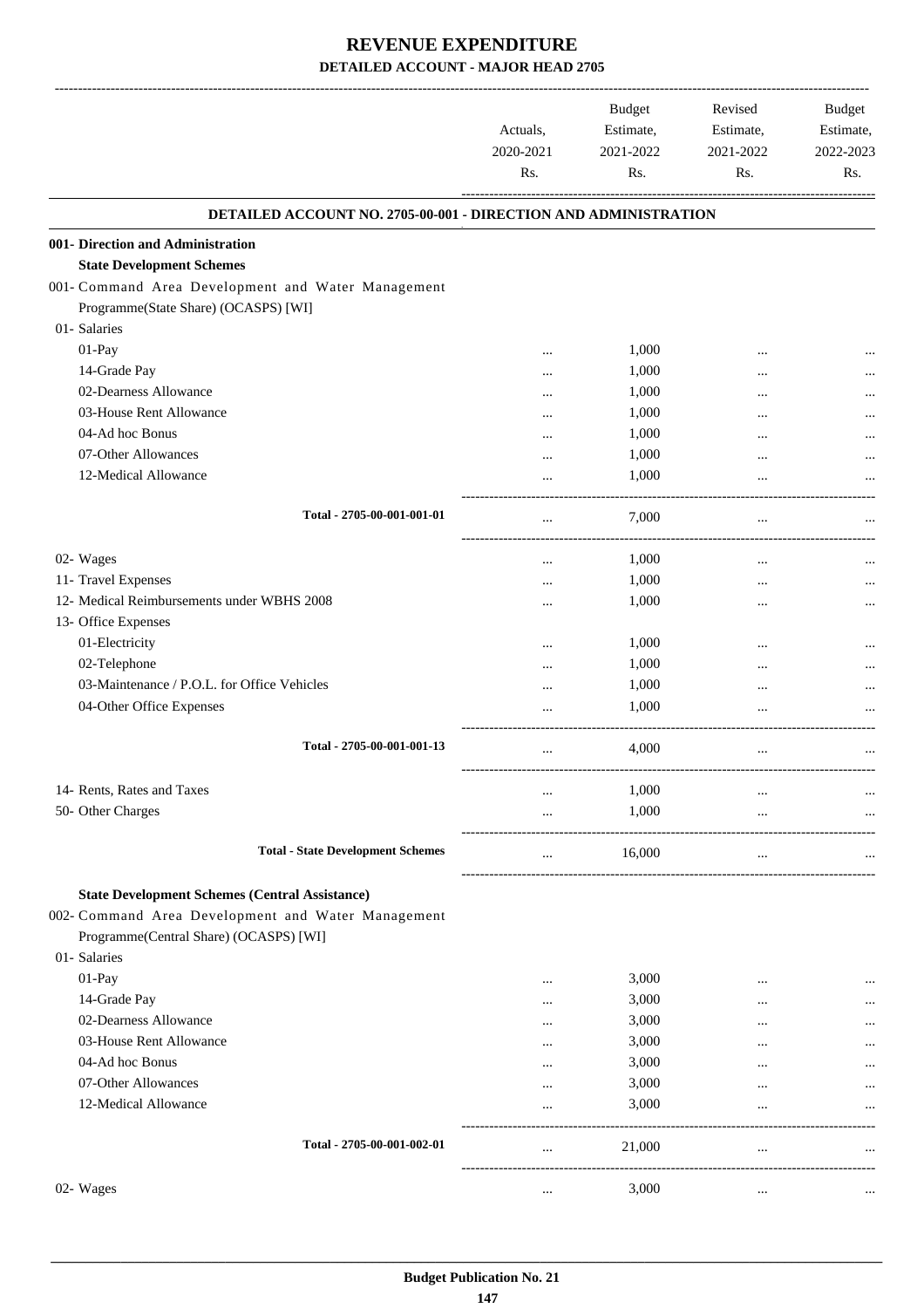|                                                               | Actuals.<br>2020-2021<br>Rs. | <b>Budget</b><br>Estimate,<br>2021-2022<br>Rs. | Revised<br>Estimate,<br>2021-2022<br>Rs. | Budget<br>Estimate,<br>2022-2023<br>Rs. |
|---------------------------------------------------------------|------------------------------|------------------------------------------------|------------------------------------------|-----------------------------------------|
| 11- Travel Expenses                                           | $\ddotsc$                    | 3,000                                          | $\cdots$                                 |                                         |
| 12- Medical Reimbursements under WBHS 2008                    |                              | 3,000                                          | $\cdots$                                 |                                         |
| 13- Office Expenses                                           |                              |                                                |                                          |                                         |
| 01-Electricity                                                | $\ddotsc$                    | 3,000                                          | $\ddotsc$                                |                                         |
| 02-Telephone                                                  |                              | 3,000                                          | $\cdots$                                 |                                         |
| 03-Maintenance / P.O.L. for Office Vehicles                   |                              | 3,000                                          | $\cdots$                                 |                                         |
| 04-Other Office Expenses                                      | $\ddotsc$                    | 3,000                                          | $\cdots$                                 |                                         |
| Total - 2705-00-001-002-13                                    | $\cdots$                     | 12,000                                         | $\cdots$                                 |                                         |
| 14- Rents, Rates and Taxes                                    |                              | 3,000                                          | $\cdots$                                 |                                         |
| 50- Other Charges                                             | $\cdots$                     | 5,000                                          | $\cdots$                                 |                                         |
| <b>Total - State Development Schemes (Central Assistance)</b> | $\cdots$                     | 50,000                                         | $\cdots$                                 |                                         |
| Total - 2705-00-001                                           | $\cdots$                     | 66,000                                         | $\cdots$                                 |                                         |
| Voted                                                         | $\cdots$                     | 66,000                                         | $\cdots$                                 |                                         |
| Charged                                                       |                              | $\cdots$                                       | $\cdots$                                 |                                         |
|                                                               |                              |                                                |                                          |                                         |

#### **-------------------------------------------------------------------------------------------------------------------------------------------------------------------------------- DETAILED ACCOUNT NO. 2705 - DEDUCT RECOVERIES IN REDUCTION OF EXPENDITURE**

| 001- Direction and Administration                            |          |          |          |          |
|--------------------------------------------------------------|----------|----------|----------|----------|
| <b>State Development Schemes</b>                             |          |          |          |          |
| 001-Command Area Development and Water Management            |          |          |          |          |
| Programme(State Share) (OCASPS) [WI]                         |          |          |          |          |
| 70-Deduct Recoveries                                         |          |          |          |          |
| 01-Others                                                    | $\cdots$ | $\cdots$ | $\cdots$ | $\cdots$ |
| 02-W.B.H.S. 2008                                             | $\cdots$ | $\cdots$ |          |          |
| 004-Refund of Unutilised Fund of CSS Schemes (State Share)   |          |          |          |          |
| (CSSREFUND) [WI]                                             |          |          |          |          |
| 70-Deduct Recoveries                                         |          |          |          |          |
| 01-Others                                                    | $\cdots$ | $\cdots$ | $\cdots$ | $\cdots$ |
| State Development Schemes (Central Assistance)               |          |          |          |          |
| 002-Command Area Development and Water Management            |          |          |          |          |
| Programme(Central Share) (OCASPS) [WI]                       |          |          |          |          |
| 70-Deduct Recoveries                                         |          |          |          |          |
| 01-Others                                                    | $\cdots$ |          | $\cdots$ |          |
| 02-W.B.H.S. 2008                                             | $\cdots$ | $\cdots$ |          | $\cdots$ |
| 003-Refund of Unutilised Fund of CSS Schemes (Central Share) |          |          |          |          |
| (CSSREFUND) [WI]                                             |          |          |          |          |
| 70-Deduct Recoveries                                         |          |          |          |          |
| 01-Others                                                    | $\cdots$ | $\cdots$ | $\cdots$ |          |
|                                                              |          |          |          |          |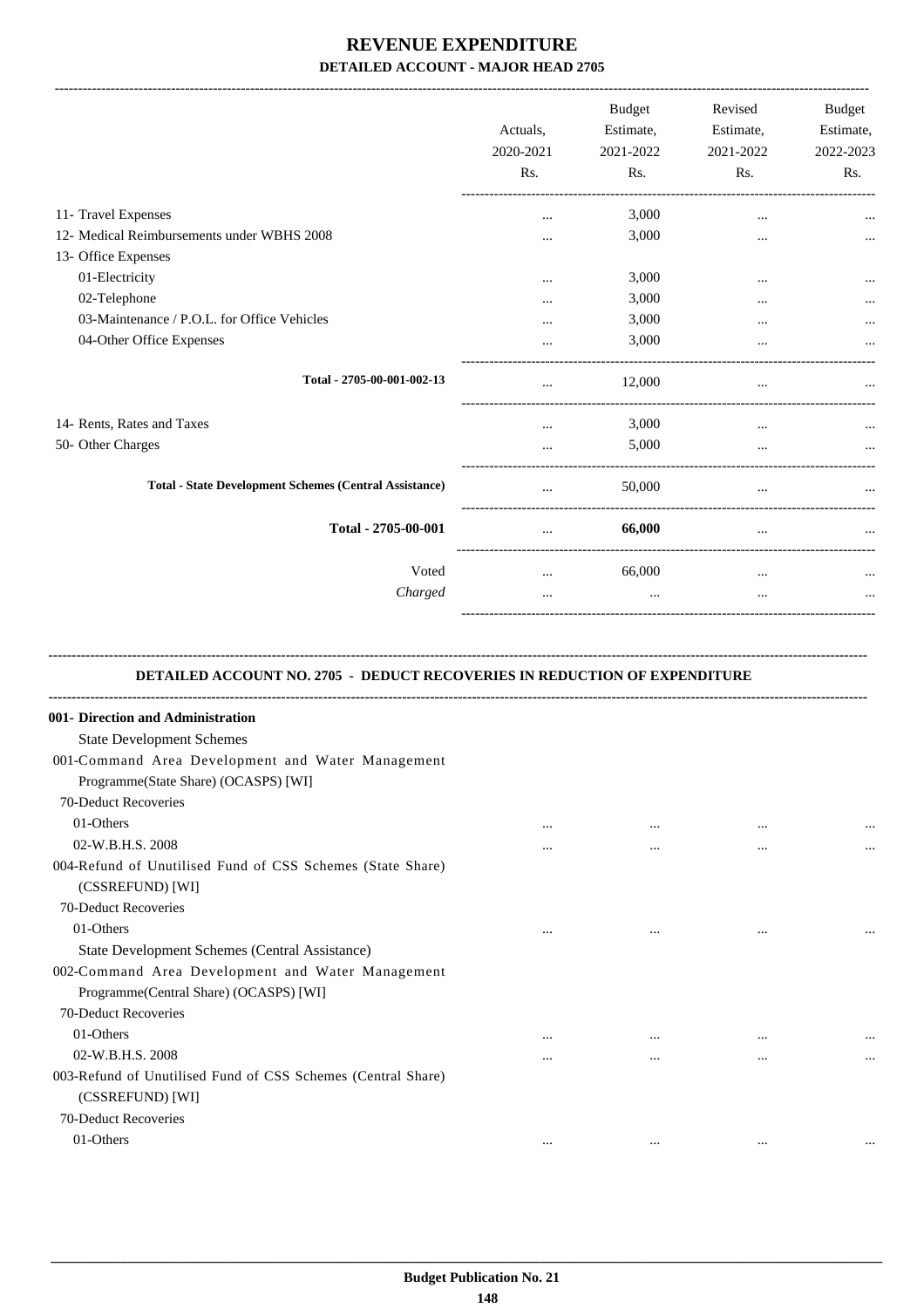|                                                                                                                                                                | Actuals,<br>2020-2021<br>Rs. | <b>Budget</b><br>Estimate,<br>2021-2022<br>Rs. | Revised<br>Estimate,<br>2021-2022<br>Rs. | <b>Budget</b><br>Estimate,<br>2022-2023<br>Rs. |
|----------------------------------------------------------------------------------------------------------------------------------------------------------------|------------------------------|------------------------------------------------|------------------------------------------|------------------------------------------------|
| Total - 001 - Deduct - Recoveries                                                                                                                              | $\cdots$                     | $\cdots$                                       | $\ddotsc$                                |                                                |
| 800- Other Expenditure<br>Administrative Expenditure<br>003-Command Area Development Programme (WI) [WI]                                                       |                              |                                                |                                          |                                                |
| 70-Deduct Recoveries<br>01-Others<br>02-W.B.H.S. 2008<br><b>State Development Schemes</b>                                                                      | $\cdots$                     | $\cdots$<br>$\cdots$                           | $-1,000$<br>$\cdots$                     | $-1,000$<br>$\cdots$                           |
| 001-Command Area Development Programme [WI]<br>70-Deduct Recoveries<br>01-Others<br>02-W.B.H.S. 2008                                                           | $\cdots$                     | $\cdots$                                       | $\cdots$                                 |                                                |
| Total - 800 - Deduct - Recoveries                                                                                                                              |                              | $\cdots$                                       | $-1,000$                                 | $-1,000$                                       |
| 911- Deduct Recoveries of Overpayments<br><b>State Development Schemes</b><br>001-Command Area Development Programme [WI]<br>70-Deduct Recoveries<br>01-Others | $\cdots$                     | $\cdots$                                       | $\cdots$                                 |                                                |
| 02-W.B.H.S. 2008                                                                                                                                               |                              |                                                |                                          |                                                |
| Total - 911 - Deduct - Recoveries                                                                                                                              |                              | $\cdots$                                       |                                          |                                                |
| Total - 2705 - Deduct - Recoveries                                                                                                                             | $\cdots$                     | $\ddots$                                       | $-1,000$                                 | $-1,000$                                       |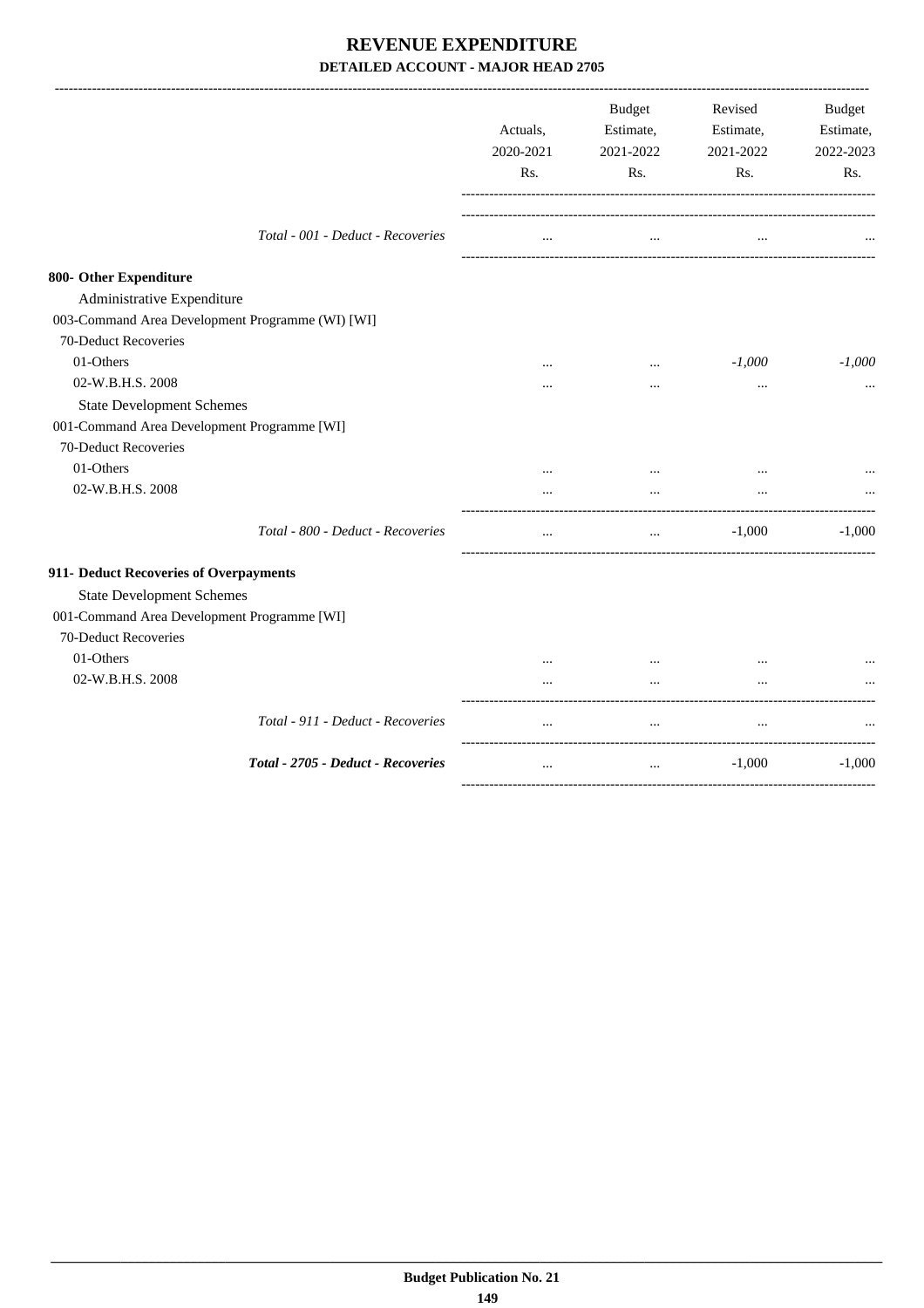#### **REVENUE EXPENDITURE**

#### **DEMAND No. 55**

## **Water Resources Investigation & Development Department C - Economic Services - (j) General Economic Services Head of Account : 3451 - Secretariat-Economic Services**

| Voted Rs. 5,02,79,000      | Charged Rs. Nil        |             | Total Rs. 5,02,79,000 |                  |  |
|----------------------------|------------------------|-------------|-----------------------|------------------|--|
|                            |                        | Voted Rs.   | Charged Rs.           | <b>Total Rs.</b> |  |
| <b>Gross Expenditure</b>   |                        | 5,02,79,000 | $\cdots$              | 5,02,79,000      |  |
| <b>Deduct - Recoveries</b> |                        | $-11.000$   | $\cdots$              | $-11,000$        |  |
|                            | <b>Net Expenditure</b> | 5,02,68,000 | $\cdots$              | 5,02,68,000      |  |
|                            |                        |             |                       |                  |  |

#### **REVENUE EXPENDITURE ABSTRACT ACCOUNT**

---------------------------------------------------------------------------------------------------------------------------------------------------------------------------------

|                                  |                                                                                |           | Budget          | Revised                                         | <b>Budget</b> |
|----------------------------------|--------------------------------------------------------------------------------|-----------|-----------------|-------------------------------------------------|---------------|
|                                  |                                                                                | Actuals,  | Estimate,       | Estimate,                                       | Estimate,     |
|                                  |                                                                                | 2020-2021 | 2021-2022       | 2021-2022                                       | 2022-2023     |
|                                  |                                                                                | Rs.       | $\mathbf{Rs.}$  | Rs.                                             | Rs.           |
| 090- Secretariate                |                                                                                |           |                 |                                                 |               |
| Administrative Expenditure       |                                                                                |           |                 | 4,53,02,359 4,90,83,000 4,80,53,000             | 5,00,71,000   |
| <b>State Development Schemes</b> |                                                                                |           | 1,98,000 67,000 |                                                 | 2,08,000      |
|                                  | <b>Total - 090</b>                                                             |           |                 | 4,53,02,359 4,92,81,000 4,81,20,000 5,02,79,000 |               |
|                                  | Grand Total - Gross 4,53,02,359 4,92,81,000 4,81,20,000 5,02,79,000            |           |                 |                                                 |               |
|                                  | Voted                                                                          |           |                 | 4,53,02,359 4,92,81,000 4,81,20,000 5,02,79,000 |               |
|                                  | Charged                                                                        |           |                 |                                                 |               |
|                                  | Administrative Expenditure  4,53,02,359  4,90,83,000  4,80,53,000  5,00,71,000 |           |                 |                                                 |               |
|                                  | State Development Schemes  1,98,000 67,000 2,08,000                            |           |                 |                                                 |               |
|                                  | Deduct Recoveries -66,247 -12,000 -11,000 -11,000                              |           |                 |                                                 |               |
|                                  | Grand Total - Net 4,52,36,112 4,92,69,000 4,81,09,000 5,02,68,000              |           |                 |                                                 |               |
|                                  | Voted                                                                          |           |                 | 4,52,36,112 4,92,69,000 4,81,09,000 5,02,68,000 |               |
|                                  |                                                                                |           |                 | $Charged$ $\dots$ $\dots$ $\dots$ $\dots$       |               |
|                                  |                                                                                |           |                 |                                                 |               |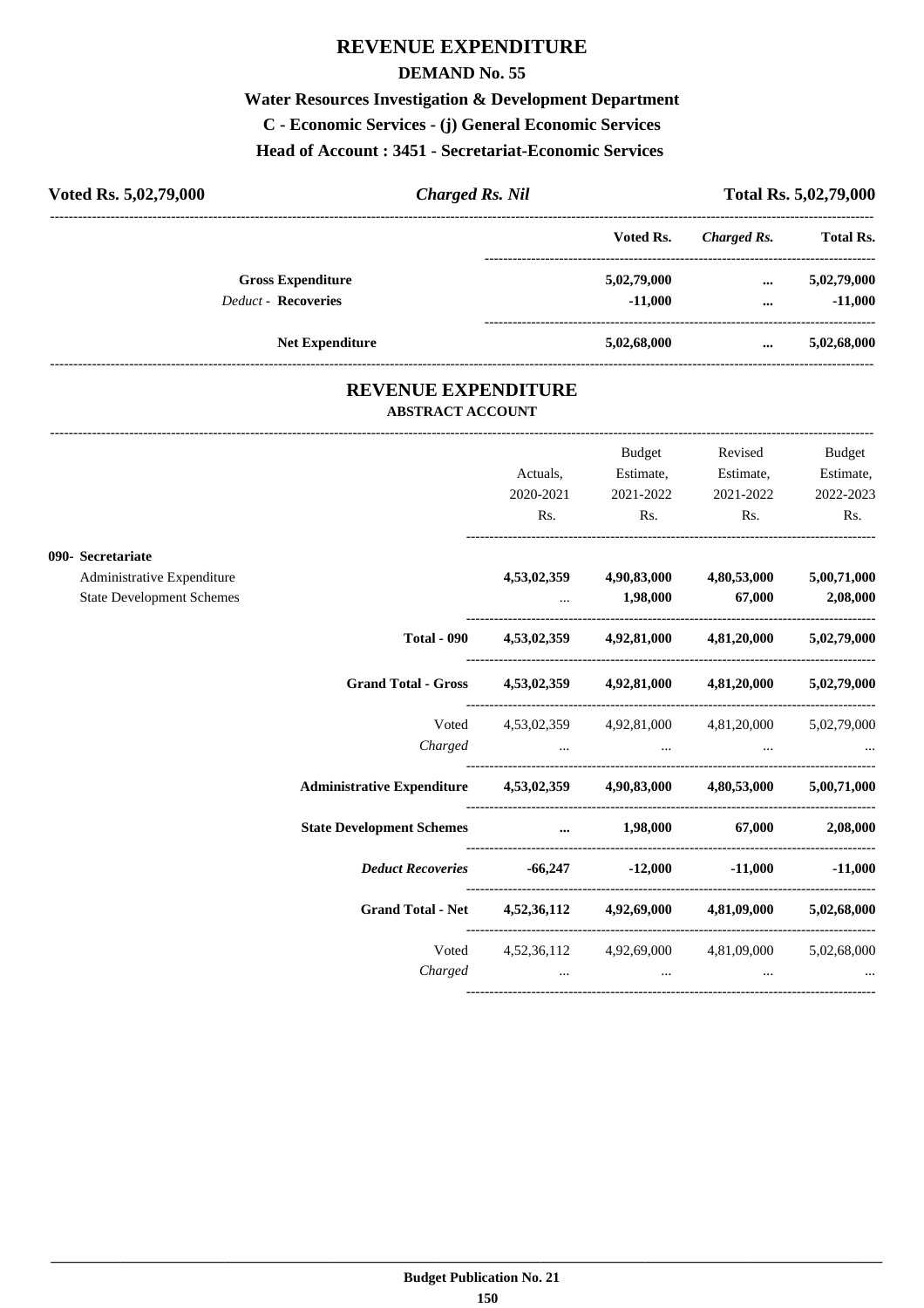|                                                                                                                                                                                                                                                                                                                                                                                                                                                                                                                                                                                                                                                                                                | Actuals,<br>2020-2021<br>Rs. | Budget<br>Estimate,<br>2021-2022<br>Rs. | Revised<br>Estimate,<br>2021-2022<br>Rs.        | Budget<br>Estimate,<br>2022-2023<br>Rs. |
|------------------------------------------------------------------------------------------------------------------------------------------------------------------------------------------------------------------------------------------------------------------------------------------------------------------------------------------------------------------------------------------------------------------------------------------------------------------------------------------------------------------------------------------------------------------------------------------------------------------------------------------------------------------------------------------------|------------------------------|-----------------------------------------|-------------------------------------------------|-----------------------------------------|
| DETAILED ACCOUNT NO. 3451-00-090 - SECRETARIATE                                                                                                                                                                                                                                                                                                                                                                                                                                                                                                                                                                                                                                                |                              |                                         |                                                 |                                         |
| 090- Secretariate                                                                                                                                                                                                                                                                                                                                                                                                                                                                                                                                                                                                                                                                              |                              |                                         |                                                 |                                         |
| <b>Administrative Expenditure</b>                                                                                                                                                                                                                                                                                                                                                                                                                                                                                                                                                                                                                                                              |                              |                                         |                                                 |                                         |
| 004- Deptt. of Water Investigation & Development [WI]                                                                                                                                                                                                                                                                                                                                                                                                                                                                                                                                                                                                                                          |                              |                                         |                                                 |                                         |
| 01- Salaries                                                                                                                                                                                                                                                                                                                                                                                                                                                                                                                                                                                                                                                                                   |                              |                                         |                                                 |                                         |
| 01-Pay                                                                                                                                                                                                                                                                                                                                                                                                                                                                                                                                                                                                                                                                                         | 3,78,40,799                  | 4,01,70,000                             | 3,89,70,000                                     | 4,02,00,000                             |
| 14-Grade Pay                                                                                                                                                                                                                                                                                                                                                                                                                                                                                                                                                                                                                                                                                   |                              | $\sim$ 100 $\mu$                        | $\ldots$                                        |                                         |
| 02-Dearness Allowance                                                                                                                                                                                                                                                                                                                                                                                                                                                                                                                                                                                                                                                                          | 3,47,571                     | 12,07,000                               | 15,44,000                                       | 21,38,000                               |
| 03-House Rent Allowance                                                                                                                                                                                                                                                                                                                                                                                                                                                                                                                                                                                                                                                                        | 38,25,126                    | 38,23,000                               | 39,36,000                                       | 40,55,000                               |
| 04-Ad hoc Bonus                                                                                                                                                                                                                                                                                                                                                                                                                                                                                                                                                                                                                                                                                | 1,34,400                     | 1,20,000                                | 1,40,000                                        | 1,40,000                                |
| 07-Other Allowances                                                                                                                                                                                                                                                                                                                                                                                                                                                                                                                                                                                                                                                                            | 22,525                       | 2,20,000                                | 1,50,000                                        | 1,55,000                                |
| 12-Medical Allowance                                                                                                                                                                                                                                                                                                                                                                                                                                                                                                                                                                                                                                                                           | 22,717                       | 24,000                                  | 24,000                                          | 25,000                                  |
| Total - 3451-00-090-004-01                                                                                                                                                                                                                                                                                                                                                                                                                                                                                                                                                                                                                                                                     |                              |                                         | 4,47,64,000                                     | 4,67,13,000                             |
| 02- Wages                                                                                                                                                                                                                                                                                                                                                                                                                                                                                                                                                                                                                                                                                      | 5,98,886                     | 7,29,000                                | 6,36,000                                        | 6,55,000                                |
| 07- Medical Reimbursements                                                                                                                                                                                                                                                                                                                                                                                                                                                                                                                                                                                                                                                                     | 13,296                       | 55,000                                  | 55,000                                          | 56,000                                  |
| 11- Travel Expenses<br>1,65,000<br>$\cdots$<br>12- Medical Reimbursements under WBHS 2008<br>6,59,593<br>4,58,000<br>13- Office Expenses<br>01-Electricity<br>2,000<br>$\ddotsc$<br>02-Telephone<br>4,76,289<br>6,00,000<br>03-Maintenance / P.O.L. for Office Vehicles<br>$\sim$ $\sim$<br>$\cdots$<br>04-Other Office Expenses<br>11,89,877<br>12,55,000<br>Total - 3451-00-090-004-13<br>18,57,000 17,57,000<br>16,66,166<br>28- Payment of Professional and Special Services<br>02-Other charges<br>1,71,280<br>2,55,000<br><b>Total - Administrative Expenditure</b><br><b>State Development Schemes</b><br>012- The Department of Water Investigation and Development<br>$(M.I.W.)$ [WI] | 1,20,000                     | 1,23,000                                |                                                 |                                         |
|                                                                                                                                                                                                                                                                                                                                                                                                                                                                                                                                                                                                                                                                                                |                              |                                         | 5,50,000                                        | 5,61,000                                |
|                                                                                                                                                                                                                                                                                                                                                                                                                                                                                                                                                                                                                                                                                                |                              |                                         |                                                 |                                         |
| 4,21,93,138 4,55,64,000                                                                                                                                                                                                                                                                                                                                                                                                                                                                                                                                                                                                                                                                        |                              | 2,000                                   | 2,000                                           |                                         |
|                                                                                                                                                                                                                                                                                                                                                                                                                                                                                                                                                                                                                                                                                                |                              |                                         | 5,00,000                                        | 5,10,000                                |
|                                                                                                                                                                                                                                                                                                                                                                                                                                                                                                                                                                                                                                                                                                |                              |                                         | $\ldots$                                        |                                         |
|                                                                                                                                                                                                                                                                                                                                                                                                                                                                                                                                                                                                                                                                                                |                              |                                         | 12,55,000                                       | 12,80,000                               |
|                                                                                                                                                                                                                                                                                                                                                                                                                                                                                                                                                                                                                                                                                                |                              |                                         |                                                 | 17,92,000                               |
|                                                                                                                                                                                                                                                                                                                                                                                                                                                                                                                                                                                                                                                                                                |                              |                                         |                                                 |                                         |
|                                                                                                                                                                                                                                                                                                                                                                                                                                                                                                                                                                                                                                                                                                |                              |                                         | 1,71,000                                        | 1,71,000                                |
|                                                                                                                                                                                                                                                                                                                                                                                                                                                                                                                                                                                                                                                                                                |                              |                                         |                                                 |                                         |
|                                                                                                                                                                                                                                                                                                                                                                                                                                                                                                                                                                                                                                                                                                |                              |                                         |                                                 |                                         |
|                                                                                                                                                                                                                                                                                                                                                                                                                                                                                                                                                                                                                                                                                                |                              |                                         |                                                 |                                         |
|                                                                                                                                                                                                                                                                                                                                                                                                                                                                                                                                                                                                                                                                                                |                              |                                         |                                                 |                                         |
|                                                                                                                                                                                                                                                                                                                                                                                                                                                                                                                                                                                                                                                                                                | $\cdots$                     |                                         |                                                 | 63,000                                  |
| 4,53,02,359 4,90,83,000 4,80,53,000 5,00,71,000<br>13- Office Expenses<br>01-Electricity<br>60,000<br>20,000<br>02-Telephone<br>60,000<br>20,000<br>$\cdots$                                                                                                                                                                                                                                                                                                                                                                                                                                                                                                                                   | 63,000                       |                                         |                                                 |                                         |
| 03-Maintenance / P.O.L. for Office Vehicles                                                                                                                                                                                                                                                                                                                                                                                                                                                                                                                                                                                                                                                    | $\cdots$                     | 60,000                                  | 20,000                                          | 63,000                                  |
| 04-Other Office Expenses                                                                                                                                                                                                                                                                                                                                                                                                                                                                                                                                                                                                                                                                       | $\cdots$                     | 18,000                                  | 7,000                                           | 19,000                                  |
| Total - 3451-00-090-012-13                                                                                                                                                                                                                                                                                                                                                                                                                                                                                                                                                                                                                                                                     | $\cdots$                     | 1,98,000                                | 67,000                                          | 2,08,000                                |
| <b>Total - State Development Schemes</b>                                                                                                                                                                                                                                                                                                                                                                                                                                                                                                                                                                                                                                                       |                              |                                         | $1,98,000$ 67,000                               | 2,08,000                                |
| Total - 3451-00-090                                                                                                                                                                                                                                                                                                                                                                                                                                                                                                                                                                                                                                                                            |                              |                                         | 4,53,02,359 4,92,81,000 4,81,20,000 5,02,79,000 |                                         |
|                                                                                                                                                                                                                                                                                                                                                                                                                                                                                                                                                                                                                                                                                                |                              |                                         |                                                 |                                         |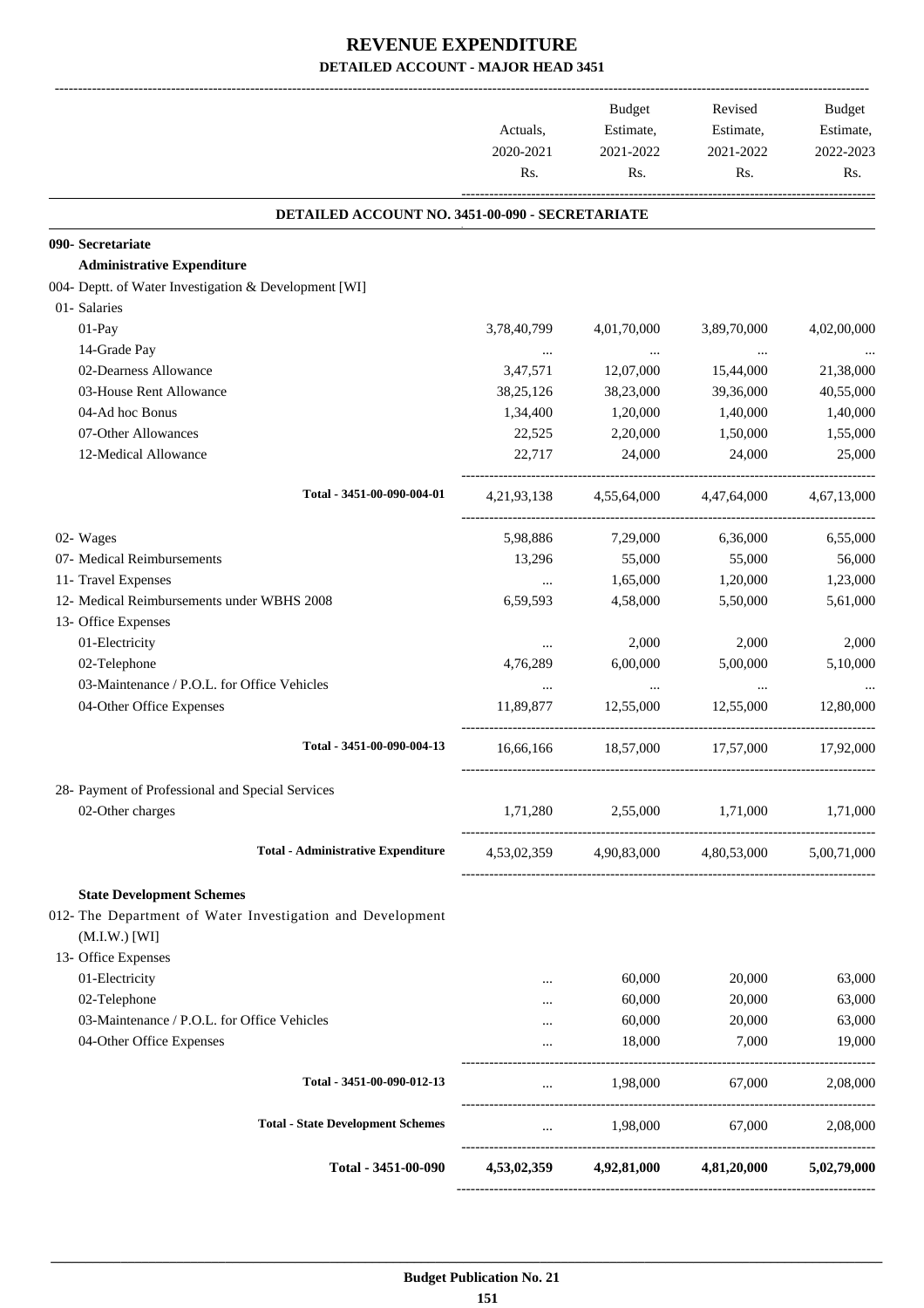|         |             | <b>Budget</b> | Revised     | <b>Budget</b> |
|---------|-------------|---------------|-------------|---------------|
|         | Actuals.    | Estimate,     | Estimate,   | Estimate,     |
|         | 2020-2021   | 2021-2022     | 2021-2022   | 2022-2023     |
|         | Rs.         | Rs.           | Rs.         | Rs.           |
| Voted   | 4,53,02,359 | 4,92,81,000   | 4,81,20,000 | 5,02,79,000   |
| Charged | $\cdots$    | $\cdots$      | $\cdots$    |               |
|         |             |               |             |               |
|         |             |               |             |               |

#### **DETAILED ACCOUNT NO. 3451 - DEDUCT RECOVERIES IN REDUCTION OF EXPENDITURE**

**--------------------------------------------------------------------------------------------------------------------------------------------------------------------------------**

| 090- Secretariate                                         |           |           |                     |           |
|-----------------------------------------------------------|-----------|-----------|---------------------|-----------|
| Administrative Expenditure                                |           |           |                     |           |
| 004-Deptt. of Water Investigation & Development [WI]      |           |           |                     |           |
| 70-Deduct Recoveries                                      |           |           |                     |           |
| 01-Others                                                 | $\cdots$  | $-1,000$  | $-1,000$            | $-1,000$  |
| 02-W.B.H.S. 2008                                          | $\cdots$  | $-1,000$  | $\cdots$            |           |
| 006-Department of Forests [WI]                            |           |           |                     |           |
| 70-Deduct Recoveries                                      |           |           |                     |           |
| 01-Others                                                 | $-30,000$ | $-10,000$ | $-10,000$           | $-10,000$ |
| 02-W.B.H.S. 2008                                          | $\cdots$  | $\cdots$  | $\cdots$            |           |
| <b>State Development Schemes</b>                          |           |           |                     |           |
| 012-The Department of Water Investigation and Development |           |           |                     |           |
| $(M.I.W.)$ [WI]                                           |           |           |                     |           |
| 70-Deduct Recoveries                                      |           |           |                     |           |
| 01-Others                                                 | $-36,247$ |           |                     | $\cdots$  |
| 02-W.B.H.S. 2008                                          |           | $\cdots$  |                     |           |
| Total - 090 - Deduct - Recoveries                         | $-66,247$ |           | $-12,000$ $-11,000$ | $-11,000$ |
| Total - 3451 - Deduct - Recoveries                        | $-66,247$ | $-12,000$ | $-11.000$           | $-11,000$ |
|                                                           |           |           |                     |           |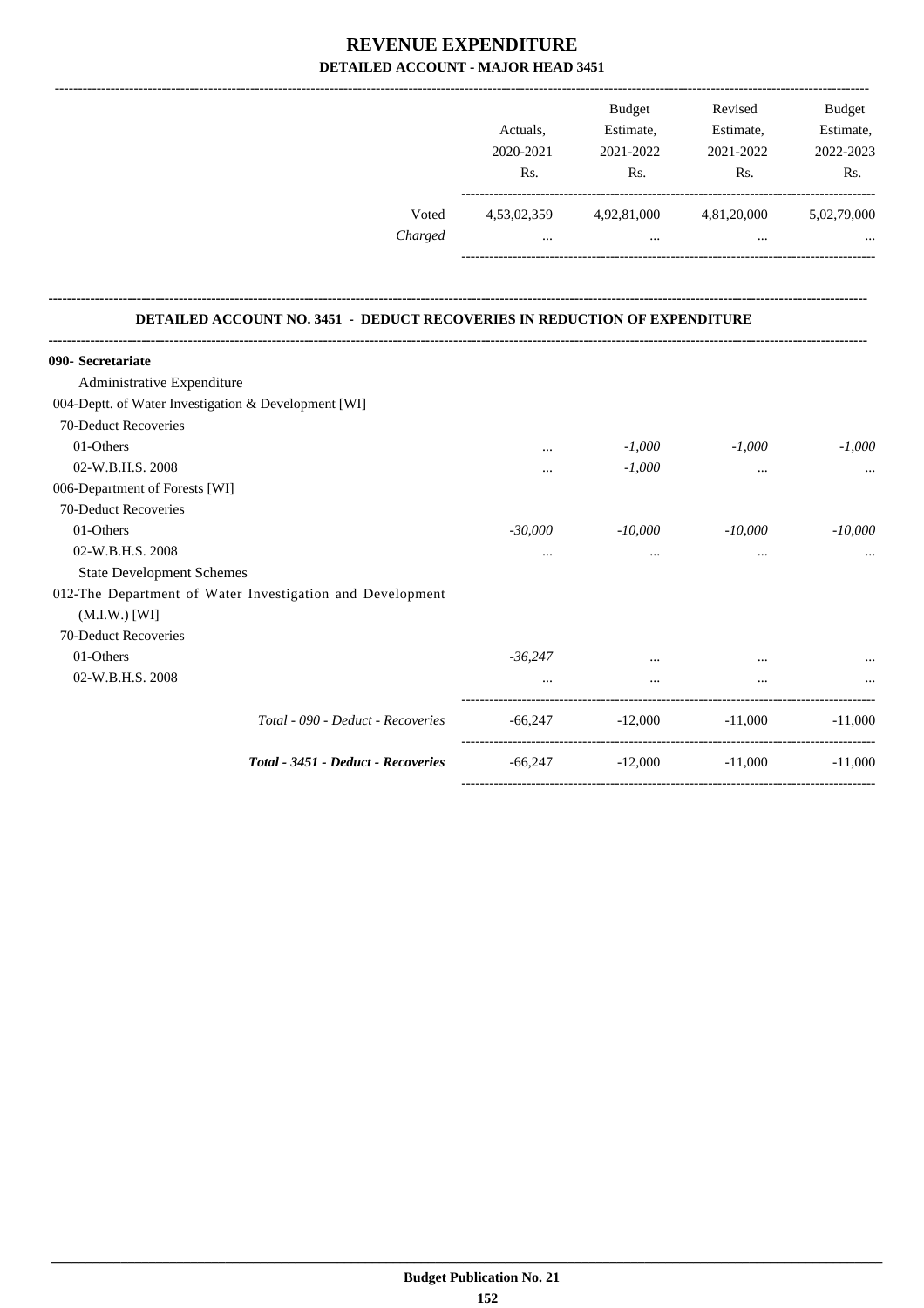## **CAPITAL EXPENDITURE**

#### **DEMAND No. 55**

#### **Water Resources Investigation & Development Department**

## **C. Capital Accounts of Economic Services - (a) Capital Account of Agriculture and Allied Activities**

## **Head of Account : 4401 - Capital Outlay on Crop Husbandry**

| <b>Voted Rs. Nil</b>                            | <b>Charged Rs. Nil</b> |          |                       | <b>Total Rs. Nil</b> |
|-------------------------------------------------|------------------------|----------|-----------------------|----------------------|
|                                                 |                        |          | Voted Rs. Charged Rs. | <b>Total Rs.</b>     |
| <b>Gross Expenditure</b><br>Deduct - Recoveries |                        |          | $\cdots$              | $\cdots$             |
|                                                 |                        | $\cdots$ | $\cdots$              | $\cdots$             |
| <b>Net Expenditure</b>                          |                        |          |                       |                      |

#### **CAPITAL EXPENDITURE ABSTRACT ACCOUNT**

---------------------------------------------------------------------------------------------------------------------------------------------------------------------------------

| 789- Special Component Plan for Scheduled Castes<br><b>State Development Schemes</b> |                                  | Actuals,<br>2020-2021<br>Rs.<br>2,61,98,369 | <b>Budget</b><br>Estimate,<br>2021-2022<br>Rs.<br>76,51,000 | Revised<br>Estimate,<br>2021-2022<br>Rs.<br>1,42,44,000 | <b>Budget</b><br>Estimate,<br>2022-2023<br>Rs. |
|--------------------------------------------------------------------------------------|----------------------------------|---------------------------------------------|-------------------------------------------------------------|---------------------------------------------------------|------------------------------------------------|
| State Development Schemes (Central Assistance)                                       | <b>Total - 789</b>               | 4,22,82,634                                 | 5,98,80,000<br>$6,84,81,003$ $6,75,31,000$ $2,42,44,000$    | 1,00,00,000                                             |                                                |
| 796- Tribal Areas Sub-Plan                                                           |                                  |                                             |                                                             |                                                         |                                                |
| <b>State Development Schemes</b>                                                     |                                  |                                             | 64,82,973 19,13,000                                         | 37,81,000                                               |                                                |
| State Development Schemes (Central Assistance)                                       |                                  | 1,02,17,166                                 | 1,49,70,000                                                 | 35,00,000                                               |                                                |
|                                                                                      | <b>Total - 796</b>               | 1,67,00,139                                 |                                                             | 1,68,83,000 72,81,000                                   |                                                |
| 800- Other Expenditure                                                               |                                  |                                             |                                                             |                                                         |                                                |
| <b>State Development Schemes</b>                                                     |                                  | 7,38,70,046                                 | 2,23,16,000                                                 | 1,50,73,000                                             |                                                |
| State Development Schemes (Central Assistance)                                       |                                  | 12,33,52,560                                | 17,46,50,000                                                | 63,00,000                                               |                                                |
|                                                                                      | <b>Total - 800</b>               | 19,72,22,606                                | 19,69,66,000                                                | 2,13,73,000                                             |                                                |
|                                                                                      | <b>Grand Total - Gross</b>       | 28, 24, 03, 748                             | 28,13,80,000                                                | 5,28,98,000                                             |                                                |
|                                                                                      | Voted                            | 28, 24, 03, 748                             | 28,13,80,000 5,28,98,000                                    |                                                         |                                                |
|                                                                                      | Charged                          | $\mathbf{r}$                                | $\mathbf{r}$ and $\mathbf{r}$ and $\mathbf{r}$              |                                                         | $\ddotsc$                                      |
|                                                                                      | <b>State Development Schemes</b> |                                             | 10,65,51,388 3,18,80,000                                    | 3.30.98.000                                             |                                                |
| State Development Schemes (Central Assistance) 17,58,52,360 24,95,00,000 1,98,00,000 |                                  |                                             |                                                             |                                                         |                                                |
|                                                                                      | <b>Deduct Recoveries</b>         | $\cdots$                                    | $\cdots$                                                    | $\cdots$                                                |                                                |
|                                                                                      |                                  |                                             |                                                             |                                                         |                                                |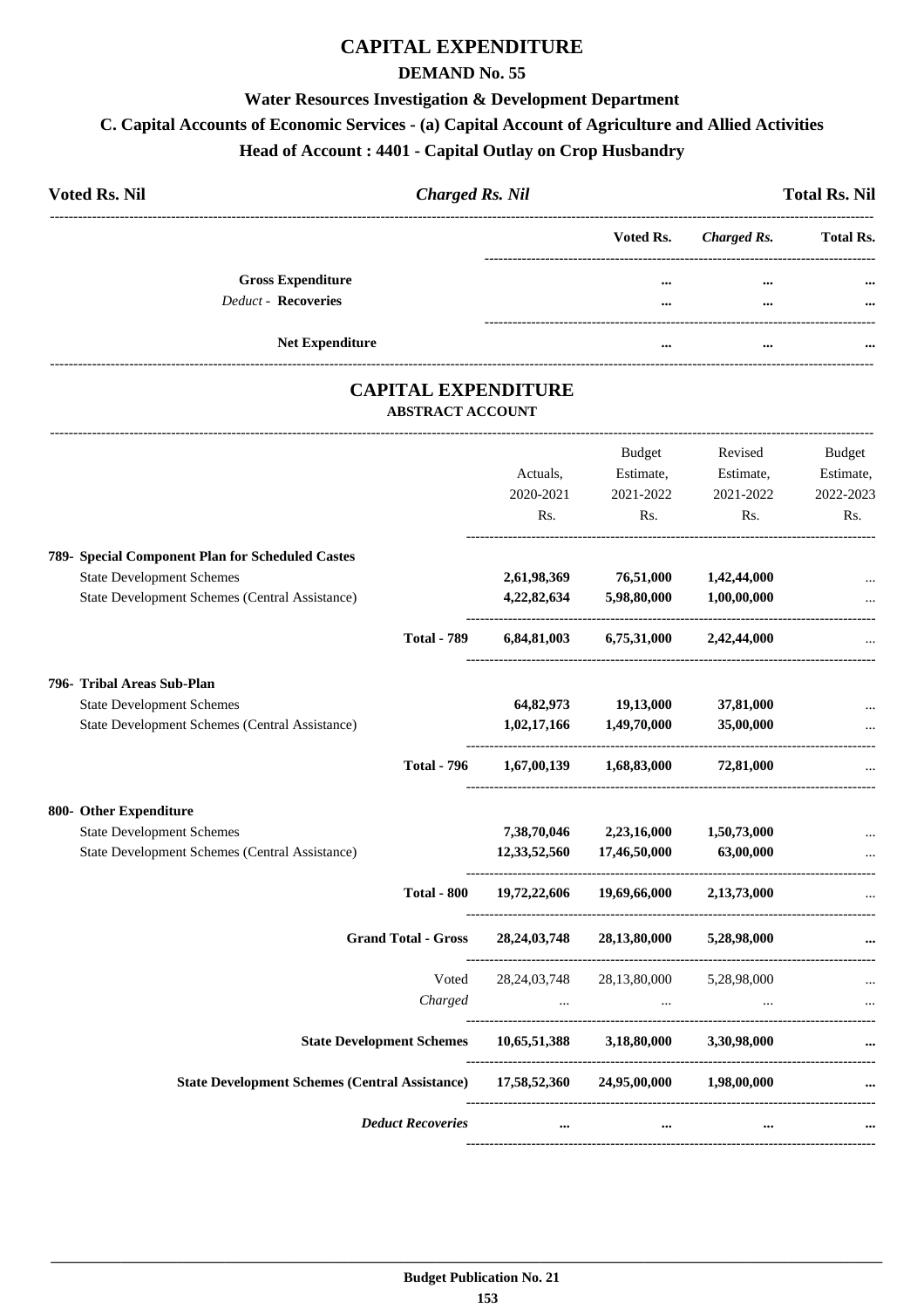#### **CAPITAL EXPENDITURE ABSTRACT ACCOUNT**

|                          | Actuals.<br>2020-2021<br>Rs. | <b>Budget</b><br>Estimate,<br>2021-2022<br>Rs. | Revised<br>Estimate,<br>2021-2022<br>Rs. | <b>Budget</b><br>Estimate,<br>2022-2023<br>Rs. |
|--------------------------|------------------------------|------------------------------------------------|------------------------------------------|------------------------------------------------|
| <b>Grand Total - Net</b> | 28, 24, 03, 748              | 28,13,80,000                                   | 5,28,98,000                              | $\cdots$                                       |
| Voted<br>Charged         | 28, 24, 03, 748<br>$\cdots$  | 28,13,80,000<br>                               | 5,28,98,000<br>                          | $\cdots$<br>$\cdots$                           |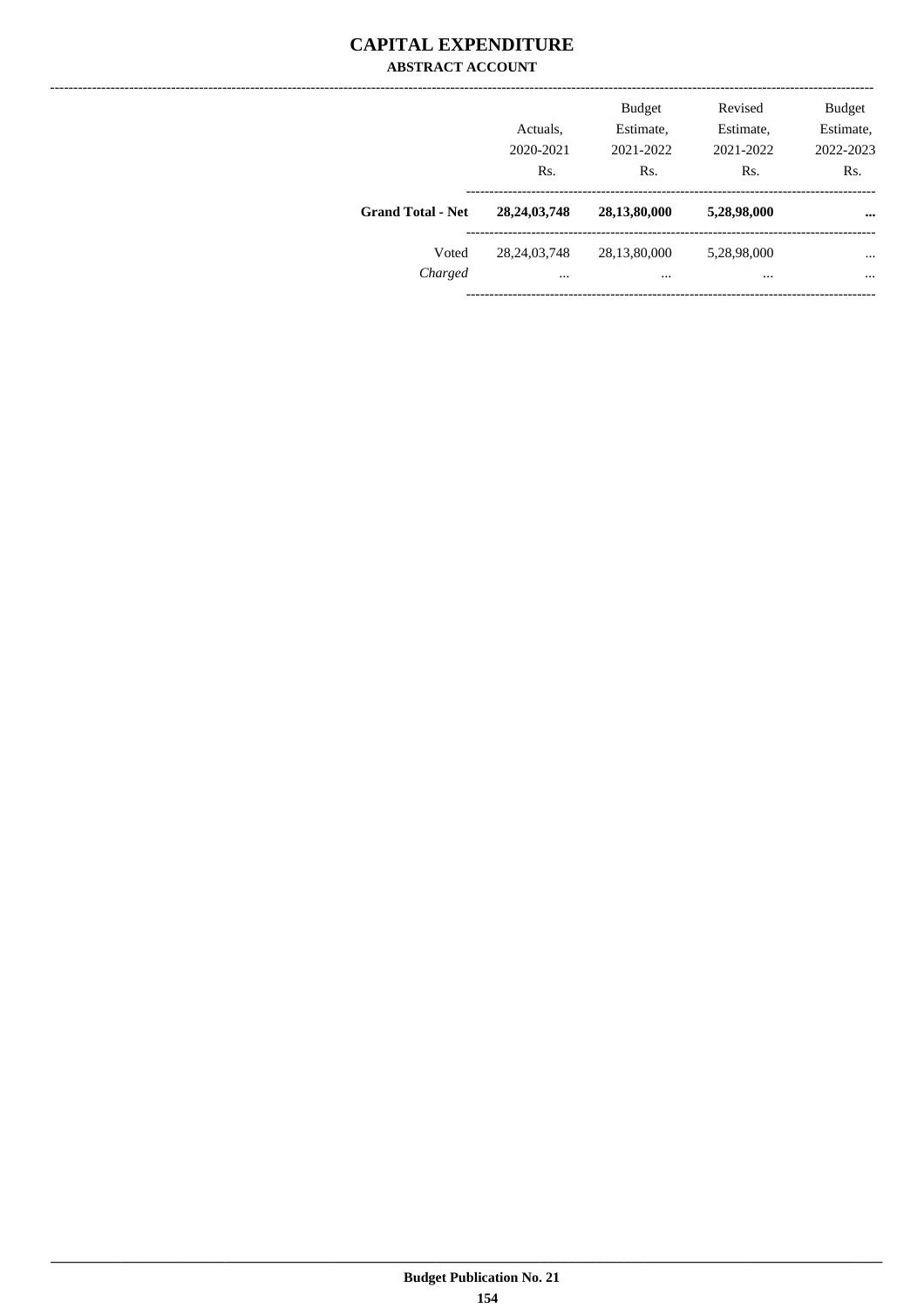|                                                                                                                                   | Actuals,  | Budget<br>Estimate,                            | Revised                | <b>Budget</b>          |
|-----------------------------------------------------------------------------------------------------------------------------------|-----------|------------------------------------------------|------------------------|------------------------|
|                                                                                                                                   | 2020-2021 | 2021-2022                                      | Estimate,<br>2021-2022 | Estimate,<br>2022-2023 |
|                                                                                                                                   | Rs.       | Rs.                                            | Rs.                    | Rs.                    |
| DETAILED ACCOUNT NO. 4401-00-789 - SPECIAL COMPONENT PLAN FOR SCHEDULED CASTES                                                    |           |                                                |                        |                        |
| 789- Special Component Plan for Scheduled Castes<br><b>State Development Schemes</b>                                              |           |                                                |                        |                        |
| 012- Rastriya Krishi Vikash Yojana (RKVY) (State Share) (RKVY)<br>[WI]                                                            |           |                                                |                        |                        |
| 53- Major Works / Land and Buildings                                                                                              |           | 2,61,98,369 76,51,000 1,42,44,000              |                        |                        |
| <b>Total - State Development Schemes</b>                                                                                          |           | 2,61,98,369 76,51,000 1,42,44,000              |                        |                        |
| <b>State Development Schemes (Central Assistance)</b><br>011- Rastriya Krishi Vikash Yojana (RKVY) (Central Share) (RKVY)<br>[WI] |           |                                                |                        |                        |
| 53- Major Works / Land and Buildings                                                                                              |           | 4,22,82,634 5,98,80,000                        | 1,00,00,000            |                        |
| <b>Total - State Development Schemes (Central Assistance)</b>                                                                     |           | 4,22,82,634 5,98,80,000 1,00,00,000            |                        |                        |
| Total - 4401-00-789                                                                                                               |           | $6,84,81,003$ $6,75,31,000$ $2,42,44,000$      |                        |                        |
| Voted                                                                                                                             |           | 6,84,81,003 6,75,31,000 2,42,44,000            |                        |                        |
| Charged                                                                                                                           |           | $\cdots$                                       |                        |                        |
| DETAILED ACCOUNT NO. 4401-00-796 - TRIBAL AREAS SUB-PLAN                                                                          |           |                                                |                        |                        |
| 796- Tribal Areas Sub-Plan<br><b>State Development Schemes</b><br>012- Rastriya Krishi Vikash Yojana (RKVY) (State Share) (RKVY)  |           |                                                |                        |                        |
| <b>TWIT</b>                                                                                                                       |           |                                                |                        |                        |
| 53- Major Works / Land and Buildings                                                                                              |           | 64,82,973 19,13,000                            | 37,81,000              |                        |
| <b>Total - State Development Schemes</b>                                                                                          |           | 64,82,973 19,13,000 37,81,000                  |                        |                        |
| <b>State Development Schemes (Central Assistance)</b><br>011- Rastriya Krishi Vikash Yojana (RKVY) (Central Share) (RKVY)<br>[WI] |           |                                                |                        |                        |
| 53- Major Works / Land and Buildings                                                                                              |           | 1,02,17,166 1,49,70,000                        | 35,00,000              |                        |
| <b>Total - State Development Schemes (Central Assistance)</b>                                                                     |           | $1,02,17,166$ $1,49,70,000$ $35,00,000$        |                        |                        |
| Total - 4401-00-796                                                                                                               |           | $1,67,00,139$ $1,68,83,000$ $72,81,000$        |                        |                        |
| Voted<br>Charged                                                                                                                  |           | 1,67,00,139 1,68,83,000 72,81,000<br>$\ddotsc$ |                        |                        |
|                                                                                                                                   |           |                                                |                        |                        |
|                                                                                                                                   |           |                                                |                        |                        |

#### **DETAILED ACCOUNT NO. 4401-00-800 - OTHER EXPENDITURE .**

**800- Other Expenditure**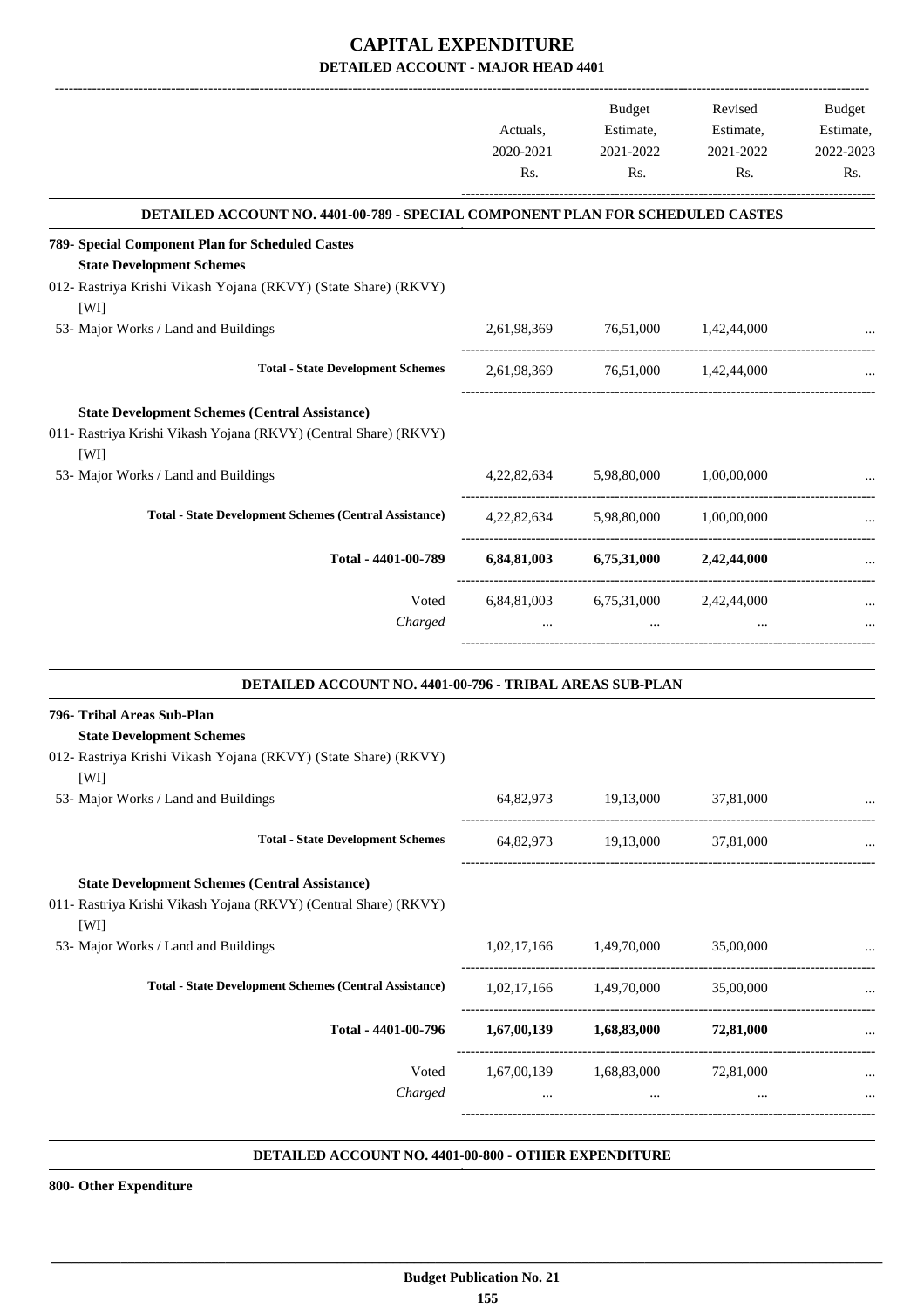| <b>State Development Schemes</b><br>009- Rastriya Krishi Vikash Yojana (RKVY) (State Share) (RKVY)<br>[WI]<br>7,38,70,046 2,23,16,000 1,50,73,000<br>53- Major Works / Land and Buildings<br>-----------------------<br><b>Total - State Development Schemes</b><br>7,38,70,046 2,23,16,000 1,50,73,000<br><b>State Development Schemes (Central Assistance)</b><br>008- Rastriya Krishi Vikash Yojana (RKVY) (Central Share) (RKVY)<br>[WI]<br>53- Major Works / Land and Buildings<br>12,33,52,560 17,46,50,000<br>63,00,000<br><b>Total - State Development Schemes (Central Assistance)</b><br>12,33,52,560 17,46,50,000 63,00,000<br>19,72,22,606 19,69,66,000 2,13,73,000<br>Total - 4401-00-800<br>Voted<br>19,72,22,606 19,69,66,000<br>2,13,73,000<br>Charged<br>$\cdots$<br><b>DETAILED ACCOUNT NO. 4401 - DEDUCT RECOVERIES IN REDUCTION OF EXPENDITURE</b><br>800- Other Expenditure<br><b>State Development Schemes</b><br>012-Refund of Unutilised Fund of CSS Schemes (State Share)<br>(CSSREFUND) [WI]<br>70-Deduct Recoveries<br>01-Others<br>$\cdots$<br>$\cdots$<br>$\cdots$<br>State Development Schemes (Central Assistance)<br>011-Refund of Unutilised Fund of CSS Schemes (Central Share)<br>(CSSREFUND) [WI]<br>70-Deduct Recoveries<br>01-Others<br>$\cdots$<br>$\cdots$<br>Total - 800 - Deduct - Recoveries<br>$\cdots$<br>$\cdots$<br>$\cdots$<br>Total - 4401 - Deduct - Recoveries<br>$\cdots$<br>$\cdots$<br>$\cdots$ | Actuals,<br>2020-2021<br>Rs. | Budget<br>Estimate,<br>2021-2022<br>Rs. | Revised<br>Estimate,<br>2021-2022<br>Rs. | Budget<br>Estimate,<br>2022-2023<br>Rs. |
|-------------------------------------------------------------------------------------------------------------------------------------------------------------------------------------------------------------------------------------------------------------------------------------------------------------------------------------------------------------------------------------------------------------------------------------------------------------------------------------------------------------------------------------------------------------------------------------------------------------------------------------------------------------------------------------------------------------------------------------------------------------------------------------------------------------------------------------------------------------------------------------------------------------------------------------------------------------------------------------------------------------------------------------------------------------------------------------------------------------------------------------------------------------------------------------------------------------------------------------------------------------------------------------------------------------------------------------------------------------------------------------------------------------------------------------------------------|------------------------------|-----------------------------------------|------------------------------------------|-----------------------------------------|
|                                                                                                                                                                                                                                                                                                                                                                                                                                                                                                                                                                                                                                                                                                                                                                                                                                                                                                                                                                                                                                                                                                                                                                                                                                                                                                                                                                                                                                                       |                              |                                         |                                          |                                         |
|                                                                                                                                                                                                                                                                                                                                                                                                                                                                                                                                                                                                                                                                                                                                                                                                                                                                                                                                                                                                                                                                                                                                                                                                                                                                                                                                                                                                                                                       |                              |                                         |                                          |                                         |
|                                                                                                                                                                                                                                                                                                                                                                                                                                                                                                                                                                                                                                                                                                                                                                                                                                                                                                                                                                                                                                                                                                                                                                                                                                                                                                                                                                                                                                                       |                              |                                         |                                          |                                         |
|                                                                                                                                                                                                                                                                                                                                                                                                                                                                                                                                                                                                                                                                                                                                                                                                                                                                                                                                                                                                                                                                                                                                                                                                                                                                                                                                                                                                                                                       |                              |                                         |                                          |                                         |
|                                                                                                                                                                                                                                                                                                                                                                                                                                                                                                                                                                                                                                                                                                                                                                                                                                                                                                                                                                                                                                                                                                                                                                                                                                                                                                                                                                                                                                                       |                              |                                         |                                          |                                         |
|                                                                                                                                                                                                                                                                                                                                                                                                                                                                                                                                                                                                                                                                                                                                                                                                                                                                                                                                                                                                                                                                                                                                                                                                                                                                                                                                                                                                                                                       |                              |                                         |                                          |                                         |
|                                                                                                                                                                                                                                                                                                                                                                                                                                                                                                                                                                                                                                                                                                                                                                                                                                                                                                                                                                                                                                                                                                                                                                                                                                                                                                                                                                                                                                                       |                              |                                         |                                          |                                         |
|                                                                                                                                                                                                                                                                                                                                                                                                                                                                                                                                                                                                                                                                                                                                                                                                                                                                                                                                                                                                                                                                                                                                                                                                                                                                                                                                                                                                                                                       |                              |                                         |                                          |                                         |
|                                                                                                                                                                                                                                                                                                                                                                                                                                                                                                                                                                                                                                                                                                                                                                                                                                                                                                                                                                                                                                                                                                                                                                                                                                                                                                                                                                                                                                                       |                              |                                         |                                          |                                         |
|                                                                                                                                                                                                                                                                                                                                                                                                                                                                                                                                                                                                                                                                                                                                                                                                                                                                                                                                                                                                                                                                                                                                                                                                                                                                                                                                                                                                                                                       |                              |                                         |                                          |                                         |
|                                                                                                                                                                                                                                                                                                                                                                                                                                                                                                                                                                                                                                                                                                                                                                                                                                                                                                                                                                                                                                                                                                                                                                                                                                                                                                                                                                                                                                                       |                              |                                         |                                          |                                         |
|                                                                                                                                                                                                                                                                                                                                                                                                                                                                                                                                                                                                                                                                                                                                                                                                                                                                                                                                                                                                                                                                                                                                                                                                                                                                                                                                                                                                                                                       |                              |                                         |                                          |                                         |
|                                                                                                                                                                                                                                                                                                                                                                                                                                                                                                                                                                                                                                                                                                                                                                                                                                                                                                                                                                                                                                                                                                                                                                                                                                                                                                                                                                                                                                                       |                              |                                         |                                          |                                         |
|                                                                                                                                                                                                                                                                                                                                                                                                                                                                                                                                                                                                                                                                                                                                                                                                                                                                                                                                                                                                                                                                                                                                                                                                                                                                                                                                                                                                                                                       |                              |                                         |                                          |                                         |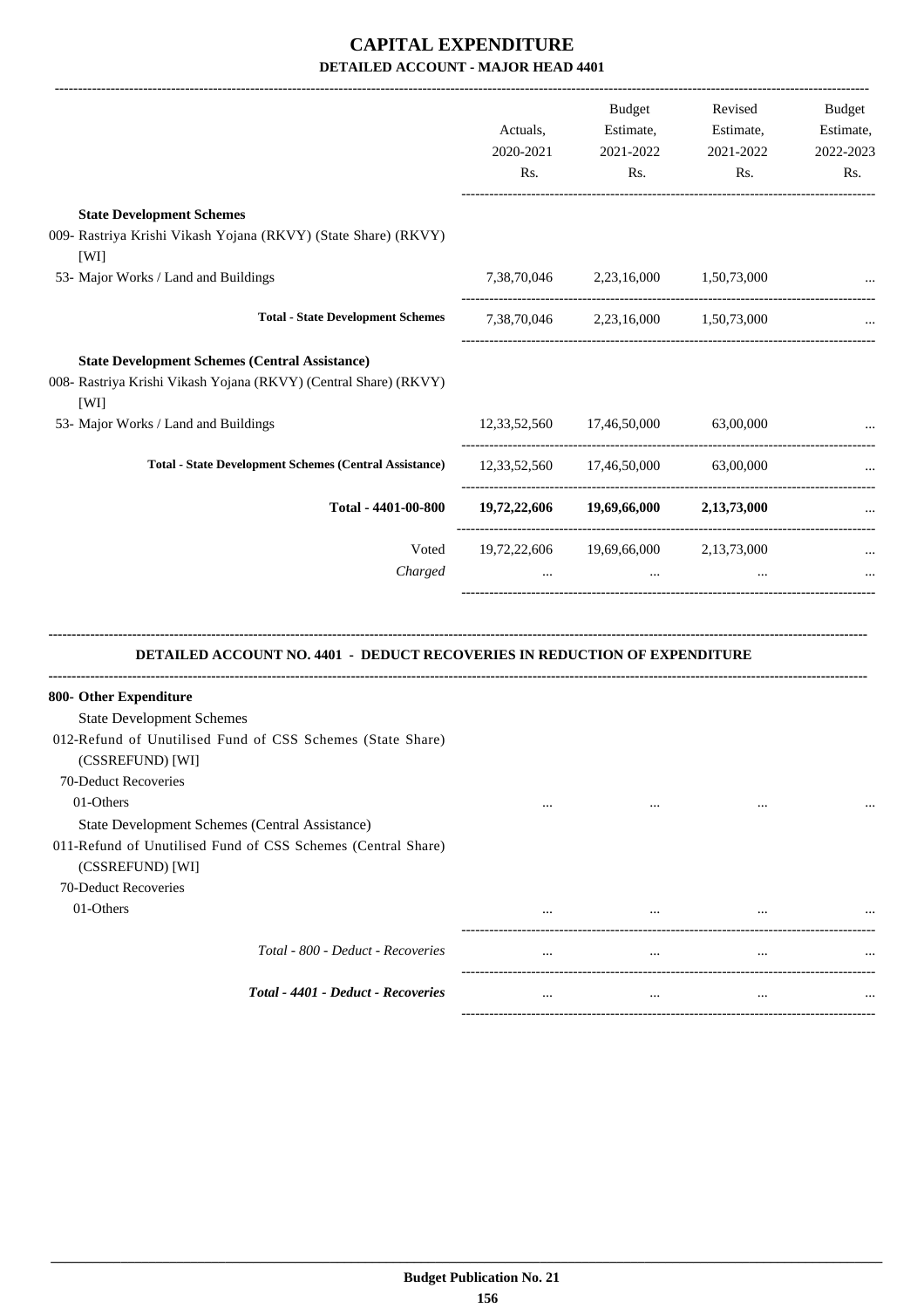## **CAPITAL EXPENDITURE**

#### **DEMAND No. 55**

## **Water Resources Investigation & Development Department C. Capital Accounts of Economic Services - (d) Capital Account of Irrigation and Flood Control Head of Account : 4702 - Capital Outlay on Minor Irrigation**

| Voted Rs. 967,38,21,000                                                                                      | <b>Charged Rs. Nil</b>     |                                  |                                                        |                                          | Total Rs. 967,38,21,000                 |
|--------------------------------------------------------------------------------------------------------------|----------------------------|----------------------------------|--------------------------------------------------------|------------------------------------------|-----------------------------------------|
|                                                                                                              |                            |                                  | Voted Rs.                                              | <b>Charged Rs.</b>                       | Total Rs.                               |
| <b>Gross Expenditure</b><br><b>Deduct - Recoveries</b>                                                       |                            |                                  | 967,38,21,000<br>$-3,00,000$                           | $\cdots$                                 | $\dots$ 967,38,21,000<br>$-3,00,000$    |
| <b>Net Expenditure</b>                                                                                       |                            |                                  | 967,35,21,000                                          |                                          | $\ldots$ 967, 35, 21, 000               |
|                                                                                                              | <b>CAPITAL EXPENDITURE</b> |                                  |                                                        |                                          |                                         |
|                                                                                                              | <b>ABSTRACT ACCOUNT</b>    |                                  |                                                        |                                          |                                         |
|                                                                                                              |                            | Actuals,<br>2020-2021<br>Rs.     | Budget<br>Estimate,<br>2021-2022<br>Rs.                | Revised<br>Estimate,<br>2021-2022<br>Rs. | Budget<br>Estimate,<br>2022-2023<br>Rs. |
| 001- Direction and Administration<br><b>State Development Schemes</b>                                        |                            | 87,50,000                        |                                                        | 7,00,00,000 2,33,33,000                  | 8,40,00,000                             |
|                                                                                                              | <b>Total - 001</b>         | 87,50,000                        |                                                        | 7,00,00,000 2,33,33,000                  | 8,40,00,000                             |
| 101- Surface Water                                                                                           |                            |                                  |                                                        |                                          |                                         |
| <b>State Development Schemes</b>                                                                             |                            |                                  | 89,61,24,816 267,40,00,000 123,74,01,000               |                                          | 260,40,00,000                           |
|                                                                                                              | <b>Total - 101</b>         |                                  | 89,61,24,816 267,40,00,000 123,74,01,000 260,40,00,000 |                                          |                                         |
| 102- Ground Water<br><b>State Development Schemes</b><br>State Development Schemes (Central Assistance)      |                            | 17,03,27,479                     | 39,20,28,000<br>2,10,42,000                            | 12,60,00,000                             | 44,10,00,000                            |
|                                                                                                              | <b>Total - 102</b>         | 17,03,27,479                     | 41,30,70,000                                           | 12,60,00,000                             | 44,10,00,000                            |
| 789- Special Component Plan for Scheduled Castes<br><b>State Development Schemes</b>                         |                            | 54,51,36,085                     | 157,20,34,000                                          | 98,66,20,000                             | 233,66,84,000                           |
| <b>State Development Schemes (Central Assistance)</b>                                                        |                            | 44, 54, 55, 272                  | 52,80,14,000                                           | 24,04,80,000                             |                                         |
|                                                                                                              | <b>Total - 789</b>         |                                  | 99,05,91,357 210,00,48,000                             | 122,71,00,000                            | 233,66,84,000                           |
| 796- Tribal Areas Sub-Plan                                                                                   |                            |                                  |                                                        |                                          |                                         |
| <b>State Development Schemes</b><br>State Development Schemes (Central Assistance)                           |                            | 12,07,83,079<br>24, 13, 35, 265  | 39,30,08,000<br>28,39,04,000                           | 35,48,26,000<br>11,84,28,000             | 90,10,71,000                            |
|                                                                                                              | <b>Total - 796</b>         | 36, 21, 18, 344                  | 67,69,12,000                                           | 47,32,54,000                             | 90,10,71,000                            |
| 800- Other Expenditure<br><b>State Development Schemes</b><br>State Development Schemes (Central Assistance) |                            | 57, 58, 57, 306<br>116,74,65,096 | 184,51,70,000<br>136,71,00,000                         | 150,22,72,000<br>65,97,60,000            | 330,70,66,000                           |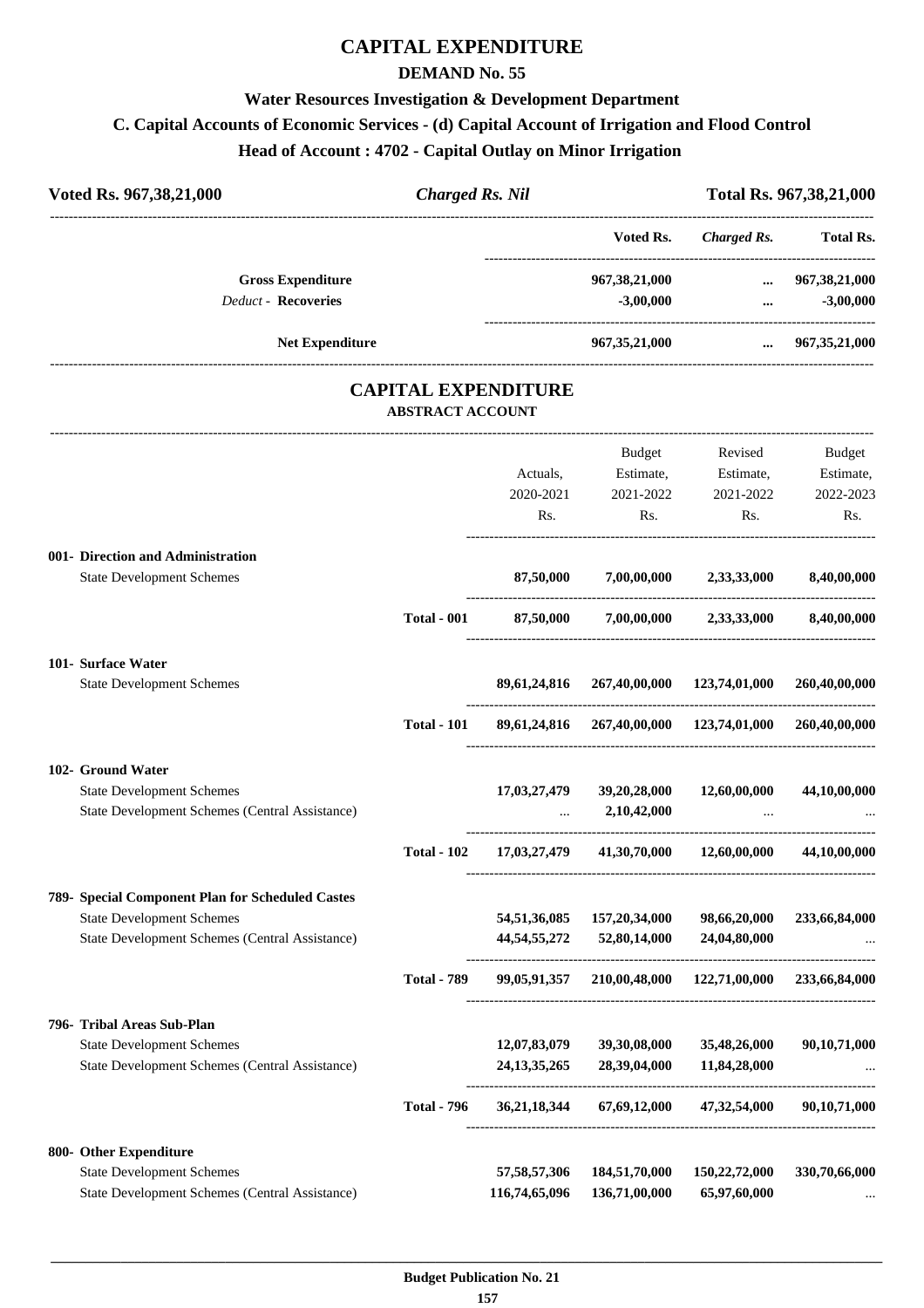#### **CAPITAL EXPENDITURE ABSTRACT ACCOUNT**

| <b>Budget</b> | Revised                                                                   | <b>Budget</b>  |           |                                                                                          |
|---------------|---------------------------------------------------------------------------|----------------|-----------|------------------------------------------------------------------------------------------|
| Estimate,     | Estimate,                                                                 | Estimate,      | Actuals,  |                                                                                          |
| 2022-2023     | 2021-2022                                                                 | 2021-2022      | 2020-2021 |                                                                                          |
| Rs.           | Rs.                                                                       | $\mathbf{Rs.}$ | Rs.       |                                                                                          |
|               | Total - 800 174,33,22,402 321,22,70,000 216,20,32,000 330,70,66,000       |                |           |                                                                                          |
|               |                                                                           |                |           | Grand Total - Gross 417,12,34,398 914,63,00,000 524,91,20,000 967,38,21,000              |
|               | 417,12,34,398 914,63,00,000 524,91,20,000 967,38,21,000                   |                |           | Voted                                                                                    |
|               | Charged                                                                   |                |           |                                                                                          |
|               |                                                                           |                |           | State Development Schemes 231,69,78,765 694,62,40,000 423,04,52,000 967,38,21,000        |
|               |                                                                           |                |           | State Development Schemes (Central Assistance) 185,42,55,633 220,00,60,000 101,86,68,000 |
|               |                                                                           |                |           | Deduct Recoveries -8,12,900 -10,00,000 -3,00,000 -3,00,000                               |
|               |                                                                           |                |           | Grand Total - Net 417,04,21,498 914,53,00,000 524,88,20,000 967,35,21,000                |
|               | Voted 417,04,21,498 914,53,00,000 524,88,20,000 967,35,21,000             |                |           |                                                                                          |
|               | $\mathbf{r}$ and $\mathbf{r}$ are all the set of $\mathbf{r}$<br>$\cdots$ |                |           | Charged                                                                                  |
|               |                                                                           |                |           |                                                                                          |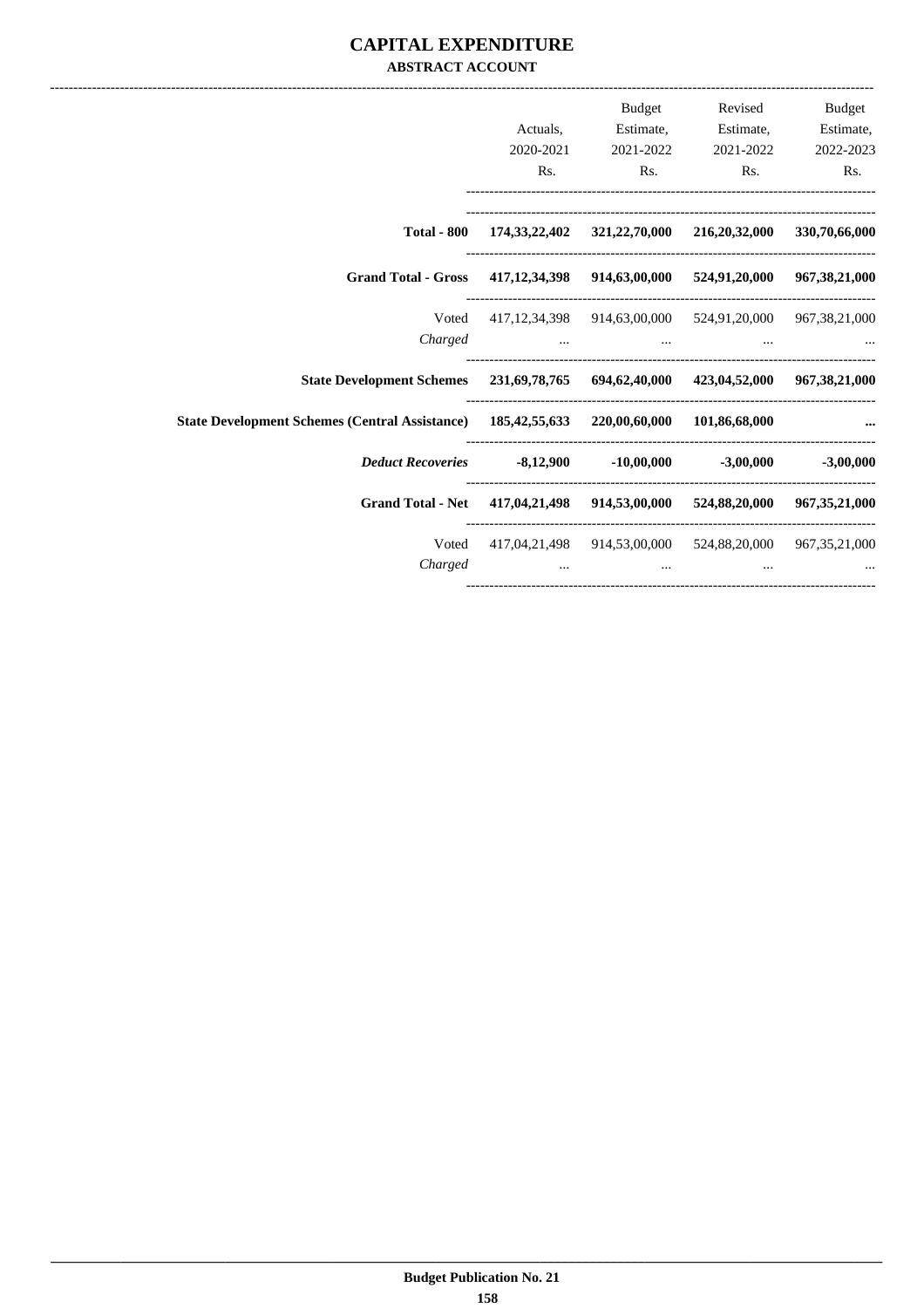|                                                                          | Actuals,  | Budget<br>Estimate, | Revised<br>Estimate,                                        | <b>Budget</b><br>Estimate, |
|--------------------------------------------------------------------------|-----------|---------------------|-------------------------------------------------------------|----------------------------|
|                                                                          | 2020-2021 | 2021-2022           | 2021-2022                                                   | 2022-2023                  |
|                                                                          | Rs.       | Rs.                 | Rs.                                                         | Rs.                        |
| <b>DETAILED ACCOUNT NO. 4702-00-001 - DIRECTION AND ADMINISTRATION</b>   |           |                     |                                                             |                            |
| 001- Direction and Administration                                        |           |                     |                                                             |                            |
| <b>State Development Schemes</b>                                         |           |                     |                                                             |                            |
| 001- Implementation of Programmes in Convergence with<br>MGNREGA [WI]    |           |                     |                                                             |                            |
| 53- Major Works / Land and Buildings                                     | 87,50,000 |                     | 7,00,00,000 2,33,33,000                                     | 5,60,00,000                |
| Total - 4702-00-001-001                                                  | 87,50,000 |                     | 7,00,00,000 2,33,33,000                                     | 5,60,00,000                |
| 002- Development & Up-gradation of State-owned Shallow<br>Tubewells [WI] |           |                     |                                                             |                            |
| 60- Other Capital Expenditure                                            |           |                     | and the state of the state of the<br><b>Sales Committee</b> | 2,80,00,000                |
| Total - 4702-00-001-002                                                  |           | $\cdots$            |                                                             | $\ldots$ 2,80,00,000       |
| <b>Total - State Development Schemes</b>                                 |           |                     | 87,50,000 7,00,00,000 2,33,33,000 8,40,00,000               |                            |
| Total - 4702-00-001                                                      |           |                     | 87,50,000 7,00,00,000 2,33,33,000 8,40,00,000               |                            |
| Voted                                                                    |           |                     | 87,50,000 7,00,00,000 2,33,33,000 8,40,00,000               |                            |
| Charged                                                                  |           | $\cdots$            |                                                             |                            |
|                                                                          |           |                     |                                                             |                            |

|--|

| 101- Surface Water                                               |                         |                 |              |              |              |
|------------------------------------------------------------------|-------------------------|-----------------|--------------|--------------|--------------|
| <b>State Development Schemes</b>                                 |                         |                 |              |              |              |
| 003- Surface Drainage and Irrigation Schemes [WI]                |                         |                 |              |              |              |
| 53- Major Works / Land and Buildings                             | Voted                   | 12,09,82,982    | 24,50,00,000 | 13,58,00,000 | 25,20,00,000 |
|                                                                  | Charged                 | $\cdots$        | $\cdots$     | $\cdots$     |              |
|                                                                  | Total - 4702-00-101-003 | 12,09,82,982    | 24,50,00,000 | 13,58,00,000 | 25,20,00,000 |
| 004- River Lift Irrigation [WI]                                  |                         |                 |              |              |              |
| 53- Major Works / Land and Buildings                             |                         | 24, 22, 20, 109 | 56,00,00,000 | 37,54,67,000 | 49,00,00,000 |
|                                                                  | Total - 4702-00-101-004 | 24, 22, 20, 109 | 56,00,00,000 | 37,54,67,000 | 49,00,00,000 |
| 006- Conversion of Diesel Run River Lift Irrigation Schemes into |                         |                 |              |              |              |
| <b>Electrically Operated Schemes [WI]</b>                        |                         |                 |              |              |              |
| 53- Major Works / Land and Buildings                             |                         | 7.32.45.818     | 11,90,00,000 | 10,08,00,000 | 18,20,00,000 |
|                                                                  | Total - 4702-00-101-006 | 7, 32, 45, 818  | 11,90,00,000 | 10,08,00,000 | 18,20,00,000 |
| 046- Matir Shristi (MATIRSRI) [WI]                               |                         |                 |              |              |              |
| 53- Major Works / Land and Buildings                             |                         | 12,03,96,312    | 35,00,00,000 | 27,06,67,000 | 45,50,00,000 |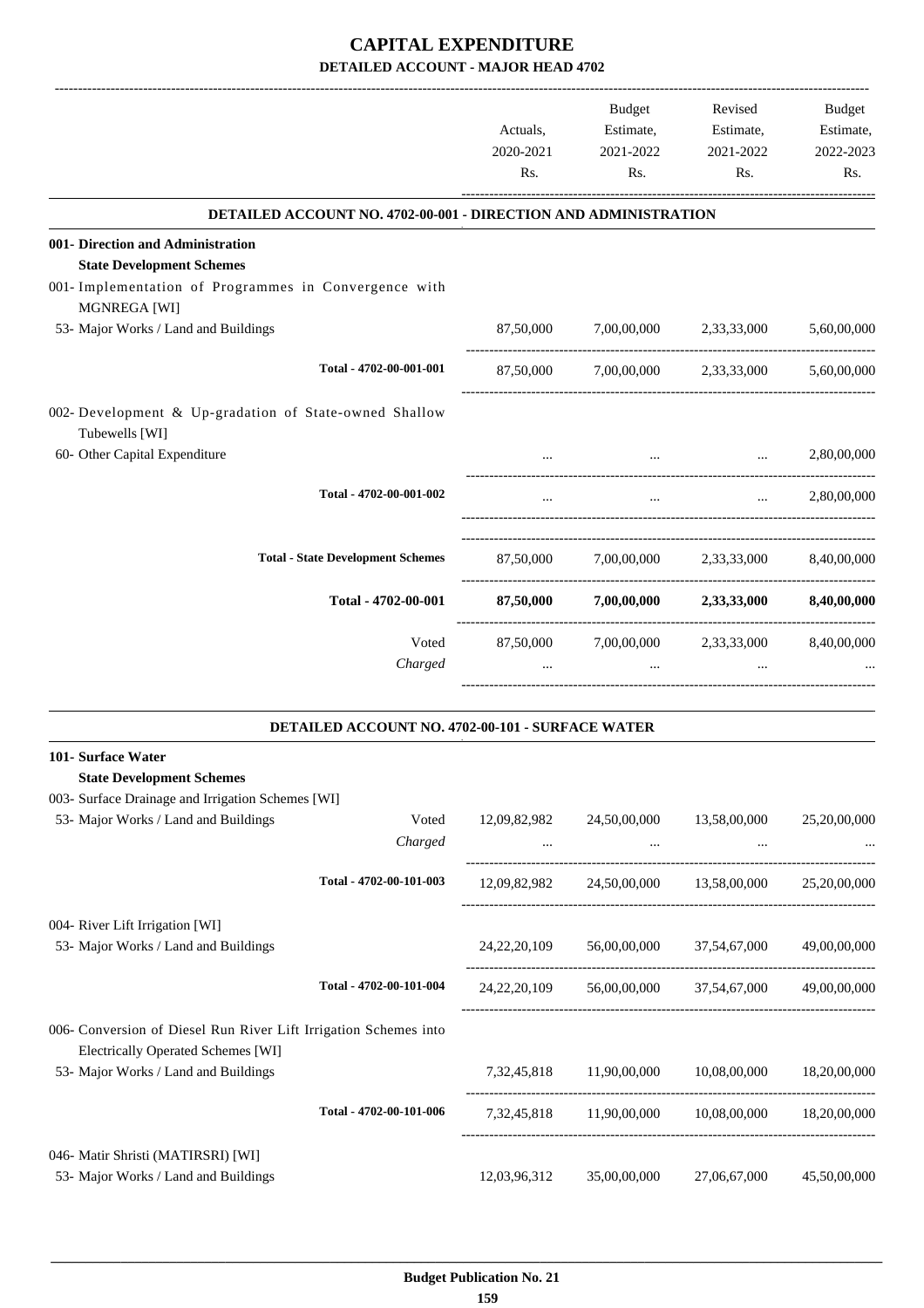|           | <b>Budget</b> | Revised                                                      | Budget                                                                                                                                                                                                       |
|-----------|---------------|--------------------------------------------------------------|--------------------------------------------------------------------------------------------------------------------------------------------------------------------------------------------------------------|
| Actuals,  | Estimate,     | Estimate,                                                    | Estimate,                                                                                                                                                                                                    |
| 2020-2021 | 2021-2022     | 2021-2022                                                    | 2022-2023                                                                                                                                                                                                    |
| Rs.       | Rs.           | Rs.                                                          | Rs.                                                                                                                                                                                                          |
|           |               | 27,06,67,000                                                 | 45,50,00,000                                                                                                                                                                                                 |
|           |               |                                                              |                                                                                                                                                                                                              |
|           |               |                                                              |                                                                                                                                                                                                              |
|           |               |                                                              |                                                                                                                                                                                                              |
|           |               |                                                              |                                                                                                                                                                                                              |
|           |               | 123,74,01,000                                                | 260,40,00,000                                                                                                                                                                                                |
|           |               | 123,74,01,000                                                | 260,40,00,000                                                                                                                                                                                                |
| $\cdots$  | $\cdots$      | $\cdots$                                                     |                                                                                                                                                                                                              |
|           |               |                                                              |                                                                                                                                                                                                              |
|           |               | 12,03,96,312<br>33,92,79,595<br>89,61,24,816<br>89,61,24,816 | 35,00,00,000<br>55,68,45,221 127,40,00,000 88,27,34,000 137,90,00,000<br>140,00,00,000 35,46,67,000 122,50,00,000<br>33,92,79,595 140,00,00,000 35,46,67,000 122,50,00,000<br>267,40,00,000<br>267,40,00,000 |

#### **DETAILED ACCOUNT NO. 4702-00-102 - GROUND WATER .**

#### **102- Ground Water**

#### **State Development Schemes**

| 006- Drilling of New Tubewells in Place of Defunct ones [WI] |  |  |  |
|--------------------------------------------------------------|--|--|--|
|--------------------------------------------------------------|--|--|--|

| 53- Major Works / Land and Buildings                                                             |          |             | 9,21,63,003 15,40,00,000 5,13,33,000 18,20,00,000                                                                    |  |
|--------------------------------------------------------------------------------------------------|----------|-------------|----------------------------------------------------------------------------------------------------------------------|--|
| Total - 4702-00-102-006                                                                          |          |             | 9,21,63,003 15,40,00,000 5,13,33,000 18,20,00,000                                                                    |  |
| 017- Shallow Tubewells with Submersible Pumps [WI]                                               |          |             |                                                                                                                      |  |
| 53- Major Works / Land and Buildings                                                             |          |             | 3,62,37,545 14,00,00,000 4,66,67,000 15,40,00,000                                                                    |  |
| Total - 4702-00-102-017                                                                          |          |             | 3,62,37,545 14,00,00,000 4,66,67,000 15,40,00,000                                                                    |  |
| 018- Deep Tubewell Irrigation [WI]                                                               |          |             |                                                                                                                      |  |
| 52- Machinery and Equipment/Tools and Plants                                                     |          |             | the company of the company of the company of the company of the company of the company of the company of the company |  |
| 53- Major Works / Land and Buildings                                                             |          |             | 4,19,26,931 8,40,00,000 2,80,00,000 10,50,00,000                                                                     |  |
| Total - 4702-00-102-018                                                                          |          |             | 4,19,26,931 8,40,00,000 2,80,00,000 10,50,00,000                                                                     |  |
| <b>Total - State Development Schemes</b>                                                         |          |             | 17,03,27,479 37,80,00,000 12,60,00,000 44,10,00,000                                                                  |  |
| <b>State Development Schemes</b>                                                                 |          |             |                                                                                                                      |  |
| 020- Implementation of Schemes under Har Khet Ko Pani under<br>PMKSY (State Share) (OCASPS) [WI] |          |             |                                                                                                                      |  |
| 53- Major Works / Land and Buildings                                                             |          | 1,40,28,000 |                                                                                                                      |  |
| <b>Total - State Development Schemes</b>                                                         | $\cdots$ | 1,40,28,000 | $\cdots$                                                                                                             |  |
|                                                                                                  |          |             |                                                                                                                      |  |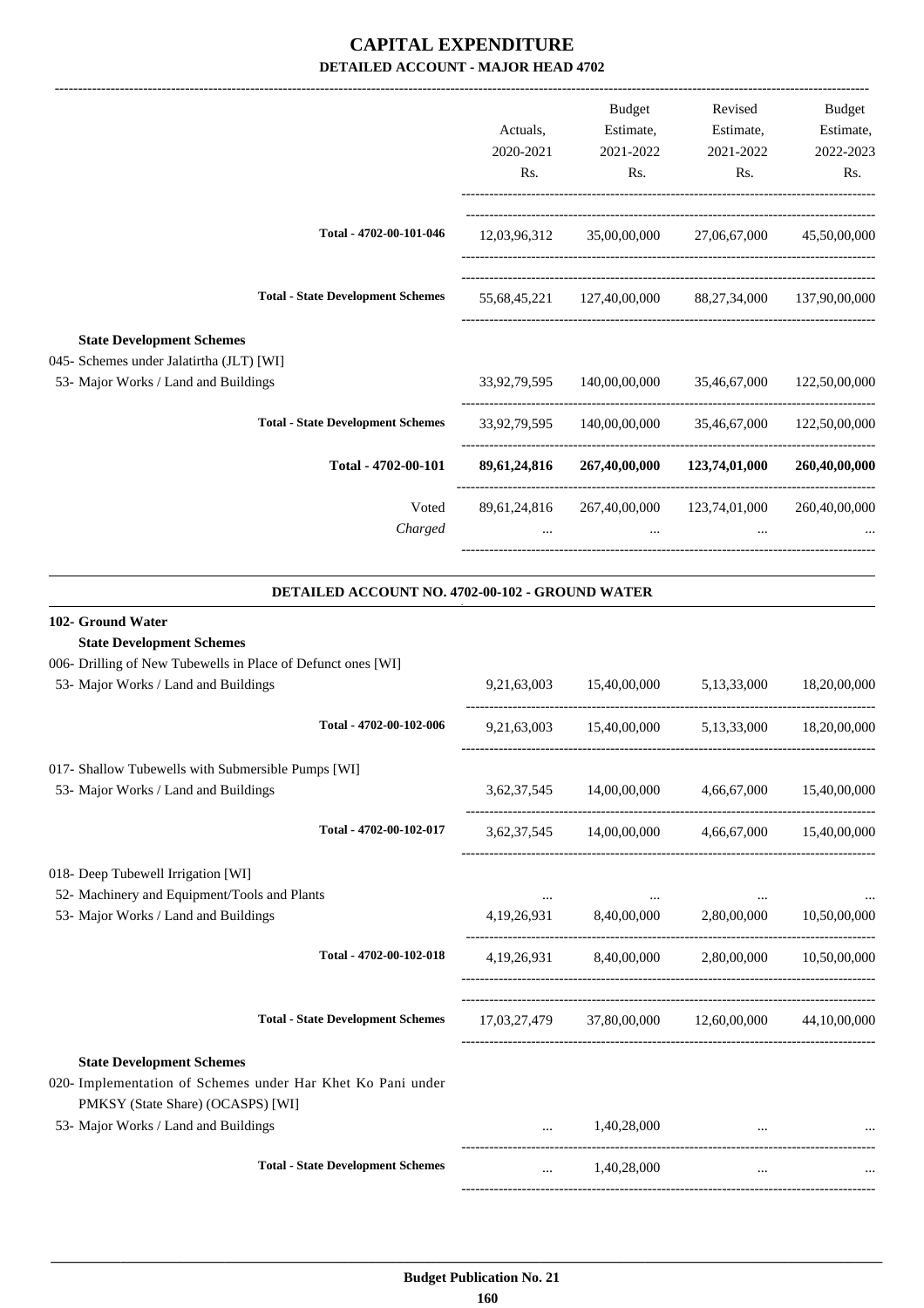|                                                                                                                               |                         | Actuals,<br>2020-2021<br>Rs. | Budget<br>Estimate,<br>2021-2022<br>Rs. | Revised<br>Estimate,<br>2021-2022<br>Rs.            | Budget<br>Estimate,<br>2022-2023<br>Rs. |
|-------------------------------------------------------------------------------------------------------------------------------|-------------------------|------------------------------|-----------------------------------------|-----------------------------------------------------|-----------------------------------------|
| <b>State Development Schemes (Central Assistance)</b><br>015- Accelerated Irrigation Benefit Programme (AIBP) & other water   |                         |                              |                                         |                                                     |                                         |
| resources programmes (Central Share) (AIBP) [WI]                                                                              |                         |                              |                                         |                                                     |                                         |
| 53- Major Works / Land and Buildings                                                                                          |                         |                              |                                         |                                                     |                                         |
| 019- Implementation of Schemes under Har Khet Ko Pani under                                                                   |                         |                              |                                         |                                                     |                                         |
| PMKSY (Central Share) (OCASPS) [WI]<br>53- Major Works / Land and Buildings                                                   |                         |                              | 2,10,42,000                             |                                                     |                                         |
|                                                                                                                               |                         |                              |                                         |                                                     |                                         |
|                                                                                                                               | Total - 4702-00-102-019 | $\cdots$                     | 2,10,42,000                             | $\cdots$                                            |                                         |
| <b>Total - State Development Schemes (Central Assistance)</b>                                                                 |                         |                              | $\ldots$ 2,10,42,000                    |                                                     |                                         |
|                                                                                                                               | Total - 4702-00-102     |                              |                                         | 17,03,27,479 41,30,70,000 12,60,00,000 44,10,00,000 |                                         |
|                                                                                                                               | Voted<br>Charged        |                              | $\cdots$                                | 17,03,27,479 41,30,70,000 12,60,00,000 44,10,00,000 |                                         |
| <b>State Development Schemes</b><br>002- Surface drainage and irrigation schemes [WI]<br>53- Major Works / Land and Buildings |                         | 3,94,62,362                  | 8,40,00,000                             | 4,65,60,000                                         | 8,64,00,000                             |
|                                                                                                                               | Total - 4702-00-789-002 |                              |                                         | 3,94,62,362 8,40,00,000 4,65,60,000                 | 8,64,00,000                             |
| 003- Conversion of deiesel run river lift irrigation schemes into<br>electrically operated schemes [WI]                       |                         |                              |                                         |                                                     |                                         |
| 53- Major Works / Land and Buildings                                                                                          |                         |                              |                                         | 2,43,70,909 4,08,00,000 3,45,60,000 6,24,00,000     |                                         |
|                                                                                                                               | Total - 4702-00-789-003 |                              |                                         | 2,43,70,909 4,08,00,000 3,45,60,000 6,24,00,000     |                                         |
| 004- Deep Tubewell irrigation [WI]<br>53- Major Works / Land and Buildings                                                    |                         |                              |                                         | 1,42,20,784 2,88,00,000 96,00,000 3,60,00,000       |                                         |
|                                                                                                                               | Total - 4702-00-789-004 |                              |                                         | 1,42,20,784 2,88,00,000 96,00,000 3,60,00,000       |                                         |
| 005- Drilling of new tubewells in place of defunct ones [WI]<br>53- Major Works / Land and Buildings                          |                         |                              |                                         | 3,18,55,979 5,28,00,000 1,76,00,000 6,24,00,000     |                                         |
|                                                                                                                               | Total - 4702-00-789-005 |                              |                                         | 3,18,55,979 5,28,00,000 1,76,00,000 6,24,00,000     |                                         |
| 006- Survey and investigation of ground water and surface resources<br>[WI]                                                   |                         |                              |                                         |                                                     |                                         |
| 53- Major Works / Land and Buildings                                                                                          |                         | 10,05,888                    | 48,00,000                               | 16,00,000                                           | 58,56,000                               |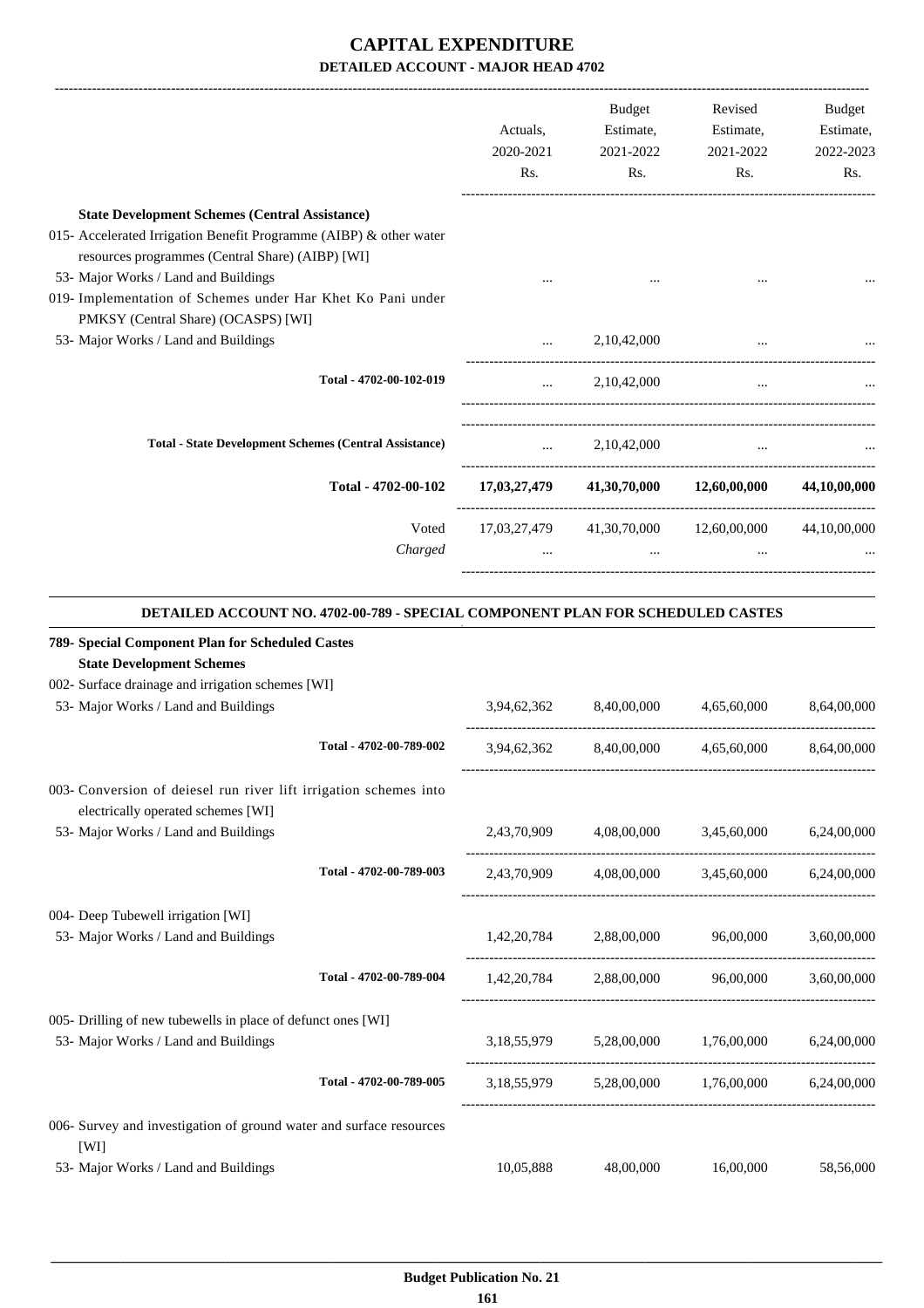|                                                                                                                                                   |                         | Actuals,<br>2020-2021<br>Rs. | <b>Budget</b><br>Estimate,<br>2021-2022<br>Rs. | Revised<br>Estimate,<br>2021-2022<br>Rs.          | <b>Budget</b><br>Estimate,<br>2022-2023<br>Rs. |
|---------------------------------------------------------------------------------------------------------------------------------------------------|-------------------------|------------------------------|------------------------------------------------|---------------------------------------------------|------------------------------------------------|
|                                                                                                                                                   | Total - 4702-00-789-006 |                              |                                                | 10,05,888 48,00,000 16,00,000                     | 58,56,000                                      |
| 017- Development of Water Bodies directly linked to agriculture [WI]<br>53- Major Works / Land and Buildings                                      |                         | $\cdots$                     | 24,000                                         | 8,000                                             | 28,000                                         |
|                                                                                                                                                   | Total - 4702-00-789-017 | $\cdots$                     | 24,000                                         | 8,000                                             | 28,000                                         |
| 018- Artificial Recharge to Ground Water and Rain Water Harvesting<br>[WI]                                                                        |                         |                              |                                                |                                                   |                                                |
| 53- Major Works / Land and Buildings                                                                                                              |                         |                              | 35,18,110 1,20,00,000 91,20,000                |                                                   | 1,32,00,000                                    |
|                                                                                                                                                   | Total - 4702-00-789-018 |                              |                                                | 35,18,110 1,20,00,000 91,20,000 1,32,00,000       |                                                |
| 040- Shallow Tubewells with Submersible Pumps [WI]<br>53- Major Works / Land and Buildings                                                        |                         |                              | 1,22,55,367 4,80,00,000 1,60,00,000            |                                                   | 5,28,00,000                                    |
|                                                                                                                                                   | Total - 4702-00-789-040 |                              |                                                | 1,22,55,367 4,80,00,000 1,60,00,000 5,28,00,000   |                                                |
| 041- Implementation of Programmes in Convergence with<br>MGNREGA [WI]                                                                             |                         |                              |                                                |                                                   |                                                |
| 53- Major Works / Land and Buildings                                                                                                              |                         |                              | 29,80,324 2,40,00,000 80,00,000                |                                                   | 1,92,00,000                                    |
|                                                                                                                                                   | Total - 4702-00-789-041 | 29,80,324                    | 2,40,00,000                                    |                                                   | 80,00,000 1,92,00,000                          |
| 042- River lift irrigation [WI]<br>53- Major Works / Land and Buildings                                                                           |                         | 8,05,96,961                  | 19,20,00,000                                   | 12,87,32,000                                      | 16,80,00,000                                   |
|                                                                                                                                                   | Total - 4702-00-789-042 | 8,05,96,961                  | 19,20,00,000                                   | 12,87,32,000                                      | 16,80,00,000                                   |
| 045- Matir Shristi (MATIRSRI) [WI]<br>53- Major Works / Land and Buildings                                                                        |                         | 3,63,69,617                  | 12,00,00,000                                   | 9,28,00,000                                       | 15,60,00,000                                   |
|                                                                                                                                                   | Total - 4702-00-789-045 |                              |                                                | 3,63,69,617 12,00,00,000 9,28,00,000 15,60,00,000 |                                                |
| 046- West Bengal Accelerated Development and Minor Irrigation<br>Project [WBADMIP] [Strengthening of Community], being<br>funded by State [WI]    |                         |                              |                                                |                                                   |                                                |
| 60- Other Capital Expenditure                                                                                                                     |                         |                              | and the contract of the                        | 1,16,40,000                                       | 3,12,00,000                                    |
|                                                                                                                                                   | Total - 4702-00-789-046 |                              |                                                | $1,16,40,000$ $3,12,00,000$                       |                                                |
| 047- West Bengal Accelerated Development and Minor Irrigation<br>Project [WBADMIP] [Irrigation system Development], being<br>funded by State [WI] |                         |                              |                                                |                                                   |                                                |
| 53- Major Works / Land and Buildings<br>60- Other Capital Expenditure                                                                             |                         | $\cdots$                     | $\cdots$<br>$\cdots$                           | 28,02,00,000<br>$\ldots$                          | 37,92,00,000                                   |
|                                                                                                                                                   |                         |                              |                                                |                                                   |                                                |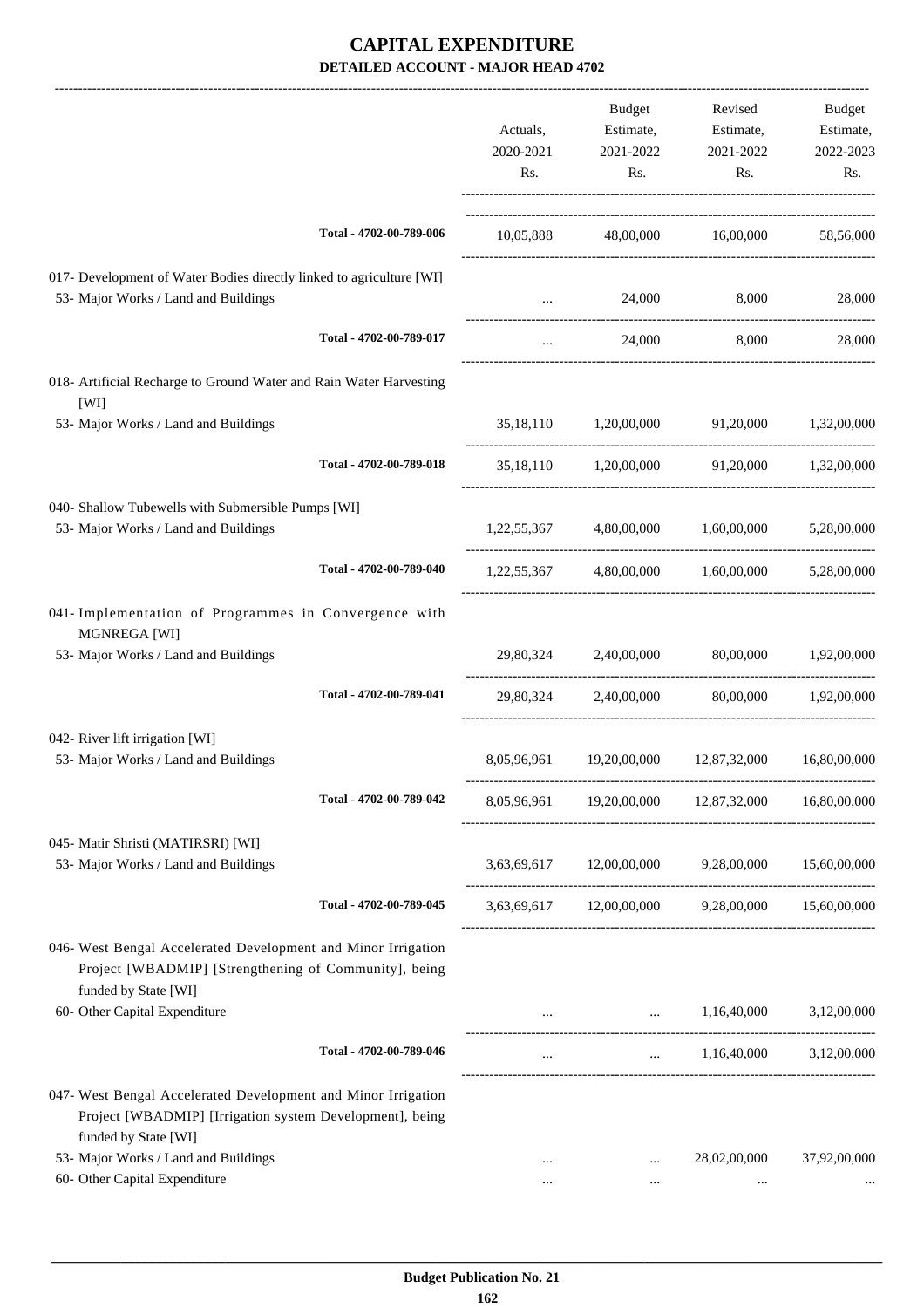|                                                                                                                                              | Actuals,<br>2020-2021<br>Rs. | Budget<br>Estimate,<br>2021-2022<br>Rs.                                                                                           | Revised<br>Estimate,<br>2021-2022<br>Rs.             | Budget<br>Estimate,<br>2022-2023<br>Rs. |
|----------------------------------------------------------------------------------------------------------------------------------------------|------------------------------|-----------------------------------------------------------------------------------------------------------------------------------|------------------------------------------------------|-----------------------------------------|
| Total - 4702-00-789-047                                                                                                                      | $\cdots$                     |                                                                                                                                   | $28,02,00,000$ $37,92,00,000$                        |                                         |
| 048- West Bengal Accelerated Development and Minor Irrigation<br>Project [WBADMIP] [Agriculture Development], being funded<br>by State [WI]  |                              |                                                                                                                                   |                                                      |                                         |
| 60- Other Capital Expenditure                                                                                                                |                              | $\cdots$                                                                                                                          | 42,00,000                                            | 72,00,000                               |
| Total - 4702-00-789-048                                                                                                                      | $\ldots$                     | $\cdots$                                                                                                                          | 42,00,000                                            | 72,00,000                               |
| 049- West Bengal Accelerated Development and Minor Irrigation<br>Project [WBADMIP] [Horticulture Development], being funded<br>by State [WI] |                              |                                                                                                                                   |                                                      |                                         |
| 60- Other Capital Expenditure                                                                                                                |                              |                                                                                                                                   | 1,20,00,000                                          | 2,40,00,000                             |
| Total - 4702-00-789-049                                                                                                                      | $\ldots$                     | $\cdots$                                                                                                                          | 1,20,00,000                                          | 2,40,00,000                             |
| 050- West Bengal Accelerated Development and Minor Irrigation<br>Project [WBADMIP] [Fisheries Development], being funded by<br>State [WI]    |                              |                                                                                                                                   |                                                      |                                         |
| 60- Other Capital Expenditure                                                                                                                |                              |                                                                                                                                   | 96,00,000                                            | 1,92,00,000                             |
| Total - 4702-00-789-050                                                                                                                      | $\cdots$                     | $\cdots$                                                                                                                          |                                                      | 96,00,000 1,92,00,000                   |
| 051- West Bengal Accelerated Development and Minor Irrigation<br>Project [WBADMIP] [Project Management], being funded by<br>State [WI]       |                              |                                                                                                                                   |                                                      |                                         |
| 60- Other Capital Expenditure                                                                                                                |                              |                                                                                                                                   | 2,28,00,000                                          | 6,00,00,000                             |
| Total - 4702-00-789-051                                                                                                                      | $\ldots$                     | $\mathbf{1}_{\mathbf{1}_{\mathbf{2}}\mathbf{1}_{\mathbf{3}}\mathbf{2}_{\mathbf{4}}\mathbf{3}_{\mathbf{5}}\mathbf{4}_{\mathbf{6}}$ | 2,28,00,000                                          | 6,00,00,000                             |
| 052- Development & Up-gradation of State-owned Shallow<br>Tubewells [WI]                                                                     |                              |                                                                                                                                   |                                                      |                                         |
| 60- Other Capital Expenditure                                                                                                                |                              |                                                                                                                                   | and the state of the state of the                    | 96,00,000                               |
| Total - 4702-00-789-052                                                                                                                      | $\cdots$                     | $\cdots$                                                                                                                          | $\cdots$                                             | 96,00,000                               |
| <b>Total - State Development Schemes</b>                                                                                                     |                              |                                                                                                                                   | 24,66,36,301 60,72,24,000 70,50,20,000 119,26,84,000 |                                         |
| <b>State Development Schemes</b><br>023- Implementation of RIDF Projects (RIDF) [WI]<br>53- Major Works / Land and Buildings                 | 18,03,79,897                 | 48,00,00,000                                                                                                                      | 16,00,00,000                                         | 72,40,00,000                            |
| Total - 4702-00-789-023                                                                                                                      | 18,03,79,897                 |                                                                                                                                   | 48,00,00,000 16,00,00,000                            | 72,40,00,000                            |
| 039- Schemes under Jalatirtha (JLT) [WI]                                                                                                     |                              |                                                                                                                                   |                                                      |                                         |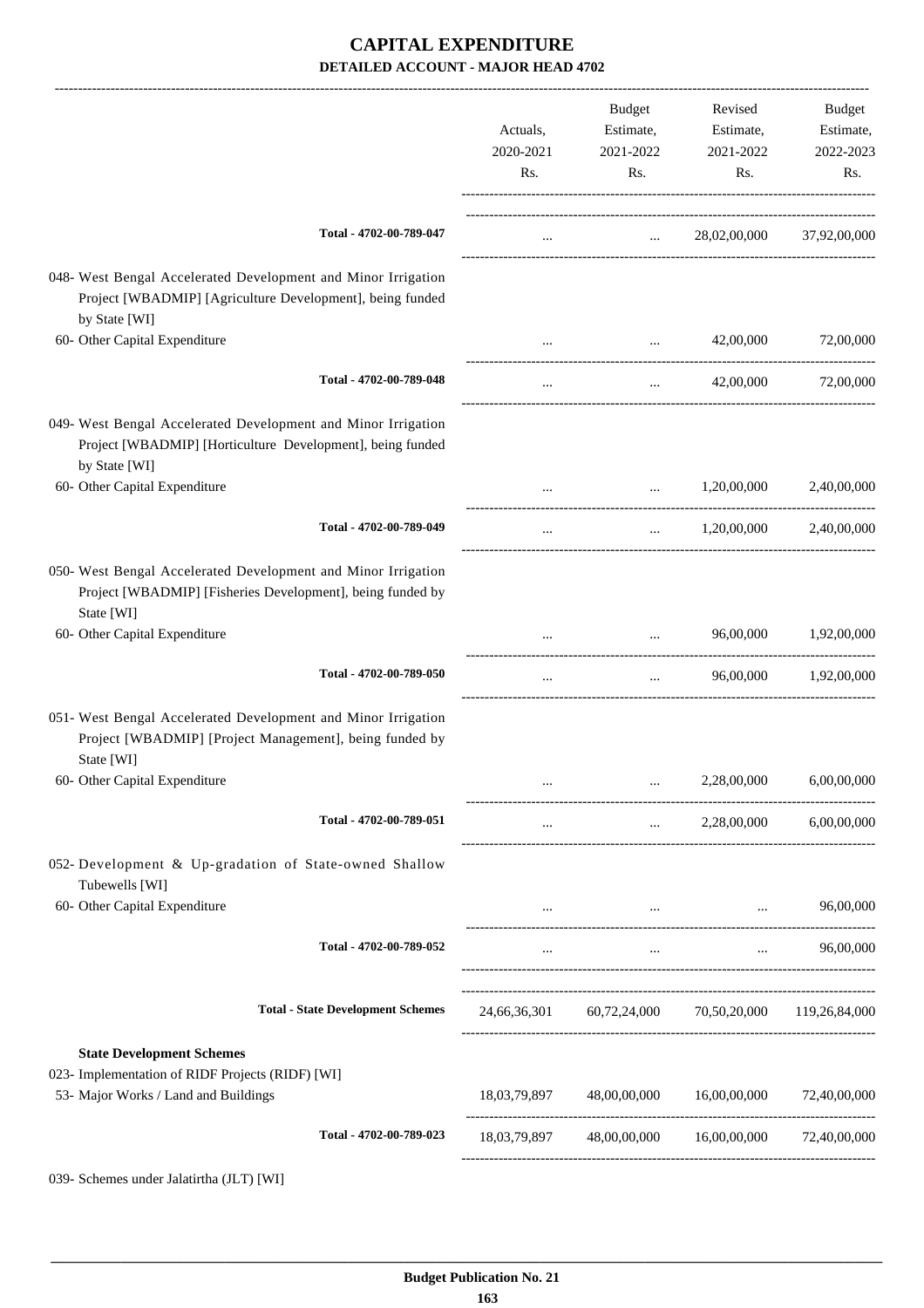|                                                                                                                                                                                                                                                                 | Actuals,<br>2020-2021<br>Rs. | Budget<br>Estimate,<br>2021-2022<br>Rs.              | Revised<br>Estimate,<br>2021-2022<br>Rs. | Budget<br>Estimate,<br>2022-2023<br>Rs. |
|-----------------------------------------------------------------------------------------------------------------------------------------------------------------------------------------------------------------------------------------------------------------|------------------------------|------------------------------------------------------|------------------------------------------|-----------------------------------------|
| 53- Major Works / Land and Buildings                                                                                                                                                                                                                            | 11,81,19,887                 |                                                      | 48,00,00,000 12,16,00,000                | 42,00,00,000                            |
| Total - 4702-00-789-039                                                                                                                                                                                                                                         |                              | 11,81,19,887 48,00,00,000 12,16,00,000 42,00,00,000  |                                          |                                         |
| <b>Total - State Development Schemes</b>                                                                                                                                                                                                                        |                              | 29,84,99,784 96,00,00,000 28,16,00,000 114,40,00,000 |                                          |                                         |
| <b>State Development Schemes</b><br>033- Accelerated Irrigation Benefit Programme (AIBP) & other water<br>resources programmes (State Share) (AIBP) [WI]<br>53- Major Works / Land and Buildings<br>044- Implementation of Schemes under Har Khet Ko Pani under |                              |                                                      |                                          |                                         |
| PMKSY (State Share) (OCASPS) [WI]<br>53- Major Works / Land and Buildings                                                                                                                                                                                       |                              | 48,10,000                                            |                                          |                                         |
| Total - 4702-00-789-044                                                                                                                                                                                                                                         | $\cdots$                     | 48,10,000                                            | $\ddots$                                 |                                         |
| <b>Total - State Development Schemes</b>                                                                                                                                                                                                                        | $\cdots$                     | 48,10,000                                            | $\cdots$                                 |                                         |
| <b>State Development Schemes (Central Assistance)</b><br>020- Provision for implementation of Project under AIBP (AIBP)<br>[WI]<br>53- Major Works / Land and Buildings<br>024- ADMIP-Strengthening of Community Based Institution (EAP)                        |                              |                                                      |                                          |                                         |
| [WI]<br>60- Other Capital Expenditure                                                                                                                                                                                                                           | 2,76,25,430                  | 3,12,00,000                                          | 2,60,80,000                              |                                         |
| Total - 4702-00-789-024                                                                                                                                                                                                                                         | 2,76,25,430                  | 3,12,00,000                                          | 2,60,80,000                              |                                         |
| 025- ADMIP-Irrigation System Development and Improvement<br>(EAP) [WI]                                                                                                                                                                                          |                              |                                                      |                                          |                                         |
| 53- Major Works / Land and Buildings                                                                                                                                                                                                                            |                              | 33,45,59,838 37,92,00,000 13,20,00,000               |                                          |                                         |
| Total - 4702-00-789-025                                                                                                                                                                                                                                         |                              | 33,45,59,838 37,92,00,000 13,20,00,000               |                                          |                                         |
| 026- ADMIP-Agriculture Support Services-Agriculture (EAP) [WI]<br>60- Other Capital Expenditure                                                                                                                                                                 |                              | 65,63,692 72,00,000 40,00,000                        |                                          |                                         |
| Total - 4702-00-789-026                                                                                                                                                                                                                                         |                              | 65,63,692 72,00,000                                  | 40,00,000                                |                                         |
| 027- ADMIP-Agriculcure Support Services-Horticulcure (EAP) [WI]<br>60- Other Capital Expenditure                                                                                                                                                                |                              | 1,77,75,667 2,40,00,000                              | 1,60,00,000                              |                                         |
| Total - 4702-00-789-027                                                                                                                                                                                                                                         |                              | 1,77,75,667 2,40,00,000 1,60,00,000                  |                                          |                                         |
| 028- ADMIP-Aggriculture Support Services-Fisheries (EAP) [WI]                                                                                                                                                                                                   |                              |                                                      |                                          |                                         |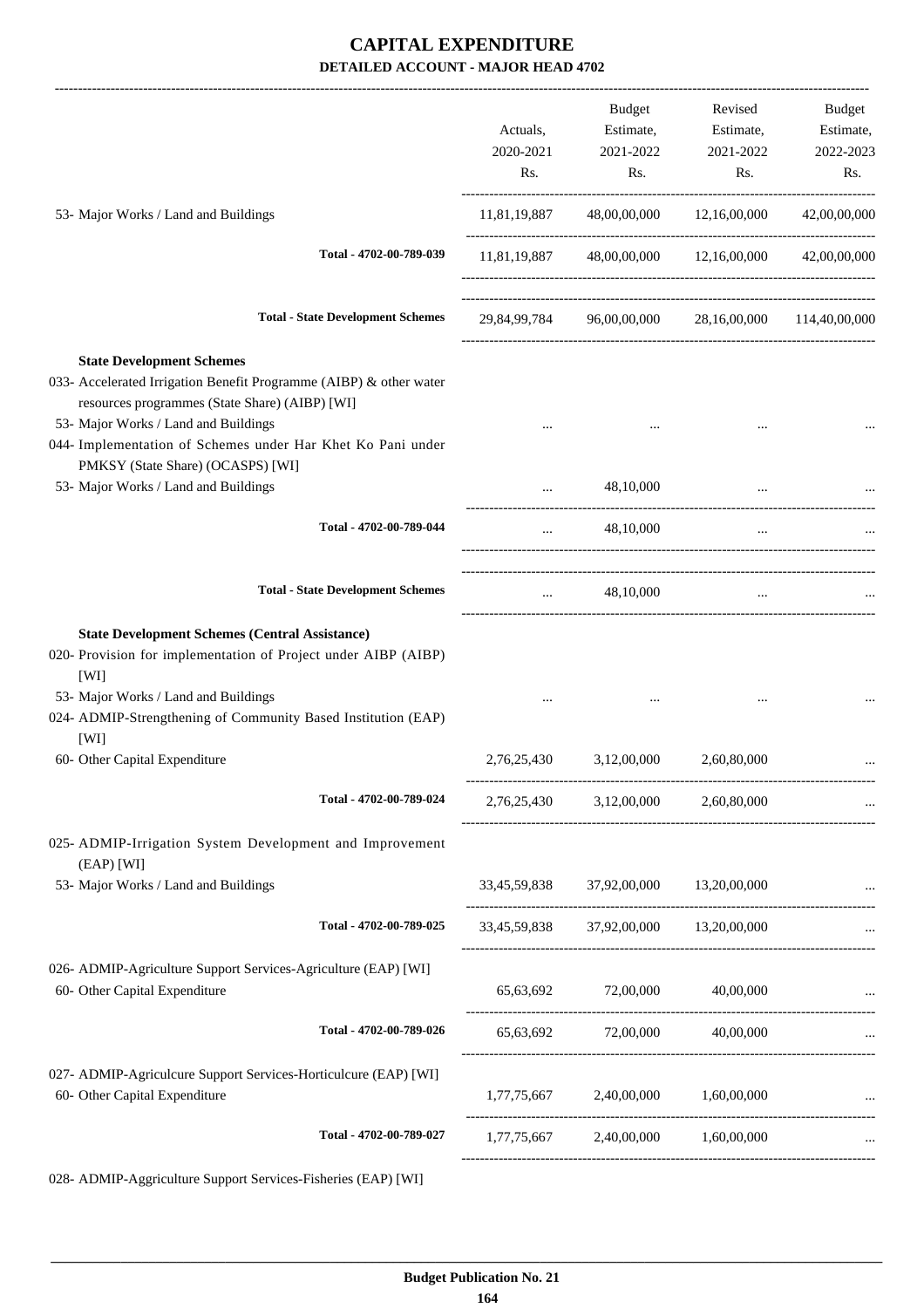|                                                                                                    |                                                          |                | Budget                                          | Revised     | Budget        |
|----------------------------------------------------------------------------------------------------|----------------------------------------------------------|----------------|-------------------------------------------------|-------------|---------------|
|                                                                                                    |                                                          | Actuals,       | Estimate,                                       | Estimate,   | Estimate,     |
|                                                                                                    |                                                          | 2020-2021      | 2021-2022                                       | 2021-2022   | 2022-2023     |
|                                                                                                    |                                                          | Rs.            | Rs.                                             | Rs.         | Rs.           |
| 60- Other Capital Expenditure                                                                      |                                                          |                | 1,64,75,905 1,92,00,000 1,28,00,000             |             |               |
|                                                                                                    | Total - 4702-00-789-028                                  |                | $1,64,75,905$ $1,92,00,000$ $1,28,00,000$       |             |               |
|                                                                                                    |                                                          |                |                                                 |             |               |
| 029- ADMIP-Project Management & Institutional Development<br>(EAP) [WI]                            |                                                          |                |                                                 |             |               |
| 60- Other Capital Expenditure                                                                      |                                                          |                | 4,24,54,740 6,00,00,000                         | 4,96,00,000 |               |
|                                                                                                    | Total - 4702-00-789-029                                  | 4, 24, 54, 740 | 6,00,00,000                                     | 4,96,00,000 |               |
| 043- Implementation of Schemes under Har Khet Ko Pani under<br>PMKSY (Central Share) (OCASPS) [WI] |                                                          |                |                                                 |             |               |
| 53- Major Works / Land and Buildings                                                               |                                                          | $\cdots$       | 72,14,000                                       |             |               |
|                                                                                                    | Total - 4702-00-789-043                                  | $\cdots$       | 72,14,000                                       | $\cdots$    |               |
| <b>Total - State Development Schemes (Central Assistance)</b>                                      |                                                          |                | 44,54,55,272 52,80,14,000 24,04,80,000          |             |               |
|                                                                                                    |                                                          |                |                                                 |             |               |
|                                                                                                    | Total - 4702-00-789                                      |                | 99,05,91,357 210,00,48,000 122,71,00,000        |             | 233,66,84,000 |
|                                                                                                    | Voted                                                    |                | 99,05,91,357 210,00,48,000 122,71,00,000        |             | 233,66,84,000 |
|                                                                                                    | Charged                                                  | $\ddots$       | $\ddotsc$                                       | $\cdots$    |               |
|                                                                                                    | DETAILED ACCOUNT NO. 4702-00-796 - TRIBAL AREAS SUB-PLAN |                |                                                 |             |               |
| 796- Tribal Areas Sub-Plan                                                                         |                                                          |                |                                                 |             |               |
| <b>State Development Schemes</b>                                                                   |                                                          |                |                                                 |             |               |
| 002- River Lift Irrigation [WI]<br>53- Major Works / Land and Buildings                            |                                                          |                | 2,00,09,351 4,80,00,000 3,21,83,000 4,20,00,000 |             |               |
|                                                                                                    |                                                          |                |                                                 |             |               |
|                                                                                                    | Total - 4702-00-796-002                                  |                | 2,00,09,351 4,80,00,000 3,21,83,000 4,20,00,000 |             |               |
| 003- Survey and investigation of Ground-water and Surface water<br>Resources [WI]                  |                                                          |                |                                                 |             |               |
| 53- Major Works / Land and Buildings                                                               |                                                          |                | 2,31,518 12,00,000 4,00,000 14,64,000           |             |               |
|                                                                                                    | Total - 4702-00-796-003                                  |                | 2,31,518 12,00,000 4,00,000 14,64,000           |             |               |
|                                                                                                    |                                                          |                |                                                 |             |               |
| 004- Deep Tubewell Irrigation [WI]<br>53- Major Works / Land and Buildings                         |                                                          |                | 34,36,941 72,00,000 24,00,000                   |             | 90,00,000     |
|                                                                                                    | Total - 4702-00-796-004                                  |                | 34,36,941 72,00,000 24,00,000 90,00,000         |             |               |
| 005- Conversion of Diesel-run River Lift irrigation Schemes into                                   |                                                          |                |                                                 |             |               |
| <b>Electrically Operated Schemes [WI]</b>                                                          |                                                          |                |                                                 |             |               |
| 53- Major Works / Land and Buildings                                                               |                                                          | 57,92,488      | 1,02,00,000                                     | 86,40,000   | 1,56,00,000   |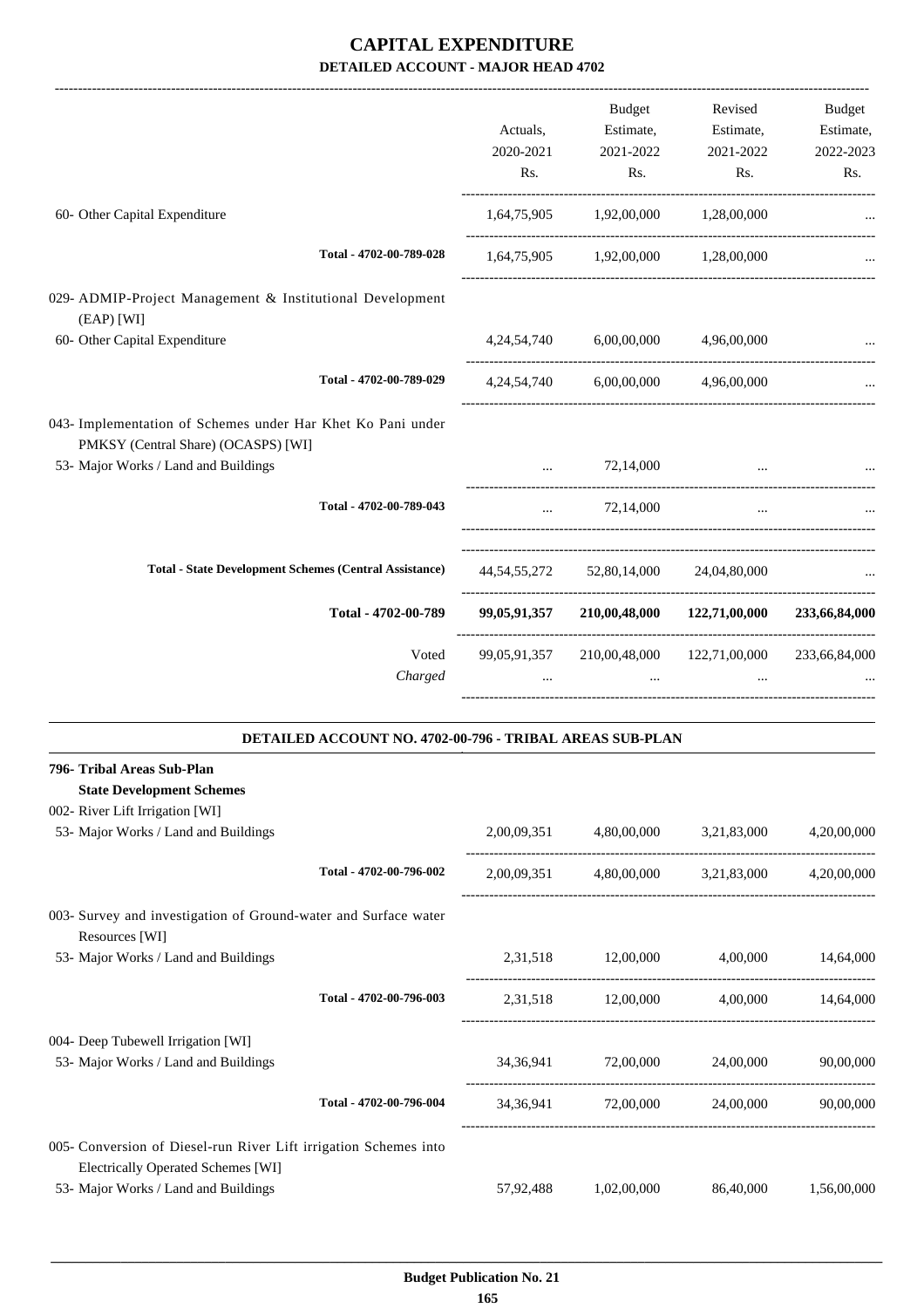|                                                                                                                                                |                         | Actuals,<br>2020-2021<br>Rs. | Budget<br>Estimate,<br>2021-2022<br>Rs.       | Revised<br>Estimate,<br>2021-2022<br>Rs. | <b>Budget</b><br>Estimate,<br>2022-2023<br>Rs. |
|------------------------------------------------------------------------------------------------------------------------------------------------|-------------------------|------------------------------|-----------------------------------------------|------------------------------------------|------------------------------------------------|
|                                                                                                                                                | Total - 4702-00-796-005 |                              | 57,92,488 1,02,00,000 86,40,000 1,56,00,000   |                                          |                                                |
| 006- Drilling of new tubewells in place of defunct ones [WI]<br>53- Major Works / Land and Buildings                                           |                         |                              | 76,71,327 1,32,00,000                         | 44,00,000                                | 1,56,00,000                                    |
|                                                                                                                                                | Total - 4702-00-796-006 |                              | 76,71,327 1,32,00,000                         |                                          | 44,00,000 1,56,00,000                          |
| 030- Development of Water Bodies directly linked to agriculture [WI]<br>53- Major Works / Land and Buildings                                   |                         | $\cdots$                     | 6,000                                         | 3,000                                    | 7,000                                          |
|                                                                                                                                                | Total - 4702-00-796-030 | $\cdots$                     | 6,000                                         | 3,000                                    | 7.000                                          |
| 031- Artificial Recharge to Ground Water and Rain Water Harvesting<br>[WI]                                                                     |                         |                              |                                               |                                          |                                                |
| 53- Major Works / Land and Buildings                                                                                                           |                         | 8,73,499                     | 30,00,000                                     | 22,80,000                                | 33,00,000                                      |
|                                                                                                                                                | Total - 4702-00-796-031 | 8,73,499                     | 30,00,000                                     | 22,80,000                                | 33,00,000                                      |
| 053- Shallow Tubewells with Submersible Pumps [WI]<br>53- Major Works / Land and Buildings                                                     |                         |                              | 30,08,172 1,20,00,000                         | 40,00,000                                | 1,32,00,000                                    |
|                                                                                                                                                | Total - 4702-00-796-053 |                              | 30,08,172 1,20,00,000                         |                                          | 40,00,000 1,32,00,000                          |
| 054- Implementation of Programmes in Convergence with<br>MGNREGA [WI]                                                                          |                         |                              |                                               |                                          |                                                |
| 53- Major Works / Land and Buildings                                                                                                           |                         | 7,50,000                     | 60,00,000                                     | 20,00,000                                | 48,00,000                                      |
|                                                                                                                                                | Total - 4702-00-796-054 | 7,50,000                     | 60,00,000                                     | 20,00,000                                | 48,00,000                                      |
| 055- Minor Irrigation Surface Drainage and Irrigation Scheme [WI]<br>53- Major Works / Land and Buildings                                      |                         |                              | 85,88,414 2,10,00,000 1,16,40,000             |                                          | 2,16,00,000                                    |
|                                                                                                                                                | Total - 4702-00-796-055 |                              | 85,88,414 2,10,00,000 1,16,40,000 2,16,00,000 |                                          |                                                |
| 058- Matir Shristi (MATIRSRI) [WI]<br>53- Major Works / Land and Buildings                                                                     |                         |                              | 85,00,549 3,00,00,000 2,32,00,000             |                                          | 3,90,00,000                                    |
|                                                                                                                                                | Total - 4702-00-796-058 |                              | 85,00,549 3,00,00,000 2,32,00,000 3,90,00,000 |                                          |                                                |
| 059- West Bengal Accelerated Development and Minor Irrigation<br>Project [WBADMIP] [Strengthening of Community], being<br>funded by State [WI] |                         |                              |                                               |                                          |                                                |
| 60- Other Capital Expenditure                                                                                                                  |                         |                              | $\sim$ $\sim$ $\sim$ $\sim$ $\sim$            | 63,05,000                                | 1,69,00,000                                    |
|                                                                                                                                                | Total - 4702-00-796-059 | $\cdots$                     | and the state of the                          |                                          | 63,05,000 1,69,00,000                          |
|                                                                                                                                                |                         |                              |                                               |                                          |                                                |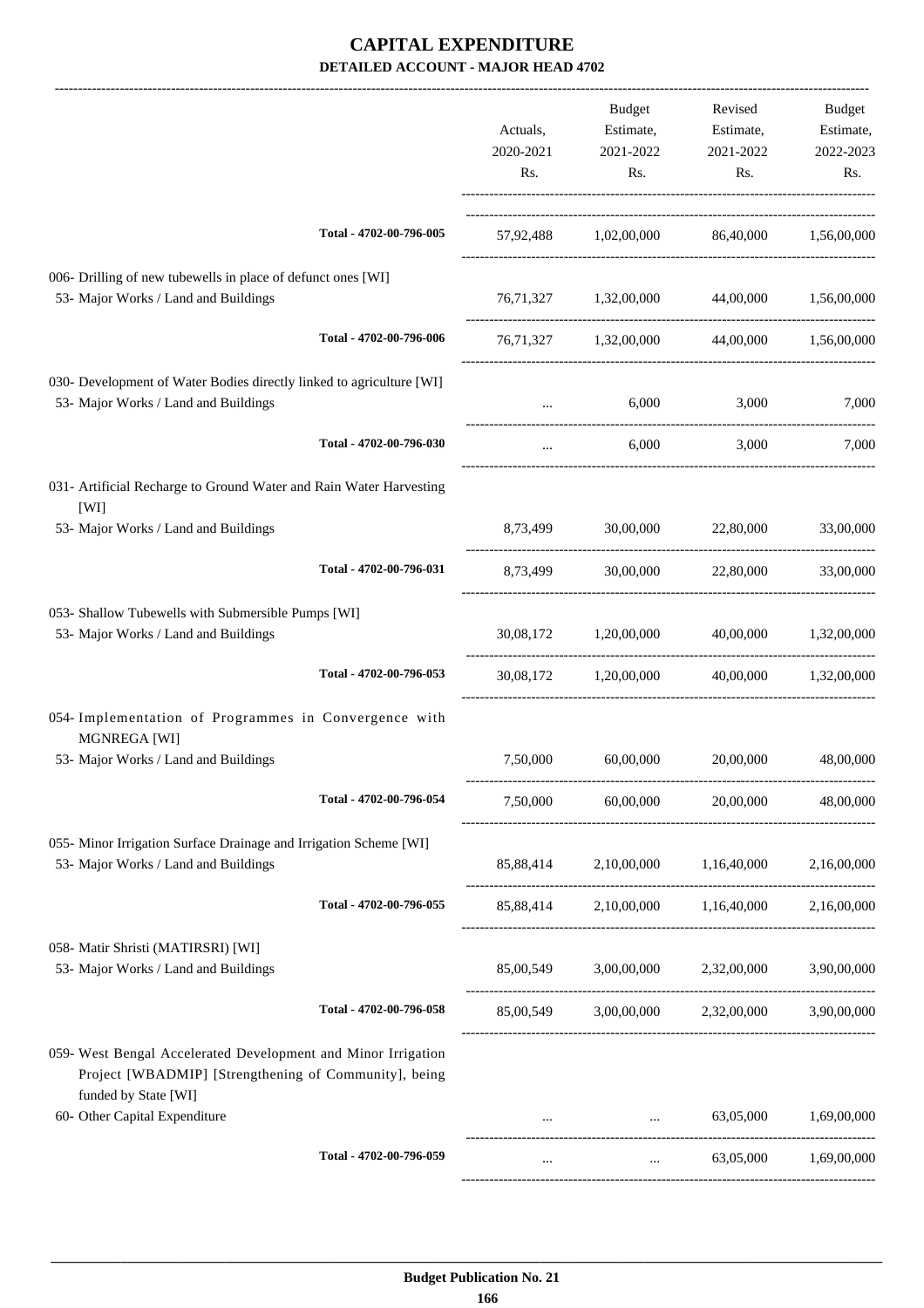|                                                                                                                                              | Actuals,<br>2020-2021<br>Rs. | <b>Budget</b><br>Estimate,<br>2021-2022<br>Rs. | Revised<br>Estimate,<br>2021-2022<br>Rs.                                                                                                                                                                                             | Budget<br>Estimate,<br>2022-2023<br>Rs. |
|----------------------------------------------------------------------------------------------------------------------------------------------|------------------------------|------------------------------------------------|--------------------------------------------------------------------------------------------------------------------------------------------------------------------------------------------------------------------------------------|-----------------------------------------|
| 060- West Bengal Accelerated Development and Minor Irrigation<br>Project [WBADMIP] [Irrigation system Development], being                    |                              |                                                |                                                                                                                                                                                                                                      |                                         |
| funded by State [WI]                                                                                                                         |                              |                                                |                                                                                                                                                                                                                                      |                                         |
| 53- Major Works / Land and Buildings                                                                                                         |                              |                                                | 16,06,50,000                                                                                                                                                                                                                         | 20,54,00,000                            |
| 60- Other Capital Expenditure                                                                                                                |                              |                                                |                                                                                                                                                                                                                                      |                                         |
| Total - 4702-00-796-060                                                                                                                      | $\cdots$                     | $\cdots$                                       | 16,06,50,000                                                                                                                                                                                                                         | 20,54,00,000                            |
| 061- West Bengal Accelerated Development and Minor Irrigation<br>Project [WBADMIP] [Agriculture Development], being funded<br>by State [WI]  |                              |                                                |                                                                                                                                                                                                                                      |                                         |
| 60- Other Capital Expenditure                                                                                                                |                              | $\cdots$                                       | 22,75,000                                                                                                                                                                                                                            | 39,00,000                               |
| Total - 4702-00-796-061                                                                                                                      |                              | $\cdots$                                       | 22,75,000                                                                                                                                                                                                                            | 39,00,000                               |
| 062- West Bengal Accelerated Development and Minor Irrigation<br>Project [WBADMIP] [Horticulture Development], being funded<br>by State [WI] |                              |                                                |                                                                                                                                                                                                                                      |                                         |
| 60- Other Capital Expenditure                                                                                                                |                              |                                                | 65,00,000                                                                                                                                                                                                                            | 1,30,00,000                             |
| Total - 4702-00-796-062                                                                                                                      |                              | $\cdots$                                       | 65,00,000                                                                                                                                                                                                                            | 1,30,00,000                             |
| 063- West Bengal Accelerated Development and Minor Irrigation<br>Project [WBADMIP] [Fisheries Development], being funded by<br>State [WI]    |                              |                                                |                                                                                                                                                                                                                                      |                                         |
| 60- Other Capital Expenditure                                                                                                                |                              |                                                | 52,00,000                                                                                                                                                                                                                            | 1,04,00,000                             |
| Total - 4702-00-796-063                                                                                                                      |                              |                                                | 52,00,000                                                                                                                                                                                                                            | 1,04,00,000                             |
| 064- West Bengal Accelerated Development and Minor Irrigation<br>Project [WBADMIP] [Project Management], being funded by<br>State [WI]       |                              |                                                |                                                                                                                                                                                                                                      |                                         |
| 60- Other Capital Expenditure                                                                                                                |                              |                                                | $\ldots$ 1,23,50,000                                                                                                                                                                                                                 | 3,25,00,000                             |
| Total - 4702-00-796-064                                                                                                                      | $\cdots$                     |                                                | $1,23,50,000$ $3,25,00,000$                                                                                                                                                                                                          |                                         |
| 065- Development & Up-gradation of State-owned Shallow<br>Tubewells [WI]                                                                     |                              |                                                |                                                                                                                                                                                                                                      |                                         |
| 60- Other Capital Expenditure                                                                                                                |                              |                                                | and the control of the control of the control of the control of the control of                                                                                                                                                       | 24,00,000                               |
| Total - 4702-00-796-065                                                                                                                      |                              |                                                | $\mathbf{1}$ and $\mathbf{1}$ are the set of the set of the set of the set of the set of the set of the set of the set of the set of the set of the set of the set of the set of the set of the set of the set of the set of the set | 24,00,000<br><b>Second Contract</b>     |
| <b>Total - State Development Schemes</b>                                                                                                     |                              | 5,88,62,259 15,18,06,000 28,44,26,000          |                                                                                                                                                                                                                                      | 45,00,71,000                            |

**State Development Schemes**

036- Implementation of RIDF Projects (RIDF) [WI]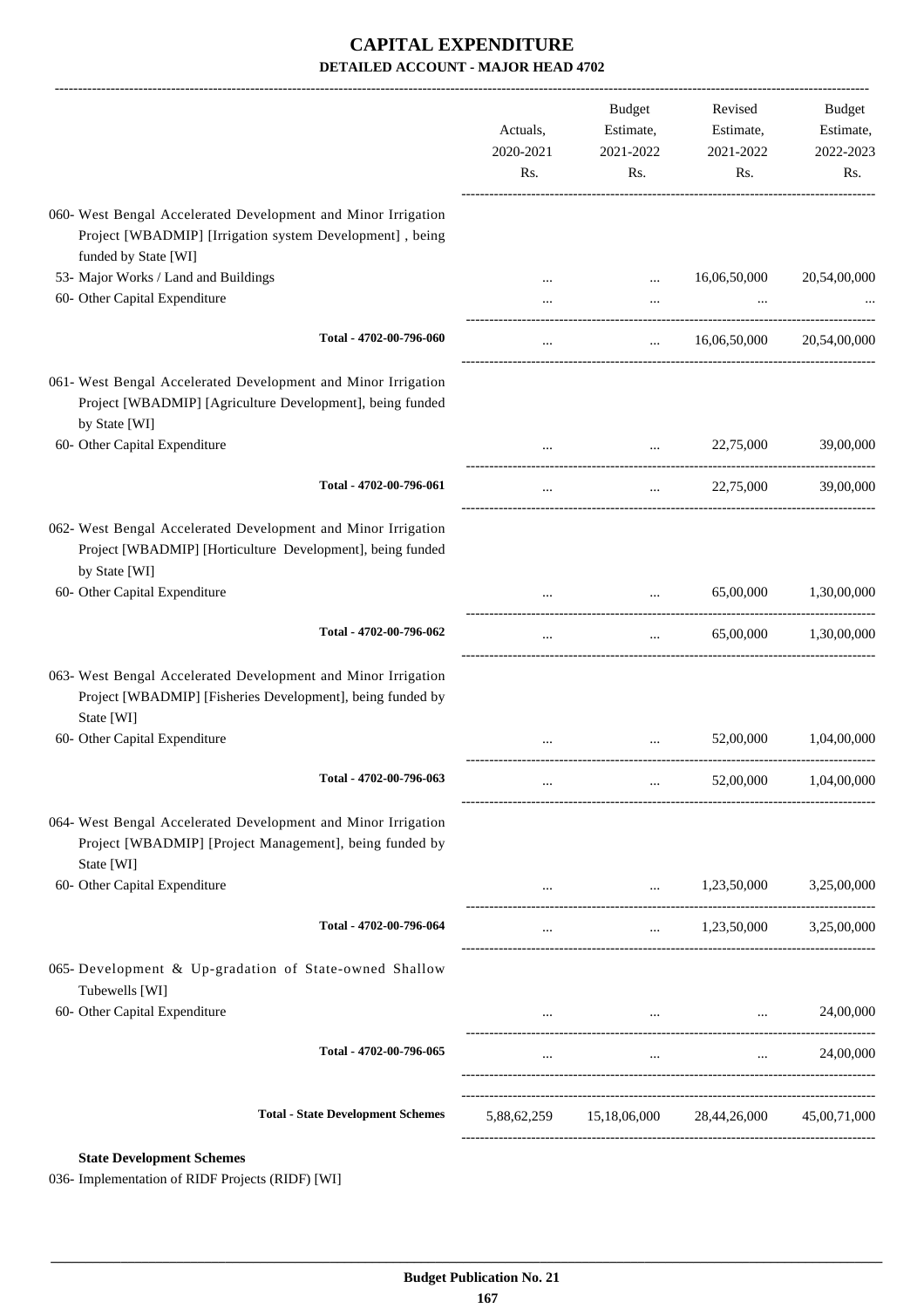|                                                                                                                                      |                                          | Actuals,<br>2020-2021<br>Rs. | Budget<br>Estimate,<br>2021-2022<br>Rs.           | Revised<br>Estimate,<br>2021-2022<br>Rs. | Budget<br>Estimate,<br>2022-2023<br>Rs. |
|--------------------------------------------------------------------------------------------------------------------------------------|------------------------------------------|------------------------------|---------------------------------------------------|------------------------------------------|-----------------------------------------|
| 53- Major Works / Land and Buildings                                                                                                 |                                          |                              | 3,54,93,595 12,00,00,000                          | 4,00,00,000                              | 34,60,00,000                            |
|                                                                                                                                      | Total - 4702-00-796-036                  | 3,54,93,595                  | 12,00,00,000                                      | 4,00,00,000                              | 34,60,00,000                            |
| 052- Schemes under Jalatirtha (JLT) [WI]<br>53- Major Works / Land and Buildings                                                     |                                          |                              | 2,64,27,225 12,00,00,000 3,04,00,000 10,50,00,000 |                                          |                                         |
|                                                                                                                                      | Total - 4702-00-796-052                  |                              | 2,64,27,225 12,00,00,000 3,04,00,000 10,50,00,000 |                                          |                                         |
|                                                                                                                                      | <b>Total - State Development Schemes</b> |                              | 6,19,20,820 24,00,00,000 7,04,00,000 45,10,00,000 |                                          |                                         |
| <b>State Development Schemes</b><br>057- Implementation of Schemes under Har Khet Ko Pani under<br>PMKSY (State Share) (OCASPS) [WI] |                                          |                              |                                                   |                                          |                                         |
| 53- Major Works / Land and Buildings                                                                                                 |                                          | $\ddotsc$                    | 12,02,000                                         |                                          |                                         |
|                                                                                                                                      | <b>Total - State Development Schemes</b> | $\cdots$                     | 12,02,000                                         | $\cdots$                                 |                                         |
| <b>State Development Schemes (Central Assistance)</b><br>033- Provision for implementation of Project under AIBP (AIBP)<br>[WI]      |                                          |                              |                                                   |                                          |                                         |
| 53- Major Works / Land and Buildings<br>035- Accelerated Development of Minor Irrigation(ADMI) project in<br>West Bengal (EAP) [WI]  |                                          |                              |                                                   |                                          |                                         |
| 53- Major Works / Land and Buildings<br>037- ADMIP-Strengthening of Community Based Institution (EAP)<br>[WI]                        |                                          |                              |                                                   |                                          |                                         |
| 60- Other Capital Expenditure                                                                                                        |                                          |                              | 1,48,41,213 1,69,00,000 1,41,27,000               |                                          |                                         |
|                                                                                                                                      | Total - 4702-00-796-037                  |                              | 1,48,41,213 1,69,00,000 1,41,27,000               |                                          |                                         |
| 038- Irrigation System Development and Improvement (EAP) [WI]<br>53- Major Works / Land and Buildings                                |                                          |                              | 18,11,69,089 20,54,00,000 5,96,67,000             |                                          |                                         |
|                                                                                                                                      | Total - 4702-00-796-038                  |                              | 18,11,69,089 20,54,00,000 5,96,67,000             |                                          |                                         |
| 039- ADMIP-Agriculture Support Services-Agriculture (EAP) [WI]<br>60- Other Capital Expenditure                                      |                                          |                              | 33,10,339 39,00,000 21,67,000                     |                                          |                                         |
|                                                                                                                                      | Total - 4702-00-796-039                  |                              | 33,10,339 39,00,000 21,67,000                     |                                          |                                         |
| 040- ADMIP-Agriculcure Support Services-Horticulcure (EAP) [WI]<br>60- Other Capital Expenditure                                     |                                          |                              | 1,00,09,429 1,30,00,000 86,67,000                 |                                          |                                         |
|                                                                                                                                      | Total - 4702-00-796-040                  |                              | 1,00,09,429 1,30,00,000 86,67,000                 |                                          |                                         |
|                                                                                                                                      |                                          |                              |                                                   |                                          |                                         |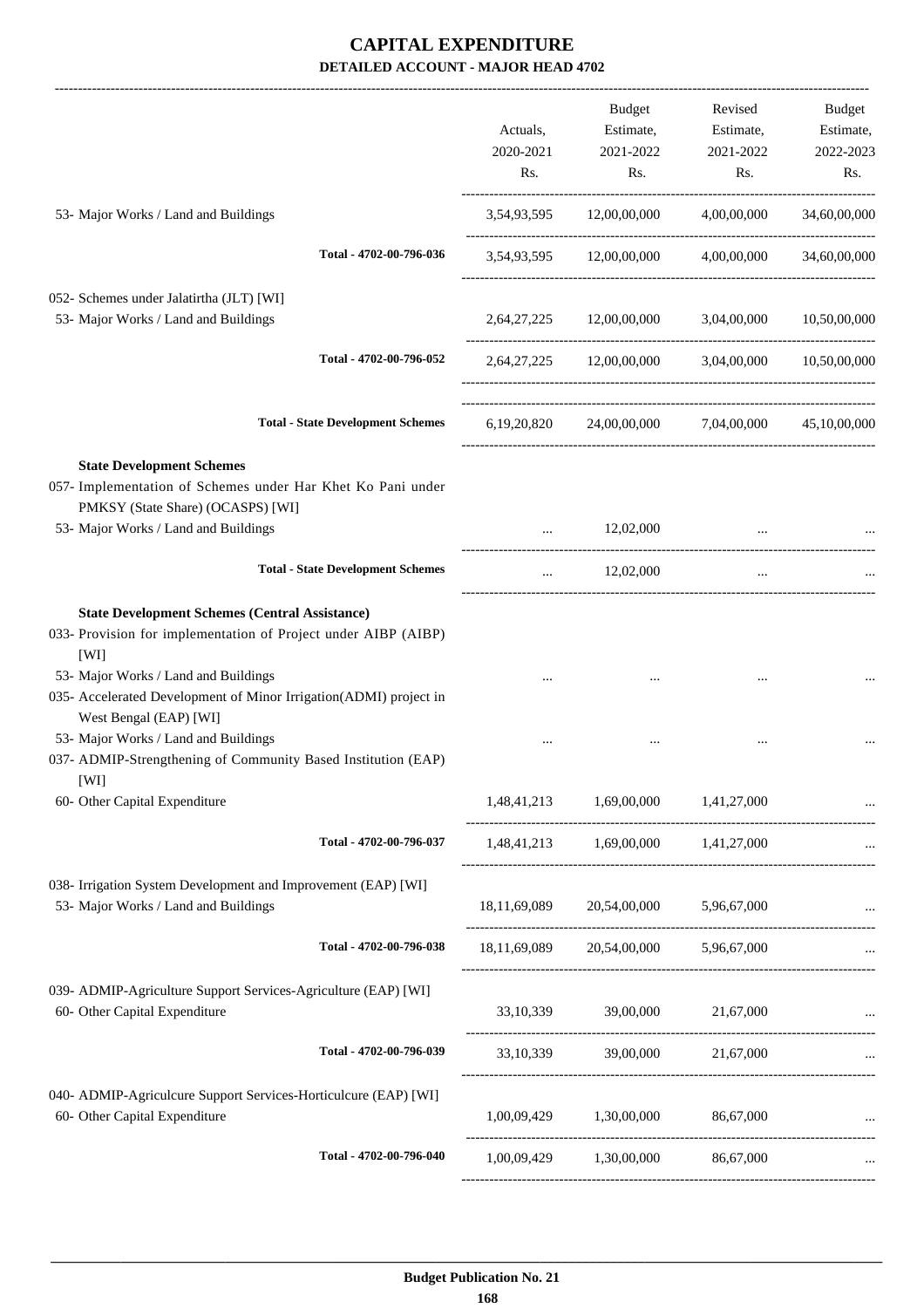|                                                                                                                                            | Actuals,<br>2020-2021<br>Rs. | Budget<br>Estimate,<br>2021-2022<br>Rs.                                    | Revised<br>Estimate,<br>2021-2022<br>Rs.            | Budget<br>Estimate,<br>2022-2023<br>Rs. |
|--------------------------------------------------------------------------------------------------------------------------------------------|------------------------------|----------------------------------------------------------------------------|-----------------------------------------------------|-----------------------------------------|
| 041- ADMIP-Aggriculture Support Services-Fisheries (EAP) [WI]<br>60- Other Capital Expenditure                                             |                              | 87,86,541 1,04,00,000 69,33,000                                            |                                                     |                                         |
| Total - 4702-00-796-041                                                                                                                    |                              | 87,86,541   1,04,00,000   69,33,000                                        |                                                     |                                         |
| 042- ADMIP-Project Management & Institutional Development<br>(EAP) [WI]                                                                    |                              |                                                                            |                                                     |                                         |
| 60- Other Capital Expenditure<br>Total - 4702-00-796-042                                                                                   |                              | 2,32,18,654 3,25,00,000 2,68,67,000<br>2,32,18,654 3,25,00,000 2,68,67,000 |                                                     |                                         |
| 056- Implementation of Schemes under Har Khet Ko Pani under<br>PMKSY (Central Share) (OCASPS) [WI]<br>53- Major Works / Land and Buildings |                              | 18,04,000                                                                  | $\cdots$                                            |                                         |
| Total - 4702-00-796-056                                                                                                                    | $\ddot{\phantom{a}}$         | 18,04,000                                                                  | $\cdots$                                            |                                         |
| <b>Total - State Development Schemes (Central Assistance)</b>                                                                              |                              | 24,13,35,265 28,39,04,000 11,84,28,000                                     |                                                     |                                         |
| Total - 4702-00-796                                                                                                                        |                              |                                                                            | 36,21,18,344 67,69,12,000 47,32,54,000 90,10,71,000 |                                         |
| Voted<br>Charged                                                                                                                           |                              | $\ddotsc$                                                                  | 36,21,18,344 67,69,12,000 47,32,54,000 90,10,71,000 |                                         |

#### **DETAILED ACCOUNT NO. 4702-00-800 - OTHER EXPENDITURE .**

| 800- Other Expenditure                                                         |          |             |             |             |
|--------------------------------------------------------------------------------|----------|-------------|-------------|-------------|
| <b>State Development Schemes</b>                                               |          |             |             |             |
| 001- Optimization of irrigation capacities of Minor Irrigation Schemes<br>[WI] |          |             |             |             |
| 53- Major Works / Land and Buildings                                           | $\cdots$ | 1,00,000    | 33,000      | 1,05,000    |
| Total - 4702-00-800-001                                                        |          | 1,00,000    | 33,000      | 1,05,000    |
| 003- Construction of Store-cum-Inspection Bungalow [WI]                        |          |             |             |             |
| 53- Major Works / Land and Buildings                                           | $\cdots$ | 3,00,00,000 | 1,00,00,000 | 3,00,00,000 |
| Total - 4702-00-800-003                                                        | $\cdots$ | 3,00,00,000 | 1,00,00,000 | 3,00,00,000 |
| 005- Equipment for State Water Investigation Directorate [WI]                  |          |             |             |             |
| 53- Major Works / Land and Buildings                                           |          | 20,00,000   | 6,67,000    | 21,00,000   |
| Total - 4702-00-800-005                                                        |          | 20,00,000   | 6,67,000    | 21,00,000   |
| 008 Construction of office buildings at the District and Subdivisional         |          |             |             |             |

levels under the Development of Agriculture [WI]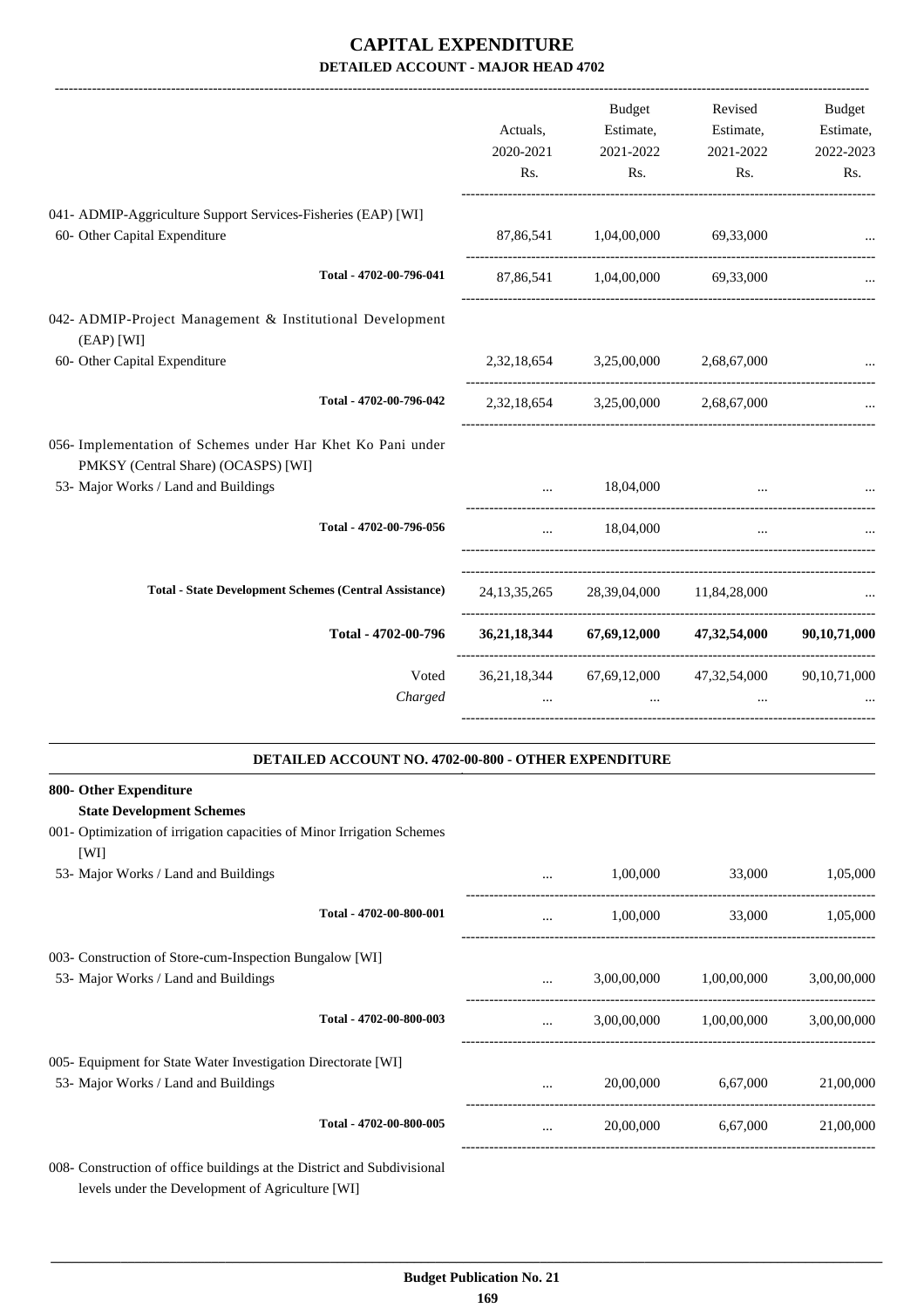|                                                                                                                                                |                         |             | <b>Budget</b>                                                                                                       | Revised                                         | Budget                |
|------------------------------------------------------------------------------------------------------------------------------------------------|-------------------------|-------------|---------------------------------------------------------------------------------------------------------------------|-------------------------------------------------|-----------------------|
|                                                                                                                                                |                         | Actuals,    | Estimate,                                                                                                           | Estimate,                                       | Estimate,             |
|                                                                                                                                                |                         | 2020-2021   | 2021-2022                                                                                                           | 2021-2022                                       | 2022-2023             |
|                                                                                                                                                |                         | Rs.         | Rs.                                                                                                                 | Rs.                                             | Rs.                   |
| 53- Major Works / Land and Buildings                                                                                                           |                         | $\cdots$    | 3,00,00,000                                                                                                         | 1,00,00,000                                     | 3,00,00,000           |
|                                                                                                                                                | Total - 4702-00-800-008 | $\cdots$    | 3,00,00,000                                                                                                         | 1,00,00,000                                     | 3,00,00,000           |
| 009- Irrigation by installations of Hydrum, Sprinkler, Windmill, Solar<br>Pump etc [WI]                                                        |                         |             |                                                                                                                     |                                                 |                       |
| 53- Major Works / Land and Buildings                                                                                                           |                         | 2,74,01,059 | 33,20,00,000 11,06,67,000                                                                                           |                                                 | 35,00,00,000          |
|                                                                                                                                                | Total - 4702-00-800-009 | 2,74,01,059 |                                                                                                                     | 33,20,00,000 11,06,67,000                       | 35,00,00,000          |
| 010- Survey and Investigation of ground water and Surface water<br>Resources [WI]                                                              |                         |             |                                                                                                                     |                                                 |                       |
| 53- Major Works / Land and Buildings                                                                                                           |                         | 30,09,947   | 1,40,00,000                                                                                                         | 46,67,000                                       | 1,70,80,000           |
|                                                                                                                                                | Total - 4702-00-800-010 |             | 30,09,947 1,40,00,000                                                                                               |                                                 | 46,67,000 1,70,80,000 |
| 017- Computerization of the State Water Investigation Directorate<br>[WI]                                                                      |                         |             |                                                                                                                     |                                                 |                       |
| 77- Computerisation                                                                                                                            |                         | 2,77,800    | 20,00,000                                                                                                           | 6,67,000                                        | 21,00,000             |
|                                                                                                                                                | Total - 4702-00-800-017 | 2,77,800    | 20,00,000                                                                                                           | 6,67,000                                        | 21,00,000             |
| 021- Development of Water Bodies directly linked to agriculture<br>[WI]                                                                        |                         |             |                                                                                                                     |                                                 |                       |
| 53- Major Works / Land and Buildings                                                                                                           |                         | $\cdots$    | 70,000                                                                                                              | 24,000                                          | 81,000                |
|                                                                                                                                                | Total - 4702-00-800-021 | $\cdots$    | 70,000                                                                                                              | 24,000                                          | 81,000                |
| 022- Artificial Recharge to Ground Water and Rain Water Harvesting<br>[WI]                                                                     |                         |             |                                                                                                                     |                                                 |                       |
| 53- Major Works / Land and Buildings                                                                                                           |                         |             | 1,05,15,451 3,50,00,000                                                                                             | 2,66,00,000                                     | 3,85,00,000           |
|                                                                                                                                                | Total - 4702-00-800-022 |             |                                                                                                                     | 1,05,15,451 3,50,00,000 2,66,00,000 3,85,00,000 |                       |
| 040- West Bengal Accelerated Development and Minor Irrigation<br>Project [WBADMIP] [Strengthening of Community], being<br>funded by State [WI] |                         |             |                                                                                                                     |                                                 |                       |
| 60- Other Capital Expenditure                                                                                                                  |                         |             | and the contract of the contract of the contract of the contract of the contract of the contract of the contract of | 3,05,55,000                                     | 8,19,00,000           |
|                                                                                                                                                | Total - 4702-00-800-040 |             |                                                                                                                     | $3,05,55,000$ $8,19,00,000$                     |                       |
| 041- West Bengal Accelerated Development and Minor Irrigation<br>Project [WBADMIP] [Irrigation system Development], being                      |                         |             |                                                                                                                     |                                                 |                       |
| funded by State [WI]                                                                                                                           |                         |             |                                                                                                                     |                                                 |                       |
| 53- Major Works / Land and Buildings                                                                                                           |                         | $\cdots$    | $\cdots$                                                                                                            | 71,41,50,000                                    | 99,54,00,000          |
| 60- Other Capital Expenditure                                                                                                                  |                         |             | $\cdots$                                                                                                            |                                                 |                       |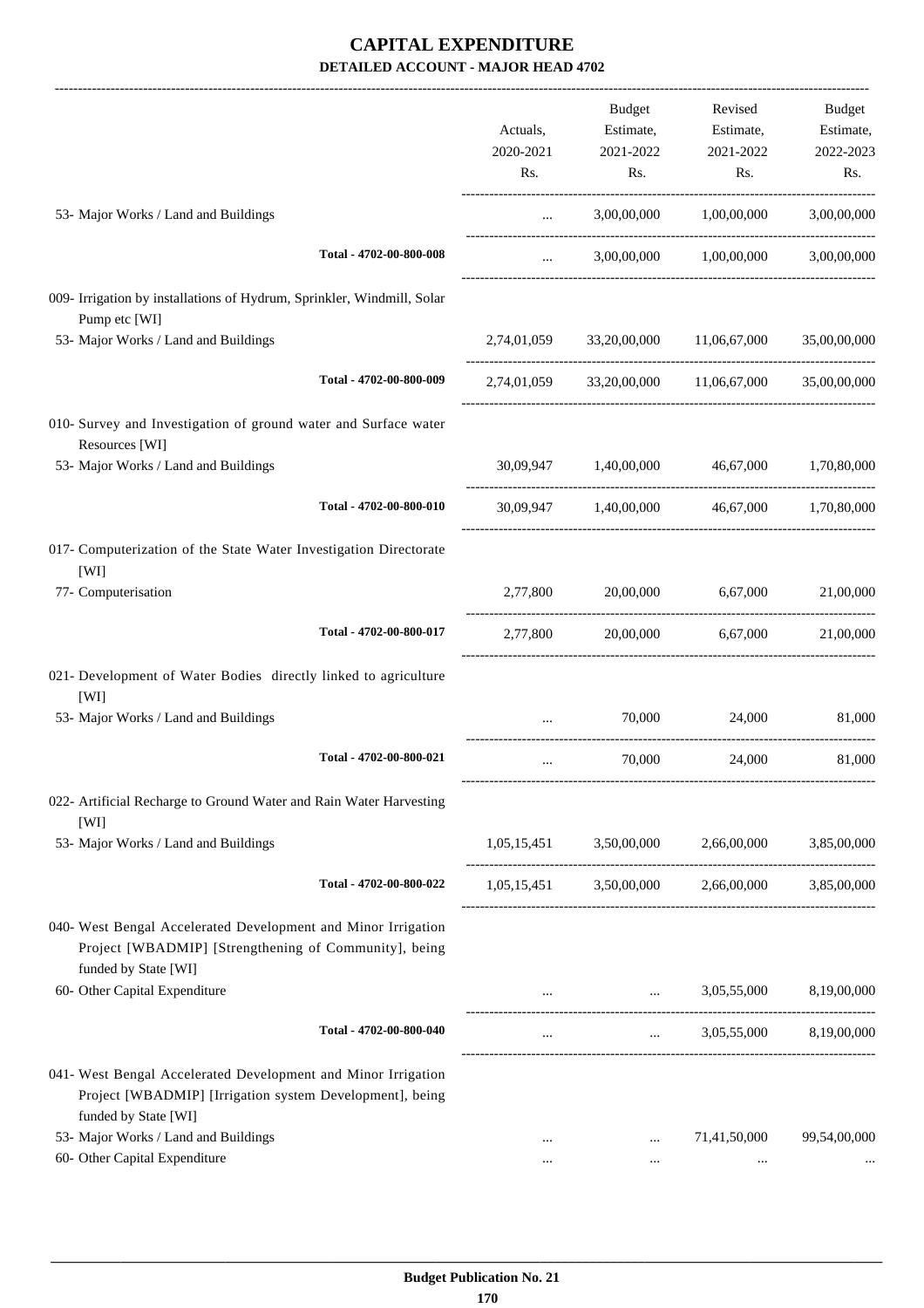|                                                                                                                                              | Actuals,<br>2020-2021<br>Rs. | Budget<br>Estimate,<br>2021-2022<br>Rs.               | Revised<br>Estimate,<br>2021-2022<br>Rs. | Budget<br>Estimate,<br>2022-2023<br>Rs. |
|----------------------------------------------------------------------------------------------------------------------------------------------|------------------------------|-------------------------------------------------------|------------------------------------------|-----------------------------------------|
| Total - 4702-00-800-041                                                                                                                      | $\cdots$                     |                                                       | $\ldots$ 71,41,50,000 99,54,00,000       |                                         |
| 042- West Bengal Accelerated Development and Minor Irrigation<br>Project [WBADMIP] [Agriculture Development], being funded<br>by State [WI]  |                              |                                                       |                                          |                                         |
| 60- Other Capital Expenditure                                                                                                                |                              |                                                       | $\ldots$ 1,10,25,000                     | 1,89,00,000                             |
| Total - 4702-00-800-042                                                                                                                      | $\cdots$                     | $\cdots$ . The same of $\cdots$                       |                                          | 1,10,25,000 1,89,00,000                 |
| 043- West Bengal Accelerated Development and Minor Irrigation<br>Project [WBADMIP] [Horticulture Development], being funded<br>by State [WI] |                              |                                                       |                                          |                                         |
| 60- Other Capital Expenditure                                                                                                                |                              |                                                       |                                          | 3,15,00,000 6,30,00,000                 |
| Total - 4702-00-800-043                                                                                                                      | $\cdots$                     | $\cdots$                                              | 3,15,00,000                              | 6,30,00,000                             |
| 044- West Bengal Accelerated Development and Minor Irrigation<br>Project [WBADMIP] [Fisheries Development], being funded by<br>State [WI]    |                              |                                                       |                                          |                                         |
| 60- Other Capital Expenditure                                                                                                                |                              |                                                       | 2,52,00,000                              | 5,04,00,000                             |
| Total - 4702-00-800-044                                                                                                                      | $\cdots$                     | $\mathbf{r}$ and $\mathbf{r}$ and $\mathbf{r}$        | 2,52,00,000                              | 5,04,00,000                             |
| 045- West Bengal Accelerated Development and Minor Irrigation<br>Project [WBADMIP] [Project Management], being funded by<br>State [WI]       |                              |                                                       |                                          |                                         |
| 60- Other Capital Expenditure                                                                                                                |                              |                                                       | 5,98,50,000                              | 15,75,00,000                            |
| Total - 4702-00-800-045                                                                                                                      | $\cdots$                     | -------------------------------                       | $\cdots$ . The same of $\cdots$          | 5,98,50,000 15,75,00,000                |
| <b>Total - State Development Schemes</b>                                                                                                     |                              | 4,12,04,257 44,51,70,000 103,56,05,000 183,70,66,000  |                                          |                                         |
| <b>State Development Schemes</b><br>028- Implementation of RIDF Projects (RIDF) [WI]<br>53- Major Works / Land and Buildings                 |                              | 53,46,53,049 140,00,00,000 46,66,67,000 147,00,00,000 |                                          |                                         |
| <b>Total - State Development Schemes</b>                                                                                                     |                              | 53,46,53,049 140,00,00,000 46,66,67,000 147,00,00,000 |                                          |                                         |
| <b>State Development Schemes (Central Assistance)</b><br>029- ADMIP-Strengthening of Community Based Institution (EAP)<br>[WI]               |                              |                                                       |                                          |                                         |
| 60- Other Capital Expenditure                                                                                                                |                              | 7,28,43,690 8,19,00,000 6,84,60,000                   |                                          |                                         |
| Total - 4702-00-800-029                                                                                                                      |                              | 7,28,43,690 8,19,00,000 6,84,60,000                   |                                          |                                         |
|                                                                                                                                              |                              |                                                       |                                          |                                         |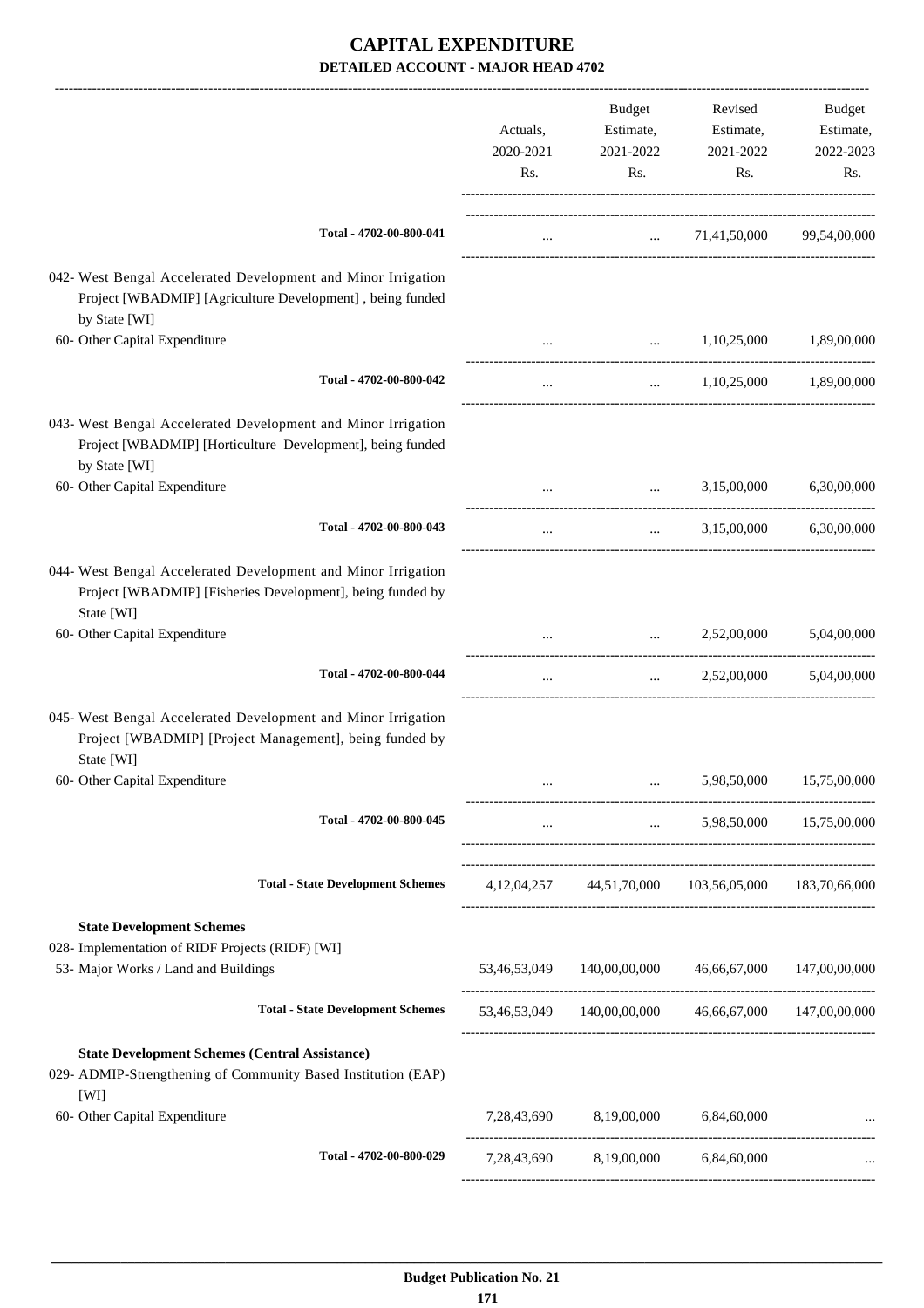|                                                                                                                                                                                                                                | Actuals,<br>2020-2021<br>Rs.               | Budget<br>Estimate,<br>2021-2022<br>Rs.  | Revised<br>Estimate,<br>2021-2022<br>Rs. | Budget<br>Estimate,<br>2022-2023<br>Rs. |
|--------------------------------------------------------------------------------------------------------------------------------------------------------------------------------------------------------------------------------|--------------------------------------------|------------------------------------------|------------------------------------------|-----------------------------------------|
| 030- ADMIP-Irrigation System Development and Improvement<br>(EAP) [WI]                                                                                                                                                         |                                            |                                          |                                          |                                         |
| 53- Major Works / Land and Buildings                                                                                                                                                                                           | 87,47,10,296                               |                                          | 99,54,00,000 37,50,00,000                |                                         |
| Total - 4702-00-800-030                                                                                                                                                                                                        |                                            | 87,47,10,296 99,54,00,000 37,50,00,000   |                                          |                                         |
| 031- ADMIP-Agriculture Support Services-Agriculture (EAP) [WI]<br>60- Other Capital Expenditure                                                                                                                                |                                            | 1,60,73,647 1,89,00,000 1,05,00,000      |                                          |                                         |
| Total - 4702-00-800-031                                                                                                                                                                                                        |                                            | 1,60,73,647 1,89,00,000 1,05,00,000      |                                          |                                         |
| 032- ADMIP-Agriculcure Support Services-Horticulcure (EAP) [WI]<br>60- Other Capital Expenditure                                                                                                                               |                                            | 4,77,65,947 6,30,00,000                  | 4,20,00,000                              |                                         |
| Total - 4702-00-800-032                                                                                                                                                                                                        |                                            | 4,77,65,947 6,30,00,000                  | 4,20,00,000                              |                                         |
| 033- ADMIP-Aggriculture Support Services-Fisheries (EAP) [WI]<br>60- Other Capital Expenditure                                                                                                                                 |                                            | 4,33,10,819 5,04,00,000 3,36,00,000      |                                          |                                         |
| Total - 4702-00-800-033                                                                                                                                                                                                        |                                            | 4,33,10,819 5,04,00,000                  | 3,36,00,000                              |                                         |
| 034- ADMIP-Project Management & Institutional Development<br>(EAP) [WI]<br>01- Salaries<br>01-Pay<br>14-Grade Pay<br>02-Dearness Allowance<br>03-House Rent Allowance<br>12-Medical Allowance<br>60- Other Capital Expenditure | .<br>$\cdots$<br>$\ddotsc$<br>11,27,60,697 | <br>$\cdots$<br>15,75,00,000             | $\cdots$<br><br><br>13,02,00,000         | $\cdots$                                |
|                                                                                                                                                                                                                                |                                            |                                          |                                          |                                         |
| Total - 4702-00-800-034                                                                                                                                                                                                        |                                            | 11,27,60,697  15,75,00,000  13,02,00,000 |                                          |                                         |
| <b>Total - State Development Schemes (Central Assistance)</b>                                                                                                                                                                  | 116,74,65,096                              |                                          | 136,71,00,000 65,97,60,000               |                                         |
| Total - 4702-00-800                                                                                                                                                                                                            | 174,33,22,402                              | 321,22,70,000                            | 216,20,32,000                            | 330,70,66,000                           |
| Voted<br>Charged                                                                                                                                                                                                               | 174,33,22,402                              | 321,22,70,000<br>$\cdots$                | 216, 20, 32, 000                         | 330,70,66,000                           |

#### **DETAILED ACCOUNT NO. 4702 - DEDUCT RECOVERIES IN REDUCTION OF EXPENDITURE**

**--------------------------------------------------------------------------------------------------------------------------------------------------------------------------------**

 **\_\_\_\_\_\_\_\_\_\_\_\_\_\_\_\_\_\_\_\_\_\_\_\_\_\_\_\_\_\_\_\_\_\_\_\_\_\_\_\_\_\_\_\_\_\_\_\_\_\_\_\_\_\_\_\_\_\_\_\_\_\_\_\_\_\_\_\_\_\_\_\_\_\_\_\_\_\_\_\_\_\_\_\_\_\_\_\_\_\_\_\_\_\_\_\_\_\_\_\_\_\_\_\_\_\_\_\_\_\_\_\_\_\_\_\_\_\_\_**

**--------------------------------------------------------------------------------------------------------------------------------------------------------------------------------**

#### **101- Surface Water**

State Development Schemes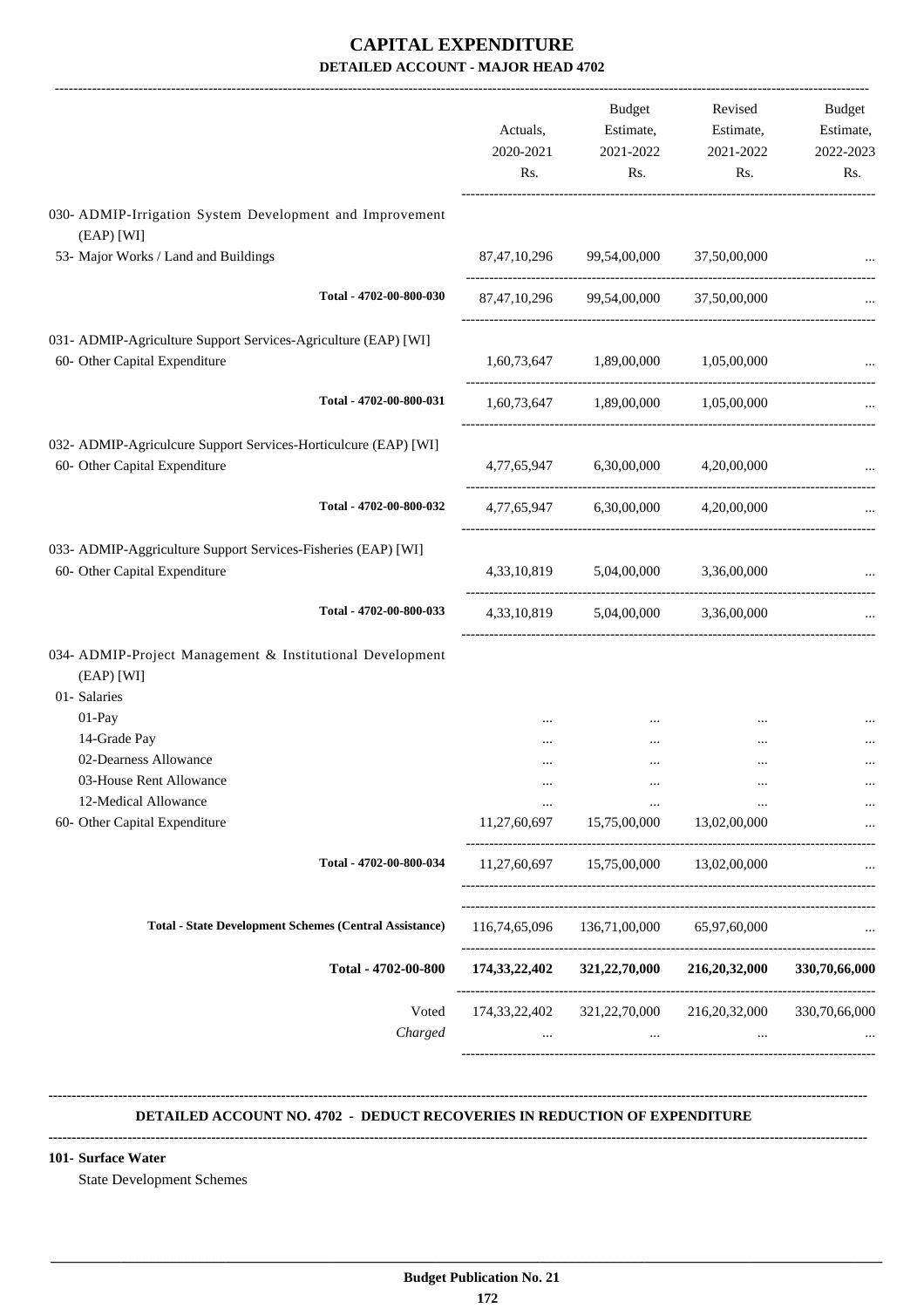|                                                                        | Actuals,<br>2020-2021<br>Rs. | Budget<br>Estimate,<br>2021-2022<br>Rs. | Revised<br>Estimate,<br>2021-2022<br>Rs. | Budget<br>Estimate,<br>2022-2023<br>Rs. |
|------------------------------------------------------------------------|------------------------------|-----------------------------------------|------------------------------------------|-----------------------------------------|
| 003-Surface Drainage and Irrigation Schemes [WI]                       |                              |                                         |                                          |                                         |
| 70-Deduct Recoveries                                                   |                              |                                         |                                          |                                         |
| 01-Others                                                              |                              |                                         |                                          |                                         |
|                                                                        |                              |                                         | and the state of the state of the        |                                         |
| Total - 101 - Deduct - Recoveries                                      |                              | $\cdots$                                |                                          |                                         |
| 789- Special Component Plan for Scheduled Castes                       |                              |                                         |                                          |                                         |
| <b>State Development Schemes</b>                                       |                              |                                         |                                          |                                         |
| 901-Deduct Receipts and Recoveries on Capital Account [WI]             |                              |                                         |                                          |                                         |
| 70-Deduct Recoveries                                                   |                              |                                         |                                          |                                         |
| 01-Others                                                              |                              |                                         | $\cdots$                                 |                                         |
| State Development Schemes (Central Assistance)                         |                              |                                         |                                          |                                         |
| 029-ADMIP-Project Management & Institutional Development               |                              |                                         |                                          |                                         |
| (EAP) [WI]                                                             |                              |                                         |                                          |                                         |
| 70-Deduct Recoveries                                                   |                              |                                         |                                          |                                         |
| 01-Others                                                              |                              |                                         |                                          |                                         |
|                                                                        |                              |                                         |                                          |                                         |
| Total - 789 - Deduct - Recoveries                                      |                              |                                         | $\cdots$                                 |                                         |
| 796- Tribal Areas Sub-Plan                                             |                              |                                         |                                          |                                         |
| <b>State Development Schemes</b>                                       |                              |                                         |                                          |                                         |
| 901-Deduct Receipts and Recoveries on Capital Account [WI]             |                              |                                         |                                          |                                         |
| 70-Deduct Recoveries                                                   |                              |                                         |                                          |                                         |
| 01-Others                                                              | $\cdots$                     |                                         | $\cdots$                                 |                                         |
| State Development Schemes (Central Assistance)                         |                              |                                         |                                          |                                         |
| 042-ADMIP-Project Management & Institutional Development               |                              |                                         |                                          |                                         |
| (EAP) [WI]                                                             |                              |                                         |                                          |                                         |
| 70-Deduct Recoveries                                                   |                              |                                         |                                          |                                         |
| 01-Others                                                              | $\cdots$                     | $\cdots$                                | $\cdots$                                 |                                         |
|                                                                        |                              |                                         |                                          |                                         |
| Total - 796 - Deduct - Recoveries                                      | $\cdots$                     | $\cdots$                                | $\cdots$                                 |                                         |
| 800- Other Expenditure                                                 |                              |                                         |                                          |                                         |
| <b>State Development Schemes</b>                                       |                              |                                         |                                          |                                         |
| 008-Construction of office buildings at the District and Subdivisional |                              |                                         |                                          |                                         |
| levels under the Development of Agriculture [WI]                       |                              |                                         |                                          |                                         |
| 70-Deduct Recoveries                                                   |                              |                                         |                                          |                                         |
| 01-Others                                                              |                              | $\cdots$                                | $\ddotsc$                                |                                         |
| 010-Survey and Investigation of ground water and Surface water         |                              |                                         |                                          |                                         |
| Resources [WI]                                                         |                              |                                         |                                          |                                         |
| 70-Deduct Recoveries                                                   |                              |                                         |                                          |                                         |
| 01-Others                                                              |                              | $\cdots$                                | $\ddotsc$                                |                                         |
| 901-Deduct Receipts and Recoveries on Capital Account [WI]             |                              |                                         |                                          |                                         |
| 70-Deduct Recoveries                                                   |                              |                                         |                                          |                                         |
| 01-Others                                                              |                              | $\cdots$                                | $\ddotsc$                                |                                         |
| <b>State Development Schemes</b>                                       |                              |                                         |                                          |                                         |
| 028-Implementation of RIDF Projects (RIDF) [WI]                        |                              |                                         |                                          |                                         |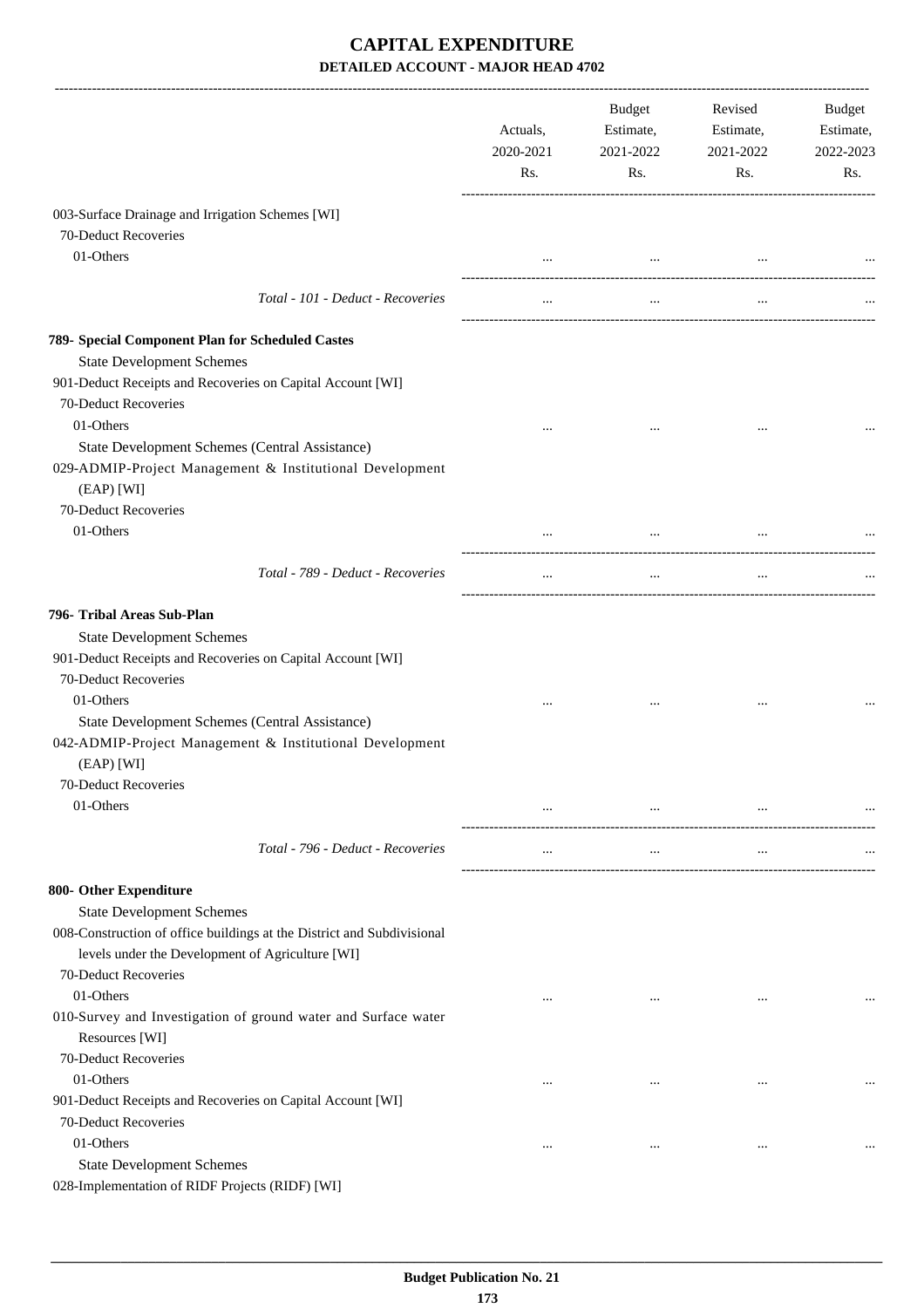|                                                                                                                                                               | Actuals,<br>2020-2021<br>Rs. | Budget<br>Estimate,<br>2021-2022<br>Rs. | Revised<br>Estimate,<br>2021-2022<br>Rs. | Budget<br>Estimate,<br>2022-2023<br>Rs. |
|---------------------------------------------------------------------------------------------------------------------------------------------------------------|------------------------------|-----------------------------------------|------------------------------------------|-----------------------------------------|
| 70-Deduct Recoveries                                                                                                                                          |                              |                                         |                                          |                                         |
| 01-Others                                                                                                                                                     |                              |                                         |                                          |                                         |
| <b>State Development Schemes</b>                                                                                                                              |                              |                                         |                                          |                                         |
| 039-Refund of Unutilised Fund of CSS Schemes (State Share)<br>(CSSREFUND) [WI]                                                                                |                              |                                         |                                          |                                         |
| 70-Deduct Recoveries                                                                                                                                          |                              |                                         |                                          |                                         |
| 01-Others                                                                                                                                                     |                              |                                         |                                          |                                         |
| State Development Schemes (Central Assistance)                                                                                                                |                              |                                         |                                          |                                         |
| 034-ADMIP-Project Management & Institutional Development                                                                                                      |                              |                                         |                                          |                                         |
| (EAP) [WI]                                                                                                                                                    |                              |                                         |                                          |                                         |
| 70-Deduct Recoveries                                                                                                                                          |                              |                                         |                                          |                                         |
| 01-Others                                                                                                                                                     |                              |                                         |                                          |                                         |
| 038-Refund of Unutilised Fund of CSS Schemes (Central Share)<br>(CSSREFUND) [WI]                                                                              |                              |                                         |                                          |                                         |
| 70-Deduct Recoveries                                                                                                                                          |                              |                                         |                                          |                                         |
| 01-Others                                                                                                                                                     |                              |                                         |                                          |                                         |
| Total - 800 - Deduct - Recoveries                                                                                                                             | $\cdots$                     | $\cdots$                                | $\cdots$                                 |                                         |
| 900- Deduct-Recoveries<br><b>State Development Schemes</b><br>001-Deduct Receipts and Recoveries on Capital Account [WI]<br>70-Deduct Recoveries<br>01-Others |                              |                                         |                                          |                                         |
| Total - 900 - Deduct - Recoveries                                                                                                                             |                              | $\ddotsc$                               | $\cdots$                                 |                                         |
| 911- Deduct Recoveries of Overpayments<br>Administrative Expenditure<br>034-ADMIP-Project Management & Institutional Development [WI]<br>70-Deduct Recoveries |                              |                                         |                                          |                                         |
| 01-Others                                                                                                                                                     | $-8,12,900$                  | $-10,00,000$                            | $-3,00,000$                              | $-3,00,000$                             |
| <b>State Development Schemes</b>                                                                                                                              |                              |                                         |                                          |                                         |
| 010-Survey and Investigation of Ground Water and Surface Water<br>Resources [WI]<br>70-Deduct Recoveries                                                      |                              |                                         |                                          |                                         |
| 01-Others                                                                                                                                                     | $\cdots$                     | $\ldots$                                | $\cdots$                                 |                                         |
| 02-W.B.H.S. 2008                                                                                                                                              |                              | $\cdots$                                | $\cdots$                                 |                                         |
| 042-River lift irrigation [WI]                                                                                                                                |                              |                                         |                                          |                                         |
| 70-Deduct Recoveries                                                                                                                                          |                              |                                         |                                          |                                         |
| 01-Others                                                                                                                                                     | $\cdots$                     | $\ldots$                                | $\cdots$                                 |                                         |
| Total - 911 - Deduct - Recoveries                                                                                                                             | -8,12,900                    |                                         | $-10,00,000$ $-3,00,000$                 | $-3,00,000$                             |
| Total - 4702 - Deduct - Recoveries                                                                                                                            | $-8,12,900$                  | $-10,00,000$                            | $-3,00,000$                              | $-3,00,000$                             |
|                                                                                                                                                               |                              |                                         |                                          |                                         |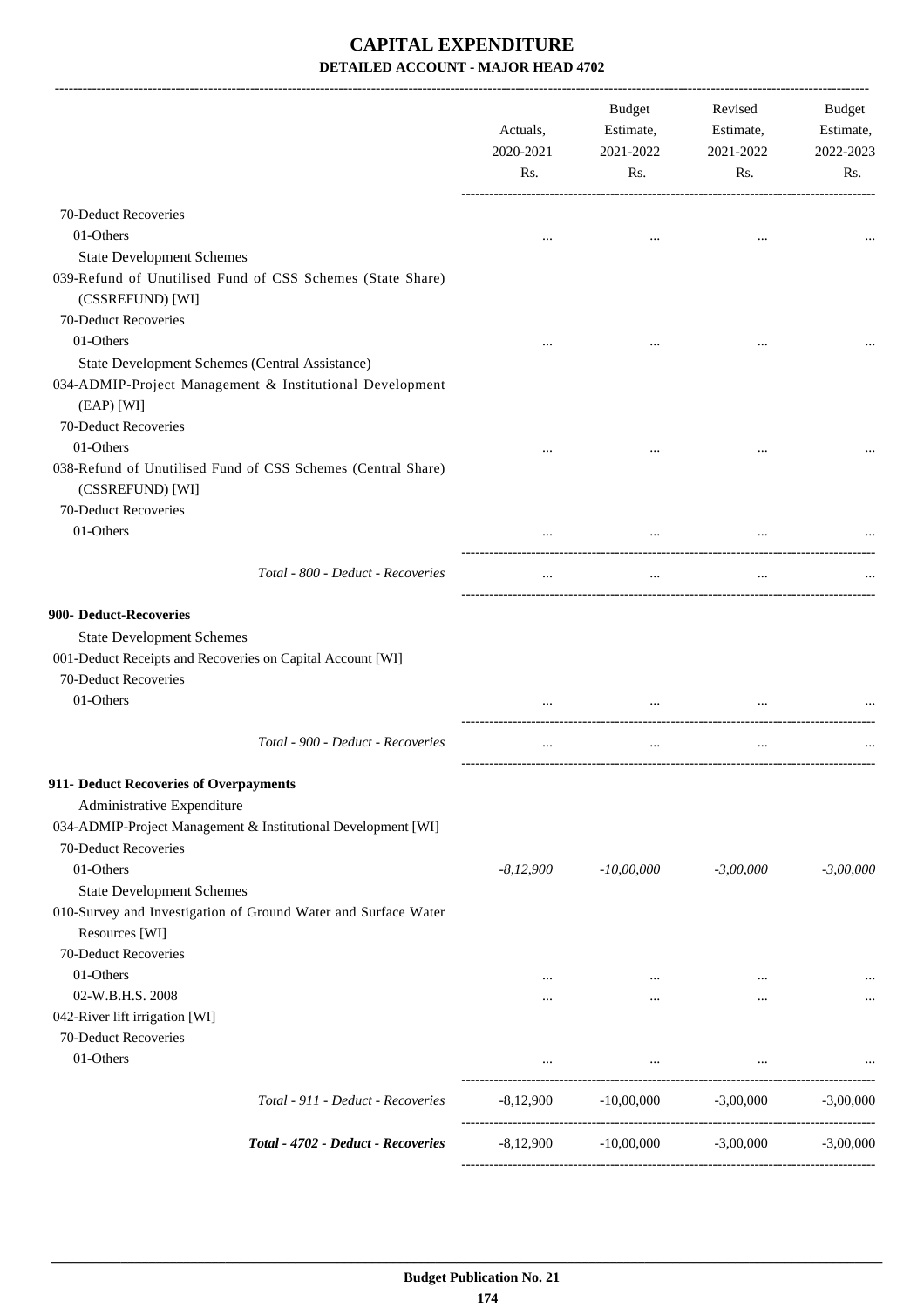## **CAPITAL EXPENDITURE**

#### **DEMAND No. 55**

## **Water Resources Investigation & Development Department C. Capital Accounts of Economic Services - (d) Capital Account of Irrigation and Flood Control Head of Account : 4705 - Capital Outlay on Command Area Development**

| Voted Rs. 1,88,71,000 |                                                        | <b>Charged Rs. Nil</b> |                 |             | <b>Total Rs. 1,88,71,000</b> |
|-----------------------|--------------------------------------------------------|------------------------|-----------------|-------------|------------------------------|
|                       |                                                        |                        | Voted Rs.       | Charged Rs. | <b>Total Rs.</b>             |
|                       | <b>Gross Expenditure</b><br><b>Deduct - Recoveries</b> |                        | 1,88,71,000<br> | <br>        | 1,88,71,000<br>$\cdots$      |
|                       | <b>Net Expenditure</b>                                 |                        | 1,88,71,000     |             | 1,88,71,000                  |

#### **CAPITAL EXPENDITURE ABSTRACT ACCOUNT**

---------------------------------------------------------------------------------------------------------------------------------------------------------------------------------

|                                                       | Actuals,<br>2020-2021<br>Rs.          | <b>Budget</b><br>Estimate,<br>2021-2022<br>Rs. | Revised<br>Estimate,<br>2021-2022<br>Rs. | <b>Budget</b><br>Estimate,<br>2022-2023<br>Rs. |
|-------------------------------------------------------|---------------------------------------|------------------------------------------------|------------------------------------------|------------------------------------------------|
| 789- Special Component Plan for Scheduled Castes      |                                       |                                                |                                          |                                                |
| <b>State Development Schemes</b>                      | $\cdots$                              | 28,76,000                                      | $\cdots$                                 | $\ddots$                                       |
| State Development Schemes (Central Assistance)        | $\cdots$                              | 43,13,000                                      | $\mathbf{r}$ and $\mathbf{r}$            | 45,29,000                                      |
| <b>Total - 789</b>                                    | $\cdots$                              | 71,89,000                                      | $\mathbf{r}$                             | 45,29,000                                      |
| 796- Tribal Areas Sub-Plan                            |                                       |                                                |                                          |                                                |
| <b>State Development Schemes</b>                      | $\cdots$                              | 7,19,000                                       | $\cdots$                                 | $\cdots$                                       |
| State Development Schemes (Central Assistance)        | $\ddotsc$                             | 10,79,000                                      | $\cdots$                                 | 11,33,000                                      |
| <b>Total - 796</b>                                    | <b>Contract Contract</b>              | 17,98,000                                      |                                          | $\ldots$ 11,33,000                             |
| 800- Other Expenditure                                |                                       |                                                |                                          |                                                |
| <b>State Development Schemes</b>                      | $\cdots$                              | 83,86,000                                      | $\cdots$                                 |                                                |
| State Development Schemes (Central Assistance)        | $\ddotsc$                             | 1,25,80,000                                    | $\ddots$                                 | 1,32,09,000                                    |
| <b>Total - 800</b>                                    | $\mathbf{r}$ and $\mathbf{r}$         | 2,09,66,000                                    |                                          | $\dots$ 1,32,09,000                            |
| <b>Grand Total - Gross</b>                            | $\cdots$ . The same of $\mathbb{R}^n$ | 2,99,53,000                                    |                                          | $\dots$ 1,88,71,000                            |
| Voted                                                 | $\mathbf{r}$ and $\mathbf{r}$         | 2,99,53,000                                    |                                          | $\dots$ 1,88,71,000                            |
| Charged                                               | $\cdots$                              | $\ddots$                                       | $\cdots$                                 |                                                |
| <b>State Development Schemes</b>                      |                                       | $\dots$ 1,19,81,000                            | $\cdots$                                 |                                                |
| <b>State Development Schemes (Central Assistance)</b> |                                       | $\dots$ 1,79,72,000                            | $\cdots$                                 | 1,88,71,000                                    |
| <b>Deduct Recoveries</b>                              | $\cdots$                              | $\cdots$                                       | $\cdots$                                 |                                                |
|                                                       |                                       |                                                |                                          |                                                |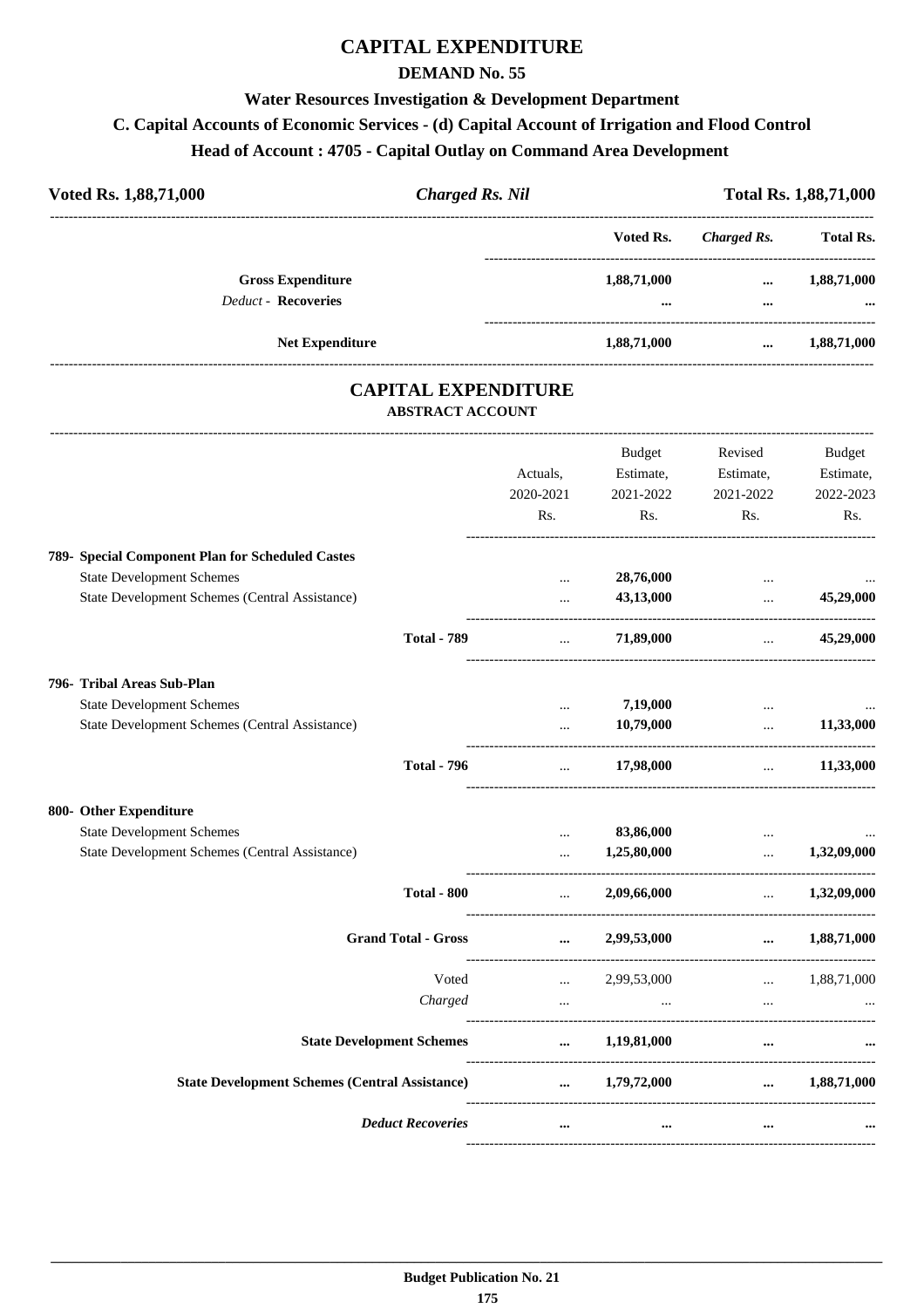#### **CAPITAL EXPENDITURE ABSTRACT ACCOUNT**

|                          | Actuals,<br>2020-2021<br>Rs. | <b>Budget</b><br>Estimate,<br>2021-2022<br>Rs. | Revised<br>Estimate,<br>2021-2022<br>Rs. | <b>Budget</b><br>Estimate,<br>2022-2023<br>Rs. |
|--------------------------|------------------------------|------------------------------------------------|------------------------------------------|------------------------------------------------|
| <b>Grand Total - Net</b> | $\cdots$                     | 2,99,53,000                                    | $\cdots$                                 | 1,88,71,000                                    |
| Voted<br>Charged         | $\cdots$<br>$\cdots$         | 2,99,53,000<br>$\cdots$                        | $\cdots$<br>$\cdots$                     | 1,88,71,000<br>$\cdots$                        |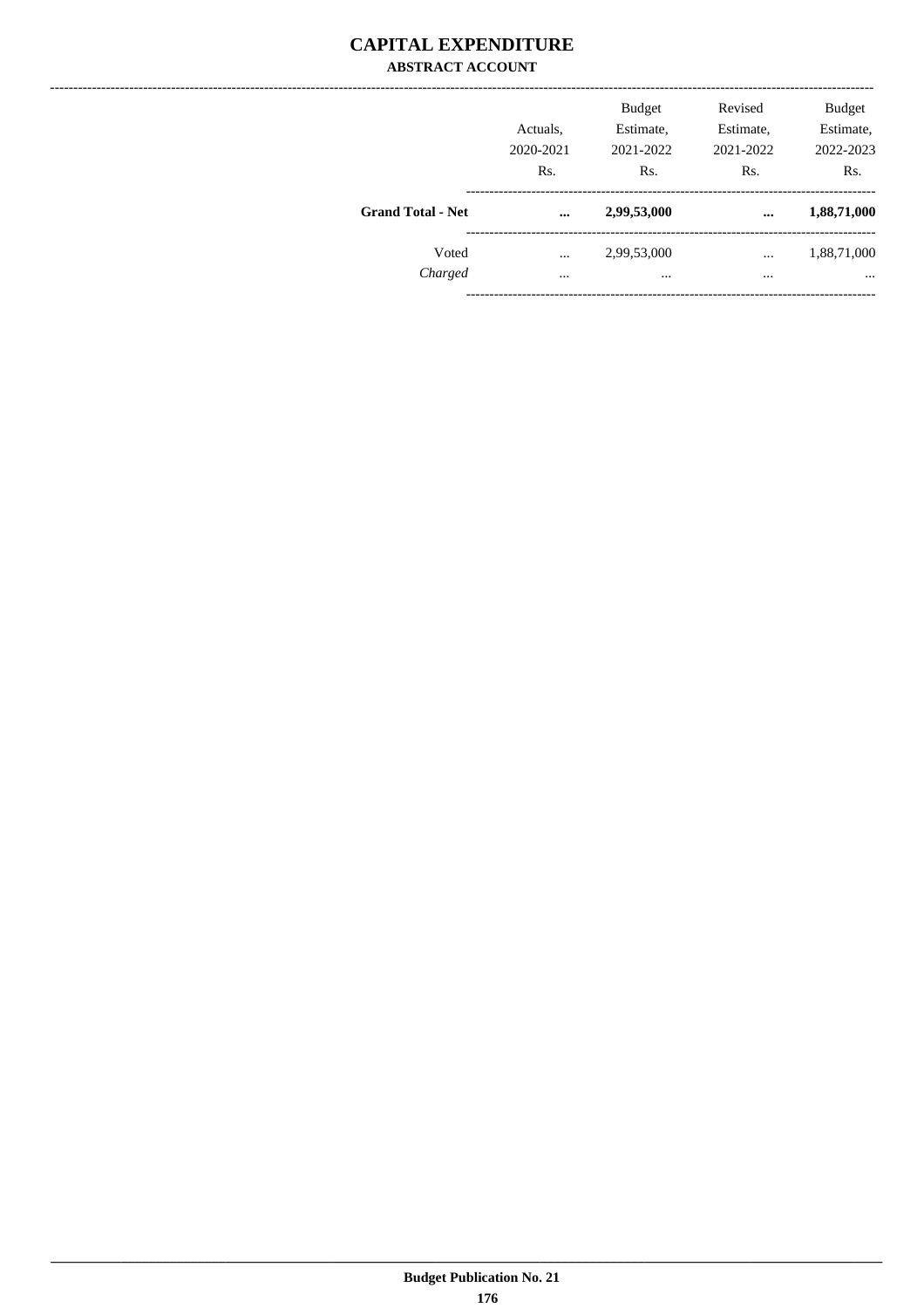|                                                                                |                       | Budget                 | Revised                                                         | Budget                 |
|--------------------------------------------------------------------------------|-----------------------|------------------------|-----------------------------------------------------------------|------------------------|
|                                                                                | Actuals,<br>2020-2021 | Estimate,<br>2021-2022 | Estimate,<br>2021-2022                                          | Estimate,<br>2022-2023 |
|                                                                                | Rs.                   | Rs.                    | Rs.                                                             | Rs.                    |
| DETAILED ACCOUNT NO. 4705-00-789 - SPECIAL COMPONENT PLAN FOR SCHEDULED CASTES |                       |                        |                                                                 |                        |
| 789- Special Component Plan for Scheduled Castes                               |                       |                        |                                                                 |                        |
| <b>State Development Schemes</b>                                               |                       |                        |                                                                 |                        |
| 002- Command Area Development and Water Management                             |                       |                        |                                                                 |                        |
| Programme(State Share) (OCASPS) [WI]                                           |                       |                        |                                                                 |                        |
| 53- Major Works / Land and Buildings                                           | $\cdots$              | 28,76,000              |                                                                 |                        |
| <b>Total - State Development Schemes</b>                                       | $\cdots$              | 28,76,000              | $\cdots$                                                        |                        |
| <b>State Development Schemes (Central Assistance)</b>                          |                       |                        |                                                                 |                        |
| 003- Command Area Development and Water Management                             |                       |                        |                                                                 |                        |
| Programme(Central Share) (OCASPS) [WI]                                         |                       |                        |                                                                 |                        |
| 53- Major Works / Land and Buildings                                           | $\cdots$              | 43,13,000              | $\mathbf{1}$ and $\mathbf{1}$ and $\mathbf{1}$ and $\mathbf{1}$ | 45,29,000              |
| <b>Total - State Development Schemes (Central Assistance)</b>                  | $\cdots$              | 43,13,000              | $\cdots$ . The same of $\cdots$                                 | 45,29,000              |
| Total - 4705-00-789                                                            | $\cdots$              | 71,89,000              | --------------------------------------<br><b>Sales Control</b>  | 45,29,000              |
| Voted                                                                          |                       | 71,89,000              |                                                                 | 45,29,000              |
| Charged                                                                        | $\cdots$<br>$\cdots$  | $\cdots$               | $\mathbf{1}$ and $\mathbf{1}$ and $\mathbf{1}$<br>$\cdots$      |                        |
|                                                                                |                       |                        |                                                                 |                        |
| DETAILED ACCOUNT NO. 4705-00-796 - TRIBAL AREAS SUB-PLAN                       |                       |                        |                                                                 |                        |
| 796- Tribal Areas Sub-Plan                                                     |                       |                        |                                                                 |                        |
| <b>State Development Schemes</b>                                               |                       |                        |                                                                 |                        |
| 002- Command Area Development and Water Management                             |                       |                        |                                                                 |                        |
| Programme(State Share) (OCASPS) [WI]                                           |                       |                        |                                                                 |                        |
| 53- Major Works / Land and Buildings                                           | $\cdots$              | 7,19,000               |                                                                 |                        |
| <b>Total - State Development Schemes</b>                                       | $\ldots$              | 7,19,000               | $\cdots$                                                        |                        |
| <b>State Development Schemes (Central Assistance)</b>                          |                       |                        |                                                                 |                        |
| 003- Command Area Development and Water Management                             |                       |                        |                                                                 |                        |
| Programme(Central Share) (OCASPS) [WI]                                         |                       |                        |                                                                 |                        |
| 53- Major Works / Land and Buildings                                           | $\cdots$              | 10,79,000              | $\cdots$                                                        | 11,33,000              |
| <b>Total - State Development Schemes (Central Assistance)</b>                  | $\cdots$              | 10,79,000              | $\cdots$                                                        | 11,33,000              |
| Total - 4705-00-796                                                            | $\cdots$              | 17,98,000              | $\mathbf{1}$ and $\mathbf{1}$ and $\mathbf{1}$ and $\mathbf{1}$ | 11,33,000              |
|                                                                                |                       |                        |                                                                 |                        |
| Voted                                                                          | $\cdots$              | 17,98,000              |                                                                 | $\ldots$ 11,33,000     |
| Charged                                                                        | $\cdots$              | $\ddots$               | $\cdots$                                                        |                        |
|                                                                                |                       |                        |                                                                 |                        |

#### **DETAILED ACCOUNT NO. 4705-00-800 - OTHER EXPENDITURE .**

**800- Other Expenditure**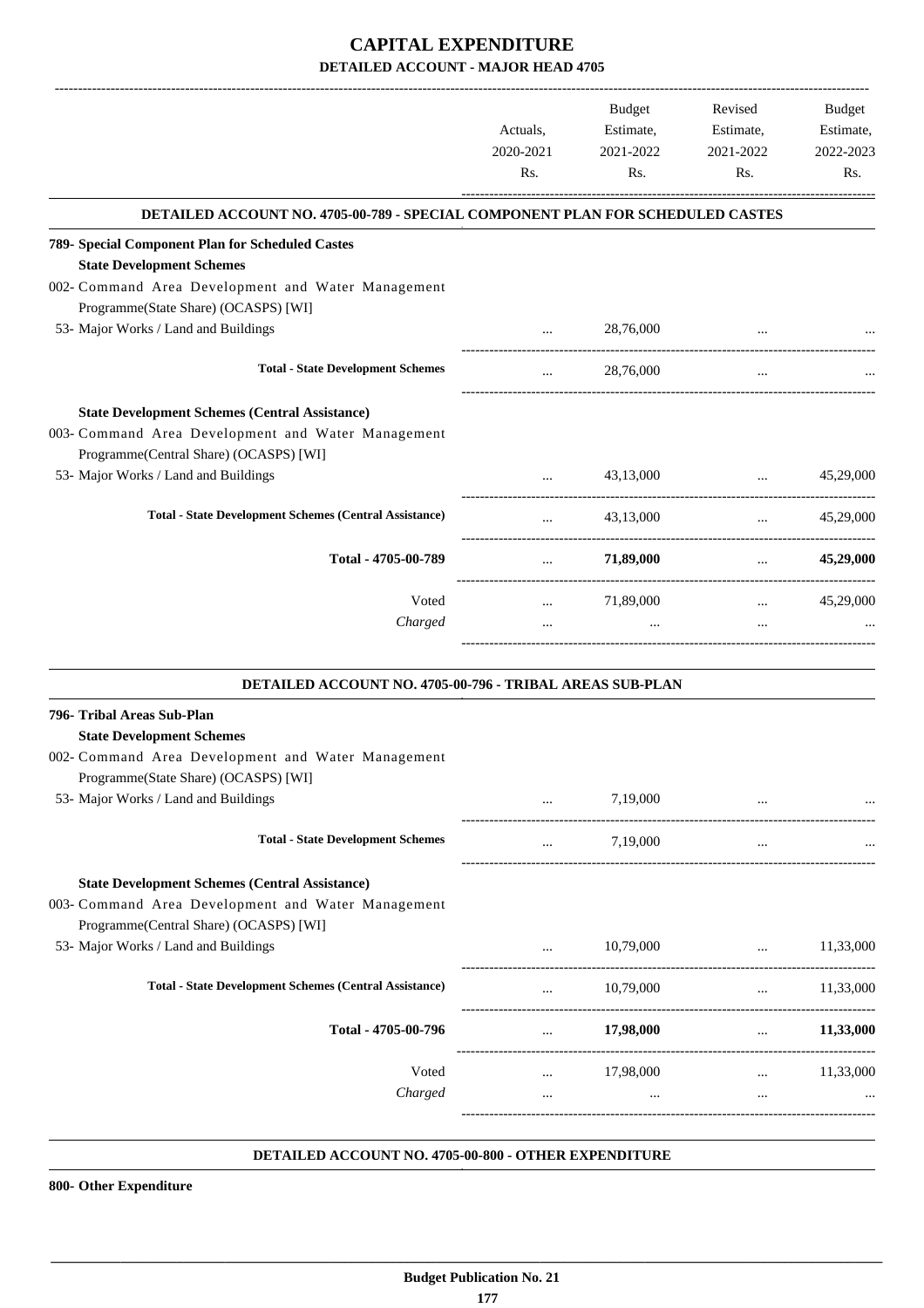|                                                                                                                                                                                                        | Actuals,<br>2020-2021<br>Rs. | Budget<br>Estimate,<br>2021-2022<br>Rs. | Revised<br>Estimate,<br>2021-2022<br>Rs. | Budget<br>Estimate,<br>2022-2023<br>Rs. |
|--------------------------------------------------------------------------------------------------------------------------------------------------------------------------------------------------------|------------------------------|-----------------------------------------|------------------------------------------|-----------------------------------------|
| <b>State Development Schemes</b>                                                                                                                                                                       |                              |                                         |                                          |                                         |
| 002- Command Area Development and Water Management<br>Programme(State Share) (OCASPS) [WI]                                                                                                             |                              |                                         |                                          |                                         |
| 53- Major Works / Land and Buildings                                                                                                                                                                   | $\cdots$                     | 83,86,000                               |                                          |                                         |
| <b>Total - State Development Schemes</b>                                                                                                                                                               | $\cdots$                     | 83,86,000                               | $\cdots$                                 |                                         |
| <b>State Development Schemes (Central Assistance)</b><br>003- Command Area Development and Water Management<br>Programme(Central Share) (OCASPS) [WI]                                                  |                              |                                         |                                          |                                         |
| 53- Major Works / Land and Buildings                                                                                                                                                                   |                              | $1,25,80,000$ $1,32,09,000$             | -------------------------------------    |                                         |
| <b>Total - State Development Schemes (Central Assistance)</b>                                                                                                                                          |                              | 1,25,80,000                             |                                          | $\ldots$ 1,32,09,000                    |
| Total - 4705-00-800                                                                                                                                                                                    |                              | $\ldots$ 2,09,66,000                    |                                          | $\ldots$ 1,32,09,000                    |
| Voted                                                                                                                                                                                                  | $\cdots$                     | 2,09,66,000                             |                                          | $\ldots$ 1,32,09,000                    |
| Charged                                                                                                                                                                                                | $\cdots$                     | $\sim 100$                              | $\cdots$                                 |                                         |
| 789- Special Component Plan for Scheduled Castes<br><b>State Development Schemes</b><br>901-Deduct Receipts and Recoveries on Capital Account [WI]<br>70-Deduct Recoveries<br>01-Others                | $\cdots$                     |                                         |                                          |                                         |
|                                                                                                                                                                                                        |                              |                                         |                                          |                                         |
| Total - 789 - Deduct - Recoveries                                                                                                                                                                      | $\cdots$                     | $\ldots$                                | $\cdots$                                 |                                         |
| 796- Tribal Areas Sub-Plan<br><b>State Development Schemes</b><br>901-Deduct Receipts and Recoveries on Capital Account [WI]<br>70-Deduct Recoveries<br>01-Others<br>Total - 796 - Deduct - Recoveries | $\cdots$<br>$\cdots$         | $\cdots$<br>$\cdots$                    | $\cdots$                                 |                                         |
|                                                                                                                                                                                                        |                              |                                         |                                          |                                         |
| 800- Other Expenditure<br><b>State Development Schemes</b><br>901-Deduct Receipts and Recoveries on Capital Account [WI]<br>70-Deduct Recoveries<br>01-Others<br><b>State Development Schemes</b>      | $\cdots$                     | $\cdots$                                | $\cdots$                                 |                                         |
| 006-Refund of Unutilised Fund of CSS Schemes (State Share)<br>(CSSREFUND) [WI]                                                                                                                         |                              |                                         |                                          |                                         |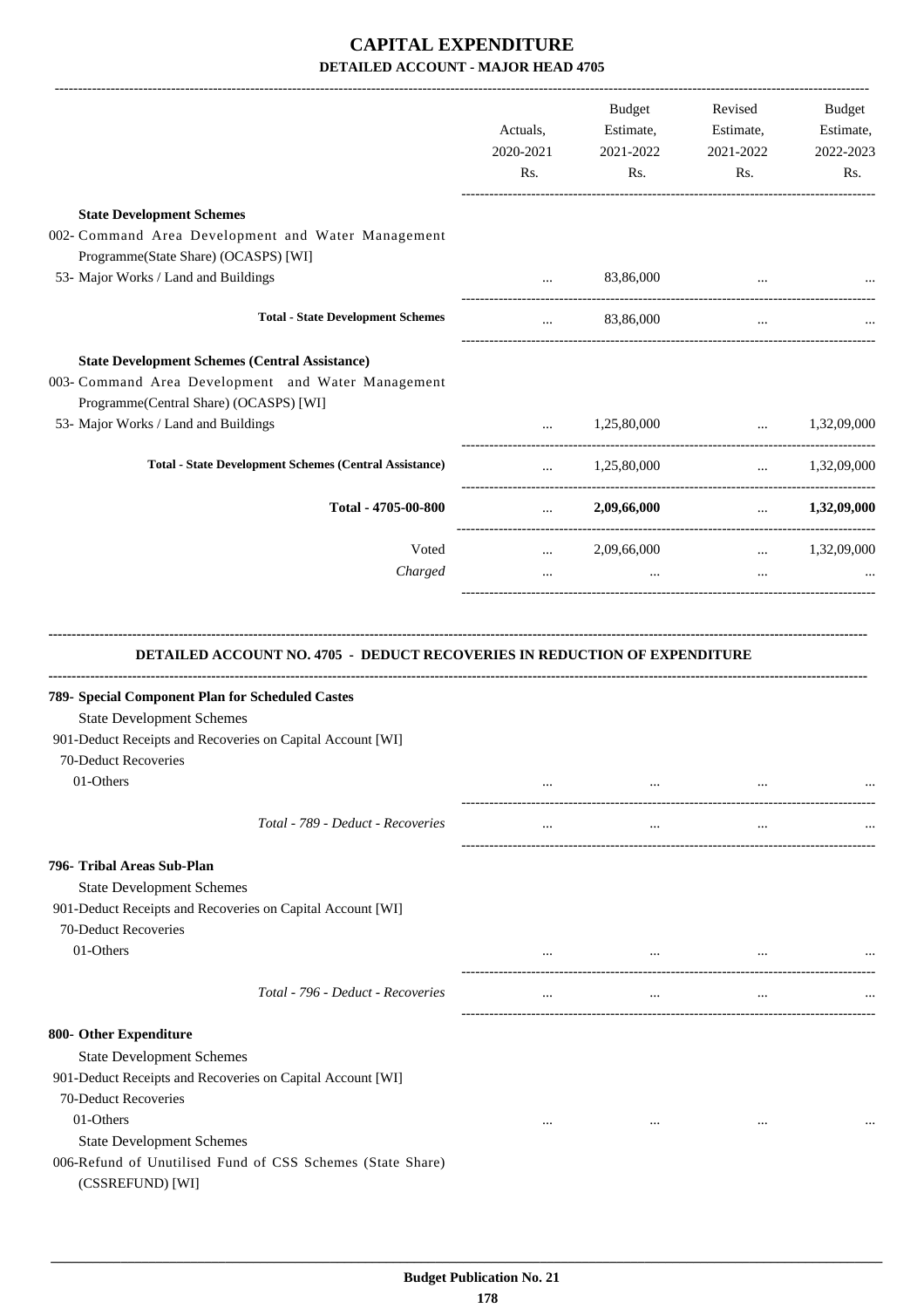|                                                              | Actuals.<br>2020-2021<br>Rs. | <b>Budget</b><br>Estimate,<br>2021-2022<br>Rs. | Revised<br>Estimate,<br>2021-2022<br>Rs. | Budget<br>Estimate,<br>2022-2023<br>Rs. |
|--------------------------------------------------------------|------------------------------|------------------------------------------------|------------------------------------------|-----------------------------------------|
| 70-Deduct Recoveries                                         |                              |                                                |                                          |                                         |
| 01-Others                                                    | $\cdots$                     | $\cdots$                                       | $\cdots$                                 | $\cdots$                                |
| State Development Schemes (Central Assistance)               |                              |                                                |                                          |                                         |
| 005-Refund of Unutilised Fund of CSS Schemes (Central Share) |                              |                                                |                                          |                                         |
| (CSSREFUND) [WI]                                             |                              |                                                |                                          |                                         |
| 70-Deduct Recoveries                                         |                              |                                                |                                          |                                         |
| 01-Others                                                    | $\cdots$                     | $\cdots$                                       | $\cdots$                                 | $\cdots$                                |
| Total - 800 - Deduct - Recoveries                            | $\cdots$                     | $\cdots$                                       | $\cdots$                                 | $\cdots$                                |
| Total - 4705 - Deduct - Recoveries                           | $\cdots$                     | $\cdots$                                       | $\cdots$                                 | $\cdots$                                |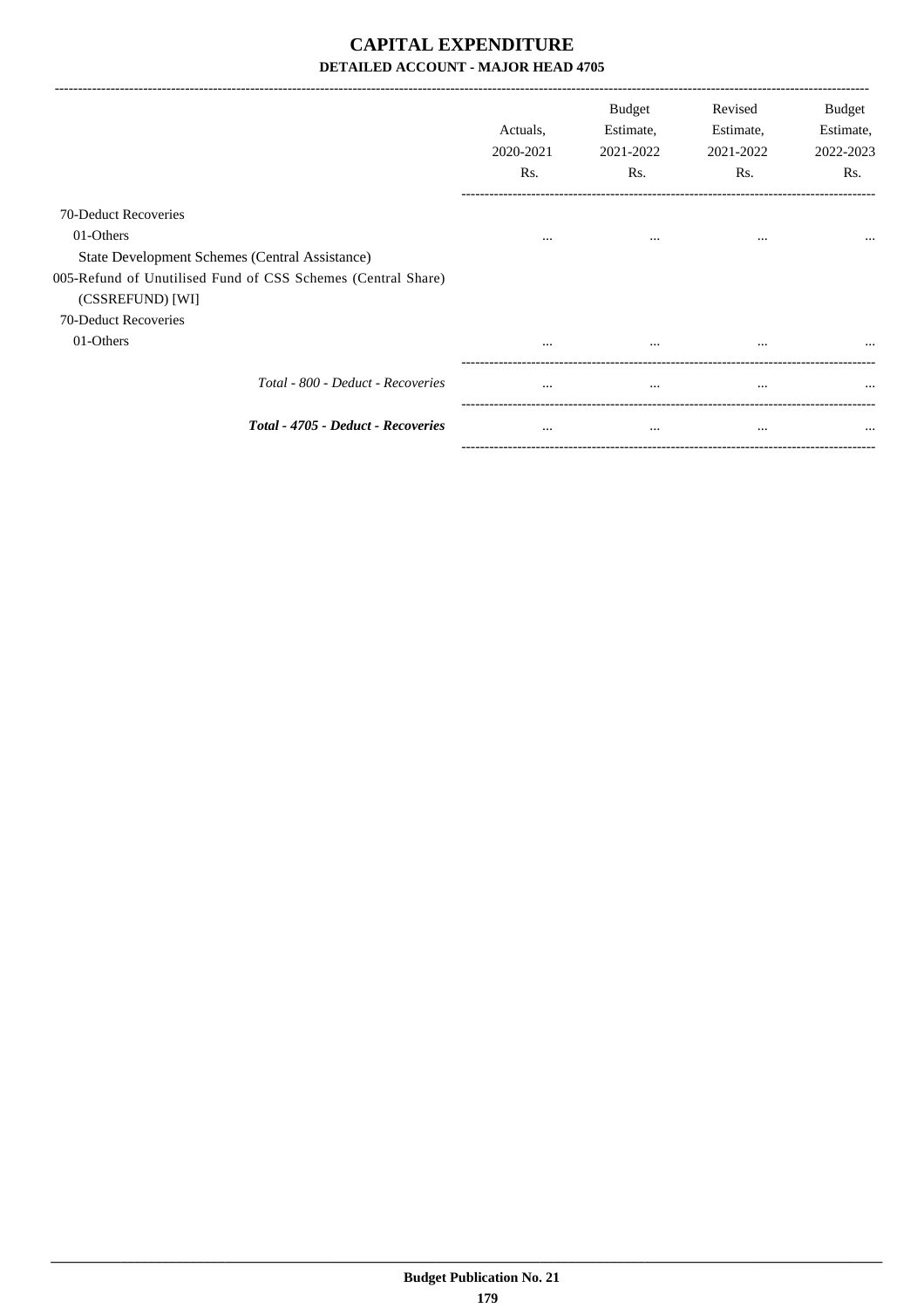## **REVENUE EXPENDITURE**

#### **DEMAND No. 58**

#### **Paschimanchal Unnayan Affairs Department**

#### **A. General Services - (d) Administrative Services**

#### **Head of Account : 2052 - Secretariat--General Services**

| Voted Rs. 4,20,66,000      | <b>Charged Rs. Nil</b> |             |             |                  |
|----------------------------|------------------------|-------------|-------------|------------------|
|                            |                        | Voted Rs.   | Charged Rs. | <b>Total Rs.</b> |
| <b>Gross Expenditure</b>   |                        | 4,20,66,000 | $\cdots$    | 4,20,66,000      |
| <b>Deduct - Recoveries</b> |                        | $-3.000$    | $\cdots$    | $-3,000$         |
|                            | <b>Net Expenditure</b> | 4,20,63,000 | $\cdots$    | 4,20,63,000      |

### **REVENUE EXPENDITURE ABSTRACT ACCOUNT**

---------------------------------------------------------------------------------------------------------------------------------------------------------------------------------

|                                                |                                                                            | Actuals,<br>2020-2021<br>Rs.                                                          | Budget<br>Estimate,<br>2021-2022<br>$\mathbf{Rs.}$ | Revised<br>$\mathbf{Rs.}$ | <b>Budget</b><br>Estimate, Estimate,<br>2021-2022 2022-2023<br>Rs. |
|------------------------------------------------|----------------------------------------------------------------------------|---------------------------------------------------------------------------------------|----------------------------------------------------|---------------------------|--------------------------------------------------------------------|
| 090- Secretariat<br>Administrative Expenditure |                                                                            |                                                                                       | 3,83,13,229 4,01,83,000 4,04,85,000 4,20,66,000    |                           |                                                                    |
|                                                |                                                                            | Total - 090 $3,83,13,229$ $4,01,83,000$ $4,04,85,000$ $4,20,66,000$                   |                                                    |                           |                                                                    |
|                                                | Grand Total - Gross 3,83,13,229 4,01,83,000 4,04,85,000 4,20,66,000        |                                                                                       |                                                    |                           |                                                                    |
|                                                |                                                                            | Voted 3,83,13,229 4,01,83,000 4,04,85,000 4,20,66,000                                 |                                                    |                           |                                                                    |
|                                                | Administrative Expenditure 3,83,13,229 4,01,83,000 4,04,85,000 4,20,66,000 |                                                                                       |                                                    |                           |                                                                    |
|                                                | Deduct Recoveries  3,000                                                   |                                                                                       |                                                    |                           | $-3,000$ $-3,000$                                                  |
|                                                | Grand Total - Net 3,83,13,229 4,01,80,000 4,04,82,000 4,20,63,000          |                                                                                       |                                                    |                           |                                                                    |
|                                                | Charged                                                                    | Voted 3,83,13,229 4,01,80,000 4,04,82,000 4,20,63,000<br>and the contract of the same | $\cdots$                                           | $\cdots$                  |                                                                    |
|                                                |                                                                            |                                                                                       |                                                    |                           |                                                                    |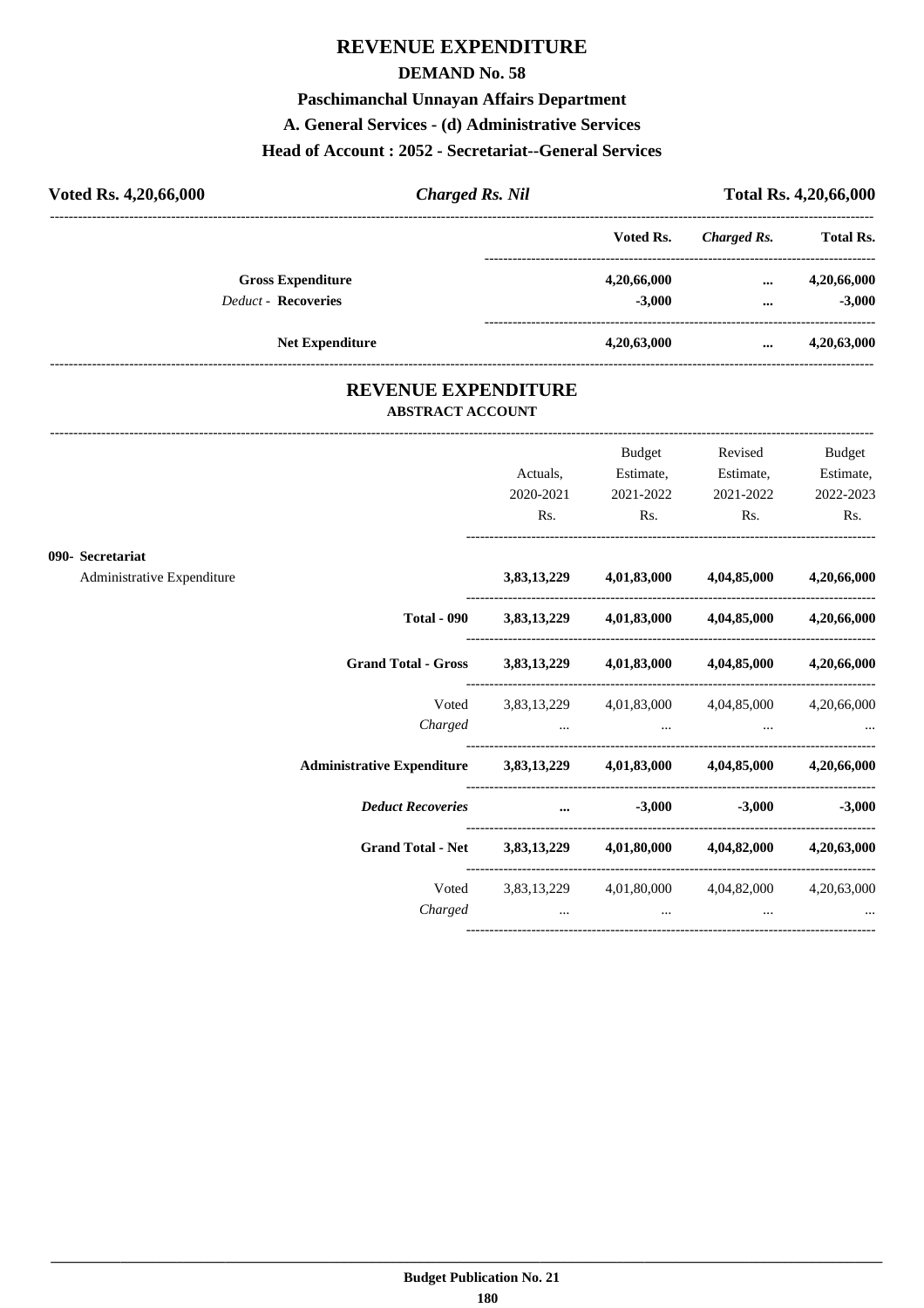|                                                  | Actuals,<br>2020-2021<br>Rs. | <b>Budget</b><br>Estimate,<br>2021-2022<br>Rs. | Revised<br>Estimate,<br>2021-2022<br>Rs. | <b>Budget</b><br>Estimate,<br>2022-2023<br>Rs. |
|--------------------------------------------------|------------------------------|------------------------------------------------|------------------------------------------|------------------------------------------------|
| DETAILED ACCOUNT NO. 2052-00-090 - SECRETARIAT   |                              |                                                |                                          |                                                |
| 090- Secretariat                                 |                              |                                                |                                          |                                                |
| <b>Administrative Expenditure</b>                |                              |                                                |                                          |                                                |
| 026- Paschimanchal Unnayan Affairs [PM]          |                              |                                                |                                          |                                                |
| 01- Salaries                                     |                              |                                                |                                          |                                                |
| 01-Pay                                           | 2, 17, 77, 500               | 2,79,28,000                                    | 2,22,13,000                              | 2,28,79,000                                    |
| 14-Grade Pay                                     |                              | $\cdots$                                       | $\ddots$                                 |                                                |
| 02-Dearness Allowance                            | 5,18,000                     | 8,38,000                                       | 8,89,000                                 | 13,73,000                                      |
| 03-House Rent Allowance                          | 24, 14, 413                  | 26,53,000                                      | 21,10,000                                | 21,74,000                                      |
| 04-Ad hoc Bonus                                  | 58,600                       | 49,000                                         | 60,000                                   | 61,000                                         |
| 07-Other Allowances                              | 23,000                       | 27,000                                         | 24,000                                   | 25,000                                         |
| 12-Medical Allowance                             | 9,000                        | 12,000                                         | 25,000                                   | 25,000                                         |
| Total - 2052-00-090-026-01                       | 2,48,00,513                  | 3,15,07,000                                    | 2,53,21,000                              | 2,65,37,000                                    |
| 02- Wages                                        | 18,60,368                    | 10,65,000                                      | 19,76,000                                | 20,35,000                                      |
| 07- Medical Reimbursements                       | $\cdots$                     | 15,000                                         | 15,000                                   | 15,000                                         |
| 11- Travel Expenses                              | 12,443                       | 6,000                                          | 6,000                                    | 6,000                                          |
| 12- Medical Reimbursements under WBHS 2008       | 7,250                        | 1,66,000                                       | 1,66,000                                 | 1,69,000                                       |
| 13- Office Expenses                              |                              |                                                |                                          |                                                |
| 01-Electricity                                   | 12,61,699                    | 19,69,000                                      | 19,69,000                                | 20,08,000                                      |
| 02-Telephone                                     | 3,99,683                     | 4,09,000                                       | 4,09,000                                 | 4,17,000                                       |
| 03-Maintenance / P.O.L. for Office Vehicles      | 15,88,340                    | 12,04,000                                      | 19,20,000                                | 19,52,000                                      |
| 04-Other Office Expenses                         | 15,80,653                    | 13,38,000                                      | 13,38,000                                | 13,65,000                                      |
| Total - 2052-00-090-026-13                       | 48, 30, 375                  | 49,20,000                                      | 56,36,000                                | 57,42,000                                      |
| 14- Rents, Rates and Taxes                       | $\cdots$                     | 32,000                                         | 8,000                                    | 5,000                                          |
| 26- Advertising and Publicity Expenses           | 55,05,953                    | 4,63,000                                       | 56,16,000                                | 57,84,000                                      |
| 28- Payment of Professional and Special Services |                              |                                                |                                          |                                                |
| 02-Other charges                                 | 2,78,952                     | 2,41,000                                       | 2,79,000                                 | 2,79,000                                       |
| 50- Other Charges                                | 1,07,282                     | 2,36,000                                       | 2,36,000                                 | 2,43,000                                       |
| 77- Computerisation                              | 2,14,200                     | 4,94,000                                       | 2,16,000                                 | 2,20,000                                       |
| 78- Outsourcing of Services                      | 6,95,893                     | 10,38,000                                      | 10,10,000                                | 10,31,000                                      |
| <b>Total - Administrative Expenditure</b>        | 3,83,13,229                  | 4,01,83,000                                    | 4,04,85,000                              | 4,20,66,000                                    |
| Total - 2052-00-090                              |                              | 3,83,13,229 4,01,83,000                        | 4,04,85,000                              | 4,20,66,000                                    |
| Voted<br>Charged                                 | 3,83,13,229<br>$\cdots$      | 4,01,83,000<br>$\cdots$                        | 4,04,85,000<br>$\cdots$                  | 4,20,66,000                                    |

#### **DETAILED ACCOUNT NO. 2052 - DEDUCT RECOVERIES IN REDUCTION OF EXPENDITURE**

**--------------------------------------------------------------------------------------------------------------------------------------------------------------------------------**

 **\_\_\_\_\_\_\_\_\_\_\_\_\_\_\_\_\_\_\_\_\_\_\_\_\_\_\_\_\_\_\_\_\_\_\_\_\_\_\_\_\_\_\_\_\_\_\_\_\_\_\_\_\_\_\_\_\_\_\_\_\_\_\_\_\_\_\_\_\_\_\_\_\_\_\_\_\_\_\_\_\_\_\_\_\_\_\_\_\_\_\_\_\_\_\_\_\_\_\_\_\_\_\_\_\_\_\_\_\_\_\_\_\_\_\_\_\_\_\_**

**--------------------------------------------------------------------------------------------------------------------------------------------------------------------------------**

**090- Secretariat**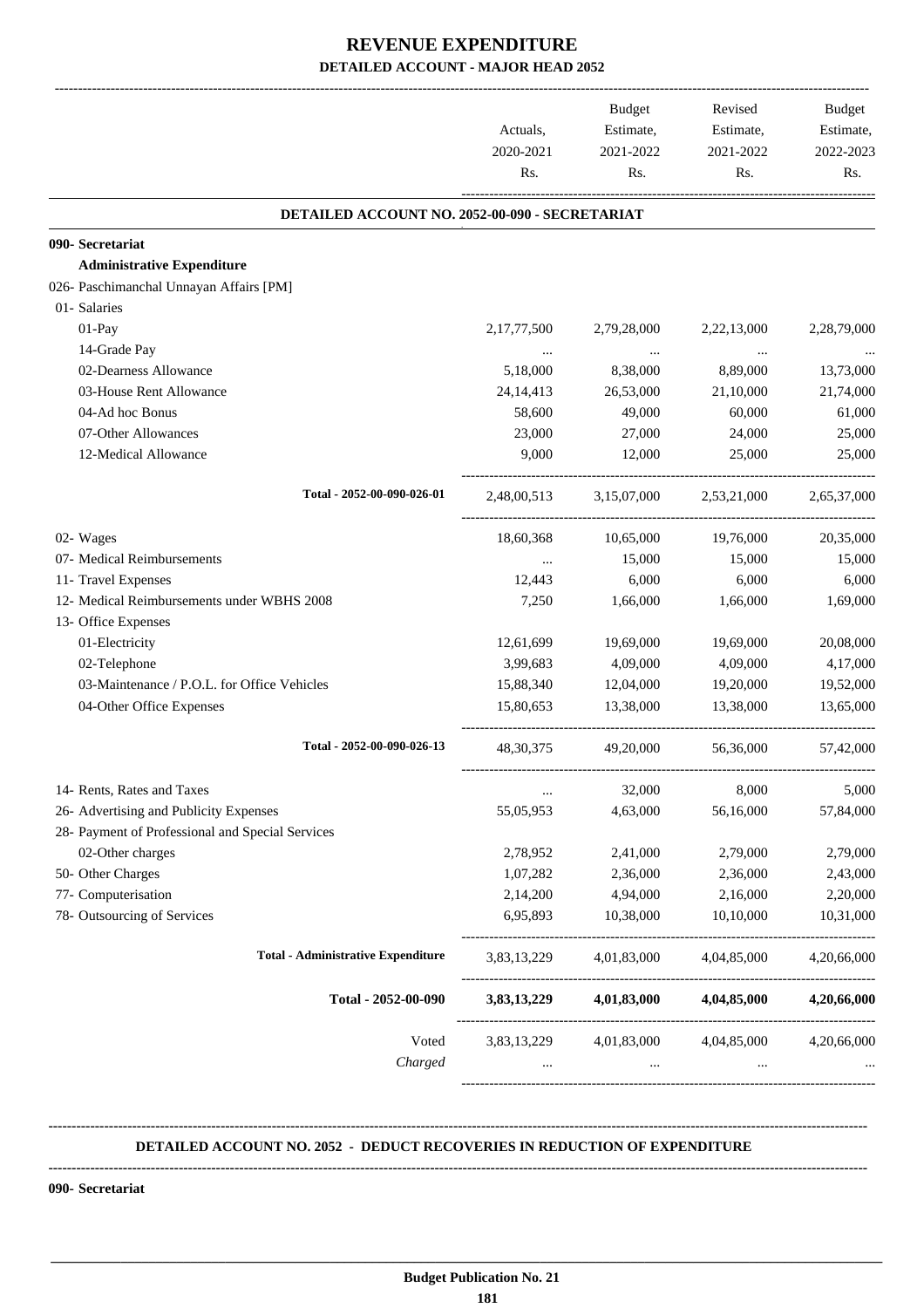|                                                 | Actuals,<br>2020-2021<br>Rs. | <b>Budget</b><br>Estimate,<br>2021-2022<br>Rs. | Revised<br>Estimate,<br>2021-2022<br>Rs. | <b>Budget</b><br>Estimate,<br>2022-2023<br>Rs. |
|-------------------------------------------------|------------------------------|------------------------------------------------|------------------------------------------|------------------------------------------------|
| Administrative Expenditure                      |                              |                                                |                                          |                                                |
| 026-Paschimanchal Unnayan Affairs [PM]          |                              |                                                |                                          |                                                |
| 70-Deduct Recoveries                            |                              |                                                |                                          |                                                |
| 01-Others                                       | $\cdots$                     | $-1,000$                                       | $-1,000$                                 | $-1,000$                                       |
| 02-W.B.H.S. 2008                                |                              | $\cdots$                                       | $\cdots$                                 |                                                |
| Total - 090 - Deduct - Recoveries               | $\cdots$                     | $-1,000$                                       | $-1,000$                                 | $-1,000$                                       |
| 911- Deduct Recoveries of Overpayments          |                              |                                                |                                          |                                                |
| Administrative Expenditure                      |                              |                                                |                                          |                                                |
| 026-Paschimanchal Unnayan Affairs [PM] [PM]     |                              |                                                |                                          |                                                |
| 70-Deduct Recoveries                            |                              |                                                |                                          |                                                |
| 01-Others                                       | $\cdots$                     | $-1,000$                                       | $-1,000$                                 | $-1,000$                                       |
| 028-The West Bengal Information Commission [PM] |                              |                                                |                                          |                                                |
| 70-Deduct Recoveries                            |                              |                                                |                                          |                                                |
| 01-Others                                       |                              | $-1,000$                                       | $-1,000$                                 | $-1,000$                                       |
| Total - 911 - Deduct - Recoveries               | $\cdots$                     | $-2,000$                                       | $-2,000$                                 | $-2,000$                                       |
| Total - 2052 - Deduct - Recoveries              | $\cdots$                     | $-3,000$                                       | $-3,000$                                 | $-3,000$                                       |
|                                                 |                              |                                                |                                          |                                                |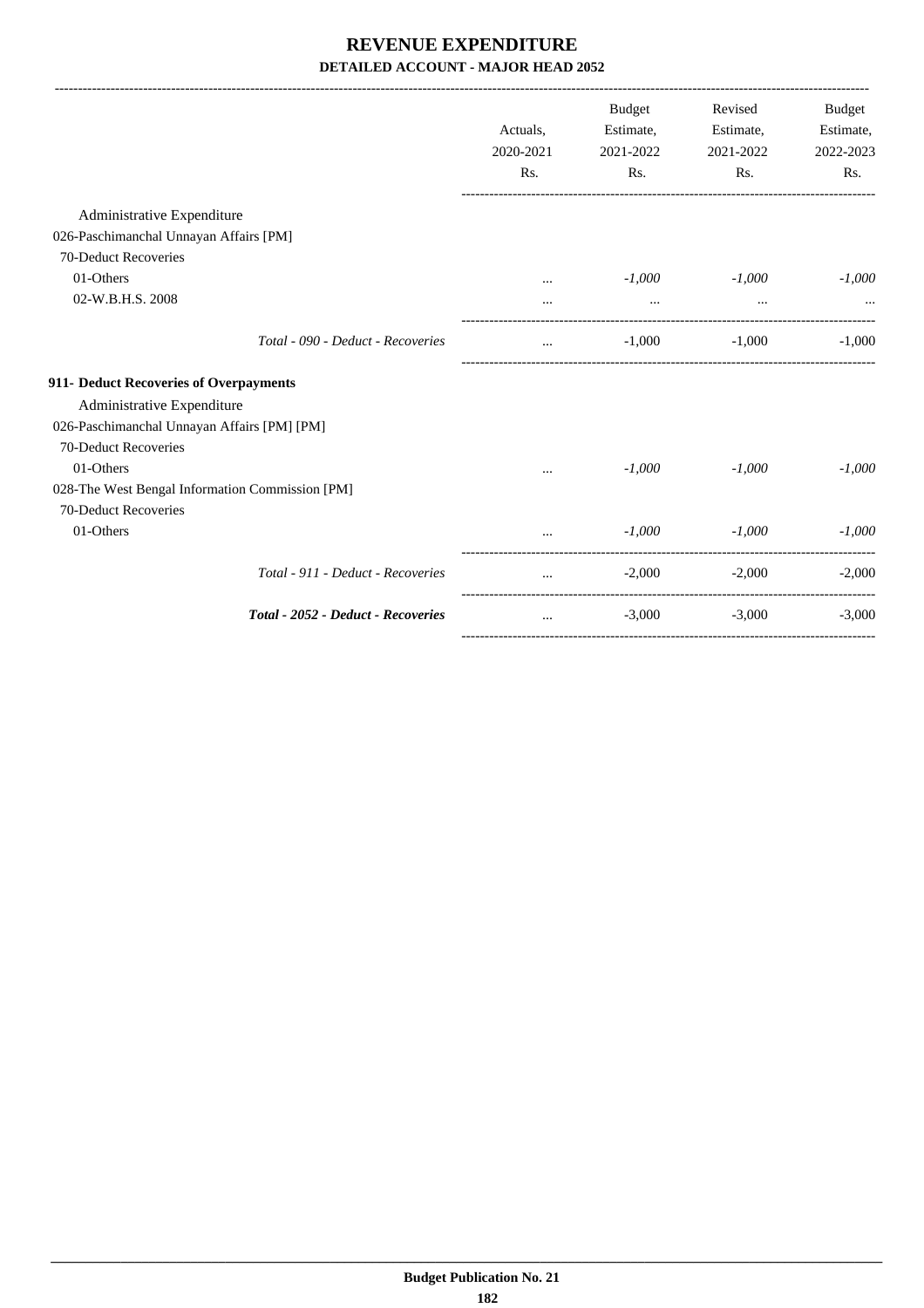# **REVENUE EXPENDITURE**

#### **DEMAND No. 58**

#### **Paschimanchal Unnayan Affairs Department**

## **C - Economic Services - (c) Special Areas Programmes**

#### **Head of Account : 2575 - Other Special Areas Programmes**

| Voted Rs. 13,43,97,000     | <b>Charged Rs. Nil</b> |              |             | Total Rs. 13,43,97,000 |
|----------------------------|------------------------|--------------|-------------|------------------------|
|                            |                        | Voted Rs.    | Charged Rs. | <b>Total Rs.</b>       |
| <b>Gross Expenditure</b>   |                        | 13,43,97,000 | $\cdots$    | 13,43,97,000           |
| <b>Deduct - Recoveries</b> |                        | $-5,000$     | $\cdots$    | $-5,000$               |
| <b>Net Expenditure</b>     |                        | 13,43,92,000 | $\cdots$    | 13,43,92,000           |
|                            |                        |              |             |                        |

### **REVENUE EXPENDITURE ABSTRACT ACCOUNT**

---------------------------------------------------------------------------------------------------------------------------------------------------------------------------------

|                                                                                         | <b>Grand Total - Gross</b> |                              |                                                       | $13,23,69,810$ $7,54,29,000$ $10,57,38,000$ $13,43,97,000$<br>----------------------------------- |                                                |
|-----------------------------------------------------------------------------------------|----------------------------|------------------------------|-------------------------------------------------------|---------------------------------------------------------------------------------------------------|------------------------------------------------|
| 796- Tribal Areas Sub-Plan<br><b>State Development Schemes</b>                          | <b>Total - 796</b>         |                              | 3,43,30,000 75,00,000<br><b>3,43,30,000 75,00,000</b> | 3,00,00,000                                                                                       | 2,38,75,000<br>$3,00,00,000$ $2,38,75,000$     |
| 789- Special Component Plan for Scheduled Castes<br><b>State Development Schemes</b>    | <b>Total - 789</b>         |                              | $1,82,29,909$ $75,00,000$                             | $1,82,29,909$ $75,00,000$ $2,00,00,000$ $2,38,75,000$                                             | 2,00,00,000 2,38,75,000                        |
| 101- Area Development<br>Administrative Expenditure<br><b>State Development Schemes</b> | <b>Total - 101</b>         | 5,01,70,361                  | 2,96,39,540 1,25,00,000 41,67,000                     | 4,79,29,000 5,15,71,000<br>7,98,09,901 6,04,29,000 5,57,38,000                                    | 5,35,22,000<br>3,31,25,000<br>8,66,47,000      |
| 02 - BACKWARD AREAS                                                                     |                            | Actuals,<br>2020-2021<br>Rs. | <b>Budget</b><br>Estimate,<br>2021-2022<br>Rs.        | Revised<br>Estimate,<br>2021-2022<br>Rs.                                                          | <b>Budget</b><br>Estimate,<br>2022-2023<br>Rs. |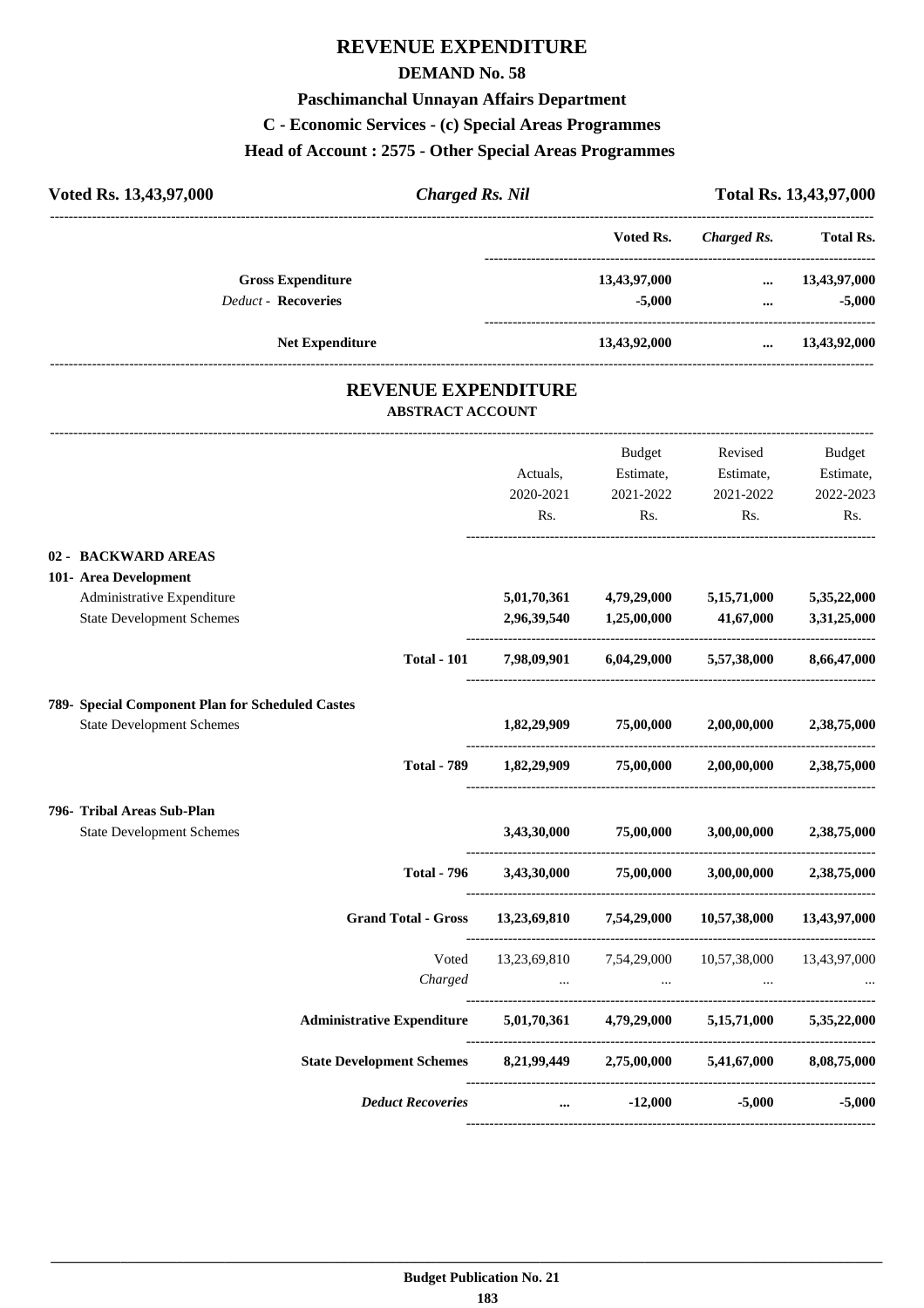### **REVENUE EXPENDITURE ABSTRACT ACCOUNT**

|                          | Actuals,<br>2020-2021<br>Rs. | <b>Budget</b><br>Estimate,<br>2021-2022<br>Rs. | Revised<br>Estimate,<br>2021-2022<br>Rs. | <b>Budget</b><br>Estimate,<br>2022-2023<br>Rs. |
|--------------------------|------------------------------|------------------------------------------------|------------------------------------------|------------------------------------------------|
| <b>Grand Total - Net</b> | 13,23,69,810                 | 7,54,17,000                                    | 10,57,33,000                             | 13,43,92,000                                   |
| Voted<br>Charged         | 13,23,69,810<br>$\cdots$     | 7,54,17,000<br>                                | 10,57,33,000<br>                         | 13,43,92,000<br>$\cdots$                       |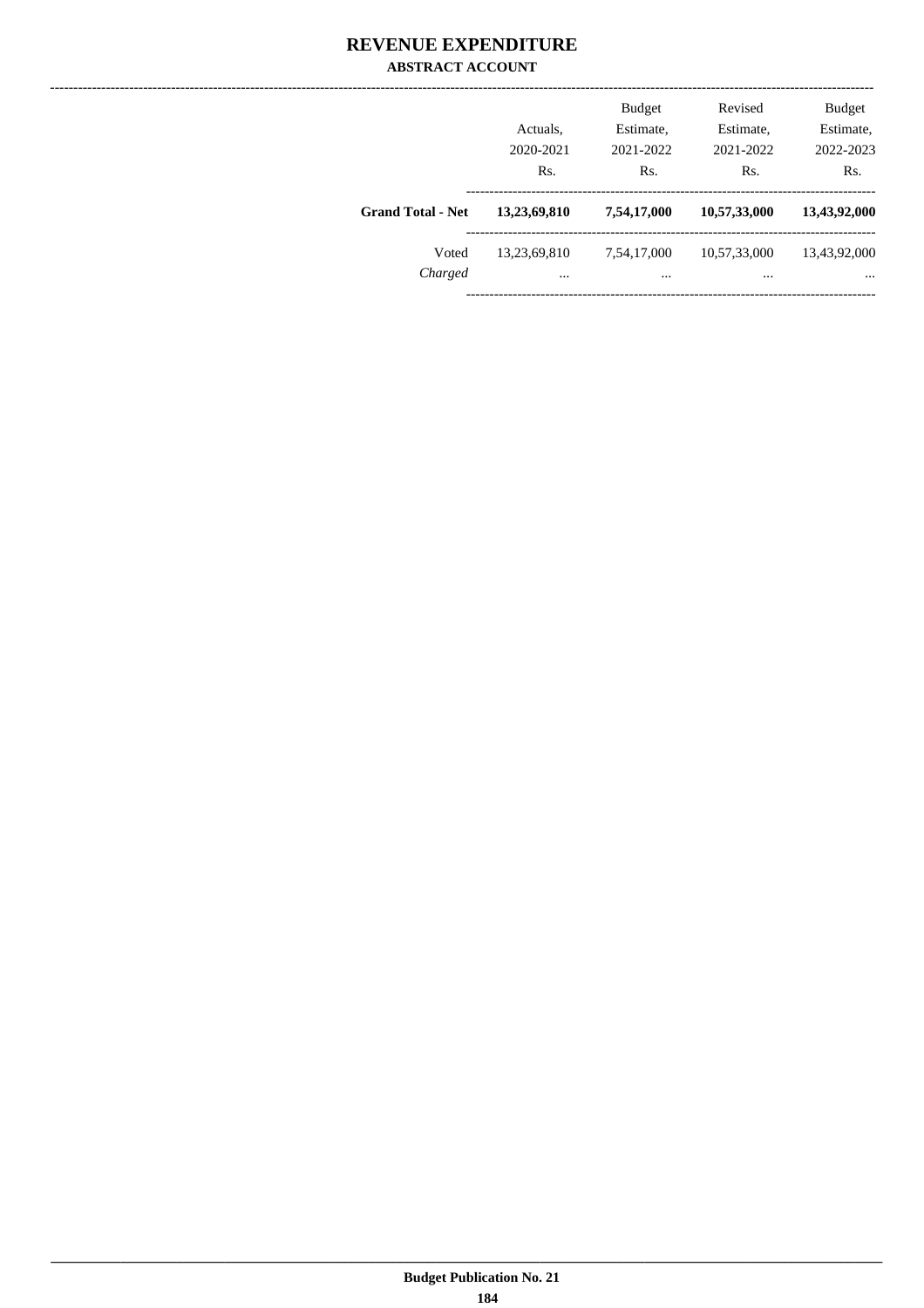|                                                                                                          |                                                     | Actuals,<br>2020-2021<br>Rs. | Budget<br>Estimate,<br>2021-2022<br>Rs. | Revised<br>Estimate,<br>2021-2022<br>Rs.        | Budget<br>Estimate,<br>2022-2023<br>Rs. |
|----------------------------------------------------------------------------------------------------------|-----------------------------------------------------|------------------------------|-----------------------------------------|-------------------------------------------------|-----------------------------------------|
|                                                                                                          | DETAILED ACCOUNT NO. 2575-02-101 - AREA DEVELOPMENT |                              |                                         |                                                 |                                         |
| 02 - BACKWARD AREAS                                                                                      |                                                     |                              |                                         |                                                 |                                         |
| 101- Area Development                                                                                    |                                                     |                              |                                         |                                                 |                                         |
| <b>Administrative Expenditure</b>                                                                        |                                                     |                              |                                         |                                                 |                                         |
| 016- Development of Jhargram Area. [PM]                                                                  |                                                     |                              |                                         |                                                 |                                         |
| 01- Salaries                                                                                             |                                                     |                              |                                         |                                                 |                                         |
| 01-Pay                                                                                                   |                                                     | 12,13,000                    | 12,50,000                               | 12,37,000                                       | 12,74,000                               |
| 14-Grade Pay                                                                                             |                                                     | $\cdots$                     | $\cdots$                                | $\ddotsc$                                       |                                         |
| 02-Dearness Allowance                                                                                    |                                                     | 6,120                        | 38,000                                  | 49,000                                          | 76,000                                  |
| 03-House Rent Allowance                                                                                  |                                                     | 1,45,440                     | 1,19,000                                | 1,18,000                                        | 1,21,000                                |
| 04-Ad hoc Bonus                                                                                          |                                                     | $\cdots$                     | 4,000                                   | 4,000                                           | 4,000                                   |
| 07-Other Allowances                                                                                      |                                                     | $\cdots$                     | 18,000                                  | 14,000                                          | 10,000                                  |
| 12-Medical Allowance                                                                                     |                                                     | 6,000                        | 6,000                                   | 6,000                                           | 6,000                                   |
|                                                                                                          | Total - 2575-02-101-016-01                          | 13.70.560                    | 14,35,000                               | 14,28,000                                       | 14,91,000                               |
| 07- Medical Reimbursements                                                                               |                                                     | $\cdots$                     | 44,000                                  | ----------------------<br>44,000                | 45,000                                  |
| 11- Travel Expenses                                                                                      |                                                     |                              | 1,000                                   | 1,000                                           | 1,000                                   |
| 12- Medical Reimbursements under WBHS 2008                                                               |                                                     |                              | 15,000                                  | 15,000                                          | 15,000                                  |
| 13- Office Expenses                                                                                      |                                                     |                              |                                         |                                                 |                                         |
| 01-Electricity                                                                                           |                                                     | $\cdots$                     | 18,000                                  | 18,000                                          | 18,000                                  |
| 02-Telephone                                                                                             |                                                     | $\cdots$                     | 3,000                                   | 3,000                                           | 3,000                                   |
| 03-Maintenance / P.O.L. for Office Vehicles                                                              |                                                     | 3,122                        | 9,000                                   | 3,000                                           | 3,000                                   |
| 04-Other Office Expenses                                                                                 |                                                     |                              | 12,000                                  | 12,000                                          | 12,000                                  |
|                                                                                                          | Total - 2575-02-101-016-13                          | 3,122                        | 42,000                                  | 36,000                                          | 36,000                                  |
|                                                                                                          | Total - 2575-02-101-016                             |                              |                                         | 13,73,682 15,37,000 15,24,000                   | 15,88,000                               |
| 017- Paschimanchal Unnayan Parshad. [PM]                                                                 |                                                     |                              |                                         |                                                 |                                         |
| 31- Grants-in-aid-GENERAL                                                                                |                                                     |                              |                                         |                                                 |                                         |
| 02-Other Grants                                                                                          |                                                     |                              |                                         | 1,30,69,000 1,09,72,000 1,30,69,000 1,32,00,000 |                                         |
| 36- Grants-in-aid-Salaries                                                                               |                                                     |                              | 3,57,27,679 3,54,20,000 3,69,78,000     |                                                 | 3,87,34,000                             |
|                                                                                                          | Total - 2575-02-101-017                             |                              |                                         | 4,87,96,679 4,63,92,000 5,00,47,000 5,19,34,000 |                                         |
|                                                                                                          | <b>Total - Administrative Expenditure</b>           |                              |                                         | 5,01,70,361 4,79,29,000 5,15,71,000 5,35,22,000 |                                         |
| <b>State Development Schemes</b><br>029- Paschimanchal Unnayan Parshad [PM]<br>31- Grants-in-aid-GENERAL |                                                     |                              |                                         |                                                 |                                         |
| 02-Other Grants                                                                                          |                                                     |                              |                                         | 2,96,39,540 1,25,00,000 41,67,000 3,31,25,000   |                                         |
|                                                                                                          | <b>Total - State Development Schemes</b>            |                              |                                         | 2,96,39,540 1,25,00,000 41,67,000 3,31,25,000   |                                         |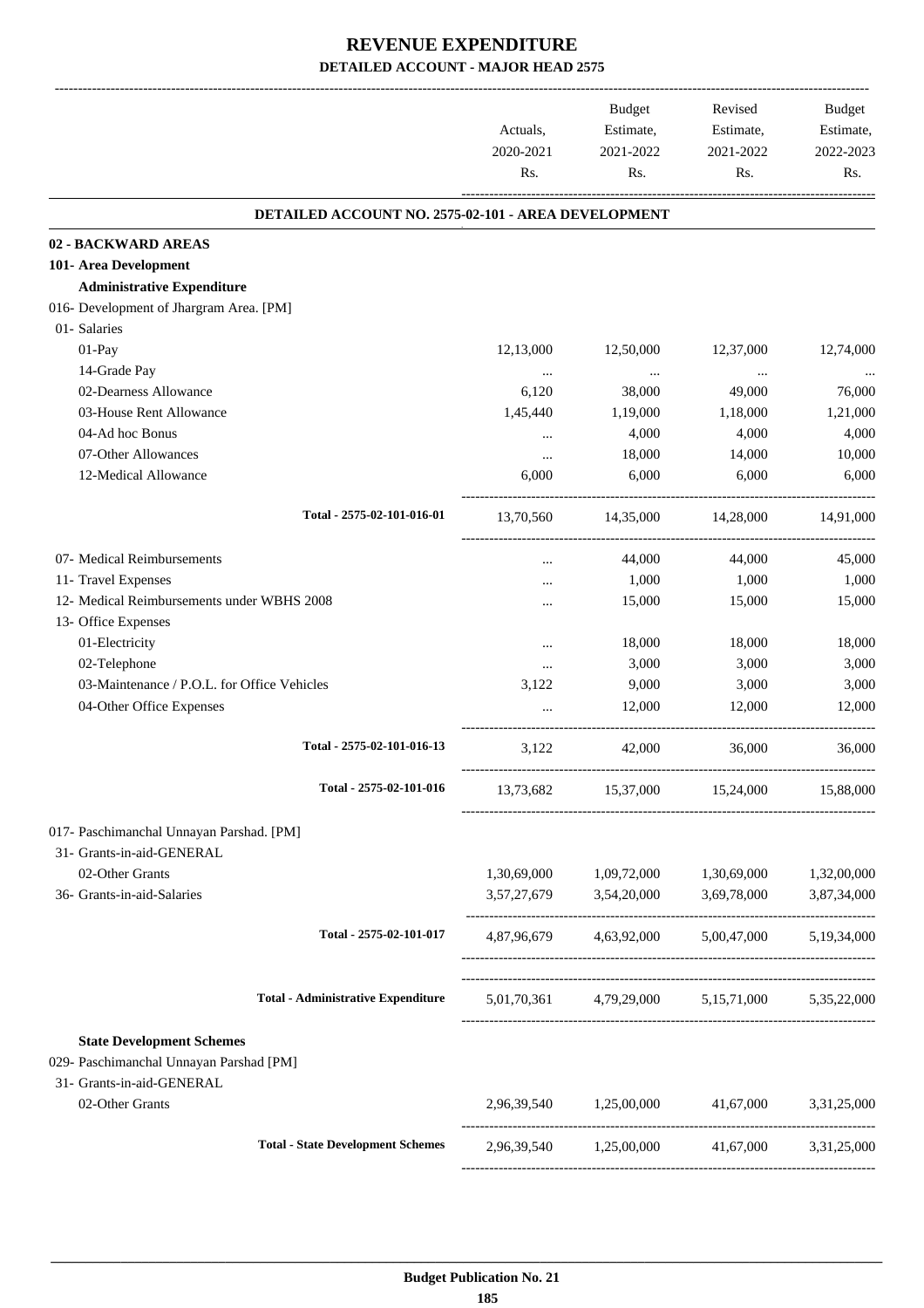|                                                                                       |             | <b>Budget</b> | Revised     | <b>Budget</b> |
|---------------------------------------------------------------------------------------|-------------|---------------|-------------|---------------|
|                                                                                       | Actuals.    | Estimate,     | Estimate,   | Estimate,     |
|                                                                                       | 2020-2021   | 2021-2022     | 2021-2022   | 2022-2023     |
|                                                                                       | Rs.         | Rs.           | Rs.         | Rs.           |
| Total - 2575-02-101                                                                   | 7,98,09,901 | 6,04,29,000   | 5,57,38,000 | 8,66,47,000   |
| Voted                                                                                 | 7,98,09,901 | 6,04,29,000   | 5,57,38,000 | 8,66,47,000   |
| Charged                                                                               | $\cdots$    | $\cdots$      | $\cdots$    |               |
|                                                                                       |             |               |             |               |
| <b>DETAILED ACCOUNT NO. 2575-02-789 - SPECIAL COMPONENT PLAN FOR SCHEDULED CASTES</b> |             |               |             |               |

#### **789- Special Component Plan for Scheduled Castes**

#### **State Development Schemes**

#### 013- Development of Paschimanchal Unnayan Parshad [PM]

#### 31- Grants-in-aid-GENERAL

02-Other Grants

| Charged                                  |             | $\cdots$  |             |             |
|------------------------------------------|-------------|-----------|-------------|-------------|
| Voted                                    | 1,82,29,909 | 75,00,000 | 2,00,00,000 | 2,38,75,000 |
| Total - 2575-02-789                      | 1,82,29,909 | 75,00,000 | 2,00,00,000 | 2,38,75,000 |
| <b>Total - State Development Schemes</b> | 1,82,29,909 | 75,00,000 | 2,00,00,000 | 2,38,75,000 |
|                                          | 1,82,29,909 | 75,00,000 | 2,00,00,000 | 2,38,75,000 |

.

#### **DETAILED ACCOUNT NO. 2575-02-796 - TRIBAL AREAS SUB-PLAN .**

#### **02 - BACKWARD AREAS**

#### **796- Tribal Areas Sub-Plan**

#### **State Development Schemes**

- 013- Development of Paschimanchal Unnayan Parshad [PM]
- 31- Grants-in-aid-GENERAL
	-

| 02-Other Grants |                                          | 3,43,30,000     | 75,00,000             | 3,00,00,000             | 2,38,75,000             |
|-----------------|------------------------------------------|-----------------|-----------------------|-------------------------|-------------------------|
|                 | <b>Total - State Development Schemes</b> | 3,43,30,000     | 75,00,000             | 3,00,00,000             | 2,38,75,000             |
|                 | Total - 2575-02-796                      | 3,43,30,000     | 75,00,000             | 3,00,00,000             | 2,38,75,000             |
|                 | Voted<br>Charged                         | 3,43,30,000<br> | 75,00,000<br>$\cdots$ | 3,00,00,000<br>$\cdots$ | 2,38,75,000<br>$\cdots$ |
|                 |                                          |                 |                       |                         |                         |

#### **DETAILED ACCOUNT NO. 2575 - DEDUCT RECOVERIES IN REDUCTION OF EXPENDITURE**

**--------------------------------------------------------------------------------------------------------------------------------------------------------------------------------**

#### **--------------------------------------------------------------------------------------------------------------------------------------------------------------------------------**

#### **02 - BACKWARD AREAS**

#### **101- Area Development**

Administrative Expenditure

016-Development of Jhargram Area. [PM]

70-Deduct Recoveries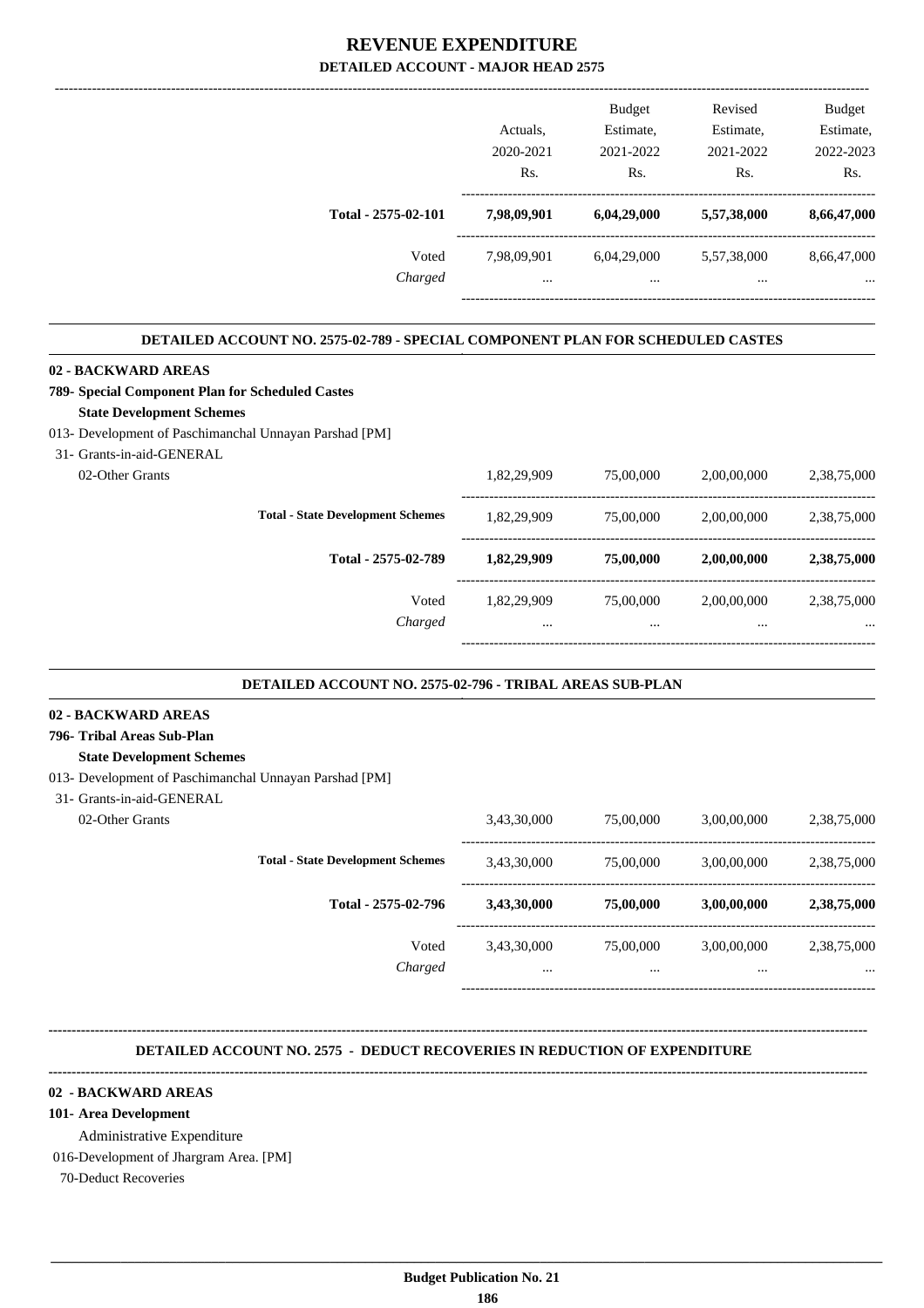|                                                                 |                                                           | Actuals,<br>2020-2021<br>Rs. | <b>Budget</b><br>Estimate,<br>2021-2022<br>Rs.  | Revised<br>Estimate,<br>2021-2022<br>Rs. | <b>Budget</b><br>Estimate,<br>2022-2023<br>Rs. |
|-----------------------------------------------------------------|-----------------------------------------------------------|------------------------------|-------------------------------------------------|------------------------------------------|------------------------------------------------|
|                                                                 |                                                           |                              |                                                 |                                          |                                                |
| 01-Others                                                       |                                                           | $\cdots$                     | $-1,000$                                        | $-1,000$                                 | $-1,000$                                       |
| 02-W.B.H.S. 2008                                                |                                                           |                              | $\cdots$                                        | $\cdots$                                 |                                                |
| 017-Paschimanchal Unnayan Parshad. [PM]<br>70-Deduct Recoveries |                                                           |                              |                                                 |                                          |                                                |
|                                                                 |                                                           |                              |                                                 |                                          |                                                |
| 01-Others                                                       |                                                           | $\cdots$                     | $\cdots$<br>----------------------------------- | $-1,000$                                 | $-1,000$                                       |
|                                                                 | Total - 101 - Deduct - Recoveries                         | $\cdots$                     | $-1,000$                                        | $-2,000$                                 | $-2,000$                                       |
| 796- Tribal Areas Sub-Plan                                      |                                                           |                              |                                                 |                                          |                                                |
| <b>State Development Schemes</b>                                |                                                           |                              |                                                 |                                          |                                                |
|                                                                 | 013-Development of Paschimanchal Unnayan Parshad [PM]     |                              |                                                 |                                          |                                                |
| 70-Deduct Recoveries                                            |                                                           |                              |                                                 |                                          |                                                |
| 01-Others                                                       |                                                           |                              |                                                 |                                          |                                                |
|                                                                 | Total - 796 - Deduct - Recoveries                         | $\cdots$                     | $\cdots$                                        | $\cdots$                                 |                                                |
| 911- Deduct Recoveries of Overpayments                          |                                                           |                              |                                                 |                                          |                                                |
| Administrative Expenditure                                      |                                                           |                              |                                                 |                                          |                                                |
| 017-Paschimanchal Unnayan Parishad [PM]                         |                                                           |                              |                                                 |                                          |                                                |
| 70-Deduct Recoveries                                            |                                                           |                              |                                                 |                                          |                                                |
| 01-Others                                                       |                                                           |                              | $-1,000$                                        | $-1,000$                                 | $-1,000$                                       |
| 02-W.B.H.S. 2008                                                |                                                           | $\cdots$                     | $\ddots$                                        | $\ddots$                                 |                                                |
|                                                                 |                                                           | $\cdots$                     |                                                 |                                          |                                                |
|                                                                 | Total - 911 - Deduct - Recoveries                         | $\cdots$                     | $-1,000$                                        | $-1,000$                                 | $-1,000$                                       |
| 60- OTHERS                                                      |                                                           |                              |                                                 |                                          |                                                |
| 911- Deduct Recoveries of Overpayments                          |                                                           |                              |                                                 |                                          |                                                |
| Administrative Expenditure                                      |                                                           |                              |                                                 |                                          |                                                |
|                                                                 | 012-Refund of unutilised funds under various Schemes [PM] |                              |                                                 |                                          |                                                |
| 70-Deduct Recoveries                                            |                                                           |                              |                                                 |                                          |                                                |
| 01-Others                                                       |                                                           | $\cdots$                     | $\cdots$                                        | $-1,000$                                 | $-1,000$                                       |
| 017-Paschimanchal Unnayan Parshad [PM]                          |                                                           |                              |                                                 |                                          |                                                |
| 70-Deduct Recoveries                                            |                                                           |                              |                                                 |                                          |                                                |
| 01-Others                                                       |                                                           | $\cdots$                     | $-10,000$                                       | $-1,000$                                 | $-1,000$                                       |
|                                                                 | Total - 911 - Deduct - Recoveries                         | $\cdots$                     | -------------------<br>$-10,000$                | $-2,000$                                 | $-2,000$                                       |
|                                                                 | Total - 2575 - Deduct - Recoveries                        | $\cdots$                     | ________________________<br>$-12,000$           | -----------------------<br>$-5,000$      | $-5,000$                                       |
|                                                                 |                                                           |                              |                                                 |                                          |                                                |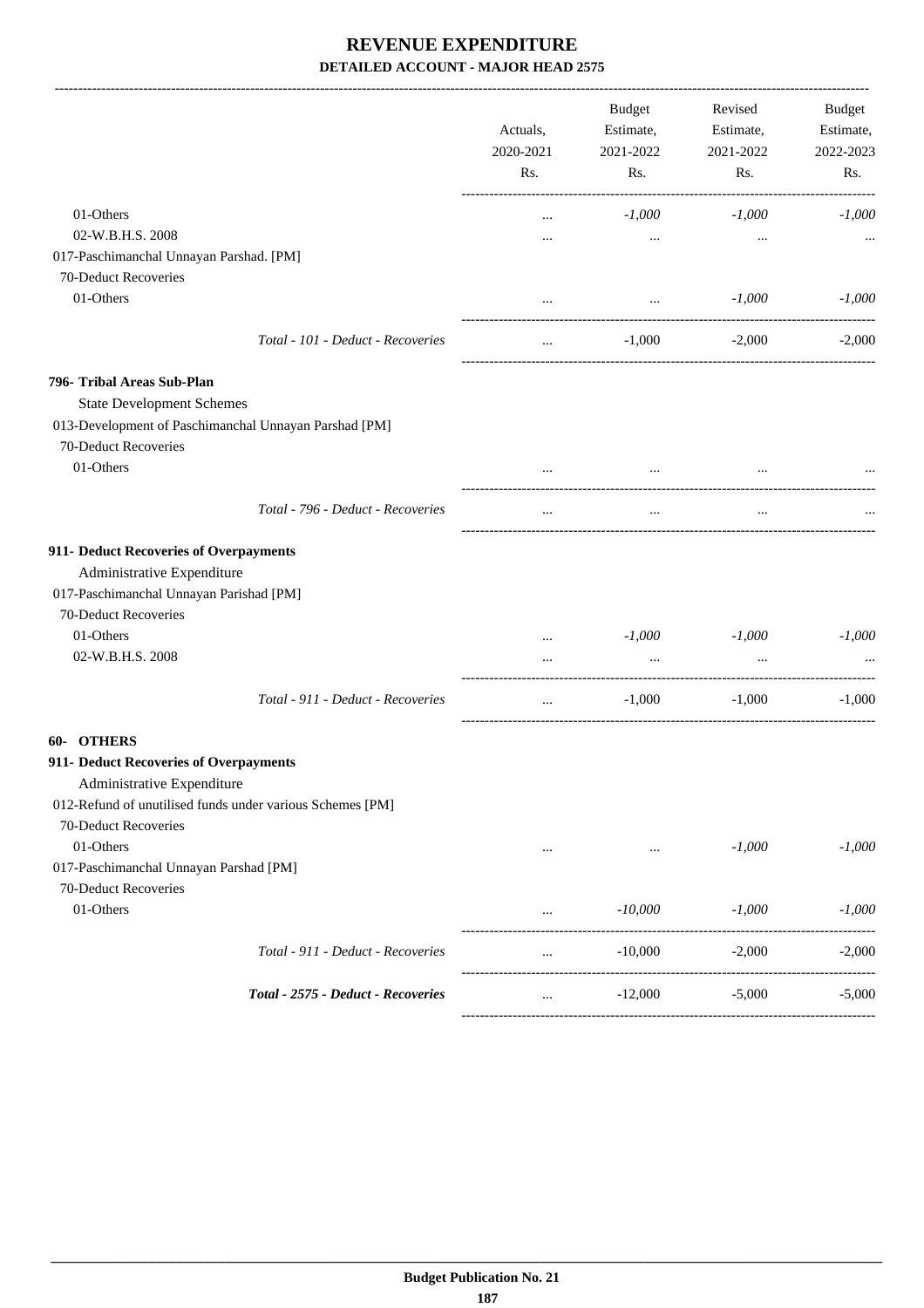# **CAPITAL EXPENDITURE**

### **DEMAND No. 58**

#### **Paschimanchal Unnayan Affairs Department**

## **C. Capital Accounts of Economic Services - (c) Capital Account of Special Areas Programme**

## **Head of Account : 4575 - Capital Outlay on Other Special Areas Programme**

| Voted Rs. 675,91,25,000                          |                            | <b>Charged Rs. Nil</b> |                                                                         | Total Rs. 675,91,25,000 |                            |
|--------------------------------------------------|----------------------------|------------------------|-------------------------------------------------------------------------|-------------------------|----------------------------|
|                                                  |                            |                        | --------------------------------<br>Voted Rs.                           | <b>Charged Rs.</b>      | <b>Total Rs.</b>           |
| <b>Gross Expenditure</b>                         |                            |                        | 675,91,25,000                                                           |                         | $\dots$ 675,91,25,000      |
| <b>Deduct - Recoveries</b>                       |                            |                        | $-3,000$                                                                | $\cdots$                | $-3,000$                   |
| <b>Net Expenditure</b>                           |                            |                        | 675,91,22,000                                                           | $\cdots$                | 675,91,22,000              |
|                                                  | <b>CAPITAL EXPENDITURE</b> |                        |                                                                         |                         |                            |
|                                                  | <b>ABSTRACT ACCOUNT</b>    |                        |                                                                         |                         |                            |
|                                                  |                            |                        | Budget                                                                  | Revised                 | <b>Budget</b>              |
|                                                  |                            | Actuals,               | Estimate,                                                               | Estimate,               | Estimate,                  |
|                                                  |                            | 2020-2021              | 2021-2022                                                               | 2021-2022               | 2022-2023                  |
|                                                  |                            | Rs.                    | Rs.                                                                     | Rs.                     | Rs.                        |
| 02 - BACKWARD AREAS                              |                            |                        |                                                                         |                         |                            |
| 101- Area Development                            |                            |                        |                                                                         |                         |                            |
| <b>State Development Schemes</b>                 |                            |                        | 18, 39, 47, 426   128, 00, 00, 000   42, 66, 67, 000   132, 40, 00, 000 |                         |                            |
|                                                  | <b>Total - 101</b>         |                        |                                                                         |                         | 42,66,67,000 132,40,00,000 |
| 789- Special Component Plan for Scheduled Castes |                            |                        |                                                                         |                         |                            |
| <b>State Development Schemes</b>                 |                            | 30,10,66,808           | 260,50,00,000                                                           | 86,83,33,000            | 271,92,50,000              |
|                                                  |                            |                        |                                                                         |                         |                            |
|                                                  | <b>Total - 789</b>         |                        | 30,10,66,808 260,50,00,000 86,83,33,000 271,92,50,000                   |                         |                            |
| 796- Tribal Areas Sub-Plan                       |                            |                        |                                                                         |                         |                            |
| <b>State Development Schemes</b>                 |                            | 17,22,73,197           | 262,15,00,000                                                           | 87,38,34,000            | 265,58,75,000              |
|                                                  | <b>Total - 796</b>         |                        | 17,22,73,197 262,15,00,000                                              | 87,38,34,000            | 265,58,75,000              |
|                                                  | Total - 02                 |                        | 65,72,87,431 650,65,00,000 216,88,34,000 669,91,25,000                  |                         |                            |
| 60 - OTHERS                                      |                            |                        |                                                                         |                         |                            |
| 789- Special Component Plan for Scheduled Castes |                            |                        |                                                                         |                         |                            |
| <b>State Development Schemes</b>                 |                            |                        |                                                                         |                         |                            |
|                                                  | <b>Total - 789</b>         | $\cdots$               | $\cdots$                                                                | $\ddots$                |                            |
| 796- Tribal Areas Sub-Plan                       |                            |                        |                                                                         |                         |                            |
| <b>State Development Schemes</b>                 |                            | $\cdots$               | $\cdots$                                                                | $\cdots$                |                            |
|                                                  | <b>Total - 796</b>         | $\cdots$               | $\cdots$                                                                |                         |                            |
|                                                  |                            |                        |                                                                         |                         |                            |
| 800- Other Expenditure                           |                            |                        |                                                                         |                         |                            |
| <b>State Development Schemes</b>                 |                            | $\cdots$               | 10,00,00,000                                                            | 3,33,33,000             | 6,00,00,000                |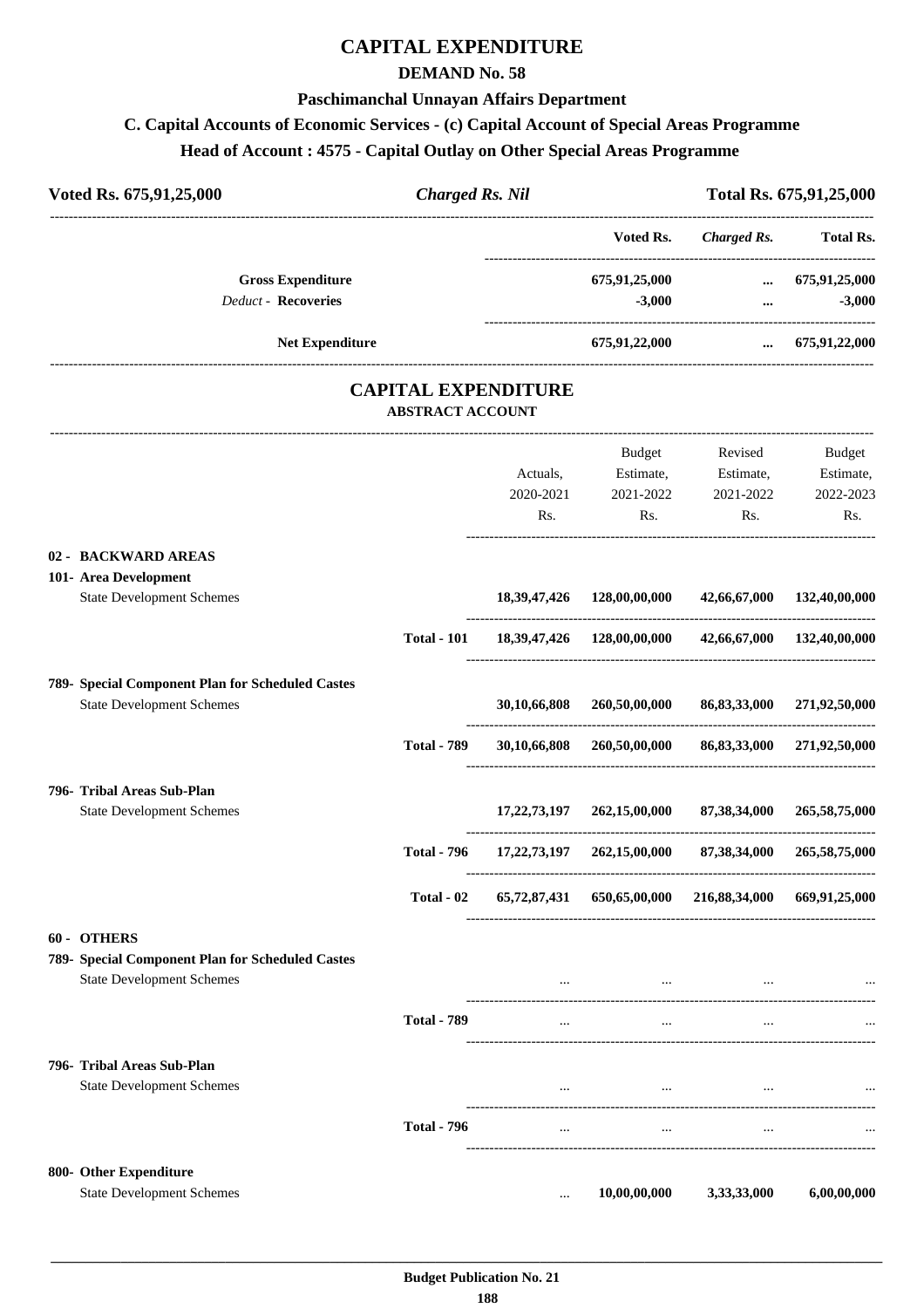### **CAPITAL EXPENDITURE ABSTRACT ACCOUNT**

|                                                                                  | Rs. | <b>Budget</b><br>Actuals, Estimate, Estimate, Estimate,<br>2020-2021 2021-2022 2021-2022 2022-2023<br>Rs. | Revised<br>Rs.             | <b>Budget</b><br>R <sub>s</sub> . |
|----------------------------------------------------------------------------------|-----|-----------------------------------------------------------------------------------------------------------|----------------------------|-----------------------------------|
| <b>Total - 800</b>                                                               |     | $10,00,00,000$ $3,33,33,000$ $6,00,00,000$                                                                |                            |                                   |
| Total $-60$                                                                      |     | $\dots$ 10,00,00,000 3,33,33,000 6,00,00,000                                                              |                            |                                   |
| Grand Total - Gross 65,72,87,431 660,65,00,000 220,21,67,000 675,91,25,000       |     |                                                                                                           |                            |                                   |
| Charged                                                                          |     | Voted 65,72,87,431 660,65,00,000 220,21,67,000 675,91,25,000                                              |                            |                                   |
| State Development Schemes 65,72,87,431 660,65,00,000 220,21,67,000 675,91,25,000 |     |                                                                                                           |                            |                                   |
| Deduct Recoveries -23,87,16,119                                                  |     |                                                                                                           | $\ldots$ $-3,000$ $-3,000$ |                                   |
| Grand Total - Net 41,85,71,312 660,65,00,000 220,21,64,000 675,91,22,000         |     |                                                                                                           |                            |                                   |
| Charged                                                                          |     | Voted 41,85,71,312 660,65,00,000 220,21,64,000 675,91,22,000                                              |                            |                                   |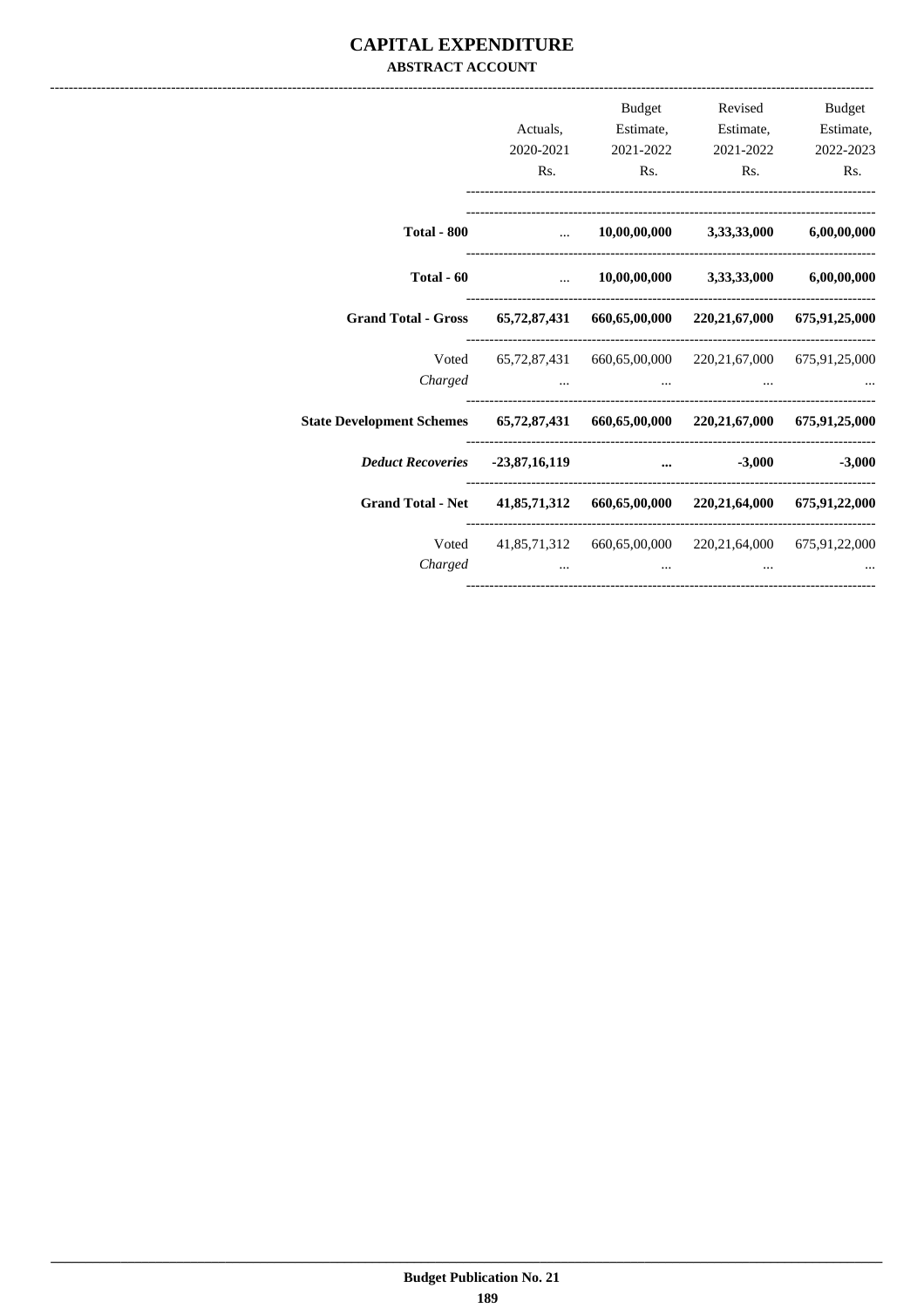|                                                                                | Actuals.<br>2020-2021<br>Rs. | <b>Budget</b><br>Estimate,<br>2021-2022<br>Rs. | Revised<br>Estimate,<br>2021-2022<br>Rs. | <b>Budget</b><br>Estimate,<br>2022-2023<br>Rs. |
|--------------------------------------------------------------------------------|------------------------------|------------------------------------------------|------------------------------------------|------------------------------------------------|
| DETAILED ACCOUNT NO. 4575-02-101 - AREA DEVELOPMENT                            |                              |                                                |                                          |                                                |
| 02 - BACKWARD AREAS                                                            |                              |                                                |                                          |                                                |
| 101- Area Development                                                          |                              |                                                |                                          |                                                |
| <b>State Development Schemes</b>                                               |                              |                                                |                                          |                                                |
| 005- Development of Paschimanchal. [PM]                                        |                              |                                                |                                          |                                                |
| 53- Major Works / Land and Buildings                                           | 15,87,88,398                 | 68,00,00,000                                   | 22,66,67,000                             | 69,40,00,000                                   |
| Total - 4575-02-101-005                                                        | 15,87,88,398                 | 68,00,00,000                                   | 22,66,67,000                             | 69,40,00,000                                   |
| 006- Jangal Mahal Action Plan funded by the state [PM]                         |                              |                                                |                                          |                                                |
| 53- Major Works / Land and Buildings                                           | 2,51,59,028                  | 55,40,00,000                                   | 18,46,67,000                             | 58,17,00,000                                   |
| 60- Other Capital Expenditure                                                  |                              | 4,60,00,000                                    | 1,53,33,000                              | 4,83,00,000                                    |
| Total - 4575-02-101-006                                                        | 2,51,59,028                  | 60,00,00,000                                   | 20,00,00,000                             | 63,00,00,000                                   |
| <b>Total - State Development Schemes</b>                                       | 18, 39, 47, 426              | 128,00,00,000                                  | 42,66,67,000                             | 132,40,00,000                                  |
| Total - 4575-02-101                                                            | 18, 39, 47, 426              | 128,00,00,000                                  | 42,66,67,000                             | 132,40,00,000                                  |
| Voted<br>Charged                                                               | 18,39,47,426                 | 128,00,00,000                                  | 42,66,67,000                             | 132,40,00,000                                  |
| DETAILED ACCOUNT NO. 4575-02-789 - SPECIAL COMPONENT PLAN FOR SCHEDULED CASTES |                              |                                                |                                          |                                                |
| 02 - BACKWARD AREAS                                                            |                              |                                                |                                          |                                                |
| 789- Special Component Plan for Scheduled Castes                               |                              |                                                |                                          |                                                |
| <b>State Development Schemes</b>                                               |                              |                                                |                                          |                                                |
| 010- Development of Paschimanchal [PM]                                         |                              |                                                |                                          |                                                |
| 53- Major Works / Land and Buildings                                           | 23, 22, 81, 036              | 180,70,00,000                                  | 60,23,33,000                             | 188, 13, 50, 000                               |

| Total - 4575-02-789                                                                            | 30,10,66,808    | 260,50,00,000 | 86,83,33,000    | 271,92,50,000    |
|------------------------------------------------------------------------------------------------|-----------------|---------------|-----------------|------------------|
| <b>Total - State Development Schemes</b>                                                       | 30.10.66.808    | 260,50,00,000 | 86.83.33.000    | 271,92,50,000    |
| Total - 4575-02-789-011                                                                        | 6,87,85,772     | 79,80,00,000  | 26,60,00,000    | 83,79,00,000     |
| 60- Other Capital Expenditure                                                                  | $\cdots$        | 9,80,00,000   | 3,26,67,000     | 10.29.00.000     |
| 011- Jangal Mahal Action Plan funded by the state [PM]<br>53- Major Works / Land and Buildings | 6,87,85,772     | 70,00,00,000  | 23, 33, 33, 000 | 73,50,00,000     |
| Total - 4575-02-789-010                                                                        | 23, 22, 81, 036 | 180,70,00,000 | 60.23.33.000    | 188, 13, 50, 000 |
|                                                                                                |                 |               |                 |                  |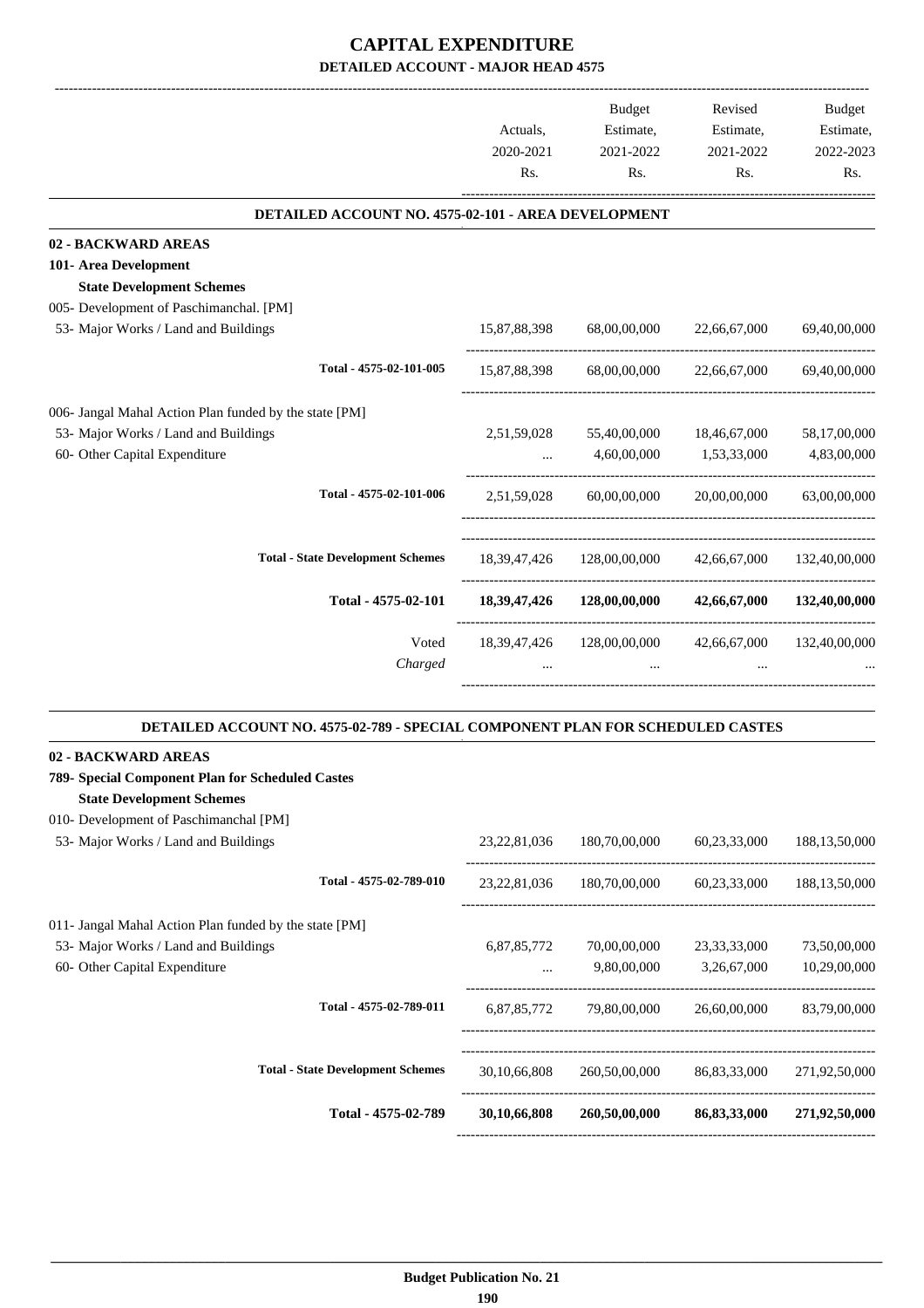|                                                          |                  | <b>Budget</b>              | Revised          | <b>Budget</b>    |
|----------------------------------------------------------|------------------|----------------------------|------------------|------------------|
|                                                          | Actuals.         | Estimate,                  | Estimate,        | Estimate,        |
|                                                          | 2020-2021        | 2021-2022                  | 2021-2022        | 2022-2023        |
|                                                          | R <sub>s</sub> . | Rs.                        | R <sub>s</sub> . | Rs.              |
| Voted                                                    | 30,10,66,808     | 260,50,00,000              | 86, 83, 33, 000  | 271,92,50,000    |
| Charged                                                  | $\cdots$         | $\cdots$                   |                  |                  |
| DETAILED ACCOUNT NO. 4575-02-796 - TRIBAL AREAS SUB-PLAN |                  |                            |                  |                  |
| 02 - BACKWARD AREAS                                      |                  |                            |                  |                  |
| 796- Tribal Areas Sub-Plan                               |                  |                            |                  |                  |
| <b>State Development Schemes</b>                         |                  |                            |                  |                  |
| 009- Development of Paschimanchal [PM]                   |                  |                            |                  |                  |
| 53- Major Works / Land and Buildings                     | 16.66.72.722     | 215,57,00,000              | 71,85,67,000     | 216,67,85,000    |
| Total - 4575-02-796-009                                  |                  | 16,66,72,722 215,57,00,000 | 71,85,67,000     | 216,67,85,000    |
| 010- Jangal Mahal Action Plan funded by the state [PM]   |                  |                            |                  |                  |
| 53- Major Works / Land and Buildings                     | 56,00,475        | 41,58,00,000               | 13,86,00,000     | 43,65,90,000     |
| 60- Other Capital Expenditure                            |                  | 5,00,00,000                | 1,66,67,000      | 5,25,00,000      |
| Total - 4575-02-796-010                                  | 56,00,475        | 46,58,00,000               | 15,52,67,000     | 48,90,90,000     |
| <b>Total - State Development Schemes</b>                 | 17, 22, 73, 197  | 262,15,00,000              | 87, 38, 34, 000  | 265, 58, 75, 000 |
| Total - 4575-02-796                                      | 17, 22, 73, 197  | 262,15,00,000              | 87,38,34,000     | 265,58,75,000    |
| Voted                                                    | 17, 22, 73, 197  | 262,15,00,000              | 87, 38, 34, 000  | 265, 58, 75, 000 |
| Charged                                                  | $\cdots$         | $\cdots$                   |                  |                  |
|                                                          |                  |                            |                  |                  |

#### **DETAILED ACCOUNT NO. 4575-60-789 - SPECIAL COMPONENT PLAN FOR SCHEDULED CASTES .**

#### **60 - OTHERS**

# **789- Special Component Plan for Scheduled Castes**

### **State Development Schemes**

### 002- Infrastructural facilities for Paschimanchal Unnayan Parshad under RIDF (RIDF) [PM]

#### 53- Major Works / Land and Buildings ... ... ... ...

| Total - 4575-60-789 | $\cdots$ | $\cdots$ | $\cdots$ |  |
|---------------------|----------|----------|----------|--|
| Voted               | $\cdots$ | $\cdots$ | $\cdots$ |  |
| Charged             |          |          | $\cdots$ |  |
|                     |          |          |          |  |

.

#### **DETAILED ACCOUNT NO. 4575-60-796 - TRIBAL AREAS SUB-PLAN .**

#### **60 - OTHERS**

#### **796- Tribal Areas Sub-Plan**

**State Development Schemes**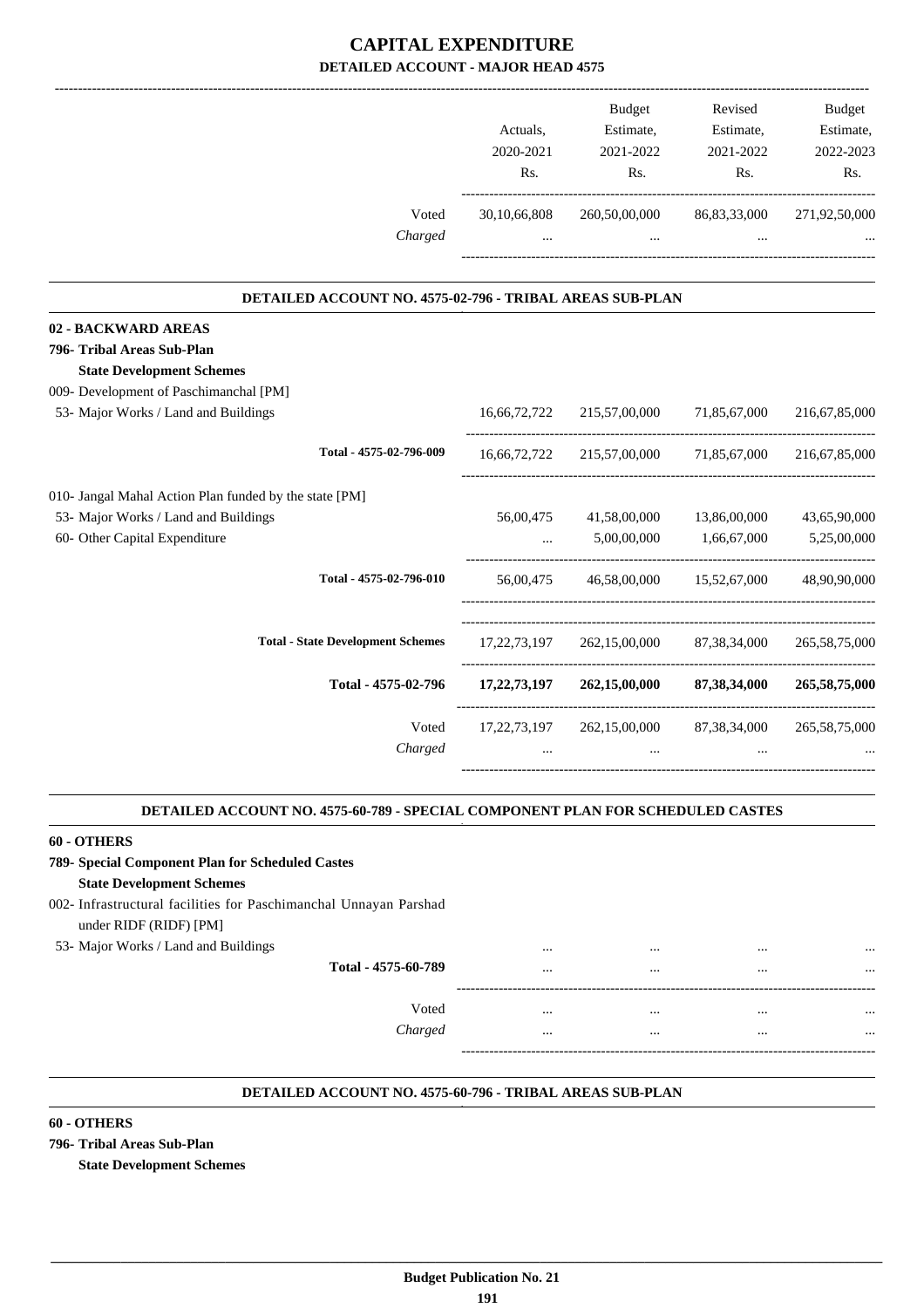|                                                                                             | Actuals,<br>2020-2021<br>Rs. | <b>Budget</b><br>Estimate,<br>2021-2022<br>Rs. | Revised<br>Estimate,<br>2021-2022<br>Rs. | Budget<br>Estimate,<br>2022-2023<br>Rs. |
|---------------------------------------------------------------------------------------------|------------------------------|------------------------------------------------|------------------------------------------|-----------------------------------------|
| 001- Infrastructural Facilities for Paschimanchal Unayan Parishad<br>under RIDF (RIDF) [PM] |                              |                                                |                                          |                                         |
| 53- Major Works / Land and Buildings                                                        |                              |                                                |                                          |                                         |
| 021- Infrastructural facilities for Paschimanchal Unnayan Parshad<br>under RIDF (RIDF) [PM] |                              |                                                |                                          |                                         |
| 53- Major Works / Land and Buildings                                                        |                              |                                                |                                          |                                         |
| Total - 4575-60-796                                                                         |                              | $\cdots$                                       | $\cdots$                                 |                                         |
| Voted                                                                                       | $\cdots$                     | $\cdots$                                       | $\ddotsc$                                |                                         |
| Charged                                                                                     | $\cdots$                     | $\cdots$                                       | $\cdots$                                 |                                         |
|                                                                                             |                              |                                                |                                          |                                         |
| DETAILED ACCOUNT NO. 4575-60-800 - OTHER EXPENDITURE                                        |                              |                                                |                                          |                                         |
| 60 - OTHERS                                                                                 |                              |                                                |                                          |                                         |
| 800- Other Expenditure                                                                      |                              |                                                |                                          |                                         |
| <b>State Development Schemes</b>                                                            |                              |                                                |                                          |                                         |
| 001- Infrastructural facilities for Paschimanchal Unnayan Parshad                           |                              |                                                |                                          |                                         |
| under RIDF (RIDF) [PM]                                                                      |                              |                                                |                                          |                                         |
| 53- Major Works / Land and Buildings                                                        |                              | 10,00,00,000                                   | 3,33,33,000                              | 6,00,00,000                             |
| <b>Total - State Development Schemes</b>                                                    | $\cdots$                     | 10,00,00,000                                   | 3,33,33,000                              | 6,00,00,000                             |
| Total - 4575-60-800                                                                         | $\cdots$                     | 10,00,00,000                                   | 3,33,33,000                              | 6,00,00,000                             |
| Voted                                                                                       | $\cdots$                     | 10,00,00,000 3,33,33,000                       |                                          | 6,00,00,000                             |
| Charged                                                                                     | $\cdots$                     | $\ddots$                                       | $\cdots$                                 |                                         |
| <b>DETAILED ACCOUNT NO. 4575 - DEDUCT RECOVERIES IN REDUCTION OF EXPENDITURE</b>            |                              |                                                |                                          |                                         |
| 02 - BACKWARD AREAS                                                                         |                              |                                                |                                          |                                         |
| 101- Area Development                                                                       |                              |                                                |                                          |                                         |
| <b>State Development Schemes</b>                                                            |                              |                                                |                                          |                                         |
| 901-Deduct Recoveries on Capital Accounts [PM]                                              |                              |                                                |                                          |                                         |
| 70-Deduct Recoveries                                                                        |                              |                                                |                                          |                                         |
| 01-Others                                                                                   |                              | $\cdots$                                       | $\ddots$                                 |                                         |
| Total - 101 - Deduct - Recoveries                                                           | $\cdots$                     | $\cdots$                                       | $\cdots$                                 |                                         |
| 789- Special Component Plan for Scheduled Castes                                            |                              |                                                |                                          |                                         |
| <b>State Development Schemes</b>                                                            |                              |                                                |                                          |                                         |
| 901-Deduct Recoveries on Capital Accounts [PM]                                              |                              |                                                |                                          |                                         |
| 70-Deduct Recoveries                                                                        |                              |                                                |                                          |                                         |
| 01-Others                                                                                   | $\cdots$                     | $\cdots$                                       | $\ddotsc$                                |                                         |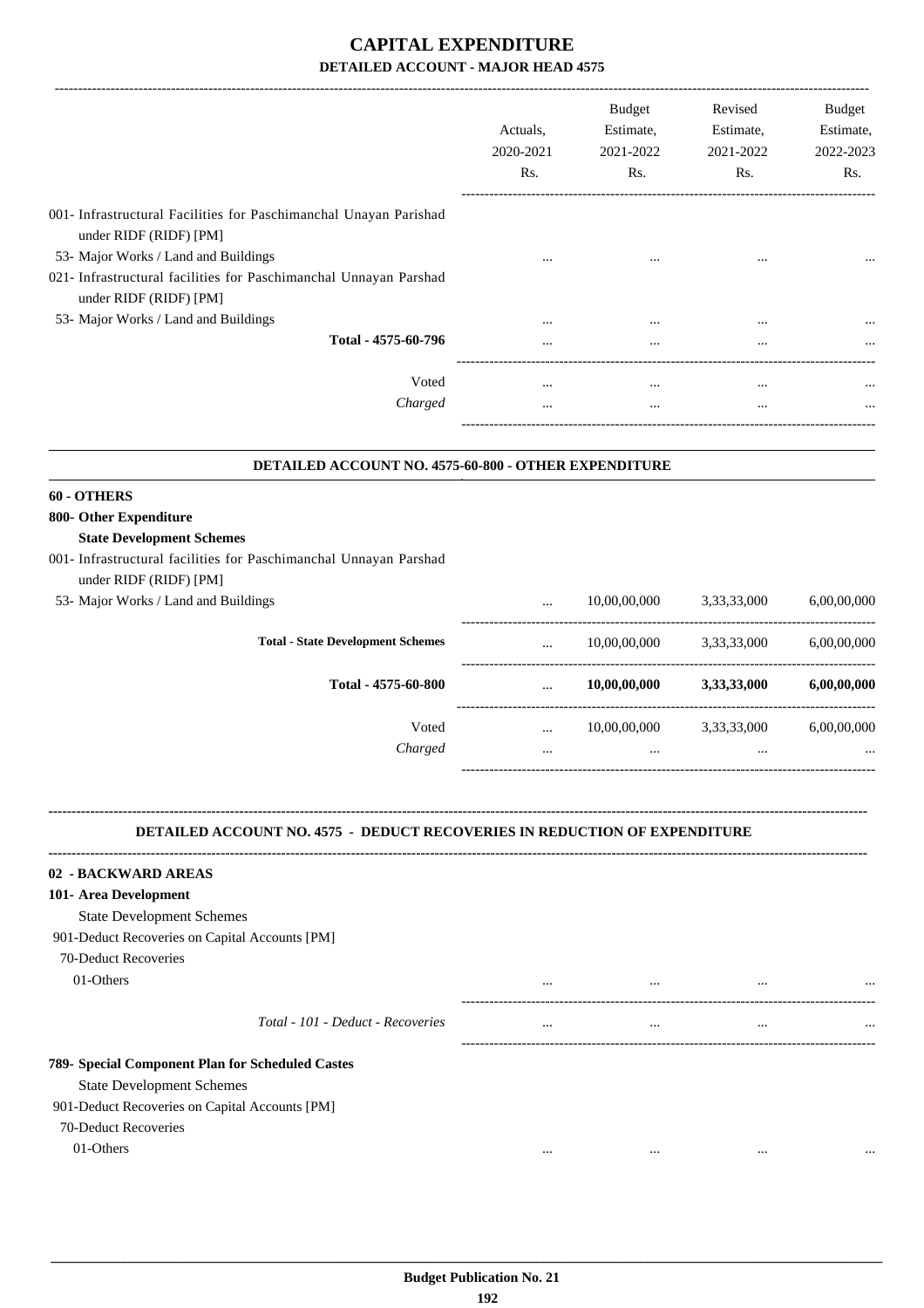|                                                                                                                                                                                                 |                                    | Actuals,<br>2020-2021<br>Rs. | Budget<br>Estimate,<br>2021-2022<br>Rs.             | Revised<br>Estimate,<br>2021-2022<br>Rs.                       | Budget<br>Estimate,<br>2022-2023<br>Rs. |
|-------------------------------------------------------------------------------------------------------------------------------------------------------------------------------------------------|------------------------------------|------------------------------|-----------------------------------------------------|----------------------------------------------------------------|-----------------------------------------|
|                                                                                                                                                                                                 | Total - 789 - Deduct - Recoveries  | $\cdots$                     | $\cdots$                                            | $\cdots$                                                       |                                         |
| 796- Tribal Areas Sub-Plan<br><b>State Development Schemes</b><br>901-Deduct Recoveries on Capital Accounts [PM]<br>70-Deduct Recoveries                                                        |                                    |                              |                                                     |                                                                |                                         |
| 01-Others                                                                                                                                                                                       |                                    | $-2,00,76,135$               | $\cdots$                                            | $\cdots$                                                       |                                         |
|                                                                                                                                                                                                 | Total - 796 - Deduct - Recoveries  | $-2,00,76,135$               | $\cdots$                                            | $\cdots$                                                       |                                         |
| <b>OTHERS</b><br>$60-$<br>789- Special Component Plan for Scheduled Castes<br>Administrative Expenditure<br>900-Deduct-Recoveries [PM]                                                          |                                    |                              |                                                     |                                                                |                                         |
| 70-Deduct Recoveries<br>01-Others                                                                                                                                                               |                                    |                              |                                                     | $-1,000$<br>$\mathbf{r}$ and $\mathbf{r}$ are all $\mathbf{r}$ | $-1,000$                                |
|                                                                                                                                                                                                 | Total - 789 - Deduct - Recoveries  | $\cdots$                     | $\cdots$                                            | $-1,000$                                                       | $-1.000$                                |
| 796- Tribal Areas Sub-Plan<br>Administrative Expenditure<br>900-Deduct-Recoveries [PM]<br>70-Deduct Recoveries                                                                                  |                                    |                              |                                                     |                                                                |                                         |
| 01-Others                                                                                                                                                                                       |                                    |                              | $\cdots$                                            | $-1,000$                                                       | $-1.000$                                |
| 800- Other Expenditure                                                                                                                                                                          | Total - 796 - Deduct - Recoveries  | $\cdots$                     | $\cdots$                                            | $-1,000$                                                       | $-1,000$                                |
| Administrative Expenditure<br>900-Deduct-Recoveries [PM]<br>70-Deduct Recoveries<br>01-Others<br><b>State Development Schemes</b><br>901-Deduct-Receipts and Recoveries on Capital Account [PM] |                                    | $\cdots$                     | $\cdots$                                            | $-1,000$                                                       | $-1,000$                                |
| 70-Deduct Recoveries<br>01-Others                                                                                                                                                               |                                    | $-21,86,39,984$              | the contract of the contract of the contract of the | $\cdots$                                                       |                                         |
|                                                                                                                                                                                                 | Total - 800 - Deduct - Recoveries  | $-21,86,39,984$              | <b>Second Contract Contract</b>                     | $-1,000$                                                       | $-1,000$                                |
|                                                                                                                                                                                                 | Total - 4575 - Deduct - Recoveries | $-23,87,16,119$              | $\cdots$                                            | $-3,000$                                                       | $-3,000$                                |
|                                                                                                                                                                                                 |                                    |                              |                                                     |                                                                |                                         |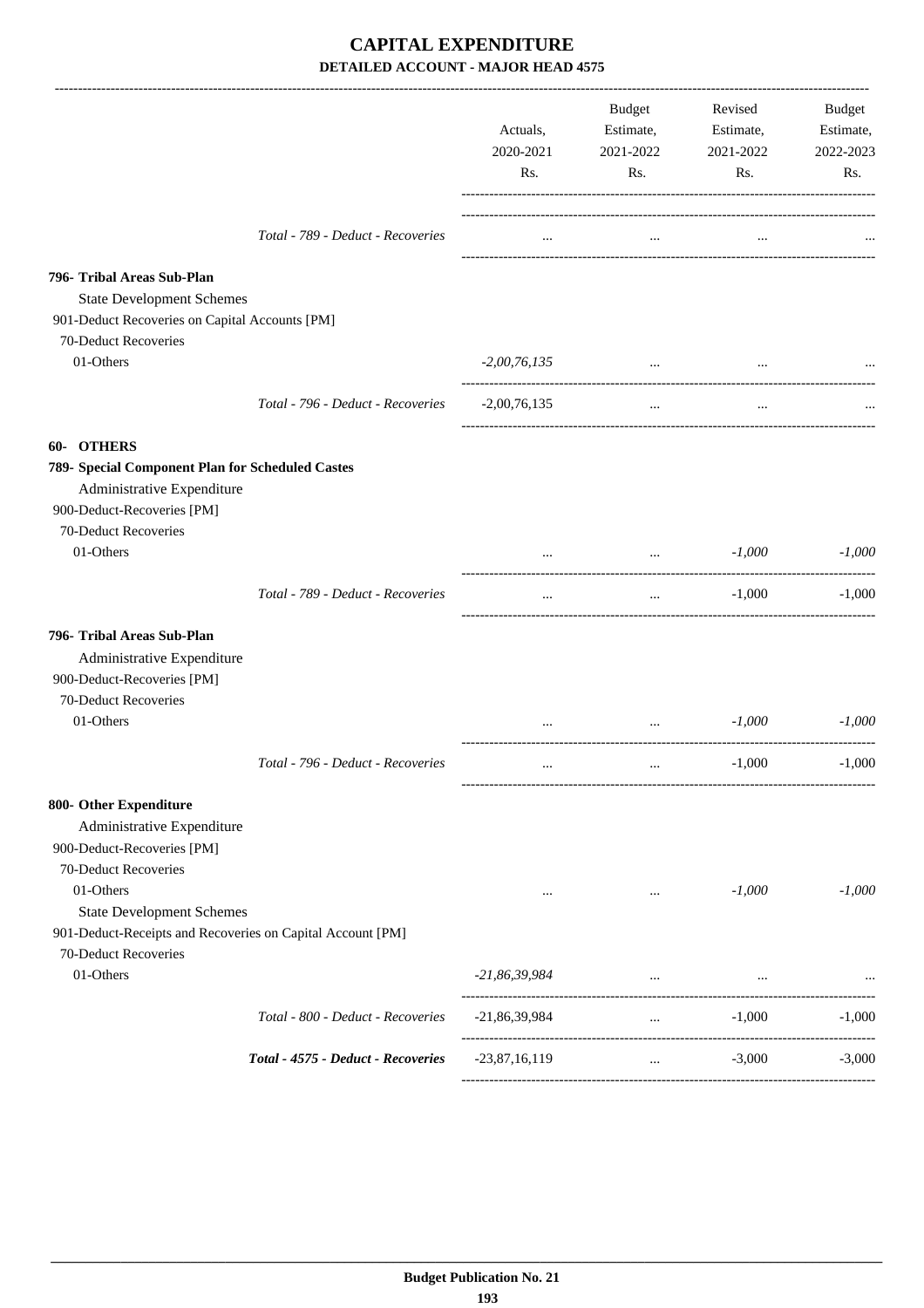## **CAPITAL EXPENDITURE**

### **DEMAND No. 58**

#### Paschimanchal Unnayan Affairs Department

## C. Capital Accounts of Economic Services - (d) Capital Account of Irrigation and Flood Control

## Head of Account: 4702 - Capital Outlay on Minor Irrigation

| <b>Voted Rs. Nil</b>       | <b>Charged Rs. Nil</b> |                         | <b>Total Rs. Nil</b> |                  |  |
|----------------------------|------------------------|-------------------------|----------------------|------------------|--|
|                            |                        | Voted Rs.               | Charged Rs.          | <b>Total Rs.</b> |  |
| <b>Gross Expenditure</b>   |                        | $\bullet\bullet\bullet$ | $\cdots$             | $\cdots$         |  |
| <b>Deduct - Recoveries</b> |                        |                         | $\cdots$             | $\cdots$         |  |
| <b>Net Expenditure</b>     |                        |                         | $\cdots$             | $\cdots$         |  |

### **CAPITAL EXPENDITURE** ABSTRACT ACCOUNT

| Actuals,<br>2020-2021<br>Rs. | Budget<br>Estimate,<br>2021-2022<br>Rs. | Revised<br>Estimate,<br>2021-2022<br>Rs. | <b>Budget</b><br>Estimate,<br>2022-2023<br>Rs. |
|------------------------------|-----------------------------------------|------------------------------------------|------------------------------------------------|
| $\ddotsc$                    | $\cdots$                                |                                          |                                                |
| $\dddotsc$                   | $\cdots$                                | $\ddotsc$                                |                                                |
| $\cdots$                     | $\cdots$                                | $\cdots$                                 | $\cdots$                                       |
| $\cdots$                     | $\cdots$                                |                                          |                                                |
| $\cdots$                     | $\cdots$                                | $\ddotsc$                                |                                                |
| $\cdots$                     | $\ddots$                                | $\cdots$                                 |                                                |
| $\cdots$                     | $\cdots$                                | $\ddotsc$                                |                                                |
| $\cdots$<br>$\cdots$         | $\cdots$<br>$\cdots$                    | $\cdots$<br>$\ddotsc$                    |                                                |
| $\cdots$                     | $\ddotsc$                               |                                          |                                                |
|                              |                                         |                                          |                                                |
| $\cdots$                     |                                         |                                          |                                                |
| $\ldots$<br>$\cdots$         | $\cdots$<br>$\ddots$                    | $\cdots$<br>$\cdots$                     | $\cdots$                                       |
|                              |                                         |                                          |                                                |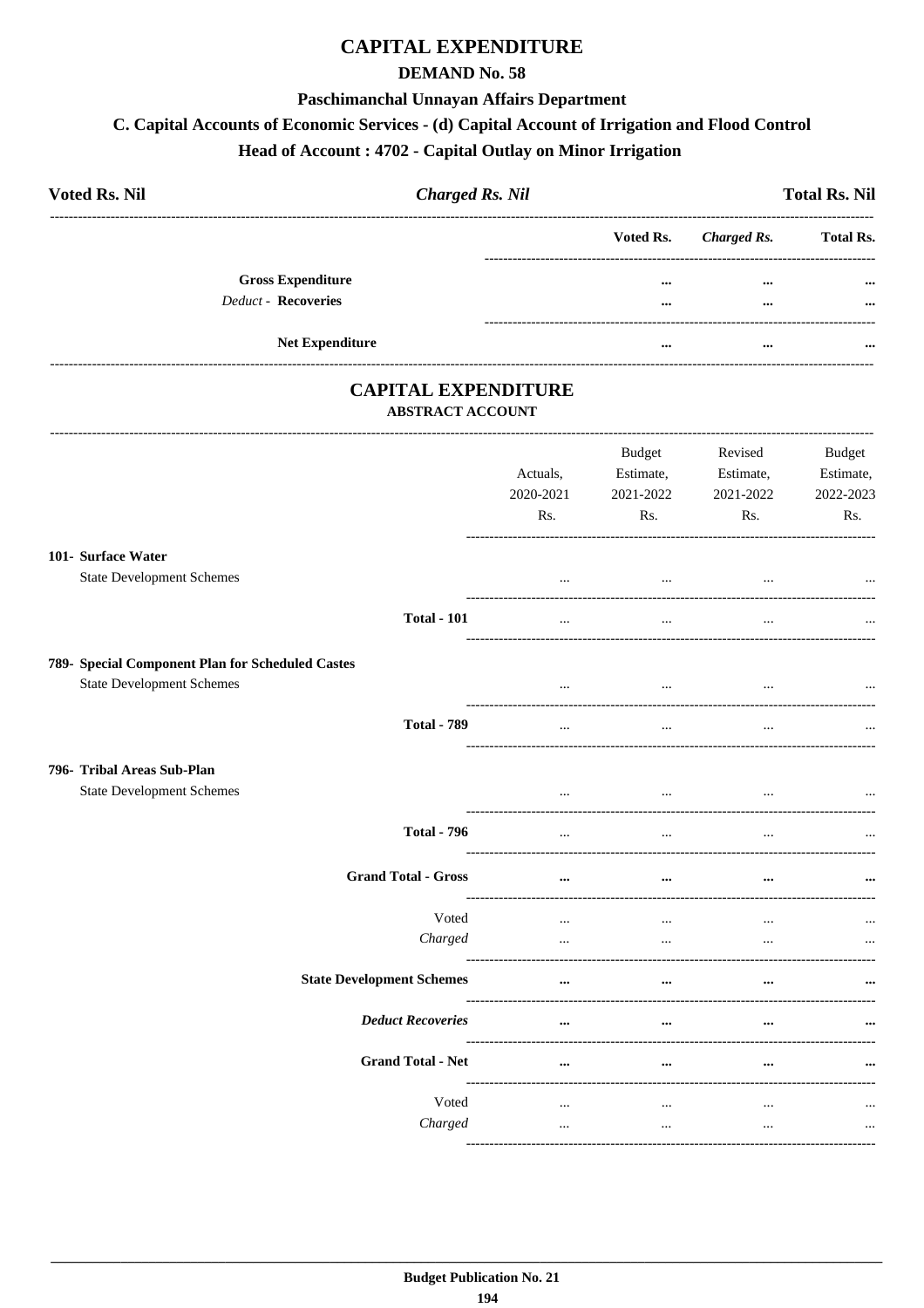|                                                                                                                                  |                                                          | Actuals,<br>2020-2021<br>Rs. | <b>Budget</b><br>Estimate,<br>2021-2022<br>Rs. | Revised<br>Estimate,<br>2021-2022<br>Rs. | <b>Budget</b><br>Estimate,<br>2022-2023<br>Rs. |
|----------------------------------------------------------------------------------------------------------------------------------|----------------------------------------------------------|------------------------------|------------------------------------------------|------------------------------------------|------------------------------------------------|
|                                                                                                                                  | DETAILED ACCOUNT NO. 4702-00-101 - SURFACE WATER         |                              |                                                |                                          |                                                |
| 101- Surface Water<br><b>State Development Schemes</b><br>044- Schemes under Jalatirtha (JLT) [PM]                               |                                                          |                              |                                                |                                          |                                                |
| 53- Major Works / Land and Buildings                                                                                             | Total - 4702-00-101                                      |                              |                                                | <br>                                     |                                                |
|                                                                                                                                  | Voted<br>Charged                                         | $\ddotsc$<br>$\cdots$        | $\ddotsc$<br>                                  | $\ddotsc$<br>$\ddotsc$                   |                                                |
| DETAILED ACCOUNT NO. 4702-00-789 - SPECIAL COMPONENT PLAN FOR SCHEDULED CASTES                                                   |                                                          |                              |                                                |                                          |                                                |
| 789- Special Component Plan for Scheduled Castes<br><b>State Development Schemes</b><br>038- Schemes under Jalatirtha (JLT) [PM] |                                                          |                              |                                                |                                          |                                                |
| 53- Major Works / Land and Buildings                                                                                             | Total - 4702-00-789                                      | $\ddotsc$                    | $\ddotsc$                                      | $\ddotsc$                                |                                                |
|                                                                                                                                  | Voted<br>Charged                                         | .                            | .<br>                                          | <br>                                     |                                                |
|                                                                                                                                  | DETAILED ACCOUNT NO. 4702-00-796 - TRIBAL AREAS SUB-PLAN |                              |                                                |                                          |                                                |
| 796- Tribal Areas Sub-Plan<br><b>State Development Schemes</b><br>051- Schemes under Jalatirtha (JLT) [PM]                       |                                                          |                              |                                                |                                          |                                                |
| 53- Major Works / Land and Buildings                                                                                             | Total - 4702-00-796                                      | $\cdots$                     | $\ddotsc$                                      | <br>$\ddotsc$                            |                                                |
|                                                                                                                                  | Voted<br>Charged                                         | $\cdots$<br>$\cdots$         | $\ddotsc$<br>$\cdots$                          | $\ddotsc$<br>$\cdots$                    |                                                |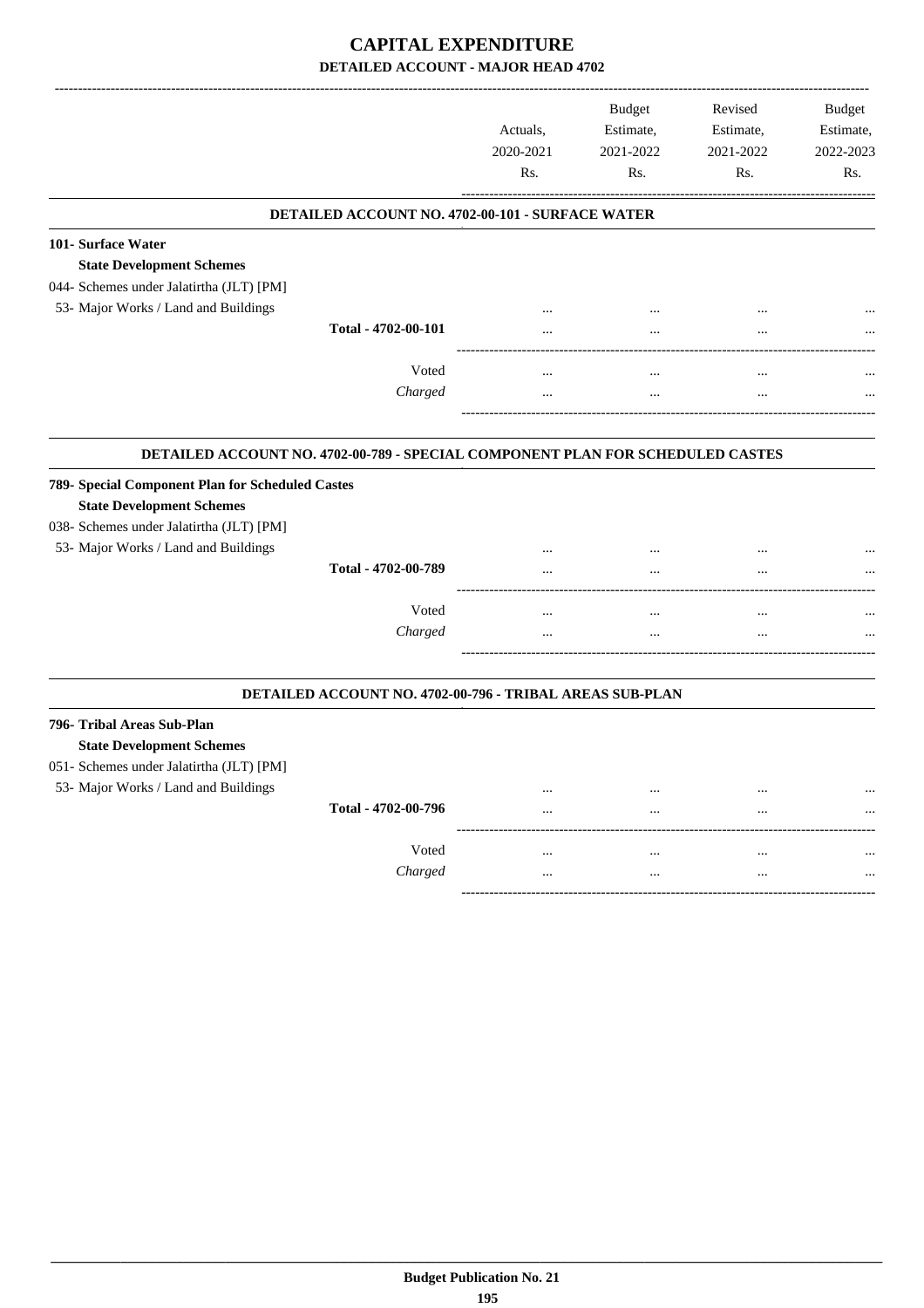## **REVENUE EXPENDITURE**

#### **DEMAND No. 59**

**Self-Help Group & Self-Employment Department**

**A. General Services - (d) Administrative Services**

### **Head of Account : 2052 - Secretariat--General Services**

| Voted Rs. 3,05,94,000      | <b>Charged Rs. Nil</b> |             | Total Rs. 3,05,94,000 |                  |  |
|----------------------------|------------------------|-------------|-----------------------|------------------|--|
|                            |                        | Voted Rs.   | Charged Rs.           | <b>Total Rs.</b> |  |
| <b>Gross Expenditure</b>   |                        | 3,05,94,000 | $\cdots$              | 3,05,94,000      |  |
| <b>Deduct - Recoveries</b> |                        | $-2.000$    | $\cdots$              | $-2.000$         |  |
| <b>Net Expenditure</b>     |                        | 3,05,92,000 | $\cdots$              | 3,05,92,000      |  |

### **REVENUE EXPENDITURE ABSTRACT ACCOUNT**

---------------------------------------------------------------------------------------------------------------------------------------------------------------------------------

|                            |                                                                            | Actuals,  | Budget<br>Estimate,                                         | Revised<br>Estimate, | <b>Budget</b><br>Estimate, |
|----------------------------|----------------------------------------------------------------------------|-----------|-------------------------------------------------------------|----------------------|----------------------------|
|                            |                                                                            | 2020-2021 | 2021-2022                                                   | 2021-2022            | 2022-2023                  |
|                            |                                                                            | Rs.       | Rs.                                                         | $\mathbf{Rs.}$       | Rs.                        |
| 090- Secretariat           |                                                                            |           |                                                             |                      |                            |
| Administrative Expenditure |                                                                            |           | 3,54,91,755 4,09,65,000 2,93,83,000 3,05,94,000             |                      |                            |
|                            |                                                                            |           | Total - 090 3,54,91,755 4,09,65,000 2,93,83,000 3,05,94,000 |                      |                            |
|                            | Grand Total - Gross 3,54,91,755 4,09,65,000 2,93,83,000 3,05,94,000        |           |                                                             |                      |                            |
|                            |                                                                            |           | Voted 3,54,91,755 4,09,65,000 2,93,83,000 3,05,94,000       |                      |                            |
|                            |                                                                            |           | Charged                                                     |                      |                            |
|                            | Administrative Expenditure 3,54,91,755 4,09,65,000 2,93,83,000 3,05,94,000 |           |                                                             |                      |                            |
|                            | <i>Deduct Recoveries</i> 41,11,000 -2,000 -2,000                           |           |                                                             |                      |                            |
|                            | Grand Total - Net 3,54,91,755 4,08,54,000 2,93,81,000 3,05,92,000          |           |                                                             |                      |                            |
|                            |                                                                            |           | Voted 3,54,91,755 4,08,54,000 2,93,81,000 3,05,92,000       |                      |                            |
|                            | Charged                                                                    | $\cdots$  | $\cdots$                                                    | $\cdots$             |                            |
|                            |                                                                            |           |                                                             |                      |                            |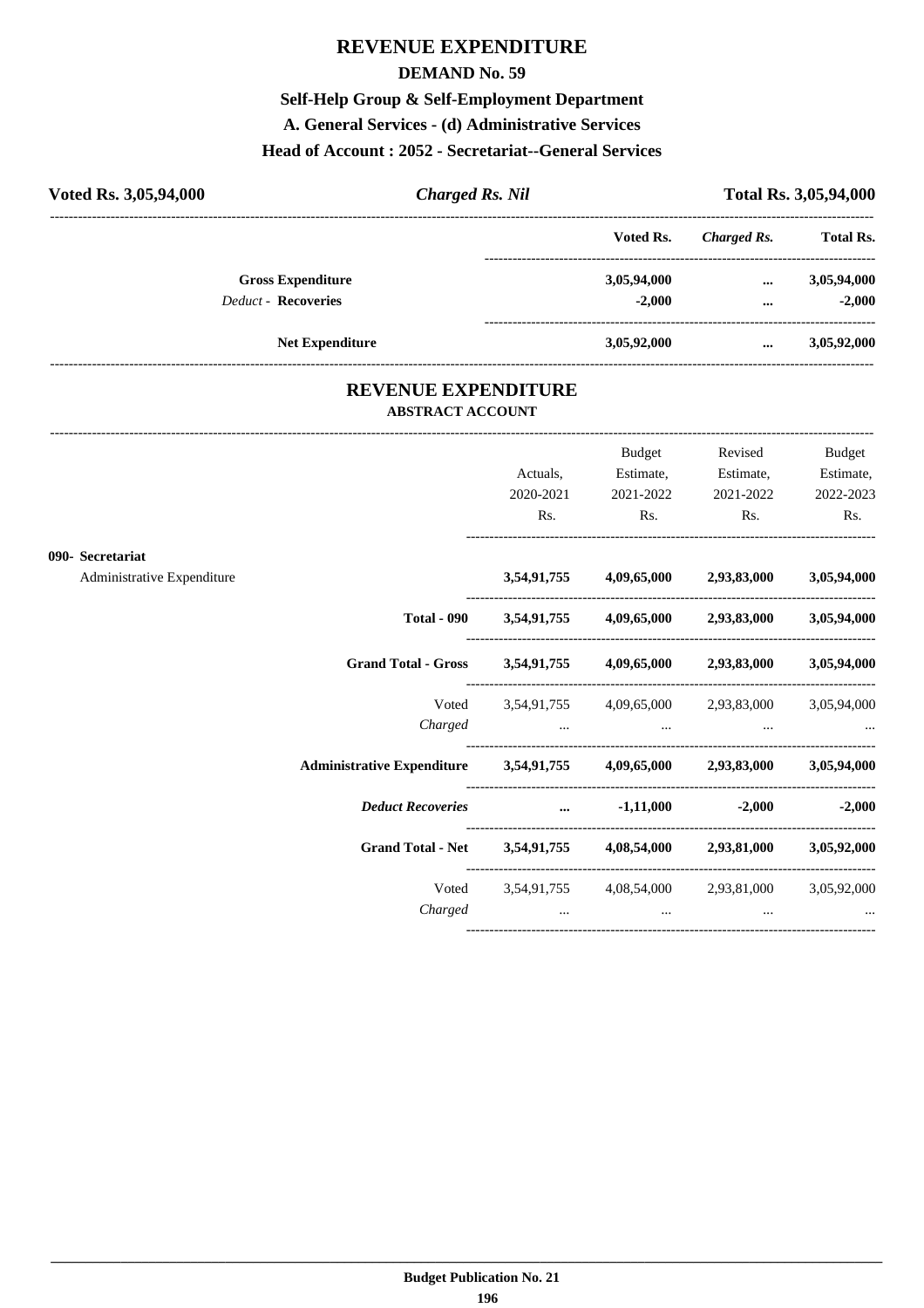|                                                  |             | Budget                  | Revised                 | Budget      |
|--------------------------------------------------|-------------|-------------------------|-------------------------|-------------|
|                                                  | Actuals,    | Estimate,               | Estimate,               | Estimate,   |
|                                                  | 2020-2021   | 2021-2022               | 2021-2022               | 2022-2023   |
|                                                  | Rs.         | Rs.                     | Rs.                     | Rs.         |
| DETAILED ACCOUNT NO. 2052-00-090 - SECRETARIAT   |             |                         |                         |             |
| 090- Secretariat                                 |             |                         |                         |             |
| <b>Administrative Expenditure</b>                |             |                         |                         |             |
| 027- Self Help Group and Self-Employment [SH]    |             |                         |                         |             |
| 01- Salaries                                     |             |                         |                         |             |
| 01-Pay                                           | 1,97,01,470 | 2,99,85,000             | 2,00,95,000             | 2,06,98,000 |
| 14-Grade Pay                                     |             | $\sim$ $\sim$           | $\ddots$                |             |
| 02-Dearness Allowance                            | 8,01,170    | 9,00,000                | 8,04,000                | 12,42,000   |
| 03-House Rent Allowance                          | 20,88,096   | 28,49,000               | 19,09,000               | 19,66,000   |
| 04-Ad hoc Bonus                                  | 50,400      | 55,000                  | 51,000                  | 60,000      |
| 07-Other Allowances                              | 40,914      | 3,24,000                | 42,000                  | 43,000      |
| 12-Medical Allowance                             | 6,000       | 7,000                   | 7,000                   | 8,000       |
| Total - 2052-00-090-027-01                       | 2,26,88,050 | 3,41,20,000             | 2,29,08,000             | 2,40,17,000 |
| 02- Wages                                        | 10,94,396   | 13,35,000               | 21,30,000               | 21,50,000   |
| 07- Medical Reimbursements                       | 1,89,732    | 3,04,000                | 2,00,000                | 2,20,000    |
| 11- Travel Expenses                              | 2,400       | 95,000                  | 50,000                  | 52,000      |
| 12- Medical Reimbursements under WBHS 2008       | 3,90,497    | 1,69,000                | 2,50,000                | 2,75,000    |
| 13- Office Expenses                              |             |                         |                         |             |
| 01-Electricity                                   | 3,68,785    | 1,000                   | 1,35,000                | 1,00,000    |
| 02-Telephone                                     | 1,40,346    | 1,98,000                | 75,000                  | 85,000      |
| 03-Maintenance / P.O.L. for Office Vehicles      | 7,45,313    | 5,98,000                | 7,60,000                | 7,75,000    |
| 04-Other Office Expenses                         | 2.07.215    | 2,72,000                | 2,72,000                | 2.77,000    |
| Total - 2052-00-090-027-13                       | 14,61,659   | 10,69,000               | 12,42,000               | 12,37,000   |
| 14- Rents, Rates and Taxes                       | 1,00,000    | 50,000                  | 50,000                  | 52,000      |
| 28- Payment of Professional and Special Services |             |                         |                         |             |
| 01-Capitation fees for IMPs                      | $\cdots$    | $\ldots$                |                         |             |
| 02-Other charges                                 | 21,09,052   | 24,20,000               | 15,10,000               | 15,25,000   |
| Total - 2052-00-090-027-28                       | 21,09,052   | 24,20,000               | 15,10,000               | 15,25,000   |
| 50- Other Charges                                | 64,77,210   | 5,10,000                | 5,10,000                | 5,25,000    |
| 77- Computerisation                              |             | 3,78,759 3,73,000       | 3,83,000                | 3,91,000    |
| 78- Outsourcing of Services                      | 6,00,000    | 5,20,000                | 1,50,000                | 1,50,000    |
|                                                  |             |                         |                         |             |
| <b>Total - Administrative Expenditure</b>        |             | 3,54,91,755 4,09,65,000 | 2,93,83,000             | 3,05,94,000 |
| Total - 2052-00-090                              | 3,54,91,755 | 4,09,65,000             | 2,93,83,000             | 3,05,94,000 |
| Voted                                            |             | 3,54,91,755 4,09,65,000 | 2,93,83,000             | 3,05,94,000 |
| Charged                                          |             | $\cdots$                |                         |             |
|                                                  |             |                         | ----------------------- |             |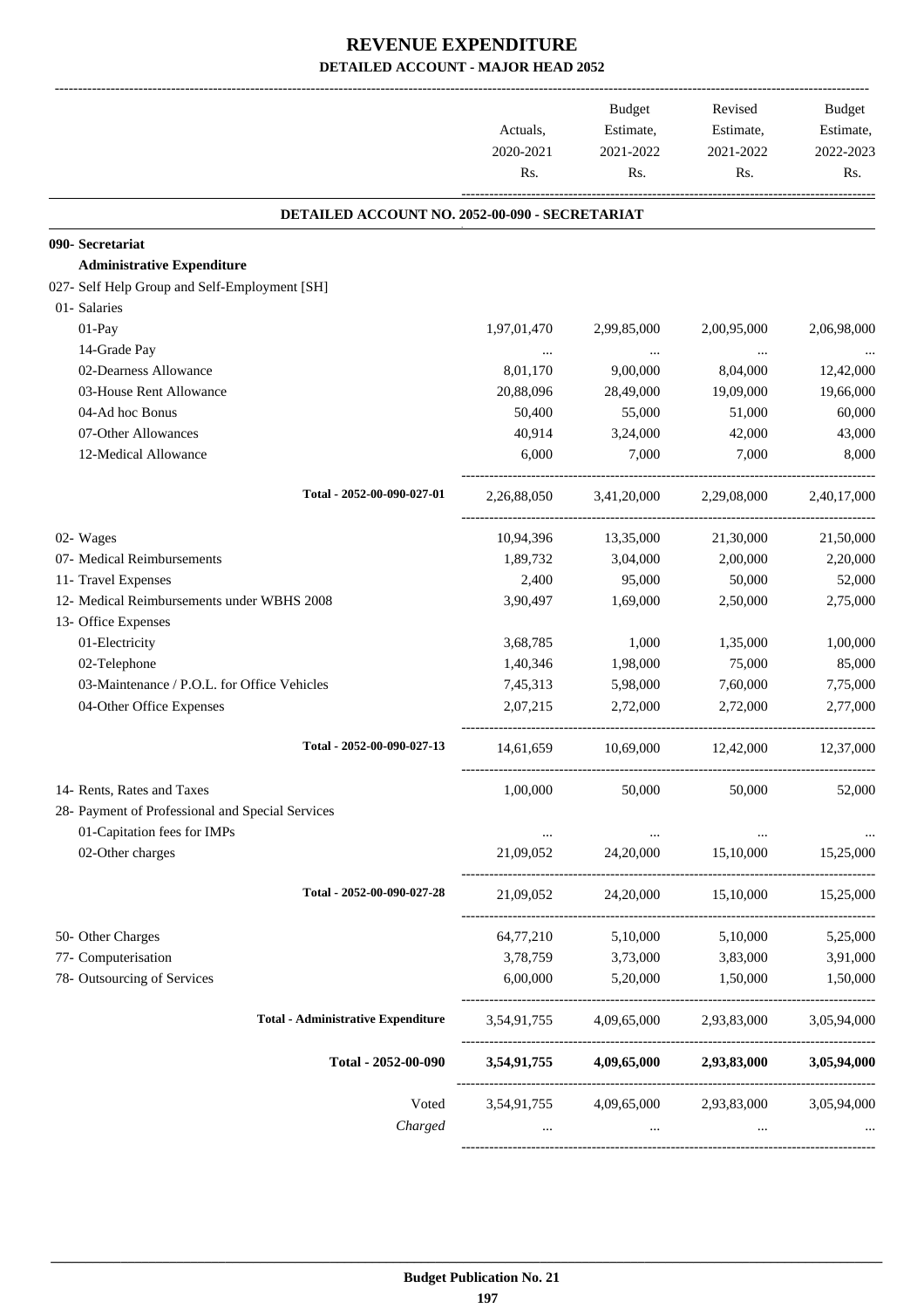|                                                                                  | Actuals,<br>2020-2021 | Budget<br>Estimate,<br>2021-2022 | Revised<br>Estimate,<br>2021-2022 | <b>Budget</b><br>Estimate,<br>2022-2023 |
|----------------------------------------------------------------------------------|-----------------------|----------------------------------|-----------------------------------|-----------------------------------------|
|                                                                                  | R <sub>s</sub> .      | Rs.                              | Rs.                               | Rs.                                     |
| <b>DETAILED ACCOUNT NO. 2052 - DEDUCT RECOVERIES IN REDUCTION OF EXPENDITURE</b> |                       |                                  |                                   |                                         |
| 090- Secretariat                                                                 |                       |                                  |                                   |                                         |
| Administrative Expenditure                                                       |                       |                                  |                                   |                                         |
| 027-Self Help Group and Self-Employment [SH]                                     |                       |                                  |                                   |                                         |
| 70-Deduct Recoveries                                                             |                       |                                  |                                   |                                         |
| 01-Others                                                                        |                       | $-10,000$                        | $-1,000$                          | $-1,000$                                |
| 02-W.B.H.S. 2008                                                                 |                       | $-1,000$                         | $\cdots$                          |                                         |
| Total - 090 - Deduct - Recoveries                                                | $\cdots$              | $-11,000$                        | $-1.000$                          | $-1.000$                                |
| 911- Deduct Recoveries of Overpayments                                           |                       |                                  |                                   |                                         |
| Administrative Expenditure                                                       |                       |                                  |                                   |                                         |
| 027-Self Help Group and Self Employment [SH] [SH]                                |                       |                                  |                                   |                                         |
| 70-Deduct Recoveries                                                             |                       |                                  |                                   |                                         |
| 01-Others                                                                        |                       | $-1,00,000$                      | $-1,000$                          | $-1,000$                                |
| Total - 911 - Deduct - Recoveries                                                |                       | $-1.00,000$                      | $-1,000$                          | $-1.000$                                |
| Total - 2052 - Deduct - Recoveries                                               | $\ddotsc$             | $-1,11,000$                      | $-2,000$                          | $-2,000$                                |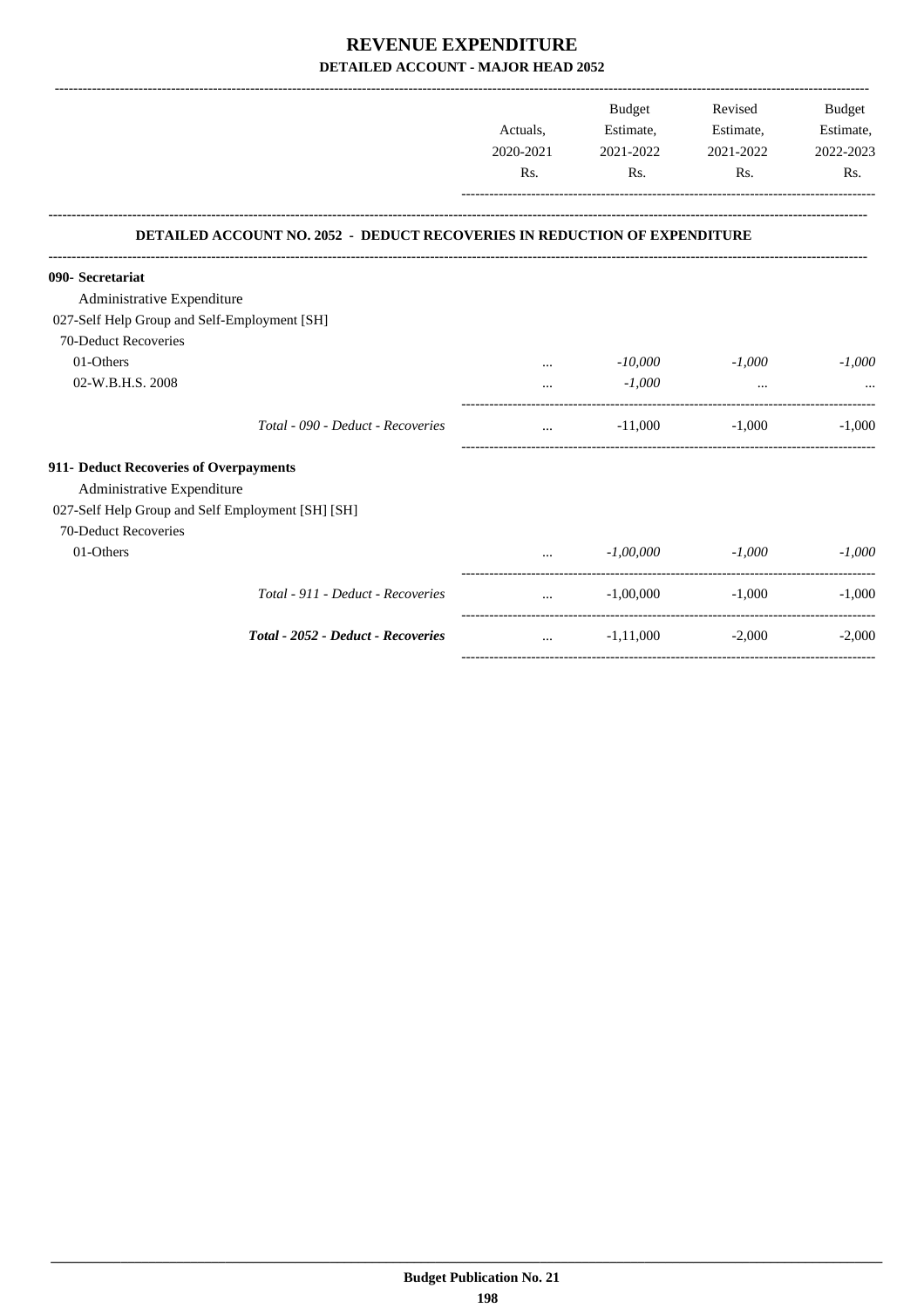# **REVENUE EXPENDITURE**

### **DEMAND No. 59**

## **Self-Help Group & Self-Employment Department**

## **B - Social Services - (a) Education, Sports, Art and Culture**

**Head of Account : 2204 - Sports and Youth Services**

| Voted Rs. 211,28,42,000                          | <b>Charged Rs. Nil</b>                                |              |                                                        |                                   | Total Rs. 211,28,42,000                              |
|--------------------------------------------------|-------------------------------------------------------|--------------|--------------------------------------------------------|-----------------------------------|------------------------------------------------------|
|                                                  |                                                       |              | Voted Rs.                                              | <b>Charged Rs.</b>                | --------------------------------<br><b>Total Rs.</b> |
| <b>Gross Expenditure</b>                         |                                                       |              | 211,28,42,000                                          | $\cdots$                          | 211,28,42,000                                        |
| <b>Deduct - Recoveries</b>                       |                                                       |              | $-12,000$                                              |                                   | $-12,000$<br>$\cdots$                                |
| <b>Net Expenditure</b>                           |                                                       |              | 211,28,30,000                                          |                                   | $\ldots$ 211,28,30,000                               |
|                                                  | <b>REVENUE EXPENDITURE</b><br><b>ABSTRACT ACCOUNT</b> |              |                                                        |                                   |                                                      |
|                                                  |                                                       |              | Budget                                                 | Revised                           | Budget                                               |
|                                                  |                                                       | Actuals,     | Estimate,                                              | Estimate,                         | Estimate,                                            |
|                                                  |                                                       | 2020-2021    | 2021-2022                                              | 2021-2022                         | 2022-2023                                            |
|                                                  |                                                       | Rs.          | Rs.                                                    | Rs.                               | Rs.                                                  |
| 001- Direction and Administration                |                                                       |              |                                                        |                                   |                                                      |
| Administrative Expenditure                       |                                                       |              | 10,27,94,410 10,77,34,000                              | 10,92,41,000                      | 11,28,42,000                                         |
| <b>State Development Schemes</b>                 |                                                       |              | 74,18,00,000 180,00,00,000                             | <b>Contract Contract Contract</b> | 144,00,00,000                                        |
|                                                  | <b>Total - 001</b>                                    |              | 84,45,94,410 190,77,34,000 10,92,41,000 155,28,42,000  |                                   |                                                      |
| 789- Special Component Plan for Scheduled Castes |                                                       |              |                                                        |                                   |                                                      |
| <b>State Development Schemes</b>                 |                                                       | 15,72,00,000 | 90,00,00,000                                           | $\ldots$ 44,00,00,000             |                                                      |
|                                                  | <b>Total - 789</b>                                    | 15,72,00,000 | 90,00,00,000                                           |                                   | $\dots$ 44,00,00,000                                 |
| 796- Tribal Areas Sub-Plan                       |                                                       |              |                                                        |                                   |                                                      |
| <b>State Development Schemes</b>                 |                                                       | 5,10,00,000  | 30,00,00,000                                           | $\ddots$                          | 12,00,00,000                                         |
|                                                  | <b>Total - 796</b>                                    | 5,10,00,000  | 30,00,00,000                                           | $\cdots$                          | 12,00,00,000                                         |
| 800- Other Expenditure                           |                                                       |              |                                                        |                                   |                                                      |
| Administrative Expenditure                       |                                                       |              | and the state of the state of<br>$\sim$ 0.000 $\sim$   | the contract of the contract of   |                                                      |
| <b>State Development Schemes</b>                 |                                                       | $\cdots$     | $\cdots$                                               | $\cdots$                          |                                                      |
|                                                  | <b>Total - 800</b>                                    | $\cdots$     | $\sim$ $\sim$                                          | $\sim$ $\sim$                     |                                                      |
|                                                  | <b>Grand Total - Gross</b>                            |              | 105,27,94,410 310,77,34,000 10,92,41,000 211,28,42,000 |                                   |                                                      |
|                                                  | Voted                                                 |              | 105,27,94,410 310,77,34,000 10,92,41,000 211,28,42,000 |                                   |                                                      |
|                                                  | Charged                                               |              | and the company of the company of the company of the   | $\ldots$                          |                                                      |
|                                                  | <b>Administrative Expenditure</b>                     |              | 10,27,94,410 10,77,34,000 10,92,41,000 11,28,42,000    |                                   |                                                      |
|                                                  | <b>State Development Schemes</b>                      | 95,00,00,000 | 300,00,00,000                                          | $\cdots$                          | 200,00,00,000                                        |

----------------------------------------------------------------------------------------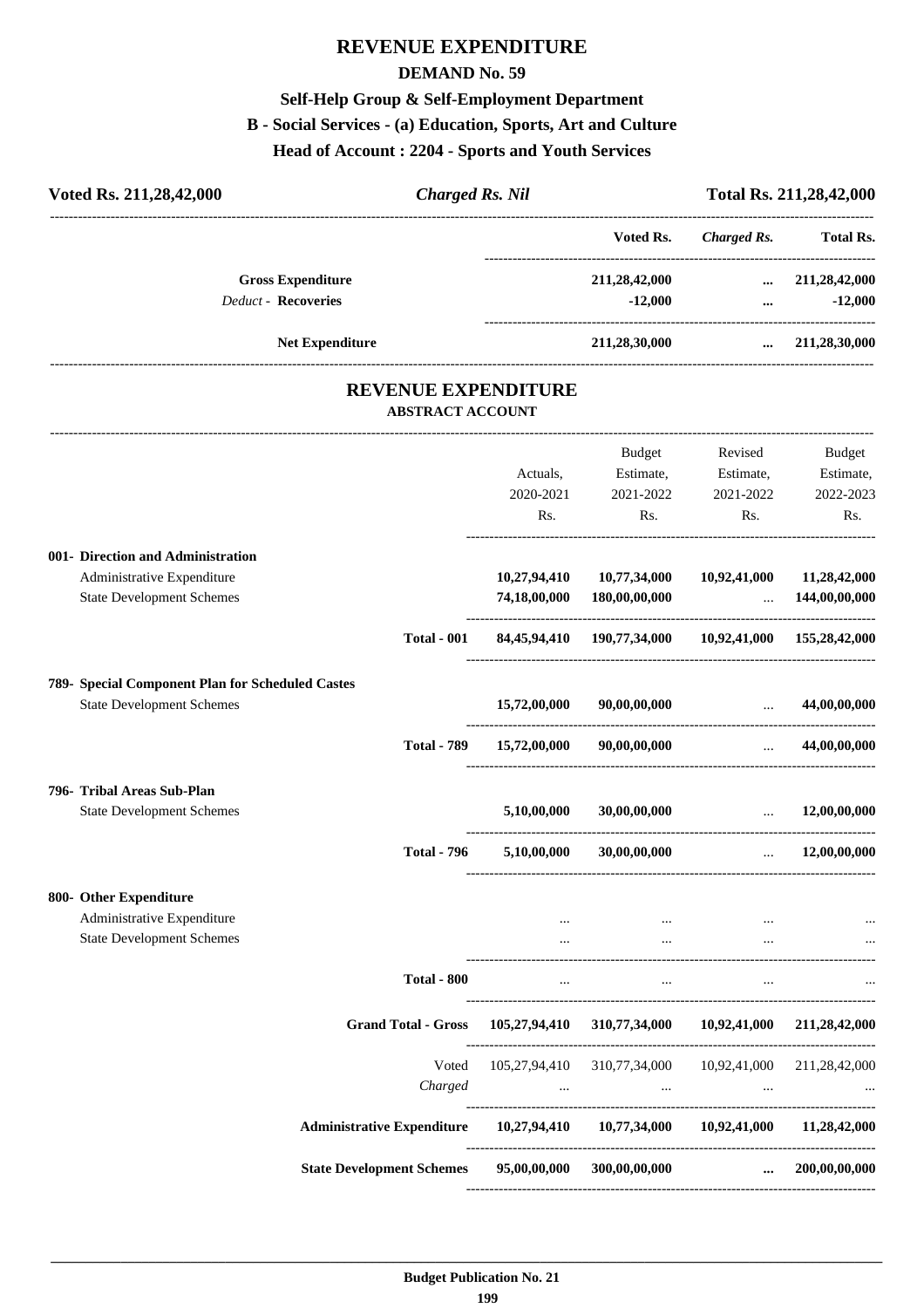### **REVENUE EXPENDITURE ABSTRACT ACCOUNT**

|                          | Actuals.<br>2020-2021<br>Rs. | <b>Budget</b><br>Estimate,<br>2021-2022<br>Rs. | Revised<br>Estimate,<br>2021-2022<br>Rs. | <b>Budget</b><br>Estimate,<br>2022-2023<br>Rs. |
|--------------------------|------------------------------|------------------------------------------------|------------------------------------------|------------------------------------------------|
| <b>Deduct Recoveries</b> | $-27,76,719$                 | $-4,000$                                       | $-12,000$                                | $-12,000$                                      |
| <b>Grand Total - Net</b> | 105,00,17,691                | 310,77,30,000                                  | 10,92,29,000                             | 211,28,30,000                                  |
| Voted<br>Charged         | 105,00,17,691<br>            | 310,77,30,000<br>$\cdots$                      | 10,92,29,000<br>$\cdots$                 | 211,28,30,000<br>                              |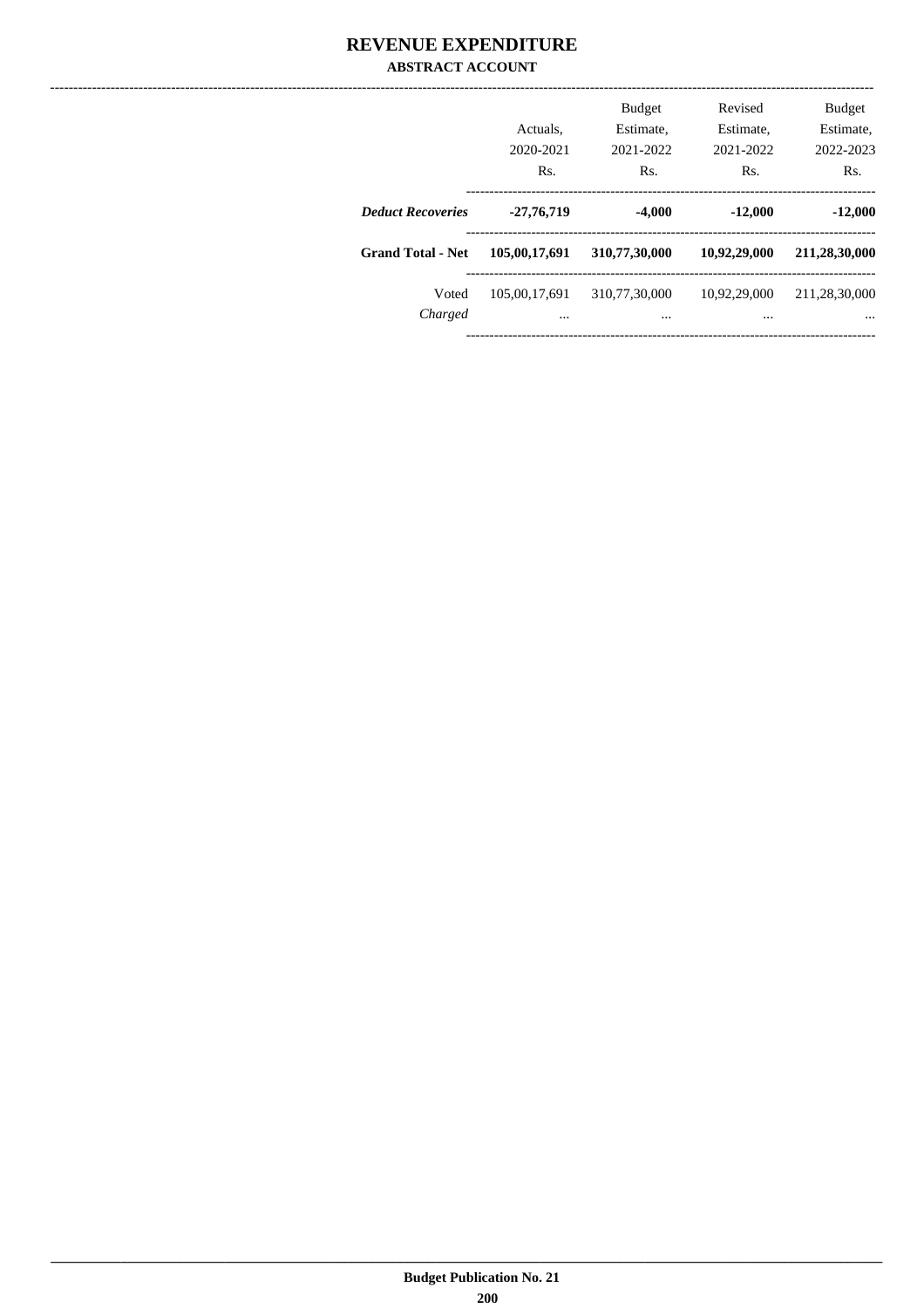-------------------------------------------------------------------------------------------------------------------------------------------------------------------------------

|                                                                          | Actuals,<br>2020-2021<br>Rs. | <b>Budget</b><br>Estimate,<br>2021-2022<br>Rs.                                  | Revised<br>Estimate,<br>2021-2022<br>Rs. | <b>Budget</b><br>Estimate,<br>2022-2023<br>Rs. |
|--------------------------------------------------------------------------|------------------------------|---------------------------------------------------------------------------------|------------------------------------------|------------------------------------------------|
| DETAILED ACCOUNT NO. 2204-00-001 - DIRECTION AND ADMINISTRATION          |                              |                                                                                 |                                          |                                                |
| 001- Direction and Administration                                        |                              |                                                                                 |                                          |                                                |
| <b>Administrative Expenditure</b>                                        |                              |                                                                                 |                                          |                                                |
| 003- Directorate of Self-Help Group and Self Employment (SHG&            |                              |                                                                                 |                                          |                                                |
| SE) [SH]                                                                 |                              |                                                                                 |                                          |                                                |
| 01- Salaries<br>$01-Pay$                                                 | 1,30,97,000                  |                                                                                 |                                          |                                                |
| 14-Grade Pay                                                             |                              | 1,42,77,000                                                                     | 1,33,59,000                              | 1,37,60,000                                    |
| 02-Dearness Allowance                                                    | $\ldots$<br>63,060           | $\ldots$<br>4,30,000                                                            | $\ldots$<br>5,34,000                     | 8,26,000                                       |
| 03-House Rent Allowance                                                  | 11,62,728                    | 12,61,000                                                                       | 12,69,000                                | 13,07,000                                      |
| 04-Ad hoc Bonus                                                          | 54,600                       | 60,000                                                                          | 60,000                                   | 68,000                                         |
| 07-Other Allowances                                                      | 17,840                       | 16,000                                                                          | 55,000                                   | 60,000                                         |
| 11-Compensatory Allowance                                                | 24,000                       | 22,000                                                                          | 25,000                                   | 26,000                                         |
| 12-Medical Allowance                                                     | 25,000                       | 26,000                                                                          | 26,000                                   | 27,000                                         |
| Total - 2204-00-001-003-01                                               | 1,44,44,228                  | 1,60,92,000                                                                     | 1,53,28,000                              | 1,60,74,000                                    |
| 02- Wages                                                                | 8,65,11,708                  | 8,93,68,000                                                                     | 9,18,67,000                              | 9,46,23,000                                    |
| 07- Medical Reimbursements                                               |                              |                                                                                 |                                          |                                                |
| 11- Travel Expenses                                                      | 3,850                        | 8,000                                                                           | 8,000                                    | 8,000                                          |
| 12- Medical Reimbursements under WBHS 2008                               | 1,37,848                     | 1,55,000                                                                        | 2,50,000                                 | 2,58,000                                       |
| 13- Office Expenses                                                      |                              |                                                                                 |                                          |                                                |
| 01-Electricity                                                           | 3,00,000                     | 1,82,000                                                                        | 2,00,000                                 | 2,10,000                                       |
| 02-Telephone                                                             | 1,26,833                     | 1,70,000                                                                        | 1,70,000                                 | 1,73,000                                       |
| 03-Maintenance / P.O.L. for Office Vehicles                              | 11,26,601                    | 15,41,000                                                                       | 12,00,000                                | 12,72,000                                      |
| 04-Other Office Expenses                                                 | 65,947                       | 68,000                                                                          | 68,000                                   | 69,000                                         |
| Total - 2204-00-001-003-13                                               | 16,19,381                    | 19,61,000                                                                       | 16,38,000                                | 17,24,000                                      |
| 14- Rents, Rates and Taxes                                               | $\cdots$                     | $\cdots$                                                                        | $\cdots$                                 |                                                |
| 31- Grants-in-aid-GENERAL                                                |                              |                                                                                 |                                          |                                                |
| 02-Other Grants                                                          | $\cdots$                     | <b>See College</b>                                                              | $\cdots$                                 |                                                |
| 50- Other Charges                                                        | $\cdots$                     | $\mathbf{r}$ , $\mathbf{r}$ , $\mathbf{r}$                                      | $\cdots$                                 |                                                |
| Total - 2204-00-001-003                                                  |                              | 10,27,17,015 10,75,84,000 10,90,91,000 11,26,87,000                             |                                          |                                                |
| 005- Swami Vivekananda Swanirbhar Karmasansthan Prakalpa<br>(SVSKP) [SH] |                              |                                                                                 |                                          |                                                |
| 11- Travel Expenses                                                      |                              | the contract of the contract of the contract of the contract of the contract of |                                          |                                                |
| 50- Other Charges                                                        |                              | 77,395 1,50,000 1,50,000 1,55,000                                               |                                          |                                                |
| Total - 2204-00-001-005                                                  |                              | 77,395 1,50,000 1,50,000 1,55,000                                               |                                          |                                                |
| <b>Total - Administrative Expenditure</b>                                |                              | 10,27,94,410 10,77,34,000 10,92,41,000 11,28,42,000                             |                                          |                                                |
|                                                                          |                              |                                                                                 |                                          |                                                |
| <b>State Development Schemes</b>                                         |                              |                                                                                 |                                          |                                                |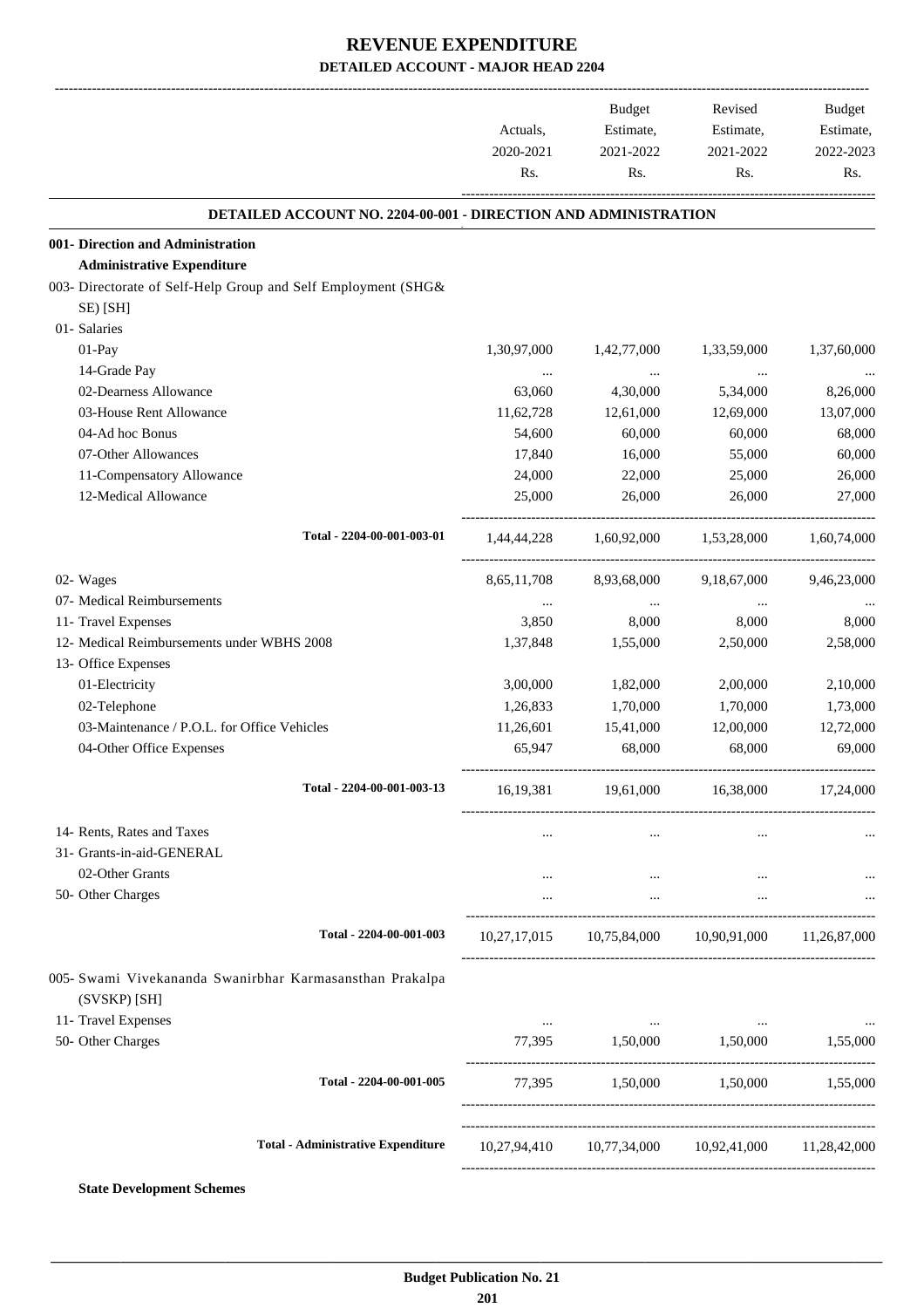|                                                                                                                                   |                                                                                | Actuals,<br>2020-2021<br>Rs. | Budget<br>Estimate,<br>2021-2022<br>Rs.                           | Revised<br>Estimate,<br>2021-2022<br>Rs.       | <b>Budget</b><br>Estimate,<br>2022-2023<br>Rs. |
|-----------------------------------------------------------------------------------------------------------------------------------|--------------------------------------------------------------------------------|------------------------------|-------------------------------------------------------------------|------------------------------------------------|------------------------------------------------|
| (SVSKP) [SH]                                                                                                                      | 001- Swami Vivekananda Swanirbhar Karmasansthan Prakalpa                       |                              |                                                                   |                                                |                                                |
| 31- Grants-in-aid-GENERAL<br>02-Other Grants                                                                                      |                                                                                | 74,18,00,000                 | 180,00,00,000                                                     | $\cdots$                                       | 144,00,00,000                                  |
|                                                                                                                                   |                                                                                |                              |                                                                   |                                                |                                                |
|                                                                                                                                   | <b>Total - State Development Schemes</b>                                       | 74,18,00,000                 | 180,00,00,000                                                     | $\mathbf{r}$ , $\mathbf{r}$ , $\mathbf{r}$     | 144,00,00,000                                  |
|                                                                                                                                   | Total - 2204-00-001                                                            |                              | 84,45,94,410 190,77,34,000 10,92,41,000 155,28,42,000             |                                                |                                                |
|                                                                                                                                   | Voted<br>Charged                                                               |                              | 84,45,94,410 190,77,34,000 10,92,41,000 155,28,42,000<br>$\cdots$ |                                                |                                                |
|                                                                                                                                   | DETAILED ACCOUNT NO. 2204-00-789 - SPECIAL COMPONENT PLAN FOR SCHEDULED CASTES |                              |                                                                   |                                                |                                                |
| 789- Special Component Plan for Scheduled Castes<br><b>State Development Schemes</b><br>(SVSKP) [SH]<br>31- Grants-in-aid-GENERAL | 011- Swami Vivekananda Swanirbhar Karmasansthan Prakalpa                       |                              |                                                                   |                                                |                                                |
| 02-Other Grants                                                                                                                   |                                                                                | 15,72,00,000                 | 90,00,00,000                                                      | $\cdots$                                       | 44,00,00,000                                   |
|                                                                                                                                   | <b>Total - State Development Schemes</b>                                       | 15,72,00,000                 | 90,00,00,000                                                      | ------------------------------<br>$\mathbf{1}$ | 44,00,00,000                                   |
|                                                                                                                                   | Total - 2204-00-789                                                            | 15,72,00,000                 | 90,00,00,000                                                      | $\cdots$                                       | 44,00,00,000                                   |
|                                                                                                                                   | Voted<br>Charged                                                               | 15,72,00,000                 | 90,00,00,000                                                      | $\cdots$                                       | 44,00,00,000                                   |
|                                                                                                                                   | DETAILED ACCOUNT NO. 2204-00-796 - TRIBAL AREAS SUB-PLAN                       |                              |                                                                   |                                                |                                                |
| 796- Tribal Areas Sub-Plan<br><b>State Development Schemes</b>                                                                    |                                                                                |                              |                                                                   |                                                |                                                |
| (SVSKP) [SH]                                                                                                                      | 010- Swami Vivekananda Swanirbhar Karmasansthan Prakalpa                       |                              |                                                                   |                                                |                                                |
| 31- Grants-in-aid-GENERAL<br>02-Other Grants                                                                                      |                                                                                | 5,10,00,000                  | 30,00,00,000                                                      | $\cdots$                                       | 12,00,00,000                                   |
|                                                                                                                                   | <b>Total - State Development Schemes</b>                                       | 5,10,00,000                  | 30,00,00,000                                                      | -----------------------------<br>$\cdots$      | 12,00,00,000                                   |
|                                                                                                                                   | Total - 2204-00-796                                                            | 5,10,00,000                  | 30,00,00,000                                                      | $\cdots$                                       | 12,00,00,000                                   |
|                                                                                                                                   | Voted                                                                          | 5,10,00,000                  | 30,00,00,000                                                      | $\cdots$                                       | 12,00,00,000                                   |
|                                                                                                                                   | Charged                                                                        | $\cdots$                     | $\cdots$                                                          | $\cdots$                                       |                                                |

#### **DETAILED ACCOUNT NO. 2204-00-800 - OTHER EXPENDITURE .**

-----------------------------------------------------------------------------------------

.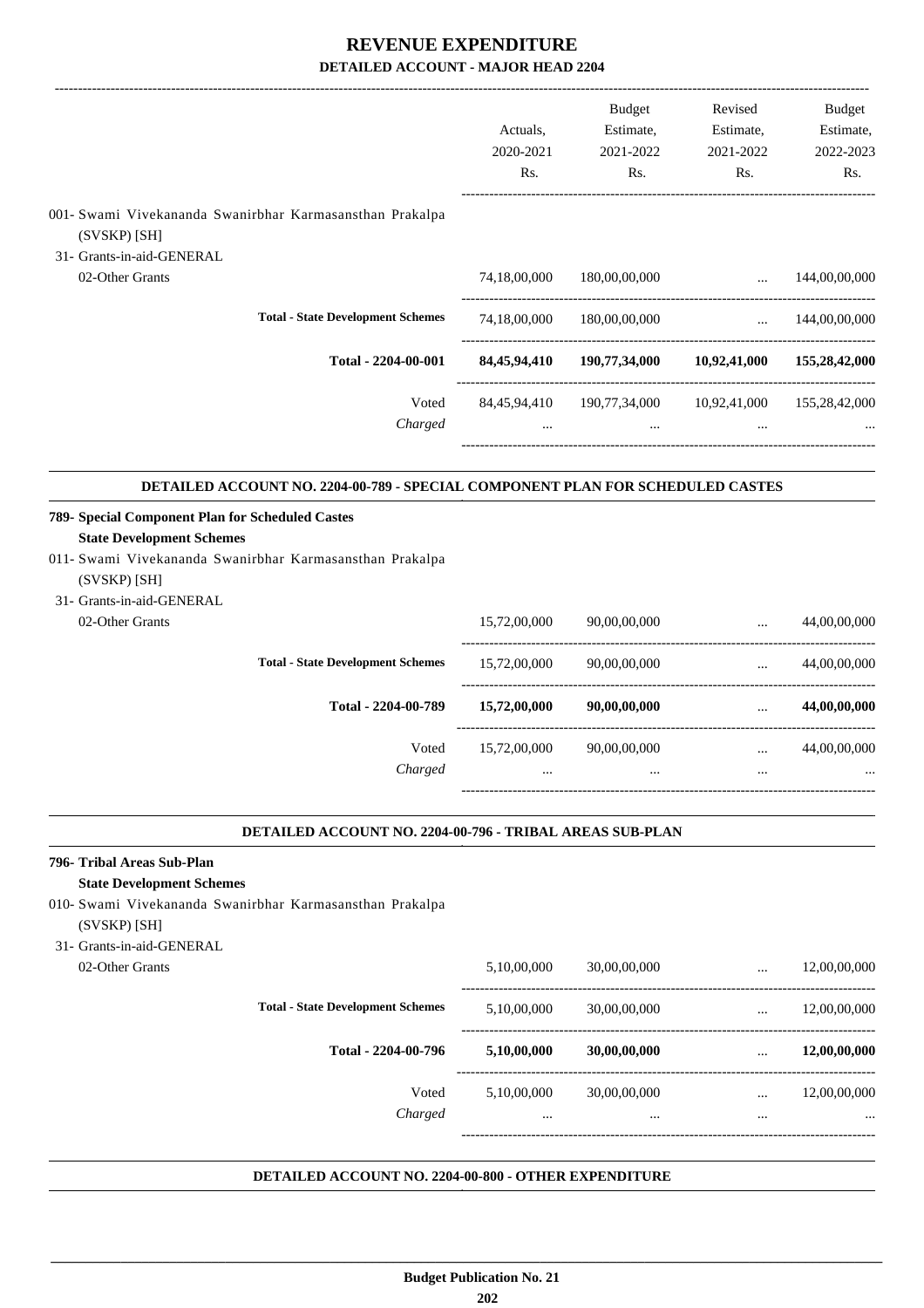|                                                                                              | Actuals,<br>2020-2021<br>Rs. | Budget<br>Estimate,<br>2021-2022<br>Rs. | Revised<br>Estimate,<br>2021-2022<br>Rs. | Budget<br>Estimate,<br>2022-2023<br>Rs. |
|----------------------------------------------------------------------------------------------|------------------------------|-----------------------------------------|------------------------------------------|-----------------------------------------|
| 800- Other Expenditure                                                                       |                              |                                         |                                          |                                         |
| <b>Administrative Expenditure</b>                                                            |                              |                                         |                                          |                                         |
| 004- Bangla Swanirbhar Karmasansthan Prakolpa [SH]                                           |                              |                                         |                                          |                                         |
| 11- Travel Expenses                                                                          | $\cdots$                     | $\cdots$                                |                                          |                                         |
| 50- Other Charges                                                                            |                              |                                         |                                          |                                         |
| Total - 2204-00-800                                                                          |                              |                                         |                                          |                                         |
| Voted                                                                                        | $\cdots$                     | $\cdots$                                | $\cdots$                                 |                                         |
| Charged                                                                                      | $\cdots$                     | $\cdots$                                | $\cdots$                                 |                                         |
| <b>DETAILED ACCOUNT NO. 2204 - DEDUCT RECOVERIES IN REDUCTION OF EXPENDITURE</b>             |                              |                                         |                                          |                                         |
| 001- Direction and Administration                                                            |                              |                                         |                                          |                                         |
| Administrative Expenditure                                                                   |                              |                                         |                                          |                                         |
| 003-Directorate of Self-Help Group and Self Employment (SHG&<br>SE) [SH]                     |                              |                                         |                                          |                                         |
| 70-Deduct Recoveries                                                                         |                              |                                         |                                          |                                         |
| 01-Others                                                                                    | $-2,000$                     | $-1,000$                                | $-1,000$                                 | $-1,000$                                |
| 02-W.B.H.S. 2008                                                                             |                              | $-1,000$                                | $\ddots$                                 |                                         |
| Total - 001 - Deduct - Recoveries                                                            | $-2,000$                     | $-2,000$                                | $-1,000$                                 | $-1,000$                                |
| 800- Other Expenditure                                                                       |                              |                                         |                                          |                                         |
| Administrative Expenditure                                                                   |                              |                                         |                                          |                                         |
| 004-Bangla Swanirbhar Karmasansthan Prakolpa [SH]                                            |                              |                                         |                                          |                                         |
| 70-Deduct Recoveries                                                                         |                              |                                         |                                          |                                         |
| 01-Others                                                                                    |                              |                                         |                                          |                                         |
| Total - 800 - Deduct - Recoveries                                                            |                              | $\cdots$                                |                                          |                                         |
| 911- Deduct Recoveries of Overpayments                                                       |                              |                                         |                                          |                                         |
| Administrative Expenditure                                                                   |                              |                                         |                                          |                                         |
| 001-Directorate of Self-Help Group and Self Employment (SHG &<br>SE) [SH]                    |                              |                                         |                                          |                                         |
| 70-Deduct Recoveries                                                                         |                              |                                         |                                          |                                         |
| 01-Others                                                                                    | $-27,74,087$                 | $\cdots$                                | $-10,000$                                | $-10,000$                               |
| 02-W.B.H.S. 2008                                                                             | $\cdots$                     | $\cdots$                                | $\cdots$                                 |                                         |
| 003-Youth Welfare Works Under Physical Education Directorate<br>(Higher Education) [EH] [SH] |                              |                                         |                                          |                                         |
| 70-Deduct Recoveries                                                                         |                              |                                         |                                          |                                         |
| 01-Others                                                                                    | $-632$                       | $-1,000$                                | $-1,000$                                 | $-1,000$                                |
| 02-W.B.H.S. 2008                                                                             | $\cdots$                     | $-1,000$                                | $\cdots$                                 |                                         |
| Total - 911 - Deduct - Recoveries                                                            | $-27,74,719$                 | $-2,000$                                | $-11,000$                                | $-11,000$                               |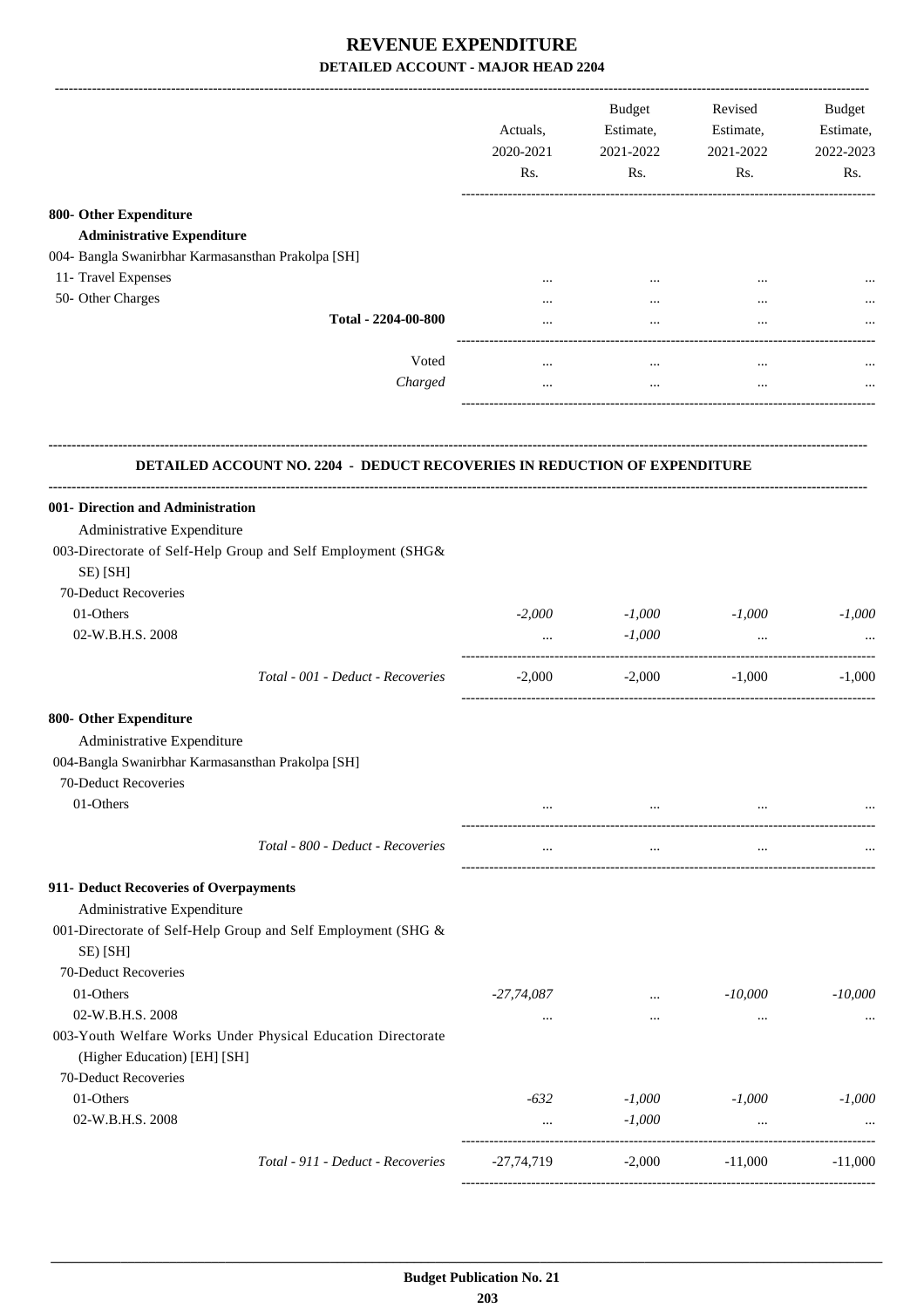...............

|                                    | Actuals.<br>2020-2021<br>Rs. | <b>Budget</b><br>Estimate,<br>2021-2022<br>Rs. | Revised<br>Estimate,<br>2021-2022<br>Rs. | <b>Budget</b><br>Estimate,<br>2022-2023<br>Rs. |
|------------------------------------|------------------------------|------------------------------------------------|------------------------------------------|------------------------------------------------|
| Total - 2204 - Deduct - Recoveries | $-27,76,719$                 | $-4,000$                                       | $-12,000$                                | $-12,000$                                      |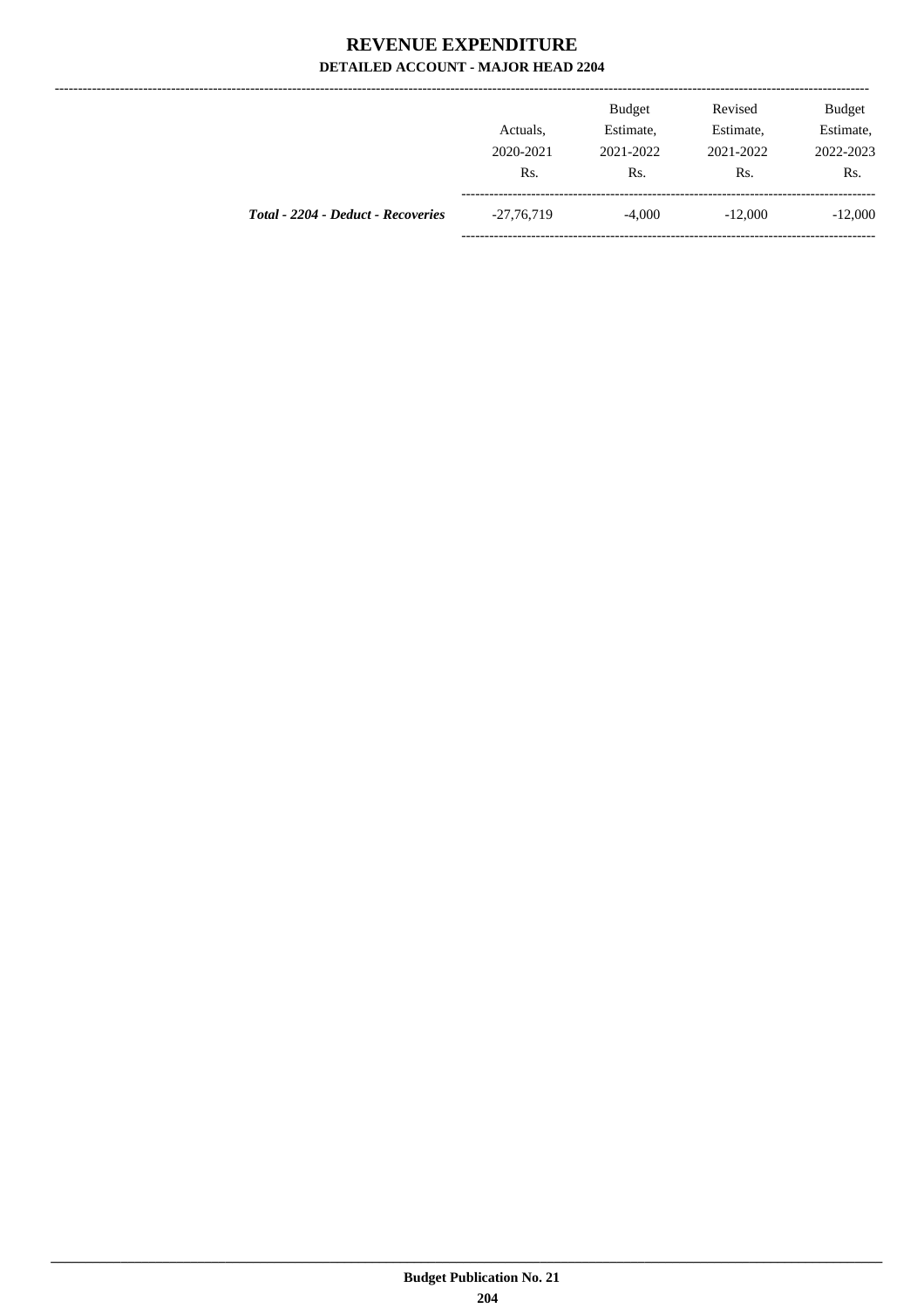# **REVENUE EXPENDITURE**

### **DEMAND No. 59**

# **Self-Help Group & Self-Employment Department**

# **B - Social Services - (g) Social Welfare and Nutrition**

### **Head of Account : 2235 - Social Security And Welfare**

| Voted Rs. 351,00,00,000                                     | <b>Charged Rs. Nil</b>  |                            |                                   |                                        | Total Rs. 351,00,00,000   |
|-------------------------------------------------------------|-------------------------|----------------------------|-----------------------------------|----------------------------------------|---------------------------|
|                                                             |                         |                            | Voted Rs.                         |                                        | Charged Rs. Total Rs.     |
| <b>Gross Expenditure</b>                                    |                         |                            | 351,00,00,000                     | $\cdots$                               | 351,00,00,000             |
| Deduct - Recoveries                                         |                         |                            |                                   |                                        |                           |
| <b>Net Expenditure</b>                                      |                         |                            | 351,00,00,000                     | and the contract of the contract of    | 351,00,00,000             |
|                                                             | <b>ABSTRACT ACCOUNT</b> | <b>REVENUE EXPENDITURE</b> |                                   |                                        |                           |
|                                                             |                         |                            | Budget                            | Revised                                | Budget                    |
|                                                             |                         | Actuals,                   | Estimate,                         | Estimate,                              | Estimate,                 |
|                                                             |                         | 2020-2021                  | 2021-2022                         | 2021-2022                              | 2022-2023                 |
|                                                             |                         | Rs.                        | Rs.                               | Rs.                                    | Rs.                       |
| 02 - SOCIAL WELFARE                                         |                         |                            |                                   |                                        |                           |
| 103- Womens Welfare                                         |                         |                            |                                   |                                        |                           |
| <b>State Development Schemes</b>                            |                         | 444,79,89,286              |                                   | $16,00,00,000$ $5,33,33,000$           | 252,00,00,000             |
|                                                             | <b>Total - 103</b>      |                            | 444,79,89,286 16,00,00,000        |                                        | 5,33,33,000 252,00,00,000 |
| 789- Special Component Plan for Scheduled Castes            |                         |                            |                                   |                                        |                           |
| <b>State Development Schemes</b>                            |                         |                            | 6,75,00,000                       | 2,25,00,000                            | 77,00,00,000              |
|                                                             | <b>Total - 789</b>      | $\cdots$                   |                                   | $6,75,00,000$ $2,25,00,000$            | 77,00,00,000              |
| 796- Tribal Areas Sub-Plan                                  |                         |                            |                                   |                                        |                           |
| <b>State Development Schemes</b>                            |                         |                            | 2,25,00,000                       | 75,00,000                              | 21.00.00.000              |
|                                                             | <b>Total - 796</b>      | $\cdots$                   | 2,25,00,000                       | 75,00,000                              | 21,00,00,000              |
|                                                             |                         | Total - 02 444,79,89,286   |                                   | 25,00,00,000 8,33,33,000 350,00,00,000 |                           |
| 60 - OTHER SOCIAL SECURITY AND WELFARE<br><b>PROGRAMMES</b> |                         |                            |                                   |                                        |                           |
| 101- Personal Accident Insurance Scheme For Poor Families   |                         |                            |                                   |                                        |                           |
| Administrative Expenditure                                  |                         |                            | 56,78,907 1,00,00,000             | 1,00,00,000                            | 1,00,00,000               |
|                                                             | <b>Total - 101</b>      |                            | 56,78,907 1,00,00,000             | $1,\!00,\!00,\!000$                    | 1,00,00,000               |
|                                                             | Total - 60              |                            | 56,78,907 1,00,00,000 1,00,00,000 |                                        | $1,\!00,\!00,\!000$       |
|                                                             |                         |                            |                                   |                                        |                           |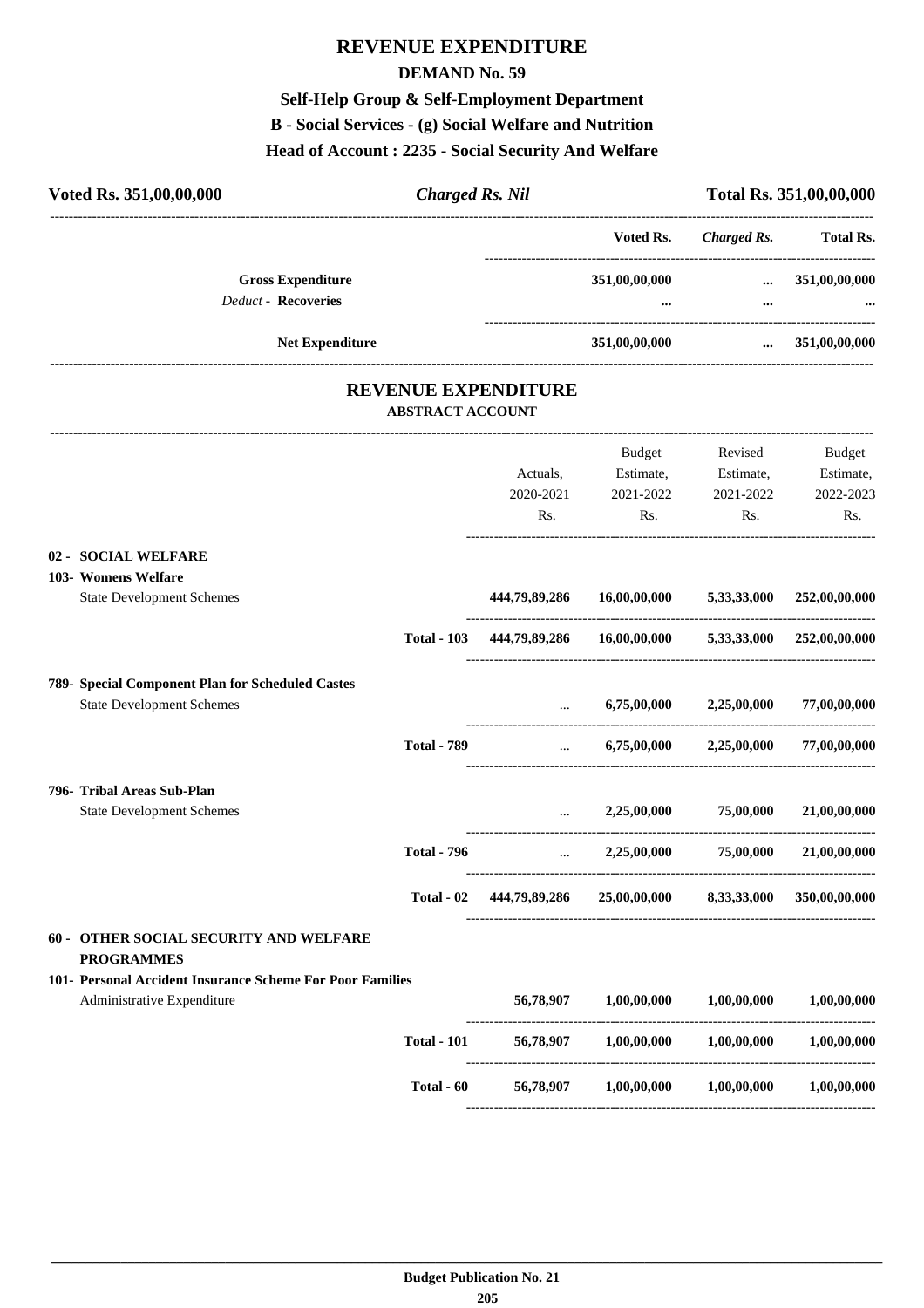### REVENUE EXPENDITURE **ABSTRACT ACCOUNT**

|                                                                                | Actuals,<br>2020-2021<br>R <sub>s</sub> .                  | <b>Budget</b><br>Estimate,<br>2021-2022<br>Rs. | Revised<br>Estimate,<br>2021-2022<br>R <sub>s</sub> . | Budget<br>Estimate,<br>2022-2023<br>R <sub>s</sub> . |
|--------------------------------------------------------------------------------|------------------------------------------------------------|------------------------------------------------|-------------------------------------------------------|------------------------------------------------------|
| Grand Total - Gross 445,36,68,193 26,00,00,000 9,33,33,000 351,00,00,000       |                                                            |                                                |                                                       |                                                      |
| Charged                                                                        | Voted 445,36,68,193 26,00,00,000 9,33,33,000 351,00,00,000 |                                                |                                                       |                                                      |
| Administrative Expenditure 56,78,907 1,00,00,000 1,00,00,000 1,00,00,000       |                                                            |                                                |                                                       |                                                      |
| State Development Schemes 444,79,89,286 25,00,00,000 8,33,33,000 350,00,00,000 |                                                            |                                                |                                                       |                                                      |
| <b>Deduct Recoveries</b>                                                       |                                                            |                                                |                                                       |                                                      |
| Grand Total - Net 445,36,68,193 26,00,00,000 9,33,33,000 351,00,00,000         |                                                            |                                                |                                                       |                                                      |
| Charged                                                                        | Voted 445,36,68,193 26,00,00,000 9,33,33,000 351,00,00,000 |                                                |                                                       |                                                      |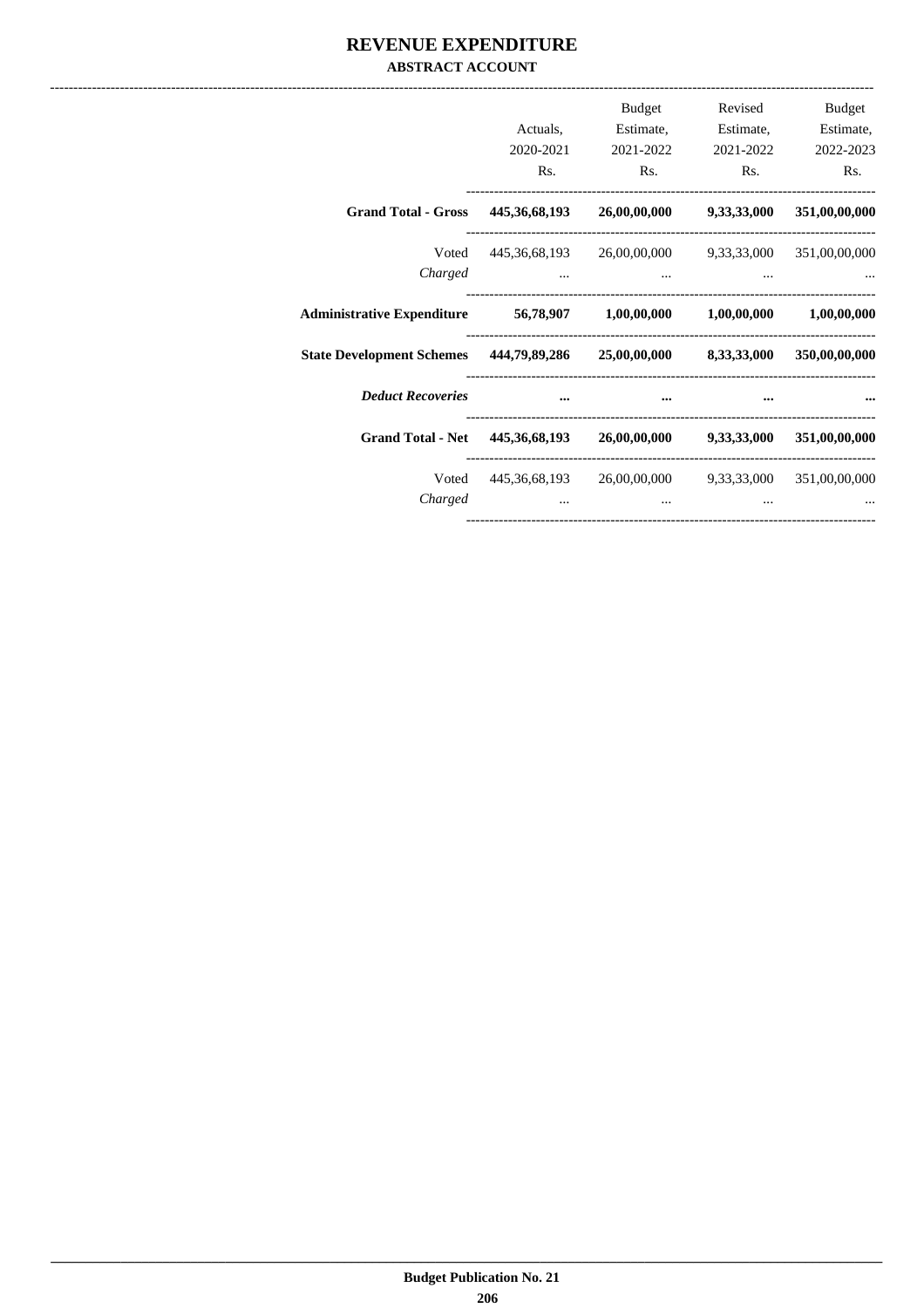|                                                                                                                                                             | Actuals,                                       | Budget<br>Estimate,                                | Revised<br>Estimate,                                                   | Budget<br>Estimate, |
|-------------------------------------------------------------------------------------------------------------------------------------------------------------|------------------------------------------------|----------------------------------------------------|------------------------------------------------------------------------|---------------------|
|                                                                                                                                                             | 2020-2021<br>Rs.                               | 2021-2022<br>Rs.                                   | 2021-2022<br>Rs.                                                       | 2022-2023<br>Rs.    |
|                                                                                                                                                             |                                                |                                                    |                                                                        |                     |
| DETAILED ACCOUNT NO. 2235-02-103 - WOMENS WELFARE                                                                                                           |                                                |                                                    |                                                                        |                     |
| <b>02 - SOCIAL WELFARE</b><br>103- Womens Welfare                                                                                                           |                                                |                                                    |                                                                        |                     |
| <b>State Development Schemes</b>                                                                                                                            |                                                |                                                    |                                                                        |                     |
| 072- Financial Assistance to poor women of Self Help Group (SHGs)                                                                                           |                                                |                                                    |                                                                        |                     |
| (JAAGO Prakalpa) [SH]                                                                                                                                       |                                                |                                                    |                                                                        |                     |
| 31- Grants-in-aid-GENERAL                                                                                                                                   |                                                |                                                    |                                                                        |                     |
| 02-Other Grants                                                                                                                                             | 444, 35, 55, 000                               | 13,50,00,000                                       | 4,50,00,000                                                            | 250,00,00,000       |
| 50- Other Charges                                                                                                                                           | 44, 34, 286                                    | 2,50,00,000                                        | 83,33,000                                                              | 2,00,00,000         |
| <b>Total - State Development Schemes</b>                                                                                                                    |                                                | 444,79,89,286 16,00,00,000                         | 5,33,33,000                                                            | 252,00,00,000       |
|                                                                                                                                                             |                                                |                                                    |                                                                        |                     |
| Total - 2235-02-103                                                                                                                                         |                                                | 444,79,89,286 16,00,00,000                         | 5,33,33,000                                                            | 252,00,00,000       |
| Voted<br>Charged                                                                                                                                            |                                                | 444,79,89,286 16,00,00,000 5,33,33,000<br>$\cdots$ |                                                                        | 252,00,00,000       |
| <b>State Development Schemes</b><br>072- Financial Assistance to poor women of Self Help Group (SHGs)<br>(JAAGO Prakalpa) [SH]<br>31- Grants-in-aid-GENERAL |                                                |                                                    |                                                                        |                     |
| 02-Other Grants                                                                                                                                             | $\ddotsc$                                      | 6,75,00,000                                        | 2,25,00,000                                                            | 77,00,00,000        |
| <b>Total - State Development Schemes</b>                                                                                                                    | $\cdots$                                       | 6,75,00,000                                        | 2,25,00,000                                                            | 77,00,00,000        |
| Total - 2235-02-789                                                                                                                                         | $\mathbf{1.11} \pm 0.000$                      | 6,75,00,000                                        | 2,25,00,000                                                            | 77,00,00,000        |
| Voted                                                                                                                                                       |                                                |                                                    |                                                                        |                     |
| Charged                                                                                                                                                     | $\mathbf{1}$ and $\mathbf{1}$ and $\mathbf{1}$ |                                                    |                                                                        |                     |
|                                                                                                                                                             |                                                | and the state of the state of the                  | 6,75,00,000 2,25,00,000<br><b>Second Contract Contract</b><br>$\cdots$ | 77,00,00,000        |
| DETAILED ACCOUNT NO. 2235-02-796 - TRIBAL AREAS SUB-PLAN                                                                                                    |                                                |                                                    |                                                                        |                     |
|                                                                                                                                                             |                                                |                                                    |                                                                        |                     |
|                                                                                                                                                             |                                                |                                                    |                                                                        |                     |
| <b>State Development Schemes</b>                                                                                                                            |                                                |                                                    |                                                                        |                     |
| <b>02 - SOCIAL WELFARE</b><br>796- Tribal Areas Sub-Plan<br>072- Financial Assistance to poor women of Self Help Group (SHGs)                               |                                                |                                                    |                                                                        |                     |
| (JAAGO Prakalpa) [SH]                                                                                                                                       |                                                |                                                    |                                                                        |                     |
| 31- Grants-in-aid-GENERAL                                                                                                                                   |                                                |                                                    |                                                                        |                     |

|                                          | $\cdots$ | 2.25,00,000 | 75,00,000 | 21,00,00,000 |
|------------------------------------------|----------|-------------|-----------|--------------|
| <b>Total - State Development Schemes</b> | $\cdots$ | 2.25.00.000 | 75,00,000 | 21,00,00,000 |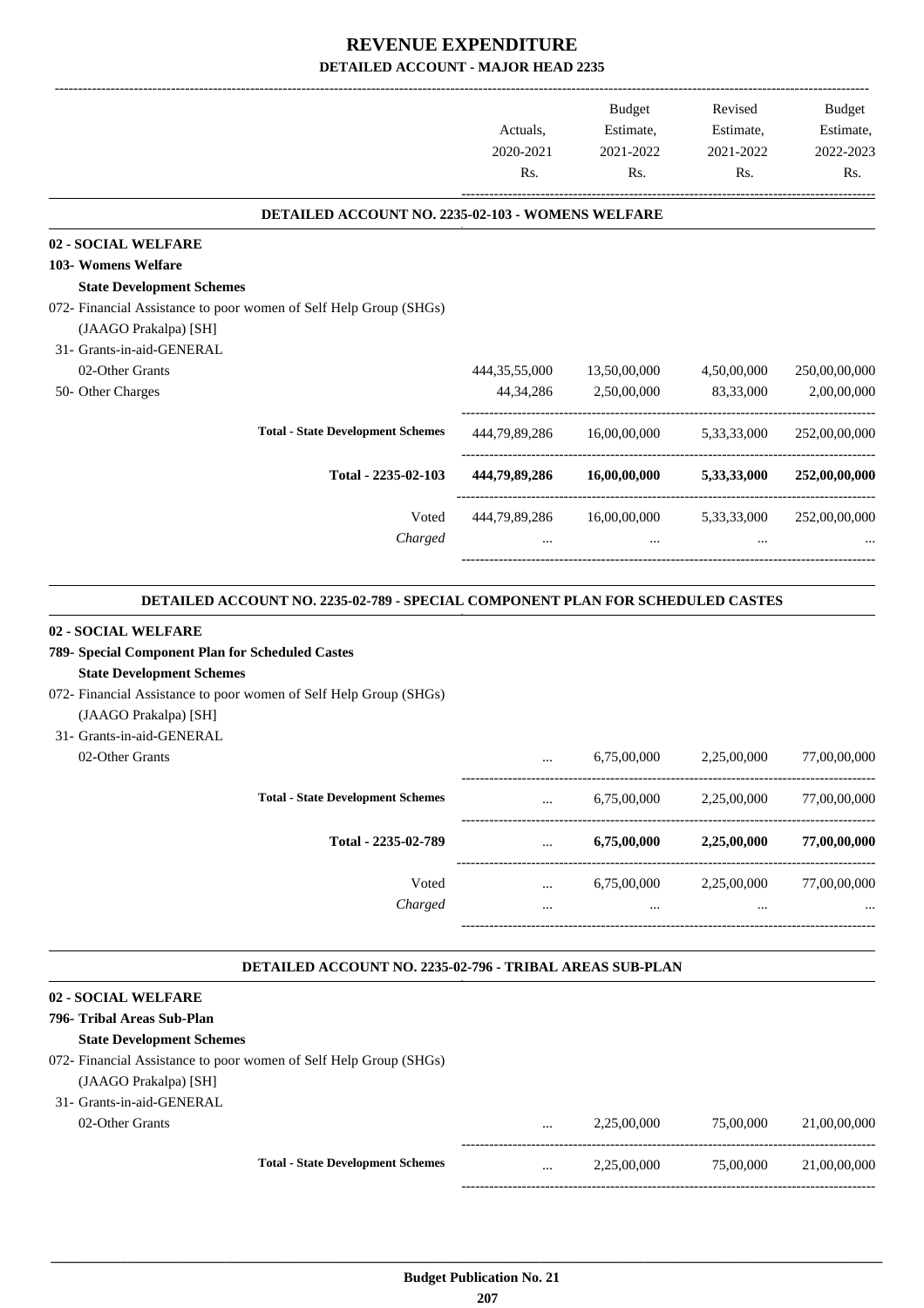|                     |           | <b>Budget</b> | Revised   | <b>Budget</b> |
|---------------------|-----------|---------------|-----------|---------------|
|                     | Actuals.  | Estimate,     | Estimate, | Estimate,     |
|                     | 2020-2021 | 2021-2022     | 2021-2022 | 2022-2023     |
|                     | Rs.       | Rs.           | Rs.       | Rs.           |
| Total - 2235-02-796 | $\cdots$  | 2,25,00,000   | 75,00,000 | 21,00,00,000  |
| Voted               | $\cdots$  | 2,25,00,000   | 75,00,000 | 21,00,00,000  |
| Charged             | $\cdots$  | $\cdots$      |           |               |
|                     |           |               |           |               |

#### **DETAILED ACCOUNT NO. 2235-60-101 - PERSONAL ACCIDENT INSURANCE SCHEME FOR POOR FAMILIES .**

#### **60 - OTHER SOCIAL SECURITY AND WELFARE PROGRAMMES**

#### **101- Personal Accident Insurance Scheme For Poor Families Administrative Expenditure**

#### 001- Insurance Scheme for all SHG Members [SH]

31- Grants-in-aid-GENERAL

| 02-Other Grants |                                           | 56,78,907 | 1,00,00,000 | 1,00,00,000 | 1,00,00,000 |
|-----------------|-------------------------------------------|-----------|-------------|-------------|-------------|
|                 | <b>Total - Administrative Expenditure</b> | 56,78,907 | 1.00.00.000 | 1,00,00,000 | 1,00,00,000 |
|                 | Total - 2235-60-101                       | 56,78,907 | 1,00,00,000 | 1.00.00.000 | 1,00,00,000 |
|                 | Voted                                     | 56,78,907 | 1.00.00.000 | 1.00.00.000 | 1,00,00,000 |
|                 | Charged                                   | $\cdots$  | $\cdots$    |             | $\cdots$    |
|                 |                                           |           |             |             |             |

.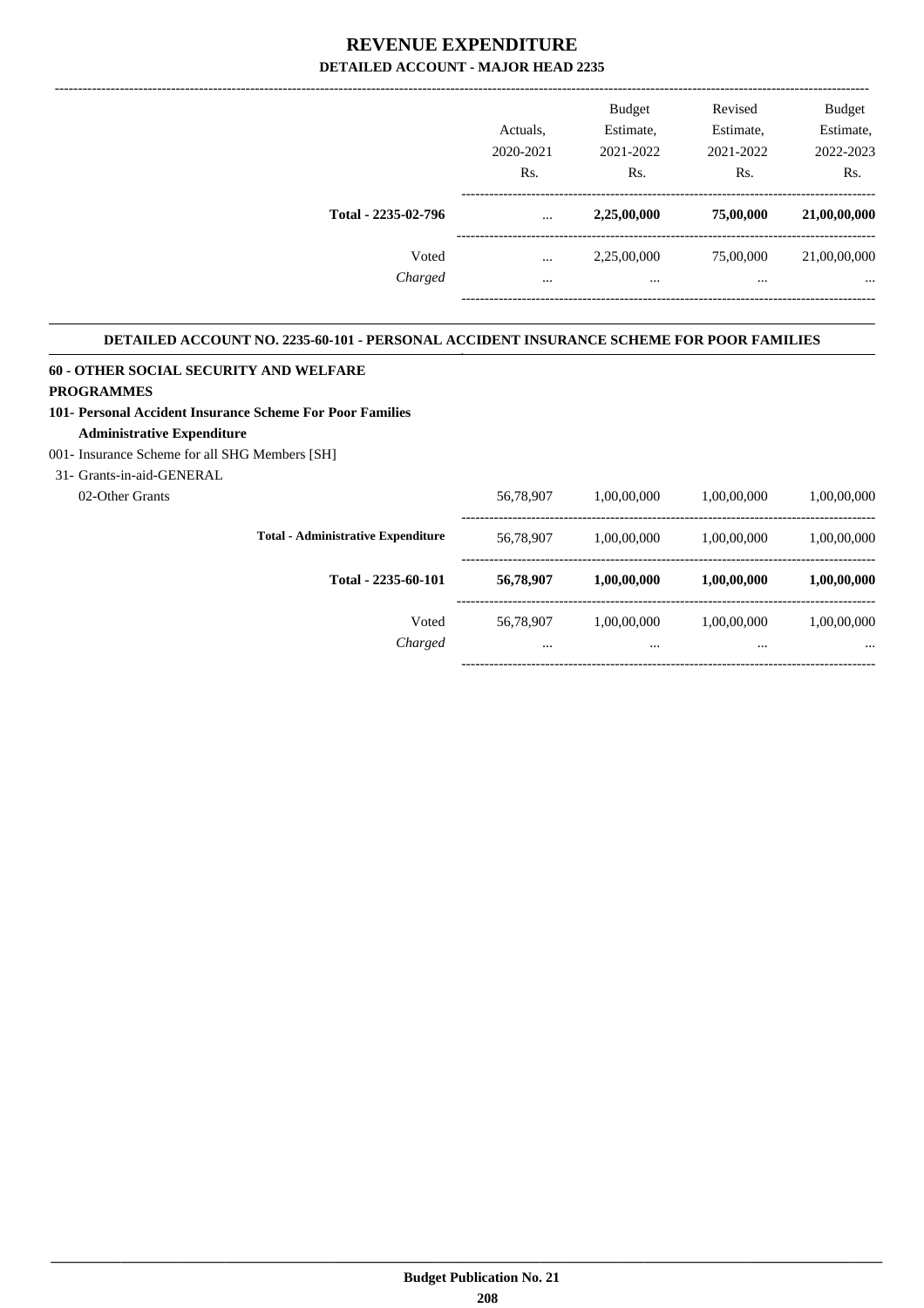# **REVENUE EXPENDITURE**

### **DEMAND No. 59**

## **Self-Help Group & Self-Employment Department**

## **C - Economic Services - (a) Agriculture and Allied Activities**

**Head of Account : 2435 - Other Agricultural Programmes**

| ------------------------------ |
|--------------------------------|
| Total Rs.                      |
| 134,00,00,000                  |
| $-2,000$                       |
| 133,99,98,000                  |
|                                |
| Budget                         |
| Estimate,                      |
| 2022-2023                      |
| Rs.                            |
|                                |
| 1,50,00,000                    |
| 110,10,00,000                  |
| 68,93,33,000 111,60,00,000     |
|                                |
| 17,60,00,000                   |
| 17,60,00,000                   |
|                                |
| 4,80,00,000                    |
| 4,80,00,000                    |
| 134,00,00,000                  |
| 134,00,00,000                  |
|                                |
| 1,50,00,000                    |
| 97,83,33,000 132,50,00,000     |
| $-2,000$                       |
|                                |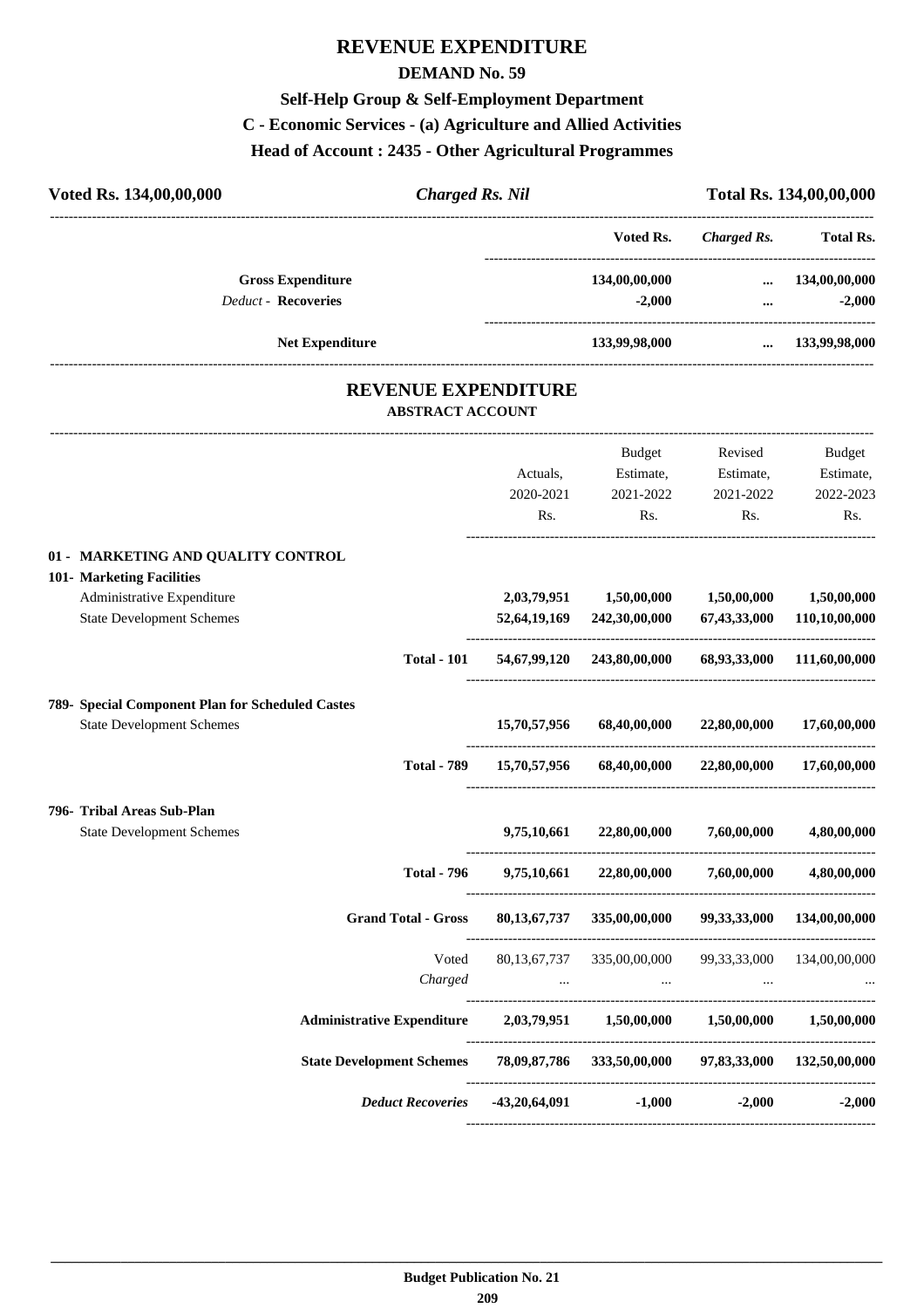### **REVENUE EXPENDITURE ABSTRACT ACCOUNT**

|                          | Actuals,<br>2020-2021<br>Rs. | <b>Budget</b><br>Estimate,<br>2021-2022<br>Rs. | Revised<br>Estimate,<br>2021-2022<br>Rs. | <b>Budget</b><br>Estimate,<br>2022-2023<br>Rs. |
|--------------------------|------------------------------|------------------------------------------------|------------------------------------------|------------------------------------------------|
| <b>Grand Total - Net</b> | 36,93,03,646                 | 334,99,99,000                                  | 99,33,31,000                             | 133,99,98,000                                  |
| Voted<br>Charged         | 36,93,03,646<br>$\cdots$     | 334,99,99,000<br>                              | 99, 33, 31, 000<br>                      | 133,99,98,000<br>$\cdots$                      |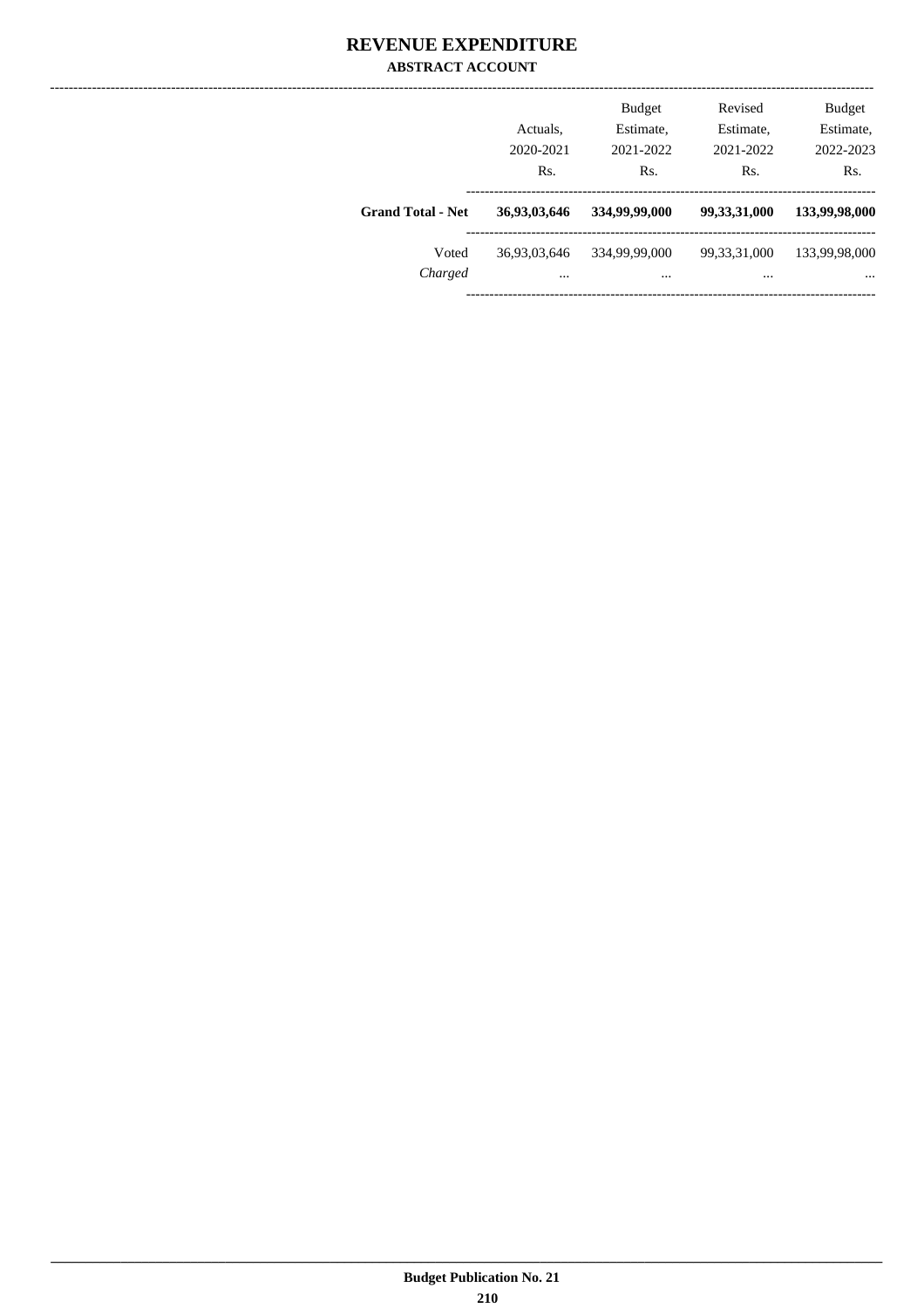|                                                                              | Actuals,<br>2020-2021<br>Rs. | Budget<br>Estimate,<br>2021-2022<br>Rs. | Revised<br>Estimate,<br>2021-2022<br>Rs.              | Budget<br>Estimate,<br>2022-2023<br>Rs. |
|------------------------------------------------------------------------------|------------------------------|-----------------------------------------|-------------------------------------------------------|-----------------------------------------|
| DETAILED ACCOUNT NO. 2435-01-101 - MARKETING FACILITIES                      |                              |                                         |                                                       |                                         |
| 01 - MARKETING AND QUALITY CONTROL                                           |                              |                                         |                                                       |                                         |
| 101- Marketing Facilities                                                    |                              |                                         |                                                       |                                         |
| <b>Administrative Expenditure</b>                                            |                              |                                         |                                                       |                                         |
| 024- Awareness Programme of SHG&SE Department [SH]                           |                              |                                         |                                                       |                                         |
| 26- Advertising and Publicity Expenses                                       |                              | 2,03,79,951 1,50,00,000 1,50,00,000     |                                                       | 1,50,00,000                             |
| <b>Total - Administrative Expenditure</b>                                    |                              |                                         | 2,03,79,951 1,50,00,000 1,50,00,000 1,50,00,000       |                                         |
| <b>State Development Schemes</b>                                             |                              |                                         |                                                       |                                         |
| 007- Infrastructure Development Training & Marketing support to<br>SHGs [SH] |                              |                                         |                                                       |                                         |
| 02- Wages                                                                    | 14,49,850                    | 50,00,000                               | 16,67,000                                             | 60,00,000                               |
| 31- Grants-in-aid-GENERAL                                                    |                              |                                         |                                                       |                                         |
| 02-Other Grants                                                              |                              | 12,49,69,319 136,80,00,000              | 45,60,00,000                                          | 57,00,00,000                            |
| Total - 2435-01-101-007                                                      |                              |                                         | 12,64,19,169 137,30,00,000 45,76,67,000               | 57,60,00,000                            |
| 008- West Bengal Swanirbhar Sahayak Prakalpa (WBSSP) [SH]                    |                              |                                         |                                                       |                                         |
| 33- Subsidies                                                                |                              |                                         |                                                       |                                         |
| 05-Other Subsidies                                                           | 40,00,00,000                 |                                         | 80,00,00,000 13,33,33,000                             | 50,00,00,000                            |
|                                                                              |                              |                                         |                                                       |                                         |
| Total - 2435-01-101-008                                                      | 40,00,00,000                 |                                         | 80,00,00,000 13,33,33,000                             | 50,00,00,000                            |
| 015- Infrastructure Development, Training & Marketing Support to             |                              |                                         |                                                       |                                         |
| SHGs [SH] [SH]                                                               |                              |                                         |                                                       |                                         |
| 31- Grants-in-aid-GENERAL                                                    |                              |                                         |                                                       |                                         |
| 02-Other Grants                                                              |                              |                                         |                                                       |                                         |
| 025- Muktidhara Scheme [SH]                                                  |                              |                                         |                                                       |                                         |
| 31- Grants-in-aid-GENERAL                                                    |                              |                                         |                                                       |                                         |
| 02-Other Grants                                                              |                              |                                         | 25,00,00,000 8,33,33,000                              | 2,50,00,000                             |
| Total - 2435-01-101-025                                                      | $\cdots$                     | 25,00,00,000                            | 8,33,33,000                                           | 2,50,00,000                             |
|                                                                              |                              |                                         |                                                       |                                         |
| <b>Total - State Development Schemes</b>                                     | 52,64,19,169                 |                                         | 242,30,00,000 67,43,33,000 110,10,00,000              |                                         |
| Total - 2435-01-101                                                          |                              |                                         | 54,67,99,120 243,80,00,000 68,93,33,000 111,60,00,000 |                                         |
| Voted                                                                        | 54,67,99,120                 | 243,80,00,000                           | 68,93,33,000                                          | 111,60,00,000                           |
| Charged                                                                      | $\cdots$                     | $\cdots$                                | $\cdots$                                              |                                         |
|                                                                              |                              |                                         |                                                       |                                         |
|                                                                              |                              |                                         |                                                       |                                         |

#### **DETAILED ACCOUNT NO. 2435-01-789 - SPECIAL COMPONENT PLAN FOR SCHEDULED CASTES .**

**01 - MARKETING AND QUALITY CONTROL**

**789- Special Component Plan for Scheduled Castes**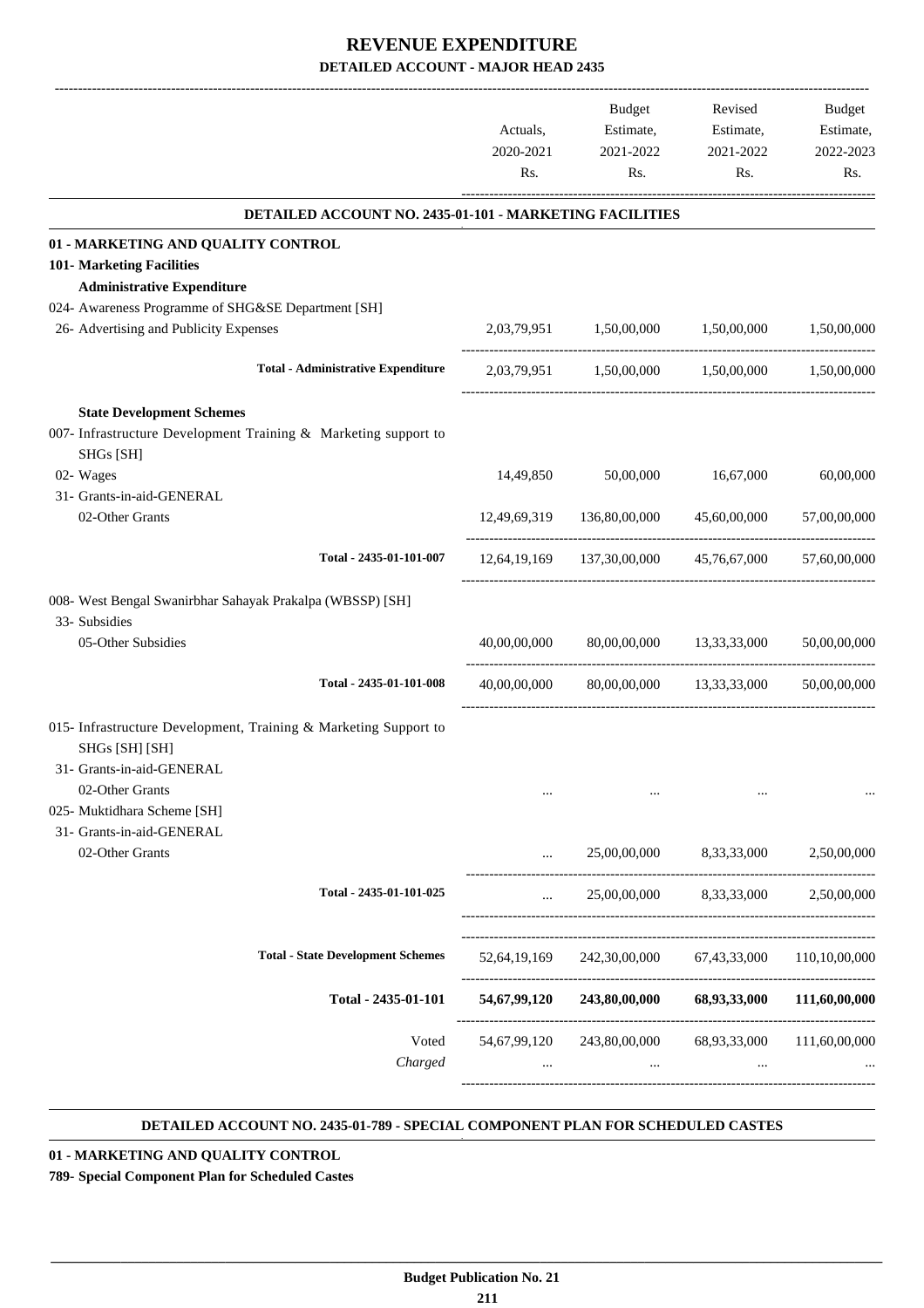|                                                                                                                                                                                                                                                                                       | Actuals,<br>2020-2021<br>Rs. | Budget<br>Estimate,<br>2021-2022<br>Rs. | Revised<br>Estimate,<br>2021-2022<br>Rs.                                                            | Budget<br>Estimate,<br>2022-2023<br>Rs. |
|---------------------------------------------------------------------------------------------------------------------------------------------------------------------------------------------------------------------------------------------------------------------------------------|------------------------------|-----------------------------------------|-----------------------------------------------------------------------------------------------------|-----------------------------------------|
| <b>State Development Schemes</b>                                                                                                                                                                                                                                                      |                              |                                         |                                                                                                     |                                         |
| 007- Infrastructure Development Training & marketing support to<br>SHGs [SH]                                                                                                                                                                                                          |                              |                                         |                                                                                                     |                                         |
| 31- Grants-in-aid-GENERAL<br>02-Other Grants                                                                                                                                                                                                                                          |                              |                                         | 15,70,57,956 68,40,00,000 22,80,00,000 17,60,00,000                                                 |                                         |
| Total - 2435-01-789-007                                                                                                                                                                                                                                                               |                              |                                         | 15,70,57,956 68,40,00,000 22,80,00,000 17,60,00,000                                                 |                                         |
| 008- Interest Subsidy on Loan to be paid to SHGs [SH]<br>31- Grants-in-aid-GENERAL                                                                                                                                                                                                    |                              |                                         |                                                                                                     |                                         |
| 02-Other Grants                                                                                                                                                                                                                                                                       |                              | $\cdots$                                |                                                                                                     |                                         |
| <b>Total - State Development Schemes</b>                                                                                                                                                                                                                                              |                              |                                         | 15,70,57,956 68,40,00,000 22,80,00,000 17,60,00,000                                                 |                                         |
| Total - 2435-01-789                                                                                                                                                                                                                                                                   |                              |                                         | $15,70,57,956$ $68,40,00,000$ $22,80,00,000$ $17,60,00,000$                                         |                                         |
| Voted<br>Charged                                                                                                                                                                                                                                                                      |                              |                                         | 15,70,57,956 68,40,00,000 22,80,00,000<br>$\mathbf{r}$ and $\mathbf{r}$ are the set of $\mathbf{r}$ | 17,60,00,000                            |
| DETAILED ACCOUNT NO. 2435-01-796 - TRIBAL AREAS SUB-PLAN<br>01 - MARKETING AND QUALITY CONTROL<br>796- Tribal Areas Sub-Plan<br><b>State Development Schemes</b><br>005- Infrastructure Development Training & marketing Support [SH]<br>31- Grants-in-aid-GENERAL<br>02-Other Grants | 9,75,10,661                  | 22,80,00,000                            | 7,60,00,000                                                                                         | 4,80,00,000                             |
| Total - 2435-01-796-005                                                                                                                                                                                                                                                               |                              |                                         | 9,75,10,661 22,80,00,000 7,60,00,000                                                                | 4,80,00,000                             |
| 006- Infrastructure Development, Training & Marketing Support to<br>SHGs [SH] [SH]<br>31- Grants-in-aid-GENERAL<br>02-Other Grants                                                                                                                                                    |                              | <b>Contract Contract</b>                |                                                                                                     |                                         |
| <b>Total - State Development Schemes</b>                                                                                                                                                                                                                                              |                              |                                         | 9,75,10,661 22,80,00,000 7,60,00,000                                                                | 4,80,00,000                             |
| Total - 2435-01-796                                                                                                                                                                                                                                                                   |                              |                                         | $9,75,10,661$ $22,80,00,000$ $7,60,00,000$                                                          | 4,80,00,000                             |
| Voted<br>Charged                                                                                                                                                                                                                                                                      | 9,75,10,661<br>$\cdots$      | 22,80,00,000<br>$\cdots$                | 7,60,00,000<br>$\cdots$                                                                             | 4,80,00,000                             |
| DETAILED ACCOUNT NO. 2435 - DEDUCT RECOVERIES IN REDUCTION OF EXPENDITURE                                                                                                                                                                                                             |                              |                                         |                                                                                                     |                                         |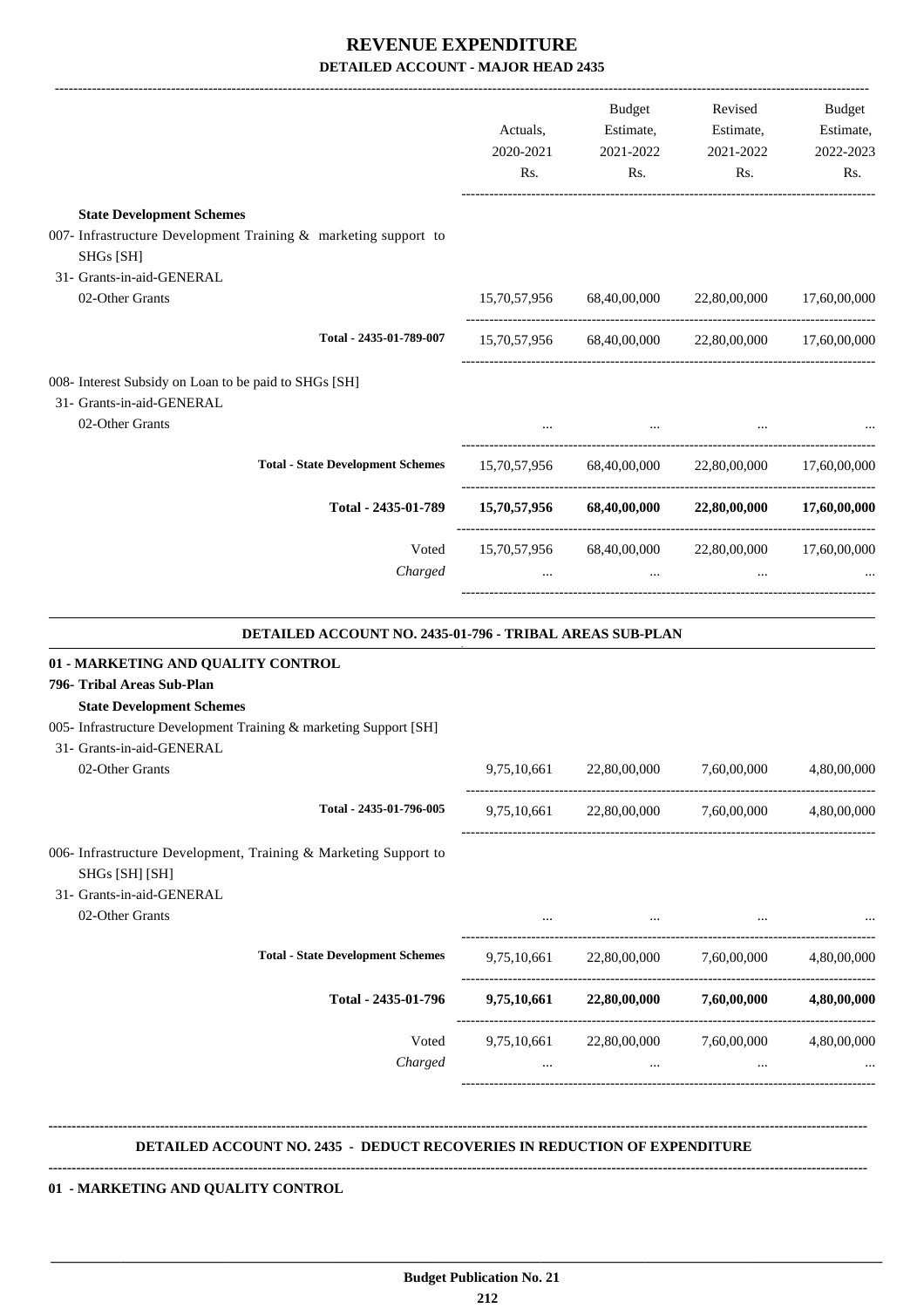|                                                                                                                       | Actuals,<br>2020-2021<br>Rs. | Budget<br>Estimate,<br>2021-2022<br>Rs. | Revised<br>Estimate,<br>2021-2022<br>Rs. | Budget<br>Estimate,<br>2022-2023<br>Rs. |
|-----------------------------------------------------------------------------------------------------------------------|------------------------------|-----------------------------------------|------------------------------------------|-----------------------------------------|
| 101- Marketing Facilities                                                                                             |                              |                                         |                                          |                                         |
| <b>State Development Schemes</b><br>015-Infrastructure Development, Training & Marketing Support to<br>SHGs [SH] [SH] |                              |                                         |                                          |                                         |
| 70-Deduct Recoveries                                                                                                  |                              |                                         |                                          |                                         |
| 01-Others                                                                                                             |                              | $\cdots$                                |                                          |                                         |
|                                                                                                                       |                              |                                         |                                          |                                         |
| Total - 101 - Deduct - Recoveries                                                                                     | $\ldots$                     | $\cdots$                                | $\ldots$                                 |                                         |
| 789- Special Component Plan for Scheduled Castes                                                                      |                              |                                         |                                          |                                         |
| <b>State Development Schemes</b>                                                                                      |                              |                                         |                                          |                                         |
| 008-Interest Subsidy on Loan to be paid to SHGs [SH]                                                                  |                              |                                         |                                          |                                         |
| 70-Deduct Recoveries                                                                                                  |                              |                                         |                                          |                                         |
| 01-Others                                                                                                             |                              | $\cdots$                                | $\cdots$                                 |                                         |
| 02-W.B.H.S. 2008                                                                                                      | $\cdots$                     | $\cdots$                                | $\cdots$                                 |                                         |
| Total - 789 - Deduct - Recoveries                                                                                     | $\cdots$                     | $\cdots$                                | $\cdots$                                 |                                         |
| 796- Tribal Areas Sub-Plan                                                                                            |                              |                                         |                                          |                                         |
| <b>State Development Schemes</b>                                                                                      |                              |                                         |                                          |                                         |
| 005-Infrastructure Development Training & marketing Support [SH]                                                      |                              |                                         |                                          |                                         |
| 70-Deduct Recoveries                                                                                                  |                              |                                         |                                          |                                         |
| 01-Others                                                                                                             | $-599$                       | $\mathbf{r}$ . The state $\mathbf{r}$   | $-1,000$                                 | $-1,000$                                |
| Total - 796 - Deduct - Recoveries                                                                                     | $-599$                       | $\cdots$                                | $-1,000$                                 | $-1,000$                                |
| 911- Deduct Recoveries of Overpayments                                                                                |                              |                                         |                                          |                                         |
| Administrative Expenditure                                                                                            |                              |                                         |                                          |                                         |
| 017-Infrascture Development Training & marketing support to SHGs<br>[SH]                                              |                              |                                         |                                          |                                         |
| 70-Deduct Recoveries                                                                                                  |                              |                                         |                                          |                                         |
| 01-Others                                                                                                             | $\cdots$                     | $-1,000$                                | $-1,000$                                 | $-1,000$                                |
| <b>State Development Schemes</b>                                                                                      |                              |                                         |                                          |                                         |
| 008-Refund of unutilised funds under various Schemes [SH]                                                             |                              |                                         |                                          |                                         |
| 70-Deduct Recoveries                                                                                                  |                              |                                         |                                          |                                         |
| 01-Others                                                                                                             | $-43,20,63,492$              |                                         | and the contract of the contract of the  |                                         |
| Total - 911 - Deduct - Recoveries                                                                                     | $-43,20,63,492$              | $-1,000$                                | $-1,000$                                 | $-1,000$                                |
| Total - 2435 - Deduct - Recoveries                                                                                    | -43,20,64,091                | $-1,000$                                | $-2,000$                                 | $-2,000$                                |
|                                                                                                                       |                              |                                         |                                          |                                         |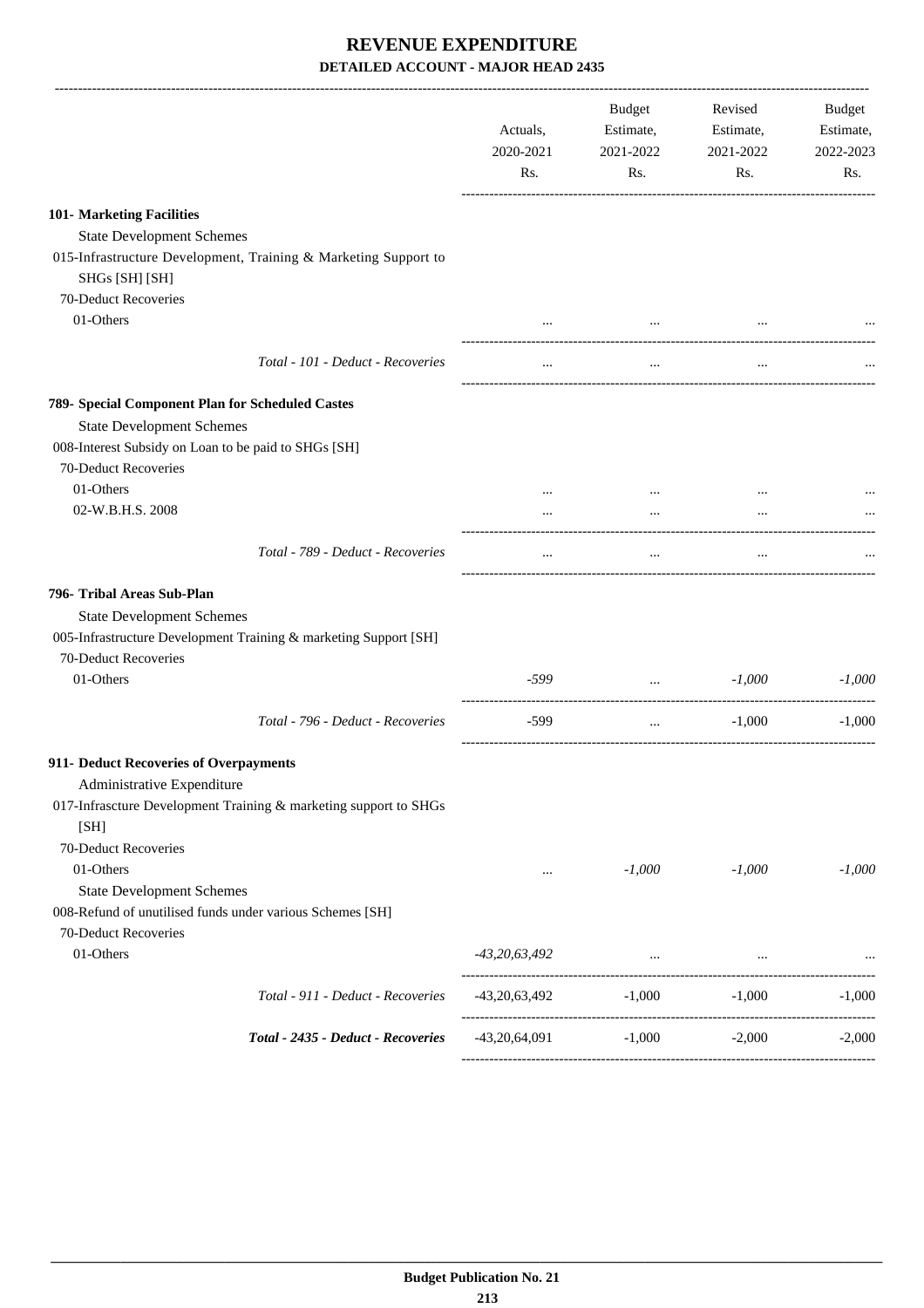## **REVENUE EXPENDITURE**

#### **DEMAND No. 59**

## **Self-Help Group & Self-Employment Department**

**C - Economic Services - (b) Rural Development**

## **Head of Account : 2515 - Other Rural Development Programmes**

| Voted Rs. 2,00,00,000                                                                | <b>Charged Rs. Nil</b>                         |                                                                                                                                   |                           | Total Rs. 2,00,00,000 |
|--------------------------------------------------------------------------------------|------------------------------------------------|-----------------------------------------------------------------------------------------------------------------------------------|---------------------------|-----------------------|
|                                                                                      |                                                | Voted Rs.                                                                                                                         | <b>Charged Rs.</b>        | <b>Total Rs.</b>      |
| <b>Gross Expenditure</b>                                                             |                                                | 2,00,00,000                                                                                                                       | $\cdots$                  | 2,00,00,000           |
| <b>Deduct - Recoveries</b>                                                           |                                                |                                                                                                                                   | $\cdots$                  |                       |
| Net Expenditure                                                                      |                                                | 2,00,00,000                                                                                                                       | $\cdots$                  | 2,00,00,000           |
|                                                                                      | REVENUE EXPENDITURE<br><b>ABSTRACT ACCOUNT</b> |                                                                                                                                   |                           |                       |
|                                                                                      |                                                | Budget                                                                                                                            | Revised                   | <b>Budget</b>         |
|                                                                                      | Actuals,                                       | Estimate,                                                                                                                         | Estimate,                 | Estimate,             |
|                                                                                      | 2020-2021                                      | 2021-2022                                                                                                                         | 2021-2022                 | 2022-2023             |
|                                                                                      | Rs.                                            | Rs.                                                                                                                               | Rs.                       | Rs.                   |
| 789- Special Component Plan for Scheduled Castes<br><b>State Development Schemes</b> | $\cdots$                                       | 60,00,000                                                                                                                         | 20,00,000                 | 54,00,000             |
|                                                                                      | ------------------------------                 |                                                                                                                                   |                           |                       |
| <b>Total - 789</b>                                                                   |                                                | $\mathbf{1}_{\mathbf{1}_{\mathbf{2}}\mathbf{1}_{\mathbf{3}}\mathbf{2}_{\mathbf{4}}\mathbf{3}_{\mathbf{5}}\mathbf{4}_{\mathbf{6}}$ | 60,00,000 20,00,000       | 54,00,000             |
| 796- Tribal Areas Sub-Plan                                                           |                                                |                                                                                                                                   |                           |                       |
| <b>State Development Schemes</b>                                                     |                                                | 20,00,000<br>$\mathbf{1}$ and $\mathbf{1}$ and $\mathbf{1}$                                                                       | 6,67,000                  | 20,00,000             |
| <b>Total - 796</b>                                                                   | $\cdots$                                       | 20,00,000                                                                                                                         | 6,67,000                  | 20,00,000             |
| 800- Other Expenditure                                                               |                                                |                                                                                                                                   |                           |                       |
| <b>State Development Schemes</b>                                                     | $\cdots$                                       |                                                                                                                                   | $1,20,00,000$ $40,00,000$ | 1,26,00,000           |
| <b>Total - 800</b>                                                                   |                                                | $\ldots$ 1,20,00,000 40,00,000                                                                                                    |                           | 1,26,00,000           |
| <b>Grand Total - Gross</b>                                                           |                                                | 2,00,00,000                                                                                                                       | 66,67,000                 | 2,00,00,000           |
| Voted                                                                                | $\cdots$                                       | 2,00,00,000                                                                                                                       | 66,67,000                 | 2,00,00,000           |
| Charged                                                                              | $\mathbf{1}$ and $\mathbf{1}$ and $\mathbf{1}$ | and the contract of the                                                                                                           | $\ldots$                  |                       |
| <b>State Development Schemes</b>                                                     | $\cdots$                                       |                                                                                                                                   | 2,00,00,000 66,67,000     | 2,00,00,000           |
| <b>Deduct Recoveries</b>                                                             | $-2,08,362$                                    | $\cdots$                                                                                                                          | $\cdots$                  |                       |
| <b>Grand Total - Net</b>                                                             | $-2,08,362$                                    | 2,00,00,000                                                                                                                       | 66,67,000                 | 2,00,00,000           |
|                                                                                      | Voted<br>$-2,08,362$                           |                                                                                                                                   | 2,00,00,000 66,67,000     | 2,00,00,000           |
| Charged                                                                              | $\sim 10^{-10}$                                | $\cdots$                                                                                                                          | $\cdots$                  |                       |
|                                                                                      |                                                |                                                                                                                                   |                           |                       |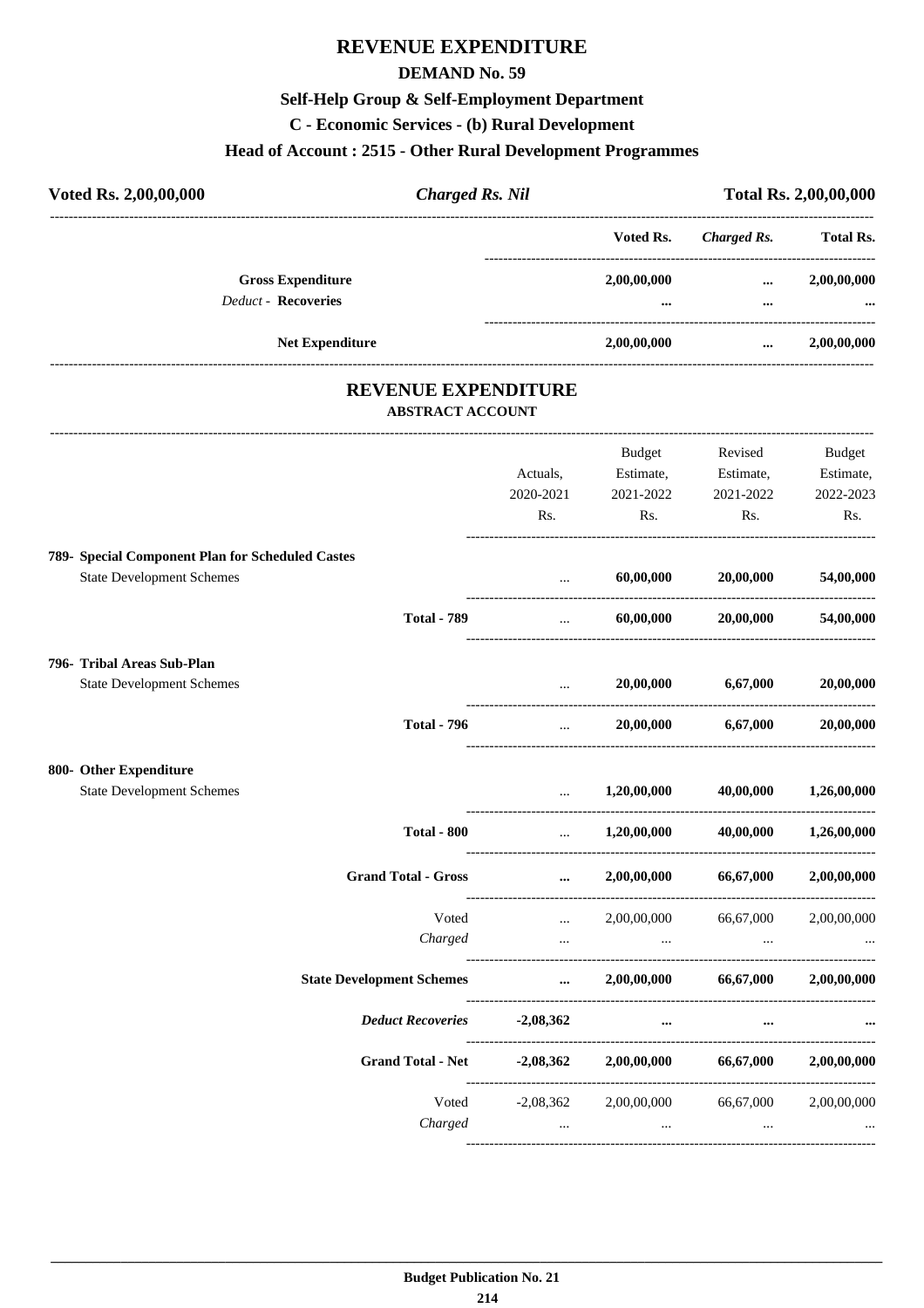|                                                                                |                  | Budget           | Revised          | Budget           |
|--------------------------------------------------------------------------------|------------------|------------------|------------------|------------------|
|                                                                                | Actuals,         | Estimate,        | Estimate,        | Estimate,        |
|                                                                                | 2020-2021<br>Rs. | 2021-2022<br>Rs. | 2021-2022<br>Rs. | 2022-2023<br>Rs. |
| DETAILED ACCOUNT NO. 2515-00-789 - SPECIAL COMPONENT PLAN FOR SCHEDULED CASTES |                  |                  |                  |                  |
| 789- Special Component Plan for Scheduled Castes                               |                  |                  |                  |                  |
| <b>State Development Schemes</b>                                               |                  |                  |                  |                  |
| 004- Scheme under RIDF (RIDF) [SH]                                             |                  |                  |                  |                  |
| 35- Grants for creation of Capital Assets                                      | $\ddots$         | 60,00,000        | 20,00,000        | 54,00,000        |
| <b>Total - State Development Schemes</b>                                       | $\cdots$         | 60,00,000        | 20,00,000        | 54,00,000        |
| Total - 2515-00-789                                                            | $\cdots$         | 60,00,000        | 20,00,000        | 54,00,000        |
|                                                                                |                  |                  |                  |                  |
| Voted                                                                          | $\cdots$         | 60,00,000        | 20,00,000        | 54,00,000        |
| Charged                                                                        | $\cdots$         | $\ddots$         | $\cdots$         |                  |
| DETAILED ACCOUNT NO. 2515-00-796 - TRIBAL AREAS SUB-PLAN                       |                  |                  |                  |                  |
| 796- Tribal Areas Sub-Plan                                                     |                  |                  |                  |                  |
| <b>State Development Schemes</b>                                               |                  |                  |                  |                  |
| 003- Scheme under RIDF (RIDF) [SH]                                             |                  |                  |                  |                  |
| 31- Grants-in-aid-GENERAL                                                      |                  |                  |                  |                  |
| 02-Other Grants                                                                | $\cdots$         | 20,00,000        | 6,67,000         | 20,00,000        |
| 35- Grants for creation of Capital Assets                                      |                  |                  |                  |                  |
| <b>Total - State Development Schemes</b>                                       | $\cdots$         | 20,00,000        | 6,67,000         | 20,00,000        |
| Total - 2515-00-796                                                            | $\cdots$         | 20,00,000        | 6,67,000         | 20,00,000        |
| Voted                                                                          |                  | 20,00,000        | 6,67,000         | 20,00,000        |
| Charged                                                                        |                  | $\cdots$         |                  |                  |
|                                                                                |                  |                  |                  |                  |
| DETAILED ACCOUNT NO. 2515-00-800 - OTHER EXPENDITURE                           |                  |                  |                  |                  |
| 800- Other Expenditure                                                         |                  |                  |                  |                  |
| <b>State Development Schemes</b><br>030- Scheme under RIDF (RIDF) [SH]         |                  |                  |                  |                  |
| 31- Grants-in-aid-GENERAL                                                      |                  |                  |                  |                  |
|                                                                                |                  |                  | 40,00,000        | 1,26,00,000      |
| 02-Other Grants<br>35- Grants for creation of Capital Assets                   | $\cdots$         | 1,20,00,000      |                  |                  |
|                                                                                |                  |                  |                  |                  |
| <b>Total - State Development Schemes</b>                                       | $\cdots$         | 1,20,00,000      | 40,00,000        | 1,26,00,000      |
| Total - 2515-00-800                                                            | $\cdots$         | 1,20,00,000      | 40,00,000        | 1,26,00,000      |
| Voted                                                                          | $\cdots$         | 1,20,00,000      | 40,00,000        | 1,26,00,000      |
| Charged                                                                        | $\ldots$         | $\cdots$         | $\ldots$         |                  |
|                                                                                |                  |                  |                  |                  |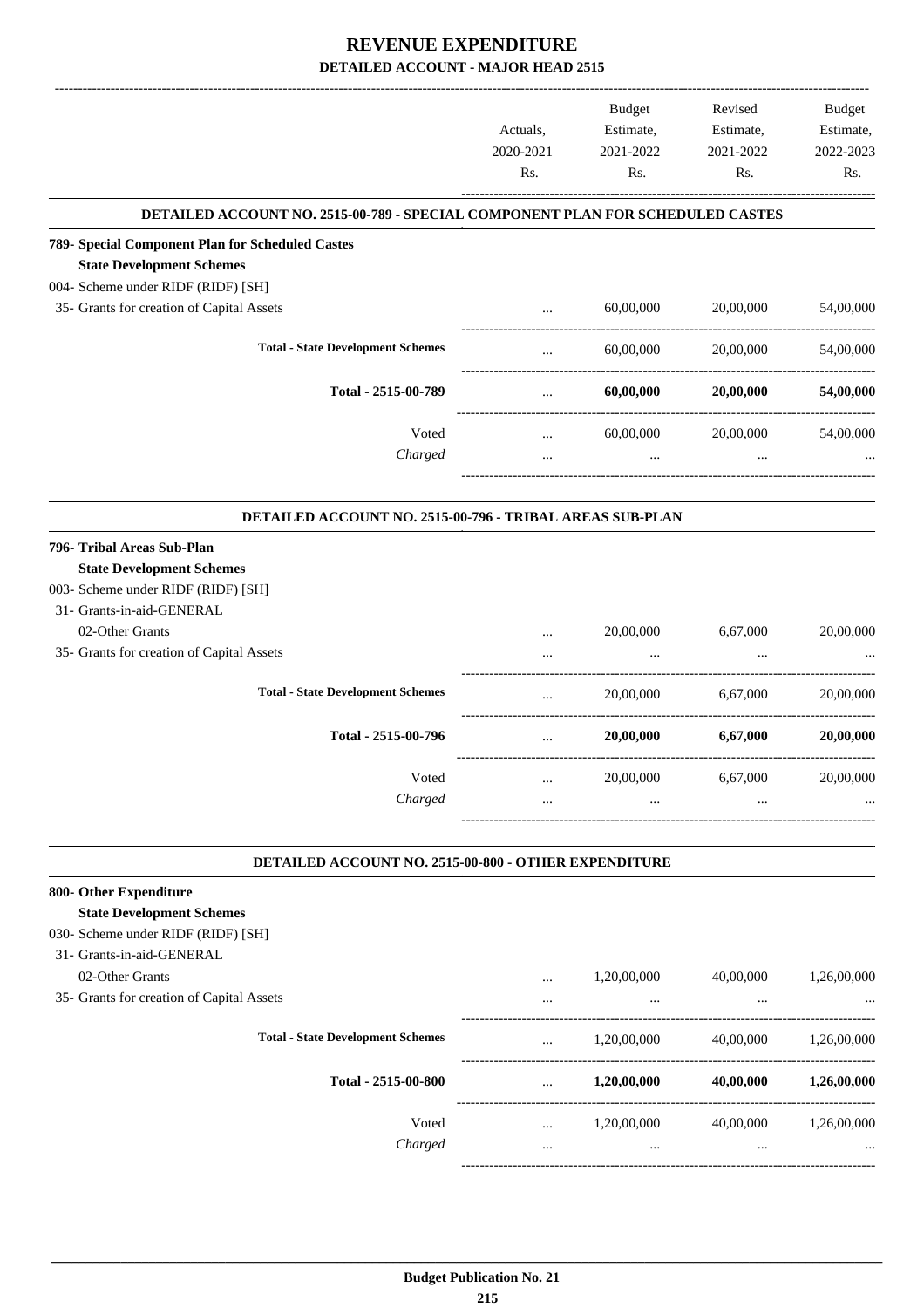|                                                                                                                                                                                                                             | Actuals,<br>2020-2021<br>Rs. | <b>Budget</b><br>Estimate,<br>2021-2022<br>Rs. | Revised<br>Estimate,<br>2021-2022<br>Rs. | Budget<br>Estimate,<br>2022-2023<br>Rs. |
|-----------------------------------------------------------------------------------------------------------------------------------------------------------------------------------------------------------------------------|------------------------------|------------------------------------------------|------------------------------------------|-----------------------------------------|
| <b>DETAILED ACCOUNT NO. 2515 - DEDUCT RECOVERIES IN REDUCTION OF EXPENDITURE</b><br>911- Deduct Recoveries of Overpayments<br><b>State Development Schemes</b><br>004-Scheme under RIDF (RIDF) [SH]<br>70-Deduct Recoveries |                              |                                                |                                          |                                         |
| 01-Others                                                                                                                                                                                                                   | $-2,08,362$                  | $\cdots$                                       | $\cdots$                                 | $\cdots$                                |
| Total - 911 - Deduct - Recoveries                                                                                                                                                                                           | $-2,08,362$                  | $\cdots$                                       | $\cdots$                                 | $\cdots$                                |
| Total - 2515 - Deduct - Recoveries                                                                                                                                                                                          | $-2,08,362$                  | $\cdots$                                       | $\cdots$                                 | $\cdots$                                |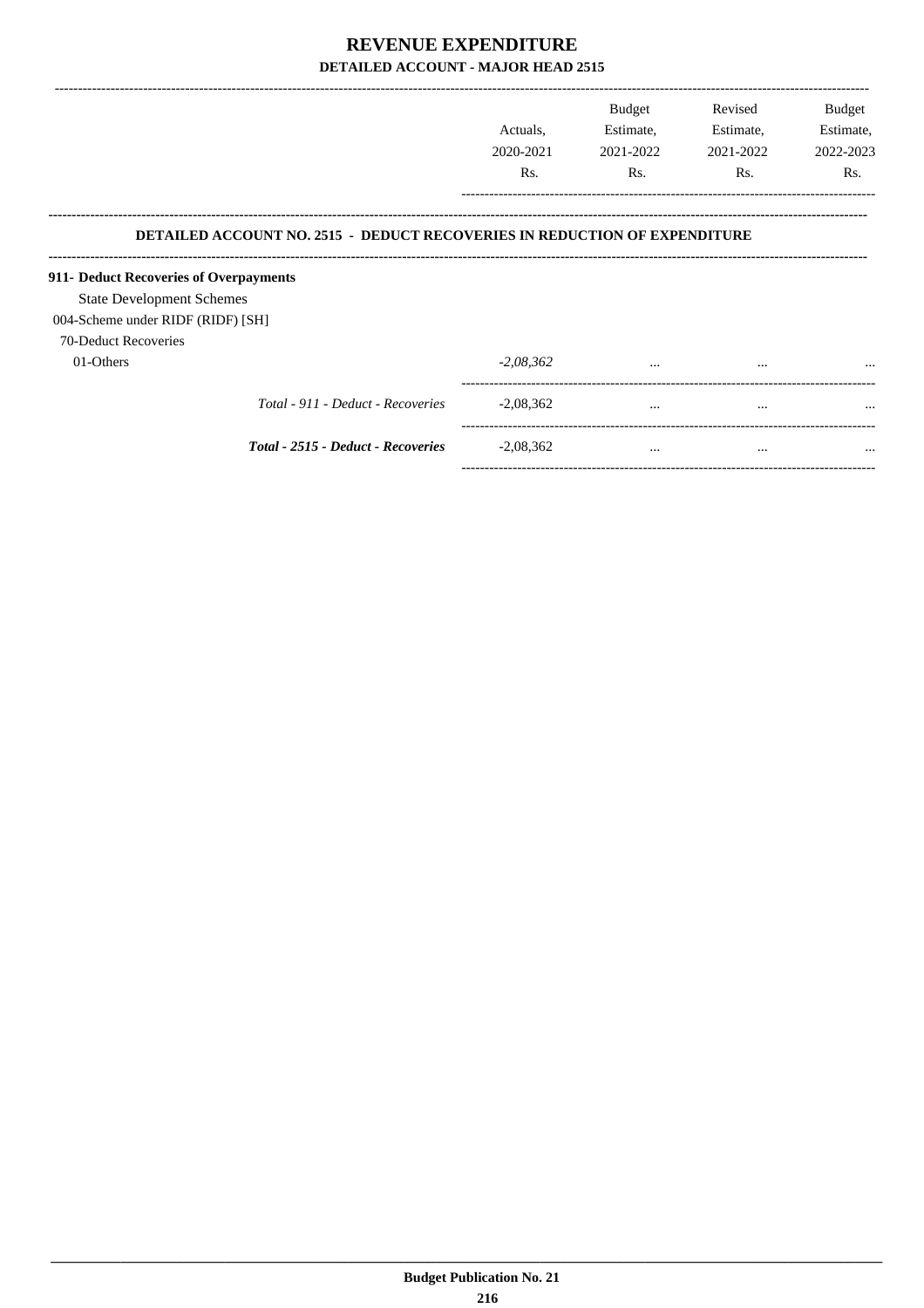## **CAPITAL EXPENDITURE**

#### **DEMAND No. 59**

#### **Self-Help Group & Self-Employment Department**

### **C. Capital Accounts of Economic Services - (a) Capital Account of Agriculture and Allied Activities**

#### **Head of Account : 4435 - Capital Outlay on Other Agricultural Programmes**

| <b>Charged Rs. Nil</b><br>Voted Rs. 19,50,00,000                                                    |                                                                 |                                                    |                           | Total Rs. 19,50,00,000 |
|-----------------------------------------------------------------------------------------------------|-----------------------------------------------------------------|----------------------------------------------------|---------------------------|------------------------|
|                                                                                                     |                                                                 | Voted Rs.                                          | Charged Rs.               | <b>Total Rs.</b>       |
| <b>Gross Expenditure</b>                                                                            |                                                                 | 19,50,00,000                                       |                           | 19,50,00,000           |
| <b>Deduct - Recoveries</b>                                                                          |                                                                 |                                                    | $\cdots$                  |                        |
| <b>Net Expenditure</b>                                                                              |                                                                 | 19,50,00,000                                       | $\cdots$                  | 19,50,00,000           |
| <b>CAPITAL EXPENDITURE</b><br><b>ABSTRACT ACCOUNT</b>                                               |                                                                 |                                                    |                           |                        |
|                                                                                                     |                                                                 | Budget                                             | Revised                   | Budget                 |
|                                                                                                     | Actuals,                                                        | Estimate,                                          | Estimate,                 | Estimate,              |
|                                                                                                     | 2020-2021                                                       | 2021-2022                                          | 2021-2022                 | 2022-2023              |
|                                                                                                     | Rs.                                                             | Rs.                                                | Rs.                       | Rs.                    |
| 01 - MARKETING AND QUALITY CONTROL<br>101- Marketing Facilities<br><b>State Development Schemes</b> | 5,91,25,923                                                     | 35,00,00,000                                       | 11,66,67,000              | 19,50,00,000           |
| <b>Total - 101</b>                                                                                  | 5,91,25,923                                                     |                                                    | 35,00,00,000 11,66,67,000 | 19,50,00,000           |
| Grand Total - Gross 5,91,25,923                                                                     |                                                                 |                                                    | 35,00,00,000 11,66,67,000 | 19,50,00,000           |
| Voted                                                                                               |                                                                 | 5,91,25,923 35,00,00,000 11,66,67,000 19,50,00,000 |                           |                        |
| Charged                                                                                             | $\mathbf{r}$ and $\mathbf{r}$ and $\mathbf{r}$ and $\mathbf{r}$ | and the company of the company                     |                           |                        |
| State Development Schemes 5,91,25,923 35,00,00,000 11,66,67,000 19,50,00,000                        |                                                                 |                                                    |                           |                        |
| <b>Deduct Recoveries</b>                                                                            |                                                                 | $\cdots$                                           | $\cdots$                  |                        |
| Grand Total - Net 5,91,25,923 35,00,00,000 11,66,67,000 19,50,00,000                                |                                                                 |                                                    |                           |                        |

Voted 5,91,25,923 35,00,00,000 11,66,67,000 19,50,00,000 *Charged ... ... ... ...*

----------------------------------------------------------------------------------------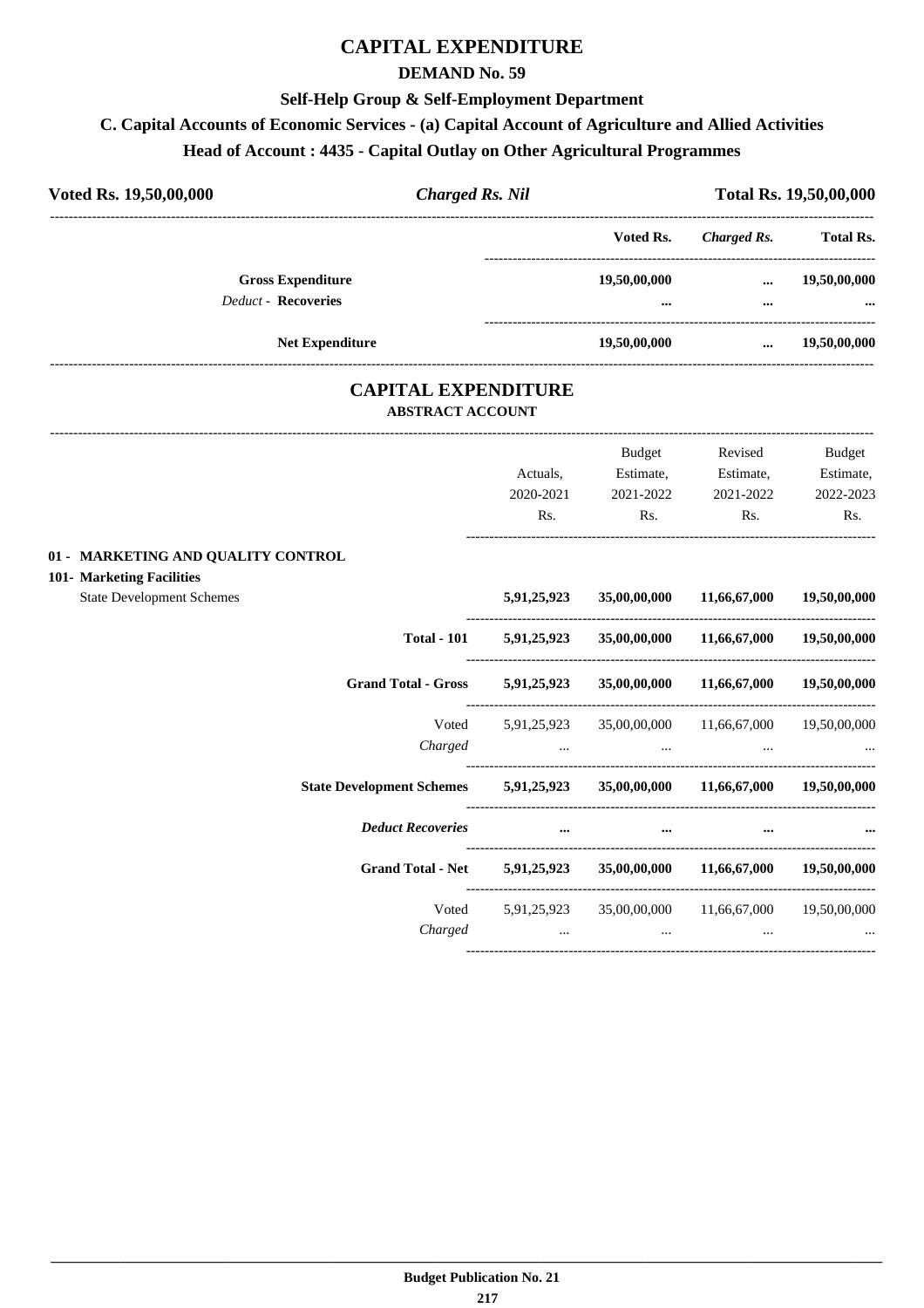|                                                                                                        | Actuals,    | <b>Budget</b><br>Estimate, | Revised<br>Estimate,                  | <b>Budget</b><br>Estimate, |
|--------------------------------------------------------------------------------------------------------|-------------|----------------------------|---------------------------------------|----------------------------|
|                                                                                                        | 2020-2021   | 2021-2022                  | 2021-2022                             | 2022-2023                  |
|                                                                                                        | Rs.         | R <sub>s</sub> .           | Rs.                                   | Rs.                        |
| <b>DETAILED ACCOUNT NO. 4435-01-101 - MARKETING FACILITIES</b>                                         |             |                            |                                       |                            |
| 01 - MARKETING AND QUALITY CONTROL                                                                     |             |                            |                                       |                            |
| 101- Marketing Facilities                                                                              |             |                            |                                       |                            |
| <b>State Development Schemes</b>                                                                       |             |                            |                                       |                            |
| 008- Setting up of a Statel-level Market Complex for the sale of                                       |             |                            |                                       |                            |
| products of SHGs and entreprenuers under SEPs [SH]                                                     |             |                            |                                       |                            |
| 53- Major Works / Land and Buildings                                                                   | 2,46,92,667 | 5,00,00,000                | 1,66,67,000                           | 2,50,00,000                |
| Total - 4435-01-101-008                                                                                | 2,46,92,667 |                            | $5,00,00,000$ $1,66,67,000$           | 2,50,00,000                |
| 009- Setting up of two large sized Training Centres cum Marketing<br>Complex for Self Help Groups [SH] |             |                            |                                       |                            |
| 53- Major Works / Land and Buildings                                                                   |             | 5,00,00,000                | 1,66,67,000                           | 5,00,00,000                |
| Total - 4435-01-101-009                                                                                |             | 5,00,00,000                | 1,66,67,000                           | 5,00,00,000                |
| 010- State Contribution to Swarojgar [SH]                                                              |             |                            |                                       |                            |
| 53- Major Works / Land and Buildings                                                                   | 3,44,33,256 | 25,00,00,000               | 8,33,33,000                           | 12,00,00,000               |
| 54- Investment                                                                                         |             |                            |                                       |                            |
| Total - 4435-01-101-010                                                                                | 3,44,33,256 |                            | 25,00,00,000 8,33,33,000 12,00,00,000 |                            |
| <b>Total - State Development Schemes</b>                                                               | 5,91,25,923 | 35,00,00,000               | 11,66,67,000                          | 19,50,00,000               |
| Total - 4435-01-101                                                                                    | 5,91,25,923 | 35,00,00,000               | 11,66,67,000                          | 19,50,00,000               |
| Voted                                                                                                  | 5,91,25,923 | 35,00,00,000               | 11,66,67,000                          | 19,50,00,000               |
| Charged                                                                                                |             |                            |                                       |                            |
|                                                                                                        |             |                            |                                       |                            |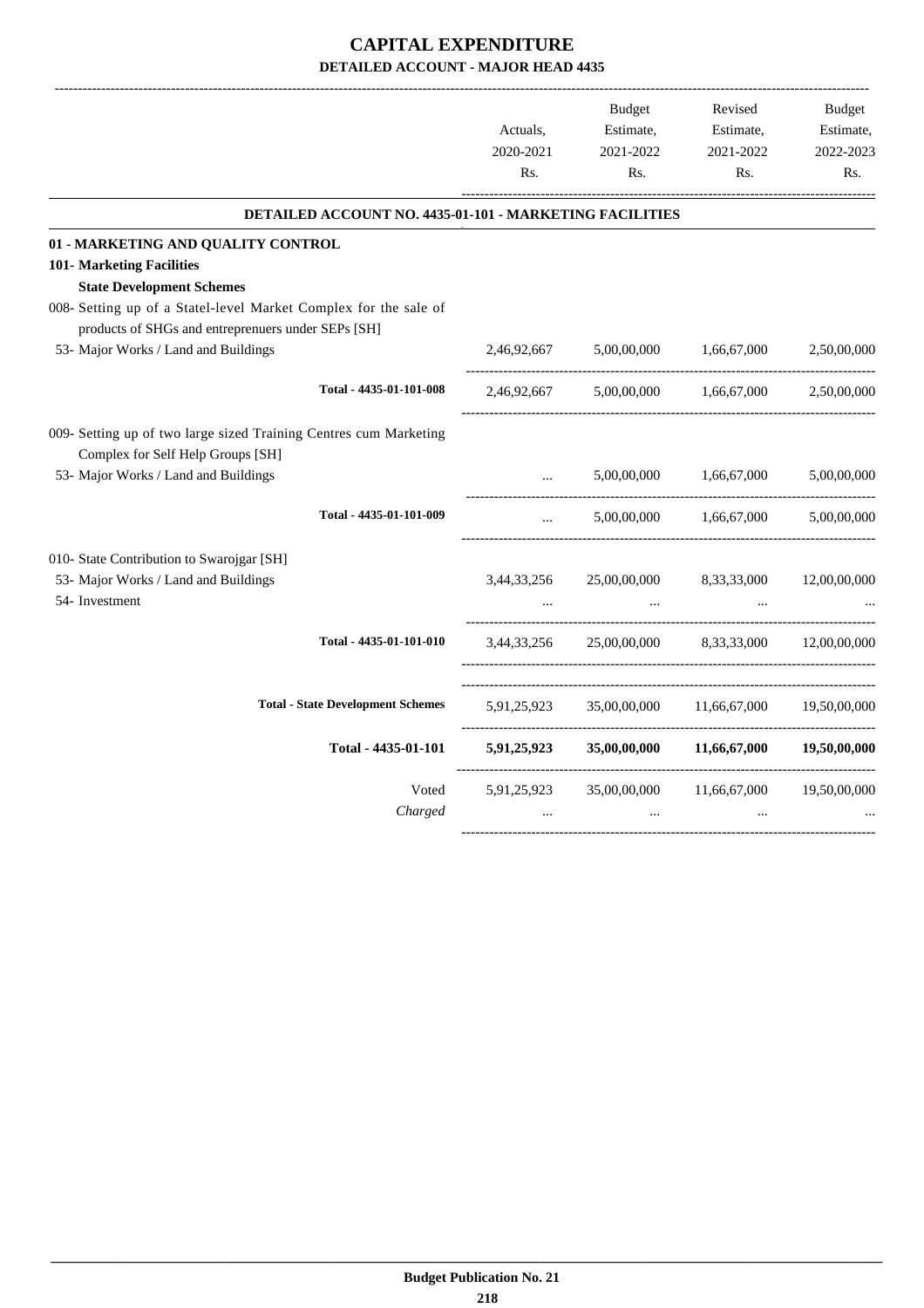## **REVENUE EXPENDITURE**

#### **DEMAND No. 61**

#### **Chief Minister's Office Department**

#### **A. General Services - (d) Administrative Services**

#### **Head of Account : 2052 - Secretariat--General Services**

|                        | Total Rs. 8,23,18,000                                  |  |
|------------------------|--------------------------------------------------------|--|
| Charged Rs.            | <b>Total Rs.</b>                                       |  |
| $\cdots$               | 8,23,18,000                                            |  |
| $\cdots$               | $-1,53,000$                                            |  |
| $\cdots$               | 8,21,65,000                                            |  |
| <b>Charged Rs. Nil</b> | Voted Rs.<br>8,23,18,000<br>$-1,53,000$<br>8,21,65,000 |  |

#### **REVENUE EXPENDITURE ABSTRACT ACCOUNT**

---------------------------------------------------------------------------------------------------------------------------------------------------------------------------------

| Rs. | 2021-2022 | $\mathbf{Rs.}$ | Estimate,<br>Estimate,<br>2021-2022 2022-2023<br>Rs.                                                                                                                                                                                                                                                                                                                                                                                                                                                                                                          |
|-----|-----------|----------------|---------------------------------------------------------------------------------------------------------------------------------------------------------------------------------------------------------------------------------------------------------------------------------------------------------------------------------------------------------------------------------------------------------------------------------------------------------------------------------------------------------------------------------------------------------------|
|     |           |                |                                                                                                                                                                                                                                                                                                                                                                                                                                                                                                                                                               |
|     |           |                |                                                                                                                                                                                                                                                                                                                                                                                                                                                                                                                                                               |
|     |           |                |                                                                                                                                                                                                                                                                                                                                                                                                                                                                                                                                                               |
|     |           |                |                                                                                                                                                                                                                                                                                                                                                                                                                                                                                                                                                               |
|     |           |                |                                                                                                                                                                                                                                                                                                                                                                                                                                                                                                                                                               |
|     |           |                | $-1,53,000$                                                                                                                                                                                                                                                                                                                                                                                                                                                                                                                                                   |
|     |           |                |                                                                                                                                                                                                                                                                                                                                                                                                                                                                                                                                                               |
|     |           |                | <b>Second Contract Contract</b>                                                                                                                                                                                                                                                                                                                                                                                                                                                                                                                               |
|     | 2020-2021 |                | $\mathbf{Rs.}$<br>6,91,84,218 7,72,97,000 8,09,84,000 8,23,18,000<br>Total - 090 6,91,84,218 7,72,97,000 8,09,84,000 8,23,18,000<br>Grand Total - Gross 6,91,84,218 7,72,97,000 8,09,84,000 8,23,18,000<br>6,91,84,218 7,72,97,000 8,09,84,000 8,23,18,000<br>Administrative Expenditure 6,91,84,218 7,72,97,000 8,09,84,000 8,23,18,000<br><i>Deduct Recoveries</i> -1,57,233 -4,000 -1,53,000<br>Grand Total - Net 6,90,26,985 7,72,93,000 8,08,31,000 8,21,65,000<br>Voted 6,90,26,985 7,72,93,000 8,08,31,000 8,21,65,000<br>and the contract of the con- |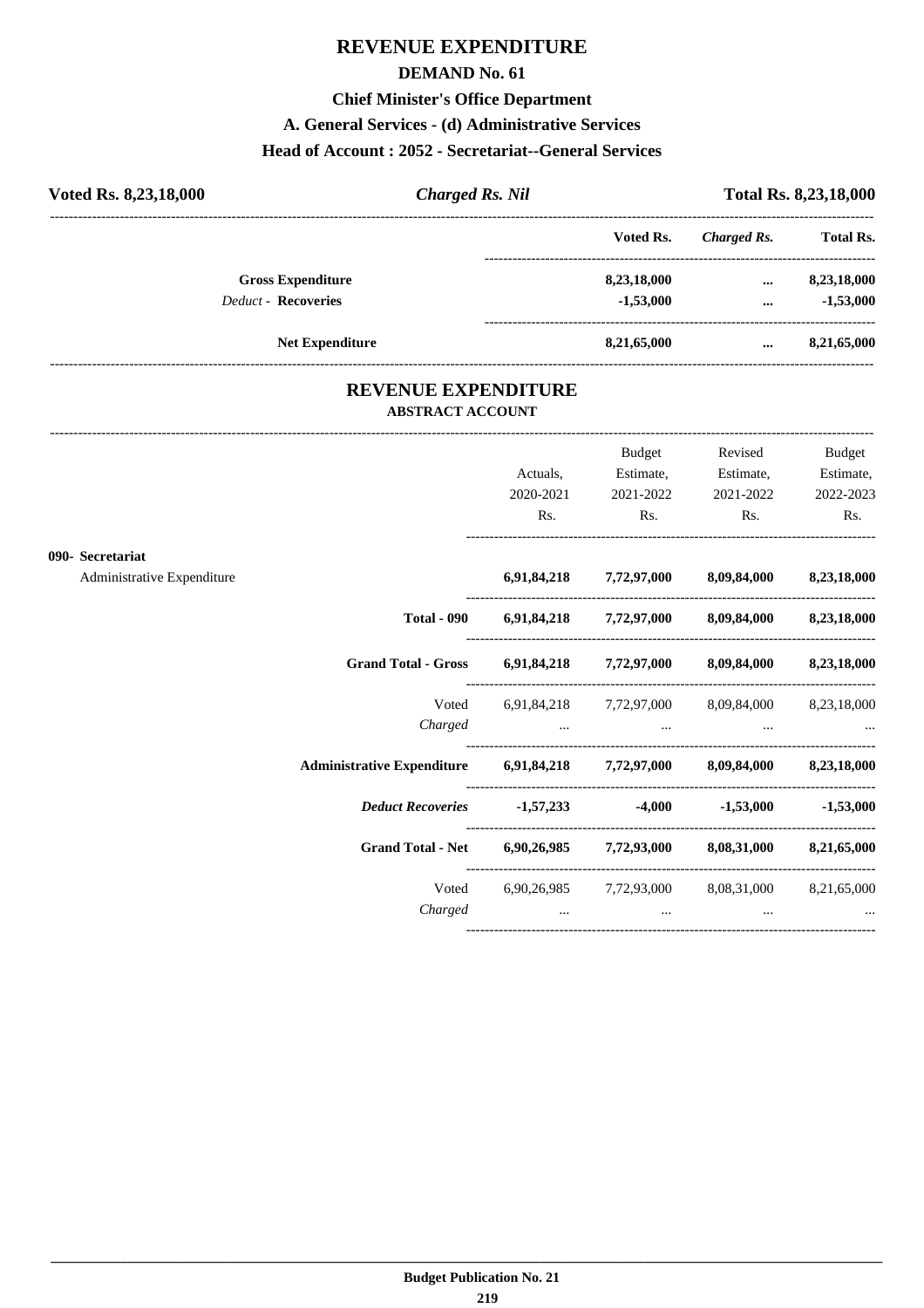|             | <b>Budget</b>                     | Revised                                                                                              | Budget<br>Estimate,<br>2022-2023                                                                                                               |
|-------------|-----------------------------------|------------------------------------------------------------------------------------------------------|------------------------------------------------------------------------------------------------------------------------------------------------|
|             |                                   |                                                                                                      |                                                                                                                                                |
| Rs.         | Rs.                               | Rs.                                                                                                  | Rs.                                                                                                                                            |
|             |                                   |                                                                                                      |                                                                                                                                                |
|             |                                   |                                                                                                      |                                                                                                                                                |
|             |                                   |                                                                                                      |                                                                                                                                                |
|             |                                   |                                                                                                      |                                                                                                                                                |
|             |                                   |                                                                                                      |                                                                                                                                                |
| 4,23,60,855 | 4,70,07,000                       | 4,70,08,000                                                                                          | 4,75,04,000                                                                                                                                    |
| 5,358       | $\cdots$                          | 5,000                                                                                                | 5,000                                                                                                                                          |
| 8,05,248    | 13,95,000                         | 27,00,000                                                                                            | 29,70,000                                                                                                                                      |
| 36,08,907   |                                   | 41,05,000                                                                                            | 42,28,000                                                                                                                                      |
|             | 1,30,000                          | 1,29,000                                                                                             | 1,32,000                                                                                                                                       |
| $\cdots$    | $\cdots$                          | $\cdots$                                                                                             |                                                                                                                                                |
| 1,65,135    | 1,50,000                          | 3,50,000                                                                                             | 3,75,000                                                                                                                                       |
| 59,500      | 49,000                            | 61,000                                                                                               | 62,000                                                                                                                                         |
| 4,71,31,003 | 5,34,49,000                       | 5,43,58,000                                                                                          | 5,52,76,000                                                                                                                                    |
| 43,89,376   | 52,93,000                         | 46,61,000                                                                                            | 48,01,000                                                                                                                                      |
| 1,58,270    | 3,84,000                          | 4,00,000                                                                                             | 4,10,000                                                                                                                                       |
| 1,71,594    | 3,57,000                          | 3,57,000                                                                                             | 3,64,000                                                                                                                                       |
| 2,55,919    | 1,50,000                          | 3,50,000                                                                                             | 3,53,000                                                                                                                                       |
|             |                                   |                                                                                                      |                                                                                                                                                |
|             |                                   |                                                                                                      |                                                                                                                                                |
| 4,31,244    | 5,00,000                          | 5,00,000                                                                                             | 5,10,000                                                                                                                                       |
| 29, 10, 184 | 33,29,000                         | 29,68,000                                                                                            | 30,27,000                                                                                                                                      |
| 26.93.049   | 43,64,000                         | 33,64,000                                                                                            | 34,51,000                                                                                                                                      |
| 60, 34, 477 | 81,93,000                         | 68,32,000                                                                                            | 69,88,000                                                                                                                                      |
|             |                                   |                                                                                                      |                                                                                                                                                |
| 1,10,43,579 | 94,40,000                         |                                                                                                      | 1,41,00,000                                                                                                                                    |
| $\cdots$    | 16,000                            | 16,000                                                                                               | 16,000                                                                                                                                         |
| $\cdots$    | 15,000                            | 10,000                                                                                               | 10,000                                                                                                                                         |
| 6,91,84,218 |                                   |                                                                                                      | 8,23,18,000                                                                                                                                    |
|             |                                   |                                                                                                      | 8,23,18,000                                                                                                                                    |
|             |                                   |                                                                                                      |                                                                                                                                                |
| $\cdots$    | $\cdots$                          | $\cdots$                                                                                             |                                                                                                                                                |
|             | Actuals,<br>2020-2021<br>1,26,000 | Estimate,<br>2021-2022<br>DETAILED ACCOUNT NO. 2052-00-090 - SECRETARIAT<br>47,18,000<br>6,91,84,218 | Estimate,<br>2021-2022<br>1,40,00,000<br>7,72,97,000 8,09,84,000<br>7,72,97,000 8,09,84,000<br>6,91,84,218 7,72,97,000 8,09,84,000 8,23,18,000 |

#### **-------------------------------------------------------------------------------------------------------------------------------------------------------------------------------- DETAILED ACCOUNT NO. 2052 - DEDUCT RECOVERIES IN REDUCTION OF EXPENDITURE**

**--------------------------------------------------------------------------------------------------------------------------------------------------------------------------------**

 **\_\_\_\_\_\_\_\_\_\_\_\_\_\_\_\_\_\_\_\_\_\_\_\_\_\_\_\_\_\_\_\_\_\_\_\_\_\_\_\_\_\_\_\_\_\_\_\_\_\_\_\_\_\_\_\_\_\_\_\_\_\_\_\_\_\_\_\_\_\_\_\_\_\_\_\_\_\_\_\_\_\_\_\_\_\_\_\_\_\_\_\_\_\_\_\_\_\_\_\_\_\_\_\_\_\_\_\_\_\_\_\_\_\_\_\_\_\_\_**

#### **090- Secretariat**

Administrative Expenditure

032-Department of Chief Minister's Office [CH]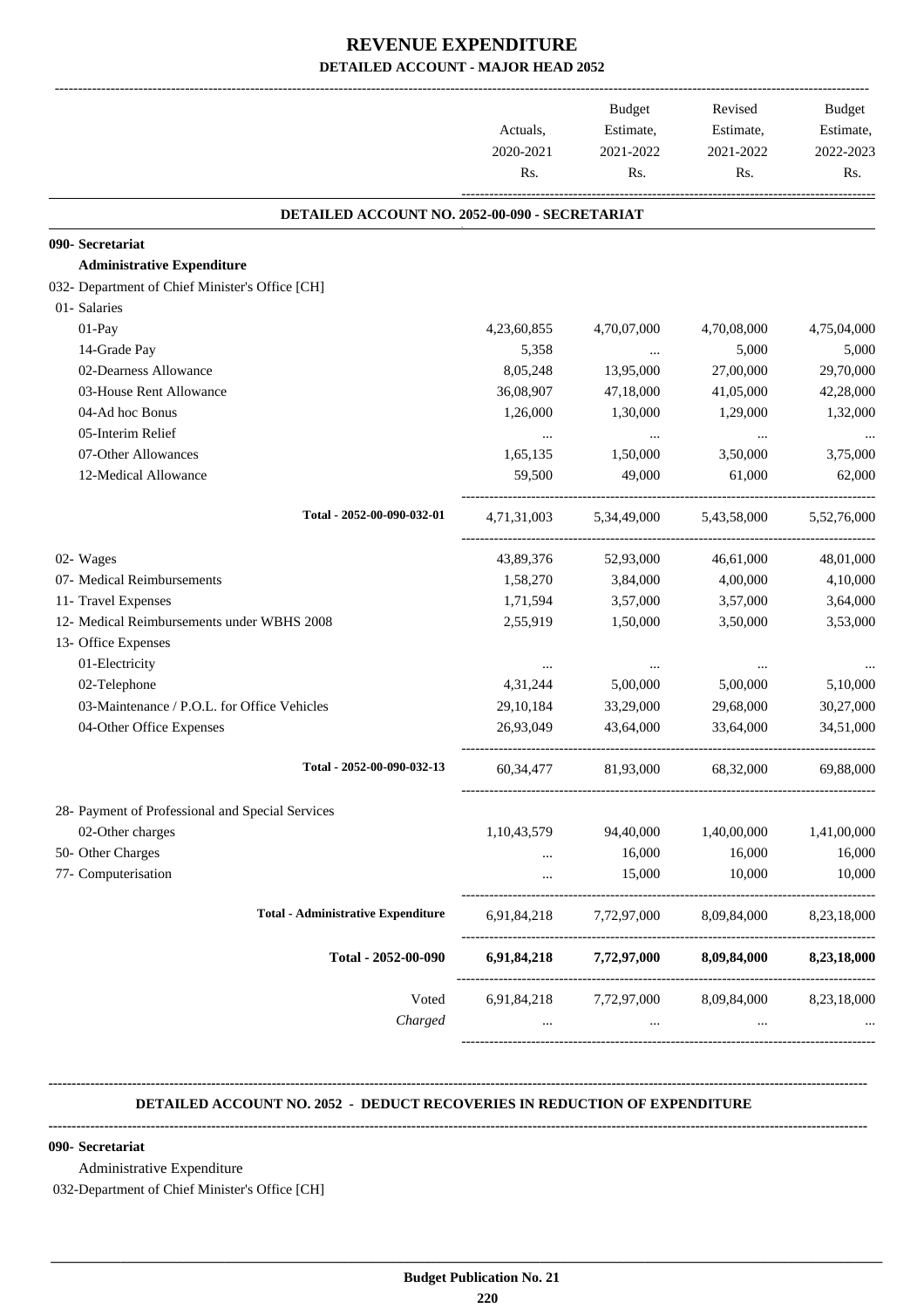|                                                   |                                    |                  | <b>Budget</b> | Revised                          | Budget      |
|---------------------------------------------------|------------------------------------|------------------|---------------|----------------------------------|-------------|
|                                                   |                                    | Actuals,         | Estimate,     | Estimate,                        | Estimate,   |
|                                                   |                                    | 2020-2021        | 2021-2022     | 2021-2022                        | 2022-2023   |
|                                                   |                                    | R <sub>s</sub> . | Rs.           | Rs.                              | Rs.         |
| 70-Deduct Recoveries                              |                                    |                  |               |                                  |             |
| 01-Others                                         |                                    | $-1,57,233$      |               | $-1,000$ $-1,50,000$             | $-1,50,000$ |
| 02-W.B.H.S. 2008                                  |                                    |                  | $-1,000$      | $-1,000$                         | $-1,000$    |
|                                                   | Total - 090 - Deduct - Recoveries  | $-1,57,233$      |               | $-2,000$ $-1,51,000$ $-1,51,000$ |             |
| 911- Deduct Recoveries of Overpayments            |                                    |                  |               |                                  |             |
| Administrative Expenditure                        |                                    |                  |               |                                  |             |
| 002-Department of Chief Ministers Office[CH] [CH] |                                    |                  |               |                                  |             |
| 70-Deduct Recoveries                              |                                    |                  |               |                                  |             |
| 01-Others                                         |                                    | $\cdots$         | $-1,000$      | $-1,000$                         | $-1,000$    |
| 032-Department of Chief Ministers Office [CH]     |                                    |                  |               |                                  |             |
| 70-Deduct Recoveries                              |                                    |                  |               |                                  |             |
| 01-Others                                         |                                    |                  | $-1,000$      | $-1,000$                         | $-1,000$    |
|                                                   | Total - 911 - Deduct - Recoveries  | and the company  | $-2,000$      | $-2,000$                         | $-2,000$    |
|                                                   | Total - 2052 - Deduct - Recoveries | -1,57,233        | $-4,000$      | $-1,53,000$                      | $-1.53,000$ |
|                                                   |                                    |                  |               |                                  |             |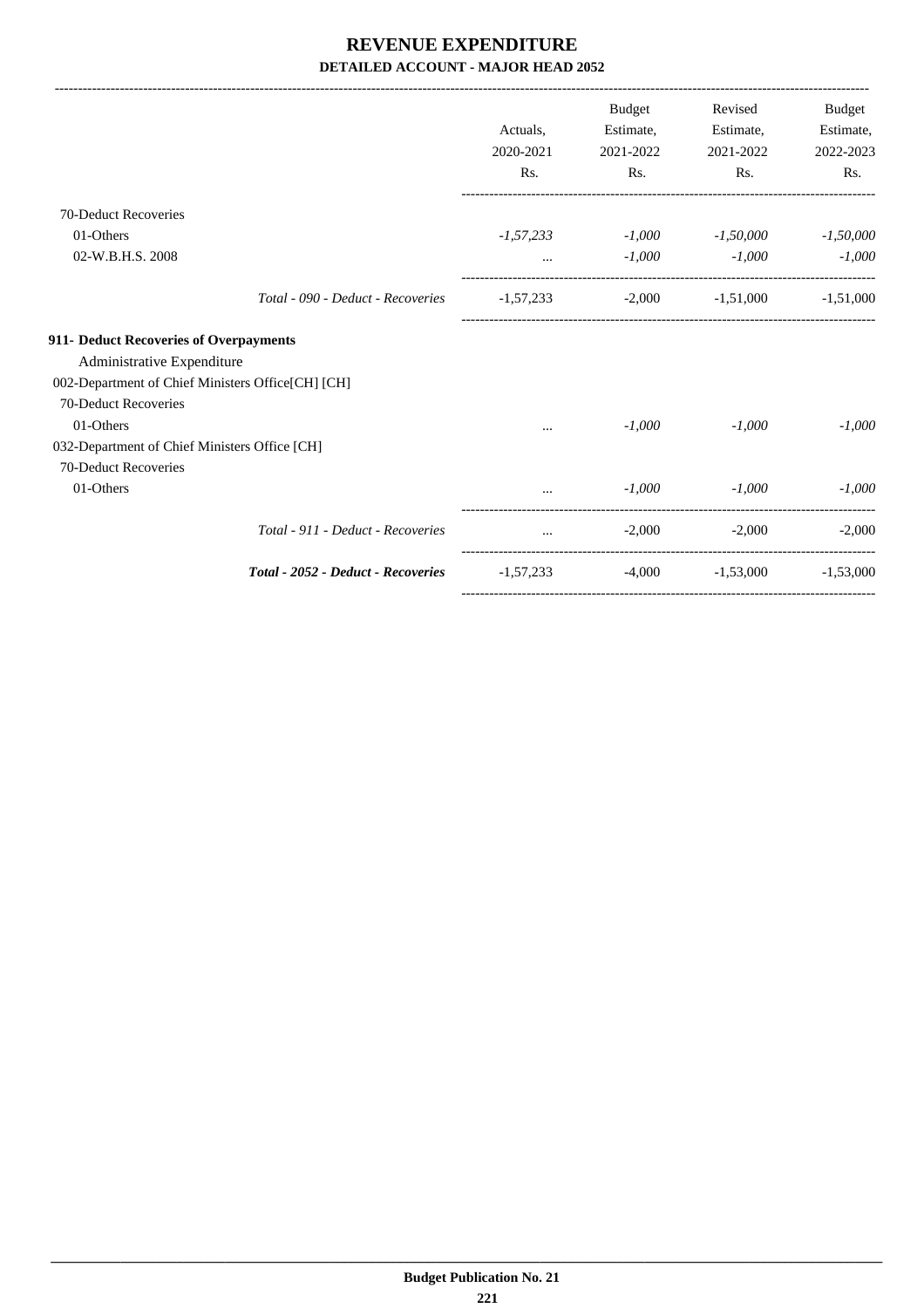## **REVENUE EXPENDITURE**

#### **DEMAND No. 62**

#### **North Bengal Development Department**

#### **A. General Services - (d) Administrative Services**

### **Head of Account : 2052 - Secretariat--General Services**

| Voted Rs. 13,53,95,000     | <b>Charged Rs. Nil</b> |              | Total Rs. 13,53,95,000 |                  |
|----------------------------|------------------------|--------------|------------------------|------------------|
|                            |                        | Voted Rs.    | Charged Rs.            | <b>Total Rs.</b> |
| <b>Gross Expenditure</b>   |                        | 13,53,95,000 | $\cdots$               | 13,53,95,000     |
| <b>Deduct - Recoveries</b> |                        | $-2.000$     | $\cdots$               | $-2.000$         |
| <b>Net Expenditure</b>     |                        | 13,53,93,000 | $\cdots$               | 13,53,93,000     |

#### **REVENUE EXPENDITURE ABSTRACT ACCOUNT**

---------------------------------------------------------------------------------------------------------------------------------------------------------------------------------

|                                                |                                                                                                                                                                                                                                | Actuals,<br>2020-2021                               | Budget<br>Estimate,<br>2021-2022 | Revised<br>Estimate,<br>2021-2022                                                                                                                                      | <b>Budget</b><br>Estimate,<br>2022-2023 |
|------------------------------------------------|--------------------------------------------------------------------------------------------------------------------------------------------------------------------------------------------------------------------------------|-----------------------------------------------------|----------------------------------|------------------------------------------------------------------------------------------------------------------------------------------------------------------------|-----------------------------------------|
|                                                |                                                                                                                                                                                                                                | Rs.                                                 | Rs.                              | $\mathbf{Rs.}$                                                                                                                                                         | Rs.                                     |
| 090- Secretariat<br>Administrative Expenditure |                                                                                                                                                                                                                                |                                                     |                                  | 12,02,68,498 13,81,47,000 13,11,40,000 13,53,95,000                                                                                                                    |                                         |
|                                                |                                                                                                                                                                                                                                |                                                     |                                  | Total - 090 12,02,68,498 13,81,47,000 13,11,40,000 13,53,95,000                                                                                                        |                                         |
|                                                | Grand Total - Gross 12,02,68,498 13,81,47,000 13,11,40,000 13,53,95,000                                                                                                                                                        |                                                     |                                  |                                                                                                                                                                        |                                         |
|                                                | Voted<br>Charged                                                                                                                                                                                                               |                                                     |                                  | 12,02,68,498 13,81,47,000 13,11,40,000 13,53,95,000<br>the contract of the contract of the contract of the contract of the contract of the contract of the contract of |                                         |
|                                                | Administrative Expenditure 12,02,68,498 13,81,47,000 13,11,40,000 13,53,95,000                                                                                                                                                 |                                                     |                                  |                                                                                                                                                                        |                                         |
|                                                | Deduct Recoveries and the set of the set of the set of the set of the set of the set of the set of the set of the set of the set of the set of the set of the set of the set of the set of the set of the set of the set of th |                                                     |                                  |                                                                                                                                                                        | $-2,000$ $-2,000$                       |
|                                                | Grand Total - Net 12,02,68,498 13,81,44,000 13,11,38,000 13,53,93,000                                                                                                                                                          |                                                     |                                  |                                                                                                                                                                        |                                         |
|                                                | Charged                                                                                                                                                                                                                        | the contract of the contract of the contract of the |                                  | Voted 12,02,68,498 13,81,44,000 13,11,38,000 13,53,93,000<br>$\cdots$                                                                                                  |                                         |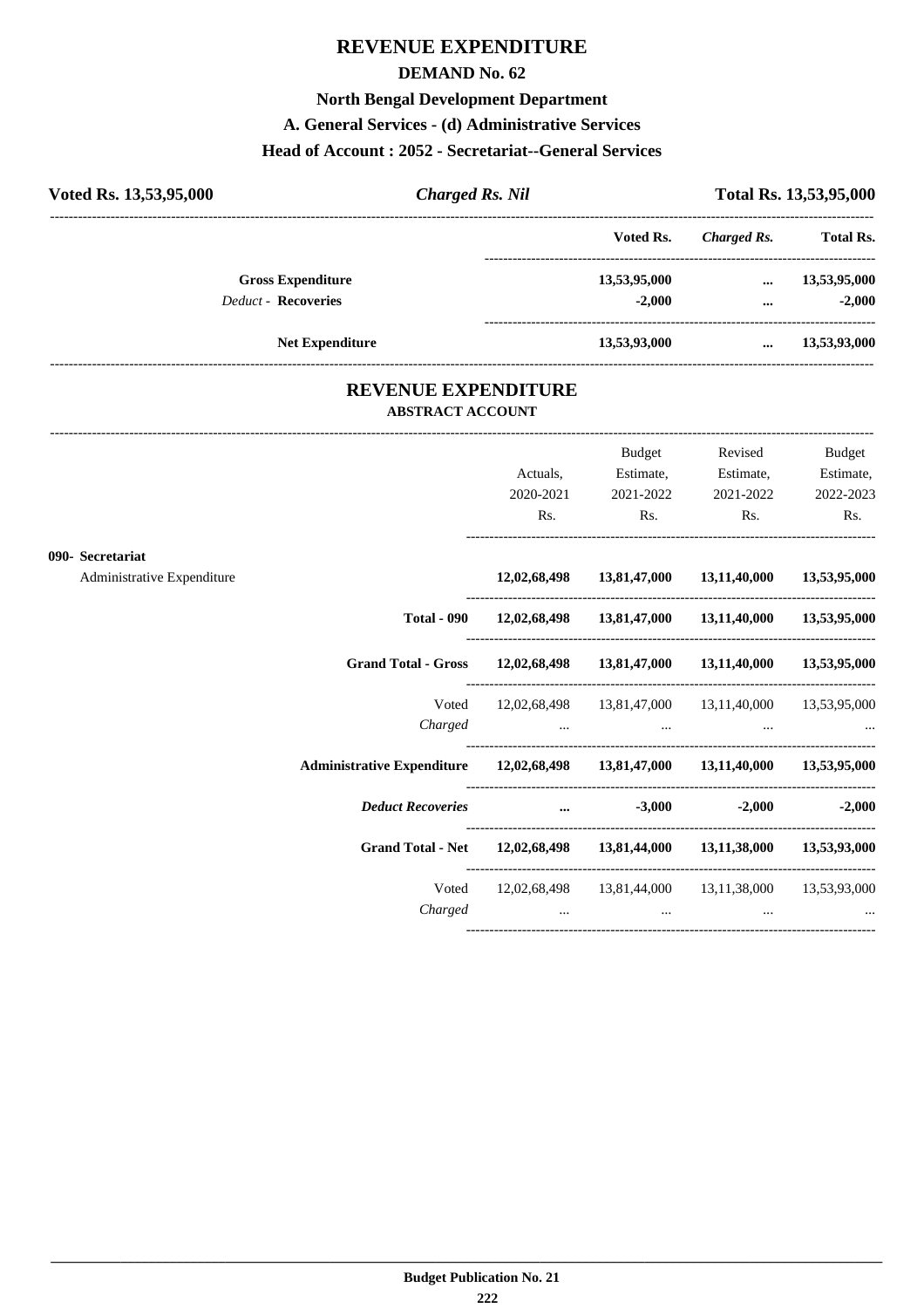|                                                  | Actuals,<br>2020-2021<br>Rs. | Budget<br>Estimate,<br>2021-2022<br>Rs. | Revised<br>Estimate,<br>2021-2022<br>Rs.            | <b>Budget</b><br>Estimate,<br>2022-2023<br>Rs. |
|--------------------------------------------------|------------------------------|-----------------------------------------|-----------------------------------------------------|------------------------------------------------|
| DETAILED ACCOUNT NO. 2052-00-090 - SECRETARIAT   |                              |                                         |                                                     |                                                |
| 090- Secretariat                                 |                              |                                         |                                                     |                                                |
| <b>Administrative Expenditure</b>                |                              |                                         |                                                     |                                                |
| 033- Department of North Bengal Development [NB] |                              |                                         |                                                     |                                                |
| 01- Salaries                                     |                              |                                         |                                                     |                                                |
| 01-Pay                                           | 4,05,25,243                  | 4,69,46,000                             | 4,13,36,000                                         | 4,25,76,000                                    |
| 14-Grade Pay                                     |                              | 1,00,000                                | 1,00,000                                            |                                                |
| 02-Dearness Allowance                            | 9,27,427                     | 14,11,000                               | 28,50,000                                           | 30,55,000                                      |
| 03-House Rent Allowance                          | 39,02,886                    | 44,69,000                               | 45,50,000                                           | 50,45,000                                      |
| 04-Ad hoc Bonus                                  | 1,09,200                     | 1,15,000                                | 1,26,000                                            | 1,40,000                                       |
| 07-Other Allowances                              | 2,73,494                     | 1,20,000                                | 1,50,000                                            | 1,70,000                                       |
| 12-Medical Allowance                             | 95,371                       | 1,00,000                                | 1,20,000                                            | 1,20,000                                       |
| Total - 2052-00-090-033-01                       | 4,58,33,621                  | 5,32,61,000                             | 4,92,32,000                                         | 5,11,06,000                                    |
| 02- Wages                                        |                              | 1,32,09,205 1,37,74,000                 | 1,70,27,000                                         | 1,74,48,000                                    |
| 07- Medical Reimbursements                       | 59,017                       | 1,15,000                                | 1,15,000                                            | 1,17,000                                       |
| 11- Travel Expenses                              | 2,54,139                     | 3,99,000                                | 3,99,000                                            | 4,07,000                                       |
| 12- Medical Reimbursements under WBHS 2008       | 2,71,226                     | 3,76,000                                | 3,76,000                                            | 3,84,000                                       |
| 13- Office Expenses                              |                              |                                         |                                                     |                                                |
| 01-Electricity                                   | 69,75,193                    | 70,70,000                               | 78,70,000                                           | 80,11,000                                      |
| 02-Telephone                                     | 6,18,968                     | 6,20,000                                | 6,20,000                                            | 6,32,000                                       |
| 03-Maintenance / P.O.L. for Office Vehicles      | 24,62,122                    | 28,50,000                               | 25,11,000                                           | 25,61,000                                      |
| 04-Other Office Expenses                         | 7,51,136                     | 6,39,000                                | 6,39,000                                            | 6,52,000                                       |
| Total - 2052-00-090-033-13                       |                              | 1,08,07,419 1,11,79,000 1,16,40,000     |                                                     | 1,18,56,000                                    |
| 14- Rents, Rates and Taxes                       | $\cdots$                     | $\cdots$                                |                                                     |                                                |
| 26- Advertising and Publicity Expenses           | 2,61,31,000                  | 3,05,01,000                             | 2,70,54,000                                         | 2,80,54,000                                    |
| 28- Payment of Professional and Special Services |                              |                                         |                                                     |                                                |
| 02-Other charges                                 | 2,01,700                     | 2,95,000                                | 50,000                                              | 50,000                                         |
| 50- Other Charges                                | 6,95,310                     | 9,87,000                                | 9,87,000                                            | 10,17,000                                      |
| 77- Computerisation                              | 2,04,678                     | 2,60,000                                | 2,07,000                                            | 2,11,000                                       |
| 78- Outsourcing of Services                      | 2,26,01,183                  | 2,70,00,000                             | 2,40,53,000                                         | 2,47,45,000                                    |
| <b>Total - Administrative Expenditure</b>        | 12,02,68,498                 |                                         | 13,81,47,000 13,11,40,000 13,53,95,000              |                                                |
| Total - 2052-00-090                              |                              |                                         | 12,02,68,498 13,81,47,000 13,11,40,000 13,53,95,000 |                                                |
| Voted<br>Charged                                 | 12,02,68,498<br>$\cdots$     | 13,81,47,000<br>$\cdots$                | 13,11,40,000<br>$\cdots$                            | 13,53,95,000                                   |

#### **DETAILED ACCOUNT NO. 2052 - DEDUCT RECOVERIES IN REDUCTION OF EXPENDITURE**

**--------------------------------------------------------------------------------------------------------------------------------------------------------------------------------**

 **\_\_\_\_\_\_\_\_\_\_\_\_\_\_\_\_\_\_\_\_\_\_\_\_\_\_\_\_\_\_\_\_\_\_\_\_\_\_\_\_\_\_\_\_\_\_\_\_\_\_\_\_\_\_\_\_\_\_\_\_\_\_\_\_\_\_\_\_\_\_\_\_\_\_\_\_\_\_\_\_\_\_\_\_\_\_\_\_\_\_\_\_\_\_\_\_\_\_\_\_\_\_\_\_\_\_\_\_\_\_\_\_\_\_\_\_\_\_\_**

**--------------------------------------------------------------------------------------------------------------------------------------------------------------------------------**

**090- Secretariat**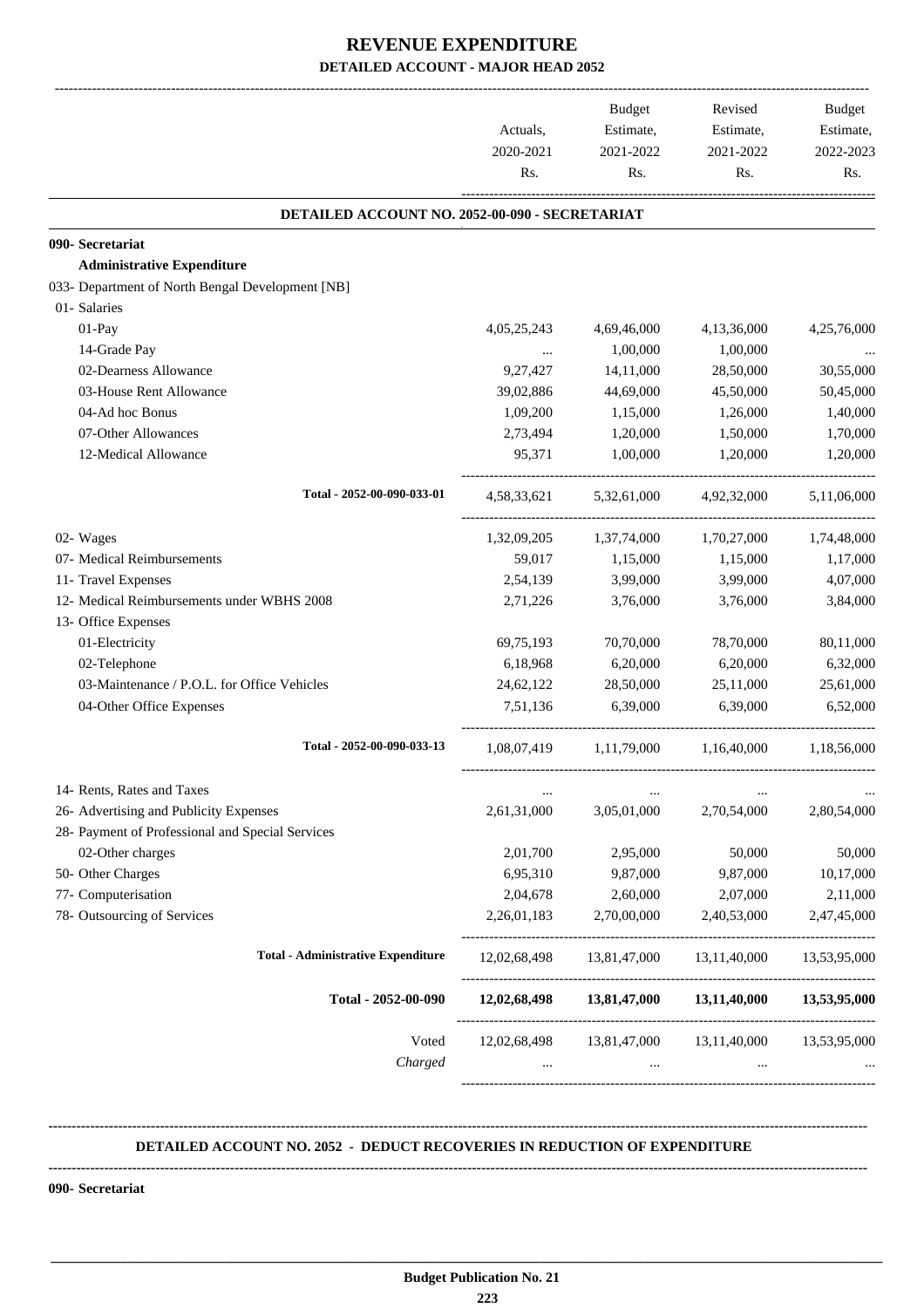|                                                  |           | <b>Budget</b> | Revised   | Budget    |
|--------------------------------------------------|-----------|---------------|-----------|-----------|
|                                                  | Actuals.  | Estimate,     | Estimate, | Estimate, |
|                                                  | 2020-2021 | 2021-2022     | 2021-2022 | 2022-2023 |
|                                                  | Rs.       | Rs.           | Rs.       | Rs.       |
| Administrative Expenditure                       |           |               |           |           |
| 033-Department of North Bengal Development [NB]  |           |               |           |           |
| 70-Deduct Recoveries                             |           |               |           |           |
| 01-Others                                        | $\ddotsc$ | $-1,000$      | $-1,000$  | $-1,000$  |
| 02-W.B.H.S. 2008                                 |           | $-1,000$      | $\cdots$  |           |
| Total - 090 - Deduct - Recoveries                | $\cdots$  | $-2,000$      | $-1,000$  | $-1,000$  |
| 911- Deduct Recoveries of Overpayments           |           |               |           |           |
| Administrative Expenditure                       |           |               |           |           |
| 033-North Bengal Development Department[NB] [NB] |           |               |           |           |
| 70-Deduct Recoveries                             |           |               |           |           |
| 01-Others                                        |           | $-1,000$      | $-1,000$  | $-1,000$  |
| Total - 911 - Deduct - Recoveries                | $\cdots$  | $-1,000$      | $-1,000$  | $-1,000$  |
| Total - 2052 - Deduct - Recoveries               | $\cdots$  | $-3,000$      | $-2,000$  | $-2,000$  |
|                                                  |           |               |           |           |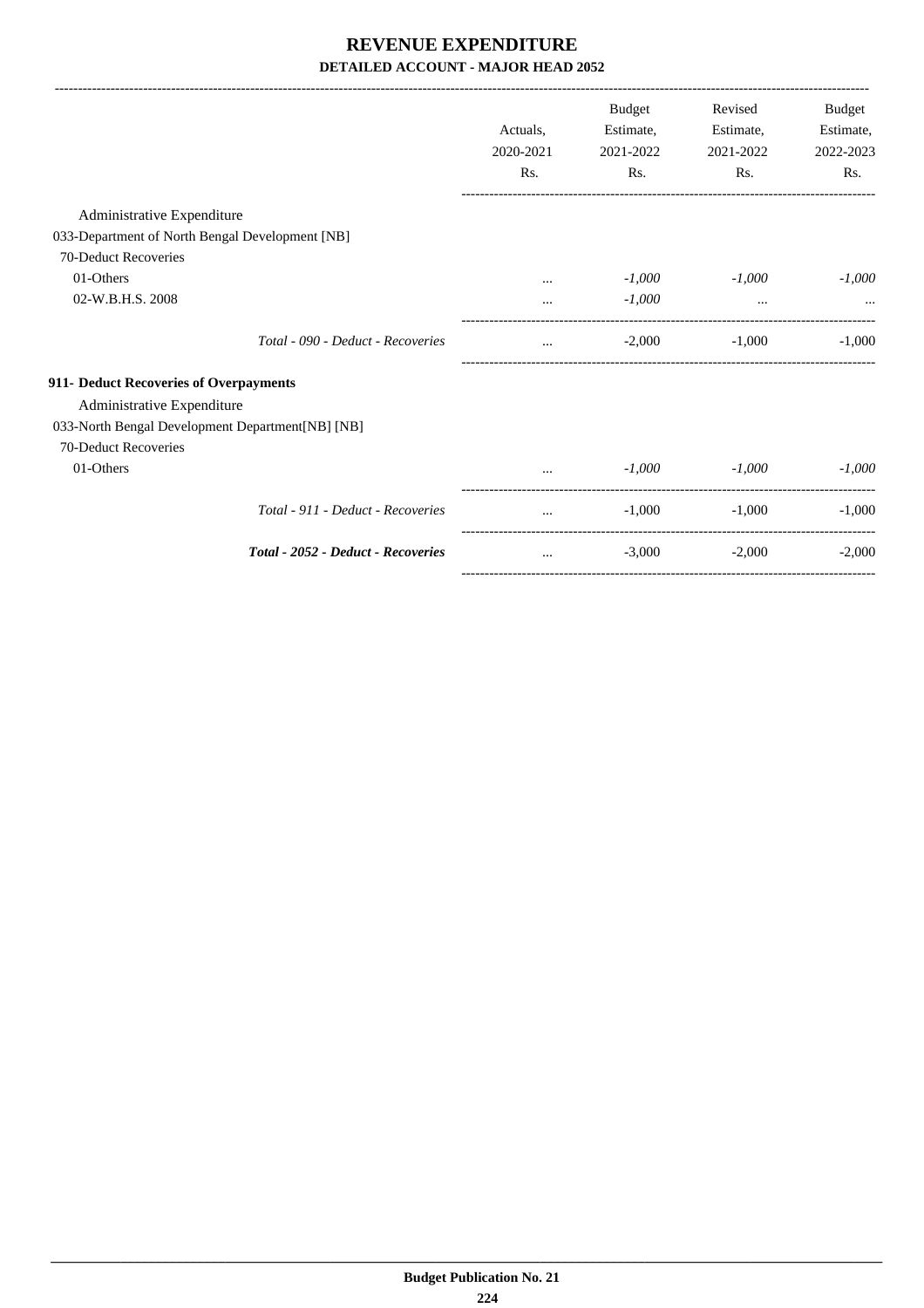# **REVENUE EXPENDITURE**

### **DEMAND No. 62**

## **North Bengal Development Department**

#### **C - Economic Services - (c) Special Areas Programmes**

#### **Head of Account : 2575 - Other Special Areas Programmes**

| Voted Rs. 6,19,63,000<br><b>Charged Rs. Nil</b>                                 |                      |                                                         |                          | Total Rs. 6,19,63,000 |
|---------------------------------------------------------------------------------|----------------------|---------------------------------------------------------|--------------------------|-----------------------|
|                                                                                 |                      | Voted Rs.                                               | <b>Charged Rs.</b>       | <b>Total Rs.</b>      |
| <b>Gross Expenditure</b>                                                        |                      | 6,19,63,000                                             | $\cdots$                 | 6,19,63,000           |
| <b>Deduct - Recoveries</b>                                                      |                      |                                                         | $\cdots$                 |                       |
| Net Expenditure                                                                 |                      | 6,19,63,000                                             | $\cdots$                 | 6,19,63,000           |
| <b>REVENUE EXPENDITURE</b><br><b>ABSTRACT ACCOUNT</b>                           |                      |                                                         |                          |                       |
|                                                                                 |                      | Budget                                                  | Revised                  | <b>Budget</b>         |
|                                                                                 | Actuals,             | Estimate,                                               | Estimate,                | Estimate,             |
|                                                                                 | 2020-2021            | 2021-2022                                               | 2021-2022                | 2022-2023             |
|                                                                                 | Rs.                  | Rs.                                                     | Rs.                      | Rs.                   |
| 02 - BACKWARD AREAS                                                             |                      |                                                         |                          |                       |
| 001- Direction And Administration                                               |                      |                                                         |                          |                       |
| Administrative Expenditure                                                      |                      | 8,82,714 12,79,000                                      | 12,92,000                | 13,48,000             |
| <b>Total - 001</b>                                                              |                      | 8,82,714 12,79,000 12,92,000 13,48,000                  |                          |                       |
| 101- Area Development                                                           |                      |                                                         |                          |                       |
| Administrative Expenditure                                                      | 16,24,27,410         | 2,86,56,000                                             | 1,03,54,000              | 1,06,15,000           |
| <b>State Development Schemes</b>                                                |                      | 5,00,00,000                                             | 1,66,67,000              | 5,00,00,000           |
| <b>Total - 101</b>                                                              |                      | $16,24,27,410$ $7,86,56,000$ $2,70,21,000$              |                          | 6,06,15,000           |
| 797- Transfer to Reserve Fund/Deposit Account                                   |                      |                                                         |                          |                       |
| <b>State Development Schemes</b>                                                |                      | 50,00,00,000                                            |                          |                       |
| <b>Total - 797</b>                                                              | $\mathbf{r}$         | 50,00,00,000                                            | $\cdots$                 |                       |
| Grand Total - Gross 16,33,10,124 57,99,35,000 2,83,13,000 6,19,63,000           |                      |                                                         |                          |                       |
|                                                                                 |                      | Voted 16,33,10,124 57,99,35,000 2,83,13,000 6,19,63,000 |                          |                       |
|                                                                                 |                      |                                                         |                          |                       |
| Administrative Expenditure  16,33,10,124  2,99,35,000  1,16,46,000  1,19,63,000 |                      |                                                         |                          |                       |
| <b>State Development Schemes</b>                                                | $\sim$ $\sim$ $\sim$ |                                                         | 55,00,00,000 1,66,67,000 | 5,00,00,000           |
| Deduct Recoveries -3,92,05,121                                                  |                      | $-50,00,00,000$                                         | $\cdots$                 |                       |

----------------------------------------------------------------------------------------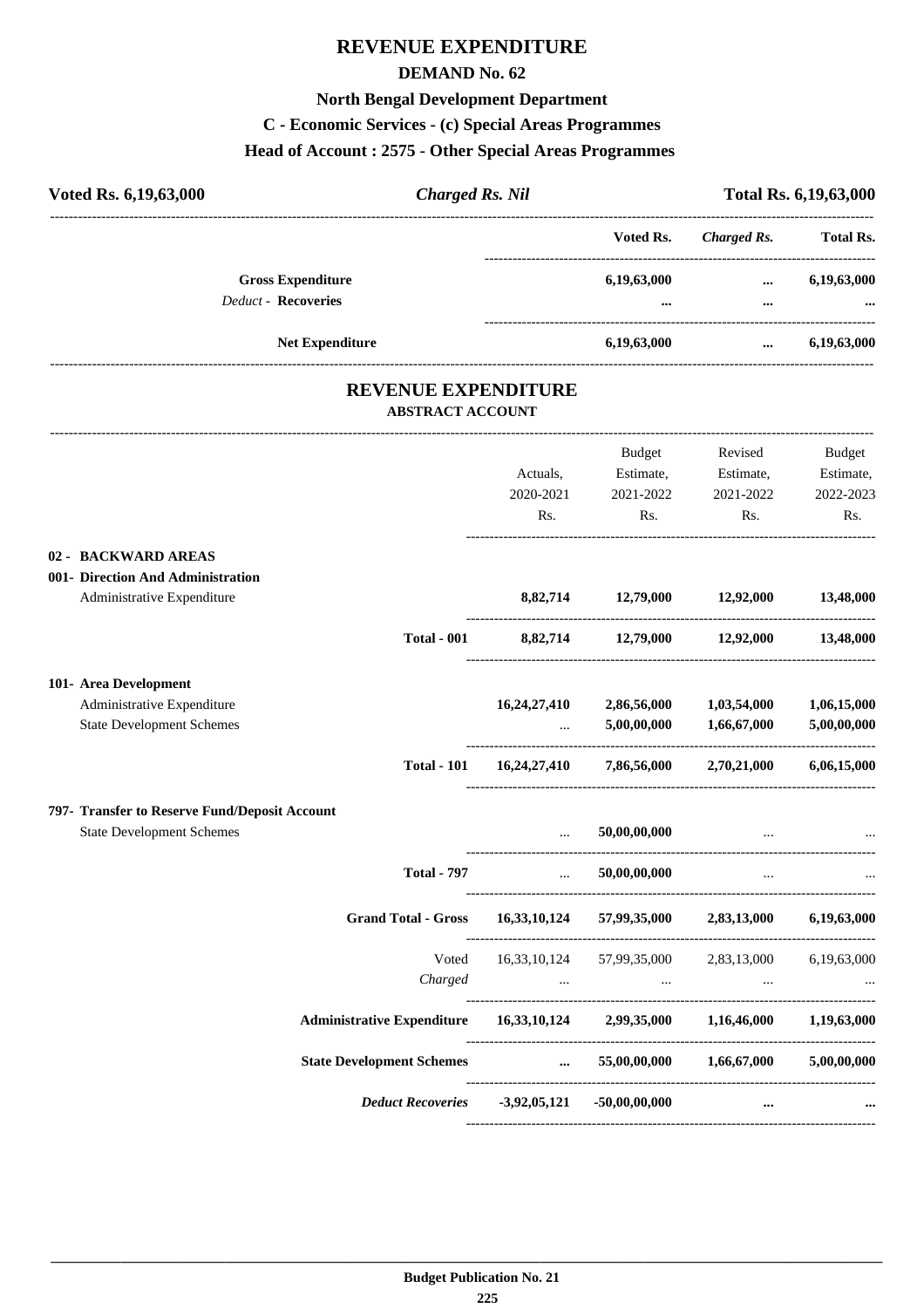### **REVENUE EXPENDITURE ABSTRACT ACCOUNT**

|                          | Actuals,<br>2020-2021<br>Rs. | <b>Budget</b><br>Estimate,<br>2021-2022<br>Rs. | Revised<br>Estimate,<br>2021-2022<br>Rs. | <b>Budget</b><br>Estimate,<br>2022-2023<br>Rs. |
|--------------------------|------------------------------|------------------------------------------------|------------------------------------------|------------------------------------------------|
| <b>Grand Total - Net</b> | 12,41,05,003                 | 7,99,35,000                                    | 2,83,13,000                              | 6,19,63,000                                    |
| Voted<br>Charged         | 12,41,05,003<br>             | 7,99,35,000<br>                                | 2,83,13,000<br>                          | 6,19,63,000<br>$\cdots$                        |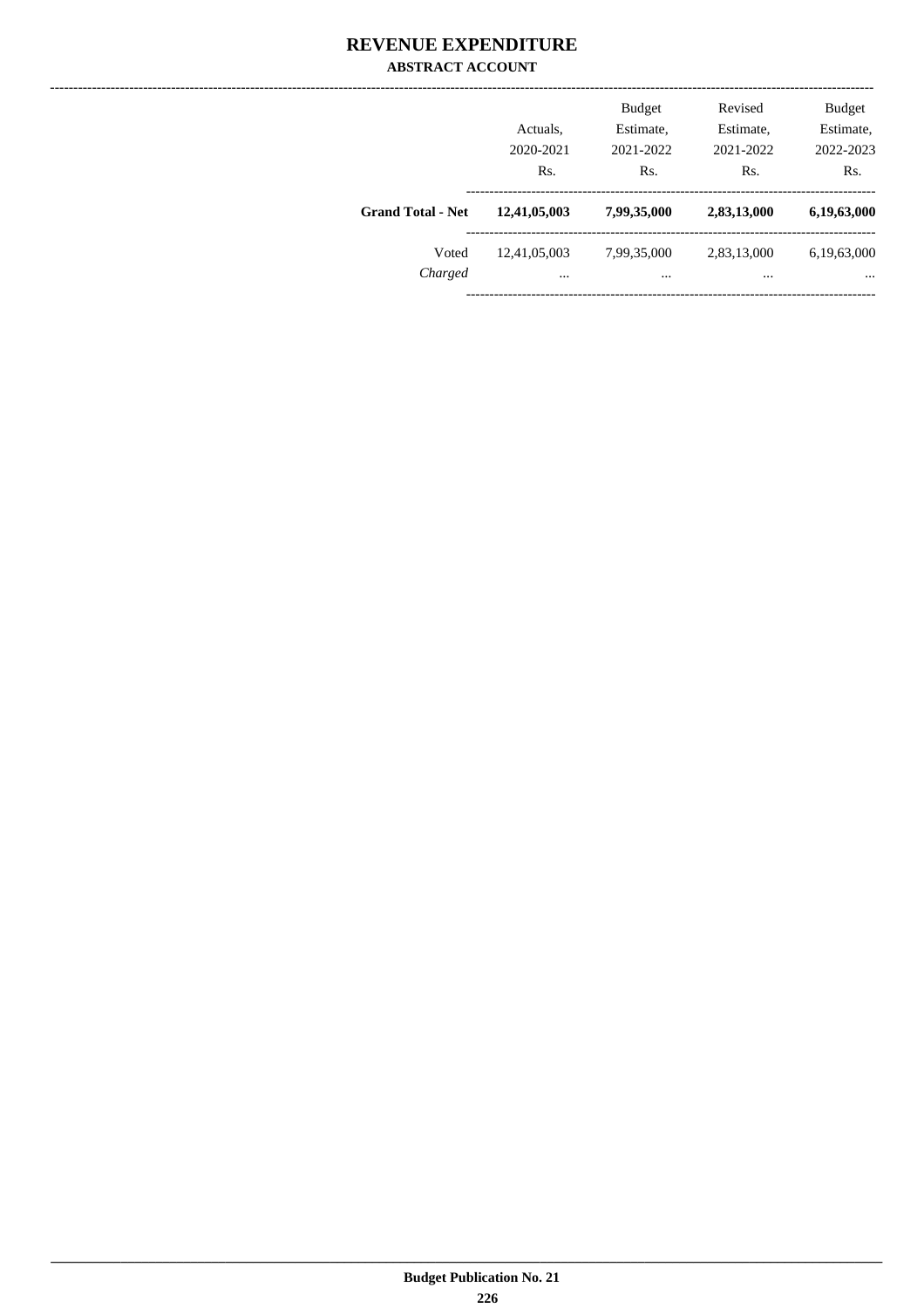| <b>DETAILED ACCOUNT NO. 2575-02-001 - DIRECTION AND ADMINISTRATION</b><br><b>Administrative Expenditure</b><br>01- Salaries<br>01-Pay<br>7,59,520<br>8,00,000<br>8,15,000<br>14-Grade Pay<br>$\ldots$<br>$\cdots$<br><br>02-Dearness Allowance<br>8,871<br>21,000<br>31,000<br>03-House Rent Allowance<br>7,800<br>20,000<br>1,10,000<br>04-Ad hoc Bonus<br>$\cdots$<br>$\cdots$<br><br>07-Other Allowances<br>1,000<br>1,000<br>$\ddotsc$<br>11-Compensatory Allowance<br><br>12-Medical Allowance<br>Total - 2575-02-001-001-01<br>7,76,191<br>8,42,000<br>9,57,000<br>02- Wages<br>10,000<br>10,000<br><br>07- Medical Reimbursements<br>1,000<br>1,000<br><br>11- Travel Expenses<br>12,000<br>12,000<br><br>12- Medical Reimbursements under WBHS 2008<br>3,000<br>3,000<br><br>13- Office Expenses<br>01-Electricity<br>1,000<br>1,000<br><br>02-Telephone<br>21,187<br>39,000<br>39,000<br>03-Maintenance / P.O.L. for Office Vehicles<br>2,368<br>31,000<br>30,000<br>04-Other Office Expenses<br>24,397<br>50,000<br>50,000<br>Total - 2575-02-001-001-13<br>47,952<br>1,21,000<br>1,20,000<br>14- Rents, Rates and Taxes<br>5,000<br>5,000<br>$\cdots$<br>19- Maintenance<br>50,000<br>10,000<br>$\cdots$<br>21- Materials and Supplies/Stores and Equipment<br>04-Others<br>70,000<br>1,02,000<br><br>28- Payment of Professional and Special Services<br>02-Other charges<br>$\cdots$<br>$\ldots$<br>$\ldots$<br>50- Other Charges<br>39,065<br>52,000<br>52,000<br>77- Computerisation<br>19,506<br>79,000<br>50,000<br>78- Outsourcing of Services<br>1,000<br>1,000<br>$\cdots$<br>98- Training<br>1,000<br>1,000<br>$\cdots$<br><b>Total - Administrative Expenditure</b><br>8,82,714 12,79,000 12,92,000<br>13,48,000<br>Total - 2575-02-001<br>8,82,714 12,79,000 12,92,000 13,48,000<br>Voted<br>8,82,714 12,79,000 12,92,000 13,48,000<br>Charged<br>$\mathbf{r}$ and $\mathbf{r}$ are the set of $\mathbf{r}$<br>$\cdots$<br>$\ddotsc$ | Actuals,<br>2020-2021<br>Rs. | Budget<br>Estimate,<br>2021-2022<br>Rs. | Revised<br>Estimate,<br>2021-2022<br>Rs. | Budget<br>Estimate,<br>2022-2023<br>Rs. |
|-------------------------------------------------------------------------------------------------------------------------------------------------------------------------------------------------------------------------------------------------------------------------------------------------------------------------------------------------------------------------------------------------------------------------------------------------------------------------------------------------------------------------------------------------------------------------------------------------------------------------------------------------------------------------------------------------------------------------------------------------------------------------------------------------------------------------------------------------------------------------------------------------------------------------------------------------------------------------------------------------------------------------------------------------------------------------------------------------------------------------------------------------------------------------------------------------------------------------------------------------------------------------------------------------------------------------------------------------------------------------------------------------------------------------------------------------------------------------------------------------------------------------------------------------------------------------------------------------------------------------------------------------------------------------------------------------------------------------------------------------------------------------------------------------------------------------------------------------------------------------------------------------------------------------------------------------------------|------------------------------|-----------------------------------------|------------------------------------------|-----------------------------------------|
| 02 - BACKWARD AREAS                                                                                                                                                                                                                                                                                                                                                                                                                                                                                                                                                                                                                                                                                                                                                                                                                                                                                                                                                                                                                                                                                                                                                                                                                                                                                                                                                                                                                                                                                                                                                                                                                                                                                                                                                                                                                                                                                                                                         |                              |                                         |                                          |                                         |
| 001- Direction And Administration<br>001- Tea Directorate [NB]                                                                                                                                                                                                                                                                                                                                                                                                                                                                                                                                                                                                                                                                                                                                                                                                                                                                                                                                                                                                                                                                                                                                                                                                                                                                                                                                                                                                                                                                                                                                                                                                                                                                                                                                                                                                                                                                                              |                              |                                         |                                          |                                         |
|                                                                                                                                                                                                                                                                                                                                                                                                                                                                                                                                                                                                                                                                                                                                                                                                                                                                                                                                                                                                                                                                                                                                                                                                                                                                                                                                                                                                                                                                                                                                                                                                                                                                                                                                                                                                                                                                                                                                                             |                              |                                         |                                          |                                         |
|                                                                                                                                                                                                                                                                                                                                                                                                                                                                                                                                                                                                                                                                                                                                                                                                                                                                                                                                                                                                                                                                                                                                                                                                                                                                                                                                                                                                                                                                                                                                                                                                                                                                                                                                                                                                                                                                                                                                                             |                              |                                         |                                          |                                         |
|                                                                                                                                                                                                                                                                                                                                                                                                                                                                                                                                                                                                                                                                                                                                                                                                                                                                                                                                                                                                                                                                                                                                                                                                                                                                                                                                                                                                                                                                                                                                                                                                                                                                                                                                                                                                                                                                                                                                                             |                              |                                         |                                          |                                         |
|                                                                                                                                                                                                                                                                                                                                                                                                                                                                                                                                                                                                                                                                                                                                                                                                                                                                                                                                                                                                                                                                                                                                                                                                                                                                                                                                                                                                                                                                                                                                                                                                                                                                                                                                                                                                                                                                                                                                                             |                              |                                         |                                          |                                         |
|                                                                                                                                                                                                                                                                                                                                                                                                                                                                                                                                                                                                                                                                                                                                                                                                                                                                                                                                                                                                                                                                                                                                                                                                                                                                                                                                                                                                                                                                                                                                                                                                                                                                                                                                                                                                                                                                                                                                                             |                              |                                         |                                          | 8,25,000                                |
|                                                                                                                                                                                                                                                                                                                                                                                                                                                                                                                                                                                                                                                                                                                                                                                                                                                                                                                                                                                                                                                                                                                                                                                                                                                                                                                                                                                                                                                                                                                                                                                                                                                                                                                                                                                                                                                                                                                                                             |                              |                                         |                                          |                                         |
|                                                                                                                                                                                                                                                                                                                                                                                                                                                                                                                                                                                                                                                                                                                                                                                                                                                                                                                                                                                                                                                                                                                                                                                                                                                                                                                                                                                                                                                                                                                                                                                                                                                                                                                                                                                                                                                                                                                                                             |                              |                                         |                                          | 48,000                                  |
|                                                                                                                                                                                                                                                                                                                                                                                                                                                                                                                                                                                                                                                                                                                                                                                                                                                                                                                                                                                                                                                                                                                                                                                                                                                                                                                                                                                                                                                                                                                                                                                                                                                                                                                                                                                                                                                                                                                                                             |                              |                                         |                                          | 1,30,000                                |
|                                                                                                                                                                                                                                                                                                                                                                                                                                                                                                                                                                                                                                                                                                                                                                                                                                                                                                                                                                                                                                                                                                                                                                                                                                                                                                                                                                                                                                                                                                                                                                                                                                                                                                                                                                                                                                                                                                                                                             |                              |                                         |                                          |                                         |
|                                                                                                                                                                                                                                                                                                                                                                                                                                                                                                                                                                                                                                                                                                                                                                                                                                                                                                                                                                                                                                                                                                                                                                                                                                                                                                                                                                                                                                                                                                                                                                                                                                                                                                                                                                                                                                                                                                                                                             |                              |                                         |                                          | 1,000                                   |
|                                                                                                                                                                                                                                                                                                                                                                                                                                                                                                                                                                                                                                                                                                                                                                                                                                                                                                                                                                                                                                                                                                                                                                                                                                                                                                                                                                                                                                                                                                                                                                                                                                                                                                                                                                                                                                                                                                                                                             |                              |                                         |                                          |                                         |
|                                                                                                                                                                                                                                                                                                                                                                                                                                                                                                                                                                                                                                                                                                                                                                                                                                                                                                                                                                                                                                                                                                                                                                                                                                                                                                                                                                                                                                                                                                                                                                                                                                                                                                                                                                                                                                                                                                                                                             |                              |                                         |                                          |                                         |
|                                                                                                                                                                                                                                                                                                                                                                                                                                                                                                                                                                                                                                                                                                                                                                                                                                                                                                                                                                                                                                                                                                                                                                                                                                                                                                                                                                                                                                                                                                                                                                                                                                                                                                                                                                                                                                                                                                                                                             |                              |                                         |                                          | 10.04.000                               |
|                                                                                                                                                                                                                                                                                                                                                                                                                                                                                                                                                                                                                                                                                                                                                                                                                                                                                                                                                                                                                                                                                                                                                                                                                                                                                                                                                                                                                                                                                                                                                                                                                                                                                                                                                                                                                                                                                                                                                             |                              |                                         |                                          | 10,000                                  |
|                                                                                                                                                                                                                                                                                                                                                                                                                                                                                                                                                                                                                                                                                                                                                                                                                                                                                                                                                                                                                                                                                                                                                                                                                                                                                                                                                                                                                                                                                                                                                                                                                                                                                                                                                                                                                                                                                                                                                             |                              |                                         |                                          | 1,000                                   |
|                                                                                                                                                                                                                                                                                                                                                                                                                                                                                                                                                                                                                                                                                                                                                                                                                                                                                                                                                                                                                                                                                                                                                                                                                                                                                                                                                                                                                                                                                                                                                                                                                                                                                                                                                                                                                                                                                                                                                             |                              |                                         |                                          | 12,000                                  |
|                                                                                                                                                                                                                                                                                                                                                                                                                                                                                                                                                                                                                                                                                                                                                                                                                                                                                                                                                                                                                                                                                                                                                                                                                                                                                                                                                                                                                                                                                                                                                                                                                                                                                                                                                                                                                                                                                                                                                             |                              |                                         |                                          | 3,000                                   |
|                                                                                                                                                                                                                                                                                                                                                                                                                                                                                                                                                                                                                                                                                                                                                                                                                                                                                                                                                                                                                                                                                                                                                                                                                                                                                                                                                                                                                                                                                                                                                                                                                                                                                                                                                                                                                                                                                                                                                             |                              |                                         |                                          |                                         |
|                                                                                                                                                                                                                                                                                                                                                                                                                                                                                                                                                                                                                                                                                                                                                                                                                                                                                                                                                                                                                                                                                                                                                                                                                                                                                                                                                                                                                                                                                                                                                                                                                                                                                                                                                                                                                                                                                                                                                             |                              |                                         |                                          | 1,000                                   |
|                                                                                                                                                                                                                                                                                                                                                                                                                                                                                                                                                                                                                                                                                                                                                                                                                                                                                                                                                                                                                                                                                                                                                                                                                                                                                                                                                                                                                                                                                                                                                                                                                                                                                                                                                                                                                                                                                                                                                             |                              |                                         |                                          | 40,000                                  |
|                                                                                                                                                                                                                                                                                                                                                                                                                                                                                                                                                                                                                                                                                                                                                                                                                                                                                                                                                                                                                                                                                                                                                                                                                                                                                                                                                                                                                                                                                                                                                                                                                                                                                                                                                                                                                                                                                                                                                             |                              |                                         |                                          | 30,000                                  |
|                                                                                                                                                                                                                                                                                                                                                                                                                                                                                                                                                                                                                                                                                                                                                                                                                                                                                                                                                                                                                                                                                                                                                                                                                                                                                                                                                                                                                                                                                                                                                                                                                                                                                                                                                                                                                                                                                                                                                             |                              |                                         |                                          | 51,000                                  |
|                                                                                                                                                                                                                                                                                                                                                                                                                                                                                                                                                                                                                                                                                                                                                                                                                                                                                                                                                                                                                                                                                                                                                                                                                                                                                                                                                                                                                                                                                                                                                                                                                                                                                                                                                                                                                                                                                                                                                             |                              |                                         |                                          | 1,22,000                                |
|                                                                                                                                                                                                                                                                                                                                                                                                                                                                                                                                                                                                                                                                                                                                                                                                                                                                                                                                                                                                                                                                                                                                                                                                                                                                                                                                                                                                                                                                                                                                                                                                                                                                                                                                                                                                                                                                                                                                                             |                              |                                         |                                          | 5,000                                   |
|                                                                                                                                                                                                                                                                                                                                                                                                                                                                                                                                                                                                                                                                                                                                                                                                                                                                                                                                                                                                                                                                                                                                                                                                                                                                                                                                                                                                                                                                                                                                                                                                                                                                                                                                                                                                                                                                                                                                                             |                              |                                         |                                          | 10,000                                  |
|                                                                                                                                                                                                                                                                                                                                                                                                                                                                                                                                                                                                                                                                                                                                                                                                                                                                                                                                                                                                                                                                                                                                                                                                                                                                                                                                                                                                                                                                                                                                                                                                                                                                                                                                                                                                                                                                                                                                                             |                              |                                         |                                          |                                         |
|                                                                                                                                                                                                                                                                                                                                                                                                                                                                                                                                                                                                                                                                                                                                                                                                                                                                                                                                                                                                                                                                                                                                                                                                                                                                                                                                                                                                                                                                                                                                                                                                                                                                                                                                                                                                                                                                                                                                                             |                              |                                         |                                          | 75,000                                  |
|                                                                                                                                                                                                                                                                                                                                                                                                                                                                                                                                                                                                                                                                                                                                                                                                                                                                                                                                                                                                                                                                                                                                                                                                                                                                                                                                                                                                                                                                                                                                                                                                                                                                                                                                                                                                                                                                                                                                                             |                              |                                         |                                          |                                         |
|                                                                                                                                                                                                                                                                                                                                                                                                                                                                                                                                                                                                                                                                                                                                                                                                                                                                                                                                                                                                                                                                                                                                                                                                                                                                                                                                                                                                                                                                                                                                                                                                                                                                                                                                                                                                                                                                                                                                                             |                              |                                         |                                          | $\cdots$                                |
|                                                                                                                                                                                                                                                                                                                                                                                                                                                                                                                                                                                                                                                                                                                                                                                                                                                                                                                                                                                                                                                                                                                                                                                                                                                                                                                                                                                                                                                                                                                                                                                                                                                                                                                                                                                                                                                                                                                                                             |                              |                                         |                                          | 54,000                                  |
|                                                                                                                                                                                                                                                                                                                                                                                                                                                                                                                                                                                                                                                                                                                                                                                                                                                                                                                                                                                                                                                                                                                                                                                                                                                                                                                                                                                                                                                                                                                                                                                                                                                                                                                                                                                                                                                                                                                                                             |                              |                                         |                                          | 50,000                                  |
|                                                                                                                                                                                                                                                                                                                                                                                                                                                                                                                                                                                                                                                                                                                                                                                                                                                                                                                                                                                                                                                                                                                                                                                                                                                                                                                                                                                                                                                                                                                                                                                                                                                                                                                                                                                                                                                                                                                                                             |                              |                                         |                                          | 1,000                                   |
|                                                                                                                                                                                                                                                                                                                                                                                                                                                                                                                                                                                                                                                                                                                                                                                                                                                                                                                                                                                                                                                                                                                                                                                                                                                                                                                                                                                                                                                                                                                                                                                                                                                                                                                                                                                                                                                                                                                                                             |                              |                                         |                                          | 1,000                                   |
|                                                                                                                                                                                                                                                                                                                                                                                                                                                                                                                                                                                                                                                                                                                                                                                                                                                                                                                                                                                                                                                                                                                                                                                                                                                                                                                                                                                                                                                                                                                                                                                                                                                                                                                                                                                                                                                                                                                                                             |                              |                                         |                                          |                                         |
|                                                                                                                                                                                                                                                                                                                                                                                                                                                                                                                                                                                                                                                                                                                                                                                                                                                                                                                                                                                                                                                                                                                                                                                                                                                                                                                                                                                                                                                                                                                                                                                                                                                                                                                                                                                                                                                                                                                                                             |                              |                                         |                                          |                                         |
|                                                                                                                                                                                                                                                                                                                                                                                                                                                                                                                                                                                                                                                                                                                                                                                                                                                                                                                                                                                                                                                                                                                                                                                                                                                                                                                                                                                                                                                                                                                                                                                                                                                                                                                                                                                                                                                                                                                                                             |                              |                                         |                                          |                                         |
|                                                                                                                                                                                                                                                                                                                                                                                                                                                                                                                                                                                                                                                                                                                                                                                                                                                                                                                                                                                                                                                                                                                                                                                                                                                                                                                                                                                                                                                                                                                                                                                                                                                                                                                                                                                                                                                                                                                                                             |                              |                                         |                                          |                                         |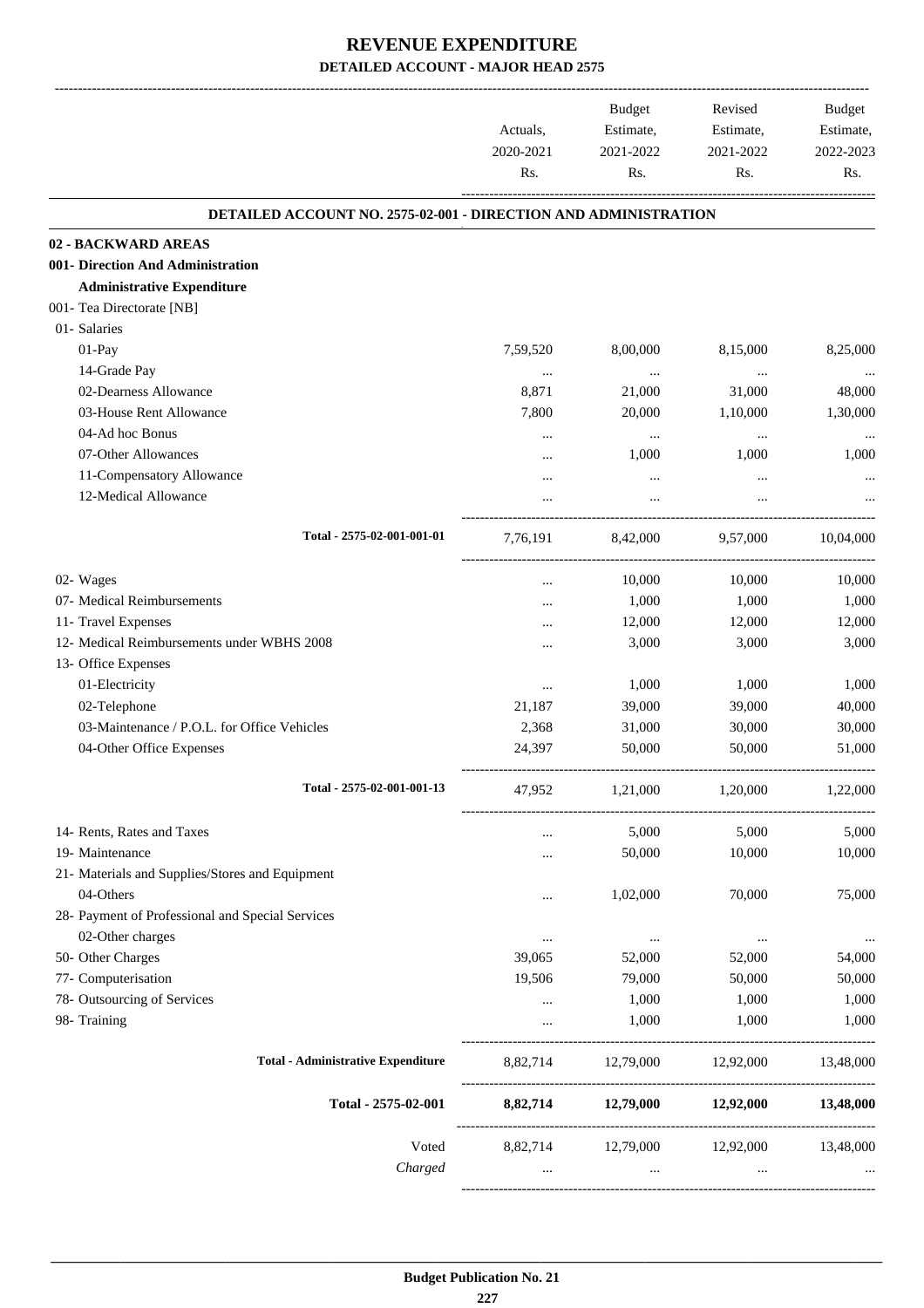|                                                           | Actuals,<br>2020-2021<br>Rs. | Budget<br>Estimate,<br>2021-2022<br>Rs.          | Revised<br>Estimate,<br>2021-2022<br>Rs. | Budget<br>Estimate,<br>2022-2023<br>Rs. |
|-----------------------------------------------------------|------------------------------|--------------------------------------------------|------------------------------------------|-----------------------------------------|
| DETAILED ACCOUNT NO. 2575-02-101 - AREA DEVELOPMENT       |                              |                                                  |                                          |                                         |
| 02 - BACKWARD AREAS                                       |                              |                                                  |                                          |                                         |
| 101- Area Development                                     |                              |                                                  |                                          |                                         |
| <b>Administrative Expenditure</b>                         |                              |                                                  |                                          |                                         |
| 018- Maintenance of Roads, Bridges and Buildings [NB]     |                              |                                                  |                                          |                                         |
| 27- Minor Works/ Maintenance                              | 83,48,618                    | 2,65,51,000                                      | 85,16,000                                | 87,71,000                               |
| 31- Grants-in-aid-GENERAL                                 |                              |                                                  |                                          |                                         |
| 02-Other Grants                                           | 1,00,00,000                  |                                                  |                                          |                                         |
| 50- Other Charges                                         | 14, 26, 18, 792              |                                                  |                                          |                                         |
| Total - 2575-02-101-018                                   | 16,09,67,410                 | 2,65,51,000                                      | 85,16,000                                | 87,71,000                               |
| 019- Khas Development and Cultural board [NB]             |                              |                                                  |                                          |                                         |
| 31- Grants-in-aid-GENERAL                                 |                              |                                                  |                                          |                                         |
| 02-Other Grants                                           | 6,05,000                     | 8,72,000                                         | 6,05,000                                 | 6,11,000                                |
| 35- Grants for creation of Capital Assets                 | 8,55,000                     | 12,33,000                                        | 12,33,000                                | 12,33,000                               |
| Total - 2575-02-101-019                                   |                              | 14,60,000 21,05,000 18,38,000 18,44,000          |                                          |                                         |
| <b>Total - Administrative Expenditure</b>                 |                              | 16,24,27,410 2,86,56,000 1,03,54,000 1,06,15,000 |                                          |                                         |
| <b>State Development Schemes</b>                          |                              |                                                  |                                          |                                         |
| 039- West Bengal Khas Development and Cultural board [NB] |                              |                                                  |                                          |                                         |
| 31- Grants-in-aid-GENERAL                                 |                              |                                                  |                                          |                                         |
| 02-Other Grants                                           |                              | 12,00,000                                        | 4,00,000                                 | 12,00,000                               |
| 35- Grants for creation of Capital Assets                 |                              | 4,88,00,000                                      | 1,62,67,000                              | 4,88,00,000                             |
| <b>Total - State Development Schemes</b>                  |                              | 5,00,00,000                                      | 1,66,67,000                              | 5,00,00,000                             |
| Total - 2575-02-101                                       | 16,24,27,410                 | 7,86,56,000                                      | 2,70,21,000                              | 6,06,15,000                             |
| Voted                                                     | 16,24,27,410                 | 7,86,56,000                                      | 2,70,21,000                              | 6,06,15,000                             |
| Charged                                                   |                              | $\cdots$                                         | $\cdots$                                 |                                         |

#### **DETAILED ACCOUNT NO. 2575-02-797 - TRANSFER TO RESERVE FUND/DEPOSIT ACCOUNT .**

-----------------------------------------------------------------------------------------

.

| 02 - BACKWARD AREAS                                   |          |              |          |  |
|-------------------------------------------------------|----------|--------------|----------|--|
| 797- Transfer to Reserve Fund/Deposit Account         |          |              |          |  |
| <b>State Development Schemes</b>                      |          |              |          |  |
| 001- West Bengal Compensatory Entry Tax Fund (WBCETF) |          |              |          |  |
| (WBETF) [NB]                                          |          |              |          |  |
| 63- Inter-Account Transfer                            | $\cdots$ | 50,00,00,000 | $\cdots$ |  |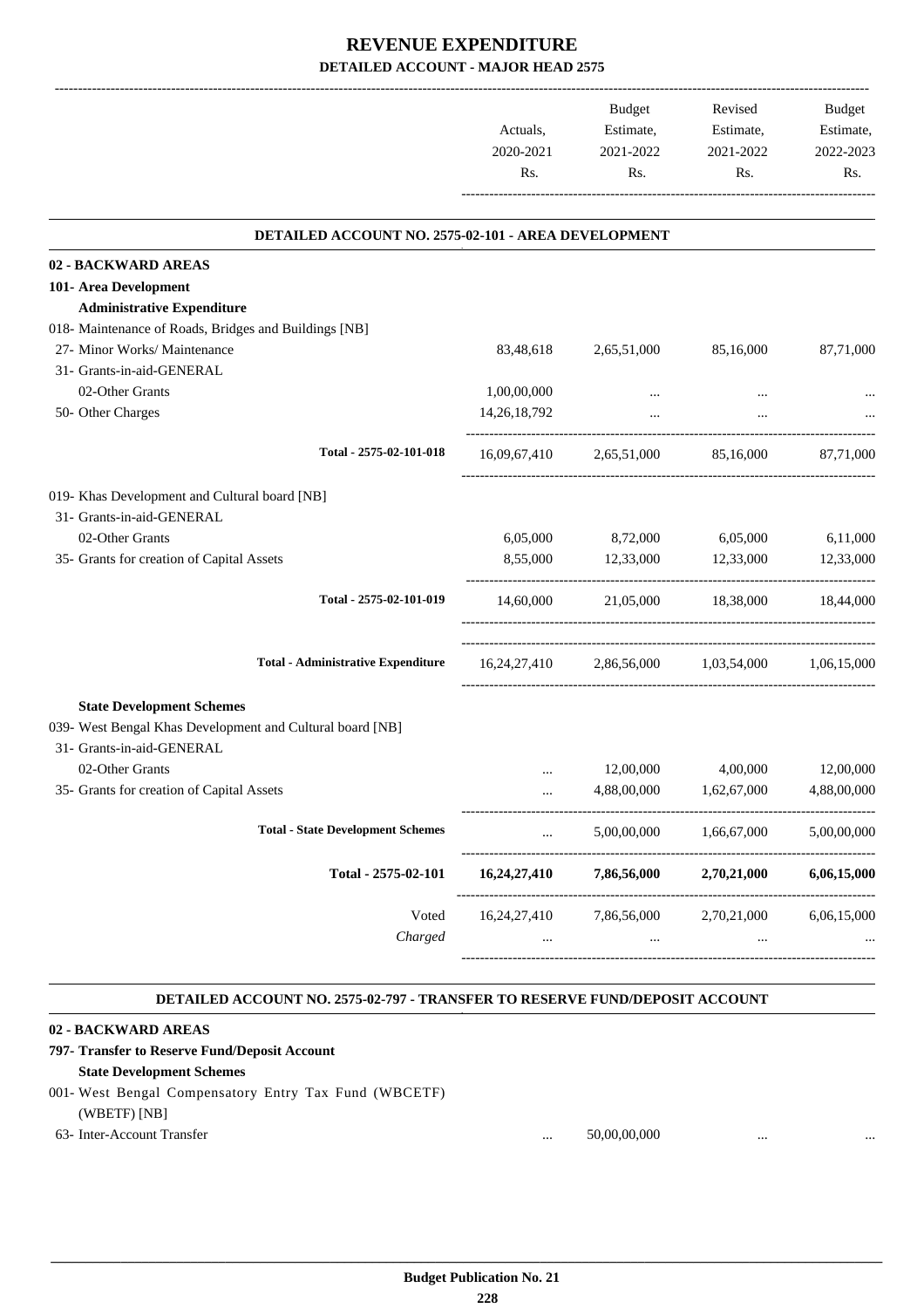|                                                                                                   |                                                | <b>Budget</b>               | Revised   | Budget    |
|---------------------------------------------------------------------------------------------------|------------------------------------------------|-----------------------------|-----------|-----------|
|                                                                                                   | Actuals,                                       | Estimate,                   | Estimate, | Estimate, |
|                                                                                                   | 2020-2021                                      | 2021-2022                   | 2021-2022 | 2022-2023 |
|                                                                                                   | Rs.                                            | Rs.                         | Rs.       | Rs.       |
| <b>Total - State Development Schemes</b>                                                          |                                                | $\ldots$ 50,00,00,000       | $\cdots$  |           |
| Total - 2575-02-797                                                                               | $\mathbf{r}$ and $\mathbf{r}$ and $\mathbf{r}$ | 50,00,00,000                | $\cdots$  |           |
| Voted                                                                                             |                                                | $\ldots$ 50,00,00,000       | $\cdots$  |           |
| Charged                                                                                           | $\ddotsc$                                      | and the control of the same | $\cdots$  |           |
| DETAILED ACCOUNT NO. 2575 - DEDUCT RECOVERIES IN REDUCTION OF EXPENDITURE                         |                                                |                             |           |           |
|                                                                                                   |                                                |                             |           |           |
| 02 - BACKWARD AREAS<br>902- Deduct - Amount met from the Reserve Fund / Deposit<br><b>Account</b> |                                                |                             |           |           |
| <b>State Development Schemes</b>                                                                  |                                                |                             |           |           |
| 001-West Bengal Compensatory Entry Tax Fund (WBCETF)<br>(WBETF) [NB]                              |                                                |                             |           |           |
| 70-Deduct Recoveries                                                                              |                                                |                             |           |           |
| 01-Others                                                                                         | $\cdots$<br>--------------------------         | $-50,00,00,000$             | $\cdots$  |           |
| Total - 902 - Deduct - Recoveries                                                                 | $\cdots$                                       | $-50,00,00,000$             | $\ldots$  |           |
| 911- Deduct Recoveries of Overpayments                                                            |                                                |                             |           |           |
| <b>State Development Schemes</b>                                                                  |                                                |                             |           |           |
| 018-Development of North Bengal [NB]                                                              |                                                |                             |           |           |
| 70-Deduct Recoveries                                                                              |                                                |                             |           |           |
| 01-Others                                                                                         | $-2,32,02,556$                                 | $\cdots$                    | $\cdots$  | $\cdots$  |
| 019-Development of Paschimanchal Unnayan Parishad [NB]                                            |                                                |                             |           |           |
| 70-Deduct Recoveries                                                                              |                                                |                             |           |           |
| 01-Others                                                                                         | $-1,60,02,565$                                 |                             | $\ddotsc$ |           |
| 034-Development of North Bengal [NB]                                                              |                                                |                             |           |           |
| 70-Deduct Recoveries                                                                              |                                                |                             |           |           |
| 01-Others                                                                                         | $\cdots$                                       | $\cdots$                    | $\cdots$  |           |
| Total - 911 - Deduct - Recoveries                                                                 | $-3,92,05,121$                                 | $\cdots$                    | $\ldots$  |           |
|                                                                                                   |                                                |                             |           |           |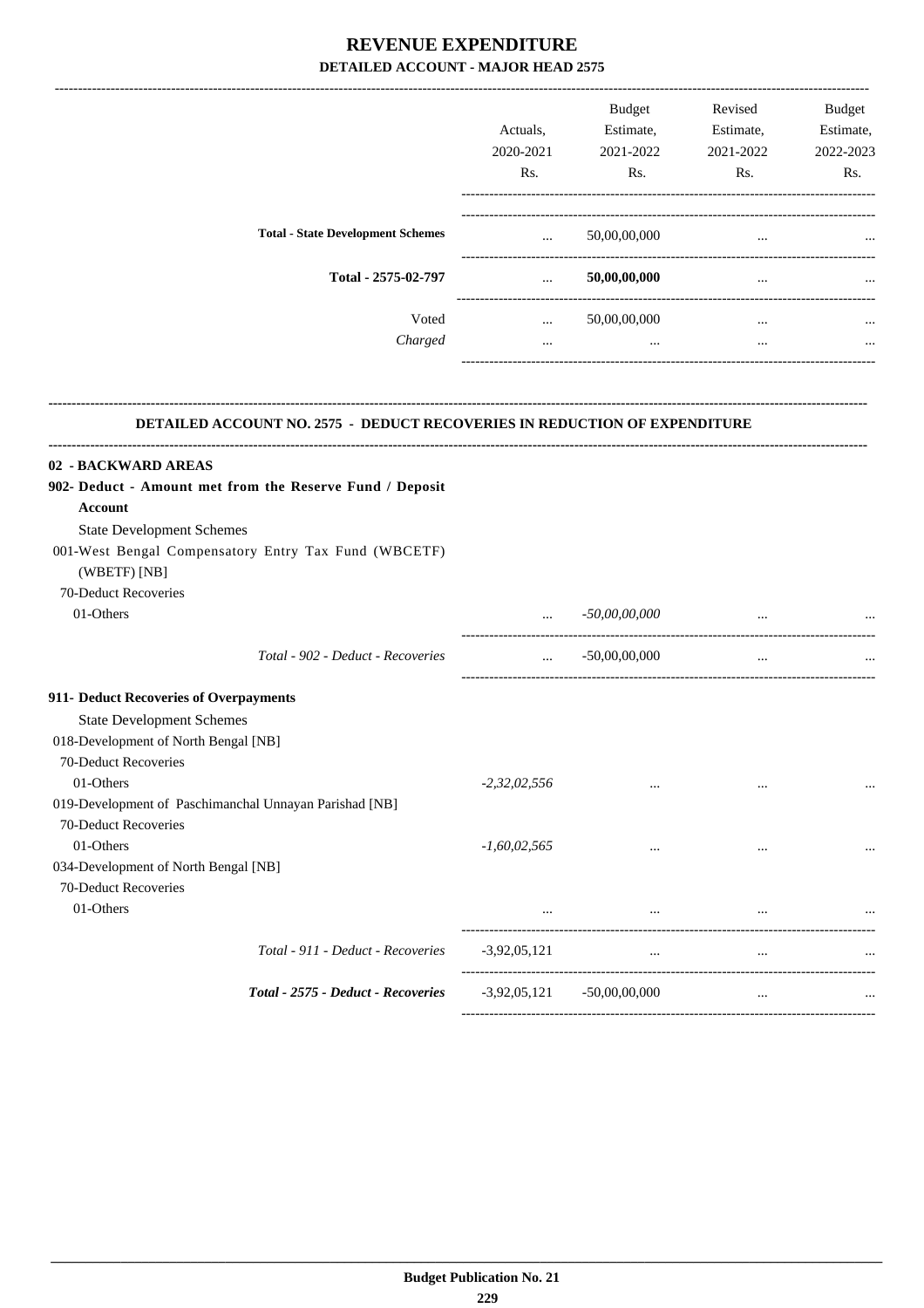# **CAPITAL EXPENDITURE**

#### **DEMAND No. 62**

#### **North Bengal Development Department**

## **C. Capital Accounts of Economic Services - (c) Capital Account of Special Areas Programme**

## **Head of Account : 4575 - Capital Outlay on Other Special Areas Programme**

| Voted Rs. 777,69,00,000                                | <b>Charged Rs. Nil</b>                                |               |                                           |                                                                            | Total Rs. 777,69,00,000 |
|--------------------------------------------------------|-------------------------------------------------------|---------------|-------------------------------------------|----------------------------------------------------------------------------|-------------------------|
|                                                        |                                                       |               |                                           | Voted Rs. Charged Rs. Total Rs.                                            |                         |
| <b>Gross Expenditure</b><br><b>Deduct - Recoveries</b> |                                                       |               | 777,69,00,000                             | $\cdots$                                                                   | 777,69,00,000           |
| Net Expenditure                                        |                                                       |               | 777,69,00,000                             |                                                                            | $\ldots$ 777,69,00,000  |
|                                                        | <b>CAPITAL EXPENDITURE</b><br><b>ABSTRACT ACCOUNT</b> |               |                                           |                                                                            |                         |
|                                                        |                                                       |               | Budget                                    | Revised                                                                    | Budget                  |
|                                                        |                                                       | Actuals,      | Estimate,                                 | Estimate,                                                                  | Estimate,               |
|                                                        |                                                       | 2020-2021     | 2021-2022                                 | 2021-2022                                                                  | 2022-2023               |
|                                                        |                                                       | Rs.           | Rs.                                       | Rs.                                                                        | Rs.                     |
| 02 - BACKWARD AREAS                                    |                                                       |               |                                           |                                                                            |                         |
| 101- Area Development                                  |                                                       |               |                                           |                                                                            |                         |
| <b>State Development Schemes</b>                       |                                                       | 2,86,34,261   |                                           | 40,00,00,000 2,52,30,000                                                   | 36,00,00,000            |
|                                                        | <b>Total - 101</b>                                    | 2,86,34,261   |                                           | $40,00,00,000$ $2,52,30,000$                                               | 36,00,00,000            |
| 789- Special Component Plan for Scheduled Castes       |                                                       |               |                                           |                                                                            |                         |
| <b>State Development Schemes</b>                       |                                                       |               | 5,00,00,000                               | <u>and the second contract of the second second</u>                        | 11,00,00,000            |
|                                                        | <b>Total - 789</b>                                    | $\ddots$      |                                           | 5,00,00,000<br>$\mathcal{L}_{\text{max}}$ . The $\mathcal{L}_{\text{max}}$ | 11,00,00,000            |
| 796- Tribal Areas Sub-Plan                             |                                                       |               |                                           |                                                                            |                         |
| <b>State Development Schemes</b>                       |                                                       | 1,00,00,000   | 5,00,00,000                               | 5,21,85,000                                                                | 3,00,00,000             |
|                                                        | <b>Total - 796</b>                                    | 1,00,00,000   | 5,00,00,000                               | 5,21,85,000                                                                | 3,00,00,000             |
| 797- Transfer to Reserve Fund/Deposit Account          |                                                       |               |                                           |                                                                            |                         |
| <b>State Development Schemes</b>                       |                                                       |               | $\cdots$                                  | $\cdots$                                                                   |                         |
|                                                        | <b>Total - 797</b>                                    | $\cdots$      | $\cdots$                                  | $\cdots$                                                                   |                         |
|                                                        | Total - 02                                            | 3,86,34,261   | 50,00,00,000                              | 7,74,15,000                                                                | 50,00,00,000            |
| 60 - OTHERS                                            |                                                       |               |                                           |                                                                            |                         |
| 001- Direction And Administration                      |                                                       |               |                                           |                                                                            |                         |
| <b>State Development Schemes</b>                       |                                                       | 174,57,08,905 | 530,00,00,000                             | 184,76,05,000                                                              | 495,13,68,000           |
|                                                        | <b>Total - 001</b>                                    |               | 174,57,08,905 530,00,00,000 184,76,05,000 |                                                                            | 495,13,68,000           |
| 789- Special Component Plan for Scheduled Castes       |                                                       |               |                                           |                                                                            |                         |
| <b>State Development Schemes</b>                       |                                                       | 13,26,02,423  | 73,70,00,000                              | 24,56,67,000                                                               | 160,09,18,000           |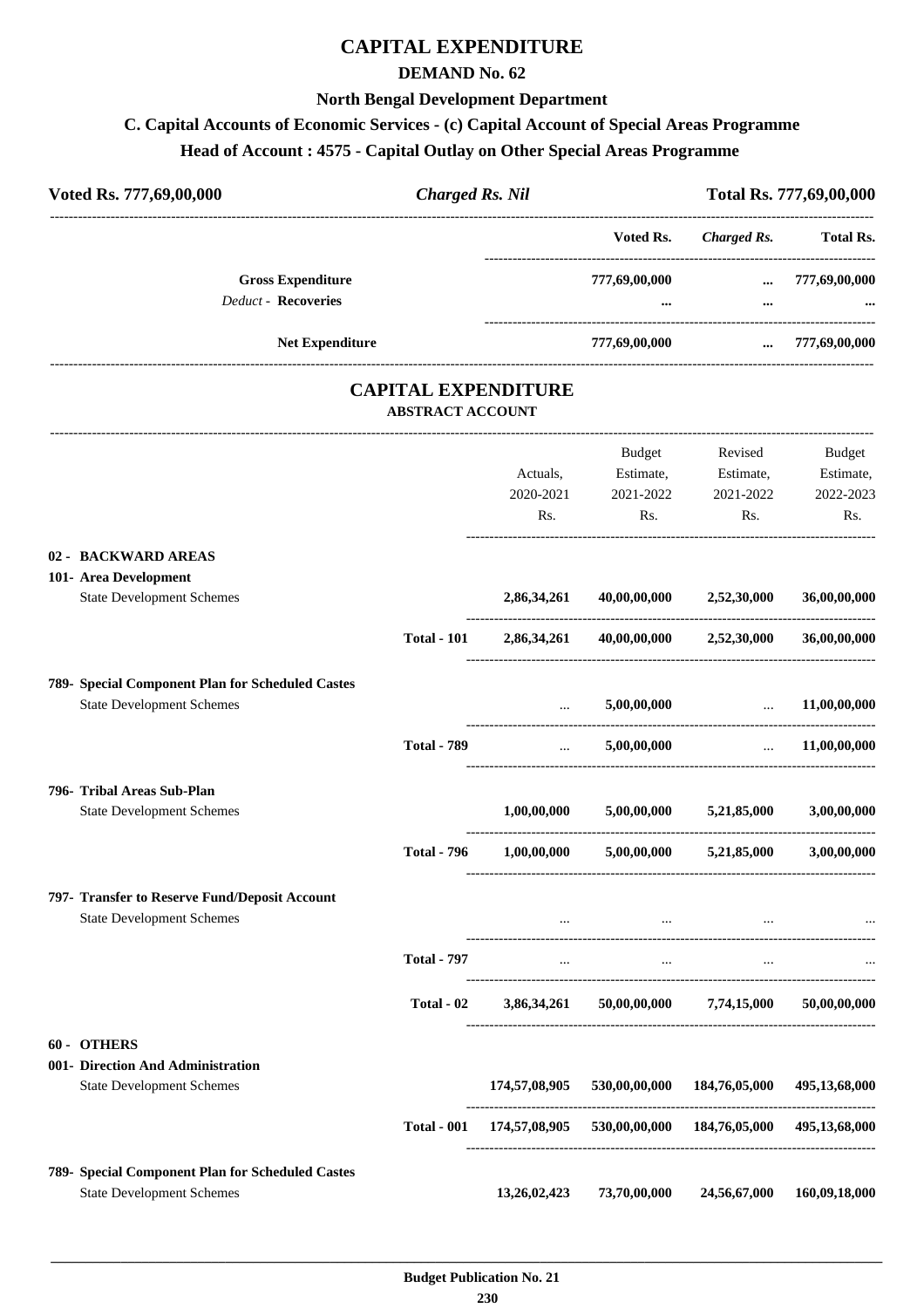### **CAPITAL EXPENDITURE ABSTRACT ACCOUNT**

|                                                                                   | Actuals,<br>2020-2021     | Budget<br>Estimate,<br>2021-2022                                                                                | Revised<br>Estimate,                                               | Budget<br>Estimate,        |
|-----------------------------------------------------------------------------------|---------------------------|-----------------------------------------------------------------------------------------------------------------|--------------------------------------------------------------------|----------------------------|
|                                                                                   | Rs.                       | Rs.                                                                                                             | 2021-2022<br>Rs.                                                   | 2022-2023<br>Rs.           |
| <b>Total - 789</b>                                                                | 13,26,02,423              | 73,70,00,000                                                                                                    |                                                                    | 24,56,67,000 160,09,18,000 |
| 796- Tribal Areas Sub-Plan                                                        |                           |                                                                                                                 |                                                                    |                            |
| <b>State Development Schemes</b>                                                  | 14,90,75,449              | 66,00,00,000                                                                                                    | 22,00,00,000                                                       | 43,66,14,000               |
| <b>Total - 796</b>                                                                | 14,90,75,449              |                                                                                                                 | 66,00,00,000 22,00,00,000                                          | 43,66,14,000               |
| 797- Transfer to Reserve Fund/Deposit Account<br><b>State Development Schemes</b> |                           | the contract of the contract of the contract of the contract of the contract of the contract of the contract of |                                                                    |                            |
| <b>Total - 797</b>                                                                | $\cdots$                  | $\cdots$                                                                                                        |                                                                    |                            |
| 800- Other Expenditure                                                            |                           |                                                                                                                 |                                                                    |                            |
| <b>State Development Schemes</b>                                                  | 43,40,26,655              | 35,00,00,000                                                                                                    | 11,66,67,000                                                       | 28,80,00,000               |
| <b>Total - 800</b>                                                                | 43,40,26,655              | 35,00,00,000                                                                                                    | 11,66,67,000                                                       | 28,80,00,000               |
| Total - 60                                                                        |                           | 246,14,13,432 704,70,00,000 242,99,39,000                                                                       |                                                                    | 727,69,00,000              |
| <b>Grand Total - Gross</b>                                                        |                           | 250,00,47,693 754,70,00,000 250,73,54,000                                                                       |                                                                    | 777,69,00,000              |
| Voted<br>Charged                                                                  | 250,00,47,693<br>$\cdots$ | <b><i>Committee Committee States</i></b>                                                                        | 754,70,00,000 250,73,54,000<br>and the contract of the contract of | 777,69,00,000              |
| State Development Schemes 250,00,47,693 754,70,00,000 250,73,54,000               |                           |                                                                                                                 |                                                                    | 777,69,00,000              |
| <b>Deduct Recoveries</b>                                                          | $\cdots$                  | $\cdots$                                                                                                        | $\cdots$                                                           |                            |
| <b>Grand Total - Net</b>                                                          | 250,00,47,693             | 754,70,00,000                                                                                                   | 250,73,54,000                                                      | 777,69,00,000              |
| Voted<br>Charged                                                                  | 250,00,47,693             | 754,70,00,000<br>$\cdots$                                                                                       | 250,73,54,000<br>$\cdots$                                          | 777,69,00,000              |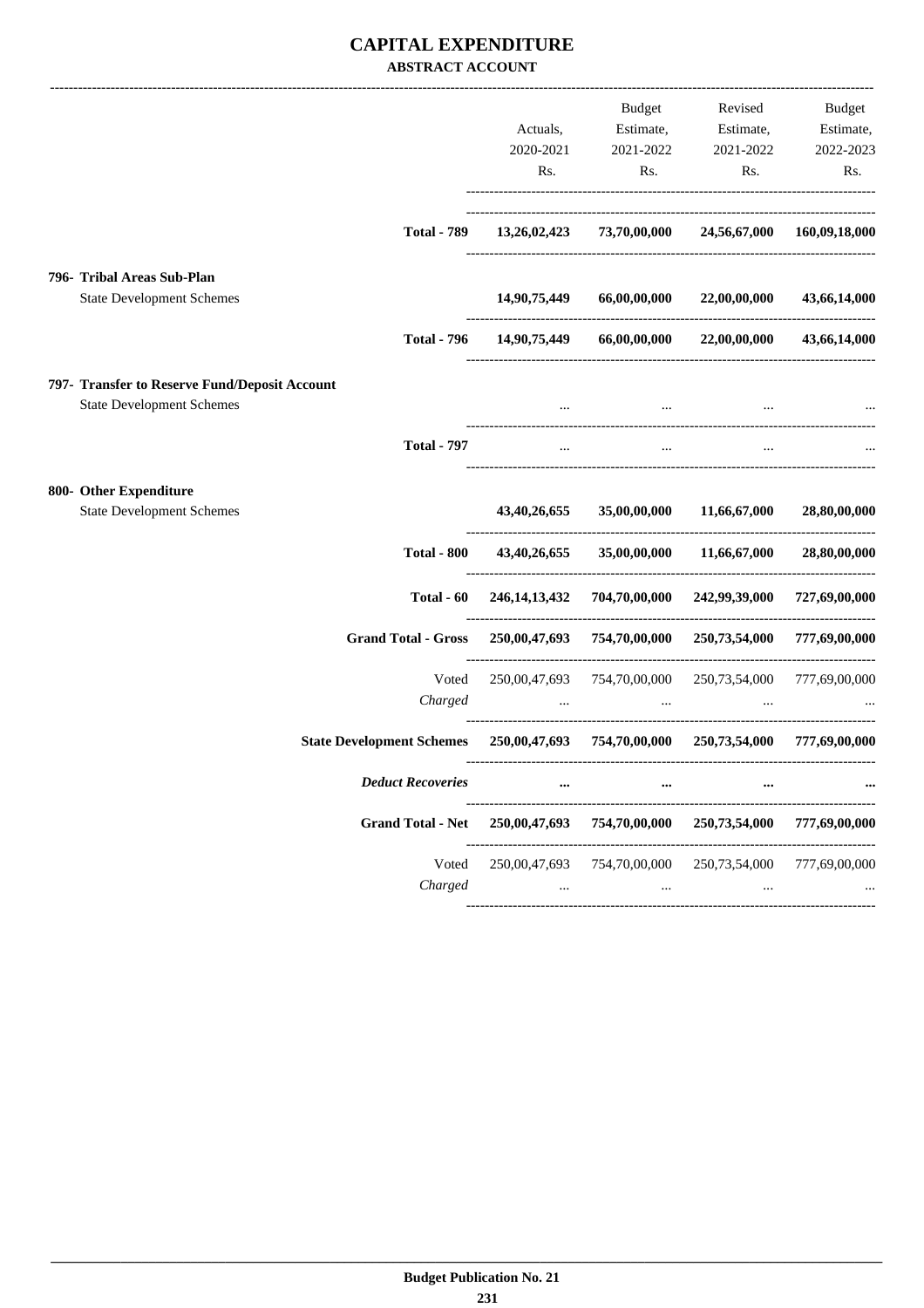|                                                                                                                                | Actuals,<br>2020-2021 | Budget<br>Estimate,<br>2021-2022 | Revised<br>Estimate,<br>2021-2022        | Budget<br>Estimate,<br>2022-2023 |
|--------------------------------------------------------------------------------------------------------------------------------|-----------------------|----------------------------------|------------------------------------------|----------------------------------|
|                                                                                                                                | Rs.                   | Rs.                              | Rs.                                      | Rs.                              |
| DETAILED ACCOUNT NO. 4575-02-101 - AREA DEVELOPMENT                                                                            |                       |                                  |                                          |                                  |
| 02 - BACKWARD AREAS                                                                                                            |                       |                                  |                                          |                                  |
| 101- Area Development                                                                                                          |                       |                                  |                                          |                                  |
| <b>State Development Schemes</b>                                                                                               |                       |                                  |                                          |                                  |
| 001- Infrastructure Development in North Bengal by West Bengal<br>Compensatory Entry Tax Fund (WBCEFT) (WBETF) [NB]            |                       |                                  |                                          |                                  |
| 53- Major Works / Land and Buildings                                                                                           | 2,86,34,261           | 40,00,00,000                     | 2,52,30,000                              | 36,00,00,000                     |
|                                                                                                                                |                       |                                  |                                          |                                  |
| <b>Total - State Development Schemes</b>                                                                                       | 2,86,34,261           | 40,00,00,000                     | 2,52,30,000                              | 36,00,00,000                     |
| Total - 4575-02-101                                                                                                            | 2,86,34,261           | 40,00,00,000                     | 2,52,30,000                              | 36,00,00,000                     |
| Voted                                                                                                                          | 2,86,34,261           | 40,00,00,000                     | 2,52,30,000                              | 36,00,00,000                     |
| Charged                                                                                                                        |                       |                                  |                                          |                                  |
|                                                                                                                                |                       |                                  |                                          |                                  |
| DETAILED ACCOUNT NO. 4575-02-789 - SPECIAL COMPONENT PLAN FOR SCHEDULED CASTES                                                 |                       |                                  |                                          |                                  |
| 02 - BACKWARD AREAS                                                                                                            |                       |                                  |                                          |                                  |
| 789- Special Component Plan for Scheduled Castes                                                                               |                       |                                  |                                          |                                  |
| <b>State Development Schemes</b>                                                                                               |                       |                                  |                                          |                                  |
| 006- Infrastructure Develop[ment in North Bengal by West Bengal<br>Compensatory Entry Tax Fund (WBCEFT)(WBEFT) (WBETF)<br>[NB] |                       |                                  |                                          |                                  |
| 53- Major Works / Land and Buildings                                                                                           | $\cdots$              | 5,00,00,000                      | $\ddotsc$                                | 11,00,00,000                     |
| <b>Total - State Development Schemes</b>                                                                                       | $\cdots$              | 5,00,00,000                      | $\cdots$                                 | 11,00,00,000                     |
| Total - 4575-02-789                                                                                                            | $\cdots$              | 5,00,00,000                      | $\cdots$                                 | 11,00,00,000                     |
| Voted                                                                                                                          | $\cdots$              | 5,00,00,000                      | ----------------------------<br>$\cdots$ | 11,00,00,000                     |
| Charged                                                                                                                        | $\cdots$              | $\cdots$                         | $\cdots$                                 |                                  |
| DETAILED ACCOUNT NO. 4575-02-796 - TRIBAL AREAS SUB-PLAN                                                                       |                       |                                  |                                          |                                  |
| 02 - BACKWARD AREAS                                                                                                            |                       |                                  |                                          |                                  |
| 796- Tribal Areas Sub-Plan                                                                                                     |                       |                                  |                                          |                                  |
| <b>State Development Schemes</b>                                                                                               |                       |                                  |                                          |                                  |
| 006- Infrastructure Develop[ment in North Bengal by West Bengal                                                                |                       |                                  |                                          |                                  |
| Compensatory Entry Tax Fund (WBCEFT)(WBEFT) (WBETF)<br>[NB]                                                                    |                       |                                  |                                          |                                  |
| 53- Major Works / Land and Buildings                                                                                           | 1,00,00,000           | 5,00,00,000                      | 5,21,85,000                              | 3,00,00,000                      |
| <b>Total - State Development Schemes</b>                                                                                       | 1,00,00,000           | 5,00,00,000                      | 5,21,85,000                              | 3,00,00,000                      |
| Total - 4575-02-796                                                                                                            | 1,00,00,000           | 5,00,00,000                      | 5,21,85,000                              | 3,00,00,000                      |

------------------------------------------------------------------------------------------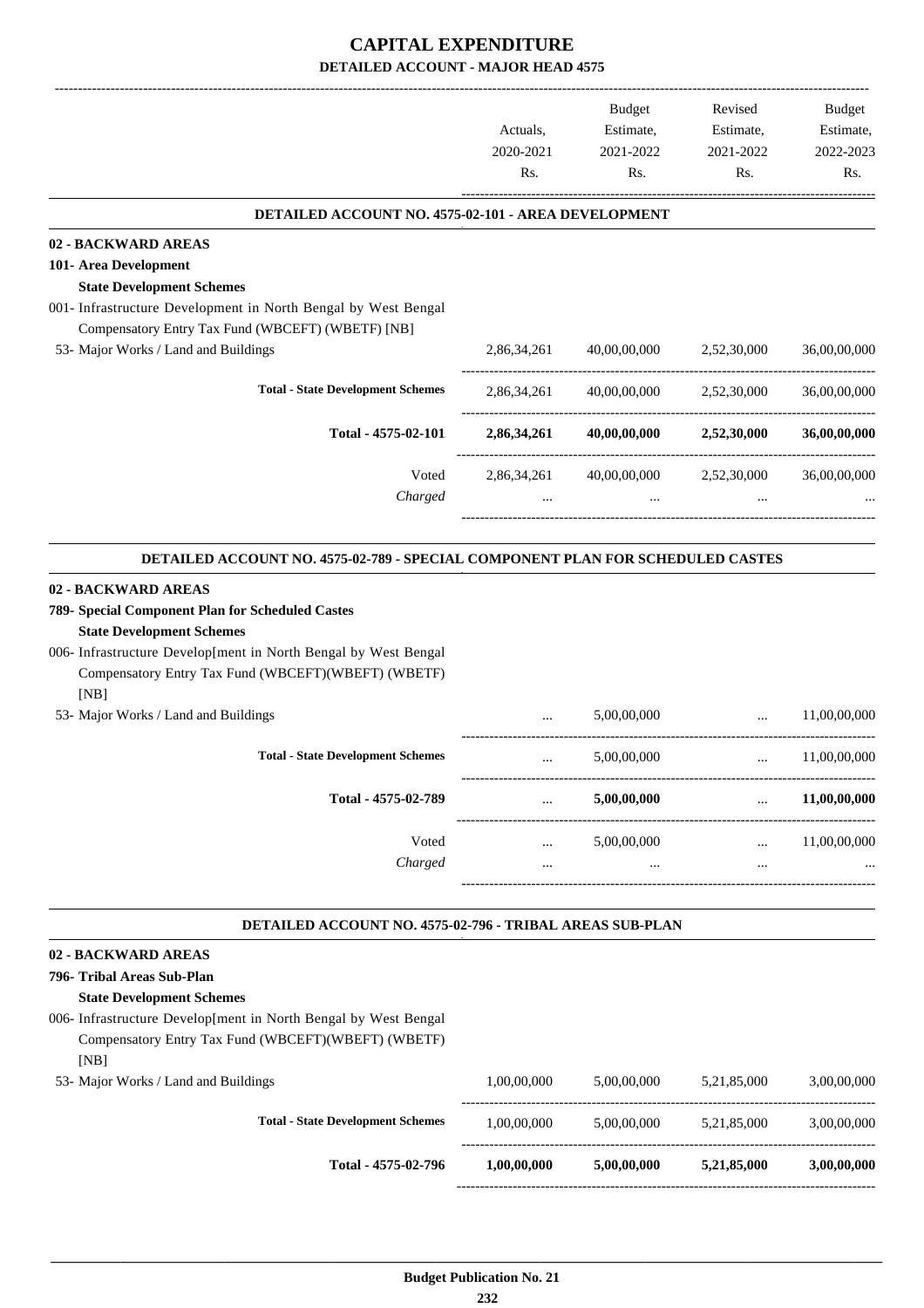|                                                                             |                  | <b>Budget</b> | Revised     | Budget      |
|-----------------------------------------------------------------------------|------------------|---------------|-------------|-------------|
|                                                                             | Actuals.         | Estimate,     | Estimate,   | Estimate,   |
|                                                                             | 2020-2021        | 2021-2022     | 2021-2022   | 2022-2023   |
|                                                                             | R <sub>s</sub> . | Rs.           | Rs.         | Rs.         |
| Voted                                                                       | 1,00,00,000      | 5,00,00,000   | 5,21,85,000 | 3,00,00,000 |
| Charged                                                                     | $\cdots$         | $\cdots$      |             |             |
| DETAILED ACCOUNT NO. 4575-02-797 - TRANSFER TO RESERVE FUND/DEPOSIT ACCOUNT |                  |               |             |             |
| 02 - BACKWARD AREAS                                                         |                  |               |             |             |
| 797- Transfer to Reserve Fund/Deposit Account                               |                  |               |             |             |
| <b>State Development Schemes</b>                                            |                  |               |             |             |
| 002- Adjustment in accounts for excess transfer of fund from Public         |                  |               |             |             |
| Account. [NB]                                                               |                  |               |             |             |
| 63- Inter-Account Transfer                                                  |                  |               |             |             |
| <b>State Development Schemes</b>                                            |                  |               |             |             |
| 001- West Bengal Compensatory Entry Tax Fund (WBCETF)                       |                  |               |             |             |
| (WBETF) [NB]                                                                |                  |               |             |             |
| 63- Inter-Account Transfer                                                  |                  |               |             |             |
| Total - 4575-02-797                                                         |                  |               |             |             |
| Voted                                                                       | $\cdots$         | $\cdots$      | $\cdots$    |             |
| Charged                                                                     |                  | $\cdots$      | $\cdots$    |             |
|                                                                             |                  |               |             |             |

| DETAILED ACCOUNT NO. 4575-60-001 - DIRECTION AND ADMINISTRATION |
|-----------------------------------------------------------------|
|                                                                 |

.

.

#### **60 - OTHERS**

**001- Direction And Administration**

#### **State Development Schemes**

| 001- Schemes for Development of North Bengal [NB] |  |  |  |
|---------------------------------------------------|--|--|--|
|                                                   |  |  |  |

51- Motor Vehicles

| <b>JI-</b> MOUL VEHICLES                 | $\cdots$          | $\cdots$          |                   | $\ddotsc$                  |
|------------------------------------------|-------------------|-------------------|-------------------|----------------------------|
| 53- Major Works / Land and Buildings     | 174,57,08,905     | 530,00,00,000     | 184,76,05,000     | 495,13,68,000              |
| <b>Total - State Development Schemes</b> | 174,57,08,905     | 530,00,00,000     | 184,76,05,000     | 495,13,68,000              |
| Total - 4575-60-001                      | 174,57,08,905     | 530,00,00,000     | 184,76,05,000     | 495,13,68,000              |
| Voted<br>Charged                         | 174,57,08,905<br> | 530,00,00,000<br> | 184,76,05,000<br> | 495,13,68,000<br>$\ddotsc$ |
|                                          |                   |                   |                   |                            |

#### **DETAILED ACCOUNT NO. 4575-60-789 - SPECIAL COMPONENT PLAN FOR SCHEDULED CASTES .**

| <b>60 - OTHERS</b>                                |              |              |              |               |
|---------------------------------------------------|--------------|--------------|--------------|---------------|
| 789- Special Component Plan for Scheduled Castes  |              |              |              |               |
| <b>State Development Schemes</b>                  |              |              |              |               |
| 005- Schemes for Development of North Bengal [NB] |              |              |              |               |
| 53- Major Works / Land and Buildings              | 11.71.39.788 | 65,70,00,000 | 21,90,00,000 | 151.29.18.000 |
|                                                   |              |              |              |               |
| <b>Total - State Development Schemes</b>          | 11.71.39.788 | 65,70,00,000 | 21,90,00,000 | 151.29.18.000 |
|                                                   |              |              |              |               |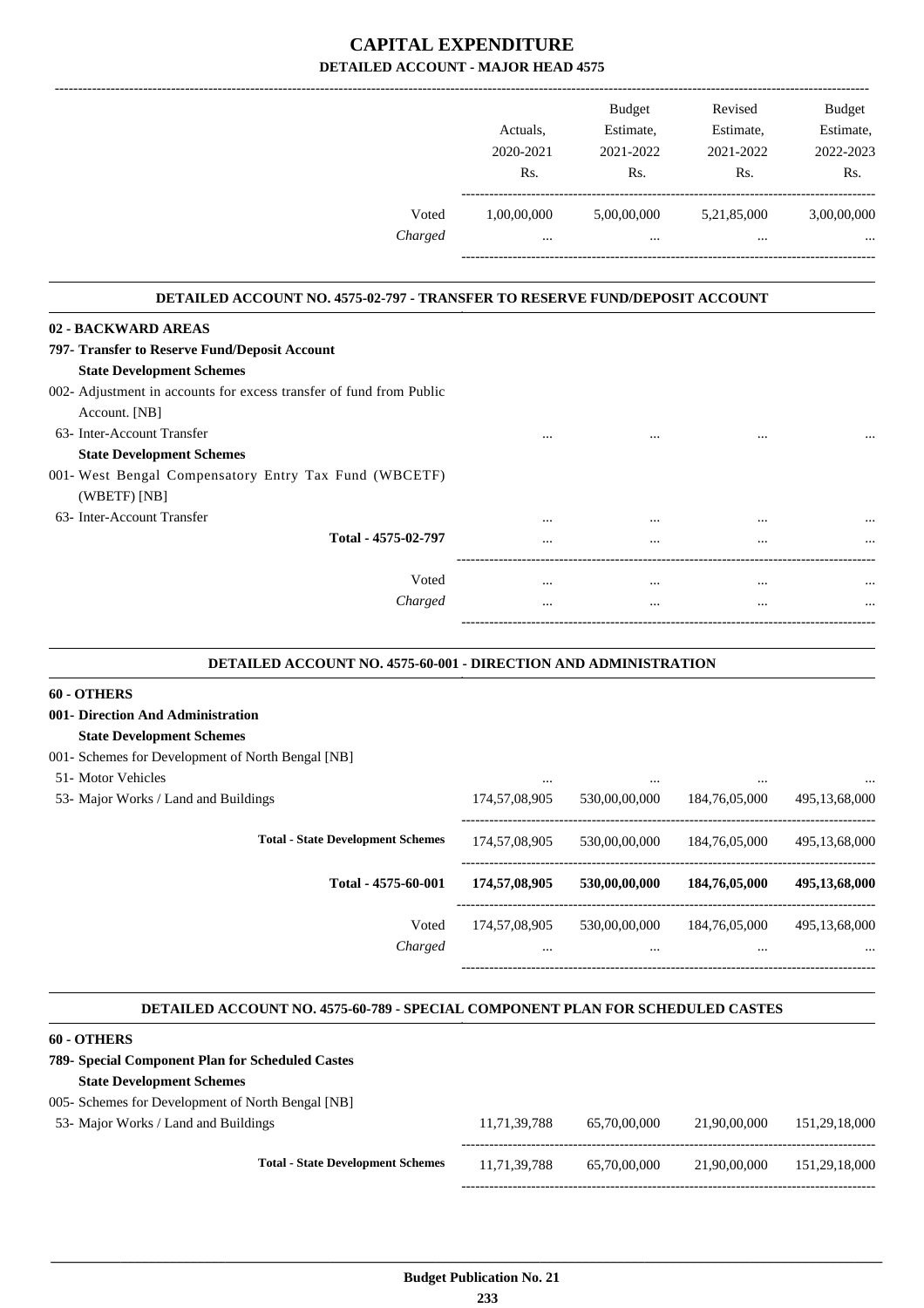|                                                                             | Actuals,<br>2020-2021<br>Rs. | Budget<br>Estimate,<br>2021-2022<br>Rs. | Revised<br>Estimate,<br>2021-2022<br>Rs. | Budget<br>Estimate,<br>2022-2023<br>Rs. |
|-----------------------------------------------------------------------------|------------------------------|-----------------------------------------|------------------------------------------|-----------------------------------------|
| <b>State Development Schemes</b>                                            |                              |                                         |                                          |                                         |
| 004- Implementation of Schemes under RIDF (RIDF) [NB]                       |                              |                                         |                                          |                                         |
| 53- Major Works / Land and Buildings                                        | 1,54,62,635                  | 8,00,00,000                             | 2,66,67,000                              | 8,80,00,000                             |
| <b>Total - State Development Schemes</b>                                    |                              | 1,54,62,635 8,00,00,000                 | 2,66,67,000                              | 8,80,00,000                             |
| Total - 4575-60-789                                                         | 13,26,02,423                 | 73,70,00,000                            | 24,56,67,000                             | 160,09,18,000                           |
| Voted<br>Charged                                                            |                              | 13,26,02,423 73,70,00,000 24,56,67,000  |                                          | 160,09,18,000                           |
| DETAILED ACCOUNT NO. 4575-60-796 - TRIBAL AREAS SUB-PLAN                    |                              |                                         |                                          |                                         |
| 60 - OTHERS                                                                 |                              |                                         |                                          |                                         |
| 796- Tribal Areas Sub-Plan                                                  |                              |                                         |                                          |                                         |
| <b>State Development Schemes</b>                                            |                              |                                         |                                          |                                         |
| 023- Schemes for Development of North Bengal [NB]                           |                              |                                         |                                          |                                         |
| 53- Major Works / Land and Buildings                                        |                              | 14,90,75,449 59,00,00,000 19,66,67,000  |                                          | 41,26,14,000                            |
| <b>Total - State Development Schemes</b>                                    | 14,90,75,449                 |                                         | 59,00,00,000 19,66,67,000                | 41,26,14,000                            |
| <b>State Development Schemes</b>                                            |                              |                                         |                                          |                                         |
| 022- Implementation of Schemes under RIDF (RIDF) [NB]                       |                              |                                         |                                          |                                         |
| 53- Major Works / Land and Buildings                                        |                              | 7,00,00,000                             | 2,33,33,000                              | 2,40,00,000                             |
| <b>Total - State Development Schemes</b>                                    | $\cdots$                     | 7,00,00,000                             | 2,33,33,000                              | 2,40,00,000                             |
| Total - 4575-60-796                                                         | 14,90,75,449                 | 66,00,00,000                            | 22,00,00,000                             | 43,66,14,000                            |
| Voted<br>Charged                                                            | 14,90,75,449                 | 66,00,00,000                            | 22,00,00,000                             | 43,66,14,000                            |
|                                                                             |                              |                                         |                                          |                                         |
| DETAILED ACCOUNT NO. 4575-60-797 - TRANSFER TO RESERVE FUND/DEPOSIT ACCOUNT |                              |                                         |                                          |                                         |
| 60 - OTHERS                                                                 |                              |                                         |                                          |                                         |
| 797- Transfer to Reserve Fund/Deposit Account                               |                              |                                         |                                          |                                         |
| <b>State Development Schemes</b>                                            |                              |                                         |                                          |                                         |
| 001- West Bengal Compensatory Entry Tax Fund(WBCETF)                        |                              |                                         |                                          |                                         |
| (WBETF) [NB]                                                                |                              |                                         |                                          |                                         |
| 63- Inter-Account Transfer                                                  |                              |                                         |                                          |                                         |

**Total - 4575-60-797** ... ... ... ...

------------------------------------------------------------------------------------------

-----------------------------------------------------------------------------------------

Voted ... ... ... ... *Charged* ... ... ... ...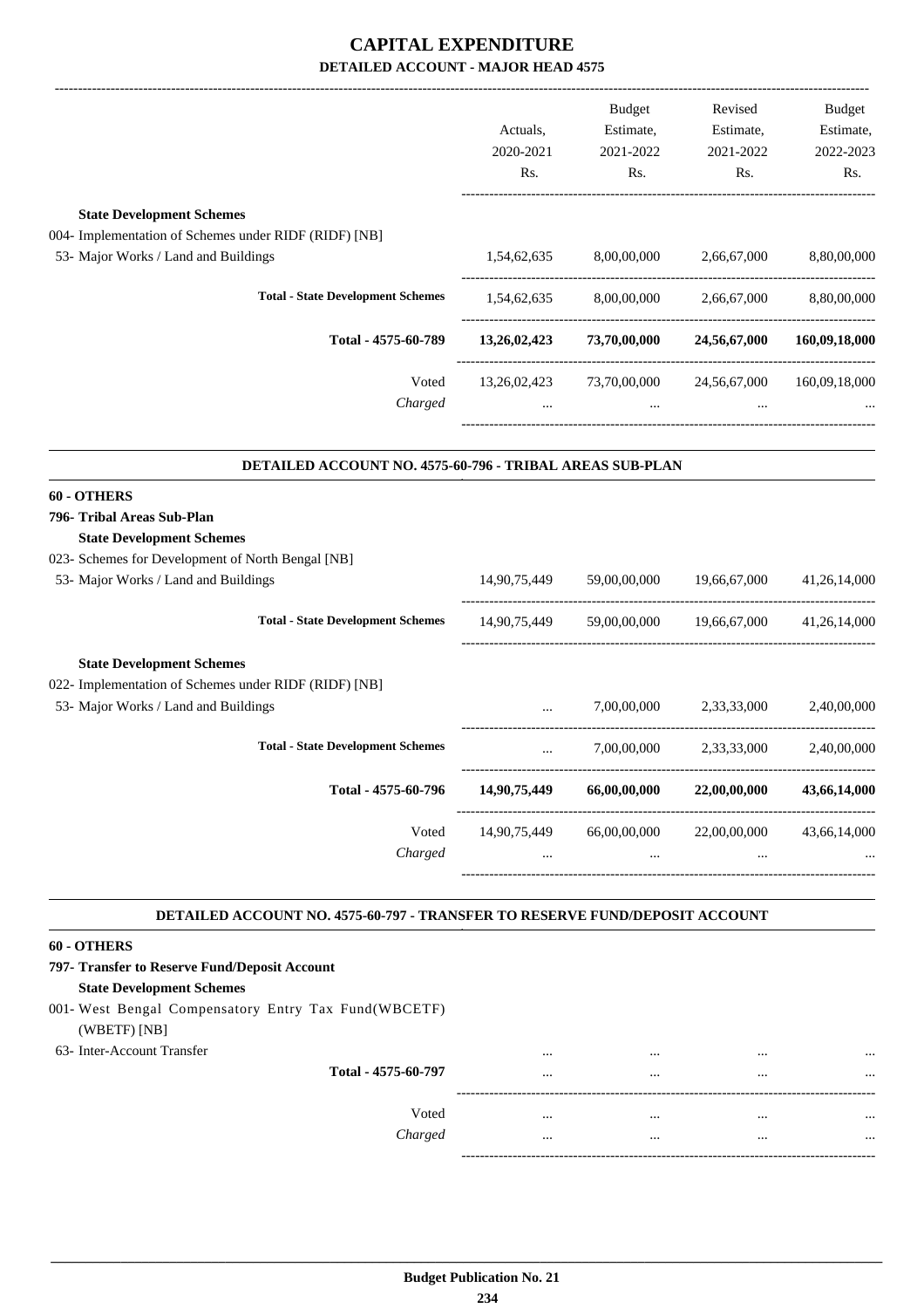|                                                                                                                               | Actuals,<br>2020-2021<br>Rs. | Budget<br>Estimate,<br>2021-2022<br>Rs. | Revised<br>Estimate,<br>2021-2022<br>Rs. | Budget<br>Estimate,<br>2022-2023<br>Rs. |
|-------------------------------------------------------------------------------------------------------------------------------|------------------------------|-----------------------------------------|------------------------------------------|-----------------------------------------|
| DETAILED ACCOUNT NO. 4575-60-800 - OTHER EXPENDITURE                                                                          |                              |                                         |                                          |                                         |
| 60 - OTHERS                                                                                                                   |                              |                                         |                                          |                                         |
| 800- Other Expenditure                                                                                                        |                              |                                         |                                          |                                         |
| <b>State Development Schemes</b>                                                                                              |                              |                                         |                                          |                                         |
| 026- Implementation of Schemes under RIDF (RIDF) [NB]                                                                         |                              |                                         |                                          |                                         |
| 53- Major Works / Land and Buildings                                                                                          | 43,40,26,655                 |                                         | 35,00,00,000 11,66,67,000                | 28,80,00,000                            |
| <b>Total - State Development Schemes</b>                                                                                      | 43,40,26,655                 | 35,00,00,000                            | 11,66,67,000                             | 28,80,00,000                            |
| Total - 4575-60-800                                                                                                           | 43,40,26,655                 |                                         | 35,00,00,000 11,66,67,000                | 28,80,00,000                            |
| Voted<br>Charged                                                                                                              | 43,40,26,655<br>$\cdots$     | 35,00,00,000<br>$\cdots$                | 11,66,67,000<br>$\cdots$                 | 28,80,00,000                            |
| <b>DETAILED ACCOUNT NO. 4575 - DEDUCT RECOVERIES IN REDUCTION OF EXPENDITURE</b>                                              |                              |                                         |                                          |                                         |
| 02 - BACKWARD AREAS                                                                                                           |                              |                                         |                                          |                                         |
| 796- Tribal Areas Sub-Plan                                                                                                    |                              |                                         |                                          |                                         |
| <b>State Development Schemes</b>                                                                                              |                              |                                         |                                          |                                         |
| 006-Infrastructure Develop[ment in North Bengal by West Bengal<br>Compensatory Entry Tax Fund (WBCEFT)(WBEFT) (WBETF)<br>[NB] |                              |                                         |                                          |                                         |
| 70-Deduct Recoveries                                                                                                          |                              |                                         |                                          |                                         |
| 01-Others                                                                                                                     | $\cdots$                     |                                         |                                          |                                         |
| Total - 796 - Deduct - Recoveries                                                                                             |                              |                                         |                                          |                                         |
| 797- Transfer to Reserve Fund/Deposit Account                                                                                 |                              |                                         |                                          |                                         |
| <b>State Development Schemes</b>                                                                                              |                              |                                         |                                          |                                         |
| 001-West Bengal Compensatory Entry Tax Fund (WBCETF)                                                                          |                              |                                         |                                          |                                         |
| (WBETF) [NB]                                                                                                                  |                              |                                         |                                          |                                         |
| 70-Deduct Recoveries<br>01-Others                                                                                             |                              | $\cdots$                                |                                          |                                         |
|                                                                                                                               |                              |                                         |                                          |                                         |
| Total - 797 - Deduct - Recoveries                                                                                             | $\cdots$                     | $\cdots$                                | $\cdots$                                 |                                         |
| 902- Deduct - Amount met from the Reserve Fund / Deposit<br>Account<br><b>State Development Schemes</b>                       |                              |                                         |                                          |                                         |
| 001-West Bengal Compensatory Entry Tax Fund (WBETF) [NB]<br>70-Deduct Recoveries                                              |                              |                                         |                                          |                                         |
| 01-Others                                                                                                                     |                              | $\cdots$                                |                                          |                                         |
| Total - 902 - Deduct - Recoveries                                                                                             | $\cdots$                     | $\cdots$                                | $\cdots$                                 |                                         |
|                                                                                                                               |                              |                                         |                                          |                                         |